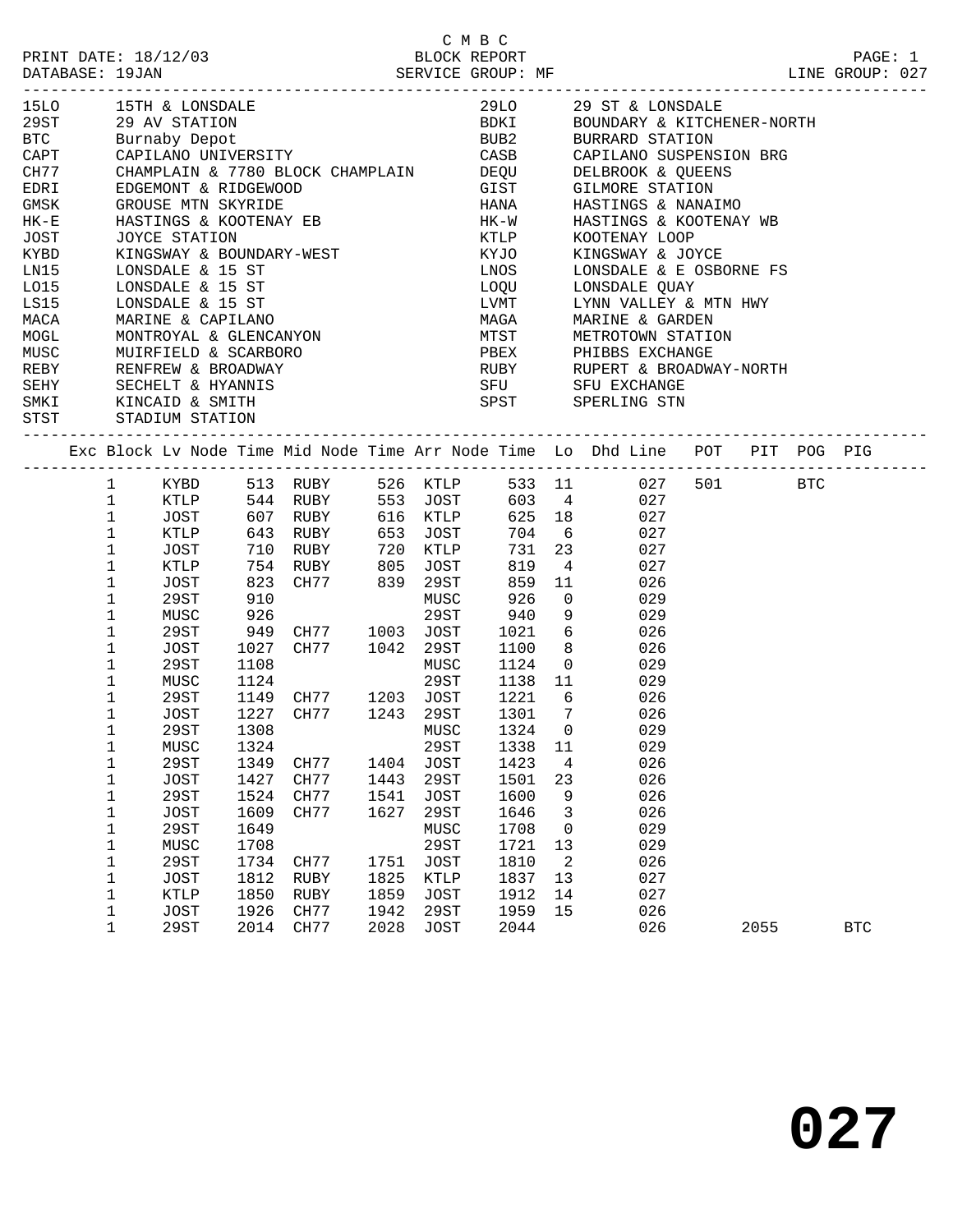PRINT DATE: 18/12/03 BLOCK REPORT PAGE: 2 DATABASE: 19JAN

# C M B C<br>BLOCK REPORT

| DATABASE: 19JAN |  |      |     |          |     | SERVICE GROUP: MF |     |      |                                                                                |     |      | LINE GROUP: 027 |  |
|-----------------|--|------|-----|----------|-----|-------------------|-----|------|--------------------------------------------------------------------------------|-----|------|-----------------|--|
|                 |  |      |     |          |     |                   |     |      | Exc Block Lv Node Time Mid Node Time Arr Node Time Lo Dhd Line POT PIT POG PIG |     |      |                 |  |
|                 |  | RUBY | 521 |          |     | JOST              | 529 |      | 027                                                                            | 515 | BTC. |                 |  |
|                 |  | JOST |     | 530 CH77 | 543 | 29ST              | 559 |      | 026                                                                            |     |      |                 |  |
|                 |  | 29ST | 559 |          |     | MUSC              | 612 |      | 029                                                                            |     |      |                 |  |
|                 |  | MUSC | 612 |          |     | 29ST              | 624 | - 10 | 029                                                                            |     |      |                 |  |

| 2 | 29ST | 634  | CH77 | 646  | JOST | 703  | 5              | 026 |      |            |
|---|------|------|------|------|------|------|----------------|-----|------|------------|
| 2 | JOST | 708  | CH77 | 722  | 29ST | 742  | 10             | 026 |      |            |
| 2 | 29ST | 752  |      |      | MUSC | 809  | $\overline{0}$ | 029 |      |            |
| 2 | MUSC | 809  |      |      | 29ST | 825  | 10             | 029 |      |            |
| 2 | 29ST | 835  | CH77 | 850  | JOST | 910  | 3              | 026 |      |            |
| 2 | JOST | 913  | RUBY | 923  | KTLP | 935  | 12             | 027 |      |            |
| 2 | KTLP | 947  | RUBY | 957  | JOST | 1009 | 4              | 027 |      |            |
| 2 | JOST | 1013 | RUBY | 1023 | KTLP | 1035 | 12             | 027 |      |            |
| 2 | KTLP | 1047 | RUBY | 1057 | JOST | 1109 | 4              | 027 |      |            |
| 2 | JOST | 1113 | RUBY | 1123 | KTLP | 1135 | 12             | 027 |      |            |
| 2 | KTLP | 1147 | RUBY | 1157 | JOST | 1209 | 4              | 027 |      |            |
| 2 | JOST | 1213 | RUBY | 1223 | KTLP | 1235 | 11             | 027 |      |            |
| 2 | KTLP | 1246 | RUBY | 1257 | JOST | 1309 | 4              | 027 |      |            |
| 2 | JOST | 1313 | RUBY | 1324 | KTLP | 1336 | 10             | 027 |      |            |
| 2 | KTLP | 1346 | RUBY | 1357 | JOST | 1409 | 4              | 027 |      |            |
| 2 | JOST | 1413 | RUBY | 1424 | KTLP | 1436 | 9              | 027 |      |            |
| 2 | KTLP | 1445 | RUBY | 1456 | JOST | 1510 | 12             | 027 |      |            |
| 2 | JOST | 1522 | RUBY | 1535 | KTLP | 1548 | 9              | 027 |      |            |
| 2 | KTLP | 1557 | RUBY | 1608 | JOST | 1622 | 5              | 027 |      |            |
| 2 | JOST | 1627 | RUBY | 1641 | KTLP | 1654 | 3              | 027 |      |            |
| 2 | KTLP | 1657 | RUBY | 1708 | JOST | 1722 | 17             | 027 |      |            |
| 2 | JOST | 1739 | CH77 | 1757 | 29ST | 1815 | 3              | 026 |      |            |
| 2 | 29ST | 1818 | CH77 | 1833 | JOST | 1851 |                | 026 | 1902 | <b>BTC</b> |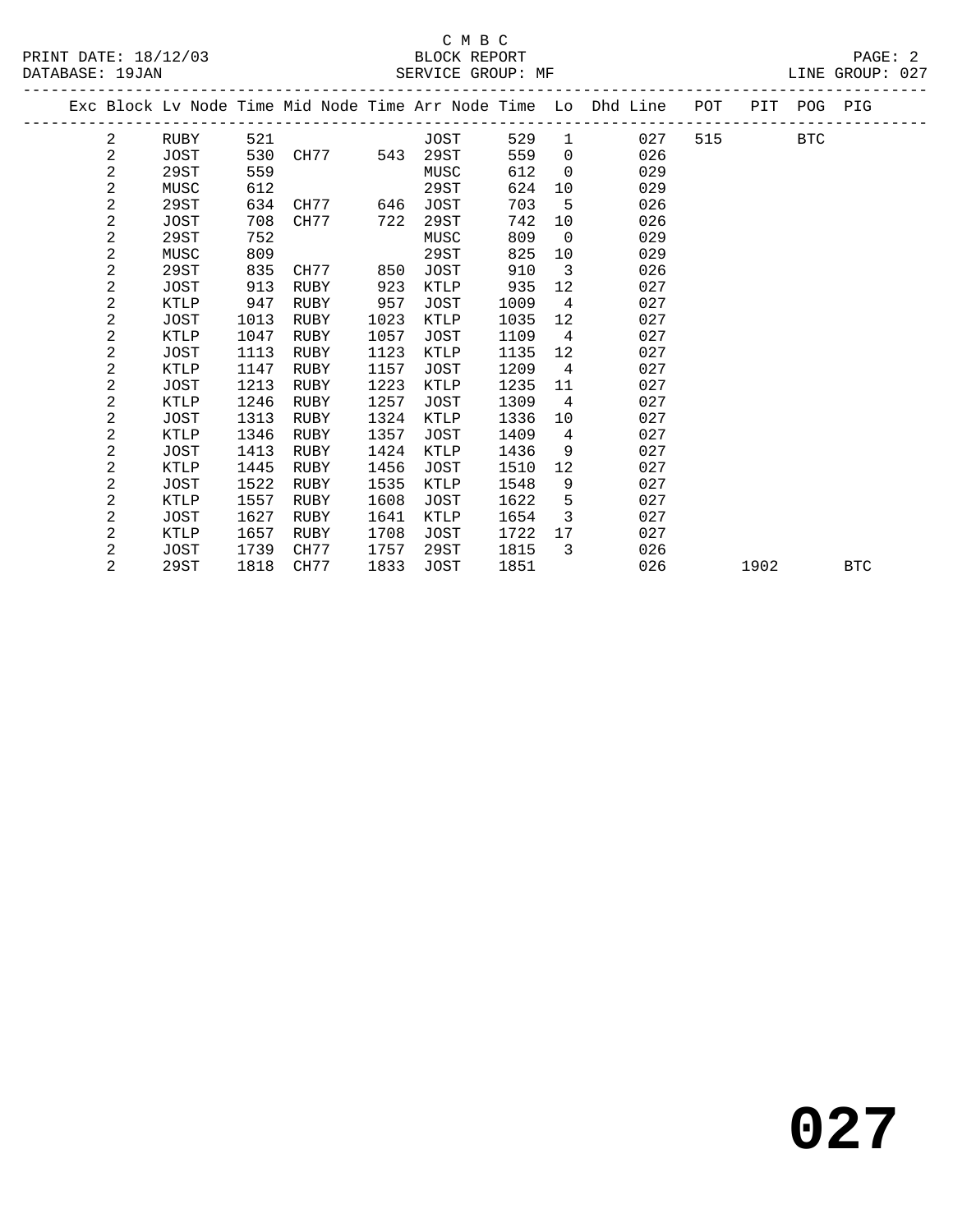## C M B C<br>BLOCK REPORT PRINT DATE: 18/12/03 BLOCK REPORT PAGE: 3 SERVICE GROUP: MF

|  |              |             |      |      |      |             |      |                         | Exc Block Lv Node Time Mid Node Time Arr Node Time Lo Dhd Line | POT |      | PIT POG PIG |            |
|--|--------------|-------------|------|------|------|-------------|------|-------------------------|----------------------------------------------------------------|-----|------|-------------|------------|
|  | 3            | BDKI        | 518  | SMKI | 533  | JOST        | 541  | 2                       | 028                                                            | 517 |      | <b>BTC</b>  |            |
|  | 3            | JOST        | 543  | BDKI | 602  | PBEX        | 612  | $7\phantom{.0}$         | 028                                                            |     |      |             |            |
|  | $\mathbf{3}$ | PBEX        | 619  | BDKI | 629  | JOST        | 652  | 17                      | 028                                                            |     |      |             |            |
|  | 3            | JOST        | 709  | BDKI | 729  | CAPT        | 755  | 14                      | 028                                                            |     |      |             |            |
|  | 3            | CAPT        | 809  | BDKI | 831  | JOST        | 857  | 13                      | 028                                                            |     |      |             |            |
|  | 3            | JOST        | 910  | CH77 | 925  | 29ST        | 943  | 5                       | 026                                                            |     |      |             |            |
|  | 3            | 29ST        | 948  |      |      | MUSC        | 1004 | $\mathbf 0$             | 029                                                            |     |      |             |            |
|  | 3            | MUSC        | 1004 |      |      | 29ST        | 1018 | 11                      | 029                                                            |     |      |             |            |
|  | 3            | 29ST        | 1029 | CH77 | 1043 | JOST        | 1101 | 6                       | 026                                                            |     |      |             |            |
|  | 3            | <b>JOST</b> | 1107 | CH77 | 1122 | 29ST        | 1140 | 8                       | 026                                                            |     |      |             |            |
|  | 3            | 29ST        | 1148 |      |      | MUSC        | 1204 | $\mathbf 0$             | 029                                                            |     |      |             |            |
|  | 3            | MUSC        | 1204 |      |      | 29ST        | 1218 | 11                      | 029                                                            |     |      |             |            |
|  | 3            | 29ST        | 1229 | CH77 | 1244 | <b>JOST</b> | 1303 | 4                       | 026                                                            |     |      |             |            |
|  | 3            | JOST        | 1307 | CH77 | 1323 | 29ST        | 1341 | 7                       | 026                                                            |     |      |             |            |
|  | 3            | 29ST        | 1348 |      |      | MUSC        | 1404 | $\Omega$                | 029                                                            |     |      |             |            |
|  | 3            | MUSC        | 1404 |      |      | 29ST        | 1418 | 11                      | 029                                                            |     |      |             |            |
|  | 3            | 29ST        | 1429 | CH77 | 1444 | JOST        | 1503 | $\overline{\mathbf{3}}$ | 026                                                            |     |      |             |            |
|  | 3            | JOST        | 1506 | CH77 | 1524 | 29ST        | 1543 | 11                      | 026                                                            |     |      |             |            |
|  | 3            | 29ST        | 1554 | CH77 | 1611 | <b>JOST</b> | 1630 | 9                       | 026                                                            |     |      |             |            |
|  | 3            | <b>JOST</b> | 1639 | CH77 | 1657 | 29ST        | 1716 | 3                       | 026                                                            |     |      |             |            |
|  | 3            | 29ST        | 1719 |      |      | MUSC        | 1738 | $\mathbf 0$             | 029                                                            |     |      |             |            |
|  | 3            | MUSC        | 1738 |      |      | 29ST        | 1751 | 13                      | 029                                                            |     |      |             |            |
|  | 3            | 29ST        | 1804 |      |      | MUSC        | 1822 | $\mathbf 0$             | 029                                                            |     |      |             |            |
|  | 3            | MUSC        | 1822 |      |      | 29ST        | 1834 | 2                       | 029                                                            |     |      |             |            |
|  | 3            | 29ST        | 1836 | CH77 | 1851 | <b>JOST</b> | 1909 | 4                       | 026                                                            |     |      |             |            |
|  | 3            | <b>JOST</b> | 1913 | RUBY | 1924 | KTLP        | 1936 | 14                      | 027                                                            |     |      |             |            |
|  | 3            | KTLP        | 1950 | RUBY | 1959 | <b>JOST</b> | 2009 | $\overline{4}$          | 027                                                            |     |      |             |            |
|  | 3            | <b>JOST</b> | 2013 | RUBY | 2024 | KTLP        | 2036 | 14                      | 027                                                            |     |      |             |            |
|  | 3            | KTLP        | 2050 | RUBY | 2059 | JOST        | 2109 | 6                       | 027                                                            |     |      |             |            |
|  | 3            | <b>JOST</b> | 2115 | BDKI | 2135 | PBEX        | 2145 | 2                       | 028                                                            |     |      |             |            |
|  | 3            | PBEX        | 2147 | BDKI | 2157 | JOST        | 2217 | 9                       | 028                                                            |     |      |             |            |
|  | 3            | JOST        | 2226 | CH77 | 2240 | 29ST        | 2253 |                         | 026                                                            |     | 2303 |             | <b>BTC</b> |
|  |              |             |      |      |      |             |      |                         |                                                                |     |      |             |            |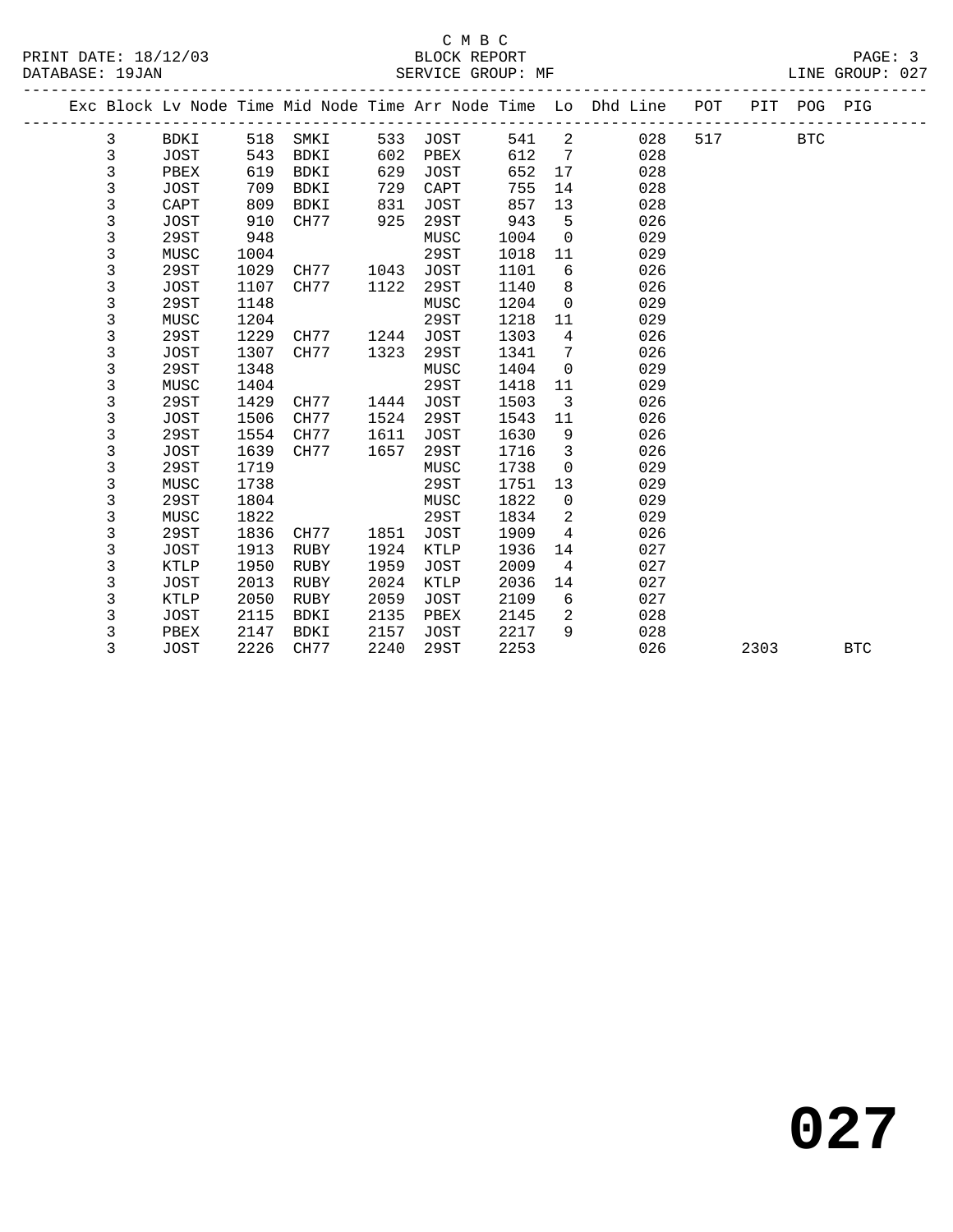## C M B C<br>BLOCK REPORT PRINT DATE: 18/12/03 BLOCK REPORT PAGE: 4 SERVICE GROUP: MF

|  |                         |                            |              |              |              |                     |              |                               | Exc Block Lv Node Time Mid Node Time Arr Node Time Lo Dhd Line POT |     |      | PIT POG PIG |            |
|--|-------------------------|----------------------------|--------------|--------------|--------------|---------------------|--------------|-------------------------------|--------------------------------------------------------------------|-----|------|-------------|------------|
|  | 4                       | KYBD                       |              |              |              |                     | 603          | $7\overline{7}$               | 027                                                                | 531 |      | <b>BTC</b>  |            |
|  | 4                       | KTLP                       |              |              |              |                     | 629          | 9                             | 027                                                                |     |      |             |            |
|  | 4                       | JOST                       | 638          | CH77         | 651          | 29ST                | 709          | 10                            | 026                                                                |     |      |             |            |
|  | 4                       | 29ST                       | 719          |              |              | MUSC                | 734          | $\mathsf{O}$                  | 029                                                                |     |      |             |            |
|  | 4                       | MUSC                       | 734          |              |              | 29ST                | 748          | 2                             | 029                                                                |     |      |             |            |
|  | 4                       | 29ST                       | 750          | CH77         | 804          | JOST                | 825          | $\overline{0}$                | 026                                                                |     |      |             |            |
|  | 4                       | JOST                       | 825          | RUBY         | 836          | KTLP                | 848          | 19                            | 027                                                                |     |      |             |            |
|  | 4                       | KTLP                       | 907          | RUBY         | 917          | <b>JOST</b>         | 929          | $\overline{4}$                | 027                                                                |     |      |             |            |
|  | 4                       | JOST                       | 933          | RUBY         | 943          | KTLP                | 955          | 12                            | 027                                                                |     |      |             |            |
|  | 4                       | KTLP                       | 1007         | RUBY         | 1017         | <b>JOST</b>         | 1029         | $\overline{4}$                | 027                                                                |     |      |             |            |
|  | 4                       | JOST                       | 1033         | RUBY         | 1043         | KTLP                | 1055         | 12                            | 027                                                                |     |      |             |            |
|  | 4                       | KTLP                       | 1107         | RUBY         | 1117         | JOST                | 1129         | $\overline{4}$                | 027                                                                |     |      |             |            |
|  | 4                       | <b>JOST</b>                | 1133         | RUBY         | 1143         | KTLP                | 1155         | 12                            | 027                                                                |     |      |             |            |
|  | 4                       | KTLP                       | 1207         | RUBY         | 1217         | <b>JOST</b>         | 1229         | $\overline{4}$                | 027                                                                |     |      |             |            |
|  | $\overline{\mathbf{4}}$ | JOST                       | 1233         | RUBY         | 1243         | KTLP                | 1255         | 11                            | 027                                                                |     |      |             |            |
|  | 4                       | KTLP                       | 1306         | RUBY         | 1317<br>1344 | JOST                | 1329<br>1356 | $\overline{4}$                | 027<br>027                                                         |     |      |             |            |
|  | 4<br>4                  | <b>JOST</b><br><b>KTLP</b> | 1333<br>1406 | RUBY<br>RUBY | 1417         | KTLP<br><b>JOST</b> | 1429         | 10<br>4                       | 027                                                                |     |      |             |            |
|  | 4                       | JOST                       | 1433         | RUBY         | 1444         | KTLP                | 1457         | 8                             | 027                                                                |     |      |             |            |
|  | 4                       | KTLP                       | 1505         | RUBY         | 1516         | JOST                | 1530         | 7                             | 027                                                                |     |      |             |            |
|  | 4                       | JOST                       | 1537         | RUBY         | 1551         | KTLP                | 1604         | 8                             | 027                                                                |     |      |             |            |
|  | 4                       | KTLP                       | 1612         | RUBY         | 1623         | JOST                | 1637         | 5                             | 027                                                                |     |      |             |            |
|  | 4                       | JOST                       | 1642         | RUBY         | 1656         | KTLP                | 1709         | $\mathbf{3}$                  | 027                                                                |     |      |             |            |
|  | 4                       | KTLP                       | 1712         | RUBY         | 1723         | JOST                | 1737         | 5                             | 027                                                                |     |      |             |            |
|  | 4                       | JOST                       | 1742         | RUBY         | 1755         | KTLP                | 1808         | 7                             | 027                                                                |     |      |             |            |
|  | 4                       | KTLP                       | 1815         | RUBY         | 1824         | JOST                | 1837         | $7\phantom{.0}$               | 027                                                                |     |      |             |            |
|  | 4                       | JOST                       | 1844         | BDKI         | 1905         | PBEX                | 1915         | 7                             | 028                                                                |     |      |             |            |
|  | 4                       | PBEX                       | 1922         | BDKI         | 1932         | JOST                | 1953         |                               | 028                                                                |     | 2004 |             | <b>BTC</b> |
|  |                         |                            |              |              |              |                     |              |                               |                                                                    |     |      |             |            |
|  | 5                       | KTLP                       | 741          | RUBY         | 752          | JOST                | 804          | $4\overline{ }$               | 027                                                                | 735 |      | <b>BTC</b>  |            |
|  | 5                       | JOST                       | 808          | CH77         | 824          | 29ST                | 844          | 8                             | 026                                                                |     |      |             |            |
|  | 5<br>5                  | 29ST<br>MUSC               | 852<br>910   |              |              | MUSC<br>29ST        | 910<br>924   | $\mathbf 0$<br>$\overline{4}$ | 029<br>029                                                         |     |      |             |            |
|  | 5                       | <b>29ST</b>                | 928          |              |              | MUSC                | 944          | $\mathsf{O}$                  | 029                                                                |     |      |             |            |
|  | 5                       | MUSC                       | 944          |              |              | 29ST                | 958          | 11                            | 029                                                                |     |      |             |            |
|  | 5                       | 29ST                       | 1009         | CH77         | 1023         | JOST                | 1041         | 6                             | 026                                                                |     |      |             |            |
|  | 5                       | JOST                       | 1047         | CH77         | 1102         | 29ST                | 1120         | 8                             | 026                                                                |     |      |             |            |
|  | 5                       | 29ST                       | 1128         |              |              | MUSC                | 1144         | $\overline{0}$                | 029                                                                |     |      |             |            |
|  | 5                       | MUSC                       | 1144         |              |              | 29ST                | 1158         | 11                            | 029                                                                |     |      |             |            |
|  | 5                       | 29ST                       |              | 1209 CH77    |              | 1224 JOST 1243 4    |              |                               | 026                                                                |     |      |             |            |
|  | 5                       | JOST                       | 1247         | CH77         | 1303         | 29ST                | 1321         | 7                             | 026                                                                |     |      |             |            |
|  | 5                       | <b>29ST</b>                | 1328         |              |              | MUSC                | 1344         | 0                             | 029                                                                |     |      |             |            |
|  | 5                       | MUSC                       | 1344         |              |              | 29ST                | 1358         | 11                            | 029                                                                |     |      |             |            |
|  | 5                       | <b>29ST</b>                | 1409         | CH77         | 1424         | <b>JOST</b>         | 1443         | $\overline{4}$                | 026                                                                |     |      |             |            |
|  | 5                       | <b>JOST</b>                | 1447         | CH77         | 1504         | 29ST                | 1523         | 12                            | 026                                                                |     |      |             |            |
|  | 5                       | 29ST                       | 1535         |              |              | MUSC                | 1553         | $\mathbf 0$                   | 029                                                                |     |      |             |            |
|  | 5                       | MUSC                       | 1553         |              |              | 29ST                | 1608         | 16                            | 029                                                                |     |      |             |            |
|  | 5                       | 29ST                       | 1624         | CH77         | 1641         | JOST                | 1700         | 12                            | 026                                                                |     |      |             |            |
|  | 5                       | JOST                       | 1712         | RUBY         | 1726         | KTLP                | 1739         | 4                             | 027                                                                |     |      |             |            |
|  | 5                       | <b>KTLP</b>                | 1743         | RUBY         | 1753         | <b>JOST</b>         | 1807         | 2                             | 027                                                                |     |      |             |            |
|  | 5<br>5                  | JOST<br>29ST               | 1809<br>1849 | CH77         | 1826         | 29ST<br>MUSC        | 1843<br>1906 | 6<br>$\Omega$                 | 026<br>029                                                         |     |      |             |            |
|  | 5                       | MUSC                       | 1906         |              |              | 29ST                | 1918         |                               | 029                                                                |     | 1929 |             | <b>BTC</b> |
|  |                         |                            |              |              |              |                     |              |                               |                                                                    |     |      |             |            |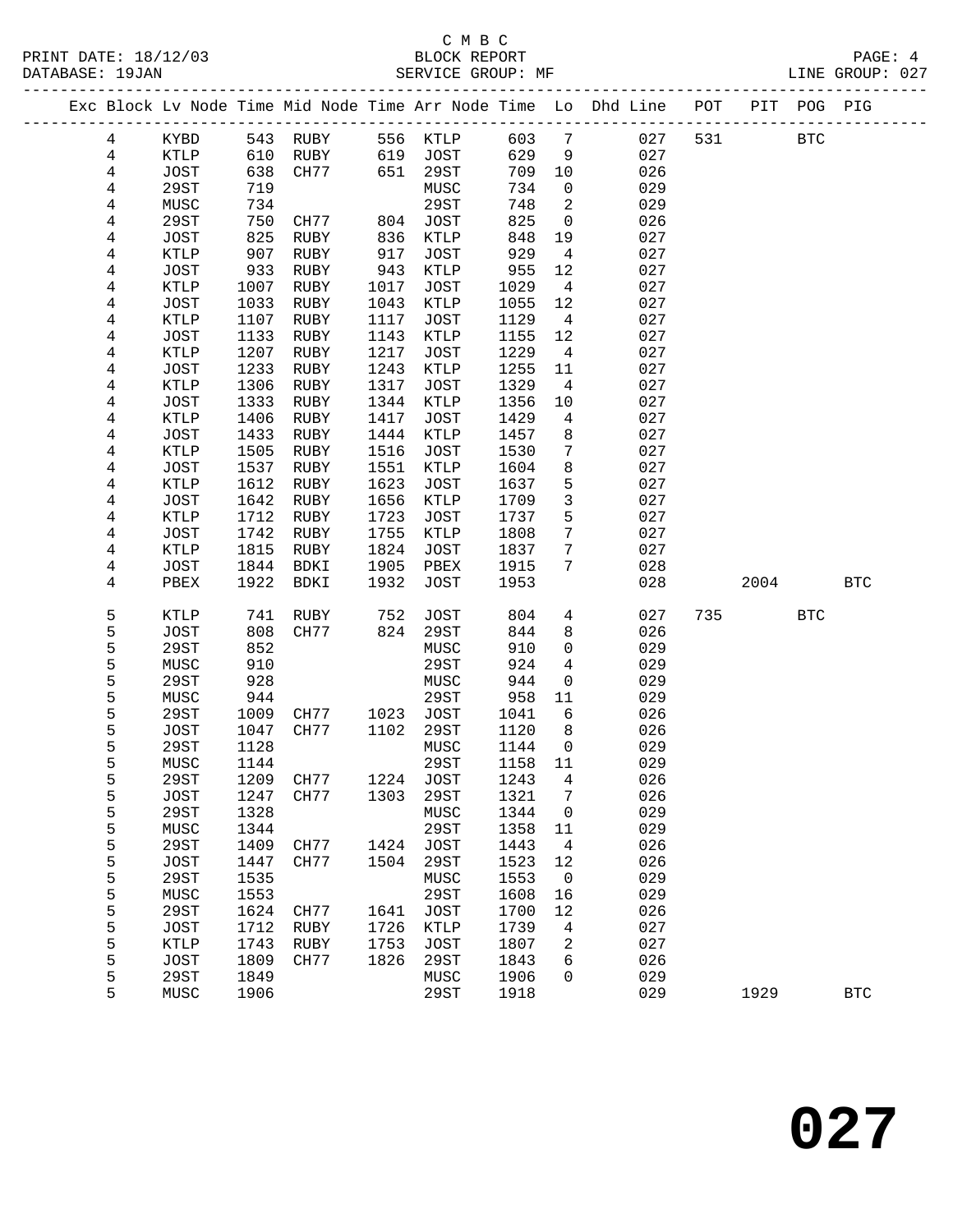## C M B C<br>BLOCK REPORT PRINT DATE: 18/12/03 BLOCK REPORT PAGE: 5 SERVICE GROUP: MF

|  |                  |                 |      | _____________________________ |      |             |      |                 | Exc Block Lv Node Time Mid Node Time Arr Node Time Lo Dhd Line | POT |      | PIT POG PIG |            |
|--|------------------|-----------------|------|-------------------------------|------|-------------|------|-----------------|----------------------------------------------------------------|-----|------|-------------|------------|
|  | 6                | BDKI            | 532  | HK-W                          |      | 535 PBEX    | 542  | $\mathbf 1$     | 028                                                            | 531 |      | <b>BTC</b>  |            |
|  | $\sqrt{6}$       | PBEX            | 543  | BDKI                          | 553  | JOST        | 616  | $7\phantom{.0}$ | 028                                                            |     |      |             |            |
|  | 6                | <b>JOST</b>     | 623  | CH77                          | 636  | 29ST        | 652  | 11              | 026                                                            |     |      |             |            |
|  | 6                | 29ST            | 703  |                               |      | MUSC        | 717  | $\mathbf 0$     | 029                                                            |     |      |             |            |
|  | $\epsilon$       | MUSC            | 717  |                               |      | 29ST        | 731  | 4               | 029                                                            |     |      |             |            |
|  | 6                | 29ST            | 735  | CH77                          | 749  | JOST        | 809  | $\mathbf{1}$    | 026                                                            |     |      |             |            |
|  | 6                | JOST            | 810  | RUBY                          | 821  | KTLP        | 833  | 24              | 027                                                            |     |      |             |            |
|  | 6                | $\texttt{KTLP}$ | 857  | RUBY                          | 907  | JOST        | 919  | 7               | 027                                                            |     |      |             |            |
|  | 6                | JOST            | 926  | BDKI                          | 948  | PBEX        | 1000 | 2               | 028                                                            |     |      |             |            |
|  | 6                | ${\tt PBEX}$    | 1002 | BDKI                          | 1012 | JOST        | 1038 | 18              | 028                                                            |     |      |             |            |
|  | 6                | JOST            | 1056 | BDKI                          | 1118 | PBEX        | 1130 | $\overline{2}$  | 028                                                            |     |      |             |            |
|  | 6                | PBEX            | 1132 | BDKI                          | 1142 | JOST        | 1208 | 18              | 028                                                            |     |      |             |            |
|  | 6                | <b>JOST</b>     | 1226 | BDKI                          | 1248 | PBEX        | 1300 | 2               | 028                                                            |     |      |             |            |
|  | 6                | PBEX            | 1302 | BDKI                          | 1312 | JOST        | 1338 | 18              | 028                                                            |     |      |             |            |
|  | 6                | <b>JOST</b>     | 1356 | <b>BDKI</b>                   | 1418 | CAPT        | 1445 | 4               | 028                                                            |     |      |             |            |
|  | 6                | CAPT            | 1449 | BDKI                          | 1517 | JOST        | 1546 | 7               | 028                                                            |     |      |             |            |
|  | 6                | <b>JOST</b>     | 1553 | BDKI                          | 1619 | CAPT        | 1646 | 1               | 028                                                            |     |      |             |            |
|  | 6                | CAPT            | 1647 | BDKI                          | 1715 | JOST        | 1745 | 8               | 028                                                            |     |      |             |            |
|  | 6                | <b>JOST</b>     | 1753 | BDKI                          | 1818 | PBEX        | 1832 | 2               | 028                                                            |     |      |             |            |
|  | 6                | PBEX            | 1834 |                               |      | GIST        | 1850 |                 | 028                                                            |     | 1855 |             | <b>BTC</b> |
|  | $\boldsymbol{7}$ | 29ST            | 546  | CH77                          | 557  | JOST        | 613  | 11              | 026                                                            | 534 |      | <b>BTC</b>  |            |
|  | $\boldsymbol{7}$ | <b>JOST</b>     | 624  | RUBY                          | 633  | KTLP        | 642  | 16              | 027                                                            |     |      |             |            |
|  | 7                | KTLP            | 658  | RUBY                          | 708  | JOST        | 719  | 4               | 027                                                            |     |      |             |            |
|  | 7                | <b>JOST</b>     | 723  | CH77                          | 738  | 29ST        | 758  | 9               | 026                                                            |     |      |             |            |
|  | 7                | 29ST            | 807  |                               |      | MUSC        | 824  | 0               | 029                                                            |     |      |             |            |
|  | $\overline{7}$   | MUSC            | 824  |                               |      | <b>29ST</b> | 840  | 10              | 029                                                            |     |      |             |            |
|  | $\overline{7}$   | 29ST            | 850  | CH77                          | 905  | JOST        | 925  | $\mathbf{3}$    | 026                                                            |     |      |             |            |
|  | 7                | <b>JOST</b>     | 928  | CH77                          | 943  | 29ST        | 1001 | 7               | 026                                                            |     |      |             |            |
|  | 7                | 29ST            | 1008 |                               |      | MUSC        | 1024 | 0               | 029                                                            |     |      |             |            |
|  | $\boldsymbol{7}$ | MUSC            | 1024 |                               |      | 29ST        | 1038 | 11              | 029                                                            |     |      |             |            |
|  | 7                | 29ST            | 1049 | CH77                          | 1103 | JOST        | 1121 | 6               | 026                                                            |     |      |             |            |
|  | 7                | JOST            | 1127 | CH77                          | 1142 | 29ST        | 1200 | 8               | 026                                                            |     |      |             |            |
|  | 7                | 29ST            | 1208 |                               |      | MUSC        | 1224 | 0               | 029                                                            |     |      |             |            |
|  | 7                | MUSC            | 1224 |                               |      | 29ST        | 1238 | 11              | 029                                                            |     |      |             |            |
|  | 7                | 29ST            | 1249 | CH77                          | 1304 | JOST        | 1323 | 4               | 026                                                            |     |      |             |            |
|  | 7                | JOST            | 1327 | CH77                          | 1343 | 29ST        | 1401 | 7               | 026                                                            |     |      |             |            |
|  | 7                | 29ST            | 1408 |                               |      | MUSC        | 1425 | $\mathbf 0$     | 029                                                            |     |      |             |            |
|  | 7                | MUSC            | 1425 |                               |      | 29ST        | 1439 | 10              | 029                                                            |     |      |             |            |
|  | 7                | 29ST            | 1449 | CH77                          | 1506 | <b>JOST</b> | 1525 | $\mathbf 1$     | 026                                                            |     |      |             |            |
|  | $\overline{7}$   | JOST            | 1526 | BDKI                          | 1548 | CAPT        | 1615 | $\overline{3}$  | 028                                                            |     |      |             |            |
|  | 7                | CAPT            | 1618 | BDKI                          | 1646 | JOST        | 1716 | $7\phantom{.0}$ | 028                                                            |     |      |             |            |
|  | 7                | <b>JOST</b>     | 1723 | BDKI                          | 1748 | CAPT        | 1817 |                 | 028                                                            |     | 1839 |             | <b>BTC</b> |
|  |                  |                 |      |                               |      |             |      |                 |                                                                |     |      |             |            |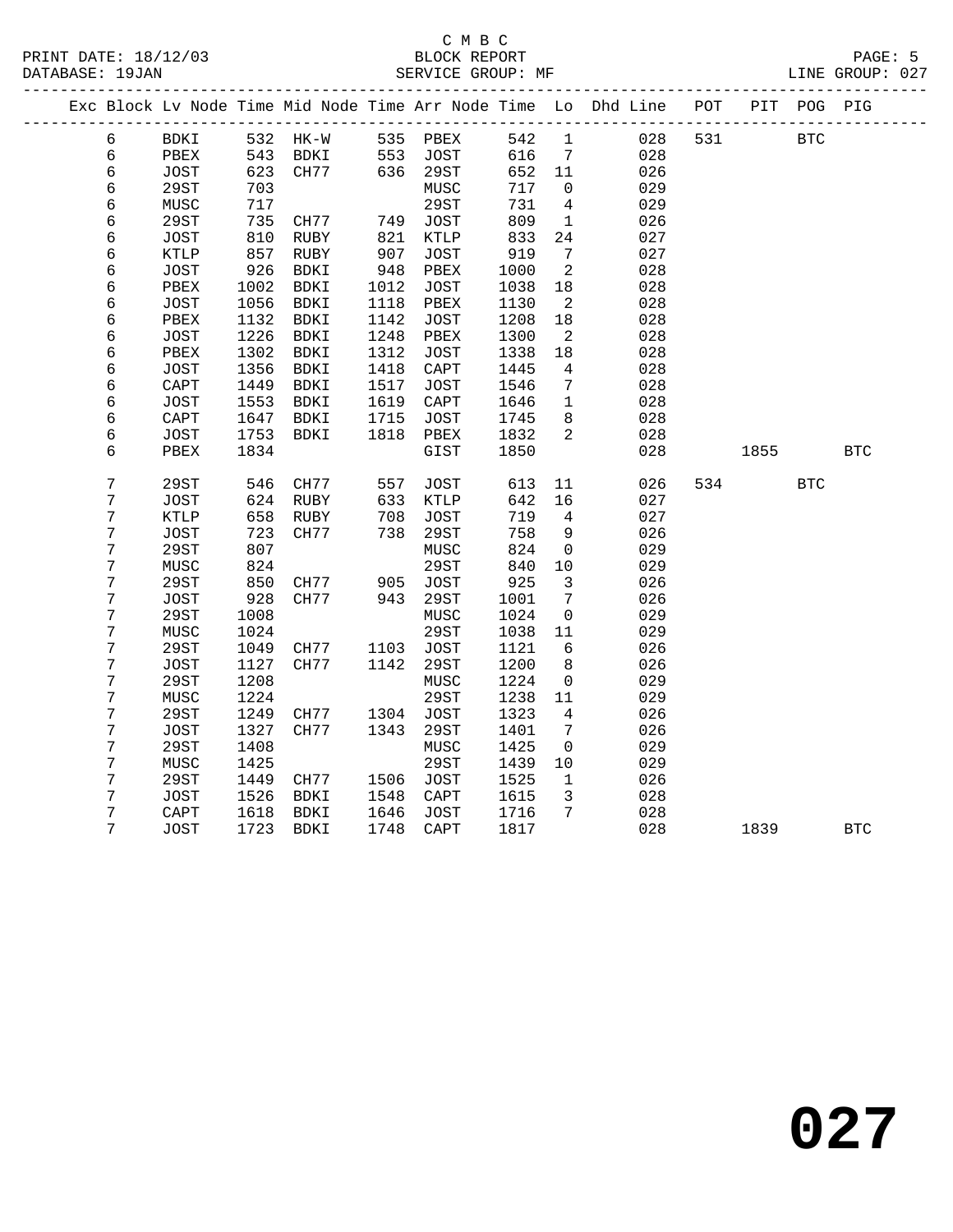## C M B C<br>BLOCK REPORT PRINT DATE: 18/12/03 BLOCK REPORT PAGE: 6 SERVICE GROUP: MF

|  |   |             |      |             |      |             |        |                | Exc Block Lv Node Time Mid Node Time Arr Node Time Lo Dhd Line | POT |      | PIT POG PIG |            |
|--|---|-------------|------|-------------|------|-------------|--------|----------------|----------------------------------------------------------------|-----|------|-------------|------------|
|  | 8 | 29ST        |      | 515 CH77    | 525  | JOST        | 540 13 |                | 026                                                            | 503 |      | <b>BTC</b>  |            |
|  | 8 | JOST        | 553  | CH77        | 606  | 29ST        | 622    | 12             | 026                                                            |     |      |             |            |
|  | 8 | 29ST        | 634  |             |      | MUSC        | 648    | $\Omega$       | 029                                                            |     |      |             |            |
|  | 8 | MUSC        | 648  |             |      | 29ST        | 702    | $\overline{3}$ | 029                                                            |     |      |             |            |
|  | 8 | 29ST        | 705  | CH77        | 718  | JOST        | 737    | 18             | 026                                                            |     |      |             |            |
|  | 8 | <b>JOST</b> | 755  | BDKI        | 818  | CAPT        | 850    | $\overline{4}$ | 028                                                            |     |      |             |            |
|  | 8 | CAPT        | 854  | <b>BDKI</b> | 916  | <b>JOST</b> | 942    | 14             | 028                                                            |     |      |             |            |
|  | 8 | JOST        | 956  | BDKI        | 1018 | PBEX        | 1030   | 2              | 028                                                            |     |      |             |            |
|  | 8 | PBEX        | 1032 | BDKI        | 1042 | JOST        | 1108   | 18             | 028                                                            |     |      |             |            |
|  | 8 | JOST        | 1126 | BDKI        | 1148 | PBEX        | 1200   | 2              | 028                                                            |     |      |             |            |
|  | 8 | PBEX        | 1202 | <b>BDKI</b> | 1212 | <b>JOST</b> | 1238   | 18             | 028                                                            |     |      |             |            |
|  | 8 | JOST        | 1256 | BDKI        | 1318 | PBEX        | 1330   | 2              | 028                                                            |     |      |             |            |
|  | 8 | PBEX        | 1332 | <b>BDKI</b> | 1342 | JOST        | 1409   | 17             | 028                                                            |     |      |             |            |
|  | 8 | JOST        | 1426 | <b>BDKI</b> | 1448 | CAPT        | 1515   | 4              | 028                                                            |     |      |             |            |
|  | 8 | CAPT        | 1519 | <b>BDKI</b> | 1547 | <b>JOST</b> | 1616   | 7              | 028                                                            |     |      |             |            |
|  | 8 | JOST        | 1623 | BDKI        | 1649 | CAPT        | 1717   | 5              | 028                                                            |     |      |             |            |
|  | 8 | CAPT        | 1722 | BDKI        | 1750 | JOST        | 1816   | 12             | 028                                                            |     |      |             |            |
|  | 8 | JOST        | 1828 | <b>BDKI</b> | 1852 | PBEX        | 1903   | 3              | 028                                                            |     |      |             |            |
|  | 8 | PBEX        | 1906 | BDKI        | 1916 | JOST        | 1937   | 8              | 028                                                            |     |      |             |            |
|  | 8 | <b>JOST</b> | 1945 | <b>BDKI</b> | 2005 | PBEX        | 2015   | $\mathbf{1}$   | 028                                                            |     |      |             |            |
|  | 8 | PBEX        | 2016 | <b>BDKI</b> | 2026 | <b>JOST</b> | 2047   | 9              | 028                                                            |     |      |             |            |
|  | 8 | JOST        | 2056 | CH77        | 2112 | 29ST        | 2127   | 17             | 026                                                            |     |      |             |            |
|  | 8 | 29ST        | 2144 | CH77        | 2158 | <b>JOST</b> | 2212   | 3              | 026                                                            |     |      |             |            |
|  | 8 | <b>JOST</b> | 2215 | BDKI        | 2234 | PBEX        | 2244   | 3              | 028                                                            |     |      |             |            |
|  | 8 | PBEX        | 2247 | BDKI        | 2257 | JOST        | 2317   | 9              | 028                                                            |     |      |             |            |
|  | 8 | JOST        | 2326 | CH77        | 2340 | 29ST        | 2353   | 1              | 026                                                            |     |      |             |            |
|  | 8 | 29ST        | 2354 |             |      | MUSC        | 2407   | $\mathbf 0$    | 029                                                            |     |      |             |            |
|  | 8 | MUSC        | 2407 |             |      | 29ST        | 2419   | $\mathbf{1}$   | 029                                                            |     |      |             |            |
|  | 8 | 29ST        | 2420 | CH77        | 2433 | JOST        | 2447   | 10             | 026                                                            |     |      |             |            |
|  | 8 | <b>JOST</b> | 2457 | GIST        | 2511 | $HK-W$      | 2519   |                | 028                                                            |     | 2523 |             | <b>BTC</b> |
|  |   |             |      |             |      |             |        |                |                                                                |     |      |             |            |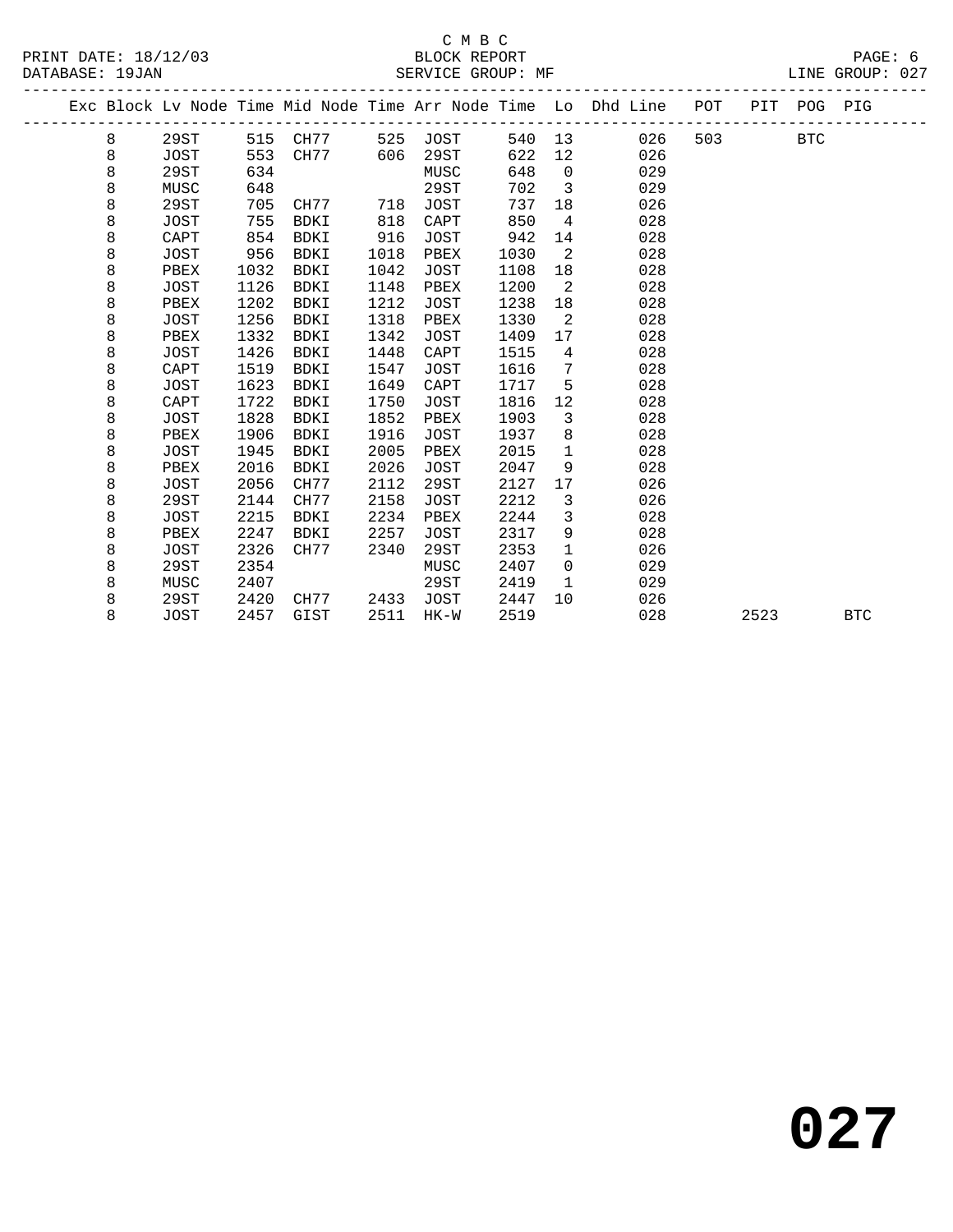# C M B C<br>BLOCK REPORT SERVICE GROUP: MF

PRINT DATE: 18/12/03 BLOCK REPORT PAGE: 7

|   |             |      | Exc Block Lv Node Time Mid Node Time Arr Node Time Lo Dhd Line |      |             |      |                         |    |     | POT |      | PIT POG PIG |            |
|---|-------------|------|----------------------------------------------------------------|------|-------------|------|-------------------------|----|-----|-----|------|-------------|------------|
| 9 | BDKI        | 548  | SMKI                                                           | 603  | JOST        | 611  | 2                       |    | 028 | 547 |      | <b>BTC</b>  |            |
| 9 | <b>JOST</b> | 613  | BDKI                                                           | 632  | PBEX        | 642  | 7                       |    | 028 |     |      |             |            |
| 9 | PBEX        | 649  | <b>BDKI</b>                                                    | 659  | <b>JOST</b> | 722  | 18                      |    | 028 |     |      |             |            |
| 9 | <b>JOST</b> | 740  | <b>BDKI</b>                                                    | 803  | CAPT        | 835  | 4                       |    | 028 |     |      |             |            |
| 9 | CAPT        | 839  | <b>BDKI</b>                                                    | 901  | <b>JOST</b> | 927  | 14                      |    | 028 |     |      |             |            |
| 9 | JOST        | 941  | <b>BDKI</b>                                                    | 1003 | PBEX        | 1015 | 2                       |    | 028 |     |      |             |            |
| 9 | PBEX        | 1017 | <b>BDKI</b>                                                    | 1027 | JOST        | 1053 | 18                      |    | 028 |     |      |             |            |
| 9 | JOST        | 1111 | BDKI                                                           | 1133 | PBEX        | 1145 | 2                       |    | 028 |     |      |             |            |
| 9 | PBEX        | 1147 | <b>BDKI</b>                                                    | 1157 | <b>JOST</b> | 1223 | 18                      |    | 028 |     |      |             |            |
| 9 | <b>JOST</b> | 1241 | <b>BDKI</b>                                                    | 1303 | PBEX        | 1315 | 2                       |    | 028 |     |      |             |            |
| 9 | PBEX        | 1317 | BDKI                                                           | 1327 | JOST        | 1353 | 18                      |    | 028 |     |      |             |            |
| 9 | <b>JOST</b> | 1411 | <b>BDKI</b>                                                    | 1433 | CAPT        | 1500 | 4                       |    | 028 |     |      |             |            |
| 9 | CAPT        | 1504 | <b>BDKI</b>                                                    | 1532 | JOST        | 1601 | 7                       |    | 028 |     |      |             |            |
| 9 | <b>JOST</b> | 1608 | <b>BDKI</b>                                                    | 1634 | CAPT        | 1702 | $\overline{4}$          |    | 028 |     |      |             |            |
| 9 | CAPT        | 1706 | <b>BDKI</b>                                                    | 1734 | JOST        | 1800 | 12                      |    | 028 |     |      |             |            |
| 9 | <b>JOST</b> | 1812 | <b>BDKI</b>                                                    | 1836 | PBEX        | 1847 | $\overline{\mathbf{3}}$ |    | 028 |     |      |             |            |
| 9 | PBEX        | 1850 | <b>BDKI</b>                                                    | 1900 | JOST        | 1921 | 9                       |    | 028 |     |      |             |            |
| 9 | <b>JOST</b> | 1930 | <b>BDKI</b>                                                    | 1950 | PBEX        | 2000 | 18                      |    | 028 |     |      |             |            |
| 9 | PBEX        | 2018 | LN15                                                           | 2032 | GMSK        | 2056 | 14                      |    | 232 |     |      |             |            |
| 9 | GMSK        | 2110 | LS15                                                           | 2132 | PBEX        | 2145 | 3                       |    | 232 |     |      |             |            |
| 9 | PBEX        | 2148 | LN15                                                           | 2202 | GMSK        | 2226 | 4                       |    | 232 |     |      |             |            |
| 9 | <b>GMSK</b> | 2230 | CASB                                                           | 2237 | LOQU        | 2257 | 8                       |    | 236 |     |      |             |            |
| 9 | LOQU        | 2305 | 29LO                                                           | 2319 | LVMT        | 2325 | 13                      |    | 229 |     |      |             |            |
| 9 | LVMT        | 2338 | L015                                                           |      | LOQU        | 2358 | 7                       |    | 229 |     |      |             |            |
| 9 | LOOU        | 2405 | 29LO                                                           | 2419 | <b>LVMT</b> | 2425 | 11                      |    | 229 |     |      |             |            |
| 9 | LVMT        | 2436 | L015                                                           |      | LOQU        | 2456 | 5                       |    | 229 |     |      |             |            |
| 9 | LOQU        | 2501 | DEQU                                                           | 2513 | MOGL        | 2517 | $\mathsf{O}$            |    | 246 |     |      |             |            |
| 9 | MOGL        | 2517 | EDRI                                                           | 2530 | MACA        | 2538 | 2                       | 10 | 246 |     |      |             |            |
| 9 | LOQU        | 2550 | DEOU                                                           | 2602 | MOGL        | 2606 | $\Omega$                |    | 246 |     |      |             |            |
| 9 | MOGL        | 2606 |                                                                |      | MAGA        | 2626 |                         |    | 246 |     | 2646 |             | <b>BTC</b> |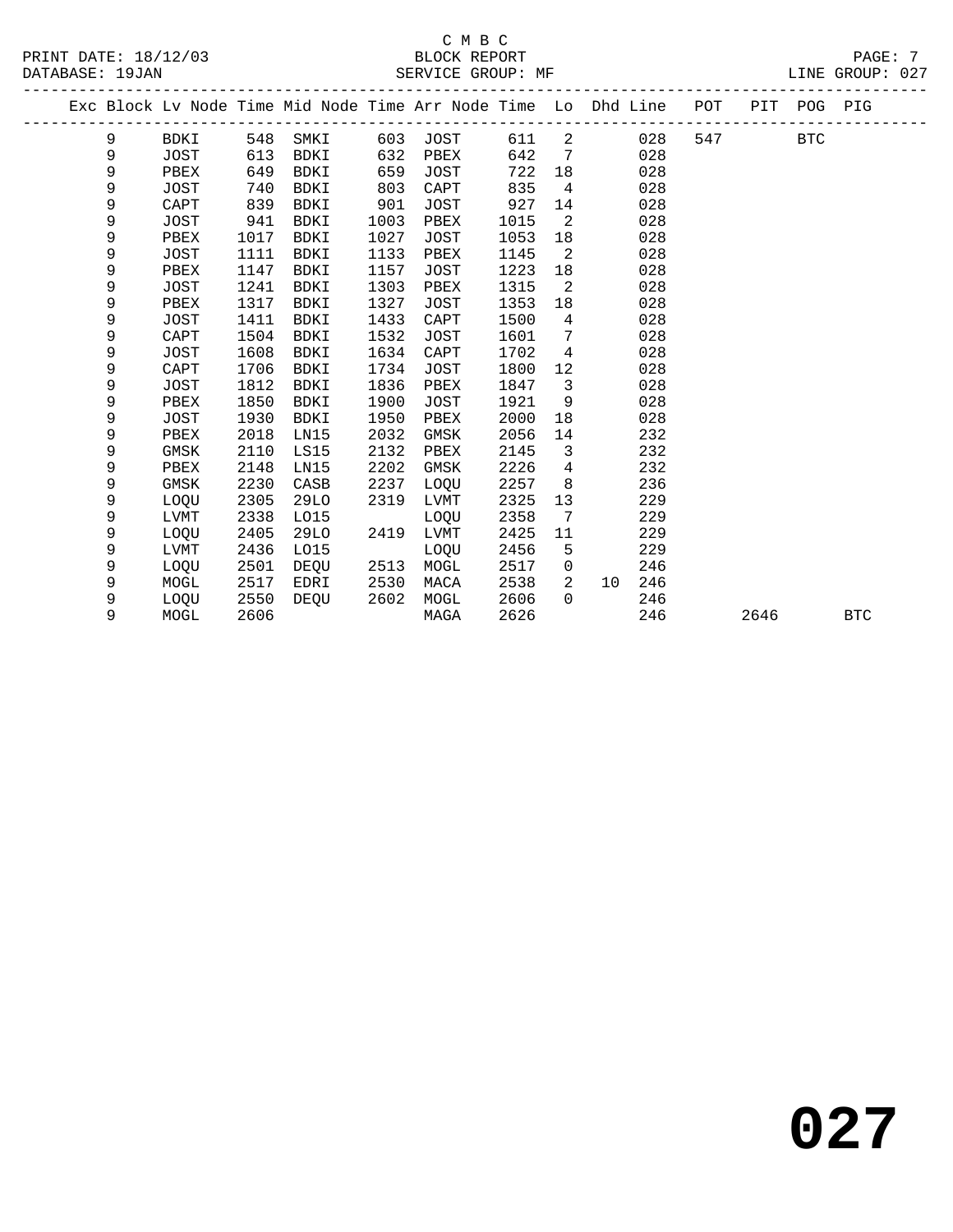|    |             |      |             |      |             |      |                         | Exc Block Lv Node Time Mid Node Time Arr Node Time Lo Dhd Line | POT |      | PIT POG PIG |            |
|----|-------------|------|-------------|------|-------------|------|-------------------------|----------------------------------------------------------------|-----|------|-------------|------------|
| 10 | 29ST        | 602  | CH77        |      | 614 JOST    |      |                         | 629 10<br>026                                                  | 550 |      | <b>BTC</b>  |            |
| 10 | <b>JOST</b> | 639  | RUBY        | 648  | KTLP        | 658  | 13                      | 027                                                            |     |      |             |            |
| 10 | KTLP        | 711  | RUBY        | 722  | JOST        | 734  | $\overline{4}$          | 027                                                            |     |      |             |            |
| 10 | <b>JOST</b> | 738  | CH77        | 753  | 29ST        | 813  | $\overline{a}$          | 026                                                            |     |      |             |            |
| 10 | 29ST        | 815  | CH77        | 830  | JOST        | 851  | $\overline{4}$          | 026                                                            |     |      |             |            |
| 10 | <b>JOST</b> | 855  | RUBY        | 906  | KTLP        | 918  | 9                       | 027                                                            |     |      |             |            |
| 10 | KTLP        | 927  | RUBY        | 937  | JOST        | 949  | $\overline{4}$          | 027                                                            |     |      |             |            |
| 10 | <b>JOST</b> | 953  | RUBY        | 1003 | <b>KTLP</b> | 1015 | 12                      | 027                                                            |     |      |             |            |
| 10 | KTLP        | 1027 | RUBY        | 1037 | JOST        | 1049 | $\overline{4}$          | 027                                                            |     |      |             |            |
| 10 | <b>JOST</b> | 1053 | RUBY        | 1103 | KTLP        | 1115 | 12                      | 027                                                            |     |      |             |            |
| 10 | KTLP        | 1127 | RUBY        | 1137 | JOST        | 1149 | $\overline{4}$          | 027                                                            |     |      |             |            |
| 10 | <b>JOST</b> | 1153 | RUBY        | 1203 | <b>KTLP</b> | 1215 | 12                      | 027                                                            |     |      |             |            |
| 10 | KTLP        | 1227 | RUBY        | 1237 | JOST        | 1249 | $\overline{4}$          | 027                                                            |     |      |             |            |
| 10 | <b>JOST</b> | 1253 | RUBY        | 1303 | KTLP        | 1315 | 11                      | 027                                                            |     |      |             |            |
| 10 | KTLP        | 1326 | RUBY        | 1337 | JOST        | 1349 | $\overline{4}$          | 027                                                            |     |      |             |            |
| 10 | <b>JOST</b> | 1353 | RUBY        | 1404 | KTLP        | 1416 | 10                      | 027                                                            |     |      |             |            |
| 10 | KTLP        | 1426 | RUBY        | 1437 | JOST        | 1449 | $\overline{4}$          | 027                                                            |     |      |             |            |
| 10 | <b>JOST</b> | 1453 | RUBY        | 1504 | KTLP        | 1517 | 9                       | 027                                                            |     |      |             |            |
| 10 | KTLP        | 1526 | RUBY        | 1537 | JOST        | 1551 | $\overline{3}$          | 027                                                            |     |      |             |            |
| 10 | JOST        | 1554 | CH77        | 1612 | 29ST        | 1631 | $\mathbf{3}$            | 026                                                            |     |      |             |            |
| 10 | 29ST        | 1634 |             |      | MUSC        | 1653 | $\mathsf{O}\xspace$     | 029                                                            |     |      |             |            |
| 10 | MUSC        | 1653 |             |      | 29ST        | 1706 | 13                      | 029                                                            |     |      |             |            |
| 10 | 29ST        | 1719 | CH77        | 1736 | JOST        | 1755 | 2                       | 026                                                            |     |      |             |            |
| 10 | <b>JOST</b> | 1757 | RUBY        | 1810 | KTLP        | 1823 | 6                       | 027                                                            |     |      |             |            |
| 10 | KTLP        | 1829 | RUBY        | 1838 | JOST        | 1851 | 5                       | 027                                                            |     |      |             |            |
| 10 | <b>JOST</b> | 1856 | CH77        | 1913 | 29ST        | 1930 | 11                      | 026                                                            |     |      |             |            |
| 10 | 29ST        | 1941 | CH77        | 1955 | JOST        | 2011 | 15                      | 026                                                            |     |      |             |            |
| 10 | <b>JOST</b> | 2026 | CH77        | 2042 | 29ST        | 2057 | 17                      | 026                                                            |     |      |             |            |
| 10 | 29ST        | 2114 | CH77        | 2128 | JOST        | 2142 | 13                      | 026                                                            |     |      |             |            |
| 10 | <b>JOST</b> | 2155 | RUBY        | 2204 | KTLP        | 2215 | 7                       | 027                                                            |     |      |             |            |
| 10 | KTLP        | 2222 | RUBY        | 2230 | <b>JOST</b> | 2239 | 6                       | 027                                                            |     |      |             |            |
| 10 | <b>JOST</b> | 2245 | <b>BDKI</b> | 2304 | PBEX        | 2314 | $\overline{\mathbf{3}}$ | 028                                                            |     |      |             |            |
| 10 | PBEX        | 2317 | BDKI        | 2327 | JOST        | 2347 | 28                      | 028                                                            |     |      |             |            |
| 10 | JOST        | 2415 | <b>BDKI</b> | 2434 | PBEX        | 2444 | $\overline{\mathbf{3}}$ | 028                                                            |     |      |             |            |
| 10 | PBEX        | 2447 | <b>BDKI</b> | 2457 | JOST        | 2517 | 16                      | 028                                                            |     |      |             |            |
| 10 | JOST        | 2533 | CH77        | 2547 | 29ST        | 2559 |                         | 026                                                            |     | 2607 |             | <b>BTC</b> |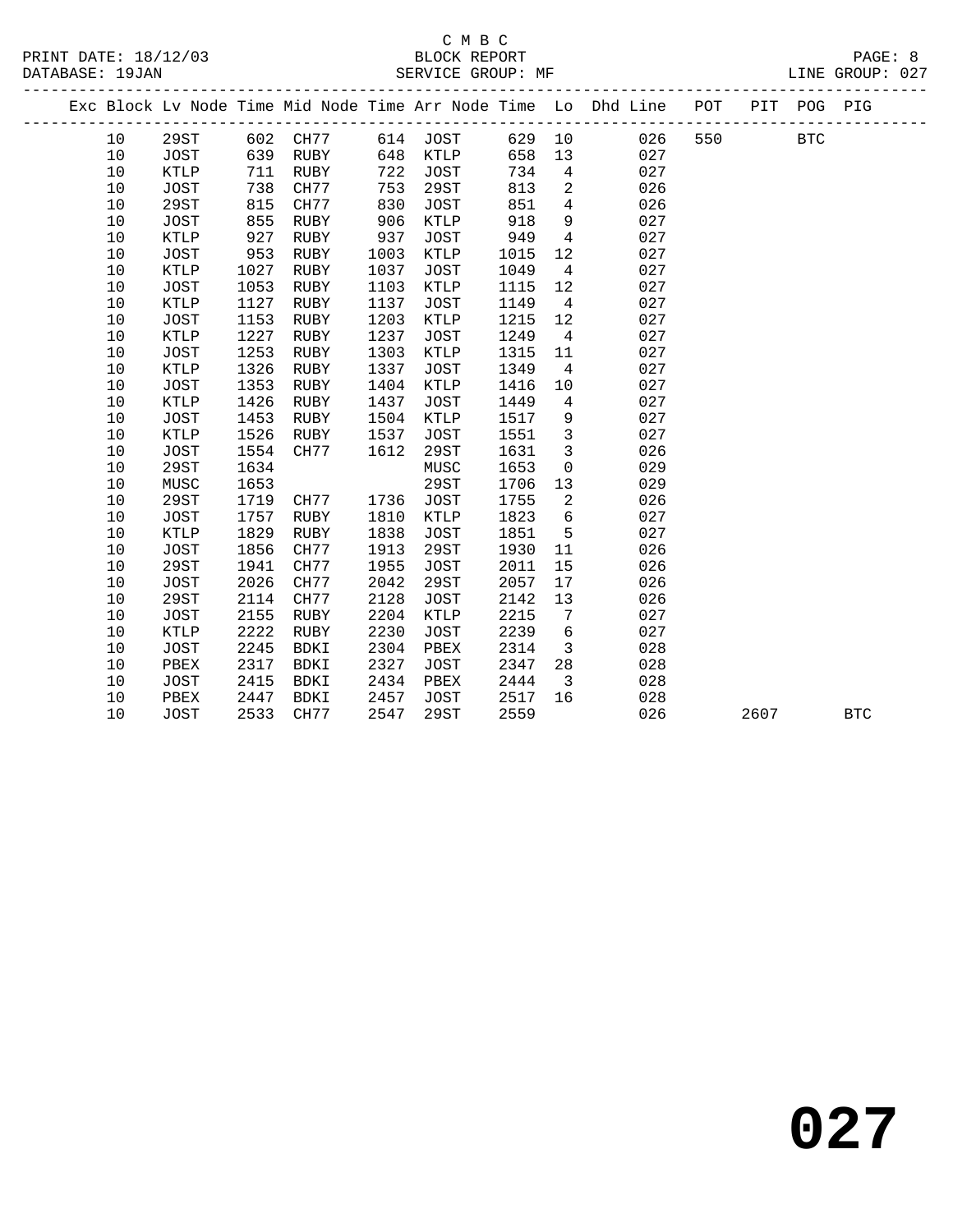### C M B C<br>BLOCK REPORT PRINT DATE: 18/12/03 BLOCK REPORT PAGE: 9 SERVICE GROUP: MF

|  |          |              |              |                          |              |              |              |                            | Exc Block Lv Node Time Mid Node Time Arr Node Time Lo Dhd Line POT PIT POG PIG |     |      |            |            |
|--|----------|--------------|--------------|--------------------------|--------------|--------------|--------------|----------------------------|--------------------------------------------------------------------------------|-----|------|------------|------------|
|  | 11       | REBY         | 608          |                          |              | 29ST         | 613          | 5                          | 016                                                                            | 559 |      | <b>BTC</b> |            |
|  | 11       | 29ST         | 618          |                          |              | MUSC         | 631          | $\overline{0}$             | 029                                                                            |     |      |            |            |
|  | 11       | MUSC         | 631          |                          |              | 29ST         | 645          | $5^{\circ}$                | 029                                                                            |     |      |            |            |
|  | 11       | 29ST         | 650          | CH77 703 JOST            |              |              | 722          | $\overline{\mathbf{3}}$    | 026                                                                            |     |      |            |            |
|  | 11       | JOST         | 725          | RUBY                     | 736          | KTLP         | 748          | 21                         | 027                                                                            |     |      |            |            |
|  | 11       | KTLP         | 809          | RUBY                     | 820          | JOST         | 834          | $\overline{4}$             | 027                                                                            |     |      |            |            |
|  | 11       | JOST         | 838          | CH77                     | 854          | 29ST         | 914          | 15                         | 026                                                                            |     |      |            |            |
|  | 11       | 29ST         | 929          | CH77                     | 944          | JOST         | 1002         | 5                          | 026                                                                            |     |      |            |            |
|  | 11       | JOST         | 1007         | CH77                     | 1022         | 29ST         | 1040         | 8                          | 026                                                                            |     |      |            |            |
|  | 11       | 29ST         | 1048         |                          |              | MUSC         | 1104         | $\overline{0}$             | 029                                                                            |     |      |            |            |
|  | 11       | MUSC         | 1104         |                          |              | 29ST         | 1118         | 11                         | 029                                                                            |     |      |            |            |
|  | 11       | 29ST         | 1129         | CH77 1143                |              | JOST         | 1201         | 6                          | 026                                                                            |     |      |            |            |
|  | 11       | JOST         | 1207         | CH77                     | 1223         | 29ST         | 1241         | $7\phantom{.0}$            | 026                                                                            |     |      |            |            |
|  | 11       | 29ST         | 1248         |                          |              | MUSC         | 1304         | $\overline{0}$             | 029                                                                            |     |      |            |            |
|  | 11       | MUSC         | 1304         |                          |              | 29ST         | 1318         | 11                         | 029                                                                            |     |      |            |            |
|  | 11       | 29ST         | 1329         | CH77 1344                |              | JOST         | 1403         | $4\overline{ }$            | 026                                                                            |     |      |            |            |
|  | 11       | JOST         | 1407         | CH77                     | 1423         | 29ST         | 1441         | 7                          | 026                                                                            |     |      |            |            |
|  | 11       | 29ST         | 1448         |                          |              | MUSC         | 1505         | $\mathbf 0$                | 029                                                                            |     |      |            |            |
|  | 11       | MUSC         | 1505         |                          |              | 29ST         | 1520         | $\mathsf{O}$               | 029                                                                            |     |      |            |            |
|  | 11       | 29ST         | 1520         |                          |              | MUSC         | 1538         | $\mathsf{O}$               | 029                                                                            |     |      |            |            |
|  | 11       | MUSC         | 1538         |                          |              | 29ST         | 1553         | 16                         | 029                                                                            |     |      |            |            |
|  | 11       | 29ST         | 1609         | CH77 1626 JOST           |              |              | 1645         | 9                          | 026                                                                            |     |      |            |            |
|  | 11       | JOST         | 1654         | CH77                     | 1712         | 29ST         | 1731         | $\overline{\mathbf{3}}$    | 026                                                                            |     |      |            |            |
|  | 11       | 29ST         | 1734         |                          |              | MUSC         | 1753         | $\overline{0}$             | 029                                                                            |     |      |            |            |
|  | 11       | MUSC         | 1753         |                          |              | 29ST         | 1806         | 13                         | 029                                                                            |     |      |            |            |
|  | 11       | 29ST         | 1819         |                          |              | MUSC         | 1837         | $\overline{0}$             | 029                                                                            |     |      |            |            |
|  | 11       | MUSC         | 1837         |                          |              | 29ST         | 1849         |                            | 029                                                                            |     | 1901 |            | <b>BTC</b> |
|  |          |              |              |                          |              |              |              |                            |                                                                                | 600 |      |            |            |
|  | 12       | $HK-E$       | 609          | GIST                     | 617          | JOST         | 635          | 5                          | 028                                                                            |     |      | <b>BTC</b> |            |
|  | 12       | JOST         | 640          | BDKI                     | 700          | PBEX         | 714          | $6\overline{6}$            | 028                                                                            |     |      |            |            |
|  | 12       | PBEX         | 720          | BDKI                     | 730          | JOST         | 756          | 14                         | 028                                                                            |     |      |            |            |
|  | 12       | JOST         | 810          | BDKI                     | 833          | CAPT         | 903          | $6\overline{6}$            | 028                                                                            |     |      |            |            |
|  | 12       | CAPT         | 909          | BDKI                     | 931          | JOST         | 957          | 14                         | 028                                                                            |     |      |            |            |
|  | 12       | JOST         | 1011         | BDKI                     | 1033         | PBEX         | 1045         | $\overline{2}$             | 028                                                                            |     |      |            |            |
|  | 12       | PBEX         | 1047         | BDKI<br>BDKI             | 1057         | JOST         | 1123         | 18                         | 028                                                                            |     |      |            |            |
|  | 12       | JOST         | 1141<br>1217 |                          | 1203<br>1227 | PBEX         | 1215<br>1253 | $\overline{\phantom{a}}^2$ | 028<br>028                                                                     |     |      |            |            |
|  | 12<br>12 | PBEX         | 1311         | BDKI                     | 1333         | JOST<br>PBEX | 1345         | 18<br>$\overline{2}$       | 028                                                                            |     |      |            |            |
|  | 12       | JOST<br>PBEX | 1347         | BDKI<br>BDKI             | 1357         | JOST         | 1424 17      |                            | 028                                                                            |     |      |            |            |
|  | 12       |              |              | JOST 1441 BDKI 1503 CAPT |              |              | 1530 4       |                            | 028                                                                            |     |      |            |            |
|  | 12       | CAPT         | 1534         | BDKI                     | 1602         | JOST         | 1631         | 7                          | 028                                                                            |     |      |            |            |
|  | 12       | <b>JOST</b>  | 1638         | BDKI                     | 1704         | CAPT         | 1732         | 2                          | 028                                                                            |     |      |            |            |
|  | 12       | CAPT         | 1734         | BDKI                     | 1802         | <b>JOST</b>  | 1828         | 11                         | 028                                                                            |     |      |            |            |
|  | 12       | <b>JOST</b>  | 1839         | CH77                     | 1856         | 29ST         | 1913         | 6                          | 026                                                                            |     |      |            |            |
|  | $12$     | 29ST         | 1919         |                          |              | MUSC         | 1936         | 0                          | 029                                                                            |     |      |            |            |
|  | 12       | MUSC         | 1936         |                          |              | 29ST         | 1948         | 1                          | 029                                                                            |     |      |            |            |
|  | 12       | <b>29ST</b>  | 1949         |                          |              | MUSC         | 2005         | 0                          | 029                                                                            |     |      |            |            |
|  | 12       | MUSC         | 2005         |                          |              | 29ST         | 2017         | 2                          | 029                                                                            |     |      |            |            |
|  | 12       | 29ST         | 2019         |                          |              | MUSC         | 2035         | 0                          | 029                                                                            |     |      |            |            |
|  | 12       | MUSC         | 2035         |                          |              | 29ST         | 2047         | 2                          | 029                                                                            |     |      |            |            |
|  | 12       | <b>29ST</b>  | 2049         |                          |              | MUSC         | 2104         | 0                          | 029                                                                            |     |      |            |            |
|  | 12       | MUSC         | 2104         |                          |              | 29ST         | 2116         | 4                          | 029                                                                            |     |      |            |            |
|  | 12       | <b>29ST</b>  | 2120         |                          |              | MUSC         | 2135         | 0                          | 029                                                                            |     |      |            |            |
|  | 12       | MUSC         | 2135         |                          |              | 29ST         | 2147         | 3                          | 029                                                                            |     |      |            |            |
|  | 12       | <b>29ST</b>  | 2150         |                          |              | MUSC         | 2205         | 0                          | 029                                                                            |     |      |            |            |
|  | 12       |              | 2205         |                          |              | 29ST         | 2217         |                            | 029                                                                            |     | 2227 |            | <b>BTC</b> |
|  |          | MUSC         |              |                          |              |              |              |                            |                                                                                |     |      |            |            |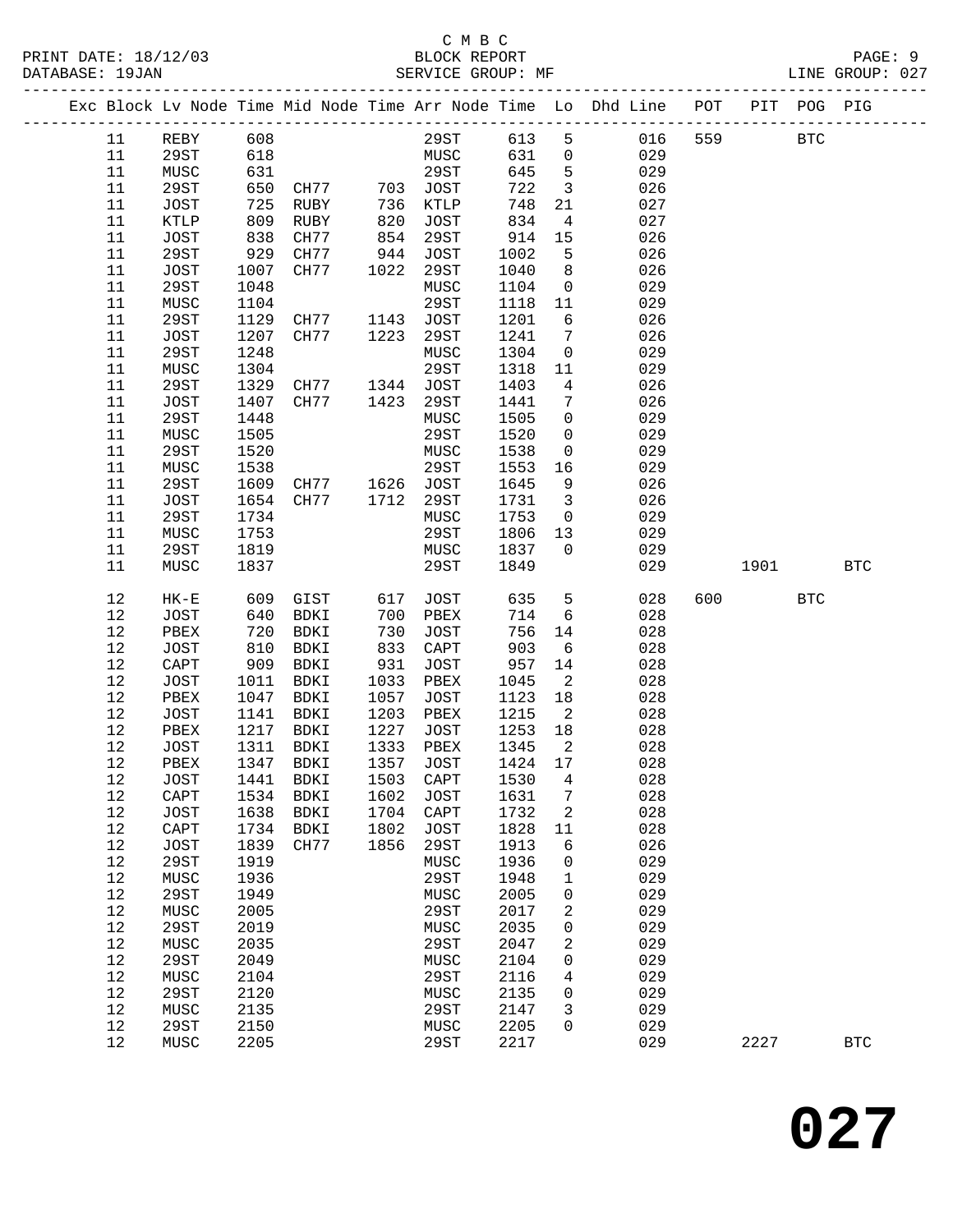# C M B C<br>BLOCK REPORT PRINT DATE: 18/12/03 BLOCK REPORT DATABASE: 19JAN BLOCK REPORT

PAGE: 10<br>LINE GROUP: 027

|    |             |      |                                                                |      | $L_{\text{H}}$ . The discreted interval $L_{\text{H}}$ |      |          |    |     |     |     |      | LIND OROOL . OL! |  |
|----|-------------|------|----------------------------------------------------------------|------|--------------------------------------------------------|------|----------|----|-----|-----|-----|------|------------------|--|
|    |             |      | Exc Block Lv Node Time Mid Node Time Arr Node Time Lo Dhd Line |      |                                                        |      |          |    |     | POT | PIT | POG- | PIG              |  |
| 13 | LNOS        | 657  | 15LO                                                           | 710  | STST                                                   | 743  | 4        | 35 | 241 | 634 |     | BTC  |                  |  |
| 13 | 29ST        | 822  |                                                                |      | MUSC                                                   | 840  | $\Omega$ |    | 029 |     |     |      |                  |  |
| 13 | MUSC        | 840  |                                                                |      | 29ST                                                   | 856  | 9        |    | 029 |     |     |      |                  |  |
| 13 | 29ST        | 905  | CH77                                                           | 920  | JOST                                                   | 938  | 9        |    | 026 |     |     |      |                  |  |
| 13 | <b>JOST</b> | 947  | CH77                                                           | 1002 | 29ST                                                   | 1020 | -8       |    | 026 |     |     |      |                  |  |
| 13 | 29ST        | 1028 |                                                                |      | MUSC                                                   | 1044 | $\Omega$ |    | 029 |     |     |      |                  |  |
| 13 | MUSC        | 1044 |                                                                |      | 29ST                                                   | 1058 | -11      |    | 029 |     |     |      |                  |  |
| 13 | 29ST        | 1109 | CH77                                                           | 1123 | JOST                                                   | 1141 | 6        |    | 026 |     |     |      |                  |  |

| 13 | 29ST        | 1109 | CH77        | 1123 | JOST        | 1141 | 6  | 026 |      |            |
|----|-------------|------|-------------|------|-------------|------|----|-----|------|------------|
| 13 | JOST        | 1147 | CH77        | 1203 | 29ST        | 1221 | 7  | 026 |      |            |
| 13 | 29ST        | 1228 |             |      | MUSC        | 1244 | 0  | 029 |      |            |
| 13 | MUSC        | 1244 |             |      | 29ST        | 1258 | 11 | 029 |      |            |
| 13 | 29ST        | 1309 | CH77        | 1324 | JOST        | 1343 | 4  | 026 |      |            |
| 13 | JOST        | 1347 | CH77        | 1403 | 29ST        | 1421 | 7  | 026 |      |            |
| 13 | 29ST        | 1428 |             |      | MUSC        | 1445 | 0  | 029 |      |            |
| 13 | MUSC        | 1445 |             |      | 29ST        | 1459 | 5  | 029 |      |            |
| 13 | 29ST        | 1504 |             |      | MUSC        | 1522 | 0  | 029 |      |            |
| 13 | MUSC        | 1522 |             |      | 29ST        | 1537 | 13 | 029 |      |            |
| 13 | 29ST        | 1550 |             |      | MUSC        | 1608 | 0  | 029 |      |            |
| 13 | MUSC        | 1608 |             |      | 29ST        | 1623 | 16 | 029 |      |            |
| 13 | 29ST        | 1639 | CH77        | 1656 | JOST        | 1715 | 9  | 026 |      |            |
| 13 | JOST        | 1724 | CH77        | 1742 | 29ST        | 1800 | 6  | 026 |      |            |
| 13 | 29ST        | 1806 | CH77        | 1821 | JOST        | 1839 | 4  | 026 |      |            |
| 13 | JOST        | 1843 | RUBY        | 1854 | KTLP        | 1906 | 14 | 027 |      |            |
| 13 | KTLP        | 1920 | RUBY        | 1929 | <b>JOST</b> | 1942 | 1  | 027 |      |            |
| 13 | <b>JOST</b> | 1943 | <b>RUBY</b> | 1954 | <b>KTLP</b> | 2006 | 14 | 027 |      |            |
| 13 | KTLP        | 2020 | RUBY        | 2029 | <b>JOST</b> | 2039 | 4  | 027 |      |            |
| 13 | JOST        | 2043 | RUBY        | 2052 | <b>KTLP</b> | 2103 | 17 | 027 |      |            |
| 13 | KTLP        | 2120 | RUBY        | 2129 | JOST        | 2139 | 6  | 027 |      |            |
| 13 | JOST        | 2145 | BDKI        | 2204 | PBEX        | 2214 | 3  | 028 |      |            |
| 13 | PBEX        | 2217 | <b>BDKI</b> | 2227 | JOST        | 2247 | 28 | 028 |      |            |
| 13 | JOST        | 2315 | BDKI        | 2334 | PBEX        | 2344 | 3  | 028 |      |            |
| 13 | PBEX        | 2347 | BDKI        | 2357 | JOST        | 2417 | 9  | 028 |      |            |
| 13 | <b>JOST</b> | 2426 | CH77        | 2440 | 29ST        | 2452 | 1  | 026 |      |            |
| 13 | 29ST        | 2453 |             |      | MUSC        | 2506 | 0  | 029 |      |            |
| 13 | MUSC        | 2506 |             |      | 29ST        | 2518 | 2  | 029 |      |            |
| 13 | 29ST        | 2520 | CH77        | 2533 | JOST        | 2547 |    | 026 | 2558 | <b>BTC</b> |
|    |             |      |             |      |             |      |    |     |      |            |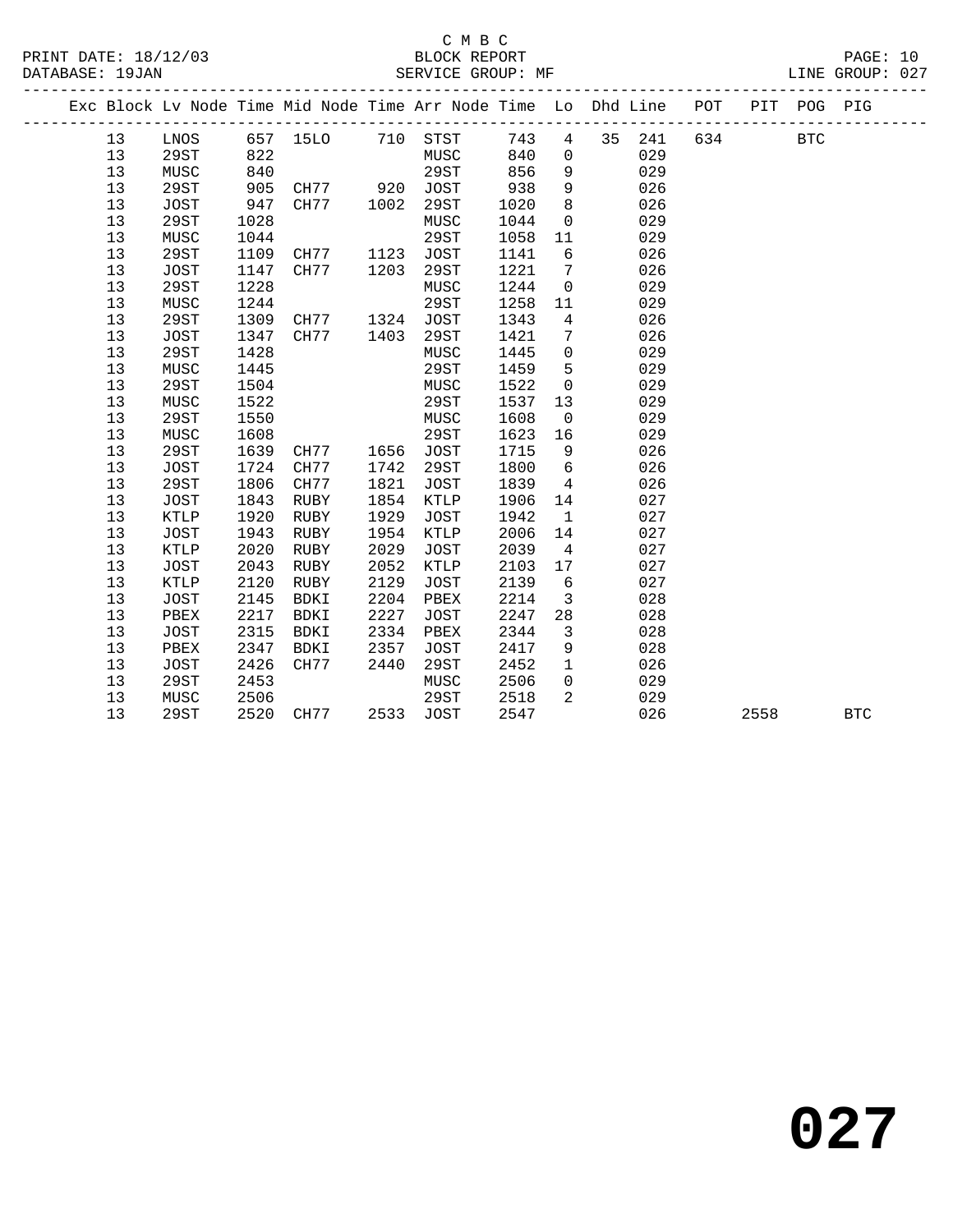## C M B C<br>BLOCK REPORT SERVICE GROUP: MF

|                  |         |                              |      |             |      |              |         |                            | Exc Block Lv Node Time Mid Node Time Arr Node Time Lo Dhd Line POT PIT POG PIG |     |      |              |            |
|------------------|---------|------------------------------|------|-------------|------|--------------|---------|----------------------------|--------------------------------------------------------------------------------|-----|------|--------------|------------|
| CD <sub>14</sub> |         | GIST                         |      | 708 PBEX    |      | 727 CAPT     | 739 2   |                            | 028                                                                            | 703 |      | $_{\rm BTC}$ |            |
| $#CD$ 14         |         | $\mathop{\rm CAPT}\nolimits$ | 741  | BDKI        | 803  | JOST         | 830     | 10                         | 028                                                                            | 722 |      | <b>BTC</b>   |            |
|                  | $CD$ 14 | CAPT                         | 741  | BDKI        | 803  | JOST         | 830     | 10                         | 028                                                                            |     |      |              |            |
|                  | 14      | JOST                         | 840  | BDKI        | 903  | CAPT         | 933     | $\overline{4}$             | 028                                                                            |     |      |              |            |
|                  | 14      | CAPT                         | 937  | BDKI        | 959  | JOST         | 1025    | 16                         | 028                                                                            |     |      |              |            |
|                  | 14      | JOST                         | 1041 | BDKI        | 1103 | PBEX         | 1115    | $\overline{\phantom{a}}^2$ | 028                                                                            |     |      |              |            |
|                  | 14      | PBEX                         | 1117 | BDKI        | 1127 | JOST         | 1153    | 18                         | 028                                                                            |     |      |              |            |
|                  | 14      | JOST                         | 1211 | BDKI        | 1233 | PBEX         | 1245    | 2                          | 028                                                                            |     |      |              |            |
|                  | 14      | PBEX                         | 1247 | <b>BDKI</b> | 1257 | JOST         | 1323    | 18                         | 028                                                                            |     |      |              |            |
|                  | 14      | JOST                         | 1341 | BDKI        | 1403 | PBEX         | 1415    | 2                          | 028                                                                            |     |      |              |            |
|                  | 14      | PBEX                         | 1417 | BDKI        | 1427 | JOST         | 1454    | 17                         | 028                                                                            |     |      |              |            |
|                  | 14      | JOST                         | 1511 | BDKI        | 1533 | CAPT         | 1600    | $\overline{4}$             | 028                                                                            |     |      |              |            |
|                  | 14      | CAPT                         | 1604 | BDKI        | 1632 | JOST         | 1700    | 8                          | 028                                                                            |     |      |              |            |
|                  | 14      | JOST                         | 1708 | BDKI        | 1733 | ${\tt CAPT}$ | 1802    | 5                          | 028                                                                            |     |      |              |            |
|                  | 14      | CAPT                         | 1807 | BDKI        | 1833 | JOST         | 1859    | 16                         | 028                                                                            |     |      |              |            |
|                  | 14      | JOST                         | 1915 | BDKI        | 1936 | PBEX         | 1946    | 5                          | 028                                                                            |     |      |              |            |
|                  | 14      | PBEX                         | 1951 | BDKI        | 2001 | JOST         | 2022    | 23                         | 028                                                                            |     |      |              |            |
|                  | 14      | JOST                         | 2045 | BDKI        | 2105 | PBEX         | 2115    | $\mathbf{1}$               | 028                                                                            |     |      |              |            |
|                  | 14      | PBEX                         | 2116 | BDKI        | 2126 | JOST         | 2147    | 9                          | 028                                                                            |     |      |              |            |
|                  | 14      | JOST                         | 2156 | CH77        | 2212 | 29ST         | 2227    | 26                         | 026                                                                            |     |      |              |            |
|                  | 14      | 29ST                         | 2253 |             |      | MUSC         | 2306    | $\overline{0}$             | 029                                                                            |     |      |              |            |
|                  | 14      | MUSC                         | 2306 |             |      | 29ST         | 2318    | $\overline{a}$             | 029                                                                            |     |      |              |            |
|                  | 14      | 29ST                         | 2320 | CH77        | 2333 | JOST         | 2347    | 8                          | 026                                                                            |     |      |              |            |
|                  | 14      | JOST                         | 2355 | RUBY        | 2403 | KTLP         | 2413    | 9                          | 027                                                                            |     |      |              |            |
|                  | 14      | KTLP                         | 2422 | RUBY        | 2430 | JOST         | 2439    |                            | 027                                                                            |     | 2450 |              | <b>BTC</b> |
|                  |         |                              |      |             |      |              |         |                            |                                                                                |     |      |              |            |
|                  | 15      | BDKI                         | 718  | HK-W        | 722  | PBEX         | 732     | $\overline{a}$             | 028                                                                            | 717 |      | <b>BTC</b>   |            |
|                  | 15      | PBEX                         | 734  | BDKI        | 744  | JOST         | 811     | 14                         | 028                                                                            |     |      |              |            |
|                  | 15      | <b>JOST</b>                  | 825  | BDKI        | 848  | CAPT         | 918     | $6\overline{6}$            | 028                                                                            |     |      |              |            |
|                  | 15      | CAPT                         | 924  | BDKI        | 946  | JOST         | 1012    | 14                         | 028                                                                            |     |      |              |            |
|                  | 15      | JOST                         | 1026 | BDKI        | 1048 | PBEX         | 1100    | 2                          | 028                                                                            |     |      |              |            |
|                  | 15      | PBEX                         | 1102 | BDKI        | 1112 | JOST         | 1138    | 18                         | 028                                                                            |     |      |              |            |
|                  | 15      | JOST                         | 1156 | BDKI        | 1218 | PBEX         | 1230    | 2                          | 028                                                                            |     |      |              |            |
|                  | 15      | PBEX                         | 1232 | <b>BDKI</b> | 1242 | JOST         | 1308    | 18                         | 028                                                                            |     |      |              |            |
|                  | 15      | <b>JOST</b>                  | 1326 | BDKI        | 1348 | PBEX         | 1400    | 2                          | 028                                                                            |     |      |              |            |
|                  | 15      | PBEX                         | 1402 | BDKI        | 1412 | JOST         | 1439    | 17                         | 028                                                                            |     |      |              |            |
|                  | 15      | JOST                         | 1456 | BDKI        | 1518 | CAPT         | 1545    | 5                          | 028                                                                            |     |      |              |            |
|                  | 15      | CAPT                         | 1550 | BDKI        | 1618 | JOST         | 1646    | $7\overline{ }$            | 028                                                                            |     |      |              |            |
|                  | 15      | JOST                         | 1653 | BDKI        | 1719 | CAPT         | 1748    | $\overline{3}$             | 028                                                                            |     |      |              |            |
|                  | 15      | CAPT 1751 BDKI               |      |             |      | 1817 JOST    | 1843 17 |                            | 028                                                                            |     |      |              |            |
|                  | 15      | <b>JOST</b>                  | 1900 | BDKI        | 1921 | PBEX         | 1931    | 5                          | 028                                                                            |     |      |              |            |
|                  | 15      | PBEX                         | 1936 | <b>BDKI</b> | 1946 | <b>JOST</b>  | 2007    | 8                          | 028                                                                            |     |      |              |            |
|                  | 15      | <b>JOST</b>                  | 2015 | BDKI        | 2035 | PBEX         | 2045    | 1                          | 028                                                                            |     |      |              |            |
|                  | 15      | PBEX                         | 2046 | BDKI        | 2056 | <b>JOST</b>  | 2117    | 9                          | 028                                                                            |     |      |              |            |
|                  | 15      | <b>JOST</b>                  | 2126 | CH77        | 2142 | <b>29ST</b>  | 2157    | 23                         | 026                                                                            |     |      |              |            |
|                  | 15      | 29ST                         | 2220 | CH77        | 2233 | <b>JOST</b>  | 2247    | 8                          | 026                                                                            |     |      |              |            |
|                  | 15      | <b>JOST</b>                  | 2255 | RUBY        | 2304 | KTLP         | 2315    | 7                          | 027                                                                            |     |      |              |            |
|                  | 15      | KTLP                         | 2322 | RUBY        | 2330 | <b>JOST</b>  | 2339    | 6                          | 027                                                                            |     |      |              |            |
|                  | 15      | <b>JOST</b>                  | 2345 | BDKI        | 2404 | PBEX         | 2414    | 3                          | 028                                                                            |     |      |              |            |
|                  | 15      | PBEX                         | 2417 | BDKI        | 2427 | <b>JOST</b>  | 2447    | 8                          | 028                                                                            |     |      |              |            |
|                  | 15      | <b>JOST</b>                  | 2455 | RUBY        | 2503 | KTLP         | 2513    | 9                          | 027                                                                            |     |      |              |            |
|                  |         |                              |      |             |      |              |         |                            |                                                                                |     |      |              |            |

15 KTLP 2522 RUBY 2530 KYJO 2541 027 2550 BTC

31 CAPT 1436 BDKI 1459 JOST 1526 12 028 1417 BTC

 31 JOST 1538 BDKI 1604 CAPT 1631 1 028 31 CAPT 1632 BDKI 1700 JOST 1730 8 028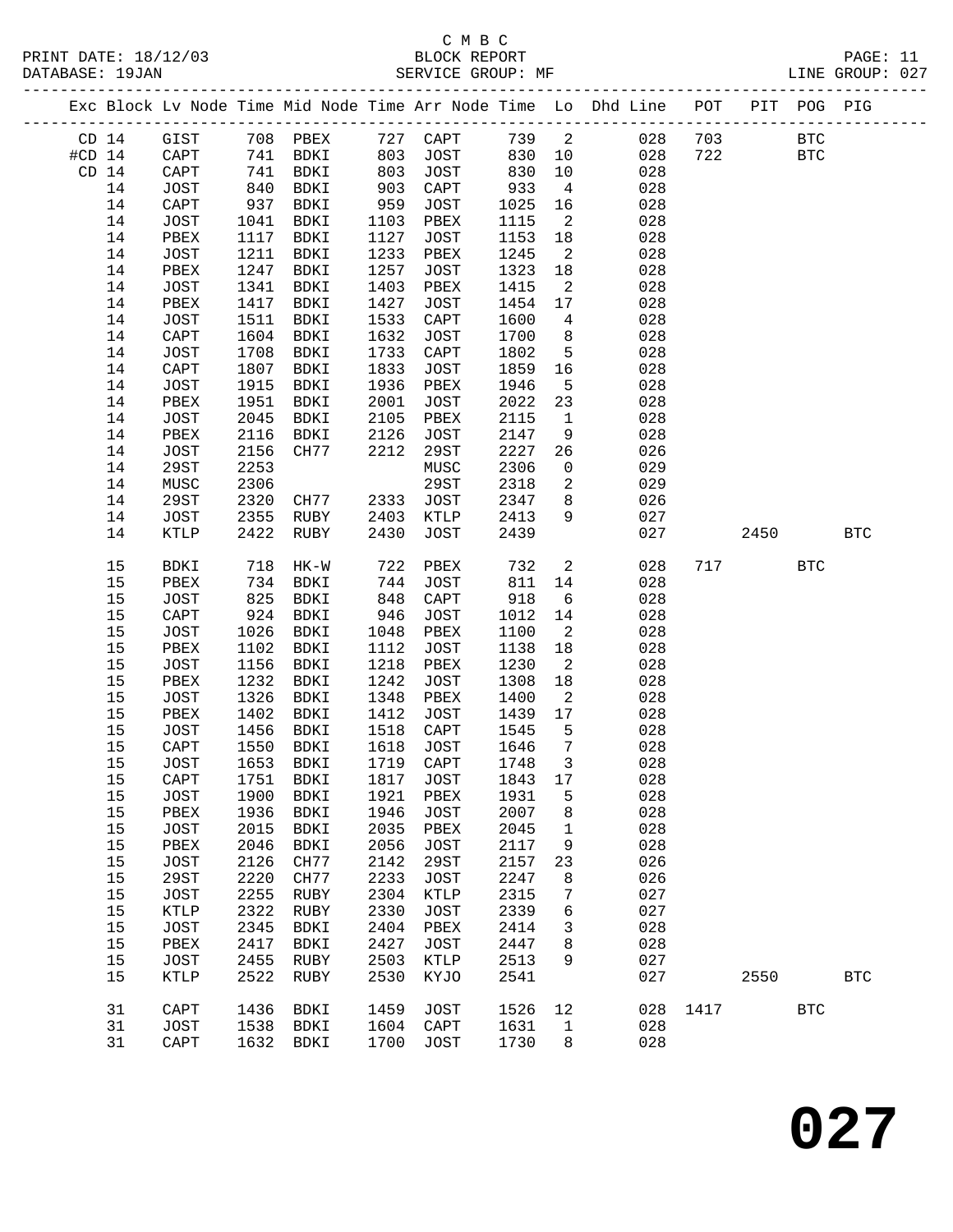|          |             |      |                |      |                               |         |                         | Exc Block Lv Node Time Mid Node Time Arr Node Time Lo Dhd Line POT PIT POG PIG |                |      |              |              |
|----------|-------------|------|----------------|------|-------------------------------|---------|-------------------------|--------------------------------------------------------------------------------|----------------|------|--------------|--------------|
| 31       |             |      |                |      | JOST 1738 BDKI 1803 PBEX 1817 |         |                         |                                                                                | 028 1827       |      |              | <b>BTC</b>   |
| 32       | PBEX        |      | 1429 BDKI      | 1439 | JOST                          | 1506    | $\mathbf{1}$            |                                                                                | 028 1417       |      | <b>BTC</b>   |              |
| 32       | JOST        | 1507 | RUBY           | 1520 | KTLP                          | 1533    | 9                       | 027                                                                            |                |      |              |              |
| 32       | KTLP        | 1542 | RUBY           | 1553 | JOST                          | 1607    | 5                       | 027                                                                            |                |      |              |              |
|          |             |      |                | 1626 |                               |         |                         |                                                                                |                |      |              |              |
| 32       | JOST        | 1612 | RUBY           |      | KTLP                          | 1639    | $\mathbf{3}$            | 027                                                                            |                |      |              |              |
| 32       | KTLP        | 1642 | RUBY           | 1653 | JOST                          | 1707    | $\overline{a}$          | 027                                                                            |                |      |              |              |
| 32       | JOST        | 1709 | CH77           | 1727 | 29ST                          | 1745    | $\overline{4}$          | 026                                                                            |                |      |              |              |
| 32       | 29ST        | 1749 |                |      | MUSC                          | 1808    | $\overline{0}$          | 029                                                                            |                |      |              |              |
| 32       | MUSC        | 1808 |                |      | 29ST                          | 1821    |                         | 029                                                                            |                | 1833 |              | BTC          |
| 33       | 29ST        | 1509 | CH77 1526 JOST |      |                               | 1545    | $7\overline{ }$         | 026                                                                            | 1455           |      | <b>BTC</b>   |              |
| 33       | JOST        | 1552 | RUBY           |      | 1606 KTLP                     | 1619    | 8                       | 027                                                                            |                |      |              |              |
| 33       | KTLP        | 1627 | RUBY           | 1638 | JOST                          | 1652    | 5                       | 027                                                                            |                |      |              |              |
| 33       | JOST        | 1657 | RUBY           | 1711 | KTLP                          | 1724    | $4\overline{ }$         | 027                                                                            |                |      |              |              |
| 33       | KTLP        | 1728 | RUBY           | 1738 | JOST                          | 1752    |                         |                                                                                | 027 and $\sim$ | 1804 |              | <b>BTC</b>   |
|          |             |      |                |      |                               |         |                         |                                                                                |                |      |              |              |
| 34       | JOST        | 1523 | CH77           | 1541 | 29ST                          | 1600    | $4\overline{ }$         |                                                                                | 026 1507       |      | <b>BTC</b>   |              |
| 34       | 29ST        | 1604 |                |      | MUSC                          | 1622    | $\overline{0}$          | 029                                                                            |                |      |              |              |
| 34       | MUSC        | 1622 |                |      | 29ST                          | 1637    | 12                      | 029                                                                            |                |      |              |              |
| 34       | 29ST        | 1649 | CH77 1706 JOST |      |                               | 1725    | $\overline{a}$          | 026                                                                            |                |      |              |              |
| 34       | JOST        | 1727 | RUBY           |      | 1741 KTLP                     | 1754    | $\overline{4}$          | 027                                                                            |                |      |              |              |
| 34       | KTLP        | 1758 | RUBY           |      | 1808 JOST                     | 1822    | $\overline{2}$          | 027                                                                            |                |      |              |              |
| 34       | JOST        | 1824 | CH77           | 1841 | 29ST                          | 1858    | 13                      | 026                                                                            |                |      |              |              |
| 34       | 29ST        | 1911 | CH77           | 1926 | JOST                          | 1944    | 12                      | 026                                                                            |                |      |              |              |
| 34       | JOST        | 1956 | CH77           | 2012 | 29ST                          | 2029 15 |                         | 026                                                                            |                |      |              |              |
|          |             |      |                |      |                               |         |                         |                                                                                |                |      |              |              |
| 34       | 29ST        | 2044 | CH77           | 2058 | JOST                          | 2113    | $\overline{0}$          | 026                                                                            |                |      |              |              |
| 34       | JOST        | 2113 | RUBY           | 2122 | KTLP                          | 2133 19 |                         | 027                                                                            |                |      |              |              |
| 34       | KTLP        | 2152 | RUBY           | 2200 | JOST                          | 2209    |                         |                                                                                | 027            | 2220 |              | <b>BTC</b>   |
| SD 35    | HANA        | 1514 | REBY           | 1526 | 29ST                          | 1535    | 5                       |                                                                                | 016 1500       |      | <b>BTC</b>   |              |
| SD 35    | 29ST        | 1540 | CH77           | 1557 | JOST                          | 1616    | 8                       | 026                                                                            |                |      |              |              |
| #SD 35   | 29ST        | 1540 | CH77           | 1557 | JOST                          | 1616    | 8                       |                                                                                | 026 1526       |      | <b>BTC</b>   |              |
| 35       | JOST        | 1624 | CH77           | 1642 | 29ST                          | 1701    | $\overline{\mathbf{3}}$ | 026                                                                            |                |      |              |              |
| 35       | 29ST        | 1704 |                |      | MUSC                          | 1723    | $\overline{0}$          | 029                                                                            |                |      |              |              |
| 35       | MUSC        | 1723 |                |      | 29ST                          | 1736    | 13                      | 029                                                                            |                |      |              |              |
| 35       | 29ST        | 1749 |                |      | CH77 1806 JOST                | 1825    | 2                       | 026                                                                            |                |      |              |              |
| 35       | JOST        | 1827 | RUBY           |      | 1840 KTLP                     | 1852    |                         |                                                                                | 027 1856       |      |              | <b>BTC</b>   |
|          |             |      |                |      |                               |         |                         |                                                                                |                |      |              |              |
| 36       |             |      |                |      |                               |         |                         | BDKI 1507 SMKI 1524 JOST 1534 4 028 1506                                       |                |      | $_{\rm BTC}$ |              |
| 36       | JOST        | 1538 | CH77           | 1556 | 29ST                          | 1615    | 4                       | 026                                                                            |                |      |              |              |
| 36       | 29ST        | 1619 |                |      | MUSC                          | 1637    | $\overline{0}$          | 029                                                                            |                |      |              |              |
| 36       | MUSC        | 1637 |                |      | 29ST                          | 1652    | 12                      | 029                                                                            |                |      |              |              |
| 36       | 29ST        | 1704 | CH77           | 1721 | JOST                          | 1740    | 14                      | 026                                                                            |                |      |              |              |
| 36       | JOST        | 1754 | CH77           | 1812 | 29ST                          | 1830    |                         | 026                                                                            |                | 1842 |              | $_{\rm BTC}$ |
|          |             |      |                |      |                               |         |                         |                                                                                |                |      |              |              |
| 51       | JOST        | 608  | CH77           | 621  | 29ST                          | 637     | 12                      | 026                                                                            | 555            |      | <b>BTC</b>   |              |
| 51       | 29ST        | 649  |                |      | MUSC                          | 703     | $\overline{0}$          | 029                                                                            |                |      |              |              |
| 51       | MUSC        | 703  |                |      | 29ST                          | 717     | 3                       | 029                                                                            |                |      |              |              |
| 51       | <b>29ST</b> | 720  | CH77           | 734  | JOST                          | 754     | $\mathbf{1}$            | 026                                                                            |                |      |              |              |
| 51       | <b>JOST</b> | 755  | RUBY           | 806  | KTLP                          | 818     | 24                      | 027                                                                            |                |      |              |              |
| 51       | KTLP        | 842  | RUBY           | 852  | JOST                          | 904     | 7                       | 027                                                                            |                |      |              |              |
| 51       | JOST        | 911  | <b>BDKI</b>    | 933  | CAPT                          | 959     | 0                       | 028                                                                            |                |      |              |              |
| $#CD$ 51 | CAPT        | 959  |                |      | PBEX                          | 1009    |                         | 028                                                                            |                | 1019 |              | <b>BTC</b>   |
| CD 51    |             | 959  |                |      |                               | 1009    | 6                       | 028                                                                            |                |      |              |              |
|          | CAPT        |      |                |      | PBEX                          |         |                         |                                                                                |                |      |              |              |
| CD 51    | PBEX        | 1015 |                |      | CAPT                          | 1023    |                         | 028                                                                            |                | 1045 |              | <b>BTC</b>   |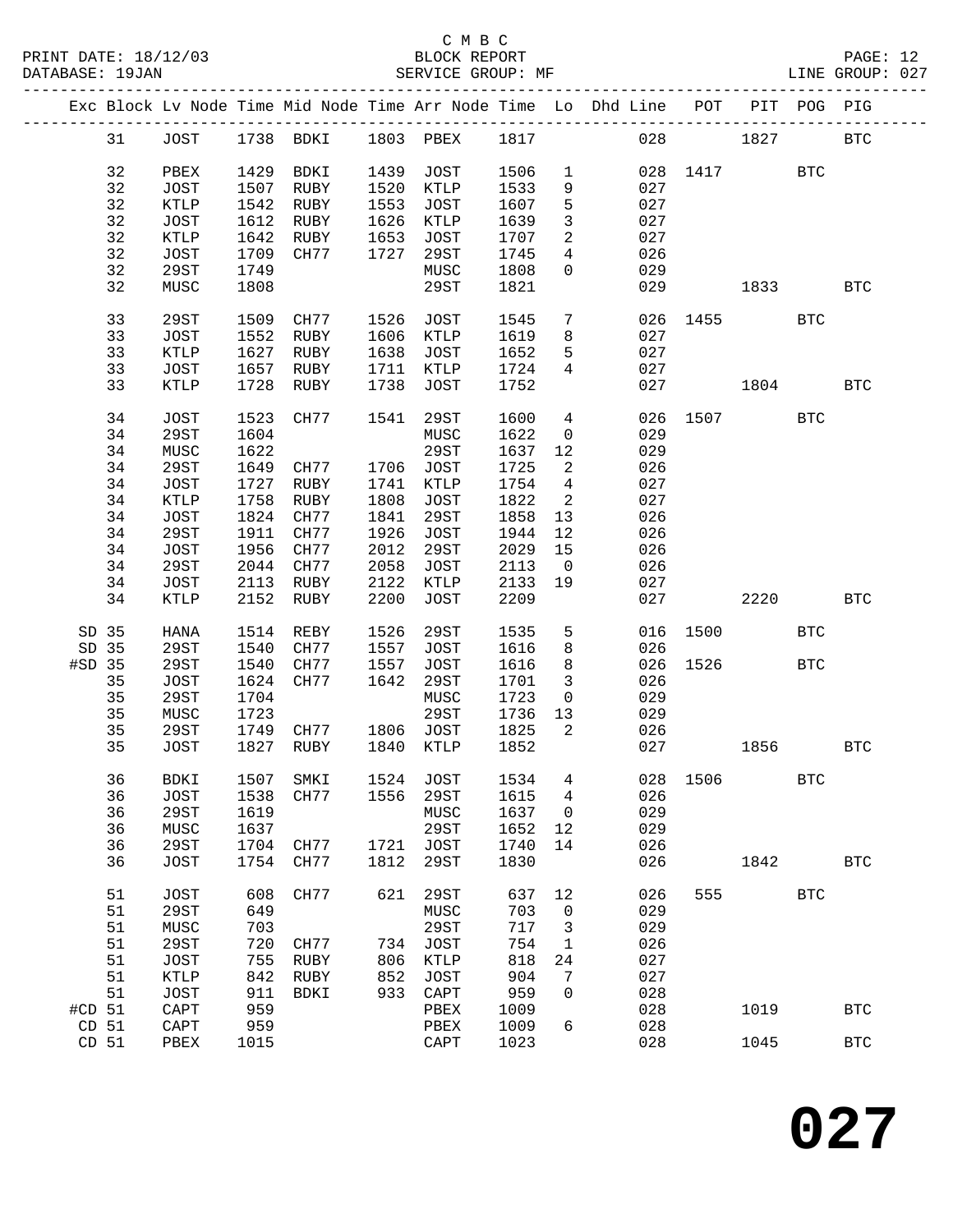|          |       |              |            | Exc Block Lv Node Time Mid Node Time Arr Node Time Lo Dhd Line POT |     |                      |      |                         |   |       |     |            | PIT POG PIG  |            |
|----------|-------|--------------|------------|--------------------------------------------------------------------|-----|----------------------|------|-------------------------|---|-------|-----|------------|--------------|------------|
|          | 52    | 29ST         |            | 618 CH77 630 JOST                                                  |     |                      | 647  | 6                       |   | 026   | 606 | <b>BTC</b> |              |            |
|          | 52    | JOST         |            | 653 CH77 706 29ST                                                  |     |                      | 725  | 9                       |   | 026   |     |            |              |            |
|          | 52    | 29ST         | 734        |                                                                    |     | MUSC                 | 749  | $\overline{0}$          |   | 029   |     |            |              |            |
|          | 52    | MUSC         |            |                                                                    |     | 29ST                 | 804  | $\mathbf{1}$            |   | 029   |     |            |              |            |
|          | 52    | 29ST         | 749<br>805 | CH77 820 JOST                                                      |     |                      | 841  | 15                      |   | 026   |     |            |              |            |
|          | 52    | JOST         | 856        | BDKI                                                               |     | 919 CAPT             | 949  | $\overline{0}$          |   | 028   |     |            |              |            |
| $#CD$ 52 |       | CAPT         | 949        |                                                                    |     | PBEX                 | 959  |                         |   | 028   |     | 1009       |              | <b>BTC</b> |
|          | CD 52 | ${\tt CAPT}$ | 949        |                                                                    |     | PBEX                 | 959  | $\mathbf{1}$            |   | 028   |     |            |              |            |
| CD 52    |       | PBEX         | 1000       |                                                                    |     | CAPT                 | 1008 |                         |   | 028   |     | 1030       |              | <b>BTC</b> |
|          |       |              |            |                                                                    |     |                      |      |                         |   |       |     |            |              |            |
|          | 53    | BDKI         | 620        | HK-W                                                               |     |                      | 623  | $5\overline{)}$         |   | 1 028 |     | 619 BTC    |              |            |
|          | 53    | KTLP         | 629        | RUBY                                                               |     | 623 HK-W<br>638 JOST | 649  | 11                      |   | 027   |     |            |              |            |
|          | 53    | JOST         | 700        | BDKI                                                               | 720 | CAPT                 | 746  | $\overline{2}$          |   | 028   |     |            |              |            |
|          | 53    | CAPT         | 748        | BDKI                                                               | 810 | JOST                 | 837  | $\overline{\mathbf{3}}$ |   | 028   |     |            |              |            |
|          | 53    | <b>JOST</b>  | 840        | RUBY                                                               | 851 | KTLP                 | 903  |                         |   | 027   |     | 907        |              | <b>BTC</b> |
|          |       |              |            |                                                                    |     |                      |      |                         |   |       |     |            |              |            |
|          | 54    | $HK-E$       |            | 640 GIST                                                           | 648 | JOST                 | 706  | 19                      |   | 028   | 631 |            | <b>BTC</b>   |            |
|          | 54    | JOST         |            | 725 BDKI                                                           |     | 748 PBEX             | 802  |                         |   | 028   |     |            | 812 2        | <b>BTC</b> |
|          |       |              |            |                                                                    |     |                      |      |                         |   |       |     |            |              |            |
|          | 55    | PBEX         | 704        | BDKI                                                               | 714 | JOST                 | 737  | $\overline{3}$          |   | 028   | 652 |            | <b>BTC</b>   |            |
|          | 55    | JOST         |            | 740 RUBY                                                           |     | 751 KTLP             | 803  | 21                      |   | 027   |     |            |              |            |
|          | 55    | KTLP         |            | 824 RUBY                                                           |     | 835 JOST             | 849  | $\overline{4}$          |   | 027   |     |            |              |            |
|          | 55    | JOST         |            | 853 CH77                                                           | 909 | 29ST                 | 929  |                         |   | 026   |     | 941        |              | <b>BTC</b> |
|          |       |              |            |                                                                    |     |                      |      |                         |   |       |     |            |              |            |
|          | 56    | SEHY         | 711        |                                                                    |     | PBEX                 | 725  | $\overline{a}$          |   | 214   | 653 |            | <b>BTC</b>   |            |
|          | 56    | PBEX         | 727        |                                                                    |     | SEHY                 | 740  | 2                       |   | 214   |     |            |              |            |
|          | 56    | SEHY         | 742        | PBEX                                                               |     | 800 BUB2             | 833  |                         |   | 214   |     | 900        |              | <b>BTC</b> |
|          |       |              |            |                                                                    |     |                      |      |                         |   |       |     |            |              |            |
|          | 57    | SFU          | 551        | SPST                                                               |     | 611 MTST             | 636  | 11                      | 8 | 144   |     | 531 7      | <b>BTC</b>   |            |
|          | 57    | JOST         |            | 655 RUBY                                                           |     | 705 KTLP<br>737 JOST | 716  | 10                      |   | 027   |     |            |              |            |
|          | 57    | KTLP         |            | 726 RUBY                                                           |     |                      | 749  | $\overline{4}$          |   | 027   |     |            |              |            |
|          | 57    | JOST         | 753        | CH77                                                               | 808 | 29ST                 | 828  | 9                       |   | 026   |     |            |              |            |
|          | 57    | 29ST         | 837        |                                                                    |     | MUSC                 | 855  | $\Omega$                |   | 029   |     |            |              |            |
|          | 57    | MUSC         | 855        |                                                                    |     | 29ST                 | 909  |                         |   | 029   |     | 921        |              | <b>BTC</b> |
|          |       |              |            |                                                                    |     |                      |      |                         |   |       |     |            |              |            |
| CD 58    |       | GIST         | 735        | PBEX                                                               | 753 | CAPT                 | 809  | 15                      |   | 028   | 730 |            | $_{\rm BTC}$ |            |
| #CD 58   |       | CAPT         |            | 824 BDKI                                                           | 846 | JOST                 | 912  |                         |   | 028   | 805 |            | 924 BTC      | <b>BTC</b> |
| CD 58    |       | CAPT         |            | 824 BDKI                                                           | 846 | JOST                 | 912  |                         |   | 028   |     | 924        |              | <b>BTC</b> |
|          |       |              |            |                                                                    |     |                      |      |                         |   |       |     |            |              |            |
|          | CO 59 | GIST         |            | 748 PBEX                                                           |     | 806 CAPT             | 822  |                         |   | 028   | 743 |            | 844 BTC BTC  |            |
|          |       |              |            |                                                                    |     |                      |      |                         |   |       |     |            |              |            |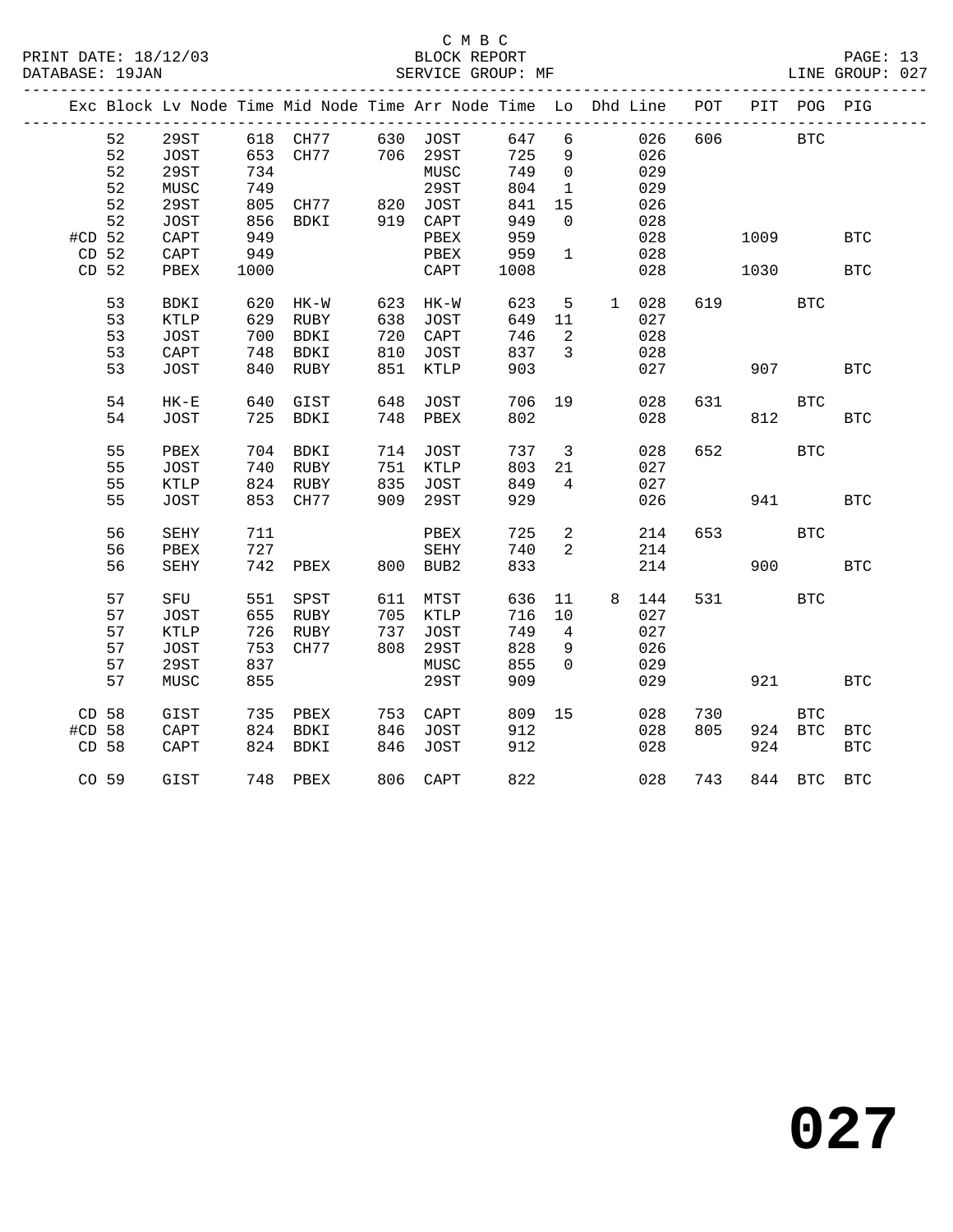|                                |                                                                                                                                                                                                         |                                                                                                                                                                                 |                                                                                                      |                                                                                                                                                                                                                      |                                              |                                                                                                                                           |                                                                                                                                                      |                                                                                           | C M B C<br>PRINT DATE: 18/12/03 BLOCK REPORT PAGE: 14<br>DATABASE: 19JAN SERVICE GROUP: MF LINE GROUP: 043                                                                                                                                                     |     |                 |      |            |  |
|--------------------------------|---------------------------------------------------------------------------------------------------------------------------------------------------------------------------------------------------------|---------------------------------------------------------------------------------------------------------------------------------------------------------------------------------|------------------------------------------------------------------------------------------------------|----------------------------------------------------------------------------------------------------------------------------------------------------------------------------------------------------------------------|----------------------------------------------|-------------------------------------------------------------------------------------------------------------------------------------------|------------------------------------------------------------------------------------------------------------------------------------------------------|-------------------------------------------------------------------------------------------|----------------------------------------------------------------------------------------------------------------------------------------------------------------------------------------------------------------------------------------------------------------|-----|-----------------|------|------------|--|
| BDKI<br>BUB2<br>BYCA<br>$LB-W$ |                                                                                                                                                                                                         | BURRARD STATION<br>BROADWAY & CAMBIE                                                                                                                                            |                                                                                                      | 15GB 15 & GRAND BLVD<br>41AS 41 AV & NS ASH<br>41GR 41 AV & GRANVILLE<br>BOUNDARY & KITCHENER-NORTH<br>LOUGHEED & BOUNDARY-WEST<br>LNOS LONSDALE & E OSBORNE FS                                                      |                                              |                                                                                                                                           | JOST                                                                                                                                                 |                                                                                           | 15LO 15TH & LONSDALE<br>41DU 41 AV & DUNBAR<br>BAGA BANBURY & GALLANT<br>BTC Burnaby Depot<br>BUB5 BURRARD STN<br>JOST JOYCE STATI<br>JOYCE STATION<br>LN15 LONSDALE & 15 ST<br>MAGA MARINE & GARDEN                                                           |     |                 |      |            |  |
|                                |                                                                                                                                                                                                         |                                                                                                                                                                                 |                                                                                                      |                                                                                                                                                                                                                      |                                              |                                                                                                                                           |                                                                                                                                                      |                                                                                           | Exc Block Lv Node Time Mid Node Time Arr Node Time Lo Dhd Line POT PIT POG PIG                                                                                                                                                                                 |     |                 |      |            |  |
|                                | $\mathbf{1}$<br>$\mathbf 1$<br>$\mathbf{1}$<br>$\mathbf{1}$<br>$\mathbf 1$<br>$\mathbf 1$<br>1<br>$\mathbf 1$<br>1<br>$\mathbf 1$<br>1<br>$\mathbf 1$<br>1<br>$\mathbf 1$<br>1<br>1<br>1<br>$\mathbf 1$ | ULP 942<br>JOST<br>ULP<br>JOST<br>ULP<br>JOST<br>ULP<br>JOST<br>ULP<br>JOST<br>ULP<br>JOST<br>ULP<br>JOST                                                                       | 1035<br>1132<br>1322<br>1425<br>1520<br>1627<br>1720<br>1827<br>1925<br>2012<br>2055<br>2142         | ULP 615 41GR<br>JOST 705 41AS 721 ULP<br>ULP 755 41GR<br>JOST 848 41AS 909<br>$41$ GR<br>41AS<br>$41$ GR<br>1225 41AS<br>$41$ GR<br>41AS<br>$41$ GR<br>41AS<br>$41$ GR<br>41AS<br>$41$ GR<br>41AS<br>$41$ GR<br>41AS |                                              | JOST<br>1053 ULP<br>JOST<br>1243 ULP<br>JOST<br>1443 ULP<br>JOST<br>1646 ULP<br>JOST<br>1846 ULP<br>JOST<br>2027 ULP<br>JOST<br>2157 ULP  | JOST 840 8<br>909 ULP 939 3<br>1023<br>1120<br>1219<br>1310<br>1411<br>1509<br>1618<br>1713<br>1815<br>1913<br>2008<br>2050<br>2133<br>2220          | 12<br>12<br>12<br>11<br>$\overline{7}$<br>12<br>12                                        | 1 JOST 535 41AS 548 ULP 611 4 043 522 BTC<br>JOST 653 12 043<br>746 9<br>043<br>043<br>043<br>043<br>043<br>$6\overline{6}$<br>043<br>043<br>14<br>043<br>043<br>9<br>043<br>043<br>043<br>043<br>$4\overline{ }$<br>043<br>$5 -$<br>043<br>$9^{\circ}$<br>043 | 043 |                 | 2258 | <b>BTC</b> |  |
|                                | 2<br>2<br>2<br>2<br>2<br>2<br>2<br>2<br>2<br>2<br>2<br>2<br>2<br>2<br>2<br>2<br>2<br>2                                                                                                                  | JOST<br>ULP 635 41GR<br>JOST<br>ULP<br>JOST<br>ULP<br><b>JOST</b><br>ULP<br><b>JOST</b><br>ULP<br><b>JOST</b><br>ULP<br>JOST<br>ULP<br><b>JOST</b><br>ULP<br><b>JOST</b><br>ULP | 1012<br>1105<br>1202<br>1305<br>1402<br>1505<br>1600<br>1713<br>1810<br>1912<br>1955<br>2042<br>2125 | 554 41AS 607 ULP 630 5<br>725 41AS 743 ULP<br>823 41GR<br>915 41AS<br>41GR<br>41AS<br>41GR<br>41AS<br>$41$ GR<br>41AS<br>41GR<br>41AS<br>41GR<br>41AS<br>41GR<br>41AS<br>41GR                                        | 1123<br>1323<br>1522<br>1732<br>1927<br>2057 | JOST<br>JOST<br>ULP<br><b>JOST</b><br>ULP<br><b>JOST</b><br>ULP<br><b>JOST</b><br>ULP<br>JOST<br>ULP<br><b>JOST</b><br>ULP<br><b>JOST</b> | JOST 713 12<br>812<br>908<br>933 ULP 1001 11<br>1053<br>1150<br>1250<br>1349<br>1455<br>1549<br>1659<br>1759<br>1857<br>1950<br>2038<br>2120<br>2203 | 11<br>$\overline{7}$<br>12<br>12<br>15<br>13<br>10<br>11<br>14<br>11<br>15<br>5<br>4<br>5 | 043<br>043<br>043<br>043<br>043<br>043<br>043<br>043<br>043<br>043<br>043<br>043<br>043<br>043<br>043<br>043<br>043<br>043                                                                                                                                     |     | 541 BTC<br>2214 |      | <b>BTC</b> |  |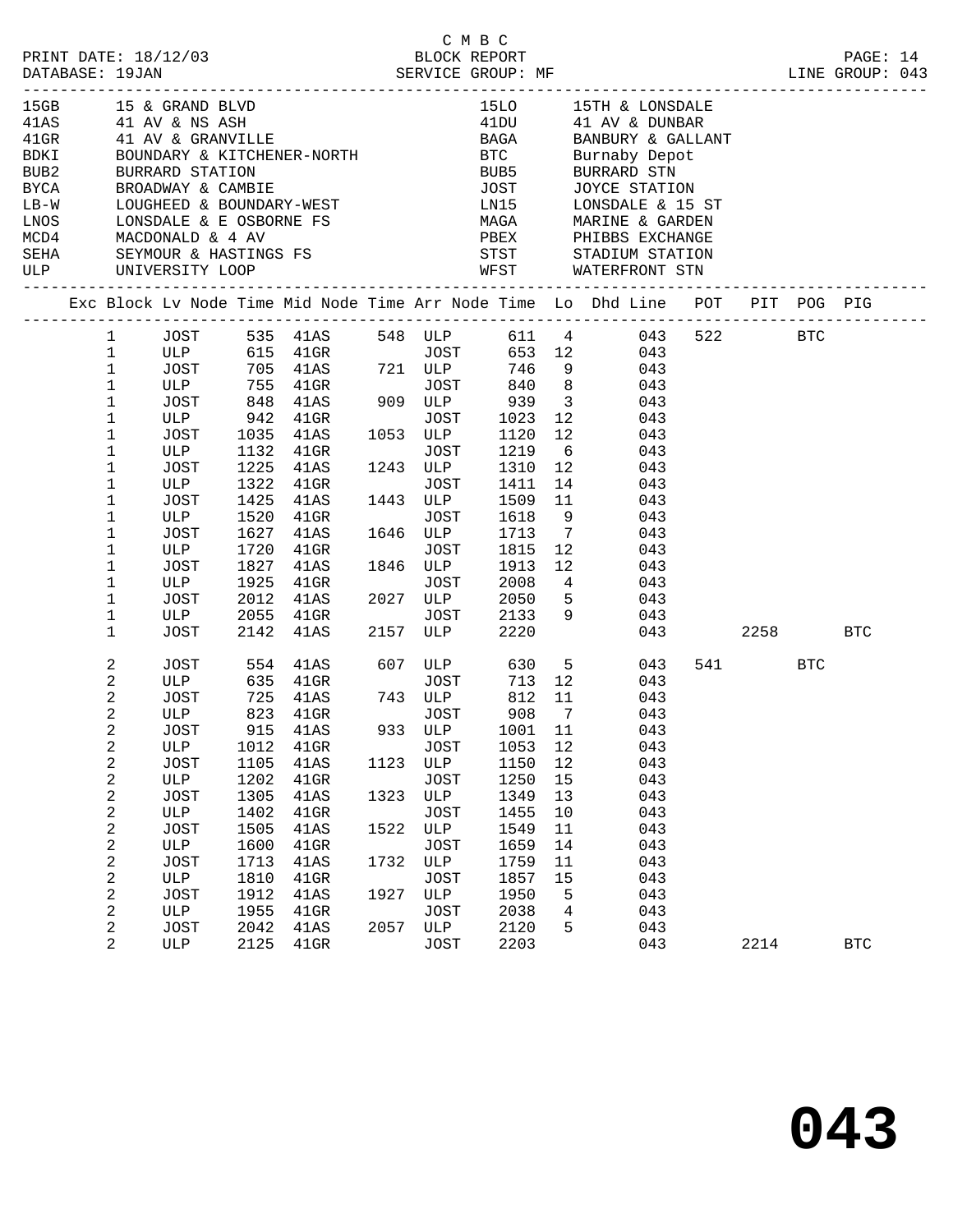## C M B C<br>BLOCK REPORT PRINT DATE: 18/12/03 BLOCK REPORT PAGE: 15 SERVICE GROUP: MF

|  |              |             |      |                  |      |                  |       |                              | Exc Block Lv Node Time Mid Node Time Arr Node Time Lo Dhd Line POT PIT POG PIG |     |           |            |            |
|--|--------------|-------------|------|------------------|------|------------------|-------|------------------------------|--------------------------------------------------------------------------------|-----|-----------|------------|------------|
|  | $\mathbf{3}$ | JOST        |      | 609 41AS 622 ULP |      |                  | 645 5 |                              | 043                                                                            | 556 |           | <b>BTC</b> |            |
|  | $\mathbf{3}$ | ULP         | 650  | $41$ GR          |      | JOST             | 729   | 11                           | 043                                                                            |     |           |            |            |
|  | 3            | JOST        | 740  | 41AS             |      | 758 ULP          | 828   | 16                           | 043                                                                            |     |           |            |            |
|  | 3            | ULP         | 844  | $41$ GR          |      | <b>JOST</b>      | 928   | $\overline{7}$               | 043                                                                            |     |           |            |            |
|  | 3            | JOST        | 935  | 41AS             |      | 953 ULP          | 1020  | 12                           | 043                                                                            |     |           |            |            |
|  | 3            | ULP         | 1032 | $41$ GR          |      | JOST             | 1114  | 11                           | 043                                                                            |     |           |            |            |
|  | 3            | JOST        | 1125 | 41AS             |      | 1143 ULP         | 1210  | 12                           | 043                                                                            |     |           |            |            |
|  | 3            | ULP         | 1222 | $41$ GR          |      | JOST             | 1310  | 15                           | 043                                                                            |     |           |            |            |
|  | 3            | JOST        | 1325 | 41AS             |      | 1343 ULP         | 1409  | 13                           | 043                                                                            |     |           |            |            |
|  | 3            | ULP         | 1422 | $41$ GR          |      | JOST             | 1515  | 10                           | 043                                                                            |     |           |            |            |
|  | 3            | JOST        | 1525 | 41AS             |      | 1542 ULP         | 1609  | $\overline{7}$               | 043                                                                            |     |           |            |            |
|  | 3            | ULP         | 1616 | 41GR             |      | JOST             | 1715  | 12                           | 043                                                                            |     |           |            |            |
|  | 3            | JOST        | 1727 | 41AS             |      | 1746 ULP         | 1813  | 7                            | 043                                                                            |     |           |            |            |
|  | 3            | ULP         | 1820 | 41GR             |      | JOST             | 1907  |                              | 043                                                                            |     | 1918      |            | BTC        |
|  | 4            | JOST        | 650  | 41AS             |      | 705 ULP          | 728   | 6                            | 043                                                                            |     | 637 — 100 | <b>BTC</b> |            |
|  | 4            | ULP         | 734  | 41GR             |      | JOST             | 819   | 5                            | 043                                                                            |     |           |            |            |
|  | 4            | JOST        | 824  | 41AS             |      | 846 ULP          | 919   | $7\phantom{.0}$              | 043                                                                            |     |           |            |            |
|  | 4            | ULP         | 926  | 41GR             |      | JOST             | 1008  | 7                            | 043                                                                            |     |           |            |            |
|  | 4            | JOST        | 1015 | 41AS             | 1033 | ULP              | 1100  | 12                           | 043                                                                            |     |           |            |            |
|  | 4            | ULP         | 1112 | 41GR             |      | JOST             | 1158  | $7\phantom{.0}\phantom{.0}7$ | 043                                                                            |     |           |            |            |
|  | 4            | JOST        | 1205 | 41AS             |      | 1223 ULP         | 1250  | 12                           | 043                                                                            |     |           |            |            |
|  | 4            | ULP         | 1302 | $41$ GR          |      | JOST             | 1351  | 14                           | 043                                                                            |     |           |            |            |
|  | 4            | JOST        | 1405 | 41AS             | 1423 | ULP              | 1449  | 13                           | 043                                                                            |     |           |            |            |
|  | 4            | ULP         | 1502 | 41GR             |      | JOST             | 1600  | 11                           | 043                                                                            |     |           |            |            |
|  | 4            | JOST        | 1611 | 41AS             |      | 1628 ULP         | 1655  | 9                            | 043                                                                            |     |           |            |            |
|  | 4            | ULP         | 1704 | $41$ GR          |      | JOST             | 1759  | 16                           | 043                                                                            |     |           |            |            |
|  | 4            | JOST        | 1815 | 41AS             |      | 1834 ULP         | 1901  | 9                            | 043                                                                            |     |           |            |            |
|  | 4            | ULP         | 1910 | $41$ GR          |      | JOST             | 1953  | $\overline{4}$               | 043                                                                            |     |           |            |            |
|  | 4            | JOST        | 1957 | 41AS             |      | 2012 ULP         | 2035  | 5                            | 043                                                                            |     |           |            |            |
|  | 4            | ULP         | 2040 | $41$ GR          |      | <b>JOST</b>      | 2118  |                              | 043                                                                            |     | 2129      |            | <b>BTC</b> |
|  | 5            | ULP         | 713  | 41GR             |      | JOST             | 755   | 7                            | 043                                                                            |     | 631 63    | <b>BTC</b> |            |
|  | 5            | JOST        | 802  | 41AS             |      | 824 ULP          | 857   | 8                            | 043                                                                            |     |           |            |            |
|  | 5            | ULP         | 905  | 41GR             |      | JOST             | 947   | 8                            | 043                                                                            |     |           |            |            |
|  | 5            | JOST        | 955  | 41AS             |      | 1013 ULP         | 1040  | 12                           | 043                                                                            |     |           |            |            |
|  | 5            | ULP         | 1052 | 41GR             |      | JOST             | 1134  | 11                           | 043                                                                            |     |           |            |            |
|  | 5            | JOST        | 1145 | 41AS             |      | 1203 ULP         | 1230  | 12                           | 043                                                                            |     |           |            |            |
|  | 5            | ULP         | 1242 | 41GR             |      | JOST             | 1330  | 15                           | 043                                                                            |     |           |            |            |
|  | 5            | JOST        |      | 1345 41AS        |      | 1403 ULP 1429 13 |       |                              | 043                                                                            |     |           |            |            |
|  | 5            | ULP         | 1442 | $41$ GR          |      | JOST             | 1535  | 10                           | 043                                                                            |     |           |            |            |
|  | 5            | JOST        | 1545 | 41AS             |      | 1602 ULP         | 1629  | 11                           | 043                                                                            |     |           |            |            |
|  | 5            | ULP         | 1640 | $41$ GR          |      | JOST             | 1737  | 16                           | 043                                                                            |     |           |            |            |
|  | 5            | <b>JOST</b> | 1753 | 41AS             | 1812 | ULP              | 1839  | 16                           | 043                                                                            |     |           |            |            |
|  | 5            | ULP         | 1855 | $41$ GR          |      | <b>JOST</b>      | 1938  | 4                            | 043                                                                            |     |           |            |            |
|  | 5            | <b>JOST</b> | 1942 | 41AS             | 1957 | ULP              | 2020  | 5                            | 043                                                                            |     |           |            |            |
|  | 5            | ULP         | 2025 | $41$ GR          |      | <b>JOST</b>      | 2103  | 9                            | 043                                                                            |     |           |            |            |
|  | 5            | JOST        | 2112 | 41AS             | 2127 | ULP              | 2150  | 5                            | 043                                                                            |     |           |            |            |
|  | 5            | ULP         | 2155 | $41$ GR          |      | JOST             | 2233  |                              | 043                                                                            |     | 2244      |            | <b>BTC</b> |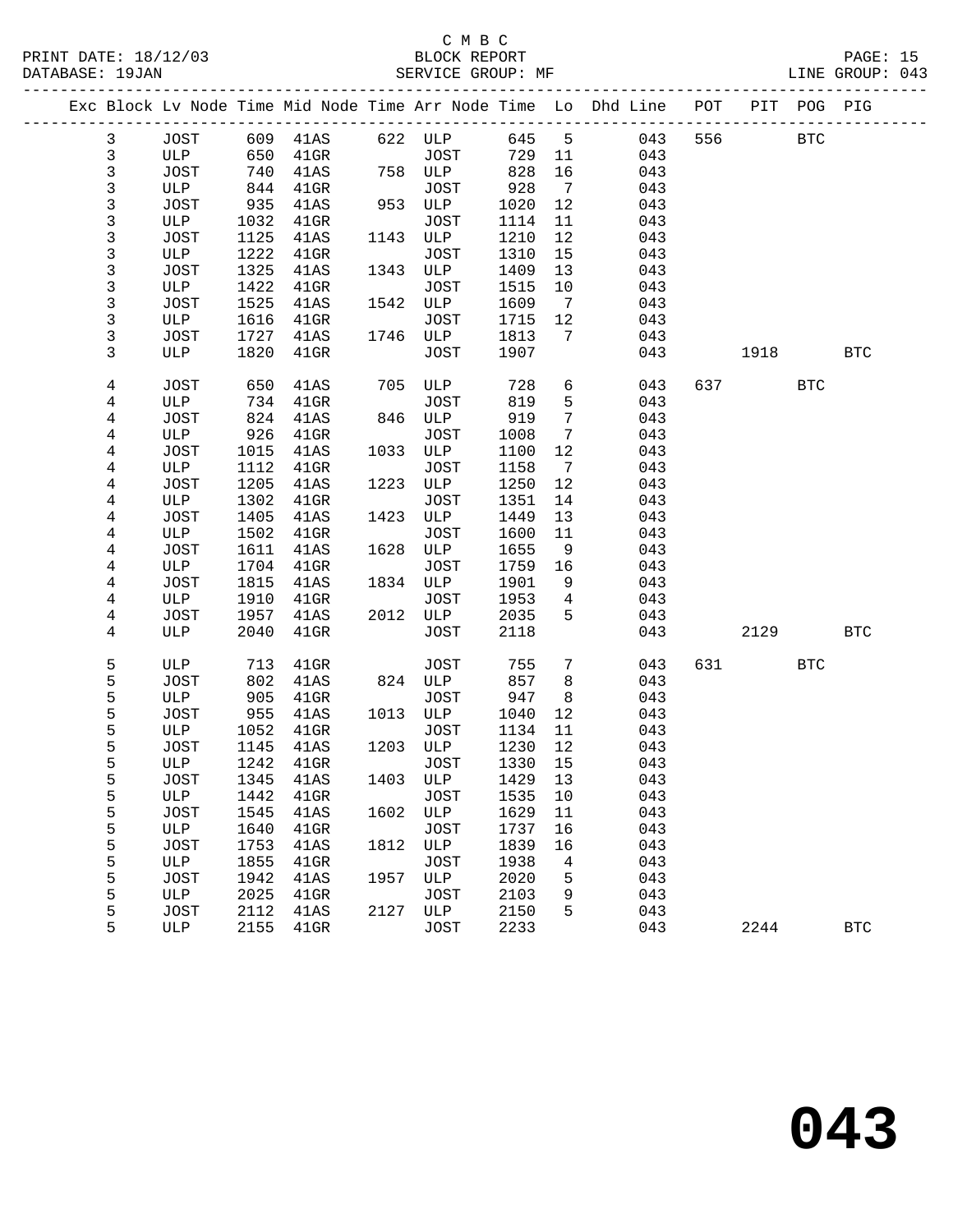### C M B C<br>BLOCK REPORT PRINT DATE: 18/12/03 BLOCK REPORT PAGE: 16 SERVICE GROUP: MF

|        |             |              |                           |      |                  |              |                | Exc Block Lv Node Time Mid Node Time Arr Node Time Lo Dhd Line POT |     |      | PIT POG PIG |            |
|--------|-------------|--------------|---------------------------|------|------------------|--------------|----------------|--------------------------------------------------------------------|-----|------|-------------|------------|
| 6      | JOST        |              |                           |      |                  |              |                | 807 9<br>043                                                       | 700 |      | BTC         |            |
| 6      | ULP         |              |                           |      |                  | 901          | $5^{\circ}$    | 043                                                                |     |      |             |            |
| 6      | JOST        | 906          | 41AS                      |      | 924 ULP          | 952          | 10             | 043                                                                |     |      |             |            |
| 6      | ULP         | 1002         | $41$ GR                   |      | JOST             | 1043         | 12             | 043                                                                |     |      |             |            |
| 6      | JOST        | 1055         | 41AS                      |      | 1113 ULP         | 1140         | 12             | 043                                                                |     |      |             |            |
| 6      | ULP         | 1152         | $41$ GR                   |      | JOST             | 1239         | 6              | 043                                                                |     |      |             |            |
| 6      | JOST        | 1245         | 41AS                      |      | 1303 ULP         | 1330         | 12             | 043                                                                |     |      |             |            |
| 6      | ULP         | 1342         | $41$ GR                   |      | JOST             | 1431         | 14             | 043                                                                |     |      |             |            |
| 6      | JOST        | 1445         | 41AS                      |      | 1503 ULP         | 1529         | $\overline{7}$ | 043                                                                |     |      |             |            |
| 6      | ULP         | 1536         | $41$ GR                   |      | JOST             | 1634         | 17             | 043                                                                |     |      |             |            |
| 6      | JOST        | 1651         | 41AS                      |      | 1710 ULP         | 1737         | $\overline{7}$ | 043                                                                |     |      |             |            |
| 6      | ULP         | 1744         | $41$ GR                   |      | JOST             | 1837         | $5^{\circ}$    | 043                                                                |     |      |             |            |
| 6      | JOST        | 1842         | 41AS                      |      | 1859 ULP         | 1924         | 16             | 043                                                                |     |      |             |            |
| 6      | ULP         | 1940         | 41GR                      |      | JOST             | 2023         | 4              | 043                                                                |     |      |             |            |
| 6      | JOST        | 2027         | 41AS                      |      | 2042 ULP         | 2105         |                | 043                                                                |     | 2143 |             | <b>BTC</b> |
| 7      | JOST        | 735          | 41AS                      |      | 753 ULP          | 823          | 14             | 043                                                                |     | 715  | <b>BTC</b>  |            |
| 7      | ULP         | 837          | $41$ GR                   |      | JOST             | 921          | $\overline{4}$ | 043                                                                |     |      |             |            |
| 7      | JOST        | 925          | 41AS                      |      | 943 ULP          | 1011         | 11             | 043                                                                |     |      |             |            |
| 7      | ULP         | 1022         | $41$ GR                   |      | JOST             | 1103         | 12             | 043                                                                |     |      |             |            |
| 7      | JOST        | 1115         | 41AS                      |      | 1133 ULP         | 1200         | 12             | 043                                                                |     |      |             |            |
| 7      | ULP         | 1212         | 41GR                      |      | JOST             | 1300         | 15             | 043                                                                |     |      |             |            |
| 7      | JOST        | 1315         | 41AS                      |      | 1333 ULP         | 1359         | 13             | 043                                                                |     |      |             |            |
| 7      | ULP         | 1412         | $41$ GR                   |      | JOST             | 1505         | 10             | 043                                                                |     |      |             |            |
| 7      | JOST        | 1515         | 41AS                      |      | 1532 ULP         | 1559         | 9              | 043                                                                |     |      |             |            |
| 7<br>7 | ULP<br>JOST | 1608<br>1719 | 41GR                      |      | JOST<br>1738 ULP | 1707<br>1805 | 12             | 043<br>043                                                         |     |      |             | <b>BTC</b> |
|        |             |              | 41AS                      |      |                  |              |                |                                                                    |     | 1843 |             |            |
| 8      | JOST        | 745          | 41AS                      | 807  | ULP              | 840          | 11             | 043                                                                |     | 725  | <b>BTC</b>  |            |
| 8      | ULP         | 851          | $41$ GR                   |      | JOST             | 935          | 10             | 043                                                                |     |      |             |            |
| 8      | JOST        | 945          | 41AS                      |      | 1003 ULP         | 1030         | 12             | 043                                                                |     |      |             |            |
| 8      | ULP         | 1042         | 41GR                      |      | JOST             | 1124         | 11             | 043                                                                |     |      |             |            |
| 8      | JOST        | 1135         | 41AS                      | 1153 | ULP              | 1220         | 12             | 043                                                                |     |      |             |            |
| 8      | ULP         | 1232         | $41$ GR                   |      | JOST             | 1320         | 15             | 043                                                                |     |      |             |            |
| 8      | JOST        | 1335         | 41AS                      |      | 1353 ULP         | 1419         | 13             | 043                                                                |     |      |             |            |
| 8      | ULP         | 1432         | $41$ GR                   |      | JOST             | 1525         | 10             | 043                                                                |     |      |             |            |
| 8      | JOST        | 1535         | 41AS                      |      | 1552 ULP         | 1619         | 13             | 043                                                                |     |      |             |            |
| 8<br>8 | ULP<br>JOST | 1632<br>1743 | $41$ GR<br>41AS           |      | JOST<br>1802 ULP | 1729<br>1829 | 14<br>11       | 043<br>043                                                         |     |      |             |            |
| 8      |             |              | ULP 1840 41GR JOST 1923 4 |      |                  |              |                | 043                                                                |     |      |             |            |
| 8      | JOST        | 1927         | 41AS                      |      | 1942 ULP         | 2005         | 5              | 043                                                                |     |      |             |            |
| 8      | ULP         | 2010         | $41$ GR                   |      | JOST             | 2048         | 9              | 043                                                                |     |      |             |            |
| 8      | JOST        | 2057         | 41AS                      |      | 2112 ULP         | 2135         |                | 043                                                                |     | 2213 |             | <b>BTC</b> |
|        |             |              |                           |      |                  |              |                |                                                                    |     |      |             |            |
| 9      | <b>JOST</b> | 807          | 41AS                      | 829  | ULP              | 902          | 10             | 043                                                                |     | 747  | <b>BTC</b>  |            |
| 9      | ULP         | 912          | $41$ GR                   |      | JOST             | 954          | 11             | 043                                                                |     |      |             |            |
| 9      | JOST        | 1005         | 41AS                      |      | 1023 ULP         | 1050         | 12             | 043                                                                |     |      |             |            |
| 9      | ULP         | 1102         | 41GR                      |      | <b>JOST</b>      | 1148         | $\overline{7}$ | 043                                                                |     |      |             |            |
| 9      | JOST        | 1155         | 41AS                      | 1213 | ULP              | 1240         | 12             | 043                                                                |     |      |             |            |
| 9      | ULP         | 1252         | $41$ GR                   |      | <b>JOST</b>      | 1340         | 15             | 043                                                                |     |      |             |            |
| 9      | <b>JOST</b> | 1355         | 41AS                      | 1413 | ULP              | 1439         | 13             | 043                                                                |     |      |             |            |
| 9      | ULP         | 1452         | 41GR                      |      | <b>JOST</b>      | 1545         | 10             | 043                                                                |     |      |             |            |
| 9<br>9 | JOST<br>ULP | 1555         | 41AS                      | 1612 | ULP              | 1639         | 9              | 043<br>043                                                         |     |      |             | <b>BTC</b> |
|        |             | 1648         | $41$ GR                   |      | JOST             | 1745         |                |                                                                    |     | 1757 |             |            |

**043**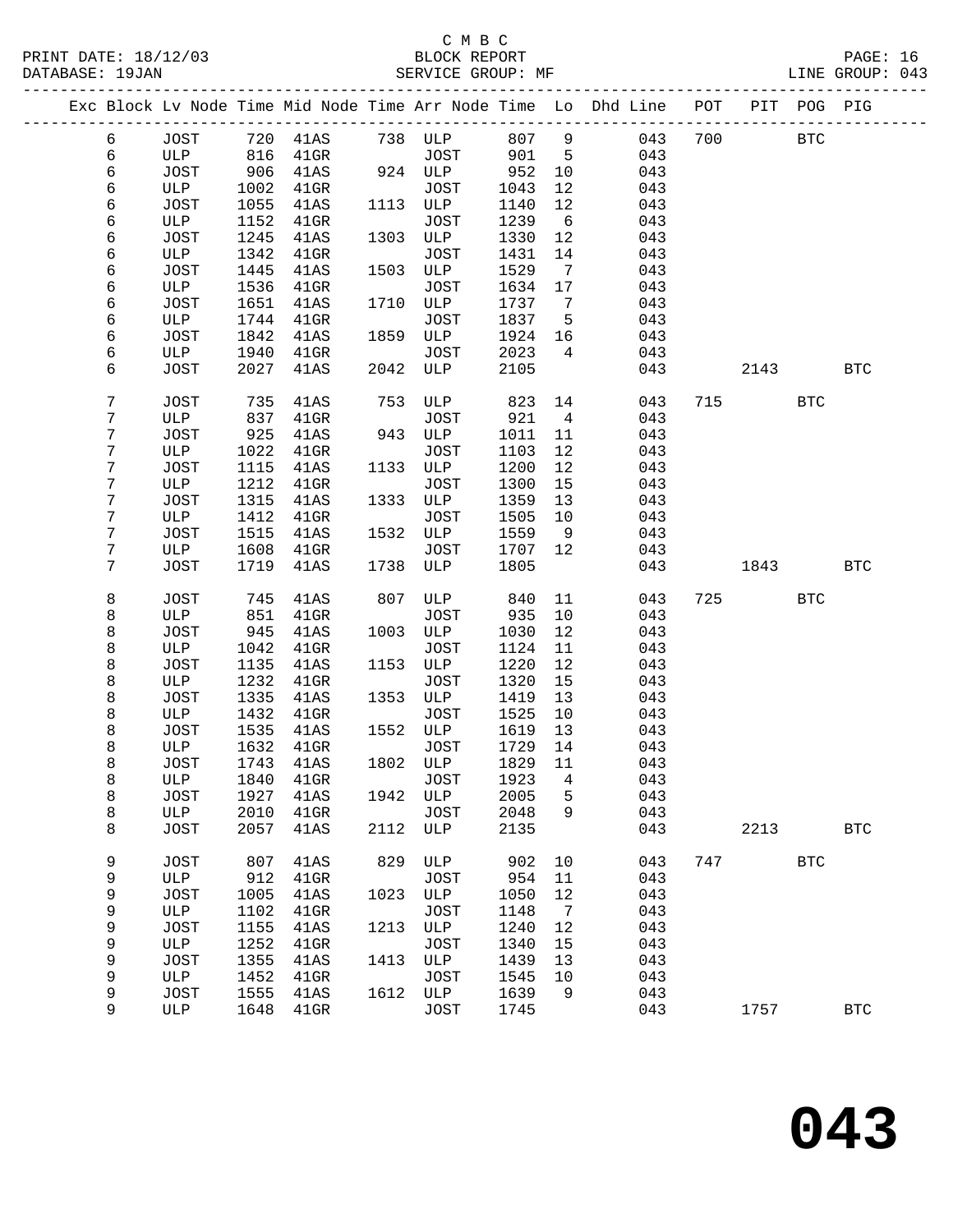### C M B C<br>BLOCK REPORT PRINT DATE: 18/12/03 BLOCK REPORT PAGE: 17 SERVICE GROUP: MF

|    |             |      | Exc Block Lv Node Time Mid Node Time Arr Node Time Lo Dhd Line POT |     |                      |       |                              |    |       |     |        | PIT POG PIG  |              |
|----|-------------|------|--------------------------------------------------------------------|-----|----------------------|-------|------------------------------|----|-------|-----|--------|--------------|--------------|
| 20 |             |      | JOST 619 41AS 632 ULP<br>ULP 703 41GR 50ST                         |     |                      | 655   | 8                            |    | 043   | 606 |        | BTC          |              |
| 20 | ULP         |      |                                                                    |     |                      | 745   | 6                            |    | 043   |     |        |              |              |
| 20 | JOST        |      | 751 41AS 813 ULP                                                   |     |                      | 846   | $-5$                         |    | 043   |     |        |              |              |
| 20 | ULP         | 851  |                                                                    |     | SEHA                 | 925   | 9                            |    | 1 044 |     |        |              |              |
| 20 | WFST        | 935  |                                                                    |     | ULP                  | 1009  | 23                           |    | 044   |     |        |              |              |
| 20 | ULP         | 1032 |                                                                    |     | SEHA                 | 1107  | $7\phantom{.0}\phantom{.0}7$ |    | 1 044 |     |        |              |              |
| 20 | WFST        | 1115 |                                                                    |     | ULP                  | 1149  | 23                           |    | 044   |     |        |              |              |
| 20 | ULP         | 1212 |                                                                    |     | SEHA                 | 1249  | $-5$                         |    | 1 044 |     |        |              |              |
| 20 | WFST        | 1255 |                                                                    |     | ULP                  | 1329  | 23                           |    | 044   |     |        |              |              |
| 20 | ULP         | 1352 |                                                                    |     | SEHA                 | 1429  | $\overline{\mathbf{3}}$      |    | 1 044 |     |        |              |              |
| 20 | WFST        | 1433 |                                                                    |     | ULP                  | 1507  | 12                           |    | 044   |     |        |              |              |
| 20 | ULP         | 1519 |                                                                    |     | SEHA                 | 1559  | 6                            |    | 1 044 |     |        |              |              |
| 20 | WFST        | 1606 |                                                                    |     | ULP                  | 1640  | $\overline{4}$               |    | 044   |     |        |              |              |
| 20 | ULP         | 1644 |                                                                    |     | SEHA                 | 1726  | 9                            |    | 1 044 |     |        |              |              |
| 20 | WFST        | 1736 |                                                                    |     | ULP                  | 1812  | 17                           |    | 044   |     |        |              |              |
| 20 | ULP         | 1829 |                                                                    |     | SEHA                 | 1906  |                              |    | 044   |     | 1926   |              | <b>BTC</b>   |
| 21 | JOST        | 639  | 41AS                                                               |     | 654 ULP              | 717 3 |                              |    | 043   |     | 626 30 | BTC          |              |
| 21 | ULP         | 720  | $41$ GR                                                            |     | JOST                 | 802   | 11                           |    | 043   |     |        |              |              |
| 21 | JOST        | 813  | 41AS                                                               |     | 835 ULP              | 908   | 11                           |    | 043   |     |        |              |              |
| 21 | ULP         | 919  | $41$ GR                                                            |     | JOST                 | 1001  |                              |    | 043   |     | 1013   |              | <b>BTC</b>   |
| 23 | JOST        | 655  | 41AS                                                               |     | 710 ULP              | 733   | 8 <sup>8</sup>               |    | 043   |     | 642    | <b>BTC</b>   |              |
| 23 | ULP         | 741  | $41$ GR                                                            |     | JOST                 | 826   | $\overline{4}$               |    | 043   |     |        |              |              |
| 23 | JOST        | 830  | 41AS                                                               |     | 852 ULP              | 925   | 8 <sup>8</sup>               |    | 043   |     |        |              |              |
| 23 | ULP         | 933  | 41GR                                                               |     | JOST                 | 1014  | 11                           |    | 043   |     |        |              |              |
| 23 | JOST        | 1025 | 41AS                                                               |     | 1043 ULP             | 1110  | 12                           |    | 043   |     |        |              |              |
| 23 | ULP         | 1122 | $41$ GR                                                            |     | JOST                 | 1208  | $\overline{7}$               |    | 043   |     |        |              |              |
| 23 | JOST        | 1215 | 41AS                                                               |     | 1233 ULP             | 1300  | 12                           |    | 043   |     |        |              |              |
| 23 | ULP         | 1312 | $41$ GR                                                            |     | JOST                 | 1401  | 14                           |    | 043   |     |        |              |              |
| 23 | JOST        | 1415 | 41AS                                                               |     | 1433 ULP             | 1459  | 13                           |    | 043   |     |        |              |              |
| 23 | ULP         | 1512 | $41$ GR                                                            |     | JOST                 | 1610  | 9                            |    | 043   |     |        |              |              |
| 23 | JOST        | 1619 | 41AS                                                               |     | 1638 ULP             | 1705  | 7                            |    | 043   |     |        |              |              |
| 23 | ULP         | 1712 | $41$ GR                                                            |     | JOST                 | 1807  |                              |    | 043   |     | 1819   |              | <b>BTC</b>   |
| 24 | JOST        | 715  | 41AS                                                               |     | 733 ULP 802          |       | $7\phantom{.0}$              |    | 043   |     | 655    | BTC          |              |
| 24 | ULP         | 809  | $41$ GR                                                            |     | JOST                 | 854   | 6                            |    | 043   |     |        |              |              |
| 24 | JOST        | 900  | 41AS                                                               |     | 918 ULP              | 946   |                              |    | 043   |     | 1031   |              | <b>BTC</b>   |
| 25 | BDKI 619    |      |                                                                    |     | SEHA 643 2 1 095 618 |       |                              |    |       |     |        | $_{\rm BTC}$ |              |
| 25 | WFST        | 646  |                                                                    |     | ULP                  | 715   | $\overline{1}$               | 29 | 044   |     |        |              |              |
| 25 | WFST        | 745  |                                                                    |     | ULP                  | 820   | 10                           |    | 044   |     |        |              |              |
| 25 | ULP         | 830  | $41$ GR                                                            |     | JOST                 | 914   |                              |    | 043   |     | 926    |              | <b>BTC</b>   |
| 26 | JOST        | 756  | 41AS                                                               | 818 | ULP                  | 851   |                              |    | 043   | 736 |        | 936 BTC      | <b>BTC</b>   |
| 27 | <b>JOST</b> | 700  | 41AS                                                               |     | 716 ULP              | 741   | 7                            |    | 043   | 640 |        | <b>BTC</b>   |              |
| 27 | ULP         | 748  | $41$ GR                                                            |     | JOST                 | 833   | 9                            |    | 043   |     |        |              |              |
| 27 | JOST        |      | 842 41AS                                                           |     | 904 ULP              | 937   |                              |    | 043   |     | 1022   |              | $_{\rm BTC}$ |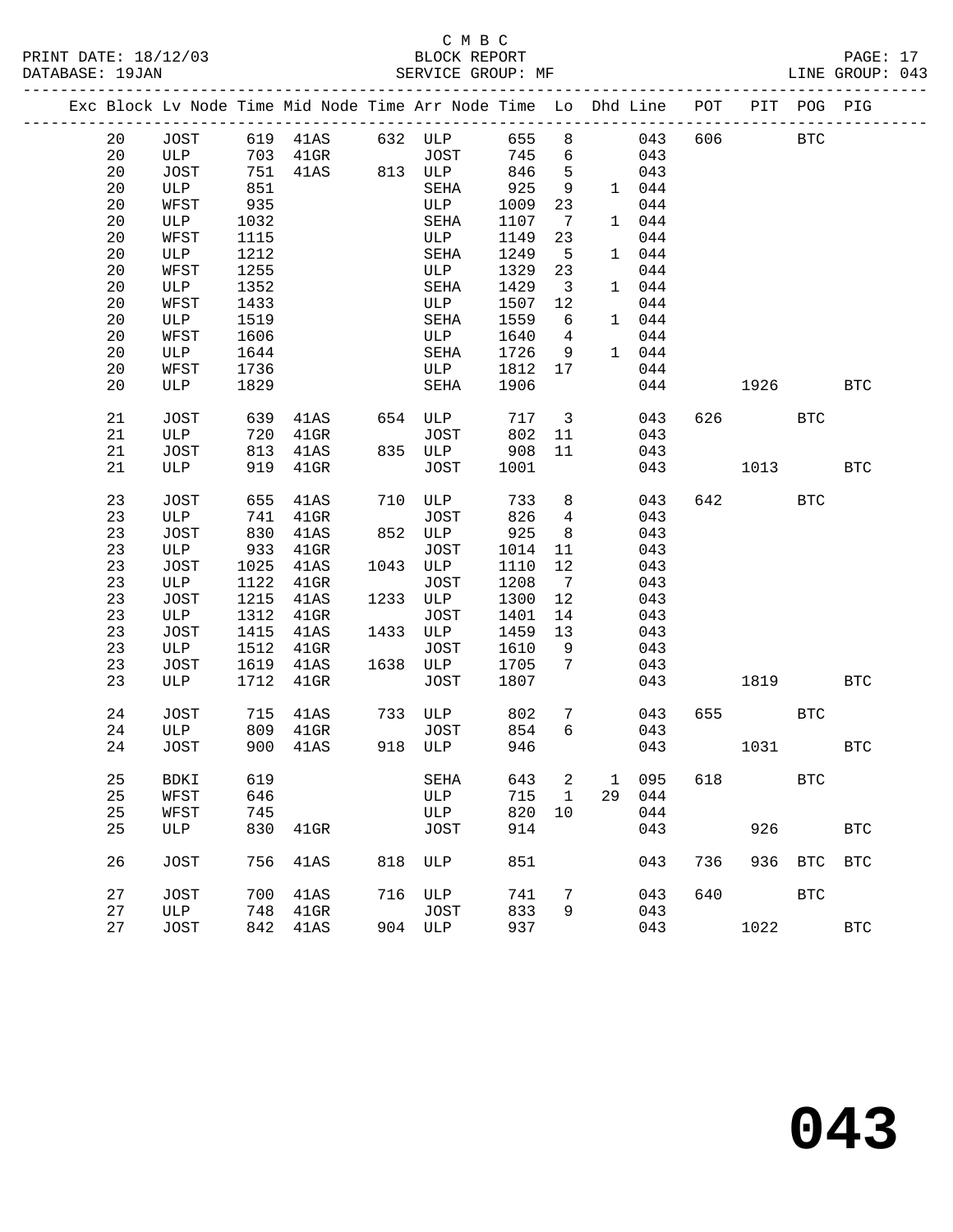|          |    |             |      |          |      | Exc Block Lv Node Time Mid Node Time Arr Node Time Lo Dhd Line POT PIT POG PIG |        |                   |       |          |      |            |            |
|----------|----|-------------|------|----------|------|--------------------------------------------------------------------------------|--------|-------------------|-------|----------|------|------------|------------|
|          | 28 | JOST        |      | 710 41AS |      | 726 ULP                                                                        | 751 11 |                   | 043   | 650      |      | <b>BTC</b> |            |
|          | 28 | ULP         |      | 802 41GR |      | JOST                                                                           | 847    | $7\phantom{.0}$   | 043   |          |      |            |            |
|          | 28 | JOST        |      | 854 41AS |      | 915 ULP                                                                        | 943    | 9                 | 043   |          |      |            |            |
|          | 28 | ULP         | 952  | $41$ GR  |      | JOST                                                                           | 1033   | 12                | 043   |          |      |            |            |
|          | 28 | JOST        | 1045 | 41AS     |      | 1103 ULP                                                                       | 1130   | 12                | 043   |          |      |            |            |
|          | 28 | ULP         | 1142 | $41$ GR  |      | JOST                                                                           | 1229   | 6                 | 043   |          |      |            |            |
|          | 28 | JOST        | 1235 | 41AS     |      | 1253 ULP                                                                       | 1320   | 12                | 043   |          |      |            |            |
|          | 28 | ULP         | 1332 | $41$ GR  |      | JOST                                                                           | 1421   | 14                | 043   |          |      |            |            |
|          | 28 | JOST        | 1435 | 41AS     |      | 1453 ULP                                                                       | 1519   | 9                 | 043   |          |      |            |            |
|          | 28 | ULP         | 1528 | 41GR     |      | JOST                                                                           | 1626   | 17                | 043   |          |      |            |            |
|          | 28 | JOST        | 1643 | 41AS     |      | 1702 ULP                                                                       | 1729   | $\overline{7}$    | 043   |          |      |            |            |
|          | 28 | ULP         | 1736 | 41GR     |      | JOST                                                                           | 1829   |                   | 043   |          | 1841 |            | <b>BTC</b> |
|          | 30 | JOST        | 1255 | 41AS     |      | 1313 ULP                                                                       | 1340   | 12                |       | 043 1239 |      | <b>BTC</b> |            |
|          | 30 | ULP         | 1352 | $41$ GR  |      | JOST                                                                           | 1441   | 14                | 043   |          |      |            |            |
|          | 30 | JOST        | 1455 | 41AS     |      | 1513 ULP                                                                       | 1539   | 13                | 043   |          |      |            |            |
|          | 30 | ULP         | 1552 | $41$ GR  |      | JOST                                                                           | 1650   | 16                | 043   |          |      |            |            |
|          | 30 | JOST        | 1706 | 41AS     |      | 1725 ULP                                                                       | 1752   | 8 <sup>8</sup>    | 043   |          |      |            |            |
|          | 30 | ULP         | 1800 | $41$ GR  |      | JOST                                                                           | 1847   | 10                | 043   |          |      |            |            |
|          | 30 | JOST        | 1857 | 41AS     |      | 1914 ULP                                                                       | 1939   |                   | 043   |          | 2017 |            | <b>BTC</b> |
|          | 31 | ULP         | 1544 | 41GR     |      | JOST                                                                           | 1642   | 17                |       | 043 1450 |      | BTC        |            |
|          | 31 | JOST        | 1659 | 41AS     |      | 1718 ULP                                                                       | 1745   | 7                 | 043   |          |      |            |            |
|          | 31 | ULP         | 1752 | $41$ GR  |      | <b>JOST</b>                                                                    | 1843   |                   | 043   |          | 1855 |            | <b>BTC</b> |
| SD 32    |    | 41DU        | 1509 | $41$ GR  | 1525 | JOST                                                                           | 1601   | 2                 |       | 041 1419 |      | <b>BTC</b> |            |
| SD 32    |    | JOST        | 1603 | 41AS     | 1620 | ULP                                                                            | 1647   | 9                 | 043   |          |      |            |            |
| $#SD$ 32 |    | JOST        | 1603 | 41AS     |      | 1620 ULP                                                                       | 1647   | 9                 |       | 043 1547 |      | <b>BTC</b> |            |
|          | 32 | ULP         | 1656 | $41$ GR  |      | JOST                                                                           | 1753   | 10 <sup>°</sup>   | 043   |          |      |            |            |
|          | 32 | JOST        | 1803 | 41AS     | 1822 | ULP                                                                            | 1849   |                   | 043   |          | 1927 |            | <b>BTC</b> |
|          | 33 | ULP         | 1624 | $41$ GR  |      | JOST                                                                           | 1723   | $12 \overline{ }$ |       | 043 1530 |      | <b>BTC</b> |            |
|          | 33 | JOST        | 1735 | 41AS     |      | 1754 ULP                                                                       | 1821   | 9                 | 043   |          |      |            |            |
|          | 33 | <b>ULP</b>  | 1830 | $41$ GR  |      | JOST                                                                           | 1913   |                   | 043   |          | 1924 |            | <b>BTC</b> |
|          | 34 | JOST        | 1634 | 41AS     |      | 1653 ULP                                                                       | 1720   | 8                 | 043   | 1618     |      | <b>BTC</b> |            |
|          | 34 | ULP         | 1728 | $41$ GR  |      | <b>JOST</b>                                                                    | 1823   |                   | 043   |          | 1835 |            | <b>BTC</b> |
|          |    |             |      |          |      |                                                                                |        |                   |       |          |      |            |            |
|          | 50 | <b>BDKI</b> | 736  |          |      | SEHA                                                                           | 804    | 6                 | 1 095 | 735      |      | <b>BTC</b> |            |
|          | 50 | WFST        | 811  |          |      | ULP                                                                            | 846    | 12                | 044   |          |      |            |            |
|          | 50 | ULP         | 858  | 41GR     |      | JOST                                                                           | 942    |                   | 043   |          | 954  |            | <b>BTC</b> |
|          | 51 | JOST        | 645  | 41AS     |      | 700 ULP                                                                        | 723    | $4\overline{ }$   | 043   | 632      |      | <b>BTC</b> |            |
|          | 51 | ULP         | 727  | $41$ GR  |      | JOST                                                                           | 809    | 9                 | 043   |          |      |            |            |
|          | 51 | JOST        | 818  | 41AS     |      | 840 ULP                                                                        | 913    |                   |       | 043      | 958  |            | <b>BTC</b> |
|          |    |             |      |          |      |                                                                                |        |                   |       |          |      |            |            |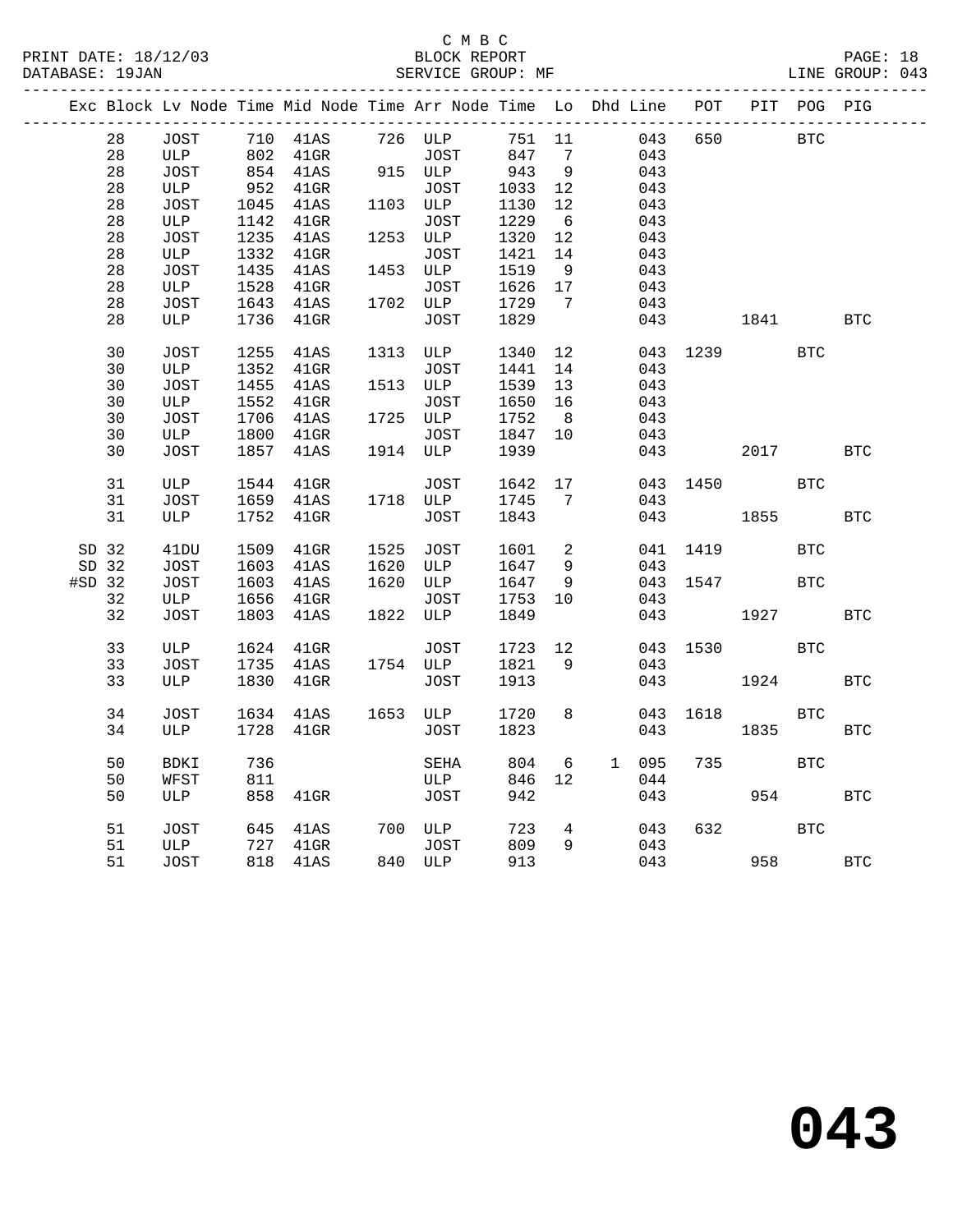## C M B C<br>BLOCK REPORT PRINT DATE: 18/12/03 BLOCK REPORT PAGE: 19 SERVICE GROUP: MF

|  |    |        |      | Exc Block Lv Node Time Mid Node Time Arr Node Time Lo Dhd Line |                  |      |                |    |        | POT |      | PIT POG PIG |            |
|--|----|--------|------|----------------------------------------------------------------|------------------|------|----------------|----|--------|-----|------|-------------|------------|
|  | 52 | $LB-W$ | 618  | BYCA                                                           | 630 ULP          | 650  | 8              |    | 29 099 | 610 |      | <b>BTC</b>  |            |
|  | 52 | WFST   | 727  |                                                                | ULP              | 758  | 9              |    | 044    |     |      |             |            |
|  | 52 | ULP    | 807  |                                                                | SEHA             | 842  | 11             |    | 1 044  |     |      |             |            |
|  | 52 | WFST   | 854  |                                                                | ULP              | 928  | 6              |    | 044    |     |      |             |            |
|  | 52 | ULP    | 934  |                                                                | SEHA             | 1007 | 7              |    | 1 044  |     |      |             |            |
|  | 52 | WFST   | 1015 |                                                                | ULP              | 1049 | 23             |    | 044    |     |      |             |            |
|  | 52 | ULP    | 1112 |                                                                | SEHA             | 1147 | $\overline{7}$ |    | 1 044  |     |      |             |            |
|  | 52 | WFST   | 1155 |                                                                | ULP              | 1229 | 23             |    | 044    |     |      |             |            |
|  | 52 | ULP    | 1252 |                                                                | SEHA             | 1329 | 5              |    | 1 044  |     |      |             |            |
|  | 52 | WFST   | 1335 |                                                                | ULP              | 1409 | 23             |    | 044    |     |      |             |            |
|  | 52 | ULP    | 1432 |                                                                | SEHA             | 1509 | 11             |    | 1 044  |     |      |             |            |
|  | 52 | WFST   | 1521 |                                                                | ULP              | 1555 | 13             |    | 044    |     |      |             |            |
|  | 52 | ULP    | 1608 |                                                                | SEHA             | 1650 | 15             |    | 1 044  |     |      |             |            |
|  | 52 | WFST   | 1706 |                                                                | ULP              | 1742 | 17             |    | 044    |     |      |             |            |
|  | 52 | ULP    | 1759 |                                                                | SEHA             | 1838 | 12             |    | 1 044  |     |      |             |            |
|  | 52 | WFST   | 1851 |                                                                | ULP              | 1923 |                |    | 044    |     | 2001 |             | <b>BTC</b> |
|  | 53 | JOST   | 730  | 41AS                                                           | 748 ULP          | 818  | $\overline{3}$ |    | 043    | 710 |      | <b>BTC</b>  |            |
|  | 53 | ULP    | 821  |                                                                | SEHA             | 856  | 8              |    | 1 044  |     |      |             |            |
|  | 53 | WFST   | 905  |                                                                | ULP              | 939  | 13             |    | 044    |     |      |             |            |
|  | 53 | ULP    | 952  |                                                                | SEHA             | 1025 | - 9            |    | 1 044  |     |      |             |            |
|  | 53 | WFST   | 1035 |                                                                | ULP              | 1109 | 23             |    | 044    |     |      |             |            |
|  | 53 | ULP    | 1132 |                                                                | SEHA             | 1209 | 5              |    | 1 044  |     |      |             |            |
|  | 53 | WFST   | 1215 |                                                                | ULP              | 1249 | 23             |    | 044    |     |      |             |            |
|  | 53 | ULP    | 1312 |                                                                | SEHA             | 1349 | 5              |    | 1 044  |     |      |             |            |
|  | 53 | WFST   | 1355 |                                                                | ULP              | 1429 | 23             |    | 044    |     |      |             |            |
|  | 53 | ULP    | 1452 |                                                                | SEHA             | 1529 | 6              |    | 1 044  |     |      |             |            |
|  | 53 | WFST   | 1536 |                                                                | ULP              | 1610 | 10             |    | 044    |     |      |             |            |
|  | 53 | ULP    | 1620 |                                                                | SEHA             | 1702 |                |    | 044    |     | 1722 |             | <b>BTC</b> |
|  | 54 | $LB-W$ | 704  | BYCA                                                           | 718 ULP          | 744  | 2              | 13 | 099    | 656 |      | <b>BTC</b>  |            |
|  | 54 | MCD4   | 759  |                                                                | BUB <sub>5</sub> | 819  | $\Omega$       | 7  | 002    |     |      |             |            |
|  | 54 | WFST   | 826  |                                                                | ULP              | 902  | 9              |    | 044    |     |      |             |            |
|  | 54 | ULP    | 911  |                                                                | SEHA             | 945  | 9              |    | 1 044  |     |      |             |            |
|  | 54 | WFST   | 955  |                                                                | ULP              | 1029 | 23             |    | 044    |     |      |             |            |
|  | 54 | ULP    | 1052 |                                                                | SEHA             | 1127 | $\overline{7}$ |    | 1 044  |     |      |             |            |
|  | 54 | WFST   | 1135 |                                                                | ULP              | 1209 | 23             |    | 044    |     |      |             |            |
|  | 54 | ULP    | 1232 |                                                                | SEHA             | 1309 | 5              |    | 1 044  |     |      |             |            |
|  | 54 | WFST   | 1315 |                                                                | ULP              | 1349 | 23             |    | 044    |     |      |             |            |
|  | 54 | ULP    | 1412 |                                                                | SEHA             | 1449 | 16             |    | 1 044  |     |      |             |            |
|  | 54 | WFST   | 1506 |                                                                | ULP              | 1540 | $\overline{4}$ |    | 044    |     |      |             |            |
|  | 54 | ULP    | 1544 |                                                                | SEHA             | 1624 | 11             |    | 1 044  |     |      |             |            |
|  | 54 | WFST   | 1636 |                                                                | ULP              | 1712 | 15             |    | 044    |     |      |             |            |
|  | 54 | ULP    | 1727 |                                                                | SEHA             | 1808 | 12             |    | 1 044  |     |      |             |            |
|  | 54 | WFST   | 1821 |                                                                | ULP              | 1853 | 6              |    | 044    |     |      |             |            |
|  | 54 | ULP    | 1859 |                                                                | SEHA             | 1931 |                |    | 044    |     | 1951 |             | <b>BTC</b> |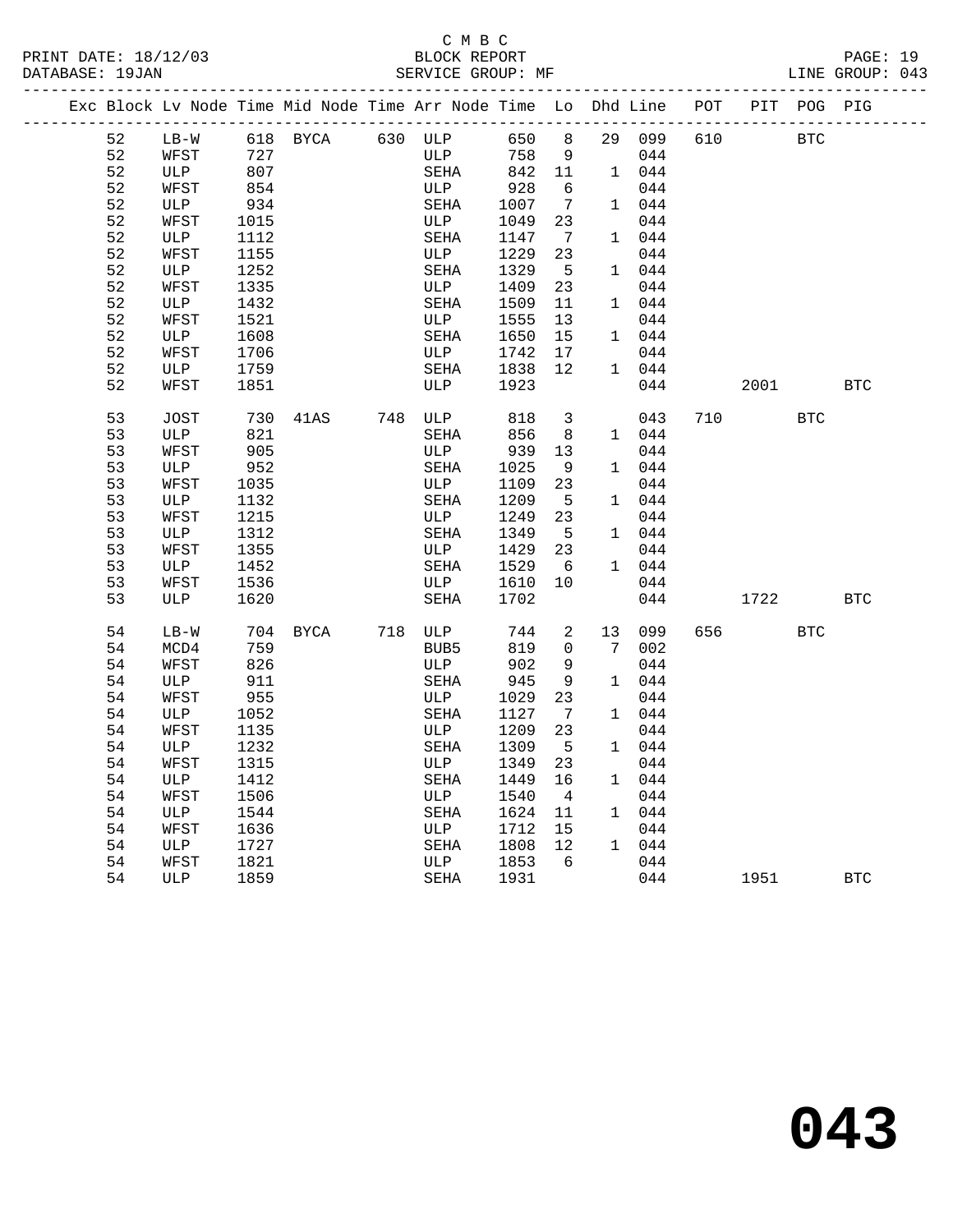# C M B C<br>BLOCK REPORT DATABASE: 19JAN SERVICE GROUP: MF LINE GROUP: 043

------------------------------------------------------------------------------------------------- Exc Block Lv Node Time Mid Node Time Arr Node Time Lo Dhd Line POT PIT POG PIG -------------------------------------------------------------------------------------------------

## 55 JOST 629 41AS 642 ULP 705 6 13 043 616 BTC<br>55 MCD4 724 BUB5 744 3 7 002<br>55 NEST 754 55 MCD4 724 BUB5 744 3 7 002 55 WFST 754 ULP 829 4 044 55 ULP 833 SEHA 908 11 1 044 55 WFST 920 ULP 954 18 044 55 ULP 1012 SEHA 1045 9 1 044 55 WFST 1055 ULP 1129 23 044 55 ULP 1152 SEHA 1229 5 1 044 55 WFST 920<br>
55 ULP 1012<br>
55 ULP 1055<br>
55 ULP 1152<br>
55 ULP 1152<br>
55 ULP 1123<br>
55 ULP 1332<br>
55 ULP 1332<br>
55 ULP 1332<br>
55 ULP 1332<br>
55 ULP 1332<br>
55 ULP 1332<br>
55 ULP 1309 23<br>
544<br>
55 ULP 1349<br>
56 ULP 1449 5 1 044<br>
56 WFST 141 55 ULP 1332 SEHA 1409 5 1 044 55 WFST 1415 ULP 1449 17 044 55 ULP 1506 SEHA 1546 4 1 044 55 WFST 1551 ULP 1625 7 044 55 ULP 1632 SEHA 1714 6 1 044 55 WFST 1721 ULP 1757 17 044 55 ULP 1814 SEHA 1851 14 1 044 55 WFST 1906 ULP 1937 12 044 55 ULP 1949 SEHA 2021 044 2041 BTC 60 WFST 736 ULP 807 10 29 044 709 BTC 60 WFST 846 ULP 920 044 1005 BTC 61 BDKI 641 SEHA 707 2 1 095 640 BTC<br>61 WFST 710 ULP 739 11 044<br>61 ULP 750 SEHA 824 14 1 044 61 WFST 710 ULP 739 11 044 61 ULP 750 SEHA 824 14 1 044 61 WFST 839 ULP 915 7 044 61 WFST 839 ULP 915 7 044<br>61 ULP 922 SEHA 955 044 1018 BTC 62 LN15 710 LNOS 717 0 241 645 BTC<br>62 LNOS 717 15LO 730 STST 809 15 8 241<br>62 WFST 832 ULP 908 044 953 62 LN15 710 LNOS 717 0 241<br>62 LNOS 717 15LO 730 STST 809 15 8 241<br>62 WFST 832 ULP 908 044 953 BTC 10 BDKI 1414 SEHA 1447 2 1 095 1413 BTC<br>
70 WFST 1450 ULP 1524 8 044<br>
70 ULP 1532 SEHA 1612 8 1 044 70 WFST 1450 ULP 1524 8 044 70 ULP 1532 SEHA 1612 8 1 044  $\begin{array}{cccccccc} 70 & \text{BDK I} & 1414 & & \text{SEHA} & 1447 & 2 & 1 & 095 \\ \text{WFST} & 1450 & & & & & & & 1524 & 8 & 044 \\ 70 & \text{ULP} & 1532 & & & & & 1612 & 8 & 1 & 044 \\ 70 & \text{WFST} & 1621 & & & & & & & 1655 & 3 & 044 \\ 70 & \text{ULP} & 1658 & & & & & & 1740 & 10 & 1 & 044 \end{array}$  70 ULP 1658 SEHA 1740 10 1 044 70 WFST 1751 ULP 1827 17 044 70 ULP 1844 SEHA 1916 044 1936 BTC

71 ULP 1556 SEHA 1636 14 1 044 1502 BTC

81 BAGA 700 PBEX 723 BUB2 752 5 5 211 637 BTC

82 BAGA 714 PBEX 740 BUB2 809 5 5 211 651 BTC

81 ULP 842 SEHA 917 044 940 BTC

82 ULP 901 SEHA 935 044 958 BTC

71 ULP 1919 SEHA 1951 044 2011 BTC

 72 ULP 1714 SEHA 1755 10 1 044 1620 BTC 72 WFST 1806 ULP 1838 044 1916 BTC

 71 WFST 1651 ULP 1727 14 044 71 ULP 1741 SEHA 1820 15 1 044 71 WFST 1836 ULP 1908 11 044

81 WFST 802 ULP 837 5 044

82 WFST 819 ULP 855 6 044

**043**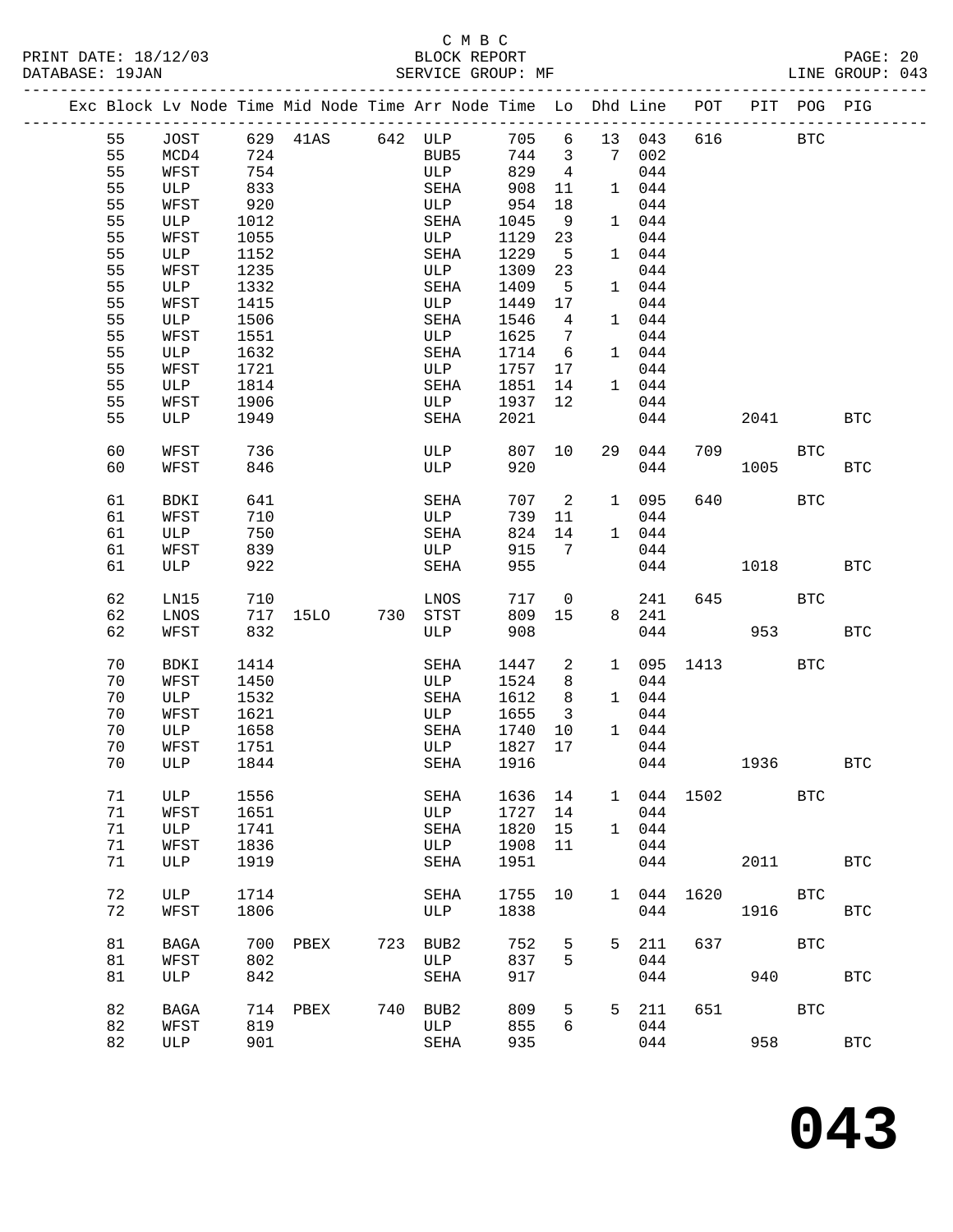# C M B C<br>BLOCK REPORT

LINE GROUP: 043

|  |    |      |     | Exc Block Ly Node Time Mid Node Time Arr Node Time Lo Dhd Line |     |      |        |                |    |      | POT | PTT  | POG PTG    |      |
|--|----|------|-----|----------------------------------------------------------------|-----|------|--------|----------------|----|------|-----|------|------------|------|
|  | 83 | 15GB |     | 541 MAGA                                                       | 600 | STST | 622 11 |                |    | 240  | 523 |      | <b>BTC</b> |      |
|  | 83 | STST |     | 633 1510                                                       | 701 | 15GB | 707 11 |                |    | 240  |     |      |            |      |
|  | 83 | 15GB | 718 | MAGA                                                           | 740 | STST | 804    | $\overline{2}$ | 30 | 2.40 |     |      |            |      |
|  | 83 | JOST |     | 836 41AS                                                       | 858 | ULP  | 931    |                |    | 043  |     | 1016 |            | BTC. |
|  |    |      |     |                                                                |     |      |        |                |    |      |     |      |            |      |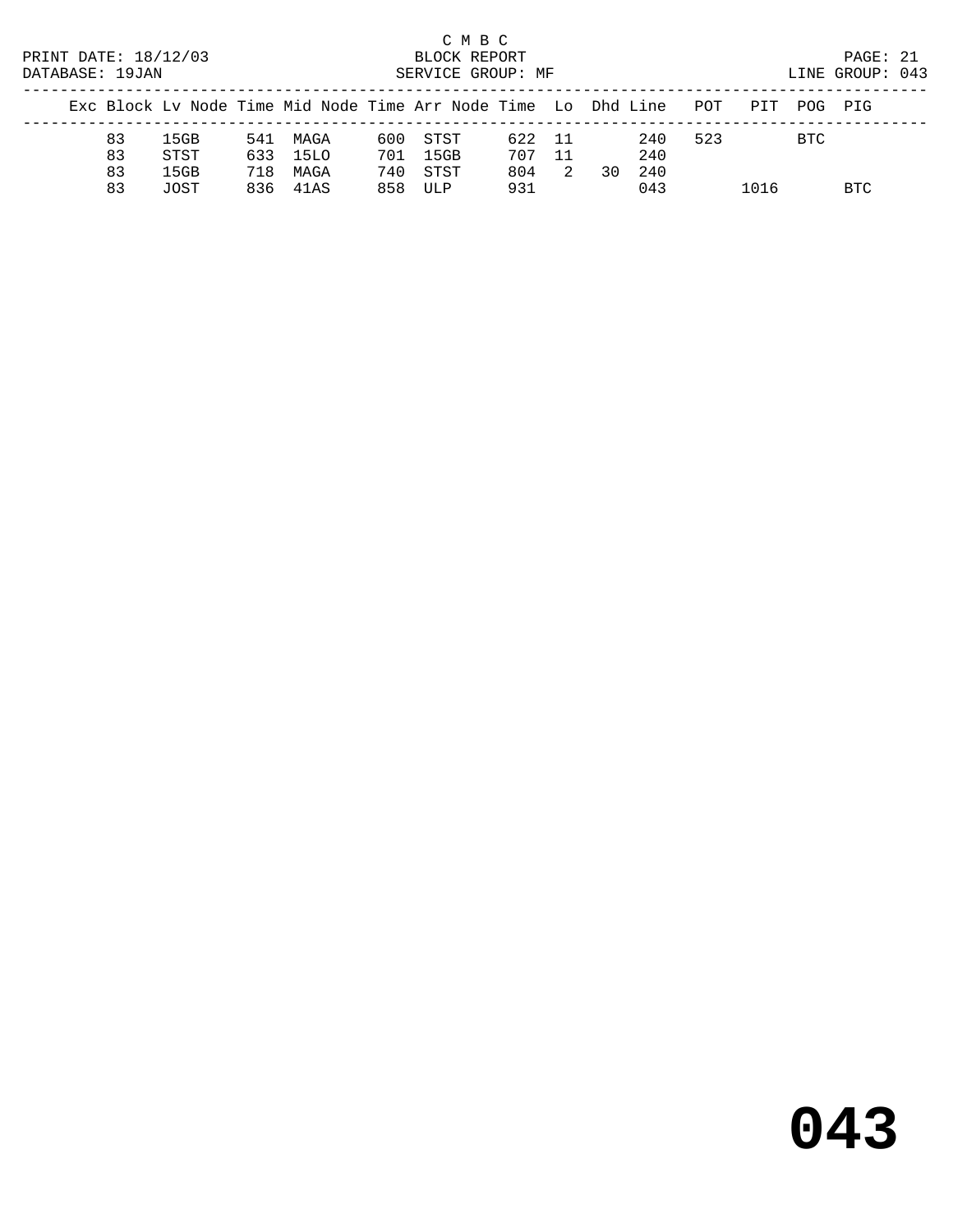| DATABASE: 19JAN                       |                                                                                                                                                                                                                                                         |                                                                                                                                             |                                                                                                                                       |                                                                                                                                                                         |                                                             | C M B C                                                                                                                                                        |                                                                                                                                                |                                                                                                                                                                                            |                                                                                                                                   |                     |            |            |  |
|---------------------------------------|---------------------------------------------------------------------------------------------------------------------------------------------------------------------------------------------------------------------------------------------------------|---------------------------------------------------------------------------------------------------------------------------------------------|---------------------------------------------------------------------------------------------------------------------------------------|-------------------------------------------------------------------------------------------------------------------------------------------------------------------------|-------------------------------------------------------------|----------------------------------------------------------------------------------------------------------------------------------------------------------------|------------------------------------------------------------------------------------------------------------------------------------------------|--------------------------------------------------------------------------------------------------------------------------------------------------------------------------------------------|-----------------------------------------------------------------------------------------------------------------------------------|---------------------|------------|------------|--|
| BDKI<br>BUB6<br>$HK-E$<br>HODM<br>SFU |                                                                                                                                                                                                                                                         | BUUNDANSS                                                                                                                                   |                                                                                                                                       |                                                                                                                                                                         |                                                             |                                                                                                                                                                |                                                                                                                                                |                                                                                                                                                                                            |                                                                                                                                   |                     |            |            |  |
|                                       |                                                                                                                                                                                                                                                         |                                                                                                                                             |                                                                                                                                       |                                                                                                                                                                         |                                                             |                                                                                                                                                                |                                                                                                                                                |                                                                                                                                                                                            | Exc Block Lv Node Time Mid Node Time Arr Node Time Lo Dhd Line POT PIT POG PIG                                                    |                     |            |            |  |
|                                       | $\mathbf{1}$<br>$\mathbf 1$<br>$\mathbf{1}$<br>$\mathbf{1}$<br>$\mathbf{1}$<br>$\mathbf 1$<br>$\mathbf{1}$<br>$\mathbf{1}$<br>$\mathbf{1}$<br>$\mathbf 1$<br>$\mathbf{1}$<br>$\mathbf{1}$<br>$\mathbf{1}$<br>$\mathbf 1$<br>$\mathbf 1$<br>$\mathbf{1}$ | HADU<br>BUB6<br>SFU<br>BUB6<br>SFU<br>BUB6<br>SFU<br>BUB6<br>SFU<br>BUB6<br>SFU<br>BUB6<br>SFU<br>BUB6<br>SFU<br>BUB <sub>6</sub>           | 713<br>759<br>900<br>1000<br>1000<br>1100<br>1200<br>1300<br>1400<br>1500<br>1556<br>1706<br>1803<br>1907                             | 508 HK-W 519 BUB6<br>540 HK-E 555 SFU<br>620 HADU BUB6<br>713 HK-E 732 SFU<br>759 HADU BUB6<br>$HK-E$<br>HK-W<br>$HK-E$<br>$HK-W$<br>$HK-E$<br>HK-W<br>$HK-W$<br>$HK-W$ | 1123<br>1324                                                | 920 SFU<br>1024 BUB6<br>SFU<br>1222 BUB6<br>SFU<br>1423 BUB6<br>SFU<br>1619 BUB6<br>SFU<br>1826 BUB6<br>$HK - E$                                               | 612<br>704<br>752<br>853<br>942<br>1056<br>1147<br>1255<br>1348<br>1454<br>1545<br>1650<br>1753<br>1857<br>1928                                | 537 3<br>8 <sup>1</sup><br>9<br>$7\overline{ }$<br>$\overline{7}$<br>18<br>$\overline{4}$<br>13<br>$-5$<br>12<br>6<br>11<br>16<br>10<br>10                                                 | 095<br>095<br>095<br>095<br>095<br>095<br>095<br>095<br>095<br>095<br>095<br>095<br>095<br>095<br>095                             | 095 454 BTC<br>1932 |            | <b>BTC</b> |  |
|                                       | $\overline{a}$<br>2<br>2<br>2<br>$\overline{a}$<br>$\overline{c}$<br>2<br>2<br>2<br>$\sqrt{2}$<br>2<br>$\overline{c}$<br>2<br>2<br>2<br>2<br>2<br>$\sqrt{2}$<br>$\overline{a}$                                                                          | BDKI<br>SFU<br>BUB6<br>SFU<br>BUB6<br>SFU<br>BUB6<br>SFU<br>BUB6<br>SFU<br>BUB6<br>SFU<br>BUB6<br>SFU<br>BUB6<br>SFU<br>BUB6<br>SFU<br>BUB6 | 509<br>530<br>620<br>700<br>758<br>845<br>950<br>1045<br>1145<br>1245<br>1345<br>1445<br>1545<br>1639<br>1746<br>1843<br>1936<br>2029 | $HK-W$ 550 BUB6<br>$HK-E$<br>HADU<br>$HK-E$<br>$HK-W$<br>HK-E<br>$HK-W$<br>$HK-E$<br>HK-W<br>$HK-E$<br>HK-W<br>HK-W<br>HK-W<br>$HK-E$<br>HK-W<br>2124 HK-E              | 817<br>1010<br>1208<br>1307<br>1411<br>1957<br>2050<br>2142 | SFU<br>635 SFU<br>BUB6<br>SFU<br>909 BUB6<br>SFU<br>1109 BUB6<br>SFU<br>BUB6<br>SFU<br>1508 BUB6<br>SFU<br>1702 BUB6<br>SFU<br>1906 BUB6<br>SFU<br>BUB6<br>SFU | 529<br>612<br>652<br>748<br>840<br>938<br>1032<br>1141<br>1232<br>1339<br>1435<br>1539<br>1631<br>1736<br>1832<br>1934<br>2018<br>2113<br>2203 | $\mathbf{1}$<br>8<br>8 <sup>8</sup><br>10<br>$-5$<br>12<br>13<br>$\overline{4}$<br>13<br>6<br>10 <sup>°</sup><br>6<br>8 <sup>8</sup><br>10<br>11<br>$\overline{\phantom{a}}^2$<br>11<br>11 | 095<br>095<br>095<br>095<br>095<br>095<br>095<br>095<br>095<br>095<br>095<br>095<br>095<br>095<br>095<br>095<br>095<br>095<br>095 | 508 700<br>2223     | <b>BTC</b> | <b>BTC</b> |  |

**095**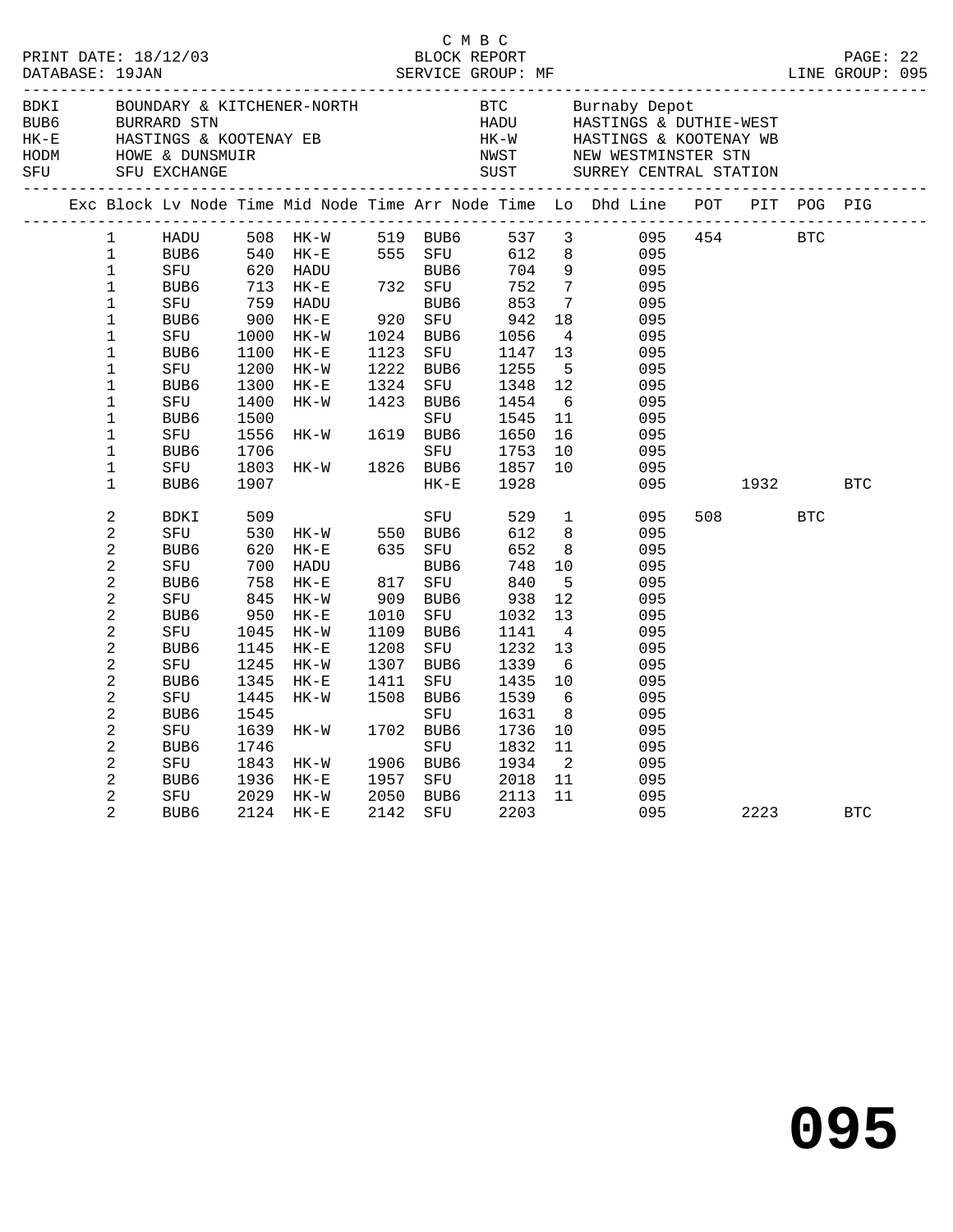## C M B C<br>BLOCK REPORT PRINT DATE: 18/12/03 BLOCK REPORT BATABASE: 19JAN BLOCK REPORT

PAGE: 23<br>LINE GROUP: 095

|  |              |                     |              | Exc Block Lv Node Time Mid Node Time Arr Node Time Lo Dhd Line |              |             |              |                         |            | POT |      | PIT POG PIG |              |
|--|--------------|---------------------|--------------|----------------------------------------------------------------|--------------|-------------|--------------|-------------------------|------------|-----|------|-------------|--------------|
|  | $\mathbf{3}$ | HADU                |              | 523 HK-W                                                       |              | 534 BUB6    | 552          | 8                       | 095        | 509 |      | <b>BTC</b>  |              |
|  | $\mathsf{3}$ | BUB <sub>6</sub>    | 600          | $HK-E$                                                         |              | 615 SFU     | 632          | 8                       | 095        |     |      |             |              |
|  | 3            | SFU                 | 640          | HADU                                                           |              | BUB6        | 724          | 7                       | 095        |     |      |             |              |
|  | 3            | BUB6                | 731          | $HK-E$                                                         |              | 750 SFU     | 812          | $5\phantom{.0}$         | 095        |     |      |             |              |
|  | 3            | SFU                 | 817          | HADU                                                           |              | BUB6        | 913          | 7                       | 095        |     |      |             |              |
|  | 3            | BUB6                | 920          | $HK-E$                                                         | 940          | SFU         | 1002         | 13                      | 095        |     |      |             |              |
|  | 3            | SFU                 | 1015         | $HK-W$                                                         | 1039         | BUB6        | 1111         | $\overline{4}$          | 095        |     |      |             |              |
|  | 3            | BUB6                | 1115         | $HK-E$                                                         | 1138         | SFU         | 1202         | 13                      | 095        |     |      |             |              |
|  | 3            | SFU                 | 1215         | $HK-W$                                                         | 1237         | BUB6        | 1310         | 5                       | 095        |     |      |             |              |
|  | 3            | BUB6                | 1315         | $HK-E$                                                         | 1339         | SFU         | 1403         | 12                      | 095        |     |      |             |              |
|  | 3            | SFU                 | 1415         | HK-W                                                           | 1438         | BUB6        | 1509         | 6                       | 095        |     |      |             |              |
|  | 3<br>3       | BUB6<br>SFU         | 1515         |                                                                | 1632         | SFU<br>BUB6 | 1600<br>1706 | 9                       | 095<br>095 |     |      |             |              |
|  | 3            | BUB6                | 1609<br>1718 | HK-W                                                           |              | SFU         | 1805         | 12<br>10                | 095        |     |      |             |              |
|  | 3            | SFU                 | 1815         | HK-W                                                           |              | 1838 BUB6   | 1909         | 10                      | 095        |     |      |             |              |
|  | 3            | BUB6                | 1919         |                                                                |              | $HK-E$      | 1940         |                         | 095        |     | 1944 |             | <b>BTC</b>   |
|  |              |                     |              |                                                                |              |             |              |                         |            |     |      |             |              |
|  | 4            | <b>HADU</b>         | 530          | HK-W                                                           | 541          | BUB6        | 559          | 11                      | 095        | 516 |      | <b>BTC</b>  |              |
|  | 4            | BUB6                | 610          | $HK-E$                                                         | 625          | SFU         | 642          | 8                       | 095        |     |      |             |              |
|  | 4            | SFU                 | 650          | HADU                                                           |              | BUB6        | 734          | 6                       | 095        |     |      |             |              |
|  | 4            | BUB6                | 740          | $HK-E$                                                         | 759          | SFU         | 821          | 5                       | 095        |     |      |             |              |
|  | 4            | SFU                 | 826          | $HK-W$                                                         | 850          | BUB6        | 919          | 11                      | 095        |     |      |             |              |
|  | 4            | BUB6                | 930          | $\rm{HK}\!-\!\rm{E}$                                           | 950          | SFU         | 1012         | 11                      | 095        |     |      |             |              |
|  | 4            | SFU                 | 1023         | $HK-W$                                                         | 1047         | BUB6        | 1119         | $\overline{4}$          | 095        |     |      |             |              |
|  | 4            | BUB6                | 1123         | $HK-E$                                                         | 1146         | SFU         | 1210         | 13                      | 095        |     |      |             |              |
|  | 4            | SFU                 | 1223         | $HK-W$                                                         | 1245         | BUB6        | 1318         | 5                       | 095        |     |      |             |              |
|  | 4            | BUB6                | 1323         | $HK-E$                                                         | 1347         | SFU         | 1411         | 12                      | 095        |     |      |             |              |
|  | 4            | SFU                 | 1423<br>1523 | $HK-W$                                                         | 1446         | BUB6        | 1517<br>1608 | 6<br>7                  | 095<br>095 |     |      |             |              |
|  | 4<br>4       | BUB6<br>SFU         | 1615         | HK-W                                                           | 1638         | SFU<br>BUB6 | 1712         | 12                      | 095        |     |      |             |              |
|  | 4            | BUB6                | 1724         |                                                                |              | SFU         | 1811         | 11                      | 095        |     |      |             |              |
|  | 4            | SFU                 | 1822         | HK-W                                                           | 1845         | BUB6        | 1916         | 9                       | 095        |     |      |             |              |
|  | 4            | BUB6                | 1925         | $HK-E$                                                         | 1946         | SFU         | 2007         |                         | 095        |     | 2027 |             | <b>BTC</b>   |
|  |              |                     |              |                                                                |              |             |              |                         |            |     |      |             |              |
|  | 5            | BDKI                | 519          |                                                                |              | SFU         | 539          | $\mathbf{1}$            | 095        | 518 |      | BTC         |              |
|  | 5            | SFU                 | 540          | HK-W                                                           | 600          | BUB6        | 622          | 8                       | 095        |     |      |             |              |
|  | 5            | BUB6                | 630          | $HK-E$                                                         | 646          | SFU         | 703          | 7                       | 095        |     |      |             |              |
|  | 5            | SFU                 | 710          | HADU                                                           |              | BUB6        | 758          | 9                       | 095        |     |      |             |              |
|  | 5            | BUB6                | 807          | $HK-E$                                                         |              | 827 SFU     | 850          | 5                       | 095        |     |      |             |              |
|  | 5            | SFU                 |              | 855 HK-W                                                       |              | 919 BUB6    | 948 12       |                         | 095        |     |      |             |              |
|  | 5            | BUB6                | 1000         | $HK-E$                                                         | 1021         | SFU         | 1044         | 16                      | 095        |     |      |             |              |
|  | 5<br>5       | SFU                 | 1100<br>1200 | $HK-W$                                                         | 1125<br>1224 | BUB6        | 1157         | $\overline{\mathbf{3}}$ | 095<br>095 |     |      |             |              |
|  | 5            | BUB6<br>${\rm SFU}$ | 1300         | $HK-E$<br>$HK-W$                                               | 1322         | SFU<br>BUB6 | 1248<br>1354 | 12<br>6                 | 095        |     |      |             |              |
|  | 5            | BUB6                | 1400         | $HK-E$                                                         | 1426         | SFU         | 1450         | 10                      | 095        |     |      |             |              |
|  | 5            | SFU                 | 1500         | $HK-W$                                                         | 1523         | BUB6        | 1554         | 6                       | 095        |     |      |             |              |
|  | 5            | BUB6                | 1600         |                                                                |              | SFU         | 1647         | 9                       | 095        |     |      |             |              |
|  | 5            | SFU                 | 1656         | $HK-W$                                                         | 1719         | BUB6        | 1753         | 10                      | 095        |     |      |             |              |
|  | 5            | BUB6                | 1803         | $HK-E$                                                         | 1826         | SFU         | 1848         |                         | 095        |     | 1908 |             | <b>BTC</b>   |
|  |              |                     |              |                                                                |              |             |              |                         |            |     |      |             |              |
|  | 6            | <b>BDKI</b>         | 523          | $HK-E$                                                         |              | BUB6        | 548          | 2                       | 095        | 522 |      | <b>BTC</b>  |              |
|  | 6            | BUB6                | 550          | $HK-E$                                                         | 605          | SFU         | 622          | 8                       | 095        |     |      |             |              |
|  | 6            | SFU                 | 630          | HADU                                                           |              | BUB6        | 714          | 8                       | 095        |     |      |             |              |
|  | 6            | BUB6                | 722<br>808   | $HK-E$                                                         | 741          | SFU<br>BUB6 | 803<br>903   | 5<br>7                  | 095<br>095 |     |      |             |              |
|  | 6<br>6       | SFU<br>BUB6         | 910          | HADU<br>$HK-E$                                                 | 930          | SFU         | 952          |                         | 095        |     | 1012 |             | $_{\rm BTC}$ |
|  |              |                     |              |                                                                |              |             |              |                         |            |     |      |             |              |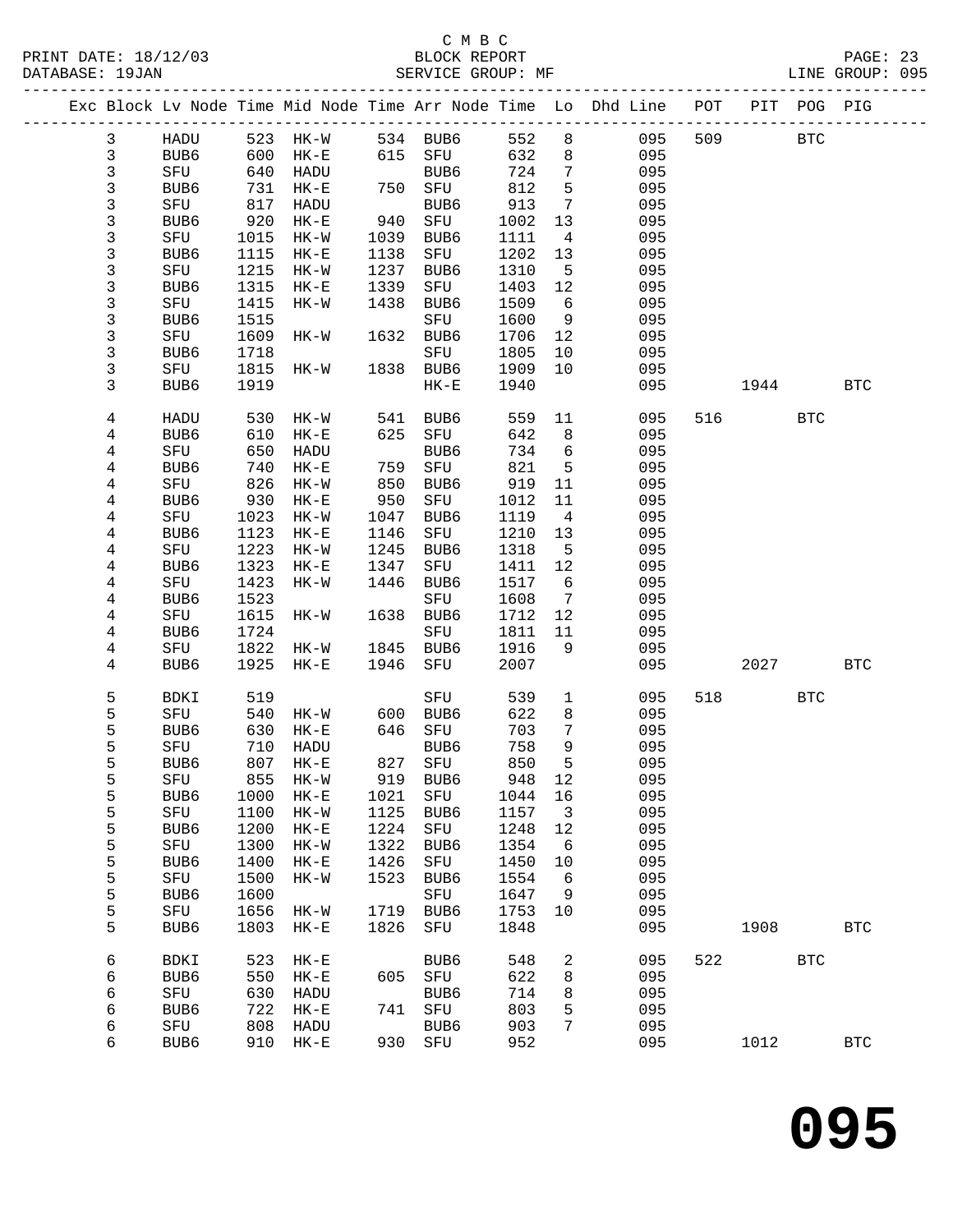## C M B C<br>BLOCK REPORT PRINT DATE: 18/12/03 BLOCK REPORT PAGE: 24 SERVICE GROUP: MF

|                 |                  |      |                         |      |           |      |                         | Exc Block Lv Node Time Mid Node Time Arr Node Time Lo Dhd Line POT PIT POG PIG |     |                          |            |              |
|-----------------|------------------|------|-------------------------|------|-----------|------|-------------------------|--------------------------------------------------------------------------------|-----|--------------------------|------------|--------------|
| 7               | BDKI             | 529  |                         |      | SFU       | 549  | $\overline{1}$          | 095                                                                            | 528 | <b>BTC</b>               |            |              |
| $7\phantom{.0}$ | SFU              | 550  | $HK-W$ 610 BUB6         |      |           | 632  | 8                       | 095                                                                            |     |                          |            |              |
| 7               | BUB6             | 640  | $HK-E$                  |      | 656 SFU   | 713  | $6\overline{6}$         | 095                                                                            |     |                          |            |              |
| 7               | SFU              | 719  | HADU                    |      | BUB6      | 808  | 8                       | 095                                                                            |     |                          |            |              |
| 7               | BUB6             | 816  | HK-E                    |      | 836 SFU   | 859  | 9                       | 095                                                                            |     |                          |            |              |
| 7               | SFU              | 908  | $HK-W$                  | 932  | BUB6      | 1002 | 13                      | 095                                                                            |     |                          |            |              |
| 7               | BUB6             | 1015 | $HK-E$                  | 1036 | SFU       | 1059 | 16                      | 095                                                                            |     |                          |            |              |
| 7               | SFU              | 1115 | HK-W                    | 1140 | BUB6      | 1212 | $\overline{\mathbf{3}}$ | 095                                                                            |     |                          |            |              |
| 7               | BUB <sub>6</sub> | 1215 | $HK-E$                  | 1239 | SFU       | 1303 | 12                      | 095                                                                            |     |                          |            |              |
| 7               | SFU              | 1315 | $HK - W$                | 1337 | BUB6      | 1409 | 6                       | 095                                                                            |     |                          |            |              |
| 7               | BUB6             | 1415 | $HK-E$                  | 1441 | SFU       | 1505 | 10                      | 095                                                                            |     |                          |            |              |
| 7               | SFU              | 1515 | $HK-W$                  | 1538 | BUB6      | 1609 | 9                       | 095                                                                            |     |                          |            |              |
| 7               | BUB <sub>6</sub> | 1618 |                         |      | SFU       | 1705 | 11                      | 095                                                                            |     |                          |            |              |
| 7               | SFU              | 1716 | HK-W                    |      | 1739 BUB6 | 1813 | $\overline{2}$          | 095                                                                            |     |                          |            |              |
| 7               | BUB6             | 1815 |                         |      | $HK-E$    | 1838 |                         | 095                                                                            |     | 1842                     |            | <b>BTC</b>   |
|                 |                  |      |                         |      |           |      |                         |                                                                                |     |                          |            |              |
| 8               | BDKI             | 539  |                         |      | SFU       | 559  | $\mathbf{1}$            | 095                                                                            |     | 538 and $\sim$           | <b>BTC</b> |              |
| 8               | SFU              | 600  | HK-W                    |      | 620 BUB6  | 642  | 8                       | 095                                                                            |     |                          |            |              |
| 8               | BUB6             | 650  | $HK-E$                  | 706  | SFU       | 723  | 5                       | 095                                                                            |     |                          |            |              |
| 8               | SFU              | 728  | HADU                    |      | BUB6      | 817  | 8                       | 095                                                                            |     |                          |            |              |
| 8               | BUB <sub>6</sub> | 825  | $HK-E$                  | 845  | SFU       | 908  | 7                       | 095                                                                            |     |                          |            |              |
| 8               | SFU              | 915  | $HK-W$                  | 939  | BUB6      | 1009 | 14                      | 095                                                                            |     |                          |            |              |
| 8               | BUB6             | 1023 | $HK-E$                  | 1044 | SFU       | 1107 | 16                      | 095                                                                            |     |                          |            |              |
| 8               | SFU              | 1123 | HK-W                    | 1148 | BUB6      | 1220 | $\overline{\mathbf{3}}$ | 095                                                                            |     |                          |            |              |
| 8               | BUB6             | 1223 | $HK-E$                  | 1247 | SFU       | 1311 | 12                      | 095                                                                            |     |                          |            |              |
| 8               | SFU              | 1323 | HK-W                    | 1345 | BUB6      | 1417 | 6                       | 095                                                                            |     |                          |            |              |
| 8               | BUB6             | 1423 | $HK-E$                  | 1449 | SFU       | 1513 | 10                      | 095                                                                            |     |                          |            |              |
| 8               | SFU              | 1523 | HK-W                    | 1546 | BUB6      | 1617 | $\overline{7}$          | 095                                                                            |     |                          |            |              |
| 8               | BUB <sub>6</sub> | 1624 |                         |      | SFU       | 1711 | 11                      | 095                                                                            |     |                          |            |              |
| 8               | SFU              | 1722 | HK-W                    | 1745 | BUB6      | 1819 | 12                      | 095                                                                            |     |                          |            |              |
| 8               | BUB6             | 1831 | $HK-E$                  | 1854 | SFU       | 1916 | 13                      | 095                                                                            |     |                          |            |              |
| 8               | SFU              | 1929 | HK-W                    | 1952 | BUB6      | 2020 | $\overline{4}$          | 095                                                                            |     |                          |            |              |
| 8               | BUB6             | 2024 | $HK-E$                  | 2042 | SFU       | 2103 | 14                      | 095                                                                            |     |                          |            |              |
| 8               | SFU              | 2117 | $HK-W$                  | 2140 | BUB6      | 2203 | 9                       | 095                                                                            |     |                          |            |              |
| 8               | BUB6             | 2212 | $HK-E$                  | 2230 | SFU       | 2249 | 7                       | 095                                                                            |     |                          |            |              |
| 8               | SFU              | 2256 | HK-W                    | 2317 | BUB6      | 2339 | 6                       | 095                                                                            |     |                          |            |              |
| 8               | BUB6             | 2345 | $HK-E$                  | 2402 | SFU       | 2421 |                         | 095                                                                            |     | 2438                     |            | <b>BTC</b>   |
| 9               | BDKI             | 544  |                         |      | SFU       | 604  | $\mathbf{1}$            | 095                                                                            | 543 |                          | <b>BTC</b> |              |
| 9               | SFU              |      | 605 HK-W 625 BUB6 647 8 |      |           |      |                         | 095                                                                            |     |                          |            |              |
| 9               | BUB6             | 655  | $HK-E$                  | 711  | SFU       | 728  | 4                       | 095                                                                            |     |                          |            |              |
| 9               | SFU              | 732  | HADU                    |      | BUB6      | 826  | 8                       | 095                                                                            |     |                          |            |              |
| 9               | BUB6             | 834  | $HK-E$                  |      | 854 SFU   | 917  | 6                       | 095                                                                            |     |                          |            |              |
| 9               | SFU              | 923  | $HK-W$                  | 947  | BUB6      | 1017 |                         | 095                                                                            |     | 1037                     |            | $_{\rm BTC}$ |
| 10              | <b>BDKI</b>      | 549  |                         |      | SFU       | 609  | 1                       | 095                                                                            | 548 |                          | <b>BTC</b> |              |
| 10              | SFU              | 610  | HK-W                    |      | 630 BUB6  | 652  | 8                       | 095                                                                            |     |                          |            |              |
| 10              | BUB6             | 700  | $HK-E$                  | 719  | SFU       | 739  | 2                       | 095                                                                            |     |                          |            |              |
| 10              | SFU              | 741  | HADU                    |      | BUB6      | 835  | 8                       | 095                                                                            |     |                          |            |              |
| 10              | BUB6             | 843  | $HK-E$                  |      | 903 SFU   | 926  |                         | 095                                                                            |     | 948                      |            | <b>BTC</b>   |
| 11              | <b>BDKI</b>      | 554  |                         |      | SFU       | 614  | $\mathbf{1}$            | 095                                                                            |     | 553 and $\overline{553}$ | <b>BTC</b> |              |
| 11              | SFU              | 615  | HK-W                    | 637  | BUB6      | 659  | 5                       | 095                                                                            |     |                          |            |              |
| 11              | BUB <sub>6</sub> | 704  | $HK-E$                  | 723  | SFU       | 743  | 7                       | 095                                                                            |     |                          |            |              |
| 11              | SFU              | 750  | HADU                    |      | BUB6      | 844  | 8                       | 095                                                                            |     |                          |            |              |
| 11              | BUB6             |      | 852 HK-E                |      | 912 SFU   | 935  |                         | 095                                                                            |     | 955                      |            | <b>BTC</b>   |
|                 |                  |      |                         |      |           |      |                         |                                                                                |     |                          |            |              |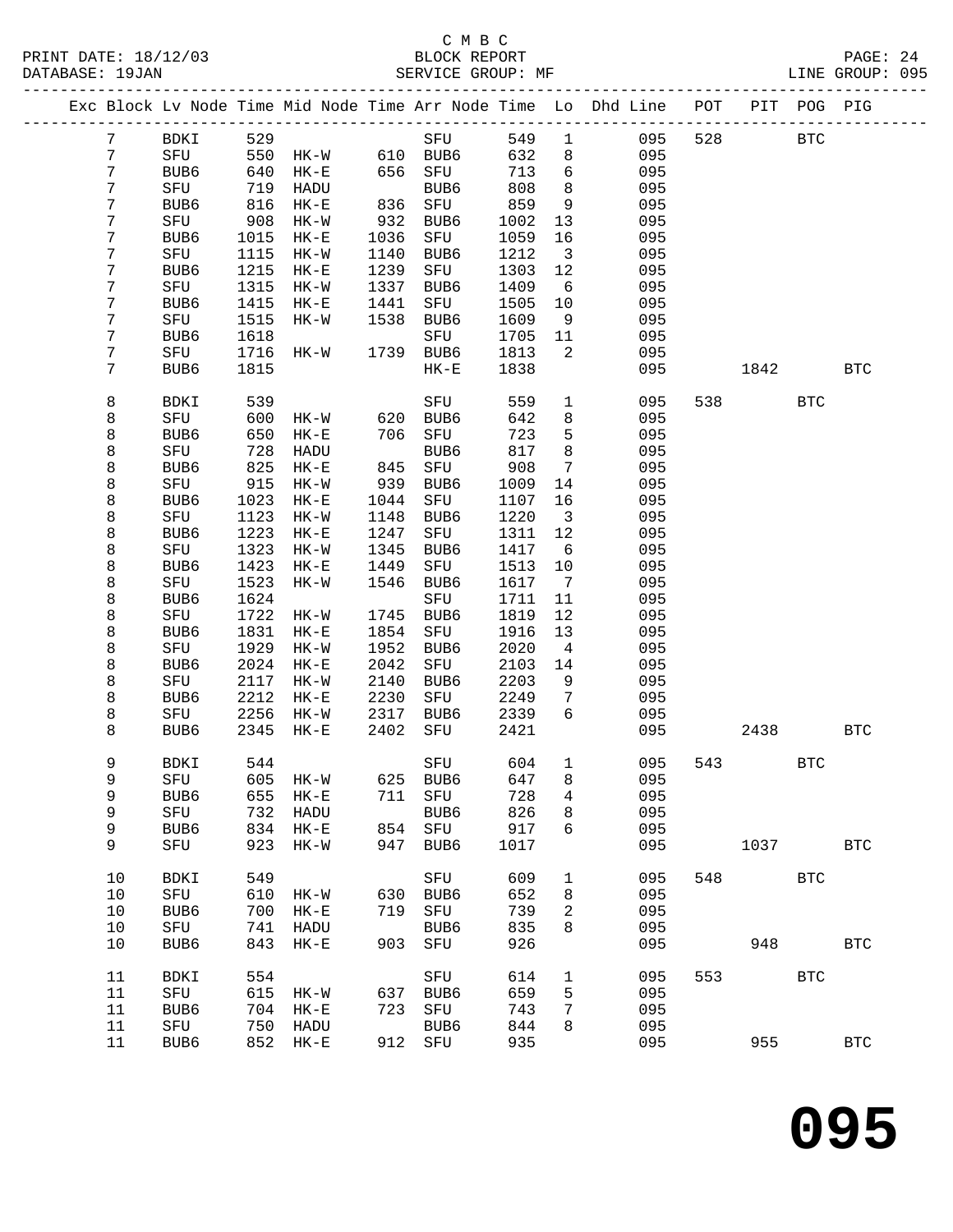## C M B C<br>BLOCK REPORT PRINT DATE: 18/12/03 BLOCK REPORT BATABASE: 19JAN BLOCK REPORT

PAGE: 25<br>LINE GROUP: 095

|  |    |             |      | Exc Block Lv Node Time Mid Node Time Arr Node Time Lo Dhd Line POT |      |                    |      |                         |     |     | PIT  | POG PIG    |              |
|--|----|-------------|------|--------------------------------------------------------------------|------|--------------------|------|-------------------------|-----|-----|------|------------|--------------|
|  | 12 | BDKI        | 604  |                                                                    |      | SFU                | 624  | $\mathbf 1$             | 095 | 603 |      | <b>BTC</b> |              |
|  | 12 | SFU         | 625  | HADU                                                               |      | $\frac{2}{2}$ BUB6 | 709  | 9                       | 095 |     |      |            |              |
|  | 12 | BUB6        | 718  | $HK-E$                                                             |      | 737 SFU            | 759  | 5                       | 095 |     |      |            |              |
|  | 12 | SFU         | 804  | HADU                                                               |      | BUB6               | 859  | 6                       | 095 |     |      |            |              |
|  | 12 | BUB6        | 905  | $HK-E$                                                             | 925  | SFU                | 947  | $\epsilon$              | 095 |     |      |            |              |
|  | 12 | SFU         | 953  | $HK-W$                                                             | 1018 | BUB6               | 1050 | $\overline{\mathbf{3}}$ | 095 |     |      |            |              |
|  | 12 | BUB6        | 1053 | $HK-E$                                                             | 1116 | SFU                | 1140 | 13                      | 095 |     |      |            |              |
|  | 12 | SFU         | 1153 | $HK-W$                                                             | 1215 | BUB6               | 1248 | $5^{\circ}$             | 095 |     |      |            |              |
|  | 12 | BUB6        | 1253 | $HK-E$                                                             | 1317 | SFU                | 1341 | 12                      | 095 |     |      |            |              |
|  | 12 | SFU         | 1353 | HK-W                                                               | 1415 | BUB6               | 1446 | $\overline{7}$          | 095 |     |      |            |              |
|  | 12 | BUB6        | 1453 | $HK-E$                                                             | 1516 | SFU                | 1540 | 11                      | 095 |     |      |            |              |
|  | 12 | SFU         | 1551 | HK-W                                                               | 1614 | BUB6               | 1645 | 9                       | 095 |     |      |            |              |
|  | 12 | BUB6        | 1654 |                                                                    |      | SFU                | 1741 | 10                      | 095 |     |      |            |              |
|  | 12 | SFU         | 1751 | $HK-W$                                                             |      | 1817 BUB6          | 1850 | 5                       | 095 |     |      |            |              |
|  | 12 | BUB6        | 1855 | $HK-E$                                                             | 1918 | SFU                | 1940 |                         | 095 |     | 2000 |            | <b>BTC</b>   |
|  | 13 | <b>BDKI</b> | 614  |                                                                    |      | SFU                | 634  | $\mathbf{1}$            | 095 |     | 613  | <b>BTC</b> |              |
|  | 13 | SFU         | 635  | HADU                                                               |      | BUB6               | 719  | 8                       | 095 |     |      |            |              |
|  | 13 | BUB6        | 727  | $HK-E$                                                             |      | 746 SFU            | 808  | 5                       | 095 |     |      |            |              |
|  | 13 | SFU         | 813  | HADU                                                               |      | BUB6               | 908  | 7                       | 095 |     |      |            |              |
|  | 13 | BUB6        | 915  | $HK-E$                                                             |      | 935 SFU            | 957  | 11                      | 095 |     |      |            |              |
|  | 13 | SFU         | 1008 | $HK-W$                                                             | 1032 | BUB6               | 1104 | $\overline{4}$          | 095 |     |      |            |              |
|  | 13 | BUB6        | 1108 | $HK-E$                                                             | 1131 | SFU                | 1155 | 13                      | 095 |     |      |            |              |
|  | 13 | SFU         | 1208 | $HK-W$                                                             | 1230 | BUB6               | 1303 | $5^{\circ}$             | 095 |     |      |            |              |
|  | 13 | BUB6        | 1308 | $HK-E$                                                             | 1332 | SFU                | 1356 | 12                      | 095 |     |      |            |              |
|  | 13 | SFU         | 1408 | $HK-W$                                                             | 1431 | BUB6               | 1502 | $6\overline{6}$         | 095 |     |      |            |              |
|  | 13 | BUB6        | 1508 |                                                                    |      | SFU                | 1553 | 10                      | 095 |     |      |            |              |
|  | 13 | SFU         | 1603 | HK-W                                                               | 1626 | BUB6               | 1700 | 12                      | 095 |     |      |            |              |
|  | 13 | BUB6        | 1712 |                                                                    |      | SFU                | 1759 | 10                      | 095 |     |      |            |              |
|  | 13 | SFU         | 1809 | $HK-W$                                                             | 1832 | BUB6               | 1903 | 10                      | 095 |     |      |            |              |
|  | 13 | BUB6        | 1913 | $HK-E$                                                             | 1934 | SFU                | 1955 | 10                      | 095 |     |      |            |              |
|  | 13 | SFU         | 2005 | $HK-W$                                                             | 2026 | BUB6               | 2049 | 11                      | 095 |     |      |            |              |
|  | 13 | BUB6        | 2100 | $HK-E$                                                             | 2118 | SFU                | 2139 | 15                      | 095 |     |      |            |              |
|  | 13 | SFU         | 2154 | $HK-W$                                                             | 2217 | BUB6               | 2238 | 10                      | 095 |     |      |            |              |
|  | 13 | BUB6        | 2248 | $HK-E$                                                             | 2306 | SFU                | 2325 |                         | 095 |     | 2342 |            | <b>BTC</b>   |
|  | 14 | BDKI        | 615  | $HK-E$                                                             |      | BUB6               | 641  | $\overline{4}$          | 095 |     | 614  | <b>BTC</b> |              |
|  | 14 | BUB6        | 645  | HK-E                                                               |      | 701 SFU            | 718  | 5                       | 095 |     |      |            |              |
|  | 14 | SFU         |      | 723 HADU                                                           |      | BUB6               | 812  | 9                       | 095 |     |      |            |              |
|  | 14 | BUB6        |      | 821 HK-E                                                           |      | 841 SFU            | 904  |                         | 095 |     | 926  |            | <b>BTC</b>   |
|  | 15 | BDKI        | 624  |                                                                    |      | SFU                | 644  | 1                       | 095 | 623 |      | <b>BTC</b> |              |
|  | 15 | SFU         | 645  | HADU                                                               |      | BUB6               | 729  | 7                       | 095 |     |      |            |              |
|  | 15 | BUB6        | 736  | $HK-E$                                                             |      | 755 SFU            | 817  | 5                       | 095 |     |      |            |              |
|  | 15 | SFU         | 822  | HADU                                                               |      | BUB6               | 918  | 7                       | 095 |     |      |            |              |
|  | 15 | BUB6        | 925  | HK-E                                                               |      | 945 SFU            | 1007 |                         | 095 |     | 1027 |            | $_{\rm BTC}$ |
|  |    |             |      |                                                                    |      |                    |      |                         |     |     |      |            |              |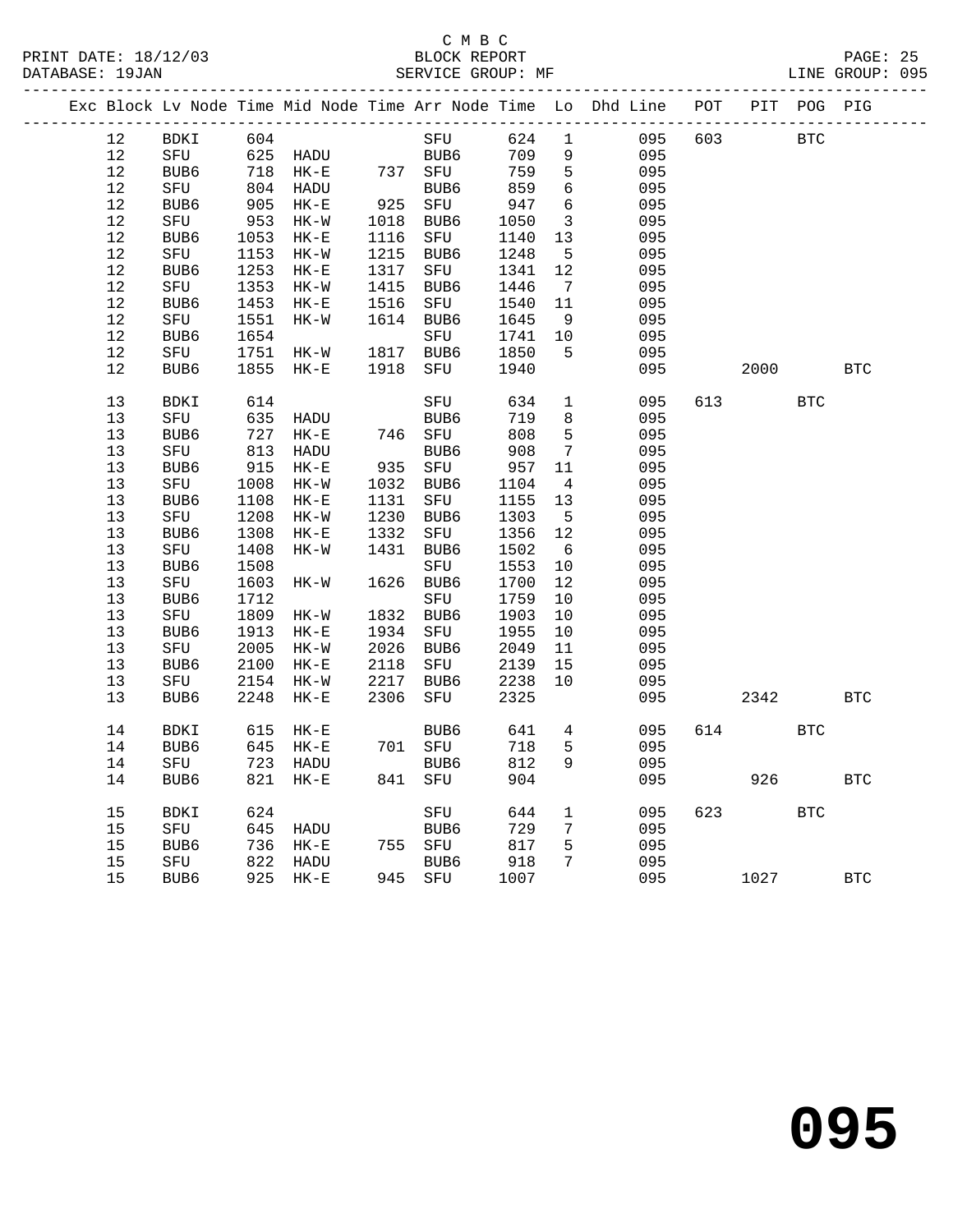## C M B C<br>BLOCK REPORT PRINT DATE: 18/12/03 BLOCK REPORT PAGE: 26 SERVICE GROUP: MF

|  |          |             |              |                     |              |             |              |                         | Exc Block Lv Node Time Mid Node Time Arr Node Time Lo Dhd Line POT |     |      | PIT POG PIG |                      |
|--|----------|-------------|--------------|---------------------|--------------|-------------|--------------|-------------------------|--------------------------------------------------------------------|-----|------|-------------|----------------------|
|  | 16       | BDKI        |              | 637 HK-E            |              | BUB6        | 705          | $4\overline{ }$         | 095                                                                | 636 |      | <b>BTC</b>  |                      |
|  | 16       | BUB6        |              | 709 HK-E            |              | 728 SFU     | 748          | $7\overline{ }$         | 095                                                                |     |      |             |                      |
|  | 16       | SFU         |              | HADU                |              | BUB6        | 849          | $7\overline{ }$         | 095                                                                |     |      |             |                      |
|  | 16       | BUB6        | 755<br>856   | $HK-E$              |              | 916 SFU     | 939          | $6\overline{6}$         | 095                                                                |     |      |             |                      |
|  | 16       | SFU         | 945          | HK-W                | 1010         | BUB6        | 1042         | $\overline{\mathbf{3}}$ | 095                                                                |     |      |             |                      |
|  | 16       | BUB6        | 1045         | $HK-E$              | 1108         | SFU         | 1132         | 13                      | 095                                                                |     |      |             |                      |
|  | 16       | SFU         | 1145         | $HK-W$              | 1207         | BUB6        | 1240         | $5^{\circ}$             | 095                                                                |     |      |             |                      |
|  | 16       | BUB6        | 1245         | $HK-E$              | 1309         | SFU         | 1333         | 12                      | 095                                                                |     |      |             |                      |
|  | 16       | SFU         | 1345         | $HK-W$              | 1407         | BUB6        | 1438         | $\overline{7}$          | 095                                                                |     |      |             |                      |
|  | 16       | BUB6        | 1445         | $HK-E$              | 1508         | SFU         | 1532         | 13                      | 095                                                                |     |      |             |                      |
|  | 16       | SFU         | 1545         | HK-W                | 1608         | BUB6        | 1639         | 9                       | 095                                                                |     |      |             |                      |
|  | 16       | BUB6        | 1648         |                     |              | SFU         | 1735         | 10                      | 095                                                                |     |      |             |                      |
|  | 16       | SFU         | 1745         | HK-W                | 1811         | BUB6        | 1844         | $5^{\circ}$             | 095                                                                |     |      |             |                      |
|  | 16       | BUB6        | 1849         | $HK-E$              | 1912         | SFU         | 1934         | $\overline{7}$          | 095                                                                |     |      |             |                      |
|  | 16       | SFU         | 1941         | $HK-W$              | 2004         | BUB6        | 2028         | 8 <sup>8</sup>          | 095                                                                |     |      |             |                      |
|  | 16       | BUB6        | 2036         | $HK-E$              | 2054         | SFU         | 2115         | 14                      | 095                                                                |     |      |             |                      |
|  | 16       | SFU         | 2129         | $HK-W$              | 2152         | BUB6        | 2215         | 9                       | 095                                                                |     |      |             |                      |
|  | 16       | BUB6        | 2224         | $HK-E$              | 2242         | SFU         | 2301         | 9                       | 095                                                                |     |      |             |                      |
|  | 16       | SFU         | 2310         | $HK-W$              | 2329         | BUB6        | 2350         | 10                      | 095                                                                |     |      |             |                      |
|  | 16       | BUB6        | 2400         | $HK-E$              | 2417         | SFU         | 2436         | $5^{\circ}$             | 095                                                                |     |      |             |                      |
|  | 16       | SFU         | 2441         | $HK-W$              | 2500         | BUB6        | 2521         | 15                      | 095                                                                |     |      |             |                      |
|  | 16       | BUB6        | 2536         | $HK-E$              | 2553         | SFU         | 2610         | 12                      | 095                                                                |     |      |             |                      |
|  | 16<br>16 | SFU<br>HODM | 2622<br>2709 | $HK-W$<br>$HK-E$    | 2644<br>2731 | HODM<br>SFU | 2706<br>2754 | $\overline{3}$          | N35<br>N35                                                         |     | 2811 |             | <b>BTC</b>           |
|  |          |             |              |                     |              |             |              |                         |                                                                    |     |      |             |                      |
|  | $17$     | BDKI        | 634          |                     |              | SFU         | 654          | $\mathbf{1}$            | 095                                                                | 633 |      | <b>BTC</b>  |                      |
|  | 17       | SFU         | 655          | HADU                |              | BUB6        | 739          | 6                       | 095                                                                |     |      |             |                      |
|  | 17       | BUB6        | 745          | $HK-E$              |              | 804 SFU     | 827          | $\overline{4}$          | 095                                                                |     |      |             |                      |
|  | 17       | SFU         | 831          | HK-W                | 855          | BUB6        | 924          | 11                      | 095                                                                |     |      |             |                      |
|  | 17       | BUB6        | 935          | $HK-E$              | 955          | SFU         | 1017         | 13                      | 095                                                                |     |      |             |                      |
|  | 17       | SFU         | 1030         | HK-W                | 1054         | BUB6        | 1126         | $\overline{4}$          | 095                                                                |     |      |             |                      |
|  | 17       | BUB6        | 1130         | $HK-E$              | 1153         | SFU         | 1217         | 13                      | 095                                                                |     |      |             |                      |
|  | 17       | SFU         | 1230         | $HK-W$              | 1252         | BUB6        | 1324         | 6                       | 095                                                                |     |      |             |                      |
|  | 17<br>17 | BUB6<br>SFU | 1330<br>1430 | $HK-E$<br>$HK-W$    | 1356<br>1453 | SFU<br>BUB6 | 1420<br>1524 | $10 \,$<br>6            | 095<br>095                                                         |     |      |             |                      |
|  | 17       | BUB6        | 1530         |                     |              | SFU         | 1615         | $6\overline{6}$         | 095                                                                |     |      |             |                      |
|  | 17       | SFU         | 1621         | HK-W                |              | 1644 BUB6   | 1718         | 12                      | 095                                                                |     |      |             |                      |
|  | 17       | BUB6        | 1730         |                     |              | SFU         | 1816         | 13                      | 095                                                                |     |      |             |                      |
|  | 17       | SFU         |              | 1829 HK-W 1852 BUB6 |              |             | 1923         | 6                       | 095                                                                |     |      |             |                      |
|  | 17       | BUB6        | 1929         |                     |              | HK-E 1950   |              |                         | 095                                                                |     | 1954 |             | $\operatorname{BTC}$ |
|  | $18\,$   | <b>BDKI</b> | 643          |                     |              | ${\rm SFU}$ | 703          | 2                       | 095                                                                | 642 |      | <b>BTC</b>  |                      |
|  | 18       | SFU         | 705          | HADU                |              | BUB6        | 753          | 10                      | 095                                                                |     |      |             |                      |
|  | 18       | BUB6        | 803          | $HK-E$              | 823          | ${\tt SFU}$ | 846          | 4                       | 095                                                                |     |      |             |                      |
|  | 18       | ${\rm SFU}$ | 850          | $HK-W$              | 914          | BUB6        | 943          | 12                      | 095                                                                |     |      |             |                      |
|  | 18       | BUB6        | 955          | $HK-E$              | 1015         | ${\tt SFU}$ | 1037         | 16                      | 095                                                                |     |      |             |                      |
|  | 18       | SFU         | 1053         | $HK-W$              | 1117         | BUB6        | 1149         | 4                       | 095                                                                |     |      |             |                      |
|  | 18       | BUB6        | 1153         | $HK-E$              | 1216         | ${\rm SFU}$ | 1240         | 13                      | 095                                                                |     |      |             |                      |
|  | 18       | ${\tt SFU}$ | 1253         | $HK-W$              | 1315         | BUB6        | 1347         | 6                       | 095                                                                |     |      |             |                      |
|  | 18       | BUB6        | 1353         | $HK-E$              | 1419         | SFU         | 1443         | 10                      | 095                                                                |     |      |             |                      |
|  | 18       | SFU         | 1453         | $HK-W$              | 1516         | BUB6        | 1547         | 6                       | 095                                                                |     |      |             |                      |
|  | $18\,$   | BUB6        | 1553         |                     |              | ${\tt SFU}$ | 1639         | 6                       | 095                                                                |     |      |             |                      |
|  | 18       | ${\tt SFU}$ | 1645         | $HK-W$              | 1708         | BUB6        | 1742         | 9                       | 095                                                                |     |      |             |                      |
|  | 18       | BUB6        | 1751         |                     |              | ${\tt SFU}$ | 1837         | 13                      | 095                                                                |     |      |             |                      |
|  | 18       | ${\tt SFU}$ | 1850         | $HK-W$              | 1913         | BUB6        | 1941         | 7                       | 095                                                                |     |      |             |                      |
|  | 18       | BUB6        | 1948         |                     |              | $HK-E$      | 2009         |                         | 095                                                                |     | 2013 |             | $_{\rm BTC}$         |
|  |          |             |              |                     |              |             |              |                         |                                                                    |     |      |             |                      |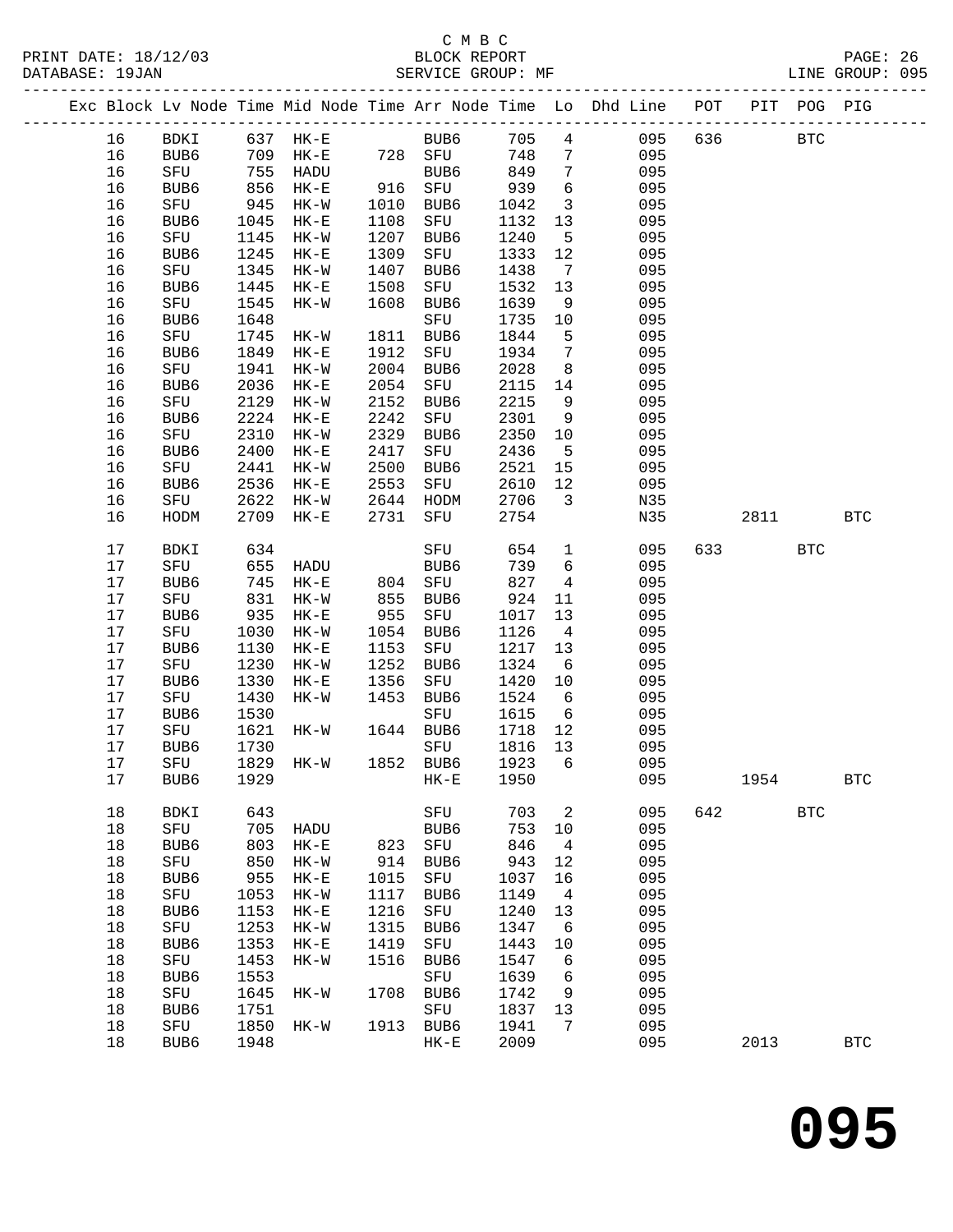|  |          |             |              | Exc Block Lv Node Time Mid Node Time Arr Node Time Lo Dhd Line POT PIT POG PIG |              |                     |              |                         |            |     |      |            |            |
|--|----------|-------------|--------------|--------------------------------------------------------------------------------|--------------|---------------------|--------------|-------------------------|------------|-----|------|------------|------------|
|  | 19       | BDKI        | 649          |                                                                                |              | SFU                 | 709          | 5 <sup>5</sup>          | 095        | 648 |      | <b>BTC</b> |            |
|  | 19       | SFU         |              |                                                                                |              | BUB6                | 802          | 10                      | 095        |     |      |            |            |
|  | 19       | BUB6        |              | 714 HADU<br>812 HK-E                                                           |              | BUB6<br>832 SFU     | 855          | $5^{\circ}$             | 095        |     |      |            |            |
|  | 19       | SFU         | 900          | $HK-W$                                                                         |              | 924 BUB6            | 954          | 14                      | 095        |     |      |            |            |
|  | 19       | BUB6        | 1008         | $HK-E$                                                                         | 1029         | SFU                 | 1052         | 16                      | 095        |     |      |            |            |
|  | 19       | SFU         | 1108         | $HK-W$                                                                         | 1133         | BUB6                | 1205         | $\overline{\mathbf{3}}$ | 095        |     |      |            |            |
|  | 19       | BUB6        | 1208         | $HK-E$                                                                         | 1232         | SFU                 | 1256         | 12                      | 095        |     |      |            |            |
|  | 19       | SFU         | 1308         | $HK-W$                                                                         | 1330         | BUB6                | 1402         | $6\overline{6}$         | 095        |     |      |            |            |
|  | 19       | BUB6        | 1408         | $HK-E$                                                                         | 1434         | SFU                 | 1458         | 10                      | 095        |     |      |            |            |
|  | 19       | SFU         | 1508         | $HK-W$                                                                         | 1531         | BUB6                | 1602         | 10                      | 095        |     |      |            |            |
|  | 19       | BUB6        | 1612         |                                                                                |              | SFU                 | 1659         | 11                      | 095        |     |      |            |            |
|  | 19       | SFU         | 1710         | $HK-W$                                                                         | 1733         | BUB6                | 1807         | 11                      | 095        |     |      |            |            |
|  | 19       | BUB6        | 1818         | $HK-E$                                                                         | 1841         | SFU                 | 1903         |                         | 095        |     | 1923 |            | <b>BTC</b> |
|  | 20       | BDKI        | 714          |                                                                                |              | SFU                 | 735          | $\overline{a}$          | 095        | 713 |      | <b>BTC</b> |            |
|  | 20       | SFU         | 737          | HADU                                                                           |              | BUB6                | 831          | 8                       | 095        |     |      |            |            |
|  | 20       | BUB6        | 839          | $HK-E$                                                                         | 859          | SFU                 | 922          | 8                       | 095        |     |      |            |            |
|  | 20       | SFU         | 930          | $HK-W$                                                                         | 955          | BUB6                | 1027         | $\mathbf{3}$            | 095        |     |      |            |            |
|  | 20       | BUB6        | 1030         | $HK-E$                                                                         | 1053         | SFU                 | 1117         | 13                      | 095        |     |      |            |            |
|  | 20       | SFU         | 1130         | $HK-W$                                                                         | 1152         | BUB6                | 1225         | 5                       | 095        |     |      |            |            |
|  | 20       | BUB6        | 1230         | $HK-E$                                                                         | 1254         | SFU                 | 1318         | 12                      | 095        |     |      |            |            |
|  | 20       | SFU         | 1330         | $HK-W$                                                                         | 1352         | BUB6                | 1423         | 7                       | 095        |     |      |            |            |
|  | 20       | BUB6        | 1430         | $HK-E$                                                                         | 1453         | SFU                 | 1517         | 13                      | 095        |     |      |            |            |
|  | 20       | SFU         | 1530         | $HK-W$                                                                         | 1553         | BUB6                | 1624         | 6                       | 095        |     |      |            |            |
|  | 20<br>20 | BUB6<br>SFU | 1630<br>1727 | HK-W                                                                           | 1750         | SFU<br>BUB6         | 1717<br>1824 | 10<br>$\mathbf{1}$      | 095<br>095 |     |      |            |            |
|  | 20       | BUB6        | 1825         | $HK-E$                                                                         | 1848         | SFU                 | 1910         | $7\phantom{.0}$         | 095        |     |      |            |            |
|  | 20       | SFU         | 1917         | $HK-W$                                                                         | 1940         | BUB6                | 2008         | $\overline{4}$          | 095        |     |      |            |            |
|  | 20       | BUB6        | 2012         | $HK-E$                                                                         | 2030         | SFU                 | 2051         | 14                      | 095        |     |      |            |            |
|  | 20       | SFU         | 2105         | $HK-W$                                                                         | 2128         | BUB6                | 2151         | 9                       | 095        |     |      |            |            |
|  | 20       | BUB6        | 2200         | $HK-E$                                                                         | 2218         | SFU                 | 2237         | 5                       | 095        |     |      |            |            |
|  | 20       | SFU         | 2242         | $HK-W$                                                                         | 2303         | BUB6                | 2325         | 5                       | 095        |     |      |            |            |
|  | 20       | BUB6        | 2330         | $HK-E$                                                                         | 2347         | SFU                 | 2406         | 14                      | 095        |     |      |            |            |
|  | 20       | SFU         | 2420         | $HK-W$                                                                         | 2439         | BUB6                | 2500         | 16                      | 095        |     |      |            |            |
|  | 20       | BUB6        | 2516         | $HK-E$                                                                         | 2533         | SFU                 | 2550         | 9                       | 30 095     |     |      |            |            |
|  | 20       | HODM        | 2629         | $HK-E$                                                                         | 2651         | SFU                 | 2714         | 8                       | N35        |     |      |            |            |
|  | 20       | SFU         | 2722         | $HK-W$                                                                         | 2744         | HODM                | 2806         | $\overline{3}$          | N35        |     |      |            |            |
|  | 20       | HODM        | 2809         | $HK-E$                                                                         | 2831         | SFU                 | 2854         | 3                       | N35        |     |      |            |            |
|  | 20       | SFU         | 2857         | $HK-W$                                                                         | 2918         | HODM                | 2938         |                         | N35        |     | 2955 |            | <b>BTC</b> |
|  | 21       | <b>BDKI</b> | 719          | $HK-E$                                                                         |              | BUB6                | 747          | 2                       | 095        | 718 |      | <b>BTC</b> |            |
|  | 21       | BUB6        | 749          | $HK-E$                                                                         | 808          | SFU                 | 831          | 4                       | 095        |     |      |            |            |
|  | 21       | SFU         | 835          | $HK-W$                                                                         | 859          | BUB6                | 928          | 12                      | 095        |     |      |            |            |
|  | 21       | BUB6        | 940          | $HK-E$                                                                         | 1000         | SFU                 | 1022         |                         | 095        |     | 1042 |            | <b>BTC</b> |
|  | 22       | <b>BDKI</b> | 721          | $HK-E$                                                                         |              | BUB6                | 749          | 5                       | 095        | 720 |      | <b>BTC</b> |            |
|  | 22       | BUB6        | 754          | $HK-E$                                                                         | 813          | SFU                 | 836          | $\overline{4}$          | 095        |     |      |            |            |
|  | 22       | SFU         | 840          | $HK-W$                                                                         | 904          | BUB6                | 933          | 12                      | 095        |     |      |            |            |
|  | 22       | BUB6        | 945          | $HK-E$                                                                         | 1005         | SFU                 | 1027         | 11                      | 095        |     |      |            |            |
|  | 22       | SFU         | 1038         | $HK-W$                                                                         | 1102         | BUB6                | 1134         | 4                       | 095        |     |      |            |            |
|  | 22<br>22 | BUB6        | 1138<br>1238 | $HK-E$                                                                         | 1201<br>1300 | SFU                 | 1225<br>1332 | 13<br>$\sqrt{6}$        | 095<br>095 |     |      |            |            |
|  | 22       | SFU<br>BUB6 | 1338         | $HK-W$<br>$HK-E$                                                               | 1404         | BUB6<br>${\tt SFU}$ | 1428         | 10                      | 095        |     |      |            |            |
|  | 22       | ${\rm SFU}$ | 1438         | $HK-W$                                                                         | 1501         | BUB6                | 1532         | 6                       | 095        |     |      |            |            |
|  | 22       | BUB6        | 1538         |                                                                                |              | ${\tt SFU}$         | 1623         | 4                       | 095        |     |      |            |            |
|  | 22       | SFU         | 1627         | $HK-W$                                                                         | 1650         | BUB6                | 1724         | 12                      | 095        |     |      |            |            |
|  |          |             |              |                                                                                |              |                     |              |                         |            |     |      |            |            |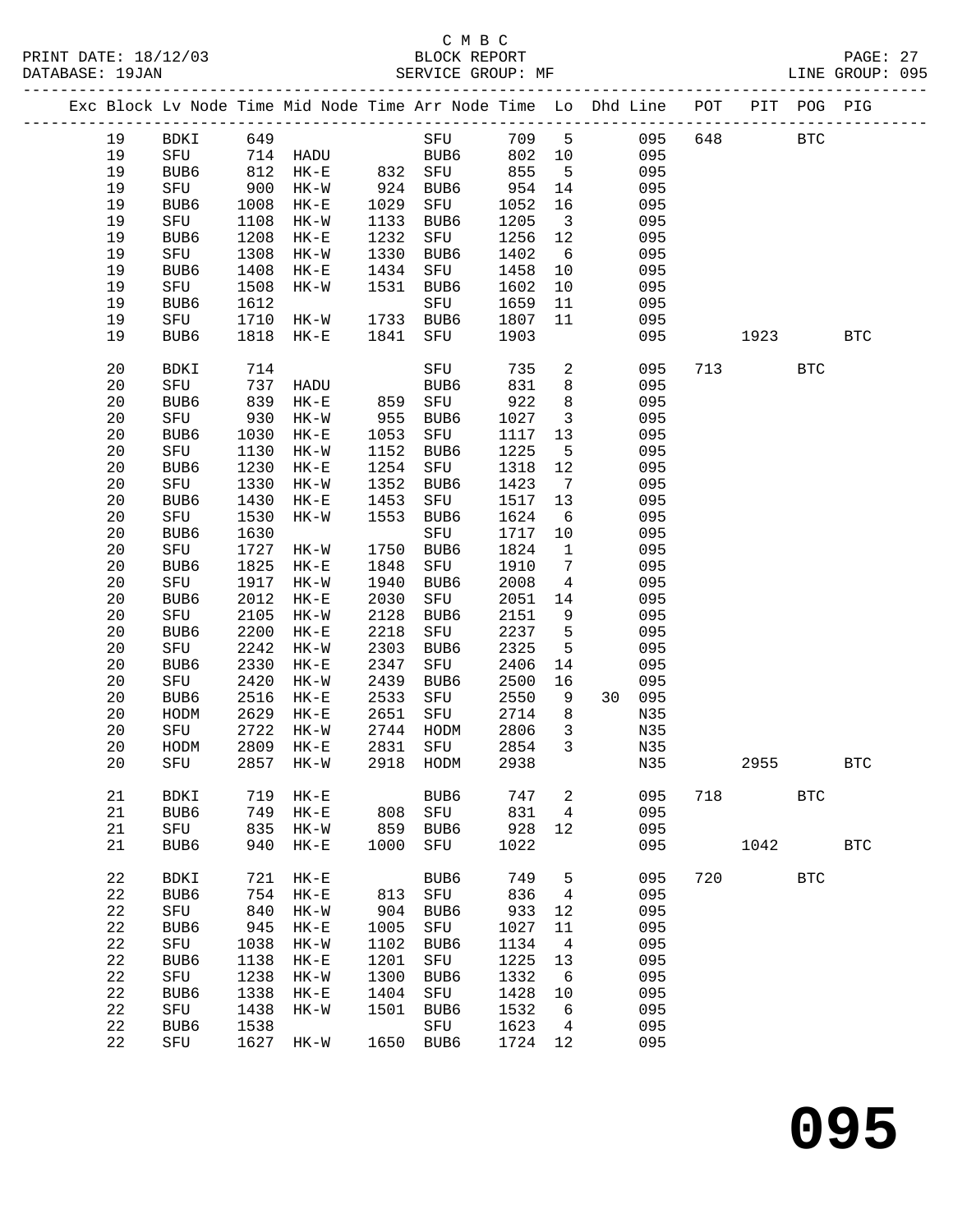PRINT DATE: 18/12/03 BLOCK REPORT BATABASE: 19JAN BLOCK REPORT

# C M B C<br>BLOCK REPORT

|  |    |           |      |                                   |      |                 |         |                            | Exc Block Lv Node Time Mid Node Time Arr Node Time Lo Dhd Line POT PIT POG PIG |          |          |     |            |
|--|----|-----------|------|-----------------------------------|------|-----------------|---------|----------------------------|--------------------------------------------------------------------------------|----------|----------|-----|------------|
|  | 22 | BUB6 1736 |      |                                   |      | SFU 1822        |         |                            |                                                                                | 095 1842 |          |     | <b>BTC</b> |
|  | 23 | BDKI      | 722  |                                   |      | SFU 745         |         | $\mathbf{1}$               | 095                                                                            |          | 721 BTC  |     |            |
|  | 23 | SFU       |      |                                   |      | BUB6            | 840     | 8                          | 095                                                                            |          |          |     |            |
|  | 23 | BUB6      |      | 746 HADU<br>848 HK-E              |      | BUB6<br>908 SFU | 931     | $7\overline{ }$            | 095                                                                            |          |          |     |            |
|  | 23 | SFU       |      | 938 HK-W                          |      | 1003 BUB6       | 1035    | $\overline{3}$             | 095                                                                            |          |          |     |            |
|  | 23 |           |      | 1038 HK-E                         |      | 1101 SFU        | 1125    | 13                         | 095                                                                            |          |          |     |            |
|  |    | BUB6      |      |                                   |      |                 | 1233    |                            |                                                                                |          |          |     |            |
|  | 23 | SFU       |      | 1138 HK-W                         |      | 1200 BUB6       |         | $5^{\circ}$                | 095                                                                            |          |          |     |            |
|  | 23 | BUB6      |      | 1238 HK-E                         |      | 1302 SFU        | 1326    | 12                         | 095                                                                            |          |          |     |            |
|  | 23 | SFU       |      | 1338 HK-W                         | 1400 | BUB6            | 1431    | $\overline{7}$             | 095                                                                            |          |          |     |            |
|  | 23 | BUB6      |      | 1438 HK-E                         |      | 1501 SFU        | 1525    | 13                         | 095                                                                            |          |          |     |            |
|  | 23 | SFU       | 1538 | HK-W                              |      | 1601 BUB6       | 1632    | 10                         | 095                                                                            |          |          |     |            |
|  | 23 | BUB6      | 1642 |                                   |      | SFU             | 1729    | 10                         | 095                                                                            |          |          |     |            |
|  | 23 | SFU       |      | 1739 HK-W                         |      | 1805 BUB6       | 1838    | $-5$                       | 095                                                                            |          |          |     |            |
|  | 23 | BUB6      |      | 1843 HK-E                         |      | 1906 SFU        | 1928    |                            | 095                                                                            |          | 1948     |     | <b>BTC</b> |
|  | 24 | BDKI      |      | 752 HK-E                          |      | BUB6            | 823     | $7\phantom{.0}$            | 095                                                                            |          |          | BTC |            |
|  | 24 | BUB6      |      | 830 HK-E                          |      | BUB6<br>850 SFU | 913     |                            | 095                                                                            |          | 935      |     | <b>BTC</b> |
|  |    |           |      |                                   |      |                 |         |                            |                                                                                |          |          |     |            |
|  | 25 | BDKI      | 1524 | $HK-E$                            |      | BUB6            | 1559    | $\overline{7}$             |                                                                                | 095 1523 |          | BTC |            |
|  | 25 | BUB6      | 1606 |                                   |      | SFU             | 1653    | 10                         | 095                                                                            |          |          |     |            |
|  | 25 | SFU       |      | 1703 HK-W                         |      | 1726 BUB6       | 1800    | 10                         | 095                                                                            |          |          |     |            |
|  | 25 | BUB6      |      | 1810 HK-E                         |      | 1833 SFU        | 1855    | 12                         | 095                                                                            |          |          |     |            |
|  | 25 | SFU       |      | 1907 HK-W                         |      | 1930 BUB6       | 1958    | $\overline{\phantom{a}}^2$ | 095                                                                            |          |          |     |            |
|  | 25 | BUB6      |      | 2000 HK-E                         |      | 2018 SFU        | 2039    | 14                         | 095                                                                            |          |          |     |            |
|  | 25 | SFU       |      | 2053 HK-W 2114 BUB6               |      |                 | 2137    | 11                         | 095                                                                            |          |          |     |            |
|  | 25 | BUB6      |      | 2148 HK-E                         |      | 2206 SFU        | 2227    | $\overline{\mathbf{3}}$    | 095                                                                            |          |          |     |            |
|  | 25 | SFU       |      | 2230 HK-W                         | 2251 | BUB6            | 2313    | 6                          | 095                                                                            |          |          |     |            |
|  | 25 | BUB6      | 2319 |                                   |      | $HK-E$          | 2336    |                            | 095                                                                            |          | 2340     |     | <b>BTC</b> |
|  |    |           |      |                                   |      |                 |         |                            |                                                                                |          |          |     |            |
|  | 26 | BDKI      |      | 1556 HK-E                         |      | BUB6            | 1631    | $5^{\circ}$                |                                                                                |          | 095 1555 | BTC |            |
|  | 26 | BUB6      | 1636 |                                   |      | SFU             | 1723    | 11                         | 095                                                                            |          |          |     |            |
|  | 26 | SFU       |      | 1734 HK-W 1800 BUB6               |      |                 | 1833    | $4\overline{ }$            | 095                                                                            |          |          |     |            |
|  | 26 | BUB6      |      | 1837 HK-E                         |      | 1900 SFU        | 1922    |                            | 095                                                                            |          | 1942     |     | <b>BTC</b> |
|  | 27 | BDKI      | 1608 |                                   |      | SFU             | 1633    | $\overline{0}$             |                                                                                |          | 095 1607 | BTC |            |
|  | 27 | SFU       |      | 1633 HK-W                         |      | 1656 BUB6       | 1730    | 11                         | 095                                                                            |          |          |     |            |
|  | 27 | BUB6      | 1741 |                                   |      | SFU             | 1827    | 9                          | 095                                                                            |          |          |     |            |
|  | 27 | SFU       |      | 1836 HK-W 1859 BUB6               |      |                 | 1927    | $5^{\circ}$                | 095                                                                            |          |          |     |            |
|  |    |           |      | 27 BUB6 1932 HK-E 1953 SFU 2014 3 |      |                 |         |                            | 095                                                                            |          |          |     |            |
|  | 27 | SFU       | 2017 | HK-W                              | 2038 | BUB6            | 2101 11 |                            | 095                                                                            |          |          |     |            |
|  | 27 | BUB6      | 2112 | $HK-E$                            | 2130 | SFU             | 2151    | 15                         | 095                                                                            |          |          |     |            |
|  | 27 | SFU       | 2206 | $HK-W$                            | 2227 | BUB6            | 2249    | 11                         | 095                                                                            |          |          |     |            |
|  | 27 | BUB6      | 2300 | $HK-E$                            | 2317 | SFU             | 2336    | $\overline{4}$             | 095                                                                            |          |          |     |            |
|  | 27 | SFU       | 2340 | $HK-W$                            | 2359 | BUB6            | 2420    | 16                         | 095                                                                            |          |          |     |            |
|  | 27 | BUB6      | 2436 | $HK-E$                            | 2453 | SFU             | 2511    | 11                         | 095                                                                            |          |          |     |            |
|  | 27 | SFU       | 2522 | $HK-W$                            | 2544 | HODM            | 2606    | 23                         | N35                                                                            |          |          |     |            |
|  | 27 | HODM      | 2629 |                                   |      | NWST            | 2731    |                            | N19                                                                            |          | 2751     |     | <b>BTC</b> |
|  |    |           |      |                                   |      |                 |         |                            |                                                                                |          |          |     |            |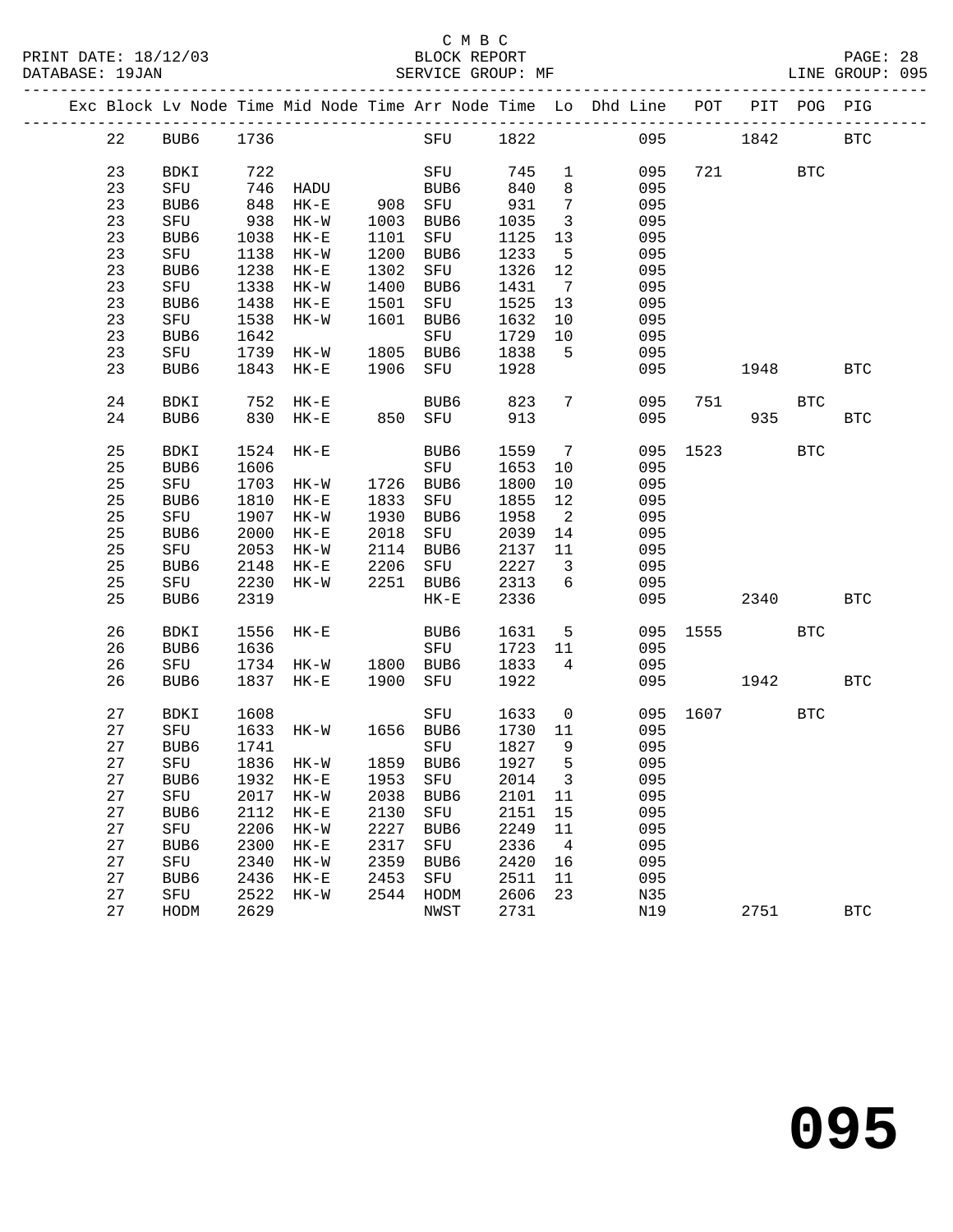|  |    |             |      | Exc Block Lv Node Time Mid Node Time Arr Node Time Lo Dhd Line POT |      |      |         |                         |      |     |                     |      | PIT POG PIG |            |  |
|--|----|-------------|------|--------------------------------------------------------------------|------|------|---------|-------------------------|------|-----|---------------------|------|-------------|------------|--|
|  | 28 | BDKI        |      | 1614 HK-E BUB6                                                     |      |      |         |                         |      |     | 1652 8 095 1613 BTC |      |             |            |  |
|  | 28 | BUB6        | 1700 |                                                                    |      | SFU  | 1747 10 |                         |      | 095 |                     |      |             |            |  |
|  | 28 | SFU         | 1757 | HK-W 1823                                                          |      | BUB6 | 1856    | 5 <sup>5</sup>          |      | 095 |                     |      |             |            |  |
|  | 28 | BUB6        | 1901 | $HK-E$                                                             | 1922 | SFU  | 1943    | 10                      |      | 095 |                     |      |             |            |  |
|  | 28 | SFU         | 1953 | HK-W                                                               | 2016 | BUB6 | 2040    | 8 <sup>8</sup>          |      | 095 |                     |      |             |            |  |
|  | 28 | BUB6        | 2048 | $HK-E$                                                             | 2106 | SFU  | 2127    | 14                      |      | 095 |                     |      |             |            |  |
|  | 28 | SFU         | 2141 | HK-W                                                               | 2204 | BUB6 | 2225    | 11                      |      | 095 |                     |      |             |            |  |
|  | 28 | BUB6        | 2236 | $HK-E$                                                             | 2254 | SFU  | 2313    | 11                      |      | 095 |                     |      |             |            |  |
|  | 28 | SFU         | 2324 | HK-W                                                               | 2343 | BUB6 | 2404    | 12 <sup>°</sup>         |      | 095 |                     |      |             |            |  |
|  | 28 | BUB6        | 2416 | $HK-E$                                                             | 2433 | SFU  | 2452    | 17                      | 30 I | 095 |                     |      |             |            |  |
|  | 28 | HODM        | 2539 | NWST                                                               | 2641 | SUST | 2701    |                         |      | N19 |                     | 2728 |             | <b>BTC</b> |  |
|  |    |             |      |                                                                    |      |      |         |                         |      |     |                     |      |             |            |  |
|  | 29 | <b>BDKI</b> | 1625 |                                                                    |      | SFU  | 1650    | $\mathbf{1}$            |      |     | 095 1624            |      | BTC         |            |  |
|  | 29 | SFU         | 1651 | HK-W                                                               | 1714 | BUB6 | 1748    | 8                       |      | 095 |                     |      |             |            |  |
|  | 29 | BUB6        | 1756 | $HK-E$                                                             | 1819 | SFU  | 1841    | 17                      |      | 095 |                     |      |             |            |  |
|  | 29 | SFU         | 1858 | HK-W                                                               | 1921 | BUB6 | 1949    | $\overline{3}$          |      | 095 |                     |      |             |            |  |
|  | 29 | BUB6        | 1952 | $HK-E$                                                             | 2013 | SFU  | 2034    | $7\overline{ }$         |      | 095 |                     |      |             |            |  |
|  | 29 | SFU         | 2041 | HK-W                                                               | 2102 | BUB6 | 2125    | 11                      |      | 095 |                     |      |             |            |  |
|  | 29 | BUB6        | 2136 | $HK-E$                                                             | 2154 | SFU  | 2215    | $\overline{\mathbf{3}}$ |      | 095 |                     |      |             |            |  |
|  | 29 | SFU         | 2218 | HK-W                                                               | 2239 | BUB6 | 2301    | 14                      |      | 095 |                     |      |             |            |  |
|  | 29 | BUB6        | 2315 | $HK-E$                                                             | 2332 | SFU  | 2351    | 9                       |      | 095 |                     |      |             |            |  |
|  | 29 | SFU         | 2400 | HK-W                                                               | 2419 | BUB6 | 2440    | 16                      |      | 095 |                     |      |             |            |  |
|  | 29 | BUB6        | 2456 | HK-E                                                               | 2513 | SFU  | 2531    | 21                      |      | 095 |                     |      |             |            |  |
|  | 29 | SFU         | 2552 | HK-W                                                               | 2614 | HODM | 2636    | 13                      |      | N35 |                     |      |             |            |  |
|  | 29 | HODM        | 2649 | $HK-E$                                                             | 2711 | SFU  | 2734    | 18                      |      | N35 |                     |      |             |            |  |
|  | 29 | SFU         | 2752 | HK-W                                                               | 2813 | HODM | 2833    | 6                       |      | N35 |                     |      |             |            |  |
|  | 29 | HODM        | 2839 | $HK-E$                                                             | 2901 | SFU  | 2924    |                         |      | N35 |                     | 2941 |             | <b>BTC</b> |  |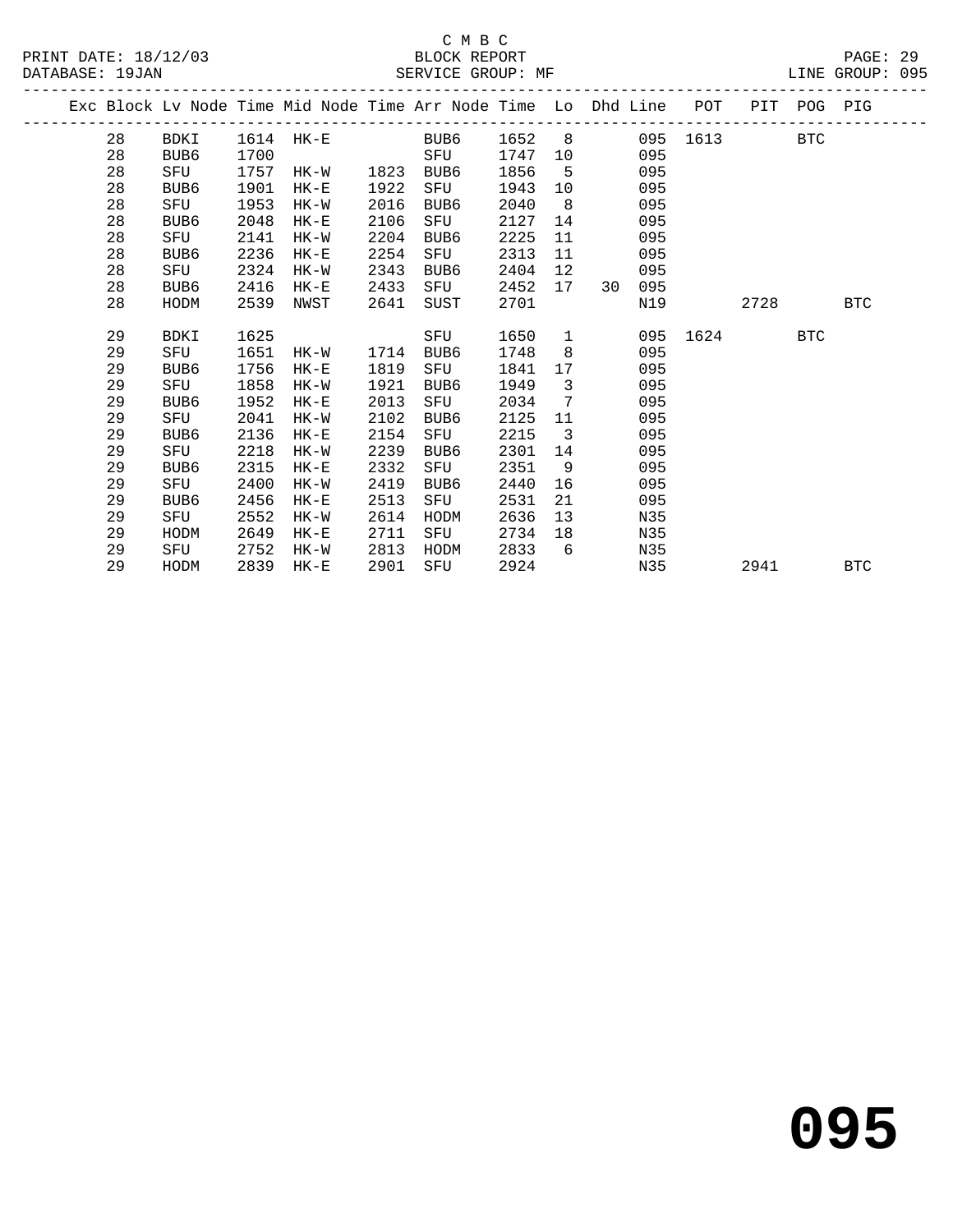|        |                              |                     |      |                                                                                      |      |                     |              |                              | BORI BOUNDARY & KITCHENER-NORTH<br>BELO BOUNDARY & LOUGHEED-NORTH<br>BTC Burnaby Depot BYAL BROADWAY & ALMA<br>BYCA BROADWAY & CAMBIE BYGR BROADWAY & GRANVILLE<br>BYGR BROADWAY STN GREY GRANVILLE & BROADWAY<br>GREY GRANVILLE & BROAD |      |     |            |  |
|--------|------------------------------|---------------------|------|--------------------------------------------------------------------------------------|------|---------------------|--------------|------------------------------|------------------------------------------------------------------------------------------------------------------------------------------------------------------------------------------------------------------------------------------|------|-----|------------|--|
|        |                              |                     |      |                                                                                      |      |                     |              |                              |                                                                                                                                                                                                                                          |      |     |            |  |
|        |                              |                     |      |                                                                                      |      |                     |              |                              |                                                                                                                                                                                                                                          |      |     |            |  |
|        |                              |                     |      |                                                                                      |      |                     |              |                              |                                                                                                                                                                                                                                          |      |     |            |  |
|        |                              |                     |      |                                                                                      |      |                     |              |                              |                                                                                                                                                                                                                                          |      |     |            |  |
| $LB-W$ |                              |                     |      |                                                                                      |      |                     | NWST         |                              | NEW WESTMINSTER STN                                                                                                                                                                                                                      |      |     |            |  |
| SEHA   |                              |                     |      |                                                                                      |      |                     |              |                              |                                                                                                                                                                                                                                          |      |     |            |  |
| SFU    |                              |                     |      |                                                                                      |      |                     |              |                              |                                                                                                                                                                                                                                          |      |     |            |  |
| ULP    |                              |                     |      | LOUGHEED & BOUNDARY-WEST<br>SEYMOUR & HASTINGS FS<br>SEV EXCHANGE<br>UNIVERSITY LOOP |      |                     |              |                              | SERO SEYMOUR ST & ROBSON ST<br>SUST SURREY CENTRAL STATION<br>ULP1 UNIVERSITY LOOP                                                                                                                                                       |      |     |            |  |
|        |                              | WFST WATERFRONT STN |      |                                                                                      |      |                     |              |                              |                                                                                                                                                                                                                                          |      |     |            |  |
|        |                              |                     |      |                                                                                      |      |                     |              |                              | Exc Block Lv Node Time Mid Node Time Arr Node Time Lo Dhd Line POT PIT POG PIG                                                                                                                                                           |      |     |            |  |
|        |                              |                     |      |                                                                                      |      |                     |              |                              | 1 LB-W 541 BYCA 554 ULP 614 14 099 533 BTC                                                                                                                                                                                               |      |     |            |  |
|        | $\mathbf 1$                  |                     |      |                                                                                      |      |                     |              |                              | ULP 628 BYCA 649 GRVT 659 8 099                                                                                                                                                                                                          |      |     |            |  |
|        | $\mathbf{1}$                 |                     |      |                                                                                      |      |                     |              |                              |                                                                                                                                                                                                                                          |      |     |            |  |
|        | $\mathbf{1}$                 |                     |      |                                                                                      |      |                     |              |                              |                                                                                                                                                                                                                                          |      |     |            |  |
|        | $\mathbf{1}$<br>$\mathbf{1}$ | ULP 927             |      | BYCA                                                                                 | 953  | GRVT                | 1007         | $7\overline{ }$              | 099                                                                                                                                                                                                                                      |      |     |            |  |
|        | $\mathbf{1}$                 | GRVT                | 1014 | BYCA                                                                                 |      | 1027 ULP            | 1055         |                              | 8 <sup>1</sup><br>099                                                                                                                                                                                                                    |      |     |            |  |
|        | $\mathbf{1}$                 | ULP                 | 1103 | BYCA                                                                                 | 1133 | GRVT                | 1148         | $4\overline{4}$              | 099                                                                                                                                                                                                                                      |      |     |            |  |
|        | 1                            | GRVT                | 1152 | BYCA                                                                                 |      | 1205 ULP            | 1233         |                              | $8\overline{)}$<br>099                                                                                                                                                                                                                   |      |     |            |  |
|        | $\mathbf{1}$                 | ULP                 | 1241 | BYCA                                                                                 | 1311 | GRVT                | 1326         | 9                            | 099                                                                                                                                                                                                                                      |      |     |            |  |
|        | 1                            | <b>GRVT</b>         | 1335 | BYCA                                                                                 | 1348 | ULP                 | 1416         | 9                            | 099                                                                                                                                                                                                                                      |      |     |            |  |
|        | 1                            | ULP                 | 1425 | BYCA                                                                                 | 1455 | GRVT                | 1510         | 8 <sup>8</sup>               | 099                                                                                                                                                                                                                                      |      |     |            |  |
|        | 1                            | GRVT                | 1518 | BYCA                                                                                 | 1531 | ULP                 | 1558         | 6                            | 099                                                                                                                                                                                                                                      |      |     |            |  |
|        | 1                            | ULP                 |      | 1604 BYCA                                                                            | 1637 | GRVT                | 1650         |                              | 10 0<br>099                                                                                                                                                                                                                              |      |     |            |  |
|        | 1                            | GRVT                | 1700 | BYCA                                                                                 | 1713 | ULP                 | 1740         | 6                            | 099                                                                                                                                                                                                                                      |      |     |            |  |
|        | $\mathbf 1$                  | ULP                 | 1746 | BYCA                                                                                 | 1821 | GRVT                | 1834         | 10                           | 099                                                                                                                                                                                                                                      |      |     |            |  |
|        | 1                            | GRVT                |      | 1844 BYCA                                                                            | 1857 | ULP                 | 1923         | 5 <sup>5</sup>               | 099                                                                                                                                                                                                                                      |      |     |            |  |
|        | 1                            | ULP                 |      | 1928 BYCA                                                                            | 1956 | BDLO                | 2015         |                              | 099                                                                                                                                                                                                                                      | 2018 |     | <b>BTC</b> |  |
|        | 2                            | LB-W                | 542  | BYST                                                                                 | 548  | BYAL                | 610          |                              | $1 \quad \blacksquare$<br>099                                                                                                                                                                                                            | 534  | BTC |            |  |
|        | 2                            | BYAL                |      | 611 BYCA                                                                             |      | 624 GRVT            | 634          |                              | $6\overline{6}$<br>099                                                                                                                                                                                                                   |      |     |            |  |
|        | 2                            | GRVT                | 640  | BYCA                                                                                 | 648  | <b>ULP</b>          | 712          | $5^{\circ}$                  | 099                                                                                                                                                                                                                                      |      |     |            |  |
|        | 2                            | ULP<br>GRVT         | 717  | BYCA<br>804 BYCA                                                                     |      | 744 GRVT            | 755<br>845   | 9<br>$\overline{\mathbf{3}}$ | 099                                                                                                                                                                                                                                      |      |     |            |  |
|        | 2<br>2                       | ULP                 |      | 848 BYCA                                                                             |      | 815 ULP<br>914 GRVT | 928          | 10                           | 099<br>099                                                                                                                                                                                                                               |      |     |            |  |
|        | $\overline{c}$               | GRVT                |      | 938 BYCA                                                                             |      |                     | 950 ULP 1017 |                              | 5 099                                                                                                                                                                                                                                    |      |     |            |  |
|        | 2                            | ULP                 | 1022 | BYCA                                                                                 | 1049 | GRVT                | 1103         | 9                            | 099                                                                                                                                                                                                                                      |      |     |            |  |
|        | 2                            | GRVT                | 1112 | BYCA                                                                                 | 1125 | ULP                 | 1153         | 8                            | 099                                                                                                                                                                                                                                      |      |     |            |  |
|        | 2                            | ULP                 | 1201 | BYCA                                                                                 | 1231 | <b>GRVT</b>         | 1246         | 9                            | 099                                                                                                                                                                                                                                      |      |     |            |  |
|        | 2                            | GRVT                | 1255 | <b>BYCA</b>                                                                          | 1308 | ULP                 | 1336         | 8                            | 099                                                                                                                                                                                                                                      |      |     |            |  |
|        | 2                            | ULP                 | 1344 | BYCA                                                                                 | 1414 | GRVT                | 1429         | 8                            | 099                                                                                                                                                                                                                                      |      |     |            |  |
|        | 2                            | GRVT                | 1437 | <b>BYCA</b>                                                                          | 1450 | ULP                 | 1518         | 7                            | 099                                                                                                                                                                                                                                      |      |     |            |  |
|        | $\sqrt{2}$                   | ULP                 | 1525 | BYCA                                                                                 | 1558 | GRVT                | 1611         | 10                           | 099                                                                                                                                                                                                                                      |      |     |            |  |
|        | 2                            | <b>GRVT</b>         | 1621 | <b>BYCA</b>                                                                          | 1634 | ULP                 | 1701         | 6                            | 099                                                                                                                                                                                                                                      |      |     |            |  |
|        | 2                            | ULP                 | 1707 | BYCA                                                                                 | 1741 | <b>GRVT</b>         | 1754         | 11                           | 099                                                                                                                                                                                                                                      |      |     |            |  |
|        | 2                            | <b>GRVT</b>         | 1805 | <b>BYCA</b>                                                                          | 1818 | ULP                 | 1845         | $\overline{3}$               | 099                                                                                                                                                                                                                                      |      |     |            |  |
|        | $\sqrt{2}$                   | ULP                 | 1848 | BYCA                                                                                 | 1917 | GRVT                | 1931         | 10                           | 099                                                                                                                                                                                                                                      |      |     |            |  |
|        | 2                            | <b>GRVT</b>         | 1941 | BYCA                                                                                 | 1952 | ULP                 | 2018         | 6                            | 099                                                                                                                                                                                                                                      |      |     |            |  |
|        | $\overline{a}$               | ULP                 | 2024 | BYCA                                                                                 | 2052 | <b>BDLO</b>         | 2111         |                              | 099                                                                                                                                                                                                                                      | 2114 |     | <b>BTC</b> |  |

C M B C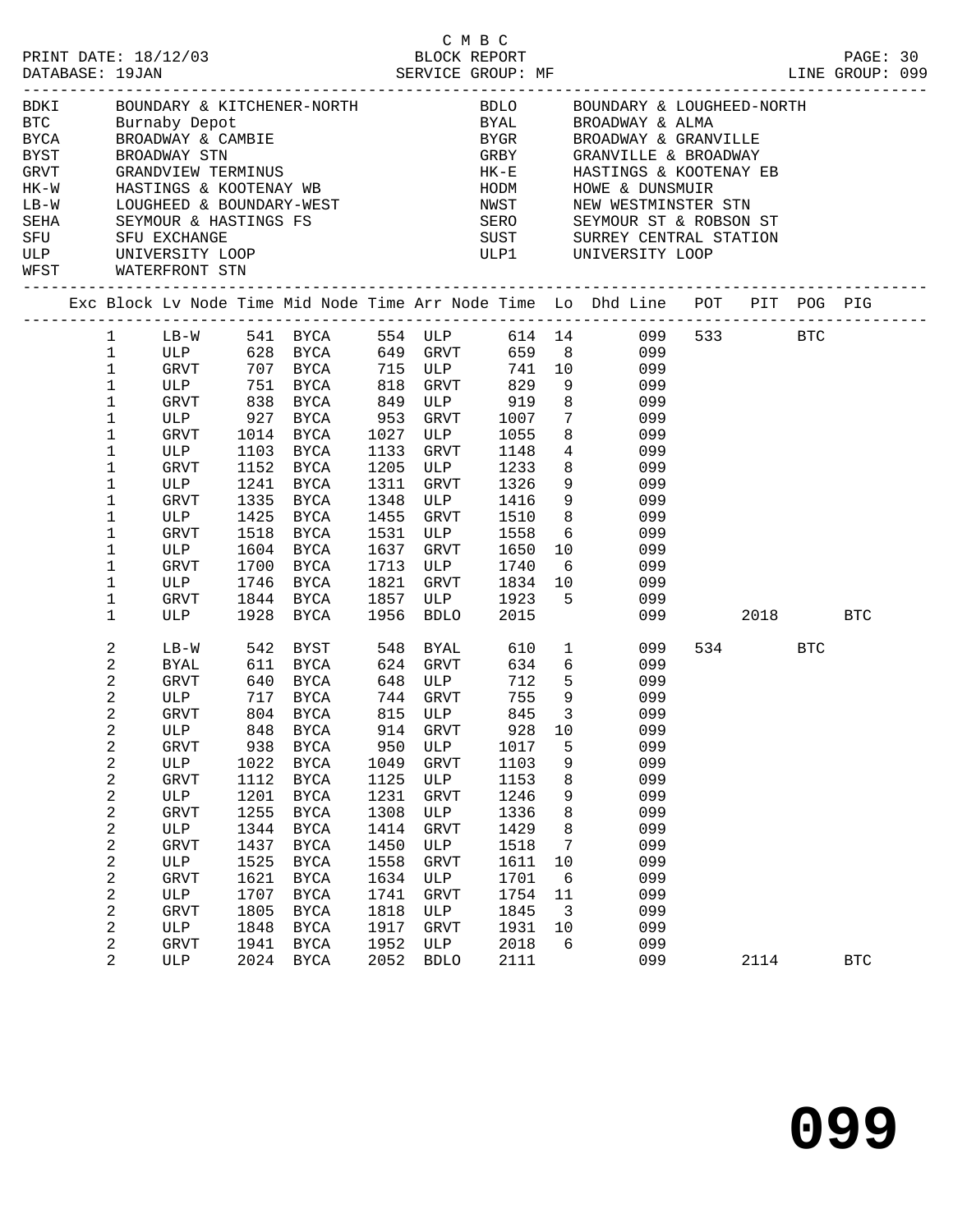|                |             |      |             |      |             |        |                 | Exc Block Lv Node Time Mid Node Time Arr Node Time Lo Dhd Line POT |     |      | PIT POG PIG |            |  |
|----------------|-------------|------|-------------|------|-------------|--------|-----------------|--------------------------------------------------------------------|-----|------|-------------|------------|--|
| $\mathbf{3}$   | LB-W        |      |             |      |             | 625 10 |                 | 099                                                                | 545 |      | <b>BTC</b>  |            |  |
| 3              | ULP         |      |             |      |             | 707    | 6               | 099                                                                |     |      |             |            |  |
| 3              | GRVT        | 713  | BYCA        | 721  | ULP         | 747    | 10              | 099                                                                |     |      |             |            |  |
| 3              | ULP         | 757  | BYCA        | 824  | GRVT        | 835    | 9               | 099                                                                |     |      |             |            |  |
| 3              | GRVT        | 844  | <b>BYCA</b> | 855  | ULP         | 925    | 6               | 099                                                                |     |      |             |            |  |
| $\mathfrak{Z}$ | ULP         | 931  | BYCA        | 957  | GRVT        | 1010   | 8               | 099                                                                |     |      |             |            |  |
| 3              | GRVT        | 1018 | BYCA        | 1031 | ULP         | 1059   | 8               | 099                                                                |     |      |             |            |  |
| 3              | ULP         | 1107 | BYCA        | 1137 | GRVT        | 1152   | 5               | 099                                                                |     |      |             |            |  |
| 3              | GRVT        | 1157 | BYCA        | 1210 | ULP         | 1238   | 8               | 099                                                                |     |      |             |            |  |
| $\mathfrak{Z}$ | ULP         | 1246 | BYCA        | 1316 | GRVT        | 1331   | 9               | 099                                                                |     |      |             |            |  |
| $\mathfrak{Z}$ | <b>GRVT</b> | 1340 | BYCA        | 1353 | ULP         | 1421   | 8               | 099                                                                |     |      |             |            |  |
| 3              | ULP         | 1429 | BYCA        | 1459 | <b>GRVT</b> | 1514   | $7\phantom{.0}$ | 099                                                                |     |      |             |            |  |
| 3              | GRVT        | 1521 | BYCA        | 1534 | ULP         | 1601   | 6               | 099                                                                |     |      |             |            |  |
| 3              | ULP         | 1607 | BYCA        | 1640 | GRVT        | 1653   | 10              | 099                                                                |     |      |             |            |  |
| 3              | <b>GRVT</b> | 1703 | BYCA        | 1716 | ULP         | 1743   | 6               | 099                                                                |     |      |             |            |  |
| $\mathfrak{Z}$ | ULP         | 1749 | <b>BYCA</b> | 1824 | GRVT        | 1837   | 12              | 099                                                                |     |      |             |            |  |
| 3              | GRVT        | 1849 | BYCA        | 1902 | ULP         | 1928   | 5               | 099                                                                |     |      |             |            |  |
| $\mathfrak{Z}$ | ULP         | 1933 | BYCA        | 1958 | <b>GRVT</b> | 2010   | 8               | 099                                                                |     |      |             |            |  |
| 3              | <b>GRVT</b> | 2018 | BYCA        | 2028 | ULP         | 2053   | 8               | 099                                                                |     |      |             |            |  |
| 3              | ULP         | 2101 | BYCA        | 2126 | <b>BDLO</b> | 2144   |                 | 099                                                                |     | 2147 |             | <b>BTC</b> |  |
| 4              | $LB-W$      | 557  | BYST        | 603  | <b>BYAL</b> | 625    | $\mathbf{1}$    | 099                                                                | 549 |      | <b>BTC</b>  |            |  |
| 4              | <b>BYAL</b> | 626  | BYCA        | 639  | <b>GRVT</b> | 649    | $\mathbf{3}$    | 099                                                                |     |      |             |            |  |
| 4              | <b>GRVT</b> | 652  | BYCA        | 700  | ULP         | 724    | 9               | 099                                                                |     |      |             |            |  |
| $\overline{4}$ | ULP         | 733  | BYCA        | 800  | <b>GRVT</b> | 811    | 8               | 099                                                                |     |      |             |            |  |
| 4              | <b>GRVT</b> | 819  | BYCA        | 830  | ULP         | 900    | $7\phantom{.0}$ | 099                                                                |     |      |             |            |  |
| 4              | ULP         | 907  | BYCA        | 933  | <b>GRVT</b> | 947    | 10              | 099                                                                |     |      |             |            |  |
| 4              | GRVT        | 957  | BYCA        | 1009 | ULP         | 1036   | 9               | 099                                                                |     |      |             |            |  |
| 4              | ULP         | 1045 | <b>BYCA</b> | 1115 | <b>GRVT</b> | 1129   | 5               | 099                                                                |     |      |             |            |  |
| 4              | <b>GRVT</b> | 1134 | BYCA        | 1147 | ULP         | 1215   | 8               | 099                                                                |     |      |             |            |  |
| 4              | ULP         | 1223 | BYCA        | 1253 | GRVT        | 1308   | 9               | 099                                                                |     |      |             |            |  |
| 4              | <b>GRVT</b> | 1317 | BYCA        | 1330 | ULP         | 1358   | 9               | 099                                                                |     |      |             |            |  |
| 4              | ULP         | 1407 | <b>BYCA</b> | 1437 | <b>GRVT</b> | 1452   | 8               | 099                                                                |     |      |             |            |  |
| $\overline{4}$ | <b>GRVT</b> | 1500 | BYCA        | 1513 | ULP         | 1540   | $6\overline{6}$ | 099                                                                |     |      |             |            |  |
| 4              | ULP         | 1546 | BYCA        | 1619 | <b>GRVT</b> | 1632   | 10              | 099                                                                |     |      |             |            |  |
| 4              | GRVT        | 1642 | BYCA        | 1655 | ULP         | 1722   | $6\overline{6}$ | 099                                                                |     |      |             |            |  |
| 4              | ULP         | 1728 | BYCA        | 1802 | <b>GRVT</b> | 1815   | 9               | 099                                                                |     |      |             |            |  |
| 4              | <b>GRVT</b> | 1824 | BYCA        | 1837 | ULP         | 1904   | $\overline{4}$  | 099                                                                |     |      |             |            |  |
| $\overline{4}$ | ULP         | 1908 | BYCA        | 1936 | <b>BDLO</b> | 1955   |                 | 099                                                                |     | 1958 |             | <b>BTC</b> |  |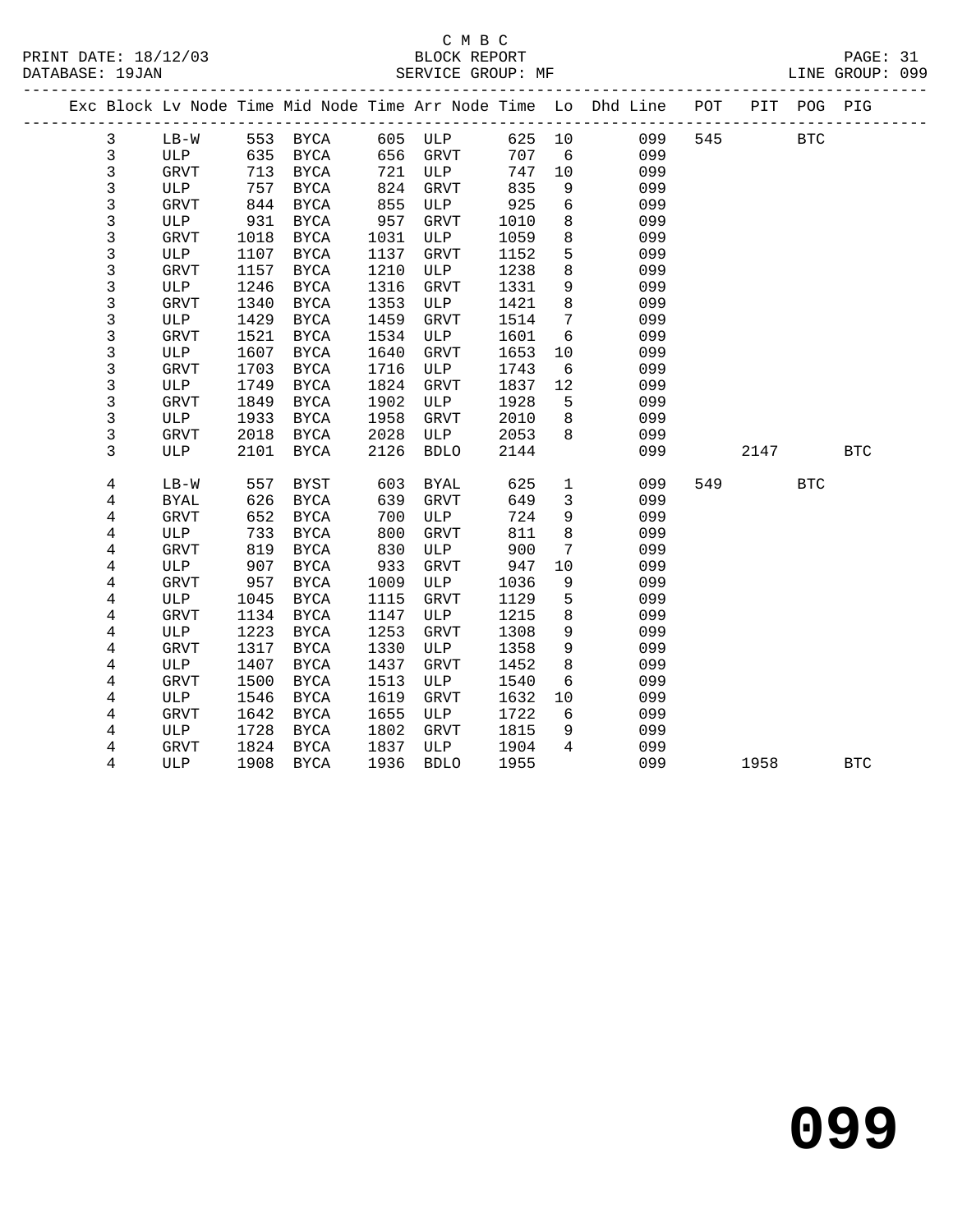| Exc Block Lv Node Time Mid Node Time Arr Node Time Lo Dhd Line POT |                    |              |              |              |             |              |              |    |            |     |      | PIT POG PIG | ----------- |
|--------------------------------------------------------------------|--------------------|--------------|--------------|--------------|-------------|--------------|--------------|----|------------|-----|------|-------------|-------------|
| 5                                                                  | $LB-W$             |              | 603 BYCA     |              | 615 ULP     | 635          | 8            |    | 099        | 555 |      | <b>BTC</b>  |             |
| 5                                                                  | ULP                | 643          | BYCA         | 704          | GRVT        | 715          | 7            |    | 099        |     |      |             |             |
| 5                                                                  | GRVT               | 722          | BYCA         | 730          | ULP         | 756          | 10           |    | 099        |     |      |             |             |
| 5                                                                  | ULP                | 806          | BYCA         | 833          | GRVT        | 844          | 9            |    | 099        |     |      |             |             |
| 5                                                                  | <b>GRVT</b>        | 853          | BYCA         | 904          | ULP         | 934          | 5            |    | 099        |     |      |             |             |
| 5                                                                  | ULP                | 939          | BYCA         | 1005         | <b>GRVT</b> | 1018         | 8            |    | 099        |     |      |             |             |
| 5                                                                  | <b>GRVT</b>        | 1026         | BYCA         | 1039         | ULP         | 1107         | 9            |    | 099        |     |      |             |             |
| 5                                                                  | ULP                | 1116         | BYCA         | 1146         | GRVT        | 1201         | 5            |    | 099        |     |      |             |             |
| 5                                                                  | <b>GRVT</b>        | 1206         | BYCA         | 1219         | ULP         | 1247         | 8            |    | 099        |     |      |             |             |
| 5                                                                  | ULP                | 1255         | BYCA         | 1325         | GRVT        | 1340         | 9            |    | 099        |     |      |             |             |
| 5                                                                  | GRVT               | 1349         | BYCA         | 1402         | ULP         | 1430         | 7            |    | 099        |     |      |             |             |
| 5                                                                  | ULP                | 1437         | BYCA         | 1509         | GRVT        | 1522         | 8            |    | 099        |     |      |             |             |
| 5                                                                  | <b>GRVT</b>        | 1530         | BYCA         | 1543         | ULP         | 1610         | 6            |    | 099        |     |      |             |             |
| 5                                                                  | ULP                | 1616         | BYCA         | 1649         | GRVT        | 1702         | 10           |    | 099        |     |      |             |             |
| 5<br>5                                                             | <b>GRVT</b>        | 1712         | BYCA         | 1725         | ULP         | 1752         | 6            |    | 099        |     |      |             |             |
| 5                                                                  | ULP                | 1758         | BYCA         | 1833<br>1907 | <b>GRVT</b> | 1846         | 8<br>5       |    | 099        |     |      |             |             |
| 5                                                                  | <b>GRVT</b><br>ULP | 1854<br>1938 | BYCA<br>BYCA | 2003         | ULP<br>GRVT | 1933<br>2015 | 11           |    | 099<br>099 |     |      |             |             |
| 5                                                                  | <b>GRVT</b>        | 2026         | BYCA         | 2036         | ULP         | 2101         | 8            |    | 099        |     |      |             |             |
| 5                                                                  | ULP                | 2109         | BYCA         | 2133         | GRVT        | 2144         | $\mathsf 9$  |    | 099        |     |      |             |             |
| 5                                                                  | <b>GRVT</b>        | 2153         | BYCA         | 2203         | ULP         | 2227         | 5            |    | 099        |     |      |             |             |
| 5                                                                  | ULP                | 2232         | BYCA         | 2255         | <b>GRVT</b> | 2305         | 8            |    | 099        |     |      |             |             |
| 5                                                                  | <b>GRVT</b>        | 2313         | BYCA         | 2323         | ULP         | 2344         | 8            |    | 099        |     |      |             |             |
| 5                                                                  | ULP                | 2352         | <b>BYCA</b>  | 2415         | GRVT        | 2425         | 10           |    | 099        |     |      |             |             |
| 5                                                                  | <b>GRVT</b>        | 2435         | BYCA         | 2444         | ULP         | 2505         | 9            |    | 099        |     |      |             |             |
| 5                                                                  | ULP                | 2514         | BYCA         | 2537         | GRVT        | 2547         | 2            | 20 | 099        |     |      |             |             |
| 5                                                                  | HODM               | 2609         | $HK-E$       | 2631         | SFU         | 2654         | $\mathbf{1}$ |    | N35        |     |      |             |             |
| 5                                                                  | SFU                | 2655         | HK-W         | 2717         | HODM        | 2739         | 10           |    | N35        |     |      |             |             |
| 5                                                                  | HODM               | 2749         |              |              | NWST        | 2851         |              |    | N19        |     | 2911 |             | <b>BTC</b>  |
|                                                                    |                    |              |              |              |             |              |              |    |            |     |      |             |             |
| 6                                                                  | $LB-W$             | 607          | BYCA         | 619          | ULP         | 639          | 14           |    | 099        | 559 |      | <b>BTC</b>  |             |
| 6                                                                  | ULP                | 653          | BYCA         | 714          | <b>GRVT</b> | 725          | 9            |    | 099        |     |      |             |             |
| 6                                                                  | <b>GRVT</b>        | 734          | BYCA         | 743          | ULP         | 810          | 8            |    | 099        |     |      |             |             |
| 6                                                                  | ULP                | 818          | BYCA         | 845          | <b>GRVT</b> | 856          | 9            |    | 099        |     |      |             |             |
| 6                                                                  | GRVT               | 905          | BYCA         | 917          | ULP         | 944          | 7            |    | 099        |     |      |             |             |
| 6                                                                  | ULP                | 951          | BYCA         | 1017         | GRVT        | 1030         | 10           |    | 099        |     |      |             |             |
| 6                                                                  | GRVT               | 1040         | BYCA         | 1053         | ULP         | 1121         | 9            |    | 099        |     |      |             |             |
| 6                                                                  | ULP                | 1130         | BYCA         | 1200         | GRVT        | 1215         | 9            |    | 099        |     |      |             |             |
| 6                                                                  | <b>GRVT</b>        | 1224         | BYCA         | 1237         | ULP         | 1305         | 8            |    | 099        |     |      |             |             |
| 6                                                                  | ULP                | 1313         | BYCA         | 1343         | GRVT        | 1358         | 9            |    | 099        |     |      |             |             |
| 6                                                                  | <b>GRVT</b>        | 1407         | BYCA         | 1420         | ULP         | 1448         | 7            |    | 099        |     |      |             |             |
| 6                                                                  | ULP                | 1455         | BYCA         | 1527         | GRVT        | 1540         | 8            |    | 099        |     |      |             |             |
| 6                                                                  | <b>GRVT</b>        | 1548         | <b>BYCA</b>  | 1601         | ULP         | 1628         | 6            |    | 099        |     |      |             |             |
| 6                                                                  | ULP                | 1634         | BYCA         | 1707         | GRVT        | 1720         | 9            |    | 099        |     |      |             |             |
| 6                                                                  | <b>GRVT</b>        | 1729         | BYCA         | 1742         | ULP         | 1809         | $5^{\circ}$  |    | 099        |     |      |             |             |
| 6                                                                  | <b>ULP</b>         | 1814         | BYCA         | 1848         | <b>BDLO</b> | 1910         |              |    | 099        |     | 1913 |             | <b>BTC</b>  |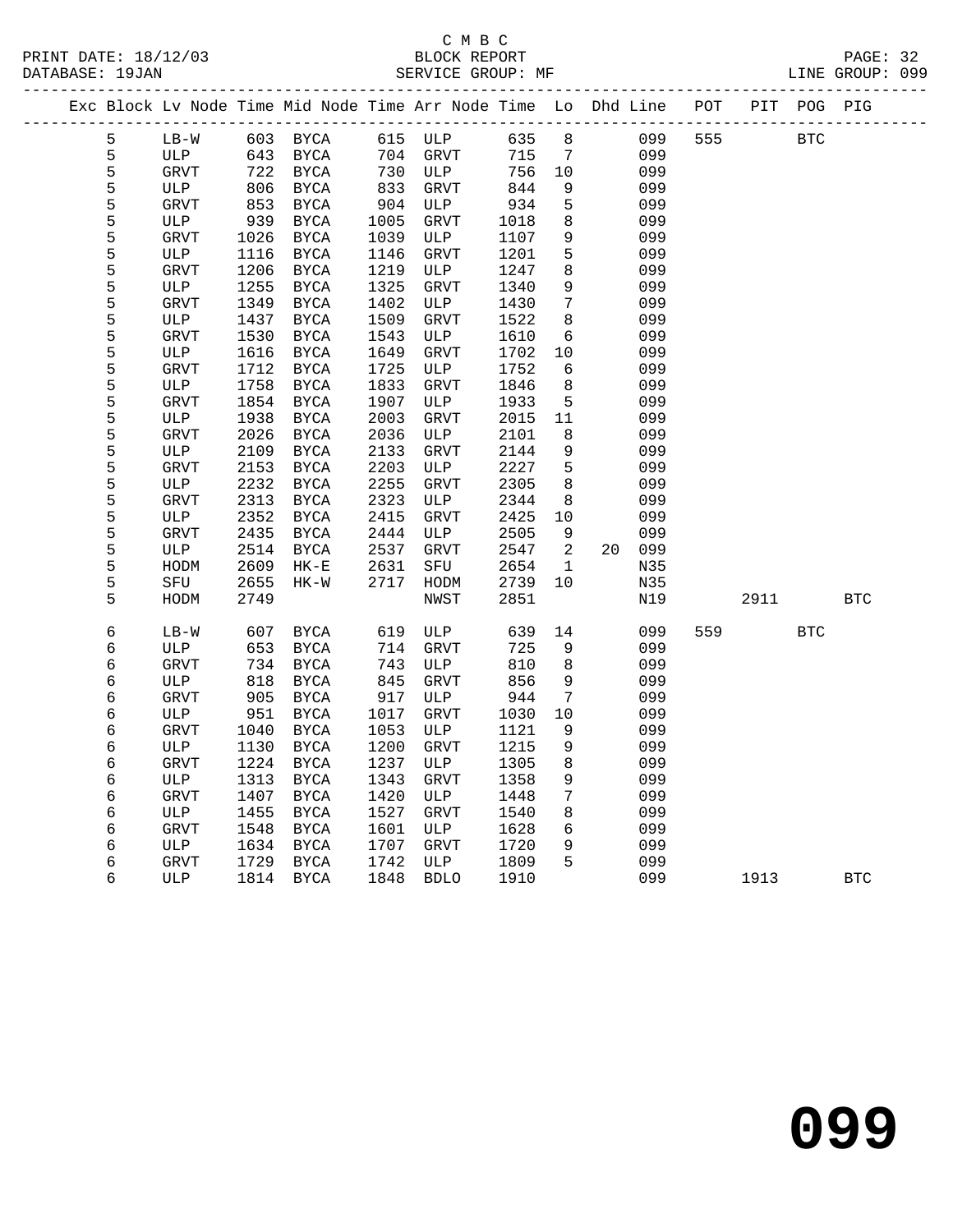| Exc Block Lv Node Time Mid Node Time Arr Node Time Lo Dhd Line POT<br>623<br>643<br>6<br>099<br>603<br>7<br>$LB-W$<br>611<br><b>BYCA</b><br>ULP<br>649<br>710<br>721<br>099<br>7<br>ULP<br>BYCA<br><b>GRVT</b><br>7<br>7<br>728<br>737<br>804<br>8<br>099<br>GRVT<br>BYCA<br>ULP<br>7<br>812<br>850<br>9<br>099<br>ULP<br>BYCA<br>839<br><b>GRVT</b><br>7<br>859<br>938<br>9<br>GRVT<br>BYCA<br>911<br>ULP<br>099<br>7<br>947<br>ULP<br>BYCA<br>1013<br>GRVT<br>1026<br>10<br>099<br>7<br>8<br>099<br>GRVT<br>1036<br>BYCA<br>1049<br>ULP<br>1117<br>7<br>1125<br>9<br>099<br>ULP<br><b>BYCA</b><br>1155<br>GRVT<br>1210<br>7<br>1219<br>1232<br>8<br>099<br>BYCA<br>1300<br>GRVT<br>ULP<br>7<br>9<br>1308<br>BYCA<br>1338<br>GRVT<br>1353<br>099<br>ULP<br>7<br>$6\overline{6}$<br>1402<br>1415<br>099<br><b>GRVT</b><br>BYCA<br>ULP<br>1443<br>7<br>1449<br>1521<br>8<br>BYCA<br>1534<br>099<br>ULP<br>GRVT<br>7<br>1542<br>BYCA<br>1555<br>1622<br>6<br>099<br>GRVT<br>ULP<br>7<br>1628<br><b>BYCA</b><br>1701<br>GRVT<br>11<br>099<br>ULP<br>1714<br>7<br>1725<br>1805<br>5<br>099<br>BYCA<br>1738<br>ULP<br>GRVT<br>7<br>1810<br>1843<br>099<br>BYCA<br><b>GRVT</b><br>1856<br>9<br>ULP<br>7<br>1916<br>6<br>099<br>1905<br>BYCA<br>ULP<br>1942<br>GRVT<br>7<br>8<br>1948<br>BYCA<br>2013<br>GRVT<br>2025<br>099<br>ULP<br>7<br>8<br>2033<br><b>BYCA</b><br>2043<br>ULP<br>2108<br>099<br>GRVT<br>7<br>2116<br>2140<br>2151<br>12<br>099<br>ULP<br>BYCA<br><b>GRVT</b><br>7<br><b>GRVT</b><br>2203<br>BYCA<br>2213<br>ULP<br>2234<br>8<br>099<br>7<br>2242<br>BYCA<br>2305<br>GRVT<br>2315<br>8<br>099<br>ULP<br>7<br>2323<br>2333<br>9<br>BYCA<br>ULP<br>2354<br>099<br><b>GRVT</b><br>7<br>2403<br>2426<br>ULP<br>BYCA<br>GRVT<br>2436<br>14<br>099<br>7<br>2459<br>2450<br>BYCA<br>ULP<br>2520<br>099<br>GRVT<br>17<br>$\mathbf{1}$<br>7<br>2538<br>GRBY<br>2557<br>SERO<br>2608<br>N17<br>ULP1<br>1<br>#FE 7<br>2616<br>SERO<br>2609<br>BYGR<br>2636<br>N17<br>ULP1<br>2609<br>2616<br>FE 7<br>SERO<br>BYGR<br>ULP1<br>2636<br>29<br>24<br>N17<br>2729<br>FE 7<br>SERO<br>BYGR<br>2736<br>ULP1<br>2756<br>N17<br>8<br>604<br>628<br>095<br>603<br><b>BDKI</b><br>SEHA<br>4<br>1<br>8<br>633<br>702<br>044<br>WFST<br>ULP<br>3<br>8<br>737<br>9<br>099<br>ULP<br>705<br>BYCA<br>726<br>GRVT<br>8<br>746<br>822<br>8<br>099<br><b>GRVT</b><br>BYCA<br>755<br>ULP<br>8<br>910<br>7<br>830<br>BYCA<br>857<br>GRVT<br>099<br>ULP<br>8<br>956<br>8<br>917<br>BYCA<br>929<br>ULP<br>099<br>GRVT<br>8<br>9<br>1004<br>BYCA<br>1031<br><b>GRVT</b><br>1045<br>099<br>ULP<br>8<br>1054<br>8<br>BYCA<br>1107<br>ULP<br>1135<br>099<br>GRVT<br>8<br>1213<br>1228<br>9<br>1143<br>BYCA<br>GRVT<br>099<br>ULP<br>1318 8<br>GRVT<br>1237 BYCA<br>1250 ULP<br>099<br>8<br>8<br>1326<br>1356<br>9<br>099<br>ULP<br>BYCA<br>GRVT<br>1411<br>099<br>8<br>1433<br>1501<br><b>GRVT</b><br>1420<br><b>BYCA</b><br>ULP<br>6<br>8<br>099<br>ULP<br>1507<br>1540<br>GRVT<br>1553<br>BYCA<br>10<br>8<br>099<br>1603<br>1616<br>1643<br>6<br><b>BYCA</b><br>ULP<br><b>GRVT</b><br>099<br>8<br>1649<br>1723<br>ULP<br>$_{\rm BYCA}$<br>GRVT<br>1736<br>9<br>099<br>8<br>1758<br>1825<br>GRVT<br>1745<br><b>BYCA</b><br>ULP<br>5<br>8<br>1859<br>099<br>ULP<br>1830<br><b>BYCA</b><br>GRVT<br>1913<br>10<br>8<br>1934<br>099<br>GRVT<br>1923<br><b>BYCA</b><br>ULP<br>2000<br>6<br>8<br>2006<br>099<br>ULP<br><b>BYCA</b><br>2031<br>GRVT<br>2043<br>13 |                      |  |
|-------------------------------------------------------------------------------------------------------------------------------------------------------------------------------------------------------------------------------------------------------------------------------------------------------------------------------------------------------------------------------------------------------------------------------------------------------------------------------------------------------------------------------------------------------------------------------------------------------------------------------------------------------------------------------------------------------------------------------------------------------------------------------------------------------------------------------------------------------------------------------------------------------------------------------------------------------------------------------------------------------------------------------------------------------------------------------------------------------------------------------------------------------------------------------------------------------------------------------------------------------------------------------------------------------------------------------------------------------------------------------------------------------------------------------------------------------------------------------------------------------------------------------------------------------------------------------------------------------------------------------------------------------------------------------------------------------------------------------------------------------------------------------------------------------------------------------------------------------------------------------------------------------------------------------------------------------------------------------------------------------------------------------------------------------------------------------------------------------------------------------------------------------------------------------------------------------------------------------------------------------------------------------------------------------------------------------------------------------------------------------------------------------------------------------------------------------------------------------------------------------------------------------------------------------------------------------------------------------------------------------------------------------------------------------------------------------------------------------------------------------------------------------------------------------------------------------------------------------------------------------------------------------------------------------------------------------------------------------------------------------------------------------------------------------------------------------------------------------------------------------------------------------------------------------------------------------------------------------------------------------------------------------------------------------------------------------------------------------------------------------------------------------------------------------------|----------------------|--|
|                                                                                                                                                                                                                                                                                                                                                                                                                                                                                                                                                                                                                                                                                                                                                                                                                                                                                                                                                                                                                                                                                                                                                                                                                                                                                                                                                                                                                                                                                                                                                                                                                                                                                                                                                                                                                                                                                                                                                                                                                                                                                                                                                                                                                                                                                                                                                                                                                                                                                                                                                                                                                                                                                                                                                                                                                                                                                                                                                                                                                                                                                                                                                                                                                                                                                                                                                                                                                                     | PIT POG PIG          |  |
|                                                                                                                                                                                                                                                                                                                                                                                                                                                                                                                                                                                                                                                                                                                                                                                                                                                                                                                                                                                                                                                                                                                                                                                                                                                                                                                                                                                                                                                                                                                                                                                                                                                                                                                                                                                                                                                                                                                                                                                                                                                                                                                                                                                                                                                                                                                                                                                                                                                                                                                                                                                                                                                                                                                                                                                                                                                                                                                                                                                                                                                                                                                                                                                                                                                                                                                                                                                                                                     | <b>BTC</b>           |  |
|                                                                                                                                                                                                                                                                                                                                                                                                                                                                                                                                                                                                                                                                                                                                                                                                                                                                                                                                                                                                                                                                                                                                                                                                                                                                                                                                                                                                                                                                                                                                                                                                                                                                                                                                                                                                                                                                                                                                                                                                                                                                                                                                                                                                                                                                                                                                                                                                                                                                                                                                                                                                                                                                                                                                                                                                                                                                                                                                                                                                                                                                                                                                                                                                                                                                                                                                                                                                                                     |                      |  |
|                                                                                                                                                                                                                                                                                                                                                                                                                                                                                                                                                                                                                                                                                                                                                                                                                                                                                                                                                                                                                                                                                                                                                                                                                                                                                                                                                                                                                                                                                                                                                                                                                                                                                                                                                                                                                                                                                                                                                                                                                                                                                                                                                                                                                                                                                                                                                                                                                                                                                                                                                                                                                                                                                                                                                                                                                                                                                                                                                                                                                                                                                                                                                                                                                                                                                                                                                                                                                                     |                      |  |
|                                                                                                                                                                                                                                                                                                                                                                                                                                                                                                                                                                                                                                                                                                                                                                                                                                                                                                                                                                                                                                                                                                                                                                                                                                                                                                                                                                                                                                                                                                                                                                                                                                                                                                                                                                                                                                                                                                                                                                                                                                                                                                                                                                                                                                                                                                                                                                                                                                                                                                                                                                                                                                                                                                                                                                                                                                                                                                                                                                                                                                                                                                                                                                                                                                                                                                                                                                                                                                     |                      |  |
|                                                                                                                                                                                                                                                                                                                                                                                                                                                                                                                                                                                                                                                                                                                                                                                                                                                                                                                                                                                                                                                                                                                                                                                                                                                                                                                                                                                                                                                                                                                                                                                                                                                                                                                                                                                                                                                                                                                                                                                                                                                                                                                                                                                                                                                                                                                                                                                                                                                                                                                                                                                                                                                                                                                                                                                                                                                                                                                                                                                                                                                                                                                                                                                                                                                                                                                                                                                                                                     |                      |  |
|                                                                                                                                                                                                                                                                                                                                                                                                                                                                                                                                                                                                                                                                                                                                                                                                                                                                                                                                                                                                                                                                                                                                                                                                                                                                                                                                                                                                                                                                                                                                                                                                                                                                                                                                                                                                                                                                                                                                                                                                                                                                                                                                                                                                                                                                                                                                                                                                                                                                                                                                                                                                                                                                                                                                                                                                                                                                                                                                                                                                                                                                                                                                                                                                                                                                                                                                                                                                                                     |                      |  |
|                                                                                                                                                                                                                                                                                                                                                                                                                                                                                                                                                                                                                                                                                                                                                                                                                                                                                                                                                                                                                                                                                                                                                                                                                                                                                                                                                                                                                                                                                                                                                                                                                                                                                                                                                                                                                                                                                                                                                                                                                                                                                                                                                                                                                                                                                                                                                                                                                                                                                                                                                                                                                                                                                                                                                                                                                                                                                                                                                                                                                                                                                                                                                                                                                                                                                                                                                                                                                                     |                      |  |
|                                                                                                                                                                                                                                                                                                                                                                                                                                                                                                                                                                                                                                                                                                                                                                                                                                                                                                                                                                                                                                                                                                                                                                                                                                                                                                                                                                                                                                                                                                                                                                                                                                                                                                                                                                                                                                                                                                                                                                                                                                                                                                                                                                                                                                                                                                                                                                                                                                                                                                                                                                                                                                                                                                                                                                                                                                                                                                                                                                                                                                                                                                                                                                                                                                                                                                                                                                                                                                     |                      |  |
|                                                                                                                                                                                                                                                                                                                                                                                                                                                                                                                                                                                                                                                                                                                                                                                                                                                                                                                                                                                                                                                                                                                                                                                                                                                                                                                                                                                                                                                                                                                                                                                                                                                                                                                                                                                                                                                                                                                                                                                                                                                                                                                                                                                                                                                                                                                                                                                                                                                                                                                                                                                                                                                                                                                                                                                                                                                                                                                                                                                                                                                                                                                                                                                                                                                                                                                                                                                                                                     |                      |  |
|                                                                                                                                                                                                                                                                                                                                                                                                                                                                                                                                                                                                                                                                                                                                                                                                                                                                                                                                                                                                                                                                                                                                                                                                                                                                                                                                                                                                                                                                                                                                                                                                                                                                                                                                                                                                                                                                                                                                                                                                                                                                                                                                                                                                                                                                                                                                                                                                                                                                                                                                                                                                                                                                                                                                                                                                                                                                                                                                                                                                                                                                                                                                                                                                                                                                                                                                                                                                                                     |                      |  |
|                                                                                                                                                                                                                                                                                                                                                                                                                                                                                                                                                                                                                                                                                                                                                                                                                                                                                                                                                                                                                                                                                                                                                                                                                                                                                                                                                                                                                                                                                                                                                                                                                                                                                                                                                                                                                                                                                                                                                                                                                                                                                                                                                                                                                                                                                                                                                                                                                                                                                                                                                                                                                                                                                                                                                                                                                                                                                                                                                                                                                                                                                                                                                                                                                                                                                                                                                                                                                                     |                      |  |
|                                                                                                                                                                                                                                                                                                                                                                                                                                                                                                                                                                                                                                                                                                                                                                                                                                                                                                                                                                                                                                                                                                                                                                                                                                                                                                                                                                                                                                                                                                                                                                                                                                                                                                                                                                                                                                                                                                                                                                                                                                                                                                                                                                                                                                                                                                                                                                                                                                                                                                                                                                                                                                                                                                                                                                                                                                                                                                                                                                                                                                                                                                                                                                                                                                                                                                                                                                                                                                     |                      |  |
|                                                                                                                                                                                                                                                                                                                                                                                                                                                                                                                                                                                                                                                                                                                                                                                                                                                                                                                                                                                                                                                                                                                                                                                                                                                                                                                                                                                                                                                                                                                                                                                                                                                                                                                                                                                                                                                                                                                                                                                                                                                                                                                                                                                                                                                                                                                                                                                                                                                                                                                                                                                                                                                                                                                                                                                                                                                                                                                                                                                                                                                                                                                                                                                                                                                                                                                                                                                                                                     |                      |  |
|                                                                                                                                                                                                                                                                                                                                                                                                                                                                                                                                                                                                                                                                                                                                                                                                                                                                                                                                                                                                                                                                                                                                                                                                                                                                                                                                                                                                                                                                                                                                                                                                                                                                                                                                                                                                                                                                                                                                                                                                                                                                                                                                                                                                                                                                                                                                                                                                                                                                                                                                                                                                                                                                                                                                                                                                                                                                                                                                                                                                                                                                                                                                                                                                                                                                                                                                                                                                                                     |                      |  |
|                                                                                                                                                                                                                                                                                                                                                                                                                                                                                                                                                                                                                                                                                                                                                                                                                                                                                                                                                                                                                                                                                                                                                                                                                                                                                                                                                                                                                                                                                                                                                                                                                                                                                                                                                                                                                                                                                                                                                                                                                                                                                                                                                                                                                                                                                                                                                                                                                                                                                                                                                                                                                                                                                                                                                                                                                                                                                                                                                                                                                                                                                                                                                                                                                                                                                                                                                                                                                                     |                      |  |
|                                                                                                                                                                                                                                                                                                                                                                                                                                                                                                                                                                                                                                                                                                                                                                                                                                                                                                                                                                                                                                                                                                                                                                                                                                                                                                                                                                                                                                                                                                                                                                                                                                                                                                                                                                                                                                                                                                                                                                                                                                                                                                                                                                                                                                                                                                                                                                                                                                                                                                                                                                                                                                                                                                                                                                                                                                                                                                                                                                                                                                                                                                                                                                                                                                                                                                                                                                                                                                     |                      |  |
|                                                                                                                                                                                                                                                                                                                                                                                                                                                                                                                                                                                                                                                                                                                                                                                                                                                                                                                                                                                                                                                                                                                                                                                                                                                                                                                                                                                                                                                                                                                                                                                                                                                                                                                                                                                                                                                                                                                                                                                                                                                                                                                                                                                                                                                                                                                                                                                                                                                                                                                                                                                                                                                                                                                                                                                                                                                                                                                                                                                                                                                                                                                                                                                                                                                                                                                                                                                                                                     |                      |  |
|                                                                                                                                                                                                                                                                                                                                                                                                                                                                                                                                                                                                                                                                                                                                                                                                                                                                                                                                                                                                                                                                                                                                                                                                                                                                                                                                                                                                                                                                                                                                                                                                                                                                                                                                                                                                                                                                                                                                                                                                                                                                                                                                                                                                                                                                                                                                                                                                                                                                                                                                                                                                                                                                                                                                                                                                                                                                                                                                                                                                                                                                                                                                                                                                                                                                                                                                                                                                                                     |                      |  |
|                                                                                                                                                                                                                                                                                                                                                                                                                                                                                                                                                                                                                                                                                                                                                                                                                                                                                                                                                                                                                                                                                                                                                                                                                                                                                                                                                                                                                                                                                                                                                                                                                                                                                                                                                                                                                                                                                                                                                                                                                                                                                                                                                                                                                                                                                                                                                                                                                                                                                                                                                                                                                                                                                                                                                                                                                                                                                                                                                                                                                                                                                                                                                                                                                                                                                                                                                                                                                                     |                      |  |
|                                                                                                                                                                                                                                                                                                                                                                                                                                                                                                                                                                                                                                                                                                                                                                                                                                                                                                                                                                                                                                                                                                                                                                                                                                                                                                                                                                                                                                                                                                                                                                                                                                                                                                                                                                                                                                                                                                                                                                                                                                                                                                                                                                                                                                                                                                                                                                                                                                                                                                                                                                                                                                                                                                                                                                                                                                                                                                                                                                                                                                                                                                                                                                                                                                                                                                                                                                                                                                     |                      |  |
|                                                                                                                                                                                                                                                                                                                                                                                                                                                                                                                                                                                                                                                                                                                                                                                                                                                                                                                                                                                                                                                                                                                                                                                                                                                                                                                                                                                                                                                                                                                                                                                                                                                                                                                                                                                                                                                                                                                                                                                                                                                                                                                                                                                                                                                                                                                                                                                                                                                                                                                                                                                                                                                                                                                                                                                                                                                                                                                                                                                                                                                                                                                                                                                                                                                                                                                                                                                                                                     |                      |  |
|                                                                                                                                                                                                                                                                                                                                                                                                                                                                                                                                                                                                                                                                                                                                                                                                                                                                                                                                                                                                                                                                                                                                                                                                                                                                                                                                                                                                                                                                                                                                                                                                                                                                                                                                                                                                                                                                                                                                                                                                                                                                                                                                                                                                                                                                                                                                                                                                                                                                                                                                                                                                                                                                                                                                                                                                                                                                                                                                                                                                                                                                                                                                                                                                                                                                                                                                                                                                                                     |                      |  |
|                                                                                                                                                                                                                                                                                                                                                                                                                                                                                                                                                                                                                                                                                                                                                                                                                                                                                                                                                                                                                                                                                                                                                                                                                                                                                                                                                                                                                                                                                                                                                                                                                                                                                                                                                                                                                                                                                                                                                                                                                                                                                                                                                                                                                                                                                                                                                                                                                                                                                                                                                                                                                                                                                                                                                                                                                                                                                                                                                                                                                                                                                                                                                                                                                                                                                                                                                                                                                                     |                      |  |
|                                                                                                                                                                                                                                                                                                                                                                                                                                                                                                                                                                                                                                                                                                                                                                                                                                                                                                                                                                                                                                                                                                                                                                                                                                                                                                                                                                                                                                                                                                                                                                                                                                                                                                                                                                                                                                                                                                                                                                                                                                                                                                                                                                                                                                                                                                                                                                                                                                                                                                                                                                                                                                                                                                                                                                                                                                                                                                                                                                                                                                                                                                                                                                                                                                                                                                                                                                                                                                     |                      |  |
|                                                                                                                                                                                                                                                                                                                                                                                                                                                                                                                                                                                                                                                                                                                                                                                                                                                                                                                                                                                                                                                                                                                                                                                                                                                                                                                                                                                                                                                                                                                                                                                                                                                                                                                                                                                                                                                                                                                                                                                                                                                                                                                                                                                                                                                                                                                                                                                                                                                                                                                                                                                                                                                                                                                                                                                                                                                                                                                                                                                                                                                                                                                                                                                                                                                                                                                                                                                                                                     |                      |  |
|                                                                                                                                                                                                                                                                                                                                                                                                                                                                                                                                                                                                                                                                                                                                                                                                                                                                                                                                                                                                                                                                                                                                                                                                                                                                                                                                                                                                                                                                                                                                                                                                                                                                                                                                                                                                                                                                                                                                                                                                                                                                                                                                                                                                                                                                                                                                                                                                                                                                                                                                                                                                                                                                                                                                                                                                                                                                                                                                                                                                                                                                                                                                                                                                                                                                                                                                                                                                                                     | 2711<br><b>BTC</b>   |  |
|                                                                                                                                                                                                                                                                                                                                                                                                                                                                                                                                                                                                                                                                                                                                                                                                                                                                                                                                                                                                                                                                                                                                                                                                                                                                                                                                                                                                                                                                                                                                                                                                                                                                                                                                                                                                                                                                                                                                                                                                                                                                                                                                                                                                                                                                                                                                                                                                                                                                                                                                                                                                                                                                                                                                                                                                                                                                                                                                                                                                                                                                                                                                                                                                                                                                                                                                                                                                                                     |                      |  |
|                                                                                                                                                                                                                                                                                                                                                                                                                                                                                                                                                                                                                                                                                                                                                                                                                                                                                                                                                                                                                                                                                                                                                                                                                                                                                                                                                                                                                                                                                                                                                                                                                                                                                                                                                                                                                                                                                                                                                                                                                                                                                                                                                                                                                                                                                                                                                                                                                                                                                                                                                                                                                                                                                                                                                                                                                                                                                                                                                                                                                                                                                                                                                                                                                                                                                                                                                                                                                                     | 2831<br>$_{\rm BTC}$ |  |
|                                                                                                                                                                                                                                                                                                                                                                                                                                                                                                                                                                                                                                                                                                                                                                                                                                                                                                                                                                                                                                                                                                                                                                                                                                                                                                                                                                                                                                                                                                                                                                                                                                                                                                                                                                                                                                                                                                                                                                                                                                                                                                                                                                                                                                                                                                                                                                                                                                                                                                                                                                                                                                                                                                                                                                                                                                                                                                                                                                                                                                                                                                                                                                                                                                                                                                                                                                                                                                     | <b>BTC</b>           |  |
|                                                                                                                                                                                                                                                                                                                                                                                                                                                                                                                                                                                                                                                                                                                                                                                                                                                                                                                                                                                                                                                                                                                                                                                                                                                                                                                                                                                                                                                                                                                                                                                                                                                                                                                                                                                                                                                                                                                                                                                                                                                                                                                                                                                                                                                                                                                                                                                                                                                                                                                                                                                                                                                                                                                                                                                                                                                                                                                                                                                                                                                                                                                                                                                                                                                                                                                                                                                                                                     |                      |  |
|                                                                                                                                                                                                                                                                                                                                                                                                                                                                                                                                                                                                                                                                                                                                                                                                                                                                                                                                                                                                                                                                                                                                                                                                                                                                                                                                                                                                                                                                                                                                                                                                                                                                                                                                                                                                                                                                                                                                                                                                                                                                                                                                                                                                                                                                                                                                                                                                                                                                                                                                                                                                                                                                                                                                                                                                                                                                                                                                                                                                                                                                                                                                                                                                                                                                                                                                                                                                                                     |                      |  |
|                                                                                                                                                                                                                                                                                                                                                                                                                                                                                                                                                                                                                                                                                                                                                                                                                                                                                                                                                                                                                                                                                                                                                                                                                                                                                                                                                                                                                                                                                                                                                                                                                                                                                                                                                                                                                                                                                                                                                                                                                                                                                                                                                                                                                                                                                                                                                                                                                                                                                                                                                                                                                                                                                                                                                                                                                                                                                                                                                                                                                                                                                                                                                                                                                                                                                                                                                                                                                                     |                      |  |
|                                                                                                                                                                                                                                                                                                                                                                                                                                                                                                                                                                                                                                                                                                                                                                                                                                                                                                                                                                                                                                                                                                                                                                                                                                                                                                                                                                                                                                                                                                                                                                                                                                                                                                                                                                                                                                                                                                                                                                                                                                                                                                                                                                                                                                                                                                                                                                                                                                                                                                                                                                                                                                                                                                                                                                                                                                                                                                                                                                                                                                                                                                                                                                                                                                                                                                                                                                                                                                     |                      |  |
|                                                                                                                                                                                                                                                                                                                                                                                                                                                                                                                                                                                                                                                                                                                                                                                                                                                                                                                                                                                                                                                                                                                                                                                                                                                                                                                                                                                                                                                                                                                                                                                                                                                                                                                                                                                                                                                                                                                                                                                                                                                                                                                                                                                                                                                                                                                                                                                                                                                                                                                                                                                                                                                                                                                                                                                                                                                                                                                                                                                                                                                                                                                                                                                                                                                                                                                                                                                                                                     |                      |  |
|                                                                                                                                                                                                                                                                                                                                                                                                                                                                                                                                                                                                                                                                                                                                                                                                                                                                                                                                                                                                                                                                                                                                                                                                                                                                                                                                                                                                                                                                                                                                                                                                                                                                                                                                                                                                                                                                                                                                                                                                                                                                                                                                                                                                                                                                                                                                                                                                                                                                                                                                                                                                                                                                                                                                                                                                                                                                                                                                                                                                                                                                                                                                                                                                                                                                                                                                                                                                                                     |                      |  |
|                                                                                                                                                                                                                                                                                                                                                                                                                                                                                                                                                                                                                                                                                                                                                                                                                                                                                                                                                                                                                                                                                                                                                                                                                                                                                                                                                                                                                                                                                                                                                                                                                                                                                                                                                                                                                                                                                                                                                                                                                                                                                                                                                                                                                                                                                                                                                                                                                                                                                                                                                                                                                                                                                                                                                                                                                                                                                                                                                                                                                                                                                                                                                                                                                                                                                                                                                                                                                                     |                      |  |
|                                                                                                                                                                                                                                                                                                                                                                                                                                                                                                                                                                                                                                                                                                                                                                                                                                                                                                                                                                                                                                                                                                                                                                                                                                                                                                                                                                                                                                                                                                                                                                                                                                                                                                                                                                                                                                                                                                                                                                                                                                                                                                                                                                                                                                                                                                                                                                                                                                                                                                                                                                                                                                                                                                                                                                                                                                                                                                                                                                                                                                                                                                                                                                                                                                                                                                                                                                                                                                     |                      |  |
|                                                                                                                                                                                                                                                                                                                                                                                                                                                                                                                                                                                                                                                                                                                                                                                                                                                                                                                                                                                                                                                                                                                                                                                                                                                                                                                                                                                                                                                                                                                                                                                                                                                                                                                                                                                                                                                                                                                                                                                                                                                                                                                                                                                                                                                                                                                                                                                                                                                                                                                                                                                                                                                                                                                                                                                                                                                                                                                                                                                                                                                                                                                                                                                                                                                                                                                                                                                                                                     |                      |  |
|                                                                                                                                                                                                                                                                                                                                                                                                                                                                                                                                                                                                                                                                                                                                                                                                                                                                                                                                                                                                                                                                                                                                                                                                                                                                                                                                                                                                                                                                                                                                                                                                                                                                                                                                                                                                                                                                                                                                                                                                                                                                                                                                                                                                                                                                                                                                                                                                                                                                                                                                                                                                                                                                                                                                                                                                                                                                                                                                                                                                                                                                                                                                                                                                                                                                                                                                                                                                                                     |                      |  |
|                                                                                                                                                                                                                                                                                                                                                                                                                                                                                                                                                                                                                                                                                                                                                                                                                                                                                                                                                                                                                                                                                                                                                                                                                                                                                                                                                                                                                                                                                                                                                                                                                                                                                                                                                                                                                                                                                                                                                                                                                                                                                                                                                                                                                                                                                                                                                                                                                                                                                                                                                                                                                                                                                                                                                                                                                                                                                                                                                                                                                                                                                                                                                                                                                                                                                                                                                                                                                                     |                      |  |
|                                                                                                                                                                                                                                                                                                                                                                                                                                                                                                                                                                                                                                                                                                                                                                                                                                                                                                                                                                                                                                                                                                                                                                                                                                                                                                                                                                                                                                                                                                                                                                                                                                                                                                                                                                                                                                                                                                                                                                                                                                                                                                                                                                                                                                                                                                                                                                                                                                                                                                                                                                                                                                                                                                                                                                                                                                                                                                                                                                                                                                                                                                                                                                                                                                                                                                                                                                                                                                     |                      |  |
|                                                                                                                                                                                                                                                                                                                                                                                                                                                                                                                                                                                                                                                                                                                                                                                                                                                                                                                                                                                                                                                                                                                                                                                                                                                                                                                                                                                                                                                                                                                                                                                                                                                                                                                                                                                                                                                                                                                                                                                                                                                                                                                                                                                                                                                                                                                                                                                                                                                                                                                                                                                                                                                                                                                                                                                                                                                                                                                                                                                                                                                                                                                                                                                                                                                                                                                                                                                                                                     |                      |  |
|                                                                                                                                                                                                                                                                                                                                                                                                                                                                                                                                                                                                                                                                                                                                                                                                                                                                                                                                                                                                                                                                                                                                                                                                                                                                                                                                                                                                                                                                                                                                                                                                                                                                                                                                                                                                                                                                                                                                                                                                                                                                                                                                                                                                                                                                                                                                                                                                                                                                                                                                                                                                                                                                                                                                                                                                                                                                                                                                                                                                                                                                                                                                                                                                                                                                                                                                                                                                                                     |                      |  |
|                                                                                                                                                                                                                                                                                                                                                                                                                                                                                                                                                                                                                                                                                                                                                                                                                                                                                                                                                                                                                                                                                                                                                                                                                                                                                                                                                                                                                                                                                                                                                                                                                                                                                                                                                                                                                                                                                                                                                                                                                                                                                                                                                                                                                                                                                                                                                                                                                                                                                                                                                                                                                                                                                                                                                                                                                                                                                                                                                                                                                                                                                                                                                                                                                                                                                                                                                                                                                                     |                      |  |
|                                                                                                                                                                                                                                                                                                                                                                                                                                                                                                                                                                                                                                                                                                                                                                                                                                                                                                                                                                                                                                                                                                                                                                                                                                                                                                                                                                                                                                                                                                                                                                                                                                                                                                                                                                                                                                                                                                                                                                                                                                                                                                                                                                                                                                                                                                                                                                                                                                                                                                                                                                                                                                                                                                                                                                                                                                                                                                                                                                                                                                                                                                                                                                                                                                                                                                                                                                                                                                     |                      |  |
|                                                                                                                                                                                                                                                                                                                                                                                                                                                                                                                                                                                                                                                                                                                                                                                                                                                                                                                                                                                                                                                                                                                                                                                                                                                                                                                                                                                                                                                                                                                                                                                                                                                                                                                                                                                                                                                                                                                                                                                                                                                                                                                                                                                                                                                                                                                                                                                                                                                                                                                                                                                                                                                                                                                                                                                                                                                                                                                                                                                                                                                                                                                                                                                                                                                                                                                                                                                                                                     |                      |  |
| 8<br>099<br>GRVT<br>2056<br><b>BYCA</b><br>2106<br>ULP<br>2131<br>8                                                                                                                                                                                                                                                                                                                                                                                                                                                                                                                                                                                                                                                                                                                                                                                                                                                                                                                                                                                                                                                                                                                                                                                                                                                                                                                                                                                                                                                                                                                                                                                                                                                                                                                                                                                                                                                                                                                                                                                                                                                                                                                                                                                                                                                                                                                                                                                                                                                                                                                                                                                                                                                                                                                                                                                                                                                                                                                                                                                                                                                                                                                                                                                                                                                                                                                                                                 |                      |  |
| 8<br>099<br>2139<br><b>BYCA</b><br>2203<br>GRVT<br>2214<br>9<br>ULP                                                                                                                                                                                                                                                                                                                                                                                                                                                                                                                                                                                                                                                                                                                                                                                                                                                                                                                                                                                                                                                                                                                                                                                                                                                                                                                                                                                                                                                                                                                                                                                                                                                                                                                                                                                                                                                                                                                                                                                                                                                                                                                                                                                                                                                                                                                                                                                                                                                                                                                                                                                                                                                                                                                                                                                                                                                                                                                                                                                                                                                                                                                                                                                                                                                                                                                                                                 |                      |  |
| 8<br>2223<br>2233<br>2254<br>099<br><b>GRVT</b><br>$_{\rm BYCA}$<br>ULP<br>8                                                                                                                                                                                                                                                                                                                                                                                                                                                                                                                                                                                                                                                                                                                                                                                                                                                                                                                                                                                                                                                                                                                                                                                                                                                                                                                                                                                                                                                                                                                                                                                                                                                                                                                                                                                                                                                                                                                                                                                                                                                                                                                                                                                                                                                                                                                                                                                                                                                                                                                                                                                                                                                                                                                                                                                                                                                                                                                                                                                                                                                                                                                                                                                                                                                                                                                                                        |                      |  |
| 8<br>2302<br>2326<br><b>BDLO</b><br>2342<br>099<br>ULP<br>BYCA                                                                                                                                                                                                                                                                                                                                                                                                                                                                                                                                                                                                                                                                                                                                                                                                                                                                                                                                                                                                                                                                                                                                                                                                                                                                                                                                                                                                                                                                                                                                                                                                                                                                                                                                                                                                                                                                                                                                                                                                                                                                                                                                                                                                                                                                                                                                                                                                                                                                                                                                                                                                                                                                                                                                                                                                                                                                                                                                                                                                                                                                                                                                                                                                                                                                                                                                                                      | 2345<br><b>BTC</b>   |  |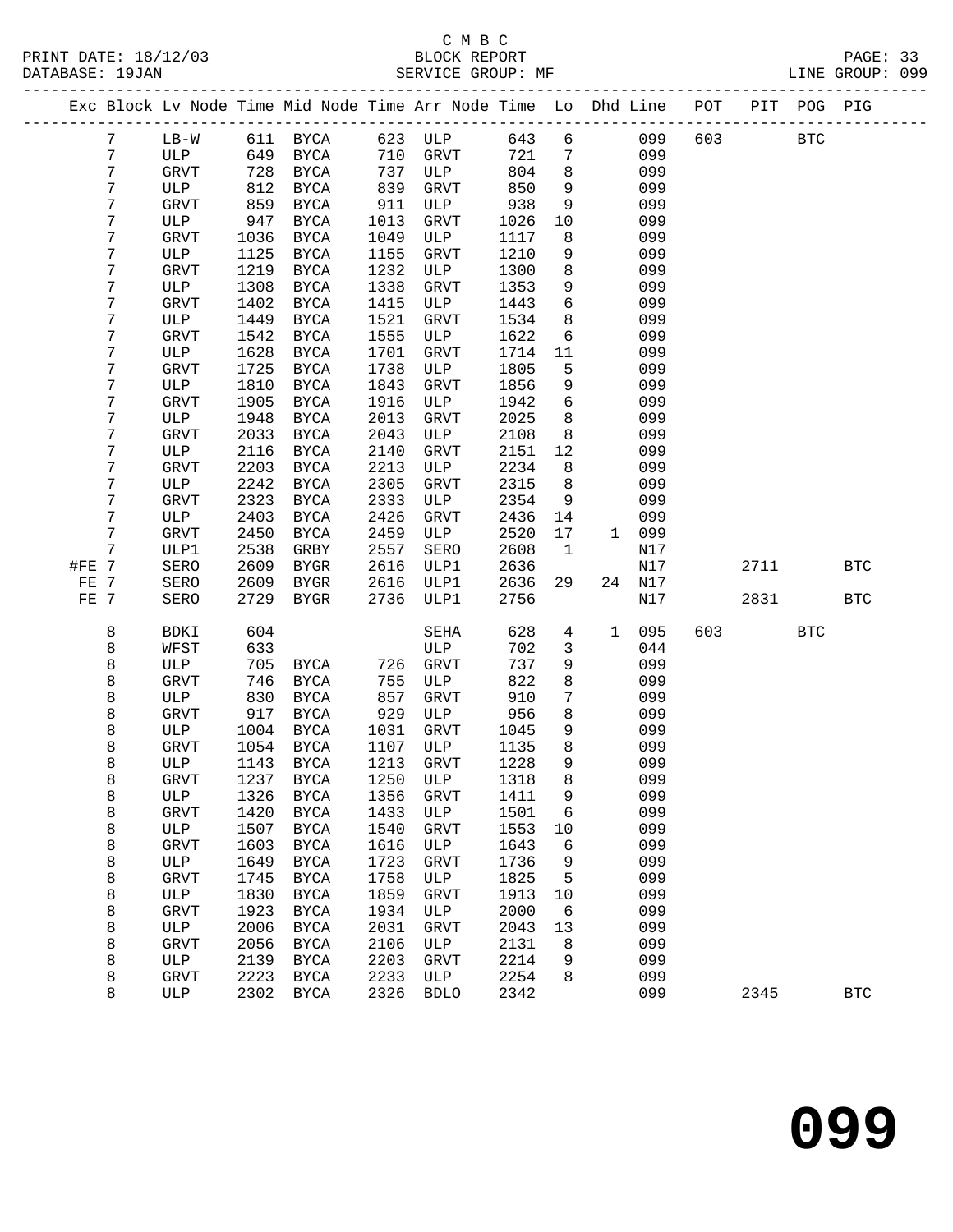# C M B C

| DATABASE: 19JAN |         |      | SERVICE GROUP: MF |            |               |      |                         | LINE GROUP: 099                                                                |     |            |              |            |  |
|-----------------|---------|------|-------------------|------------|---------------|------|-------------------------|--------------------------------------------------------------------------------|-----|------------|--------------|------------|--|
|                 |         |      |                   |            |               |      |                         | Exc Block Lv Node Time Mid Node Time Arr Node Time Lo Dhd Line POT PIT POG PIG |     |            |              |            |  |
| 9               |         |      |                   |            |               |      |                         | LB-W 615 BYCA 627 ULP 647 10 099                                               | 607 | <b>BTC</b> |              |            |  |
| 9               | ULP 657 |      |                   |            | BYCA 718 GRVT | 729  | 8 <sup>8</sup>          | 099                                                                            |     |            |              |            |  |
| 9               | GRVT    | 737  | BYCA              |            | 746 ULP       | 813  | 8 <sup>8</sup>          | 099                                                                            |     |            |              |            |  |
| 9               | ULP     | 821  | BYCA              |            | GRVT          | 859  | 9                       | 099                                                                            |     |            |              |            |  |
| 9               | GRVT    | 908  | BYCA              | 848<br>920 | ULP           | 947  | 8                       | 099                                                                            |     |            |              |            |  |
| 9               | ULP     | 955  | BYCA              | 1021       | GRVT          | 1034 | 11                      | 099                                                                            |     |            |              |            |  |
| 9               | GRVT    | 1045 | BYCA              | 1058       | ULP           | 1126 | 8                       | 099                                                                            |     |            |              |            |  |
| 9               | ULP     | 1134 | BYCA              | 1204       | GRVT          | 1219 | 9                       | 099                                                                            |     |            |              |            |  |
| 9               | GRVT    | 1228 | BYCA              | 1241       | ULP           | 1309 | 13                      | 099                                                                            |     |            |              |            |  |
| 9               | ULP     | 1322 | BYCA              | 1352       | <b>GRVT</b>   | 1407 | 9                       | 099                                                                            |     |            |              |            |  |
| 9               | GRVT    | 1416 | BYCA              | 1429       | ULP           | 1457 | $\overline{4}$          | 099                                                                            |     |            |              |            |  |
| 9               | ULP     | 1501 | BYCA              | 1534       | GRVT          | 1547 | $\overline{7}$          | 099                                                                            |     |            |              |            |  |
| 9               | GRVT    | 1554 | BYCA              | 1607       | ULP           | 1634 | 6                       | 099                                                                            |     |            |              |            |  |
| 9               | ULP     | 1640 | BYCA              | 1713       | GRVT          | 1726 | 11                      | 099                                                                            |     |            |              |            |  |
| 9               | GRVT    | 1737 | BYCA              | 1750       | ULP           | 1817 | 5                       | 099                                                                            |     |            |              |            |  |
| 9               | ULP     | 1822 | BYCA              | 1852       | BDLO          | 1914 |                         | 099                                                                            |     |            | 1917         | <b>BTC</b> |  |
| 10              | $LB-W$  |      | 623 BYCA          | 635        | ULP           | 655  | 6                       | 099                                                                            |     | 615 — 10   | <b>BTC</b>   |            |  |
| 10              | ULP     | 701  | BYCA              | 722        | GRVT          | 733  | 10                      | 099                                                                            |     |            |              |            |  |
| 10              | GRVT    | 743  | BYCA              | 752        | ULP           | 819  | 8                       | 099                                                                            |     |            |              |            |  |
| 10              | ULP     | 827  | BYCA              | 854        | GRVT          | 905  | 9                       | 099                                                                            |     |            |              |            |  |
| 10              | GRVT    | 914  | BYCA              | 926        | ULP           | 953  | $7\phantom{.0}$         | 099                                                                            |     |            |              |            |  |
| 10              | ULP     | 1000 | BYCA              | 1027       | GRVT          | 1041 | 8                       | 099                                                                            |     |            |              |            |  |
| 10              | GRVT    | 1049 | BYCA              | 1102       | ULP           | 1130 | 8                       | 099                                                                            |     |            |              |            |  |
| 10              | ULP     | 1138 | BYCA              | 1208       | GRVT          | 1223 | 10                      | 099                                                                            |     |            |              |            |  |
| 10              | GRVT    | 1233 | BYCA              | 1246       | ULP           | 1314 | $\overline{\mathbf{3}}$ | 099                                                                            |     |            |              |            |  |
| 10              | ULP     | 1317 | BYCA              | 1347       | GRVT          | 1402 | 9                       | 099                                                                            |     |            |              |            |  |
| 10              | GRVT    | 1411 | BYCA              | 1424       | ULP           | 1452 | $6\overline{6}$         | 099                                                                            |     |            |              |            |  |
| 10              | ULP     | 1458 | BYCA              | 1530       | GRVT          | 1543 | 8                       | 099                                                                            |     |            |              |            |  |
| 10              | GRVT    | 1551 | BYCA              | 1604       | ULP           | 1631 | 6                       | 099                                                                            |     |            |              |            |  |
| $10$            | ULP     | 1637 | BYCA              | 1710       | GRVT          | 1723 | 10                      | 099                                                                            |     |            |              |            |  |
| 10              | GRVT    | 1733 | BYCA              | 1746       | ULP           | 1813 | 5                       | 099                                                                            |     |            |              |            |  |
| 10              | ULP     | 1818 | BYCA              | 1847       | GRVT          | 1901 | 10                      | 099                                                                            |     |            |              |            |  |
| 10              | GRVT    | 1911 | BYCA              | 1922       | ULP           | 1948 | 6                       | 099                                                                            |     |            |              |            |  |
| 10              | ULP     | 1954 | BYCA              | 2019       | GRVT          | 2031 | 10                      | 099                                                                            |     |            |              |            |  |
| 10              | GRVT    | 2041 | BYCA              | 2051       | ULP           | 2116 | 8 <sup>8</sup>          | 099                                                                            |     |            |              |            |  |
| 10              | ULP     |      | 2124 BYCA         | 2149       | BDLO          | 2207 |                         | 099                                                                            |     | 2210       |              | <b>BTC</b> |  |
|                 |         |      |                   |            |               |      |                         | 11 LB-W 627 BYCA 639 ULP 659 10 099 619                                        |     |            | $_{\rm BTC}$ |            |  |
| 11              | ULP     | 709  | <b>BYCA</b>       | 730        | <b>GRVT</b>   | 741  | 8                       | 099                                                                            |     |            |              |            |  |
| 11              | GRVT    | 749  | BYCA              | 758        | ULP           | 825  | 8                       | 099                                                                            |     |            |              |            |  |
| 11              | ULP     | 833  | BYCA              | 900        | GRVT          | 913  | 8                       | 099                                                                            |     |            |              |            |  |
| 11              | GRVT    | 921  | <b>BYCA</b>       | 933        | ULP           | 1000 | 9                       | 099                                                                            |     |            |              |            |  |
| 11              | ULP     | 1009 | BYCA              | 1036       | GRVT          | 1050 | 8                       | 099                                                                            |     |            |              |            |  |
| 11              | GRVT    | 1058 | <b>BYCA</b>       | 1111       | ULP           | 1139 | 8                       | 099                                                                            |     |            |              |            |  |
| 11              | ULP     | 1147 | BYCA              | 1217       | <b>GRVT</b>   | 1232 | 9                       | 099                                                                            |     |            |              |            |  |
| 11              | GRVT    | 1241 | BYCA              | 1254       | ULP           | 1322 | 7                       | 099                                                                            |     |            |              |            |  |
| 11              | ULP     | 1329 | BYCA              | 1359       | GRVT          | 1414 | 11                      | 099                                                                            |     |            |              |            |  |
| 11              | GRVT    | 1425 | <b>BYCA</b>       | 1438       | ULP           | 1506 | 7                       | 099                                                                            |     |            |              |            |  |
| 11              | ULP     | 1513 | BYCA              | 1546       | GRVT          | 1559 | 10                      | 099                                                                            |     |            |              |            |  |
| 11              | GRVT    | 1609 | BYCA              | 1622       | ULP           | 1649 | 6                       | 099                                                                            |     |            |              |            |  |
| 11              | ULP     | 1655 | BYCA              | 1729       | <b>GRVT</b>   | 1742 | 8                       | 099                                                                            |     |            |              |            |  |
| 11              | GRVT    | 1750 | BYCA              | 1803       | ULP           | 1830 | 4                       | 099                                                                            |     |            |              |            |  |
| 11              | ULP     |      | 1834 BYCA         | 1904       | <b>BDLO</b>   | 1926 |                         | 099                                                                            |     | 1929       |              | <b>BTC</b> |  |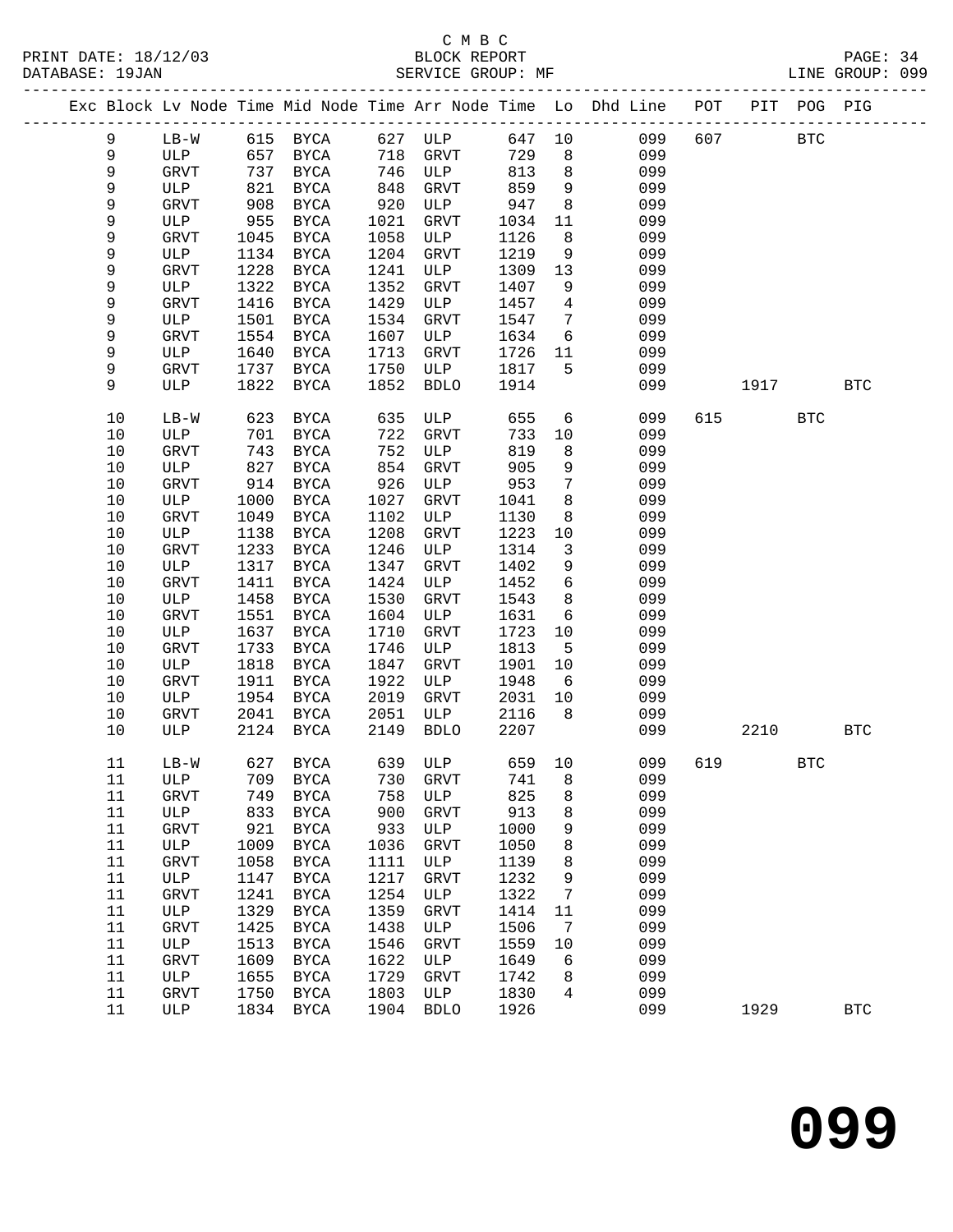|      |                            |                    |                   |      |             |      |                         | Exc Block Lv Node Time Mid Node Time Arr Node Time Lo Dhd Line POT PIT POG PIG |     |                        |            |            |
|------|----------------------------|--------------------|-------------------|------|-------------|------|-------------------------|--------------------------------------------------------------------------------|-----|------------------------|------------|------------|
| 12   | $LB-W$                     |                    | 631 BYCA 643 ULP  |      |             |      |                         | 703 10 099                                                                     | 623 | <b>BTC</b>             |            |            |
| 12   | ULP                        |                    | 713 BYCA 734 GRVT |      |             | 745  | 10                      | 099                                                                            |     |                        |            |            |
| 12   | GRVT                       |                    | 755 BYCA          |      | 804 ULP     | 831  | 8 <sup>8</sup>          | 099                                                                            |     |                        |            |            |
| 12   | ULP                        | 839                | <b>BYCA</b>       | 906  | GRVT        | 919  | 9                       | 099                                                                            |     |                        |            |            |
| $12$ | GRVT                       | 928                | BYCA              | 940  | ULP         | 1007 | $6\overline{6}$         | 099                                                                            |     |                        |            |            |
| $12$ | ULP                        | 1013               | BYCA              | 1040 | GRVT        | 1054 | 9                       | 099                                                                            |     |                        |            |            |
| $12$ | GRVT                       | 1103               | BYCA              | 1116 | ULP         | 1144 | $8\phantom{1}$          | 099                                                                            |     |                        |            |            |
| $12$ | ULP                        | 1152               | BYCA              | 1222 | GRVT        | 1237 | 9                       | 099                                                                            |     |                        |            |            |
| 12   | GRVT                       | 1246               |                   | 1259 |             | 1327 | 8                       | 099                                                                            |     |                        |            |            |
|      |                            |                    | BYCA              |      | ULP         |      |                         |                                                                                |     |                        |            |            |
| 12   | ULP                        |                    | 1335 BYCA         | 1405 | GRVT        | 1420 | 9                       | 099                                                                            |     |                        |            |            |
| 12   | GRVT                       | 1429               | BYCA              | 1442 | ULP         | 1510 | 6                       | 099                                                                            |     |                        |            |            |
| 12   | ULP                        | 1516               | BYCA              | 1549 | GRVT        | 1602 | 10                      | 099                                                                            |     |                        |            |            |
| 12   | GRVT                       | 1612               | BYCA              | 1625 | ULP         | 1652 | 6                       | 099                                                                            |     |                        |            |            |
| 12   | ULP                        | 1658               | BYCA              | 1732 | GRVT        | 1745 | 9                       | 099                                                                            |     |                        |            |            |
| $12$ | GRVT                       | 1754               | BYCA              | 1807 | ULP         | 1834 | $\overline{4}$          | 099                                                                            |     |                        |            |            |
| 12   | ULP                        | 1838               | BYCA              | 1907 | GRVT        | 1921 | 8                       | 099                                                                            |     |                        |            |            |
| $12$ | GRVT                       |                    | 1929 BYCA         | 1940 | ULP         | 2006 | $6\overline{6}$         | 099                                                                            |     |                        |            |            |
| 12   | ULP                        |                    | 2012 BYCA         | 2040 | <b>BDLO</b> | 2059 |                         | 099                                                                            |     | 2102                   |            | <b>BTC</b> |
|      |                            |                    |                   |      |             |      |                         |                                                                                |     |                        |            |            |
| 13   | $LB-W$                     | 638                | BYCA              | 651  | ULP         | 715  | 6                       | 099                                                                            | 630 |                        | <b>BTC</b> |            |
| 13   | ULP                        | $038$<br>721<br>00 | <b>BYCA</b>       | 748  | GRVT        | 759  | 8                       | 099                                                                            |     |                        |            |            |
| 13   | GRVT                       |                    | 807 BYCA          | 818  | ULP         | 848  | $\overline{\mathbf{3}}$ | 099                                                                            |     |                        |            |            |
| 13   | ULP                        |                    | 851 BYCA          | 917  | GRVT        | 931  | 11                      | 099                                                                            |     |                        |            |            |
| 13   | GRVT                       |                    | 942 BYCA          | 954  | ULP         | 1021 | 6                       | 099                                                                            |     |                        |            |            |
| $13$ | ULP                        |                    | 1027 BYCA         | 1054 | GRVT        | 1108 | 8                       | 099                                                                            |     |                        |            |            |
| 13   | GRVT                       | 1116               | BYCA              | 1129 | ULP         | 1157 | 8 <sup>8</sup>          | 099                                                                            |     |                        |            |            |
| 13   | ULP                        | 1205               | BYCA              | 1235 | GRVT        | 1250 | 9                       | 099                                                                            |     |                        |            |            |
| 13   | GRVT                       | 1259               | BYCA              | 1312 | ULP         | 1340 | $\overline{9}$          | 099                                                                            |     |                        |            |            |
| 13   | ULP                        | 1349               | BYCA              | 1419 | GRVT        | 1434 | $\overline{7}$          | 099                                                                            |     |                        |            |            |
| 13   | GRVT                       | 1441               | BYCA              | 1454 | ULP         | 1522 | 6                       | 099                                                                            |     |                        |            |            |
| 13   | ULP                        | 1528               | BYCA              | 1601 | GRVT        | 1614 | 10                      | 099                                                                            |     |                        |            |            |
| 13   | GRVT                       |                    | 1624 BYCA         | 1637 | ULP         | 1704 | 6                       | 099                                                                            |     |                        |            |            |
| 13   | ULP                        | 1710               | BYCA              | 1745 | <b>BDLO</b> | 1807 |                         | 099                                                                            |     | 1810                   |            | <b>BTC</b> |
|      |                            |                    |                   |      |             |      |                         |                                                                                |     |                        |            |            |
| 14   | $LB-W$                     |                    | 641 BYCA          | 654  | ULP         | 718  | $\overline{7}$          | 099                                                                            |     | 633 and $\overline{a}$ | BTC        |            |
| 14   | ULP                        |                    | 725 BYCA          | 752  | GRVT        | 803  | 10                      | 099                                                                            |     |                        |            |            |
| 14   | GRVT                       | 813                | BYCA              |      | 824 ULP     | 854  | $-5$                    | 099                                                                            |     |                        |            |            |
| 14   | ULP                        | 859                | BYCA              |      | 925 GRVT    | 939  | 10                      | 099                                                                            |     |                        |            |            |
| 14   | GRVT                       |                    | 949 BYCA          |      | 1001 ULP    | 1028 | 8 <sup>8</sup>          | 099                                                                            |     |                        |            |            |
|      | 14 ULP 1036 BYCA 1106 GRVT |                    |                   |      |             | 1120 | 5                       | 099                                                                            |     |                        |            |            |
| 14   | <b>GRVT</b>                | 1125               | <b>BYCA</b>       | 1138 | ULP         | 1206 | 4                       | 099                                                                            |     |                        |            |            |
| 14   | ULP                        | 1210               | BYCA              | 1240 | GRVT        | 1255 | 9                       | 099                                                                            |     |                        |            |            |
| 14   | GRVT                       | 1304               | BYCA              | 1317 | ULP         | 1345 | 8                       | 099                                                                            |     |                        |            |            |
| 14   |                            |                    |                   | 1423 |             |      | 7                       | 099                                                                            |     |                        |            |            |
|      | ULP                        | 1353               | <b>BYCA</b>       |      | GRVT        | 1438 |                         |                                                                                |     |                        |            |            |
| 14   | GRVT                       | 1445               | <b>BYCA</b>       | 1458 | ULP         | 1525 | 6                       | 099                                                                            |     |                        |            |            |
| 14   | ULP                        | 1531               | BYCA              | 1604 | GRVT        | 1617 | 10                      | 099                                                                            |     |                        |            |            |
| 14   | GRVT                       | 1627               | BYCA              | 1640 | ULP         | 1707 | 6                       | 099                                                                            |     |                        |            |            |
| 14   | ULP                        | 1713               | <b>BYCA</b>       | 1747 | GRVT        | 1800 | 9                       | 099                                                                            |     |                        |            |            |
| 14   | GRVT                       | 1809               | BYCA              | 1822 | ULP         | 1849 | 4                       | 099                                                                            |     |                        |            |            |
| 14   | ULP                        | 1853               | <b>BYCA</b>       | 1922 | GRVT        | 1936 | 11                      | 099                                                                            |     |                        |            |            |
| 14   | <b>GRVT</b>                | 1947               | BYCA              | 1958 | ULP         | 2024 | 6                       | 099                                                                            |     |                        |            |            |
| 14   | ULP                        | 2030               | BYCA              | 2054 | GRVT        | 2105 | 8                       | 099                                                                            |     |                        |            |            |
| 14   | <b>GRVT</b>                | 2113               | BYCA              | 2123 | ULP         | 2147 | 7                       | 099                                                                            |     |                        |            |            |
| 14   | ULP                        | 2154               | BYCA              | 2219 | <b>BDLO</b> | 2237 |                         | 099                                                                            |     | 2240                   |            | <b>BTC</b> |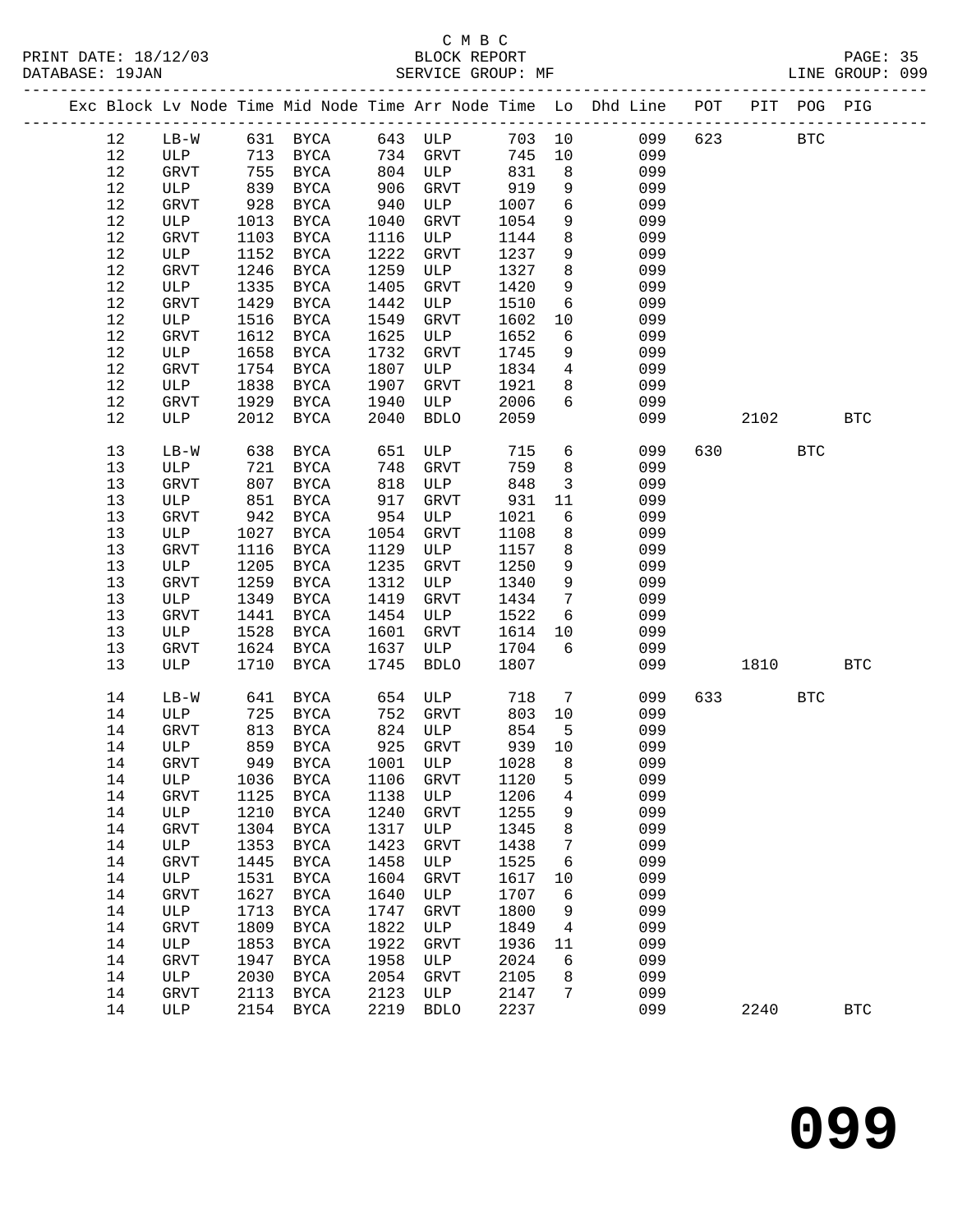|  |      |              |      |                      |      |                     |      |                 | Exc Block Lv Node Time Mid Node Time Arr Node Time Lo Dhd Line POT PIT POG PIG |     |                                |            |              |
|--|------|--------------|------|----------------------|------|---------------------|------|-----------------|--------------------------------------------------------------------------------|-----|--------------------------------|------------|--------------|
|  | 15   | $LB-W$       |      | 644 BYCA             |      | 657 ULP             |      |                 | 721 8<br>099                                                                   | 636 |                                | <b>BTC</b> |              |
|  | 15   | ULP          |      | 729 BYCA<br>816 BYCA | 756  | GRVT                | 807  | 9               | 099                                                                            |     |                                |            |              |
|  | 15   | GRVT         |      |                      | 827  | ULP                 | 857  | 6               | 099                                                                            |     |                                |            |              |
|  | 15   | ULP          | 903  | BYCA                 | 929  | GRVT                | 943  | 10              | 099                                                                            |     |                                |            |              |
|  | 15   | GRVT         | 953  | BYCA                 | 1005 | ULP                 | 1032 | 8               | 099                                                                            |     |                                |            |              |
|  | 15   | ULP          | 1040 | BYCA                 | 1110 | GRVT                | 1124 | $6\overline{6}$ | 099                                                                            |     |                                |            |              |
|  | 15   | <b>GRVT</b>  | 1130 | BYCA                 | 1143 | ULP                 | 1211 | 8               | 099                                                                            |     |                                |            |              |
|  | $15$ | ULP          | 1219 | $_{\rm BYCA}$        | 1249 | ${\tt GRVT}$        | 1304 | 9               | 099                                                                            |     |                                |            |              |
|  | 15   | <b>GRVT</b>  | 1313 | BYCA                 | 1326 | ULP                 | 1354 | 8 <sup>8</sup>  | 099                                                                            |     |                                |            |              |
|  | 15   | ULP          | 1402 | $_{\rm BYCA}$        | 1432 | ${\tt GRVT}$        | 1447 | 10              | 099                                                                            |     |                                |            |              |
|  | 15   | GRVT         | 1457 | BYCA                 | 1510 | ULP                 | 1537 | 6               | 099                                                                            |     |                                |            |              |
|  | 15   | ULP          | 1543 | $_{\rm BYCA}$        | 1616 | ${\tt GRVT}$        | 1629 | 10              | 099                                                                            |     |                                |            |              |
|  | 15   | <b>GRVT</b>  | 1639 | BYCA                 | 1652 | ULP                 | 1719 | 6               | 099                                                                            |     |                                |            |              |
|  | 15   | ULP          | 1725 | <b>BYCA</b>          | 1759 | ${\tt GRVT}$        | 1812 | $7\phantom{.0}$ | 099                                                                            |     |                                |            |              |
|  | 15   | GRVT         | 1819 | BYCA                 | 1832 | ULP                 | 1859 | $\overline{4}$  | 099                                                                            |     |                                |            |              |
|  | 15   | ULP          | 1903 | <b>BYCA</b>          | 1931 | <b>BDLO</b>         | 1950 |                 | 099                                                                            |     | 1953                           |            | $_{\rm BTC}$ |
|  | 16   | <b>BDKI</b>  | 634  |                      |      | SEHA                | 658  | $\mathbf{1}$    | 095<br>$\mathbf{1}$                                                            |     | 633 634 634 634 635 636 637 64 | <b>BTC</b> |              |
|  | 16   | WFST         | 700  |                      |      | ULP                 | 729  | 10              | 044                                                                            |     |                                |            |              |
|  | 16   | ULP          | 739  | BYCA                 |      | 806 GRVT<br>836 ULP | 817  | 8               | 099                                                                            |     |                                |            |              |
|  | 16   | <b>GRVT</b>  | 825  | BYCA                 |      |                     | 906  | 9               | 099                                                                            |     |                                |            |              |
|  | 16   | ULP          | 915  | BYCA                 | 941  | GRVT                | 955  | 10              | 099                                                                            |     |                                |            |              |
|  | 16   | <b>GRVT</b>  | 1005 | BYCA                 | 1018 | ULP                 | 1046 | 8               | 099                                                                            |     |                                |            |              |
|  | 16   | ULP          | 1054 | BYCA                 | 1124 | ${\tt GRVT}$        | 1138 | 5               | 099                                                                            |     |                                |            |              |
|  | 16   | <b>GRVT</b>  | 1143 | BYCA                 | 1156 | ULP                 | 1224 | 8               | 099                                                                            |     |                                |            |              |
|  | 16   | ULP          | 1232 | <b>BYCA</b>          | 1302 | GRVT                | 1317 | 9               | 099                                                                            |     |                                |            |              |
|  | 16   | <b>GRVT</b>  | 1326 | <b>BYCA</b>          | 1339 | ULP                 | 1407 | 9               | 099                                                                            |     |                                |            |              |
|  | 16   | ULP          | 1416 | <b>BYCA</b>          | 1446 | GRVT                | 1501 | 8               | 099                                                                            |     |                                |            |              |
|  | 16   | GRVT         | 1509 | <b>BYCA</b>          | 1522 | ULP                 | 1549 | 6               | 099                                                                            |     |                                |            |              |
|  | 16   | ULP          | 1555 | $_{\rm BYCA}$        | 1628 | GRVT                | 1641 | 10              | 099                                                                            |     |                                |            |              |
|  | 16   | <b>GRVT</b>  | 1651 | BYCA                 | 1704 | ULP                 | 1731 | 6               | 099                                                                            |     |                                |            |              |
|  | 16   | ULP          | 1737 | BYCA                 | 1812 | <b>GRVT</b>         | 1825 | 9               | 099                                                                            |     |                                |            |              |
|  | 16   | <b>GRVT</b>  | 1834 | BYCA                 | 1847 | ULP                 | 1913 | 5               | 099                                                                            |     |                                |            |              |
|  | 16   | ULP          | 1918 | $_{\rm BYCA}$        | 1943 | <b>GRVT</b>         | 1955 | 10              | 099                                                                            |     |                                |            |              |
|  | 16   | <b>GRVT</b>  | 2005 | BYCA                 | 2015 | ULP                 | 2040 | 8               | 099                                                                            |     |                                |            |              |
|  | 16   | ULP          | 2048 | BYCA                 | 2112 | <b>GRVT</b>         | 2123 | 10              | 099                                                                            |     |                                |            |              |
|  | 16   | <b>GRVT</b>  | 2133 | BYCA                 | 2143 | ULP                 | 2207 | 5               | 099                                                                            |     |                                |            |              |
|  | 16   | ULP          | 2212 | <b>BYCA</b>          | 2235 | GRVT                | 2245 | 8               | 099                                                                            |     |                                |            |              |
|  | 16   | ${\tt GRVT}$ | 2253 | BYCA                 | 2303 | ULP                 | 2324 | 8               | 099                                                                            |     |                                |            |              |
|  | 16   | ULP          |      | 2332 BYCA            | 2356 | <b>BDLO</b>         | 2412 |                 | 099                                                                            |     | 2415                           |            | <b>BTC</b>   |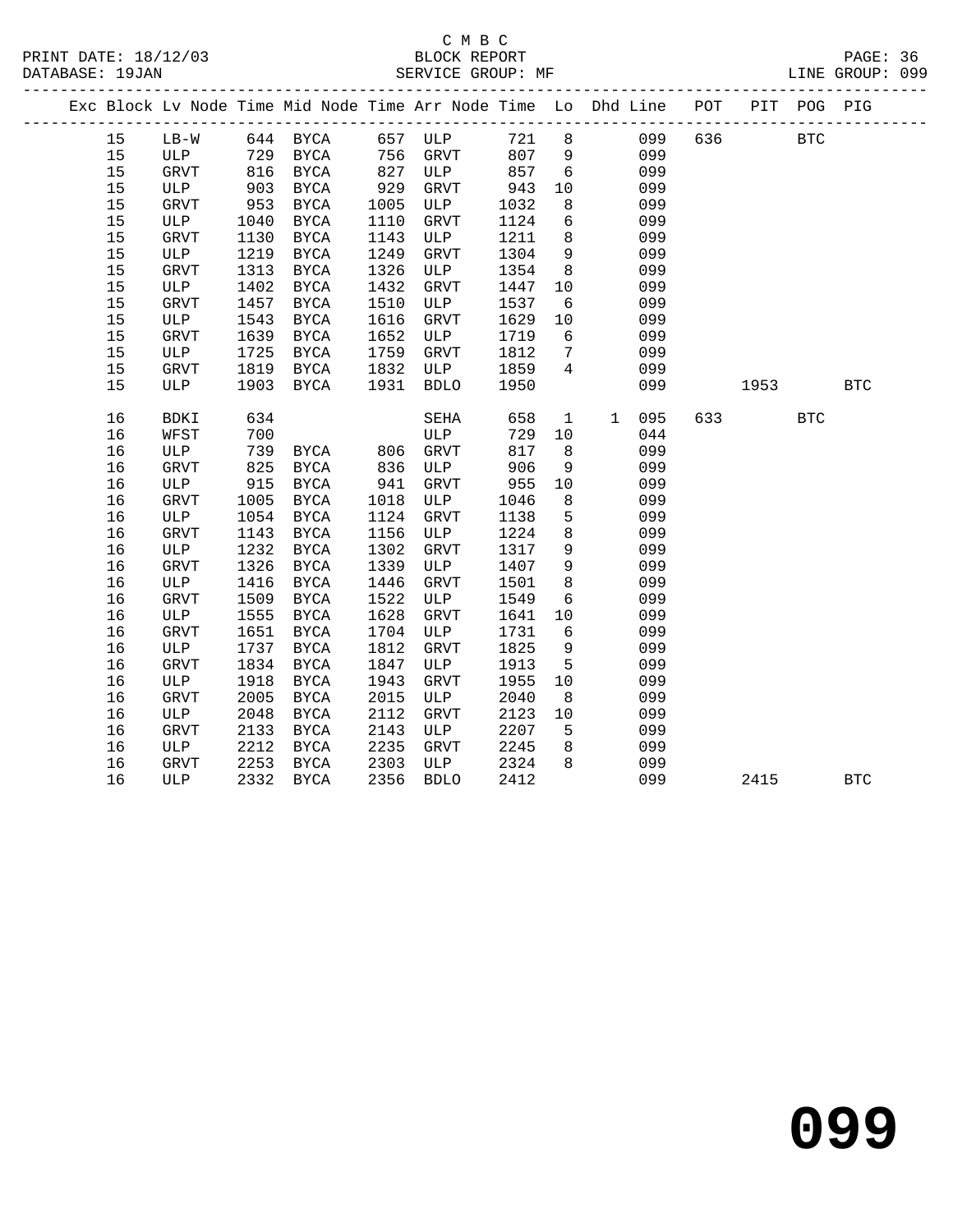## C M B C<br>
PRINT DATE: 18/12/03 BLOCK REPOR

|  | DATABASE: 19JAN |        |      | SERVICE GROUP: MF                                                              |      |             |        |                 |              |        |     |            |            | LINE GROUP: 099 |  |
|--|-----------------|--------|------|--------------------------------------------------------------------------------|------|-------------|--------|-----------------|--------------|--------|-----|------------|------------|-----------------|--|
|  |                 |        |      | Exc Block Lv Node Time Mid Node Time Arr Node Time Lo Dhd Line POT PIT POG PIG |      |             |        |                 |              |        |     |            |            |                 |  |
|  | 17              |        |      | LB-W 650 BYCA 703 ULP 727 9                                                    |      |             |        |                 |              | 099    | 642 | <b>BTC</b> |            |                 |  |
|  | 17              |        |      | ULP 736 BYCA 803 GRVT                                                          |      |             | 814 9  |                 |              | 099    |     |            |            |                 |  |
|  | 17              | GRVT   | 823  | BYCA                                                                           |      | 834 ULP     | 904    | $\overline{7}$  |              | 099    |     |            |            |                 |  |
|  | 17              | ULP    | 911  | BYCA                                                                           | 937  | GRVT        | 951    | 10              |              | 099    |     |            |            |                 |  |
|  | 17              | GRVT   | 1001 | BYCA                                                                           | 1014 | ULP         | 1042   | $7\phantom{.0}$ |              | 099    |     |            |            |                 |  |
|  | 17              | ULP    | 1049 | BYCA                                                                           | 1119 | GRVT        | 1133   | 6               |              | 099    |     |            |            |                 |  |
|  | 17              | GRVT   | 1139 | BYCA                                                                           | 1152 | ULP         | 1220   | 8               |              | 099    |     |            |            |                 |  |
|  | 17              | ULP    | 1228 | BYCA                                                                           | 1258 | GRVT        | 1313   | 9               |              | 099    |     |            |            |                 |  |
|  | 17              | GRVT   | 1322 | BYCA                                                                           | 1335 | ULP         | 1403   | 8               |              | 099    |     |            |            |                 |  |
|  | 17              | ULP    | 1411 | BYCA                                                                           | 1441 | GRVT        | 1456   | $7\overline{ }$ |              | 099    |     |            |            |                 |  |
|  | 17              | GRVT   | 1503 | BYCA                                                                           | 1516 | ULP         | 1543   | 6               |              | 099    |     |            |            |                 |  |
|  | 17              | ULP    | 1549 | BYCA                                                                           | 1622 | GRVT        | 1635   | 10              |              | 099    |     |            |            |                 |  |
|  | 17              | GRVT   | 1645 | BYCA                                                                           | 1658 | ULP         | 1725   | 6               |              | 099    |     |            |            |                 |  |
|  | 17              | ULP    | 1731 | BYCA                                                                           | 1806 | GRVT        | 1819   | 10              |              | 099    |     |            |            |                 |  |
|  | 17              | GRVT   | 1829 | BYCA                                                                           | 1842 | ULP         | 1908   | 5               |              | 099    |     |            |            |                 |  |
|  | 17              | ULP    | 1913 | BYCA                                                                           | 1938 | GRVT        | 1950   | 9               |              | 099    |     |            |            |                 |  |
|  | 17              | GRVT   | 1959 | BYCA                                                                           | 2009 | ULP         | 2034   | 8 <sup>8</sup>  |              | 099    |     |            |            |                 |  |
|  | 17              | ULP    | 2042 | BYCA                                                                           | 2107 | <b>BDLO</b> | 2125   |                 |              | 099    |     | 2128       |            | <b>BTC</b>      |  |
|  | 18              | $LB-W$ | 652  | BYCA                                                                           | 706  | ULP         | 732    | 10              |              | 099    |     | 644        | <b>BTC</b> |                 |  |
|  | 18              | ULP    | 742  | BYCA                                                                           | 809  | GRVT        | 820    | 8 <sup>8</sup>  |              | 099    |     |            |            |                 |  |
|  | 18              | GRVT   | 828  | BYCA                                                                           | 839  | ULP         | 909    | 10              |              | 099    |     |            |            |                 |  |
|  | 18              | ULP    | 919  | BYCA                                                                           | 945  | GRVT        | 959    | 10              |              | 099    |     |            |            |                 |  |
|  | 18              | GRVT   | 1009 | BYCA                                                                           | 1022 | ULP         | 1050   | 8               |              | 099    |     |            |            |                 |  |
|  | 18              | ULP    | 1058 | BYCA                                                                           | 1128 | GRVT        | 1142   | 6               |              | 099    |     |            |            |                 |  |
|  | 18              | GRVT   | 1148 | BYCA                                                                           | 1201 | ULP         | 1229   | 8               |              | 099    |     |            |            |                 |  |
|  | 18              | ULP    | 1237 | BYCA                                                                           | 1307 | GRVT        | 1322   | 9               |              | 099    |     |            |            |                 |  |
|  | 18              | GRVT   | 1331 | BYCA                                                                           | 1344 | ULP         | 1412   | 8               |              | 099    |     |            |            |                 |  |
|  | 18              | ULP    | 1420 | BYCA                                                                           | 1450 | GRVT        | 1505   | $7\phantom{.0}$ |              | 099    |     |            |            |                 |  |
|  | 18              | GRVT   | 1512 | BYCA                                                                           | 1525 | ULP         | 1552   | 6               |              | 099    |     |            |            |                 |  |
|  | 18              | ULP    | 1558 | BYCA                                                                           | 1631 | GRVT        | 1644   | 10              |              | 099    |     |            |            |                 |  |
|  | 18              | GRVT   | 1654 | BYCA                                                                           | 1707 | ULP         | 1734   | 6               |              | 099    |     |            |            |                 |  |
|  | 18              | ULP    | 1740 | BYCA                                                                           | 1815 | GRVT        | 1828   | 11              |              | 099    |     |            |            |                 |  |
|  | 18              | GRVT   | 1839 | BYCA                                                                           | 1852 | ULP         | 1918   | $5^{\circ}$     |              | 099    |     |            |            |                 |  |
|  | 18              | ULP    | 1923 | BYCA                                                                           | 1948 | GRVT        | 2000   | 11              |              | 099    |     |            |            |                 |  |
|  | 18              | GRVT   | 2011 | BYCA                                                                           | 2021 | ULP         | 2046   | 8 <sup>8</sup>  |              | 099    |     |            |            |                 |  |
|  | 18              | ULP    | 2054 | BYCA                                                                           | 2118 | GRVT        | 2129   | 14              |              | 099    |     |            |            |                 |  |
|  | 18              | GRVT   |      | 2143 BYCA                                                                      |      | 2153 ULP    | 2217   | $5^{\circ}$     |              | 099    |     |            |            |                 |  |
|  | 18              |        |      | ULP 2222 BYCA 2245 GRVT                                                        |      |             | 2255 8 |                 |              | 099    |     |            |            |                 |  |
|  | 18              | GRVT   | 2303 | BYCA                                                                           | 2313 | ULP         | 2334   | 8               |              | 099    |     |            |            |                 |  |
|  | 18              | ULP    | 2342 | BYCA                                                                           | 2405 | GRVT        | 2415   | 5               |              | 099    |     |            |            |                 |  |
|  | 18              | GRVT   | 2420 | BYCA                                                                           | 2429 | ULP         | 2450   | 9               |              | 099    |     |            |            |                 |  |
|  | 18              | ULP    | 2459 | <b>BYCA</b>                                                                    | 2522 | GRVT        | 2532   | 18              |              | 099    |     |            |            |                 |  |
|  | 18              | GRVT   | 2550 | BYCA                                                                           | 2559 | ULP         | 2620   | 17              | $\mathbf{1}$ | 099    |     |            |            |                 |  |
|  | 18              | ULP1   | 2638 | GRBY                                                                           | 2657 | SERO        | 2708   | 1               |              | N17    |     |            |            |                 |  |
|  | 18              | SERO   | 2709 | BYGR                                                                           | 2716 | ULP1        | 2736   | 9               |              | 24 N17 |     |            |            |                 |  |
|  | 18              | HODM   | 2809 | NWST                                                                           | 2911 | SUST        | 2931   |                 |              | N19    |     | 2958       |            | <b>BTC</b>      |  |
|  |                 |        |      |                                                                                |      |             |        |                 |              |        |     |            |            |                 |  |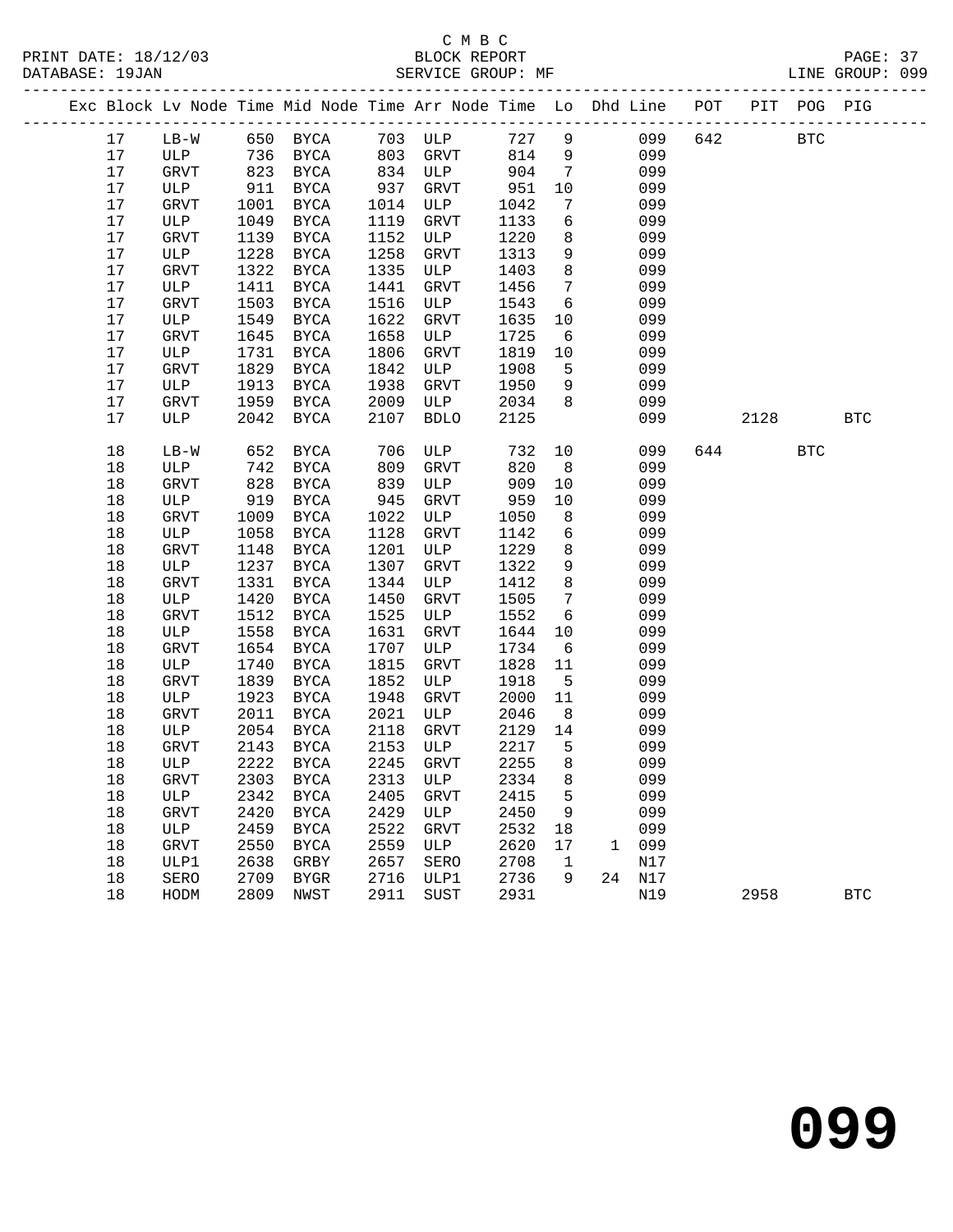|  |    |             |      |             |      |             |      |                | Exc Block Lv Node Time Mid Node Time Arr Node Time Lo Dhd Line | POT |      | PIT POG PIG |            |
|--|----|-------------|------|-------------|------|-------------|------|----------------|----------------------------------------------------------------|-----|------|-------------|------------|
|  | 19 | $LB-W$      | 713  | BYCA        | 727  | ULP         | 753  | 10             | 099                                                            | 705 |      | <b>BTC</b>  |            |
|  | 19 | ULP         | 803  | BYCA        | 830  | <b>GRVT</b> | 841  | 9              | 099                                                            |     |      |             |            |
|  | 19 | <b>GRVT</b> | 850  | BYCA        | 901  | ULP         | 931  | $\overline{4}$ | 099                                                            |     |      |             |            |
|  | 19 | ULP         | 935  | <b>BYCA</b> | 1001 | GRVT        | 1014 | 8              | 099                                                            |     |      |             |            |
|  | 19 | <b>GRVT</b> | 1022 | <b>BYCA</b> | 1035 | ULP         | 1103 | 9              | 099                                                            |     |      |             |            |
|  | 19 | ULP         | 1112 | <b>BYCA</b> | 1142 | GRVT        | 1157 | 4              | 099                                                            |     |      |             |            |
|  | 19 | <b>GRVT</b> | 1201 | <b>BYCA</b> | 1214 | ULP         | 1242 | 8              | 099                                                            |     |      |             |            |
|  | 19 | ULP         | 1250 | <b>BYCA</b> | 1320 | <b>GRVT</b> | 1335 | 9              | 099                                                            |     |      |             |            |
|  | 19 | <b>GRVT</b> | 1344 | <b>BYCA</b> | 1357 | ULP         | 1425 | $\,8\,$        | 099                                                            |     |      |             |            |
|  | 19 | ULP         | 1433 | <b>BYCA</b> | 1505 | <b>GRVT</b> | 1518 | 9              | 099                                                            |     |      |             |            |
|  | 19 | <b>GRVT</b> | 1527 | <b>BYCA</b> | 1540 | ULP         | 1607 | 6              | 099                                                            |     |      |             |            |
|  | 19 | ULP         | 1613 | <b>BYCA</b> | 1646 | <b>GRVT</b> | 1659 | $10 \,$        | 099                                                            |     |      |             |            |
|  | 19 | <b>GRVT</b> | 1709 | <b>BYCA</b> | 1722 | ULP         | 1749 | 6              | 099                                                            |     |      |             |            |
|  | 19 | ULP         | 1755 | <b>BYCA</b> | 1831 | <b>BDLO</b> | 1853 |                | 099                                                            |     | 1856 |             | <b>BTC</b> |
|  |    |             |      |             |      |             |      |                |                                                                |     |      |             |            |
|  | 20 | $LB-W$      | 719  | <b>BYCA</b> | 733  | ULP         | 759  | 10             | 099                                                            | 711 |      | <b>BTC</b>  |            |
|  | 20 | ULP         | 809  | <b>BYCA</b> | 836  | <b>GRVT</b> | 847  | 9              | 099                                                            |     |      |             |            |
|  | 20 | <b>GRVT</b> | 856  | <b>BYCA</b> | 907  | ULP         | 937  | 6              | 099                                                            |     |      |             |            |
|  | 20 | ULP         | 943  | <b>BYCA</b> | 1009 | <b>GRVT</b> | 1022 | 9              | 099                                                            |     |      |             |            |
|  | 20 | <b>GRVT</b> | 1031 | <b>BYCA</b> | 1044 | ULP         | 1112 | 9              | 099                                                            |     |      |             |            |
|  | 20 | ULP         | 1121 | <b>BYCA</b> | 1151 | <b>GRVT</b> | 1206 | 9              | 099                                                            |     |      |             |            |
|  | 20 | <b>GRVT</b> | 1215 | <b>BYCA</b> | 1228 | ULP         | 1256 | 8              | 099                                                            |     |      |             |            |
|  | 20 | ULP         | 1304 | <b>BYCA</b> | 1334 | GRVT        | 1349 | 9              | 099                                                            |     |      |             |            |
|  | 20 | <b>GRVT</b> | 1358 | <b>BYCA</b> | 1411 | ULP         | 1439 | 6              | 099                                                            |     |      |             |            |
|  | 20 | ULP         | 1445 | <b>BYCA</b> | 1517 | GRVT        | 1530 | 6              | 099                                                            |     |      |             |            |
|  | 20 | <b>GRVT</b> | 1536 | <b>BYCA</b> | 1549 | ULP         | 1616 | 6              | 099                                                            |     |      |             |            |
|  | 20 | ULP         | 1622 | <b>BYCA</b> | 1655 | <b>GRVT</b> | 1708 | 10             | 099                                                            |     |      |             |            |
|  | 20 | <b>GRVT</b> | 1718 | <b>BYCA</b> | 1731 | ULP         | 1758 | 6              | 099                                                            |     |      |             |            |
|  | 20 | ULP         | 1804 | <b>BYCA</b> | 1837 | GRVT        | 1850 | 9              | 099                                                            |     |      |             |            |
|  | 20 | <b>GRVT</b> | 1859 | <b>BYCA</b> | 1910 | ULP         | 1936 | $7\phantom{.}$ | 099                                                            |     |      |             |            |
|  | 20 | ULP         | 1943 | <b>BYCA</b> | 2011 | <b>BDLO</b> | 2030 |                | 099                                                            |     | 2033 |             | <b>BTC</b> |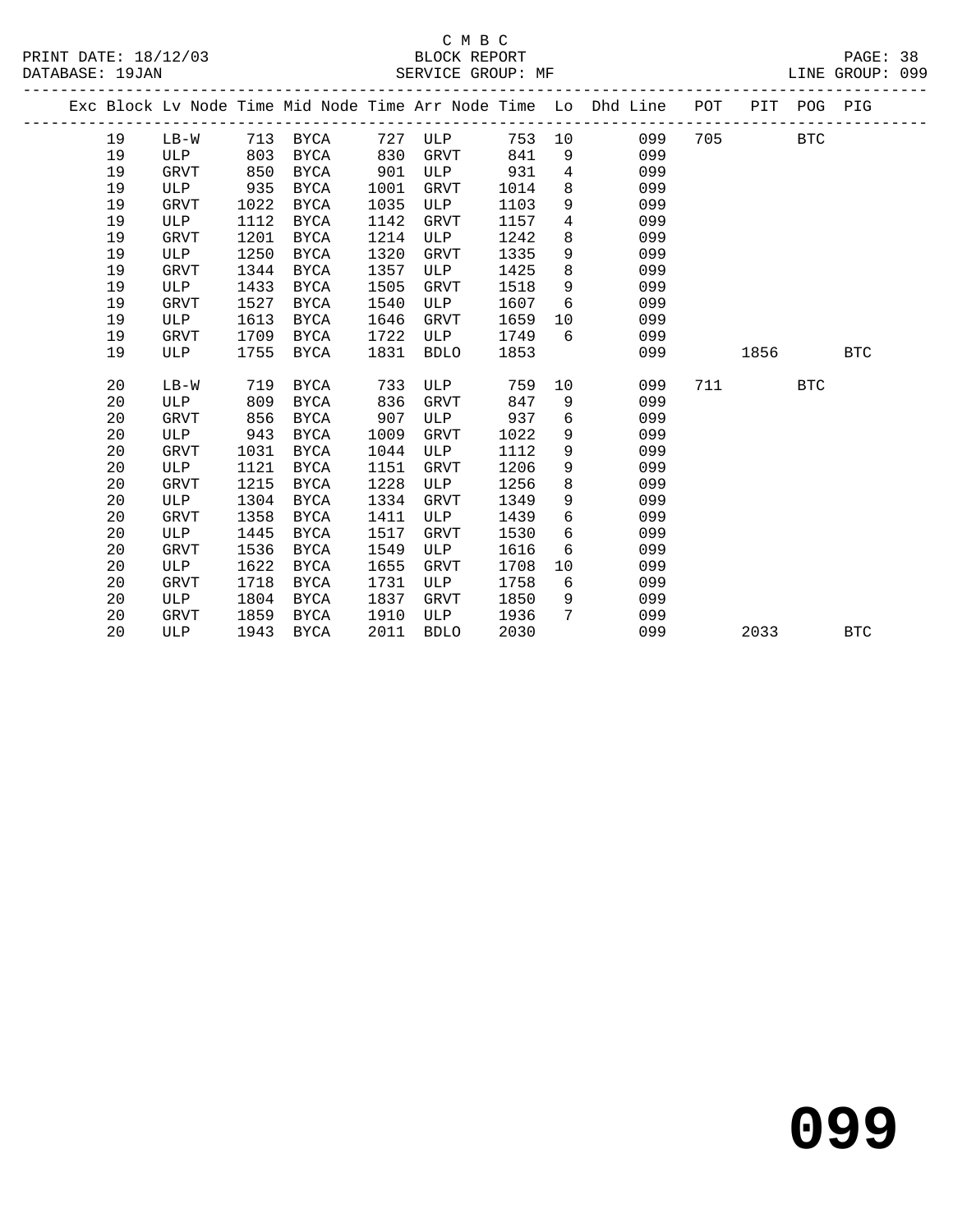|  |    |      |      |             |      |      |      |    | Exc Block Lv Node Time Mid Node Time Arr Node Time Lo Dhd Line | POT | PIT | POG PIG |  |
|--|----|------|------|-------------|------|------|------|----|----------------------------------------------------------------|-----|-----|---------|--|
|  | 21 | LB-W | 751  | BYCA        | 807  | ULP  | 834  | 8  | 099                                                            | 743 |     | BTC     |  |
|  | 21 | ULP  | 842  | BYCA        | 909  | GRVT | 922  | 9  | 099                                                            |     |     |         |  |
|  | 21 | GRVT | 931  | BYCA        | 943  | ULP  | 1010 | 8  | 099                                                            |     |     |         |  |
|  | 21 | ULP  | 1018 | BYCA        | 1045 | GRVT | 1059 | 8  | 099                                                            |     |     |         |  |
|  | 21 | GRVT | 1107 | <b>BYCA</b> | 1120 | ULP  | 1148 | 8  | 099                                                            |     |     |         |  |
|  | 21 | ULP  | 1156 | BYCA        | 1226 | GRVT | 1241 | 9  | 099                                                            |     |     |         |  |
|  | 21 | GRVT | 1250 | BYCA        | 1303 | ULP  | 1331 | 9  | 099                                                            |     |     |         |  |
|  | 21 | ULP  | 1340 | <b>BYCA</b> | 1410 | GRVT | 1425 | 8  | 099                                                            |     |     |         |  |
|  | 21 | GRVT | 1433 | BYCA        | 1446 | ULP  | 1514 | 5  | 099                                                            |     |     |         |  |
|  | 21 | ULP  | 1519 | BYCA        | 1552 | GRVT | 1605 | 10 | 099                                                            |     |     |         |  |
|  | 21 | GRVT | 1615 | <b>BYCA</b> | 1628 | ULP  | 1655 | 6  | 099                                                            |     |     |         |  |
|  | 21 | ULP  | 1701 | BYCA        | 1735 | GRVT | 1748 | 11 | 099                                                            |     |     |         |  |
|  | 21 | GRVT | 1759 | BYCA        | 1812 | ULP  | 1839 | 4  | 099                                                            |     |     |         |  |
|  | 21 | ULP  | 1843 | BYCA        | 1912 | GRVT | 1926 | 9  | 099                                                            |     |     |         |  |

| 21          | <b>GRVT</b> | 1935 | <b>BYCA</b>   | 1946 | ULP          | 2012 | 6               |              | 099 |     |      |            |              |
|-------------|-------------|------|---------------|------|--------------|------|-----------------|--------------|-----|-----|------|------------|--------------|
| 21          | ULP         | 2018 | <b>BYCA</b>   | 2043 | GRVT         | 2055 | 8               |              | 099 |     |      |            |              |
| 21          | <b>GRVT</b> | 2103 | <b>BYCA</b>   | 2113 | ULP          | 2137 | 9               |              | 099 |     |      |            |              |
| 21          | ULP         | 2146 | ${\tt BYCA}$  | 2210 | GRVT         | 2221 | $12$            |              | 099 |     |      |            |              |
| 21          | GRVT        | 2233 | $_{\rm BYCA}$ | 2243 | ULP          | 2304 | $\,8\,$         |              | 099 |     |      |            |              |
| 21          | ULP         | 2312 | <b>BYCA</b>   | 2335 | <b>GRVT</b>  | 2345 | 5               |              | 099 |     |      |            |              |
| 21          | <b>GRVT</b> | 2350 | <b>BYCA</b>   | 2400 | ULP          | 2421 | 9               |              | 099 |     |      |            |              |
| 21          | ULP         | 2430 | $_{\rm BYCA}$ | 2453 | <b>GRVT</b>  | 2503 | 17              |              | 099 |     |      |            |              |
| 21          | GRVT        | 2520 | <b>BYCA</b>   | 2529 | ULP          | 2550 | 17              | $\mathbf{1}$ | 099 |     |      |            |              |
| 21          | ULP1        | 2608 | GRBY          | 2627 | SERO         | 2638 | 10              |              | N17 |     |      |            |              |
| 21          | SERO        | 2648 | <b>BYGR</b>   | 2655 | ULP1         | 2715 | $\mathsf{O}$    | 24           | N17 |     |      |            |              |
| 21          | HODM        | 2739 | $HK-E$        | 2801 | SFU          | 2824 | 3               |              | N35 |     |      |            |              |
| 21          | SFU         | 2827 | $HK-W$        | 2848 | HODM         | 2908 | $\mathbf{1}$    |              | N35 |     |      |            |              |
| 21          | HODM        | 2909 | $HK-E$        | 2931 | SFU          | 2954 |                 |              | N35 |     | 3011 |            | <b>BTC</b>   |
|             |             |      |               |      |              |      |                 |              |     |     |      |            |              |
| 22          | $LB-W$      | 803  | <b>BYCA</b>   | 819  | ULP          | 846  | 9               |              | 099 | 755 |      | <b>BTC</b> |              |
| 22          | ULP         | 855  | <b>BYCA</b>   | 921  | GRVT         | 935  | 10              |              | 099 |     |      |            |              |
| 22          | GRVT        | 945  | BYCA          | 957  | ULP          | 1024 | $7\phantom{.0}$ |              | 099 |     |      |            |              |
| 22          | ULP         | 1031 | BYCA          | 1101 | GRVT         | 1115 | 6               |              | 099 |     |      |            |              |
| $2\sqrt{2}$ | <b>GRVT</b> | 1121 | BYCA          | 1134 | ULP          | 1202 | $12$            |              | 099 |     |      |            |              |
| 22          | ULP         | 1214 | ${\tt BYCA}$  | 1244 | GRVT         | 1259 | 9               |              | 099 |     |      |            |              |
| 22          | <b>GRVT</b> | 1308 | BYCA          | 1321 | ULP          | 1349 | $\,9$           |              | 099 |     |      |            |              |
| 22          | ULP         | 1358 | <b>BYCA</b>   | 1428 | GRVT         | 1443 | 10              |              | 099 |     |      |            |              |
| 22          | <b>GRVT</b> | 1453 | BYCA          | 1506 | ULP          | 1533 | $\overline{4}$  |              | 099 |     |      |            |              |
| 22          | ULP         | 1537 | BYCA          | 1610 | GRVT         | 1623 | 10              |              | 099 |     |      |            |              |
| 22          | GRVT        | 1633 | BYCA          | 1646 | ULP          | 1713 | 6               |              | 099 |     |      |            |              |
| 22          | ULP         | 1719 | $_{\rm BYCA}$ | 1753 | <b>GRVT</b>  | 1806 | 8               |              | 099 |     |      |            |              |
| 22          | GRVT        | 1814 | <b>BYCA</b>   | 1827 | ULP          | 1854 | $\overline{4}$  |              | 099 |     |      |            |              |
| 22          | ULP         | 1858 | <b>BYCA</b>   | 1927 | GRVT         | 1941 | 12              |              | 099 |     |      |            |              |
| 22          | <b>GRVT</b> | 1953 | ${\tt BYCA}$  | 2004 | $_{\rm ULP}$ | 2030 | 6               |              | 099 |     |      |            |              |
| 22          | ULP         | 2036 | $_{\rm BYCA}$ | 2100 | GRVT         | 2111 | 12              |              | 099 |     |      |            |              |
| 22          | <b>GRVT</b> | 2123 | <b>BYCA</b>   | 2133 | ULP          | 2157 | 5               |              | 099 |     |      |            |              |
| 22          | ULP         | 2202 | <b>BYCA</b>   | 2225 | GRVT         | 2235 | 8               |              | 099 |     |      |            |              |
| 22          | GRVT        | 2243 | $_{\rm BYCA}$ | 2253 | ULP          | 2314 | 8               |              | 099 |     |      |            |              |
| 22          | ULP         | 2322 | <b>BYCA</b>   | 2345 | GRVT         | 2355 | $10$            |              | 099 |     |      |            |              |
| 22          | GRVT        | 2405 | <b>BYCA</b>   | 2414 | ULP          | 2435 | 9               |              | 099 |     |      |            |              |
| 22          | ULP         | 2444 | BYCA          | 2507 | <b>GRVT</b>  | 2517 | 18              |              | 099 |     |      |            |              |
| 22          | <b>GRVT</b> | 2535 | BYCA          | 2544 | ULP          | 2605 | 5               |              | 099 |     |      |            |              |
| 22          | ULP         | 2610 | BYCA          | 2633 | GRVT         | 2643 | 26              | 20           | 099 |     |      |            |              |
| 22          | HODM        | 2729 |               |      | NWST         | 2831 |                 |              | N19 |     | 2851 |            | $_{\rm BTC}$ |
|             |             |      |               |      |              |      |                 |              |     |     |      |            |              |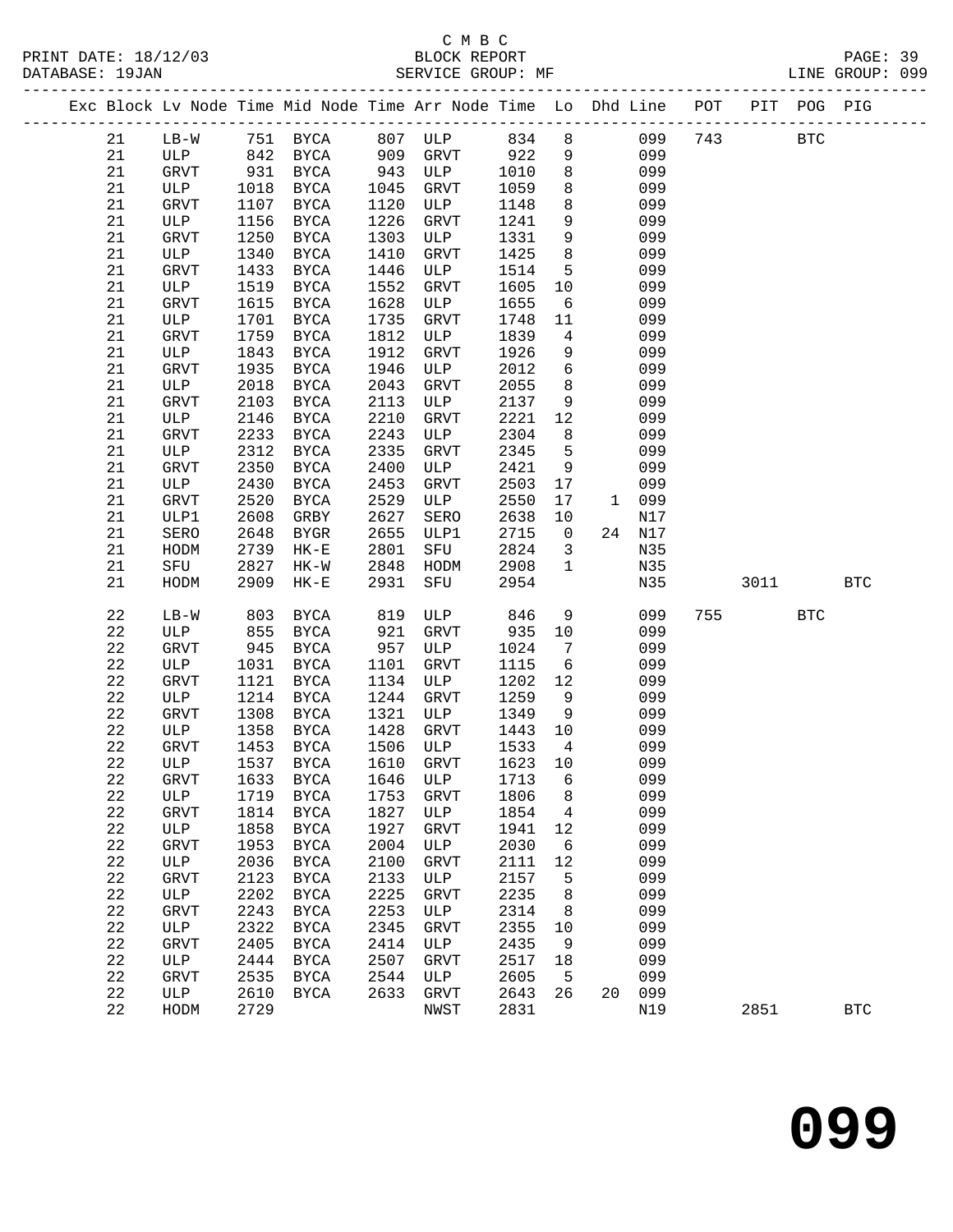|  |    |             |      |           |      |                                                                  |         |                 | Exc Block Lv Node Time Mid Node Time Arr Node Time Lo Dhd Line POT PIT POG PIG |              |      |              |              |
|--|----|-------------|------|-----------|------|------------------------------------------------------------------|---------|-----------------|--------------------------------------------------------------------------------|--------------|------|--------------|--------------|
|  | 31 |             |      |           |      |                                                                  |         |                 |                                                                                | 099 1157 BTC |      |              |              |
|  | 31 |             |      |           |      | LB-W 1202 BYCA 1220 ULP 1250 9<br>ULP 1259 BYCA 1329 GRVT 1344 9 |         |                 | 099                                                                            |              |      |              |              |
|  | 31 | GRVT        |      | 1353 BYCA |      | 1406 ULP                                                         | 1434    | $\overline{7}$  | 099                                                                            |              |      |              |              |
|  | 31 | ULP         | 1441 | BYCA      |      | 1513 GRVT                                                        | 1526    | $\overline{7}$  | 099                                                                            |              |      |              |              |
|  | 31 | GRVT        | 1533 | BYCA      |      | 1546 ULP                                                         | 1613    | 6               | 099                                                                            |              |      |              |              |
|  | 31 | ULP         | 1619 | BYCA      | 1652 | GRVT                                                             | 1705    | 10              | 099                                                                            |              |      |              |              |
|  | 31 | GRVT        |      | 1715 BYCA | 1728 | <b>ULP</b>                                                       | 1755    | 6               | 099                                                                            |              |      |              |              |
|  | 31 | ULP         |      | 1801 BYCA |      | 1835 BDLO                                                        | 1857    |                 | 099                                                                            |              | 1900 |              | <b>BTC</b>   |
|  |    |             |      |           |      |                                                                  |         |                 |                                                                                |              |      |              |              |
|  | 32 | ULP         |      | 1452 BYCA |      | 1524 GRVT                                                        | 1537    | 8               |                                                                                | 099 1358     |      | BTC          |              |
|  | 32 | <b>GRVT</b> |      | 1545 BYCA | 1558 | ULP                                                              | 1625    | 6               | 099                                                                            |              |      |              |              |
|  | 32 | ULP         |      | 1631 BYCA |      | 1705 BDLO                                                        | 1728    |                 |                                                                                | 099 1731     |      |              | $_{\rm BTC}$ |
|  |    |             |      |           |      |                                                                  |         |                 |                                                                                |              |      |              |              |
|  | 33 | ULP         |      | 1504 BYCA |      | 1537 GRVT                                                        | 1550    | $7\phantom{.0}$ |                                                                                | 099 1410     |      | $_{\rm BTC}$ |              |
|  | 33 | GRVT        |      | 1557 BYCA | 1610 | ULP                                                              | 1637    | 6               | 099                                                                            |              |      |              |              |
|  | 33 | ULP         |      | 1643 BYCA | 1717 | BDLO                                                             | 1740    |                 |                                                                                | 099 — 100    | 1743 |              | <b>BTC</b>   |
|  | 34 | ULP         |      | 1510 BYCA | 1543 | GRVT                                                             | 1556 10 |                 |                                                                                | 099 1416     |      | BTC          |              |
|  | 34 | GRVT        |      | 1606 BYCA |      | 1619 ULP                                                         | 1646    | 6               | 099                                                                            |              |      |              |              |
|  | 34 | ULP         |      | 1652 BYCA | 1727 | BDLO                                                             | 1750    |                 |                                                                                | 099 1753     |      |              | $_{\rm BTC}$ |
|  | 35 | ULP         |      | 1522 BYCA |      | 1555 GRVT                                                        | 1608    | 10              |                                                                                | 099 1428     |      | BTC          |              |
|  | 35 | GRVT        |      | 1618 BYCA |      | 1631 ULP                                                         | 1658    | 6               | 099                                                                            |              |      |              |              |
|  | 35 | ULP         |      | 1704 BYCA |      | 1739 BDLO                                                        | 1801    |                 |                                                                                | 099 1804     |      |              | <b>BTC</b>   |
|  |    |             |      |           |      |                                                                  |         |                 |                                                                                |              |      |              |              |
|  | 36 | LB-W        |      | 1441 BYCA |      | 1459 ULP                                                         | 1529    | $5^{\circ}$     |                                                                                | 099 1436     |      | BTC          |              |
|  | 36 | ULP         |      | 1534 BYCA | 1607 | GRVT                                                             | 1620 10 |                 | 099                                                                            |              |      |              |              |
|  | 36 | GRVT        |      | 1630 BYCA | 1643 | ULP                                                              | 1710    | $6\overline{6}$ | 099                                                                            |              |      |              |              |
|  | 36 | ULP         |      | 1716 BYCA | 1751 | BDLO                                                             | 1813    |                 |                                                                                | 099 1816     |      |              | <b>BTC</b>   |
|  |    |             |      |           |      |                                                                  |         |                 |                                                                                |              |      |              |              |
|  | 37 | ULP         | 1540 | BYCA      |      | 1613 GRVT                                                        | 1626    | 10              |                                                                                | 099 1446     |      | BTC          |              |
|  | 37 | GRVT        |      | 1636 BYCA |      | 1649 ULP                                                         | 1716    | 6               | 099                                                                            |              |      |              |              |
|  | 37 | ULP         |      | 1722 BYCA | 1757 | BDLO                                                             | 1819    |                 |                                                                                | 099 12       | 1822 |              | <b>BTC</b>   |
|  |    |             |      |           |      |                                                                  |         |                 |                                                                                | 099 1454     |      |              |              |
|  | 38 | $LB-W$      |      | 1459 BYCA |      | 1517 ULP                                                         | 1544    | 8 <sup>8</sup>  |                                                                                |              |      | BTC          |              |
|  | 38 | ULP         |      | 1552 BYCA |      | 1625 GRVT                                                        | 1638 10 |                 | 099                                                                            |              |      |              |              |
|  | 38 | GRVT        |      | 1648 BYCA |      | 1701 ULP                                                         | 1728    | $6\overline{6}$ | 099                                                                            |              |      |              |              |
|  | 38 | ULP         |      | 1734 BYCA | 1810 | <b>BDLO</b>                                                      | 1832    |                 |                                                                                | 099 1835     |      |              | <b>BTC</b>   |
|  |    |             |      |           |      |                                                                  |         |                 | 39 LB-W 1508 BYCA 1526 ULP 1553 8 099 1503 BTC                                 |              |      |              |              |
|  | 39 | ULP         | 1601 | BYCA      | 1634 | GRVT                                                             | 1647 10 |                 | 099                                                                            |              |      |              |              |
|  | 39 | GRVT        | 1657 | BYCA      | 1710 | ULP                                                              | 1737    | 6               | 099                                                                            |              |      |              |              |
|  | 39 | ULP         | 1743 | BYCA      | 1819 | <b>BDLO</b>                                                      | 1841    |                 | 099                                                                            |              | 1844 |              | <b>BTC</b>   |
|  |    |             |      |           |      |                                                                  |         |                 |                                                                                |              |      |              |              |
|  | 40 | $LB-W$      | 1517 | BYCA      | 1535 | ULP                                                              | 1602    | 8               | 099                                                                            | 1512         |      | <b>BTC</b>   |              |
|  | 40 | ULP         | 1610 | BYCA      | 1643 | <b>GRVT</b>                                                      | 1656    | 10              | 099                                                                            |              |      |              |              |
|  | 40 | <b>GRVT</b> | 1706 | BYCA      | 1719 | ULP                                                              | 1746    | 6               | 099                                                                            |              |      |              |              |
|  | 40 | ULP         | 1752 | BYCA      | 1828 | <b>BDLO</b>                                                      | 1850    |                 | 099                                                                            |              | 1853 |              | <b>BTC</b>   |
|  |    |             |      |           |      |                                                                  |         |                 |                                                                                |              |      |              |              |
|  | 41 | $LB-W$      | 1532 | BYCA      | 1550 | ULP                                                              | 1617    | 8 <sup>8</sup>  | 099                                                                            | 1527         |      | <b>BTC</b>   |              |
|  | 41 | ULP         | 1625 | BYCA      | 1658 | GRVT                                                             | 1711    | 10              | 099                                                                            |              |      |              |              |
|  | 41 | GRVT        | 1721 | BYCA      |      | 1734 ULP                                                         | 1801    | 6               | 099                                                                            |              |      |              |              |
|  | 41 | ULP         |      | 1807 BYCA | 1841 | <b>BDLO</b>                                                      | 1903    |                 | 099                                                                            |              | 1906 |              | <b>BTC</b>   |
|  |    |             |      |           |      |                                                                  |         |                 |                                                                                |              |      |              |              |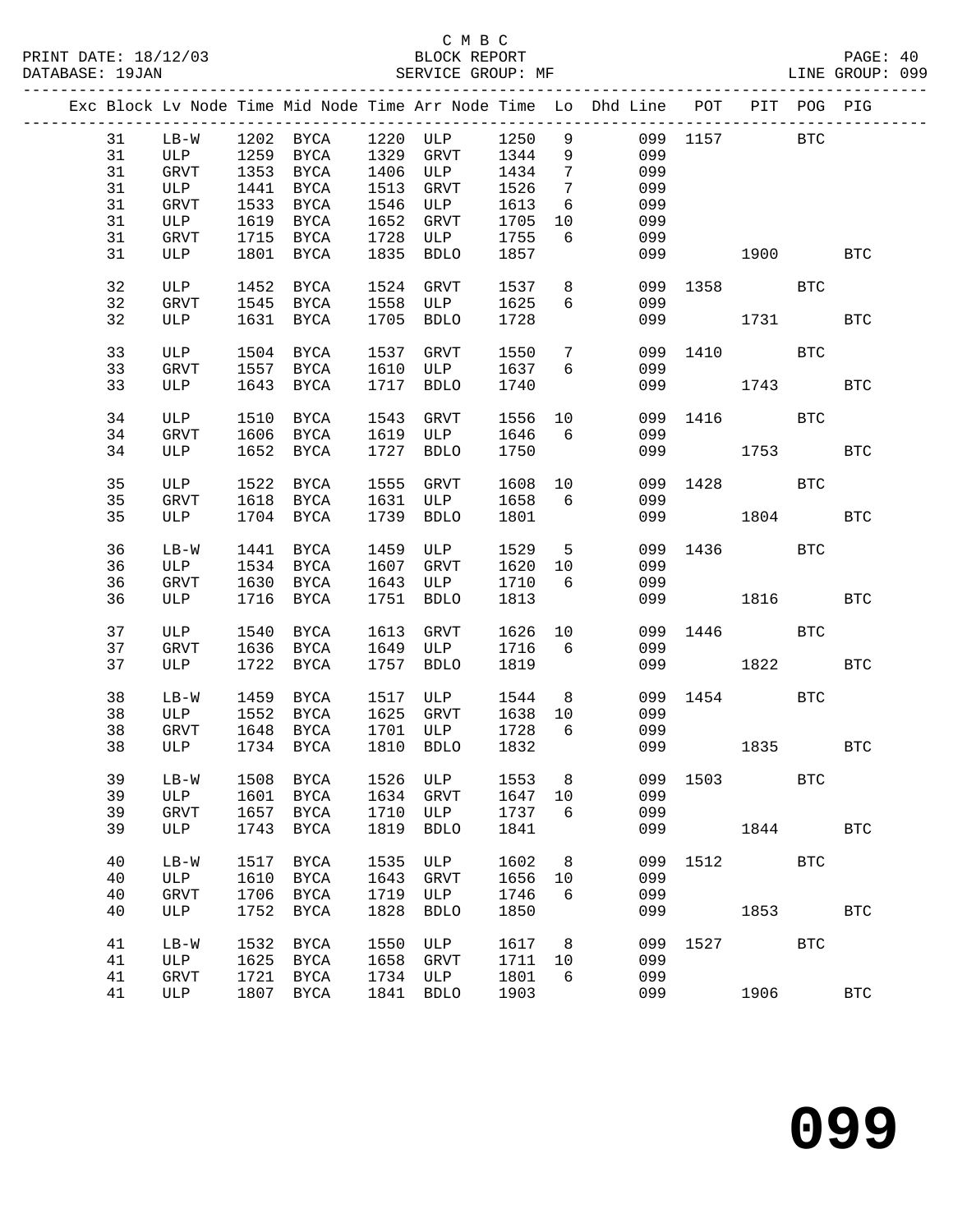|  |        |             |      | Exc Block Lv Node Time Mid Node Time Arr Node Time Lo Dhd Line POT |      |             |      |                 |    |       |          | PIT POG PIG |            |
|--|--------|-------------|------|--------------------------------------------------------------------|------|-------------|------|-----------------|----|-------|----------|-------------|------------|
|  | 42     | $LB-W$      |      | 1553 BYCA 1613 ULP                                                 |      |             | 1640 | 6               |    |       | 099 1548 | <b>BTC</b>  |            |
|  | 42     | ULP         |      | 1646 BYCA                                                          |      | 1720 GRVT   | 1733 | 8               |    | 099   |          |             |            |
|  | 42     | GRVT        |      | 1741 BYCA                                                          |      | 1754 ULP    | 1821 | 5               |    | 099   |          |             |            |
|  | 42     | ULP         |      | 1826 BYCA                                                          | 1855 | GRVT        | 1909 | 8               |    | 099   |          |             |            |
|  | 42     | GRVT        | 1917 | BYCA                                                               | 1928 | ULP         | 1954 | 6               |    | 099   |          |             |            |
|  | 42     | ULP         | 2000 | BYCA                                                               | 2025 | GRVT        | 2037 | 11              |    | 099   |          |             |            |
|  | 42     | GRVT        | 2048 | BYCA                                                               | 2058 | ULP         | 2123 | 8               |    | 099   |          |             |            |
|  | 42     | ULP         |      | 2131 BYCA                                                          | 2155 | GRVT        | 2206 | $7\phantom{.0}$ |    | 099   |          |             |            |
|  | 42     | <b>GRVT</b> | 2213 | BYCA                                                               | 2223 | ULP         | 2244 | 8               |    | 099   |          |             |            |
|  | 42     | ULP         | 2252 | BYCA                                                               | 2315 | GRVT        | 2325 | 10              |    | 099   |          |             |            |
|  | 42     | GRVT        | 2335 | BYCA                                                               | 2345 | ULP         | 2406 | 10              |    | 099   |          |             |            |
|  | 42     | ULP         |      | 2416 BYCA                                                          | 2439 | GRVT        | 2449 | 16              |    | 099   |          |             |            |
|  | $4\,2$ | <b>GRVT</b> | 2505 | BYCA                                                               | 2514 | ULP         | 2535 | 5               |    | 099   |          |             |            |
|  | 42     | ULP         | 2540 | BYCA                                                               | 2604 | BDLO        | 2620 |                 |    | 099   | 2623     |             | <b>BTC</b> |
|  |        |             |      |                                                                    |      |             |      |                 |    |       |          |             |            |
|  | 51     | $LB-W$      | 655  | BYCA                                                               | 709  | ULP         | 735  |                 | 10 | 099   | 647      | <b>BTC</b>  |            |
|  | 51     | ULP         |      | 745 BYCA                                                           | 812  | GRVT        | 823  | 8               |    | 099   |          |             |            |
|  | 51     | <b>GRVT</b> |      | 831 BYCA                                                           | 842  | ULP         | 912  |                 |    | 099   | 957 000  |             | <b>BTC</b> |
|  |        |             |      |                                                                    |      |             |      |                 |    |       |          |             |            |
|  | 52     | $LB-W$      |      | 658 BYCA                                                           | 712  | ULP         | 738  | 10              |    | 099   | 650 000  | <b>BTC</b>  |            |
|  | 52     | ULP         |      | 748 BYCA                                                           | 815  | GRVT        | 826  | 9               |    | 099   |          |             |            |
|  | 52     | <b>GRVT</b> |      | 835 BYCA                                                           | 846  | ULP         | 916  | $7\overline{ }$ |    | 099   |          |             |            |
|  | 52     | ULP         |      | 923 BYCA                                                           | 949  | BDLO        | 1009 |                 |    | 099   | 1012     |             | <b>BTC</b> |
|  |        |             |      |                                                                    |      |             |      |                 |    |       |          |             |            |
|  | 53     | BDKI        | 650  |                                                                    |      | SEHA        | 716  | $\overline{2}$  |    | 1 095 | 649      | <b>BTC</b>  |            |
|  | 53     | WFST        | 719  |                                                                    |      | ULP         | 750  | $\overline{4}$  |    | 044   |          |             |            |
|  | 53     | ULP         |      | 754 BYCA 821 GRVT                                                  |      |             | 832  | 9               |    | 099   |          |             |            |
|  | 53     | <b>GRVT</b> |      | 841 BYCA                                                           | 852  | ULP         | 922  |                 |    | 099   | 1007     |             | <b>BTC</b> |
|  |        |             |      |                                                                    |      |             |      |                 |    |       |          |             |            |
|  | 54     | $LB-W$      | 710  | BYCA                                                               | 724  | ULP         | 750  | 10              |    | 099   | 702 BTC  |             |            |
|  | 54     | ULP         | 800  | BYCA                                                               | 827  | GRVT        | 838  | 9               |    | 099   |          |             |            |
|  | 54     | <b>GRVT</b> |      | 847 BYCA                                                           | 858  | ULP         | 928  |                 |    | 099   | 1013     |             | <b>BTC</b> |
|  |        |             |      |                                                                    |      |             |      |                 |    |       |          |             |            |
|  | 55     | $LB-W$      | 724  | BYCA                                                               | 740  | ULP         | 807  | 8               |    | 099   | 716 BTC  |             |            |
|  | 55     | ULP         |      | 815 BYCA                                                           | 842  | GRVT        | 853  | 9               |    | 099   |          |             |            |
|  | 55     | <b>GRVT</b> |      | 902 BYCA                                                           | 914  | ULP         | 941  |                 |    | 099   | 1026     |             | <b>BTC</b> |
|  |        |             |      |                                                                    |      |             |      |                 |    |       |          |             |            |
|  | 56     | $LB-W$      |      | 733 BYCA                                                           |      | 749 ULP     | 816  | 8               |    | 099   | 725 BTC  |             |            |
|  | 56     | ULP         |      | 824 BYCA                                                           |      | 851 GRVT    | 902  | 9               |    | 099   |          |             |            |
|  |        |             |      | 56 GRVT 911 BYCA 923 ULP 950 099 1035 BTC                          |      |             |      |                 |    |       |          |             |            |
|  |        |             |      |                                                                    |      |             |      |                 |    |       |          |             |            |
|  | 57     | $LB-W$      |      | 745 BYCA                                                           | 801  | ULP         | 828  | 8               |    | 099   | 737 — 17 | <b>BTC</b>  |            |
|  | 57     | ULP         |      | 836 BYCA                                                           | 903  | GRVT        | 916  | 8               |    | 099   |          |             |            |
|  | 57     | <b>GRVT</b> |      | 924 BYCA                                                           | 936  | ULP         | 1003 |                 |    | 099   | 1041     |             | <b>BTC</b> |
|  | 58     | $LB-W$      | 754  | <b>BYCA</b>                                                        | 810  | ULP         | 837  | 8               |    | 099   | 746      | <b>BTC</b>  |            |
|  | 58     | ULP         | 845  | <b>BYCA</b>                                                        | 911  | <b>GRVT</b> | 925  | 10              |    | 099   |          |             |            |
|  | 58     | <b>GRVT</b> |      | 935 BYCA                                                           | 947  | ULP         | 1014 |                 |    | 099   | 1052     |             | <b>BTC</b> |
|  |        |             |      |                                                                    |      |             |      |                 |    |       |          |             |            |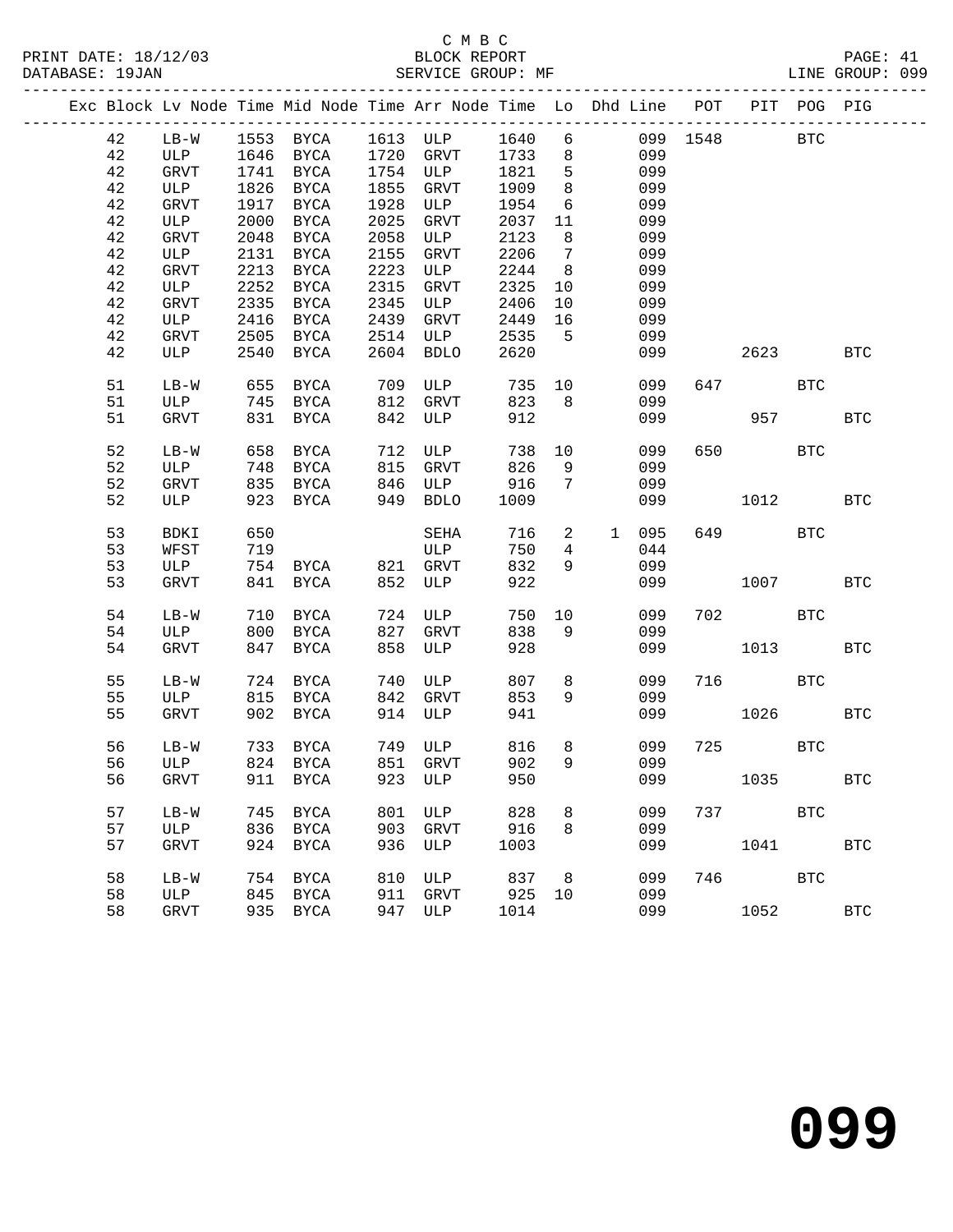|                                                                                 | 2/03<br>BLOCK REPORT<br>SERVICE GROUP: MF<br>PRINT DATE: 18/12/03<br>DATABASE: 19JAN                                                     |                                                                                                                                                              |                                                                                                                                                |                                                                                                                                                      |  |                                                                                                                                         |                                                                                                                                                              | C M B C                                                                                                                                         |                                                                                                   | LINE GROUP: 130                                                                                                                                                                                                                                                                                                                                                                            |  | PAGE: 42 |  |
|---------------------------------------------------------------------------------|------------------------------------------------------------------------------------------------------------------------------------------|--------------------------------------------------------------------------------------------------------------------------------------------------------------|------------------------------------------------------------------------------------------------------------------------------------------------|------------------------------------------------------------------------------------------------------------------------------------------------------|--|-----------------------------------------------------------------------------------------------------------------------------------------|--------------------------------------------------------------------------------------------------------------------------------------------------------------|-------------------------------------------------------------------------------------------------------------------------------------------------|---------------------------------------------------------------------------------------------------|--------------------------------------------------------------------------------------------------------------------------------------------------------------------------------------------------------------------------------------------------------------------------------------------------------------------------------------------------------------------------------------------|--|----------|--|
| CASB CAPILANO SUSPENSION BRG<br>GMSK GROUSE MTN SKYRIDE<br>HODM HOWE & DUNSMUIR |                                                                                                                                          |                                                                                                                                                              |                                                                                                                                                |                                                                                                                                                      |  |                                                                                                                                         |                                                                                                                                                              |                                                                                                                                                 |                                                                                                   | BRIA BROADWAY AND LAWRENCE BUB2<br>BUB2 BURRARD STATION<br>BW03 BRENTWOOD STN BAY3<br>BYGR BROADWAY & GRANVILLE BYGR BROADWAY & GRANVILLE<br>BYGR BROADWAY & GRANVILLE CAPT CAPILANO UNIVERSITY<br>CAPT CAPILANO UNIVERSITY<br>DUHA DUTHIE & HASTINGS<br>HAWL HASTINGS & WILLINGDON<br>KTLP KOOTENAY LOOP                                                                                  |  |          |  |
|                                                                                 |                                                                                                                                          |                                                                                                                                                              |                                                                                                                                                |                                                                                                                                                      |  |                                                                                                                                         |                                                                                                                                                              |                                                                                                                                                 |                                                                                                   | LOQU LONSDALE QUAY                                                                                                                                                                                                                                                                                                                                                                         |  |          |  |
| ULP1 UNIVERSITY LOOP<br>WLHA WILLINGDON & HASTINGS S/B                          |                                                                                                                                          | ------------------------                                                                                                                                     |                                                                                                                                                |                                                                                                                                                      |  |                                                                                                                                         |                                                                                                                                                              |                                                                                                                                                 |                                                                                                   | LVMT UYNN VALLEY & MTN HWY<br>PBEX PHIBBS EXCHANGE<br>PRRO PROSPECT & ROCKLAND<br>UNDE UNDERWOOD & DEMPSEY                                                                                                                                                                                                                                                                                 |  |          |  |
|                                                                                 |                                                                                                                                          |                                                                                                                                                              |                                                                                                                                                |                                                                                                                                                      |  |                                                                                                                                         |                                                                                                                                                              |                                                                                                                                                 |                                                                                                   | Exc Block Lv Node Time Mid Node Time Arr Node Time Lo Dhd Line POT PIT POG PIG                                                                                                                                                                                                                                                                                                             |  |          |  |
|                                                                                 | $1 \quad \blacksquare$<br>$\mathbf{1}$<br>$\mathbf{1}$<br>$\mathbf{1}$<br>$\mathbf{1}$<br>$\mathbf 1$<br>1<br>1<br>1<br>$\mathbf 1$<br>1 | MTST<br>PEWI<br>MTST<br>CAPT<br>MTST<br>PEWI<br>MTST<br>PEWI                                                                                                 | 931<br>1023<br>1050<br>1123<br>1150                                                                                                            | BW01<br>BW06<br>BW01<br>BW06                                                                                                                         |  | 1157                                                                                                                                    |                                                                                                                                                              | 1039 PEWI 1045                                                                                                                                  |                                                                                                   | 00HA 538 SPST 548 MTST 613 2 144 525 BTC<br>MTST 615 BW01 629 KTLP 638 20 130<br>KTLP 658 WLHA 703 MTST 723 1 130<br>124 BW01 129 PEWI 144 11 130<br>130 755 BW06 1802 MTST 120 10 130<br>130 830 HAWL 1853 CAPT 1923 8 130<br>BW06 802 MTST 820 10 130<br>HAWL 853 CAPT 923 8 130<br>WLHA 956 MTST 1017 6 130<br>5 130<br>1057 MTST 1115 8 130<br>1140 PEWI 1146 4 130<br>MTST 1215 8 130 |  |          |  |
|                                                                                 | 1<br>1<br>1<br>1<br>1<br>1<br>1<br>1<br>$\mathbf{1}$                                                                                     | MTST<br>PEWI<br>MTST<br>PEWI<br>MTST<br>PEWI<br>MTST<br>CAPT<br>MTST                                                                                         | 1223<br>1250<br>1323<br>1346 BW06<br>1424 BW01                                                                                                 | BW01<br>BW06<br>BW01                                                                                                                                 |  | 1257<br>1353                                                                                                                            | MTST<br>1340 PEWI<br>1442 PEWI                                                                                                                               | 1315<br>1346<br>MTST 1415                                                                                                                       |                                                                                                   | 1240 PEWI 1246 4 130<br>$\begin{array}{ccc} 8 & & 130 \\ 0 & & 130 \\ 9 & & 130 \end{array}$<br>1448 12 130<br>1500 BW06 1508 MTST 1530 12 130<br>1542 HAWL 1609 CAPT 1636 7 130<br>1643 WLHA 1710 MTST 1737 5 130<br>1742 BW01 1802 KTLP 1814 130 1818 BTC                                                                                                                                |  |          |  |
|                                                                                 | $\overline{a}$<br>2<br>2<br>2<br>2<br>2<br>2<br>2<br>2<br>2<br>2<br>2<br>2<br>2<br>2<br>2<br>2<br>2<br>2<br>2                            | MTST<br>PBEX<br>MTST<br>PEWI<br>MTST<br>CAPT<br>MTST<br>PEWI<br>MTST<br>PEWI<br>MTST<br>PEWI<br>MTST<br>PEWI<br>MTST<br>${\tt CAPT}$<br>MTST<br>PEWI<br>MTST | 600<br>636<br>712<br>745<br>818<br>919<br>1008<br>1035<br>1108<br>1135<br>1208<br>1235<br>1308<br>1331<br>1406<br>1509<br>1612<br>1648<br>1724 | HAWL<br>WHLA<br>BW01<br>BW06<br>HAWL<br>WLHA<br>BW01<br>BW06<br>BW01<br>BW06<br>BW01<br>BW06<br>BW01<br>BW06<br>HAWL<br>WLHA<br>BW01<br>BW06<br>BW01 |  | 618<br>727<br>752<br>841<br>944<br>1024<br>1042<br>1125<br>1142<br>1225<br>1242<br>1325<br>1338<br>1430<br>1536<br>1632<br>1656<br>1744 | PBEX<br>MTST<br>PEWI<br>MTST<br>${\tt CAPT}$<br>MTST<br>PEWI<br>MTST<br>PEWI<br>MTST<br>PEWI<br>MTST<br>PEWI<br>MTST<br>CAPT<br>MTST<br>PEWI<br>MTST<br>PEWI | 630<br>708<br>732<br>808<br>911<br>1005<br>1030<br>1100<br>1131<br>1200<br>1231<br>1300<br>1331<br>1400<br>1455<br>1603<br>1639<br>1718<br>1751 | 6<br>4<br>13<br>$10$<br>8<br>3<br>5<br>8<br>4<br>8<br>4<br>8<br>0<br>6<br>14<br>9<br>9<br>6<br>12 | PEWI 537 BW06 542 MTST 556 4 130 530 BTC<br>130<br>130<br>130<br>130<br>130<br>130<br>130<br>130<br>130<br>130<br>130<br>130<br>130<br>130<br>130<br>130<br>130<br>130<br>130                                                                                                                                                                                                              |  |          |  |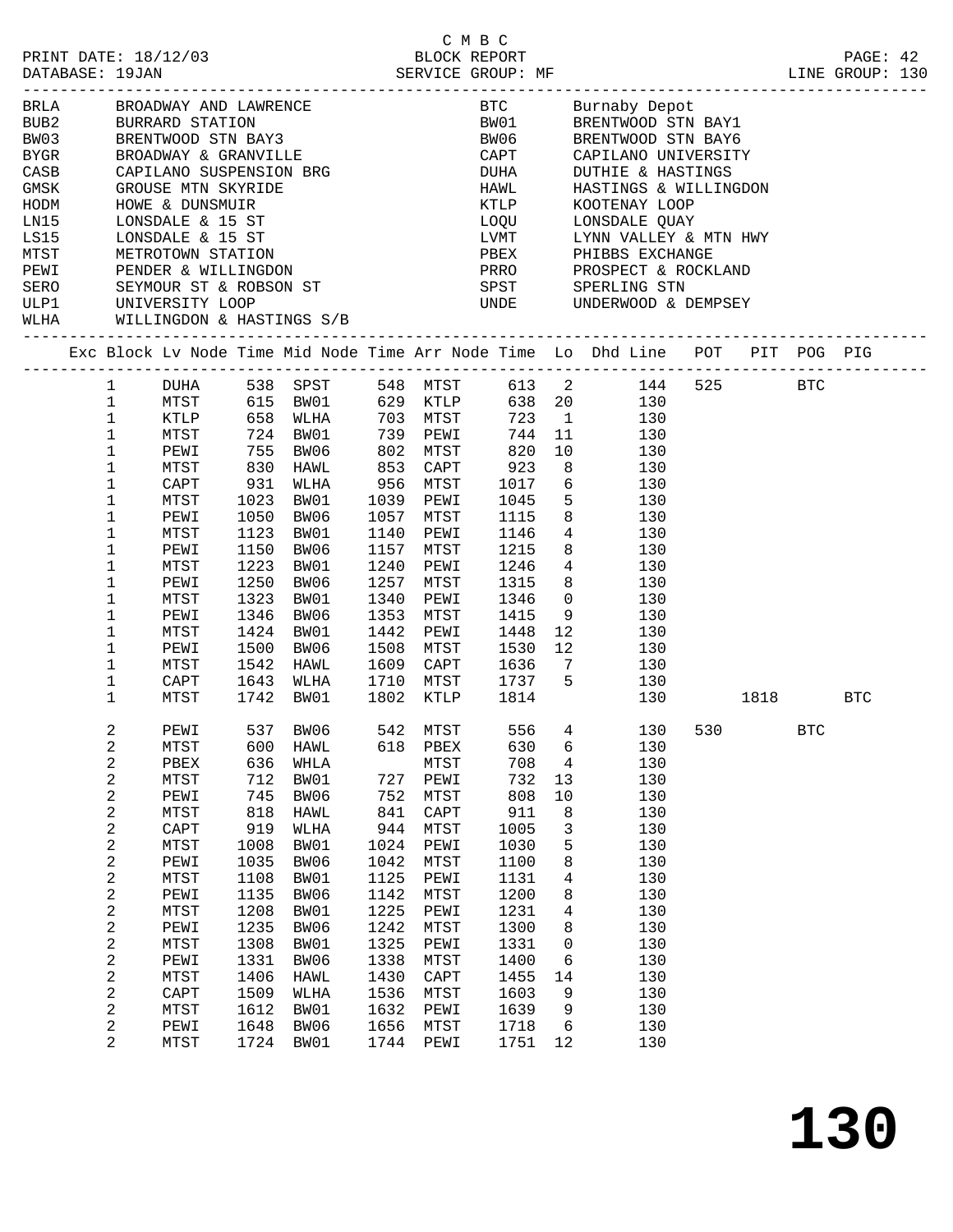|  |                         |                      |      |                             |      |                   |              |                 | Exc Block Lv Node Time Mid Node Time Arr Node Time Lo Dhd Line POT PIT POG PIG |     |       |            |              |
|--|-------------------------|----------------------|------|-----------------------------|------|-------------------|--------------|-----------------|--------------------------------------------------------------------------------|-----|-------|------------|--------------|
|  | $\overline{a}$          | PEWI                 |      | 1803 BW06 1810 MTST         |      |                   | 1830         |                 |                                                                                | 130 | 1848  |            | <b>BTC</b>   |
|  | 3                       | PEWI                 |      | 545 BW06                    | 550  | MTST              | 604          | $\overline{a}$  | 130                                                                            |     | 538 7 | <b>BTC</b> |              |
|  | 3                       | MTST                 | 606  | BW01                        | 620  | PEWI              | 624          | $\overline{0}$  | 130                                                                            |     |       |            |              |
|  | 3                       | PEWI                 | 624  | BW06                        | 630  | MTST              | 646          | 8               | 130                                                                            |     |       |            |              |
|  | 3                       | MTST                 | 654  | HAWL                        | 712  | CAPT              | 739          | 14              | 130                                                                            |     |       |            |              |
|  | 3                       | CAPT                 | 753  | WLHA                        | 818  | MTST              | 841          | 7               | 130                                                                            |     |       |            |              |
|  | 3                       | MTST                 | 848  | BW01                        | 905  | PEWI              | 911          | 10              | 130                                                                            |     |       |            |              |
|  | 3                       | PEWI                 | 921  | BW06                        | 928  | MTST              | 944          | 9               | 130                                                                            |     |       |            |              |
|  | 3                       | MTST                 | 953  | BW01                        | 1009 | PEWI              | 1015         | 6               | 130                                                                            |     |       |            |              |
|  | 3                       | PEWI                 | 1021 | BW06                        | 1028 | MTST              | 1044         | 9               | 130                                                                            |     |       |            |              |
|  | 3                       | MTST                 | 1053 | BW01                        | 1109 | PEWI              | 1115         | 5               | 130                                                                            |     |       |            |              |
|  | 3                       | PEWI                 | 1120 | BW06                        | 1127 | MTST              | 1145         | 8               | 130                                                                            |     |       |            |              |
|  | 3                       | MTST                 | 1153 | BW01                        | 1210 | PEWI              | 1216         | 4               | 130                                                                            |     |       |            |              |
|  | 3                       | PEWI                 | 1220 | BW06                        | 1227 | MTST              | 1245         | 8               | 130                                                                            |     |       |            |              |
|  | 3                       | MTST                 | 1253 | BW01                        | 1310 | PEWI              | 1316         | $\overline{4}$  | 130                                                                            |     |       |            |              |
|  | 3                       | PEWI                 | 1320 | BW06                        | 1327 | MTST              | 1345         | 9               | 130                                                                            |     |       |            |              |
|  | 3                       | MTST                 | 1354 | HAWL                        | 1418 | $\texttt{CAPT}$   | 1443         | 13              | 130                                                                            |     |       |            |              |
|  | 3                       | CAPT                 | 1456 | WLHA                        | 1523 | MTST              | 1550         | 10              | 130                                                                            |     |       |            |              |
|  | 3                       | MTST                 | 1600 | BW01                        | 1620 | PEWI              | 1627         | 9               | 130                                                                            |     |       |            |              |
|  | 3                       | PEWI                 | 1636 | BW06                        | 1644 | MTST              | 1706         | 11              | 130                                                                            |     |       |            |              |
|  | 3                       | MTST                 | 1717 | HAWL                        | 1744 | CAPT              | 1814         |                 | 130                                                                            |     | 1836  |            | <b>BTC</b>   |
|  | 4                       | PEWI                 | 556  | BW06                        | 601  | MTST              | 615          | $7\phantom{.0}$ | 130                                                                            | 549 |       | <b>BTC</b> |              |
|  | 4                       | MTST                 | 622  | BW01                        | 636  | PEWI              | 640          | 13              | 130                                                                            |     |       |            |              |
|  | 4                       | PEWI                 | 653  | BW06                        | 659  | MTST              | 715          | 3               | 130                                                                            |     |       |            |              |
|  | 4                       | MTST                 | 718  | HAWL                        | 738  | CAPT              | 808          | 10              | 130                                                                            |     |       |            |              |
|  | 4                       | CAPT                 | 818  | WLHA                        | 844  | MTST              | 905          | $5\overline{5}$ | 130                                                                            |     |       |            |              |
|  | 4                       | MTST                 | 910  | BW01                        | 927  | PEWI              | 933          | 12              | 130                                                                            |     |       |            |              |
|  | 4                       | PEWI                 | 945  | BW06                        | 952  | MTST              | 1008         | $7\phantom{.0}$ | 130                                                                            |     |       |            |              |
|  | 4                       | MTST                 | 1015 | BW01                        | 1031 | KTLP              | 1043         | 25              | 130                                                                            |     |       |            |              |
|  | 4                       | KTLP                 | 1108 | WLHA                        | 1115 | MTST              | 1138         | $\overline{7}$  | 130                                                                            |     |       |            |              |
|  | 4                       | MTST                 | 1145 | BW01                        | 1202 | KTLP              | 1214         | 23              | 130                                                                            |     |       |            |              |
|  | 4                       | <b>KTLP</b>          | 1237 | WLHA                        | 1244 | MTST              | 1307         | 8               | 130                                                                            |     |       |            |              |
|  | 4                       | MTST                 | 1315 | BW01                        | 1332 | KTLP              | 1344         | 19              | 130                                                                            |     |       |            |              |
|  | 4                       | KTLP                 | 1403 | WLHA                        | 1410 | MTST              | 1437         | 11              | 130                                                                            |     |       |            |              |
|  | 4                       | MTST                 | 1448 | BW01                        | 1506 | PEWI              | 1512         | 12              | 130                                                                            |     |       |            |              |
|  | 4                       | PEWI                 | 1524 | BW06                        | 1532 | MTST<br>1633 CAPT | 1554<br>1700 | 12<br>8         | 130                                                                            |     |       |            |              |
|  | 4                       | MTST<br>${\tt CAPT}$ | 1606 | HAWL<br>1708 WLHA 1735 MTST |      |                   | 1800 5       |                 | 130<br>130                                                                     |     |       |            |              |
|  | 4                       | MTST                 | 1805 | BW01                        | 1824 | PEWI              | 1830         | 14              | 130                                                                            |     |       |            |              |
|  | 4<br>4                  | PEWI                 | 1844 | BW06                        | 1851 | MTST              | 1911         | 4               | 130                                                                            |     |       |            |              |
|  | 4                       | MTST                 | 1915 | BW01                        | 1932 | KTLP              | 1943         | 15              | 130                                                                            |     |       |            |              |
|  | $\overline{\mathbf{4}}$ | KTLP                 | 1958 | WLHA                        | 2002 | MTST              | 2025         | 5               | 130                                                                            |     |       |            |              |
|  | 4                       | MTST                 | 2030 | HAWL                        | 2051 | PBEX              | 2102         | 5               | 130                                                                            |     |       |            |              |
|  | 4                       | PBEX                 | 2107 | WHLA                        |      | MTST              | 2140         | 17              | 130                                                                            |     |       |            |              |
|  | 4                       | MTST                 | 2157 | BW01                        | 2213 | KTLP              | 2224         | 4               | 130                                                                            |     |       |            |              |
|  | 4                       | KTLP                 | 2228 | WLHA                        | 2232 | MTST              | 2254         | 3               | 130                                                                            |     |       |            |              |
|  | 4                       | MTST                 | 2257 | BW01                        | 2313 | $\texttt{KTLP}$   | 2324         | 4               | 130                                                                            |     |       |            |              |
|  | 4                       | <b>KTLP</b>          | 2328 | WLHA                        | 2332 | MTST              | 2354         | 3               | 130                                                                            |     |       |            |              |
|  | 4                       | MTST                 | 2357 | BW01                        | 2410 | KTLP              | 2418         | 11              | 130                                                                            |     |       |            |              |
|  | $\overline{\mathbf{4}}$ | KTLP                 | 2429 | WLHA                        | 2433 | MTST              | 2450         | 7               | 130                                                                            |     |       |            |              |
|  | 4                       | MTST                 | 2457 | BW01                        | 2510 | KTLP              | 2518         |                 | 130                                                                            |     | 2521  |            | $_{\rm BTC}$ |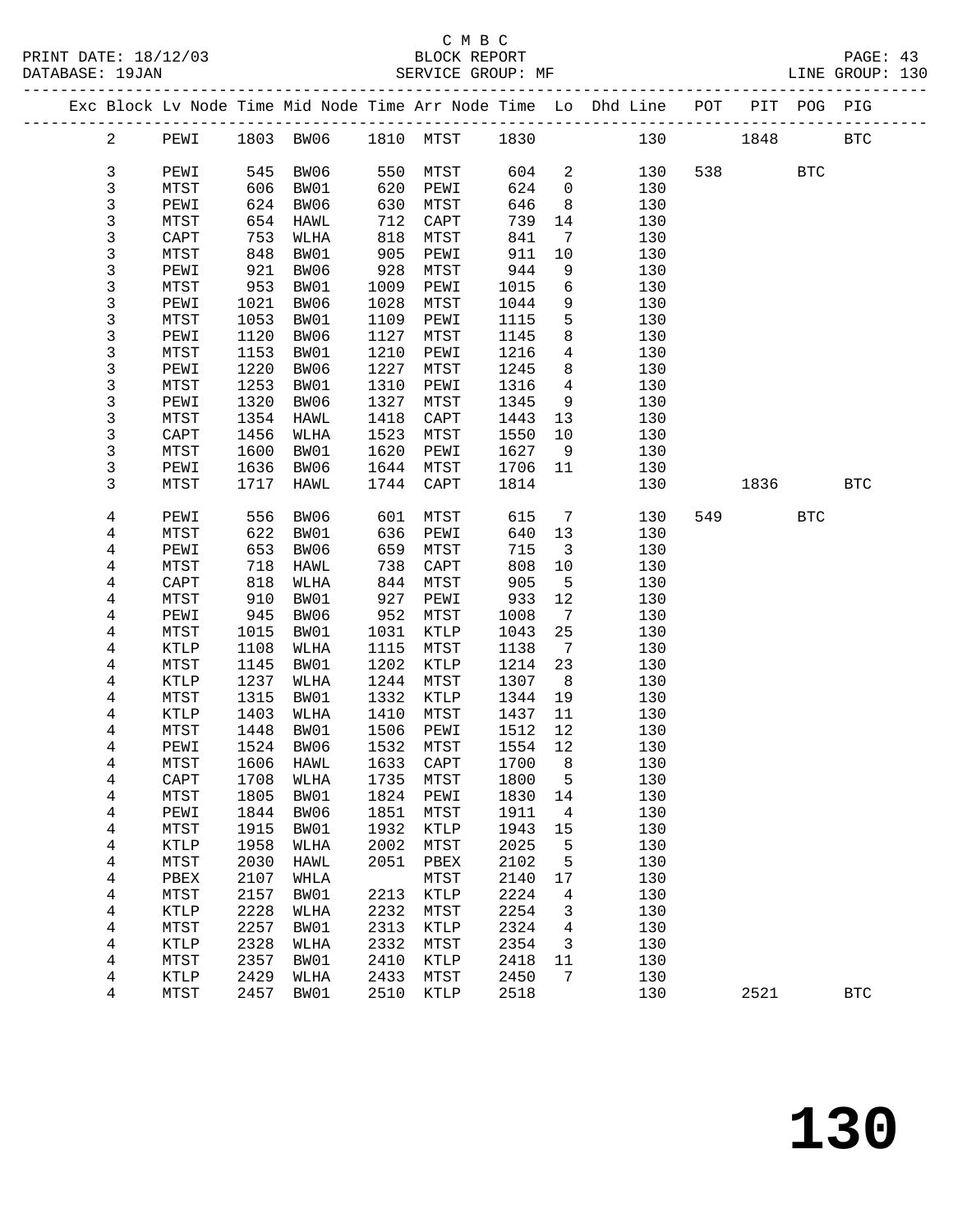|  |        |                         |              |              |      |                 |              |                   | Exc Block Lv Node Time Mid Node Time Arr Node Time Lo Dhd Line POT |     | PIT       | POG PIG    |            |  |
|--|--------|-------------------------|--------------|--------------|------|-----------------|--------------|-------------------|--------------------------------------------------------------------|-----|-----------|------------|------------|--|
|  | 5      | PBEX                    |              | 610 WHLA     |      | MTST            | 638          | $4\overline{4}$   | 130                                                                | 558 |           | <b>BTC</b> |            |  |
|  | 5      | MTST                    | 642          | HAWL         |      | 700 CAPT        | 727          | 14                | 130                                                                |     |           |            |            |  |
|  | 5      | CAPT                    | 741          | WLHA         | 806  | MTST            | 829          | 7                 | 130                                                                |     |           |            |            |  |
|  | 5      | MTST                    | 836          | BW01         | 853  | PEWI            | 859          | 10                | 130                                                                |     |           |            |            |  |
|  | 5      | PEWI                    | 909          | BW06         | 916  | MTST            | 932          | 6                 | 130                                                                |     |           |            |            |  |
|  | 5      | MTST                    | 938          | BW01         | 954  | PEWI            | 1000         | 9                 | 130                                                                |     |           |            |            |  |
|  | 5      | PEWI                    | 1009         | BW06         | 1016 | MTST            | 1032         | 6                 | 130                                                                |     |           |            |            |  |
|  | 5      | MTST                    | 1038         | BW01         | 1054 | PEWI            | 1100         | 5                 | 130                                                                |     |           |            |            |  |
|  | 5      | PEWI                    | 1105         | BW06         | 1112 | MTST            | 1130         | 8                 | 130                                                                |     |           |            |            |  |
|  | 5      | MTST                    | 1138         | BW01         | 1155 | PEWI            | 1201         | $\overline{4}$    | 130                                                                |     |           |            |            |  |
|  | 5      | PEWI                    | 1205         | BW06         | 1212 | MTST            | 1230         | 8                 | 130                                                                |     |           |            |            |  |
|  | 5      | MTST                    | 1238         | BW01         | 1255 | PEWI            | 1301         | 4                 | 130                                                                |     |           |            |            |  |
|  | 5      | PEWI                    | 1305         | BW06         | 1312 | MTST            | 1330         | 5                 | 130                                                                |     |           |            |            |  |
|  | 5      | MTST                    | 1335         | BW01         | 1353 | PEWI            | 1359         | $\mathbf{3}$      | 130                                                                |     |           |            |            |  |
|  | 5      | PEWI                    | 1402         | BW06         | 1409 | MTST            | 1431         | 5                 | 130                                                                |     |           |            |            |  |
|  | 5      | MTST                    | 1436         | BW01         | 1454 | PEWI            | 1500         | 12                | 130                                                                |     |           |            |            |  |
|  | 5      | PEWI                    | 1512         | BW06         | 1520 | MTST            | 1542         | 12                | 130                                                                |     |           |            |            |  |
|  | 5      | MTST                    | 1554         | HAWL         | 1621 | CAPT            | 1648         | 8                 | 130                                                                |     |           |            |            |  |
|  | 5      | CAPT                    | 1656         | WLHA         | 1723 | MTST            | 1748         | $7\phantom{.0}$   | 130                                                                |     |           |            |            |  |
|  | 5      | MTST                    | 1755         | HAWL         | 1820 | PBEX            | 1832         |                   | 130                                                                |     | 1842      |            | <b>BTC</b> |  |
|  | 6      | PEWI                    | 604          | BW06         | 609  | MTST            | 623          | $7\overline{ }$   | 130                                                                |     | 557 — 100 | <b>BTC</b> |            |  |
|  | 6      | MTST                    | 630          | HAWL         | 648  | $\texttt{CAPT}$ | 715          | 14                | 130                                                                |     |           |            |            |  |
|  | 6      | CAPT                    | 729          | WLHA         | 754  | MTST            | 817          | $7\phantom{.0}$   | 130                                                                |     |           |            |            |  |
|  | 6      | MTST                    | 824          | BW01         | 841  | PEWI            | 847          | 10                | 130                                                                |     |           |            |            |  |
|  | 6      | PEWI                    | 857          | BW06         | 904  | MTST            | 920          | 10                | 130                                                                |     |           |            |            |  |
|  | 6      | MTST                    | 930          | HAWL         | 952  | PBEX            | 1007         | 12                | 130                                                                |     |           |            |            |  |
|  | 6      | PBEX                    | 1019         | WHLA         |      | MTST            | 1053         | $7\phantom{.0}\,$ | 130                                                                |     |           |            |            |  |
|  | 6      | MTST                    | 1100         | HAWL         | 1123 | PBEX            | 1137         | 9                 | 130                                                                |     |           |            |            |  |
|  | 6      | PBEX                    | 1146         | WHLA         |      | MTST            | 1223         | 7                 | 130                                                                |     |           |            |            |  |
|  | 6      | MTST                    | 1230         | HAWL         |      | 1253 PBEX       | 1307         | 9                 | 130                                                                |     |           |            |            |  |
|  | 6      | PBEX                    | 1316         | WHLA         |      | MTST            | 1353         | $7\phantom{.0}$   | 130                                                                |     |           |            |            |  |
|  | 6      | MTST                    | 1400         | BW01         | 1418 | PEWI            | 1424         | 7                 | 130                                                                |     |           |            |            |  |
|  | 6      | PEWI                    | 1431         | BW06         | 1438 | MTST            | 1500         | 11                | 130                                                                |     |           |            |            |  |
|  | 6      | MTST                    | 1511         | BW01         | 1531 | PEWI            | 1538         | 10                | 130                                                                |     |           |            |            |  |
|  | 6      | PEWI                    | 1548         | BW06         | 1556 | MTST            | 1618         | 12                | 130                                                                |     |           |            |            |  |
|  | 6      | MTST                    | 1630         | HAWL         | 1657 | CAPT            | 1727         | 6                 | 130                                                                |     |           |            |            |  |
|  | 6      | CAPT                    | 1733         | WLHA         | 1800 | MTST            | 1825         | 4                 | 130                                                                |     |           |            |            |  |
|  | 6      | MTST                    | 1829         | BW01         | 1848 | PEWI            | 1854         |                   | 130                                                                |     | 1901      |            | <b>BTC</b> |  |
|  | 7      | KTLP                    | 628          | WLHA         | 633  | MTST            | 653          | 7                 | 130                                                                | 619 |           | <b>BTC</b> |            |  |
|  | 7      | MTST                    | 700          | BW01         | 715  | PEWI            | 720          | 13                | 130                                                                |     |           |            |            |  |
|  | 7      | PEWI                    | 733          | BW06         | 740  | MTST            | 756          | 10                | 130                                                                |     |           |            |            |  |
|  | 7      | MTST                    | 806          | HAWL         | 829  | CAPT            | 859          | 8                 | 130                                                                |     |           |            |            |  |
|  | 7      | $\texttt{CAPT}$         | 907          | WLHA         | 932  | ${\tt MTST}$    | 953          | 7                 | 130                                                                |     |           |            |            |  |
|  | 7      | MTST                    | 1000         | HAWL         | 1022 | PBEX            | 1037         | 10                | 130                                                                |     |           |            |            |  |
|  | 7      | ${\tt PBEX}$            | 1047         | WHLA         |      | ${\tt MTST}$    | 1123         | 6                 | 130                                                                |     |           |            |            |  |
|  | 7      | MTST                    | 1129         | HAWL         | 1152 | PBEX            | 1206         | 10                | 130                                                                |     |           |            |            |  |
|  | 7      | PBEX                    | 1216         | WHLA         |      | ${\tt MTST}$    | 1253         | 7                 | 130                                                                |     |           |            |            |  |
|  | 7      | MTST                    | 1300         | HAWL         | 1323 | PBEX            | 1337<br>1423 | 5                 | 130<br>130                                                         |     |           |            |            |  |
|  | 7<br>7 | PBEX                    | 1342<br>1430 | WHLA         | 1454 | MTST            | 1519         | 7                 | 130                                                                |     |           |            |            |  |
|  | 7      | MTST<br>$\texttt{CAPT}$ | 1533         | HAWL<br>WLHA | 1600 | CAPT<br>MTST    | 1627         | 14                | 130                                                                |     |           |            |            |  |
|  | 7      | MTST                    | 1636         | BW01         | 1656 | PEWI            | 1703         | 9<br>9            | 130                                                                |     |           |            |            |  |
|  | 7      | PEWI                    | 1712         | BW06         | 1720 | ${\tt MTST}$    | 1742         | 8                 | 130                                                                |     |           |            |            |  |
|  | 7      | MTST                    | 1750         | BW01         | 1809 | PEWI            | 1815         | 12                | 130                                                                |     |           |            |            |  |
|  |        |                         |              |              |      |                 |              |                   |                                                                    |     |           |            |            |  |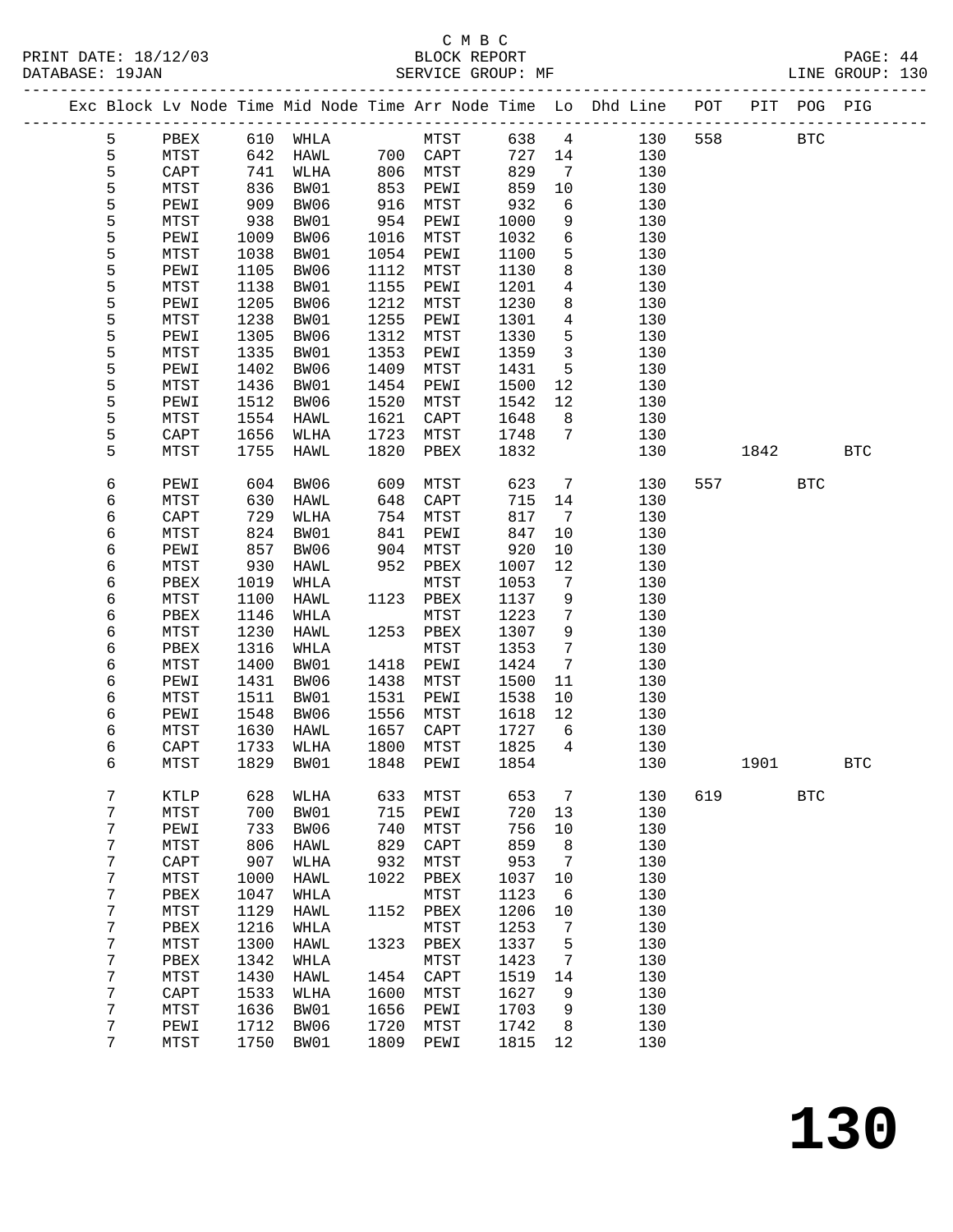### C M B C<br>BLOCK REPORT

PRINT DATE: 18/12/03 BLOCK REPORT PAGE: 45 LINE GROUP: 130 ------------------------------------------------------------------------------------------------- Exc Block Lv Node Time Mid Node Time Arr Node Time Lo Dhd Line POT PIT POG PIG

| $7\phantom{.}$ | PEWI         | 1827         | BW06                |              | 1834 MTST    | 1854         |                              | 130        |     | 1912 |            | <b>BTC</b>   |
|----------------|--------------|--------------|---------------------|--------------|--------------|--------------|------------------------------|------------|-----|------|------------|--------------|
| 8              | MTST         | 648          | BW01                | 702          | PEWI         | 706          | 16                           | 130        |     | 633  | <b>BTC</b> |              |
| 8              | PEWI         | 722          | BW06                | 728          | MTST         | 744          | 10                           | 130        |     |      |            |              |
| 8              | MTST         | 754          | HAWL                | 815          | CAPT         | 846          | 9                            | 130        |     |      |            |              |
| 8              | CAPT         | 855          | WLHA                | 920          | MTST         | 941          | $\overline{4}$               | 130        |     |      |            |              |
| 8              | MTST         | 945          | BW01                | 1001         | KTLP         | 1013         | 26                           | 130        |     |      |            |              |
| 8              | KTLP         | 1039         | WLHA                | 1045         | MTST         | 1108         | 7                            | 130        |     |      |            |              |
| 8              | MTST         | 1115         | BW01                | 1132         | KTLP         | 1144         | 24                           | 130        |     |      |            |              |
| 8              | <b>KTLP</b>  | 1208         | WLHA                | 1215         | MTST         | 1238         | $7\overline{ }$              | 130        |     |      |            |              |
| 8              | MTST         | 1245         | BW01                | 1302         | KTLP         | 1314         | 19                           | 130        |     |      |            |              |
| 8              | KTLP         | 1333         | WLHA                | 1340         | MTST         | 1407         | 5                            | 130        |     |      |            |              |
| 8              | MTST         | 1412         | BW01                | 1430         | PEWI         | 1436         | 10                           | 130        |     |      |            |              |
| 8              | PEWI         | 1446         | BW06                | 1453         | MTST         | 1515         | 9                            | 130        |     |      |            |              |
| 8              | MTST         | 1524         | BW01                | 1544         | PEWI         | 1551         | 9                            | 130        |     |      |            |              |
| 8              | PEWI         | 1600         | BW06                | 1608         | MTST         | 1630         | 12                           | 130        |     |      |            |              |
| 8              | MTST         | 1642         | HAWL                | 1709         | CAPT         | 1739         | 7                            | 130        |     |      |            |              |
| 8              | CAPT         | 1746         | WLHA                | 1813         | MTST         | 1837         | 8                            | 130        |     |      |            |              |
| 8              | MTST         | 1845         | BW01                | 1902         | KTLP         | 1913         | 13                           | 130        |     |      |            |              |
| 8              | KTLP         | 1926         | WLHA                | 1930         | MTST         | 1953         | 7                            | 130        |     |      |            |              |
| 8              | MTST         | 2000         | HAWL                | 2021         | PBEX         | 2032         | 5                            | 130        |     |      |            |              |
| 8              | PBEX         | 2037         | WHLA                |              | MTST         | 2110         | 5                            | 130        |     |      |            |              |
| 8              | MTST         | 2115         | BW01                | 2131         | KTLP         | 2142         | 16                           | 130        |     |      |            |              |
| 8              | KTLP         | 2158         | WLHA                | 2202         | MTST         | 2224         | $\mathbf{3}$                 | 130        |     |      |            |              |
| 8              | MTST         | 2227         | BW01                | 2243         | KTLP         | 2254         | 4                            | 130        |     |      |            |              |
| 8              | KTLP         | 2258         | WLHA                | 2302         | MTST         | 2324         | $\overline{3}$               | 130        |     |      |            |              |
| 8              | MTST         | 2327         | BW01                | 2340         | KTLP         | 2348         | 11                           | 130        |     |      |            |              |
| 8              | KTLP         | 2359         | WLHA                | 2403         | MTST         | 2420         | 7                            | 130        |     |      |            |              |
| 8              | MTST         | 2427         | BW01                | 2440         | KTLP         | 2448         | 11                           | 130        |     |      |            |              |
| 8              | KTLP         | 2459         | WLHA                | 2503         | MTST         | 2520         | 20                           | 130        |     |      |            |              |
| 8              | MTST         | 2540         | BW01                | 2553         | KTLP         | 2601         | 8 <sup>8</sup>               | 20<br>130  |     |      |            |              |
| 8              | SERO         | 2629         | BYGR                | 2636         | ULP1         | 2656         | 10                           | 24<br>N17  |     |      |            |              |
| 8              | HODM         | 2730         | LOQU                | 2800         | LVMT         | 2817         |                              | N24        |     | 2832 |            | $_{\rm BTC}$ |
| 9              | CAPT         | 720          | WLHA                | 744          | MTST         | 805          | $7\phantom{.0}$              | 130        | 701 |      | <b>BTC</b> |              |
| 9              | MTST         | 812          | BW01                | 829          | PEWI         | 835          | 10                           | 130        |     |      |            |              |
| 9              | PEWI         | 845          | BW06                | 852          | MTST         | 908          | 7                            | 130        |     |      |            |              |
| 9              | MTST         | 915          | HAWL                | 938          | PBEX         | 954          | 13                           | 130        |     |      |            |              |
| 9              | PBEX         | 1007         | WHLA                |              | MTST         | 1041         | $\overline{4}$               | 130        |     |      |            |              |
| 9              | MTST         | 1045         | BW01                | 1101         | KTLP         | 1113         | 25                           | 130        |     |      |            |              |
| 9              | <b>KTLP</b>  | 1138         | WLHA                | 1145         | MTST         | 1208         | $7\phantom{.0}\phantom{.0}7$ | 130        |     |      |            |              |
| 9              | ${\tt MTST}$ |              | 1215 BW01 1232 KTLP |              |              | 1244 23      |                              | 130        |     |      |            |              |
| 9              | KTLP         | 1307         | WLHA                | 1314         | MTST         | 1337         | 11                           | 130        |     |      |            |              |
| 9              | MTST         | 1348         | BW01                | 1406         | PEWI         | 1412         | 4                            | 130        |     |      |            |              |
| 9              | PEWI         | 1416         | BW06                | 1423         | MTST         | 1445         | 9                            | 130        |     |      |            |              |
| 9              | MTST         | 1454         | HAWL                | 1518         | CAPT         | 1543         | 14                           | 130        |     |      |            |              |
| 9              | CAPT         | 1557         | WLHA                | 1624         | MTST         | 1651         | 9                            | 130        |     |      |            |              |
| 9              | MTST         | 1700         | BW01                | 1720         | PEWI         | 1727         | 12                           | 130        |     |      |            |              |
| 9              | PEWI         | 1739         | BW06                | 1746         | MTST         | 1806         | 6                            | 130        |     |      |            |              |
| 9              | MTST         | 1812         | BW01                | 1831         | KTLP         | 1843         | 9                            | 130        |     |      |            |              |
| 9              | KTLP         | 1852         | WLHA                | 1859         | ${\tt MTST}$ | 1923         | 7                            | 130        |     |      |            |              |
| 9              | MTST         | 1930         | HAWL                | 1952         | PBEX         | 2003         | 5                            | 130        |     |      |            |              |
| 9<br>9         | PBEX         | 2008<br>2045 | WHLA                |              | MTST         | 2041         | 4<br>16                      | 130<br>130 |     |      |            |              |
| 9              | MTST<br>KTLP | 2128         | BW01<br>WLHA        | 2101<br>2132 | KTLP<br>MTST | 2112<br>2155 |                              | 130        |     | 2210 |            | <b>BTC</b>   |
|                |              |              |                     |              |              |              |                              |            |     |      |            |              |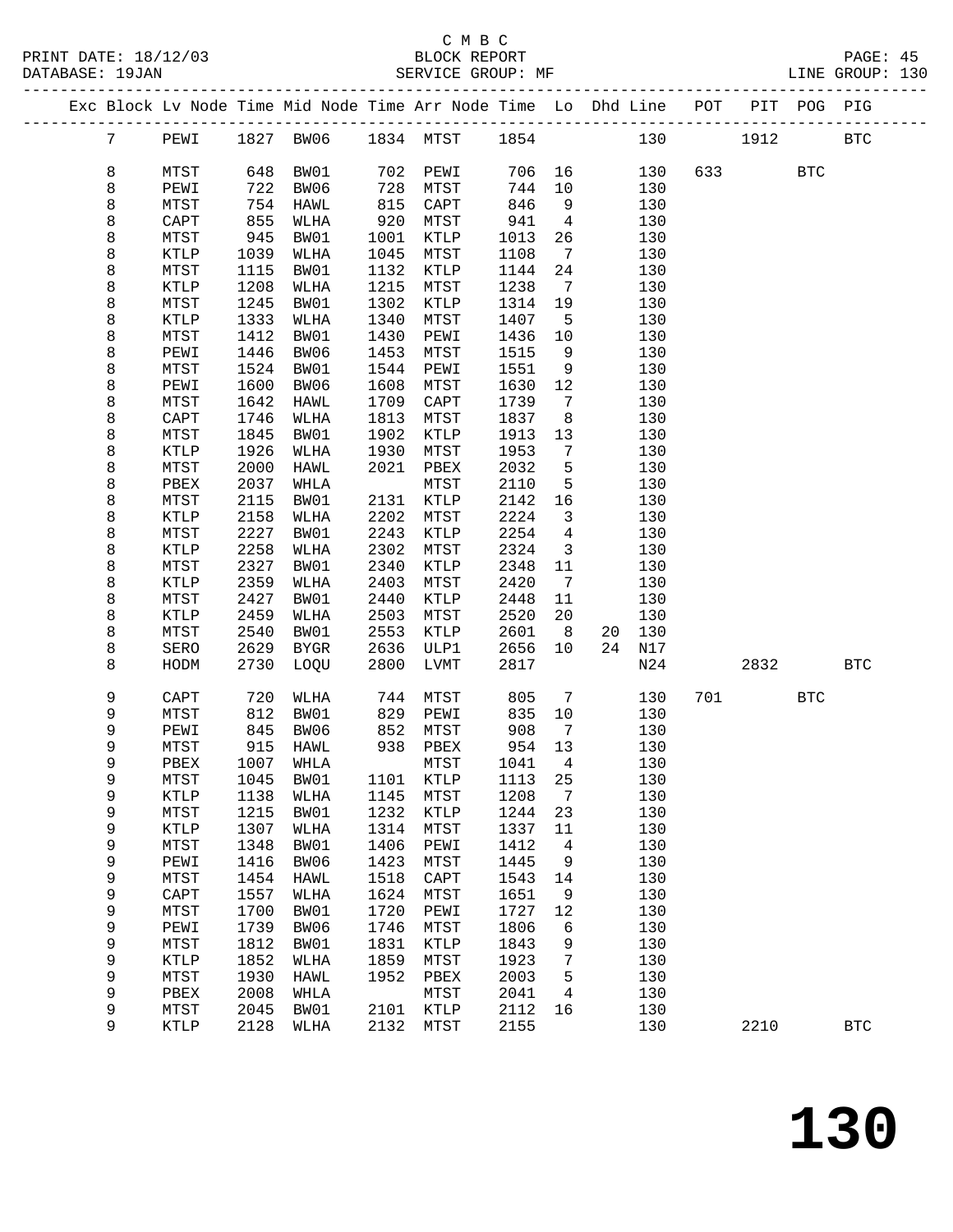|      |      |      |                                                                                                            |      |                        |                  |                         | Exc Block Lv Node Time Mid Node Time Arr Node Time Lo Dhd Line POT PIT POG PIG |          |            |            |            |
|------|------|------|------------------------------------------------------------------------------------------------------------|------|------------------------|------------------|-------------------------|--------------------------------------------------------------------------------|----------|------------|------------|------------|
| 10   |      |      |                                                                                                            |      |                        |                  |                         | 130                                                                            | 712      | <b>BTC</b> |            |            |
| 10   |      |      | MTST       730  HAWL       751  CAPT       822    9<br>CAPT      831   WLHA      856   MTST       917    6 |      |                        | 917 6            |                         | 130                                                                            |          |            |            |            |
| 10   | MTST | 923  | BW01                                                                                                       |      | 940 PEWI               | 946              | 11                      | 130                                                                            |          |            |            |            |
| 10   | PEWI | 957  | BW06                                                                                                       |      | 1004 MTST              | 1020             | 10                      | 130                                                                            |          |            |            |            |
| 10   | MTST | 1030 | HAWL                                                                                                       |      | 1052 PBEX              | 1107             | 9                       | 130                                                                            |          |            |            |            |
| $10$ | PBEX | 1116 | WHLA                                                                                                       |      | MTST                   | 1153             | $6\overline{6}$         | 130                                                                            |          |            |            |            |
| 10   | MTST | 1159 | HAWL                                                                                                       |      | 1222 PBEX              | 1236             | 10                      | 130                                                                            |          |            |            |            |
| 10   | PBEX | 1246 | WHLA                                                                                                       |      | MTST                   | 1323             | $\overline{7}$          | 130                                                                            |          |            |            |            |
| 10   | MTST | 1330 | HAWL                                                                                                       |      | 1354 CAPT              | 1419             | 12                      | 130                                                                            |          |            |            |            |
| 10   | CAPT | 1431 | WLHA                                                                                                       |      | 1458 MTST              | 1525             | 11                      | 130                                                                            |          |            |            |            |
| 10   | MTST | 1536 | BW01                                                                                                       |      | 1556 PEWI              | 1603             | 9                       | 130                                                                            |          |            |            |            |
| 10   | PEWI | 1612 | BW06                                                                                                       | 1620 | MTST                   | 1642             | 12                      | 130                                                                            |          |            |            |            |
| 10   | MTST | 1654 | HAWL                                                                                                       |      | 1721 CAPT              | 1751             | 8 <sup>8</sup>          | 130                                                                            |          |            |            |            |
| $10$ | CAPT | 1759 | WLHA                                                                                                       |      | 1826 MTST              | 1850             | 10                      | 130                                                                            |          |            |            |            |
| 10   | MTST | 1900 | HAWL                                                                                                       |      | 1922 PBEX              | 1933             | $5^{\circ}$             | 130                                                                            |          |            |            |            |
| 10   | PBEX | 1938 | WHLA                                                                                                       |      | MTST                   | 2011             | $\overline{4}$          | 130                                                                            |          |            |            |            |
| 10   | MTST | 2015 | BW01                                                                                                       |      | 2031 KTLP<br>2102 MTST | 2042             | 16                      | 130                                                                            |          |            |            |            |
| 10   | KTLP | 2058 | WLHA                                                                                                       |      |                        | $2042$<br>$2125$ | $\overline{\mathbf{2}}$ | 130                                                                            |          |            |            |            |
| 10   | MTST |      | 2127 BW01                                                                                                  |      | 2143 KTLP              | 2154             |                         | 130                                                                            |          | 2158       |            | <b>BTC</b> |
|      |      |      |                                                                                                            |      |                        |                  |                         |                                                                                |          |            |            |            |
| 21   | MTST | 1342 | HAWL                                                                                                       |      | 1406 CAPT              | 1431             | 13                      |                                                                                | 130 1322 |            | <b>BTC</b> |            |
| 21   | CAPT | 1444 | WLHA                                                                                                       |      | 1511 MTST              | 1538 10          |                         | 130                                                                            |          |            |            |            |
| 21   | MTST | 1548 | BW01                                                                                                       | 1608 | PEWI                   | 1615             | 9                       | 130                                                                            |          |            |            |            |
| 21   | PEWI | 1624 | BW06                                                                                                       |      | 1632 MTST              | 1654             | 12                      | 130                                                                            |          |            |            |            |
| 21   | MTST | 1706 | HAWL                                                                                                       |      | 1733 CAPT              | 1803             | 12                      | 130                                                                            |          |            |            |            |
| 21   | CAPT | 1815 | WLHA                                                                                                       | 1840 | MTST                   | 1904             |                         | 130                                                                            |          | 1922       |            | <b>BTC</b> |
|      |      |      |                                                                                                            |      |                        |                  |                         |                                                                                |          |            |            |            |
| 22   | PBEX | 1414 | WHLA                                                                                                       |      | MTST                   | 1456 9           |                         |                                                                                | 130 1402 |            | <b>BTC</b> |            |
| 22   | MTST | 1505 | HAWL                                                                                                       |      | 1532 CAPT              | 1559 10          |                         | 130                                                                            |          |            |            |            |
| 22   | CAPT | 1609 | WLHA                                                                                                       |      | 1636 MTST              | 1703             | 9                       | 130                                                                            |          |            |            |            |
| 22   | MTST | 1712 | BW01                                                                                                       |      | 1732 PEWI              | 1739             | 12                      | 130                                                                            |          |            |            |            |
| 22   | PEWI | 1751 | BW06                                                                                                       | 1758 | MTST                   | 1818             |                         | 130                                                                            |          | 1836       |            | <b>BTC</b> |
|      |      |      |                                                                                                            |      |                        |                  |                         |                                                                                |          |            |            |            |
| 23   | MTST | 1418 | HAWL                                                                                                       |      | 1442 CAPT              | 1507 14          |                         |                                                                                | 130 1358 |            | BTC        |            |
| 23   | CAPT |      | 1521 WLHA                                                                                                  |      | 1548 MTST              | 1615             | 9                       | 130                                                                            |          |            |            |            |
| 23   | MTST |      | 1624 BW01                                                                                                  |      | 1644 PEWI              | 1651             | 9                       | 130                                                                            |          |            |            |            |
| 23   | PEWI | 1700 | BW06                                                                                                       | 1708 | MTST                   | 1730             | $6\overline{6}$         | 130                                                                            |          |            |            |            |
| 23   | MTST | 1736 | BW01                                                                                                       | 1756 | PEWI                   | 1802             | 13                      | 130                                                                            |          |            |            |            |
| 23   | PEWI |      | 1815 BW06                                                                                                  |      | 1822 MTST              | 1842             |                         | 130                                                                            |          | 1900       |            | <b>BTC</b> |
|      |      |      |                                                                                                            |      |                        |                  |                         |                                                                                |          |            |            |            |
| 24   | PBEX | 1427 | WHLA                                                                                                       |      | MTST                   | 1509             | 8                       | 130                                                                            | 1415     |            | <b>BTC</b> |            |
| 24   | MTST | 1517 | HAWL                                                                                                       |      | 1544 CAPT              | 1611             | 9                       | 130                                                                            |          |            |            |            |
| 24   | CAPT | 1620 | WLHA                                                                                                       | 1647 | MTST                   | 1714             |                         | 130                                                                            |          | 1734       |            | <b>BTC</b> |
|      |      |      |                                                                                                            |      |                        |                  |                         |                                                                                |          |            |            |            |
| 25   | MTST | 1442 | HAWL                                                                                                       | 1506 | CAPT                   | 1531             | 14                      | 130                                                                            | 1422     |            | <b>BTC</b> |            |
| 25   | CAPT | 1545 | WLHA                                                                                                       | 1612 | MTST                   | 1639             | 9                       | 130                                                                            |          |            |            |            |
| 25   | MTST | 1648 | BW01                                                                                                       | 1708 | PEWI                   | 1715             | 12                      | 130                                                                            |          |            |            |            |
| 25   | PEWI | 1727 | BW06                                                                                                       | 1734 | MTST                   | 1754             |                         | 130                                                                            |          | 1814       |            | <b>BTC</b> |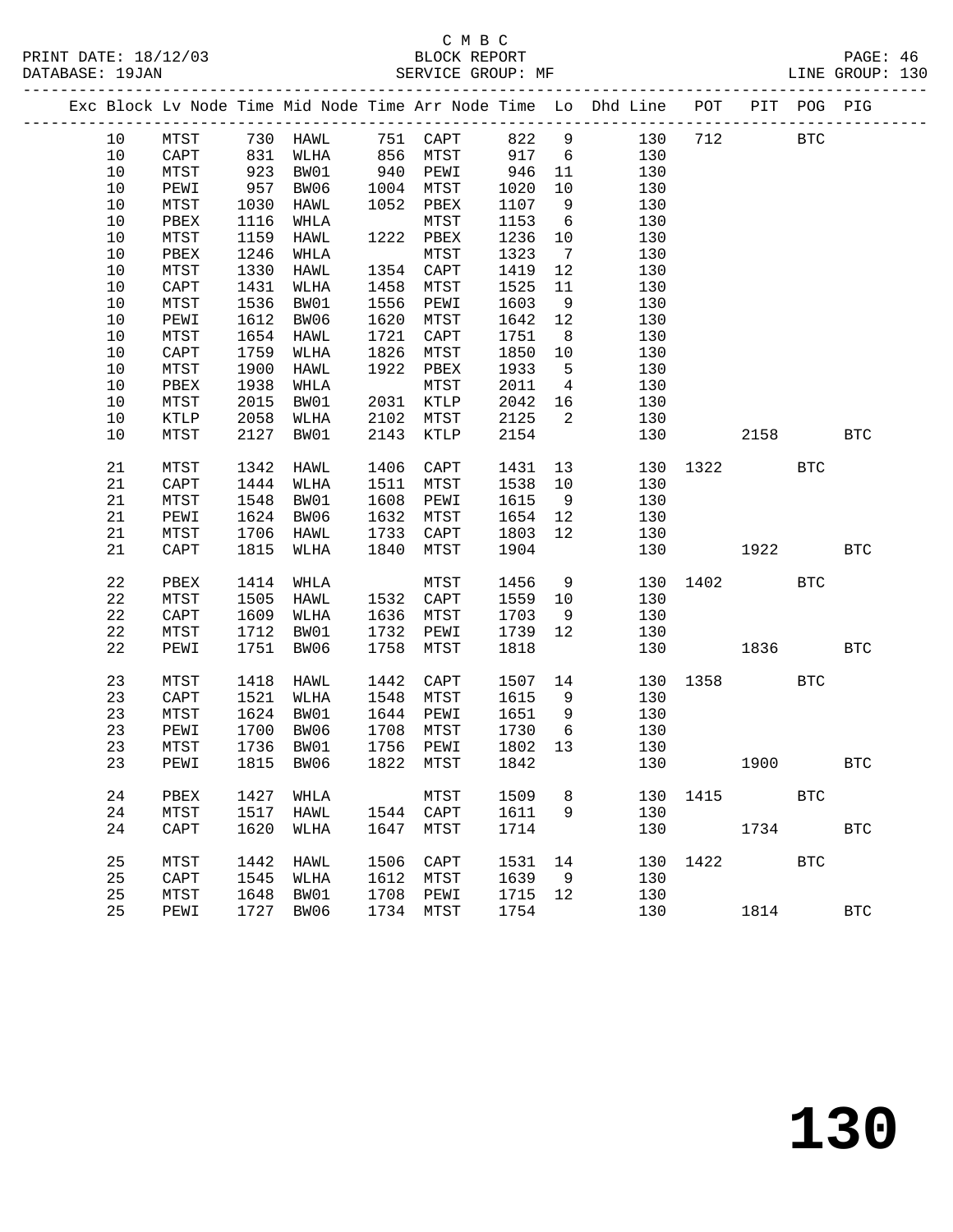|       |    |                  |      |                     |      |                 |      |                 | Exc Block Lv Node Time Mid Node Time Arr Node Time Lo Dhd Line POT |          |        | PIT POG PIG |            |
|-------|----|------------------|------|---------------------|------|-----------------|------|-----------------|--------------------------------------------------------------------|----------|--------|-------------|------------|
|       | 26 | MTST             |      | 1500 BW01 1520 PEWI |      |                 | 1527 | 9               |                                                                    | 130 1440 |        | <b>BTC</b>  |            |
|       | 26 |                  |      | BW06                |      |                 |      |                 |                                                                    |          |        |             |            |
|       |    | PEWI             | 1536 |                     |      | 1544 MTST       | 1606 | 12              | 130                                                                |          |        |             |            |
|       | 26 | MTST             | 1618 | HAWL                |      | 1645 CAPT       | 1712 | 8               | 130                                                                |          |        |             |            |
|       | 26 | CAPT             | 1720 | WLHA                | 1747 | MTST            | 1812 | 8               | 130                                                                |          |        |             |            |
|       | 26 | MTST             | 1820 | HAWL                | 1845 | PBEX            | 1857 | 8               | 130                                                                |          |        |             |            |
|       | 26 | PBEX             | 1905 | WHLA                |      | MTST            | 1938 | $\overline{7}$  | 130                                                                |          |        |             |            |
|       | 26 | MTST             | 1945 | BW01                |      | 2002 KTLP       | 2013 | 15              | 130                                                                |          |        |             |            |
|       | 26 | $\texttt{KTLP}$  | 2028 | WLHA                | 2032 | MTST            | 2055 | 5               | 130                                                                |          |        |             |            |
|       |    |                  |      |                     |      |                 |      |                 |                                                                    |          |        |             |            |
|       | 26 | MTST             | 2100 | HAWL                | 2121 | PBEX            | 2132 | 6               | 130                                                                |          |        |             |            |
|       | 26 | PBEX             | 2138 | WHLA                |      | MTST            | 2210 |                 | 130                                                                |          | 2225   |             | <b>BTC</b> |
|       | 27 | MTST             | 1530 | HAWL                | 1557 | CAPT            | 1624 | $\overline{7}$  |                                                                    | 130 1510 |        | <b>BTC</b>  |            |
|       | 27 | CAPT             | 1631 | WLHA                | 1658 | MTST            | 1725 | 5               | 130                                                                |          |        |             |            |
|       | 27 |                  | 1730 |                     | 1756 |                 |      | 13              |                                                                    |          |        |             |            |
|       |    | MTST             |      | HAWL                |      | CAPT            | 1819 |                 | 130                                                                |          |        |             |            |
|       | 27 | CAPT             | 1832 | WLHA                | 1857 | MTST            | 1921 |                 | 130                                                                |          | 1939   |             | <b>BTC</b> |
|       | 41 | PEWI             | 611  | BW06                | 616  | MTST            | 630  | 6               | 130                                                                |          | 604    | <b>BTC</b>  |            |
|       | 41 | MTST             | 636  | BW01                | 650  | PEWI            | 654  | 14              | 130                                                                |          |        |             |            |
|       | 41 | PEWI             | 708  | BW06                | 714  | MTST            | 730  | $6\overline{6}$ | 130                                                                |          |        |             |            |
|       |    |                  |      |                     |      |                 |      |                 |                                                                    |          |        |             |            |
|       | 41 | ${\tt MTST}$     | 736  | BW01                | 752  | PEWI            | 757  | 10              | 130                                                                |          |        |             |            |
|       | 41 | PEWI             | 807  | BW06                | 814  | MTST            | 832  | 10              | 130                                                                |          |        |             |            |
|       | 41 | MTST             | 842  | HAWL                | 905  | CAPT            | 935  | 8               | 130                                                                |          |        |             |            |
|       | 41 | CAPT             | 943  | WLHA                | 1008 | MTST            | 1029 |                 | 130                                                                |          | 1047   |             | BTC        |
|       | 42 | PEWI             | 638  | BW06                | 644  | MTST            | 700  | 6               | 130                                                                |          | 631 63 | <b>BTC</b>  |            |
|       |    |                  |      |                     |      |                 |      |                 |                                                                    |          |        |             |            |
|       | 42 | MTST             | 706  | HAWL                | 726  | CAPT            | 756  | 9               | 130                                                                |          |        |             |            |
|       | 42 | CAPT             | 805  | WLHA                | 830  | MTST            | 853  | $7\phantom{.0}$ | 130                                                                |          |        |             |            |
|       | 42 | MTST             | 900  | BW01                | 917  | PEWI            | 923  | 10              | 130                                                                |          |        |             |            |
|       | 42 | PEWI             | 933  | BW06                | 940  | MTST            | 956  |                 | 130                                                                |          | 1014   |             | <b>BTC</b> |
|       | 43 | CAPT             | 657  | WLHA                | 721  | MTST            | 741  | $\overline{7}$  | 130                                                                |          | 638 8  | <b>BTC</b>  |            |
|       |    |                  |      |                     |      |                 |      |                 |                                                                    |          |        |             |            |
|       | 43 | MTST             | 748  | BW01                | 804  | PEWI            | 809  | 10              | 130                                                                |          |        |             |            |
|       | 43 | PEWI             | 819  | BW06                | 826  | MTST            | 844  | 10              | 130                                                                |          |        |             |            |
|       | 43 | MTST             | 854  | HAWL                | 917  | $\texttt{CAPT}$ | 947  |                 | 130                                                                |          | 1009   |             | <b>BTC</b> |
|       | 44 | CAPT             | 708  | WLHA                | 732  | MTST            | 753  | $\overline{7}$  | 130                                                                |          | 649    | <b>BTC</b>  |            |
|       |    |                  |      |                     |      |                 |      |                 |                                                                    |          |        |             |            |
|       | 44 | MTST             | 800  | BW01                | 817  | PEWI            | 823  | 8               | 130                                                                |          |        |             |            |
|       | 44 | PEWI             | 831  | BW06                | 838  | MTST            | 856  | 10              | 130                                                                |          |        |             |            |
|       | 44 | MTST             |      | 906 HAWL            |      | 929 PBEX        | 945  |                 | 130                                                                |          | 955    |             | <b>BTC</b> |
|       | 45 | MTST             | 742  | HAWL                | 803  | CAPT            | 834  | 10              | 130                                                                | 724      |        | <b>BTC</b>  |            |
|       |    |                  |      |                     |      |                 |      |                 |                                                                    |          |        |             |            |
|       | 45 | CAPT             | 844  | WLHA                | 909  | MTST            | 930  |                 | 130                                                                |          | 948    |             | <b>BTC</b> |
| SO 71 |    | BRLA             | 805  | SPST                | 814  | BW03            | 840  |                 | 134                                                                | 742      | 849    | <b>BTC</b>  | <b>BTC</b> |
|       |    |                  |      |                     |      |                 |      |                 |                                                                    |          |        |             |            |
| NY 81 |    | BUB <sub>2</sub> | 2520 | PBEX                | 2544 | <b>UNDE</b>     | 2609 |                 | 209                                                                | 2213     | 2854   | <b>BTC</b>  | <b>BTC</b> |
|       |    |                  |      |                     |      |                 |      |                 |                                                                    |          |        |             |            |
| NY 82 |    | BUB <sub>2</sub> | 2550 | PBEX                | 2614 | UNDE            | 2639 |                 | 209                                                                | 2213     | 2854   | <b>BTC</b>  | <b>BTC</b> |
| NY 83 |    | BUB <sub>2</sub> | 2630 | PBEX                | 2654 | <b>UNDE</b>     | 2719 |                 | 209                                                                | 2213     | 2854   | <b>BTC</b>  | <b>BTC</b> |
|       |    |                  |      |                     |      |                 |      |                 |                                                                    |          |        |             |            |
| NY 85 |    | LOQU             | 2540 | LN15                | 2548 | PRRO            | 2602 | $\mathbf 1$     | 230                                                                | 2213     |        | <b>BTC</b>  |            |
| NY 85 |    | PRRO             | 2603 | LS15                | 2612 | LOQU            | 2620 | 25              | 230                                                                |          |        |             |            |
| NY 85 |    | LOQU             | 2645 | LN15                | 2653 | PRRO            | 2707 | 3               | 230                                                                |          |        |             |            |
| NY 85 |    | PRRO             | 2710 | LS15                | 2719 | LOQU            | 2727 |                 | 230                                                                |          | 2854   |             | <b>BTC</b> |
|       |    |                  |      |                     |      |                 |      |                 |                                                                    |          |        |             |            |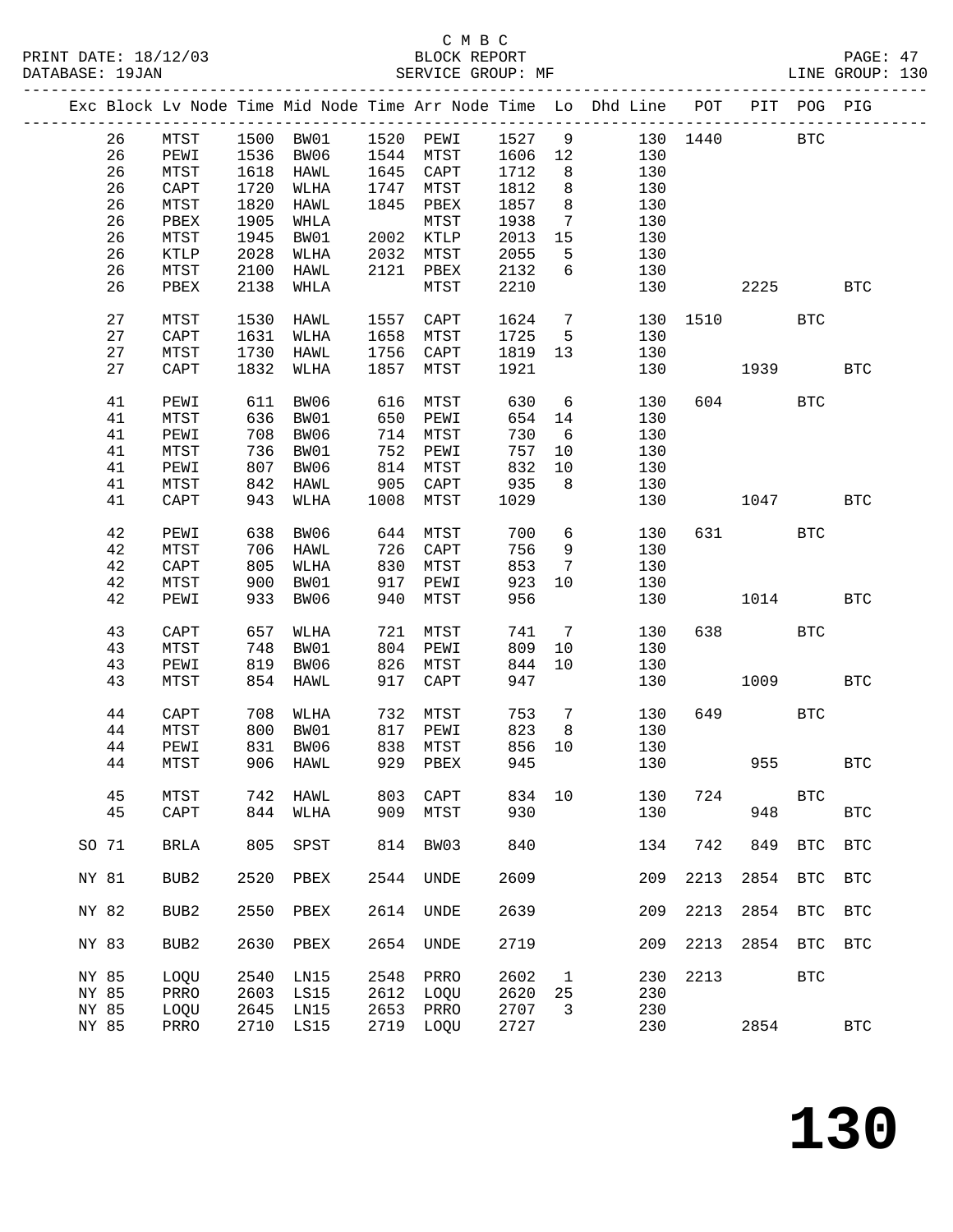| ----------- |                         |                      |                      |                      |                      |                                                                |                      |                 |    |            |          |      |            |     |  |
|-------------|-------------------------|----------------------|----------------------|----------------------|----------------------|----------------------------------------------------------------|----------------------|-----------------|----|------------|----------|------|------------|-----|--|
|             |                         |                      |                      |                      |                      | Exc Block Ly Node Time Mid Node Time Arr Node Time Lo Dhd Line |                      |                 |    |            | POT      | PIT  | POG PIG    |     |  |
|             | NY 87<br>NY 87<br>NY 87 | LOOU<br>GMSK<br>LOOU | 2503<br>2530<br>2603 | CASB<br>CASB<br>CASB | 2516<br>2537<br>2616 | GMSK<br>LOOU<br>GMSK                                           | 2524<br>2557<br>2624 | - 6<br>- 6<br>6 | 20 | 236<br>236 | 236 2213 |      | <b>BTC</b> |     |  |
|             | NY 87                   | LOOU                 |                      | 2650 CASB            | 2703                 | GMSK                                                           | 2711                 |                 |    | 236        |          | 2854 |            | BTC |  |
|             | NY 90                   | MTST                 | 2645                 | BW01                 | 2658                 | KTLP                                                           | 2706                 |                 |    | 130        | 2213     | 2854 | BTC.       | BTC |  |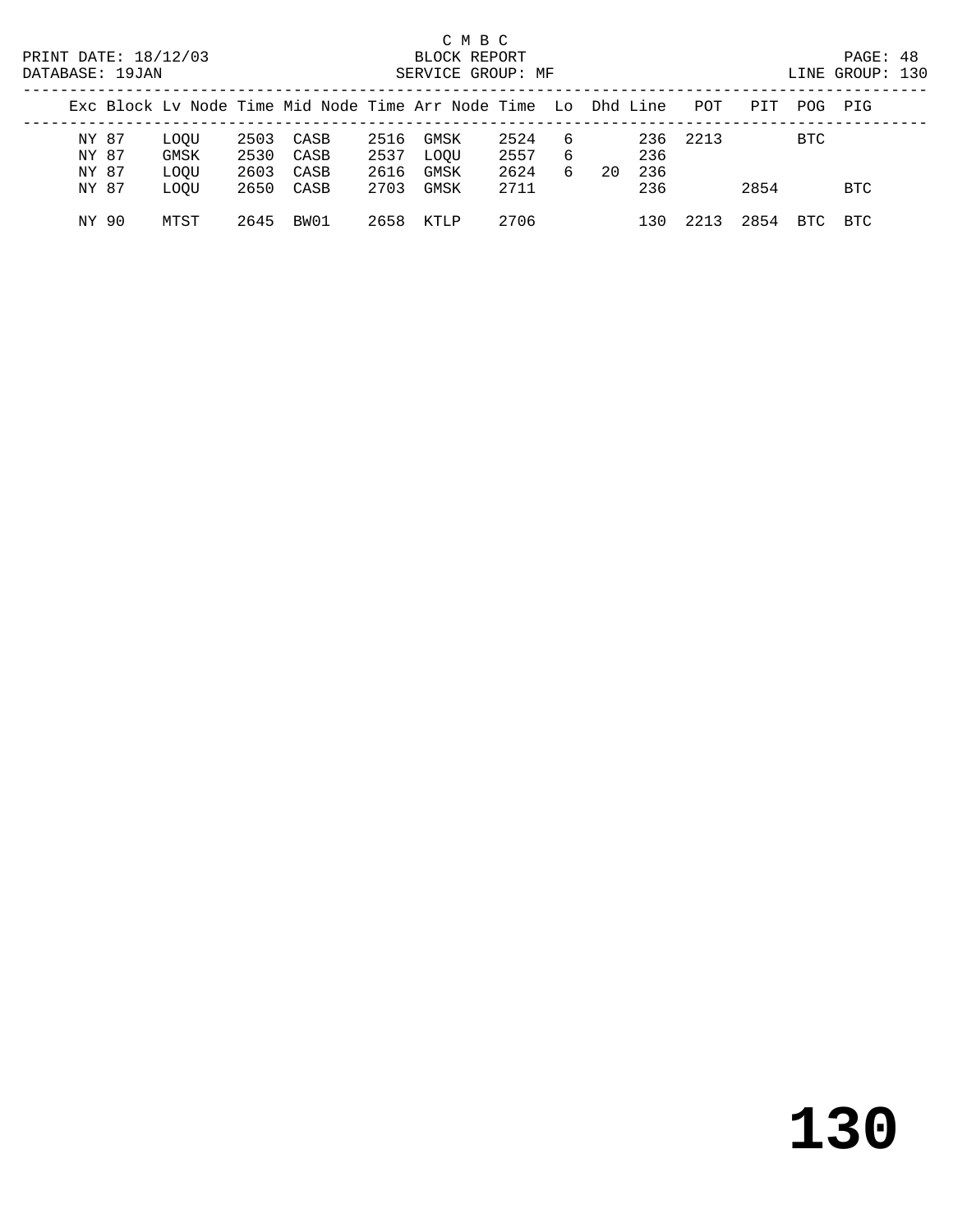|                                               | 15GB 15 & GRAND BLVD                                                      |               |              |              |                  |                            |        | 15LO 15TH & LONSDALE                                                                                                                                                                                                                                                                                                                                                                                                     |  |  |
|-----------------------------------------------|---------------------------------------------------------------------------|---------------|--------------|--------------|------------------|----------------------------|--------|--------------------------------------------------------------------------------------------------------------------------------------------------------------------------------------------------------------------------------------------------------------------------------------------------------------------------------------------------------------------------------------------------------------------------|--|--|
|                                               | 22PH 22 ST & PHILIP                                                       |               |              |              |                  |                            |        | 29LO 29 ST & LONSDALE                                                                                                                                                                                                                                                                                                                                                                                                    |  |  |
| 63LP 63 LOOP<br>BDKI BOUNDARY<br>BUB2 BURRARD |                                                                           |               |              |              |                  |                            |        | 63 LOOP<br>BOUNDARY & KITCHENER-NORTH BTC Burnaby Depot<br>BURRARD STATION CACO CAPILANO UNIVERSITY                                                                                                                                                                                                                                                                                                                      |  |  |
|                                               |                                                                           |               |              |              |                  |                            |        |                                                                                                                                                                                                                                                                                                                                                                                                                          |  |  |
|                                               |                                                                           |               |              |              |                  |                            |        |                                                                                                                                                                                                                                                                                                                                                                                                                          |  |  |
| CACU                                          | CAPILANO RD & CURLING RD                                                  |               |              |              |                  |                            |        | CAED CAPILANO & EDGEWOOD                                                                                                                                                                                                                                                                                                                                                                                                 |  |  |
| CAMO                                          |                                                                           |               |              |              |                  |                            |        |                                                                                                                                                                                                                                                                                                                                                                                                                          |  |  |
| CLCA                                          |                                                                           |               |              |              |                  |                            |        |                                                                                                                                                                                                                                                                                                                                                                                                                          |  |  |
| EDRI                                          | CAFILANO & MONTROYAL<br>CLEMENTS & CAPILANO<br>EDGEMONT & RIDGEWOOD       |               |              |              |                  |                            |        | CASB CAPILANO SUSPENSION BRG<br>DEQU DELBROOK & QUEENS<br>EMSE EMERSON & SEYMOUR                                                                                                                                                                                                                                                                                                                                         |  |  |
|                                               | GB15 GRAND BLVD & 15 ST SB                                                |               |              |              |                  |                            |        | GB19 GRAND BLVD & 19 ST SB                                                                                                                                                                                                                                                                                                                                                                                               |  |  |
| GMSK<br>HAHR<br>HK-E                          | GROUSE MTN SKYRIDE                                                        |               |              |              |                  |                            |        |                                                                                                                                                                                                                                                                                                                                                                                                                          |  |  |
|                                               | HASTINGS & HOMER                                                          |               |              |              |                  |                            |        |                                                                                                                                                                                                                                                                                                                                                                                                                          |  |  |
| $HK-E$                                        | HASTINGS & KOOTENAY EB                                                    |               |              |              |                  |                            |        |                                                                                                                                                                                                                                                                                                                                                                                                                          |  |  |
| HODM                                          | HOWE & DUNSMUIR                                                           |               |              |              |                  |                            |        | JOLA JONES & LARSON                                                                                                                                                                                                                                                                                                                                                                                                      |  |  |
|                                               | UUICE STATION<br>LONSDALE & 15 ST                                         |               |              |              |                  |                            |        |                                                                                                                                                                                                                                                                                                                                                                                                                          |  |  |
|                                               |                                                                           |               |              |              |                  |                            |        |                                                                                                                                                                                                                                                                                                                                                                                                                          |  |  |
| JOST<br>LN15<br>LNCB<br>LNCB                  |                                                                           |               |              |              |                  |                            |        | JOYCE STATION<br>$\begin{array}{lllllllll} \textsc{JoyCE} & \textsc{STATION} & & \textsc{KELDL} & & \textsc{KEITH} & \textsc{RD} & \textsc{DELBRUCK} & \textsc{AV} \\ \textsc{LONSDALE} & \& 15 & \textsc{ST} & & & \textsc{LN23} & & \textsc{LONSDALE} & \& 23 & \textsc{ST} & \text{NB} \\ \textsc{SB LONSDALE} & \& \textsc{DCE} & \textsc{SVE} & \textsc{TS} & & \textsc{LNOS} & & \textsc{LONSDALE} & \& \textsc{E$ |  |  |
| L015                                          | LONSDALE & 15 ST                                                          |               |              |              |                  |                            |        | LOQU LONSDALE QUAY                                                                                                                                                                                                                                                                                                                                                                                                       |  |  |
| LS15                                          | LONSDALE & 15 ST                                                          |               |              |              |                  | LS23                       |        | LONSDALE & 23 ST SB                                                                                                                                                                                                                                                                                                                                                                                                      |  |  |
| LVMT                                          |                                                                           |               |              |              |                  |                            |        | LYNN VALLEY & MTN HWY                            MAGA        MARINE & GARDEN<br>MONTROYAL & GLENCANYON                                MTFR       MOUNTAIN HWY & FREDERICK<br>MOUNTAIN HWY & LYNN VALLEY                      OSLO                                                                                                                                                                                        |  |  |
| MOGL                                          |                                                                           |               |              |              |                  |                            |        |                                                                                                                                                                                                                                                                                                                                                                                                                          |  |  |
| <b>MTLV</b>                                   |                                                                           |               |              |              |                  |                            |        |                                                                                                                                                                                                                                                                                                                                                                                                                          |  |  |
|                                               | PANA PANORAMA & NAUGHTON                                                  |               |              |              |                  |                            |        | PBEX<br>SEHY SECHELT & HYANNIS<br>SELY SECHELT & LYTTON<br>STST STADIUM STATION                                                                                                                                                                                                                                                                                                                                          |  |  |
|                                               |                                                                           |               |              |              |                  |                            |        |                                                                                                                                                                                                                                                                                                                                                                                                                          |  |  |
|                                               |                                                                           |               |              |              |                  |                            |        |                                                                                                                                                                                                                                                                                                                                                                                                                          |  |  |
|                                               | PRRO PROSPECT & ROCKLAND<br>SELE SEYMOUR & LYTTON<br>SMKI KINCAID & SMITH |               |              |              |                  |                            |        |                                                                                                                                                                                                                                                                                                                                                                                                                          |  |  |
|                                               |                                                                           |               |              |              |                  |                            |        | UNDE UNDERWOOD & DEMPSEY WE28 WESTVIEW & 28 ST                                                                                                                                                                                                                                                                                                                                                                           |  |  |
|                                               |                                                                           |               |              |              |                  |                            |        |                                                                                                                                                                                                                                                                                                                                                                                                                          |  |  |
|                                               |                                                                           |               |              |              |                  |                            |        | Exc Block Lv Node Time Mid Node Time Arr Node Time Lo Dhd Line POT PIT POG PIG                                                                                                                                                                                                                                                                                                                                           |  |  |
|                                               |                                                                           |               |              |              |                  |                            |        |                                                                                                                                                                                                                                                                                                                                                                                                                          |  |  |
|                                               | $1 \quad$                                                                 |               |              |              |                  |                            |        | 15GB 501 LVMT 505 UNDE 510 1 228 443 BTC                                                                                                                                                                                                                                                                                                                                                                                 |  |  |
|                                               | $\mathbf{1}$                                                              |               |              |              |                  |                            |        | UNDE 511 GB15 524 LOQU 536 11 228<br>LOQU 547 15GB 558 UNDE 609 6 228<br>UNDE 615 GB15 628 LOQU 640 7 228                                                                                                                                                                                                                                                                                                                |  |  |
|                                               | $\mathbf 1$                                                               |               |              |              |                  |                            |        |                                                                                                                                                                                                                                                                                                                                                                                                                          |  |  |
|                                               | $\mathbf{1}$                                                              | LOQU 647 15GB |              |              |                  |                            |        |                                                                                                                                                                                                                                                                                                                                                                                                                          |  |  |
|                                               | $\mathbf{1}$                                                              |               |              |              | 658 UNDE         |                            |        | 709 6 228                                                                                                                                                                                                                                                                                                                                                                                                                |  |  |
|                                               | $\mathbf{1}$<br>UNDE                                                      |               |              |              |                  |                            |        | 741 6 228                                                                                                                                                                                                                                                                                                                                                                                                                |  |  |
|                                               | $\mathbf{1}$<br>LOQU                                                      |               |              |              |                  |                            |        |                                                                                                                                                                                                                                                                                                                                                                                                                          |  |  |
|                                               | $\mathbf{1}$<br>UNDE                                                      |               |              |              |                  |                            |        |                                                                                                                                                                                                                                                                                                                                                                                                                          |  |  |
|                                               | $\mathbf{1}$                                                              |               |              |              |                  | LOQU 902 29LO 916 LVMT 924 |        | 9 229                                                                                                                                                                                                                                                                                                                                                                                                                    |  |  |
|                                               | $\mathbf{1}$<br>LVMT                                                      |               |              |              | LOQU             |                            |        | 959 18 229                                                                                                                                                                                                                                                                                                                                                                                                               |  |  |
|                                               | 1<br>LOOU                                                                 |               |              |              |                  | 1049 0                     |        | 230                                                                                                                                                                                                                                                                                                                                                                                                                      |  |  |
|                                               | 1                                                                         |               |              |              |                  |                            |        | PRRO 1049 LS15 1100 LOQU 1110 7 230                                                                                                                                                                                                                                                                                                                                                                                      |  |  |
|                                               | 1<br>LOQU                                                                 | 1117          | 15GB         | 1130         | UNDE             | 1143                       | 2      | 228                                                                                                                                                                                                                                                                                                                                                                                                                      |  |  |
|                                               | 1<br>UNDE                                                                 | 1145          | GB15         | 1158         | LOQU             | 1212                       | 20     | 228                                                                                                                                                                                                                                                                                                                                                                                                                      |  |  |
|                                               | 1<br>LOQU                                                                 | 1232          | <b>29LO</b>  | 1249         | LVMT             | 1258                       | 2      | 229                                                                                                                                                                                                                                                                                                                                                                                                                      |  |  |
|                                               | 1<br>LVMT                                                                 | 1300          | L015         |              | LOQU             | 1326                       | 21     | 229                                                                                                                                                                                                                                                                                                                                                                                                                      |  |  |
|                                               | 1<br>LOQU                                                                 | 1347          | LN15         | 1357         | PRRO             | 1415                       | 1      | 230                                                                                                                                                                                                                                                                                                                                                                                                                      |  |  |
|                                               | 1<br>PRRO                                                                 | 1416          | LS15         | 1427         | LOQU             | 1438                       | 9      | 230                                                                                                                                                                                                                                                                                                                                                                                                                      |  |  |
|                                               | 1<br>LOQU                                                                 | 1447          | 15GB         | 1501         | UNDE             | 1516                       | 2      | 228                                                                                                                                                                                                                                                                                                                                                                                                                      |  |  |
|                                               |                                                                           |               |              |              | BUB <sub>2</sub> | 1610                       | 16     | 210                                                                                                                                                                                                                                                                                                                                                                                                                      |  |  |
|                                               | 1<br><b>UNDE</b>                                                          | 1518          | ${\tt PBEX}$ | 1539         |                  |                            |        |                                                                                                                                                                                                                                                                                                                                                                                                                          |  |  |
|                                               | 1<br>BUB <sub>2</sub>                                                     | 1626          | PBEX         | 1657         | UNDE             | 1722                       | 10     | 210                                                                                                                                                                                                                                                                                                                                                                                                                      |  |  |
|                                               | 1<br><b>UNDE</b>                                                          | 1732          | GB15         | 1746         | LOQU             | 1759                       | 6      | 228                                                                                                                                                                                                                                                                                                                                                                                                                      |  |  |
|                                               | 1<br>LOQU                                                                 | 1805          | CASB         | 1821         | $\rm{GMSK}$      | 1831                       | 5      | 236                                                                                                                                                                                                                                                                                                                                                                                                                      |  |  |
|                                               |                                                                           |               |              |              |                  |                            |        |                                                                                                                                                                                                                                                                                                                                                                                                                          |  |  |
|                                               | 1<br>GMSK                                                                 | 1836          | LS15         | 1859         | PBEX             | 1914                       | 3      | 232                                                                                                                                                                                                                                                                                                                                                                                                                      |  |  |
|                                               | 1<br>${\tt PBEX}$                                                         | 1917          | LN15         | 1931         | GMSK             | 1955                       | 11     | 232                                                                                                                                                                                                                                                                                                                                                                                                                      |  |  |
|                                               | 1<br>GMSK                                                                 | 2006          | LS15         | 2028         | PBEX             | 2041                       | 7<br>4 | 232                                                                                                                                                                                                                                                                                                                                                                                                                      |  |  |
|                                               | 1<br>${\tt PBEX}$<br>1<br>GMSK                                            | 2048<br>2130  | LN15<br>CASB | 2102<br>2137 | GMSK<br>LOQU     | 2126<br>2157               | 8      | 232<br>236                                                                                                                                                                                                                                                                                                                                                                                                               |  |  |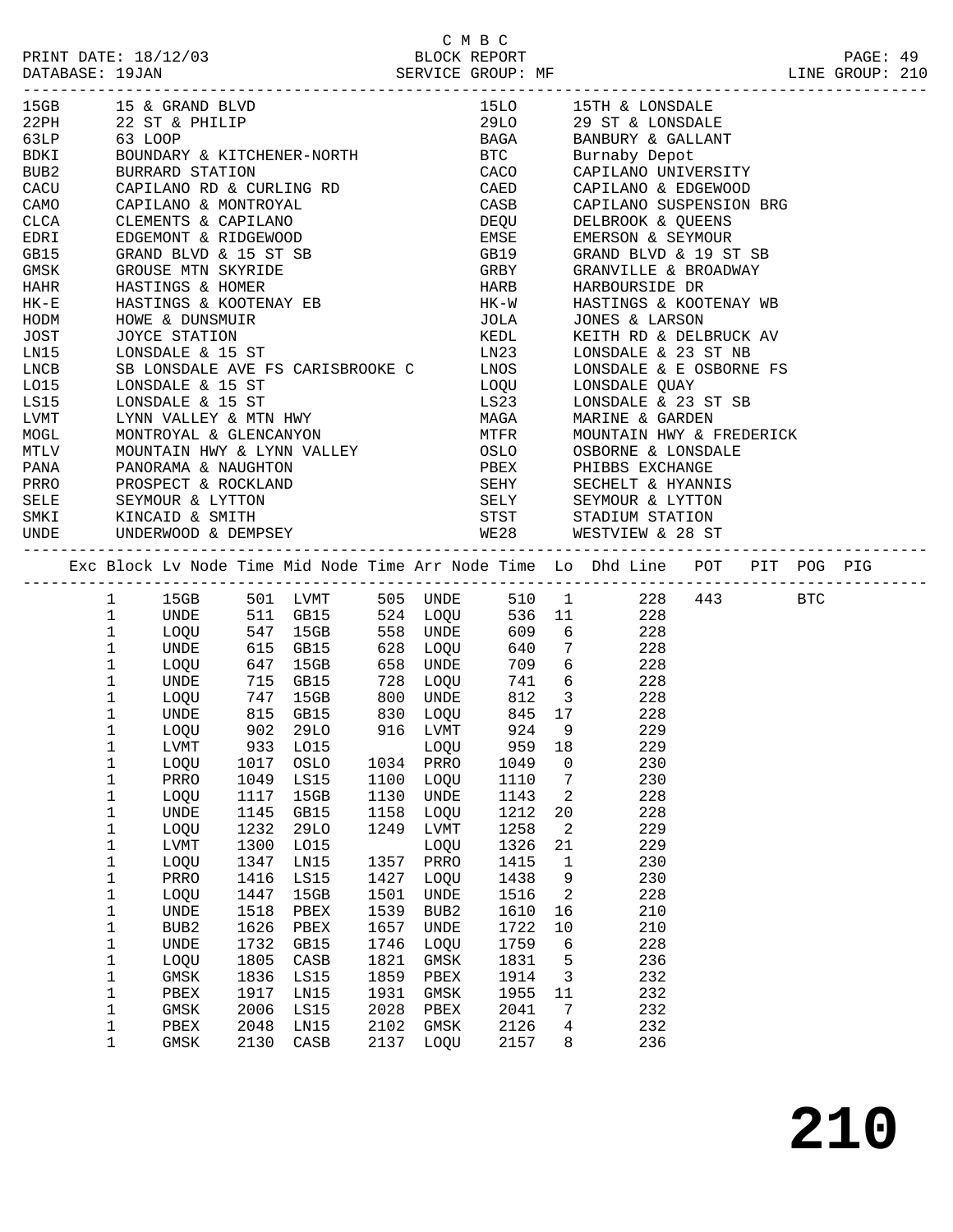|  |                |             |      |             |      |             |      |                | Exc Block Lv Node Time Mid Node Time Arr Node Time Lo Dhd Line POT PIT POG PIG<br>__________________________ |     |      |            |            |
|--|----------------|-------------|------|-------------|------|-------------|------|----------------|--------------------------------------------------------------------------------------------------------------|-----|------|------------|------------|
|  | $\mathbf{1}$   | LOQU        | 2205 | 29LO        |      | 2219 LVMT   | 2225 | 13             | 229                                                                                                          |     |      |            |            |
|  | $\mathbf 1$    | LVMT        | 2238 | L015        |      | <b>LOOU</b> | 2258 | 7              | 229                                                                                                          |     |      |            |            |
|  | 1              | LOQU        | 2305 | <b>DEQU</b> | 2317 | MOGL        | 2321 | $\mathbf 0$    | 246                                                                                                          |     |      |            |            |
|  | 1              | MOGL        | 2321 | MAGA        | 2339 | <b>STST</b> | 2359 | 6              | 246                                                                                                          |     |      |            |            |
|  | 1              | <b>STST</b> | 2405 | EDRI        | 2427 | MOGL        | 2434 | $\mathbf 0$    | 246                                                                                                          |     |      |            |            |
|  | $\mathbf 1$    | MOGL        | 2434 | <b>WE28</b> | 2440 | LOQU        | 2451 | 14             | 246                                                                                                          |     |      |            |            |
|  | 1              | LOQU        | 2505 | <b>29LO</b> | 2519 | LVMT        | 2525 | 29             | 229                                                                                                          |     |      |            |            |
|  | 1              | LVMT        | 2554 | LOQU        |      | HODM        | 2635 | 5              | N24                                                                                                          |     |      |            |            |
|  | $\mathbf 1$    | HODM        | 2640 | LOQU        | 2710 | LVMT        | 2727 |                | N24                                                                                                          |     | 2742 |            | <b>BTC</b> |
|  | 2              | BDKI        | 457  | SMKI        | 512  | <b>JOST</b> | 520  | $\overline{a}$ | 028                                                                                                          | 456 |      | <b>BTC</b> |            |
|  | $\mathbf{2}$   | JOST        | 522  | <b>BDKI</b> | 541  | PBEX        | 551  | $\overline{4}$ | 028                                                                                                          |     |      |            |            |
|  | 2              | PBEX        | 555  | LN15        | 607  | GMSK        | 627  | 7              | 232                                                                                                          |     |      |            |            |
|  | 2              | GMSK        | 634  | LS15        | 656  | PBEX        | 711  | 6              | 232                                                                                                          |     |      |            |            |
|  | $\overline{2}$ | PBEX        | 717  | LN15        | 731  | GMSK        | 756  | $\overline{a}$ | 232                                                                                                          |     |      |            |            |
|  | 2              | <b>GMSK</b> | 758  | CASB        | 806  | LOQU        | 830  | 5              | 236                                                                                                          |     |      |            |            |
|  | 2              | LOQU        | 835  | CASB        | 851  | GMSK        | 901  | 2              | 236                                                                                                          |     |      |            |            |
|  | 2              | GMSK        | 903  | LS15        | 928  | PBEX        | 945  | 2              | 232                                                                                                          |     |      |            |            |
|  | 2              | PBEX        | 947  |             |      | PANA        | 1004 | 18             | 212                                                                                                          |     |      |            |            |
|  | 2              | PANA        | 1022 |             |      | PBEX        | 1039 | 8              | 212                                                                                                          |     |      |            |            |
|  | 2              | PBEX        | 1047 | LN15        | 1102 | GMSK        | 1127 | 4              | 232                                                                                                          |     |      |            |            |
|  | 2              | GMSK        | 1131 | LS15        | 1156 | PBEX        | 1213 | 4              | 232                                                                                                          |     |      |            |            |
|  | 2              | PBEX        | 1217 | LN15        | 1233 | GMSK        | 1258 | 3              | 232                                                                                                          |     |      |            |            |
|  | $\overline{c}$ | GMSK        | 1301 | <b>LS15</b> | 1326 | PBEX        | 1344 | $\mathbf{3}$   | 232                                                                                                          |     |      |            |            |
|  | 2              | PBEX        | 1347 | LN15        | 1403 | GMSK        | 1428 | 3              | 232                                                                                                          |     |      |            |            |
|  | 2              | GMSK        | 1431 | LS15        | 1459 | PBEX        | 1520 | 11             | 232                                                                                                          |     |      |            |            |
|  | 2              | PBEX        | 1531 | <b>MTLV</b> | 1542 | <b>UNDE</b> | 1557 | $\overline{4}$ | 210                                                                                                          |     |      |            |            |
|  | 2              | <b>UNDE</b> | 1601 | GB15        | 1615 | <b>LOOU</b> | 1628 | 4              | 228                                                                                                          |     |      |            |            |
|  | 2              | LOQU        | 1632 | LN15        | 1642 | PRRO        | 1702 | $\mathbf 0$    | 230                                                                                                          |     |      |            |            |
|  | 2              | PRRO        | 1702 | LS15        | 1712 | LOQU        | 1724 | 8              | 230                                                                                                          |     |      |            |            |
|  | 2              | LOQU        | 1732 | DEQU        | 1748 | MOGL        | 1753 | $\overline{0}$ | 246                                                                                                          |     |      |            |            |
|  | 2              | MOGL        | 1753 | MAGA        | 1813 | STST        | 1836 | 11             | 246                                                                                                          |     |      |            |            |
|  | 2              | <b>STST</b> | 1847 | LN15        | 1916 | LNCB        | 1928 |                | 241                                                                                                          |     | 1946 |            | <b>BTC</b> |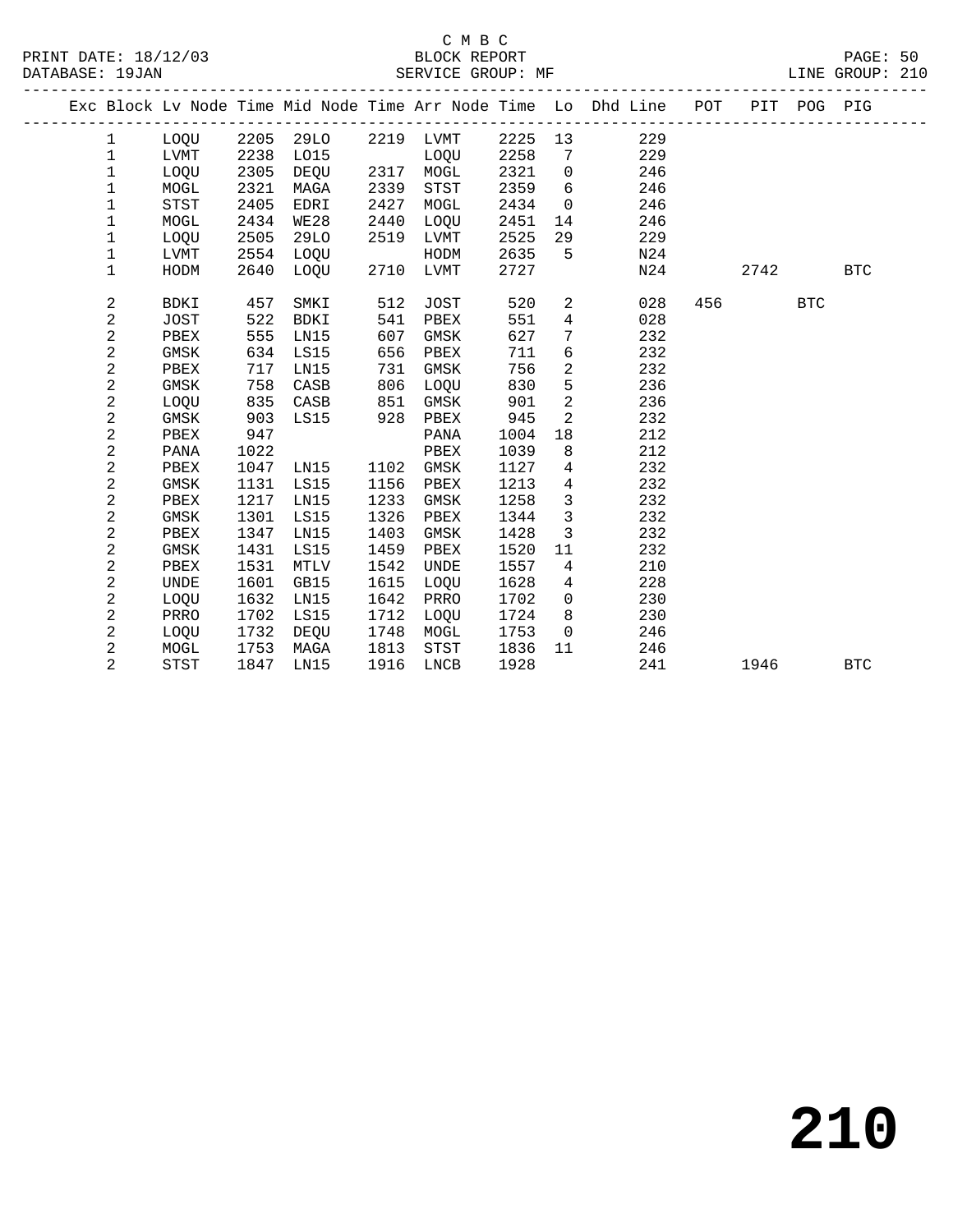### C M B C<br>BLOCK REPORT

-------------------------------------------------------------------------------------------------

LINE GROUP: 210

| Exc Block Lv Node Time Mid Node Time Arr Node Time Lo Dhd Line |                                               |              |              |              |                                       |              |                 |       |            | POT | PIT  | POG PIG      |            |
|----------------------------------------------------------------|-----------------------------------------------|--------------|--------------|--------------|---------------------------------------|--------------|-----------------|-------|------------|-----|------|--------------|------------|
| 3                                                              | LOQU                                          | 524          | DEQU         |              | 535 MOGL                              | 539          | 0               |       | 246        | 459 |      | $_{\rm BTC}$ |            |
| 3                                                              | MOGL                                          | 539          |              |              | MAGA                                  | 600          | 6               | 1 246 |            |     |      |              |            |
| 3                                                              | CACU                                          | 607          | EDRI         | 612          | MOGL                                  | 620          | 0               |       | 246        |     |      |              |            |
| 3                                                              | MOGL                                          | 620          | WE28         | 626          | LOQU                                  | 640          | 6               |       | 246        |     |      |              |            |
| 3                                                              | LOQU                                          | 646          | DEQU         | 658          | MOGL                                  | 703          | 0               |       | 246        |     |      |              |            |
| 3                                                              | MOGL                                          | 703          | MAGA         | 726          | STST                                  | 747          | 11              |       | 246        |     |      |              |            |
| 3                                                              | $_{\footnotesize{\textnormal{STST}}}$         | 758          | <b>15LO</b>  | 833          | 15GB                                  | 839          | 12              |       | 240        |     |      |              |            |
| 3                                                              | 15GB                                          | 851          | MAGA         | 911          | $_{\footnotesize{\textnormal{STST}}}$ | 940          | 8               |       | 240        |     |      |              |            |
| 3                                                              | STST                                          | 948          | 15LO         | 1023         | 15GB                                  | 1029         | 6               |       | 240        |     |      |              |            |
| 3                                                              | 15GB                                          | 1035         | MAGA         | 1056         | STST                                  | 1123         | 18              |       | 240        |     |      |              |            |
| 3                                                              | STST                                          | 1141         | EDRI         | 1205         | MOGL                                  | 1215         | 0               |       | 246        |     |      |              |            |
| 3                                                              | MOGL                                          | 1215         | <b>WE28</b>  | 1221         | LOQU                                  | 1235         | 12              |       | 246        |     |      |              |            |
| 3                                                              | LOQU                                          | 1247         | DEQU         | 1301         | MOGL                                  | 1305         | 0               |       | 246        |     |      |              |            |
| 3                                                              | MOGL                                          | 1305         | MAGA         | 1326         | $_{\footnotesize\rm STST}$            | 1350         | 12              |       | 246        |     |      |              |            |
| 3                                                              | STST                                          | 1402         | <b>15LO</b>  | 1440         | 15GB                                  | 1446         | 0               |       | 240        |     |      |              |            |
| 3                                                              | 15GB                                          | 1446         | MAGA         | 1510         | STST                                  | 1537         | 3               |       | 240        |     |      |              |            |
| 3                                                              | <b>STST</b>                                   | 1540         | 15LO         | 1616         | 15GB                                  | 1621         | 6               |       | 240        |     |      |              |            |
| 3<br>3                                                         | 15GB<br>$_{\footnotesize{\textnormal{STST}}}$ | 1627<br>1724 | MAGA<br>15LO | 1652<br>1802 | $_{\footnotesize\rm STST}$<br>15GB    | 1721<br>1808 | 3<br>8          |       | 240<br>240 |     |      |              |            |
| 3                                                              | 15GB                                          | 1816         | MAGA         | 1836         | $_{\footnotesize{\textnormal{STST}}}$ | 1902         | 4               |       | 240        |     |      |              |            |
| 3                                                              | STST                                          | 1906         | <b>15LO</b>  | 1938         | 15GB                                  | 1942         | 4               |       | 240        |     |      |              |            |
| 3                                                              | 15GB                                          | 1946         | MAGA         | 2003         | $_{\footnotesize\rm STST}$            | 2026         | 12              |       | 240        |     |      |              |            |
| 3                                                              | STST                                          | 2038         | 15LO         | 2109         | 15GB                                  | 2113         | $\mathbf{3}$    |       | 240        |     |      |              |            |
| 3                                                              | 15GB                                          | 2116         | MAGA         | 2133         | STST                                  | 2156         | 11              |       | 240        |     |      |              |            |
| 3                                                              | STST                                          | 2207         | EDRI         | 2229         | MOGL                                  | 2236         | 0               |       | 246        |     |      |              |            |
| 3                                                              | MOGL                                          | 2236         | WE28         | 2242         | LOQU                                  | 2253         | 9               |       | 246        |     |      |              |            |
| 3                                                              | LOQU                                          | 2302         | 15GB         | 2315         | UNDE                                  | 2326         | 6               |       | 228        |     |      |              |            |
| 3                                                              | UNDE                                          | 2332         | GB15         | 2344         | LOQU                                  | 2356         | 7               |       | 228        |     |      |              |            |
| 3                                                              | LOQU                                          | 2403         | DEQU         | 2415         | MOGL                                  | 2419         | 0               |       | 246        |     |      |              |            |
| 3                                                              | MOGL                                          | 2419         | MAGA         | 2437         | $_{\footnotesize\rm STST}$            | 2457         |                 |       | 246        |     | 2517 |              | <b>BTC</b> |
| 4                                                              | UNDE                                          | 526          | ${\tt PBEX}$ | 545          | BUB2                                  | 610          | 10              |       | 210        | 504 |      | $_{\rm BTC}$ |            |
| 4                                                              | BUB <sub>2</sub>                              | 620          | PBEX         | 644          | UNDE                                  | 702          | 5               |       | 210        |     |      |              |            |
| 4                                                              | UNDE                                          | 707          | PBEX         | 728          | BUB2                                  | 758          | 4               |       | 210        |     |      |              |            |
| 4                                                              | BUB <sub>2</sub>                              | 802          | PBEX         | 832          | UNDE                                  | 853          | 6               |       | 210        |     |      |              |            |
| 4                                                              | UNDE                                          | 859          | PBEX         | 922          | BUB2                                  | 952          | 14              | 5     | 210        |     |      |              |            |
| 4                                                              | STST                                          | 1011         | EDRI         | 1036         | MOGL                                  | 1046         | $\mathbf 0$     |       | 246        |     |      |              |            |
| 4                                                              | MOGL                                          | 1046         | WE28         | 1052         | LOQU                                  | 1107         | 10              |       | 246        |     |      |              |            |
| 4                                                              | LOQU                                          | 1117         | DEQU         | 1130         | MOGL                                  | 1134         | 0               |       | 246        |     |      |              |            |
| 4                                                              | MOGL                                          | 1134         | MAGA         | 1155         | STST                                  | 1218         | 15              |       | 246        |     |      |              |            |
| 4                                                              | STST                                          |              | 1233 15LO    |              | 1310 15GB                             | 1316 2       |                 |       | 240        |     |      |              |            |
| 4                                                              | 15GB                                          | 1318         | MAGA         | 1341         | STST                                  | 1412         | 5               |       | 240        |     |      |              |            |
| 4<br>4                                                         | ${\tt STST}$<br>15GB                          | 1417<br>1511 | 15LO<br>MAGA | 1456<br>1536 | 15GB<br><b>STST</b>                   | 1502<br>1604 | 9<br>10         |       | 240<br>240 |     |      |              |            |
| 4                                                              | ${\tt STST}$                                  | 1614         | <b>15LO</b>  | 1650         | 15GB                                  | 1655         | 13              |       | 240        |     |      |              |            |
| 4                                                              | 15GB                                          | 1708         | MAGA         | 1731         | STST                                  | 1800         | 11              |       | 240        |     |      |              |            |
| 4                                                              | ${\tt STST}$                                  | 1811         | 15LO         | 1845         | 15GB                                  | 1851         | 8               |       | 240        |     |      |              |            |
| 4                                                              | 15GB                                          | 1859         | MAGA         | 1918         | STST                                  | 1941         | 23              |       | 240        |     |      |              |            |
| 4                                                              | STST                                          | 2004         | EDRI         | 2026         | MOGL                                  | 2035         | $\mathbf 0$     |       | 246        |     |      |              |            |
| 4                                                              | MOGL                                          | 2035         | WE28         | 2041         | LOQU                                  | 2053         | 9               |       | 246        |     |      |              |            |
| 4                                                              | LOQU                                          | 2102         | 15GB         | 2115         | UNDE                                  | 2127         | 4               |       | 228        |     |      |              |            |
| $\overline{4}$                                                 | UNDE                                          | 2131         | GB15         | 2144         | LOQU                                  | 2156         | $7\phantom{.0}$ |       | 228        |     |      |              |            |
| 4                                                              | LOQU                                          | 2203         | CASB         | 2217         | GMSK                                  | 2227         | 13              |       | 236        |     |      |              |            |
| $\overline{4}$                                                 | GMSK                                          | 2240         | LS15         | 2302         | PBEX                                  | 2315         |                 |       | 232        |     | 2323 |              | <b>BTC</b> |
|                                                                |                                               |              |              |              |                                       |              |                 |       |            |     |      |              |            |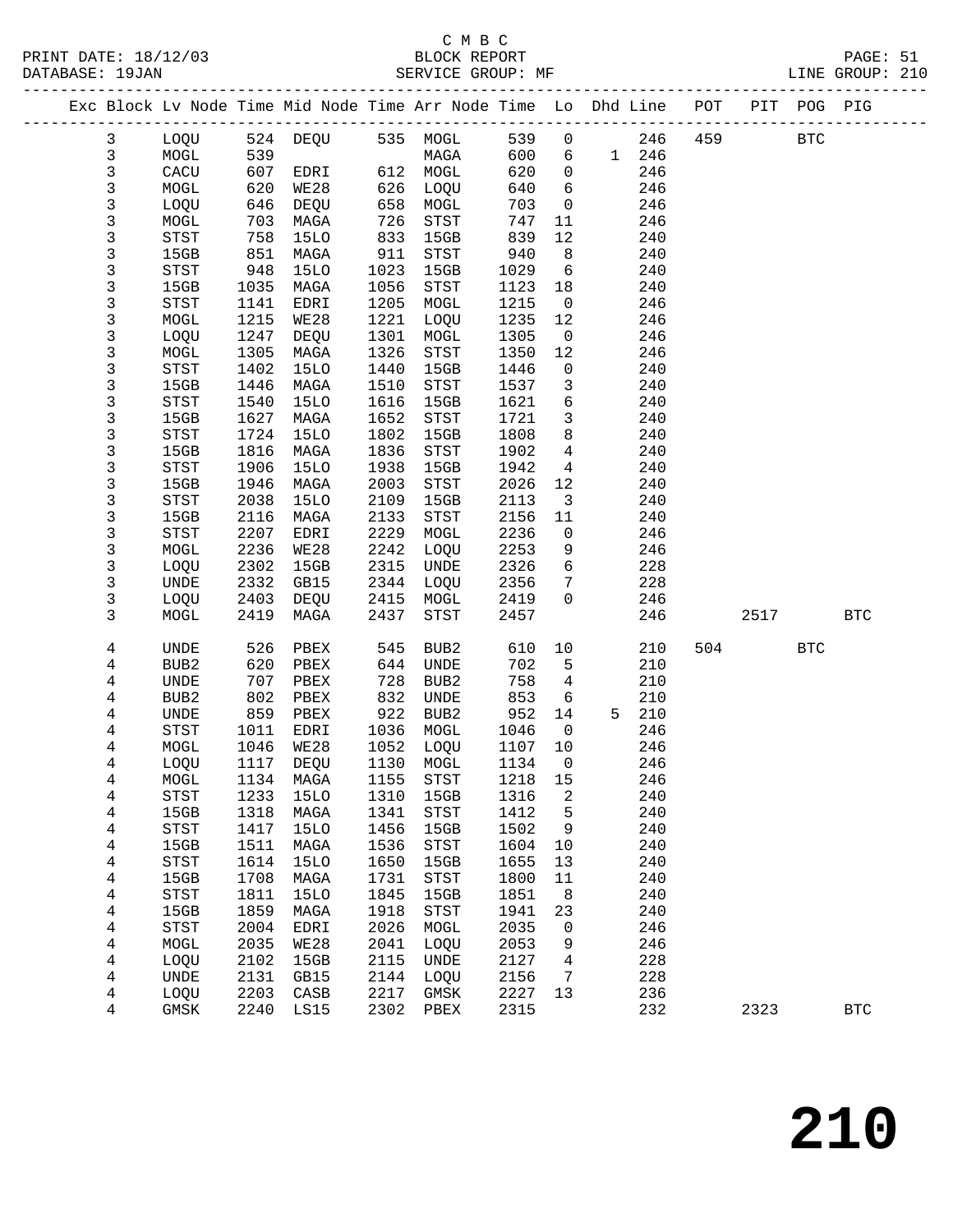| PRINT DATE: 18/12/03 | BLOCK REPORT      | PAGE: 52        |
|----------------------|-------------------|-----------------|
| DATABASE: 19JAN      | SERVICE GROUP: MF | LINE GROUP: 210 |

|  |        |                  |              | Exc Block Lv Node Time Mid Node Time Arr Node Time Lo Dhd Line POT PIT POG PIG |      |                  |              |                            |    |            |     |            |            |            |
|--|--------|------------------|--------------|--------------------------------------------------------------------------------|------|------------------|--------------|----------------------------|----|------------|-----|------------|------------|------------|
|  | 5      | STST             |              | 530 15LO 557 15GB 603 14 240                                                   |      |                  |              |                            |    |            | 506 | <b>BTC</b> |            |            |
|  | 5      | 15GB             |              | 617 MAGA 636 STST                                                              |      |                  | 658          | $\overline{7}$             |    | 240        |     |            |            |            |
|  | 5      | STST             |              | 705 EDRI                                                                       |      | 728 MOGL         | 738          | $\overline{0}$             |    | 246        |     |            |            |            |
|  | 5      | MOGL             | 738          | WE28                                                                           |      | 744 LOQU         | 805          | 12                         |    | 246        |     |            |            |            |
|  | 5      | LOQU             | 817          | DEQU                                                                           | 831  | MOGL             | 837          | $\overline{0}$             |    | 246        |     |            |            |            |
|  | 5      | MOGL             | 837          | MAGA                                                                           | 900  | STST             | 921          | 13                         |    | 246        |     |            |            |            |
|  | 5      | STST             | 934          | 15LO                                                                           | 1009 | 15GB             | 1015         | $-5$                       |    | 240        |     |            |            |            |
|  | 5      | 15GB             | 1020         | MAGA                                                                           | 1041 | STST             | 1108         | 10                         |    | 240        |     |            |            |            |
|  | 5      | STST             | 1118         | 15LO                                                                           | 1155 | 15GB             | 1159         | $\overline{\mathbf{3}}$    |    | 240        |     |            |            |            |
|  | 5      | 15GB             | 1202         | MAGA                                                                           | 1226 | STST             | 1257         | 14                         |    | 240        |     |            |            |            |
|  | 5      | STST             | 1311         | EDRI                                                                           | 1336 | MOGL             | 1346         | $\overline{\mathbf{0}}$    |    | 246        |     |            |            |            |
|  | 5      | MOGL             | 1346         | WE28                                                                           | 1352 | LOQU             | 1406         | 11                         |    | 246        |     |            |            |            |
|  | 5      | LOQU             | 1417         | DEQU                                                                           | 1431 | MOGL             | 1436         | $\overline{0}$             |    | 246        |     |            |            |            |
|  | 5      | MOGL             | 1436         | MAGA                                                                           | 1458 | STST             | 1523         | 9                          |    | 246        |     |            |            |            |
|  | 5      | STST             | 1532         | 15LO                                                                           | 1608 | 15GB             | 1613         | $6\overline{6}$            |    | 240        |     |            |            |            |
|  | 5      | 15GB             | 1619         | MAGA                                                                           | 1644 | STST             | 1713         | 17                         |    | 240        |     |            |            |            |
|  | 5      | STST             | 1730         | EDRI                                                                           | 1758 | MOGL             | 1808         | $\overline{0}$             |    | 246        |     |            |            |            |
|  | 5      | MOGL             | 1808         | WE28                                                                           | 1814 | LOQU             | 1827         | $5^{\circ}$                |    | 246        |     |            |            |            |
|  | 5      | LOQU             | 1832         | DEQU                                                                           | 1847 | MOGL             | 1852         | $\overline{0}$             |    | 246        |     |            |            |            |
|  | 5      | MOGL             | 1852         | MAGA                                                                           | 1912 | STST             | 1934         | 19                         |    | 246        |     |            |            |            |
|  | 5      | STST             | 1953         | 15LO                                                                           | 2025 | 15GB             | 2029         | $\overline{\phantom{a}}^2$ |    | 240        |     |            |            |            |
|  | 5      | 15GB             | 2031         | MAGA                                                                           | 2048 | STST             | 2111         | 13                         |    | 240        |     |            |            |            |
|  | 5      | STST             |              | 2124 15LO                                                                      | 2155 | 15GB             | 2159         |                            |    | 240        |     | 2215       |            | <b>BTC</b> |
|  | 6      | CLCA             | 540          | LS15                                                                           |      | 558 PBEX         | 610          | $\overline{7}$             |    | 232        |     | 510 72     | <b>BTC</b> |            |
|  | 6      | PBEX             | 617          |                                                                                |      | PANA             | 632          | 17                         |    | 1 212      |     |            |            |            |
|  | 6      | BAGA             | 650          | PBEX                                                                           |      | 713 BUB2         | 742          | $-5$                       |    | 30 211     |     |            |            |            |
|  | 6      | PBEX             | 817          |                                                                                |      | BAGA             | 839          | 10                         |    | 211        |     |            |            |            |
|  | 6      | BAGA             | 849          |                                                                                |      | PBEX             | 915          | $\overline{a}$             |    | 211        |     |            |            |            |
|  | 6      | PBEX             | 917          |                                                                                |      | PANA             | 934          | 18                         |    | 212        |     |            |            |            |
|  | 6      | PANA             | 952          |                                                                                |      | PBEX             | 1009         | 8 <sup>8</sup>             |    | 212        |     |            |            |            |
|  | 6      | PBEX             | 1017         |                                                                                |      | PANA             | 1034         | 18                         |    | 212        |     |            |            |            |
|  | 6      | PANA             | 1052         |                                                                                |      | PBEX             | 1109         | 8                          |    | 212        |     |            |            |            |
|  | 6      | PBEX             | 1117         |                                                                                |      | PANA             | 1134         | 18                         |    | 212        |     |            |            |            |
|  | 6      | PANA             | 1152         |                                                                                |      | PBEX             | 1209         | 8                          |    | 212        |     |            |            |            |
|  | 6      | PBEX             | 1217         |                                                                                |      | PANA             | 1234         | 18                         |    | 212        |     |            |            |            |
|  | 6      | PANA             | 1252         |                                                                                |      | PBEX             | 1309<br>1334 | 8 <sup>8</sup><br>17       |    | 212<br>212 |     |            |            |            |
|  | 6<br>6 | PBEX<br>PANA     | 1317<br>1351 |                                                                                |      | PANA<br>PBEX     | 1409         | 8                          |    | 212        |     |            |            |            |
|  | 6      | PBEX             | 1417         |                                                                                |      | PANA 1434 17     |              |                            |    | 212        |     |            |            |            |
|  | 6      | PANA             | 1451         |                                                                                |      | PBEX             | 1509         | 8                          |    | 212        |     |            |            |            |
|  | 6      | PBEX             | 1517         |                                                                                |      | PANA             | 1535         | 17                         |    | 212        |     |            |            |            |
|  | 6      | PANA             | 1552         |                                                                                |      | PBEX             | 1611         | 6                          |    | 212        |     |            |            |            |
|  | 6      | PBEX             | 1617         |                                                                                |      | PANA             | 1634         | 1                          | 36 | 212        |     |            |            |            |
|  | 6      | BUB <sub>2</sub> | 1711         | PBEX                                                                           | 1746 | UNDE             | 1809         | 4                          |    | 210        |     |            |            |            |
|  | 6      | UNDE             | 1813         | PBEX                                                                           | 1833 | BUB <sub>2</sub> | 1903         | 2                          |    | 210        |     |            |            |            |
|  | 6      | BUB <sub>2</sub> | 1905         | PBEX                                                                           | 1930 | UNDE             | 1951         | 7                          |    | 210        |     |            |            |            |
|  | 6      | UNDE             | 1958         | PBEX                                                                           | 2015 | BUB <sub>2</sub> | 2044         | 3                          |    | 209        |     |            |            |            |
|  | 6      | BUB <sub>2</sub> | 2047         | PBEX                                                                           | 2111 | UNDE             | 2137         | 21                         |    | 209        |     |            |            |            |
|  | 6      | UNDE             | 2158         | PBEX                                                                           | 2215 | BUB <sub>2</sub> | 2241         | 6                          |    | 209        |     |            |            |            |
|  | 6      | BUB <sub>2</sub> | 2247         | PBEX                                                                           | 2311 | UNDE             | 2336         | 22                         |    | 209        |     |            |            |            |
|  | 6      | UNDE             | 2358         | PBEX                                                                           | 2415 | BUB <sub>2</sub> | 2441         | 6                          |    | 209        |     |            |            |            |
|  | 6      | BUB <sub>2</sub> | 2447         | PBEX                                                                           | 2511 | UNDE             | 2536         | 3                          |    | 209        |     |            |            |            |
|  | 6      | UNDE             | 2539         |                                                                                |      | PBEX             | 2556         | 4                          |    | 209        |     |            |            |            |
|  | 6      | PBEX             | 2600         |                                                                                |      | $HK-E$           | 2607         |                            |    | 028        |     | 2611       |            | <b>BTC</b> |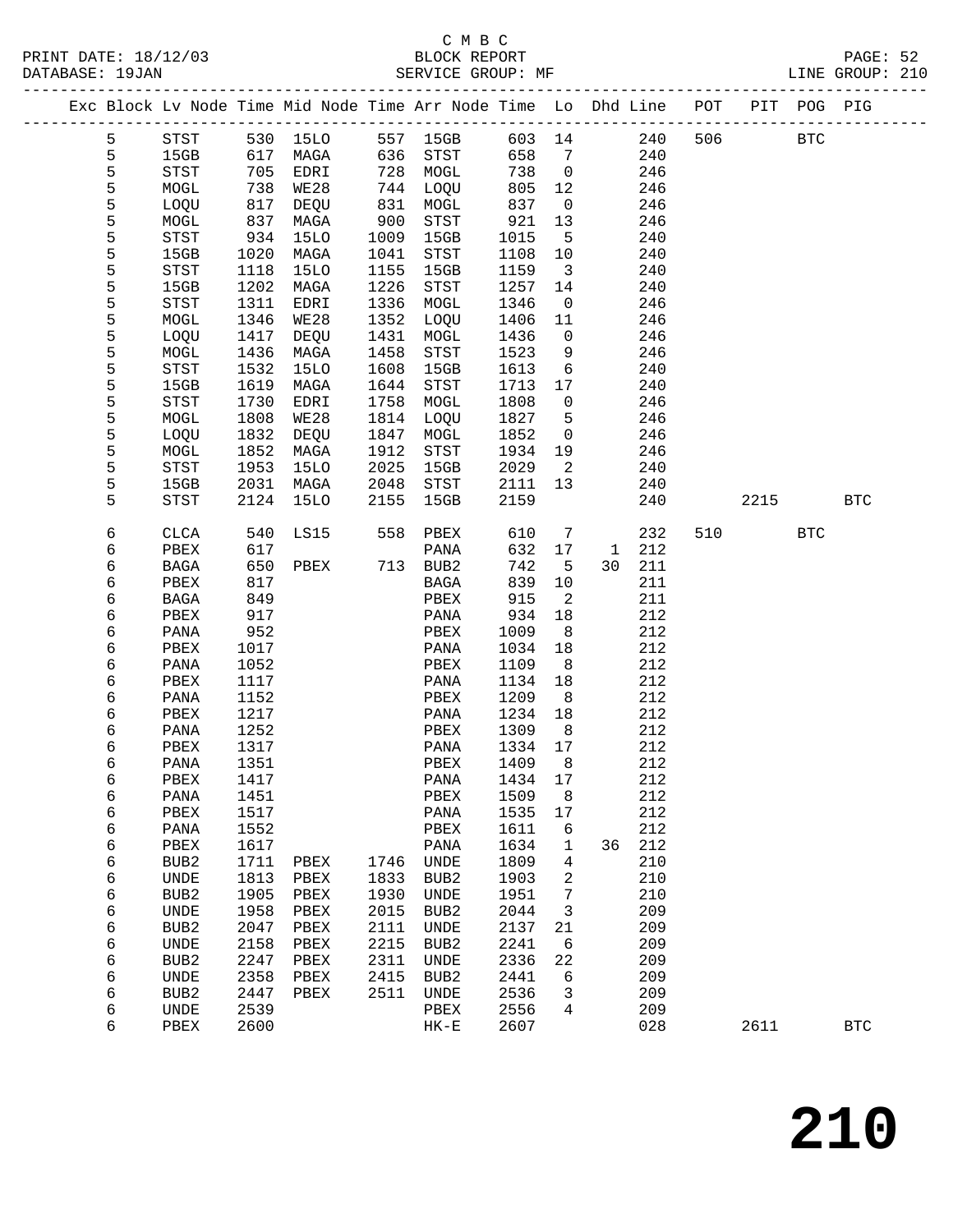| Exc Block Lv Node Time Mid Node Time Arr Node Time Lo Dhd Line POT PIT POG PIG |                                       |      |             |      |                                       |        |                 |    |     |     |      |            |              |
|--------------------------------------------------------------------------------|---------------------------------------|------|-------------|------|---------------------------------------|--------|-----------------|----|-----|-----|------|------------|--------------|
| 7                                                                              | LN15                                  |      | 536 OSLO    |      | 542 PRRO                              | 551    | $\mathbf 0$     |    | 230 | 511 |      | <b>BTC</b> |              |
| 7                                                                              | PRRO                                  | 551  | LS15        | 600  | LOQU                                  | 610    | 7               |    | 230 |     |      |            |              |
| 7                                                                              | LOQU                                  | 617  | 15GB        | 628  | UNDE                                  | 639    | 6               |    | 228 |     |      |            |              |
| 7                                                                              | UNDE                                  | 645  | GB15        | 658  | LOQU                                  | 711    | 6               |    | 228 |     |      |            |              |
| 7                                                                              | LOQU                                  | 717  | 15GB        | 729  | UNDE                                  | 740    | $\overline{4}$  |    | 228 |     |      |            |              |
| 7                                                                              | UNDE                                  | 744  | PBEX        | 807  | BUB <sub>2</sub>                      | 841    | $7\phantom{.0}$ |    | 210 |     |      |            |              |
| 7                                                                              | BUB <sub>2</sub>                      | 848  | PBEX        | 917  | UNDE                                  | 938    | 15              |    | 210 |     |      |            |              |
| 7                                                                              | $\ensuremath{\mathsf{UNDE}}$          | 953  | PBEX        | 1012 | BUB2                                  | 1041   | 9               |    | 210 |     |      |            |              |
| 7                                                                              | BUB <sub>2</sub>                      | 1050 | PBEX        | 1115 | UNDE                                  | 1137   | 16              |    | 210 |     |      |            |              |
| 7                                                                              | UNDE                                  | 1153 | PBEX        | 1212 | BUB2                                  | 1241   | 8               |    | 210 |     |      |            |              |
| 7                                                                              | BUB <sub>2</sub>                      | 1249 | PBEX        | 1315 | UNDE                                  | 1337   | 15              |    | 210 |     |      |            |              |
| 7                                                                              | UNDE                                  | 1352 | PBEX        | 1412 | BUB2                                  | 1441   | 6               |    | 210 |     |      |            |              |
| 7                                                                              | BUB2                                  | 1447 | PBEX        | 1515 | UNDE                                  | 1540   | 4               |    | 210 |     |      |            |              |
| 7                                                                              | UNDE                                  | 1544 | PBEX        | 1605 | BUB2                                  | 1637   | 3               |    | 210 |     |      |            |              |
| 7                                                                              | BUB <sub>2</sub>                      | 1640 | PBEX        | 1713 | UNDE                                  | 1738   | 9               |    | 210 |     |      |            |              |
| 7                                                                              | UNDE                                  | 1747 | GB15        | 1801 | LOQU                                  | 1814   | $\overline{4}$  |    | 228 |     |      |            |              |
| 7                                                                              | LOQU                                  | 1818 | CASB        | 1834 | GMSK                                  | 1844   | 14              |    | 236 |     |      |            |              |
| 7                                                                              | GMSK                                  | 1858 | CASB        | 1905 | LOQU                                  | 1926   | 7               |    | 236 |     |      |            |              |
| 7                                                                              | LOQU                                  | 1933 | LN15        | 1942 | PRRO                                  | 1958   | 11              |    | 230 |     |      |            |              |
| 7                                                                              | PRRO                                  | 2009 | LS15        | 2018 | LOQU                                  | 2026   | 6               |    | 230 |     |      |            |              |
| 7                                                                              | LOQU                                  | 2032 | 15GB        | 2045 | UNDE                                  | 2057   | 4               |    | 228 |     |      |            |              |
| 7                                                                              | UNDE                                  | 2101 | GB15        | 2114 | LOQU                                  | 2126   | 6               |    | 228 |     |      |            |              |
| 7                                                                              | LOQU                                  | 2132 | LN15        | 2140 | PRRO                                  | 2155   | 14              |    | 230 |     |      |            |              |
| 7                                                                              | PRRO                                  | 2209 | LS15        | 2218 | LOQU                                  | 2226   | 6               |    | 230 |     |      |            |              |
| 7                                                                              | LOQU                                  | 2232 | 15GB        | 2245 | UNDE                                  | 2256   | 6               |    | 228 |     |      |            |              |
| 7                                                                              | UNDE                                  | 2302 | GB15        | 2314 | LOQU                                  | 2326   | 6               |    | 228 |     |      |            |              |
| 7                                                                              | LOQU                                  | 2332 | LN15        | 2340 | PRRO                                  | 2355   | 14              |    | 230 |     |      |            |              |
| 7                                                                              | PRRO                                  | 2409 | LS15        | 2418 | LOQU                                  | 2426   | 6               |    | 230 |     |      |            |              |
| 7                                                                              | LOQU                                  | 2432 | 15GB        | 2444 | UNDE                                  | 2455   | $7\phantom{.0}$ |    | 228 |     |      |            |              |
| 7                                                                              | UNDE                                  | 2502 | GB15        | 2514 | LOQU                                  | 2526   | 12              |    | 228 |     |      |            |              |
| 7                                                                              | LOQU                                  | 2538 | PBEX        | 2551 | CACO                                  | 2601   |                 |    | 239 |     | 2613 |            | <b>BTC</b>   |
| 8                                                                              | CACU                                  | 537  | EDRI        | 542  | MOGL                                  | 550    | $\mathsf{O}$    |    | 246 | 512 |      | <b>BTC</b> |              |
| 8                                                                              | MOGL                                  | 550  | <b>WE28</b> | 556  | LOQU                                  | 610    | 12              |    | 246 |     |      |            |              |
| 8                                                                              | LOQU                                  | 622  | DEQU        | 633  | MOGL                                  | 637    | $\overline{0}$  |    | 246 |     |      |            |              |
| 8                                                                              | MOGL                                  | 637  | MAGA        | 658  | $_{\footnotesize{\textnormal{STST}}}$ | 716    | 16              |    | 246 |     |      |            |              |
| 8                                                                              | $_{\footnotesize{\textnormal{STST}}}$ | 732  | 15LO        | 804  | 15GB                                  | 810    | 9               |    | 240 |     |      |            |              |
| 8                                                                              | 15GB                                  | 819  | MAGA        | 841  | STST                                  | 908    | 6               |    | 240 |     |      |            |              |
| 8                                                                              | <b>STST</b>                           |      | 914 EDRI    | 940  | MOGL                                  | 950    | $\Omega$        |    | 246 |     |      |            |              |
| 8                                                                              | MOGL                                  |      | 950 WE28    |      | 956 LOQU                              | 1013 4 |                 |    | 246 |     |      |            |              |
| 8                                                                              | LOQU                                  | 1017 | <b>DEQU</b> | 1032 | MOGL                                  | 1036   | 0               |    | 246 |     |      |            |              |
| 8                                                                              | MOGL                                  | 1036 | MAGA        | 1057 | STST                                  | 1120   | 13              |    | 246 |     |      |            |              |
| 8                                                                              | <b>STST</b>                           | 1133 | <b>15LO</b> | 1210 | 15GB                                  | 1214   | 4               |    | 240 |     |      |            |              |
| 8                                                                              | 15GB                                  | 1218 | MAGA        | 1241 | STST                                  | 1312   | 5               |    | 240 |     |      |            |              |
| 8                                                                              | <b>STST</b>                           | 1317 | <b>15LO</b> | 1355 | 15GB                                  | 1401   | 2               |    | 240 |     |      |            |              |
| 8                                                                              | 15GB                                  | 1403 | MAGA        | 1426 | <b>STST</b>                           | 1457   | 9               |    | 240 |     |      |            |              |
| 8                                                                              | <b>STST</b>                           | 1506 | <b>15LO</b> | 1543 | 15GB                                  | 1548   | 5               |    | 240 |     |      |            |              |
| 8                                                                              | 15GB                                  | 1553 | MAGA        | 1618 | STST                                  | 1646   | 3               |    | 240 |     |      |            |              |
| 8                                                                              | <b>STST</b>                           | 1649 | LN15        | 1725 | LNCB                                  | 1742   | 12              | 33 | 241 |     |      |            |              |
| 8                                                                              | STST                                  | 1827 | <b>15LO</b> | 1859 | 15GB                                  | 1903   |                 |    | 240 |     | 1919 |            | $_{\rm BTC}$ |
|                                                                                |                                       |      |             |      |                                       |        |                 |    |     |     |      |            |              |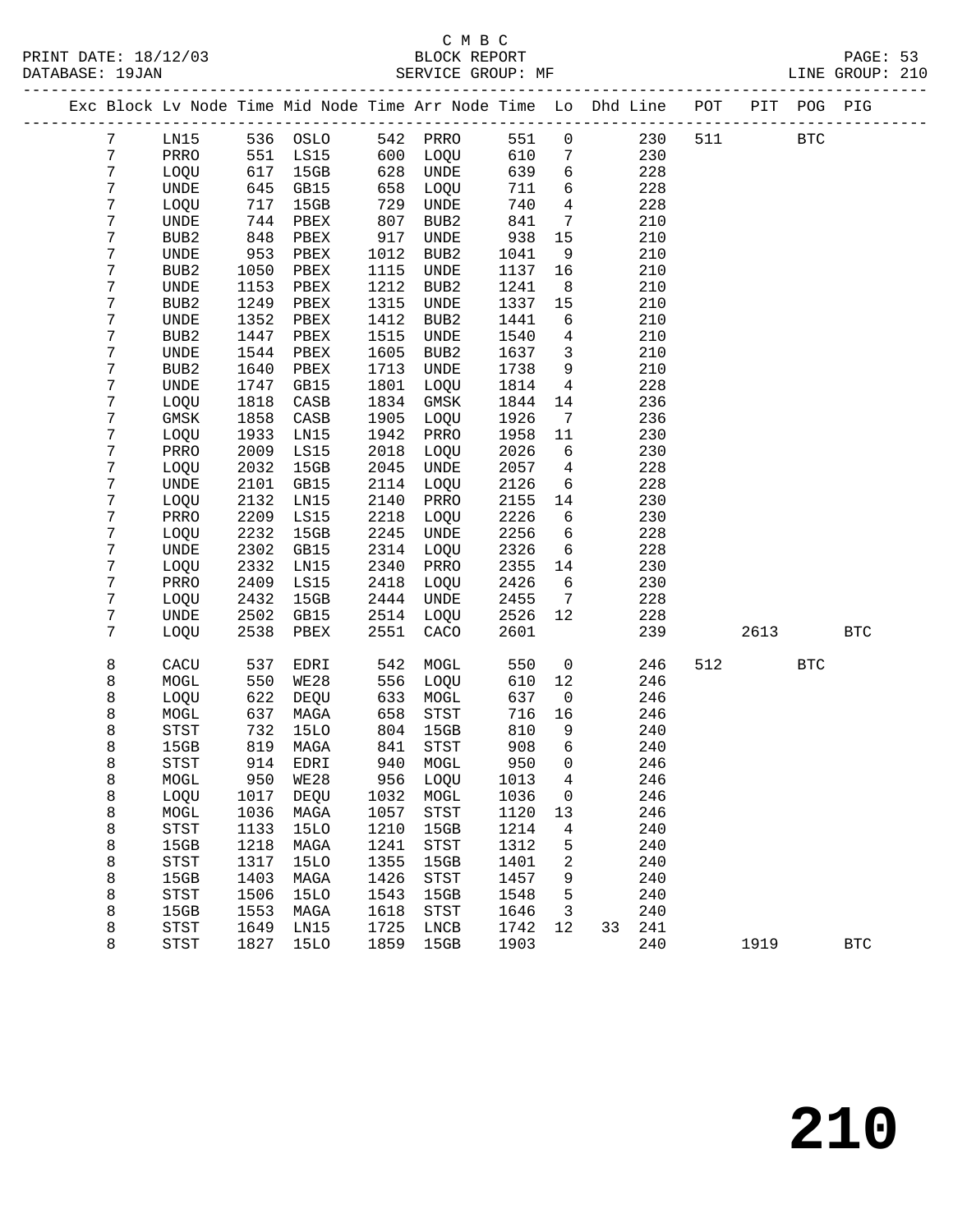|             |                          |              | Exc Block Lv Node Time Mid Node Time Arr Node Time Lo Dhd Line POT |              |                     |              |                              |   |            |     |      | PIT POG PIG |            |  |
|-------------|--------------------------|--------------|--------------------------------------------------------------------|--------------|---------------------|--------------|------------------------------|---|------------|-----|------|-------------|------------|--|
| 9           | PBEX                     |              | 525 LN15                                                           | 537          | GMSK                | 557          | $\overline{9}$               |   | 232        | 513 |      | <b>BTC</b>  |            |  |
| 9           | GMSK                     | 606          | LS15                                                               | 628          | PBEX                | 641          | 7                            |   | 232        |     |      |             |            |  |
| $\mathsf 9$ | PBEX                     | 648          | LN15                                                               | 700          | GMSK                | 723          | 5                            |   | 232        |     |      |             |            |  |
| $\mathsf 9$ | GMSK                     | 728          | CASB                                                               | 736          | LOQU                | 800          | 13                           |   | 20 236     |     |      |             |            |  |
| 9           | GMSK                     | 833          | LS15                                                               | 858          | PBEX                | 915          | 2                            |   | 232        |     |      |             |            |  |
| 9           | PBEX                     | 917          | LN15                                                               | 933          | GMSK                | 958          | 4                            |   | 232        |     |      |             |            |  |
| 9           | GMSK                     | 1002         | LS15                                                               | 1028         | PBEX                | 1045         | 2                            |   | 232        |     |      |             |            |  |
| 9           | PBEX                     | 1047         |                                                                    |              | PANA                | 1104         | 18                           |   | 212        |     |      |             |            |  |
| 9           | PANA                     | 1122         |                                                                    |              | PBEX                | 1139         | 8                            |   | 212        |     |      |             |            |  |
| 9           | PBEX                     | 1147         | LN15                                                               | 1203         | GMSK                | 1228         | 3                            |   | 232        |     |      |             |            |  |
| 9           | GMSK                     | 1231         | LS15                                                               | 1256         | PBEX                | 1314         | $\mathbf{3}$                 |   | 232        |     |      |             |            |  |
| 9           | PBEX                     | 1317         | LN15                                                               | 1333         | GMSK                | 1358         | $\mathbf{3}$                 |   | 232        |     |      |             |            |  |
| 9           | GMSK                     | 1401         | LS15                                                               | 1426         | PBEX                | 1444         | 6                            |   | 232        |     |      |             |            |  |
| 9           | PBEX                     | 1450         | LN15                                                               | 1507         | GMSK                | 1533         | 22                           |   | 232        |     |      |             |            |  |
| 9           | GMSK                     | 1555         | CASB                                                               | 1603         | LOQU                | 1627         | 5                            |   | 236        |     |      |             |            |  |
| 9           | LOQU                     | 1632         | <b>29LO</b>                                                        | 1650         | LVMT                | 1700         | $\overline{3}$               |   | 229        |     |      |             |            |  |
| 9           | LVMT                     | 1703         | L015                                                               |              | LOQU                | 1731         | 15                           |   | 229        |     |      |             |            |  |
| 9           | LOQU                     | 1746         | CASB                                                               | 1803         | GMSK                | 1813         | 13                           |   | 236        |     |      |             |            |  |
| 9           | GMSK                     | 1826         | CASB                                                               | 1834         | LOQU                | 1857         | $7\phantom{.0}\phantom{.0}7$ |   | 236        |     |      |             |            |  |
| 9           | LOQU                     | 1904         | 29LO                                                               | 1918         | LVMT                | 1925         | 11                           |   | 229        |     |      |             |            |  |
| 9           | LVMT                     | 1936         | L015                                                               |              | LOQU                | 1958         | 21                           |   | 229        |     |      |             |            |  |
| 9           | LOQU                     | 2019         | 29LO                                                               | 2033         | LVMT                | 2039         |                              |   | 229        |     | 2054 |             | <b>BTC</b> |  |
| 10          | 15GB                     | 534          | LVMT                                                               | 540          | UNDE                | 545          | $\mathsf{O}$                 |   | 228        | 516 |      | <b>BTC</b>  |            |  |
| 10          | UNDE                     | 545          | GB15                                                               | 558          | LOQU                | 610          | 7                            |   | 228        |     |      |             |            |  |
| 10          | LOQU                     | 617          | OSLO                                                               | 631          | PRRO                | 649          | $\mathbf 0$                  |   | 230        |     |      |             |            |  |
| 10          | PRRO                     | 649          | LS15                                                               | 700          | LOQU                | 710          | 7                            |   | 230        |     |      |             |            |  |
| 10          | LOQU                     | 717          |                                                                    |              | HARB                | 727          | 12                           | 8 | 231        |     |      |             |            |  |
| 10          | LOQU                     | 747          | OSLO                                                               | 803          | PRRO                | 819          | $\mathbf 0$                  |   | 230        |     |      |             |            |  |
| 10          | PRRO                     | 819          | LS15                                                               | 830          | LOQU                | 840          | 7                            |   | 230        |     |      |             |            |  |
| 10          | LOQU                     | 847          | 15GB                                                               | 900          | UNDE                | 913          | 9                            |   | 228        |     |      |             |            |  |
| 10          | UNDE                     | 922          | PBEX                                                               | 943          | BUB2                | 1011         | 9                            |   | 210        |     |      |             |            |  |
| 10          | BUB <sub>2</sub>         | 1020         | PBEX                                                               | 1045         | UNDE                | 1105         | 16                           |   | 210        |     |      |             |            |  |
| $10$        | UNDE                     | 1121         | PBEX                                                               | 1142         | BUB2                | 1211         | 8                            |   | 210        |     |      |             |            |  |
| 10          | BUB <sub>2</sub>         | 1219         | PBEX                                                               | 1245         | UNDE                | 1307         | 16                           |   | 210        |     |      |             |            |  |
| 10          | UNDE                     | 1323         | PBEX                                                               | 1342         | BUB2                | 1411         | 6                            |   | 210        |     |      |             |            |  |
| 10<br>10    | BUB <sub>2</sub><br>UNDE | 1417<br>1514 | PBEX                                                               | 1445         | UNDE                | 1511<br>1542 | $\mathbf{3}$<br>5            |   | 210        |     |      |             |            |  |
| 10          | LOQU                     | 1547         | GB15<br>15GB                                                       | 1528<br>1601 | LOQU<br><b>UNDE</b> | 1616         | 9                            |   | 228<br>228 |     |      |             |            |  |
| 10          |                          | 1625         |                                                                    |              | 1646 BUB2 1719 4    |              |                              |   | 210        |     |      |             |            |  |
| 10          | UNDE<br>BUB <sub>2</sub> | 1723         | PBEX<br>PBEX                                                       | 1758         | <b>UNDE</b>         | 1822         | 6                            |   | 210        |     |      |             |            |  |
| $10$        | UNDE                     | 1828         | PBEX                                                               | 1846         | BUB <sub>2</sub>    | 1913         | 7                            |   | 210        |     |      |             |            |  |
| 10          | BUB <sub>2</sub>         | 1920         | PBEX                                                               | 1945         | <b>UNDE</b>         | 2006         | 22                           |   | 210        |     |      |             |            |  |
| $10$        | UNDE                     | 2028         | PBEX                                                               | 2045         | BUB <sub>2</sub>    | 2114         | 3                            |   | 209        |     |      |             |            |  |
| $10$        | BUB2                     | 2117         | PBEX                                                               | 2141         | <b>UNDE</b>         | 2207         | $2\sqrt{1}$                  |   | 209        |     |      |             |            |  |
| 10          | UNDE                     | 2228         | ${\tt PBEX}$                                                       | 2245         | BUB2                | 2311         | 6                            |   | 209        |     |      |             |            |  |
| $10$        | BUB <sub>2</sub>         | 2317         | PBEX                                                               | 2341         | <b>UNDE</b>         | 2406         | 22                           |   | 209        |     |      |             |            |  |
| 10          | <b>UNDE</b>              | 2428         |                                                                    |              | PBEX                | 2445         |                              |   | 209        |     | 2453 |             | <b>BTC</b> |  |
|             |                          |              |                                                                    |              |                     |              |                              |   |            |     |      |             |            |  |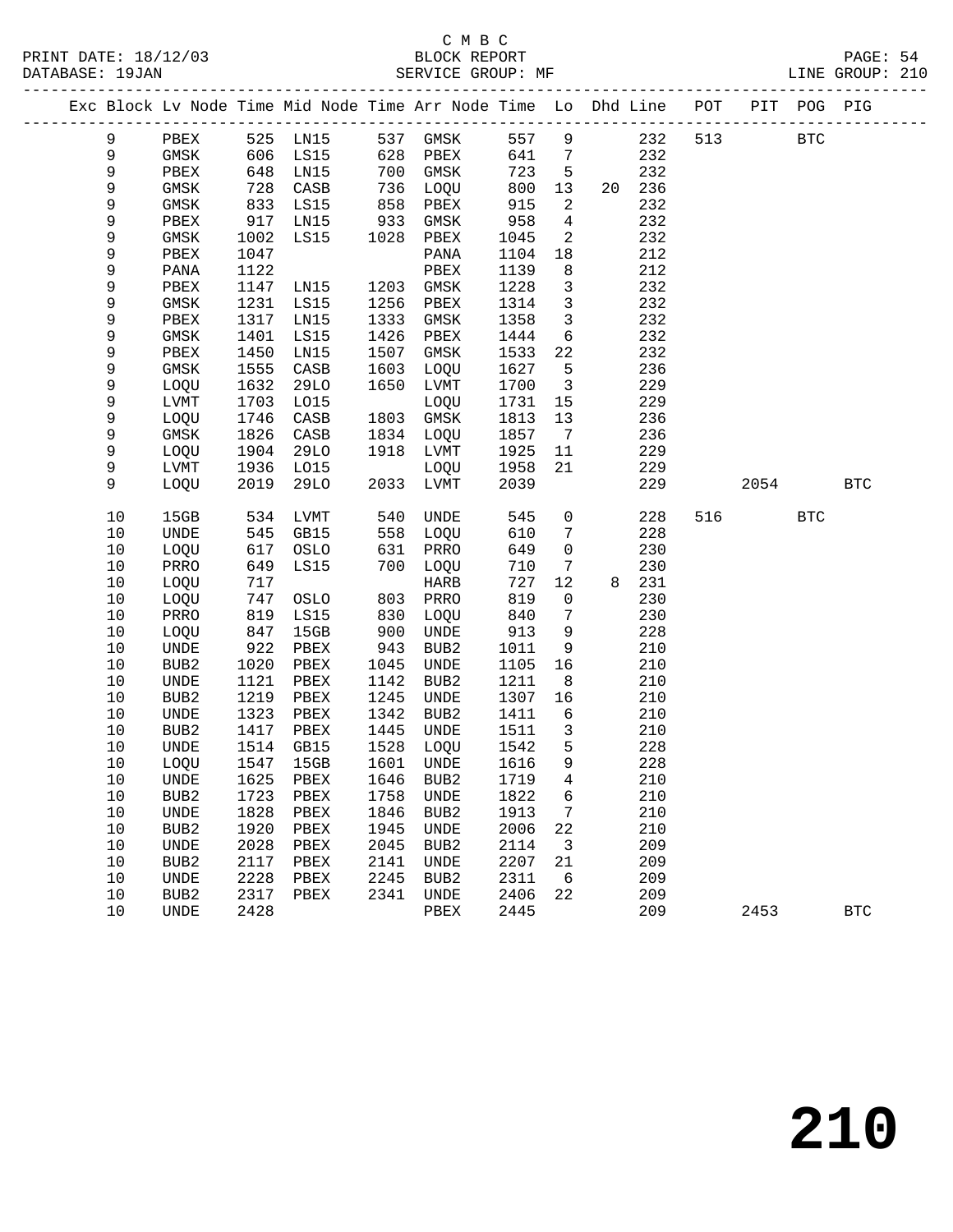| Exc Block Lv Node Time Mid Node Time Arr Node Time Lo Dhd Line POT |                     |               |              |              |                   |              |                      |            |     |      | PIT POG PIG |            |  |
|--------------------------------------------------------------------|---------------------|---------------|--------------|--------------|-------------------|--------------|----------------------|------------|-----|------|-------------|------------|--|
| 11                                                                 | LVMT                |               | 535 LO15     |              | LOQU 555          |              | $7\phantom{0}$       | 229        | 517 |      | <b>BTC</b>  |            |  |
| 11                                                                 | LOQU                | 602           |              |              | 29LO 614 LVMT     | 621 11       |                      | 229        |     |      |             |            |  |
| 11                                                                 | LVMT                | 632<br>702    | L015         |              | LOQU              | 654          | 8 <sup>8</sup>       | 229        |     |      |             |            |  |
| 11                                                                 | LOQU                | 702           | 29LO         |              | 714 LVMT          | 721          | 11                   | 229        |     |      |             |            |  |
| 11                                                                 | LVMT                | 732           | L015         |              | LOQU              | 756          | $\overline{2}$       | 14 229     |     |      |             |            |  |
| 11                                                                 | LNOS                | 812           | <b>15LO</b>  |              | $825$ $STST$      | 905          | 14                   | 241        |     |      |             |            |  |
| 11                                                                 | STST                | 919           | <b>15LO</b>  | 954          | 15GB              | 1000         | 6                    | 240        |     |      |             |            |  |
| 11                                                                 | 15GB                | 1006          | MAGA         | 1026         | STST              | 1055         | 16                   | 240        |     |      |             |            |  |
| 11                                                                 | <b>STST</b>         | 1111          | EDRI         | 1135         | MOGL              | 1145         | $\overline{0}$       | 246        |     |      |             |            |  |
| 11                                                                 | MOGL                | 1145          | <b>WE28</b>  | 1151         | LOQU              | 1205         | 12                   | 246        |     |      |             |            |  |
| 11                                                                 | LOQU                | 1217          | DEQU         | 1230         | MOGL              | 1234         | $\overline{0}$       | 246        |     |      |             |            |  |
| 11                                                                 | MOGL                | 1234          | MAGA         | 1255         | STST              | 1319         | 13                   | 246        |     |      |             |            |  |
| 11                                                                 | STST                | 1332          | <b>15LO</b>  | 1410         | 15GB              | 1416         | 12                   | 240        |     |      |             |            |  |
| 11                                                                 | 15GB                | 1428          | MAGA         | 1452         | STST              | 1519         | $\overline{4}$       | 240        |     |      |             |            |  |
| 11                                                                 | <b>STST</b>         | 1523          | 15LO         | 1600         | 15GB              | 1605         | 5                    | 240        |     |      |             |            |  |
| 11                                                                 | 15GB                | 1610          | MAGA         | 1635         | STST              | 1704         | 5                    | 240        |     |      |             |            |  |
| 11                                                                 | <b>STST</b>         | 1709          | LN15         | 1743         | LNCB              | 1759         |                      | 241        |     | 1817 |             | <b>BTC</b> |  |
|                                                                    |                     |               |              |              |                   |              |                      |            |     |      |             |            |  |
| 12                                                                 | BDKI                | 520           | $HK-W$       | 523          | PBEX              | 530          | $\overline{a}$       | 028        | 519 |      | <b>BTC</b>  |            |  |
| 12                                                                 | PBEX                | 532           | MTLV         | 541          | UNDE              | 549          | $7\phantom{.0}$      | 210        |     |      |             |            |  |
| $12$                                                               | <b>UNDE</b>         | 556           | PBEX         | 615          | BUB2              | 640          | 8                    | 210        |     |      |             |            |  |
| 12                                                                 | BUB <sub>2</sub>    | 648           | PBEX         | 713          | UNDE              | 733          | 10                   | 210        |     |      |             |            |  |
| 12                                                                 | <b>UNDE</b>         | 743           | GB15         | 758          | LOQU              | 812          | 5                    | 228        |     |      |             |            |  |
| 12                                                                 | LOQU                | 817           | OSLO         | 833          | PRRO              | 849          | $\mathbf 0$          | 230        |     |      |             |            |  |
| $12$                                                               | PRRO                | 849           | LS15         | 900          | LOQU              | 910          | $7\phantom{.0}$      | 230        |     |      |             |            |  |
| 12                                                                 | LOQU                | 917<br>$-945$ | 15GB         | 930<br>958   | UNDE              | 942          | $\overline{3}$       | 228        |     |      |             |            |  |
| 12                                                                 | <b>UNDE</b>         |               | GB15         |              | LOQU              | 1012         | 20                   | 228        |     |      |             |            |  |
| 12<br>12                                                           | LOQU                | 1032          | <b>29LO</b>  | 1048         | LVMT              | 1056         | 5                    | 229<br>229 |     |      |             |            |  |
| 12                                                                 | LVMT                | 1101          | L015<br>15GB |              | LOQU<br>1200 UNDE | 1127<br>1213 | 20<br>$\overline{2}$ | 228        |     |      |             |            |  |
| 12                                                                 | LOQU<br><b>UNDE</b> | 1147<br>1215  | GB15         | 1228         | LOOU              | 1242         | 5                    | 228        |     |      |             |            |  |
| 12                                                                 |                     | 1247          | 15GB         | 1300         | UNDE              | 1313         | 2                    | 228        |     |      |             |            |  |
| 12                                                                 | LOQU<br><b>UNDE</b> | 1315          | GB15         | 1328         |                   | 1342         | 20                   | 228        |     |      |             |            |  |
|                                                                    |                     |               |              |              | LOQU              |              |                      |            |     |      |             |            |  |
| 12                                                                 | LOQU                | 1402          | 29LO         | 1419         | LVMT              | 1429         | 11                   | 229        |     |      |             |            |  |
| 12<br>12                                                           | LVMT                | 1440          | L015         |              | LOQU              | 1508         | 9                    | 229<br>228 |     |      |             |            |  |
|                                                                    | LOQU                | 1517          | 15GB         |              | 1531 UNDE         | 1546         | 8                    |            |     |      |             |            |  |
| $12$                                                               | UNDE                | 1554          | PBEX         | 1615<br>1728 | BUB2              | 1647         | 8                    | 210        |     |      |             |            |  |
| 12                                                                 | BUB2                | 1655          | PBEX         |              | UNDE              | 1753         | 9                    | 210        |     |      |             |            |  |
| 12                                                                 | UNDE                | 1802          | GB15         | 1816         | LOQU              | 1829         | $4\overline{ }$      | 228        |     |      |             |            |  |
| 12                                                                 | LOQU                | 1833          | 29LO         | 1848         | LVMT              | 1855         | 8                    | 229        |     |      |             |            |  |
| 12                                                                 | LVMT                | 1903          | LO15         |              | LOQU              | 1927         |                      | 229        |     | 1947 |             | <b>BTC</b> |  |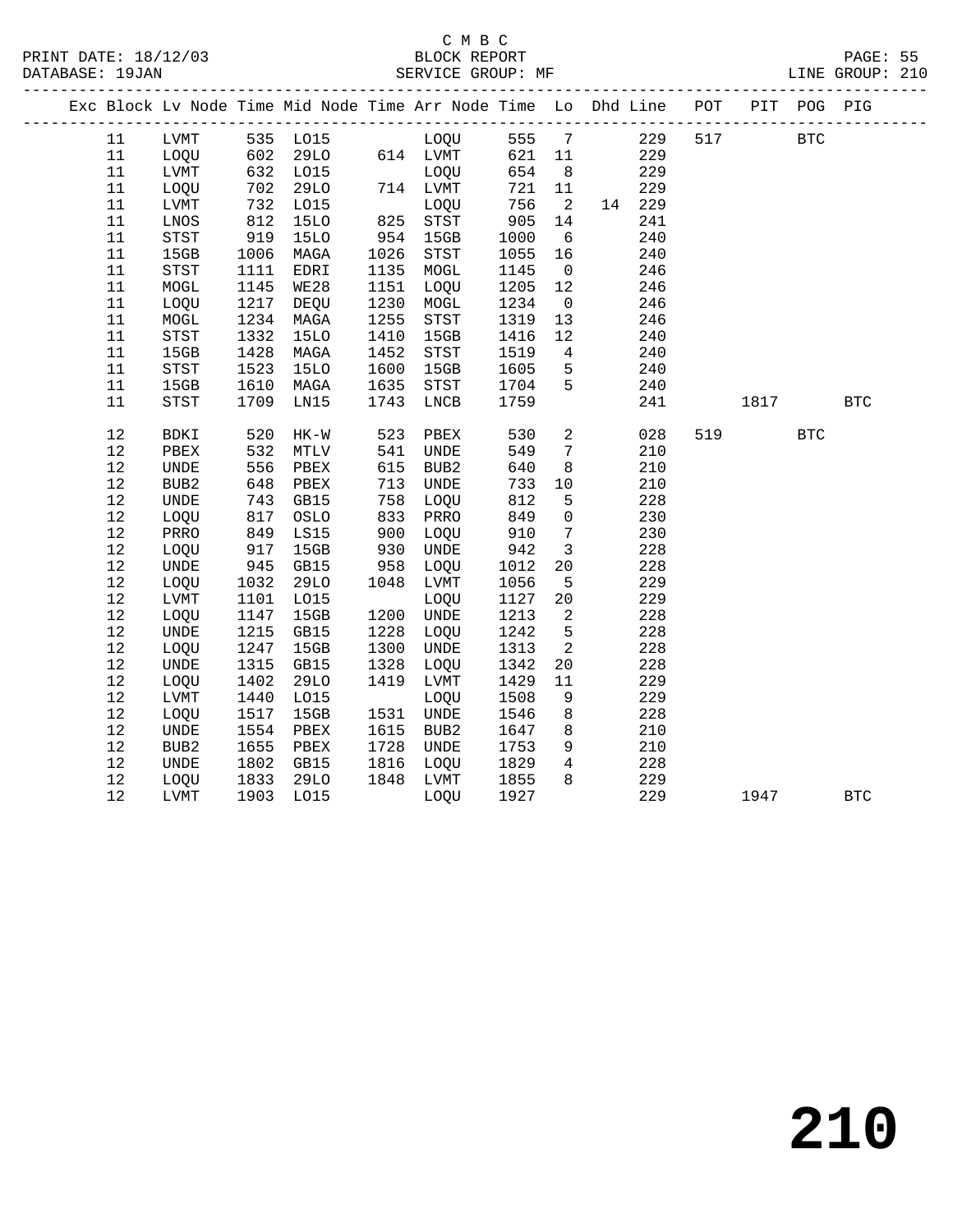#### C M B C<br>BLOCK REPORT PRINT DATE: 18/12/03 BLOCK REPORT<br>DATABASE: 19JAN BATABASE: 19JAN

PAGE: 56<br>LINE GROUP: 210

| Exc Block Lv Node Time Mid Node Time Arr Node Time Lo Dhd Line POT |              |              |                |      |                            |              |                          |   |            |     |                          | PIT POG PIG |            |
|--------------------------------------------------------------------|--------------|--------------|----------------|------|----------------------------|--------------|--------------------------|---|------------|-----|--------------------------|-------------|------------|
| 13                                                                 | PBEX         | 532          |                |      | BAGA                       | 550          | $\overline{4}$           |   | 211        | 520 |                          | <b>BTC</b>  |            |
| 13                                                                 | BAGA         | 554          |                |      | PBEX                       | 615          | $5\overline{)}$          |   | 211        |     |                          |             |            |
| 13                                                                 | PBEX         |              |                |      |                            | 652          | $6\overline{6}$          |   | 232        |     |                          |             |            |
| 13                                                                 | GMSK         |              |                |      |                            | 730          | $5^{\circ}$              |   | 236        |     |                          |             |            |
| 13                                                                 | LOQU         |              | 735 CASB       |      | 751 GMSK                   | 801          | $\overline{\phantom{a}}$ |   | 236        |     |                          |             |            |
| 13                                                                 | GMSK         | 803          | LS15           |      | 828 PBEX                   | 845          | 5                        |   | 232        |     |                          |             |            |
| 13                                                                 | PBEX         | 850          |                |      | PANA                       | 911          | 12                       |   | 211        |     |                          |             |            |
| 13                                                                 | PANA         | 923          |                |      | PBEX                       | 942          | 5                        |   | 212        |     |                          |             |            |
| 13                                                                 | PBEX         | 947          | LNI5           |      | 1002 GMSK                  | 1027         | 5                        |   | 232        |     |                          |             |            |
| 13                                                                 | GMSK         | 1032         | LS15           |      | 1058 PBEX                  | 1115         | $\overline{a}$           |   | 232        |     |                          |             |            |
| 13                                                                 | PBEX         | 1117         | LN15           |      | 1132 GMSK<br>1226 PBEX     | 1157         | $\overline{4}$           |   | 232        |     |                          |             |            |
| 13                                                                 | GMSK         | 1201         | LS15           |      |                            | 1244         | $\overline{\mathbf{3}}$  |   | 232        |     |                          |             |            |
| 13                                                                 | PBEX         | 1247         |                |      | PANA                       | 1304         | 18                       |   | 212        |     |                          |             |            |
| 13                                                                 | PANA         | 1322         |                |      | PBEX                       | 1339         | 8 <sup>8</sup>           |   | 212        |     |                          |             |            |
| 13                                                                 | PBEX         | 1347         |                |      | PANA                       | 1404         | 17                       |   | 212        |     |                          |             |            |
| 13                                                                 | PANA         | 1421         |                |      | PBEX                       | 1439         | 8 <sup>8</sup>           |   | 212        |     |                          |             |            |
| 13                                                                 | PBEX         | 1447         |                |      | PANA                       | 1505         | 17                       |   | 212        |     |                          |             |            |
| 13                                                                 | PANA         | 1522         |                |      | PBEX                       | 1541         | - 6                      |   | 212        |     |                          |             |            |
| 13                                                                 | PBEX         | 1547         |                |      | PANA                       | 1605         | 17                       |   | 212        |     |                          |             |            |
| 13                                                                 | PANA         | 1622         |                |      | PBEX                       | 1641         | 6                        |   | 212        |     |                          |             |            |
| 13                                                                 | PBEX         | 1647         | LN15 1705 GMSK |      |                            | 1731         | $6\overline{6}$          |   | 30 232     |     |                          |             |            |
| 13                                                                 | STST         | 1807         | EDRI           |      | 1835 MOGL                  | 1845         | $\overline{0}$           |   | 246        |     |                          |             |            |
| 13                                                                 | MOGL         | 1845         | WE28           | 1851 | LOQU                       | 1903         | 16                       |   | 246        |     |                          |             |            |
| 13                                                                 | LOQU         | 1919         | 29LO           |      | 1933 LVMT                  | 1940         |                          |   | 229        |     | 1955                     |             | <b>BTC</b> |
| 14                                                                 | BDKI         | 528          | SMKI           | 543  | JOST                       | 551          | $6\overline{6}$          |   | 028        |     | 527 and $\overline{527}$ | <b>BTC</b>  |            |
| 14                                                                 | JOST         | 557          | BDKI           |      | 616 PBEX                   | 626          | 6                        |   | 028        |     |                          |             |            |
| 14                                                                 | PBEX         | 632          | MTLV           |      | 641 UNDE                   | 649          | 11                       |   | 210        |     |                          |             |            |
| 14                                                                 | UNDE         | 700          | PBEX           |      | $720$ BUB2                 | 747          | $\overline{0}$           |   | 30 210     |     |                          |             |            |
| 14                                                                 | PBEX         | 817          |                |      | PANA                       | 835          | 18                       |   | 212        |     |                          |             |            |
| 14                                                                 | PANA         | 853          |                |      | PBEX                       | 912          | 3                        |   | 212        |     |                          |             |            |
| 14                                                                 | PBEX         | 915<br>939   |                |      | PANA                       | 936          | $\mathbf{3}$             |   | 211        |     |                          |             |            |
| 14                                                                 | PANA         |              | PBEX           |      | 1005 BUB2                  | 1034         | $\overline{4}$           |   | 211        |     |                          |             |            |
| 14                                                                 | BUB2         | 1038         | PBEX           | 1200 | 1102 PANA                  | 1125         | 9<br>$\overline{4}$      |   | 211        |     |                          |             |            |
| 14<br>14                                                           | PANA<br>BUB2 | 1134<br>1233 | PBEX<br>PBEX   | 1304 | BUB2<br>PANA               | 1229<br>1332 | 2                        |   | 211<br>211 |     |                          |             |            |
| 14                                                                 | PANA         | 1334         | PBEX           |      | 1400 BUB2                  | 1429         | $\overline{\mathbf{3}}$  |   | 211        |     |                          |             |            |
| 14                                                                 | BUB2         | 1432         | PBEX           |      | 1503 PANA                  | 1528         | $\overline{4}$           |   | 211        |     |                          |             |            |
| 14                                                                 | PANA         | 1532         |                |      | PBEX                       | 1559 10      |                          |   | 25 211     |     |                          |             |            |
| 14                                                                 | STST         |              | 1634 EDRI      |      | 1702 MOGL 1713 0           |              |                          |   | 246        |     |                          |             |            |
| 14                                                                 | MOGL         | 1713         | WE28           | 1719 | LOQU                       | 1735         | 3                        | 7 | 246        |     |                          |             |            |
| 14                                                                 | HARB         | 1745         |                |      | LOQU                       | 1756         | 6                        |   | 231        |     |                          |             |            |
| 14                                                                 | LOQU         | 1802         | LN15           | 1811 | PRRO                       | 1827         | 11                       |   | 230        |     |                          |             |            |
| 14                                                                 | PRRO         | 1838         | LS15           | 1848 | LOQU                       | 1900         | 5                        |   | 230        |     |                          |             |            |
| 14                                                                 | LOQU         | 1905         | DEQU           | 1919 | MOGL                       | 1924         | 0                        |   | 246        |     |                          |             |            |
| 14                                                                 | MOGL         | 1924         | MAGA           | 1943 | STST                       | 2003         | 5                        |   | 246        |     |                          |             |            |
| 14                                                                 | <b>STST</b>  | 2008         | <b>15LO</b>    | 2040 | 15GB                       | 2044         | 2                        |   | 240        |     |                          |             |            |
| 14                                                                 | 15GB         | 2046         | MAGA           | 2103 | $_{\footnotesize\rm STST}$ | 2126         | 12                       |   | 240        |     |                          |             |            |
| 14                                                                 | STST         | 2138         | <b>15LO</b>    | 2209 | 15GB                       | 2213         | 4                        |   | 240        |     |                          |             |            |
| 14                                                                 | 15GB         | 2217         | MAGA           | 2234 | $_{\footnotesize\rm STST}$ | 2257         | 8                        |   | 240        |     |                          |             |            |
| 14                                                                 | <b>STST</b>  | 2305         | EDRI           | 2327 | MOGL                       | 2334         | 0                        |   | 246        |     |                          |             |            |
| 14                                                                 | MOGL         | 2334         | <b>WE28</b>    | 2340 | LOQU                       | 2351         | 11                       |   | 246        |     |                          |             |            |
| 14                                                                 | LOQU         | 2402         | 15GB           | 2414 | <b>UNDE</b>                | 2425         | 7                        |   | 228        |     |                          |             |            |
| 14                                                                 | UNDE         | 2432         | GB15           | 2444 | LOQU                       | 2456         | 6                        |   | 228        |     |                          |             |            |
| 14<br>14                                                           | LOQU         | 2502         | 15GB           | 2514 | UNDE                       | 2525         | 0                        |   | 228<br>228 |     | 2552                     |             | <b>BTC</b> |
|                                                                    | UNDE         | 2525         |                |      | GB15                       | 2538         |                          |   |            |     |                          |             |            |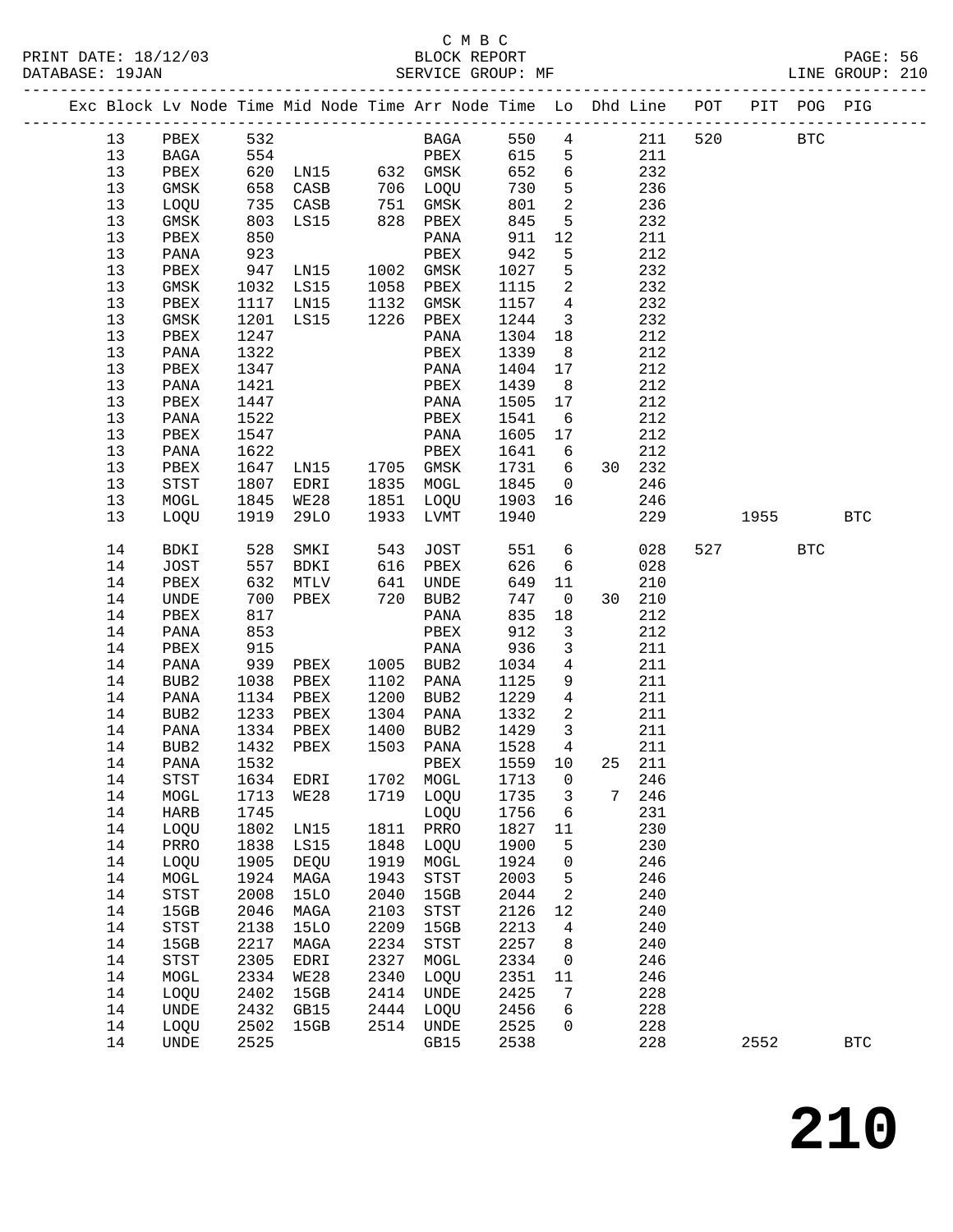|      |                 |      |                          |      |             |         |                 | Exc Block Lv Node Time Mid Node Time Arr Node Time Lo Dhd Line POT |     |      | PIT POG PIG |            |
|------|-----------------|------|--------------------------|------|-------------|---------|-----------------|--------------------------------------------------------------------|-----|------|-------------|------------|
| 15   | BUB2            |      |                          |      |             | 633 7   |                 | 210                                                                | 528 |      | <b>BTC</b>  |            |
| 15   | UNDE            |      |                          |      |             | 726 12  |                 | 210                                                                |     |      |             |            |
| 15   | BUB2            | 738  | PBEX                     |      | 806 UNDE    | 826     | 17              | 210                                                                |     |      |             |            |
| 15   | UNDE            | 843  | PBEX                     | 907  | BUB2        | 937     | 13              | 210                                                                |     |      |             |            |
| 15   | BUB2            | 950  | PBEX                     | 1015 | UNDE        | 1035    | 18              | 210                                                                |     |      |             |            |
| 15   | UNDE            | 1053 | PBEX                     | 1112 | BUB2        | 1141    | 8 <sup>8</sup>  | 210                                                                |     |      |             |            |
| 15   | BUB2            | 1149 | PBEX                     | 1215 | UNDE        | 1237    | 16              | 210                                                                |     |      |             |            |
| $15$ | UNDE            | 1253 | PBEX                     | 1312 | BUB2        | 1341    | 6               | 210                                                                |     |      |             |            |
| 15   | BUB2            | 1347 | PBEX                     | 1415 | UNDE        | 1438    | 6               | 210                                                                |     |      |             |            |
| 15   | UNDE            | 1444 | GB15                     | 1458 | LOQU        | 1512    | 19              | 228                                                                |     |      |             |            |
| 15   | LOQU            | 1531 | CASB                     | 1549 | GMSK        | 1559    | 11              | 236                                                                |     |      |             |            |
| 15   | GMSK            | 1610 | CASB                     | 1618 | LOQU        | 1642    | 8 <sup>8</sup>  | 236                                                                |     |      |             |            |
| 15   | LOQU            | 1650 | CASB                     | 1708 | GMSK        | 1718    | 8               | 236                                                                |     |      |             |            |
| 15   | GMSK            | 1726 | CASB                     | 1734 | LOQU        | 1757    | $6\overline{6}$ | 236                                                                |     |      |             |            |
| 15   | LOQU            | 1803 | 29LO                     | 1818 | LVMT        | 1826    | $7\overline{ }$ | 229                                                                |     |      |             |            |
| 15   | LVMT            | 1833 | L015                     |      | LOQU        | 1857    | $6\overline{6}$ | 229                                                                |     |      |             |            |
| 15   | LOQU            | 1903 | LN15                     | 1912 | PRRO        | 1928    | 11              | 230                                                                |     |      |             |            |
| 15   | PRRO            | 1939 | LS15                     | 1948 | LOQU        | 1956    | 8               | 230                                                                |     |      |             |            |
| 15   | LOQU            | 2004 | 29LO                     |      | 2018 LVMT   | 2024    | 11              | 229                                                                |     |      |             |            |
| 15   | LVMT            | 2035 | L015                     |      | LOQU        | 2057    | 8 <sup>8</sup>  | 229                                                                |     |      |             |            |
| 15   | LOQU            | 2105 | 29LO                     |      | 2119 LVMT   | 2125    | 10              | 229                                                                |     |      |             |            |
| 15   | LVMT            | 2135 | L015                     |      | LOQU        | 2157    | 8 <sup>8</sup>  | 229                                                                |     |      |             |            |
| 15   | LOQU            | 2205 | DEQU                     |      | 2217 MOGL   | 2221    | $\overline{0}$  | 246                                                                |     |      |             |            |
| 15   | MOGL            | 2221 | MAGA                     | 2239 | STST        | 2259    | 9               | 246                                                                |     |      |             |            |
| 15   | STST            | 2308 | <b>15LO</b>              | 2336 | 15GB        | 2340    | $\overline{7}$  | 240                                                                |     |      |             |            |
| 15   | 15GB            | 2347 | MAGA                     | 2403 | STST        | 2423    | 16              | 240                                                                |     |      |             |            |
| 15   | STST            | 2439 | <b>15LO</b>              | 2506 | 15GB        | 2510    |                 | 240                                                                |     | 2526 |             | <b>BTC</b> |
| 16   | 15GB            | 553  | MAGA                     | 612  | STST        | 634     | 9               | 240                                                                |     | 535  | <b>BTC</b>  |            |
| 16   | STST            | 643  | 15LO                     | 711  | 15GB        | 717     | 9               | 240                                                                |     |      |             |            |
| 16   | 15GB            | 726  | MAGA                     | 748  | STST        | 812     | 8               | 240                                                                |     |      |             |            |
| 16   | STST            | 820  | EDRI                     | 847  | MOGL        | 857     | $\overline{0}$  | 246                                                                |     |      |             |            |
| 16   | MOGL            | 857  | WE28                     | 903  | LOQU        | 922     | 10              | 246                                                                |     |      |             |            |
| 16   | LOQU            | 932  | 29LO                     |      | 946 LVMT    | 954     | 9               | 229                                                                |     |      |             |            |
| 16   | LVMT            | 1003 | L015                     |      | LOQU        | 1029    | 18              | 229                                                                |     |      |             |            |
| 16   | LOQU            | 1047 | OSLO                     |      | 1104 PRRO   | 1119    | $\overline{0}$  | 230                                                                |     |      |             |            |
| 16   | PRRO            | 1119 | LS15                     |      | 1130 LOQU   | 1140    | $\overline{7}$  | 230                                                                |     |      |             |            |
| 16   | LOQU            | 1147 | OSLO                     |      | 1204 PRRO   | 1219    | $\overline{0}$  | 230                                                                |     |      |             |            |
| 16   | PRRO            | 1219 | LS15                     |      | 1230 LOQU   | 1241 21 |                 | 230                                                                |     |      |             |            |
| 16   |                 |      | LOQU 1302 29LO 1319 LVMT |      |             | 1328 2  |                 | 229                                                                |     |      |             |            |
| 16   | LVMT            | 1330 | L015                     |      | LOQU        | 1357    | 20              | 229                                                                |     |      |             |            |
| 16   | LOQU            | 1417 | 15GB                     |      | 1431 UNDE   | 1446    | 6               | 228                                                                |     |      |             |            |
| 16   | UNDE            | 1452 | PBEX                     | 1512 | BUB2        | 1543    | 6               | 210                                                                |     |      |             |            |
| 16   | BUB2            | 1549 | PBEX                     | 1621 | <b>BAGA</b> | 1647    | 5               | 211<br>$\mathbf{1}$                                                |     |      |             |            |
| 16   | $\mathtt{PANA}$ | 1653 |                          |      | PBEX        | 1711    | 6               | 212                                                                |     |      |             |            |
| 16   | PBEX            | 1717 |                          |      | PANA        | 1734    | 19              | 212                                                                |     |      |             |            |
| 16   | PANA            | 1753 |                          |      | PBEX        | 1813    | 4               | 212                                                                |     |      |             |            |
| 16   | PBEX            | 1817 | LN15                     |      | 1834 GMSK   | 1858    |                 | 232                                                                |     | 1928 |             | <b>BTC</b> |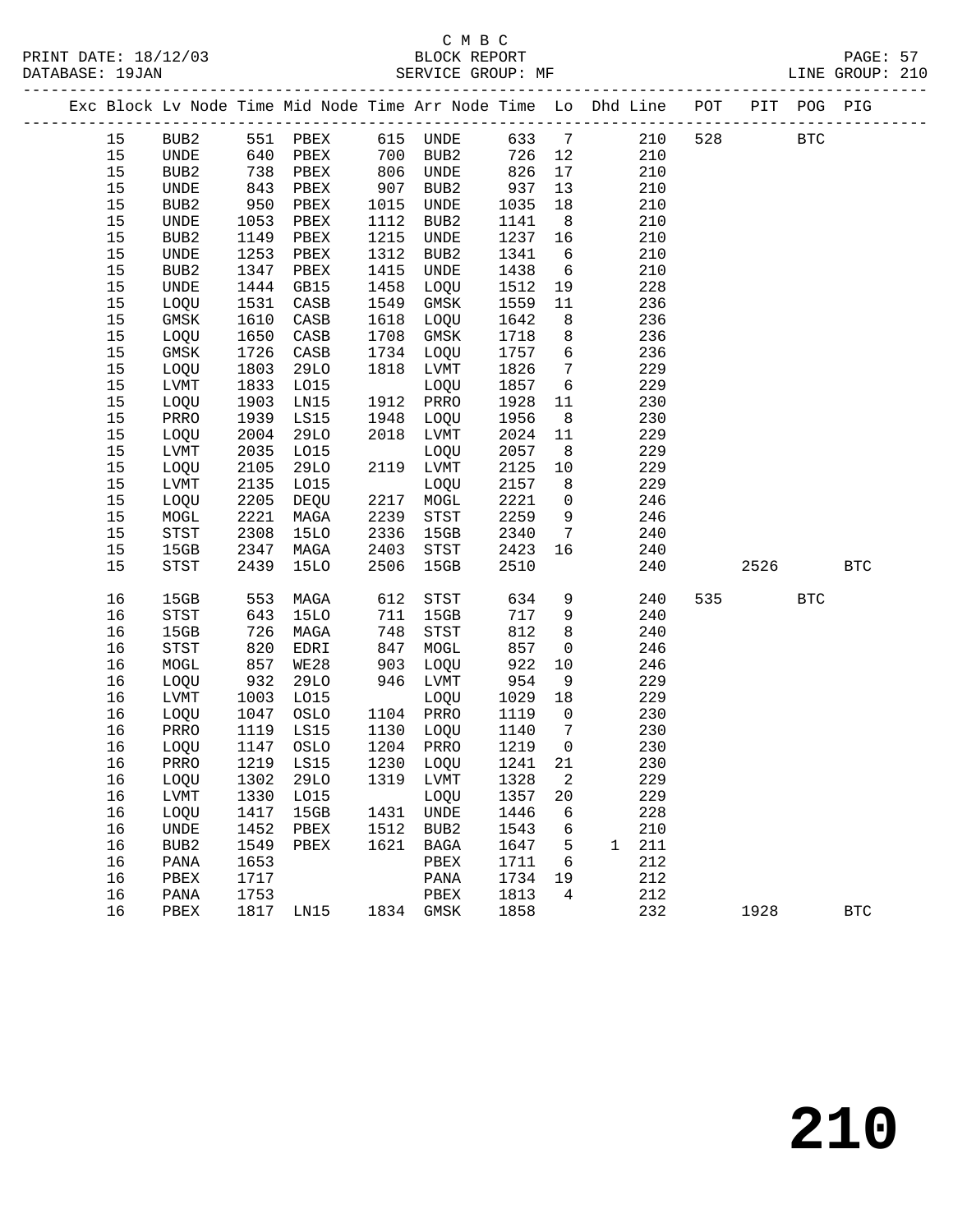|  |          |                                       |              | Exc Block Lv Node Time Mid Node Time Arr Node Time Lo Dhd Line POT |              |              |              |                               |            |     |      | PIT POG PIG |            |
|--|----------|---------------------------------------|--------------|--------------------------------------------------------------------|--------------|--------------|--------------|-------------------------------|------------|-----|------|-------------|------------|
|  | 17       | PBEX                                  | 547          |                                                                    |              | SEHY         | 559          | 3                             | 214        | 535 |      | <b>BTC</b>  |            |
|  | 17       | SEHY                                  | 602          |                                                                    |              | PBEX         | 615          | 2                             | 214        |     |      |             |            |
|  | 17       | PBEX                                  | 617          |                                                                    |              | SEHY         | 629          | $\overline{\mathbf{3}}$       | 214        |     |      |             |            |
|  | 17       | SEHY                                  | 632          |                                                                    |              | PBEX         | 645          | $\overline{2}$                | 214        |     |      |             |            |
|  | 17       | PBEX                                  | 647          |                                                                    |              | BAGA         | 709          | 19                            | 211        |     |      |             |            |
|  | 17       | BAGA                                  | 728          | PBEX 754 BUB2<br>PBEX 902 UNDE                                     |              |              | 825          | 8                             | 211        |     |      |             |            |
|  | 17       | BUB <sub>2</sub>                      | 833          |                                                                    |              |              | 923          | 4                             | 10 210     |     |      |             |            |
|  | 17       | PBEX                                  | 937          |                                                                    |              | PANA         | 958          | 6                             | 211        |     |      |             |            |
|  | 17       | PANA                                  | 1004         | PBEX                                                               |              | 1030 BUB2    | 1059         | 7                             | 211        |     |      |             |            |
|  | 17       | BUB2                                  | 1106         | PBEX                                                               | 1132         | PANA         | 1156         | 8                             | 211        |     |      |             |            |
|  | 17       | PANA                                  | 1204         | PBEX                                                               | 1230         | BUB2         | 1259         | 3                             | 211        |     |      |             |            |
|  | 17       | BUB <sub>2</sub>                      | 1302         | PBEX                                                               | 1333         | PANA         | 1401         | 3                             | 211        |     |      |             |            |
|  | 17       | PANA                                  | 1404         | PBEX                                                               | 1430         | BUB2         | 1459         | $7\phantom{.0}$               | 5 211      |     |      |             |            |
|  | 17       | STST                                  | 1511         | EDRI                                                               | 1541         | MOGL         | 1552         | 0                             | 246        |     |      |             |            |
|  | $17$     | MOGL                                  | 1552         | WE28                                                               | 1558         | LOQU         | 1614         | 18                            | 246        |     |      |             |            |
|  | 17       | LOQU                                  | 1632         | 15GB                                                               | 1646         | UNDE         | 1702         | 6                             | 228        |     |      |             |            |
|  | 17<br>17 | UNDE                                  | 1708         | PBEX                                                               |              | 1729 BUB2    | 1800         | $\overline{\mathbf{3}}$       | 210<br>210 |     |      |             |            |
|  | 17       | BUB <sub>2</sub><br>PBEX              | 1803<br>1846 |                                                                    |              | PBEX<br>SEHY | 1834<br>1902 | 12<br>$\overline{0}$          | 214        |     |      |             |            |
|  | $17$     | SEHY                                  | 1902         |                                                                    |              | PBEX         | 1914         | $\overline{2}$                | 214        |     |      |             |            |
|  | 17       | PBEX                                  | 1916         |                                                                    |              | $HK-E$       | 1923         |                               | 028        |     | 1927 |             | <b>BTC</b> |
|  |          |                                       |              |                                                                    |              |              |              |                               |            |     |      |             |            |
|  | 18       | LOQU                                  | 602          |                                                                    |              | 22PH         | 613          | $\mathbf{1}$                  | 236        | 537 |      | <b>BTC</b>  |            |
|  | 18       | 22PH                                  | 614          |                                                                    |              | LOQU         | 629          | 6                             | 236        |     |      |             |            |
|  | 18       | LOQU                                  | 635          | $CASB$ 648 GMSK                                                    |              |              | 658          | 6                             | 236        |     |      |             |            |
|  | 18       | GMSK                                  | 704          | LS15                                                               | 727          | PBEX         | 745          | 2                             | 232        |     |      |             |            |
|  | 18       | PBEX                                  | 747          | LN15                                                               | 802          | GMSK         | 828          | 9                             | 232        |     |      |             |            |
|  | 18       | GMSK                                  | 837          | CASB                                                               | 845          | LOQU         | 909          | 8                             | 236        |     |      |             |            |
|  | 18       | LOQU                                  | 917          | OSLO                                                               | 933          | PRRO         | 949          | $\mathbf 0$                   | 230        |     |      |             |            |
|  | 18       | PRRO                                  | 949          | LS15                                                               | 1000         | LOQU         | 1010         | 7                             | 230        |     |      |             |            |
|  | 18       | LOQU                                  | 1017         | 15GB                                                               | 1030         | UNDE         | 1042         | $\overline{3}$                | 228        |     |      |             |            |
|  | 18<br>18 | $\ensuremath{\mathsf{UNDE}}$<br>LOQU  | 1045<br>1132 | GB15<br>29LO                                                       | 1058<br>1148 | LOQU<br>LVMT | 1112<br>1157 | 20<br>$\overline{\mathbf{3}}$ | 228<br>229 |     |      |             |            |
|  | 18       | LVMT                                  | 1200         | L015                                                               |              | LOQU         | 1226         | 21                            | 229        |     |      |             |            |
|  | 18       | LOQU                                  | 1247         | LN15                                                               | 1257         | PRRO         | 1314         | $\mathbf{1}$                  | 230        |     |      |             |            |
|  | 18       | PRRO                                  | 1315         | LS15                                                               | 1326         | LOQU         | 1337         | 10                            | 230        |     |      |             |            |
|  | 18       | LOQU                                  | 1347         | 15GB                                                               | 1400         | UNDE         | 1415         | 7                             | 228        |     |      |             |            |
|  | 18       | UNDE                                  | 1422         | PBEX                                                               | 1442         | BUB2         | 1512         | 5                             | 210        |     |      |             |            |
|  | 18       | BUB <sub>2</sub>                      | 1517         | PBEX                                                               | 1549         | PANA         | 1613         | 13                            | 31 211     |     |      |             |            |
|  | 18       | <b>STST</b>                           | 1657         | EDRI                                                               | 1725         | MOGL         | 1736         | $\mathbf 0$                   | 246        |     |      |             |            |
|  | 18       | MOGL                                  | 1736         | WE28                                                               | 1742         | LOQU         | 1758         | 5                             | 246        |     |      |             |            |
|  | 18       | LOQU                                  | 1803         | DEQU                                                               | 1818         | MOGL         | 1823         | $\mathsf{O}$                  | 246        |     |      |             |            |
|  | 18       | MOGL                                  | 1823         | MAGA                                                               | 1843         | <b>STST</b>  | 1905         | 16                            | 246        |     |      |             |            |
|  | 18       | STST                                  | 1921         | 15LO                                                               | 1953         | 15GB         | 1957         | $\overline{4}$                | 240        |     |      |             |            |
|  | 18       | 15GB                                  | 2001         | MAGA                                                               | 2018         | STST         | 2041         | 12                            | 240        |     |      |             |            |
|  | 18       | $_{\footnotesize{\textnormal{STST}}}$ | 2053         | 15LO                                                               | 2124         | 15GB         | 2128         |                               | 240        |     | 2144 |             | <b>BTC</b> |
|  |          |                                       |              |                                                                    |              |              |              |                               |            |     |      |             |            |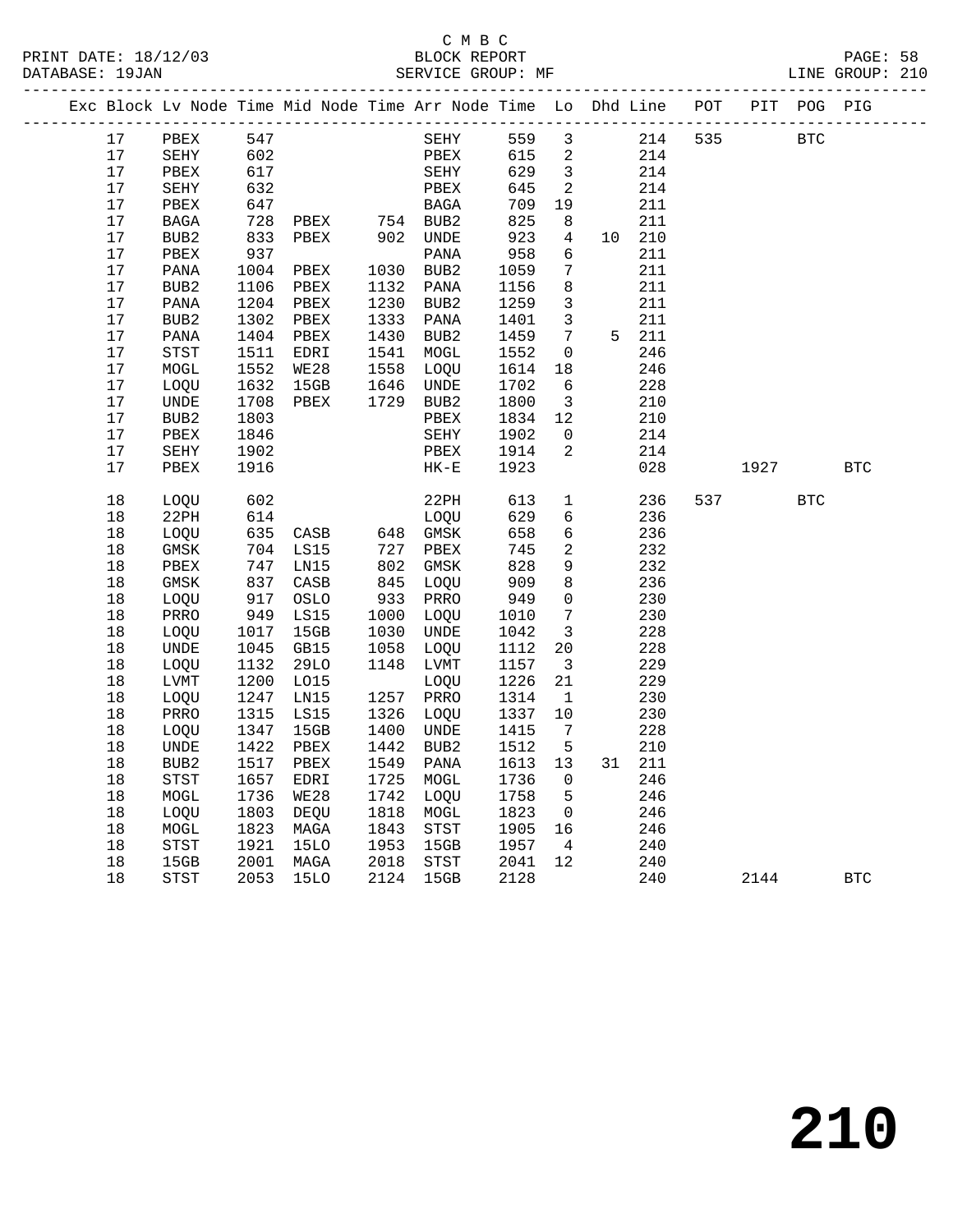|  |    |                              |            | Exc Block Lv Node Time Mid Node Time Arr Node Time Lo Dhd Line POT PIT POG PIG |      |                   |         |                              |        |     |      |            |            |
|--|----|------------------------------|------------|--------------------------------------------------------------------------------|------|-------------------|---------|------------------------------|--------|-----|------|------------|------------|
|  | 19 | LNI5                         |            | 606 OSLO                                                                       |      | 612 PRRO          | 621     | $\mathbf 0$                  | 230    | 541 |      | <b>BTC</b> |            |
|  | 19 | PRRO                         | 621        | LS15                                                                           |      | 630 LOQU          | 640     | $7\phantom{.0}$              | 230    |     |      |            |            |
|  | 19 | LOQU                         |            | OSLO                                                                           |      | 703 PRRO          | 719     | $\overline{0}$               | 230    |     |      |            |            |
|  | 19 | PRRO                         | 647<br>719 | LS15                                                                           | 730  | LOQU              | 740     | 5 <sup>5</sup>               | 10 230 |     |      |            |            |
|  | 19 | 15GB                         | 755        | MAGA                                                                           | 817  | STST              | 844     | 10                           | 240    |     |      |            |            |
|  | 19 | STST                         | 854        | <b>15LO</b>                                                                    | 929  | 15GB              | 935     | 16                           | 240    |     |      |            |            |
|  | 19 | 15GB                         | 951        | MAGA                                                                           | 1011 | STST              | 1040    | 8 <sup>8</sup>               | 240    |     |      |            |            |
|  | 19 | $_{\footnotesize\rm STST}$   | 1048       | <b>15LO</b>                                                                    | 1124 | 15GB              | 1128    | $\overline{4}$               | 240    |     |      |            |            |
|  | 19 | 15GB                         | 1132       | MAGA                                                                           | 1156 | STST              | 1227    | 14                           | 240    |     |      |            |            |
|  | 19 | STST                         | 1241       | EDRI                                                                           | 1306 | MOGL              | 1316    | $\overline{\phantom{0}}$     | 246    |     |      |            |            |
|  | 19 | MOGL                         | 1316       | WE28                                                                           | 1322 | LOQU              | 1336    | 11                           | 246    |     |      |            |            |
|  | 19 | LOQU                         | 1347       | DEQU                                                                           | 1401 | MOGL              | 1406    | $\overline{0}$               | 246    |     |      |            |            |
|  | 19 | MOGL                         | 1406       | MAGA                                                                           | 1428 | STST              | 1453    | 5                            | 246    |     |      |            |            |
|  | 19 | STST                         | 1458       | 15LO                                                                           | 1537 | 15GB              | 1543    | $\overline{a}$               | 240    |     |      |            |            |
|  | 19 | 15GB                         | 1545       | MAGA                                                                           | 1610 | STST              | 1638    | $7\phantom{.0}$              | 240    |     |      |            |            |
|  | 19 | STST                         | 1645       | EDRI                                                                           | 1713 | MOGL              | 1724    | $\mathbf 0$                  | 246    |     |      |            |            |
|  | 19 | MOGL                         | 1724       | WE28                                                                           | 1730 | LOQU              | 1746    | $\overline{a}$               | 246    |     |      |            |            |
|  | 19 | LOQU                         | 1748       | 29LO                                                                           | 1804 | LVMT              | 1812    | 6                            | 229    |     |      |            |            |
|  | 19 | LVMT                         | 1818       | L015                                                                           |      | LOQU              | 1844    | 18                           | 229    |     |      |            |            |
|  | 19 | LOQU                         | 1902       | 15GB                                                                           |      | 1915 UNDE         | 1929    | $\overline{\mathbf{3}}$      | 228    |     |      |            |            |
|  | 19 | UNDE                         | 1932       | GB15                                                                           | 1945 | LOQU              | 1958    | 5                            | 228    |     |      |            |            |
|  | 19 | LOQU                         | 2003       | CASB                                                                           | 2018 | GMSK              | 2028    | 8                            | 236    |     |      |            |            |
|  | 19 | $\rm{GMSK}$                  | 2036       | LS15                                                                           | 2058 | PBEX              | 2111    | $7\phantom{.0}\phantom{.0}7$ | 232    |     |      |            |            |
|  | 19 | PBEX                         | 2118       | LN15                                                                           | 2132 | GMSK              | 2156    | 14                           | 232    |     |      |            |            |
|  | 19 | GMSK                         | 2210       | LS15                                                                           | 2232 | PBEX              | 2245    | $\overline{\mathbf{3}}$      | 232    |     |      |            |            |
|  | 19 | PBEX                         | 2248       |                                                                                |      | PANA              | 2304    | 19                           | 1 212  |     |      |            |            |
|  | 19 | BAGA                         | 2324       |                                                                                |      | PBEX              | 2343    | $5^{\circ}$                  | 211    |     |      |            |            |
|  | 19 | PBEX                         | 2348       |                                                                                |      | PANA              | 2404    | 21                           | 1 212  |     |      |            |            |
|  | 19 | BAGA                         | 2426       |                                                                                |      | PBEX              | 2443    |                              | 211    |     | 2451 |            | <b>BTC</b> |
|  | 20 | 15GB                         | 605        | MAGA                                                                           |      | 624 STST          | 646     | 7                            | 240    |     | 547  | <b>BTC</b> |            |
|  | 20 | STST                         | 653        | <b>15LO</b>                                                                    | 721  | 15GB              | 727     | 6                            | 240    |     |      |            |            |
|  | 20 | 15GB                         | 733        | MAGA                                                                           | 755  | STST              | 819     | 6                            | 240    |     |      |            |            |
|  | 20 | STST                         | 825        | 15LO                                                                           | 900  | 15GB              | 906     | $\overline{\mathbf{3}}$      | 12 240 |     |      |            |            |
|  | 20 | GMSK                         | 921        | CASB                                                                           | 929  | LOQU              | 953     | 12                           | 236    |     |      |            |            |
|  | 20 | LOQU                         | 1005       | CASB                                                                           | 1020 | GMSK              | 1029    | 22                           | 236    |     |      |            |            |
|  | 20 | GMSK                         | 1051       | CASB                                                                           | 1059 | LOQU              | 1123    | 12                           | 236    |     |      |            |            |
|  | 20 | LOQU                         | 1135       | CASB                                                                           |      | 1152 GMSK         | 1202    | 19                           | 236    |     |      |            |            |
|  | 20 | GMSK                         | 1221       | CASB                                                                           |      | 1229 LOQU         | 1253 12 |                              | 236    |     |      |            |            |
|  | 20 | LOQU 1305 CASB               |            |                                                                                |      | 1322 GMSK 1332 19 |         |                              | 236    |     |      |            |            |
|  | 20 | GMSK                         | 1351       | $\mathtt{CASB}$                                                                | 1359 | LOQU              | 1423    | 12                           | 236    |     |      |            |            |
|  | 20 | LOQU                         | 1435       | $\mathtt{CASB}$                                                                | 1453 | GMSK              | 1503    | 22                           | 236    |     |      |            |            |
|  | 20 | GMSK                         | 1525       | CASB                                                                           | 1533 | LOQU              | 1557    | 8                            | 236    |     |      |            |            |
|  | 20 | LOQU                         | 1605       | CASB                                                                           | 1623 | GMSK              | 1633    | 7                            | 236    |     |      |            |            |
|  | 20 | GMSK                         | 1640       | CASB                                                                           | 1648 | LOQU              | 1712    | 5                            | 236    |     |      |            |            |
|  | 20 | LOQU                         | 1717       | 15GB                                                                           | 1732 | <b>UNDE</b>       | 1748    | 6                            | 228    |     |      |            |            |
|  | 20 | $\ensuremath{\mathsf{UNDE}}$ | 1754       | PBEX                                                                           | 1814 | BUB2              | 1844    | 6                            | 210    |     |      |            |            |
|  | 20 | BUB <sub>2</sub>             | 1850       | PBEX                                                                           | 1915 | <b>UNDE</b>       | 1936    |                              | 210    |     | 1958 |            | <b>BTC</b> |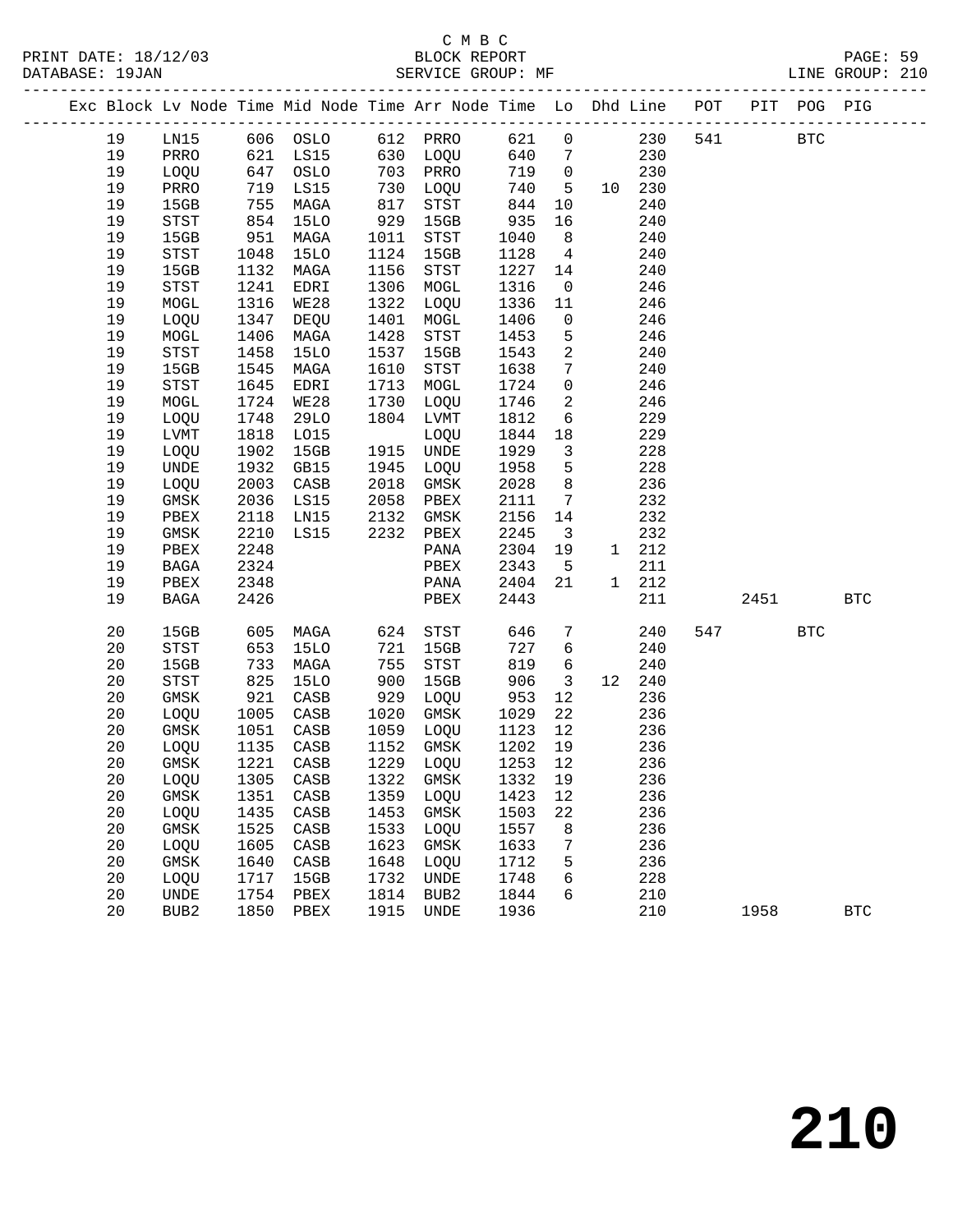|  |             |                              |      | Exc Block Lv Node Time Mid Node Time Arr Node Time Lo Dhd Line |      |                  |        |                 |    |       | POT |      | PIT POG PIG |            |
|--|-------------|------------------------------|------|----------------------------------------------------------------|------|------------------|--------|-----------------|----|-------|-----|------|-------------|------------|
|  | 21          | LVMT                         |      | 605 LO15                                                       |      | LOQU             | 626    | 6               |    | 229   | 547 |      | <b>BTC</b>  |            |
|  | 21          | LOQU                         | 632  | 29LO                                                           |      | 644 LVMT         | 651 11 |                 |    | 229   |     |      |             |            |
|  | 21          | LVMT                         | 702  | L015                                                           |      | LOOU             | 725    | $\overline{7}$  |    | 229   |     |      |             |            |
|  | 21          | LOQU                         | 732  | 29LO                                                           |      | 745 LVMT         | 752    | 10              |    | 229   |     |      |             |            |
|  | 21          | LVMT                         | 802  | L015                                                           |      | LOQU             | 829    | 18              |    | 229   |     |      |             |            |
|  | 21          | LOQU                         | 847  | OSLO                                                           |      | 903 PRRO         | 919    | 0               |    | 230   |     |      |             |            |
|  | 21          | PRRO                         | 919  | LS15                                                           | 930  | LOQU             | 940    | $7\phantom{.0}$ |    | 230   |     |      |             |            |
|  | 21          | LOQU                         | 947  | OSLO                                                           | 1003 | PRRO             | 1019   | $\mathsf{O}$    |    | 230   |     |      |             |            |
|  | 21          | PRRO                         | 1019 | LS15                                                           | 1030 | LOQU             | 1040   | $7\phantom{.0}$ |    | 230   |     |      |             |            |
|  | 21          | LOQU                         | 1047 | 15GB                                                           | 1100 | UNDE             | 1112   | $\overline{3}$  |    | 228   |     |      |             |            |
|  | 21          | UNDE                         | 1115 | GB15                                                           | 1128 | LOQU             | 1142   | 20              |    | 228   |     |      |             |            |
|  | 21          | LOQU                         | 1202 | 29LO                                                           | 1218 | LVMT             | 1227   | 2               |    | 229   |     |      |             |            |
|  | 21          | LVMT                         | 1229 | L015                                                           |      | LOQU             | 1255   | 22              |    | 229   |     |      |             |            |
|  | 21          | LOQU                         | 1317 | 15GB                                                           | 1330 | UNDE             | 1343   | 2               |    | 228   |     |      |             |            |
|  | 21          | UNDE                         | 1345 | GB15                                                           | 1358 | <b>LOOU</b>      | 1412   | 10              |    | 228   |     |      |             |            |
|  | 21          | LOQU                         | 1422 | <b>29LO</b>                                                    | 1439 | LVMT             | 1449   | 24              |    | 7 229 |     |      |             |            |
|  | 21          | PBEX                         | 1520 | LN15                                                           | 1537 | GMSK             | 1603   | 22              |    | 232   |     |      |             |            |
|  | 21          | GMSK                         | 1625 | CASB                                                           | 1633 | LOQU             | 1657   | 5               |    | 236   |     |      |             |            |
|  | 21          | LOQU                         | 1702 | 15GB                                                           | 1717 | UNDE             | 1733   | 8               |    | 228   |     |      |             |            |
|  | 21          | UNDE                         | 1741 | PBEX                                                           | 1801 | BUB <sub>2</sub> | 1831   | 4               |    | 210   |     |      |             |            |
|  | 21          | BUB2                         | 1835 | PBEX                                                           | 1900 | UNDE             | 1921   | 6               |    | 210   |     |      |             |            |
|  | 21          | UNDE                         | 1927 | PBEX                                                           | 1945 | BUB2             | 2014   | $\overline{3}$  |    | 209   |     |      |             |            |
|  | 21          | BUB <sub>2</sub>             | 2017 | PBEX                                                           | 2041 | UNDE             | 2107   | 21              |    | 209   |     |      |             |            |
|  | 21          | $\ensuremath{\mathsf{UNDE}}$ | 2128 | PBEX                                                           | 2145 | BUB2             | 2213   | 4               |    | 209   |     |      |             |            |
|  | 21          | BUB <sub>2</sub>             | 2217 | PBEX                                                           | 2241 | UNDE             | 2306   | 22              |    | 209   |     |      |             |            |
|  | 21          | UNDE                         | 2328 | PBEX                                                           | 2345 | BUB2             | 2411   | 6               |    | 209   |     |      |             |            |
|  | 21          | BUB <sub>2</sub>             | 2417 | PBEX                                                           | 2441 | UNDE             | 2506   |                 |    | 209   |     | 2528 |             | <b>BTC</b> |
|  | $2\sqrt{2}$ | BDKI                         | 550  | $HK-W$                                                         | 553  | PBEX             | 600    | 2               |    | 028   | 549 |      | <b>BTC</b>  |            |
|  | 22          | PBEX                         | 602  | MTLV                                                           | 611  | UNDE             | 619    | 6               |    | 210   |     |      |             |            |
|  | 22          | <b>UNDE</b>                  | 625  | PBEX                                                           | 645  | BUB2             | 710    | $7\phantom{.0}$ | 30 | 210   |     |      |             |            |
|  | 22          | PBEX                         | 747  |                                                                |      | <b>BAGA</b>      | 809    | 10              |    | 211   |     |      |             |            |
|  | $2\sqrt{2}$ | BAGA                         | 819  |                                                                |      | PBEX             | 845    | 2               |    | 211   |     |      |             |            |
|  | $2\sqrt{2}$ | PBEX                         | 847  |                                                                |      | PANA             | 905    | 3               |    | 212   |     |      |             |            |
|  | $2\sqrt{2}$ | PANA                         | 908  | PBEX                                                           | 934  | BUB2             | 1003   | $5\phantom{.0}$ |    | 211   |     |      |             |            |
|  | 22          | BUB2                         | 1008 | PBEX                                                           | 1032 | PANA             | 1055   | $\mathsf 9$     |    | 211   |     |      |             |            |
|  | $2\sqrt{2}$ | PANA                         | 1104 | PBEX                                                           | 1130 | BUB2             | 1159   | 6               |    | 211   |     |      |             |            |
|  | 22          | BUB <sub>2</sub>             | 1205 | PBEX                                                           | 1234 | PANA             | 1259   | 5               |    | 211   |     |      |             |            |
|  | 22          | PANA                         | 1304 | PBEX                                                           | 1330 | BUB2             | 1359   | $\overline{3}$  |    | 211   |     |      |             |            |
|  | $2\sqrt{2}$ | BUB <sub>2</sub>             | 1402 | PBEX                                                           | 1433 | PANA             | 1502   | 2               |    | 211   |     |      |             |            |
|  | $2\sqrt{2}$ | PANA                         | 1504 | PBEX                                                           | 1534 | BUB2             | 1605   | 11              |    | 211   |     |      |             |            |
|  | 22          | BUB2                         | 1616 | PBEX                                                           | 1652 | BAGA             | 1718   | 2               |    | 211   |     |      |             |            |
|  | 22          | BAGA                         | 1720 |                                                                |      | PBEX             | 1744   | 3               |    | 211   |     |      |             |            |
|  | 22          | PBEX                         | 1747 | LN15                                                           |      | 1805 GMSK        | 1831   |                 |    | 232   |     | 1901 |             | <b>BTC</b> |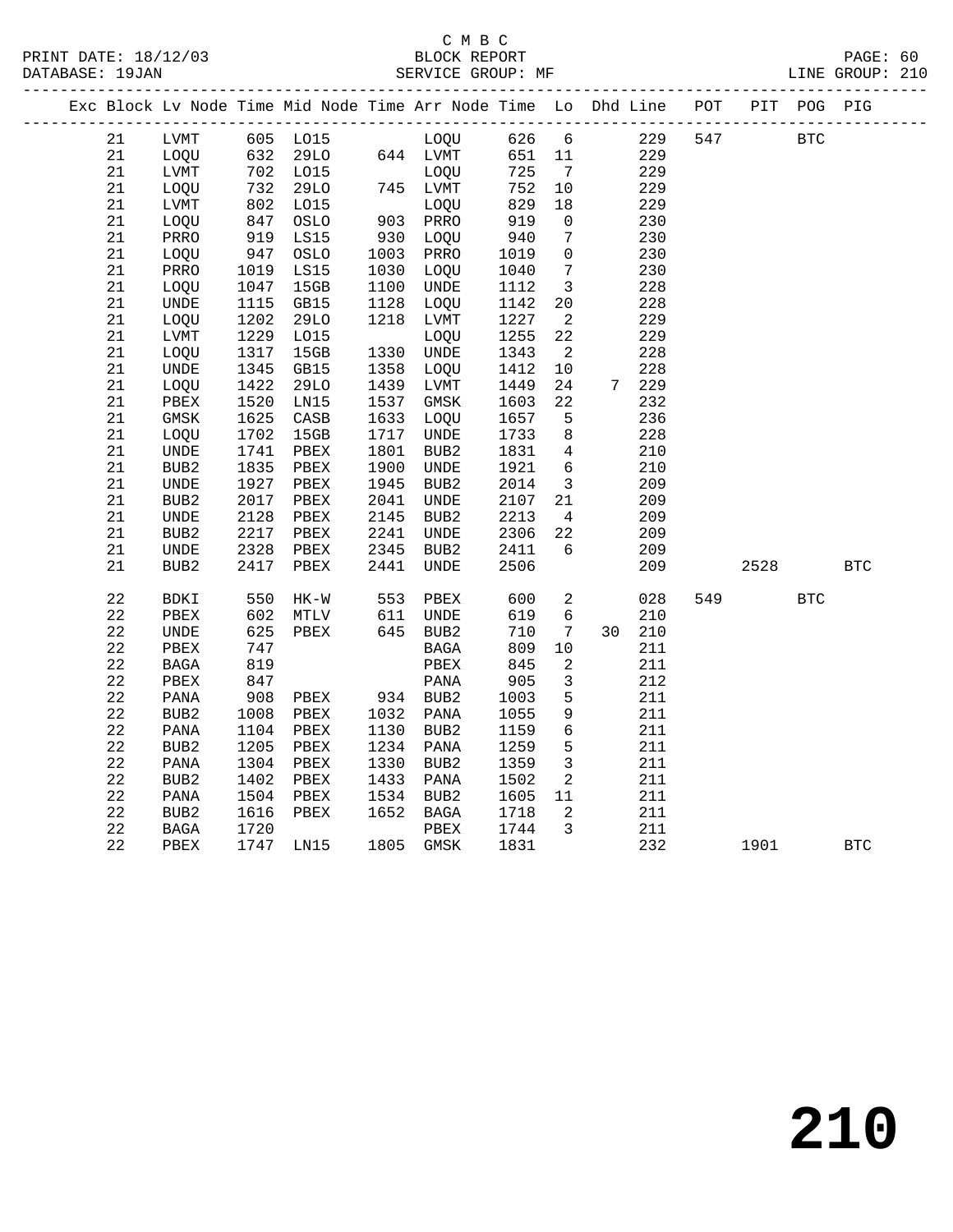|  |    |                  |      |          |      | Exc Block Lv Node Time Mid Node Time Arr Node Time Lo Dhd Line POT |       |                 |       |         |      | PIT POG PIG |            |
|--|----|------------------|------|----------|------|--------------------------------------------------------------------|-------|-----------------|-------|---------|------|-------------|------------|
|  | 23 |                  |      |          |      | 15GB 614 LVMT 620 UNDE                                             | 625 5 |                 |       | 228 556 |      | <b>BTC</b>  |            |
|  | 23 | UNDE             |      | 630 GB15 |      | 643 LOQU                                                           | 656   | 6               | 228   |         |      |             |            |
|  | 23 | LOQU             |      | 702 15GB |      | 713 UNDE                                                           | 724   | $\overline{4}$  | 228   |         |      |             |            |
|  | 23 | UNDE             | 728  | GB15     | 742  | LOOU                                                               | 755   | $7\overline{ }$ | 228   |         |      |             |            |
|  | 23 | LOQU             | 802  | 29LO     |      | 816 LVMT                                                           | 824   | 8 <sup>8</sup>  | 229   |         |      |             |            |
|  | 23 | LVMT             | 832  | LO15     |      | LOQU                                                               | 859   | $6\overline{6}$ | 229   |         |      |             |            |
|  | 23 | LOQU             | 905  | CASB     |      | 920 GMSK                                                           | 930   | 21              | 236   |         |      |             |            |
|  | 23 | GMSK             | 951  | CASB     | 959  | LOQU                                                               | 1023  | 12              | 236   |         |      |             |            |
|  | 23 | LOQU             | 1035 | CASB     | 1050 | GMSK                                                               | 1059  | 22              | 236   |         |      |             |            |
|  | 23 | GMSK             | 1121 | CASB     | 1129 | LOQU                                                               | 1153  | 12              | 236   |         |      |             |            |
|  | 23 | LOQU             | 1205 | CASB     | 1222 | GMSK                                                               | 1232  | 19              | 236   |         |      |             |            |
|  | 23 | GMSK             | 1251 | CASB     | 1259 | LOQU                                                               | 1323  | 12              | 236   |         |      |             |            |
|  | 23 | LOQU             | 1335 | CASB     | 1353 | GMSK                                                               | 1403  | 18              | 236   |         |      |             |            |
|  | 23 | GMSK             | 1421 | CASB     | 1429 | LOQU                                                               | 1453  | 12              | 236   |         |      |             |            |
|  | 23 | LOQU             | 1505 | CASB     | 1523 | GMSK                                                               | 1533  | $\overline{7}$  | 236   |         |      |             |            |
|  | 23 | GMSK             | 1540 | CASB     | 1548 | LOOU                                                               | 1612  | 5               | 236   |         |      |             |            |
|  | 23 | LOOU             | 1617 | DEQU     | 1633 | MOGL                                                               | 1638  | $\overline{0}$  | 246   |         |      |             |            |
|  | 23 | MOGL             | 1638 | MAGA     | 1659 | <b>STST</b>                                                        | 1725  | 7               | 6 246 |         |      |             |            |
|  | 23 | BUB <sub>2</sub> | 1738 | PBEX     | 1813 | UNDE                                                               | 1837  | $\overline{4}$  | 210   |         |      |             |            |
|  | 23 | <b>UNDE</b>      | 1841 | MTLV     | 1848 | PBEX                                                               | 1859  | 19              | 210   |         |      |             |            |
|  | 23 | PBEX             | 1918 |          |      | BAGA                                                               | 1942  | 12              | 1 211 |         |      |             |            |
|  | 23 | PANA             | 1955 |          |      | PBEX                                                               | 2012  | 6               | 212   |         |      |             |            |
|  | 23 | PBEX             | 2018 |          |      | BAGA                                                               | 2040  | 15              | 1 211 |         |      |             |            |
|  | 23 | PANA             | 2056 |          |      | PBEX                                                               | 2112  | 6               | 212   |         |      |             |            |
|  | 23 | PBEX             | 2118 |          |      | BAGA                                                               | 2140  | 15              | 1 211 |         |      |             |            |
|  | 23 | PANA             | 2156 |          |      | PBEX                                                               | 2212  | 6               | 212   |         |      |             |            |
|  | 23 | PBEX             | 2218 |          |      | <b>BAGA</b>                                                        | 2239  | 16              | 1 211 |         |      |             |            |
|  | 23 | PANA             | 2256 |          |      | PBEX                                                               | 2312  | 6               | 212   |         |      |             |            |
|  | 23 | PBEX             | 2318 |          |      | <b>BAGA</b>                                                        | 2338  | 17              | 1 211 |         |      |             |            |
|  | 23 | PANA             | 2356 |          |      | PBEX                                                               | 2411  | 7               | 212   |         |      |             |            |
|  | 23 | PBEX             | 2418 |          |      | BAGA                                                               | 2438  | 18              | 211   |         |      |             |            |
|  | 23 | <b>BAGA</b>      | 2456 |          |      | PBEX                                                               | 2513  | 5               | 211   |         |      |             |            |
|  | 23 | PBEX             | 2518 |          |      | BAGA                                                               | 2538  | 3               | 211   |         |      |             |            |
|  | 23 | BAGA             | 2541 |          |      | PBEX                                                               | 2558  |                 | 211   |         | 2606 |             | <b>BTC</b> |
|  |    |                  |      |          |      |                                                                    |       |                 |       |         |      |             |            |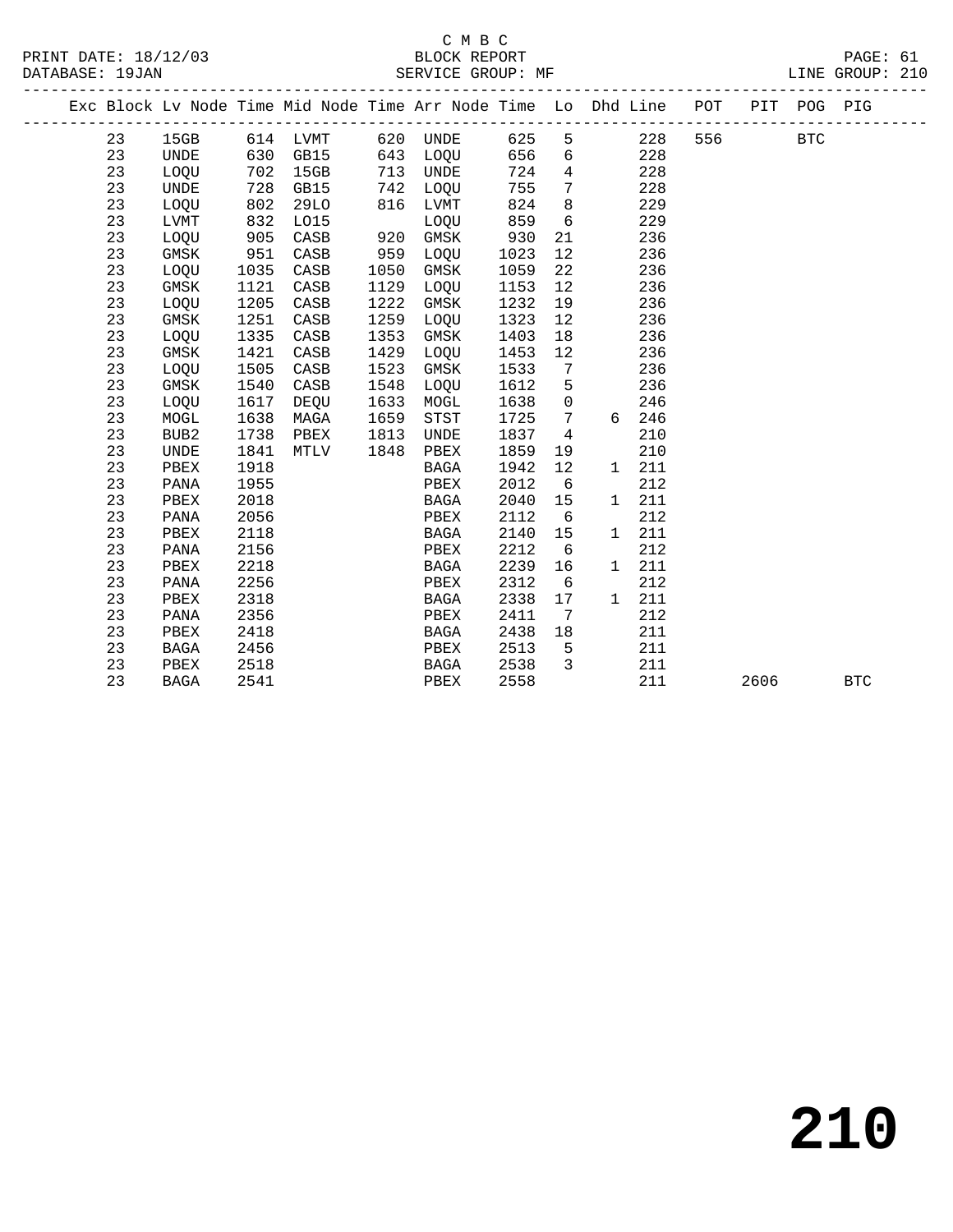# $\begin{array}{ccccc}\n\text{C} & \text{M} & \text{B} & \text{C} \\
\text{C} & \text{M} & \text{B} & \text{C}\n\end{array}$

------------------------------------------------------------------------------------------------- Exc Block Lv Node Time Mid Node Time Arr Node Time Lo Dhd Line POT PIT POG PIG -------------------------------------------------------------------------------------------------

24 CACU 622 EDRI 627 MOGL 635 0 246 557 BTC

24 MOGL 635 WE28 641 LOQU 702 7 246

|                 | PRINT DATE: 18/12/03 |                   | BLOCK REPORT |  | PAGE: 62        |  |
|-----------------|----------------------|-------------------|--------------|--|-----------------|--|
| DATABASE: 19JAN |                      | SERVICE GROUP: MF |              |  | LINE GROUP: 210 |  |

| 24 | LOQU                       | 709  | DEQU        | 721  | MOGL         | 726  | $\mathsf{O}\xspace$ |    | 246 |     |      |            |            |
|----|----------------------------|------|-------------|------|--------------|------|---------------------|----|-----|-----|------|------------|------------|
| 24 | $\tt MOGL$                 | 726  | MAGA        | 749  | <b>STST</b>  | 810  | 24                  |    | 246 |     |      |            |            |
| 24 | <b>STST</b>                | 834  | <b>15LO</b> | 910  | 15GB         | 916  | 5                   |    | 240 |     |      |            |            |
| 24 | 15GB                       | 921  | MAGA        | 941  | STST         | 1010 | 7                   |    | 240 |     |      |            |            |
| 24 | $_{\footnotesize\rm STST}$ | 1017 | <b>15LO</b> | 1052 | 15GB         | 1059 | б                   |    | 240 |     |      |            |            |
| 24 | 15GB                       | 1105 | MAGA        | 1126 | STST         | 1154 | 17                  |    | 240 |     |      |            |            |
| 24 | STST                       | 1211 | EDRI        | 1236 | $\tt MOGL$   | 1246 | $\mathsf 0$         |    | 246 |     |      |            |            |
| 24 | $\tt MOGL$                 | 1246 | WE28        | 1252 | LOQU         | 1306 | 11                  |    | 246 |     |      |            |            |
| 24 | LOQU                       | 1317 | DEQU        | 1331 | MOGL         | 1335 | $\mathbf 0$         |    | 246 |     |      |            |            |
| 24 | MOGL                       | 1335 | MAGA        | 1356 | STST         | 1420 | $11$                |    | 246 |     |      |            |            |
| 24 | STST                       | 1431 | <b>15LO</b> | 1510 | 15GB         | 1516 | 3                   |    | 240 |     |      |            |            |
| 24 | 15GB                       | 1519 | MAGA        | 1544 | STST         | 1612 | 5                   |    | 240 |     |      |            |            |
| 24 | STST                       | 1617 | LN15        | 1653 | ${\rm LNCB}$ | 1709 | 3                   | 33 | 241 |     |      |            |            |
| 24 | <b>STST</b>                | 1745 | EDRI        | 1813 | $\tt MOGL$   | 1823 | 0                   |    | 246 |     |      |            |            |
| 24 | $\tt MOGL$                 | 1823 | WE28        | 1829 | LOQU         | 1842 | 7                   |    | 246 |     |      |            |            |
| 24 | LOQU                       | 1849 | 29LO        | 1904 | LVMT         | 1911 | 7                   |    | 229 |     |      |            |            |
| 24 | ${\rm LVMT}$               | 1918 | L015        |      | LOQU         | 1942 | 20                  |    | 229 |     |      |            |            |
| 24 | LOQU                       | 2002 | 15GB        | 2015 | UNDE         | 2027 | $\overline{4}$      |    | 228 |     |      |            |            |
| 24 | UNDE                       | 2031 | GB15        | 2044 | LOQU         | 2056 | 9                   |    | 228 |     |      |            |            |
| 24 | LOQU                       | 2105 | DEQU        | 2118 | MOGL         | 2122 | 0                   |    | 246 |     |      |            |            |
| 24 | $\tt MOGL$                 | 2122 | MAGA        | 2141 | STST         | 2201 | 7                   |    | 246 |     |      |            |            |
| 24 | <b>STST</b>                | 2208 | <b>15LO</b> | 2238 | 15GB         | 2242 | 5                   |    | 240 |     |      |            |            |
| 24 | 15GB                       | 2247 | MAGA        | 2303 | STST         | 2326 | $12$                |    | 240 |     |      |            |            |
| 24 | STST                       | 2338 | <b>15LO</b> | 2406 | 15GB         | 2410 | $\sqrt{ }$          |    | 240 |     |      |            |            |
| 24 | 15GB                       | 2417 | MAGA        | 2433 | STST         | 2453 | 2                   | 5  | 240 |     |      |            |            |
| 24 | HODM                       | 2500 | LOQU        | 2530 | LVMT         | 2547 | 10                  | 23 | N24 |     |      |            |            |
| 24 | HODM                       | 2620 | LOQU        | 2650 | LVMT         | 2707 |                     |    | N24 |     | 2722 |            | <b>BTC</b> |
| 25 | STST                       | 623  | <b>15LO</b> | 650  | 15GB         | 656  | 8                   |    | 240 | 559 |      | <b>BTC</b> |            |
| 25 | 15GB                       | 704  | MAGA        | 724  | STST         | 746  | $\overline{4}$      |    | 240 |     |      |            |            |
| 25 | STST                       | 750  | <b>15LO</b> | 824  | 15GB         | 830  | 9                   |    | 240 |     |      |            |            |
| 25 | 15GB                       | 839  | MAGA        | 859  | <b>STST</b>  | 927  | 14                  |    | 240 |     |      |            |            |
| 25 | STST                       | 941  | EDRI        | 1006 | MOGL         | 1016 | $\mathsf{O}$        |    | 246 |     |      |            |            |
| 25 | MOGL                       | 1016 | WE28        | 1022 | LOQU         | 1037 | 10                  |    | 246 |     |      |            |            |
| 25 | LOQU                       | 1047 | DEQU        | 1102 | $\tt MOGL$   | 1106 | $\mathsf{O}$        |    | 246 |     |      |            |            |
| 25 | $\tt MOGL$                 | 1106 | MAGA        | 1127 | <b>STST</b>  | 1150 | 13                  |    | 246 |     |      |            |            |
| 25 | STST                       | 1203 | <b>15LO</b> | 1240 | 15GB         | 1244 | $\overline{4}$      |    | 240 |     |      |            |            |
| 25 | 15GB                       | 1248 | MAGA        | 1311 | <b>STST</b>  | 1342 | 5                   |    | 240 |     |      |            |            |
| 25 | STST                       | 1347 | 15LO        | 1425 | 15GB         | 1431 | 7                   |    | 240 |     |      |            |            |
| 25 | 15GB                       | 1438 | MAGA        | 1502 | <b>STST</b>  | 1529 | 8                   |    | 240 |     |      |            |            |
| 25 | <b>STST</b>                | 1537 | LN15        | 1610 | LNCB         | 1626 | 13                  | 28 | 241 |     |      |            |            |
|    |                            |      |             |      |              |      |                     |    |     |     |      |            |            |

 25 STST 1707 EDRI 1735 MOGL 1746 0 246 25 MOGL 1746 WE28 1752 LOQU 1806 11 246 25 LOQU 1817 15GB 1831 UNDE 1846 2 228

25 UNDE 1848 GB15 1901 LOQU 1914 228 1934 BTC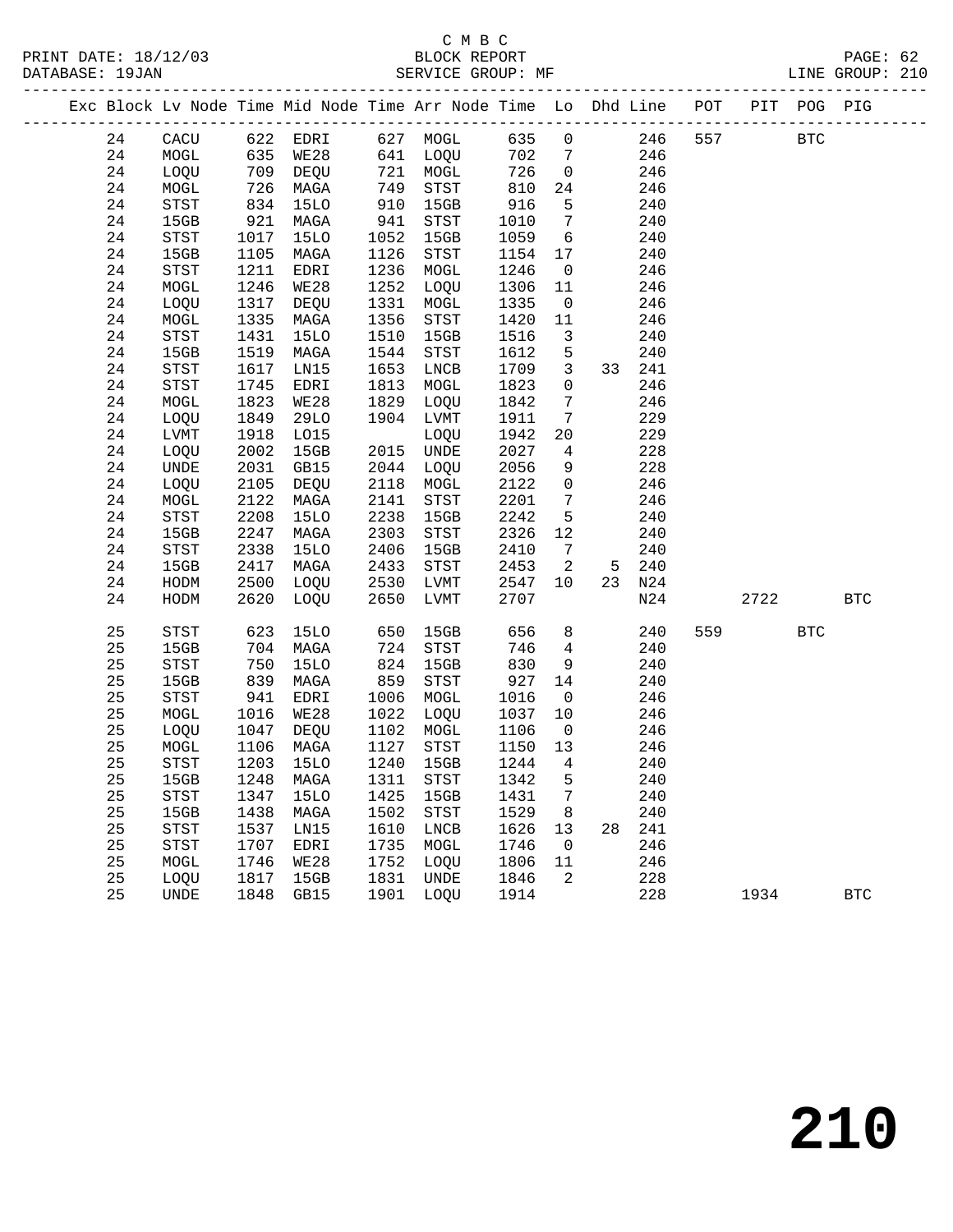#### C M B C<br>BLOCK REPORT SERVICE GROUP: MF

| Exc Block Ly Node Time Mid Node Time Arr Node Time Lo Dhd Line |                  |      |      |      |             |      |    |     | POT | PIT | POG. | PIG |
|----------------------------------------------------------------|------------------|------|------|------|-------------|------|----|-----|-----|-----|------|-----|
| 26                                                             | <b>BAGA</b>      | 622  | PBEX | 645  | BUB2        | 711  | 4  | 211 | 559 |     | BTC  |     |
| 26                                                             | BUB <sub>2</sub> | 715  | PBEX | 741  | UNDE        | 801  | 8  | 210 |     |     |      |     |
| 26                                                             | UNDE             | 809  | PBEX | 834  | BUB2        | 910  | 8  | 210 |     |     |      |     |
| 26                                                             | BUB <sub>2</sub> | 918  | PBEX | 945  | UNDE        | 1005 | 18 | 210 |     |     |      |     |
| 26                                                             | UNDE             | 1023 | PBEX | 1042 | BUB2        | 1111 | 9  | 210 |     |     |      |     |
| 26                                                             | BUB <sub>2</sub> | 1120 | PBEX | 1145 | UNDE        | 1207 | 16 | 210 |     |     |      |     |
| 26                                                             | UNDE             | 1223 | PBEX | 1242 | BUB2        | 1311 | 8  | 210 |     |     |      |     |
| 26                                                             | BUB <sub>2</sub> | 1319 | PBEX | 1345 | UNDE        | 1407 | 7  | 210 |     |     |      |     |
| 26                                                             | UNDE             | 1414 | GB15 | 1428 | <b>LOOU</b> | 1442 | 5  | 228 |     |     |      |     |

| 26 | BUB <sub>2</sub> | 1120 | PBEX        | 1145 | <b>UNDE</b>      | 1207 | 16                  |    | 210 |     |      |              |            |  |
|----|------------------|------|-------------|------|------------------|------|---------------------|----|-----|-----|------|--------------|------------|--|
| 26 | <b>UNDE</b>      | 1223 | PBEX        | 1242 | BUB <sub>2</sub> | 1311 | 8                   |    | 210 |     |      |              |            |  |
| 26 | BUB <sub>2</sub> | 1319 | PBEX        | 1345 | UNDE             | 1407 | 7                   |    | 210 |     |      |              |            |  |
| 26 | <b>UNDE</b>      | 1414 | GB15        | 1428 | LOQU             | 1442 | 5                   |    | 228 |     |      |              |            |  |
| 26 | LOQU             | 1447 | LN15        | 1457 | PRRO             | 1516 | $\mathbf 1$         |    | 230 |     |      |              |            |  |
| 26 | PRRO             | 1517 | LS15        | 1529 | LOQU             | 1540 | 7                   |    | 230 |     |      |              |            |  |
| 26 | LOQU             | 1547 | LN15        | 1557 | PRRO             | 1617 | 0                   |    | 230 |     |      |              |            |  |
| 26 | PRRO             | 1617 | LS15        | 1628 | LOQU             | 1640 | 7                   |    | 230 |     |      |              |            |  |
| 26 | LOQU             | 1647 | LN15        | 1657 | PRRO             | 1717 | 0                   |    | 230 |     |      |              |            |  |
| 26 | PRRO             | 1717 | LS15        | 1727 | <b>LOOU</b>      | 1739 | 8                   |    | 230 |     |      |              |            |  |
| 26 | LOQU             | 1747 | DEQU        | 1802 | MOGL             | 1807 | $\mathbf 0$         |    | 246 |     |      |              |            |  |
| 26 | MOGL             | 1807 | MAGA        | 1827 | <b>STST</b>      | 1849 | 13                  |    | 246 |     |      |              |            |  |
| 26 | <b>STST</b>      | 1902 | EDRI        | 1926 | MOGL             | 1935 | 0                   |    | 246 |     |      |              |            |  |
| 26 | MOGL             | 1935 | <b>WE28</b> | 1941 | LOQU             | 1953 | 9                   |    | 246 |     |      |              |            |  |
| 26 | LOQU             | 2002 | LN15        | 2011 | PRRO             | 2027 | 12                  |    | 230 |     |      |              |            |  |
| 26 | PRRO             | 2039 | LS15        | 2048 | LOQU             | 2056 | б                   |    | 230 |     |      |              |            |  |
| 26 | LOQU             | 2102 | LN15        | 2110 | PRRO             | 2125 |                     |    | 230 |     | 2145 |              | <b>BTC</b> |  |
|    |                  |      |             |      |                  |      |                     |    |     |     |      |              |            |  |
| 27 | BDKI             | 602  | SMKI        | 617  | JOST             | 625  | $\mathbf 1$         |    | 028 | 601 |      | $_{\rm BTC}$ |            |  |
| 27 | <b>JOST</b>      | 626  | BDKI        | 646  | PBEX             | 657  | 11                  |    | 028 |     |      |              |            |  |
| 27 | PBEX             | 708  |             |      | SEHY             | 721  | $\mathsf 0$         |    | 214 |     |      |              |            |  |
| 27 | SEHY             | 721  | PBEX        | 739  | BUB2             | 810  | 4                   | 30 | 214 |     |      |              |            |  |
| 27 | PBEX             | 844  |             |      | SEHY             | 858  | $\mathsf 0$         |    | 214 |     |      |              |            |  |
| 27 | SEHY             | 858  |             |      | PBEX             | 914  | 5                   |    | 214 |     |      |              |            |  |
| 27 | PBEX             | 919  |             |      | SEHY             | 932  | $\mathsf{O}\xspace$ |    | 214 |     |      |              |            |  |
| 27 | SEHY             | 932  |             |      | PBEX             | 948  | 14                  |    | 214 |     |      |              |            |  |
| 27 | PBEX             | 1002 |             |      | PANA             | 1023 | $11\,$              |    | 211 |     |      |              |            |  |
| 27 | PANA             | 1034 | PBEX        | 1100 | BUB2             | 1129 | 6                   |    | 211 |     |      |              |            |  |
| 27 | BUB <sub>2</sub> | 1135 | PBEX        | 1202 | PANA             | 1226 | 8                   |    | 211 |     |      |              |            |  |
| 27 | PANA             | 1234 | PBEX        | 1300 | BUB <sub>2</sub> | 1329 | 3                   |    | 211 |     |      |              |            |  |
| 27 | BUB <sub>2</sub> | 1332 | PBEX        | 1403 | PANA             | 1431 | 3                   |    | 211 |     |      |              |            |  |
| 27 | PANA             | 1434 | PBEX        | 1500 | BUB2             | 1529 | 3                   |    | 211 |     |      |              |            |  |
| 27 | BUB2             | 1532 | PBEX        | 1604 | PANA             | 1628 | 6                   |    | 211 |     |      |              |            |  |
| 27 | PANA             | 1634 |             |      | PBEX             | 1659 | 11                  | 25 | 211 |     |      |              |            |  |
| 27 | STST             | 1735 | 15LO        | 1811 | 15GB             | 1817 | 13                  |    | 240 |     |      |              |            |  |
| 27 | 15GB             | 1830 | MAGA        | 1850 | STST             | 1916 |                     |    | 240 |     | 1936 |              | <b>BTC</b> |  |
|    |                  |      |             |      |                  |      |                     |    |     |     |      |              |            |  |

**210**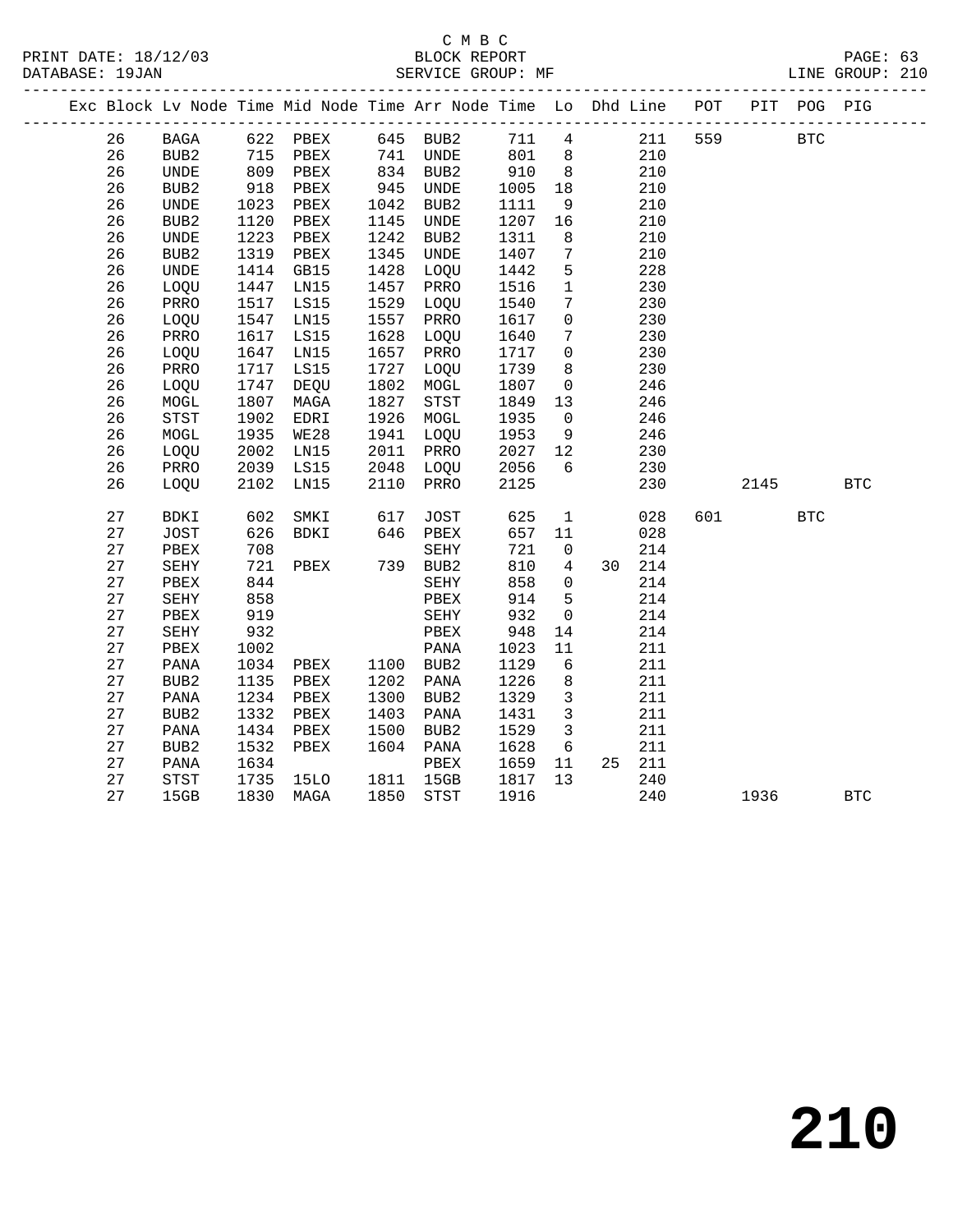#### C M B C<br>BLOCK REPORT SERVICE GROUP: MF

|  |          |                              |              |               |              |                  |              |                 | Exc Block Lv Node Time Mid Node Time Arr Node Time Lo Dhd Line POT |     |      | PIT POG PIG |            |
|--|----------|------------------------------|--------------|---------------|--------------|------------------|--------------|-----------------|--------------------------------------------------------------------|-----|------|-------------|------------|
|  | 28       | PANA                         | 626          |               |              | PBEX             | 642          | $5^{\circ}$     | 212                                                                | 603 |      | <b>BTC</b>  |            |
|  | 28       | PBEX                         | 647          |               |              | PANA             | 704          | 18              | 212                                                                |     |      |             |            |
|  | 28       | PANA                         | 722          |               |              | PBEX             | 741          | 6               | 212                                                                |     |      |             |            |
|  | 28       | PBEX                         | 747          |               |              | PANA             | 805          | 18              | 212                                                                |     |      |             |            |
|  | 28       | PANA                         | 823          |               |              | PBEX             | 842          | 5               | 212                                                                |     |      |             |            |
|  | 28       | PBEX                         | 847          | LN15 903 GMSK |              |                  | 928          | 4               | 232                                                                |     |      |             |            |
|  | 28       | GMSK                         | 932          | LS15          | 958          | PBEX             | 1015         | 2               | 232                                                                |     |      |             |            |
|  | 28       | PBEX                         | 1017         | LN15          | 1032         | GMSK             | 1057         | 5               | 232                                                                |     |      |             |            |
|  | 28       | GMSK                         | 1102         | LS15          | 1127         | PBEX             | 1144         | $\mathbf{3}$    | 232                                                                |     |      |             |            |
|  | 28       | PBEX                         | 1147         |               |              | PANA             | 1204         | 18              | 212                                                                |     |      |             |            |
|  | 28       | PANA                         | 1222         |               |              | PBEX             | 1239         | 8               | 212                                                                |     |      |             |            |
|  | 28       | PBEX                         | 1247         | LN15          | 1303         | GMSK             | 1328         | 3               | 232                                                                |     |      |             |            |
|  | 28       | GMSK                         | 1331         | LS15          | 1356         | PBEX             | 1414         | 4               | 232                                                                |     |      |             |            |
|  | 28       | PBEX                         | 1418         | LN15          | 1435         | GMSK             | 1501         | 9               | 232                                                                |     |      |             |            |
|  | 28       | GMSK                         | 1510         | CASB          | 1518         | LOQU             | 1542         | 8               | 236                                                                |     |      |             |            |
|  | 28       | LOQU                         | 1550         | CASB          | 1608         | GMSK             | 1618         | $6\overline{6}$ | 236                                                                |     |      |             |            |
|  | 28       | GMSK                         | 1624         | LS15          | 1650         | PBEX             | 1712         | 5               | 232                                                                |     |      |             |            |
|  | 28       | PBEX                         | 1717         | LN15          | 1735         | GMSK             | 1801         | 10              | 232                                                                |     |      |             |            |
|  | 28       | GMSK                         | 1811         | CASB          | 1819         | LOQU             | 1842         | 5               | 236                                                                |     |      |             |            |
|  | 28       | LOQU                         | 1847         | 15GB          | 1900         | UNDE             | 1914         | 5               | 228                                                                |     |      |             |            |
|  | 28       | <b>UNDE</b>                  | 1919         | GB15          | 1932         | LOQU             | 1945         |                 | 228                                                                |     | 2001 |             | <b>BTC</b> |
|  |          |                              |              |               |              |                  |              |                 |                                                                    |     |      |             |            |
|  | 29       | GMSK                         | 635          | MCMA          |              | STST             | 715          | 3               | 247                                                                | 605 |      | <b>BTC</b>  |            |
|  | 29       | STST                         | 718          | EDRI          | 741          | MOGL             | 751          | $\mathsf{O}$    | 246                                                                |     |      |             |            |
|  | 29       | MOGL                         | 751          | WE28          | 757          | LOQU             | 818          | 14              | 246                                                                |     |      |             |            |
|  | 29       | LOQU                         | 832          | 29LO          | 846          | LVMT             | 854          | 8               | 229                                                                |     |      |             |            |
|  | 29       | <b>LVMT</b>                  | 902          | L015          |              | LOQU             | 929          | 18              | 229                                                                |     |      |             |            |
|  | 29       | LOQU                         | 947          | 15GB          | 1000         | UNDE             | 1012         | $\overline{3}$  | 228                                                                |     |      |             |            |
|  | 29       | $\ensuremath{\mathsf{UNDE}}$ | 1015         | GB15          | 1028         | LOQU             | 1042         | 20              | 228                                                                |     |      |             |            |
|  | 29       | LOQU                         | 1102         | 29LO          | 1118         | LVMT             | 1126         | 5               | 229                                                                |     |      |             |            |
|  | 29       | <b>LVMT</b>                  | 1131         | L015          |              | LOQU             | 1157         | 20              | 229                                                                |     |      |             |            |
|  | 29<br>29 | LOQU<br>PRRO                 | 1217<br>1249 | OSLO<br>LS15  | 1235<br>1300 | PRRO             | 1249<br>1311 | 0<br>6          | 230<br>230                                                         |     |      |             |            |
|  | 29       |                              | 1317         | LN15          | 1327         | LOQU<br>PRRO     | 1345         | $\mathbf{1}$    | 230                                                                |     |      |             |            |
|  | 29       | LOQU<br>PRRO                 | 1346         | LS15          | 1357         | LOQU             | 1408         | 9               | 230                                                                |     |      |             |            |
|  | 29       | LOQU                         | 1417         | LN15          | 1427         | PRRO             | 1446         | $\mathbf{1}$    | 230                                                                |     |      |             |            |
|  | 29       | PRRO                         | 1447         | LS15          | 1458         | LOQU             | 1509         | 8               | 230                                                                |     |      |             |            |
|  | 29       | LOQU                         | 1517         | LN15          | 1527         | PRRO             | 1547         | $\mathbf{1}$    | 230                                                                |     |      |             |            |
|  | 29       | PRRO                         | 1548         | LS15          | 1559         | LOQU             | 1611         | 6               | 230                                                                |     |      |             |            |
|  | 29       | LOQU                         | 1617         | 15GB          | 1631         | UNDE             | 1647         | 8               | 228                                                                |     |      |             |            |
|  | 29       | UNDE                         | 1655         | PBEX          | 1716         | BUB <sub>2</sub> | 1748         | 13              | 210                                                                |     |      |             |            |
|  | 29       | BUB <sub>2</sub>             | 1801         | PBEX          | 1828         | <b>UNDE</b>      | 1852         | 6               | 210                                                                |     |      |             |            |
|  | 29       | UNDE                         | 1858         | PBEX          | 1915         | BUB <sub>2</sub> | 1941         | 9               | 210                                                                |     |      |             |            |
|  | 29       | BUB <sub>2</sub>             | 1950         | PBEX          | 2015         | <b>UNDE</b>      | 2036         | 22              | 210                                                                |     |      |             |            |
|  | 29       | UNDE                         | 2058         | ${\tt PBEX}$  | 2115         | BUB <sub>2</sub> | 2143         | 4               | 209                                                                |     |      |             |            |
|  | 29       | BUB2                         | 2147         | PBEX          | 2211         | <b>UNDE</b>      | 2236         | 22              | 209                                                                |     |      |             |            |
|  | 29       | UNDE                         | 2258         | PBEX          | 2315         | BUB2             | 2341         | 6               | 209                                                                |     |      |             |            |
|  | 29       | BUB <sub>2</sub>             | 2347         | ${\tt PBEX}$  | 2411         | <b>UNDE</b>      | 2436         | 3               | 209                                                                |     |      |             |            |
|  |          |                              |              |               |              |                  |              |                 |                                                                    |     |      |             |            |

29 UNDE 2439 PBEX 2456 5 19 209

29 HODM 2520 LOQU 2550 LVMT 2607 N24 2622 BTC

**210**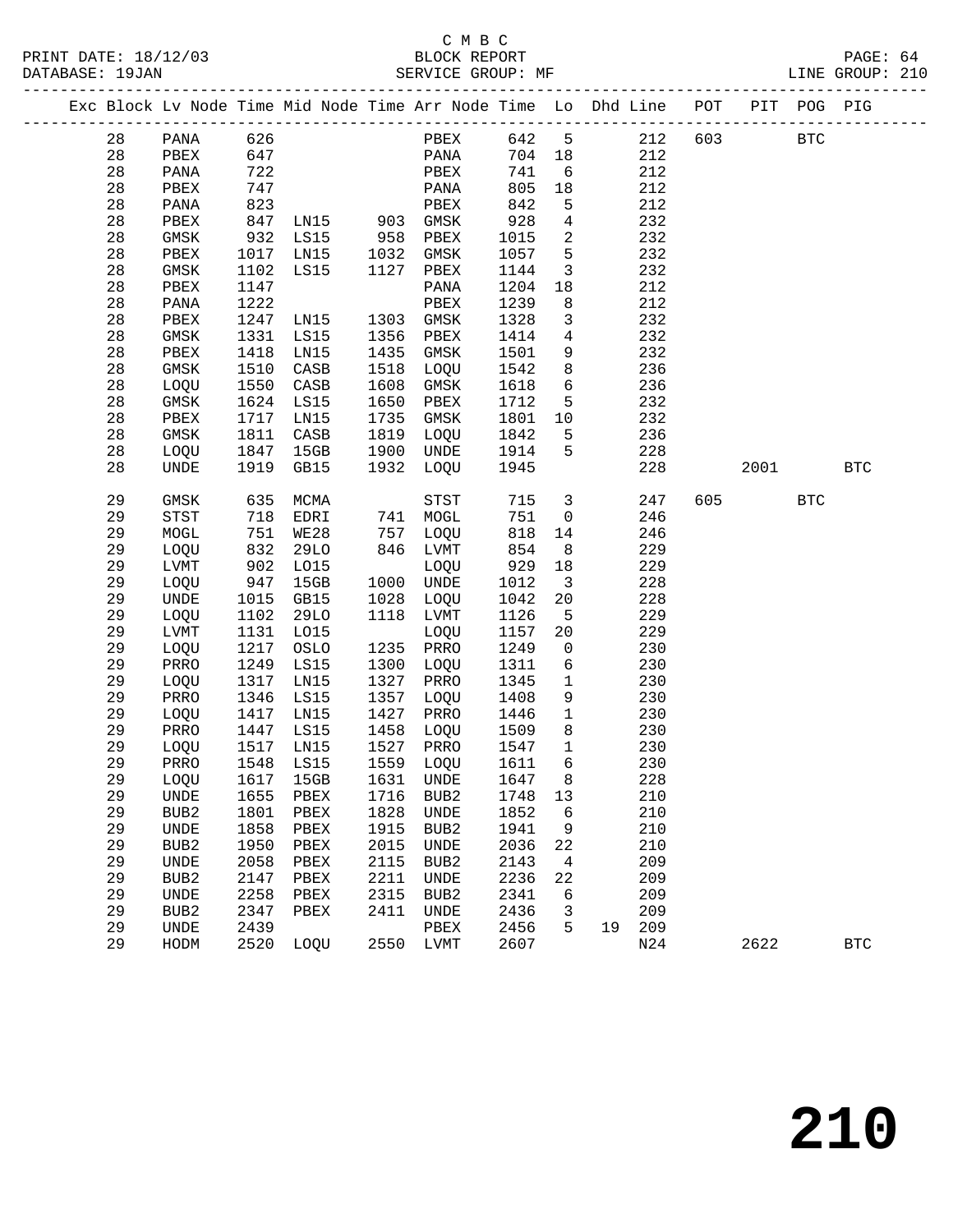|    |                  |      |             |      |                                       |      |                         | Exc Block Lv Node Time Mid Node Time Arr Node Time Lo Dhd Line POT |     |      | PIT POG PIG |            |
|----|------------------|------|-------------|------|---------------------------------------|------|-------------------------|--------------------------------------------------------------------|-----|------|-------------|------------|
| 30 | CACU             |      | 632 EDRI    |      | 637 MOGL                              | 645  | $\overline{0}$          | 246                                                                | 607 |      | <b>BTC</b>  |            |
| 30 | MOGL             | 645  | WE28        |      | 651 LOQU                              | 712  | 19                      | 246                                                                |     |      |             |            |
| 30 | LOQU             | 731  | DEQU        |      | 745 MOGL                              | 751  | $\overline{0}$          | 246                                                                |     |      |             |            |
| 30 | MOGL             | 751  | MAGA        | 814  | STST                                  | 835  | 12                      | 246                                                                |     |      |             |            |
| 30 | STST             | 847  | EDRI        | 913  | MOGL                                  | 923  | $\overline{0}$          | 246                                                                |     |      |             |            |
| 30 | MOGL             | 923  | WE28        | 929  | LOQU                                  | 946  | 16                      | 246                                                                |     |      |             |            |
| 30 | LOQU             | 1002 | 29LO        | 1017 | LVMT                                  | 1025 | 6                       | 229                                                                |     |      |             |            |
| 30 | LVMT             | 1031 | L015        |      | LOQU                                  | 1057 | 20                      | 229                                                                |     |      |             |            |
| 30 | LOQU             | 1117 | OSLO        |      | 1134 PRRO                             | 1149 | $\mathbf 0$             | 230                                                                |     |      |             |            |
| 30 | PRRO             | 1149 | LS15        | 1200 | LOQU                                  | 1211 | $6\overline{6}$         | 230                                                                |     |      |             |            |
| 30 | LOQU             | 1217 | 15GB        | 1230 | UNDE                                  | 1243 | 2                       | 228                                                                |     |      |             |            |
| 30 | <b>UNDE</b>      | 1245 | GB15        | 1258 | LOQU                                  | 1312 | 20                      | 228                                                                |     |      |             |            |
| 30 | LOQU             | 1332 | 29LO        | 1349 | LVMT                                  | 1358 | $\overline{2}$          | 229                                                                |     |      |             |            |
| 30 | LVMT             | 1400 | L015        |      | LOQU                                  | 1428 | 14                      | 229                                                                |     |      |             |            |
| 30 | LOQU             | 1442 | <b>29LO</b> |      | 1500 LVMT                             | 1511 | 9                       | 229                                                                |     |      |             |            |
| 30 | LVMT             | 1520 | L015        |      | LOQU                                  | 1550 | 12                      | 229                                                                |     |      |             |            |
| 30 | LOQU             | 1602 | 29LO        |      | 1620 LVMT                             | 1630 | $\overline{\mathbf{3}}$ | 229                                                                |     |      |             |            |
| 30 | LVMT             | 1633 | L015        |      | LOQU                                  | 1703 | 13                      | 229                                                                |     |      |             |            |
| 30 | LOQU             | 1716 | LN15        |      | 1726 PRRO                             | 1746 | 2                       | 230                                                                |     |      |             |            |
| 30 | PRRO             | 1748 | LS15        | 1758 | LOQU                                  | 1810 | 7                       | 230                                                                |     |      |             |            |
| 30 | LOQU             | 1817 | DEQU        | 1832 | MOGL                                  | 1837 | $\mathsf{O}$            | 246                                                                |     |      |             |            |
| 30 | MOGL             | 1837 |             |      | MAGA                                  | 1857 |                         | 246                                                                |     | 1922 |             | <b>BTC</b> |
| 31 | BUB <sub>2</sub> | 634  | PBEX        | 659  | UNDE                                  | 718  | 6                       | 210                                                                | 611 |      | <b>BTC</b>  |            |
| 31 | <b>UNDE</b>      | 724  | PBEX        | 745  | BUB <sub>2</sub>                      | 815  | 2                       | 210                                                                |     |      |             |            |
| 31 | BUB <sub>2</sub> | 817  | PBEX        | 847  | <b>UNDE</b>                           | 908  | $7\phantom{.0}$         | 210                                                                |     |      |             |            |
| 31 | <b>UNDE</b>      | 915  | GB15        | 928  | LOQU                                  | 942  | 5                       | 228                                                                |     |      |             |            |
| 31 | LOQU             | 947  | DEQU        | 1002 | MOGL                                  | 1006 | $\mathbf 0$             | 246                                                                |     |      |             |            |
| 31 | MOGL             | 1006 | MAGA        | 1027 | STST                                  | 1050 | 13                      | 246                                                                |     |      |             |            |
| 31 | STST             | 1103 | <b>15LO</b> | 1139 | 15GB                                  | 1143 | $\overline{4}$          | 240                                                                |     |      |             |            |
| 31 | 15GB             | 1147 | MAGA        | 1211 | STST                                  | 1242 | 6                       | 240                                                                |     |      |             |            |
| 31 | <b>STST</b>      | 1248 | <b>15LO</b> | 1325 | 15GB                                  | 1331 | 2                       | 240                                                                |     |      |             |            |
| 31 | 15GB             | 1333 | MAGA        | 1356 | STST                                  | 1427 | 10                      | 240                                                                |     |      |             |            |
| 31 | <b>STST</b>      | 1437 | EDRI        | 1507 | MOGL                                  | 1518 | $\mathbf 0$             | 246                                                                |     |      |             |            |
| 31 | MOGL             | 1518 | WE28        | 1524 | LOQU                                  | 1540 | 7                       | 246                                                                |     |      |             |            |
| 31 | LOQU             | 1547 | DEQU        | 1603 | MOGL                                  | 1608 | $\mathbf 0$             | 246                                                                |     |      |             |            |
| 31 | MOGL             | 1608 | MAGA        | 1629 | $_{\footnotesize{\textnormal{STST}}}$ | 1657 | 13                      | 246                                                                |     |      |             |            |
| 31 | <b>STST</b>      | 1710 |             |      | GMSK                                  | 1752 | 4                       | 247                                                                |     |      |             |            |
| 31 | GMSK             | 1756 | CASB        |      | 1804 LOQU                             | 1827 | $7\phantom{.0}$         | 236                                                                |     |      |             |            |
| 31 | LOQU             | 1834 | LN15        | 1843 | PRRO                                  | 1859 | 9                       | 230                                                                |     |      |             |            |
| 31 | PRRO             | 1908 | LS15        | 1918 | LOQU                                  | 1930 | 19                      | 230                                                                |     |      |             |            |
| 31 | LOQU             | 1949 | <b>29LO</b> |      | 2003 LVMT                             | 2010 |                         | 229                                                                |     | 2025 |             | <b>BTC</b> |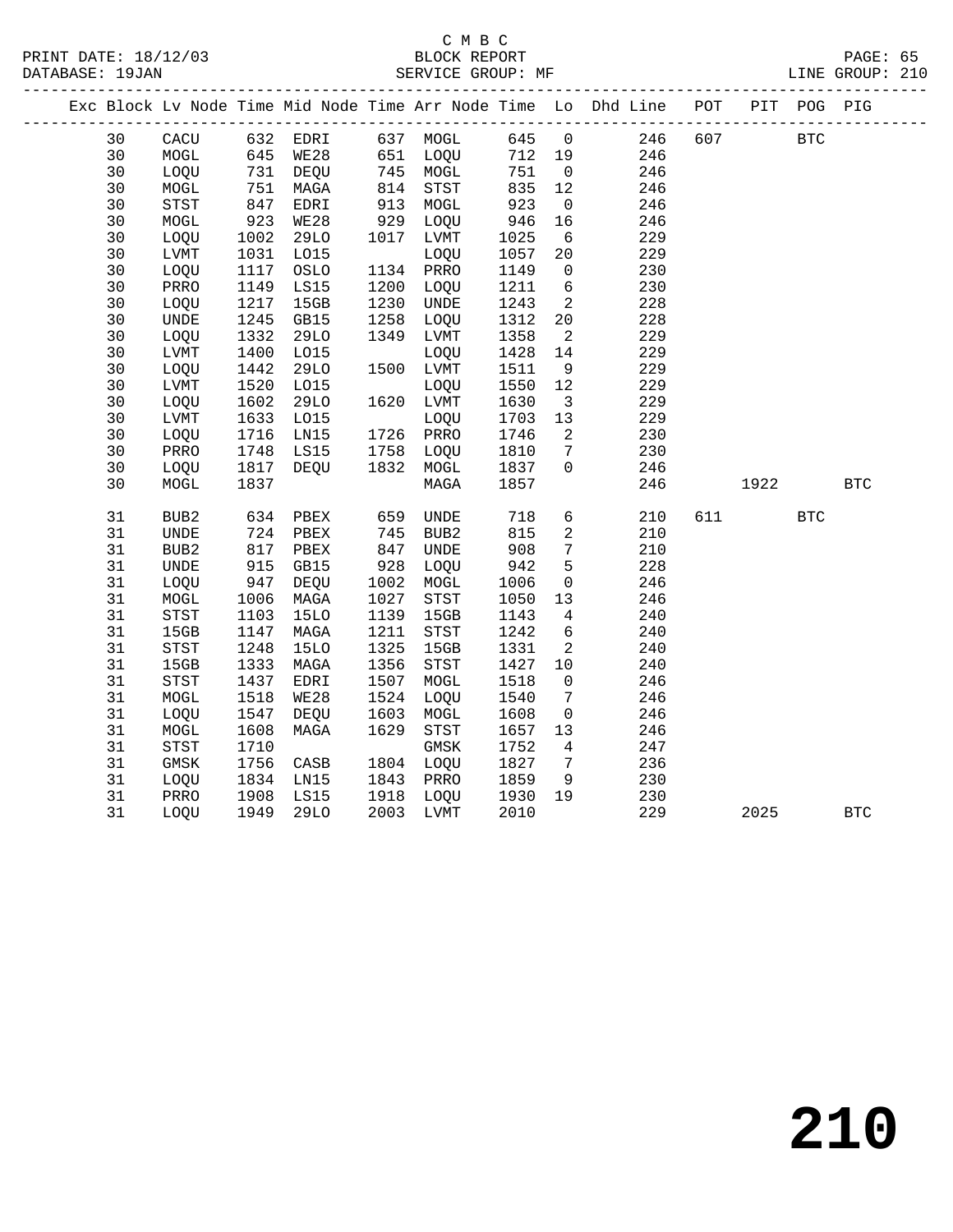## C M B C<br>BLOCK REPORT

| PRINT DATE: 18/12/03 |  | BLOCK REPORT      |  | PAGE:           | -66 |
|----------------------|--|-------------------|--|-----------------|-----|
| DATABASE: 19JAN      |  | SERVICE GROUP: MF |  | LINE GROUP: 210 |     |
|                      |  |                   |  |                 |     |

|  |    |                                       |      |                 |      |             |      |                     | Exc Block Lv Node Time Mid Node Time Arr Node Time Lo Dhd Line | $_{\rm POT}$ | $\verb PIT $ | POG        | PIG        |
|--|----|---------------------------------------|------|-----------------|------|-------------|------|---------------------|----------------------------------------------------------------|--------------|--------------|------------|------------|
|  | 32 | LVMT                                  |      | 648 LO15        |      | LOQU        | 710  | 7                   | 229                                                            | 630          |              | <b>BTC</b> |            |
|  | 32 | LOQU                                  | 717  | OSLO            |      | 733 PRRO    | 749  | 0                   | 230                                                            |              |              |            |            |
|  | 32 | PRRO                                  | 749  | LS15            | 800  | LOQU        | 810  | $7\phantom{.0}$     | 230                                                            |              |              |            |            |
|  | 32 | LOQU                                  | 817  | 15GB            | 831  | <b>UNDE</b> | 844  | 0                   | 228                                                            |              |              |            |            |
|  | 32 | $\ensuremath{\mathsf{UNDE}}$          | 844  | GB15            | 859  | LOQU        | 914  | 21                  | 228                                                            |              |              |            |            |
|  | 32 | LOQU                                  | 935  | CASB            | 950  | GMSK        | 959  | 22                  | 236                                                            |              |              |            |            |
|  | 32 | $\rm{GMSK}$                           | 1021 | CASB            | 1029 | LOQU        | 1053 | 12                  | 236                                                            |              |              |            |            |
|  | 32 | LOQU                                  | 1105 | $\mathtt{CASB}$ | 1121 | $\rm{GMSK}$ | 1130 | 21                  | 236                                                            |              |              |            |            |
|  | 32 | GMSK                                  | 1151 | CASB            | 1159 | <b>LOOU</b> | 1223 | 12                  | 236                                                            |              |              |            |            |
|  | 32 | LOQU                                  | 1235 | CASB            | 1252 | $\rm{GMSK}$ | 1302 | 19                  | 236                                                            |              |              |            |            |
|  | 32 | GMSK                                  | 1321 | $\mathtt{CASB}$ | 1329 | LOQU        | 1353 | 12                  | 236                                                            |              |              |            |            |
|  | 32 | LOQU                                  | 1405 | CASB            | 1423 | GMSK        | 1433 | 22                  | 236                                                            |              |              |            |            |
|  | 32 | $\rm{GMSK}$                           | 1455 | $\mathtt{CASB}$ | 1503 | LOQU        | 1527 | 5                   | 236                                                            |              |              |            |            |
|  | 32 | LOQU                                  | 1532 | 15GB            | 1546 | UNDE        | 1601 | 11                  | 228                                                            |              |              |            |            |
|  | 32 | <b>UNDE</b>                           | 1612 | PBEX            | 1633 | BUB2        | 1705 | 3                   | 210                                                            |              |              |            |            |
|  | 32 | BUB2                                  | 1708 | PBEX            | 1746 | BAGA        | 1812 | $7\phantom{.}$      | 211                                                            |              |              |            |            |
|  | 32 | BAGA                                  | 1819 |                 |      | PBEX        | 1843 | 4                   | 211                                                            |              |              |            |            |
|  | 32 | ${\tt PBEX}$                          | 1847 | LN15            | 1901 | GMSK        | 1925 | 5                   | 232                                                            |              |              |            |            |
|  | 32 | $\rm{GMSK}$                           | 1930 | CASB            | 1937 | LOQU        | 1957 | 8                   | 236                                                            |              |              |            |            |
|  | 32 | LOQU                                  | 2005 | DEQU            | 2019 | MOGL        | 2024 | $\mathsf{O}\xspace$ | 246                                                            |              |              |            |            |
|  | 32 | MOGL                                  | 2024 | MAGA            | 2043 | STST        | 2103 | 7                   | 246                                                            |              |              |            |            |
|  | 32 | STST                                  | 2110 | <b>15LO</b>     | 2141 | 15GB        | 2145 | $\mathbf{2}$        | 240                                                            |              |              |            |            |
|  | 32 | 15GB                                  | 2147 | MAGA            | 2204 | STST        | 2227 | 11                  | 240                                                            |              |              |            |            |
|  | 32 | $_{\footnotesize{\textnormal{STST}}}$ | 2238 | <b>15LO</b>     | 2308 | 15GB        | 2312 | 5                   | 240                                                            |              |              |            |            |
|  | 32 | 15GB                                  | 2317 | MAGA            | 2333 | STST        | 2356 | 13                  | 240                                                            |              |              |            |            |
|  | 32 | STST                                  | 2409 | <b>15LO</b>     | 2436 | 15GB        | 2440 |                     | 240                                                            |              | 2456         |            | <b>BTC</b> |
|  | 33 | LOQU                                  | 657  | DEQU            | 709  | MOGL        | 714  | $\mathsf{O}\xspace$ | 246                                                            | 632          |              | <b>BTC</b> |            |
|  | 33 | $\tt MOGL$                            | 714  | MAGA            | 737  | <b>STST</b> | 758  | $18\,$              | 246                                                            |              |              |            |            |
|  | 33 | $_{\footnotesize\rm STST}$            | 816  | <b>15LO</b>     | 851  | 15GB        | 857  | 9                   | 240                                                            |              |              |            |            |
|  | 33 | 15GB                                  | 906  | MAGA            | 926  | <b>STST</b> | 955  | $7\phantom{.}$      | 240                                                            |              |              |            |            |
|  | 33 | $_{\footnotesize\rm STST}$            | 1002 | <b>15LO</b>     | 1037 | 15GB        | 1043 | $7\phantom{.0}$     | 240                                                            |              |              |            |            |
|  | 33 | 15GB                                  | 1050 | MAGA            | 1111 | STST        | 1139 | 9                   | 240                                                            |              |              |            |            |
|  | 33 | <b>STST</b>                           | 1148 | <b>15LO</b>     | 1225 | 15GB        | 1229 | $\overline{4}$      | 240                                                            |              |              |            |            |
|  | 33 | 15GB                                  | 1233 | MAGA            | 1256 | STST        | 1327 | 12                  | 240                                                            |              |              |            |            |
|  | 33 | STST                                  | 1339 | EDRI            | 1407 | MOGL        | 1417 | 0                   | 246                                                            |              |              |            |            |
|  | 33 | MOGL                                  | 1417 | <b>WE28</b>     | 1423 | LOQU        | 1439 | 8                   | 246                                                            |              |              |            |            |
|  | 33 | LOQU                                  | 1447 | DEQU            | 1501 | MOGL        | 1506 | 0                   | 246                                                            |              |              |            |            |
|  | 33 | MOGL                                  | 1506 | MAGA            | 1528 | <b>STST</b> | 1553 | 13                  | 246                                                            |              |              |            |            |
|  | 33 | STST                                  | 1606 | <b>15LO</b>     | 1642 | 15GB        | 1647 | 9                   | 240                                                            |              |              |            |            |
|  | 33 | 15GB                                  | 1656 | MAGA            | 1721 | <b>STST</b> | 1750 | 6                   | 240                                                            |              |              |            |            |
|  | 33 | $_{\footnotesize\rm STST}$            | 1756 | EDRI            | 1824 | MOGL        | 1834 | 0                   | 246                                                            |              |              |            |            |
|  | 33 | $\tt MOGL$                            | 1834 | <b>WE28</b>     | 1840 | LOQU        | 1852 | 11                  | 246                                                            |              |              |            |            |
|  | 33 | LOQU                                  | 1903 | CASB            | 1918 | $\rm{GMSK}$ | 1928 | 8                   | 236                                                            |              |              |            |            |
|  | 33 | $\rm{GMSK}$                           | 1936 | LS15            | 1958 | PBEX        | 2011 |                     | 232                                                            |              | 2019         |            | <b>BTC</b> |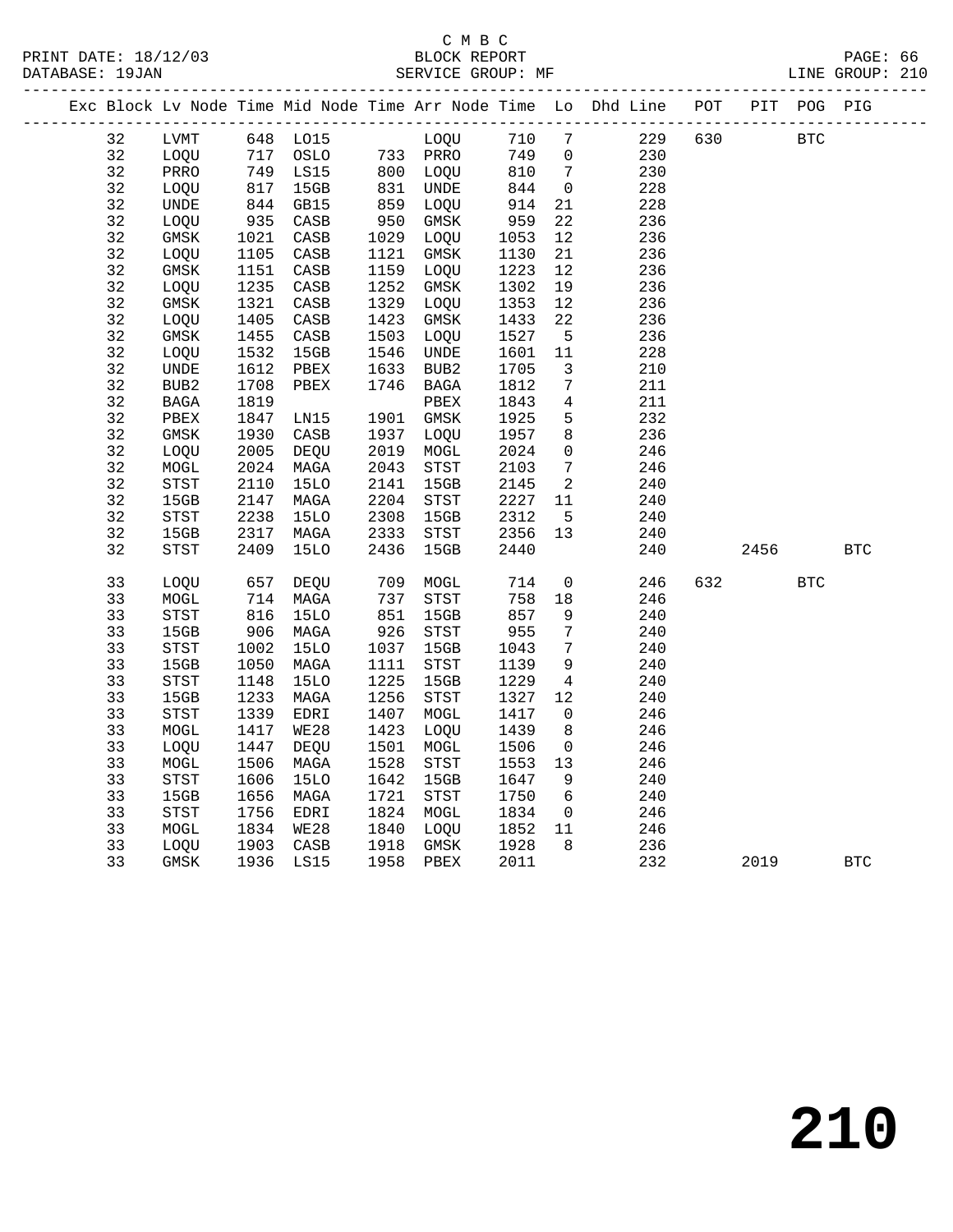# C M B C<br>BLOCK REPORT

| 34 | STST                                  | 709  | 15LO        |      | 739 15GB                              | 745                        | $\overline{\mathbf{3}}$                    | 240    | 645 |      | <b>BTC</b>   |
|----|---------------------------------------|------|-------------|------|---------------------------------------|----------------------------|--------------------------------------------|--------|-----|------|--------------|
| 34 | 15GB                                  | 748  | MAGA        | 810  | STST                                  | 837                        | $7\overline{ }$                            | 240    |     |      |              |
| 34 | STST                                  | 844  | <b>15LO</b> | 919  | 15GB                                  | 925                        | 11                                         | 240    |     |      |              |
| 34 | 15GB                                  | 936  | MAGA        | 956  | STST                                  | 1025                       | 16                                         | 240    |     |      |              |
| 34 | STST                                  | 1041 | EDRI        | 1105 | MOGL                                  | 1115                       | $\overline{0}$                             | 246    |     |      |              |
| 34 | MOGL                                  | 1115 | WE28        | 1121 | LOQU                                  | 1135                       | 12                                         | 246    |     |      |              |
| 34 | LOQU                                  | 1147 | DEQU        | 1200 | MOGL                                  | 1204                       | $\overline{0}$                             | 246    |     |      |              |
| 34 | MOGL                                  | 1204 | MAGA        | 1225 | $_{\footnotesize{\textnormal{STST}}}$ | 1248                       | 14                                         | 246    |     |      |              |
| 34 | STST                                  | 1302 | <b>15LO</b> | 1339 | 15GB                                  | 1345                       | $\overline{\mathbf{3}}$                    | 240    |     |      |              |
| 34 | 15GB                                  | 1348 | MAGA        | 1411 | $_{\footnotesize{\textnormal{STST}}}$ | 1442                       | 6                                          | 240    |     |      |              |
| 34 | STST                                  | 1448 | <b>15LO</b> | 1527 | 15GB                                  | 1533                       | $\overline{\mathbf{3}}$                    | 240    |     |      |              |
| 34 | 15GB                                  | 1536 | MAGA        | 1601 | $_{\footnotesize{\textnormal{STST}}}$ | 1629                       | 10                                         | 240    |     |      |              |
| 34 | STST                                  | 1639 | <b>15LO</b> | 1717 | 15GB                                  | 1723                       | 9                                          | 240    |     |      |              |
| 34 | 15GB                                  | 1732 | MAGA        | 1755 | STST                                  | 1824                       | 9                                          | 240    |     |      |              |
| 34 | STST                                  | 1833 | EDRI        | 1857 | $\tt MOGL$                            | 1906                       | $\overline{0}$                             | 246    |     |      |              |
| 34 | MOGL                                  | 1906 | WE28        | 1912 | LOQU                                  | 1924                       | 10                                         | 246    |     |      |              |
| 34 | LOQU                                  | 1934 | 29LO        | 1948 |                                       | 1955                       |                                            | 229    |     |      |              |
|    |                                       |      |             |      | LVMT                                  |                            | 10                                         |        |     |      |              |
| 34 | ${\rm LVMT}$                          | 2005 | L015        |      | LOQU                                  | 2027                       | 8 <sup>8</sup>                             | 229    |     |      |              |
| 34 | LOQU                                  | 2035 | 29LO        |      | 2049 LVMT                             | 2055                       | 10                                         | 229    |     |      |              |
| 34 | ${\rm LVMT}$                          | 2105 | L015        |      | LOQU                                  | 2127                       | 8 <sup>8</sup>                             | 229    |     |      |              |
| 34 | LOQU                                  | 2135 | 29LO        |      | 2149 LVMT                             | 2155                       | 11                                         | 229    |     |      |              |
| 34 | ${\rm LVMT}$                          | 2206 | L015        |      | LOQU                                  | 2228                       | $\overline{7}$                             | 229    |     |      |              |
| 34 | LOQU                                  | 2235 | <b>29LO</b> |      | 2249 LVMT                             | 2255                       | 13                                         | 229    |     |      |              |
| 34 | ${\rm LVMT}$                          | 2308 | L015        |      | LOQU                                  | 2328                       | $7\phantom{.0}$                            | 229    |     |      |              |
| 34 | LOQU                                  | 2335 | 29LO        |      | 2349 LVMT                             | 2355                       |                                            | 229    |     | 2410 | $_{\rm BTC}$ |
| 35 | 15GB                                  | 710  | MAGA        | 732  | STST                                  | 756                        | 8                                          | 240    |     | 652  | <b>BTC</b>   |
| 35 | STST                                  | 804  | EDRI        | 831  | MOGL                                  | 841                        | $\overline{0}$                             | 246    |     |      |              |
| 35 | MOGL                                  | 841  | WE28        | 847  | LOQU                                  | 906                        | 11                                         | 246    |     |      |              |
| 35 | LOQU                                  | 917  | DEQU        | 932  |                                       | 936                        |                                            | 246    |     |      |              |
| 35 |                                       |      |             | 957  | MOGL                                  | 1020                       | $\overline{0}$<br>12                       | 246    |     |      |              |
| 35 | MOGL                                  | 936  | MAGA        |      | $_{\footnotesize{\textnormal{STST}}}$ |                            |                                            |        |     |      |              |
| 35 | STST                                  | 1032 | <b>15LO</b> | 1107 | 15GB                                  | 1114                       | $\overline{\mathbf{3}}$<br>$6\overline{6}$ | 240    |     |      |              |
|    | 15GB                                  | 1117 | MAGA        | 1141 | STST                                  | 1212                       |                                            | 240    |     |      |              |
| 35 | STST                                  | 1218 | <b>15LO</b> | 1255 | 15GB                                  | 1301                       | $\overline{a}$                             | 240    |     |      |              |
| 35 | 15GB                                  | 1303 | MAGA        | 1326 | $_{\footnotesize{\textnormal{STST}}}$ | 1357                       | 14                                         | 240    |     |      |              |
| 35 | STST                                  | 1411 | EDRI        | 1440 | MOGL                                  | 1451                       | $\overline{0}$                             | 246    |     |      |              |
| 35 | MOGL                                  | 1451 | WE28        | 1457 | LOQU                                  | 1513                       | $7\phantom{.0}$                            | 246    |     |      |              |
| 35 | LOQU                                  | 1520 | CASB        | 1538 | GMSK                                  | 1548                       | 6                                          | 236    |     |      |              |
| 35 | GMSK                                  | 1554 | LS15        | 1620 | PBEX                                  | 1645                       | $\overline{a}$                             | 232    |     |      |              |
| 35 | PBEX                                  | 1647 |             |      | PANA                                  | 1704                       | 2                                          | 1 212  |     |      |              |
| 35 | <b>BAGA</b>                           | 1707 |             |      | PBEX                                  | 1731                       | $6\overline{6}$                            | 25 211 |     |      |              |
| 35 | STST                                  |      |             |      |                                       | 1802 15LO 1836 15GB 1842 3 |                                            | 240    |     |      |              |
| 35 | 15GB                                  | 1845 | MAGA        | 1904 | STST                                  | 1927                       | 11                                         | 240    |     |      |              |
| 35 | $_{\footnotesize{\textnormal{STST}}}$ | 1938 | 15LO        | 2010 | 15GB                                  | 2014                       | 2                                          | 240    |     |      |              |
| 35 | 15GB                                  | 2016 | MAGA        | 2033 | ${\tt STST}$                          | 2056                       | 8                                          | 240    |     |      |              |
| 35 | STST                                  | 2104 | EDRI        | 2126 | MOGL                                  | 2135                       | 0                                          | 246    |     |      |              |
| 35 | MOGL                                  | 2135 | <b>WE28</b> | 2141 | LOQU                                  | 2153                       | 9                                          | 246    |     |      |              |
| 35 | LOQU                                  | 2202 | 15GB        | 2215 | UNDE                                  | 2226                       | 6                                          | 228    |     |      |              |
| 35 | UNDE                                  | 2232 | GB15        | 2244 | LOQU                                  | 2256                       | 7                                          | 228    |     |      |              |
| 35 | LOQU                                  | 2303 | CASB        | 2316 | GMSK                                  | 2324                       | 6                                          | 236    |     |      |              |
| 35 | GMSK                                  | 2330 | CASB        | 2337 | LOQU                                  | 2357                       | 6                                          | 236    |     |      |              |
| 35 | LOQU                                  | 2403 | CASB        | 2416 | GMSK                                  | 2424                       | 6                                          | 236    |     |      |              |
| 35 | GMSK                                  | 2430 | CASB        | 2437 | LOQU                                  | 2457                       |                                            | 236    |     | 2513 | $_{\rm BTC}$ |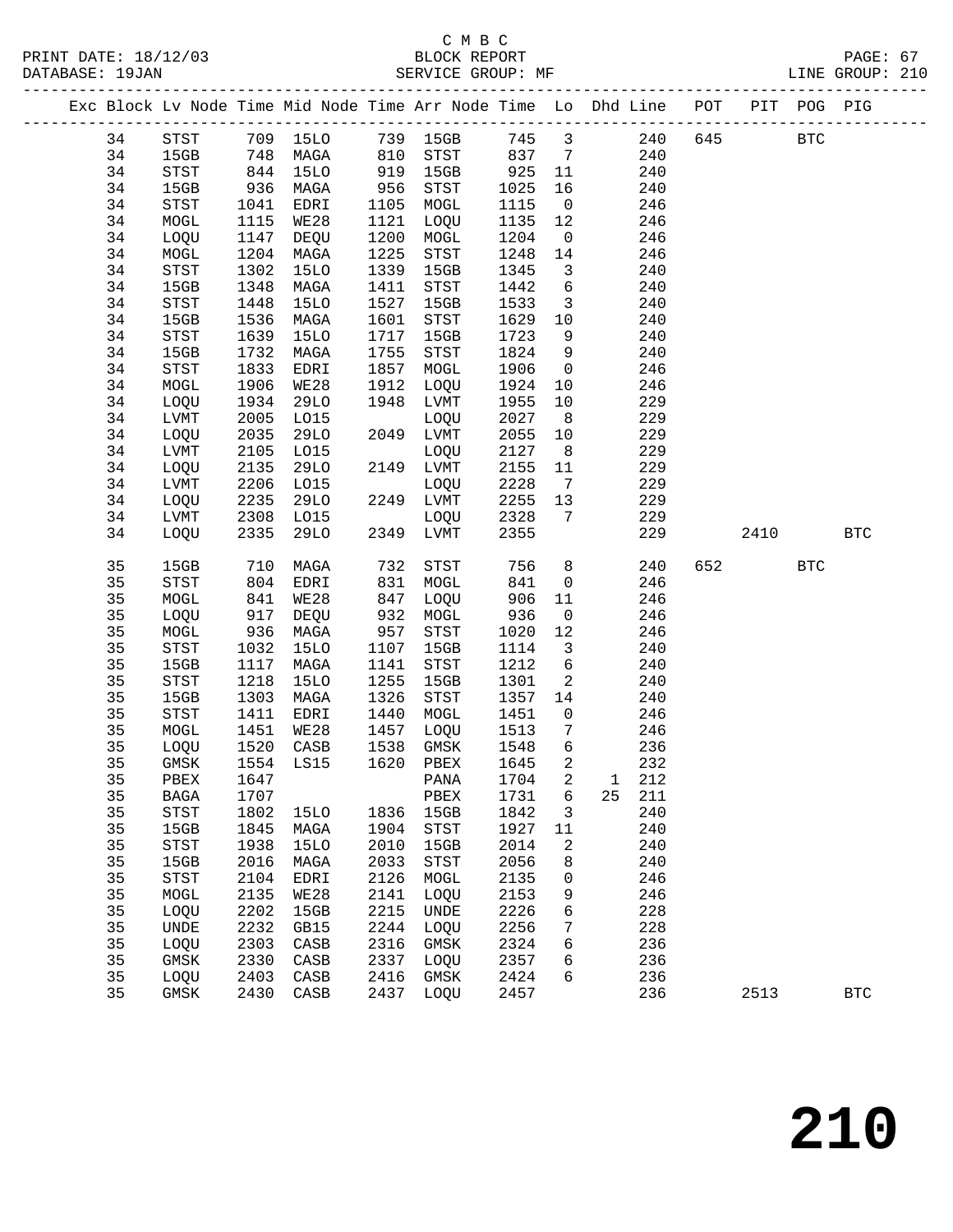|          |       |                                       |      | Exc Block Lv Node Time Mid Node Time Arr Node Time Lo Dhd Line POT PIT POG PIG |                                                                                                                                                                                                                                                                                                                                                                                                                                   |             |              |                            |                   |        |          |              |              |              |
|----------|-------|---------------------------------------|------|--------------------------------------------------------------------------------|-----------------------------------------------------------------------------------------------------------------------------------------------------------------------------------------------------------------------------------------------------------------------------------------------------------------------------------------------------------------------------------------------------------------------------------|-------------|--------------|----------------------------|-------------------|--------|----------|--------------|--------------|--------------|
|          | 36    | LVMT                                  |      |                                                                                |                                                                                                                                                                                                                                                                                                                                                                                                                                   |             |              |                            |                   |        |          |              |              |              |
|          | 36    | LOQU                                  |      |                                                                                |                                                                                                                                                                                                                                                                                                                                                                                                                                   |             |              |                            | 229               |        |          |              |              |              |
|          | 36    | LVMT                                  |      | 1540 LO15                                                                      |                                                                                                                                                                                                                                                                                                                                                                                                                                   | LOQU 1610   |              | $7\overline{ }$            |                   | 229    |          |              |              |              |
|          | 36    | LOQU                                  | 1617 | LNI5                                                                           |                                                                                                                                                                                                                                                                                                                                                                                                                                   | 1627 PRRO   | 1647         | $\overline{0}$             |                   | 230    |          |              |              |              |
|          | 36    | PRRO                                  | 1647 | LS15                                                                           |                                                                                                                                                                                                                                                                                                                                                                                                                                   | 1659 LOQU   | 1711         | 6                          |                   | 230    |          |              |              |              |
|          | 36    | LOQU                                  | 1717 | DEQU                                                                           |                                                                                                                                                                                                                                                                                                                                                                                                                                   | 1733 MOGL   | 1738         | $\overline{0}$             |                   | 246    |          |              |              |              |
|          | 36    | MOGL                                  | 1738 | MAGA                                                                           | 1758                                                                                                                                                                                                                                                                                                                                                                                                                              | STST        | 1821         | 16                         |                   | 246    |          |              |              |              |
|          | 36    | $_{\footnotesize{\textnormal{STST}}}$ | 1837 | 15LO                                                                           |                                                                                                                                                                                                                                                                                                                                                                                                                                   | 1909 15GB   | 1913         | $\overline{\phantom{a}}^2$ |                   | 240    |          |              |              |              |
|          | 36    | 15GB                                  | 1915 | MAGA                                                                           |                                                                                                                                                                                                                                                                                                                                                                                                                                   | 1933 STST   | 1956         | 27                         |                   | 240    |          |              |              |              |
|          | 36    | STST                                  | 2023 | 15LO                                                                           |                                                                                                                                                                                                                                                                                                                                                                                                                                   | 2054 15GB   | 2058         |                            |                   | 240    |          | 2114 BTC     |              |              |
|          |       |                                       |      |                                                                                |                                                                                                                                                                                                                                                                                                                                                                                                                                   |             |              |                            |                   |        |          |              |              |              |
| SD 37    |       | 63LP                                  | 1505 | GRBY                                                                           | 1533                                                                                                                                                                                                                                                                                                                                                                                                                              | HAHR        | 1551         | $\mathbf{1}$               | 5 <sub>5</sub>    | 016    |          | 1405         | $_{\rm BTC}$ |              |
|          | SD 37 | BUB2                                  | 1557 | PBEX                                                                           |                                                                                                                                                                                                                                                                                                                                                                                                                                   | 1627 UNDE   | 1652         | 9                          |                   | 210    |          |              |              |              |
| $#SD$ 37 |       | BUB2                                  | 1557 | PBEX                                                                           |                                                                                                                                                                                                                                                                                                                                                                                                                                   | 1627 UNDE   | 1652         | 9                          |                   |        |          | 210 1530 BTC |              |              |
|          | 37    | UNDE                                  | 1701 | GB15                                                                           | 1715                                                                                                                                                                                                                                                                                                                                                                                                                              | LOQU        | 1728         | 5                          |                   | 228    |          |              |              |              |
|          | 37    | LOQU                                  | 1733 | 29LO                                                                           |                                                                                                                                                                                                                                                                                                                                                                                                                                   | 1749 LVMT   | 1758         | 5                          |                   | 229    |          |              |              |              |
|          | 37    | LVMT                                  | 1803 | LO15                                                                           |                                                                                                                                                                                                                                                                                                                                                                                                                                   | LOQU        | 1829         | $\overline{\mathbf{3}}$    |                   | 229    |          |              |              |              |
|          | 37    | LOQU                                  |      | 1832 15GB                                                                      | $\begin{array}{c}\n\frac{1}{2} \\ \frac{1}{2} \\ \frac{1}{2} \\ \frac{1}{2} \\ \frac{1}{2} \\ \frac{1}{2} \\ \frac{1}{2} \\ \frac{1}{2} \\ \frac{1}{2} \\ \frac{1}{2} \\ \frac{1}{2} \\ \frac{1}{2} \\ \frac{1}{2} \\ \frac{1}{2} \\ \frac{1}{2} \\ \frac{1}{2} \\ \frac{1}{2} \\ \frac{1}{2} \\ \frac{1}{2} \\ \frac{1}{2} \\ \frac{1}{2} \\ \frac{1}{2} \\ \frac{1}{2} \\ \frac{1}{2} \\ \frac{1}{2} \\ \frac{1}{2} \\ \frac{1$ | 1845 UNDE   | 1825<br>1859 | $\overline{4}$             |                   | 228    |          |              |              |              |
|          | 37    | <b>UNDE</b>                           |      | 1903 GB15                                                                      |                                                                                                                                                                                                                                                                                                                                                                                                                                   | 1916 LOQU   | 1929         |                            |                   | 228    |          | 1949         |              | $_{\rm BTC}$ |
|          | 38    | GMSK                                  | 1458 | LS15                                                                           | 1526                                                                                                                                                                                                                                                                                                                                                                                                                              | PBEX        | 1547         | $\overline{\mathbf{3}}$    |                   |        |          | 232 1428 BTC |              |              |
|          | 38    | PBEX                                  | 1550 | LNI5                                                                           |                                                                                                                                                                                                                                                                                                                                                                                                                                   | 1608 GMSK   | 1634 22      |                            |                   | 232    |          |              |              |              |
|          | 38    | GMSK                                  | 1656 | CASB                                                                           |                                                                                                                                                                                                                                                                                                                                                                                                                                   | 1704 LOQU   | 1727         | $5^{\circ}$                |                   | 236    |          |              |              |              |
|          | 38    | LOQU                                  | 1732 | 15GB                                                                           | 1746                                                                                                                                                                                                                                                                                                                                                                                                                              | UNDE        | 1802         |                            |                   |        |          | 228 1824     |              | $_{\rm BTC}$ |
|          |       |                                       |      |                                                                                |                                                                                                                                                                                                                                                                                                                                                                                                                                   |             |              |                            |                   |        |          |              |              |              |
|          | 39    | STST                                  | 1454 | EDRI                                                                           |                                                                                                                                                                                                                                                                                                                                                                                                                                   | 1524 MOGL   | 1535         | $\overline{\mathbf{0}}$    |                   |        |          | 246 1430     | <b>BTC</b>   |              |
|          | 39    | MOGL                                  | 1535 | WE28                                                                           |                                                                                                                                                                                                                                                                                                                                                                                                                                   | 1541 LOQU   | 1557 12      |                            | 7 246             |        |          |              |              |              |
|          | 39    | HARB                                  | 1616 |                                                                                |                                                                                                                                                                                                                                                                                                                                                                                                                                   | LOQU        | 1628         | $\overline{4}$             |                   | 231    |          |              |              |              |
|          | 39    | LOQU                                  | 1632 | DEQU                                                                           |                                                                                                                                                                                                                                                                                                                                                                                                                                   | 1648 MOGL   | 1653         | $\overline{\mathbf{0}}$    |                   | 246    |          |              |              |              |
|          | 39    | MOGL                                  | 1653 | MAGA                                                                           |                                                                                                                                                                                                                                                                                                                                                                                                                                   | 1714 STST   | 1740         | 17                         |                   | 246    |          |              |              |              |
|          | 39    | STST                                  |      | 1757 LN15                                                                      |                                                                                                                                                                                                                                                                                                                                                                                                                                   | 1828 LNCB   | 1844         |                            |                   | 241    |          | 1902         |              | $_{\rm BTC}$ |
|          | 40    | BUB2                                  | 1500 | PBEX                                                                           |                                                                                                                                                                                                                                                                                                                                                                                                                                   | 1531 PANA   | 1556         | 6                          |                   |        |          | 211 1433     | BTC          |              |
|          | 40    | PANA                                  | 1602 |                                                                                |                                                                                                                                                                                                                                                                                                                                                                                                                                   | PBEX        | 1627         | $\overline{2}$             |                   | 25 211 |          |              |              |              |
|          | 40    | BUB2                                  |      | 1654 PBEX                                                                      |                                                                                                                                                                                                                                                                                                                                                                                                                                   | 1731 BAGA   | 1757         |                            |                   |        | 211      | 1822         |              | BTC          |
|          |       |                                       |      |                                                                                |                                                                                                                                                                                                                                                                                                                                                                                                                                   |             |              |                            |                   |        |          |              |              |              |
| EM 41    |       | KEDL                                  | 1512 | 15LO                                                                           |                                                                                                                                                                                                                                                                                                                                                                                                                                   | 1516 15GB   | 1521         | $7\phantom{.0}$            |                   | 240    | 1442     |              | $_{\rm BTC}$ |              |
|          | EM 41 | 15GB                                  | 1528 | MAGA                                                                           |                                                                                                                                                                                                                                                                                                                                                                                                                                   | 1553 STST   | 1621         | $5^{\circ}$                |                   | 240    |          |              |              |              |
| #EM 41   |       | 15GB                                  |      | 1528 MAGA                                                                      |                                                                                                                                                                                                                                                                                                                                                                                                                                   | 1553 STST   | 1621         | 5                          |                   |        | 240 1510 |              | <b>BTC</b>   |              |
|          |       |                                       |      | 41 STST 1626 EDRI 1654 MOGL 1705                                               |                                                                                                                                                                                                                                                                                                                                                                                                                                   |             |              |                            | $0 \qquad \qquad$ | 246    |          |              |              |              |
|          | 41    | MOGL                                  | 1705 | WE28                                                                           |                                                                                                                                                                                                                                                                                                                                                                                                                                   | 1711 LOQU   | 1727         | 7                          |                   | 246    |          |              |              |              |
|          | 41    | LOQU                                  | 1734 | LN15                                                                           |                                                                                                                                                                                                                                                                                                                                                                                                                                   | 1743 PRRO   | 1803         | 4                          |                   | 230    |          |              |              |              |
|          | 41    | PRRO                                  | 1807 | LS15                                                                           | 1817                                                                                                                                                                                                                                                                                                                                                                                                                              | LOQU        | 1829         | 3                          |                   | 230    |          |              |              |              |
|          | 41    | LOQU                                  | 1832 | CASB                                                                           | 1847                                                                                                                                                                                                                                                                                                                                                                                                                              | GMSK        | 1857         |                            |                   | 236    |          | 1927         |              | <b>BTC</b>   |
|          | 42    | ${\rm LVMT}$                          | 1500 | L015                                                                           |                                                                                                                                                                                                                                                                                                                                                                                                                                   | LOQU        | 1530         | 10                         | 7                 | 229    | 1442     |              | <b>BTC</b>   |              |
|          | 42    | HARB                                  | 1547 |                                                                                |                                                                                                                                                                                                                                                                                                                                                                                                                                   | LOQU        | 1558         | 4                          |                   | 231    |          |              |              |              |
|          | 42    | LOQU                                  | 1602 | LN15                                                                           |                                                                                                                                                                                                                                                                                                                                                                                                                                   | 1612 PRRO   | 1632         | 0                          |                   | 230    |          |              |              |              |
|          | 42    | PRRO                                  | 1632 | LS15                                                                           | 1644                                                                                                                                                                                                                                                                                                                                                                                                                              | LOQU        | 1656         | 6                          |                   | 230    |          |              |              |              |
|          | 42    | LOQU                                  | 1702 | DEQU                                                                           | 1718                                                                                                                                                                                                                                                                                                                                                                                                                              | MOGL        | 1723         | 0                          |                   | 246    |          |              |              |              |
|          | 42    | MOGL                                  | 1723 | MAGA                                                                           | 1744                                                                                                                                                                                                                                                                                                                                                                                                                              | <b>STST</b> | 1809         | 19                         |                   | 246    |          |              |              |              |
|          | 42    | STST                                  | 1828 | LN15                                                                           | 1857                                                                                                                                                                                                                                                                                                                                                                                                                              | LNCB        | 1913         |                            |                   | 241    |          | 1931         |              | $_{\rm BTC}$ |
|          |       |                                       |      |                                                                                |                                                                                                                                                                                                                                                                                                                                                                                                                                   |             |              |                            |                   |        |          |              |              |              |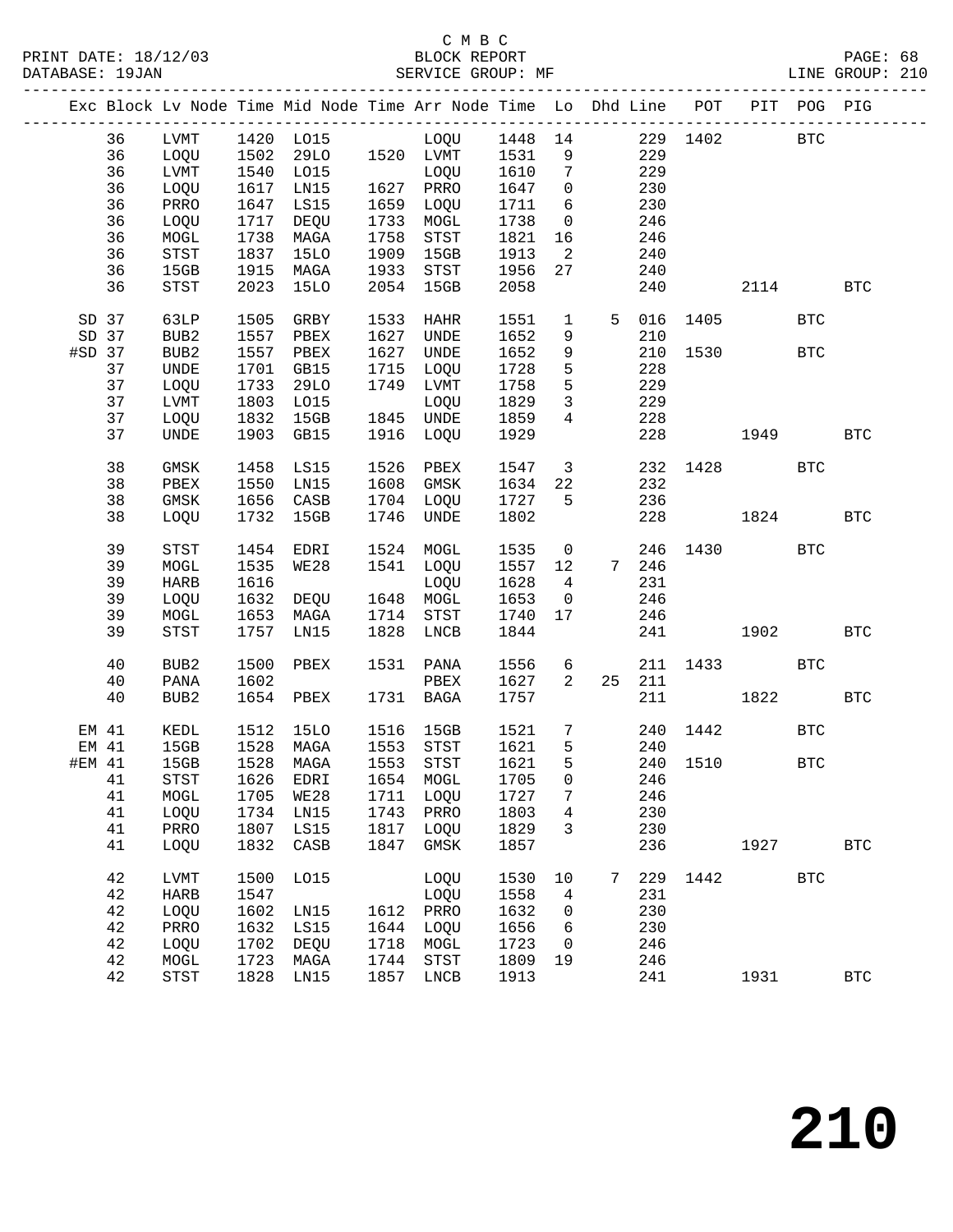|          |    |                                       |      |                     |      | Exc Block Lv Node Time Mid Node Time Arr Node Time Lo Dhd Line POT |         |                 |                                |       |          |                                               | PIT POG PIG  |              |
|----------|----|---------------------------------------|------|---------------------|------|--------------------------------------------------------------------|---------|-----------------|--------------------------------|-------|----------|-----------------------------------------------|--------------|--------------|
|          | 43 | 15GB                                  |      | 1503 MAGA 1527 STST |      |                                                                    | 1554    |                 |                                |       |          | 4 240 1445 BTC                                |              |              |
|          | 43 | $_{\footnotesize{\textnormal{STST}}}$ | 1558 | EDRI                |      | 1626 MOGL                                                          | 1637    | $\overline{0}$  |                                | 246   |          |                                               |              |              |
|          | 43 | MOGL                                  |      | 1637 WE28           |      | 1643 LOQU                                                          | 1659    | 6               |                                | 246   |          |                                               |              |              |
|          |    |                                       |      |                     |      | 1723 GMSK                                                          |         |                 |                                |       |          |                                               |              |              |
|          | 43 | LOQU                                  | 1705 | CASB                |      |                                                                    | 1733    | 8               |                                | 236   |          |                                               |              |              |
|          | 43 | GMSK                                  | 1741 | CASB                |      | 1749 LOQU                                                          | 1812    | 6               |                                | 236   |          |                                               |              |              |
|          | 43 | LOQU                                  | 1818 | 29LO                |      | 1833 LVMT                                                          | 1841    | $7\phantom{.0}$ |                                | 229   |          |                                               |              |              |
|          | 43 | LVMT                                  |      | 1848 LO15           |      | LOQU                                                               | 1912    |                 |                                | 229   |          | 1932                                          |              | <b>BTC</b>   |
|          | 44 | BUB2                                  | 1513 | PBEX                | 1541 | UNDE                                                               | 1606    | 10              |                                |       |          | 210 1446                                      | <b>BTC</b>   |              |
|          | 44 | UNDE                                  | 1616 | GB15                |      | 1630 LOQU                                                          | 1643    | $\overline{4}$  |                                | 228   |          |                                               |              |              |
|          | 44 | LOQU                                  |      | 1647 DEQU           | 1703 | MOGL                                                               | 1708    | $\overline{0}$  |                                | 246   |          |                                               |              |              |
|          | 44 | MOGL                                  | 1708 | MAGA                | 1729 | STST                                                               | 1755    | 9               |                                | 6 246 |          |                                               |              |              |
|          | 44 | BUB <sub>2</sub>                      | 1810 | PBEX                | 1839 | BAGA                                                               | 1905    |                 |                                | 211   |          | 1925                                          |              | <b>BTC</b>   |
| $SD$ 45  |    | GB19                                  | 1505 | MTLV                |      | 1510 UNDE                                                          | 1522    | 8 <sup>8</sup>  |                                |       |          | 210 1447                                      | <b>BTC</b>   |              |
| SD 45    |    | UNDE                                  | 1530 | PBEX                | 1551 | BUB2                                                               | 1623    | 11              |                                | 210   |          |                                               |              |              |
| $#SD$ 45 |    | UNDE                                  | 1530 | PBEX                |      | 1551 BUB2                                                          | 1623    | 11              |                                | 210   |          | 1508                                          | <b>BTC</b>   |              |
|          | 45 | BUB2                                  | 1634 | PBEX                | 1705 | SEHY                                                               | 1726    |                 |                                | 214   |          | 1742                                          |              | <b>BTC</b>   |
| $SD$ 46  |    | CAED                                  |      | 1517 LS15 1545 PBEX |      |                                                                    | 1605    | 13              |                                |       | 232 1447 |                                               | <b>BTC</b>   |              |
| $SD$ 46  |    | PBEX                                  | 1618 |                     |      | SEHY                                                               | 1635    | $\overline{0}$  |                                | 214   |          |                                               |              |              |
| $#SD$ 46 |    | PBEX                                  | 1618 |                     |      | SEHY                                                               | 1635    | $\overline{0}$  |                                |       | 214 1606 | <b>BTC</b>                                    |              |              |
|          | 46 | SEHY                                  | 1635 |                     |      | PBEX                                                               | 1649    | $4\overline{ }$ |                                | 214   |          |                                               |              |              |
|          | 46 | PBEX                                  | 1653 |                     |      | SEHY                                                               | 1710    | $\overline{0}$  |                                | 214   |          |                                               |              |              |
|          | 46 | SEHY                                  | 1710 |                     |      | PBEX                                                               | 1723    | $\overline{a}$  |                                | 214   |          |                                               |              |              |
|          | 46 | PBEX                                  | 1725 |                     |      | SEHY                                                               | 1742    | $\overline{0}$  |                                | 214   |          |                                               |              |              |
|          | 46 | SEHY                                  | 1742 |                     |      | PBEX                                                               | 1755    |                 |                                |       | 214      | 1805 - 1805 - 1806 - 1806 - 1806 - 1806 - 181 |              | <b>BTC</b>   |
|          |    |                                       |      |                     |      |                                                                    |         |                 |                                |       |          |                                               |              |              |
| $SD$ 47  |    | MTFR                                  | 1514 | MTLV 1516 PBEX      |      |                                                                    | 1529    | $7\degree$      | 25                             |       |          | 210 1449                                      | <b>BTC</b>   |              |
| SD 47    |    | STST                                  | 1601 |                     |      | GMSK                                                               | 1643    | $\overline{2}$  | 30                             | 247   |          |                                               |              |              |
| $#SD$ 47 |    | STST                                  | 1601 |                     |      | GMSK                                                               | 1643    | $\overline{2}$  |                                |       |          | 30 247 1537 BTC                               |              |              |
|          | 47 | $_{\footnotesize{\textnormal{STST}}}$ | 1715 | EDRI                |      | 1743 MOGL                                                          | 1754    | $\overline{0}$  |                                | 246   |          |                                               |              |              |
|          | 47 | MOGL                                  | 1754 | WE28                |      | 1800 LOQU                                                          | 1814    | 7               |                                | 246   |          |                                               |              |              |
|          | 47 | LOQU                                  | 1821 | LN15                | 1830 | PRRO                                                               | 1846    |                 |                                | 230   |          | 1906 - 190                                    |              | <b>BTC</b>   |
| SD 48    |    | GB19                                  | 1507 | GB15                |      | 1511 LOQU                                                          | 1524    |                 | $9 \left( \frac{1}{2} \right)$ |       |          | 228 1449                                      | <b>BTC</b>   |              |
| SD 48    |    | LOQU                                  |      | 1533 DEQU 1549 MOGL |      |                                                                    | 1554    | $\overline{0}$  |                                | 246   |          |                                               |              |              |
| $#SD$ 48 |    | LOQU                                  | 1533 | DEQU                |      | 1549 MOGL                                                          | 1554    | $\overline{0}$  |                                |       | 246 1508 |                                               | <b>BTC</b>   |              |
|          | 48 | MOGL                                  |      | 1554 MAGA           |      | 1616 STST                                                          | 1644 13 |                 |                                | 246   |          |                                               |              |              |
|          | 48 |                                       |      |                     |      | STST 1657 15LO 1735 15GB 1741 5 10 240                             |         |                 |                                |       |          |                                               |              |              |
|          | 48 | LOQU                                  | 1756 | LN15                | 1805 | LN23                                                               | 1811    |                 |                                | 230   |          | 1827                                          |              | $_{\rm BTC}$ |
|          |    |                                       |      |                     |      |                                                                    |         |                 |                                |       |          |                                               |              |              |
|          | 49 | LOQU                                  | 1517 | DEQU                | 1533 | MOGL                                                               | 1538    | 0               |                                | 246   | 1452     |                                               | <b>BTC</b>   |              |
|          | 49 | MOGL                                  | 1538 | MAGA                | 1600 | STST                                                               | 1628    | 7               |                                | 246   |          |                                               |              |              |
|          | 49 | STST                                  | 1635 | LN15                | 1711 | ${\rm LNCB}$                                                       | 1727    | 14              | 33                             | 241   |          |                                               |              |              |
|          | 49 | STST                                  | 1814 |                     |      | GMSK                                                               | 1854    | 11              |                                | 247   |          |                                               |              |              |
|          | 49 | $\rm{GMSK}$                           | 1905 | LS15                | 1927 | PBEX                                                               | 1940    | 7               |                                | 232   |          |                                               |              |              |
|          | 49 | PBEX                                  | 1947 | LN15                | 2001 | GMSK                                                               | 2025    | 5               |                                | 232   |          |                                               |              |              |
|          | 49 | GMSK                                  | 2030 | CASB                | 2037 | LOQU                                                               | 2057    | 8               |                                | 236   |          |                                               |              |              |
|          | 49 | LOQU                                  | 2105 | CASB                | 2120 | GMSK                                                               | 2130    | 10              |                                | 236   |          |                                               |              |              |
|          | 49 | GMSK                                  | 2140 | LS15                | 2202 | ${\tt PBEX}$                                                       | 2215    |                 |                                | 232   |          | 2223                                          |              | $_{\rm BTC}$ |
|          | 50 | GMSK                                  | 1523 | LS15                | 1551 | PBEX                                                               | 1616    | 3               |                                | 232   | 1453     |                                               | $_{\rm BTC}$ |              |
|          | 50 | PBEX                                  | 1619 | LN15                | 1636 | GMSK                                                               | 1702    | 9               |                                | 232   |          |                                               |              |              |
|          | 50 | GMSK                                  | 1711 | CASB                | 1719 | LOQU                                                               | 1742    | 5               |                                | 236   |          |                                               |              |              |
|          | 50 | LOQU                                  | 1747 | 15GB                | 1801 | $\ensuremath{\mathsf{UNDE}}$                                       | 1816    | 2               |                                | 228   |          |                                               |              |              |
|          |    |                                       |      |                     |      |                                                                    |         |                 |                                |       |          |                                               |              |              |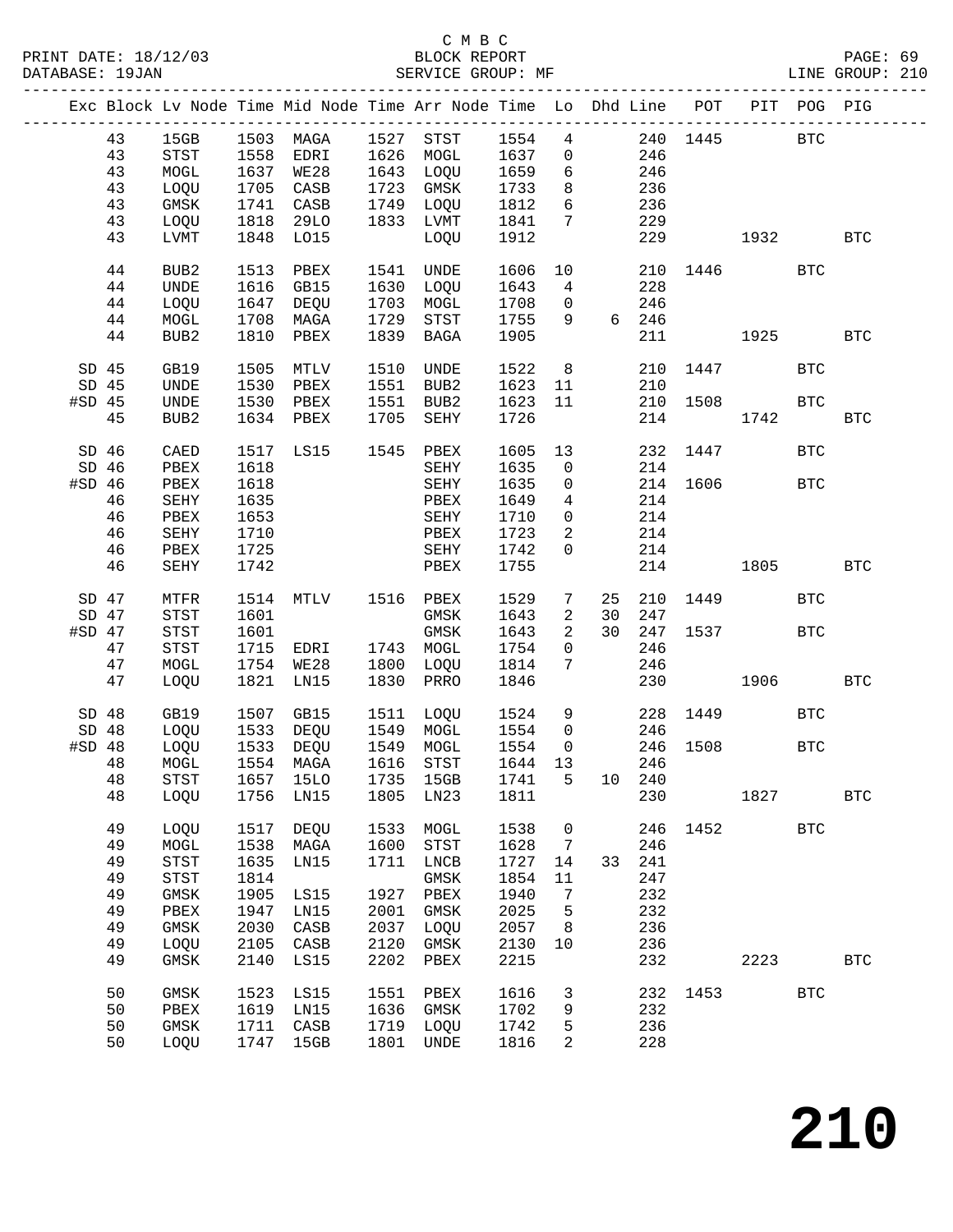|                 |          |              |              |                                          |              | Exc Block Lv Node Time Mid Node Time Arr Node Time Lo Dhd Line POT PIT POG PIG |              |                               |                |                                                |          |                     |              |              |
|-----------------|----------|--------------|--------------|------------------------------------------|--------------|--------------------------------------------------------------------------------|--------------|-------------------------------|----------------|------------------------------------------------|----------|---------------------|--------------|--------------|
|                 | 50       |              |              |                                          |              |                                                                                |              |                               |                |                                                |          |                     |              |              |
|                 | 50       |              |              |                                          |              |                                                                                |              |                               |                |                                                |          | 230 1934            |              | $_{\rm BTC}$ |
| SD 51           |          | SELE         | 1508         |                                          |              | PANA                                                                           |              |                               |                |                                                |          | 1524 11 13 211 1454 | <b>BTC</b>   |              |
| SD 51           |          | PBEX         | 1548         |                                          |              | SEHY                                                                           | 1605 0       |                               |                | 214                                            |          |                     |              |              |
| #SD 51          | 51       | PBEX<br>SEHY | 1548<br>1605 |                                          |              | SEHY 1605<br>PBEX                                                              | 1619 16      | $\overline{0}$                |                | 25 214                                         |          | 214 1536            | <b>BTC</b>   |              |
|                 | 51       | BUB2         |              | 1700 PBEX 1731 SEHY                      |              |                                                                                | 1752         |                               |                |                                                |          | 214 1808            |              | <b>BTC</b>   |
| SD 52           |          | JOLA         | 1520         |                                          |              | 22PH                                                                           | 1533 19      |                               |                |                                                |          | 10 881 1455         | <b>BTC</b>   |              |
|                 | SD 52    | LOQU         |              | 1602 15GB 1616 UNDE                      |              |                                                                                | 1631 13      |                               |                | 228                                            |          |                     |              |              |
| $#SD$ 52        |          | LOQU         | 1602         |                                          |              |                                                                                | 1631 13      |                               |                |                                                |          | 228 1537 BTC        |              |              |
|                 | 52<br>52 | UNDE<br>BUB2 | 1644<br>1746 | PBEX 1705 BUB2<br>PBEX 1822 BAGA<br>PBEX |              |                                                                                | 1738<br>1848 | 8 <sup>8</sup><br>6           |                | 210<br>$\begin{bmatrix} 1 & 211 \end{bmatrix}$ |          |                     |              |              |
|                 | 52       | PANA         | 1855         |                                          |              | PBEX                                                                           | 1912         |                               |                |                                                |          | 212 1922            |              | <b>BTC</b>   |
|                 |          |              |              |                                          |              |                                                                                |              |                               |                |                                                |          |                     |              |              |
| SD 53<br>SD 53  |          | MTLV<br>UNDE |              |                                          |              | 1515<br>1545 GB15 1559 LOQU 1613                                               | 1527 18      | $7\overline{ }$               |                | 228                                            | 210 1455 |                     | <b>BTC</b>   |              |
| #SD 53          |          | UNDE         |              |                                          |              | 1545 GB15 1559 LOQU 1613                                                       |              | $\overline{7}$                |                |                                                |          | 228 1523            | <b>BTC</b>   |              |
|                 | 53       | LOQU         | 1620         | CASB 1638 GMSK                           |              |                                                                                | 1648         | $6\overline{6}$               |                | 236                                            |          |                     |              |              |
|                 | 53<br>53 | GMSK<br>PBEX | 1746         | 1654 LS15 1720 PBEX                      |              | SEHY                                                                           | 1741<br>1802 | $5^{\circ}$<br>$\overline{0}$ |                | 232<br>214                                     |          |                     |              |              |
|                 | 53       | SEHY         | 1802         |                                          |              | PBEX                                                                           | 1814         |                               |                |                                                |          | 214 1824            |              | <b>BTC</b>   |
|                 | 54       | LOQU         |              |                                          |              |                                                                                |              |                               |                |                                                |          | 229 1457            | BTC          |              |
|                 | 54       | LVMT         |              | 1522 29LO 1540 LVMT<br>1558 LO15         |              | LVMT 1551 7<br>LOQU 1628 19                                                    |              | $7\overline{ }$               |                | 229                                            |          |                     |              |              |
|                 | 54       | LOQU         |              | $1647$ 15GB 1702 UNDE                    |              |                                                                                | 1718         | $7\overline{ }$               |                | 228                                            |          |                     |              |              |
|                 | 54       | UNDE         | 1725         | PBEX 1745 BUB2                           |              |                                                                                | 1815         | 2                             |                | 210                                            |          |                     |              |              |
|                 | 54       | BUB2         |              | 1817 PBEX                                |              | 1844 UNDE                                                                      | 1908         |                               |                |                                                |          | 210 1930            |              | <b>BTC</b>   |
| SD 55           |          | SELY         | 1510         |                                          |              | PBEX                                                                           | 1518         | $\mathbf{1}$                  |                |                                                |          | 214 1458            | <b>BTC</b>   |              |
| SD 55<br>#SD 55 |          | PBEX<br>PBEX | 1519<br>1519 |                                          |              | SEHY<br>SEHY                                                                   | 1535<br>1535 | $\overline{0}$                | $\overline{0}$ | 214                                            |          | 214 1507            | <b>BTC</b>   |              |
|                 | 55       | SEHY         | 1535         |                                          |              | PBEX                                                                           | 1548         | 9                             |                | 14 214                                         |          |                     |              |              |
|                 | 55       | LS23         |              |                                          |              |                                                                                | 1627         | 5                             |                | 230                                            |          |                     |              |              |
|                 | 55<br>55 | LOQU         | 1632         |                                          |              | HARB                                                                           | 1642<br>1654 | $\overline{0}$<br>8           |                | 231<br>231                                     |          |                     |              |              |
|                 | 55       | HARB<br>LOQU |              |                                          |              | LOQU                                                                           |              | $\overline{0}$                |                |                                                |          |                     |              |              |
|                 | 55       | PRRO         |              |                                          |              |                                                                                | 1732<br>1754 | 8 <sup>8</sup>                |                | 230<br>230                                     |          |                     |              |              |
|                 |          |              |              |                                          |              | 55 LOQU 1802 15GB 1816 UNDE 1831 2<br>1846 LOQU                                |              |                               |                | 228                                            |          | 1919                |              | $_{\rm BTC}$ |
|                 | 55       | UNDE         | 1833         | GB15                                     |              |                                                                                | 1859         |                               |                | 228                                            |          |                     |              |              |
|                 | 56       | BUB2         | 1527         | PBEX                                     | 1555         | UNDE                                                                           | 1620         | 11                            |                |                                                | 210 1500 |                     | <b>BTC</b>   |              |
|                 | 56<br>56 | UNDE<br>LOQU | 1631<br>1702 | GB15<br>29LO                             | 1645<br>1719 | LOQU<br>LVMT                                                                   | 1658<br>1729 | $\overline{4}$<br>4           |                | 228<br>229                                     |          |                     |              |              |
|                 | 56       | LVMT         | 1733         | L015                                     |              | LOQU                                                                           | 1800         | 10                            |                | 229                                            |          |                     |              |              |
|                 | 56       | LOQU         | 1810         | LN15                                     | 1819         | LN23                                                                           | 1825         |                               |                | 230                                            |          | 1841                |              | $_{\rm BTC}$ |
|                 | 57       | <b>STST</b>  | 1528         | EDRI                                     | 1556         | MOGL                                                                           | 1607         | $\mathbf 0$                   |                | 246                                            | 1504     |                     | $_{\rm BTC}$ |              |
|                 | 57       | $\tt MOGL$   | 1607         | WE28                                     | 1613         | LOQU                                                                           | 1629         | 6                             |                | 246                                            |          |                     |              |              |
|                 | 57       | LOQU         | 1635         | CASB                                     | 1653         | GMSK                                                                           | 1703         |                               |                | 236                                            |          | 1733                |              | $_{\rm BTC}$ |
|                 | 58       | LOQU         | 1534         | LN15                                     | 1543         | LN23                                                                           | 1552         | $\mathsf{O}$                  | 11             | 230                                            | 1509     |                     | $_{\rm BTC}$ |              |
|                 | 58       | LOQU         | 1603         | DEQU                                     | 1619         | MOGL                                                                           | 1624         | $\mathbf 0$                   |                | 246                                            |          |                     |              |              |
|                 | 58<br>58 | MOGL<br>BUB2 | 1624         | MAGA<br>1727 PBEX                        | 1645<br>1803 | STST<br>BAGA                                                                   | 1711<br>1829 | 10                            |                | 6 246<br>211                                   |          | 1854                |              | $_{\rm BTC}$ |
|                 |          |              |              |                                          |              |                                                                                |              |                               |                |                                                |          |                     |              |              |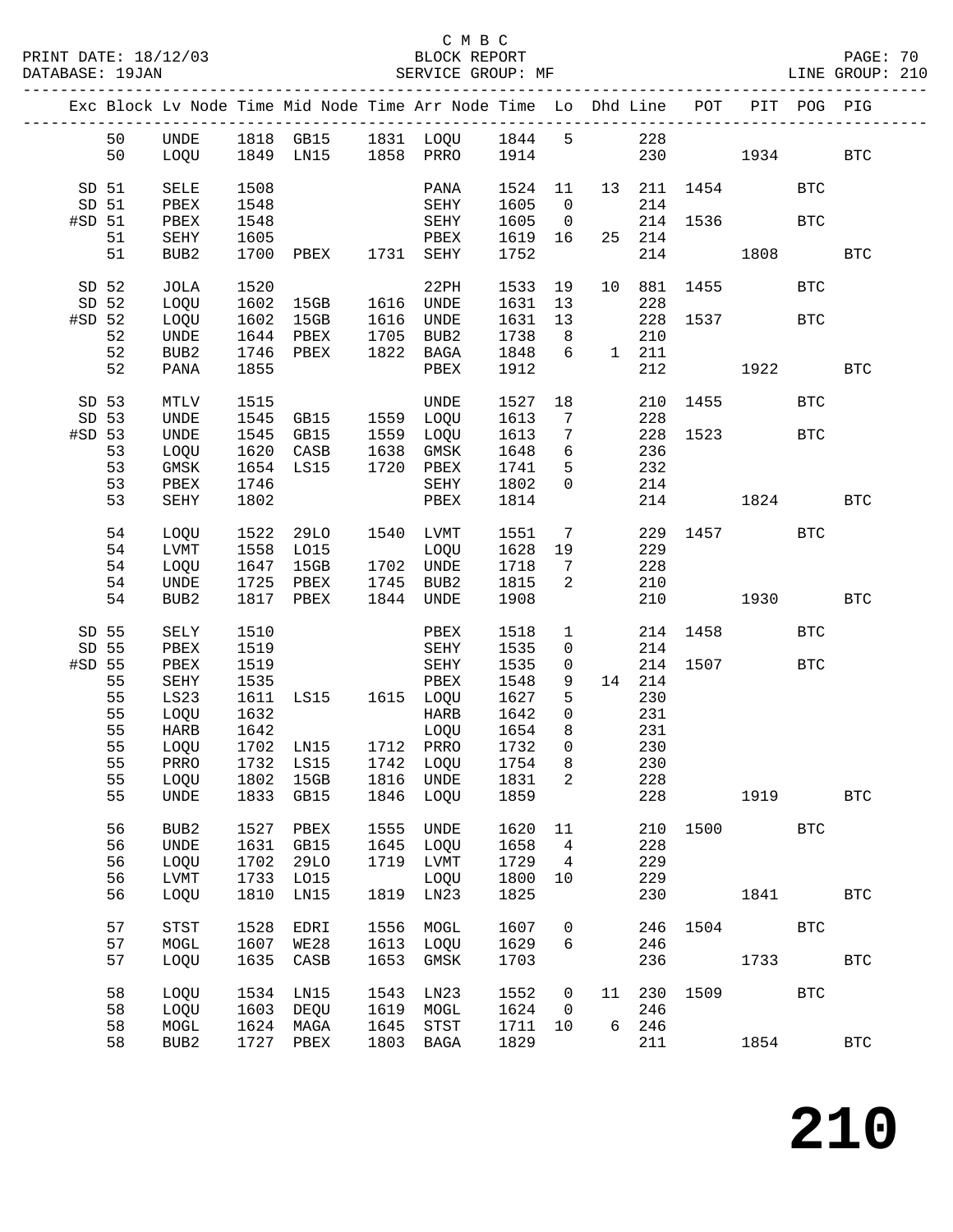|  |          |                  |      |                     |      | Exc Block Lv Node Time Mid Node Time Arr Node Time Lo Dhd Line POT PIT POG PIG |        |                 |                 |        |          |               |            |            |
|--|----------|------------------|------|---------------------|------|--------------------------------------------------------------------------------|--------|-----------------|-----------------|--------|----------|---------------|------------|------------|
|  | 59       | STST             |      |                     |      | 1549 15LO 1625 15GB 1630 6 240 1525 BTC                                        |        |                 |                 |        |          |               |            |            |
|  | 59       | 15GB             |      |                     |      | 1636 MAGA 1701 STST 1730 13                                                    |        |                 |                 | 240    |          |               |            |            |
|  | 59       | STST             |      | 1743 15LO           |      | 1819 15GB                                                                      | 1825   |                 |                 |        |          | 240 1848      |            | <b>BTC</b> |
|  |          |                  |      |                     |      |                                                                                |        |                 |                 |        |          |               |            |            |
|  | 60       | LOQU             | 1542 | 29LO                |      | 1600 LVMT                                                                      | 1611 7 |                 |                 |        |          | 229 1517      | BTC        |            |
|  | 60       | LVMT             |      | 1618 LO15           |      | LOQU                                                                           | 1648   | $\overline{3}$  |                 | 34 229 |          |               |            |            |
|  | 60       | STST             |      | 1725 LN15           |      | 1759 LNCB                                                                      | 1815   |                 |                 |        | 241      | 1833          |            | <b>BTC</b> |
|  |          |                  |      |                     |      |                                                                                |        |                 |                 |        |          |               |            |            |
|  | 61       | STST             |      | 1543 EDRI           |      | 1611 MOGL                                                                      | 1622   | $\overline{0}$  |                 |        |          | 246 1519      | BTC        |            |
|  | 61       | MOGL             |      | 1622 WE28           |      | 1628 LOQU                                                                      | 1644   | $\overline{3}$  |                 | 246    |          |               |            |            |
|  | 61       | LOQU             |      | 1647 29LO           |      | 1705 LVMT                                                                      | 1715   | $\mathbf{3}$    |                 | 229    |          |               |            |            |
|  | 61       | LVMT             |      | 1718 LO15           |      | LOQU                                                                           | 1745   |                 |                 |        |          | 229 1805      |            | BTC        |
|  |          |                  |      |                     |      |                                                                                |        |                 |                 |        |          |               |            |            |
|  | 62       | BUB2             | 1546 | PBEX                |      | 1614 UNDE                                                                      | 1638   |                 | 8               |        |          | 210 1519 BTC  |            |            |
|  | 62       | UNDE             |      | 1646 GB15           |      | 1700 LOQU                                                                      | 1713   |                 | $4\overline{ }$ | 228    |          |               |            |            |
|  | 62       | LOQU             |      | 1717 29LO           |      | 1734 LVMT                                                                      | 1744   | $4\overline{4}$ |                 | 229    |          |               |            |            |
|  | 62       | LVMT             |      | 1748 LO15           |      | LOQU                                                                           | 1815   |                 |                 |        |          | 229 1835      |            | <b>BTC</b> |
|  | 63       | BUB2             |      | 1603 PBEX 1636 BAGA |      |                                                                                | 1702   | 20              |                 |        |          | 1 211 1536    | <b>BTC</b> |            |
|  | 63       | PANA             | 1723 |                     |      | PBEX                                                                           | 1743   | 4               |                 | 212    |          |               |            |            |
|  | 63       | PBEX             | 1747 |                     |      | PANA                                                                           | 1804   | 19              |                 | 212    |          |               |            |            |
|  | 63       | PANA             | 1823 |                     |      | PBEX                                                                           | 1840   | $\overline{7}$  |                 | 212    |          |               |            |            |
|  | 63       | PBEX             | 1847 |                     |      | PANA                                                                           | 1904   | 16              |                 | 1 212  |          |               |            |            |
|  | 63       | BAGA             | 1921 |                     |      | PBEX                                                                           | 1943   | $\overline{4}$  |                 | 211    |          |               |            |            |
|  | 63       | PBEX             | 1947 |                     |      | PANA                                                                           | 2003   | 18              |                 | 1 212  |          |               |            |            |
|  | 63       | BAGA             | 2022 |                     |      | PBEX                                                                           | 2043   | $5^{\circ}$     |                 | 211    |          |               |            |            |
|  | 63       | PBEX             | 2048 |                     |      | PANA                                                                           | 2104   | 17              |                 | 1 212  |          |               |            |            |
|  | 63       | BAGA             | 2122 |                     |      | PBEX                                                                           | 2143   | $5^{\circ}$     |                 | 211    |          |               |            |            |
|  | 63       | PBEX             | 2148 |                     |      | PANA                                                                           | 2204   | 18              |                 | 1 212  |          |               |            |            |
|  | 63       | BAGA             | 2223 |                     |      | PBEX                                                                           | 2243   |                 |                 |        | 211 7    | 2251 2020     |            | <b>BTC</b> |
|  |          |                  |      |                     |      |                                                                                |        |                 |                 |        |          |               |            |            |
|  | 64       | BUB <sub>2</sub> | 1611 | PBEX 1642 UNDE      |      |                                                                                | 1707   | 9               |                 |        |          | 210 1544 BTC  |            |            |
|  | 64       | UNDE             |      | 1716 GB15           |      | 1730 LOQU                                                                      | 1743   | $4\overline{ }$ |                 | 228    |          |               |            |            |
|  | 64       | LOQU             |      | 1747 LN15           |      | 1755 PRRO                                                                      | 1813   |                 |                 |        | 230      |               |            | <b>BTC</b> |
|  |          |                  |      |                     |      |                                                                                |        |                 |                 |        |          |               |            |            |
|  | 65       | STST             |      | 1609 LN15           |      | 1642 LNCB                                                                      | 1658   |                 |                 |        |          | 0 13 241 1545 | BTC        |            |
|  | 65<br>65 | HARB<br>LOQU     | 1711 | 1730 LN15           |      | LOQU 1723<br>1739 LN23                                                         | 1748   |                 | $7\overline{ }$ | 231    |          | 230 1804      |            | <b>BTC</b> |
|  |          |                  |      |                     |      |                                                                                |        |                 |                 |        |          |               |            |            |
|  | 66       | STST             |      |                     |      | 1614 EDRI 1642 MOGL 1653 0 246 1550                                            |        |                 |                 |        |          |               | <b>BTC</b> |            |
|  | 66       | MOGL             | 1653 | WE28                |      | 1659 LOQU                                                                      | 1715   | 5               |                 | 246    |          |               |            |            |
|  | 66       | LOQU             | 1720 | CASB                |      | 1738 GMSK                                                                      | 1748   |                 |                 | 236    |          | 1818          |            | <b>BTC</b> |
|  |          |                  |      |                     |      |                                                                                |        |                 |                 |        |          |               |            |            |
|  | 67       | LOQU             | 1617 | 29LO                | 1635 | LVMT                                                                           | 1645   | 3               |                 | 229    |          | 1552 and 1552 | <b>BTC</b> |            |
|  | 67       | LVMT             | 1648 | LO15                |      | LOQU                                                                           | 1718   | 14              |                 | 229    |          |               |            |            |
|  | 67       | LOQU             | 1732 | CASB                |      | 1750 GMSK                                                                      | 1800   | 2               |                 | 236    |          |               |            |            |
|  | 67       | $\rm{GMSK}$      | 1802 | LS15                |      | 1827 PBEX                                                                      | 1842   | 3               |                 | 232    |          |               |            |            |
|  | 67       | PBEX             | 1845 |                     |      | $HK-E$                                                                         | 1853   |                 |                 | 028    |          | 1857          |            | <b>BTC</b> |
|  |          |                  |      |                     |      |                                                                                |        |                 |                 |        |          |               |            |            |
|  | 68       | STST             | 1631 |                     |      | GMSK                                                                           | 1713   | 12              |                 | 247    |          | 1607          | <b>BTC</b> |            |
|  | 68       | $\rm{GMSK}$      | 1725 | LS15                |      | 1751 PBEX                                                                      | 1812   | $\overline{4}$  |                 | 232    |          |               |            |            |
|  | 68       | PBEX             | 1816 |                     |      | SEHY                                                                           | 1832   | 0               |                 | 214    |          |               |            |            |
|  | 68       | SEHY             | 1832 |                     |      | PBEX                                                                           | 1844   |                 |                 | 214    |          | 1854          |            | <b>BTC</b> |
|  |          |                  |      |                     |      |                                                                                |        |                 |                 |        |          |               |            |            |
|  | 69       | BUB2             | 1646 | PBEX                |      | 1723 BAGA                                                                      | 1749   | 2               |                 |        | 211 1619 |               | <b>BTC</b> |            |
|  | 69       | BAGA             | 1751 |                     |      | PBEX                                                                           | 1815   | 2               |                 | 211    |          |               |            |            |
|  |          |                  |      |                     |      |                                                                                |        |                 |                 |        |          |               |            |            |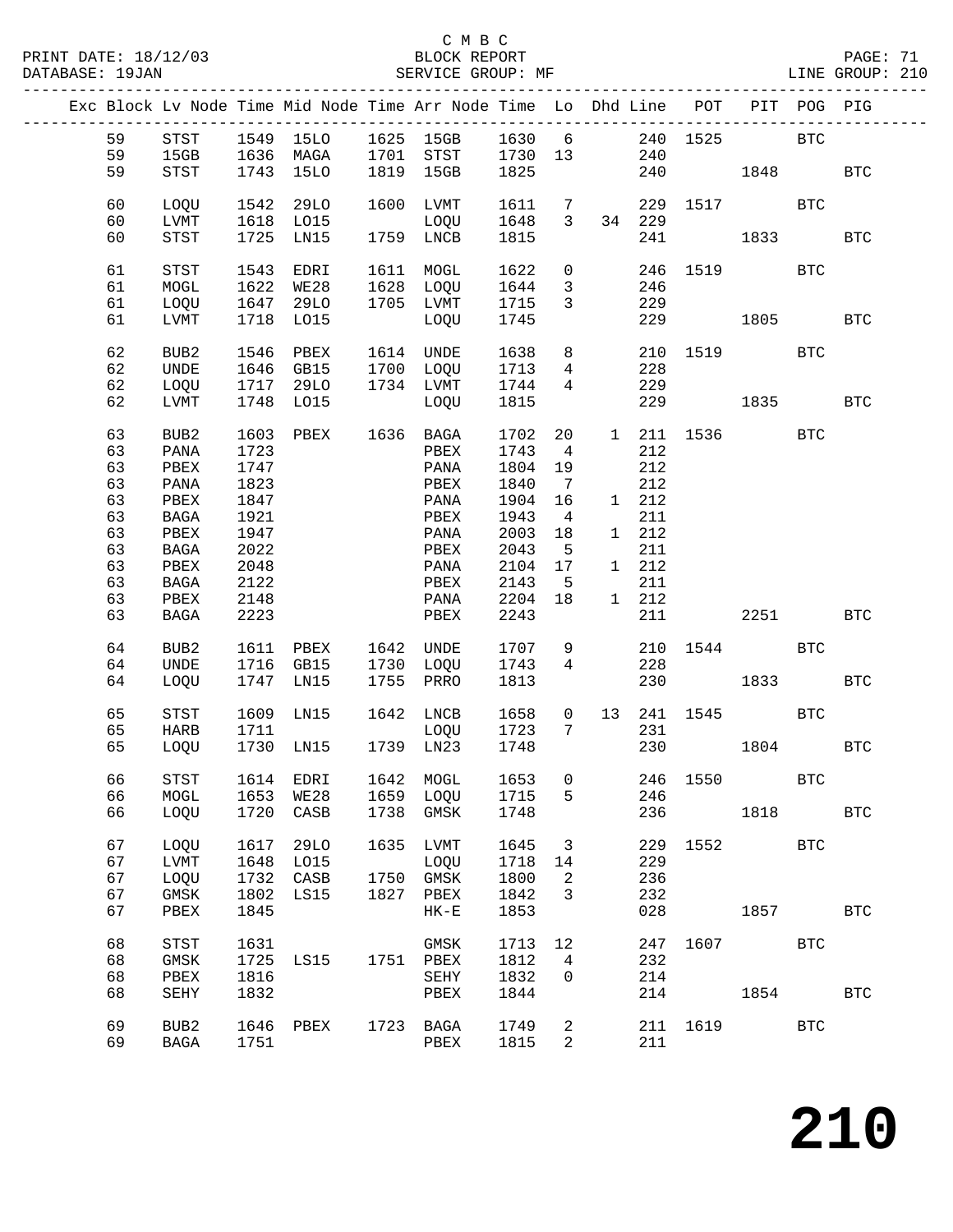|        |    |              |      | Exc Block Lv Node Time Mid Node Time Arr Node Time Lo Dhd Line POT PIT POG PIG |     |                           |       |                         |    |        |      |           |              |              |
|--------|----|--------------|------|--------------------------------------------------------------------------------|-----|---------------------------|-------|-------------------------|----|--------|------|-----------|--------------|--------------|
|        | 69 | PBEX         | 1817 |                                                                                |     | PANA                      | 1834  |                         |    | 212    | 1857 |           |              | <b>BTC</b>   |
|        | 70 | 15GB         |      | 530 MAGA                                                                       |     | 548 STST                  | 604   | - 9                     |    | 240    |      | 512       | $_{\rm BTC}$ |              |
|        | 70 | STST         | 613  | 15LO                                                                           | 640 | 15GB                      | 646   | 10                      |    | 240    |      |           |              |              |
|        | 70 | 15GB         | 656  | MAGA                                                                           |     | שטכב<br>716 STST<br>אוטרב | 738   | $\overline{\mathbf{2}}$ |    | 20 240 |      |           |              |              |
|        | 70 | ${\rm CACU}$ | 800  | CAMO                                                                           |     | 809 GMSK                  | 813   | $7\phantom{.0}$         |    | 247    |      |           |              |              |
|        | 70 | GMSK         | 820  | MCMA                                                                           |     | STST                      | 905   |                         |    | 247    |      | 929       |              | <b>BTC</b>   |
|        | 71 | UNDE         | 610  | PBEX                                                                           |     | BUB2                      | 655   | $7\phantom{.0}$         |    | 210    | 548  |           | <b>BTC</b>   |              |
|        | 71 | BUB2         |      | 702 PBEX                                                                       |     | UNDE                      | 748   | 7                       |    | 210    |      |           |              |              |
|        | 71 | <b>UNDE</b>  |      | 755 PBEX                                                                       | 819 | BUB2                      | 854   |                         |    | 210    |      |           | 921 000      | <b>BTC</b>   |
|        | 72 | PBEX         | 617  |                                                                                |     | BAGA                      | 636   | 18                      |    | 1 211  |      | 605 — 100 | <b>BTC</b>   |              |
|        | 72 | PANA         | 655  |                                                                                |     | PBEX                      | 713   | $\overline{4}$          |    | 212    |      |           |              |              |
|        | 72 | PBEX         | 717  |                                                                                |     | PANA                      | 734   | 5                       |    | 1 212  |      |           |              |              |
|        | 72 | BAGA         | 740  | ${\tt PBEX}$                                                                   |     | 807 BUB2                  | 843   |                         |    | 211    |      | 910       |              | <b>BTC</b>   |
|        | 73 | LOQU         |      | 635 DEQU                                                                       | 646 | MOGL                      | 650   | $\overline{0}$          |    | 246    |      | 610 000   | BTC          |              |
|        | 73 | MOGL         | 650  | MAGA                                                                           |     | 712 STST                  | 730   | 10                      |    | 246    |      |           |              |              |
|        | 73 | <b>STST</b>  | 740  | 15LO                                                                           |     | 812 15GB                  | 818   | 12                      |    | 240    |      |           |              |              |
|        | 73 | 15GB         | 830  | MAGA                                                                           | 850 | STST                      | 918   |                         |    | 240    |      | 942       |              | <b>BTC</b>   |
|        | 74 | BAGA         | 635  | PBEX                                                                           | 658 | BUB2                      | 726   | $\overline{2}$          |    | 211    | 612  |           | <b>BTC</b>   |              |
|        | 74 | BUB2         | 728  | PBEX                                                                           |     | 754 UNDE                  | 814   | 12                      |    | 210    |      |           |              |              |
|        | 74 | UNDE         |      | 826 PBEX                                                                       | 850 | BUB2                      | 923   |                         |    | 210    |      | 947       |              | <b>BTC</b>   |
|        | 75 | LN15         | 641  |                                                                                |     | LNOS                      | 648   | $\overline{0}$          |    | 241    | 616  |           | <b>BTC</b>   |              |
| SD 75  |    | LNOS         |      | 648 15LO 701 STST                                                              |     |                           | 734   | 6                       |    | 21 241 |      |           |              |              |
| #SD 75 |    | LNOS         | 648  | 15LO                                                                           |     | 701 STST                  | 734   |                         |    | 241    |      | 758       |              | $_{\rm BTC}$ |
| SD 75  |    | 22PH         | 801  |                                                                                |     | 15GB                      | 822   |                         |    | 881    |      | 845       |              | <b>BTC</b>   |
|        | 76 | CACU         | 650  | EDRI                                                                           |     | 655 MOGL                  | 705   | $\overline{\mathbf{0}}$ |    | 246    |      | 625 62    | <b>BTC</b>   |              |
|        | 76 | MOGL         |      | 705 WE28                                                                       |     | 711 LOQU                  | 732   | 16                      |    | 246    |      |           |              |              |
|        | 76 | LOQU         | 748  | DEQU                                                                           |     | 802 MOGL                  | 808   | $\overline{0}$          |    | 246    |      |           |              |              |
|        | 76 | MOGL         |      | 808 MAGA                                                                       |     | 831 STST                  | 852   | 13                      |    | 246    |      |           |              |              |
|        | 76 | STST         |      | 905 15LO                                                                       | 940 | 15GB                      | 946   |                         |    | 240    |      | 1009      |              | <b>BTC</b>   |
|        | 77 | LN15         |      | 650 OSLO                                                                       |     | 656 PRRO                  | 705   | $\overline{0}$          |    | 230    |      | 625 000   | <b>BTC</b>   |              |
|        | 77 | PRRO         |      | 705 LS15                                                                       |     | 716 LOQU                  | 726   | 6                       |    | 230    |      |           |              |              |
|        |    | 77 LOQU      |      | 732 OSLO                                                                       |     | 748 PRRO                  | 804 0 |                         |    | 230    |      |           |              |              |
|        | 77 | PRRO         | 804  | LS15                                                                           |     | 815 LOQU                  | 825   | 9                       |    | 230    |      |           |              |              |
|        | 77 | LOQU         | 834  |                                                                                |     | HARB                      | 845   |                         |    | 231    |      | 910       |              | $_{\rm BTC}$ |
|        | 78 | 15GB         | 648  | LVMT                                                                           | 654 | UNDE                      | 659   | 0                       |    | 228    | 630  |           | <b>BTC</b>   |              |
|        | 78 | UNDE         | 659  | GB15                                                                           | 712 | LOQU                      | 725   | 6                       |    | 228    |      |           |              |              |
|        | 78 | LOQU         | 731  | 15GB                                                                           |     | 743 UNDE                  | 755   | 2                       |    | 228    |      |           |              |              |
|        | 78 | UNDE         | 757  | GB15                                                                           | 812 | LOQU                      | 826   |                         |    | 228    |      | 846       |              | $_{\rm BTC}$ |
|        | 79 | GMSK         | 700  | MCMA                                                                           |     | STST                      | 740   | 7                       |    | 247    | 630  |           | <b>BTC</b>   |              |
|        | 79 | STST         | 747  | EDRI                                                                           | 812 | MOGL                      | 822   | 0                       |    | 246    |      |           |              |              |
|        | 79 | MOGL         | 822  | <b>WE28</b>                                                                    | 828 | LOQU                      | 847   |                         |    | 246    |      | 907       |              | <b>BTC</b>   |
| SD 80  |    | UNDE         | 653  | PBEX                                                                           | 713 | BUB2                      | 740   | $\overline{0}$          | 25 | 210    | 631  |           | <b>BTC</b>   |              |
| #SD 80 |    | UNDE         | 653  | PBEX                                                                           |     | 713 BUB2                  | 740   |                         |    | 210    | 631  | 807       | $_{\rm BTC}$ | <b>BTC</b>   |
| SD 80  |    | CACO         | 805  |                                                                                |     | EMSE                      | 815   |                         |    | 880    |      | 837       |              | <b>BTC</b>   |
|        |    |              |      |                                                                                |     |                           |       |                         |    |        |      |           |              |              |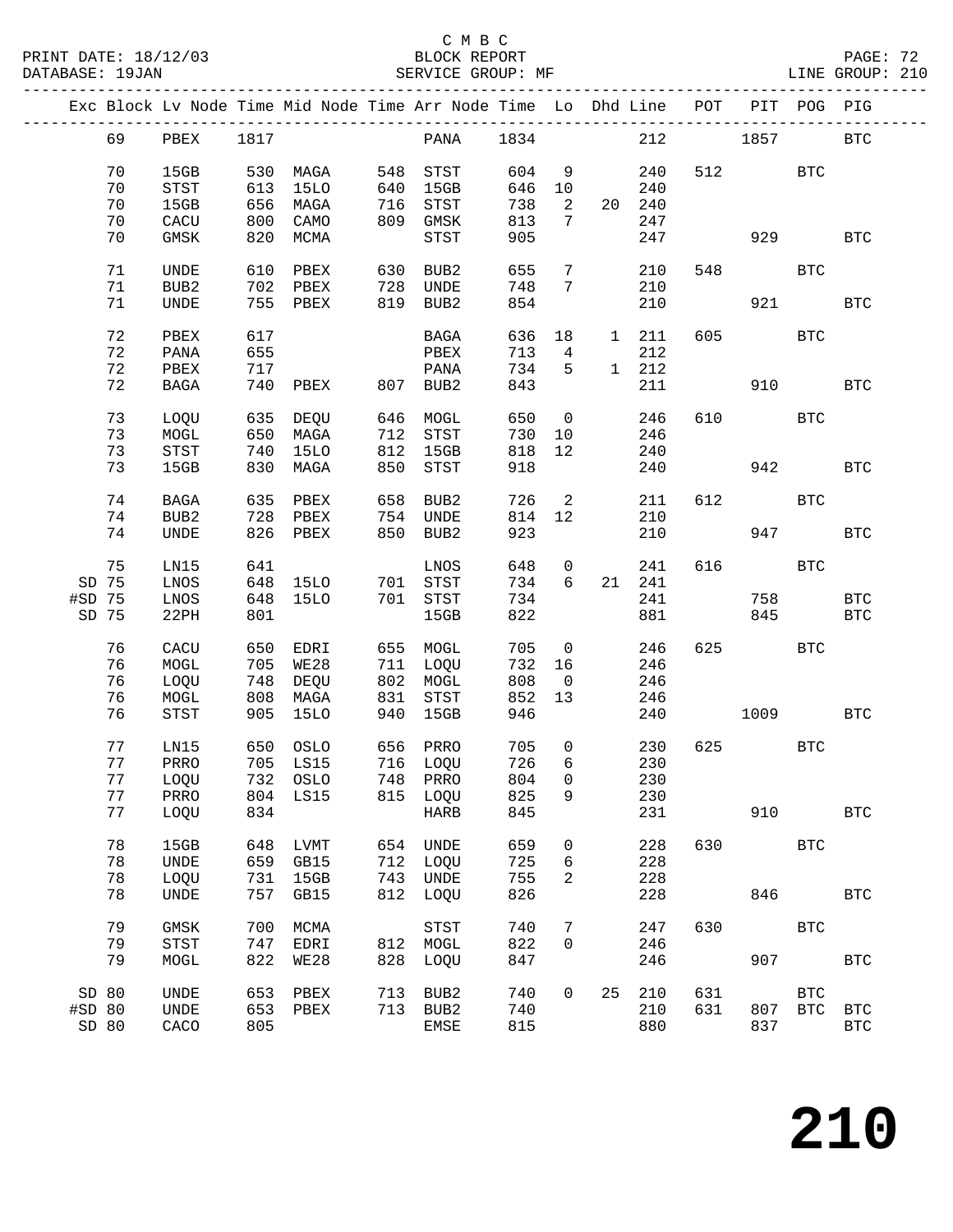PRINT DATE: 18/12/03 BLOCK REPORT BATABASE: 19JAN BLOCK REPORT

### C M B C<br>BLOCK REPORT

PAGE: 73<br>LINE GROUP: 210

|    |             |     |                   |     | Exc Block Lv Node Time Mid Node Time Arr Node Time Lo Dhd Line |     |                              |        | POT        |     | PIT POG PIG  |                      |
|----|-------------|-----|-------------------|-----|----------------------------------------------------------------|-----|------------------------------|--------|------------|-----|--------------|----------------------|
| 81 | PBEX        | 647 |                   |     | SEHY                                                           | 659 | $\overline{\phantom{a}}$     |        | 214<br>635 |     | BTC          |                      |
| 81 | SEHY        |     | 701 PBEX 715 BUB2 |     |                                                                | 745 | $\mathbf{3}$                 |        | 214        |     |              |                      |
|    |             |     |                   |     |                                                                |     |                              |        |            |     |              |                      |
| 81 | BUB2        |     | 748 PBEX          |     | 818 UNDE                                                       | 839 |                              |        | 210        |     | 901 70       | $_{\rm BTC}$         |
|    |             |     |                   |     |                                                                |     |                              |        |            |     |              |                      |
| 82 | LN15        | 700 |                   |     | LNOS                                                           | 707 | $\overline{0}$               |        | 635<br>241 |     | BTC          |                      |
| 82 | LNOS        |     | 707 15LO          |     | 720 STST                                                       | 759 | 8                            |        | 241        |     |              |                      |
| 82 | STST        | 807 | 15LO              |     | 842 15GB                                                       | 848 |                              |        | 240        | 911 |              | <b>BTC</b>           |
|    |             |     |                   |     |                                                                |     |                              |        |            |     |              |                      |
| 83 | CACU        |     | 707 EDRI          |     | 712 MOGL                                                       | 722 | $\overline{\phantom{0}}$     |        | 246<br>642 |     | BTC          |                      |
| 83 | MOGL        |     | 722 WE28          | 728 | LOQU                                                           | 749 | 13                           |        | 246        |     |              |                      |
| 83 | LOQU        |     | 802 DEQU          |     | 816 MOGL                                                       | 822 | $\overline{0}$               |        | 246        |     |              |                      |
|    |             |     |                   |     |                                                                |     |                              |        |            |     |              |                      |
| 83 | MOGL        |     | 822 MAGA          | 845 | STST                                                           | 906 |                              |        | 246        | 930 |              | <b>BTC</b>           |
|    |             |     |                   |     |                                                                |     |                              |        |            |     |              |                      |
| 84 | LOQU        |     | 717 DEQU          | 731 | MOGL                                                           | 737 | $\overline{0}$               |        | 652<br>246 |     | <b>BTC</b>   |                      |
| 84 | MOGL        |     | 737 MAGA          | 800 | STST                                                           | 821 |                              |        | 246        | 845 |              | <b>BTC</b>           |
|    |             |     |                   |     |                                                                |     |                              |        |            |     |              |                      |
| 85 | LN15        |     | 717 OSLO          | 725 | PRRO                                                           | 735 | $\overline{0}$               |        | 652<br>230 |     | BTC          |                      |
| 85 | PRRO        |     | 735 LS15          |     | 746 LOQU                                                       | 756 | 6                            |        | 230        |     |              |                      |
| 85 | LOQU        |     | 802 15GB          |     | 816 UNDE                                                       | 829 | $\overline{2}$               |        | 228        |     |              |                      |
| 85 | <b>UNDE</b> |     | 831 GB15          | 846 | LOQU                                                           | 901 |                              |        | 228        | 921 |              | <b>BTC</b>           |
|    |             |     |                   |     |                                                                |     |                              |        |            |     |              |                      |
|    |             |     |                   |     |                                                                |     |                              |        |            |     |              |                      |
| 86 | LVMT        |     | 717 LO15          |     | LOQU                                                           | 740 | $7\phantom{.0}\phantom{.0}7$ |        | 229<br>659 |     | BTC          |                      |
| 86 | LOQU        | 747 |                   |     | HARB                                                           | 758 | 12                           | 13 231 |            |     |              |                      |
| 86 | LNOS        |     | 823 15LO          | 836 | STST                                                           | 913 |                              |        | 241        | 937 |              | <b>BTC</b>           |
|    |             |     |                   |     |                                                                |     |                              |        |            |     |              |                      |
| 87 | GMSK        | 733 | LS15              |     | 756 PBEX                                                       | 814 | $\overline{a}$               |        | 232<br>703 |     | BTC          |                      |
| 87 | PBEX        | 816 |                   |     | SEHY                                                           | 831 | 2                            |        | 214        |     |              |                      |
| 87 | <b>SEHY</b> |     | 833 PBEX          |     | 851 BUB2                                                       | 924 |                              |        | 214        | 948 |              | <b>BTC</b>           |
|    |             |     |                   |     |                                                                |     |                              |        |            |     |              |                      |
| 88 |             | 717 |                   |     | BAGA                                                           | 739 | 9                            |        | 705        |     | <b>BTC</b>   |                      |
|    | PBEX        |     |                   |     |                                                                |     |                              |        | 211        |     |              |                      |
| 88 | BAGA        | 748 | PBEX              |     | 815 BUB2                                                       | 851 |                              |        | 211        | 918 |              | $_{\rm BTC}$         |
|    |             |     |                   |     |                                                                |     |                              |        |            |     |              |                      |
| 89 | <b>UNDE</b> | 730 | PBEX              |     | 751 BUB2                                                       | 821 |                              |        | 210<br>708 |     | 848 BTC      | <b>BTC</b>           |
|    |             |     |                   |     |                                                                |     |                              |        |            |     |              |                      |
| 90 | <b>GMSK</b> | 740 | MCMA              |     | STST                                                           | 824 |                              |        | 247<br>710 | 848 | BTC          | <b>BTC</b>           |
|    |             |     |                   |     |                                                                |     |                              |        |            |     |              |                      |
| 91 | <b>UNDE</b> |     | 739 PBEX          |     | 802 BUB2                                                       | 836 |                              |        | 210<br>717 |     | 903 BTC BTC  |                      |
|    |             |     |                   |     |                                                                |     |                              |        |            |     |              |                      |
| 92 | LN15        | 738 |                   |     | LNOS                                                           | 745 | $\overline{0}$               |        | 713<br>241 |     | $_{\rm BTC}$ |                      |
|    |             |     |                   |     |                                                                |     |                              |        |            |     |              |                      |
| 92 | LNOS        |     | 745 15LO          |     | 758 STST                                                       |     | 838 8                        |        | 241        |     | 902          | $\operatorname{BTC}$ |
|    |             |     |                   |     |                                                                |     |                              |        |            |     |              |                      |
| 93 | UNDE        |     | 750 PBEX          |     | 813 BUB2                                                       | 847 |                              |        | 728<br>210 |     | 914 BTC      | <b>BTC</b>           |
|    |             |     |                   |     |                                                                |     |                              |        |            |     |              |                      |
| 94 | <b>LVMT</b> | 746 | L015              |     | LOQU                                                           | 810 | 7                            |        | 229<br>728 |     | <b>BTC</b>   |                      |
| 94 | LOQU        | 817 |                   |     | HARB                                                           | 828 |                              |        | 231        | 853 |              | $_{\rm BTC}$         |
|    |             |     |                   |     |                                                                |     |                              |        |            |     |              |                      |
| 95 | PANA        | 753 |                   |     | PBEX                                                           | 812 | 5                            |        | 212<br>730 |     | BTC          |                      |
| 95 | PBEX        | 817 | LN15              | 832 | GMSK                                                           | 858 | 9                            |        | 232        |     |              |                      |
| 95 |             | 907 |                   | 915 |                                                                | 939 |                              |        | 236        | 959 |              | <b>BTC</b>           |
|    | GMSK        |     | CASB              |     | LOQU                                                           |     |                              |        |            |     |              |                      |
|    |             |     |                   |     |                                                                |     |                              |        |            |     |              |                      |
| 96 | <b>BAGA</b> | 754 | PBEX              | 821 | BUB2                                                           | 857 |                              |        | 211<br>731 |     | 924 BTC      | BTC                  |
|    |             |     |                   |     |                                                                |     |                              |        |            |     |              |                      |
| 97 | PBEX        | 746 |                   |     | SEHY                                                           | 800 | 0                            |        | 214<br>734 |     | <b>BTC</b>   |                      |
| 97 | SEHY        | 800 | PBEX              | 818 | BUB2                                                           | 851 |                              |        | 214        | 918 |              | $_{\rm BTC}$         |
|    |             |     |                   |     |                                                                |     |                              |        |            |     |              |                      |
| 98 | UNDE        |     | 800 PBEX          |     | 824 BUB2                                                       | 859 |                              |        | 210<br>738 |     | 926 BTC BTC  |                      |
|    |             |     |                   |     |                                                                |     |                              |        |            |     |              |                      |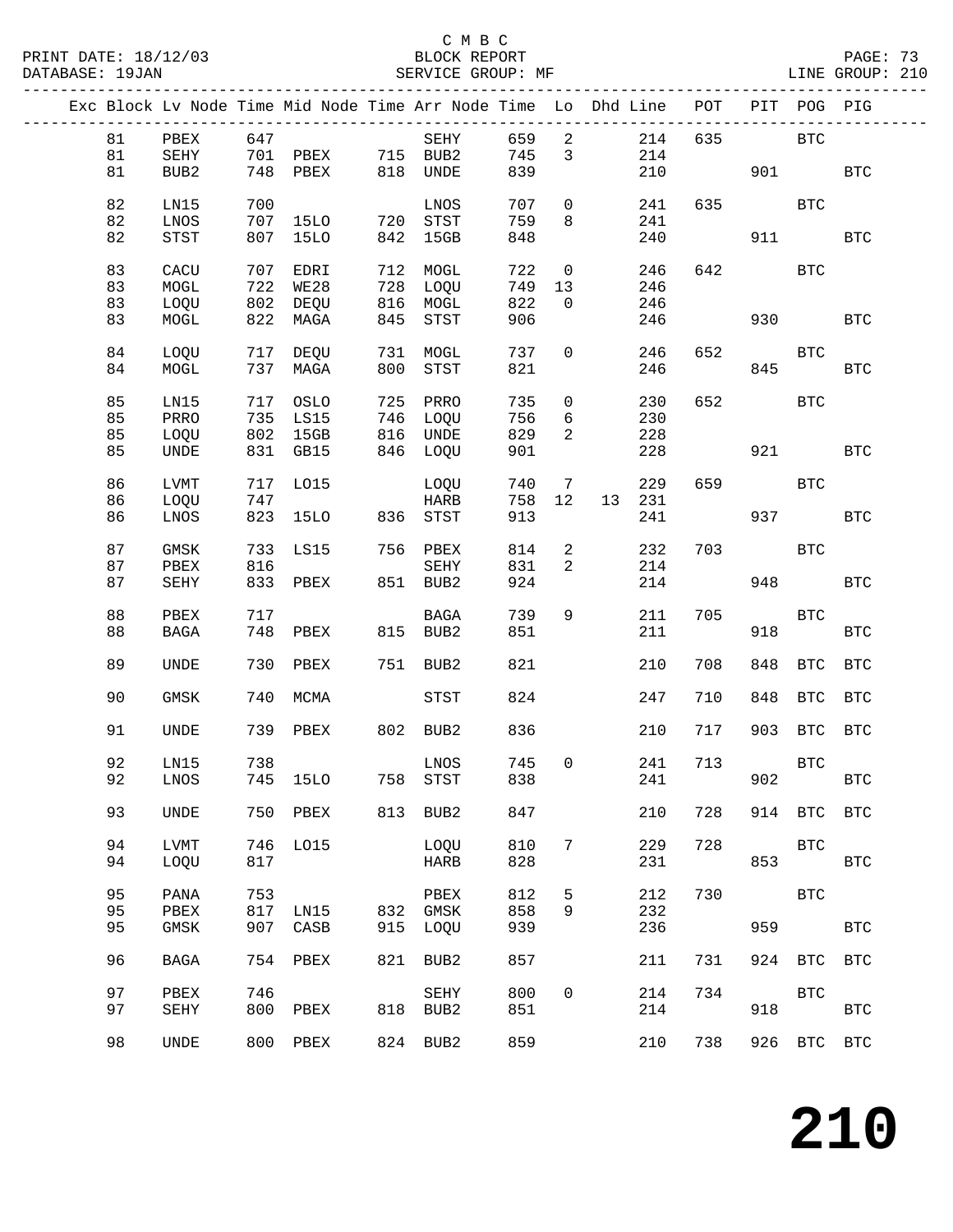|                 |                             |                                                                                                                           |              |                |              | C M B C          |        |                                                                                |      |            |  |
|-----------------|-----------------------------|---------------------------------------------------------------------------------------------------------------------------|--------------|----------------|--------------|------------------|--------|--------------------------------------------------------------------------------|------|------------|--|
|                 |                             | PRINT DATE: 18/12/03                                                                                                      |              |                |              | BLOCK REPORT     |        |                                                                                |      | PAGE: 74   |  |
| DATABASE: 19JAN |                             |                                                                                                                           |              |                |              |                  |        |                                                                                |      |            |  |
| 15GB            |                             | 15 & GRAND BLVD                                                                                                           |              |                |              |                  |        | 15LO 15TH & LONSDALE                                                           |      |            |  |
|                 |                             |                                                                                                                           |              |                |              |                  |        |                                                                                |      |            |  |
|                 |                             |                                                                                                                           |              |                |              |                  |        | BDKI BOUNDARY & KITCHENER-NORTH<br>BUB2 BURRARD STATION                        |      |            |  |
|                 |                             | BAGA      BANBURY & GALLANT<br>BTC      Burnaby Depot<br>BYPE      BROADWAY & PENTICTON-EAST<br>BROADWAY & PENTICTON-EAST |              |                |              |                  |        | CACO CAPILANO UNIVERSITY                                                       |      |            |  |
| CAED            |                             |                                                                                                                           |              |                |              | DEQU             |        | DELBROOK & QUEENS                                                              |      |            |  |
| DUCA            |                             | CAPILANO & EDGEWOOD<br>DUNSMUIR & CAMBIE                                                                                  |              |                |              | EDRI             |        | EDGEMONT & RIDGEWOOD                                                           |      |            |  |
| GB15            |                             | GRAND BLVD & 15 ST SB                                                                                                     |              |                |              | GMSK             |        | GROUSE MTN SKYRIDE                                                             |      |            |  |
| HBAY            |                             | HORSESHOE BAY FERRY                                                                                                       |              |                |              | HK-W             |        | HASTINGS & KOOTENAY WB                                                         |      |            |  |
| HODM            |                             | HOWE & DUNSMUIR                                                                                                           |              |                |              | KTLP             |        | KOOTENAY LOOP                                                                  |      |            |  |
| LN15            |                             | LONSDALE & 15 ST                                                                                                          |              |                |              | LNCB             |        | SB LONSDALE AVE FS CARISBROOKE C                                               |      |            |  |
| LNOS            |                             | LONSDALE & E OSBORNE FS                                                                                                   |              |                |              | LOQU             |        | LONSDALE QUAY                                                                  |      |            |  |
| LS15            |                             | LONSDALE & 15 ST                                                                                                          |              |                |              | LVMT             |        | LYNN VALLEY & MTN HWY                                                          |      |            |  |
| MAGA            |                             | MARINE & GARDEN                                                                                                           |              |                |              |                  |        | MOGL MONTROYAL & GLENCANYON                                                    |      |            |  |
| PBEX            |                             |                                                                                                                           |              |                |              |                  |        |                                                                                |      |            |  |
| PKRS            |                             | PHIBBS EXCHANGE<br>PARK ROYAL SOUTH                                                                                       |              |                |              |                  |        | PKRN PARK ROYAL NORTH<br>PRRO PROSPECT & ROCKLAND                              |      |            |  |
|                 |                             | RUBY RUPERT & BROADWAY-NORTH                                                                                              |              |                |              |                  |        | SELY SEYMOUR & LYTTON                                                          |      |            |  |
| STST            |                             | STADIUM STATION                                                                                                           |              |                |              |                  |        | UNDE UNDERWOOD & DEMPSEY                                                       |      |            |  |
| <b>WE28</b>     |                             | WESTVIEW & 28 ST                                                                                                          |              |                |              |                  |        |                                                                                |      |            |  |
|                 |                             | ----------------------------------                                                                                        |              |                |              |                  |        | Exc Block Lv Node Time Mid Node Time Arr Node Time Lo Dhd Line POT PIT POG PIG |      |            |  |
|                 |                             |                                                                                                                           |              |                |              |                  |        |                                                                                |      |            |  |
|                 |                             | 1 DUCA 500                                                                                                                |              |                | HBAY         |                  |        | 536 14 257 436 BTC                                                             |      |            |  |
|                 | $\mathbf{1}$                | HBAY                                                                                                                      | 550<br>635   |                | <b>DUCA</b>  |                  |        | 625 10 257                                                                     |      |            |  |
|                 | $\mathbf 1$                 | DUCA                                                                                                                      |              |                | HBAY         |                  | 711 14 | 257                                                                            |      |            |  |
|                 | $\mathbf 1$                 | HBAY                                                                                                                      | 725          |                | <b>DUCA</b>  |                  |        | 801 14 257                                                                     |      |            |  |
|                 | $\mathbf{1}$                | DUCA                                                                                                                      | 815<br>905   |                | HBAY         |                  |        | 851 14 257<br>941 14 257                                                       |      |            |  |
|                 | $\mathbf{1}$<br>$\mathbf 1$ | HBAY                                                                                                                      |              |                | DUCA         | 941<br>HBAY 1031 |        | 9 257                                                                          |      |            |  |
|                 | $\mathbf{1}$                | DUCA                                                                                                                      | 955          |                |              |                  |        |                                                                                |      |            |  |
|                 | $\mathbf 1$                 | HBAY                                                                                                                      | 1040         |                | DUCA         |                  | 1211 9 | $1116$ 19 257<br>257                                                           |      |            |  |
|                 | $\mathbf 1$                 | DUCA<br>HBAY                                                                                                              | 1135<br>1220 |                | HBAY<br>DUCA |                  |        | 1256 14 257                                                                    |      |            |  |
|                 | 1                           | DUCA                                                                                                                      | 1310         |                | HBAY         | 1348             | 12     | 257                                                                            |      |            |  |
|                 | $\mathbf{1}$                | HBAY                                                                                                                      | 1400         |                | DUCA         | 1436             |        | 14<br>- 257                                                                    |      |            |  |
|                 | $\mathbf 1$                 | DUCA                                                                                                                      | 1450         | PKRN 1508 HBAY |              | 1528             |        | 17 257                                                                         |      |            |  |
|                 | 1                           | HBAY                                                                                                                      | 1545         |                | DUCA         | 1621             | 14     | 257                                                                            |      |            |  |
|                 | $\mathbf{1}$                | DUCA                                                                                                                      | 1635         |                | HBAY         | 1711             | 9      | 257                                                                            |      |            |  |
|                 | 1                           | HBAY                                                                                                                      | 1720         |                | DUCA         |                  |        | 1756 19 257                                                                    |      |            |  |
|                 | $\mathbf{1}$                | <b>DUCA</b>                                                                                                               | 1815         |                | HBAY         | 1851             |        | 14<br>257                                                                      |      |            |  |
|                 | $\mathbf{1}$                | HBAY                                                                                                                      | 1905         |                | DUCA         | 1941             |        | $\frac{2}{257}$<br>14                                                          |      |            |  |
|                 | 1                           | DUCA                                                                                                                      | 1955         |                | HBAY         | 2031             |        | 19 257                                                                         |      |            |  |
|                 | $\mathbf{1}$                | HBAY                                                                                                                      | 2050         |                | DUCA         | 2126             |        | 257                                                                            | 2147 | <b>BTC</b> |  |
|                 |                             |                                                                                                                           |              |                |              |                  |        |                                                                                |      |            |  |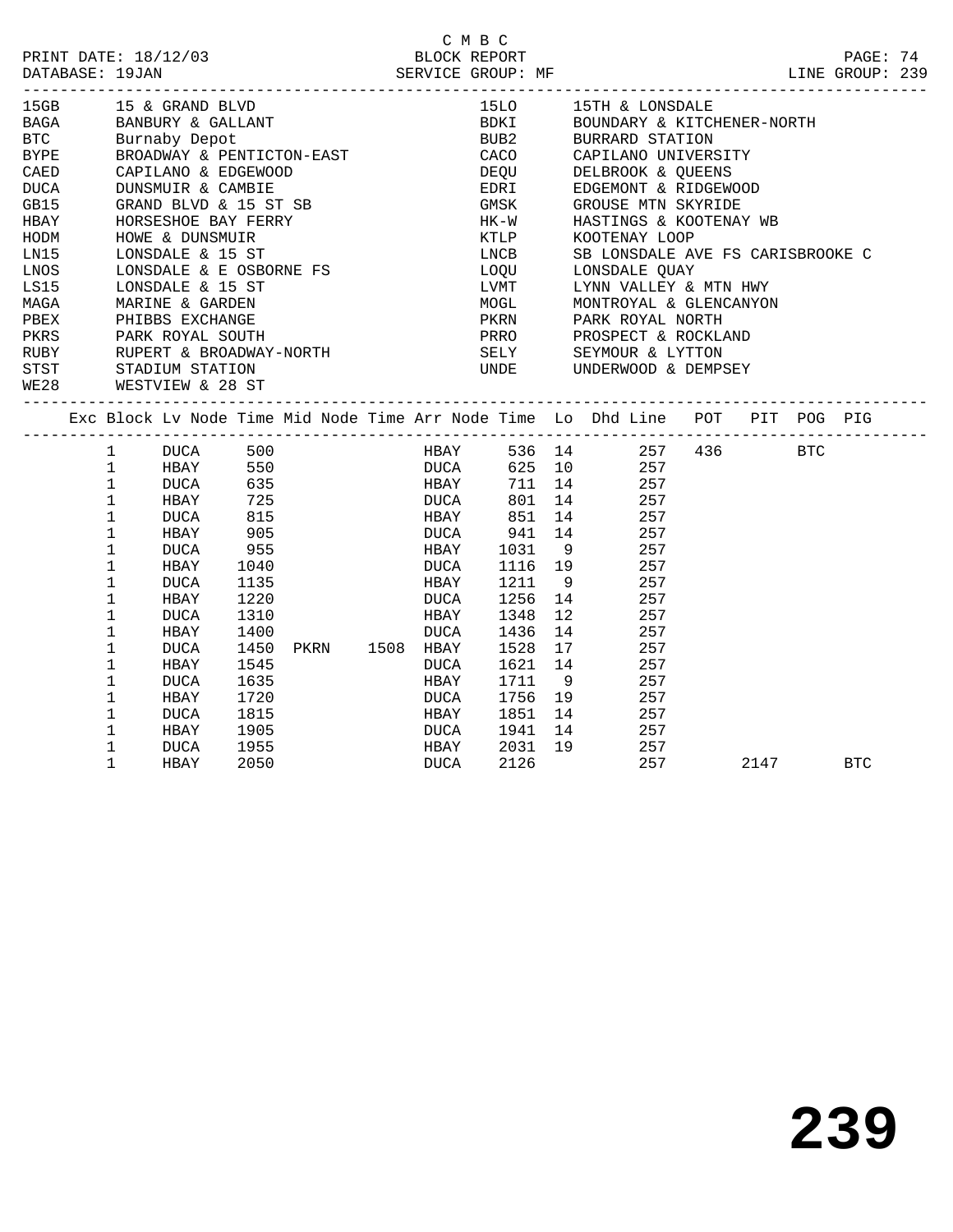#### C M B C<br>BLOCK REPORT PRINT DATE: 18/12/03 BLOCK REPORT PAGE: 75

LINE GROUP: 239

|  |                |             |      |      |      |             |      |    | Exc Block Lv Node Time Mid Node Time Arr Node Time Lo Dhd Line POT |     |      | PIT POG PIG  |            |
|--|----------------|-------------|------|------|------|-------------|------|----|--------------------------------------------------------------------|-----|------|--------------|------------|
|  | $\overline{a}$ | <b>DUCA</b> | 520  |      |      | HBAY        | 556  | 24 | 257                                                                | 456 |      | $_{\rm BTC}$ |            |
|  | 2              | <b>HBAY</b> | 620  |      |      | <b>DUCA</b> | 655  | 20 | 257                                                                |     |      |              |            |
|  | $\sqrt{2}$     | <b>DUCA</b> | 715  |      |      | HBAY        | 751  | 9  | 257                                                                |     |      |              |            |
|  | $\sqrt{2}$     | HBAY        | 800  | PKRS |      | 820 DUCA    | 836  | 19 | 257                                                                |     |      |              |            |
|  | $\sqrt{2}$     | <b>DUCA</b> | 855  |      |      | HBAY        | 931  | 9  | 257                                                                |     |      |              |            |
|  | 2              | HBAY        | 940  |      |      | DUCA        | 1016 | 19 | 257                                                                |     |      |              |            |
|  | $\sqrt{2}$     | <b>DUCA</b> | 1035 |      |      | HBAY        | 1111 | 9  | 257                                                                |     |      |              |            |
|  | $\sqrt{2}$     | HBAY        | 1120 |      |      | <b>DUCA</b> | 1156 | 14 | 257                                                                |     |      |              |            |
|  | $\sqrt{2}$     | <b>DUCA</b> | 1210 |      |      | HBAY        | 1248 | 12 | 257                                                                |     |      |              |            |
|  | $\sqrt{2}$     | HBAY        | 1300 |      |      | <b>DUCA</b> | 1336 | 14 | 257                                                                |     |      |              |            |
|  | 2              | <b>DUCA</b> | 1350 |      |      | HBAY        | 1428 | 12 | 257                                                                |     |      |              |            |
|  | $\sqrt{2}$     | HBAY        | 1440 |      |      | <b>DUCA</b> | 1516 | 14 | 257                                                                |     |      |              |            |
|  | 2              | <b>DUCA</b> | 1530 | PKRN | 1548 | HBAY        | 1608 | 12 | 257                                                                |     |      |              |            |
|  | $\sqrt{2}$     | HBAY        | 1620 |      |      | <b>DUCA</b> | 1656 | 19 | 257                                                                |     |      |              |            |
|  | $\sqrt{2}$     | <b>DUCA</b> | 1715 |      |      | HBAY        | 1751 | 9  | 257                                                                |     |      |              |            |
|  | $\sqrt{2}$     | <b>HBAY</b> | 1800 |      |      | <b>DUCA</b> | 1836 | 19 | 257                                                                |     |      |              |            |
|  | $\sqrt{2}$     | <b>DUCA</b> | 1855 |      |      | HBAY        | 1931 | 9  | 257                                                                |     |      |              |            |
|  | 2              | HBAY        | 1940 |      |      | <b>DUCA</b> | 2016 | 9  | 257                                                                |     |      |              |            |
|  | $\sqrt{2}$     | <b>DUCA</b> | 2025 |      |      | HBAY        | 2101 | 19 | 257                                                                |     |      |              |            |
|  | $\sqrt{2}$     | HBAY        | 2120 |      |      | <b>DUCA</b> | 2156 | 9  | 257                                                                |     |      |              |            |
|  | $\sqrt{2}$     | <b>DUCA</b> | 2205 |      |      | HBAY        | 2242 | 18 | 257                                                                |     |      |              |            |
|  | 2              | HBAY        | 2300 |      |      | <b>DUCA</b> | 2336 |    | 257                                                                |     | 2357 |              | <b>BTC</b> |
|  | 3              | <b>DUCA</b> | 550  |      |      | HBAY        | 626  | 24 | 257                                                                | 526 |      | <b>BTC</b>   |            |
|  | 3              | <b>HBAY</b> | 650  |      |      | <b>DUCA</b> | 725  | 10 | 257                                                                |     |      |              |            |
|  | 3              | <b>DUCA</b> | 735  |      |      | HBAY        | 811  | 9  | 257                                                                |     |      |              |            |
|  | 3              | HBAY        | 820  |      |      | <b>DUCA</b> | 856  | 19 | 257                                                                |     |      |              |            |
|  | 3              | <b>DUCA</b> | 915  |      |      | HBAY        | 951  | 9  | 257                                                                |     |      |              |            |
|  | 3              | HBAY        | 1000 |      |      | <b>DUCA</b> | 1036 | 19 | 257                                                                |     |      |              |            |
|  | $\mathsf 3$    | <b>DUCA</b> | 1055 |      |      | HBAY        | 1131 | 14 | 257                                                                |     |      |              |            |
|  | 3              | HBAY        | 1145 |      |      | <b>DUCA</b> | 1221 | 9  | 257                                                                |     |      |              |            |
|  | 3              | <b>DUCA</b> | 1230 |      |      | HBAY        | 1308 | 12 | 257                                                                |     |      |              |            |
|  | 3              | <b>HBAY</b> | 1320 |      |      | <b>DUCA</b> | 1356 | 14 | 257                                                                |     |      |              |            |
|  | 3              | <b>DUCA</b> | 1410 |      |      | HBAY        | 1448 | 12 | 257                                                                |     |      |              |            |
|  | 3              | HBAY        | 1500 |      |      | <b>DUCA</b> | 1536 | 14 | 257                                                                |     |      |              |            |
|  | 3              | <b>DUCA</b> | 1550 |      |      | HBAY        | 1628 | 17 | 257                                                                |     |      |              |            |
|  | 3              | HBAY        | 1645 |      |      | <b>DUCA</b> | 1721 | 14 | 257                                                                |     |      |              |            |
|  | $\mathsf 3$    | <b>DUCA</b> | 1735 |      |      | HBAY        | 1811 | 9  | 257                                                                |     |      |              |            |
|  | 3              | HBAY        | 1820 |      |      | <b>DUCA</b> | 1856 |    | 257                                                                |     | 1917 |              | <b>BTC</b> |
|  |                |             |      |      |      |             |      |    |                                                                    |     |      |              |            |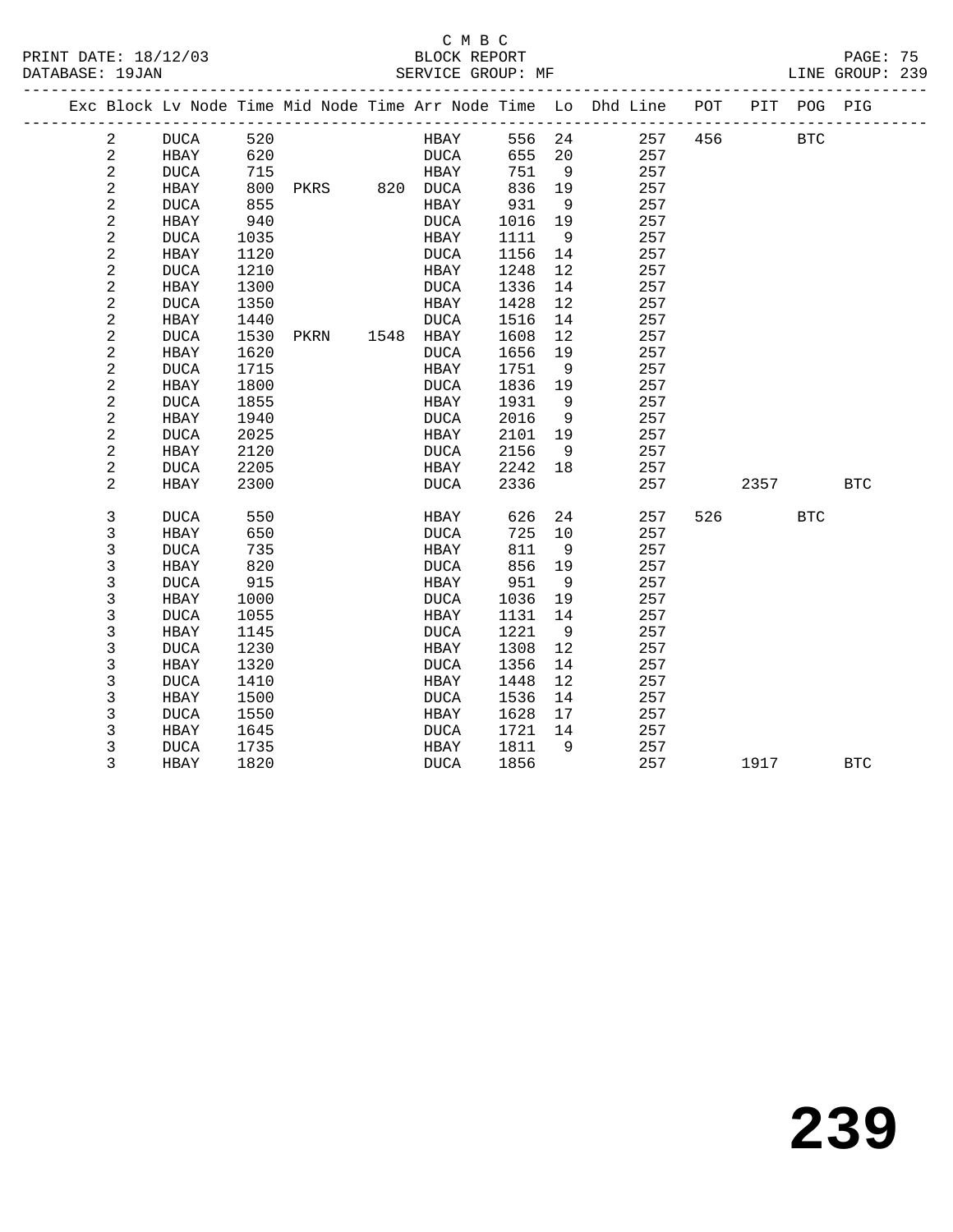#### C M B C<br>BLOCK REPORT PRINT DATE: 18/12/03 BLOCK REPORT PAGE: 76 SERVICE GROUP: MF

|  |          | Exc Block Lv Node Time Mid Node Time Arr Node Time Lo Dhd Line POT<br>_________________________ |              |              |              |                |              |         |            |     |      | PIT POG PIG |              |
|--|----------|-------------------------------------------------------------------------------------------------|--------------|--------------|--------------|----------------|--------------|---------|------------|-----|------|-------------|--------------|
|  | 4        | DUCA                                                                                            | 615          |              |              | HBAY           | 651 19       |         | 257        | 551 |      | <b>BTC</b>  |              |
|  | 4        | HBAY                                                                                            | 710          |              |              | DUCA           | 746          | 9       | 257        |     |      |             |              |
|  | 4        | <b>DUCA</b>                                                                                     | 755          |              |              | HBAY           | 831          | 9       | 257        |     |      |             |              |
|  | 4        | HBAY                                                                                            | 840          |              |              | DUCA           | 916          | 19      | 257        |     |      |             |              |
|  | 4        | <b>DUCA</b>                                                                                     | 935          |              |              | HBAY           | 1011         | 9       | 257        |     |      |             |              |
|  | 4        | HBAY                                                                                            | 1020         |              |              | DUCA           | 1056         | 19      | 257        |     |      |             |              |
|  | 4        | <b>DUCA</b>                                                                                     | 1115         |              |              | HBAY           | 1151         | 9       | 257        |     |      |             |              |
|  | 4        | HBAY                                                                                            | 1200         |              |              | DUCA           | 1236         | 14      | 257        |     |      |             |              |
|  | 4        | <b>DUCA</b>                                                                                     | 1250         |              |              | HBAY           | 1328         | 12      | 257        |     |      |             |              |
|  | 4        | HBAY                                                                                            | 1340         |              |              | DUCA           | 1416         | 14      | 257        |     |      |             |              |
|  | 4        | <b>DUCA</b>                                                                                     | 1430         | PKRN         |              | 1448 HBAY      | 1508         | 12      | 257        |     |      |             |              |
|  | 4        | HBAY                                                                                            | 1520         |              |              | DUCA           | 1556         | 19      | 257        |     |      |             |              |
|  | 4        | <b>DUCA</b>                                                                                     | 1615         |              |              | HBAY           | 1651         | - 9     | 257        |     |      |             |              |
|  | 4        | HBAY                                                                                            | 1700         |              |              | <b>DUCA</b>    | 1736         | 19      | 257        |     |      |             |              |
|  | 4        | <b>DUCA</b>                                                                                     | 1755         |              |              | HBAY           | 1831         | 9       | 257        |     |      |             |              |
|  | 4        | HBAY                                                                                            | 1840         |              |              | DUCA           | 1916         | 9       | 257        |     |      |             |              |
|  | 4        | <b>DUCA</b>                                                                                     | 1925         |              |              | HBAY           | 2001         | 14      | 257        |     |      |             |              |
|  | 4        | HBAY                                                                                            | 2015         |              |              | DUCA           | 2051         | 14      | 257        |     |      |             |              |
|  | 4        | DUCA                                                                                            | 2105         |              |              | HBAY           | 2141         | 19      | 257        |     |      |             |              |
|  | 4        | HBAY                                                                                            | 2200         |              |              | DUCA           | 2236         |         | 257        |     | 2257 |             | <b>BTC</b>   |
|  | 5        | <b>DUCA</b>                                                                                     | 655          |              |              | HBAY           | 731          | 9       | 257        | 631 |      | BTC         |              |
|  | 5        | HBAY                                                                                            | 740          | PKRS         |              | 801 DUCA       | 816          | 19      | 257        |     |      |             |              |
|  | 5        | <b>DUCA</b>                                                                                     | 835          |              |              | HBAY           | 911          | 14      | 257        |     |      |             |              |
|  | 5        | HBAY                                                                                            | 925          |              |              | DUCA           | 1001         | 14      | 257        |     |      |             |              |
|  | 5        | <b>DUCA</b>                                                                                     | 1015         |              |              | HBAY           | 1051         | 14      | 257        |     |      |             |              |
|  | 5        | HBAY                                                                                            | 1105         |              |              | <b>DUCA</b>    | 1141         | 14      | 257        |     |      |             |              |
|  | 5        | <b>DUCA</b>                                                                                     | 1155         |              |              | HBAY           | 1231         | 9       | 257        |     |      |             |              |
|  | 5        | HBAY                                                                                            | 1240         |              |              | DUCA           | 1316         | 14      | 257        |     |      |             |              |
|  | 5        | <b>DUCA</b>                                                                                     | 1330         |              |              | HBAY           | 1408         | 12      | 257        |     |      |             |              |
|  | 5        | HBAY                                                                                            | 1420         |              |              | <b>DUCA</b>    | 1456         | 14      | 257        |     |      |             |              |
|  | 5        | <b>DUCA</b>                                                                                     | 1510         | PKRN         |              | 1528 HBAY      | 1548         | 12      | 257        |     |      |             |              |
|  | 5        | HBAY                                                                                            | 1600         |              |              | DUCA           | 1636         | 19      | 257        |     |      |             |              |
|  | 5        | <b>DUCA</b>                                                                                     | 1655         |              |              | HBAY           | 1731         | - 9     | 257        |     |      |             |              |
|  | 5<br>5   | HBAY                                                                                            | 1740         |              |              | DUCA           | 1816         | 19<br>9 | 257        |     |      |             |              |
|  | 5        | DUCA<br>HBAY                                                                                    | 1835<br>1920 |              |              | HBAY<br>DUCA   | 1911<br>1956 |         | 257<br>257 |     | 2017 |             | <b>BTC</b>   |
|  |          |                                                                                                 |              |              |              |                |              |         |            |     |      |             |              |
|  | 33       | BDKI                                                                                            |              | 452 HK-W     |              | 455 PBEX       | 502          | 2       | 028        | 451 |      | BTC         |              |
|  | 33       | PBEX 504 LOQU                                                                                   |              |              |              | 517 PKRS 537 1 |              |         | 239        |     |      |             |              |
|  | 33       | PKRS                                                                                            | 538          | LOQU         | 556          | CACO           | 624          | 9       | 239        |     |      |             |              |
|  | 33       | CACO                                                                                            | 633          | LOQU         | 657          | PKRS           | 721          | 6       | 239        |     |      |             |              |
|  | 33       | PKRS                                                                                            | 727          | LOQU         | 747          | CACO           | 815          | 8       | 239        |     |      |             |              |
|  | 33       | CACO                                                                                            | 823          | LOQU         | 847          | PKRS           | 913          | 4       | 239        |     |      |             |              |
|  | 33       | PKRS                                                                                            | 917          | LOQU         | 938          | CACO           | 1007         | 8       | 239        |     |      |             |              |
|  | 33       | CACO                                                                                            | 1015         | LOQU         | 1037         | PKRS           | 1106         | 10      | 239        |     |      |             |              |
|  | 33<br>33 | PKRS<br>CACO                                                                                    | 1116<br>1215 | LOQU<br>LOQU | 1138<br>1237 | CACO<br>PKRS   | 1206<br>1307 | 9<br>16 | 239<br>239 |     |      |             |              |
|  | 33       | PKRS                                                                                            | 1323         | LOQU         | 1346         | CACO           | 1419         | 7       | 239        |     |      |             |              |
|  | 33       | CACO                                                                                            | 1426         | LOQU         | 1449         | PKRS           | 1519         | 11      | 239        |     |      |             |              |
|  | 33       | PKRS                                                                                            | 1530         | LOQU         | 1555         | CACO           | 1633         | 11      | 239        |     |      |             |              |
|  | 33       | CACO                                                                                            | 1644         | LOQU         | 1708         | PKRS           | 1741         | 15      | 239        |     |      |             |              |
|  | 33       | PKRS                                                                                            | 1756         | LOQU         | 1819         | CACO           | 1856         |         | 239        |     | 1911 |             | $_{\rm BTC}$ |
|  |          |                                                                                                 |              |              |              |                |              |         |            |     |      |             |              |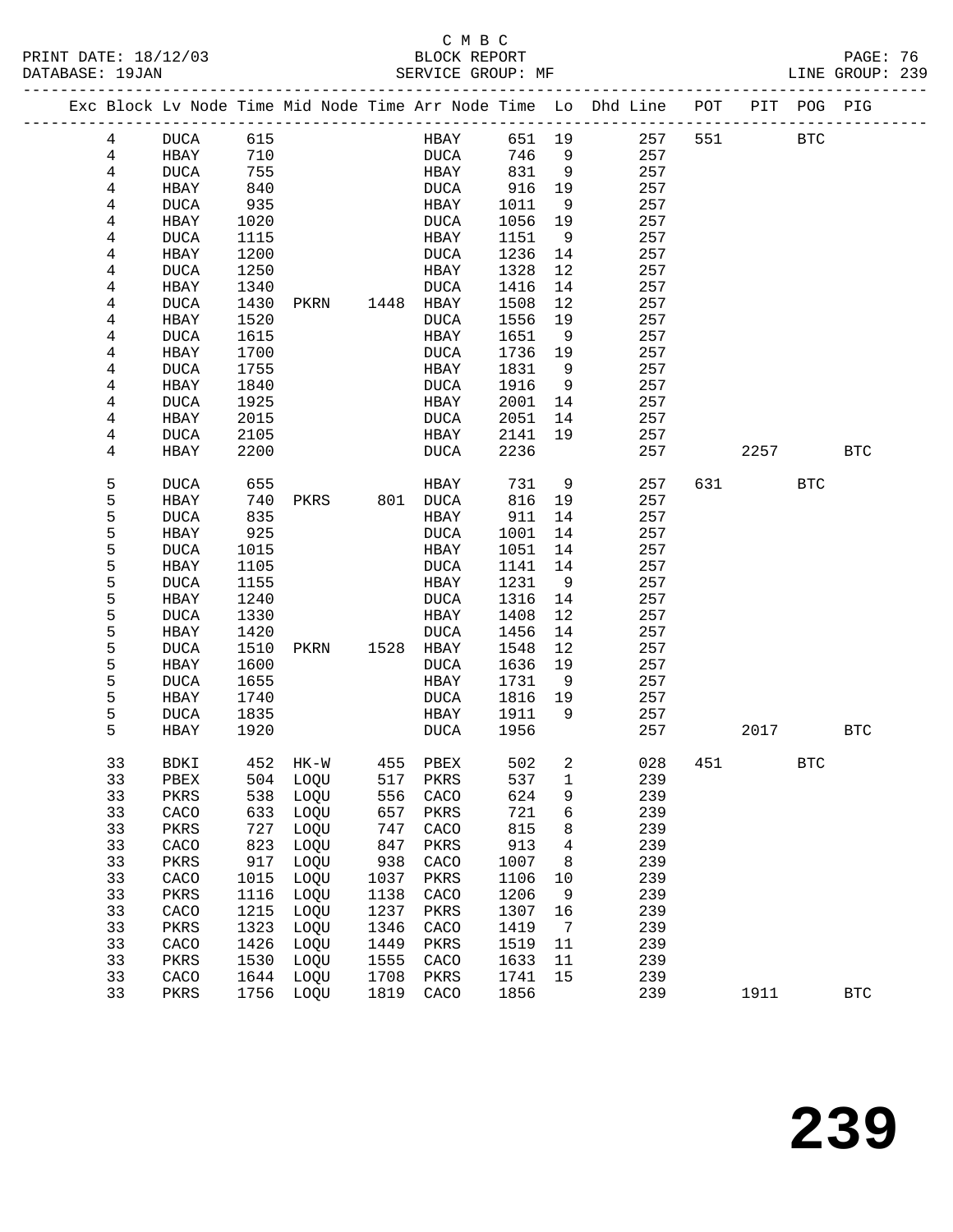|  |          |               |              |                                                             |              |              |              |                         | Exc Block Lv Node Time Mid Node Time Arr Node Time Lo Dhd Line POT |                        | PIT POG PIG |              |
|--|----------|---------------|--------------|-------------------------------------------------------------|--------------|--------------|--------------|-------------------------|--------------------------------------------------------------------|------------------------|-------------|--------------|
|  | 34       | BDKI          |              | 509 HK-W 512 PBEX                                           |              |              |              |                         | 519 2 028                                                          | 508                    | <b>BTC</b>  |              |
|  | 34       | PBEX          |              | 521 LOQU       534   PKRS<br>557   LOOU          615   CACO |              |              | 554          | $\overline{\mathbf{3}}$ | 239                                                                |                        |             |              |
|  | 34       | PKRS          | 557          | LOQU                                                        | 615          | CACO         | 642          | 11                      | 239                                                                |                        |             |              |
|  | 34       | CACO          | 653          | LOQU                                                        | 717          | PKRS         | 743          | $4\overline{4}$         | 239                                                                |                        |             |              |
|  | 34       | PKRS          | 747          | LOQU                                                        | 807          | CACO         | 835          | 10                      | 239                                                                |                        |             |              |
|  | 34       | CACO          | 845          | LOQU                                                        | 908          | PKRS         | 932          | 5                       | 239                                                                |                        |             |              |
|  | 34       | PKRS          | 937          | LOQU                                                        | 958          | CACO         | 1026         | 9                       | 239                                                                |                        |             |              |
|  | 34       | CACO          | 1035         | LOQU                                                        | 1057         | PKRS         | 1127         | 9                       | 239                                                                |                        |             |              |
|  | 34       | PKRS          | 1136         | LOQU                                                        | 1158         | CACO         | 1228         | 8                       | 239                                                                |                        |             |              |
|  | 34       | CACO          | 1236         | LOQU                                                        | 1258         | PKRS         | 1328         | 15                      | 239                                                                |                        |             |              |
|  | 34       | PKRS          | 1343         | LOQU                                                        | 1406         | CACO         | 1439         | $7\overline{ }$         | 239                                                                |                        |             |              |
|  | 34       | CACO          | 1446         | LOQU                                                        | 1509         | PKRS         | 1539         | 11                      | 239                                                                |                        |             |              |
|  | 34       | PKRS          | 1550         | LOQU                                                        | 1615         | CACO         | 1654         | 10                      | 239                                                                |                        |             |              |
|  | 34       | CACO          | 1704         | LOQU                                                        | 1729         | PKRS         | 1759         | 8 <sup>8</sup>          | 239                                                                |                        |             |              |
|  | 34       | PKRS          | 1807         | LOQU                                                        | 1828         | CACO         | 1857         | 11                      | 239                                                                |                        |             |              |
|  | 34       | CACO          | 1908         | LOQU                                                        | 1930         | PKRS         | 1955         | 14                      | 239                                                                |                        |             |              |
|  | 34       | PKRS          | 2009         | LOQU                                                        | 2028         | CACO         | 2057         | 11                      | 239                                                                |                        |             |              |
|  | 34       | CACO          | 2108         | LOQU                                                        | 2130         | PKRS         | 2155         |                         | 239                                                                | 2217                   |             | <b>BTC</b>   |
|  | 35       | $_{\rm BAGA}$ | 520          |                                                             |              | PBEX         | 541          | $5\overline{)}$         | 211                                                                | 457 and $\overline{a}$ | <b>BTC</b>  |              |
|  | 35       | PBEX          | 546          | LOQU 559                                                    |              | PKRS         | 619          | $\mathbf{3}$            | 239                                                                |                        |             |              |
|  | 35       | PKRS          | 622          | LOQU                                                        | 640          | CACO         | 705          | 8                       | 239                                                                |                        |             |              |
|  | 35       | CACO          | 713          | LOQU                                                        | 737          | PKRS         | 803          | $5\phantom{.0}$         | 239                                                                |                        |             |              |
|  | 35       | PKRS          | 808          | LOQU                                                        | 828          | CACO         | 857          | 8                       | 239                                                                |                        |             |              |
|  | 35       | CACO          | 905          | LOQU                                                        | 928          | PKRS         | 952          | 5                       | 239                                                                |                        |             |              |
|  | 35       | PKRS          | 957          | LOQU                                                        | 1018         | CACO         | 1046         | 9                       | 239                                                                |                        |             |              |
|  | 35       | CACO          | 1055         | LOQU                                                        | 1117         | PKRS         | 1147         | 9                       | 239                                                                |                        |             |              |
|  | 35       | PKRS          | 1156         | LOQU                                                        | 1218         | CACO         | 1248         | 8                       | 239                                                                |                        |             |              |
|  | 35       | CACO          | 1256         | LOQU                                                        | 1318         | PKRS         | 1348         | 15                      | 239                                                                |                        |             |              |
|  | 35       | PKRS          | 1403         | LOQU                                                        | 1426         | CACO         | 1459         | $\overline{7}$          | 239                                                                |                        |             |              |
|  | 35       | CACO          | 1506         | LOQU                                                        | 1529         | PKRS         | 1559         | 11                      | 239                                                                |                        |             |              |
|  | 35       | PKRS          | 1610         | LOQU                                                        | 1635         | CACO         | 1714         | 11                      | 239                                                                |                        |             |              |
|  | 35       | CACO          | 1725         | LOQU                                                        | 1750         | PKRS         | 1820         | $\overline{7}$          | 239                                                                |                        |             |              |
|  | 35       | PKRS          | 1827         | LOQU                                                        | 1848         | CACO         | 1917         |                         | 239                                                                | 1932                   |             | <b>BTC</b>   |
|  | 36       | PKRS          | 612          | LOQU                                                        | 630          | CACO         | 655          | 8 <sup>8</sup>          | 239                                                                | 542                    | <b>BTC</b>  |              |
|  | 36       | CACO          | 703          | LOQU                                                        | 727          | PKRS         | 753          | $\overline{4}$          | 239                                                                |                        |             |              |
|  | 36       | PKRS          | 757          | LOQU                                                        | 817          | CACO         | 845          | 10                      | 239                                                                |                        |             |              |
|  | 36       | CACO          | 855          | LOQU                                                        |              | 918 PKRS     | 942          | 5                       | 239                                                                |                        |             |              |
|  | 36       | PKRS          |              | 947 LOQU 1008 CACO 1036 9                                   |              |              |              |                         | 239                                                                |                        |             |              |
|  | 36       | CACO          | 1045         | LOQU                                                        | 1107         | PKRS         | 1137         | 9                       | 239                                                                |                        |             |              |
|  | 36       | PKRS          | 1146         | LOQU                                                        | 1208         | CACO         | 1238         | 8                       | 239                                                                |                        |             |              |
|  | 36       | CACO          | 1246         | LOQU                                                        | 1308         | PKRS         | 1338         | 15                      | 239                                                                |                        |             |              |
|  | 36       | PKRS          | 1353         | LOQU                                                        | 1416         | CACO         | 1449         | 7                       | 239                                                                |                        |             |              |
|  | 36       | CACO          | 1456         | LOQU                                                        | 1519         | PKRS         | 1549         | 11                      | 239                                                                |                        |             |              |
|  | 36       | PKRS          | 1600         | LOQU                                                        | 1625         | CACO         | 1704         | 11                      | 239                                                                |                        |             |              |
|  | 36       | CACO          | 1715         | LOQU                                                        | 1740         | PKRS         | 1810         | 7                       | 239                                                                |                        |             |              |
|  | 36       | PKRS          | 1817         | LOQU                                                        | 1838         | CACO         | 1907         | 16                      | 239                                                                |                        |             |              |
|  | 36       | CACO          | 1923         | LOQU                                                        | 1945         | PKRS         | 2010         | 14                      | 239                                                                |                        |             |              |
|  | 36       | PKRS          | 2024         | LOQU                                                        | 2043         | CACO         | 2112         | 11                      | 239                                                                |                        |             |              |
|  | 36       | CACO          | 2123         | LOQU                                                        | 2145         | PKRS         | 2210         | $\mathsf{O}$            | 239<br>239                                                         |                        |             |              |
|  | 36<br>36 | PKRS          | 2210<br>2309 | LOQU<br>LOQU                                                | 2229<br>2328 | CACO         | 2258<br>2351 | 11<br>19                | 239                                                                |                        |             |              |
|  | 36       | CACO<br>PKRS  | 2410         | LOQU                                                        | 2428         | PKRS<br>CACO | 2455         | 20                      | 239                                                                |                        |             |              |
|  | 36       | CACO          | 2515         | LOQU                                                        | 2534         | PKRS         | 2555         |                         | 239                                                                | 2617                   |             | $_{\rm BTC}$ |
|  |          |               |              |                                                             |              |              |              |                         |                                                                    |                        |             |              |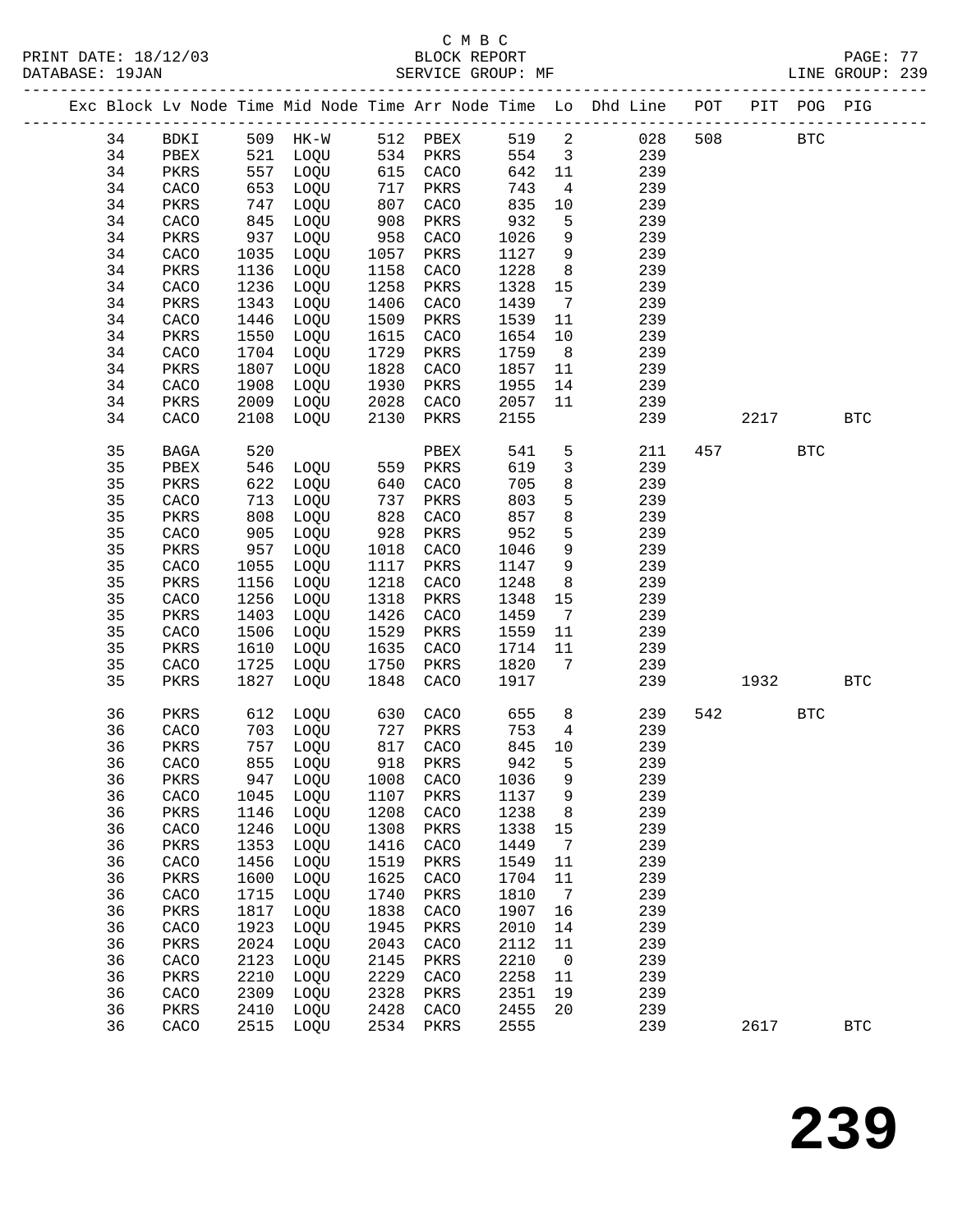|    |              |      | Exc Block Lv Node Time Mid Node Time Arr Node Time Lo Dhd Line POT PIT POG PIG |      |           |      |                              |   |     |     |         |            |              |
|----|--------------|------|--------------------------------------------------------------------------------|------|-----------|------|------------------------------|---|-----|-----|---------|------------|--------------|
| 37 | PBEX         |      | 601 LOQU 614 PKRS                                                              |      |           | 634  | $7\phantom{.0}$              |   | 239 | 549 |         | <b>BTC</b> |              |
| 37 | PKRS         |      | 641 LOQU                                                                       |      | 700 CACO  | 727  | 6                            |   | 239 |     |         |            |              |
| 37 | CACO         | 733  | LOQU                                                                           | 757  | PKRS      | 823  | 5                            |   | 239 |     |         |            |              |
| 37 | PKRS         | 828  | LOQU                                                                           | 848  | CACO      | 917  | 8                            |   | 239 |     |         |            |              |
| 37 | CACO         | 925  | LOQU                                                                           | 948  | PKRS      | 1012 | 15                           |   | 239 |     |         |            |              |
| 37 | PKRS         | 1027 | LOQU                                                                           | 1048 | CACO      | 1116 | 9                            |   | 239 |     |         |            |              |
| 37 | CACO         | 1125 | LOQU                                                                           | 1147 | PKRS      | 1217 | $6\overline{6}$              |   | 239 |     |         |            |              |
| 37 | PKRS         | 1223 | LOQU                                                                           | 1246 | CACO      | 1319 | $7\phantom{.0}\phantom{.0}7$ |   | 239 |     |         |            |              |
| 37 | CACO         | 1326 | LOQU                                                                           | 1349 | PKRS      | 1419 | 12                           |   | 239 |     |         |            |              |
| 37 | PKRS         | 1431 | LOQU                                                                           | 1456 | CACO      | 1531 | 13                           |   | 239 |     |         |            |              |
| 37 | CACO         | 1544 | LOQU                                                                           | 1608 | PKRS      | 1640 | 11                           |   | 239 |     |         |            |              |
| 37 | PKRS         | 1651 | LOQU                                                                           | 1716 | CACO      | 1755 | 10                           |   | 239 |     |         |            |              |
| 37 | CACO         | 1805 | LOQU                                                                           | 1828 | PKRS      | 1855 |                              |   | 239 |     | 1925    |            | <b>BTC</b>   |
| 38 | CACO         | 608  | LOQU                                                                           | 629  | PKRS      | 650  | 6                            |   | 239 |     | 551 72  | <b>BTC</b> |              |
| 38 | PKRS         | 656  | LOQU                                                                           | 716  | CACO      | 744  | 9                            |   | 239 |     |         |            |              |
| 38 | CACO         | 753  | LOQU                                                                           | 817  | PKRS      | 843  | $4\overline{ }$              |   | 239 |     |         |            |              |
| 38 | PKRS         | 847  | LOQU                                                                           | 908  | CACO      | 937  | 8                            |   | 239 |     |         |            |              |
| 38 | CACO         | 945  | LOQU                                                                           | 1008 | PKRS      | 1033 | 14                           |   | 239 |     |         |            |              |
| 38 | PKRS         | 1047 | LOQU                                                                           | 1108 | CACO      | 1136 | 9                            |   | 239 |     |         |            |              |
| 38 | CACO         | 1145 | LOQU                                                                           | 1207 | PKRS      | 1237 | $6\overline{6}$              |   | 239 |     |         |            |              |
| 38 | PKRS         | 1243 | LOQU                                                                           | 1306 | CACO      | 1340 | 6                            |   | 239 |     |         |            |              |
| 38 | CACO         | 1346 | LOQU                                                                           | 1409 | PKRS      | 1439 | 12                           |   | 239 |     |         |            |              |
| 38 | PKRS         | 1451 | LOQU                                                                           | 1516 | CACO      | 1551 | 13                           |   | 239 |     |         |            |              |
| 38 | CACO         | 1604 | LOQU                                                                           | 1628 | PKRS      | 1701 | 12                           |   | 239 |     |         |            |              |
| 38 | PKRS         | 1713 | LOQU                                                                           | 1737 | CACO      | 1815 |                              |   | 239 |     | 1830    |            | $_{\rm BTC}$ |
| 39 | PKRS         | 632  | LOQU                                                                           | 650  | CACO      | 716  | $7\phantom{.0}$              |   | 239 |     | 602 000 | <b>BTC</b> |              |
| 39 | CACO         | 723  | LOQU                                                                           | 747  | PKRS      | 813  | 5                            |   | 239 |     |         |            |              |
| 39 | PKRS         | 818  | LOQU                                                                           | 838  | CACO      | 907  | 8                            |   | 239 |     |         |            |              |
| 39 | CACO         | 915  | LOQU                                                                           | 938  | PKRS      | 1002 | 5                            |   | 239 |     |         |            |              |
| 39 | PKRS         | 1007 | LOQU                                                                           | 1028 | CACO      | 1056 | 9                            |   | 239 |     |         |            |              |
| 39 | CACO         | 1105 | LOQU                                                                           | 1127 | PKRS      | 1157 | $7\phantom{.0}$              |   | 239 |     |         |            |              |
| 39 | PKRS         | 1204 | LOQU                                                                           | 1227 | CACO      | 1300 | 6                            |   | 239 |     |         |            |              |
| 39 | CACO         | 1306 | LOQU                                                                           | 1329 | PKRS      | 1359 | 14                           |   | 239 |     |         |            |              |
| 39 | PKRS         | 1413 | LOQU                                                                           | 1436 | CACO      | 1509 | $\overline{7}$               |   | 239 |     |         |            |              |
| 39 | CACO         | 1516 | LOQU                                                                           | 1539 | PKRS      | 1609 | 11                           |   | 239 |     |         |            |              |
| 39 | PKRS         | 1620 | LOQU                                                                           | 1645 | CACO      | 1724 | 10                           |   | 239 |     |         |            |              |
| 39 | CACO         |      | 1734 LOQU                                                                      |      | 1759 PKRS | 1829 | 9                            |   | 239 |     |         |            |              |
| 39 | PKRS         |      | 1838 LOQU 1858 CACO 1926 12                                                    |      |           |      |                              |   | 239 |     |         |            |              |
| 39 | CACO         | 1938 | LOQU                                                                           | 2000 | PKRS      | 2025 | 14                           |   | 239 |     |         |            |              |
| 39 | PKRS         | 2039 | LOQU                                                                           | 2058 | CACO      | 2127 | 13                           |   | 239 |     |         |            |              |
| 39 | CACO         | 2140 | LOQU                                                                           | 2200 | PKRS      | 2226 | 13                           |   | 239 |     |         |            |              |
| 39 | PKRS         | 2239 | LOQU                                                                           | 2258 | CACO      | 2327 | 12                           |   | 239 |     |         |            |              |
| 39 | CACO         | 2339 | LOQU                                                                           | 2358 | PKRS      | 2419 | 21                           |   | 239 |     |         |            |              |
| 39 | PKRS         | 2440 | LOQU                                                                           | 2458 | CACO      | 2525 | 0                            |   | 239 |     |         |            |              |
| 39 | CACO         | 2525 |                                                                                |      | PBEX      | 2531 | 1                            |   | 239 |     |         |            |              |
| 39 | ${\tt PBEX}$ | 2532 |                                                                                |      | BUB2      | 2556 | 2                            | 5 | 209 |     |         |            |              |
| 39 | HODM         | 2603 | LOQU                                                                           | 2633 | LVMT      | 2650 |                              |   | N24 |     | 2705    |            | $_{\rm BTC}$ |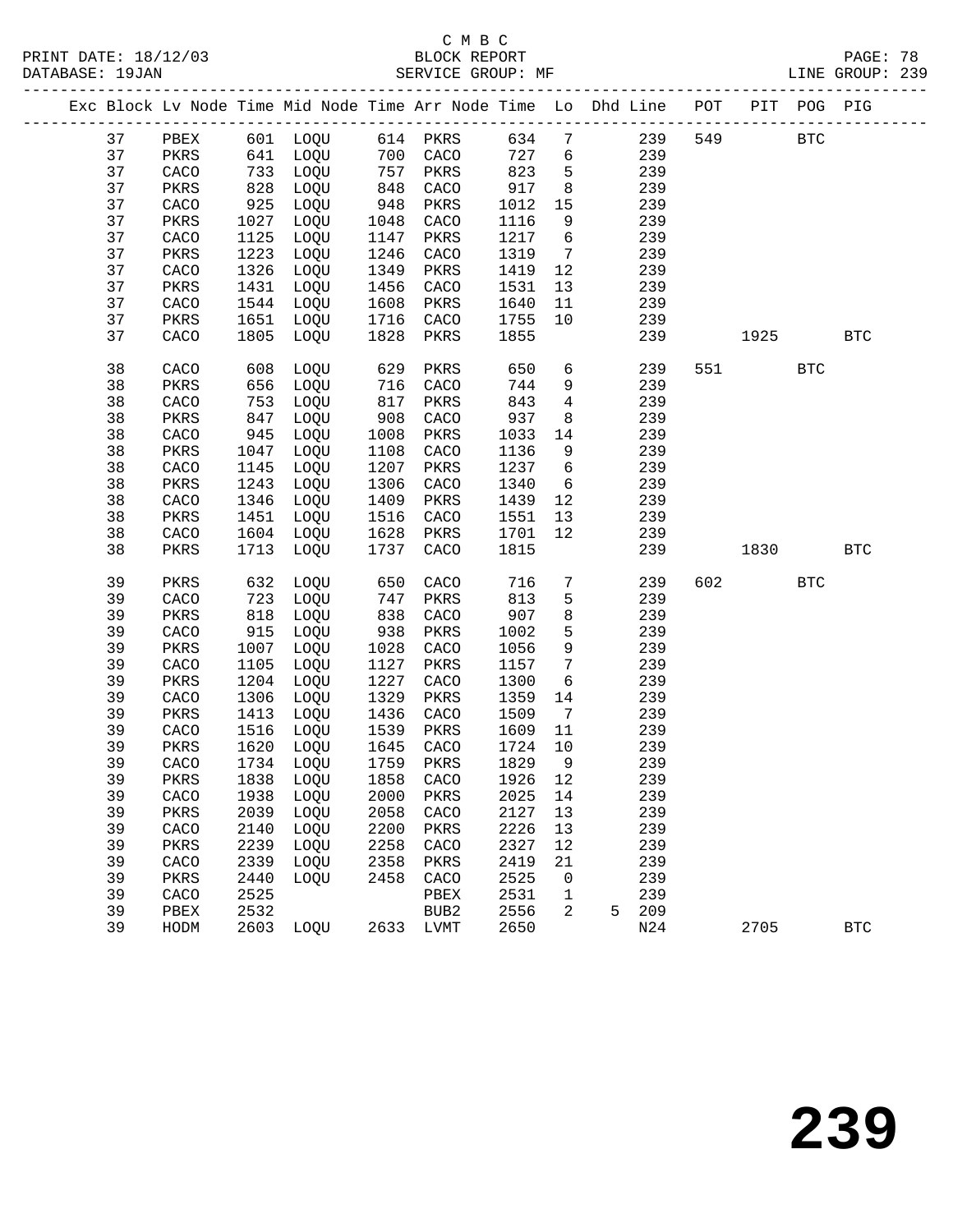PRINT DATE: 18/12/03 BLOCK REPORT BATABASE: 19JAN

# C M B C<br>BLOCK REPORT

PAGE: 79<br>LINE GROUP: 239

|  |          |              |              | Exc Block Lv Node Time Mid Node Time Arr Node Time Lo Dhd Line POT<br>_____________________________ |              |              |              |                 |    | _________________________________ |     |      | PIT POG PIG |            |
|--|----------|--------------|--------------|-----------------------------------------------------------------------------------------------------|--------------|--------------|--------------|-----------------|----|-----------------------------------|-----|------|-------------|------------|
|  | 40       | CACO         |              | 621 LOQU                                                                                            |              | 643 PKRS     | 706          | $\mathbf{1}$    |    | 239                               | 604 |      | <b>BTC</b>  |            |
|  | 40       | PKRS         | 707          | LOQU                                                                                                | 727          | CACO         | 755          | 8               |    | 239                               |     |      |             |            |
|  | 40       | CACO         | 803          | LOQU                                                                                                | 827          | PKRS         | 853          | $\overline{4}$  |    | 239                               |     |      |             |            |
|  | 40       | PKRS         | 857          | LOQU                                                                                                | 918          | CACO         | 947          | 8               |    | 239                               |     |      |             |            |
|  | 40       | CACO         | 955          | LOQU                                                                                                | 1018         | PKRS         | 1043         | 14              |    | 239                               |     |      |             |            |
|  | 40       | PKRS         | 1057         | LOQU                                                                                                | 1118         | CACO         | 1146         | 9               |    | 239                               |     |      |             |            |
|  | 40       | CACO         | 1155         | LOQU                                                                                                | 1217         | PKRS         | 1247         | 6               |    | 239                               |     |      |             |            |
|  | 40       | PKRS         | 1253         | LOQU                                                                                                | 1316         | CACO         | 1350         | 6               |    | 239                               |     |      |             |            |
|  | 40       | CACO         | 1356         | LOQU                                                                                                | 1419         | PKRS         | 1449         | 12              |    | 239                               |     |      |             |            |
|  | 40       | PKRS         | 1501         | LOQU                                                                                                | 1526         | CACO         | 1601         | 13              |    | 239                               |     |      |             |            |
|  | 40       | CACO         | 1614         | LOQU                                                                                                | 1638         | PKRS         | 1711         | 9               |    | 239                               |     |      |             |            |
|  | 40       | PKRS         | 1720         | LOQU                                                                                                | 1744         | CACO         | 1825         | $\mathbf 0$     |    | 239                               |     |      |             |            |
|  | 40       | CACO         | 1825         | LOQU                                                                                                | 1849         | PKRS         | 1916         | 7               |    | 239                               |     |      |             |            |
|  | 40       | PKRS         | 1923         | LOQU                                                                                                | 1943         | CACO         | 2011         | 12              |    | 239                               |     |      |             |            |
|  | 40       | CACO         | 2023         | LOQU                                                                                                | 2045         | PKRS         | 2110         |                 |    | 239                               |     | 2132 |             | <b>BTC</b> |
|  |          |              |              |                                                                                                     |              |              |              |                 |    |                                   |     |      |             |            |
|  | 41       | LN15         | 634          |                                                                                                     |              | LNOS         | 641          | $\mathbf 0$     |    | 241                               | 609 |      | <b>BTC</b>  |            |
|  | 41       | LNOS         | 641          | 15LO                                                                                                | 653          | STST         | 724          | 7               |    | 241                               |     |      |             |            |
|  | 41       | <b>STST</b>  | 731          | EDRI                                                                                                | 754          | MOGL         | 804          | $\mathsf{O}$    |    | 246                               |     |      |             |            |
|  | 41       | MOGL         | 804          | WE28                                                                                                | 810          | LOQU         | 829          | 18              |    | 246                               |     |      |             |            |
|  | 41       | LOQU         | 847          | DEQU                                                                                                | 902          | MOGL         | 906          | $\mathbf 0$     |    | 246                               |     |      |             |            |
|  | 41       | MOGL         | 906          | MAGA                                                                                                | 929          | STST         | 952          | 5               | 20 | 246                               |     |      |             |            |
|  | 41       | PKRS         | 1017         | LOQU                                                                                                | 1038         | CACO         | 1106         | 9               |    | 239                               |     |      |             |            |
|  | 41       | CACO         | 1115         | LOQU                                                                                                | 1137         | PKRS         | 1207         | $6\overline{6}$ |    | 239                               |     |      |             |            |
|  | 41       | PKRS         | 1213         | LOQU                                                                                                | 1236         | CACO         | 1309         | $7\phantom{.0}$ |    | 239                               |     |      |             |            |
|  | 41       | CACO         | 1316         | LOQU                                                                                                | 1339         | PKRS         | 1409         | 14              |    | 239                               |     |      |             |            |
|  | 41       |              | 1423         | LOQU                                                                                                | 1446         |              |              | 12              |    | 239                               |     |      |             |            |
|  | 41       | PKRS<br>CACO | 1531         | LOQU                                                                                                | 1557         | CACO<br>PKRS | 1519<br>1629 | 12              |    | 239                               |     |      |             |            |
|  | 41       | PKRS         | 1641         | LOQU                                                                                                | 1706         | CACO         | 1745         | 10              |    | 239                               |     |      |             |            |
|  | 41       | CACO         | 1755         | LOQU                                                                                                | 1820         | PKRS         | 1849         | $\overline{4}$  |    | 239                               |     |      |             |            |
|  | 41       | PKRS         | 1853         | LOQU                                                                                                | 1913         | CACO         | 1941         | 12              |    | 239                               |     |      |             |            |
|  | 41       | CACO         | 1953         | LOQU                                                                                                | 2015         | PKRS         | 2040         | 14              |    | 239                               |     |      |             |            |
|  | 41       | PKRS         | 2054         | LOQU                                                                                                | 2113         | CACO         | 2142         |                 |    | 239                               |     | 2154 |             | <b>BTC</b> |
|  |          |              |              |                                                                                                     |              |              |              |                 |    |                                   |     |      |             |            |
|  | 42       | PKRS         | 650          | LOQU                                                                                                | 709          | CACO         | 736          | 7               |    | 239                               | 620 |      | <b>BTC</b>  |            |
|  | 42       | CACO         | 743          | LOQU                                                                                                | 807          | PKRS         | 833          | $\overline{4}$  |    | 239                               |     |      |             |            |
|  | 42       | PKRS         | 837          | LOQU                                                                                                | 858          | CACO         | 927          | 8               |    | 239                               |     |      |             |            |
|  | 42       | CACO         | 935          | LOQU                                                                                                | 958          | PKRS         | 1023         | 14              |    | 239                               |     |      |             |            |
|  | 42       | PKRS         | 1037         | LOQU                                                                                                | 1058         | CACO         | 1126         | 9               |    | 239                               |     |      |             |            |
|  | 42       |              | 1135         |                                                                                                     | 1157         |              | 1227         | 6               |    | 239                               |     |      |             |            |
|  | 42       | CACO<br>PKRS | 1233         | LOQU<br>LOQU                                                                                        | 1256         | PKRS<br>CACO | 1330         | 6               |    | 239                               |     |      |             |            |
|  | 42       | CACO         | 1336         | LOQU                                                                                                | 1359         | PKRS         | 1429         | 12              |    | 239                               |     |      |             |            |
|  | 42       | PKRS         | 1441         | LOQU                                                                                                | 1506         | CACO         | 1541         | 13              |    | 239                               |     |      |             |            |
|  | 42       | CACO         | 1554         | LOQU                                                                                                | 1618         | PKRS         | 1651         | 12              |    | 239                               |     |      |             |            |
|  | 42       | PKRS         | 1703         | LOQU                                                                                                | 1727         | CACO         | 1805         | 10              |    | 239                               |     |      |             |            |
|  | 42       | CACO         | 1815         | LOQU                                                                                                | 1839         | PKRS         | 1906         | $\sqrt{2}$      |    | 239                               |     |      |             |            |
|  | 42       |              | 1908         |                                                                                                     | 1928         |              | 1956         | 12              |    | 239                               |     |      |             |            |
|  |          | PKRS         |              | LOQU                                                                                                |              | CACO         |              |                 |    |                                   |     |      |             |            |
|  | 42<br>42 | CACO         | 2008<br>2109 | LOQU                                                                                                | 2030<br>2128 | PKRS         | 2055<br>2157 | 14<br>12        |    | 239<br>239                        |     |      |             |            |
|  |          | PKRS         |              | LOQU                                                                                                |              | CACO         |              |                 |    |                                   |     |      |             |            |
|  | 42       | CACO         | 2209         | LOQU                                                                                                | 2229         | PKRS         | 2255         | 14              |    | 239                               |     |      |             |            |
|  | 42       | PKRS         | 2309         | LOQU                                                                                                | 2328         | CACO         | 2357         | 12              |    | 239                               |     |      |             |            |
|  | 42       | CACO         | 2409         | LOQU                                                                                                | 2428         | PKRS         | 2449         |                 |    | 239                               |     | 2511 |             | <b>BTC</b> |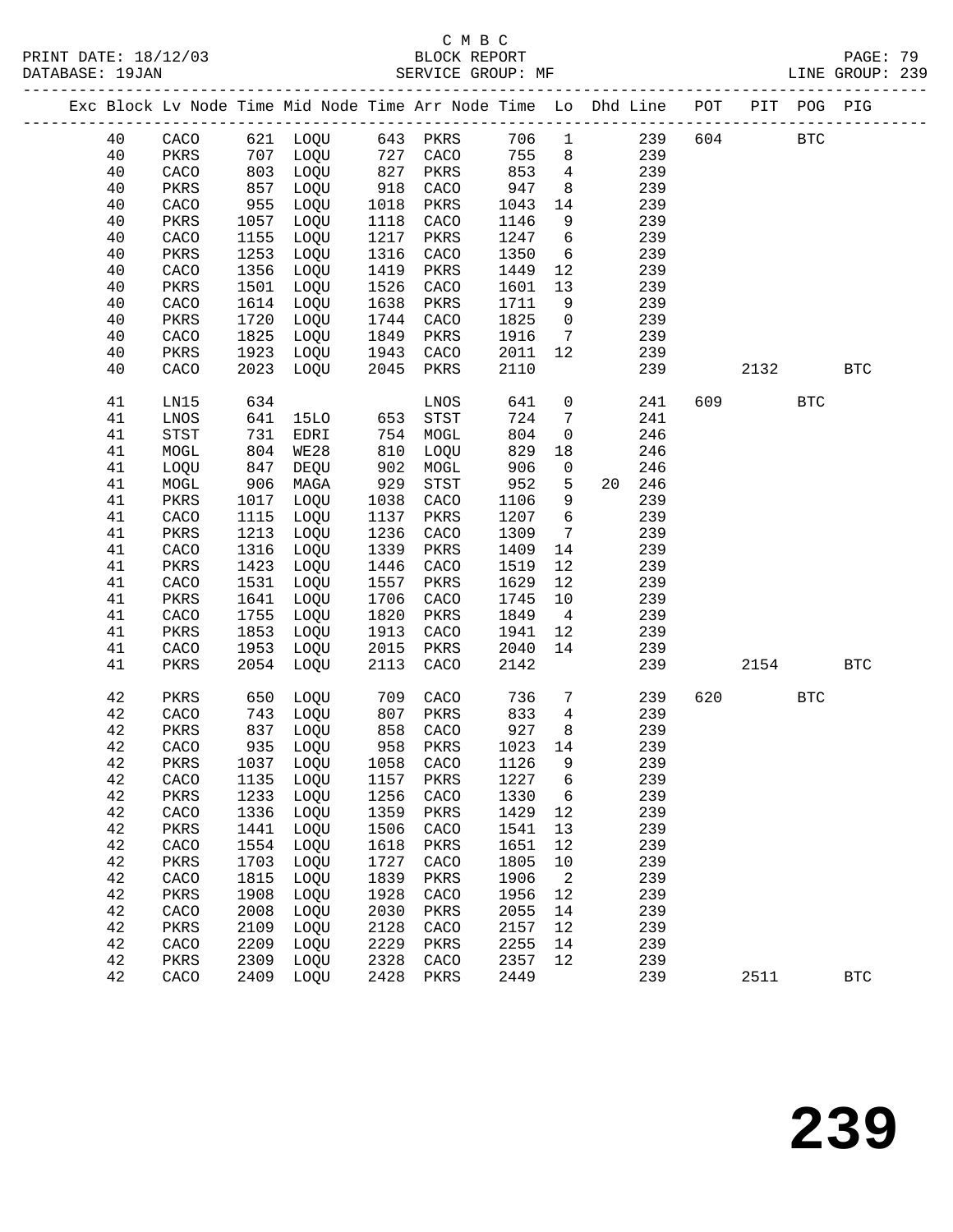|  |        |             |      | Exc Block Lv Node Time Mid Node Time Arr Node Time Lo Dhd Line POT |      |          |      |                              |        |     |     |      | PIT POG PIG |            |
|--|--------|-------------|------|--------------------------------------------------------------------|------|----------|------|------------------------------|--------|-----|-----|------|-------------|------------|
|  | 43     | BDKI        |      | 624 HK-W                                                           |      | 627 PBEX | 635  | $\overline{a}$               |        | 028 | 623 |      | <b>BTC</b>  |            |
|  | 43     | PBEX        | 637  | LOQU                                                               | 650  | PKRS     | 710  | 7                            |        | 239 |     |      |             |            |
|  | 43     | PKRS        |      | 717 LOQU                                                           |      | 737 CACO | 805  | 8                            |        | 239 |     |      |             |            |
|  | 43     | CACO        | 813  | LOQU                                                               | 837  | PKRS     | 903  | $\overline{4}$               |        | 239 |     |      |             |            |
|  | 43     | PKRS        | 907  | LOQU                                                               | 928  | CACO     | 957  | $7\phantom{.0}$              |        | 239 |     |      |             |            |
|  | 43     | CACO        | 1004 | LOQU                                                               | 1027 | PKRS     | 1052 | 15                           |        | 239 |     |      |             |            |
|  | 43     | PKRS        | 1107 | LOQU                                                               | 1129 | CACO     | 1157 | 8 <sup>8</sup>               |        | 239 |     |      |             |            |
|  | 43     | CACO        | 1205 | LOQU                                                               | 1227 | PKRS     | 1257 | 17                           |        | 239 |     |      |             |            |
|  | 43     | PKRS        | 1314 | LOQU                                                               | 1337 | CACO     | 1410 | 6                            |        | 239 |     |      |             |            |
|  | 43     | CACO        | 1416 | LOQU                                                               | 1439 | PKRS     | 1509 | 12                           |        | 239 |     |      |             |            |
|  | 43     | PKRS        | 1521 | LOQU                                                               | 1546 | CACO     | 1624 | 10                           |        | 239 |     |      |             |            |
|  | 43     | CACO        | 1634 | LOQU                                                               | 1658 | PKRS     | 1731 | 15                           |        | 239 |     |      |             |            |
|  | 43     | PKRS        | 1746 | LOQU                                                               | 1809 | CACO     | 1850 | $\overline{0}$               |        | 239 |     |      |             |            |
|  | 43     | CACO        | 1850 | LOQU                                                               | 1913 | PKRS     | 1941 | 13                           |        | 239 |     |      |             |            |
|  | 43     | PKRS        | 1954 | LOQU                                                               | 2013 | CACO     | 2042 | 11                           |        | 239 |     |      |             |            |
|  | 43     | CACO        | 2053 | LOQU                                                               | 2115 | PKRS     | 2140 |                              |        | 239 |     | 2202 |             | <b>BTC</b> |
|  | 44     | CACO        | 643  | LOQU                                                               | 707  | PKRS     | 731  | 6                            |        | 239 | 626 |      | <b>BTC</b>  |            |
|  | 44     | PKRS        | 737  | LOQU                                                               | 757  | CACO     | 825  | 10                           |        | 239 |     |      |             |            |
|  | 44     | CACO        | 835  | LOQU                                                               | 858  | PKRS     | 922  | 5                            |        | 239 |     |      |             |            |
|  | 44     | PKRS        | 927  | LOQU                                                               | 948  | CACO     | 1016 | 9                            |        | 239 |     |      |             |            |
|  | 44     | CACO        | 1025 | LOQU                                                               | 1047 | PKRS     | 1116 | 10                           |        | 239 |     |      |             |            |
|  | 44     | PKRS        | 1126 | LOQU                                                               | 1148 | CACO     | 1216 | 9                            |        | 239 |     |      |             |            |
|  | 44     | CACO        | 1225 | LOQU                                                               | 1247 | PKRS     | 1317 | 16                           |        | 239 |     |      |             |            |
|  | 44     | PKRS        | 1333 | LOQU                                                               | 1356 | CACO     | 1429 | $7\phantom{.0}\phantom{.0}7$ |        | 239 |     |      |             |            |
|  | 44     | CACO        | 1436 | LOQU                                                               | 1459 | PKRS     | 1529 | 11                           |        | 239 |     |      |             |            |
|  | 44     | PKRS        | 1540 | LOOU                                                               | 1605 | CACO     | 1644 | 10                           |        | 239 |     |      |             |            |
|  | 44     | CACO        | 1654 | LOQU                                                               | 1718 | PKRS     | 1751 | $\overline{7}$               | 20 239 |     |     |      |             |            |
|  | 44     | STST        | 1818 | EDRI                                                               | 1846 | MOGL     | 1856 | $\mathsf{O}$                 |        | 246 |     |      |             |            |
|  | 44     | MOGL        | 1856 | WE28                                                               | 1902 | LOQU     | 1914 | 18                           |        | 246 |     |      |             |            |
|  | 44     | LOQU        | 1932 | 15GB                                                               | 1945 | UNDE     | 1959 | $\overline{\mathbf{3}}$      |        | 228 |     |      |             |            |
|  | 44     | UNDE        | 2002 | GB15                                                               | 2015 | LOQU     | 2027 | $5^{\circ}$                  |        | 228 |     |      |             |            |
|  | 44     | LOQU        | 2032 | LN15                                                               | 2041 | PRRO     | 2057 | 12                           |        | 230 |     |      |             |            |
|  | 44     | PRRO        | 2109 | LS15                                                               | 2118 | LOQU     | 2126 | 6                            |        | 230 |     |      |             |            |
|  | 44     | LOQU        | 2132 | 15GB                                                               | 2145 | UNDE     | 2157 | 5                            |        | 228 |     |      |             |            |
|  | 44     | <b>UNDE</b> | 2202 | GB15                                                               | 2214 | LOQU     | 2226 | $6\overline{6}$              |        | 228 |     |      |             |            |
|  | 44     | LOQU        | 2232 | LN15                                                               | 2240 | PRRO     | 2255 | 14                           |        | 230 |     |      |             |            |
|  | 44     | PRRO        | 2309 | LS15                                                               | 2318 | LOQU     | 2326 | 6                            |        | 230 |     |      |             |            |
|  | 44     | LOQU        | 2332 | 15GB                                                               | 2345 | UNDE     | 2356 | 6                            |        | 228 |     |      |             |            |
|  | 44     | <b>UNDE</b> | 2402 | GB15                                                               | 2414 | LOQU     | 2426 | 6                            |        | 228 |     |      |             |            |
|  | 44     | LOQU        | 2432 | LN15                                                               | 2440 | PRRO     | 2454 | 15                           |        | 230 |     |      |             |            |
|  | 44     | PRRO        | 2509 | LS15                                                               | 2518 | LOQU     | 2526 | 12                           |        | 230 |     |      |             |            |
|  | $4\,4$ | LOQU        | 2538 | 15GB                                                               | 2550 | UNDE     | 2601 | $\overline{0}$               |        | 228 |     |      |             |            |
|  | 44     | <b>UNDE</b> | 2601 |                                                                    |      | GB15     | 2614 |                              |        | 228 |     | 2628 |             | <b>BTC</b> |
|  |        |             |      |                                                                    |      |          |      |                              |        |     |     |      |             |            |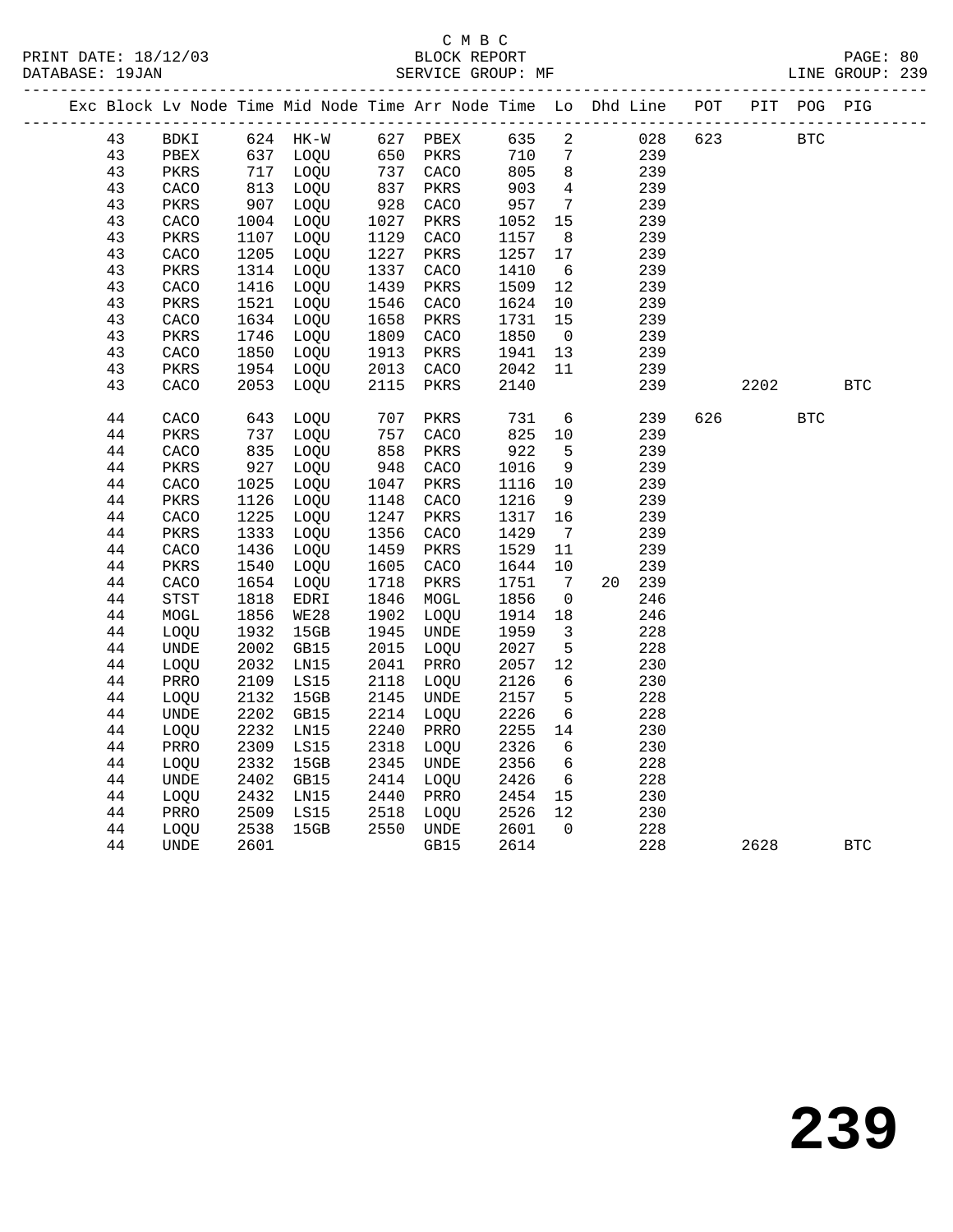## C M B C

| DATABASE: 19JAN |                   |    |             |      | SERVICE GROUP: MF                                                              |      |              |         |                         |                 |        |              |      |            | LINE GROUP: 239 |  |
|-----------------|-------------------|----|-------------|------|--------------------------------------------------------------------------------|------|--------------|---------|-------------------------|-----------------|--------|--------------|------|------------|-----------------|--|
|                 |                   |    |             |      | Exc Block Lv Node Time Mid Node Time Arr Node Time Lo Dhd Line POT PIT POG PIG |      |              |         |                         |                 |        |              |      |            |                 |  |
|                 |                   | 45 |             |      | PKRS 1303 LOQU 1326 CACO 1359 7                                                |      |              |         |                         |                 |        | 239 1233 BTC |      |            |                 |  |
|                 |                   | 45 | CACO        |      | 1406 LOQU 1429 PKRS 1459 12                                                    |      |              |         |                         |                 | 239    |              |      |            |                 |  |
|                 |                   | 45 | PKRS        |      | 1511 LOQU 1536 CACO                                                            |      |              | 1611    | 13                      |                 | 239    |              |      |            |                 |  |
|                 |                   | 45 | CACO        |      | 1624 LOQU                                                                      |      | 1648 PKRS    | 1721    | 9                       |                 | 239    |              |      |            |                 |  |
|                 |                   | 45 | PKRS        | 1730 | LOQU                                                                           |      | 1754 CACO    | 1835    | $\overline{0}$          |                 | 239    |              |      |            |                 |  |
|                 |                   | 45 | CACO        | 1835 | LOQU                                                                           | 1858 | PKRS         | 1926    | 13                      |                 | 239    |              |      |            |                 |  |
|                 |                   | 45 | PKRS        | 1939 | LOQU                                                                           | 1958 | CACO         | 2027    | 11                      |                 | 239    |              |      |            |                 |  |
|                 |                   |    |             |      |                                                                                | 2100 |              |         |                         |                 |        |              |      |            |                 |  |
|                 |                   | 45 | CACO        | 2038 | LOQU                                                                           |      | PKRS         | 2125    | 14                      |                 | 239    |              |      |            |                 |  |
|                 |                   | 45 | PKRS        | 2139 | LOQU                                                                           | 2158 | CACO         | 2227    | 12                      |                 | 239    |              |      |            |                 |  |
|                 |                   | 45 | CACO        | 2239 | LOQU                                                                           | 2258 | PKRS         | 2321    | 19                      |                 | 239    |              |      |            |                 |  |
|                 |                   | 45 | PKRS        | 2340 | LOQU                                                                           | 2358 | CACO         | 2425    | 13                      |                 | 239    |              |      |            |                 |  |
|                 |                   | 45 | CACO        | 2438 | PBEX                                                                           |      | 2444 LOQU    | 2457    | $5^{\circ}$             |                 | 239    |              |      |            |                 |  |
|                 |                   | 45 | LOQU        | 2502 |                                                                                |      | HODM         | 2529    | 11                      |                 | N24    |              |      |            |                 |  |
|                 |                   | 45 | HODM        | 2540 | LOQU                                                                           |      | 2610 LVMT    | 2627    | 10                      |                 | 23 N24 |              |      |            |                 |  |
|                 |                   | 45 | HODM        | 2700 | LOQU                                                                           | 2730 | LVMT         | 2747    |                         |                 | N24    |              |      | 2802       | <b>BTC</b>      |  |
|                 | SD 51             |    | SELY        |      | 1515 CACO<br>1524 LOQU 1548 PKRS                                               |      |              | 1522    | $\overline{\mathbf{c}}$ |                 |        | 880 1503     |      | <b>BTC</b> |                 |  |
|                 | SD 51             |    | CACO        |      |                                                                                |      |              | 1620    | 11                      |                 | 239    |              |      |            |                 |  |
|                 | #SD <sub>51</sub> |    | CACO        |      | 1524 LOQU                                                                      |      | 1548 PKRS    | 1620    | 11                      |                 |        | 239 1507     |      | <b>BTC</b> |                 |  |
|                 |                   | 51 | PKRS        | 1631 | LOQU                                                                           |      | 1656 CACO    | 1735    | 10                      |                 | 239    |              |      |            |                 |  |
|                 |                   | 51 | CACO        | 1745 | LOQU                                                                           | 1810 | PKRS         | 1839    |                         |                 | 239    | 1909         |      |            | <b>BTC</b>      |  |
|                 |                   | 63 | 15GB        | 1455 | MAGA                                                                           | 1519 | STST         | 1546    | 11                      |                 | 240    | 1437         |      | <b>BTC</b> |                 |  |
|                 |                   | 63 | STST        | 1557 | 15LO                                                                           |      | 1633 15GB    | 1638    | 8 <sup>8</sup>          |                 | 240    |              |      |            |                 |  |
|                 |                   | 63 | 15GB        | 1646 | MAGA                                                                           |      | 1711 STST    | 1740    | 13                      |                 | 240    |              |      |            |                 |  |
|                 |                   | 63 | STST        | 1753 | 15LO                                                                           | 1827 | 15GB         | 1833    |                         |                 | 240    | 1856         |      |            | <b>BTC</b>      |  |
|                 | SD 65             |    | CAED        | 1512 | LS15                                                                           | 1540 | PBEX         | 1600    | 5 <sup>5</sup>          | 25              | 232    |              | 1442 | <b>BTC</b> |                 |  |
|                 | SD 65             |    | STST        | 1630 | 15LO                                                                           | 1708 | 15GB         | 1714    | 5 <sup>5</sup>          | 25              | 240    |              |      |            |                 |  |
|                 | #SD 65            |    | STST        | 1630 | 15LO                                                                           | 1708 | 15GB         | 1714    | $5^{\circ}$             | 25              | 240    | 1606         |      | <b>BTC</b> |                 |  |
|                 |                   | 65 | STST        | 1744 |                                                                                |      | GMSK         | 1826    |                         |                 | 247    |              | 1856 |            | <b>BTC</b>      |  |
|                 |                   | 66 | STST        | 1648 | 15LO                                                                           | 1726 | 15GB         | 1732    |                         | $\frac{17}{12}$ |        | 240 1624     |      | BTC        |                 |  |
|                 |                   | 66 | 15GB        | 1749 | MAGA                                                                           |      | 1812 STST    | 1841    | 10                      |                 | 240    |              |      |            |                 |  |
|                 |                   | 66 | STST        | 1851 | 15LO                                                                           | 1923 | 15GB         | 1927    | $\overline{4}$          |                 | 240    |              |      |            |                 |  |
|                 |                   | 66 | 15GB        | 1931 | MAGA                                                                           | 1948 | STST         | 2011    |                         |                 |        | 240 2031     |      |            | <b>BTC</b>      |  |
|                 |                   |    |             |      |                                                                                |      |              |         |                         |                 |        |              |      |            |                 |  |
|                 |                   | 67 | 15GB        |      | 1415 MAGA                                                                      |      | 1439 STST    | 1506 9  |                         |                 |        | 240 1357     |      | <b>BTC</b> |                 |  |
|                 |                   | 67 |             |      | STST 1515 15LO 1552 15GB 1557                                                  |      |              |         |                         | $5^{\circ}$     | 240    |              |      |            |                 |  |
|                 |                   | 67 | 15GB        | 1602 | MAGA                                                                           | 1627 | <b>STST</b>  | 1655 11 |                         |                 | 240    |              |      |            |                 |  |
|                 |                   | 67 | STST        | 1706 | 15LO                                                                           | 1744 | 15GB         | 1750    | 11                      |                 | 240    |              |      |            |                 |  |
|                 |                   | 67 | 15GB        | 1801 | MAGA                                                                           | 1824 | STST         | 1853    | 11                      |                 | 240    |              |      |            |                 |  |
|                 |                   | 67 | <b>STST</b> | 1904 | LN15                                                                           | 1932 | LNCB         | 1944    |                         |                 | 241    |              | 2002 |            | <b>BTC</b>      |  |
|                 |                   | 68 | <b>STST</b> | 1623 | 15LO                                                                           | 1659 | 15GB         | 1704    | 14                      |                 | 240    | 1559         |      | BTC        |                 |  |
|                 |                   | 68 | 15GB        | 1718 | MAGA                                                                           | 1741 | <b>STST</b>  | 1810    | $7\overline{ }$         |                 | 240    |              |      |            |                 |  |
|                 |                   | 68 | STST        | 1817 | LN15                                                                           | 1846 | LNCB         | 1902    |                         |                 | 241    |              |      | 1920       | $_{\rm BTC}$    |  |
|                 |                   |    |             |      |                                                                                |      |              |         |                         |                 |        |              |      |            |                 |  |
|                 | SD 69             |    | <b>BYPE</b> | 1513 | RUBY                                                                           | 1517 | KTLP         | 1529    | 3                       | 22              | 027    | 1503         |      | <b>BTC</b> |                 |  |
|                 | SD 69             |    | <b>STST</b> | 1554 | LN15                                                                           | 1627 | ${\rm LNCB}$ | 1643    | 4                       | 28              | 241    |              |      |            |                 |  |
|                 | #SD 69            |    | STST        | 1554 | LN15                                                                           | 1627 | LNCB         | 1643    | 4                       | 28              | 241    | 1530         |      | <b>BTC</b> |                 |  |
|                 |                   | 69 | <b>STST</b> | 1715 | 15LO                                                                           | 1753 | 15GB         | 1759    |                         |                 | 240    |              |      | 1822       | $_{\rm BTC}$    |  |
|                 |                   | 70 | 15GB        | 518  | MAGA                                                                           | 536  | <b>STST</b>  | 552     | 8                       |                 | 240    | 500          |      | <b>BTC</b> |                 |  |
|                 |                   | 70 | STST        | 600  | 15LO                                                                           | 627  | 15GB         | 633     | 6                       |                 | 240    |              |      |            |                 |  |
|                 |                   | 70 | 15GB        |      | 639 MAGA                                                                       | 658  | STST         | 720     | 4                       |                 | 240    |              |      |            |                 |  |
|                 |                   |    |             |      |                                                                                |      |              |         |                         |                 |        |              |      |            |                 |  |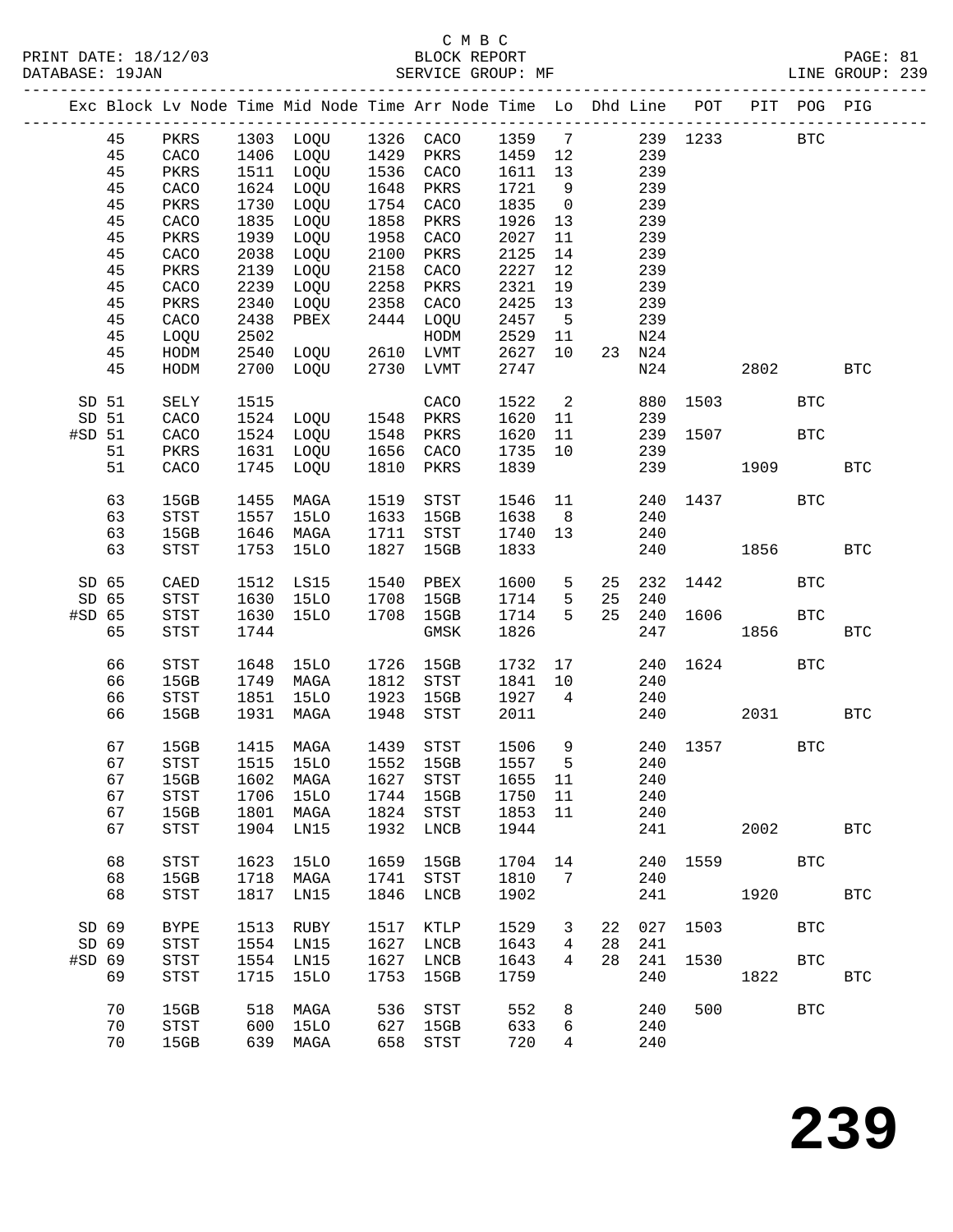|  |    |                  |      |          |      | Exc Block Ly Node Time Mid Node Time Arr Node Time Lo Dhd Line |      |                |    |     | POT  | PIT  | POG PIG     |            |
|--|----|------------------|------|----------|------|----------------------------------------------------------------|------|----------------|----|-----|------|------|-------------|------------|
|  | 70 | STST             | 724  | 15LO     | 756  | 15GB                                                           | 802  | 8              |    | 240 |      |      |             |            |
|  | 70 | 15GB             | 810  | MAGA     | 832  | STST                                                           | 859  |                |    | 240 |      | 923  |             | <b>BTC</b> |
|  | 71 | LOQU             | 557  | DEQU     | 608  | MOGL                                                           | 612  | $\overline{0}$ |    | 246 | 532  |      | BTC         |            |
|  | 71 | MOGL             | 612  | MAGA     | 633  | STST                                                           | 651  | 10             |    | 246 |      |      |             |            |
|  | 71 | STST             | 701  | 15LO     | 731  | 15GB                                                           | 737  | 3              |    | 240 |      |      |             |            |
|  | 71 | 15GB             | 740  | MAGA     | 802  | STST                                                           | 829  |                |    | 240 |      | 853  |             | <b>BTC</b> |
|  |    |                  |      |          |      |                                                                |      |                |    |     |      |      |             |            |
|  | 72 | 15GB             | 649  | MAGA     | 708  | STST                                                           | 730  | $\overline{a}$ | 32 | 240 | 631  |      | <b>BTC</b>  |            |
|  | 72 | LNOS             | 804  | 15LO     | 817  | STST                                                           | 857  |                |    | 241 |      | 921  |             | <b>BTC</b> |
|  | 73 | <b>STST</b>      | 550  | 15LO     | 617  | 15GB                                                           | 623  | 5              |    | 240 | 526  |      | <b>BTC</b>  |            |
|  | 73 | 15GB             | 628  | MAGA     | 647  | STST                                                           | 709  | 7              |    | 240 |      |      |             |            |
|  | 73 | <b>STST</b>      | 716  | 15LO     | 748  | 15GB                                                           | 754  | 8              |    | 240 |      |      |             |            |
|  | 73 | 15GB             | 802  | MAGA     | 824  | STST                                                           | 851  |                |    | 240 |      | 915  |             | <b>BTC</b> |
|  |    |                  |      |          |      |                                                                |      |                |    |     |      |      |             |            |
|  | 81 | BUB <sub>2</sub> | 1632 | PBEX     | 1708 | BAGA                                                           | 1734 |                |    | 211 | 1605 | 1759 | BTC         | <b>BTC</b> |
|  |    |                  |      |          |      |                                                                |      |                |    |     |      |      |             |            |
|  | 82 | LNOS             | 727  | 15LO     | 740  | STST                                                           | 819  |                |    | 241 | 704  | 843  | BTC         | BTC        |
|  |    |                  |      |          |      |                                                                |      |                |    |     |      |      |             |            |
|  | 83 | LNOS             | 736  | 15LO     | 749  | STST                                                           | 829  |                |    | 241 | 713  | 853  | BTC         | <b>BTC</b> |
|  |    |                  |      |          |      |                                                                |      |                |    |     |      |      |             |            |
|  | 84 | LNOS             | 754  | 15LO     | 807  | STST                                                           | 847  |                |    | 241 | 731  | 911  | BTC         | <b>BTC</b> |
|  | 85 | <b>BAGA</b>      |      | 800 PBEX |      | 829 BUB2                                                       | 905  |                |    | 211 | 737  |      | 929 BTC BTC |            |
|  |    |                  |      |          |      |                                                                |      |                |    |     |      |      |             |            |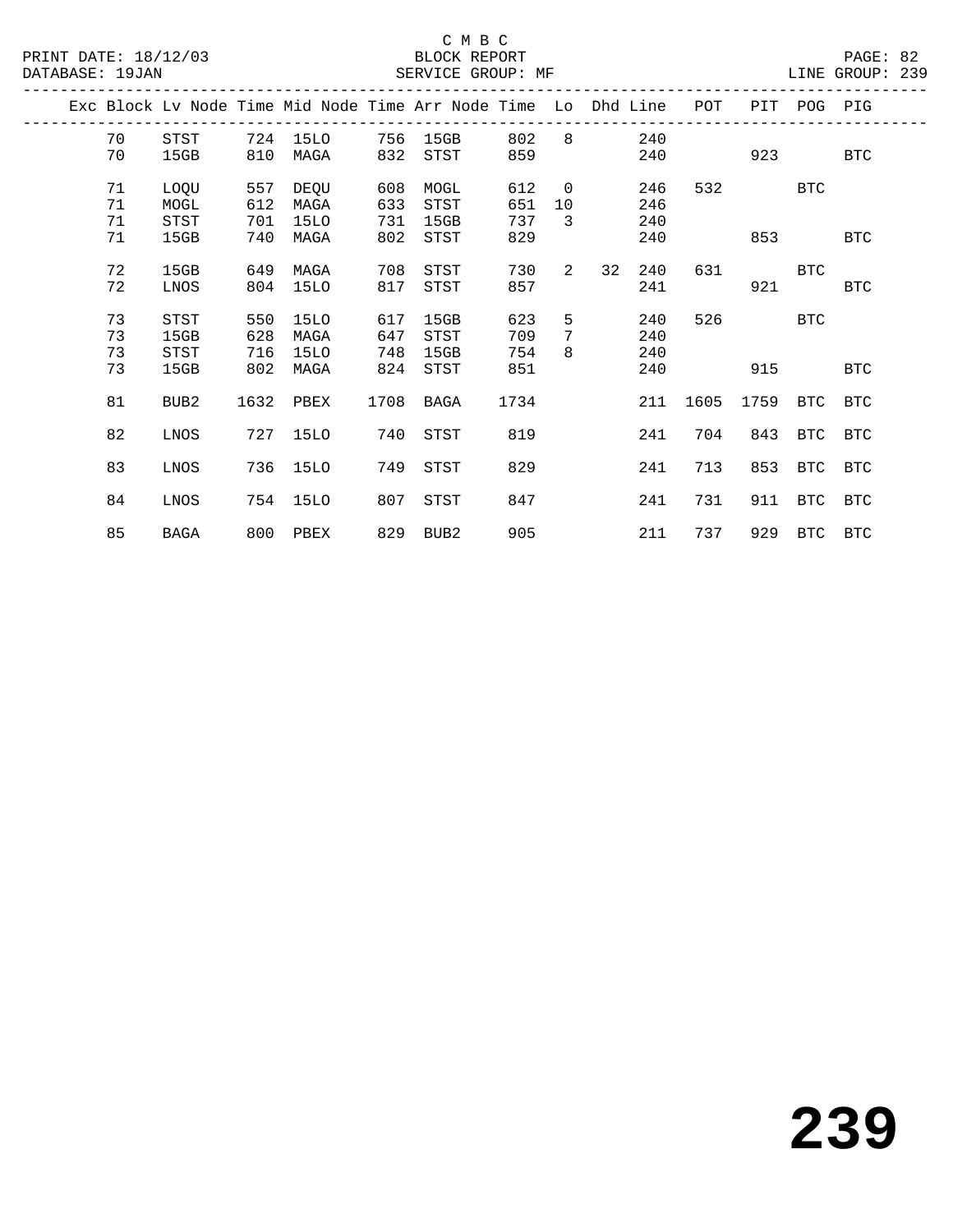|              |             |      |           |      |          |                                  |       |                         | PAGE: 83<br>LINE GROUP: 027                                                                                                                                                                                                                                                                                                                                                                                                                                                |         |            |  |
|--------------|-------------|------|-----------|------|----------|----------------------------------|-------|-------------------------|----------------------------------------------------------------------------------------------------------------------------------------------------------------------------------------------------------------------------------------------------------------------------------------------------------------------------------------------------------------------------------------------------------------------------------------------------------------------------|---------|------------|--|
|              |             |      |           |      |          |                                  |       |                         | $\begin{tabular}{lllllllllllllllllll} \hline \texttt{29 AV STATION} & \texttt{BDKT} & \texttt{BOUNDARY & \& KITCHENER-NORTH} \\ \hline \texttt{BCT} & \texttt{Burnaby Depot} & \texttt{CH77} & \texttt{CHAMPLAIN & \& 7780 \& BLock CHAMPLAIN \\ \texttt{GIST} & \texttt{GILMORE STATION} & \texttt{HK-W} & \texttt{HASTINGS & \& KOOTENAY WB} \\ \texttt{JOST} & \texttt{JOYCE STATION} & \texttt{KTLP} & \texttt{KOOTENAY LOOP} \\ \texttt{KYBD} & \texttt{KINSSWAY & \$ |         |            |  |
|              |             |      |           |      |          |                                  |       |                         |                                                                                                                                                                                                                                                                                                                                                                                                                                                                            |         |            |  |
|              |             |      |           |      |          |                                  |       |                         |                                                                                                                                                                                                                                                                                                                                                                                                                                                                            |         |            |  |
|              |             |      |           |      |          |                                  |       |                         |                                                                                                                                                                                                                                                                                                                                                                                                                                                                            |         |            |  |
|              |             |      |           |      |          |                                  |       |                         |                                                                                                                                                                                                                                                                                                                                                                                                                                                                            |         |            |  |
|              |             |      |           |      |          |                                  |       |                         | Exc Block Lv Node Time Mid Node Time Arr Node Time Lo Dhd Line POT PIT POG PIG                                                                                                                                                                                                                                                                                                                                                                                             |         |            |  |
| $\mathbf{1}$ | KYBD        |      | 537 RUBY  |      |          | 549 KTLP<br>608 JOST<br>634 29ST | 559 0 |                         | 027                                                                                                                                                                                                                                                                                                                                                                                                                                                                        | 528 BTC |            |  |
| $\mathbf{1}$ | KTLP        | 559  | RUBY      |      |          |                                  | 618   | $\overline{\mathbf{3}}$ | 027                                                                                                                                                                                                                                                                                                                                                                                                                                                                        |         |            |  |
| $\mathbf 1$  | JOST        |      | 621 CH77  |      | 634 29ST |                                  | 649   |                         | 16<br>026                                                                                                                                                                                                                                                                                                                                                                                                                                                                  |         |            |  |
| $\mathbf 1$  | 29ST        | 705  | CH77      | 717  | JOST     |                                  | 733   | $\overline{\mathbf{3}}$ | 026                                                                                                                                                                                                                                                                                                                                                                                                                                                                        |         |            |  |
| $\mathbf 1$  | JOST        | 736  | RUBY      | 745  | KTLP     |                                  | 756   | 12                      | 027                                                                                                                                                                                                                                                                                                                                                                                                                                                                        |         |            |  |
| $\mathbf 1$  | KTLP        | 808  | RUBY      | 818  | JOST     |                                  | 829   | $\overline{7}$          | 027                                                                                                                                                                                                                                                                                                                                                                                                                                                                        |         |            |  |
| $\mathbf 1$  | JOST        | 836  | RUBY      | 846  | KTLP     |                                  | 857   | 11                      | 027                                                                                                                                                                                                                                                                                                                                                                                                                                                                        |         |            |  |
| 1            | KTLP        | 908  | RUBY      | 919  | JOST     |                                  | 931   | 5                       | 027                                                                                                                                                                                                                                                                                                                                                                                                                                                                        |         |            |  |
| $\mathbf 1$  | <b>JOST</b> | 936  | RUBY      | 947  | KTLP     |                                  | 958   | 10                      | 027                                                                                                                                                                                                                                                                                                                                                                                                                                                                        |         |            |  |
| $\mathbf 1$  | KTLP        | 1008 | RUBY      | 1019 | JOST     |                                  | 1032  | $\overline{4}$          | 027                                                                                                                                                                                                                                                                                                                                                                                                                                                                        |         |            |  |
| $\mathbf 1$  | JOST        | 1036 | RUBY      | 1047 | KTLP     |                                  | 1058  | 10                      | 027                                                                                                                                                                                                                                                                                                                                                                                                                                                                        |         |            |  |
| 1            | KTLP        | 1108 | RUBY      | 1119 | JOST     |                                  | 1132  | $4\overline{4}$         | 027                                                                                                                                                                                                                                                                                                                                                                                                                                                                        |         |            |  |
| 1            | JOST        | 1136 | RUBY      | 1147 | KTLP     |                                  | 1159  | 9                       | 027                                                                                                                                                                                                                                                                                                                                                                                                                                                                        |         |            |  |
| $\mathbf 1$  | KTLP        | 1208 | RUBY      | 1219 | JOST     |                                  | 1232  | $4\overline{ }$         | 027                                                                                                                                                                                                                                                                                                                                                                                                                                                                        |         |            |  |
| $\mathbf 1$  | <b>JOST</b> | 1236 | RUBY      | 1248 | KTLP     |                                  | 1300  | 8                       | 027                                                                                                                                                                                                                                                                                                                                                                                                                                                                        |         |            |  |
| 1            | KTLP        | 1308 | RUBY      | 1319 | JOST     |                                  | 1332  | $\overline{4}$          | 027                                                                                                                                                                                                                                                                                                                                                                                                                                                                        |         |            |  |
| $\mathbf 1$  | <b>JOST</b> | 1336 | RUBY      | 1349 | KTLP     |                                  | 1401  | 7 <sup>7</sup>          | 027                                                                                                                                                                                                                                                                                                                                                                                                                                                                        |         |            |  |
| 1            | KTLP        | 1408 | RUBY      | 1419 | JOST     |                                  | 1432  | $\overline{4}$          | 027                                                                                                                                                                                                                                                                                                                                                                                                                                                                        |         |            |  |
| $\mathbf 1$  | <b>JOST</b> | 1436 | RUBY      | 1449 | KTLP     |                                  | 1501  | $7\phantom{.0}$         | 027                                                                                                                                                                                                                                                                                                                                                                                                                                                                        |         |            |  |
| 1            | KTLP        | 1508 | RUBY      | 1519 | JOST     |                                  | 1532  | $\overline{4}$          | 027                                                                                                                                                                                                                                                                                                                                                                                                                                                                        |         |            |  |
| $\mathbf 1$  | JOST        | 1536 | RUBY      | 1549 | KTLP     |                                  | 1601  | $7\phantom{.0}$         | 027                                                                                                                                                                                                                                                                                                                                                                                                                                                                        |         |            |  |
| $\mathbf 1$  | KTLP        | 1608 | RUBY      | 1619 | JOST     |                                  | 1632  | $\overline{4}$          | 027                                                                                                                                                                                                                                                                                                                                                                                                                                                                        |         |            |  |
| 1            | <b>JOST</b> | 1636 | RUBY      | 1647 | KTLP     |                                  | 1700  | 8                       | 027                                                                                                                                                                                                                                                                                                                                                                                                                                                                        |         |            |  |
| 1            | KTLP        | 1708 | RUBY      | 1719 | JOST     |                                  | 1732  |                         | $4\overline{ }$<br>027                                                                                                                                                                                                                                                                                                                                                                                                                                                     |         |            |  |
| 1            | JOST        | 1736 | RUBY      | 1747 | KTLP     |                                  | 1800  | 8                       | 027                                                                                                                                                                                                                                                                                                                                                                                                                                                                        |         |            |  |
| 1            | KTLP        | 1808 | RUBY      | 1818 | JOST     |                                  | 1831  | 5                       | 027                                                                                                                                                                                                                                                                                                                                                                                                                                                                        |         |            |  |
| 1            | <b>JOST</b> |      | 1836 RUBY | 1847 | KTLP     |                                  | 1900  |                         | 027                                                                                                                                                                                                                                                                                                                                                                                                                                                                        | 1904    | <b>BTC</b> |  |

C M B C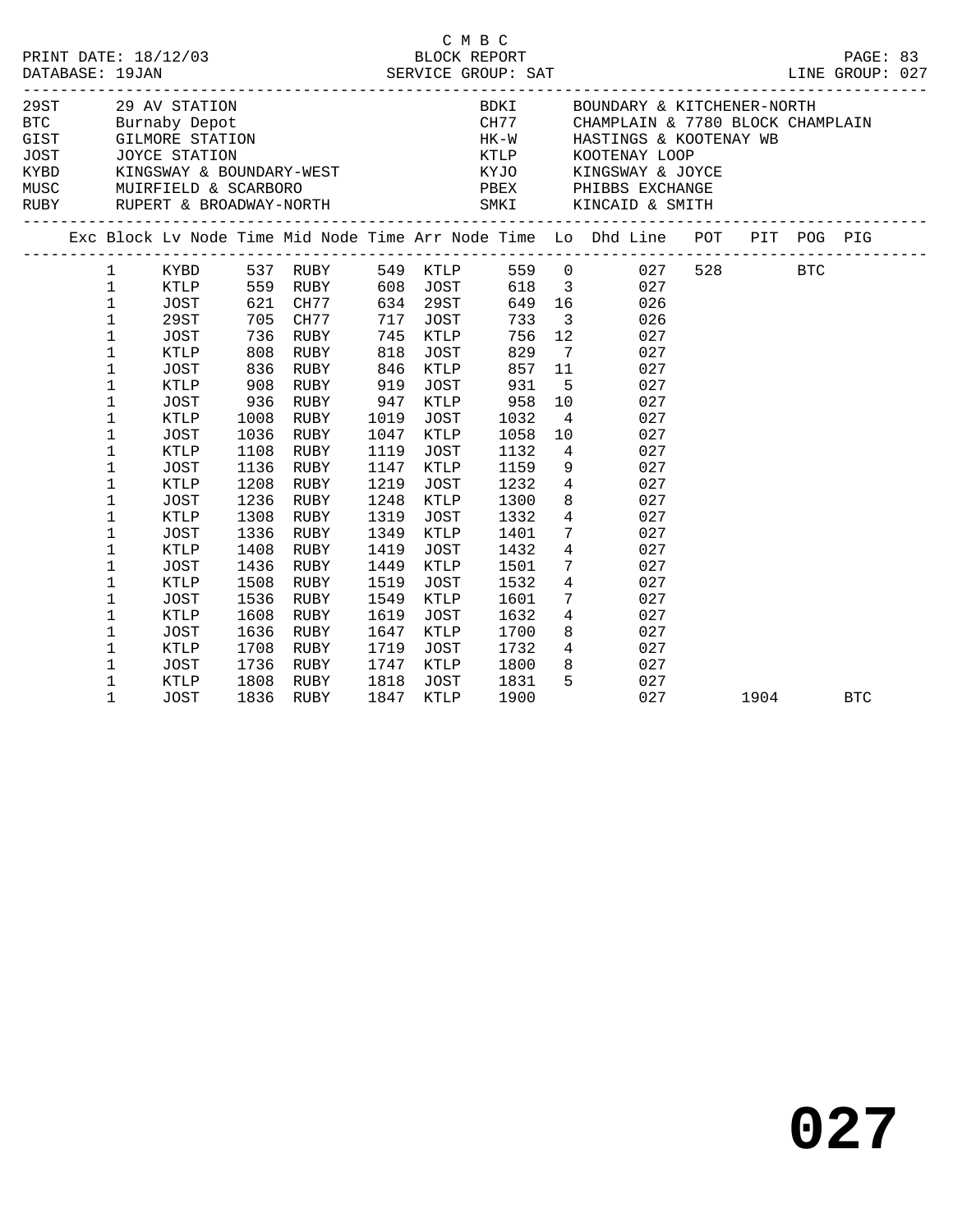|  |                  |             |      |             |      |             |      |                            | Exc Block Lv Node Time Mid Node Time Arr Node Time Lo Dhd Line POT |     | PIT  | POG        | PIG        |
|--|------------------|-------------|------|-------------|------|-------------|------|----------------------------|--------------------------------------------------------------------|-----|------|------------|------------|
|  | $\overline{a}$   | 29ST        | 548  | CH77        |      | 559 JOST    | 614  | $\overline{\phantom{a}}$   | 026                                                                | 534 |      | <b>BTC</b> |            |
|  | $\overline{c}$   | JOST        | 616  | BDKI        | 637  | PBEX        | 646  | $\overline{\phantom{0}}^2$ | 028                                                                |     |      |            |            |
|  | $\overline{c}$   | PBEX        | 648  | BDKI        | 657  | <b>JOST</b> | 718  | 13                         | 028                                                                |     |      |            |            |
|  | $\overline{a}$   | <b>JOST</b> | 731  | CH77        | 744  | 29ST        | 800  | 10                         | 026                                                                |     |      |            |            |
|  | 2                | 29ST        | 810  | CH77        | 822  | <b>JOST</b> | 838  | $\overline{\mathbf{3}}$    | 026                                                                |     |      |            |            |
|  | 2                | <b>JOST</b> | 841  | BDKI        | 903  | PBEX        | 912  | 14                         | 028                                                                |     |      |            |            |
|  | 2                | PBEX        | 926  | BDKI        | 936  | <b>JOST</b> | 958  | 8                          | 028                                                                |     |      |            |            |
|  | 2                | <b>JOST</b> | 1006 | BDKI        | 1028 | PBEX        | 1037 | 6                          | 028                                                                |     |      |            |            |
|  | $\overline{c}$   | PBEX        | 1043 | BDKI        | 1054 | <b>JOST</b> | 1118 | 8                          | 028                                                                |     |      |            |            |
|  | $\overline{c}$   | <b>JOST</b> | 1126 | <b>BDKI</b> | 1148 | PBEX        | 1157 | 5                          | 028                                                                |     |      |            |            |
|  | $\overline{a}$   | PBEX        | 1202 | <b>BDKI</b> | 1214 | <b>JOST</b> | 1238 | 8                          | 028                                                                |     |      |            |            |
|  | $\overline{c}$   | <b>JOST</b> | 1246 | <b>BDKI</b> | 1308 | PBEX        | 1318 | $\overline{4}$             | 028                                                                |     |      |            |            |
|  | $\overline{c}$   | PBEX        | 1322 | <b>BDKI</b> | 1334 | <b>JOST</b> | 1358 | 8                          | 028                                                                |     |      |            |            |
|  | $\overline{c}$   | <b>JOST</b> | 1406 | <b>BDKI</b> | 1429 | PBEX        | 1439 | 3                          | 028                                                                |     |      |            |            |
|  | $\mathbf 2$      | PBEX        | 1442 | <b>BDKI</b> | 1454 | JOST        | 1518 | 8                          | 028                                                                |     |      |            |            |
|  | $\overline{c}$   | <b>JOST</b> | 1526 | <b>BDKI</b> | 1549 | PBEX        | 1559 | 3                          | 028                                                                |     |      |            |            |
|  | $\overline{c}$   | PBEX        | 1602 | <b>BDKI</b> | 1614 | <b>JOST</b> | 1638 | 8                          | 028                                                                |     |      |            |            |
|  | $\overline{c}$   | <b>JOST</b> | 1646 | <b>BDKI</b> | 1709 | PBEX        | 1718 | $\overline{4}$             | 028                                                                |     |      |            |            |
|  | $\overline{a}$   | PBEX        | 1722 | <b>BDKI</b> | 1734 | <b>JOST</b> | 1758 | 8                          | 028                                                                |     |      |            |            |
|  | $\overline{c}$   | <b>JOST</b> | 1806 | <b>BDKI</b> | 1829 | PBEX        | 1838 | 8                          | 028                                                                |     |      |            |            |
|  | $\overline{c}$   | PBEX        | 1846 | <b>BDKI</b> | 1856 | <b>JOST</b> | 1918 | 12                         | 028                                                                |     |      |            |            |
|  | $\boldsymbol{2}$ | <b>JOST</b> | 1930 | CH77        | 1947 | 29ST        | 2001 | 17                         | 026                                                                |     |      |            |            |
|  | $\overline{c}$   | 29ST        | 2018 |             |      | MUSC        | 2033 | $\mathbf 0$                | 029                                                                |     |      |            |            |
|  | 2                | MUSC        | 2033 |             |      | 29ST        | 2044 | 6                          | 029                                                                |     |      |            |            |
|  | $\overline{c}$   | 29ST        | 2050 | CH77        | 2103 | <b>JOST</b> | 2120 | 3                          | 026                                                                |     |      |            |            |
|  | 2                | <b>JOST</b> | 2123 | <b>RUBY</b> | 2133 | KTLP        | 2144 | 9                          | 027                                                                |     |      |            |            |
|  | 2                | KTLP        | 2153 | RUBY        | 2201 | JOST        | 2210 | 5                          | 027                                                                |     |      |            |            |
|  | 2                | <b>JOST</b> | 2215 | BDKI        | 2237 | PBEX        | 2245 | 3                          | 028                                                                |     |      |            |            |
|  | 2                | PBEX        | 2248 | BDKI        | 2258 | JOST        | 2317 | 9                          | 028                                                                |     |      |            |            |
|  | 2                | <b>JOST</b> | 2326 | CH77        | 2341 | 29ST        | 2355 | $\mathbf 1$                | 026                                                                |     |      |            |            |
|  | 2                | 29ST        | 2356 |             |      | MUSC        | 2409 | $\mathbf 0$                | 029                                                                |     |      |            |            |
|  | 2                | MUSC        | 2409 |             |      | 29ST        | 2419 | 5                          | 029                                                                |     |      |            |            |
|  | 2                | 29ST        | 2424 | CH77        | 2436 | JOST        | 2452 | 5                          | 026                                                                |     |      |            |            |
|  | $\overline{2}$   | JOST        | 2457 | GIST        | 2514 | HK-W        | 2522 |                            | 028                                                                |     | 2526 |            | <b>BTC</b> |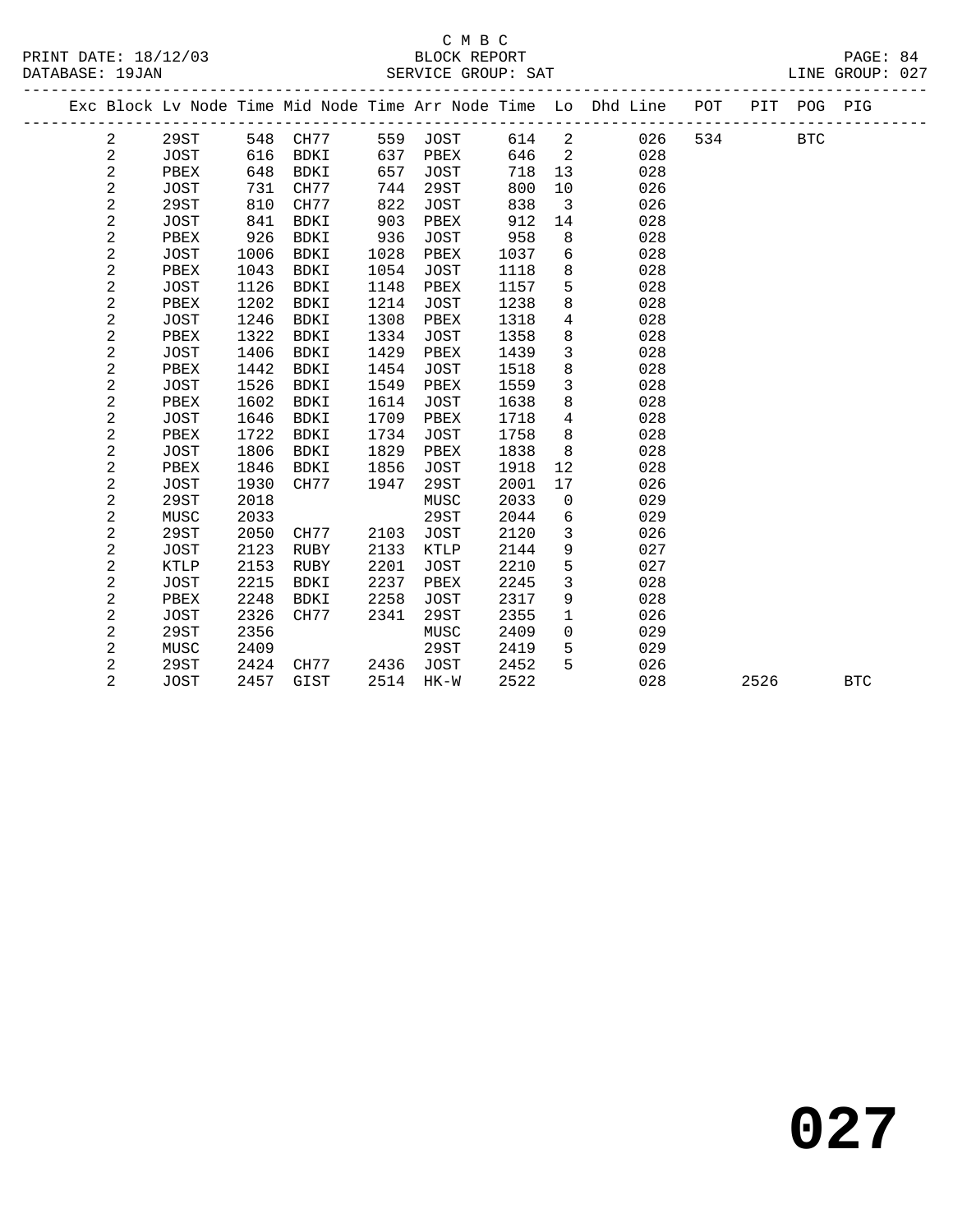### C M B C SERVICE GROUP: SAT

| PRINT DATE: 18/12/03 | BLOCK REPORT       | PAGE: 85        |
|----------------------|--------------------|-----------------|
| DATABASE: 19JAN      | SERVICE GROUP: SAT | LINE GROUP: 027 |

|  |   |             |      |          |      |      |      |                | Exc Block Lv Node Time Mid Node Time Arr Node Time Lo Dhd Line POT |     |      | PIT POG PIG |            |
|--|---|-------------|------|----------|------|------|------|----------------|--------------------------------------------------------------------|-----|------|-------------|------------|
|  | 3 | JOST        |      | 549 CH77 | 602  | 29ST | 617  | $\overline{a}$ | 026                                                                | 538 |      | <b>BTC</b>  |            |
|  | 3 | 29ST        | 619  |          |      | MUSC | 631  | $\mathbf 0$    | 029                                                                |     |      |             |            |
|  | 3 | MUSC        | 631  |          |      | 29ST | 643  | 3              | 029                                                                |     |      |             |            |
|  | 3 | 29ST        | 646  |          |      | MUSC | 658  | 0              | 029                                                                |     |      |             |            |
|  | 3 | MUSC        | 658  |          |      | 29ST | 711  | 5              | 029                                                                |     |      |             |            |
|  | 3 | 29ST        | 716  |          |      | MUSC | 728  | $\mathbf 0$    | 029                                                                |     |      |             |            |
|  | 3 | MUSC        | 728  |          |      | 29ST | 741  | 4              | 029                                                                |     |      |             |            |
|  | 3 | 29ST        | 745  |          |      | MUSC | 757  | $\mathbf 0$    | 029                                                                |     |      |             |            |
|  | 3 | MUSC        | 757  |          |      | 29ST | 810  | 5              | 029                                                                |     |      |             |            |
|  | 3 | 29ST        | 815  |          |      | MUSC | 828  | $\mathbf 0$    | 029                                                                |     |      |             |            |
|  | 3 | MUSC        | 828  |          |      | 29ST | 841  | 9              | 029                                                                |     |      |             |            |
|  | 3 | 29ST        | 850  | CH77     | 903  | JOST | 920  | 10             | 026                                                                |     |      |             |            |
|  | 3 | <b>JOST</b> | 930  | CH77     | 944  | 29ST | 1001 | 9              | 026                                                                |     |      |             |            |
|  | 3 | 29ST        | 1010 |          |      | MUSC | 1024 | $\overline{0}$ | 029                                                                |     |      |             |            |
|  | 3 | MUSC        | 1024 |          |      | 29ST | 1038 | 12             | 029                                                                |     |      |             |            |
|  | 3 | 29ST        | 1050 | CH77     | 1104 | JOST | 1124 | 6              | 026                                                                |     |      |             |            |
|  | 3 | <b>JOST</b> | 1130 | CH77     | 1146 | 29ST | 1205 | 5              | 026                                                                |     |      |             |            |
|  | 3 | 29ST        | 1210 |          |      | MUSC | 1225 | $\overline{0}$ | 029                                                                |     |      |             |            |
|  | 3 | MUSC        | 1225 |          |      | 29ST | 1239 | 11             | 029                                                                |     |      |             |            |
|  | 3 | 29ST        | 1250 | CH77     | 1305 | JOST | 1325 | 5              | 026                                                                |     |      |             |            |
|  | 3 | <b>JOST</b> | 1330 | CH77     | 1347 | 29ST | 1407 | $\overline{3}$ | 026                                                                |     |      |             |            |
|  | 3 | 29ST        | 1410 |          |      | MUSC | 1426 | $\overline{0}$ | 029                                                                |     |      |             |            |
|  | 3 | MUSC        | 1426 |          |      | 29ST | 1439 | 11             | 029                                                                |     |      |             |            |
|  | 3 | 29ST        | 1450 | CH77     | 1506 | JOST | 1526 | 4              | 026                                                                |     |      |             |            |
|  | 3 | <b>JOST</b> | 1530 | CH77     | 1547 | 29ST | 1607 | 3              | 026                                                                |     |      |             |            |
|  | 3 | 29ST        | 1610 |          |      | MUSC | 1626 | $\overline{0}$ | 029                                                                |     |      |             |            |
|  | 3 | MUSC        | 1626 |          |      | 29ST | 1639 | 11             | 029                                                                |     |      |             |            |
|  | 3 | 29ST        | 1650 | CH77     | 1706 | JOST | 1726 | $\overline{4}$ | 026                                                                |     |      |             |            |
|  | 3 | <b>JOST</b> | 1730 | CH77     | 1747 | 29ST | 1805 | 13             | 026                                                                |     |      |             |            |
|  | 3 | 29ST        | 1818 |          |      | MUSC | 1834 | $\overline{0}$ | 029                                                                |     |      |             |            |
|  | 3 | MUSC        | 1834 |          |      | 29ST | 1846 | $\overline{4}$ | 029                                                                |     |      |             |            |
|  | 3 | 29ST        | 1850 | CH77     | 1904 | JOST | 1921 |                | 026                                                                |     | 1931 |             | <b>BTC</b> |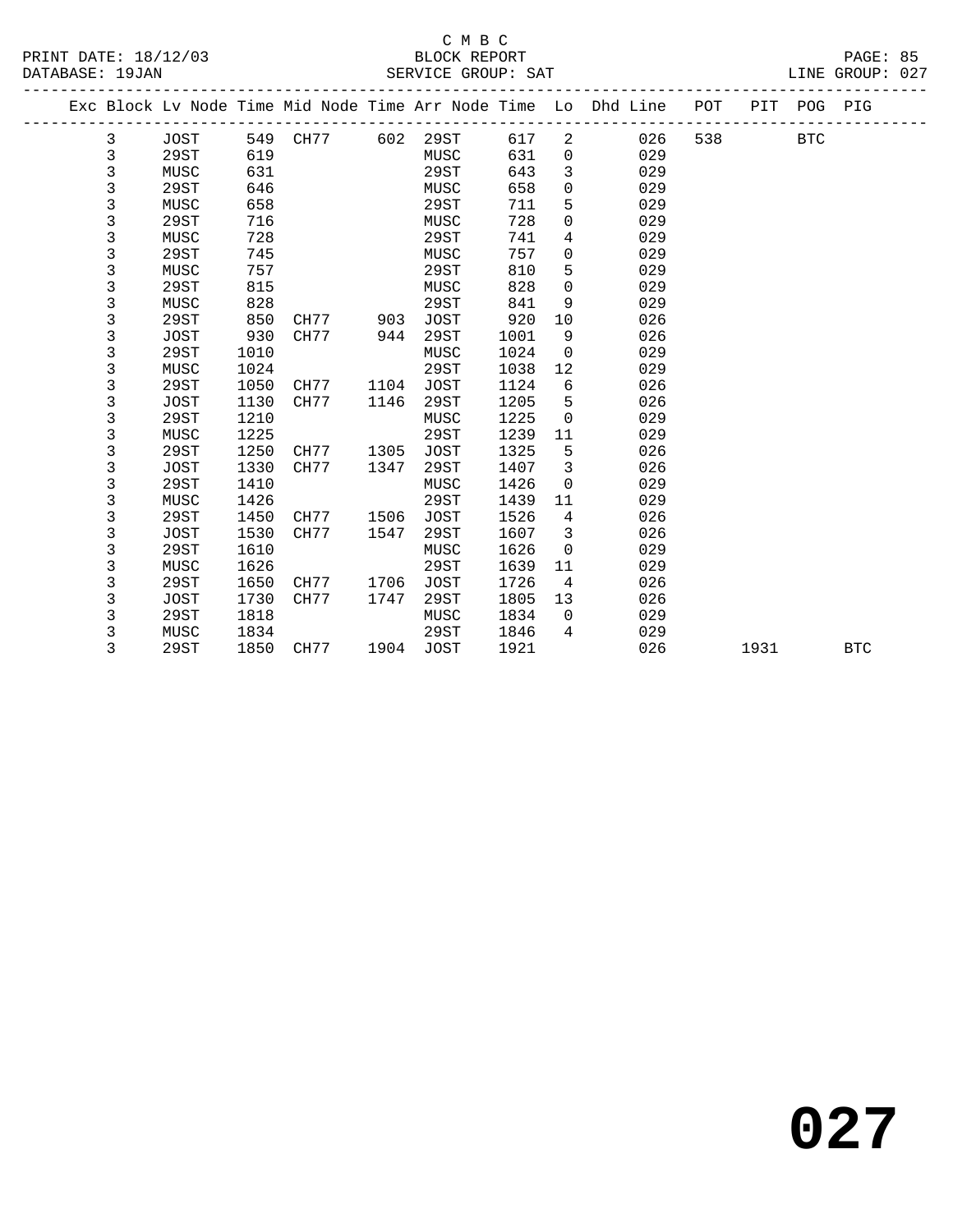#### C M B C<br>BLOCK REPORT PRINT DATE: 18/12/03 BLOCK REPORT PAGE: 86 SERVICE GROUP: SAT

|  |                     |                     |              |              |      |                     |              |                         | Exc Block Lv Node Time Mid Node Time Arr Node Time Lo Dhd Line | POT | PIT  | POG PIG    |            |
|--|---------------------|---------------------|--------------|--------------|------|---------------------|--------------|-------------------------|----------------------------------------------------------------|-----|------|------------|------------|
|  | 4                   | BDKI                |              | 601 HK-W     |      | 604 PBEX            | 610          | 8 <sup>8</sup>          | 028                                                            | 600 |      | <b>BTC</b> |            |
|  | 4                   | PBEX                | 618          | BDKI         | 627  | JOST                | 648          | 23                      | 028                                                            |     |      |            |            |
|  | 4                   | JOST                | 711          | BDKI         | 732  | PBEX                | 741          | 5                       | 028                                                            |     |      |            |            |
|  | 4                   | PBEX                | 746          | BDKI         | 756  | <b>JOST</b>         | 818          | 13                      | 028                                                            |     |      |            |            |
|  | 4                   | JOST                | 831          | CH77         | 845  | 29ST                | 902          | 8                       | 026                                                            |     |      |            |            |
|  | 4                   | <b>29ST</b>         | 910          |              |      | MUSC                | 924          | $\mathsf{O}$            | 029                                                            |     |      |            |            |
|  | 4                   | MUSC                | 924          |              |      | 29ST                | 937          | 13                      | 029                                                            |     |      |            |            |
|  | 4                   | 29ST                | 950          | CH77         | 1004 | JOST                | 1023         | 7                       | 026                                                            |     |      |            |            |
|  | 4                   | JOST                | 1030         | CH77         | 1045 | 29ST                | 1104         | 6                       | 026                                                            |     |      |            |            |
|  | 4                   | 29ST                | 1110         |              |      | MUSC                | 1124         | $\mathbf 0$             | 029                                                            |     |      |            |            |
|  | 4                   | MUSC                | 1124         |              |      | 29ST                | 1138         | 12                      | 029                                                            |     |      |            |            |
|  | 4                   | 29ST                | 1150         | CH77         | 1204 | JOST                | 1224         | 6                       | 026                                                            |     |      |            |            |
|  | 4                   | JOST                | 1230         | CH77         | 1246 | 29ST                | 1305         | 5                       | 026                                                            |     |      |            |            |
|  | 4                   | 29ST                | 1310         |              |      | MUSC                | 1326         | $\mathbf 0$             | 029                                                            |     |      |            |            |
|  | 4                   | MUSC                | 1326         |              |      | 29ST                | 1339         | 11                      | 029                                                            |     |      |            |            |
|  | 4                   | <b>29ST</b>         | 1350         | CH77         | 1405 | <b>JOST</b>         | 1425         | 5                       | 026                                                            |     |      |            |            |
|  | 4                   | <b>JOST</b>         | 1430         | CH77         | 1447 | 29ST                | 1507         | $\overline{3}$          | 026                                                            |     |      |            |            |
|  | $\,4$               | <b>29ST</b>         | 1510         |              |      | MUSC                | 1526         | $\mathbf 0$             | 029                                                            |     |      |            |            |
|  | 4                   | MUSC                | 1526         |              |      | 29ST                | 1539         | 11                      | 029                                                            |     |      |            |            |
|  | 4                   | 29ST                | 1550         | CH77         | 1606 | JOST                | 1626         | $\overline{4}$          | 026                                                            |     |      |            |            |
|  | 4                   | <b>JOST</b>         | 1630         | CH77         | 1647 | 29ST                | 1707         | $\overline{\mathbf{3}}$ | 026                                                            |     |      |            |            |
|  | 4                   | 29ST                | 1710         |              |      | MUSC                | 1726         | $\mathbf 0$             | 029                                                            |     |      |            |            |
|  | 4                   | MUSC                | 1726         |              |      | 29ST                | 1738         | 12                      | 029                                                            |     |      |            |            |
|  | 4                   | 29ST                | 1750         | CH77         | 1806 | JOST                | 1824         | 6                       | 026                                                            |     |      |            |            |
|  | 4                   | JOST                | 1830         | CH77         | 1847 | 29ST                | 1903         | 17                      | 026                                                            |     |      |            |            |
|  | 4                   | 29ST                | 1920         | CH77         | 1934 | JOST                | 1951         | 9                       | 026                                                            |     |      |            |            |
|  | 4                   | JOST                | 2000         | CH77         | 2017 | 29ST                | 2031         | 17                      | 026                                                            |     |      |            |            |
|  | 4                   | 29ST                | 2048         |              |      | MUSC                | 2103         | $\mathbf 0$             | 029                                                            |     |      |            |            |
|  | $\overline{4}$<br>4 | MUSC<br>29ST        | 2103<br>2120 | CH77         | 2133 | 29ST<br><b>JOST</b> | 2114<br>2150 | 6<br>10                 | 029<br>026                                                     |     |      |            |            |
|  | 4                   |                     | 2200         |              | 2210 |                     | 2221         | 2                       | 027                                                            |     |      |            |            |
|  | 4                   | JOST<br><b>KTLP</b> | 2223         | RUBY<br>RUBY | 2231 | KTLP<br><b>JOST</b> | 2240         | 5                       | 027                                                            |     |      |            |            |
|  | 4                   | JOST                | 2245         | BDKI         | 2307 | PBEX                | 2315         | $\overline{3}$          | 028                                                            |     |      |            |            |
|  | 4                   | PBEX                | 2318         | BDKI         | 2328 | JOST                | 2347         | 13                      | 028                                                            |     |      |            |            |
|  | 4                   | JOST                | 2400         | RUBY         | 2408 | KTLP                | 2418         | $\overline{4}$          | 027                                                            |     |      |            |            |
|  | 4                   | KTLP                | 2422         | RUBY         | 2430 | <b>JOST</b>         | 2439         |                         | 027                                                            |     | 2447 |            | <b>BTC</b> |
|  |                     |                     |              |              |      |                     |              |                         |                                                                |     |      |            |            |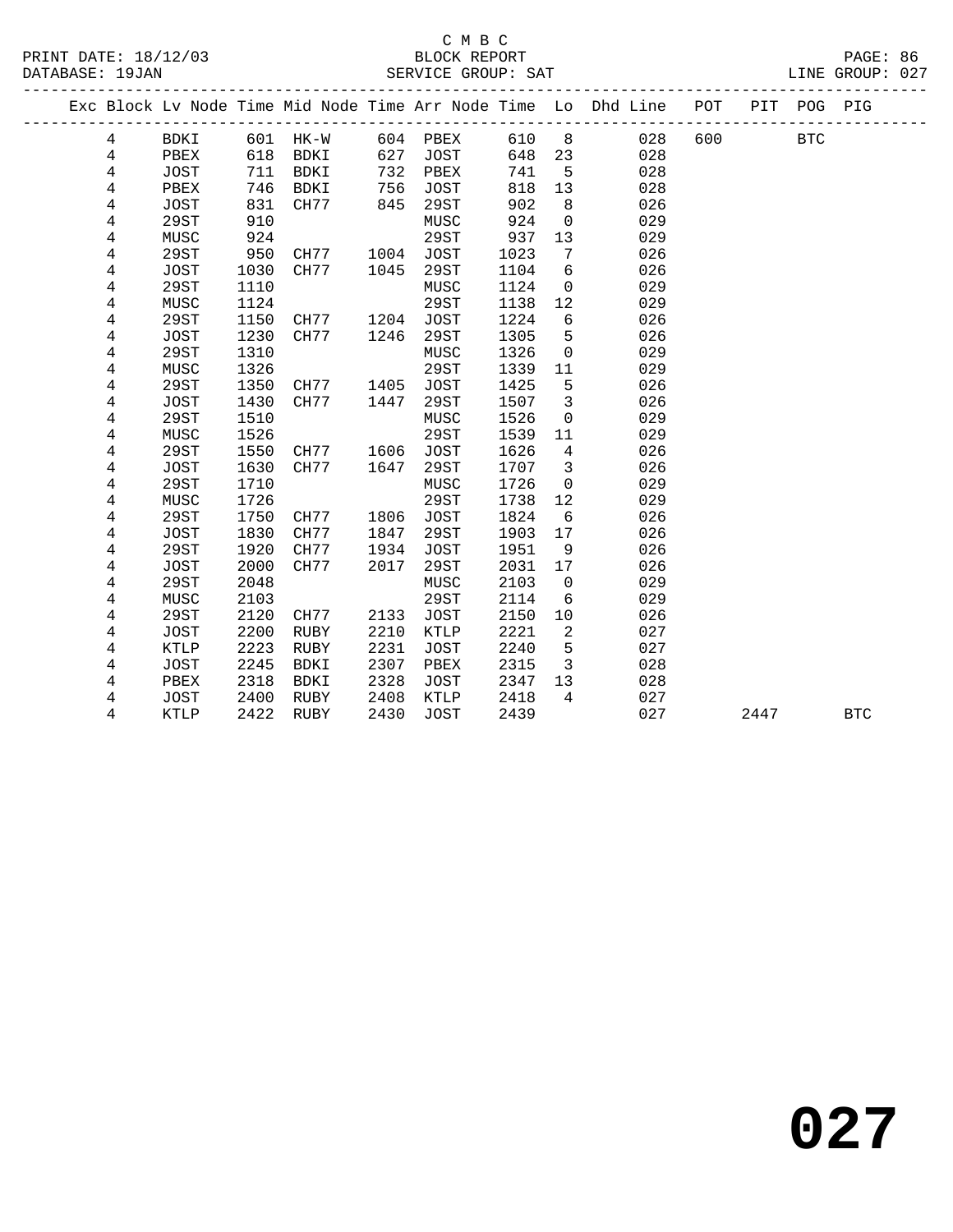|  |   |             |      |             |      |             |        |                 | Exc Block Lv Node Time Mid Node Time Arr Node Time Lo Dhd Line POT |     |      | PIT POG PIG  |            |
|--|---|-------------|------|-------------|------|-------------|--------|-----------------|--------------------------------------------------------------------|-----|------|--------------|------------|
|  | 5 | KYBD        | 611  | RUBY        | 623  | KTLP        | 633    | 15              | 027                                                                | 602 |      | $_{\rm BTC}$ |            |
|  | 5 | KTLP        | 648  | RUBY        | 657  | <b>JOST</b> | 707    | 4               | 027                                                                |     |      |              |            |
|  | 5 | <b>JOST</b> | 711  | CH77        | 724  | 29ST        | 740    | $5\phantom{.0}$ | 026                                                                |     |      |              |            |
|  | 5 | 29ST        | 745  | CH77        | 757  | <b>JOST</b> | 813    | $\mathbf{3}$    | 026                                                                |     |      |              |            |
|  | 5 | <b>JOST</b> | 816  | RUBY        | 826  | KTLP        | 837    | 11              | 027                                                                |     |      |              |            |
|  | 5 | KTLP        | 848  | RUBY        | 859  | <b>JOST</b> | 911    | 5               | 027                                                                |     |      |              |            |
|  | 5 | <b>JOST</b> | 916  | RUBY        | 926  | KTLP        | 937    | 11              | 027                                                                |     |      |              |            |
|  | 5 | KTLP        | 948  | RUBY        | 959  | <b>JOST</b> | 1012   | 4               | 027                                                                |     |      |              |            |
|  | 5 | <b>JOST</b> | 1016 | RUBY        | 1027 | KTLP        | 1038   | $10\,$          | 027                                                                |     |      |              |            |
|  | 5 | KTLP        | 1048 | RUBY        | 1059 | <b>JOST</b> | 1112   | 4               | 027                                                                |     |      |              |            |
|  | 5 | <b>JOST</b> | 1116 | RUBY        | 1127 | KTLP        | 1139   | 9               | 027                                                                |     |      |              |            |
|  | 5 | KTLP        | 1148 | RUBY        | 1159 | JOST        | 1212   | 4               | 027                                                                |     |      |              |            |
|  | 5 | JOST        | 1216 | RUBY        | 1227 | KTLP        | 1239   | 9               | 027                                                                |     |      |              |            |
|  | 5 | KTLP        | 1248 | RUBY        | 1259 | <b>JOST</b> | 1312   | 4               | 027                                                                |     |      |              |            |
|  | 5 | <b>JOST</b> | 1316 | RUBY        | 1328 | KTLP        | 1340   | 8               | 027                                                                |     |      |              |            |
|  | 5 | KTLP        | 1348 | RUBY        | 1359 | <b>JOST</b> | 1412   | $\overline{4}$  | 027                                                                |     |      |              |            |
|  | 5 | JOST        | 1416 | RUBY        | 1429 | KTLP        | 1441   | 7               | 027                                                                |     |      |              |            |
|  | 5 | KTLP        | 1448 | RUBY        | 1459 | <b>JOST</b> | 1512   | 4               | 027                                                                |     |      |              |            |
|  | 5 | JOST        | 1516 | RUBY        | 1529 | KTLP        | 1541   | 7               | 027                                                                |     |      |              |            |
|  | 5 | KTLP        | 1548 | RUBY        | 1559 | JOST        | 1612   | $\overline{4}$  | 027                                                                |     |      |              |            |
|  | 5 | <b>JOST</b> | 1616 | RUBY        | 1628 | KTLP        | 1641   | 7               | 027                                                                |     |      |              |            |
|  | 5 | KTLP        | 1648 | RUBY        | 1659 | <b>JOST</b> | 1712   | 4               | 027                                                                |     |      |              |            |
|  | 5 | <b>JOST</b> | 1716 | RUBY        | 1727 | KTLP        | 1740   | 8               | 027                                                                |     |      |              |            |
|  | 5 | KTLP        | 1748 | RUBY        | 1759 | <b>JOST</b> | 1812   | 4               | 027                                                                |     |      |              |            |
|  | 5 | <b>JOST</b> | 1816 | RUBY        | 1827 | KTLP        | 1840   | 16              | 027                                                                |     |      |              |            |
|  | 5 | KTLP        | 1856 | RUBY        | 1905 | <b>JOST</b> | 1917   | 5               | 027                                                                |     |      |              |            |
|  | 5 | <b>JOST</b> | 1922 | RUBY        | 1933 | KTLP        | 1946   | 5               | 027                                                                |     |      |              |            |
|  | 5 | KTLP        | 1951 | RUBY        | 2000 | <b>JOST</b> | 2011   | $\overline{4}$  | 027                                                                |     |      |              |            |
|  | 5 | <b>JOST</b> | 2015 | BDKI        | 2037 | PBEX        | 2045   | 3               | 028                                                                |     |      |              |            |
|  | 5 | PBEX        | 2048 | BDKI        | 2058 | <b>JOST</b> | 2119   | 11              | 028                                                                |     |      |              |            |
|  | 5 | <b>JOST</b> | 2130 | CH77        | 2147 | 29ST        | 2201   |                 | 026                                                                |     | 2211 |              | <b>BTC</b> |
|  | 6 | 29ST        | 618  | CH77        | 630  | JOST        | 646    | 10              | 026                                                                | 604 |      | <b>BTC</b>   |            |
|  | 6 | <b>JOST</b> | 656  | RUBY        | 704  | KTLP        | 714    | 14              | 027                                                                |     |      |              |            |
|  | 6 | KTLP        | 728  | RUBY        | 738  | JOST        | 748    | 3               | 027                                                                |     |      |              |            |
|  | 6 | <b>JOST</b> | 751  | CH77        | 804  | 29ST        | 820    | 10              | 026                                                                |     |      |              |            |
|  | 6 | <b>29ST</b> | 830  | CH77        | 843  | <b>JOST</b> | 900    | 6               | 026                                                                |     |      |              |            |
|  | 6 | JOST        | 906  | BDKI        | 928  | PBEX        | 937    | 6               | 028                                                                |     |      |              |            |
|  | 6 | PBEX        | 943  | <b>BDKI</b> | 954  | <b>JOST</b> | 1018   | 8               | 028                                                                |     |      |              |            |
|  | 6 | JOST        |      | 1026 BDKI   |      | 1048 PBEX   | 1057 6 |                 | 028                                                                |     |      |              |            |
|  | 6 | PBEX        | 1103 | <b>BDKI</b> | 1114 | JOST        | 1138   | 8               | 028                                                                |     |      |              |            |
|  | 6 | <b>JOST</b> | 1146 | <b>BDKI</b> | 1208 | PBEX        | 1218   | 4               | 028                                                                |     |      |              |            |
|  | 6 | PBEX        | 1222 | <b>BDKI</b> | 1234 | <b>JOST</b> | 1258   | 8               | 028                                                                |     |      |              |            |
|  | 6 | <b>JOST</b> | 1306 | BDKI        | 1329 | PBEX        | 1339   | 3               | 028                                                                |     |      |              |            |
|  | 6 | PBEX        | 1342 | BDKI        | 1354 | <b>JOST</b> | 1418   | 8               | 028                                                                |     |      |              |            |
|  | 6 | <b>JOST</b> | 1426 | <b>BDKI</b> | 1449 | PBEX        | 1459   | 3               | 028                                                                |     |      |              |            |
|  | 6 | PBEX        | 1502 | <b>BDKI</b> | 1514 | <b>JOST</b> | 1538   | 8               | 028                                                                |     |      |              |            |
|  | 6 | <b>JOST</b> | 1546 | BDKI        | 1609 | PBEX        | 1619   | 3               | 028                                                                |     |      |              |            |
|  | 6 | PBEX        | 1622 | BDKI        | 1634 | <b>JOST</b> | 1658   | 8               | 028                                                                |     |      |              |            |
|  | 6 | <b>JOST</b> | 1706 | <b>BDKI</b> | 1729 | PBEX        | 1738   | 4               | 028                                                                |     |      |              |            |
|  | 6 | PBEX        | 1742 | <b>BDKI</b> | 1754 | <b>JOST</b> | 1818   | 8               | 028                                                                |     |      |              |            |
|  | 6 | <b>JOST</b> | 1826 | BDKI        | 1849 | PBEX        | 1858   | 16              | 028                                                                |     |      |              |            |
|  | 6 | PBEX        | 1914 | BDKI        | 1924 | <b>JOST</b> | 1945   | 8               | 028                                                                |     |      |              |            |
|  | 6 | <b>JOST</b> | 1953 | RUBY        | 2003 | KTLP        | 2015   | 6               | 027                                                                |     |      |              |            |
|  | 6 | KTLP        | 2021 | RUBY        | 2030 | <b>JOST</b> | 2041   | 4               | 027                                                                |     |      |              |            |
|  | 6 | <b>JOST</b> | 2045 | <b>BDKI</b> | 2107 | PBEX        | 2115   | 3               | 028                                                                |     |      |              |            |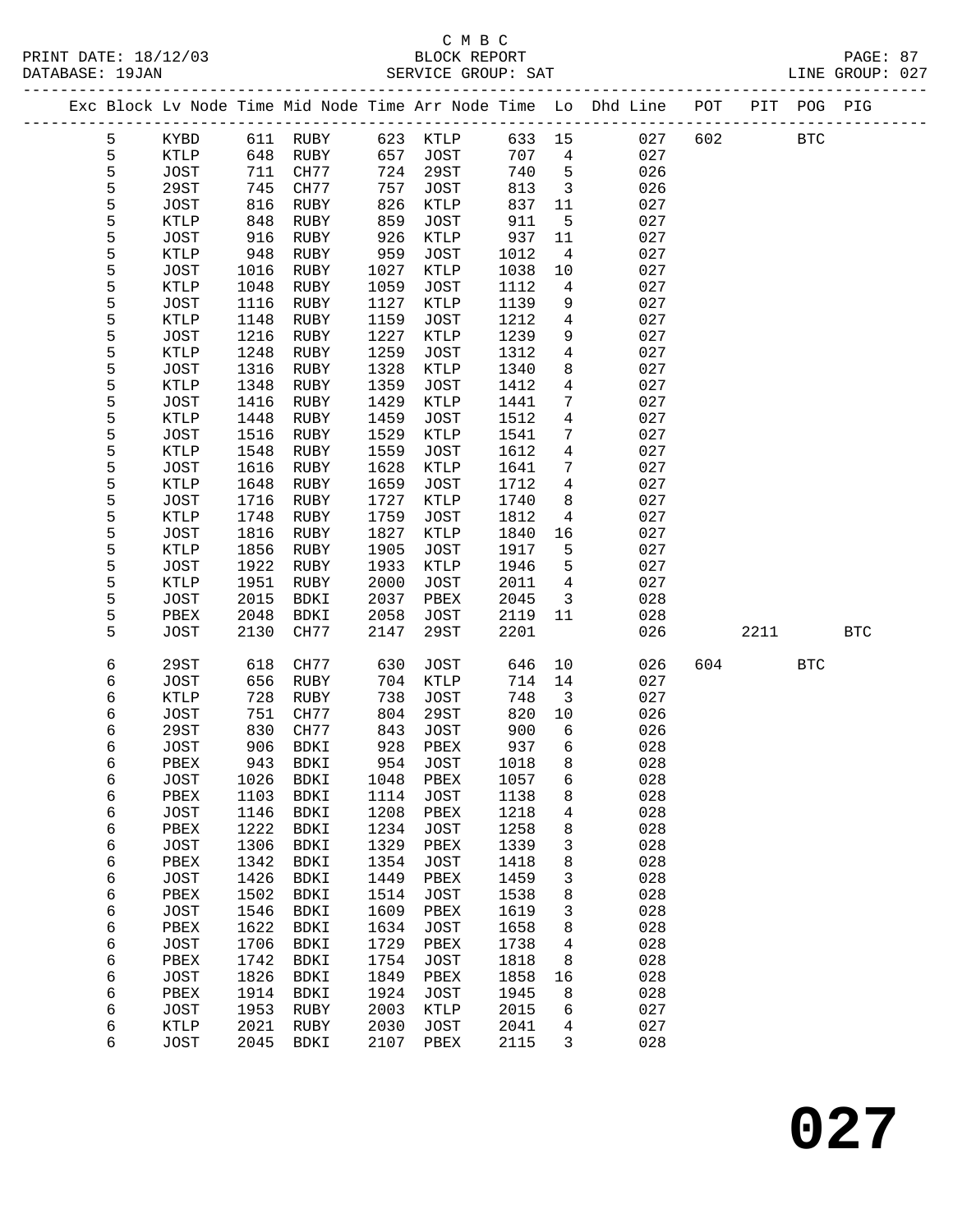#### C M B C<br>BLOCK REPORT SERVICE GROUP: SAT

|  |        |              |              |           |            |                  |              |                      | Exc Block Lv Node Time Mid Node Time Arr Node Time Lo Dhd Line POT PIT POG PIG |     |      |            |            |
|--|--------|--------------|--------------|-----------|------------|------------------|--------------|----------------------|--------------------------------------------------------------------------------|-----|------|------------|------------|
|  | 6      | PBEX         |              | 2118 BDKI |            | 2128 JOST        | 2149         |                      | 028                                                                            |     | 2157 |            | <b>BTC</b> |
|  | 7      |              |              | RUBY      |            |                  |              | $\overline{4}$       |                                                                                | 622 |      | <b>BTC</b> |            |
|  | 7      | KTLP         | 628          | CH77      | 637<br>704 | JOST             | 647<br>719   |                      | 027                                                                            |     |      |            |            |
|  | 7      | JOST<br>29ST | 651<br>730   | CH77      | 742        | 29ST             | 758          | 11                   | 026<br>026                                                                     |     |      |            |            |
|  | 7      | JOST         | 811          | BDKI      | 833        | JOST<br>PBEX     | 842          | 13<br>4              | 028                                                                            |     |      |            |            |
|  | 7      | PBEX         | 846          | BDKI      | 856        | JOST             | 918          | 8                    | 028                                                                            |     |      |            |            |
|  | 7      | JOST         | 926          | BDKI      | 948        | PBEX             | 957          | 6                    | 028                                                                            |     |      |            |            |
|  | 7      | PBEX         | 1003         | BDKI      | 1014       | JOST             | 1038         | 8                    | 028                                                                            |     |      |            |            |
|  | 7      | JOST         | 1046         | BDKI      | 1108       | PBEX             | 1117         | 6                    | 028                                                                            |     |      |            |            |
|  | 7      | PBEX         | 1123         | BDKI      | 1134       | JOST             | 1158         | 8                    | 028                                                                            |     |      |            |            |
|  | 7      | JOST         | 1206         | BDKI      | 1228       | PBEX             | 1238         | 4                    | 028                                                                            |     |      |            |            |
|  | 7      | PBEX         | 1242         | BDKI      | 1254       | JOST             | 1318         | 8                    | 028                                                                            |     |      |            |            |
|  | 7      | <b>JOST</b>  | 1326         | BDKI      | 1349       | PBEX             | 1359         | $\mathbf{3}$         | 028                                                                            |     |      |            |            |
|  | 7      | PBEX         | 1402         | BDKI      | 1414       | <b>JOST</b>      | 1438         | 8                    | 028                                                                            |     |      |            |            |
|  | 7      | JOST         | 1446         | BDKI      | 1509       | PBEX             | 1519         | $\mathbf{3}$         | 028                                                                            |     |      |            |            |
|  | 7      | PBEX         | 1522         | BDKI      | 1534       | JOST             | 1558         | 8                    | 028                                                                            |     |      |            |            |
|  | 7      | JOST         | 1606         | BDKI      | 1629       | PBEX             | 1639         | $\mathbf{3}$         | 028                                                                            |     |      |            |            |
|  | 7      | PBEX         | 1642         | BDKI      | 1654       | <b>JOST</b>      | 1718         | 8                    | 028                                                                            |     |      |            |            |
|  | 7      | JOST         | 1726         | BDKI      | 1749       | PBEX             | 1758         | 8                    | 028                                                                            |     |      |            |            |
|  | 7      | PBEX         | 1806         | BDKI      | 1816       | JOST             | 1838         | 8                    | 028                                                                            |     |      |            |            |
|  | 7      | JOST         | 1846         | BDKI      | 1909       | PBEX             | 1918         |                      | 028                                                                            |     | 1928 |            | <b>BTC</b> |
|  | 8      | BDKI         | 618          | SMKI      | 631        | JOST             | 639          | 2                    | 028                                                                            | 617 |      | BTC        |            |
|  | 8      | JOST         | 641          | BDKI      | 702        | PBEX             | 711          | 7                    | 028                                                                            |     |      |            |            |
|  | 8      | PBEX         | 718          | BDKI      | 727        | JOST             | 748          | 8                    | 028                                                                            |     |      |            |            |
|  | 8      | <b>JOST</b>  | 756          | RUBY      | 805        | KTLP             | 816          | 12                   | 027                                                                            |     |      |            |            |
|  | 8      | KTLP         | 828          | RUBY      | 838        | JOST             | 848          | 2                    | 027                                                                            |     |      |            |            |
|  | 8      | JOST         | 850          | CH77      | 904        | 29ST             | 921          | 9                    | 026                                                                            |     |      |            |            |
|  | 8      | 29ST         | 930          |           |            | MUSC             | 944          | $\mathsf{O}$         | 029                                                                            |     |      |            |            |
|  | 8      | MUSC         | 944          |           |            | 29ST             | 957          | 13                   | 029                                                                            |     |      |            |            |
|  | 8      | 29ST         | 1010         | CH77      | 1024       | JOST             | 1044         | 6                    | 026                                                                            |     |      |            |            |
|  | 8      | JOST         | 1050         | CH77      | 1105       | 29ST             | 1124         | 6                    | 026                                                                            |     |      |            |            |
|  | 8      | 29ST         | 1130         |           |            | MUSC             | 1145         | $\mathbf 0$          | 029                                                                            |     |      |            |            |
|  | 8      | MUSC         | 1145         |           |            | 29ST             | 1159         | 11                   | 029                                                                            |     |      |            |            |
|  | 8      | 29ST         | 1210         | CH77      | 1225       | JOST             | 1245         | 5                    | 026                                                                            |     |      |            |            |
|  | 8      | JOST         | 1250         | CH77      | 1306       | 29ST             | 1325         | 5                    | 026                                                                            |     |      |            |            |
|  | 8      | 29ST         | 1330<br>1346 |           |            | MUSC<br>29ST     | 1346<br>1359 | $\overline{0}$<br>11 | 029                                                                            |     |      |            |            |
|  | 8<br>8 | MUSC<br>29ST |              | 1410 CH77 |            | 1426 JOST 1446 4 |              |                      | 029<br>026                                                                     |     |      |            |            |
|  | 8      | JOST         | 1450         | CH77      | 1507       | 29ST             | 1527         | 3                    | 026                                                                            |     |      |            |            |
|  | 8      | 29ST         | 1530         |           |            | MUSC             | 1546         | 0                    | 029                                                                            |     |      |            |            |
|  | 8      | MUSC         | 1546         |           |            | 29ST             | 1559         | 11                   | 029                                                                            |     |      |            |            |
|  | 8      | 29ST         | 1610         | CH77      | 1626       | <b>JOST</b>      | 1646         | 4                    | 026                                                                            |     |      |            |            |
|  | 8      | <b>JOST</b>  | 1650         | CH77      | 1707       | 29ST             | 1725         | 5                    | 026                                                                            |     |      |            |            |
|  | 8      | 29ST         | 1730         |           |            | MUSC             | 1746         | 0                    | 029                                                                            |     |      |            |            |
|  | 8      | MUSC         | 1746         |           |            | 29ST             | 1758         | 12                   | 029                                                                            |     |      |            |            |
|  |        |              |              |           |            |                  |              |                      |                                                                                |     |      |            |            |

8 29ST 1810 CH77 1826 JOST 1844 026 1854 BTC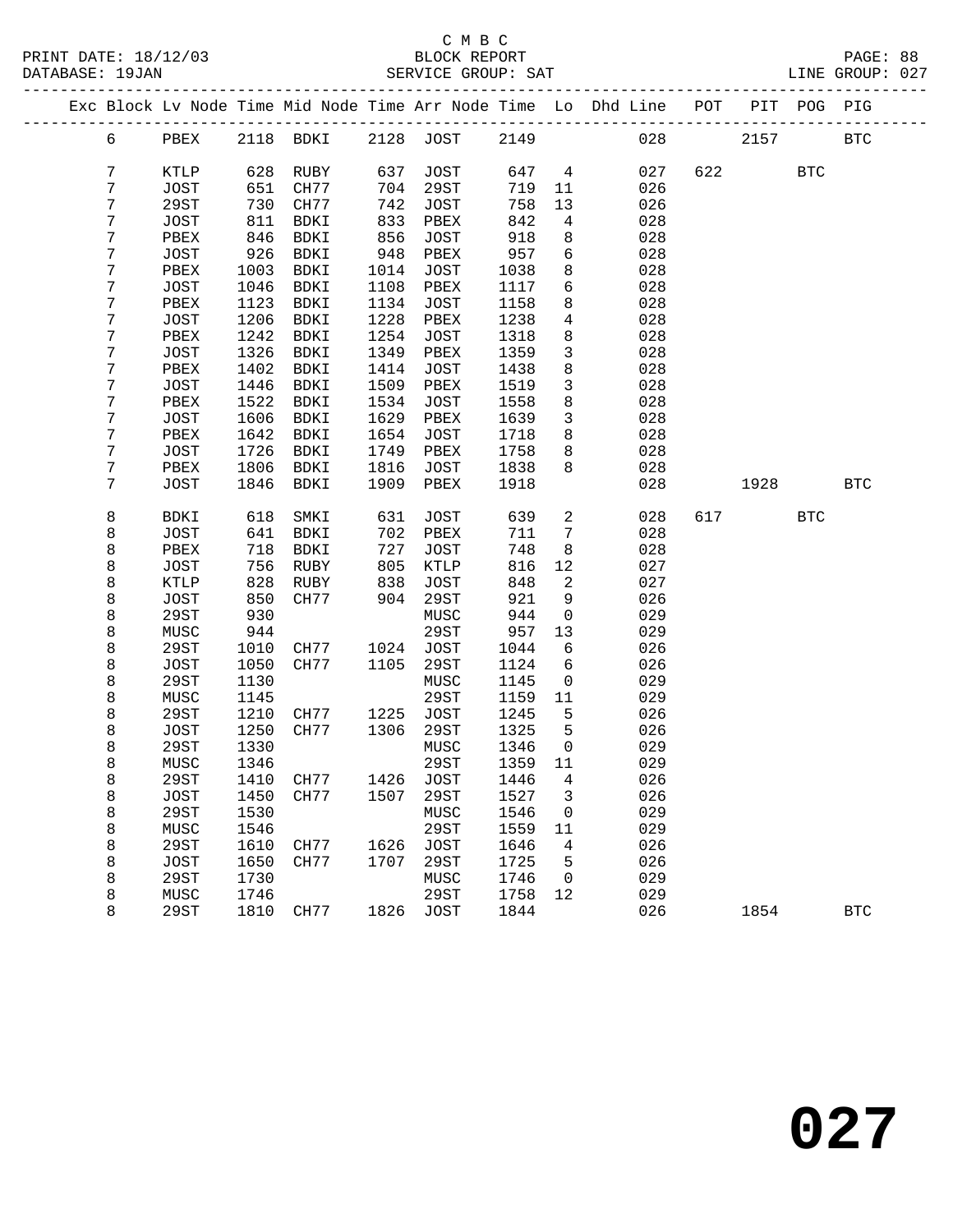### C M B C<br>BLOCK REPORT SERVICE GROUP: SAT

|  |   |             |      |             |      |             |        |                | Exc Block Lv Node Time Mid Node Time Arr Node Time Lo Dhd Line POT |     | PIT POG PIG |  |
|--|---|-------------|------|-------------|------|-------------|--------|----------------|--------------------------------------------------------------------|-----|-------------|--|
|  | 9 | JOST        | 636  | RUBY        | 644  | KTLP        | 654 14 |                | 027                                                                | 625 | <b>BTC</b>  |  |
|  | 9 | <b>KTLP</b> | 708  | RUBY        | 717  | <b>JOST</b> | 727    | 14             | 027                                                                |     |             |  |
|  | 9 | <b>JOST</b> | 741  | BDKI        | 802  | PBEX        | 811    | 5              | 028                                                                |     |             |  |
|  | 9 | PBEX        | 816  | <b>BDKI</b> | 826  | <b>JOST</b> | 848    | 8              | 028                                                                |     |             |  |
|  | 9 | <b>JOST</b> | 856  | RUBY        | 906  | KTLP        | 917    | 11             | 027                                                                |     |             |  |
|  | 9 | <b>KTLP</b> | 928  | RUBY        | 939  | <b>JOST</b> | 951    | 5              | 027                                                                |     |             |  |
|  | 9 | <b>JOST</b> | 956  | RUBY        | 1007 | KTLP        | 1018   | 10             | 027                                                                |     |             |  |
|  | 9 | <b>KTLP</b> | 1028 | RUBY        | 1039 | <b>JOST</b> | 1052   | 4              | 027                                                                |     |             |  |
|  | 9 | <b>JOST</b> | 1056 | RUBY        | 1107 | <b>KTLP</b> | 1118   | 10             | 027                                                                |     |             |  |
|  | 9 | <b>KTLP</b> | 1128 | RUBY        | 1139 | <b>JOST</b> | 1152   | 4              | 027                                                                |     |             |  |
|  | 9 | JOST        | 1156 | RUBY        | 1207 | KTLP        | 1219   | 9              | 027                                                                |     |             |  |
|  | 9 | <b>KTLP</b> | 1228 | RUBY        | 1239 | <b>JOST</b> | 1252   | $\overline{4}$ | 027                                                                |     |             |  |
|  | 9 | <b>JOST</b> | 1256 | RUBY        | 1308 | <b>KTLP</b> | 1320   | 8              | 027                                                                |     |             |  |
|  | 9 | <b>KTLP</b> | 1328 | RUBY        | 1339 | <b>JOST</b> | 1352   | $\overline{4}$ | 027                                                                |     |             |  |
|  | 9 | <b>JOST</b> | 1356 | RUBY        | 1409 | <b>KTLP</b> | 1421   | 7              | 027                                                                |     |             |  |
|  | 9 | <b>KTLP</b> | 1428 | RUBY        | 1439 | <b>JOST</b> | 1452   | $\overline{4}$ | 027                                                                |     |             |  |
|  | 9 | <b>JOST</b> | 1456 | RUBY        | 1509 | <b>KTLP</b> | 1521   | 7              | 027                                                                |     |             |  |
|  | 9 | <b>KTLP</b> | 1528 | RUBY        | 1539 | <b>JOST</b> | 1552   | 4              | 027                                                                |     |             |  |
|  | 9 | <b>JOST</b> | 1556 | RUBY        | 1609 | <b>KTLP</b> | 1621   | 7              | 027                                                                |     |             |  |
|  | 9 | KTLP        | 1628 | RUBY        | 1639 | <b>JOST</b> | 1652   | $\overline{4}$ | 027                                                                |     |             |  |
|  | 9 | JOST        | 1656 | RUBY        | 1707 | <b>KTLP</b> | 1720   | 8              | 027                                                                |     |             |  |
|  | 9 | <b>KTLP</b> | 1728 | RUBY        | 1739 | <b>JOST</b> | 1752   | $\overline{4}$ | 027                                                                |     |             |  |
|  | 9 | <b>JOST</b> | 1756 | RUBY        | 1807 | KTLP        | 1820   | 8              | 027                                                                |     |             |  |
|  | 9 | <b>KTLP</b> | 1828 | RUBY        | 1838 | <b>JOST</b> | 1851   | 5              | 027                                                                |     |             |  |
|  | 9 | JOST        | 1856 | RUBY        | 1907 | KTLP        | 1920   | 2              | 027                                                                |     |             |  |
|  | 9 | KTLP        | 1922 | RUBY        | 1931 | <b>JOST</b> | 1943   | 2              | 027                                                                |     |             |  |
|  | 9 | <b>JOST</b> | 1945 | <b>BDKI</b> | 2007 | PBEX        | 2015   | 3              | 028                                                                |     |             |  |
|  | 9 | PBEX        | 2018 | <b>BDKI</b> | 2028 | <b>JOST</b> | 2049   | $\overline{4}$ | 028                                                                |     |             |  |
|  | 9 | <b>JOST</b> | 2053 | RUBY        | 2103 | <b>KTLP</b> | 2115   | 6              | 027                                                                |     |             |  |
|  | 9 | <b>KTLP</b> | 2121 | RUBY        | 2130 | <b>JOST</b> | 2141   | $\overline{4}$ | 027                                                                |     |             |  |
|  | 9 | <b>JOST</b> | 2145 | BDKI        | 2207 | PBEX        | 2215   | 3              | 028                                                                |     |             |  |
|  | 9 | PBEX        | 2218 | BDKI        | 2228 | <b>JOST</b> | 2249   | 11             | 028                                                                |     |             |  |
|  | 9 | <b>JOST</b> | 2300 | RUBY        | 2310 | KTLP        | 2321   | $\mathbf{1}$   | 027                                                                |     |             |  |
|  | 9 | <b>KTLP</b> | 2322 | RUBY        | 2330 | <b>JOST</b> | 2339   | 6              | 027                                                                |     |             |  |
|  | 9 | <b>JOST</b> | 2345 | <b>BDKI</b> | 2407 | PBEX        | 2415   | 3              | 028                                                                |     |             |  |
|  | 9 | PBEX        | 2418 | <b>BDKI</b> | 2428 | <b>JOST</b> | 2447   | 13             | 028                                                                |     |             |  |
|  | 9 | <b>JOST</b> | 2500 | <b>RUBY</b> | 2508 | <b>KTLP</b> | 2518   | 4              | 027                                                                |     |             |  |

9 KTLP 2522 RUBY 2530 KYJO 2541 027 2550 BTC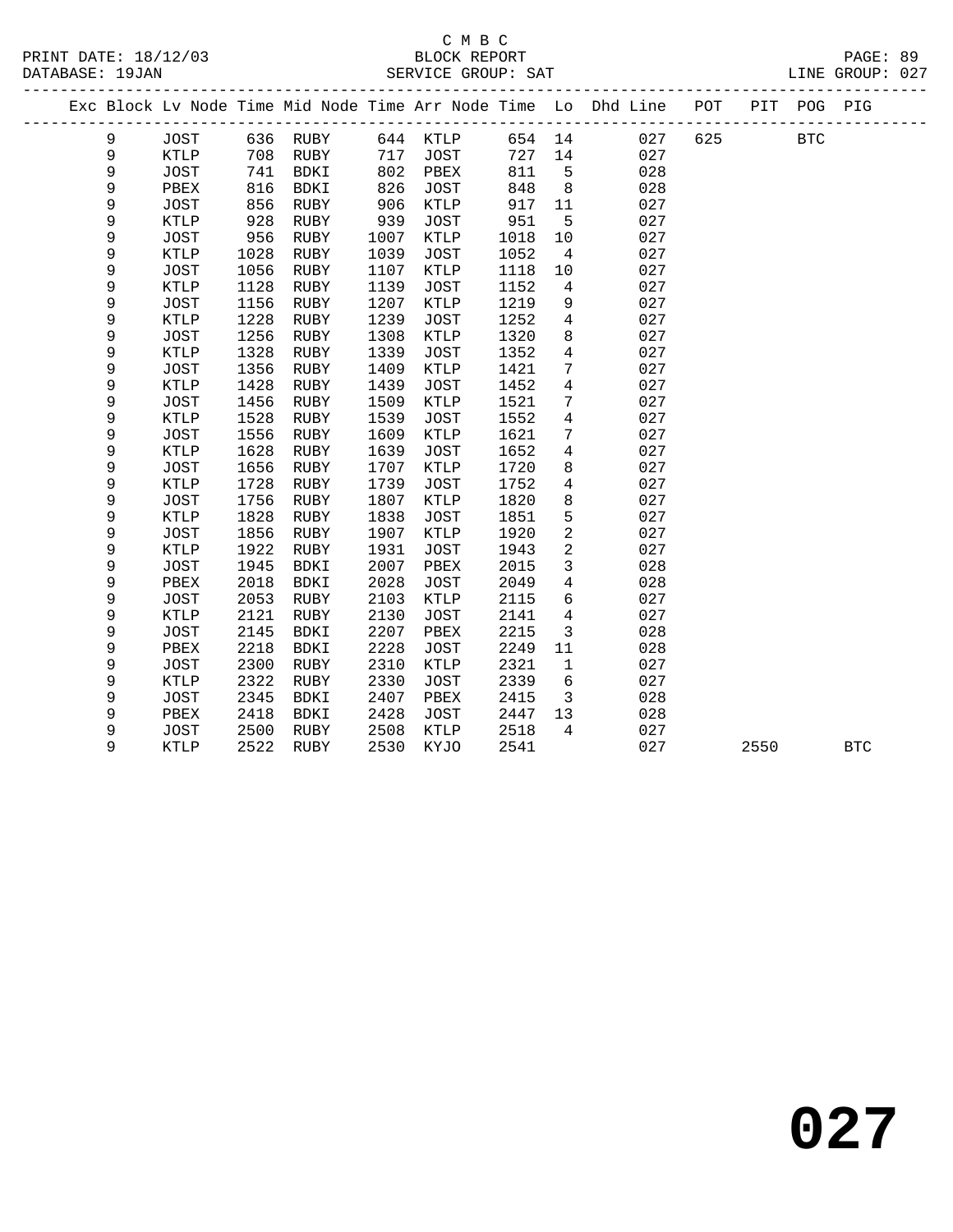| PRINT DATE: 18/12/03 | BLOCK REPORT       |                 | PAGE: 90 |  |
|----------------------|--------------------|-----------------|----------|--|
| DATABASE: 19JAN      | SERVICE GROUP: SAT | LINE GROUP: 027 |          |  |

|  |    |      |      |      |      |      |      |                | Exc Block Lv Node Time Mid Node Time Arr Node Time Lo Dhd Line | POT | PIT  | POG        | PIG        |
|--|----|------|------|------|------|------|------|----------------|----------------------------------------------------------------|-----|------|------------|------------|
|  | 10 | 29ST | 645  | CH77 | 657  | JOST | 713  | $\overline{3}$ | 026                                                            | 631 |      | <b>BTC</b> |            |
|  | 10 | JOST | 716  | RUBY | 724  | KTLP | 734  | 14             | 027                                                            |     |      |            |            |
|  | 10 | KTLP | 748  | RUBY | 758  | JOST | 809  | 2              | 027                                                            |     |      |            |            |
|  | 10 | JOST | 811  | CH77 | 825  | 29ST | 842  | 28             | 026                                                            |     |      |            |            |
|  | 10 | 29ST | 910  | CH77 | 924  | JOST | 943  | 7              | 026                                                            |     |      |            |            |
|  | 10 | JOST | 950  | CH77 | 1004 | 29ST | 1021 | 9              | 026                                                            |     |      |            |            |
|  | 10 | 29ST | 1030 |      |      | MUSC | 1044 | $\Omega$       | 029                                                            |     |      |            |            |
|  | 10 | MUSC | 1044 |      |      | 29ST | 1058 | 12             | 029                                                            |     |      |            |            |
|  | 10 | 29ST | 1110 | CH77 | 1124 | JOST | 1144 | 6              | 026                                                            |     |      |            |            |
|  | 10 | JOST | 1150 | CH77 | 1206 | 29ST | 1225 | 5              | 026                                                            |     |      |            |            |
|  | 10 | 29ST | 1230 |      |      | MUSC | 1245 | $\Omega$       | 029                                                            |     |      |            |            |
|  | 10 | MUSC | 1245 |      |      | 29ST | 1259 | 11             | 029                                                            |     |      |            |            |
|  | 10 | 29ST | 1310 | CH77 | 1325 | JOST | 1345 | 5              | 026                                                            |     |      |            |            |
|  | 10 | JOST | 1350 | CH77 | 1407 | 29ST | 1427 | 3              | 026                                                            |     |      |            |            |
|  | 10 | 29ST | 1430 |      |      | MUSC | 1446 | $\Omega$       | 029                                                            |     |      |            |            |
|  | 10 | MUSC | 1446 |      |      | 29ST | 1459 | 11             | 029                                                            |     |      |            |            |
|  | 10 | 29ST | 1510 | CH77 | 1526 | JOST | 1546 | $\overline{4}$ | 026                                                            |     |      |            |            |
|  | 10 | JOST | 1550 | CH77 | 1607 | 29ST | 1627 | 3              | 026                                                            |     |      |            |            |
|  | 10 | 29ST | 1630 |      |      | MUSC | 1646 | $\Omega$       | 029                                                            |     |      |            |            |
|  | 10 | MUSC | 1646 |      |      | 29ST | 1659 | 11             | 029                                                            |     |      |            |            |
|  | 10 | 29ST | 1710 | CH77 | 1726 | JOST | 1746 | $\overline{4}$ | 026                                                            |     |      |            |            |
|  | 10 | JOST | 1750 | CH77 | 1807 | 29ST | 1825 |                | 026                                                            |     | 1837 |            | <b>BTC</b> |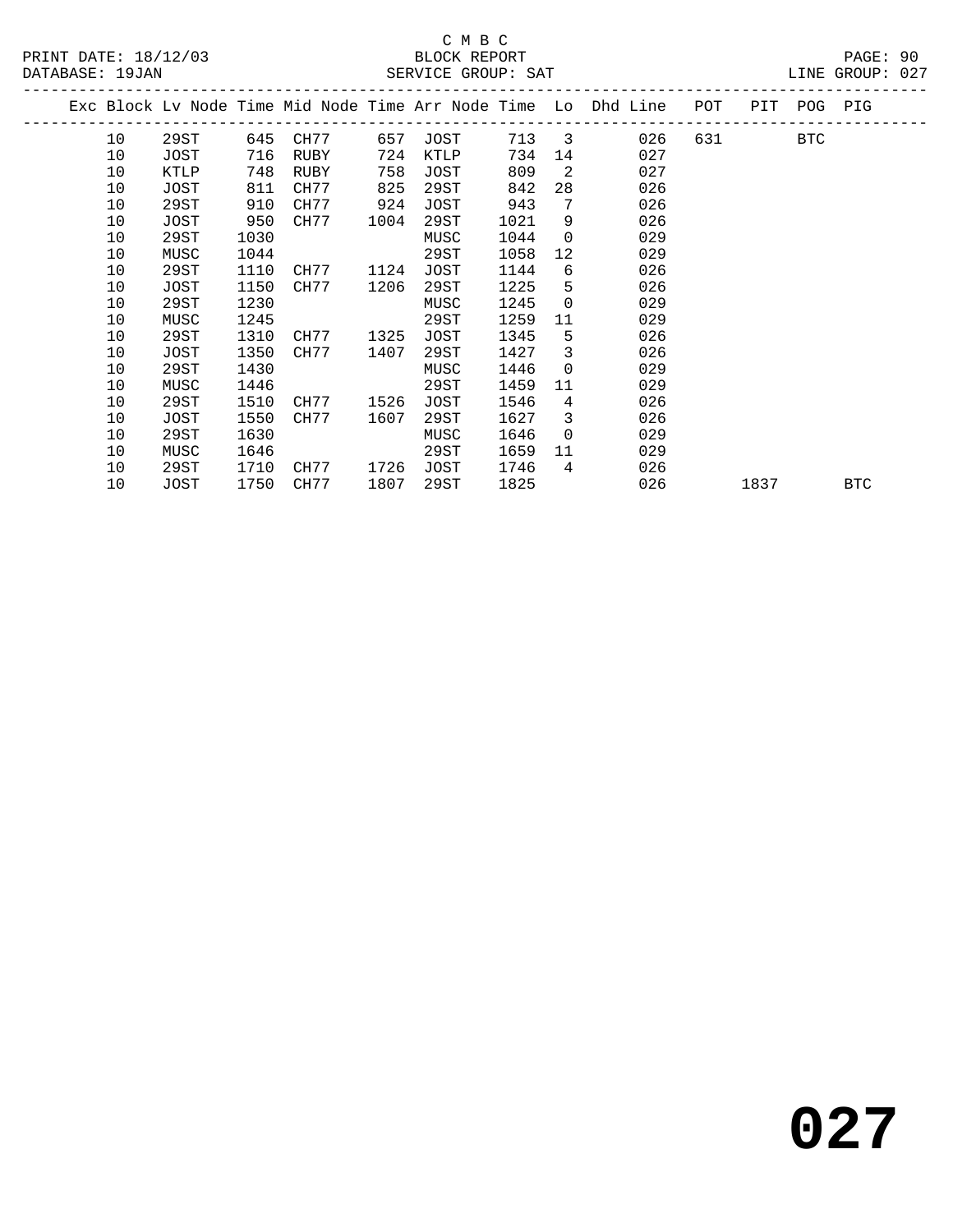#### C M B C<br>BLOCK REPORT SERVICE GROUP: SAT

|  |            |             |      |                          |      |             |      |                         | Exc Block Lv Node Time Mid Node Time Arr Node Time Lo Dhd Line POT |     |      | PIT POG PIG |            |
|--|------------|-------------|------|--------------------------|------|-------------|------|-------------------------|--------------------------------------------------------------------|-----|------|-------------|------------|
|  | 11         | 29ST        | 843  |                          |      | MUSC 856    |      | $\overline{0}$          | 029                                                                | 829 |      | <b>BTC</b>  |            |
|  | 11         | MUSC        | 856  |                          |      | 29ST        | 909  | 21                      | 029                                                                |     |      |             |            |
|  | 11         | 29ST        | 930  | CH77 944 JOST            |      |             | 1003 | $7\overline{ }$         | 026                                                                |     |      |             |            |
|  | 11         | JOST        | 1010 |                          |      | 29ST        | 1044 | 6                       | 026                                                                |     |      |             |            |
|  |            |             |      | CH77 1025                |      |             |      |                         |                                                                    |     |      |             |            |
|  | 11         | 29ST        | 1050 |                          |      | MUSC        | 1104 | $\overline{0}$          | 029                                                                |     |      |             |            |
|  | 11         | MUSC        | 1104 |                          |      | 29ST        | 1118 | 12                      | 029                                                                |     |      |             |            |
|  | 11         | 29ST        | 1130 | CH77 1144                |      | JOST        | 1204 | $6\overline{6}$         | 026                                                                |     |      |             |            |
|  | 11         | JOST        | 1210 | CH77                     | 1226 | 29ST        | 1245 | 5                       | 026                                                                |     |      |             |            |
|  | 11         | 29ST        | 1250 |                          |      | MUSC        | 1305 | $\overline{0}$          | 029                                                                |     |      |             |            |
|  | 11         | MUSC        | 1305 |                          |      | 29ST        | 1318 | 12                      | 029                                                                |     |      |             |            |
|  | 11         | 29ST        | 1330 | CH77 1345                |      | JOST        | 1405 | 5                       | 026                                                                |     |      |             |            |
|  | 11         | JOST        | 1410 | CH77                     | 1427 | 29ST        | 1447 | $\overline{3}$          | 026                                                                |     |      |             |            |
|  | 11         | 29ST        | 1450 |                          |      | MUSC        | 1506 | $\overline{0}$          | 029                                                                |     |      |             |            |
|  | 11         | MUSC        | 1506 |                          |      | 29ST        | 1519 | 11                      | 029                                                                |     |      |             |            |
|  | 11         | 29ST        | 1530 | CH77                     | 1546 | JOST        | 1606 | $\overline{4}$          | 026                                                                |     |      |             |            |
|  | 11         | JOST        | 1610 | CH77                     | 1627 | 29ST        | 1647 | $\overline{\mathbf{3}}$ | 026                                                                |     |      |             |            |
|  | 11         | 29ST        | 1650 |                          |      | MUSC        | 1706 | $\overline{0}$          | 029                                                                |     |      |             |            |
|  | 11         | MUSC        | 1706 |                          |      | 29ST        | 1718 | 12                      | 029                                                                |     |      |             |            |
|  | 11         | 29ST        | 1730 | CH77 1746 JOST           |      |             | 1804 | 6                       | 026                                                                |     |      |             |            |
|  | 11         | JOST        | 1810 | CH77                     | 1827 | 29ST        | 1843 | 5                       | 026                                                                |     |      |             |            |
|  | 11         | 29ST        | 1848 |                          |      | MUSC        | 1904 | $\mathbf 0$             | 029                                                                |     |      |             |            |
|  | 11         | MUSC        | 1904 |                          |      | 29ST        | 1915 | $\mathbf{3}$            | 029                                                                |     |      |             |            |
|  | 11         | 29ST        | 1918 |                          |      | MUSC        | 1934 | $\mathbf 0$             | 029                                                                |     |      |             |            |
|  | 11         | MUSC        | 1934 |                          |      | 29ST        | 1945 | 5                       | 029                                                                |     |      |             |            |
|  | 11         | 29ST        | 1950 | CH77                     | 2004 | JOST        | 2021 | $\overline{a}$          | 026                                                                |     |      |             |            |
|  | 11         | JOST        | 2023 | RUBY                     | 2033 | KTLP        | 2045 | 6                       | 027                                                                |     |      |             |            |
|  | 11         | KTLP        | 2051 | RUBY                     | 2100 | JOST        | 2111 | $\overline{4}$          | 027                                                                |     |      |             |            |
|  | 11         | JOST        | 2115 | BDKI                     | 2137 | PBEX        | 2145 | $\mathbf{3}$            | 028                                                                |     |      |             |            |
|  | 11         | PBEX        | 2148 | BDKI                     | 2158 | JOST        | 2219 | $7\phantom{.0}$         | 028                                                                |     |      |             |            |
|  | 11         | JOST        | 2226 | CH77                     | 2241 | 29ST        | 2255 | $\mathbf{1}$            | 026                                                                |     |      |             |            |
|  | 11         | 29ST        | 2256 |                          |      | MUSC        | 2310 | $\overline{0}$          | 029                                                                |     |      |             |            |
|  | 11         |             | 2310 |                          |      | 29ST        | 2320 | $\overline{4}$          | 029                                                                |     |      |             |            |
|  |            | MUSC        |      |                          |      |             |      |                         |                                                                    |     |      |             |            |
|  | 11         | 29ST        | 2324 | CH77                     | 2337 | JOST        | 2354 | 21                      | 026                                                                |     |      |             |            |
|  | 11         | JOST        | 2415 | BDKI                     | 2437 | PBEX        | 2445 | $\overline{\mathbf{3}}$ | 028                                                                |     |      |             |            |
|  | 11         | PBEX        | 2448 | BDKI                     | 2458 | JOST        | 2517 | 16                      | 028                                                                |     |      |             |            |
|  | 11         | JOST        | 2533 | CH77                     | 2548 | 29ST        | 2602 |                         | 026                                                                |     | 2612 |             | <b>BTC</b> |
|  | 12         | PBEX        | 906  | BDKI                     |      | 916 JOST    | 938  | 8                       | 028                                                                | 854 |      | <b>BTC</b>  |            |
|  | 12         | JOST        |      | 946 BDKI                 |      | 1008 PBEX   | 1017 | 6                       | 028                                                                |     |      |             |            |
|  | 12         |             |      | PBEX 1023 BDKI 1034 JOST |      |             | 1058 | 8                       | 028                                                                |     |      |             |            |
|  | 12         | <b>JOST</b> | 1106 | BDKI                     | 1128 | PBEX        | 1137 | 6                       | 028                                                                |     |      |             |            |
|  | 12         | PBEX        | 1143 | BDKI                     | 1154 | JOST        | 1218 | 8                       | 028                                                                |     |      |             |            |
|  | 12         | JOST        | 1226 | BDKI                     | 1248 | PBEX        | 1258 | 4                       | 028                                                                |     |      |             |            |
|  | $12$       | PBEX        | 1302 | BDKI                     | 1314 | JOST        | 1338 | 8                       | 028                                                                |     |      |             |            |
|  | $12$       | JOST        | 1346 | BDKI                     | 1409 | PBEX        | 1419 | 3                       | 028                                                                |     |      |             |            |
|  | 12         | PBEX        | 1422 | BDKI                     | 1434 | JOST        | 1458 | 8                       | 028                                                                |     |      |             |            |
|  | 12         | JOST        | 1506 | BDKI                     | 1529 | PBEX        | 1539 | 3                       | 028                                                                |     |      |             |            |
|  | 12         | PBEX        | 1542 | BDKI                     | 1554 | <b>JOST</b> | 1618 | 8                       | 028                                                                |     |      |             |            |
|  |            |             |      |                          |      |             |      |                         |                                                                    |     |      |             |            |
|  | $12$<br>12 | <b>JOST</b> | 1626 | BDKI                     | 1649 | PBEX        | 1658 | 4                       | 028<br>028                                                         |     |      |             |            |
|  |            | PBEX        | 1702 | BDKI                     | 1714 | JOST        | 1738 | 8                       |                                                                    |     |      |             |            |
|  | 12         | JOST        | 1746 | BDKI                     | 1809 | PBEX        | 1818 | 8                       | 028                                                                |     |      |             |            |
|  | 12         | PBEX        | 1826 | BDKI                     | 1836 | JOST        | 1858 | 2                       | 028                                                                |     |      |             |            |
|  | 12         | <b>JOST</b> | 1900 | CH77                     | 1917 | 29ST        | 1933 | 15                      | 026                                                                |     |      |             |            |
|  | 12         | <b>29ST</b> | 1948 |                          |      | MUSC        | 2004 | 0                       | 029                                                                |     |      |             |            |
|  | 12         | MUSC        | 2004 |                          |      | 29ST        | 2015 | 5                       | 029                                                                |     |      |             |            |
|  | 12         | 29ST        | 2020 | CH77                     |      | 2034 JOST   | 2051 | 9                       | 026                                                                |     |      |             |            |
|  |            |             |      |                          |      |             |      |                         |                                                                    |     |      |             |            |

**027**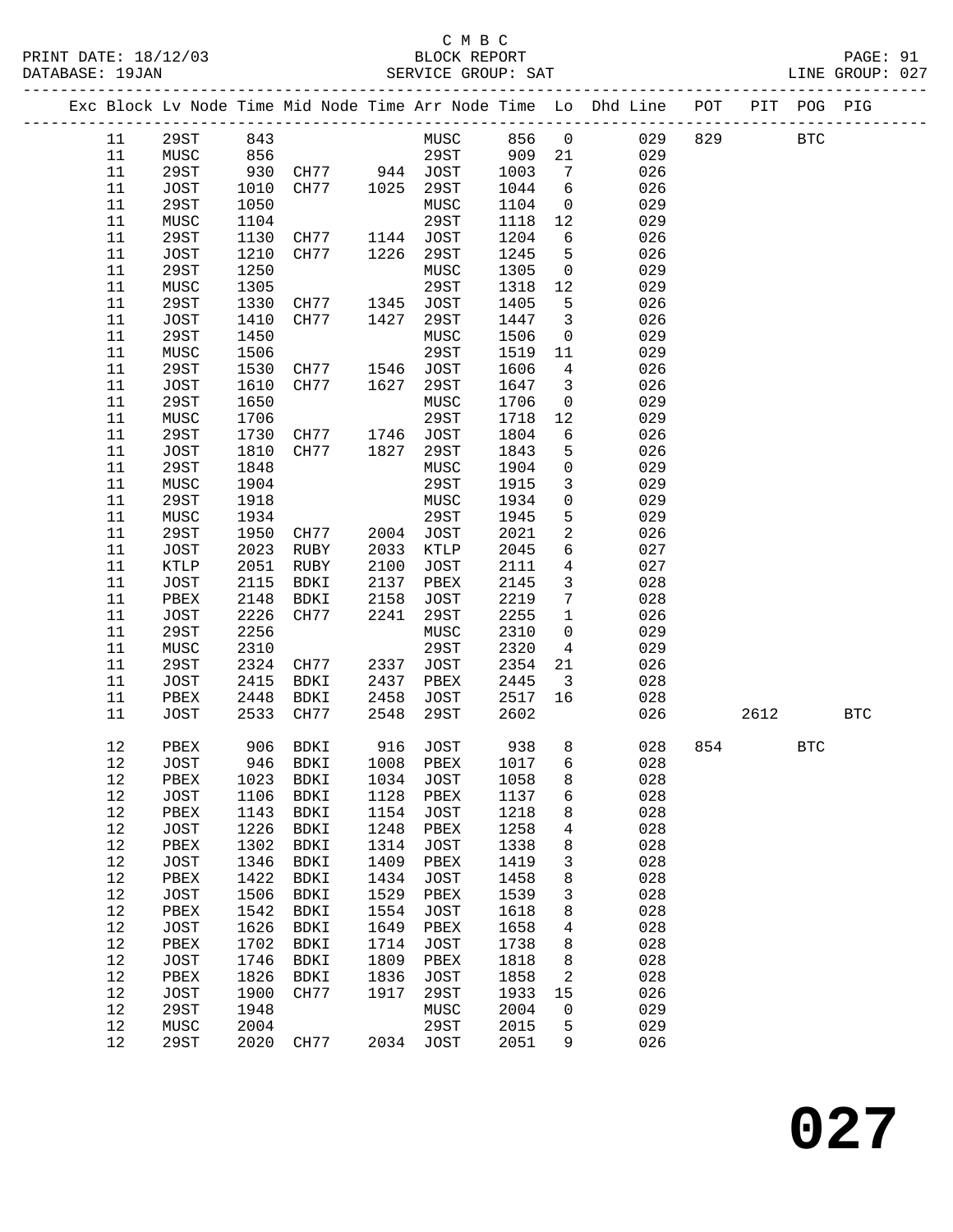#### C M B C<br>BLOCK REPORT SERVICE GROUP: SAT

PRINT DATE: 18/12/03 BLOCK REPORT PAGE: 92

|    | Exc Block Lv Node Time Mid Node Time Arr Node Time Lo Dhd Line POT |      |                     |      |           |      |                         |             |        |                             | PIT POG PIG |            |
|----|--------------------------------------------------------------------|------|---------------------|------|-----------|------|-------------------------|-------------|--------|-----------------------------|-------------|------------|
| 12 | JOST                                                               |      | 2100 CH77 2117 29ST |      |           |      |                         | 2131 19 026 |        |                             |             |            |
| 12 | 29ST                                                               | 2150 | CH77                |      | 2203 JOST | 2220 |                         |             | 026 02 | 2228                        |             | <b>BTC</b> |
| 13 | JOST                                                               | 910  | CH77                | 924  | 29ST      | 941  | 9                       |             | 026    | 859 and the state of $\sim$ | <b>BTC</b>  |            |
| 13 | 29ST                                                               | 950  |                     |      | MUSC      | 1004 | $\overline{0}$          |             | 029    |                             |             |            |
| 13 | MUSC                                                               | 1004 |                     |      | 29ST      | 1018 | 12                      |             | 029    |                             |             |            |
| 13 | 29ST                                                               | 1030 | CH77 1044 JOST      |      |           | 1104 | 6                       |             | 026    |                             |             |            |
| 13 | JOST                                                               | 1110 | CH77 1126           |      | 29ST      | 1145 | 5                       |             | 026    |                             |             |            |
| 13 | 29ST                                                               | 1150 |                     |      | MUSC      | 1205 | $\overline{0}$          |             | 029    |                             |             |            |
| 13 | MUSC                                                               | 1205 |                     |      | 29ST      | 1219 | 11                      |             | 029    |                             |             |            |
| 13 | 29ST                                                               | 1230 | CH77                |      | 1245 JOST | 1305 | $5^{\circ}$             |             | 026    |                             |             |            |
| 13 | JOST                                                               | 1310 | CH77                | 1327 | 29ST      | 1347 | $\overline{\mathbf{3}}$ |             | 026    |                             |             |            |
| 13 | 29ST                                                               | 1350 |                     |      | MUSC      | 1406 | $\overline{0}$          |             | 029    |                             |             |            |
| 13 | MUSC                                                               | 1406 |                     |      | 29ST      | 1419 | 11                      |             | 029    |                             |             |            |
| 13 | 29ST                                                               | 1430 | CH77 1446           |      | JOST      | 1506 | $\overline{4}$          |             | 026    |                             |             |            |
| 13 | JOST                                                               | 1510 | CH77                | 1527 | 29ST      | 1547 | $\overline{\mathbf{3}}$ |             | 026    |                             |             |            |
| 13 | <b>29ST</b>                                                        | 1550 |                     |      | MUSC      | 1606 | $\overline{0}$          |             | 029    |                             |             |            |
| 13 | MUSC                                                               | 1606 |                     |      | 29ST      | 1619 | 11                      |             | 029    |                             |             |            |
| 13 | 29ST                                                               | 1630 | CH77 1646 JOST      |      |           | 1706 | $\overline{4}$          |             | 026    |                             |             |            |
| 13 | JOST                                                               | 1710 | CH77 1727           |      | 29ST      | 1745 | 5                       |             | 026    |                             |             |            |
| 13 | 29ST                                                               | 1750 |                     |      | MUSC      | 1806 | $\mathbf 0$             |             | 029    |                             |             |            |
| 13 | MUSC                                                               | 1806 |                     |      | 29ST      | 1818 | $7\phantom{.0}$         |             | 029    |                             |             |            |
| 13 | 29ST                                                               | 1825 | CH77 1841 JOST      |      |           | 1859 | 16                      |             | 026    |                             |             |            |
| 13 | JOST                                                               | 1915 | BDKI                | 1938 | PBEX      | 1946 | $\overline{2}$          |             | 028    |                             |             |            |
| 13 | PBEX                                                               | 1948 | BDKI                | 1958 | JOST      | 2019 | 11                      |             | 028    |                             |             |            |
| 13 | JOST                                                               | 2030 | CH77                | 2047 | 29ST      | 2101 | 17                      |             | 026    |                             |             |            |
| 13 | 29ST                                                               | 2118 |                     |      | MUSC      | 2132 | $\overline{0}$          |             | 029    |                             |             |            |
| 13 | MUSC                                                               | 2132 |                     |      | 29ST      | 2143 | 12                      |             | 029    |                             |             |            |
| 13 | <b>29ST</b>                                                        | 2155 |                     |      | MUSC      | 2209 | $\overline{0}$          |             | 029    |                             |             |            |
| 13 | MUSC                                                               | 2209 |                     |      | 29ST      | 2219 | 9                       |             | 029    |                             |             |            |
| 13 | 29ST                                                               | 2228 | CH77                | 2241 | JOST      | 2258 | 17                      |             | 026    |                             |             |            |
| 13 | JOST                                                               | 2315 | BDKI                | 2337 | PBEX      | 2345 | $\overline{\mathbf{3}}$ |             | 028    |                             |             |            |
| 13 | PBEX                                                               | 2348 | BDKI                | 2358 | JOST      | 2417 | 9                       |             | 028    |                             |             |            |
| 13 | JOST                                                               | 2426 | CH77                | 2441 | 29ST      | 2455 | $\mathbf{1}$            |             | 026    |                             |             |            |
| 13 | 29ST                                                               | 2456 |                     |      | MUSC      | 2509 | $\overline{0}$          |             | 029    |                             |             |            |
| 13 | MUSC                                                               | 2509 |                     |      | 29ST      | 2519 | 5                       |             | 029    |                             |             |            |
| 13 | 29ST                                                               |      | 2524 CH77 2536 JOST |      |           | 2552 |                         |             | 026    | 2600                        |             | <b>BTC</b> |
|    |                                                                    |      |                     |      |           |      |                         |             |        |                             |             |            |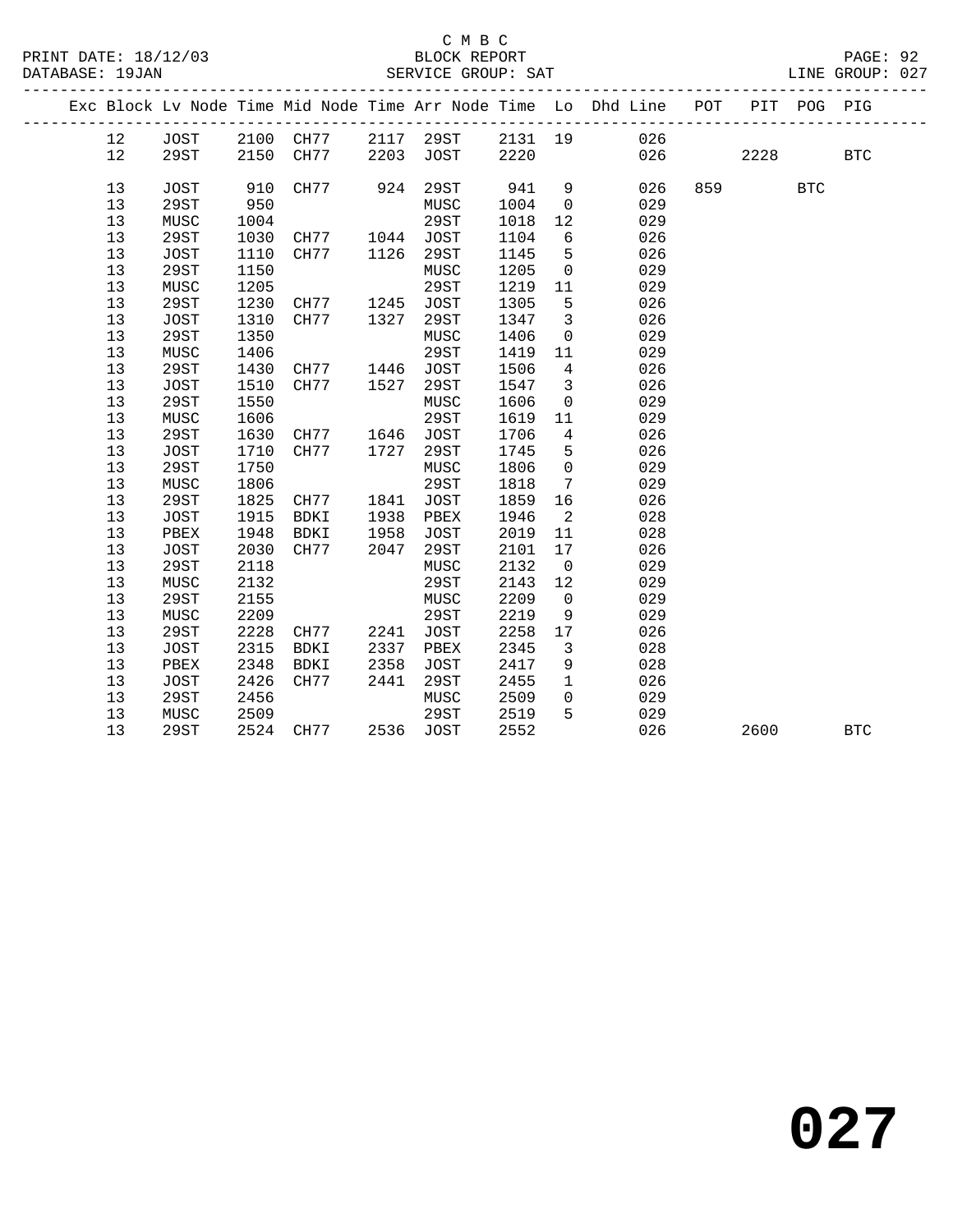| PRINT DATE: 18/12/03<br>DATABASE: 19JAN                                    |                                                                                                                                                          |                                                                                                                                                                                   |                                                                                                                                                                 | $2/03$ BLOCK REPORT PAGE: 93<br>SERVICE GROUP: SAT LINE GROUP: 095                                                                                                                                                                                                                                                                                                                                                                                                                                                                                                                              |                                                                              |                                                                                                                                                                    | C M B C                                                                                                                                                                                     |                                                                                                                                             |                                                                     |                                                                                                                                                                      |          |                 |              |  |
|----------------------------------------------------------------------------|----------------------------------------------------------------------------------------------------------------------------------------------------------|-----------------------------------------------------------------------------------------------------------------------------------------------------------------------------------|-----------------------------------------------------------------------------------------------------------------------------------------------------------------|-------------------------------------------------------------------------------------------------------------------------------------------------------------------------------------------------------------------------------------------------------------------------------------------------------------------------------------------------------------------------------------------------------------------------------------------------------------------------------------------------------------------------------------------------------------------------------------------------|------------------------------------------------------------------------------|--------------------------------------------------------------------------------------------------------------------------------------------------------------------|---------------------------------------------------------------------------------------------------------------------------------------------------------------------------------------------|---------------------------------------------------------------------------------------------------------------------------------------------|---------------------------------------------------------------------|----------------------------------------------------------------------------------------------------------------------------------------------------------------------|----------|-----------------|--------------|--|
| HODM HOWE & DUNSMUIR<br>PROD PRODUCTION STN<br>SUST SURREY CENTRAL STATION |                                                                                                                                                          |                                                                                                                                                                                   |                                                                                                                                                                 | BDKI BOUNDARY & KITCHENER-NORTH BTC Burnaby Depot<br>BUB6 BURRARD STN HADU HASTINGS & DUTHIE-WEST<br>HK-E HASTINGS & KOOTENAY EB HK-W HASTINGS & KOOTENAY WB<br>MWST MEW WESTMINSTER STN SET OF THE CONTROL STN SET OF THE CONTROL STN SET OF THE CONTROL STN SET OF THE CONTROL STN SET OF THE CONTROL STN SET OF THE CONTROL STN SET OF THE CONTROL ST SET OF THE CONTROL STATE STRESS OF TH                                                                                                                                                                                                  |                                                                              |                                                                                                                                                                    |                                                                                                                                                                                             |                                                                                                                                             |                                                                     |                                                                                                                                                                      |          |                 |              |  |
|                                                                            |                                                                                                                                                          |                                                                                                                                                                                   |                                                                                                                                                                 | Exc Block Lv Node Time Mid Node Time Arr Node Time Lo Dhd Line POT PIT POG PIG                                                                                                                                                                                                                                                                                                                                                                                                                                                                                                                  |                                                                              |                                                                                                                                                                    |                                                                                                                                                                                             |                                                                                                                                             |                                                                     |                                                                                                                                                                      |          |                 |              |  |
|                                                                            | 31<br>31<br>31<br>31<br>31<br>31<br>31<br>31<br>31<br>31<br>31<br>31<br>31<br>31<br>31<br>31<br>31<br>31<br>31<br>31                                     | SFU<br>PROD<br>SFU<br>BUB6<br>SFU<br>BUB6<br>SFU<br>BUB6<br>SFU<br>BUB6<br>SFU<br>BUB6<br>SFU<br>BUB6                                                                             | 1457                                                                                                                                                            | HODM 509 NWST 611 SUST 631 0 25 N19 447 BTC<br>PROD 656 SFU 709 5 145<br>PROD 656 SFU 709 5 145<br>SFU 714 HK-W 734 BUB6 759 8 095<br>BUB6 807 HK-E 826 SFU 848 11 095<br>SFU 859 HK-W 922 BUB6 948 10 095<br>BUB6 958 HK-E 1022 SFU 1044 13 095<br>1057 PROD 1112 0 145<br>1112 SFU 1129 9 145<br>1138 HK-W 1202 BUB6 1235 10 095<br>1245 HK-E 1313 SFU 1338 14 095<br>1352 HK-W 1416 BUB6 1450<br>$HK-E$<br>1601 HK-W<br>1705 HK-E<br>1811 HK-W<br>1915 HK-E<br>2016 HK-W 2037 BUB6 2104 5 095<br>2109 HK-E 2133 SFU 2153 10 095<br>2203 HK-W 2224 BUB6 2249 3 095<br>2252 HK-E 2314 SFU 2334 | 1526<br>1942                                                                 |                                                                                                                                                                    | SFU 1553 8 095<br>1625 BUB6 1659 6 095<br>1735 SFU 1800 11 095<br>1833 BUB6 1907<br>SFU 2004 12                                                                                             |                                                                                                                                             | $7\overline{ }$<br>8 095<br>095                                     | 095<br>095                                                                                                                                                           | 095 2353 |                 | <b>BTC</b>   |  |
|                                                                            | 32<br>32<br>32<br>32<br>32<br>32<br>32<br>32<br>32<br>32<br>32<br>32<br>32<br>32<br>32<br>32<br>32<br>32<br>32<br>32<br>32<br>32<br>32<br>32<br>32<br>32 | BDKI<br>PROD<br>SFU<br>32 PROD 912<br>SFU<br>PROD<br>SFU<br>BUB6<br>SFU<br>BUB6<br>SFU<br>PROD<br>SFU<br>PROD<br>SFU<br>PROD<br>SFU<br>BUB6<br>${\tt SFU}$<br>BUB6<br>SFU<br>BUB6 | 458<br>827<br>857<br>942<br>957<br>1022<br>1122<br>1216<br>1321<br>1427<br>1443<br>1512<br>1528<br>1557<br>1613<br>1631<br>1735<br>1841<br>1939<br>2039<br>2133 | SFU 519 HK-W 537 BUB6<br>BUB6 558 HK-E 613 SFU<br>SFU 633 HK-W 653 BUB6<br>BUB6 722 HK-E 739 SFU<br>SFU 812 PROD<br><b>SFU</b><br>HK-W<br>$HK-E$<br>$HK-W$<br>$HK-E$<br>$HK-W$<br>$HK-E$<br>$HK-W$<br>$HK-E$<br>$HK-W$<br>$HK-E$                                                                                                                                                                                                                                                                                                                                                                | 1045<br>1146<br>1240<br>1350<br>1655<br>1805<br>1903<br>2006<br>2100<br>2157 | SFU<br>PROD<br>PROD<br>PROD<br>SFU<br>BUB6<br>SFU<br>BUB6<br>SFU<br>PROD<br>SFU<br>PROD<br>SFU<br>PROD<br>${\rm SFU}$<br>BUB6<br>SFU<br>BUB6<br>SFU<br>BUB6<br>SFU | 556<br>757 15<br>841 16<br>912<br>SFU 926 16<br>957<br>1014<br>1118<br>1208<br>1313<br>1415<br>1443<br>1500<br>1528<br>1545<br>1613<br>1627<br>1729<br>1830<br>1935<br>2028<br>2127<br>2217 | $\overline{0}$<br>0<br>8<br>4<br>8<br>8<br>12<br>$\mathsf{O}$<br>12<br>$\overline{0}$<br>12<br>$\mathsf{O}$<br>4<br>6<br>11<br>4<br>11<br>6 | 517 2<br>$\overline{2}$<br>631 2<br>$713$ 9 095<br>827 0 145<br>145 | 095<br>095<br>095<br>095<br>145<br>145<br>145<br>145<br>095<br>095<br>095<br>095<br>145<br>145<br>145<br>145<br>145<br>145<br>095<br>095<br>095<br>095<br>095<br>095 |          | 457 BTC<br>2236 | $_{\rm BTC}$ |  |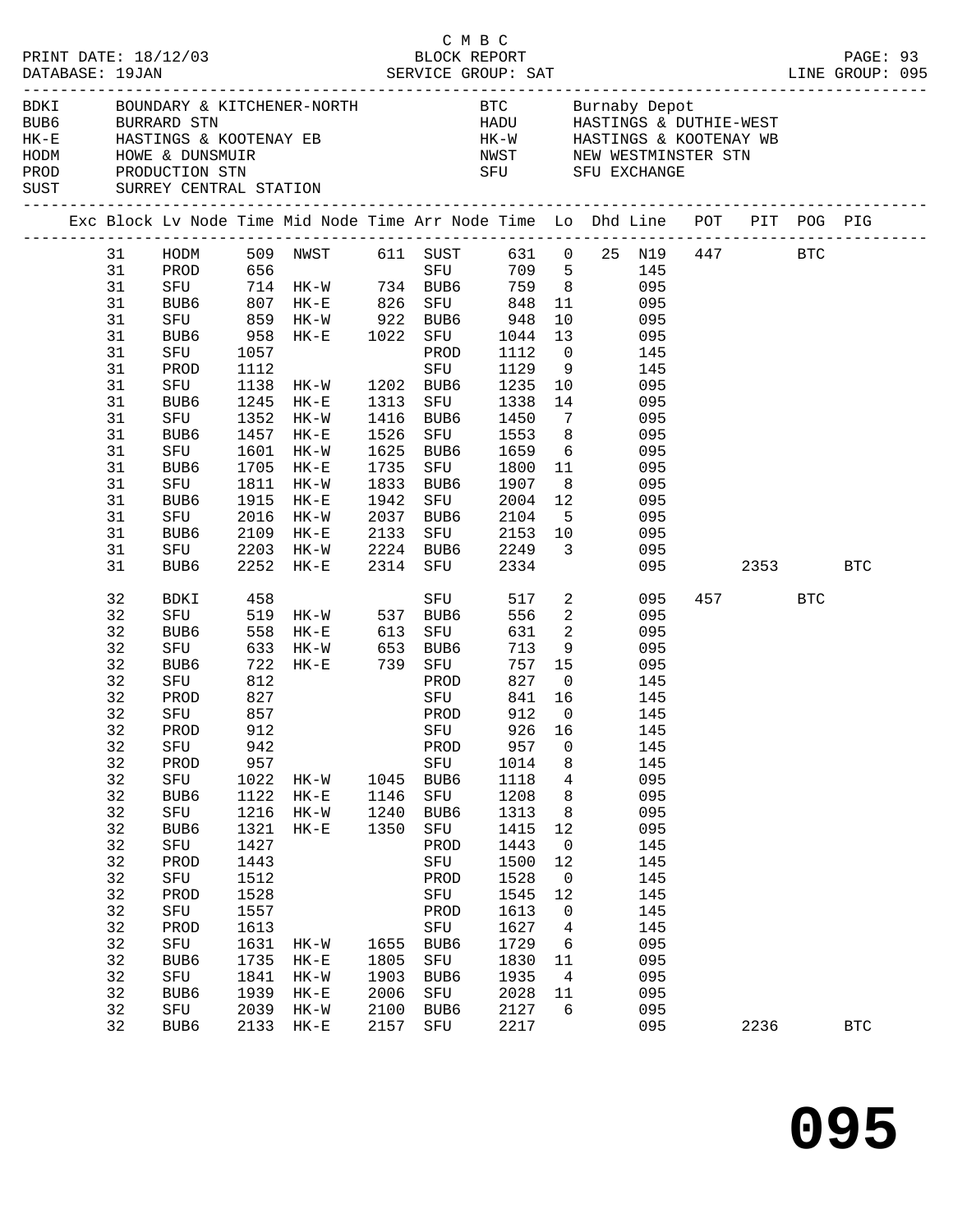#### C M B C<br>BLOCK REPORT PRINT DATE: 18/12/03 BLOCK REPORT PAGE: 94 SERVICE GROUP: SAT

|  |    |      |                  |                                                                      |      |                       |         |                 | Exc Block Lv Node Time Mid Node Time Arr Node Time Lo Dhd Line POT |     |      | PIT POG PIG |            |
|--|----|------|------------------|----------------------------------------------------------------------|------|-----------------------|---------|-----------------|--------------------------------------------------------------------|-----|------|-------------|------------|
|  | 33 |      |                  | BDKI 509 HK-E BUB6<br>BUB6 534 HK-E 549 SFU<br>SFU 609 HK-W 627 BUB6 |      |                       |         |                 | 531 3 095                                                          | 508 |      | <b>BTC</b>  |            |
|  | 33 |      |                  |                                                                      |      |                       | 607 2   |                 | 095                                                                |     |      |             |            |
|  | 33 |      |                  |                                                                      |      |                       | 645     | $\overline{7}$  | 095                                                                |     |      |             |            |
|  | 33 | BUB6 | 652              | $HK-E$                                                               |      | 708 SFU               | 726     | 16              | 095                                                                |     |      |             |            |
|  | 33 | SFU  | 742              |                                                                      |      | PROD                  | 757     | $\overline{0}$  | 145                                                                |     |      |             |            |
|  | 33 | PROD | 757              |                                                                      |      | SFU                   | 810     | $6\overline{6}$ | 145                                                                |     |      |             |            |
|  | 33 | SFU  | 816              | $HK-W$                                                               |      | 837 BUB6              | 902     | 5               | 095                                                                |     |      |             |            |
|  | 33 | BUB6 | 907              | HK-E                                                                 |      | 930 SFU               | 954     | $\overline{4}$  | 095                                                                |     |      |             |            |
|  | 33 | SFU  | $\frac{54}{958}$ | $HK-W$                                                               |      | 1021 BUB6             | 1054    | $4\overline{ }$ | 095                                                                |     |      |             |            |
|  | 33 | BUB6 |                  | $HK-E$                                                               |      | 1122 SFU              | 1144    | 8 <sup>8</sup>  | 095                                                                |     |      |             |            |
|  | 33 | SFU  | 1152             | HK-W                                                                 | 1216 | BUB6                  | 1249    | 8 <sup>8</sup>  | 095                                                                |     |      |             |            |
|  | 33 | BUB6 | 1257             | $HK-E$                                                               | 1325 | SFU                   | 1350    | 14              | 095                                                                |     |      |             |            |
|  | 33 | SFU  | 1404             | $HK-W$                                                               | 1428 | BUB6                  | 1502    | 7               | 095                                                                |     |      |             |            |
|  | 33 | BUB6 | 1509             | $HK-E$                                                               | 1539 | SFU                   | 1606    | 6               | 095                                                                |     |      |             |            |
|  | 33 | SFU  | 1612             |                                                                      |      | PROD                  | 1628    | $\mathbf 0$     | 145                                                                |     |      |             |            |
|  | 33 | PROD | 1628             |                                                                      |      | SFU                   | 1642    | 9               | 145                                                                |     |      |             |            |
|  | 33 | SFU  | 1651             | HK-W 1715 BUB6                                                       |      |                       | 1749    | $6\overline{6}$ | 095                                                                |     |      |             |            |
|  | 33 | BUB6 | 1755             | HK-E 1825 SFU                                                        |      |                       | 1850    | 8 <sup>8</sup>  | 095                                                                |     |      |             |            |
|  | 33 | SFU  | 1858             |                                                                      |      | PROD                  | 1914    | $\overline{0}$  | 145                                                                |     |      |             |            |
|  | 33 | PROD | 1914             |                                                                      |      | SFU                   | 1928    | 12              | 145                                                                |     |      |             |            |
|  | 33 | SFU  | 1940             | HK-W 2001 BUB6                                                       |      |                       | 2028    | 6               | 095                                                                |     |      |             |            |
|  | 33 | BUB6 | 2034             | HK-E 2058 SFU                                                        |      |                       | 2118    | 9               | 095                                                                |     |      |             |            |
|  | 33 | SFU  | 2127             |                                                                      |      | PROD                  | 2142    | $\overline{0}$  | 145                                                                |     |      |             |            |
|  | 33 | PROD | 2142             |                                                                      |      | SFU                   | 2155    | 17              | 145                                                                |     |      |             |            |
|  | 33 | SFU  | 2212             |                                                                      |      | PROD                  | 2227    | $\overline{0}$  | 145                                                                |     |      |             |            |
|  | 33 | PROD | 2227             |                                                                      |      | SFU                   | 2240    | 12              | 145                                                                |     |      |             |            |
|  | 33 | SFU  |                  | $2252$ HK-W 2313 BUB6                                                |      |                       | 2338    | 12              | 095                                                                |     |      |             |            |
|  | 33 | BUB6 | 2350             | $HK-E$                                                               |      | 2412 SFU              | 2432    |                 | 095                                                                |     | 2451 |             | <b>BTC</b> |
|  | 34 | HADU | 558              | HK-W 609 BUB6<br>HK-E 646 SFU                                        |      |                       | 628     | $\overline{a}$  | 095                                                                |     | 545  | <b>BTC</b>  |            |
|  | 34 | BUB6 | 630              |                                                                      |      |                       | 704     | 8               | 095                                                                |     |      |             |            |
|  | 34 | SFU  | 712              |                                                                      |      | PROD                  | 726     | $\overline{0}$  | 145                                                                |     |      |             |            |
|  | 34 | PROD | 726              |                                                                      |      | SFU                   | 739     | $7\phantom{.0}$ | 145                                                                |     |      |             |            |
|  | 34 | SFU  | 746              | HK-W 807 BUB6 832<br>HK-E 857 SFU 920<br>$740$<br>837 HK-E           |      |                       | 832     | 5               | 095                                                                |     |      |             |            |
|  | 34 | BUB6 |                  |                                                                      |      |                       |         | 11              | 095                                                                |     |      |             |            |
|  | 34 | SFU  | 931              | $HK - W$                                                             |      | 954 BUB6              | 1027    | $\overline{7}$  | 095                                                                |     |      |             |            |
|  | 34 | BUB6 | 1034             | HK-E 1058 SFU                                                        |      |                       | 1120    | 9               | 095                                                                |     |      |             |            |
|  | 34 | SFU  | 1129             | HK-W                                                                 |      | 1154 BUB6<br>1301 SFU | 1227    | 6               | 095                                                                |     |      |             |            |
|  | 34 | BUB6 |                  | 1233 HK-E                                                            |      |                       | 1326 14 |                 | 095                                                                |     |      |             |            |
|  |    |      |                  | 34 SFU 1340 HK-W 1404 BUB6 1438 7                                    |      |                       |         |                 | 095                                                                |     |      |             |            |
|  | 34 | BUB6 |                  | 1445 HK-E                                                            |      | 1514 SFU              | 1541    | 10              | 095                                                                |     |      |             |            |
|  | 34 | SFU  | 1551             | HK-W                                                                 | 1615 | BUB6                  | 1648    | 7               | 095                                                                |     |      |             |            |
|  | 34 | BUB6 | 1655             | $HK-E$                                                               | 1725 | SFU                   | 1750    | 7               | 095                                                                |     |      |             |            |
|  | 34 | SFU  | 1757             |                                                                      |      | PROD                  | 1813    | $\mathsf{O}$    | 145                                                                |     |      |             |            |
|  | 34 | PROD | 1813             |                                                                      |      | SFU                   | 1827    | 4               | 145                                                                |     |      |             |            |
|  | 34 | SFU  | 1831             | HK-W                                                                 |      | 1853 BUB6             | 1925    | 3               | 095                                                                |     |      |             |            |
|  | 34 | BUB6 | 1928             |                                                                      |      | $HK-E$                | 1955    |                 | 095                                                                |     | 1959 |             | <b>BTC</b> |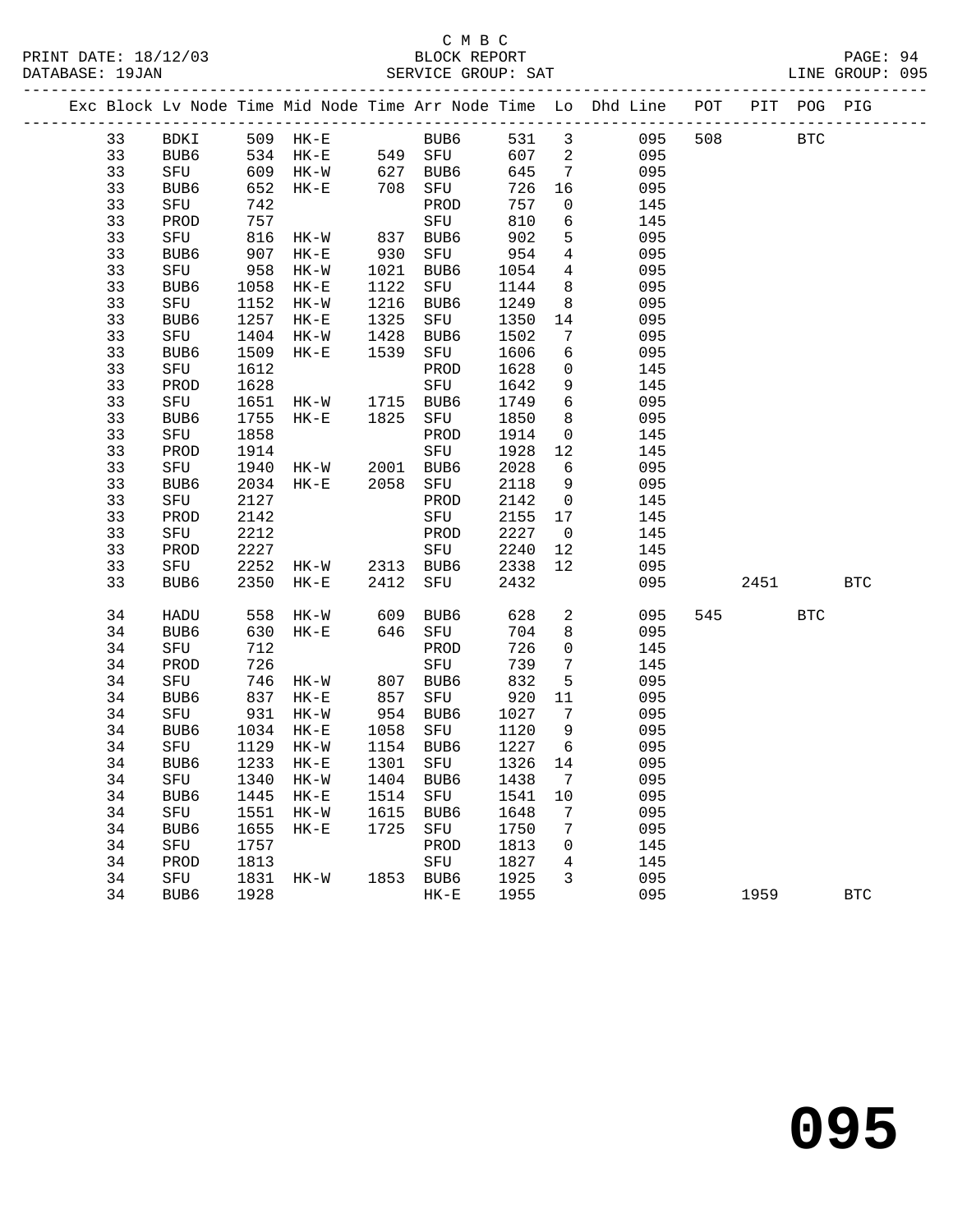PRINT DATE: 18/12/03 BLOCK REPORT PAGE: 95 DATABASE: 19JAN

## C M B C<br>BLOCK REPORT

|  | DAIADAOL · IJUAN |             |     |      |     |      | DERVICE GROUP. DAI |     |                                                                |     |     |            | UIND UNUUF. UJJ |  |
|--|------------------|-------------|-----|------|-----|------|--------------------|-----|----------------------------------------------------------------|-----|-----|------------|-----------------|--|
|  |                  |             |     |      |     |      |                    |     | Exc Block Ly Node Time Mid Node Time Arr Node Time Lo Dhd Line | POT | PIT |            | POG PIG         |  |
|  | 35               | <b>BDKI</b> | 636 |      |     | SFU  | 655                | - 2 | 095                                                            | 635 |     | <b>BTC</b> |                 |  |
|  | 35               | SFU         | 657 |      |     | PROD | 711                |     | 145                                                            |     |     |            |                 |  |
|  | 35               | PROD        | 711 |      |     | SFU  | 724                | 6   | 145                                                            |     |     |            |                 |  |
|  | 35               | SFU         | 730 | HK-W | 750 | BUB6 | 815                |     | 095                                                            |     |     |            |                 |  |
|  | 35               | BUB6        | 822 | HK-E | 842 | SFU  | 905                | 10  | 095                                                            |     |     |            |                 |  |
|  | 35               | SFU         | 915 | HK-W | 938 | BUB6 | 1006               | -16 | 095                                                            |     |     |            |                 |  |

| 35 | BUB6 | 1022 | $HK-E$ | 1046 | SFU  | 1107 | 10          |    | 095 |      |            |
|----|------|------|--------|------|------|------|-------------|----|-----|------|------------|
| 35 | SFU  | 1117 | $HK-W$ | 1142 | BUB6 | 1215 | 6           |    | 095 |      |            |
| 35 | BUB6 | 1221 | $HK-E$ | 1249 | SFU  | 1314 | 13          |    | 095 |      |            |
| 35 | SFU  | 1327 |        |      | PROD | 1343 | 0           |    | 145 |      |            |
| 35 | PROD | 1343 |        |      | SFU  | 1400 | 16          |    | 145 |      |            |
| 35 | SFU  | 1416 | HK-W   | 1440 | BUB6 | 1514 | 7           |    | 095 |      |            |
| 35 | BUB6 | 1521 | $HK-E$ | 1551 | SFU  | 1618 | 9           |    | 095 |      |            |
| 35 | SFU  | 1627 |        |      | PROD | 1643 | $\mathbf 0$ |    | 145 |      |            |
| 35 | PROD | 1643 |        |      | SFU  | 1657 | 4           |    | 145 |      |            |
| 35 | SFU  | 1701 | HK-W   | 1725 | BUB6 | 1759 | 6           |    | 095 |      |            |
| 35 | BUB6 | 1805 | $HK-E$ | 1834 | SFU  | 1856 | 8           |    | 095 |      |            |
| 35 | SFU  | 1904 | HK-W   | 1926 | BUB6 | 1954 | 7           |    | 095 |      |            |
| 35 | BUB6 | 2001 | $HK-E$ | 2025 | SFU  | 2045 | 12          |    | 095 |      |            |
| 35 | SFU  | 2057 |        |      | PROD | 2112 | 0           |    | 145 |      |            |
| 35 | PROD | 2112 |        |      | SFU  | 2125 | 14          |    | 145 |      |            |
| 35 | SFU  | 2139 | HK-W   | 2200 | BUB6 | 2227 | 8           |    | 095 |      |            |
| 35 | BUB6 | 2235 | $HK-E$ | 2257 | SFU  | 2317 | 5           |    | 095 |      |            |
| 35 | SFU  | 2322 | HK-W   | 2342 | BUB6 | 2407 | 13          |    | 095 |      |            |
| 35 | BUB6 | 2420 | $HK-E$ | 2440 | SFU  | 2500 | 9           | 30 | 095 |      |            |
| 35 | HODM | 2539 | NWST   | 2641 | SUST | 2701 |             |    | N19 | 2731 | <b>BTC</b> |
|    |      |      |        |      |      |      |             |    |     |      |            |

**095**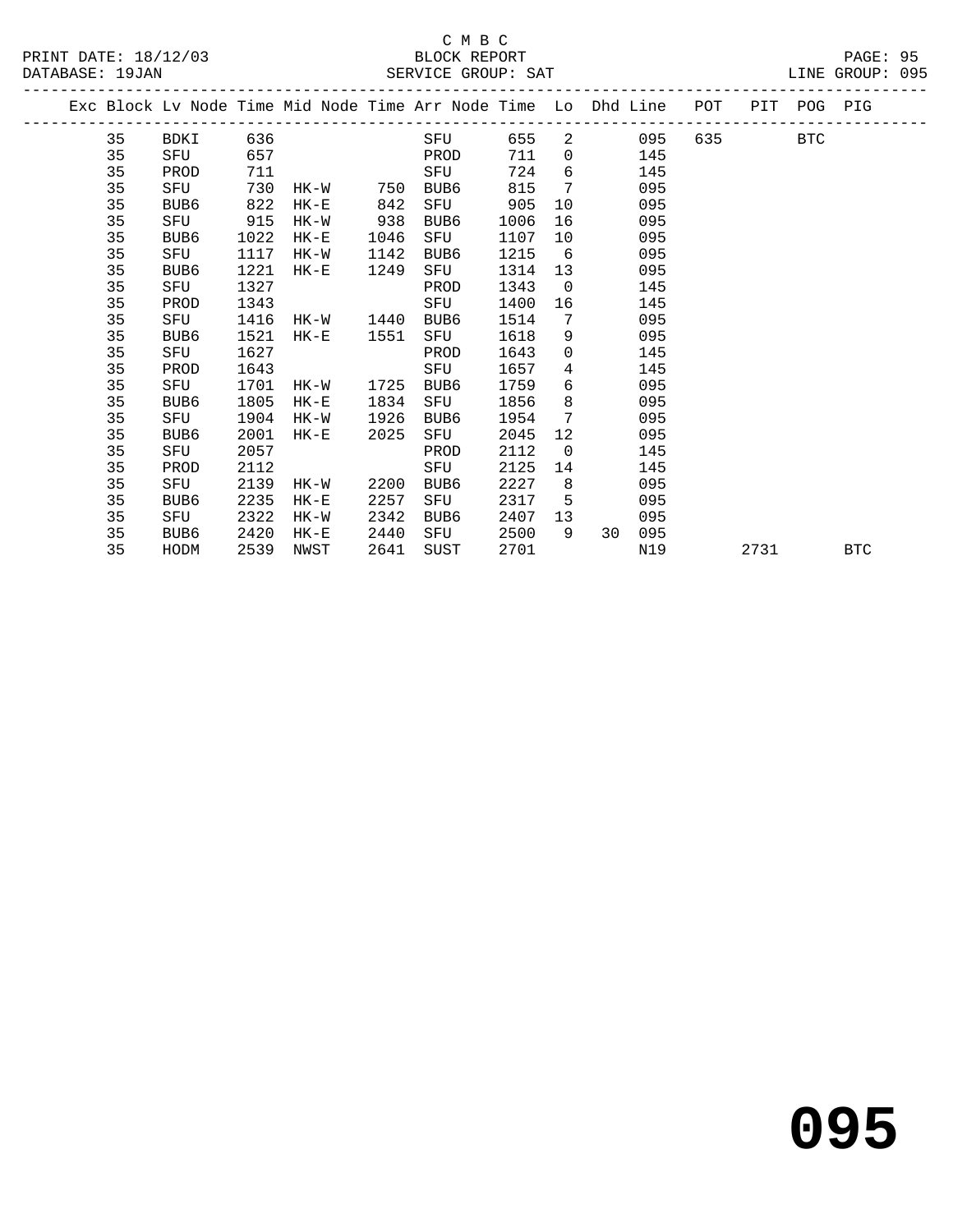#### C M B C DATABASE: 19JAN SERVICE GROUP: SAT LINE GROUP: 095

 36 SFU 1542 PROD 1558 0 145 36 PROD 1558 SFU 1612 9 145 36 SFU 1621 HK-W 1645 BUB6 1719 6 095 36 BUB6 1725 HK-E 1755 SFU 1820 8 095 36 SFU 1828 PROD 1844 0 145

36 SFU 1912 PROD 1928 0 145

 36 SFU 2142 PROD 2157 0 145 36 PROD 2157 SFU 2210 17

 36 BUB6 2320 HK-E 2342 SFU 2402 10 095 36 SFU 2412 HK-W 2431 BUB6 2453 12 095 36 BUB6 2505 HK-E 2525 SFU 2545 4 095 36 SFU 2549 HK-W 2612 HODM 2639 12 N35 36 HODM 2651 HK-E 2715 SFU 2737 2 N35 36 SFU 2739 HK-W 2802 HODM 2829 13 N35

36 SFU 1828 PROD 1844 0 145<br>36 PROD 1844 SFU 1858 14 145<br>36 SFU 1912 PROD 1928 0 145

 36 PROD 1928 SFU 1941 11 145 36 SFU 1952 HK-W 2013 BUB6 2040 5 095 36 BUB6 2045 HK-E 2109 SFU 2129 13 095

36 SFU 2227 HK-W 2248 BUB6 2313 7 095

|    |      |      |        |      |                  |      |                | Exc Block Ly Node Time Mid Node Time Arr Node Time Lo Dhd Line | POT | PIT | POG.       | PIG |
|----|------|------|--------|------|------------------|------|----------------|----------------------------------------------------------------|-----|-----|------------|-----|
| 36 | SFU  | 657  | HK-W   | 717  | BUB6             | 740  | 12             | 095                                                            | 635 |     | <b>BTC</b> |     |
| 36 | BUB6 | 752  | HK-E   | 811  | SFU              | 829  | 13             | 095                                                            |     |     |            |     |
| 36 | SFU  | 842  |        |      | PROD             | 857  | $\overline{0}$ | 145                                                            |     |     |            |     |
| 36 | PROD | 857  |        |      | SFU              | 911  | 16             | 145                                                            |     |     |            |     |
| 36 | SFU  | 927  |        |      | PROD             | 942  | $\Omega$       | 145                                                            |     |     |            |     |
| 36 | PROD | 942  |        |      | SFU              | 956  | 14             | 145                                                            |     |     |            |     |
| 36 | SFU  | 1010 | HK-W   | 1033 | BUB6             | 1106 | 4              | 095                                                            |     |     |            |     |
| 36 | BUB6 | 1110 | $HK-E$ | 1134 | SFU              | 1156 | 8              | 095                                                            |     |     |            |     |
| 36 | SFU  | 1204 | HK-W   | 1228 | BUB <sub>6</sub> | 1301 | 8              | 095                                                            |     |     |            |     |
| 36 | BUB6 | 1309 | HK-E   | 1338 | SFU              | 1403 | 9              | 095                                                            |     |     |            |     |
| 36 | SFU  | 1412 |        |      | PROD             | 1428 | $\Omega$       | 145                                                            |     |     |            |     |
| 36 | PROD | 1428 |        |      | SFU              | 1445 | 12             | 145                                                            |     |     |            |     |
| 36 | SFU  | 1457 |        |      | PROD             | 1513 | $\Omega$       | 145                                                            |     |     |            |     |
| 36 | PROD | 1513 |        |      | SFU              | 1530 | 12             | 145                                                            |     |     |            |     |

36 HODM 2842 HK-E 2905 SFU 2926 N35 2945 BTC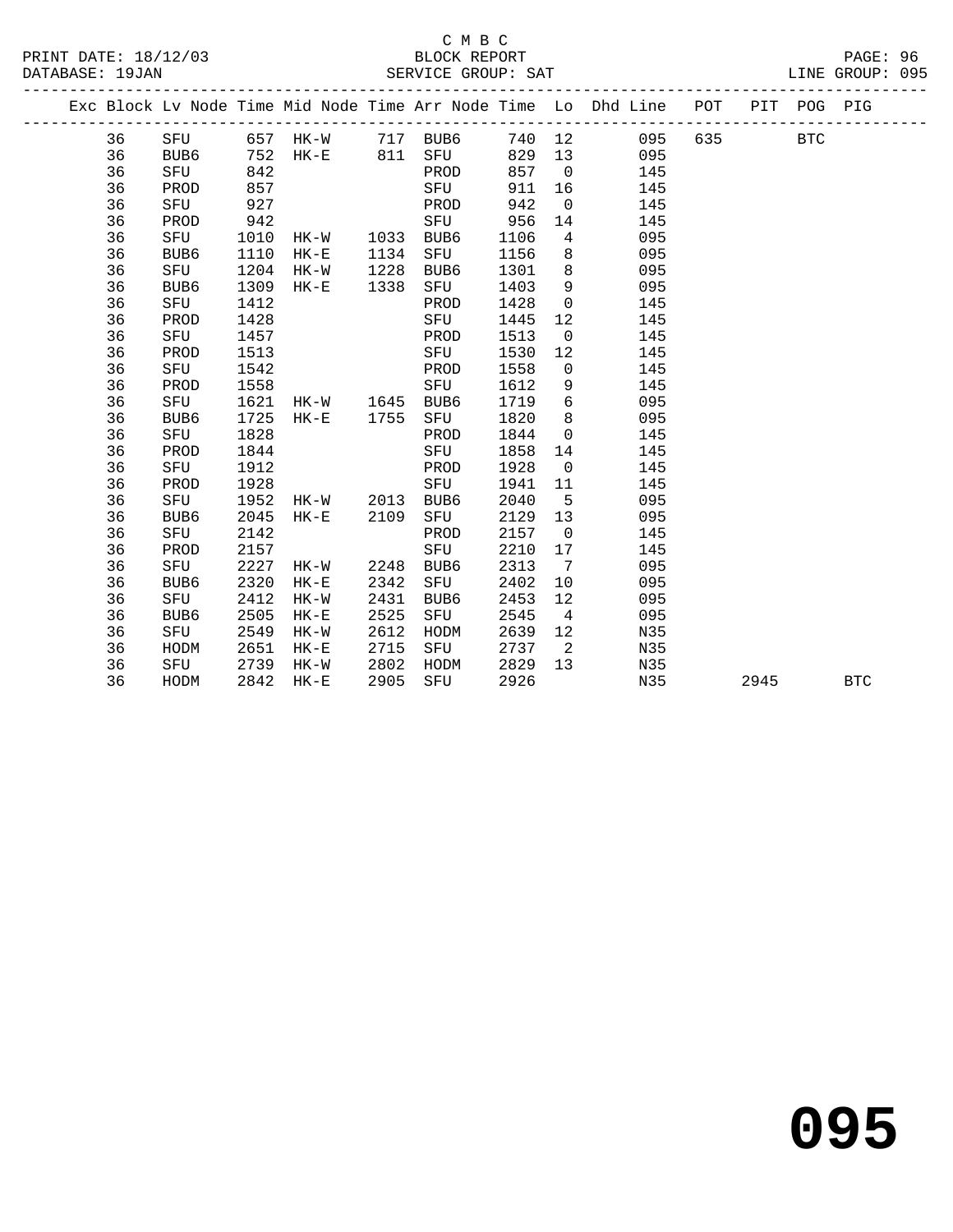|  |    |      |      |              |      |      |      |                   | Exc Block Lv Node Time Mid Node Time Arr Node Time Lo Dhd Line POT PIT POG PIG |     |      |     |            |
|--|----|------|------|--------------|------|------|------|-------------------|--------------------------------------------------------------------------------|-----|------|-----|------------|
|  | 37 | BDKI |      | 637 HK-E     |      | BUB6 | 705  | $\overline{2}$    | 095                                                                            | 636 |      | BTC |            |
|  | 37 | BUB6 | 707  | HK-E 724 SFU |      |      | 742  | 15                | 095                                                                            |     |      |     |            |
|  | 37 | SFU  | 757  |              |      | PROD | 812  |                   | $0 \qquad \qquad$<br>145                                                       |     |      |     |            |
|  | 37 | PROD | 812  |              |      | SFU  | 826  | $4\overline{ }$   | 145                                                                            |     |      |     |            |
|  | 37 | SFU  | 830  | HK-W 853     |      | BUB6 | 918  | 16                | 095                                                                            |     |      |     |            |
|  | 37 | BUB6 | 934  | $HK-E$       | 958  | SFU  | 1020 | 7                 | 095                                                                            |     |      |     |            |
|  | 37 | SFU  | 1027 |              |      | PROD | 1042 | $\overline{0}$    | 145                                                                            |     |      |     |            |
|  | 37 | PROD | 1042 |              |      | SFU  | 1059 | 13                | 145                                                                            |     |      |     |            |
|  | 37 | SFU  | 1112 |              |      | PROD | 1128 | $\overline{0}$    | 145                                                                            |     |      |     |            |
|  | 37 | PROD | 1128 |              |      | SFU  | 1145 | 12                | 145                                                                            |     |      |     |            |
|  | 37 | SFU  | 1157 |              |      | PROD | 1213 | $\overline{0}$    | 145                                                                            |     |      |     |            |
|  | 37 | PROD | 1213 |              |      | SFU  | 1230 | $12 \overline{ }$ | 145                                                                            |     |      |     |            |
|  | 37 | SFU  | 1242 |              |      | PROD | 1258 | $\overline{0}$    | 145                                                                            |     |      |     |            |
|  | 37 | PROD | 1258 |              |      | SFU  | 1315 | 13 <sup>°</sup>   | 145                                                                            |     |      |     |            |
|  | 37 | SFU  | 1328 | HK-W         | 1352 | BUB6 | 1426 | 7                 | 095                                                                            |     |      |     |            |
|  | 37 | BUB6 | 1433 | $HK-E$       | 1502 | SFU  | 1529 | 11                | 095                                                                            |     |      |     |            |
|  | 37 | SFU  | 1540 | HK-W         | 1604 | BUB6 | 1637 | 8                 | 095                                                                            |     |      |     |            |
|  | 37 | BUB6 | 1645 | $HK-E$       | 1715 | SFU  | 1740 | $\overline{2}$    | 095                                                                            |     |      |     |            |
|  | 37 | SFU  | 1742 |              |      | PROD | 1758 | $\overline{0}$    | 145                                                                            |     |      |     |            |
|  | 37 | PROD | 1758 |              |      | SFU  | 1812 | 9                 | 145                                                                            |     |      |     |            |
|  | 37 | SFU  | 1821 | HK-W         | 1843 | BUB6 | 1917 | 9                 | 095                                                                            |     |      |     |            |
|  | 37 | BUB6 | 1926 | $HK-E$       | 1953 | SFU  | 2015 | $12 \overline{ }$ | 095                                                                            |     |      |     |            |
|  | 37 | SFU  | 2027 |              |      | PROD | 2042 | $\overline{0}$    | 145                                                                            |     |      |     |            |
|  | 37 | PROD | 2042 |              |      | SFU  | 2055 | 17                | 145                                                                            |     |      |     |            |
|  | 37 | SFU  | 2112 |              |      | PROD | 2127 | $\overline{0}$    | 145                                                                            |     |      |     |            |
|  | 37 | PROD | 2127 |              |      | SFU  | 2140 | 11                | 145                                                                            |     |      |     |            |
|  | 37 | SFU  | 2151 | HK-W 2212    |      | BUB6 | 2239 | 2                 | 095                                                                            |     |      |     |            |
|  | 37 | BUB6 | 2241 |              |      | HK-E | 2303 |                   | 095                                                                            |     | 2307 |     | <b>BTC</b> |
|  |    |      |      |              |      |      |      |                   |                                                                                |     |      |     |            |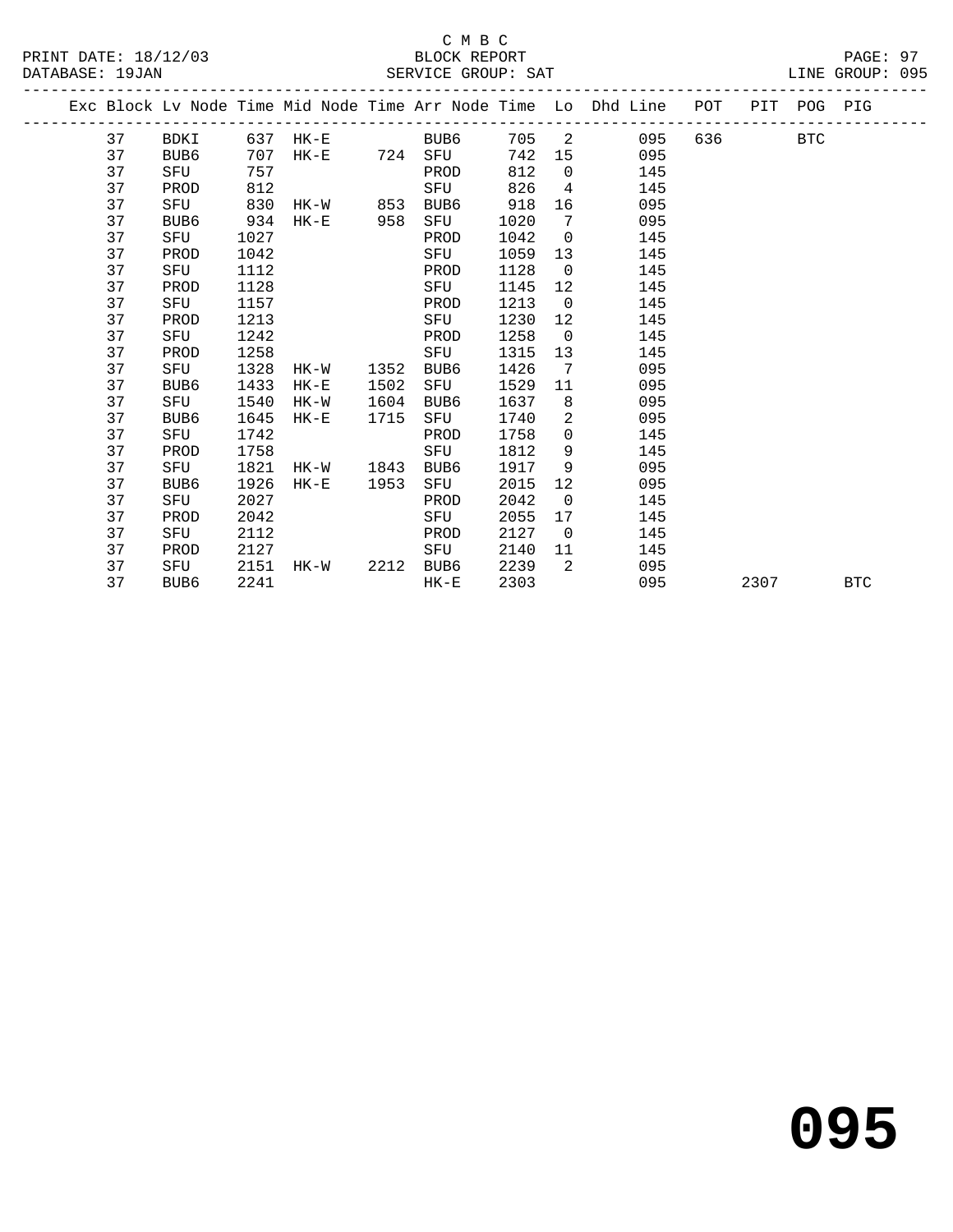## C M B C<br>BLOCK REPORT

|  |          |             |             |                     |      |                                                                                              |              |                         |               |         |     | LINE GROUP: 095 |  |
|--|----------|-------------|-------------|---------------------|------|----------------------------------------------------------------------------------------------|--------------|-------------------------|---------------|---------|-----|-----------------|--|
|  |          |             |             |                     |      | Exc Block Lv Node Time Mid Node Time Arr Node Time Lo Dhd Line POT PIT POG PIG               |              |                         |               |         |     |                 |  |
|  | 38       |             |             | SFU 727             |      | PROD 741 0 145 705 BTC                                                                       |              |                         |               |         |     |                 |  |
|  | 38       | PROD 741    |             |                     |      |                                                                                              |              |                         | SFU 754 8 145 |         |     |                 |  |
|  | 38       |             |             |                     |      | SFU 802 HK-W 823 BUB6 848 4<br>BUB6 852 HK-E 912 SFU 935 11<br>SFU 946 HK-W 1009 BUB6 1042 4 |              |                         | 095           |         |     |                 |  |
|  | 38       |             |             |                     |      |                                                                                              |              |                         | 095           |         |     |                 |  |
|  | 38       |             |             |                     |      |                                                                                              |              |                         | 095           |         |     |                 |  |
|  | 38       | BUB6        | 1046        | HK-E 1110 SFU       |      |                                                                                              | 1132 10      |                         | 095           |         |     |                 |  |
|  | 38       | SFU         | 1142        |                     |      | PROD                                                                                         | 1158         | $\overline{0}$          | 145           |         |     |                 |  |
|  | 38       | PROD        | 1158        |                     |      | SFU                                                                                          | 1215 12      |                         | 145           |         |     |                 |  |
|  | 38       | SFU         | 1227        |                     |      | PROD                                                                                         | 1243         | $\overline{\mathbf{0}}$ | 145           |         |     |                 |  |
|  | 38       | PROD        | 1243        |                     |      | SFU                                                                                          | 1300 16      |                         | 145           |         |     |                 |  |
|  | 38       | SFU         |             | 1316 HK-W 1340 BUB6 |      |                                                                                              | 1414         | $\overline{7}$          | 095           |         |     |                 |  |
|  | 38       | BUB6        | 1421        | HK-E 1450 SFU       |      |                                                                                              | 1517 10      |                         | 095           |         |     |                 |  |
|  | 38       | SFU         | 1527        |                     |      | PROD                                                                                         | 1543         | $\overline{\mathbf{3}}$ | 145           |         |     |                 |  |
|  | 38       | PROD        | 1546        |                     |      | SFU                                                                                          | 1600         | 11                      | 145           |         |     |                 |  |
|  | 38       | SFU         | 1611        | HK-W 1635 BUB6      |      |                                                                                              | 1709         | 6                       | 095           |         |     |                 |  |
|  | 38       | BUB6        | 1715        | HK-E 1745 SFU       |      |                                                                                              | 1810         | $\overline{\mathbf{3}}$ | 095           |         |     |                 |  |
|  | 38<br>38 | SFU         | 1813        |                     |      | PROD                                                                                         | 1829         | $\overline{0}$          | 145<br>145    |         |     |                 |  |
|  | 38       | PROD<br>SFU | 1829        | 1852 HK-W 1914 BUB6 |      | SFU                                                                                          | 1843<br>1946 | 9<br>$\overline{4}$     | 095           |         |     |                 |  |
|  | 38       | BUB6        | 1950        |                     |      |                                                                                              | 2039         | $\mathbf{3}$            | 095           |         |     |                 |  |
|  | 38       | SFU         | 2042        | HK-E 2017 SFU       |      | PROD                                                                                         | 2057         | $\overline{0}$          | 145           |         |     |                 |  |
|  | 38       | PROD        | 2057        |                     |      | SFU                                                                                          | 2110         | 17                      | 145           |         |     |                 |  |
|  | 38       | SFU         | 2127        | HK-W 2148 BUB6      |      |                                                                                              | 2215         | $\overline{7}$          | 095           |         |     |                 |  |
|  | 38       | BUB6        | 2222        | HK-E 2244 SFU       |      |                                                                                              | 2304         | 9                       | 095           |         |     |                 |  |
|  | 38       | SFU         | 2313        |                     |      | PROD                                                                                         | 2327         | $\overline{0}$          | 145           |         |     |                 |  |
|  | 38       | PROD        | 2327        |                     |      | SFU                                                                                          | 2340         | $\mathbf{3}$            | 145           |         |     |                 |  |
|  | 38       | SFU         | 2343        |                     |      | PROD                                                                                         | 2357         | $\overline{0}$          | 145           |         |     |                 |  |
|  | 38       | PROD        | 2357        |                     |      | SFU                                                                                          | 2410         | $\mathbf{3}$            | 145           |         |     |                 |  |
|  | 38       | SFU         | 2413        |                     |      | PROD                                                                                         | 2427         | $\overline{0}$          | 145           |         |     |                 |  |
|  | 38       | PROD        | 2427        |                     |      | SFU                                                                                          | 2440         | $\overline{\mathbf{3}}$ | 145           |         |     |                 |  |
|  | 38       | SFU         | 2443        |                     |      | PROD                                                                                         | 2457         | 23                      | 30 145        |         |     |                 |  |
|  | 38       | BUB6        | 2550        | HK-E 2610 SFU       |      |                                                                                              | 2630         | 9                       | 095           |         |     |                 |  |
|  | 38       | SFU         |             |                     |      | 2639 HK-W 2702 HODM<br>2741 HK-E 2805 SFU                                                    | 2729 12      |                         | N35           |         |     |                 |  |
|  | 38       | HODM        |             |                     |      |                                                                                              | 2827 12      |                         | N35           |         |     |                 |  |
|  | 38       | SFU         |             | 2839 HK-W           |      | 2902 HODM                                                                                    | 2929         |                         | N35           | 2946    |     | <b>BTC</b>      |  |
|  | 39       | BDKI        |             |                     |      |                                                                                              |              |                         | 095           | 706 700 | BTC |                 |  |
|  | 39       | BUB6        |             |                     |      |                                                                                              |              |                         | 095           |         |     |                 |  |
|  | 39       |             |             |                     |      | SFU 827 PROD 842 0 145                                                                       |              |                         |               |         |     |                 |  |
|  | 39       | PROD        | 842         |                     |      | SFU                                                                                          | 856          | 16                      | 145           |         |     |                 |  |
|  | 39       | SFU         | 912         |                     |      | PROD                                                                                         | 927          | $\overline{0}$          | 145           |         |     |                 |  |
|  | 39       | PROD        | 927         |                     |      | SFU                                                                                          | 941          | 16                      | 145           |         |     |                 |  |
|  | 39<br>39 | SFU<br>PROD | 957<br>1012 |                     |      | PROD<br>SFU                                                                                  | 1012<br>1029 | $\overline{0}$          | 145<br>145    |         |     |                 |  |
|  | 39       | SFU         | 1034        | HK-W                | 1057 | BUB6                                                                                         | 1130         | 5<br>4                  | 095           |         |     |                 |  |
|  | 39       | BUB6        | 1134        |                     | 1202 | SFU                                                                                          | 1227         | 13                      | 095           |         |     |                 |  |
|  | 39       | SFU         | 1240        | $HK-E$<br>$HK-W$    | 1304 | BUB6                                                                                         | 1339         | 6                       | 095           |         |     |                 |  |
|  | 39       | BUB6        | 1345        | HK-E                | 1414 | SFU                                                                                          | 1439         | 13                      | 095           |         |     |                 |  |
|  | 39       | SFU         | 1452        | HK-W                | 1516 | BUB <sub>6</sub>                                                                             | 1549         | 5                       | 095           |         |     |                 |  |
|  | 39       | BUB6        | 1554        | HK-E                | 1624 | SFU                                                                                          | 1650         | 7                       | 095           |         |     |                 |  |
|  | 39       | SFU         | 1657        |                     |      | PROD                                                                                         | 1713         | $\mathbf{0}$            | 145           |         |     |                 |  |
|  |          |             |             |                     |      |                                                                                              |              |                         |               |         |     |                 |  |

 39 SFU 1657 PROD 1713 0 145 39 PROD 1713 SFU 1727 4 145 39 SFU 1731 HK-W 1755 BUB6 1829 6 095

39 BUB6 1835 HK-E 1902 SFU 1924 095 1944 BTC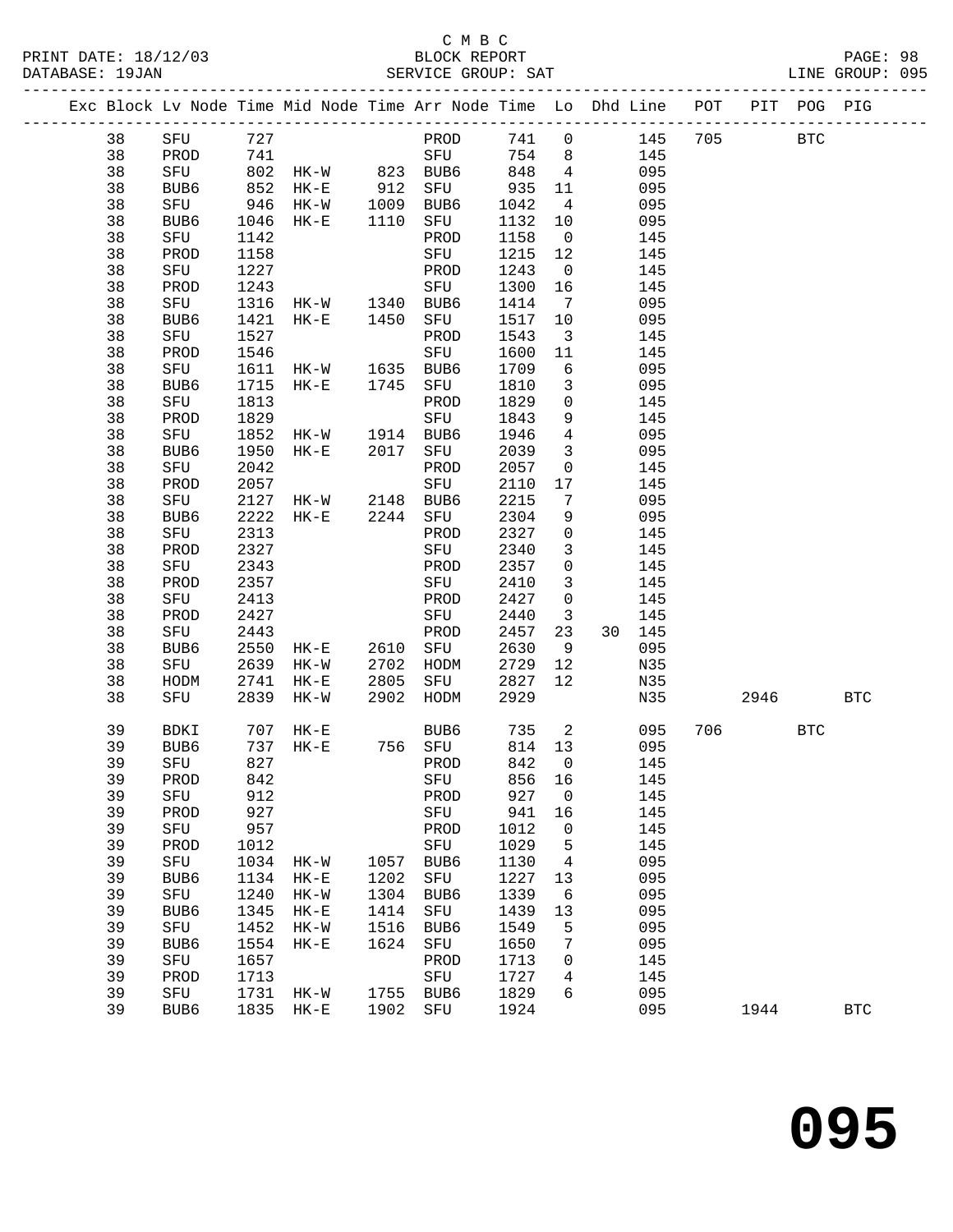|          |             |              |                                  |              |             |              |                          | Exc Block Lv Node Time Mid Node Time Arr Node Time Lo Dhd Line POT PIT POG PIG |     |            |            |              |
|----------|-------------|--------------|----------------------------------|--------------|-------------|--------------|--------------------------|--------------------------------------------------------------------------------|-----|------------|------------|--------------|
| 61       | BDKI 818    |              |                                  |              |             | SFU 842      |                          | $\overline{2}$<br>095                                                          | 817 | <b>BTC</b> |            |              |
| 61       |             |              | SFU 844 HK-W 907 BUB6            |              |             | 932          | 14                       | 095                                                                            |     |            |            |              |
| 61       | BUB6        |              | 946 HK-E 1010 SFU                |              |             | 1032         | 10                       | 095                                                                            |     |            |            |              |
| 61       | SFU         |              | 1042 HK-W                        | 1105         | BUB6        | 1138         | 8 <sup>8</sup>           | 095                                                                            |     |            |            |              |
| 61       | BUB6        | 1146         | $HK-E$                           | 1214         | SFU         | 1239         | 13                       | 095                                                                            |     |            |            |              |
| 61       | SFU         | 1252         | HK-W                             | 1316         | BUB6        | 1351         | $6\overline{6}$          | 095                                                                            |     |            |            |              |
| 61       | BUB6        |              | 1357 HK-E                        | 1426         | SFU         | 1451         | 13                       | 095                                                                            |     |            |            |              |
| 61       | SFU         | 1504         | HK-W                             | 1528         | BUB6        | 1601         | $\overline{\mathbf{3}}$  | 095                                                                            |     |            |            |              |
| 61       | BUB6        | 1604         | $HK-E$                           | 1634         | SFU         | 1700         | 11                       | 095                                                                            |     |            |            |              |
| 61       | SFU         |              | 1711 HK-W                        | 1735         | BUB6        | 1809         | 6                        | 095                                                                            |     |            |            |              |
| 61       | BUB6        | 1815         | $HK-E$                           | 1844         | SFU         | 1906         | 10                       | 095                                                                            |     |            |            |              |
| 61       | SFU         | 1916         | $HK-W$                           | 1938         | BUB6        | 2006         | 6                        | 095                                                                            |     |            |            |              |
| 61       | BUB6        | 2012         | $HK-E$                           | 2036         | SFU         | 2056         | $7\phantom{.0}$          | 095                                                                            |     |            |            |              |
| 61       | SFU         | 2103         | $HK-W$                           | 2124         | BUB6        | 2151         | 6                        | 095                                                                            |     |            |            |              |
| 61       | BUB6        | 2157         | $HK-E$                           | 2219         | SFU         | 2239         | $\overline{4}$           | 095                                                                            |     |            |            |              |
| 61       | SFU         | 2243         |                                  |              | PROD        | 2258         | $\overline{\mathbf{0}}$  | 145                                                                            |     |            |            |              |
| 61       | PROD        | 2258         |                                  |              | SFU         | 2311         | 26                       | 145                                                                            |     |            |            |              |
| 61       | SFU         |              | 2337 HK-W 2357 BUB6              |              |             | 2422         | 13                       | 095                                                                            |     |            |            |              |
| 61       | BUB6        | 2435         | $HK-E$                           | 2455         | SFU         | 2515         | $\overline{4}$           | 095                                                                            |     |            |            |              |
| 61       | SFU         | 2519         | $HK-W$                           | 2542         | HODM        | 2609         | 22                       | N35                                                                            |     |            |            |              |
| 61       | HODM        | 2631         | $HK-E$                           | 2655         | SFU         | 2717         | $\overline{\phantom{a}}$ | N35                                                                            |     |            |            |              |
| 61       | SFU         | 2719         | HK-W                             | 2742         | HODM        | 2809         | $\overline{\phantom{a}}$ | N35                                                                            |     |            |            |              |
| 61       | HODM        | 2811         | $HK-E$                           | 2835         | SFU         | 2857         | 12                       | N35                                                                            |     |            |            |              |
| 61       | SFU         |              | 2909 HK-W                        | 2931         | HODM        | 2955         |                          | N35                                                                            |     | 3012       |            | $_{\rm BTC}$ |
| 62       | BDKI        |              | 848 HK-E                         |              | BUB6        | 919          | $\overline{a}$           | 095                                                                            |     | 847 — 100  | <b>BTC</b> |              |
| 62       | BUB6        |              | --- ---- –<br>921 HK-E 944 SFU   |              |             | 1008         | $\overline{4}$           | 095                                                                            |     |            |            |              |
| 62       | SFU         | 1012         |                                  |              | PROD        | 1027         | $\overline{0}$           | 145                                                                            |     |            |            |              |
| 62       | PROD        | 1027         |                                  |              | SFU         | 1044         | 10                       | 145                                                                            |     |            |            |              |
| 62       | SFU         |              | 1054 HK-W                        |              | 1117 BUB6   | 1150         | $\overline{7}$           | 095                                                                            |     |            |            |              |
| 62       | BUB6        |              | 1157 HK-E                        | 1225         | SFU         | 1250         | 14                       | 095                                                                            |     |            |            |              |
| 62       | SFU         | 1304         | HK-W                             | 1328         | BUB6        | 1402         | $\overline{7}$           | 095                                                                            |     |            |            |              |
| 62       | BUB6        | 1409         | $HK-E$                           | 1438         | SFU         | 1505         | 11                       | 095                                                                            |     |            |            |              |
| 62       | SFU         | 1516         | HK-W                             | 1540         | BUB6        | 1613         | 13                       | 095                                                                            |     |            |            |              |
| 62       | BUB6        | 1626         | HK-E                             | 1656         | SFU         | 1722         | 5                        | 095                                                                            |     |            |            |              |
| 62       | SFU         | 1727         |                                  |              | PROD        | 1743         | $\overline{0}$           | 145                                                                            |     |            |            |              |
| 62       | PROD        | 1743         |                                  |              | SFU         | 1757         | $\overline{4}$           | 145                                                                            |     |            |            |              |
| 62       | SFU         | 1801         | HK-W 1823 BUB6                   |              |             | 1857         | 8 <sup>8</sup>           | 095                                                                            |     |            |            |              |
| 62       | BUB6        | 1905         | $HK-E$                           |              | 1932 SFU    | 1954         | 10                       | 095                                                                            |     |            |            |              |
| 62<br>62 | SFU<br>BUB6 |              | 2004 HK-W 2025 BUB6<br>2057 HK-E | 2121         | SFU         | 2052<br>2141 | 5                        | 095<br>095                                                                     |     | 2200       |            | $_{\rm BTC}$ |
|          |             |              |                                  |              |             |              |                          |                                                                                |     |            |            |              |
| 63       | <b>BDKI</b> |              | 932 HK-E                         |              | BUB6        | 1008         | 2                        | 095                                                                            |     | 931 931    | <b>BTC</b> |              |
| 63       | BUB6        |              | 1010 HK-E                        | 1034         | SFU         | 1055         | 10                       | 095                                                                            |     |            |            |              |
| 63       | SFU         | 1105         | HK-W                             | 1130         | BUB6        | 1203         | 6                        | 095                                                                            |     |            |            |              |
| 63       | BUB6        | 1209         | $HK-E$                           | 1237         | SFU         | 1302         | 10                       | 095                                                                            |     |            |            |              |
| 63       | SFU         | 1312         |                                  |              | PROD        | 1328         | $\overline{0}$           | 145                                                                            |     |            |            |              |
| 63       | PROD        | 1328         |                                  |              | SFU         | 1345         | 12                       | 145                                                                            |     |            |            |              |
| 63       | SFU         | 1357         |                                  |              | PROD        | 1413         | $\overline{0}$           | 145                                                                            |     |            |            |              |
| 63       | PROD        | 1413         |                                  |              | SFU         | 1430         | 12                       | 145                                                                            |     |            |            |              |
| 63       | SFU         | 1442         |                                  |              | PROD        | 1458         | $\overline{0}$           | 145                                                                            |     |            |            |              |
| 63       | PROD        | 1458         |                                  |              | SFU         | 1515         | 13                       | 145                                                                            |     |            |            |              |
| 63<br>63 | SFU         | 1528<br>1635 | HK-W                             | 1552<br>1705 | BUB6        | 1625         | 10                       | 095<br>095                                                                     |     |            |            |              |
| 63       | BUB6<br>SFU | 1741         | $HK-E$<br>HK-W                   | 1805         | SFU<br>BUB6 | 1730<br>1839 | 11<br>6                  | 095                                                                            |     |            |            |              |
| 63       | BUB6        |              | 1845 HK-E                        | 1912         | SFU         | 1934         | 8                        | 095                                                                            |     |            |            |              |
|          |             |              |                                  |              |             |              |                          |                                                                                |     |            |            |              |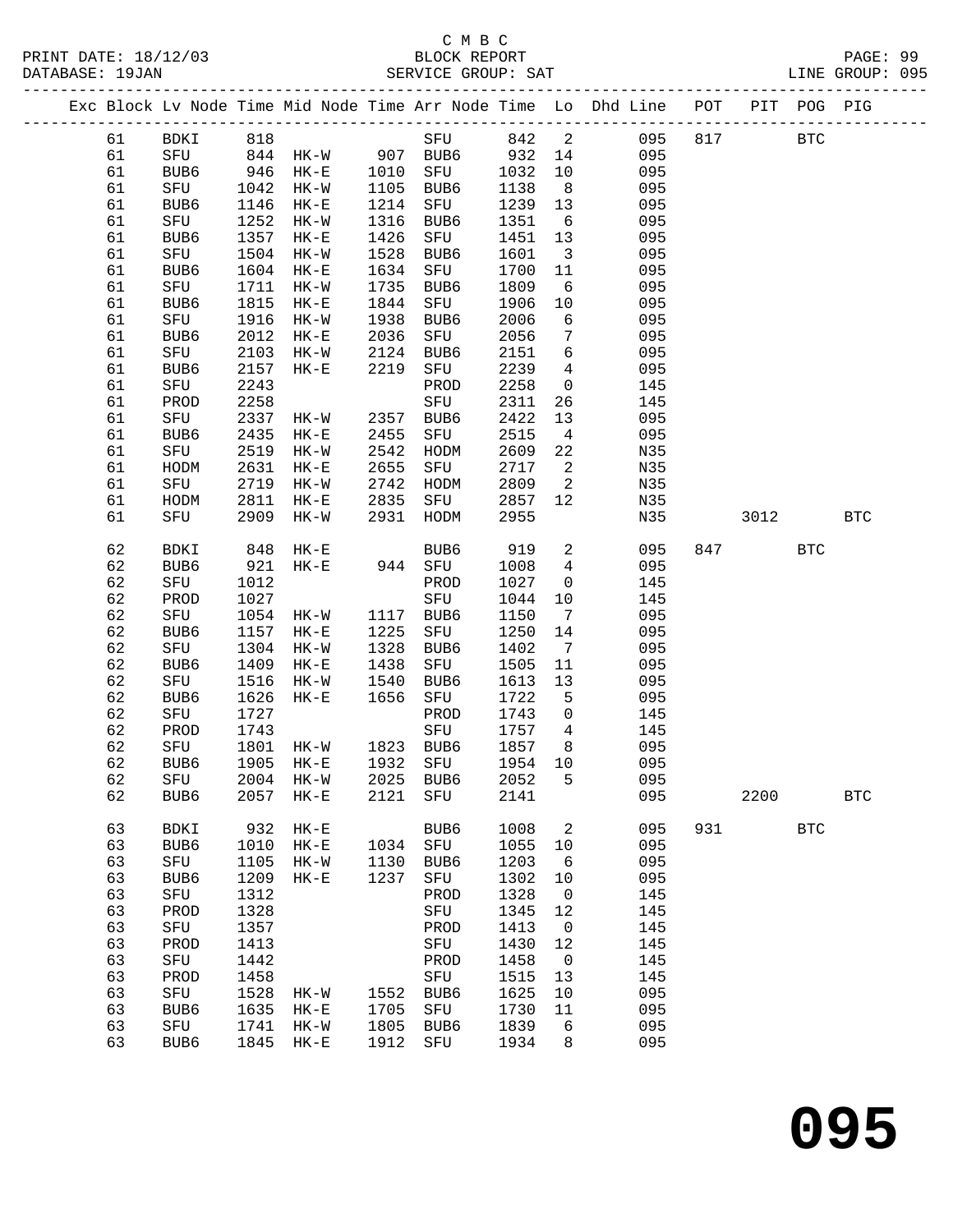#### C M B C<br>BLOCK REPORT DATABASE: 19JAN SERVICE GROUP: SAT LINE GROUP: 095

|  |    |                  |      | -------------------- |      |             |         |                | ----------------------<br>Exc Block Lv Node Time Mid Node Time Arr Node Time Lo Dhd Line POT |          |      | PIT POG PIG |            |
|--|----|------------------|------|----------------------|------|-------------|---------|----------------|----------------------------------------------------------------------------------------------|----------|------|-------------|------------|
|  | 63 | SFU              | 1942 |                      |      | PROD        | 1958    | $\overline{0}$ | 145                                                                                          |          |      |             |            |
|  | 63 | PROD             | 1958 |                      |      | SFU         | 2011    |                |                                                                                              | 145      | 2030 |             | <b>BTC</b> |
|  | 64 | SFU              | 1042 |                      |      | PROD        | 1057    | $\overline{0}$ |                                                                                              | 145 1020 |      | <b>BTC</b>  |            |
|  | 64 | PROD             | 1057 |                      |      | SFU         | 1114    | 13             | 145                                                                                          |          |      |             |            |
|  | 64 | SFU              | 1127 |                      |      | PROD        | 1143    | $\overline{0}$ | 145                                                                                          |          |      |             |            |
|  | 64 | PROD             | 1143 |                      |      | SFU         | 1200    | 12             | 145                                                                                          |          |      |             |            |
|  | 64 | SFU              | 1212 |                      |      | PROD        | 1228    | $\overline{0}$ | 145                                                                                          |          |      |             |            |
|  | 64 | PROD             | 1228 |                      |      | SFU         | 1245    | 12             | 145                                                                                          |          |      |             |            |
|  | 64 | SFU              | 1257 |                      |      | PROD        | 1313    | $\overline{0}$ | 145                                                                                          |          |      |             |            |
|  | 64 | PROD             | 1313 |                      |      | SFU         | 1330    | 12             | 145                                                                                          |          |      |             |            |
|  | 64 | SFU              | 1342 |                      |      | PROD        | 1358    | $\overline{0}$ | 145                                                                                          |          |      |             |            |
|  | 64 | PROD             | 1358 |                      |      | SFU         | 1415    | 13             | 145                                                                                          |          |      |             |            |
|  | 64 | SFU              | 1428 | HK-W                 | 1452 | BUB6        | 1526    | 6              | 095                                                                                          |          |      |             |            |
|  | 64 | BUB <sub>6</sub> | 1532 | $HK-E$               | 1602 | SFU         | 1628    | 13             | 095                                                                                          |          |      |             |            |
|  | 64 | SFU              | 1641 | HK-W                 | 1705 | BUB6        | 1739    | 6              | 095                                                                                          |          |      |             |            |
|  | 64 | BUB6             | 1745 | HK-E                 | 1815 | SFU         | 1840    | $\overline{3}$ | 095                                                                                          |          |      |             |            |
|  | 64 | SFU              | 1843 |                      |      | PROD        | 1859    | $\mathsf{O}$   | 145                                                                                          |          |      |             |            |
|  | 64 | PROD             | 1859 |                      |      | SFU         | 1913    | 15             | 145                                                                                          |          |      |             |            |
|  | 64 | SFU              | 1928 | HK-W                 | 1950 | BUB6        | 2018    | 5              | 095                                                                                          |          |      |             |            |
|  | 64 | BUB <sub>6</sub> | 2023 | $HK-E$               | 2047 | SFU         | 2107    | 8              | 095                                                                                          |          |      |             |            |
|  | 64 | SFU              | 2115 | HK-W                 | 2136 | BUB6        | 2203    | 6              | 095                                                                                          |          |      |             |            |
|  | 64 | BUB6             | 2209 | $HK-E$               | 2231 | SFU         | 2251    | 16             | 095                                                                                          |          |      |             |            |
|  | 64 | SFU              | 2307 | HK-W                 | 2327 | BUB6        | 2352    | 13             | 095                                                                                          |          |      |             |            |
|  | 64 | BUB <sub>6</sub> | 2405 | $HK-E$               | 2425 | SFU         | 2445    | 13             | 095                                                                                          |          |      |             |            |
|  | 64 | SFU              | 2458 | $HK-W$               | 2517 | BUB6        | 2539    | 2              | 095                                                                                          |          |      |             |            |
|  | 64 | BUB6             | 2541 |                      |      | $HK-E$      | 2601    |                | 095                                                                                          |          | 2605 |             | <b>BTC</b> |
|  |    |                  |      |                      |      |             |         |                |                                                                                              |          |      |             |            |
|  | 65 | BDKI             | 1200 |                      |      | SFU         | 1226    | 2              | 095                                                                                          | 1159     |      | <b>BTC</b>  |            |
|  | 65 | SFU              | 1228 | HK-W                 |      | 1252 BUB6   | 1325    | 8              | 095                                                                                          |          |      |             |            |
|  | 65 | BUB6             | 1333 | $HK-E$               | 1402 | SFU         | 1427    | 13             | 095                                                                                          |          |      |             |            |
|  | 65 | SFU              | 1440 | HK-W                 | 1504 | BUB6        | 1537    | 6              | 095                                                                                          |          |      |             |            |
|  | 65 | BUB6             | 1543 | $HK-E$               | 1613 | SFU         | 1639    | 3              | 095                                                                                          |          |      |             |            |
|  | 65 | SFU              | 1642 |                      |      | PROD        | 1658    | $\mathbf 0$    | 145                                                                                          |          |      |             |            |
|  | 65 | PROD             | 1658 |                      |      | SFU         | 1712    | 9              | 145                                                                                          |          |      |             |            |
|  | 65 | SFU              | 1721 | HK-W 1745            |      | BUB6        | 1819    | 6              | 095                                                                                          |          |      |             |            |
|  | 65 | BUB6             | 1825 | HK-E                 |      | 1854 SFU    | 1916    | 11             | 095                                                                                          |          |      |             |            |
|  | 65 | SFU              | 1927 |                      |      | PROD        | 1943    | $\overline{0}$ | 145                                                                                          |          |      |             |            |
|  | 65 | PROD             | 1943 |                      |      | SFU         | 1956 16 |                | 145                                                                                          |          |      |             |            |
|  | 65 | ${\tt SFU}$      | 2012 |                      |      | PROD        | 2027    | 0              | 145                                                                                          |          |      |             |            |
|  | 65 | PROD             | 2027 |                      |      | ${\tt SFU}$ | 2040    | 11             | 145                                                                                          |          |      |             |            |
|  | 65 | SFU              | 2051 | $HK-W$               | 2112 | BUB6        | 2139    | 6              | 095                                                                                          |          |      |             |            |
|  | 65 | BUB6             | 2145 | $HK-E$               | 2207 | ${\tt SFU}$ | 2227    | 12             | 095                                                                                          |          |      |             |            |
|  | 65 | SFU              | 2239 | $HK-W$               | 2300 | BUB6        | 2325    | 10             | 095                                                                                          |          |      |             |            |
|  | 65 | BUB6             | 2335 | $HK-E$               | 2357 | SFU         | 2417    | 15             | 095                                                                                          |          |      |             |            |
|  | 65 | ${\tt SFU}$      | 2432 | $HK-W$               | 2451 | BUB6        | 2513    | 8              | 095                                                                                          |          |      |             |            |
|  | 65 | BUB6             | 2521 | $HK-E$               | 2541 | ${\tt SFU}$ | 2601    | 18             | 095                                                                                          |          |      |             |            |
|  | 65 | SFU              | 2619 | $HK-W$               | 2642 | HODM        | 2709    | 2              | N35                                                                                          |          |      |             |            |
|  | 65 | HODM             | 2711 | $HK-E$               | 2735 | SFU         | 2757    | 12             | N35                                                                                          |          |      |             |            |
|  | 65 | SFU              | 2809 | $HK-W$               | 2832 | HODM        | 2859    | 10             | N35                                                                                          |          |      |             |            |

65 HODM 2909 HK-E 2932 SFU 2953 N35 3012 BTC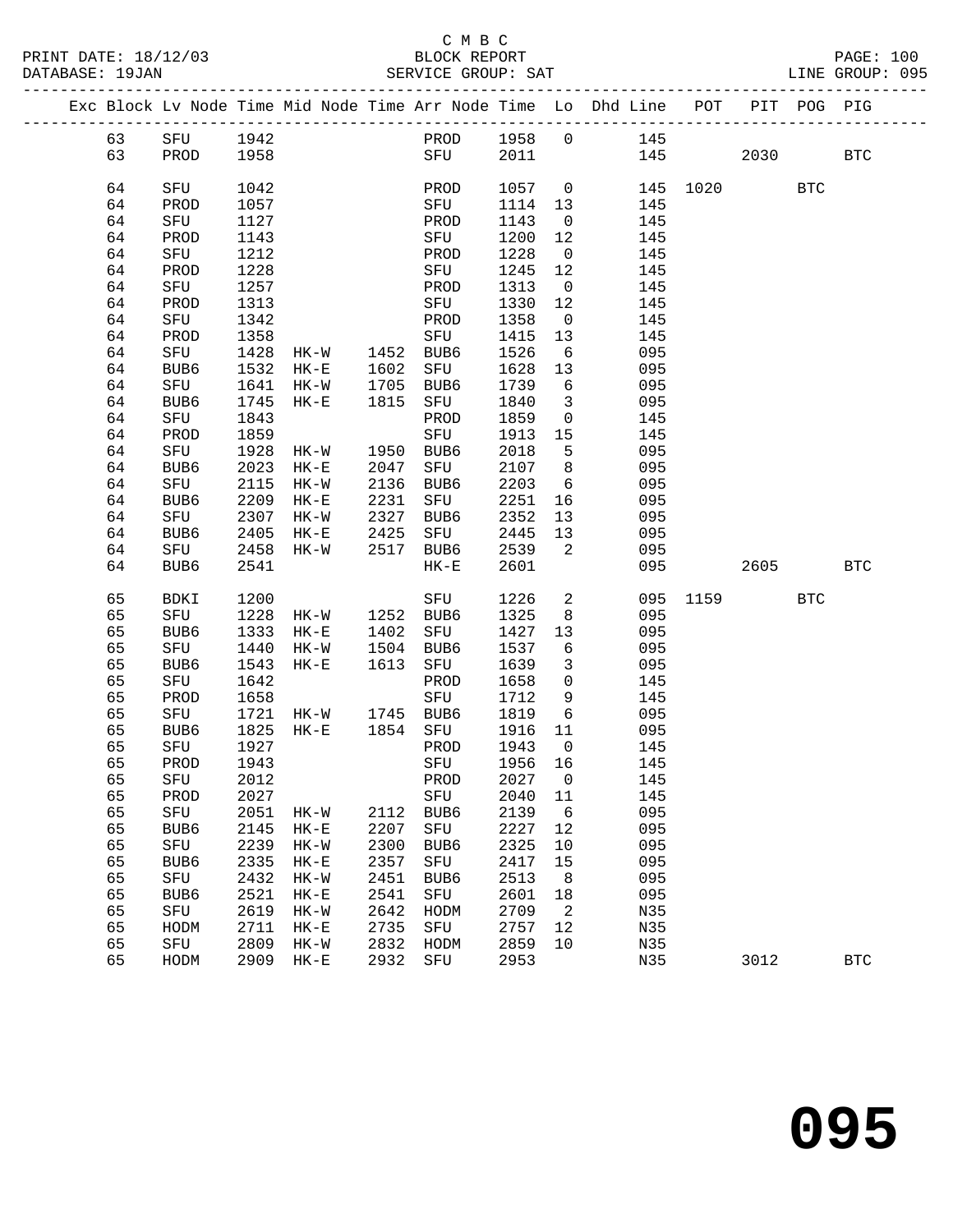#### C M B C<br>BLOCK REPORT SERVICE GROUP: SAT

|  | DAIADAOB . IJOAN |      |      |          |      |      | DERVICE CROOL · DAI |          |                                                                    |          |             | LINE OROOL . 023 |  |
|--|------------------|------|------|----------|------|------|---------------------|----------|--------------------------------------------------------------------|----------|-------------|------------------|--|
|  |                  |      |      |          |      |      |                     |          | Exc Block Ly Node Time Mid Node Time Arr Node Time Lo Dhd Line POT |          | PIT POG PIG |                  |  |
|  | 66               | BDKI | 1533 | $HK-E$   |      | BUB6 | 1610                | 4        |                                                                    | 095 1532 | BTC         |                  |  |
|  | 66               | BUB6 | 1614 | $HK - E$ | 1644 | SFU  | 1710                | 2        | 095                                                                |          |             |                  |  |
|  | 66               | SFU  | 1712 |          |      | PROD | 1728                | $\Omega$ | 145                                                                |          |             |                  |  |
|  | 66               | PROD | 1728 |          |      | SFU  | 1742                | 9        | 145                                                                |          |             |                  |  |
|  | 66               | SFU  | 1751 | HK-W     | 1815 | BUB6 | 1849                | 6        | 095                                                                |          |             |                  |  |
|  | 66               | BUB6 | 1855 | $HK - E$ | 1922 | SFU  | 1944                | 13       | 095                                                                |          |             |                  |  |
|  | 66               | SFU  | 1957 |          |      | PROD | 2013                | $\Omega$ | 145                                                                |          |             |                  |  |
|  | 66               | PROD | 2013 |          |      | SFU  | 2026                | 2        | 145                                                                |          |             |                  |  |
|  | 66               | SFU  | 2028 | HK-W     | 2049 | BUB6 | 2116                | 5.       | 095                                                                |          |             |                  |  |
|  | 66               | BUB6 | 2121 | HK-E     | 2145 | SFU  | 2205                | 10       | 095                                                                |          |             |                  |  |
|  | 66               | SFU  | 2215 | HK-W     | 2236 | BUB6 | 2301                | 4        | 095                                                                |          |             |                  |  |
|  | 66               | BUB6 | 2305 | HK-E     | 2327 | SFU  | 2347                | 5.       | 095                                                                |          |             |                  |  |
|  |                  |      |      |          |      |      |                     |          |                                                                    |          |             |                  |  |

66 BUB6 2450 HK-E 2510 SFU 2530 095 2549 BTC

66 SFU 2352 HK-W 2412 BUB6 2437 13 095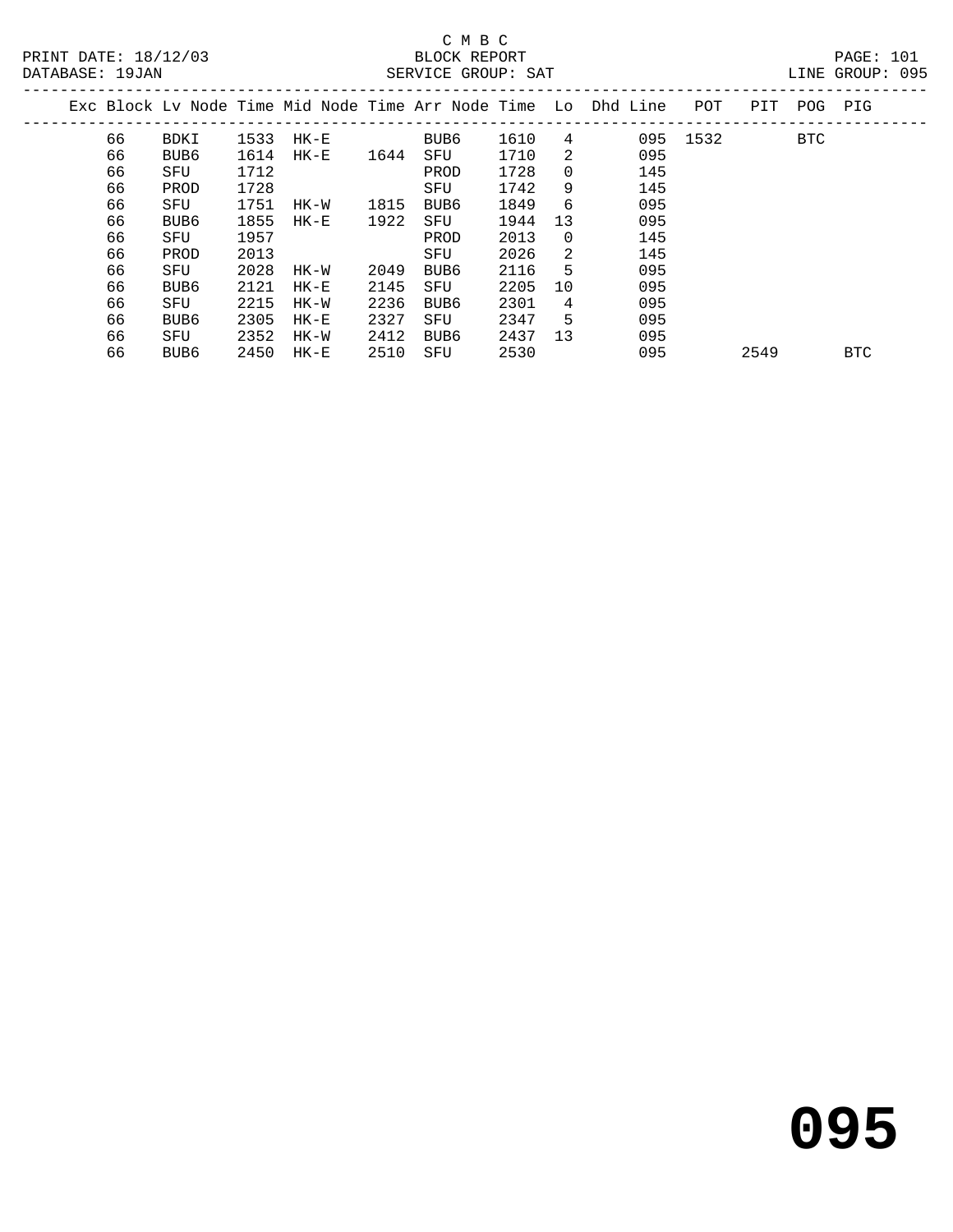|     |                         |               |      |                                                |               |                             |           |                 | BDLO BOUNDARY & LOUGHEED-NORTH BTC BUTNaby Depot<br>BYCA BROADWAY & CAMBIE<br>GRBY GRANVILLE & BROADWAY<br>HK-E HASTINGS & KOOTENAY EB<br>HODM HOWE & DUNSMUIR<br>HODM HOWE & DUNSMUIR<br>NEW WESTMINSTER STN SERO SEYMOUR ST & ROBSON ST |     |      |            |            |
|-----|-------------------------|---------------|------|------------------------------------------------|---------------|-----------------------------|-----------|-----------------|-------------------------------------------------------------------------------------------------------------------------------------------------------------------------------------------------------------------------------------------|-----|------|------------|------------|
|     |                         |               |      |                                                |               |                             |           |                 |                                                                                                                                                                                                                                           |     |      |            |            |
|     |                         |               |      |                                                |               |                             |           |                 |                                                                                                                                                                                                                                           |     |      |            |            |
|     |                         |               |      |                                                |               |                             |           |                 |                                                                                                                                                                                                                                           |     |      |            |            |
|     |                         |               |      |                                                |               |                             |           |                 |                                                                                                                                                                                                                                           |     |      |            |            |
|     |                         |               |      |                                                |               |                             |           |                 |                                                                                                                                                                                                                                           |     |      |            |            |
| SFU |                         | SFU EXCHANGE  |      |                                                |               |                             |           |                 | SUST SURREY CENTRAL STATION                                                                                                                                                                                                               |     |      |            |            |
|     |                         |               |      |                                                |               |                             |           |                 |                                                                                                                                                                                                                                           |     |      |            |            |
|     |                         |               |      |                                                |               |                             |           |                 | Exc Block Lv Node Time Mid Node Time Arr Node Time Lo Dhd Line POT PIT POG PIG                                                                                                                                                            |     |      |            |            |
|     | $\mathbf{1}$            |               |      | LB-W 533 BYCA 547 ULP<br>ULP 614 BYCA 633 GRVT |               |                             |           |                 | 606 8 099 530 BTC<br>642 11 099                                                                                                                                                                                                           |     |      |            |            |
|     | $\mathbf{1}$            |               |      |                                                |               |                             |           |                 |                                                                                                                                                                                                                                           |     |      |            |            |
|     | $\mathbf 1$             | GRVT 653 BYCA |      |                                                |               | 703 ULP                     |           |                 | 722 6 099                                                                                                                                                                                                                                 |     |      |            |            |
|     | $\mathbf 1$             | ULP 728 BYCA  |      |                                                |               | 748 GRVT                    |           |                 | 757 8 099                                                                                                                                                                                                                                 |     |      |            |            |
|     | $\mathbf 1$             | GRVT          |      | 805 BYCA<br>843 BYCA                           | $rac{c}{905}$ | 817 ULP 839<br>905 GRVT 915 |           |                 | $\begin{array}{cc} 4 & 099 \\ 11 & 099 \end{array}$                                                                                                                                                                                       |     |      |            |            |
|     | $1\,$                   | ULP           |      |                                                |               |                             |           |                 |                                                                                                                                                                                                                                           |     |      |            |            |
|     | $\mathbf 1$             | GRVT          |      | 926 BYCA                                       | 940           | ULP                         | 1004      |                 | $6\overline{6}$<br>099                                                                                                                                                                                                                    |     |      |            |            |
|     | $\mathbf 1$             | ULP           | 1010 | BYCA                                           | 1035          | GRVT                        | 1047      |                 | $6\overline{6}$<br>099                                                                                                                                                                                                                    |     |      |            |            |
|     | 1                       | GRVT          | 1053 | BYCA                                           | 1107          | ULP                         | 1132      |                 | 6 <sup>2</sup><br>099                                                                                                                                                                                                                     |     |      |            |            |
|     | $\mathbf 1$             | ULP           | 1138 | BYCA                                           | 1205          | GRVT                        | 1219      | $6\overline{6}$ | 099                                                                                                                                                                                                                                       |     |      |            |            |
|     | 1                       | GRVT          |      | 1225 BYCA                                      | 1240          | ULP                         | 1307      |                 | 5 <sup>1</sup><br>099                                                                                                                                                                                                                     |     |      |            |            |
|     | $\mathbf 1$             | ULP           | 1312 | BYCA                                           | 1343          | GRVT                        | 1358      | 10              | 099                                                                                                                                                                                                                                       |     |      |            |            |
|     | 1                       | GRVT          | 1408 | BYCA                                           | 1424          | ULP                         | 1454      | $4\overline{ }$ | 099                                                                                                                                                                                                                                       |     |      |            |            |
|     | 1                       | ULP           | 1458 | BYCA                                           | 1529          | GRVT                        | 1544      | 8               | 099                                                                                                                                                                                                                                       |     |      |            |            |
|     | $\mathbf 1$             | GRVT          |      | 1552 BYCA                                      | 1608          | ULP                         | 1635      | $7\overline{ }$ | 099                                                                                                                                                                                                                                       |     |      |            |            |
|     | 1                       | ULP           | 1642 | BYCA                                           | 1710          | GRVT                        | 1725      | 9               | 099                                                                                                                                                                                                                                       |     |      |            |            |
|     | 1                       | GRVT          | 1734 | BYCA                                           | 1749          | ULP                         | 1816      | $4\overline{ }$ | 099                                                                                                                                                                                                                                       |     |      |            |            |
|     | 1                       | ULP           | 1820 | BYCA                                           | 1845          | GRVT                        | 1900      | 10              | 099                                                                                                                                                                                                                                       |     |      |            |            |
|     | $\mathbf 1$             | GRVT          | 1910 | BYCA                                           | 1923          | ULP                         | 1949      | $5^{\circ}$     | 099                                                                                                                                                                                                                                       |     |      |            |            |
|     | 1                       | ULP           | 1954 | BYCA                                           | 2017          | GRVT                        | 2030      |                 | $9 \left( \frac{1}{2} \right)$<br>099                                                                                                                                                                                                     |     |      |            |            |
|     | $\mathbf 1$             | GRVT          | 2039 | BYCA                                           | 2051          | ULP                         | 2116      |                 | 5 <sub>1</sub><br>099                                                                                                                                                                                                                     |     |      |            |            |
|     | 1                       | ULP           | 2121 | BYCA                                           | 2143          | GRVT 2155 14<br>ULP 2244 7  |           | 14              | 099                                                                                                                                                                                                                                       |     |      |            |            |
|     | $\mathbf 1$             | GRVT          |      | 2209 BYCA                                      | 2220          |                             |           |                 | 099                                                                                                                                                                                                                                       |     |      |            |            |
|     | $\mathbf{1}$            | ULP           |      | 2251 BYCA                                      | 2313          |                             | BDLO 2330 |                 |                                                                                                                                                                                                                                           | 099 | 2333 |            | BTC        |
|     | 2                       | $LB-W$        |      |                                                |               |                             |           |                 | 099                                                                                                                                                                                                                                       |     | 545  | <b>BTC</b> |            |
|     | $\mathbf{2}$            | ULP           |      |                                                |               |                             |           |                 | 099                                                                                                                                                                                                                                       |     |      |            |            |
|     | 2                       | GRVT          |      | 703 BYCA 714 ULP                               |               |                             |           |                 | 734 3 099                                                                                                                                                                                                                                 |     |      |            |            |
|     | 2                       | ULP           | 737  | BYCA                                           | 757           | GRVT                        | 806       | 11              | 099                                                                                                                                                                                                                                       |     |      |            |            |
|     | 2                       | <b>GRVT</b>   | 817  | <b>BYCA</b>                                    | 829           | ULP                         | 851       | 7               | 099                                                                                                                                                                                                                                       |     |      |            |            |
|     | $\boldsymbol{2}$        | ULP           | 858  | BYCA                                           | 920           | GRVT                        | 930       | 7               | 099                                                                                                                                                                                                                                       |     |      |            |            |
|     | 2                       | GRVT          | 937  | <b>BYCA</b>                                    | 951           | ULP                         | 1015      | 6               | 099                                                                                                                                                                                                                                       |     |      |            |            |
|     | $\overline{\mathbf{c}}$ | ULP           | 1021 | BYCA                                           | 1046          | GRVT                        | 1058      | 6               | 099                                                                                                                                                                                                                                       |     |      |            |            |
|     | $\overline{\mathbf{c}}$ | GRVT          | 1104 | <b>BYCA</b>                                    | 1119          | ULP                         | 1145      | 5               | 099                                                                                                                                                                                                                                       |     |      |            |            |
|     | $\overline{\mathbf{c}}$ | ULP           | 1150 | <b>BYCA</b>                                    | 1217          | GRVT                        | 1231      | 5               | 099                                                                                                                                                                                                                                       |     |      |            |            |
|     | 2                       | GRVT          | 1236 | <b>BYCA</b>                                    | 1252          | ULP                         | 1319      | 4               | 099                                                                                                                                                                                                                                       |     |      |            |            |
|     | $\overline{\mathbf{c}}$ | ULP           | 1323 | <b>BYCA</b>                                    | 1354          | <b>GRVT</b>                 | 1409      | 10              | 099                                                                                                                                                                                                                                       |     |      |            |            |
|     | 2                       | <b>GRVT</b>   | 1419 | <b>BYCA</b>                                    | 1435          | ULP                         | 1505      | 4               | 099                                                                                                                                                                                                                                       |     |      |            |            |
|     | $\overline{\mathbf{c}}$ | ULP           | 1509 | BYCA                                           | 1539          | GRVT                        | 1554      | $\,9$           | 099                                                                                                                                                                                                                                       |     |      |            |            |
|     | 2                       | GRVT          | 1603 | <b>BYCA</b>                                    | 1619          | ULP                         | 1646      | 7               | 099                                                                                                                                                                                                                                       |     |      |            |            |
|     | $\overline{\mathbf{c}}$ | ULP           | 1653 | <b>BYCA</b>                                    | 1721          | GRVT                        | 1736      | 12              | 099                                                                                                                                                                                                                                       |     |      |            |            |
|     | $\overline{\mathbf{c}}$ | GRVT          | 1748 | <b>BYCA</b>                                    | 1803          | ULP                         | 1830      | 4               | 099                                                                                                                                                                                                                                       |     |      |            |            |
|     | $\boldsymbol{2}$        | ULP           | 1834 | BYCA                                           | 1859          | <b>GRVT</b>                 | 1912      | 6               | 099                                                                                                                                                                                                                                       |     |      |            |            |
|     | $\mathbf{2}$            | GRVT          | 1918 | <b>BYCA</b>                                    | 1931          | ULP                         | 1957      | 5               | 099                                                                                                                                                                                                                                       |     |      |            |            |
|     | $\overline{2}$          | ULP           |      | 2002 BYCA                                      | 2024          | <b>BDLO</b>                 | 2042      |                 | 099                                                                                                                                                                                                                                       |     | 2045 |            | <b>BTC</b> |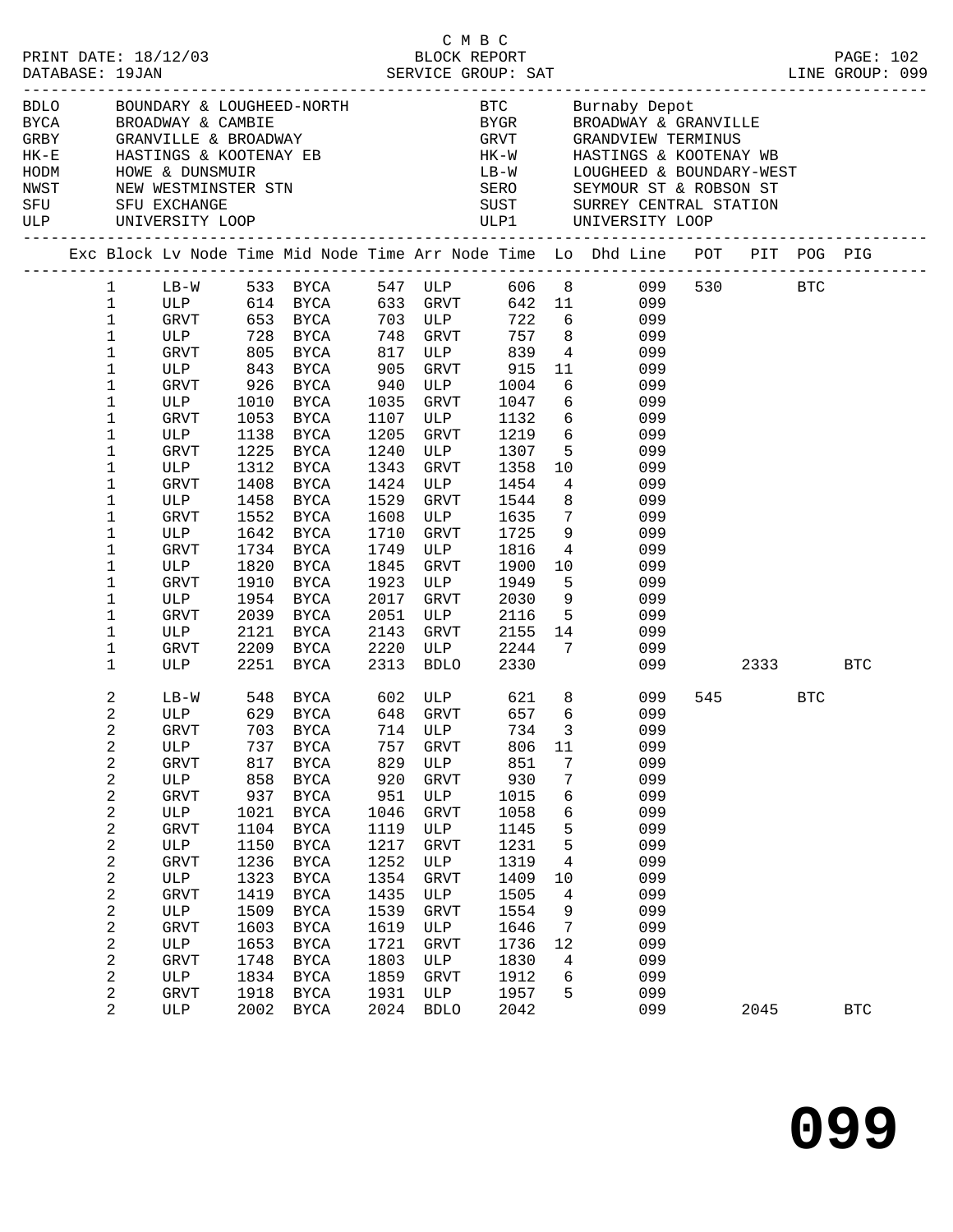# C M B C

|  | DATABASE: 19JAN |        |      |                     |      | SERVICE GROUP: SAT                                                             |         |                         |        |     |            |            | LINE GROUP: 099 |  |
|--|-----------------|--------|------|---------------------|------|--------------------------------------------------------------------------------|---------|-------------------------|--------|-----|------------|------------|-----------------|--|
|  |                 |        |      |                     |      | Exc Block Lv Node Time Mid Node Time Arr Node Time Lo Dhd Line POT PIT POG PIG |         |                         |        |     |            |            |                 |  |
|  | 3               |        |      |                     |      | LB-W 603 BYCA 617 ULP 636 8                                                    |         |                         | 099    | 600 | <b>BTC</b> |            |                 |  |
|  | 3               | ULP    |      | 644 BYCA            |      | 703 GRVT                                                                       | 712 10  |                         | 099    |     |            |            |                 |  |
|  | 3               | GRVT   | 722  | BYCA                |      | 733 ULP                                                                        | 753     | $\overline{\mathbf{3}}$ | 099    |     |            |            |                 |  |
|  | 3               | ULP    | 756  | BYCA                | 816  | GRVT                                                                           | 825     | 11                      | 099    |     |            |            |                 |  |
|  | 3               | GRVT   | 836  | BYCA                | 848  | ULP                                                                            | 910     | 9                       | 099    |     |            |            |                 |  |
|  | 3               | ULP    | 919  | BYCA                | 942  | GRVT                                                                           | 953     | 11                      | 099    |     |            |            |                 |  |
|  | 3               | GRVT   | 1004 | BYCA                | 1018 | ULP                                                                            | 1043    | 5                       | 099    |     |            |            |                 |  |
|  | 3               | ULP    | 1048 | BYCA                | 1113 | GRVT                                                                           | 1126    | 10                      | 099    |     |            |            |                 |  |
|  | 3               | GRVT   | 1136 | BYCA                | 1151 | ULP                                                                            | 1217    | 6                       | 099    |     |            |            |                 |  |
|  | 3               | ULP    | 1223 | BYCA                | 1251 | GRVT                                                                           | 1306    | 8                       | 099    |     |            |            |                 |  |
|  | 3               | GRVT   | 1314 | BYCA                | 1330 | ULP                                                                            | 1359    | $\overline{4}$          | 099    |     |            |            |                 |  |
|  | 3               | ULP    | 1403 | BYCA                | 1434 | GRVT                                                                           | 1449    | 8                       | 099    |     |            |            |                 |  |
|  | 3               | GRVT   | 1457 | BYCA                | 1513 | ULP                                                                            | 1543    | $4\overline{ }$         | 099    |     |            |            |                 |  |
|  | 3               | ULP    | 1547 | BYCA                | 1617 | GRVT                                                                           | 1632    | 10                      | 099    |     |            |            |                 |  |
|  | 3               | GRVT   | 1642 | BYCA                | 1658 | ULP                                                                            | 1725    | $7\overline{ }$         | 099    |     |            |            |                 |  |
|  | 3               | ULP    | 1732 | BYCA                | 1757 | <b>BDLO</b>                                                                    | 1819    |                         | 099    |     | 1822       |            | <b>BTC</b>      |  |
|  | 4               | $LB-W$ | 616  | BYCA                | 630  | ULP                                                                            | 649     | 6                       | 099    | 613 |            | <b>BTC</b> |                 |  |
|  | 4               | ULP    | 655  | BYCA                | 715  | GRVT                                                                           | 724     | $7\phantom{.0}$         | 099    |     |            |            |                 |  |
|  | 4               | GRVT   | 731  | BYCA                | 742  | ULP                                                                            | 802     | $4\overline{ }$         | 099    |     |            |            |                 |  |
|  | 4               | ULP    | 806  | BYCA                | 828  | GRVT                                                                           | 838     | 10                      | 099    |     |            |            |                 |  |
|  | 4               | GRVT   | 848  | BYCA                | 900  | ULP                                                                            | 922     | 9                       | 099    |     |            |            |                 |  |
|  | 4               | ULP    | 931  | BYCA                | 956  | GRVT                                                                           | 1007    | 8                       | 099    |     |            |            |                 |  |
|  | 4               | GRVT   | 1015 | BYCA                | 1029 | ULP                                                                            | 1054    | 5                       | 099    |     |            |            |                 |  |
|  | 4               | ULP    | 1059 | BYCA                | 1124 | GRVT                                                                           | 1137    | 10                      | 099    |     |            |            |                 |  |
|  | 4               | GRVT   | 1147 | BYCA                | 1202 | ULP                                                                            | 1228    | 6                       | 099    |     |            |            |                 |  |
|  | 4               | ULP    | 1234 | BYCA                | 1304 | GRVT                                                                           | 1319    | 6                       | 099    |     |            |            |                 |  |
|  | 4               | GRVT   | 1325 | BYCA                | 1341 | ULP                                                                            | 1410    | $\overline{4}$          | 099    |     |            |            |                 |  |
|  | 4               | ULP    | 1414 | BYCA                | 1445 | GRVT                                                                           | 1500    | 8                       | 099    |     |            |            |                 |  |
|  | 4               | GRVT   | 1508 | BYCA                | 1524 | ULP                                                                            | 1554    | $\overline{4}$          | 099    |     |            |            |                 |  |
|  | 4               | ULP    | 1558 | BYCA                | 1628 | GRVT                                                                           | 1643    | 5                       | 099    |     |            |            |                 |  |
|  | 4               | GRVT   | 1648 | BYCA                | 1704 | ULP                                                                            | 1731    | 6                       | 099    |     |            |            |                 |  |
|  | 4               | ULP    | 1737 | BYCA                | 1802 | GRVT                                                                           | 1817    | $7\phantom{.0}$         | 099    |     |            |            |                 |  |
|  | 4               | GRVT   | 1824 | BYCA                | 1838 | ULP                                                                            | 1905    | $4\overline{ }$         | 099    |     |            |            |                 |  |
|  | 4               | ULP    | 1909 | BYCA                | 1934 | GRVT                                                                           | 1947    | 8                       | 099    |     |            |            |                 |  |
|  | 4               | GRVT   | 1955 | BYCA                | 2008 | ULP                                                                            | 2034    | 5                       | 099    |     |            |            |                 |  |
|  | 4               | ULP    | 2039 | BYCA                | 2101 | GRVT                                                                           | 2113    | 6                       | 099    |     |            |            |                 |  |
|  | 4               | GRVT   |      | 2119 BYCA           | 2131 | ULP                                                                            | 2156    | 5                       | 099    |     |            |            |                 |  |
|  | 4               | ULP    |      | 2201 BYCA 2223 GRVT |      |                                                                                | 2235 14 |                         | 099    |     |            |            |                 |  |
|  | 4               | GRVT   | 2249 | BYCA                | 2300 | ULP                                                                            | 2324    | 7                       | 099    |     |            |            |                 |  |
|  | 4               | ULP    | 2331 | BYCA                | 2352 | GRVT                                                                           | 2403    | 16                      | 099    |     |            |            |                 |  |
|  | 4               | GRVT   | 2419 | BYCA                | 2430 | ULP                                                                            | 2454    | 6                       | 099    |     |            |            |                 |  |
|  | 4               | ULP    | 2500 | <b>BYCA</b>         | 2521 | GRVT                                                                           | 2532    | 18                      | 099    |     |            |            |                 |  |
|  | 4               | GRVT   | 2550 | BYCA                | 2601 | ULP                                                                            | 2625    | 7                       | 1 099  |     |            |            |                 |  |
|  | 4               | ULP1   | 2633 | GRBY                | 2652 | SERO                                                                           | 2703    | 6                       | N17    |     |            |            |                 |  |
|  | 4               | SERO   | 2709 | BYGR                | 2716 | ULP1                                                                           | 2736    | 9                       | 24 N17 |     |            |            |                 |  |
|  | 4               | HODM   | 2809 | NWST                | 2911 | SUST                                                                           | 2931    |                         | N19    |     | 3001       |            | <b>BTC</b>      |  |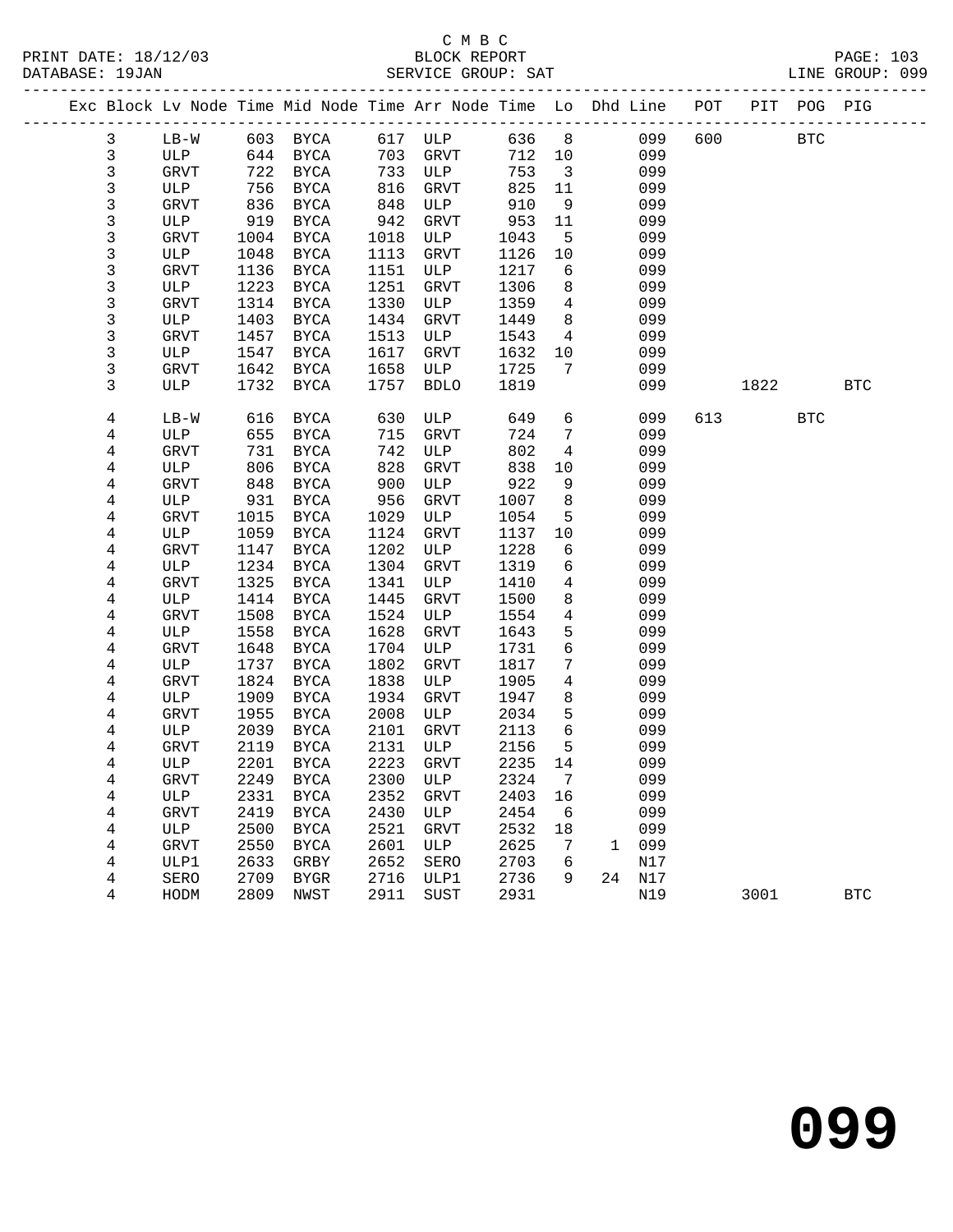# C M B C<br>BLOCK BEDORT

| PRINT DATE: 18/12/03<br>DATABASE: 19JAN |             |      |          |      | BLOCK REPORT<br>SERVICE GROUP: SAT |      |                 | PAGE: 104<br>LINE GROUP: 099                                                   |         |            |  |
|-----------------------------------------|-------------|------|----------|------|------------------------------------|------|-----------------|--------------------------------------------------------------------------------|---------|------------|--|
|                                         |             |      |          |      |                                    |      |                 | Exc Block Lv Node Time Mid Node Time Arr Node Time Lo Dhd Line POT PIT POG PIG |         |            |  |
| 5                                       | LB-W        |      | 629 BYCA | 643  | ULP                                | 702  |                 | $5^{\circ}$<br>099                                                             | 626 BTC |            |  |
| 5                                       | ULP         | 707  | BYCA     | 727  | GRVT                               | 736  |                 | $5^{\circ}$<br>099                                                             |         |            |  |
| 5                                       | GRVT        | 741  | BYCA     | 752  | ULP                                | 812  | $\overline{3}$  | 099                                                                            |         |            |  |
| 5                                       | ULP         | 815  | BYCA     | 837  | GRVT                               | 847  | 7               | 099                                                                            |         |            |  |
| 5                                       | GRVT        | 854  | BYCA     | 906  | ULP                                | 928  | 9               | 099                                                                            |         |            |  |
| 5                                       | ULP         | 937  | BYCA     | 1002 | GRVT                               | 1013 | 8               | 099                                                                            |         |            |  |
| 5                                       | GRVT        | 1021 | BYCA     | 1035 | ULP                                | 1100 | 5               | 099                                                                            |         |            |  |
| 5                                       | ULP         | 1105 | BYCA     | 1132 | GRVT                               | 1146 | 6               | 099                                                                            |         |            |  |
| 5                                       | <b>GRVT</b> | 1152 | BYCA     | 1207 | ULP                                | 1233 | 6               | 099                                                                            |         |            |  |
| 5                                       | ULP         | 1239 | BYCA     | 1309 | GRVT                               | 1324 | 6               | 099                                                                            |         |            |  |
| 5                                       | GRVT        | 1330 | BYCA     | 1346 | ULP                                | 1415 | $\overline{4}$  | 099                                                                            |         |            |  |
| 5                                       | ULP         | 1419 | BYCA     | 1450 | GRVT                               | 1505 | 9               | 099                                                                            |         |            |  |
| 5                                       | GRVT        | 1514 | BYCA     | 1530 | ULP                                | 1600 | $4\overline{ }$ | 099                                                                            |         |            |  |
| 5                                       | ULP         | 1604 | BYCA     | 1633 | GRVT                               | 1648 |                 | 6<br>099                                                                       |         |            |  |
| 5                                       | GRVT        | 1654 | BYCA     | 1710 | ULP                                | 1737 | 6               | 099                                                                            |         |            |  |
| 5                                       | ULP         | 1743 | BYCA     | 1808 | GRVT                               | 1823 | 9               | 099                                                                            |         |            |  |
| 5                                       | GRVT        | 1832 | BYCA     | 1846 | ULP                                | 1913 | $4\overline{ }$ | 099                                                                            |         |            |  |
| 5                                       | ULP         | 1917 | BYCA     | 1942 | GRVT                               | 1955 | 8               | 099                                                                            |         |            |  |
| 5                                       | GRVT        | 2003 | BYCA     | 2016 | ULP                                | 2042 | 5               | 099                                                                            |         |            |  |
| 5                                       | ULP         | 2047 | BYCA     | 2109 | GRVT                               | 2121 | 8               | 099                                                                            |         |            |  |
| 5                                       | GRVT        | 2129 | BYCA     | 2141 | ULP                                | 2206 | $5 -$           | 099                                                                            |         |            |  |
| 5                                       | ULP         | 2211 | BYCA     | 2233 | GRVT                               | 2245 |                 | 099                                                                            |         |            |  |
| 5                                       | GRVT        | 2259 | BYCA     | 2310 | ULP                                | 2334 | 7               | 099                                                                            |         |            |  |
| 5                                       | ULP         | 2341 | BYCA     | 2402 | BDLO                               | 2418 |                 | 099                                                                            | 2421    | <b>BTC</b> |  |
|                                         |             |      |          |      |                                    |      |                 |                                                                                |         |            |  |

6 LB-W 639 BYCA 653 ULP 712 6 099 636 BTC

6 ULP 1626 BYCA 1655 BDLO 1717 099 1720 BTC

 6 ULP 718 BYCA 738 GRVT 747 11 099 6 GRVT 758 BYCA 810 ULP 832 3 099 6 ULP 835 BYCA 857 GRVT 907 8 099 6 GRVT 915 BYCA 929 ULP 953 6 099 6 ULP 959 BYCA 1024 GRVT 1035 8 099 6 GRVT 1043 BYCA 1057 ULP 1122 5 099 6 ULP 1127 BYCA 1154 GRVT 1208 6 099 6 GRVT 1214 BYCA 1229 ULP 1256 5 099 6 ULP 1301 BYCA 1332 GRVT 1347 5 099 6 GRVT 1352 BYCA 1408 ULP 1437 4 099 6 ULP 1441 BYCA 1512 GRVT 1527 9 099 6 GRVT 1536 BYCA 1552 ULP 1619 7 099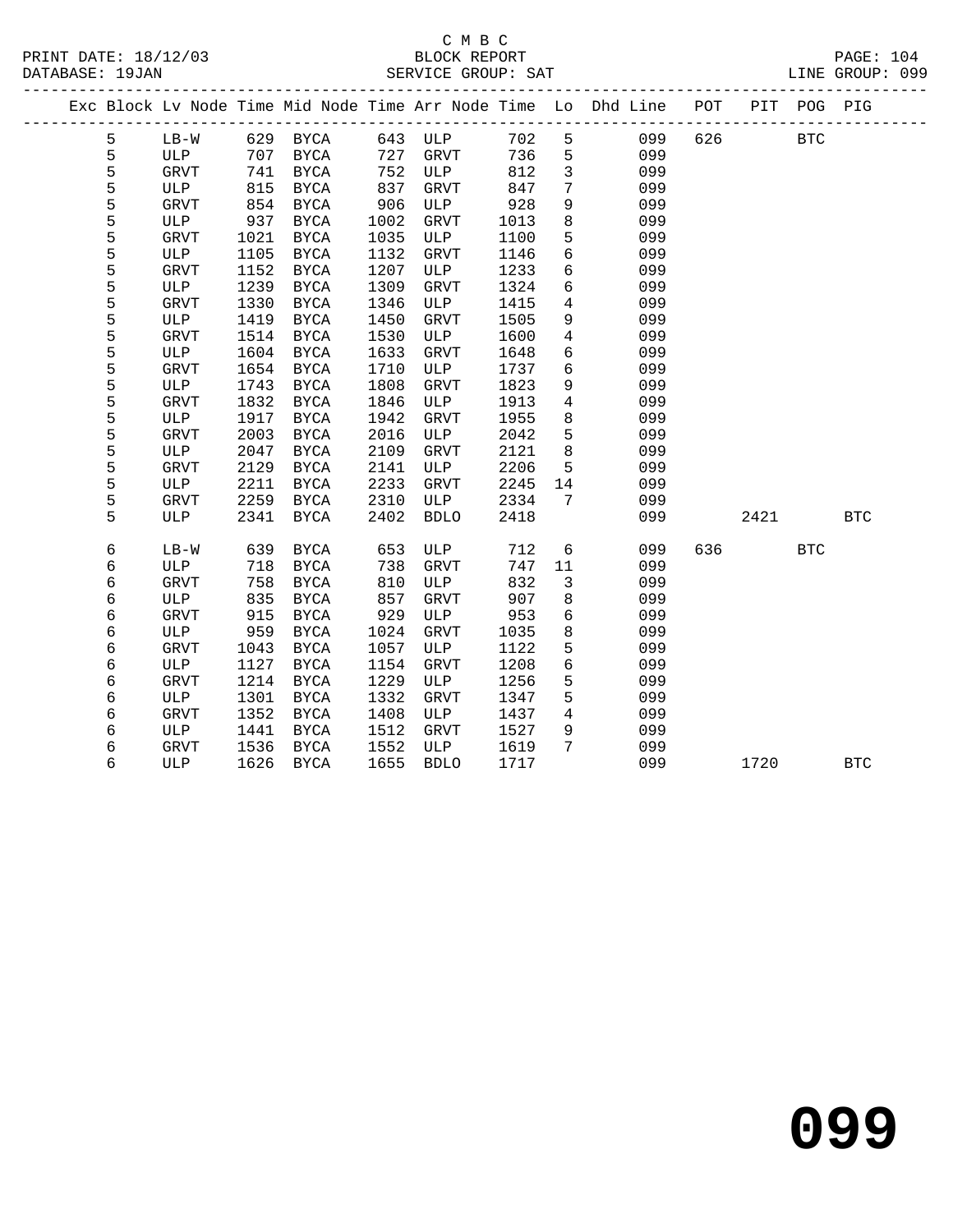|  |                 |             |      | Exc Block Lv Node Time Mid Node Time Arr Node Time Lo Dhd Line POT PIT POG PIG |      |             |        |                 |    |     |     |      |            |            |
|--|-----------------|-------------|------|--------------------------------------------------------------------------------|------|-------------|--------|-----------------|----|-----|-----|------|------------|------------|
|  | $7\phantom{.0}$ | $LB-W$      |      | 706 BYCA                                                                       |      | 723 ULP     | 743    | $\overline{4}$  |    | 099 | 703 |      | <b>BTC</b> |            |
|  | 7               | ULP         | 747  | BYCA                                                                           | 807  | GRVT        | 816    | $7\phantom{.0}$ |    | 099 |     |      |            |            |
|  | 7               | GRVT        | 823  | BYCA                                                                           | 835  | ULP         | 857    | 8               |    | 099 |     |      |            |            |
|  | 7               | ULP         | 905  | BYCA                                                                           | 928  | <b>GRVT</b> | 939    | 9               |    | 099 |     |      |            |            |
|  | 7               | GRVT        | 948  | BYCA                                                                           | 1002 | ULP         | 1026   | $6\overline{6}$ |    | 099 |     |      |            |            |
|  | 7               | ULP         | 1032 | BYCA                                                                           | 1057 | GRVT        | 1110   | 9               |    | 099 |     |      |            |            |
|  | 7               | GRVT        | 1119 | BYCA                                                                           | 1134 | ULP         | 1200   | $6\overline{6}$ |    | 099 |     |      |            |            |
|  | 7               | ULP         | 1206 | BYCA                                                                           | 1234 | GRVT        | 1249   | 9               |    | 099 |     |      |            |            |
|  | 7               | <b>GRVT</b> | 1258 | BYCA                                                                           | 1314 | ULP         | 1343   | 2               |    | 099 |     |      |            |            |
|  | 7               | ULP         | 1345 | BYCA                                                                           | 1416 | <b>GRVT</b> | 1431   | 10              |    | 099 |     |      |            |            |
|  | 7               | GRVT        | 1441 | BYCA                                                                           | 1457 | ULP         | 1527   | $\overline{4}$  |    | 099 |     |      |            |            |
|  | 7               | ULP         | 1531 | BYCA                                                                           | 1601 | <b>GRVT</b> | 1616   | 9               |    | 099 |     |      |            |            |
|  | 7               | GRVT        | 1625 | BYCA                                                                           | 1641 | ULP         | 1708   | 7               |    | 099 |     |      |            |            |
|  | 7               | ULP         | 1715 | BYCA                                                                           | 1743 | GRVT        | 1758   | 11              |    | 099 |     |      |            |            |
|  | 7               | <b>GRVT</b> | 1809 | BYCA                                                                           | 1823 | ULP         | 1850   | 5               |    | 099 |     |      |            |            |
|  | 7               | ULP         | 1855 | BYCA                                                                           | 1920 | <b>GRVT</b> | 1933   | $7\overline{ }$ |    | 099 |     |      |            |            |
|  | 7               | <b>GRVT</b> | 1940 | BYCA                                                                           | 1953 | ULP         | 2019   | 5               |    | 099 |     |      |            |            |
|  | 7               | ULP         | 2024 | BYCA                                                                           | 2046 | GRVT        | 2058   | 11              |    | 099 |     |      |            |            |
|  | 7               | <b>GRVT</b> | 2109 | BYCA                                                                           | 2121 | ULP         | 2146   | $5\overline{5}$ |    | 099 |     |      |            |            |
|  | 7               | ULP         | 2151 | <b>BYCA</b>                                                                    | 2213 | GRVT        | 2225   | 14              |    | 099 |     |      |            |            |
|  | 7               | GRVT        | 2239 | <b>BYCA</b>                                                                    | 2250 | ULP         | 2314   | $7\phantom{.0}$ |    | 099 |     |      |            |            |
|  | 7               | ULP         | 2321 | BYCA                                                                           | 2342 | <b>GRVT</b> | 2353   | 11              |    | 099 |     |      |            |            |
|  | 7               | GRVT        | 2404 | BYCA                                                                           | 2415 | ULP         | 2439   | 6               |    | 099 |     |      |            |            |
|  | 7               | ULP         | 2445 | BYCA                                                                           | 2506 | <b>GRVT</b> | 2517   | 18              |    | 099 |     |      |            |            |
|  | 7               | GRVT        | 2535 | BYCA                                                                           | 2546 | ULP         | 2610   | 4               |    | 099 |     |      |            |            |
|  | 7               | ULP         | 2614 | BYCA                                                                           | 2635 | GRVT        | 2646   | 23              | 20 | 099 |     |      |            |            |
|  | 7               | HODM        | 2729 |                                                                                |      | NWST        | 2831   |                 |    | N19 |     | 2851 |            | <b>BTC</b> |
|  | 8               | $LB-W$      | 744  | BYCA                                                                           | 801  | ULP         | 821    | 5               |    | 099 | 741 |      | <b>BTC</b> |            |
|  | 8               | ULP         | 826  | BYCA                                                                           | 848  | <b>GRVT</b> | 858    | 11              |    | 099 |     |      |            |            |
|  | 8               | GRVT        | 909  | BYCA                                                                           | 923  | ULP         | 947    | 6               |    | 099 |     |      |            |            |
|  | 8               | ULP         | 953  | BYCA                                                                           | 1018 | <b>GRVT</b> | 1029   | 8               |    | 099 |     |      |            |            |
|  | 8               | GRVT        | 1037 | BYCA                                                                           | 1051 | ULP         | 1116   | 5               |    | 099 |     |      |            |            |
|  | 8               | ULP         | 1121 | BYCA                                                                           | 1148 | <b>GRVT</b> | 1202   | 6               |    | 099 |     |      |            |            |
|  | 8               | GRVT        | 1208 | BYCA                                                                           | 1223 | ULP         | 1250   | 6               |    | 099 |     |      |            |            |
|  | 8               | ULP         | 1256 | <b>BYCA</b>                                                                    | 1326 | GRVT        | 1341   | 6               |    | 099 |     |      |            |            |
|  | 8               | GRVT        | 1347 | BYCA                                                                           | 1403 | ULP         | 1432   | 4               |    | 099 |     |      |            |            |
|  | 8               | ULP         | 1436 | BYCA                                                                           | 1507 | <b>GRVT</b> | 1522   | 8               |    | 099 |     |      |            |            |
|  | 8               | GRVT        | 1530 | BYCA                                                                           | 1546 | ULP         | 1613   | $7\phantom{.0}$ |    | 099 |     |      |            |            |
|  | 8               | ULP         |      | 1620 BYCA 1649 GRVT                                                            |      |             | 1704 9 |                 |    | 099 |     |      |            |            |
|  | 8               | <b>GRVT</b> | 1713 | BYCA                                                                           | 1728 | ULP         | 1755   | 6               |    | 099 |     |      |            |            |
|  | 8               | ULP         | 1801 | BYCA                                                                           | 1826 | GRVT        | 1841   | 6               |    | 099 |     |      |            |            |
|  | 8               | GRVT        | 1847 | <b>BYCA</b>                                                                    | 1901 | ULP         | 1928   | 4               |    | 099 |     |      |            |            |
|  | 8               | ULP         | 1932 | BYCA                                                                           | 1955 | GRVT        | 2008   | 11              |    | 099 |     |      |            |            |
|  | 8               | GRVT        | 2019 | <b>BYCA</b>                                                                    | 2032 | ULP         | 2058   | 4               |    | 099 |     |      |            |            |
|  | 8               | ULP         | 2102 | <b>BYCA</b>                                                                    | 2124 | GRVT        | 2136   | 13              |    | 099 |     |      |            |            |
|  | 8               | GRVT        | 2149 | <b>BYCA</b>                                                                    | 2201 | ULP         | 2226   | 5               |    | 099 |     |      |            |            |
|  | 8               | ULP         | 2231 | <b>BYCA</b>                                                                    | 2253 | GRVT        | 2305   | 14              |    | 099 |     |      |            |            |
|  | 8               | GRVT        | 2319 | <b>BYCA</b>                                                                    | 2330 | ULP         | 2354   | 7               |    | 099 |     |      |            |            |
|  | 8               | ULP         | 2401 | <b>BYCA</b>                                                                    | 2422 | GRVT        | 2433   | 17              |    | 099 |     |      |            |            |
|  | 8               | GRVT        | 2450 | <b>BYCA</b>                                                                    | 2501 | ULP         | 2525   | 7               | 1  | 099 |     |      |            |            |
|  | 8               | ULP1        | 2533 | GRBY                                                                           | 2552 | SERO        | 2603   | 6               |    | N17 |     |      |            |            |
|  | 8               | SERO        | 2609 | BYGR                                                                           | 2616 | ULP1        | 2636   | 29              | 24 | N17 |     |      |            |            |
|  | 8               | SERO        | 2729 | <b>BYGR</b>                                                                    | 2736 | ULP1        | 2756   |                 |    | N17 |     | 2831 |            | <b>BTC</b> |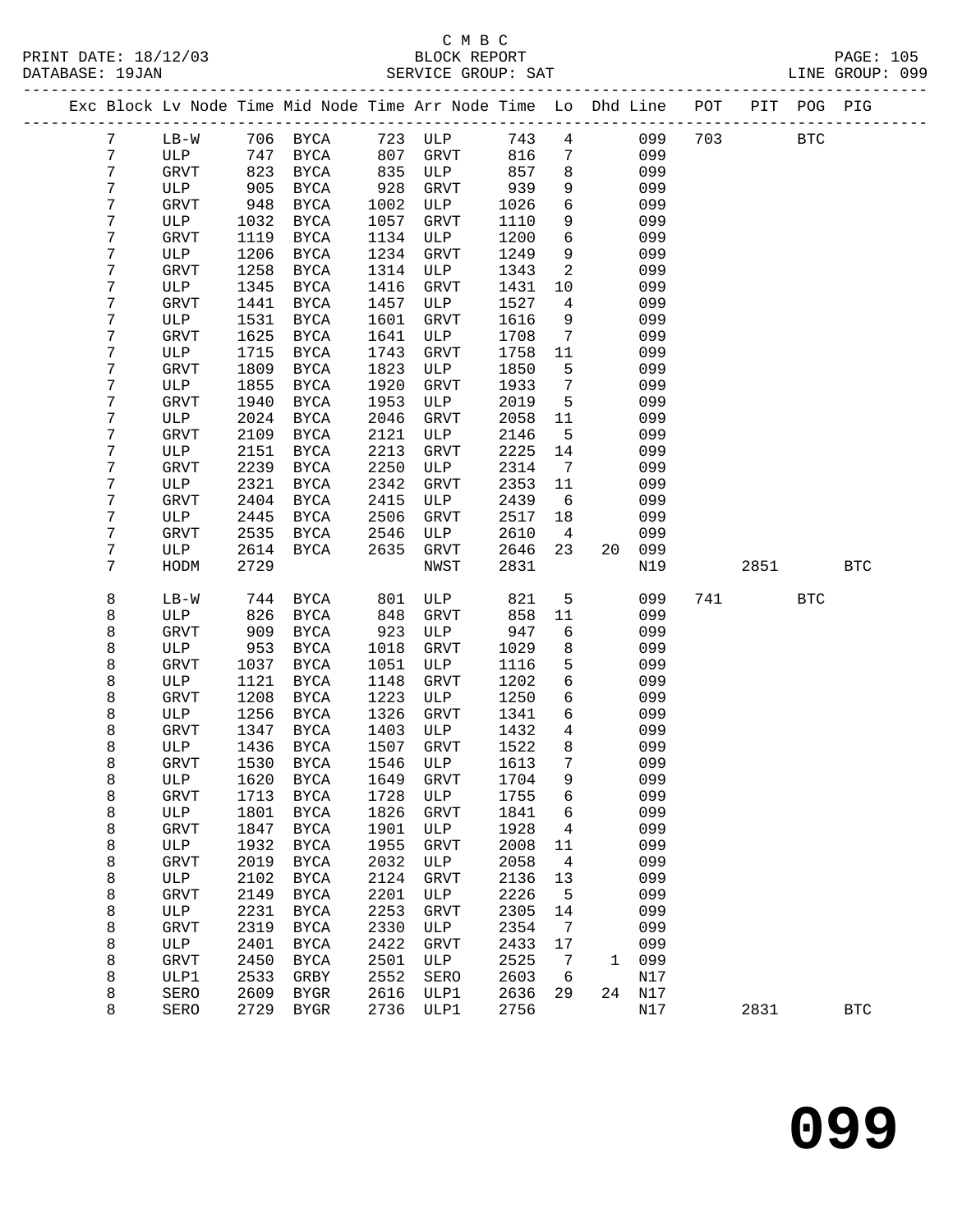#### C M B C<br>BLOCK REPORT DATABASE: 19JAN SERVICE GROUP: SAT LINE GROUP: 099

|  |    |             |      |             |      |             |      |                 | Exc Block Lv Node Time Mid Node Time Arr Node Time Lo Dhd Line POT PIT POG PIG |     |      |            |            |
|--|----|-------------|------|-------------|------|-------------|------|-----------------|--------------------------------------------------------------------------------|-----|------|------------|------------|
|  | 9  | $LB-W$      |      | 805 BYCA    |      | 823 ULP     | 845  | 6               | 099                                                                            | 802 |      | <b>BTC</b> |            |
|  | 9  | ULP         | 851  | BYCA        | 913  | GRVT        | 923  | 8               | 099                                                                            |     |      |            |            |
|  | 9  | GRVT        | 931  | BYCA        | 945  | ULP         | 1009 | $6\overline{6}$ | 099                                                                            |     |      |            |            |
|  | 9  | ULP         | 1015 | BYCA        | 1040 | <b>GRVT</b> | 1052 | $6\overline{6}$ | 099                                                                            |     |      |            |            |
|  | 9  | GRVT        | 1058 | BYCA        | 1113 | ULP         | 1139 | 5               | 099                                                                            |     |      |            |            |
|  | 9  | ULP         | 1144 | BYCA        | 1211 | GRVT        | 1225 | 5               | 099                                                                            |     |      |            |            |
|  | 9  | GRVT        | 1230 | BYCA        | 1246 | ULP         | 1313 | 5               | 099                                                                            |     |      |            |            |
|  | 9  | ULP         | 1318 | <b>BYCA</b> | 1349 | GRVT        | 1404 | $\overline{9}$  | 099                                                                            |     |      |            |            |
|  | 9  | <b>GRVT</b> | 1413 | BYCA        | 1429 | ULP         | 1459 | $4\overline{4}$ | 099                                                                            |     |      |            |            |
|  | 9  | ULP         | 1503 | BYCA        | 1533 | GRVT        | 1548 | 10              | 099                                                                            |     |      |            |            |
|  | 9  | GRVT        | 1558 | BYCA        | 1614 | ULP         | 1641 | $7\overline{ }$ | 099                                                                            |     |      |            |            |
|  | 9  | ULP         | 1648 | BYCA        | 1716 | GRVT        | 1731 | 10              | 099                                                                            |     |      |            |            |
|  | 9  | GRVT        | 1741 | BYCA        | 1756 | ULP         | 1823 | $4\overline{ }$ | 099                                                                            |     |      |            |            |
|  | 9  | ULP         | 1827 | BYCA        | 1852 | BDLO        | 1912 |                 | 099                                                                            |     | 1915 |            | <b>BTC</b> |
|  |    |             |      |             |      |             |      |                 |                                                                                |     |      |            |            |
|  | 10 | LB-W        | 824  | BYCA        | 842  | ULP         | 904  | 8               | 099                                                                            | 821 |      | <b>BTC</b> |            |
|  | 10 | ULP         | 912  | BYCA        | 935  | <b>GRVT</b> | 946  | $7\overline{ }$ | 099                                                                            |     |      |            |            |
|  | 10 | GRVT        | 953  | BYCA        | 1007 | ULP         | 1031 | 6               | 099                                                                            |     |      |            |            |
|  | 10 | ULP         | 1037 | BYCA        | 1102 | <b>GRVT</b> | 1115 | 10              | 099                                                                            |     |      |            |            |
|  | 10 | GRVT        | 1125 | BYCA        | 1140 | ULP         | 1206 | 6               | 099                                                                            |     |      |            |            |
|  | 10 | ULP         | 1212 | <b>BYCA</b> | 1240 | <b>GRVT</b> | 1255 | 8               | 099                                                                            |     |      |            |            |
|  | 10 | GRVT        | 1303 | BYCA        | 1319 | ULP         | 1348 | $\overline{3}$  | 099                                                                            |     |      |            |            |
|  | 10 | ULP         | 1351 | BYCA        | 1422 | GRVT        | 1437 | 9               | 099                                                                            |     |      |            |            |
|  | 10 | GRVT        | 1446 | BYCA        | 1502 | ULP         | 1532 | 4               | 099                                                                            |     |      |            |            |
|  | 10 | ULP         | 1536 | BYCA        | 1606 | <b>GRVT</b> | 1621 | 10              | 099                                                                            |     |      |            |            |
|  | 10 | GRVT        | 1631 | BYCA        | 1647 | ULP         | 1714 | 7               | 099                                                                            |     |      |            |            |
|  | 10 | ULP         | 1721 | BYCA        | 1749 | <b>BDLO</b> | 1811 |                 | 099                                                                            |     | 1814 |            | <b>BTC</b> |
|  |    |             |      |             |      |             |      |                 |                                                                                |     |      |            |            |
|  | 11 | $LB-W$      | 836  | BYCA        | 854  | ULP         | 916  | 9               | 099                                                                            | 833 |      | <b>BTC</b> |            |
|  | 11 | ULP         | 925  | BYCA        | 948  | GRVT        | 959  | 11              | 099                                                                            |     |      |            |            |
|  | 11 | GRVT        | 1010 | BYCA        | 1024 | ULP         | 1049 | 5               | 099                                                                            |     |      |            |            |
|  | 11 | ULP         | 1054 | <b>BYCA</b> | 1119 | <b>GRVT</b> | 1132 | 9               | 099                                                                            |     |      |            |            |
|  | 11 | GRVT        | 1141 | BYCA        | 1156 | ULP         | 1222 | 6               | 099                                                                            |     |      |            |            |
|  | 11 | ULP         | 1228 | BYCA        | 1256 | <b>GRVT</b> | 1311 | 8               | 099                                                                            |     |      |            |            |
|  | 11 | GRVT        | 1319 | BYCA        | 1335 | ULP         | 1404 | $\overline{4}$  | 099                                                                            |     |      |            |            |
|  | 11 | ULP         | 1408 | BYCA        | 1439 | GRVT        | 1454 | 9               | 099                                                                            |     |      |            |            |
|  | 11 | <b>GRVT</b> | 1503 | BYCA        | 1519 | ULP         | 1549 | $\overline{4}$  | 099                                                                            |     |      |            |            |

11 ULP 1553 BYCA 1623 BDLO 1645 099 1648 BTC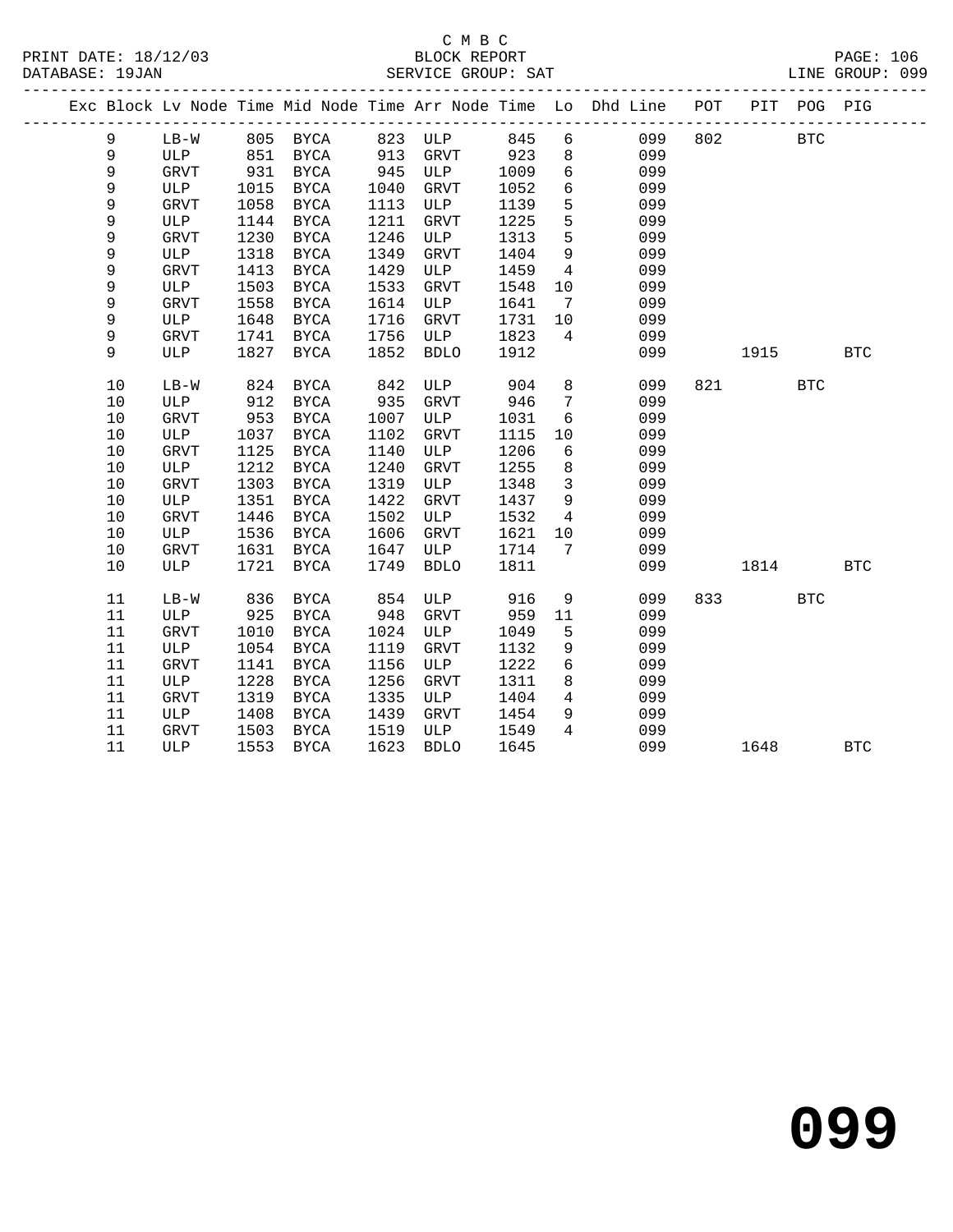### C M B C<br>
PRINT DATE: 18/12/03 BLOCK REPOR PRINT DATE: 18/12/03 BLOCK REPORT PAGE: 107

PAGE: 107<br>LINE GROUP: 099

|  | DAIABASL · 190AN |             |      | -------------------------- |      | PEKATCE GKOOL. PHI                                                 |      |                 |    |     |     |      |             | TIME GKOOL. 022 |  |
|--|------------------|-------------|------|----------------------------|------|--------------------------------------------------------------------|------|-----------------|----|-----|-----|------|-------------|-----------------|--|
|  |                  |             |      |                            |      | Exc Block Lv Node Time Mid Node Time Arr Node Time Lo Dhd Line POT |      |                 |    |     |     |      | PIT POG PIG |                 |  |
|  | 12               | $LB-W$      |      | 853 BYCA                   |      | 912 ULP                                                            | 936  | 6               |    | 099 | 850 |      | <b>BTC</b>  |                 |  |
|  | 12               | ULP         | 942  | BYCA                       | 1007 | GRVT                                                               | 1018 | $8\phantom{1}$  |    | 099 |     |      |             |                 |  |
|  | 12               | GRVT        | 1026 | BYCA                       | 1040 | ULP                                                                | 1105 | 5               |    | 099 |     |      |             |                 |  |
|  | 12               | ULP         | 1110 | BYCA                       | 1137 | GRVT                                                               | 1151 | $7\phantom{.0}$ |    | 099 |     |      |             |                 |  |
|  | 12               | GRVT        | 1158 | BYCA                       | 1213 | ULP                                                                | 1240 | 5               |    | 099 |     |      |             |                 |  |
|  | 12               | ULP         | 1245 | <b>BYCA</b>                | 1315 | ${\tt GRVT}$                                                       | 1330 | $6\overline{6}$ |    | 099 |     |      |             |                 |  |
|  | 12               | <b>GRVT</b> | 1336 | BYCA                       | 1352 | ULP                                                                | 1421 | $\overline{4}$  |    | 099 |     |      |             |                 |  |
|  | 12               | ULP         | 1425 | BYCA                       | 1456 | GRVT                                                               | 1511 | 8               |    | 099 |     |      |             |                 |  |
|  | $12$             | GRVT        | 1519 | BYCA                       | 1535 | ULP                                                                | 1605 | $\overline{4}$  |    | 099 |     |      |             |                 |  |
|  | 12               | ULP         | 1609 | <b>BYCA</b>                | 1638 | GRVT                                                               | 1653 | $7\phantom{.0}$ |    | 099 |     |      |             |                 |  |
|  | 12               | GRVT        | 1700 | BYCA                       | 1715 | ULP                                                                | 1742 | 7               |    | 099 |     |      |             |                 |  |
|  | 12               | ULP         | 1749 | <b>BYCA</b>                | 1814 | <b>GRVT</b>                                                        | 1829 | 10              |    | 099 |     |      |             |                 |  |
|  | 12               | GRVT        | 1839 | <b>BYCA</b>                | 1853 | ULP                                                                | 1920 | $4\overline{ }$ |    | 099 |     |      |             |                 |  |
|  | 12               | ULP         | 1924 | <b>BYCA</b>                | 1949 | <b>GRVT</b>                                                        | 2002 | 9               |    | 099 |     |      |             |                 |  |
|  | 12               | <b>GRVT</b> | 2011 | <b>BYCA</b>                | 2024 | ULP                                                                | 2050 | $\overline{4}$  |    | 099 |     |      |             |                 |  |
|  | 12               | ULP         | 2054 | BYCA                       | 2116 | GRVT                                                               | 2128 | 11              |    | 099 |     |      |             |                 |  |
|  | $12$             | GRVT        | 2139 | <b>BYCA</b>                | 2151 | ULP                                                                | 2216 | 5               |    | 099 |     |      |             |                 |  |
|  | 12               | ULP         | 2221 | BYCA                       | 2243 | <b>GRVT</b>                                                        | 2255 | 14              |    | 099 |     |      |             |                 |  |
|  | 12               | <b>GRVT</b> | 2309 | BYCA                       | 2320 | ULP                                                                | 2344 | 7               |    | 099 |     |      |             |                 |  |
|  | 12               | ULP         | 2351 | BYCA                       | 2412 | ${\tt GRVT}$                                                       | 2423 | 12              |    | 099 |     |      |             |                 |  |
|  | 12               | GRVT        | 2435 | <b>BYCA</b>                | 2446 | ULP                                                                | 2510 | 5               |    | 099 |     |      |             |                 |  |
|  | 12               | ULP         | 2515 | BYCA                       | 2536 | GRVT                                                               | 2547 | $\overline{4}$  | 20 | 099 |     |      |             |                 |  |
|  | 12               | HODM        | 2611 | $HK-E$                     | 2635 | SFU                                                                | 2657 | 2               |    | N35 |     |      |             |                 |  |
|  | 12               | SFU         | 2659 | $HK-W$                     | 2722 | HODM                                                               | 2749 | $\Omega$        |    | N35 |     |      |             |                 |  |
|  | 12               | HODM        | 2749 |                            |      | NWST                                                               | 2851 |                 |    | N19 |     | 2911 |             | <b>BTC</b>      |  |
|  | 13               | $LB-W$      | 859  | BYCA                       | 918  | ULP                                                                | 942  | 6               |    | 099 | 856 |      | <b>BTC</b>  |                 |  |
|  | 13               | ULP         | 948  | BYCA                       | 1013 | GRVT                                                               | 1024 | 8               |    | 099 |     |      |             |                 |  |
|  | 13               | GRVT        | 1032 | BYCA                       | 1046 | ULP                                                                | 1111 | 5               |    | 099 |     |      |             |                 |  |
|  | 13               | ULP         | 1116 | BYCA                       | 1143 | <b>GRVT</b>                                                        | 1157 | $6\overline{6}$ |    | 099 |     |      |             |                 |  |
|  | 13               | GRVT        | 1203 | <b>BYCA</b>                | 1218 | ULP                                                                | 1245 | 5               |    | 099 |     |      |             |                 |  |
|  | 13               | ULP         | 1250 | <b>BYCA</b>                | 1320 | GRVT                                                               | 1335 | $6\overline{6}$ |    | 099 |     |      |             |                 |  |
|  | 13               | GRVT        | 1341 | BYCA                       | 1357 | ULP                                                                | 1426 | $\overline{4}$  |    | 099 |     |      |             |                 |  |
|  | 13               | ULP         | 1430 | <b>BYCA</b>                | 1501 | GRVT                                                               | 1516 | 9               |    | 099 |     |      |             |                 |  |
|  | 13               | GRVT        | 1525 | <b>BYCA</b>                | 1541 | ULP                                                                | 1611 | 5               |    | 099 |     |      |             |                 |  |
|  | 13               | ULP         | 1616 | BYCA                       | 1645 | GRVT                                                               | 1700 | $6\overline{6}$ |    | 099 |     |      |             |                 |  |
|  | 13               | GRVT        | 1706 | BYCA                       | 1721 | ULP                                                                | 1748 | $7\phantom{.0}$ |    | 099 |     |      |             |                 |  |
|  | 13               | ULP         | 1755 | BYCA                       | 1820 | <b>BDLO</b>                                                        | 1842 |                 |    | 099 |     | 1845 |             | <b>BTC</b>      |  |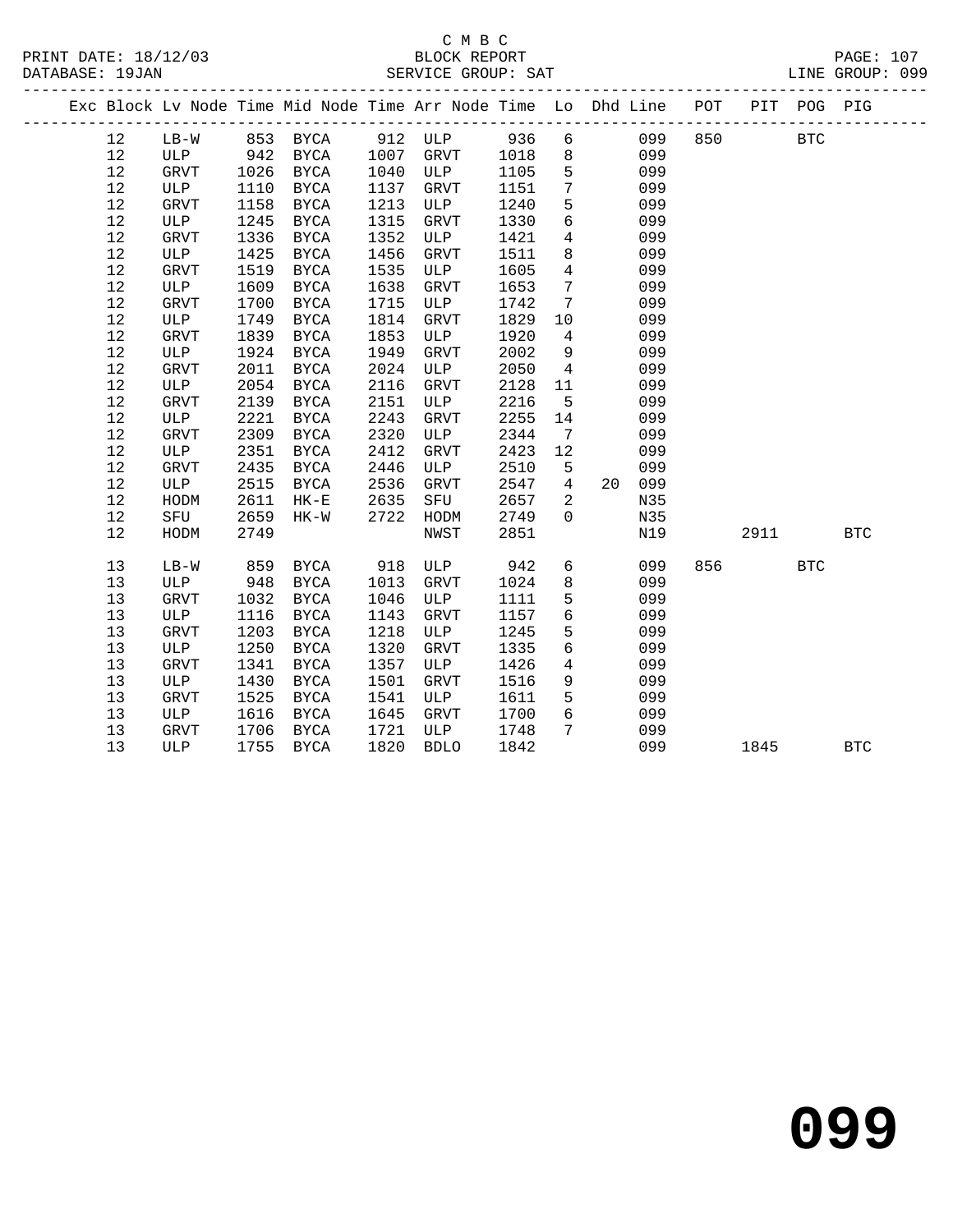|  |             |             |              |               |              |                    |              |                              | Exc Block Lv Node Time Mid Node Time Arr Node Time Lo Dhd Line POT PIT POG PIG |     |      |              |            |
|--|-------------|-------------|--------------|---------------|--------------|--------------------|--------------|------------------------------|--------------------------------------------------------------------------------|-----|------|--------------|------------|
|  | 21          | $LB-W$      |              | 915 BYCA      |              | 934 ULP 958        |              | 6                            | 099                                                                            | 912 |      | <b>BTC</b>   |            |
|  | 21          | ULP         | 1004         | <b>BYCA</b>   |              | 1029 GRVT          | 1041         | $7\phantom{.0}$              | 099                                                                            |     |      |              |            |
|  | 21          | GRVT        | 1048         | BYCA          | 1102         | ULP                | 1127         | 5                            | 099                                                                            |     |      |              |            |
|  | 21          | ULP         | 1132         | BYCA          | 1159         | GRVT               | 1213         | 6                            | 099                                                                            |     |      |              |            |
|  | 21          | GRVT        | 1219         | BYCA          | 1234         | ULP                | 1301         | 6                            | 099                                                                            |     |      |              |            |
|  | 21          | ULP         | 1307         | BYCA          | 1338         | GRVT               | 1353         | 9                            | 099                                                                            |     |      |              |            |
|  | 21          | GRVT        | 1402         | BYCA          | 1418         | ULP                | 1448         | $\overline{4}$               | 099                                                                            |     |      |              |            |
|  | 21          | ULP         | 1452         | <b>BYCA</b>   | 1523         | GRVT               | 1538         | 9                            | 099                                                                            |     |      |              |            |
|  | 21          | <b>GRVT</b> | 1547         | BYCA          | 1603         | ULP                | 1630         | $7\phantom{.0}$              | 099                                                                            |     |      |              |            |
|  | 21          | ULP         | 1637         | BYCA          | 1705         | GRVT               | 1720         | $7\phantom{.0}$              | 099                                                                            |     |      |              |            |
|  | 21          | GRVT        | 1727         | BYCA          | 1742         | ULP                | 1809         | $\overline{4}$               | 099                                                                            |     |      |              |            |
|  | 21          | ULP         | 1813         | BYCA          | 1838         | GRVT               | 1853         | 10                           | 099                                                                            |     |      |              |            |
|  | 21          | GRVT        | 1903         | BYCA          | 1916         | ULP                | 1942         | 5                            | 099                                                                            |     |      |              |            |
|  | 21          | ULP         | 1947         | BYCA          | 2010         | GRVT               | 2023         | 6                            | 099                                                                            |     |      |              |            |
|  | 21          |             | 2029         |               | 2041         |                    | 2106         | $5^{\circ}$                  | 099                                                                            |     |      |              |            |
|  | 21          | GRVT        | 2111         | BYCA          | 2133         | ULP                |              | 14                           | 099                                                                            |     |      |              |            |
|  | 21          | ULP         |              | BYCA          | 2210         | GRVT               | 2145<br>2234 |                              | 099                                                                            |     |      |              |            |
|  | 21          | GRVT        | 2159         | BYCA          |              | ULP                |              | $7\phantom{.0}\phantom{.0}7$ | 099                                                                            |     |      |              |            |
|  |             | ULP         | 2241         | BYCA          | 2303         | GRVT               | 2315<br>2404 | 14<br>7                      |                                                                                |     |      |              |            |
|  | 21<br>21    | GRVT<br>ULP | 2329<br>2411 | BYCA          | 2340<br>2432 | ULP<br><b>BDLO</b> |              |                              | 099<br>099                                                                     |     |      |              | <b>BTC</b> |
|  |             |             |              | BYCA          |              |                    | 2448         |                              |                                                                                |     | 2451 |              |            |
|  | 22          | $LB-W$      | 937          | BYCA          | 956          | ULP                | 1020         | 6                            | 099                                                                            |     | 934  | <b>BTC</b>   |            |
|  | 22          | ULP         | 1026         | BYCA          | 1051         | GRVT               | 1103         | 6                            | 099                                                                            |     |      |              |            |
|  | 22          | GRVT        | 1109         | BYCA          | 1124         | ULP                | 1150         | $5\phantom{.0}$              | 099                                                                            |     |      |              |            |
|  | 22          | ULP         | 1155         | BYCA          | 1222         | GRVT               | 1236         | 5                            | 099                                                                            |     |      |              |            |
|  | 22          | GRVT        | 1241         | BYCA          | 1257         | ULP                | 1324         | 5                            | 099                                                                            |     |      |              |            |
|  | 22          | ULP         | 1329         | <b>BYCA</b>   | 1400         | GRVT               | 1415         | 9                            | 099                                                                            |     |      |              |            |
|  | 22          | GRVT        | 1424         | BYCA          | 1440         | ULP                | 1510         | $\overline{4}$               | 099                                                                            |     |      |              |            |
|  | 22          | ULP         | 1514         | <b>BYCA</b>   | 1544         | GRVT               | 1559         | 10                           | 099                                                                            |     |      |              |            |
|  | 22          | <b>GRVT</b> | 1609         | BYCA          | 1625         | ULP                | 1652         | $\overline{7}$               | 099                                                                            |     |      |              |            |
|  | $2\sqrt{2}$ | ULP         | 1659         | BYCA          | 1727         | GRVT               | 1742         | 13                           | 099                                                                            |     |      |              |            |
|  | 22          | GRVT        | 1755         | BYCA          | 1810         | ULP                | 1837         | $4\overline{ }$              | 099                                                                            |     |      |              |            |
|  | $2\sqrt{2}$ | ULP         | 1841         | <b>BYCA</b>   | 1906         | GRVT               | 1919         | 6                            | 099                                                                            |     |      |              |            |
|  | 22          | <b>GRVT</b> | 1925         | BYCA          | 1938         | ULP                | 2004         | 5                            | 099                                                                            |     |      |              |            |
|  | $2\sqrt{2}$ | ULP         | 2009         | BYCA          | 2031         | GRVT               | 2043         | $6\overline{6}$              | 099                                                                            |     |      |              |            |
|  | 22          | GRVT        | 2049         | BYCA          | 2101         | ULP                | 2126         | 5                            | 099                                                                            |     |      |              |            |
|  | 22          | ULP         | 2131         | BYCA          | 2153         | GRVT               | 2205         | 14                           | 099                                                                            |     |      |              |            |
|  | 22          | <b>GRVT</b> |              | 2219 BYCA     | 2230         | ULP                | 2254         | $\overline{7}$               | 099                                                                            |     |      |              |            |
|  | 22          | ULP         |              | 2301 BYCA     | 2322         | GRVT               | 2333         | 6                            | 099                                                                            |     |      |              |            |
|  | 22          | GRVT        |              | 2339 BYCA     |              | 2350 ULP 2414 7    |              |                              | 099                                                                            |     |      |              |            |
|  | 22          | ULP         | 2421         | <b>BYCA</b>   | 2442         | GRVT               | 2453         | 12                           | 099                                                                            |     |      |              |            |
|  | 22          | GRVT        | 2505         | <b>BYCA</b>   | 2516         | ULP                | 2540         | 3                            | 099                                                                            |     |      |              |            |
|  | 22          | ULP         | 2543         | $_{\rm BYCA}$ | 2604         | <b>BDLO</b>        | 2619         |                              | 099                                                                            |     | 2622 |              | <b>BTC</b> |
|  |             |             |              |               |              |                    |              |                              |                                                                                |     |      |              |            |
|  | 23          | $LB-W$      | 954          | <b>BYCA</b>   | 1013         | ULP                | 1038         | 5                            | 099                                                                            | 951 |      | $_{\rm BTC}$ |            |
|  | 23          | ULP         | 1043         | <b>BYCA</b>   | 1108         | <b>GRVT</b>        | 1121         | 9                            | 099                                                                            |     |      |              |            |
|  | 23          | <b>GRVT</b> | 1130         | <b>BYCA</b>   | 1145         | ULP                | 1211         | 6                            | 099                                                                            |     |      |              |            |
|  | 23          | ULP         | 1217         | <b>BYCA</b>   | 1245         | GRVT               | 1300         | 8                            | 099                                                                            |     |      |              |            |
|  | 23          | GRVT        | 1308         | <b>BYCA</b>   | 1324         | ULP                | 1353         | 4                            | 099                                                                            |     |      |              |            |
|  | 23          | ULP         | 1357         | $_{\rm BYCA}$ | 1428         | GRVT               | 1443         | 9                            | 099                                                                            |     |      |              |            |
|  | 23          | GRVT        | 1452         | <b>BYCA</b>   | 1508         | ULP                | 1538         | 4                            | 099                                                                            |     |      |              |            |
|  | 23          | ULP         | 1542         | <b>BYCA</b>   | 1612         | GRVT               | 1627         | 9                            | 099                                                                            |     |      |              |            |
|  | 23          | GRVT        | 1636         | <b>BYCA</b>   | 1652         | ULP                | 1719         | 7                            | 099                                                                            |     |      |              |            |
|  | 23          | ULP         | 1726         | <b>BYCA</b>   | 1754         | GRVT               | 1809         | 8                            | 099                                                                            |     |      |              |            |
|  | 23          | <b>GRVT</b> | 1817         | <b>BYCA</b>   | 1831         | ULP                | 1858         | 4                            | 099                                                                            |     |      |              |            |
|  | 23          | ULP         | 1902         | $_{\rm BYCA}$ | 1927         | GRVT               | 1940         | 8                            | 099                                                                            |     |      |              |            |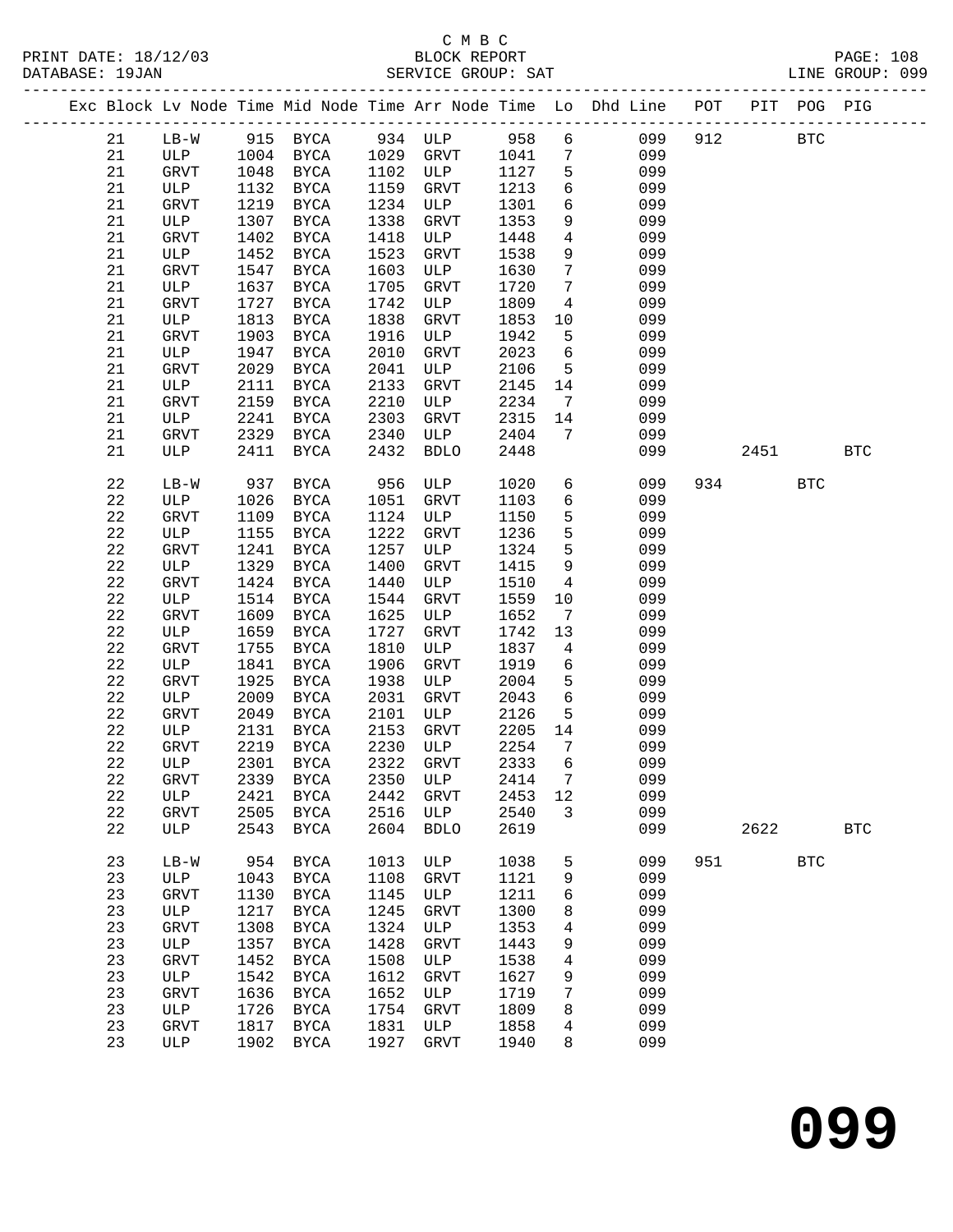|  |    |        |      | Exc Block Lv Node Time Mid Node Time Arr Node Time Lo Dhd Line POT |      |                       |      |                 |       |          |      | PIT POG PIG |              |
|--|----|--------|------|--------------------------------------------------------------------|------|-----------------------|------|-----------------|-------|----------|------|-------------|--------------|
|  | 23 | GRVT   |      | 1948 BYCA 2001 ULP 2027 5                                          |      |                       |      |                 | 099   |          |      |             |              |
|  | 23 | ULP    |      | 2032 BYCA 2054 BDLO 2112                                           |      |                       |      |                 |       | 099 12   | 2115 |             | $_{\rm BTC}$ |
|  | 24 | $LB-W$ | 1109 | BYCA                                                               |      | 1129 ULP              | 1155 | 6               |       | 099 1106 |      | <b>BTC</b>  |              |
|  | 24 | ULP    | 1201 | BYCA                                                               | 1229 | GRVT                  | 1244 | 8 <sup>8</sup>  | 099   |          |      |             |              |
|  | 24 | GRVT   | 1252 | BYCA                                                               |      | 1308 ULP              | 1335 | 5               | 099   |          |      |             |              |
|  | 24 | ULP    | 1340 | BYCA                                                               |      | 1411 GRVT             | 1426 | 9               | 099   |          |      |             |              |
|  | 24 | GRVT   | 1435 | BYCA                                                               | 1451 | ULP                   | 1521 | $4\overline{4}$ | 099   |          |      |             |              |
|  | 24 | ULP    | 1525 | BYCA                                                               | 1555 | GRVT                  | 1610 | 10              | 099   |          |      |             |              |
|  | 24 | GRVT   | 1620 | BYCA                                                               | 1636 | ULP                   | 1703 | $\overline{7}$  | 099   |          |      |             |              |
|  | 24 | ULP    | 1710 | BYCA                                                               | 1738 | GRVT                  | 1753 | 9               | 099   |          |      |             |              |
|  | 24 | GRVT   | 1802 | BYCA                                                               | 1816 | ULP                   | 1843 | 5               | 099   |          |      |             |              |
|  | 24 | ULP    | 1848 | BYCA                                                               | 1913 | GRVT                  | 1926 | $7\overline{ }$ | 099   |          |      |             |              |
|  | 24 | GRVT   | 1933 | BYCA                                                               | 1946 | ULP                   | 2012 | 5               | 099   |          |      |             |              |
|  | 24 | ULP    | 2017 | BYCA                                                               | 2039 | GRVT                  | 2051 | 8               | 099   |          |      |             |              |
|  | 24 | GRVT   | 2059 | BYCA                                                               | 2111 | ULP                   | 2136 | $5^{\circ}$     | 099   |          |      |             |              |
|  | 24 | ULP    | 2141 | BYCA                                                               | 2203 | GRVT                  | 2215 | 14              | 099   |          |      |             |              |
|  | 24 | GRVT   | 2229 | BYCA                                                               | 2240 | ULP                   | 2304 | $\overline{7}$  | 099   |          |      |             |              |
|  | 24 | ULP    | 2311 | BYCA                                                               | 2332 | GRVT                  | 2343 | $\overline{7}$  | 099   |          |      |             |              |
|  | 24 | GRVT   | 2350 | BYCA                                                               | 2401 | ULP                   | 2425 | $6\overline{6}$ | 099   |          |      |             |              |
|  | 24 | ULP    | 2431 | BYCA                                                               | 2452 | GRVT                  | 2503 | 17              | 099   |          |      |             |              |
|  | 24 | GRVT   | 2520 | BYCA                                                               | 2531 | ULP                   | 2555 | $7\overline{ }$ | 1 099 |          |      |             |              |
|  | 24 | ULP1   | 2603 | GRBY                                                               | 2622 | SERO                  | 2633 | 16              | N17   |          |      |             |              |
|  | 24 | SERO   | 2649 | BYGR                                                               | 2656 | ULP1                  | 2716 |                 | N17   |          | 2751 |             | <b>BTC</b>   |
|  | 25 | $LB-W$ | 1242 | BYCA                                                               | 1303 | ULP                   | 1330 | $\overline{4}$  | 099   | 1239     |      | <b>BTC</b>  |              |
|  | 25 | ULP    | 1334 | BYCA                                                               | 1405 | GRVT                  | 1420 | 10              | 099   |          |      |             |              |
|  | 25 | GRVT   | 1430 | <b>BYCA</b>                                                        | 1446 | ULP                   | 1516 | $4\overline{4}$ | 099   |          |      |             |              |
|  | 25 | ULP    | 1520 | BYCA                                                               | 1550 | GRVT                  | 1605 | 9               | 099   |          |      |             |              |
|  | 25 | GRVT   | 1614 | BYCA                                                               | 1630 | ULP                   | 1657 | $7\overline{ }$ | 099   |          |      |             |              |
|  | 25 | ULP    |      | 1704 BYCA                                                          | 1732 | <b>BDLO</b>           | 1754 |                 | 099   |          | 1757 |             | <b>BTC</b>   |
|  | 26 | LB-W   | 1352 | BYCA                                                               | 1413 | ULP                   | 1442 | 5               |       | 099 1349 |      | <b>BTC</b>  |              |
|  | 26 | ULP    | 1447 | BYCA                                                               | 1518 | GRVT                  | 1533 | 8               | 099   |          |      |             |              |
|  | 26 | GRVT   | 1541 | BYCA                                                               | 1557 | ULP                   | 1624 | $7\overline{ }$ | 099   |          |      |             |              |
|  | 26 | ULP    | 1631 | BYCA                                                               | 1659 | GRVT                  | 1714 | $6\overline{6}$ | 099   |          |      |             |              |
|  | 26 | GRVT   | 1720 | BYCA                                                               | 1735 | ULP                   | 1802 | 5               | 099   |          |      |             |              |
|  | 26 | ULP    | 1807 | BYCA                                                               | 1832 | GRVT                  | 1847 | $7\overline{ }$ | 099   |          |      |             |              |
|  | 26 | GRVT   | 1854 | BYCA                                                               | 1908 | GRVI 1847<br>ULP 1935 |      | $\overline{4}$  | 099   |          |      |             |              |
|  | 26 | ULP    |      | 1939 BYCA                                                          | 2002 | <b>BDLO</b>           | 2021 |                 | 099   |          | 2024 |             | <b>BTC</b>   |
|  |    |        |      |                                                                    |      |                       |      |                 |       |          |      |             |              |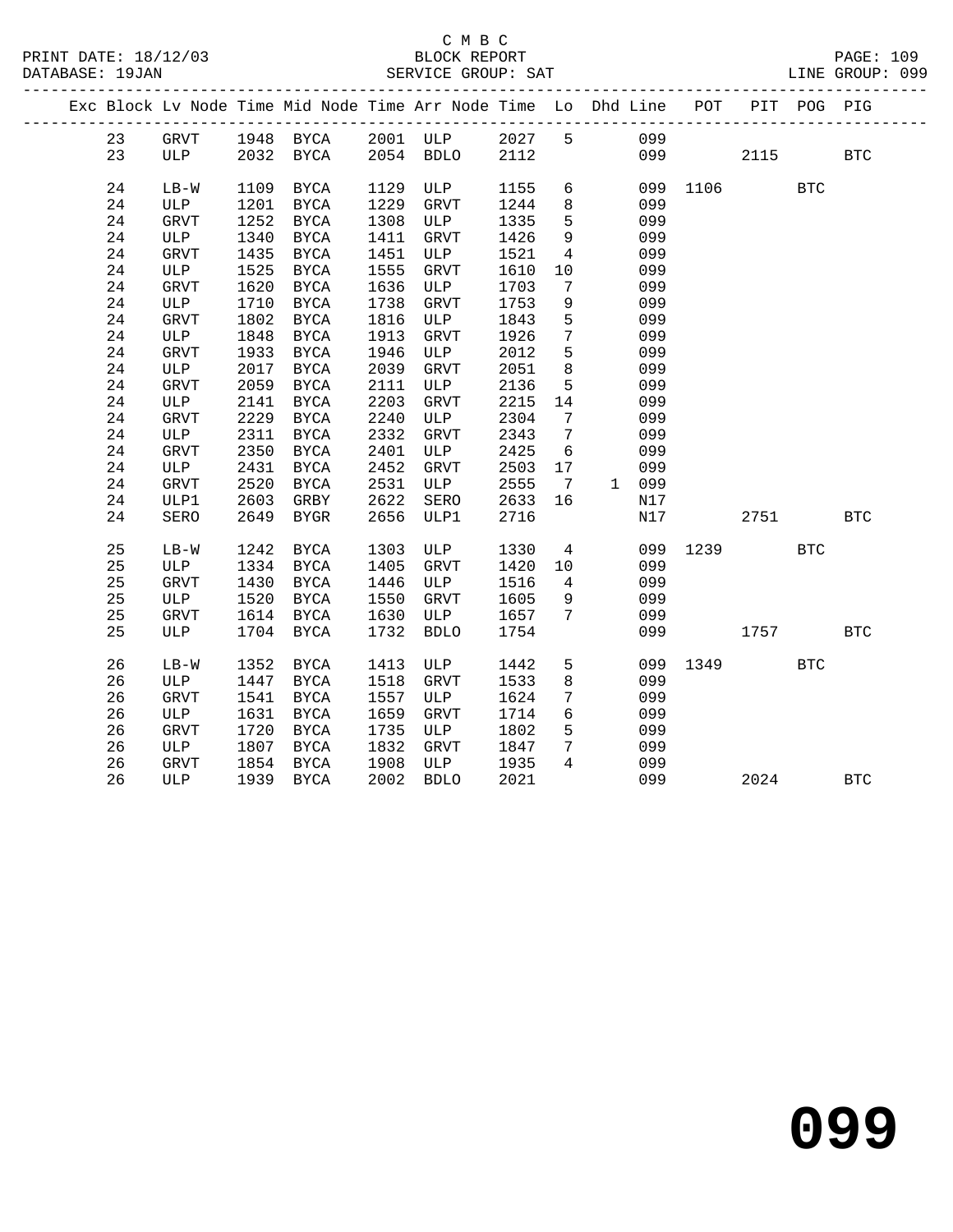|  | DATABASE: 19JAN | PRINT DATE: 18/12/03                              |      |                            |      | C M B C   |              |    |                                                                                                                                                                                                                                                                                                                                                                                                                                                       |      |            |
|--|-----------------|---------------------------------------------------|------|----------------------------|------|-----------|--------------|----|-------------------------------------------------------------------------------------------------------------------------------------------------------------------------------------------------------------------------------------------------------------------------------------------------------------------------------------------------------------------------------------------------------------------------------------------------------|------|------------|
|  |                 |                                                   |      |                            |      |           |              |    | $\begin{tabular}{llllllllll} \texttt{BTC} & \texttt{Burnaby Depot} & \texttt{BNC} & \texttt{BW01} & \texttt{BRENTWOOD} & \texttt{SRT} & \texttt{BAY1} \\ \texttt{BW06} & \texttt{BRENTWOOD} & \texttt{STN} & \texttt{BAY6} & \texttt{BYGR} & \texttt{BROADWAY} & \texttt{\& GRANVILLE} \\ \texttt{HAWL} & \texttt{HASTINGS} & \texttt{WILLINGDOM} & \texttt{STATION} & \texttt{PBEX} & \texttt{PHIBBS EXCHANGE} \\ \texttt{PENDER} & \texttt{WILLING$ |      |            |
|  |                 |                                                   |      |                            |      |           |              |    |                                                                                                                                                                                                                                                                                                                                                                                                                                                       |      |            |
|  |                 |                                                   |      |                            |      |           |              |    |                                                                                                                                                                                                                                                                                                                                                                                                                                                       |      |            |
|  |                 |                                                   |      |                            |      |           |              |    |                                                                                                                                                                                                                                                                                                                                                                                                                                                       |      |            |
|  |                 |                                                   |      |                            |      |           |              |    | SERO SEYMOUR ST & ROBSON ST                                                                                                                                                                                                                                                                                                                                                                                                                           |      |            |
|  |                 | ULP1 UNIVERSITY LOOP<br>------------------------- |      |                            |      |           |              |    | WLHA WILLINGDON & HASTINGS S/B                                                                                                                                                                                                                                                                                                                                                                                                                        |      |            |
|  |                 |                                                   |      |                            |      |           |              |    | Exc Block Lv Node Time Mid Node Time Arr Node Time Lo Dhd Line POT PIT POG PIG                                                                                                                                                                                                                                                                                                                                                                        |      |            |
|  | $\mathbf{1}$    |                                                   |      | KTLP 545 WLHA 552 MTST 611 |      |           |              |    | 6 130 539 BTC                                                                                                                                                                                                                                                                                                                                                                                                                                         |      |            |
|  | $\mathbf{1}$    | MTST                                              |      |                            |      |           |              |    | 617 BW01 629 KTLP 638 5 130<br>643 WLHA 650 MTST 709 3 130<br>712 BW01 726 KTLP 735 7 130<br>742 WLHA 749 MTST 810 2 130                                                                                                                                                                                                                                                                                                                              |      |            |
|  | $\mathbf 1$     | KTLP                                              |      |                            |      |           |              |    |                                                                                                                                                                                                                                                                                                                                                                                                                                                       |      |            |
|  | $\mathbf 1$     | MTST                                              |      |                            |      |           |              |    |                                                                                                                                                                                                                                                                                                                                                                                                                                                       |      |            |
|  | $\mathbf 1$     | KTLP                                              |      |                            |      |           |              |    |                                                                                                                                                                                                                                                                                                                                                                                                                                                       |      |            |
|  | 1               | MTST                                              | 812  | BW01                       | 826  | KTLP      | 837          |    | 15 130                                                                                                                                                                                                                                                                                                                                                                                                                                                |      |            |
|  | 1               | KTLP                                              | 852  | WLHA 859 MTST              |      |           | 921          |    | 6 <sup>6</sup><br>130                                                                                                                                                                                                                                                                                                                                                                                                                                 |      |            |
|  | 1               | MTST                                              |      | 927 HAWL 946 PBEX          |      |           | 1000         |    | $\overline{0}$<br>130                                                                                                                                                                                                                                                                                                                                                                                                                                 |      |            |
|  | 1               | PBEX                                              | 1000 | WHLA                       |      | MTST      | 1037         |    | 13<br>130                                                                                                                                                                                                                                                                                                                                                                                                                                             |      |            |
|  | 1               | MTST                                              | 1050 | BW01                       |      | 1106 PEWI | 1111         |    | $9 \left( \frac{1}{2} \right)$<br>130                                                                                                                                                                                                                                                                                                                                                                                                                 |      |            |
|  | $\mathbf 1$     | PEWI                                              | 1120 | BW06                       |      | 1127 MTST | 1146         |    | 8<br>130                                                                                                                                                                                                                                                                                                                                                                                                                                              |      |            |
|  | 1               | MTST                                              | 1154 | HAWL                       |      | 1215 PBEX | 1231         |    | $\overline{0}$<br>130                                                                                                                                                                                                                                                                                                                                                                                                                                 |      |            |
|  | 1               | PBEX                                              | 1231 | WHLA                       |      | MTST      | 1311         |    | 5 130                                                                                                                                                                                                                                                                                                                                                                                                                                                 |      |            |
|  | 1               | MTST                                              | 1316 | BW01                       |      | 1333 PEWI | 1338<br>1417 |    | $\begin{array}{ccc}\n 12 & 130 \\  \hline\n \end{array}$                                                                                                                                                                                                                                                                                                                                                                                              |      |            |
|  | 1               | PEWI                                              | 1350 | BW06                       |      | 1357 MTST |              |    | $\begin{array}{ccc} 3 & \hspace{1.5cm} 130 \\ 1 & \hspace{1.5cm} 130 \end{array}$                                                                                                                                                                                                                                                                                                                                                                     |      |            |
|  | 1               | MTST                                              | 1420 | HAWL                       |      | 1442 PBEX | 1500         |    |                                                                                                                                                                                                                                                                                                                                                                                                                                                       |      |            |
|  | 1               | PBEX                                              | 1501 | WHLA                       |      | MTST      | 1542         |    | $\frac{1}{3}$ 130                                                                                                                                                                                                                                                                                                                                                                                                                                     |      |            |
|  | 1               | MTST                                              | 1545 | BW01                       |      | 1603 PEWI | 1608         |    | 12<br>130                                                                                                                                                                                                                                                                                                                                                                                                                                             |      |            |
|  | 1               | PEWI                                              | 1620 | BW06                       |      | 1627 MTST | 1648         |    | 5 <sub>1</sub><br>130                                                                                                                                                                                                                                                                                                                                                                                                                                 |      |            |
|  | 1               | MTST                                              | 1653 | HAWL                       |      | 1716 PBEX | 1730         |    | 15<br>130                                                                                                                                                                                                                                                                                                                                                                                                                                             |      |            |
|  | 1               | PBEX                                              | 1745 | WHLA                       |      | MTST      | 1825         |    | $9 \left( \frac{1}{2} \right)$<br>130                                                                                                                                                                                                                                                                                                                                                                                                                 |      |            |
|  | 1               | MTST                                              | 1834 | BW01                       |      | 1851 KTLP | 1902         |    | 9<br>130                                                                                                                                                                                                                                                                                                                                                                                                                                              |      |            |
|  | 1               | KTLP                                              | 1911 | WLHA                       | 1918 | MTST      | 1938         |    | $7\overline{ }$<br>130                                                                                                                                                                                                                                                                                                                                                                                                                                |      |            |
|  | 1               | MTST                                              | 1945 | BW01                       | 2000 | KTLP      | 2011         |    | 12 130                                                                                                                                                                                                                                                                                                                                                                                                                                                |      |            |
|  | 1               | KTLP                                              | 2023 | WLHA                       | 2030 | MTST      | 2050         | 10 | 130                                                                                                                                                                                                                                                                                                                                                                                                                                                   |      |            |
|  | 1               | MTST                                              | 2100 | BW01                       | 2115 | KTLP      | 2126         |    | 130                                                                                                                                                                                                                                                                                                                                                                                                                                                   | 2130 | <b>BTC</b> |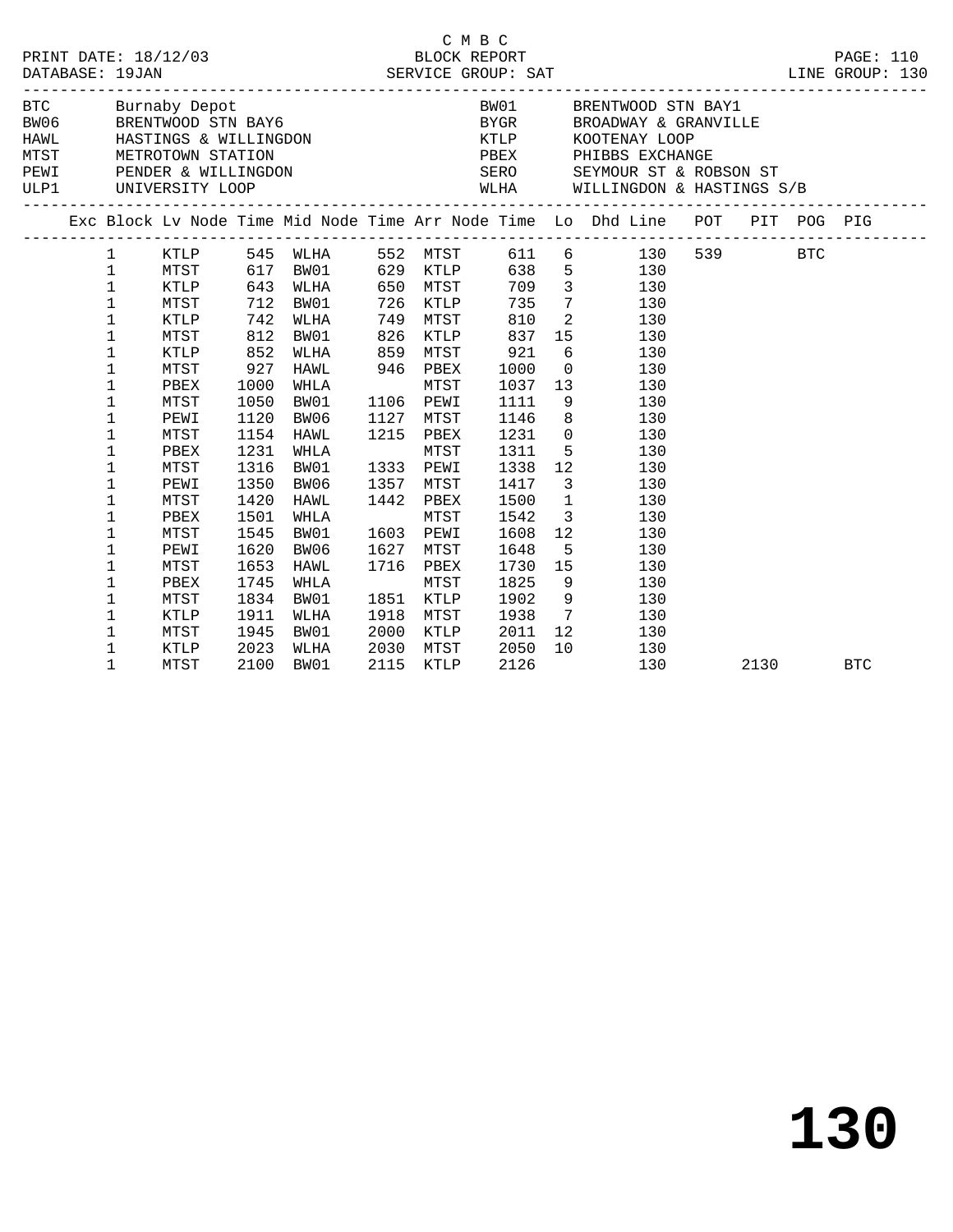|  |                |             |      |             |      | Exc Block Lv Node Time Mid Node Time Arr Node Time Lo Dhd Line POT |      |                 |    |     |     |      | PIT POG PIG |            |
|--|----------------|-------------|------|-------------|------|--------------------------------------------------------------------|------|-----------------|----|-----|-----|------|-------------|------------|
|  | 2              | KTLP        | 658  | WLHA        | 705  | MTST                                                               | 724  | 3               |    | 130 | 652 |      | <b>BTC</b>  |            |
|  | $\overline{c}$ | MTST        | 727  | HAWL        | 745  | PBEX                                                               | 759  | $\mathbf 0$     |    | 130 |     |      |             |            |
|  | $\overline{c}$ | PBEX        | 759  | WHLA        |      | MTST                                                               | 835  | 7               |    | 130 |     |      |             |            |
|  | $\overline{c}$ | MTST        | 842  | BW01        | 856  | KTLP                                                               | 907  | 16              |    | 130 |     |      |             |            |
|  | 2              | <b>KTLP</b> | 923  | WLHA        | 930  | MTST                                                               | 952  | 5               |    | 130 |     |      |             |            |
|  | 2              | MTST        | 957  | <b>HAWL</b> | 1017 | PBEX                                                               | 1033 | $\mathbf 0$     |    | 130 |     |      |             |            |
|  | 2              | PBEX        | 1033 | WHLA        |      | MTST                                                               | 1110 | 10              |    | 130 |     |      |             |            |
|  | 2              | MTST        | 1120 | BW01        | 1136 | PEWI                                                               | 1141 | 9               |    | 130 |     |      |             |            |
|  | 2              | PEWI        | 1150 | BW06        | 1157 | MTST                                                               | 1216 | 5               |    | 130 |     |      |             |            |
|  | 2              | MTST        | 1221 | HAWL        | 1243 | PBEX                                                               | 1301 | $\mathbf 0$     |    | 130 |     |      |             |            |
|  | 2              | PBEX        | 1301 | WHLA        |      | MTST                                                               | 1342 | $\overline{4}$  |    | 130 |     |      |             |            |
|  | 2              | MTST        | 1346 | BW01        | 1403 | PEWI                                                               | 1408 | 12              |    | 130 |     |      |             |            |
|  | $\overline{c}$ | PEWI        | 1420 | BW06        | 1427 | MTST                                                               | 1447 | 3               |    | 130 |     |      |             |            |
|  | 2              | <b>MTST</b> | 1450 | <b>HAWL</b> | 1512 | PBEX                                                               | 1530 | $\mathbf{1}$    |    | 130 |     |      |             |            |
|  | $\overline{a}$ | PBEX        | 1531 | WHLA        |      | MTST                                                               | 1612 | 3               |    | 130 |     |      |             |            |
|  | 2              | MTST        | 1615 | BW01        | 1633 | PEWI                                                               | 1638 | 15              |    | 130 |     |      |             |            |
|  | 2              | PEWI        | 1653 | BW06        | 1700 | MTST                                                               | 1721 | 2               |    | 130 |     |      |             |            |
|  | 2              | MTST        | 1723 | <b>HAWL</b> | 1746 | PBEX                                                               | 1800 | 6               |    | 130 |     |      |             |            |
|  | 2              | PBEX        | 1806 | WHLA        |      | MTST                                                               | 1843 | 14              |    | 130 |     |      |             |            |
|  | 2              | MTST        | 1857 | BW01        | 1914 | <b>KTLP</b>                                                        | 1925 | 10              |    | 130 |     |      |             |            |
|  | 2              | KTLP        | 1935 | WLHA        | 1942 | MTST                                                               | 2002 | $7\phantom{.0}$ |    | 130 |     |      |             |            |
|  | 2              | MTST        | 2009 | BW01        | 2024 | KTLP                                                               | 2035 | 12              |    | 130 |     |      |             |            |
|  | 2              | <b>KTLP</b> | 2047 | WLHA        | 2054 | MTST                                                               | 2114 | 2               |    | 130 |     |      |             |            |
|  | 2              | <b>MTST</b> | 2116 | BW01        | 2131 | <b>KTLP</b>                                                        | 2142 | 11              |    | 130 |     |      |             |            |
|  | 2              | KTLP        | 2153 | WLHA        | 2200 | MTST                                                               | 2220 | 7               |    | 130 |     |      |             |            |
|  | $\sqrt{2}$     | MTST        | 2227 | BW01        | 2242 | KTLP                                                               | 2253 | 1               |    | 130 |     |      |             |            |
|  | 2              | <b>KTLP</b> | 2254 | WLHA        | 2301 | MTST                                                               | 2320 | 7               |    | 130 |     |      |             |            |
|  | 2              | <b>MTST</b> | 2327 | BW01        | 2342 | <b>KTLP</b>                                                        | 2353 | 4               |    | 130 |     |      |             |            |
|  | 2              | <b>KTLP</b> | 2357 | WLHA        | 2403 | MTST                                                               | 2420 | 7               |    | 130 |     |      |             |            |
|  | 2              | MTST        | 2427 | BW01        | 2440 | KTLP                                                               | 2450 | 7               |    | 130 |     |      |             |            |
|  | 2              | KTLP        | 2457 | WLHA        | 2503 | MTST                                                               | 2520 | 16              |    | 130 |     |      |             |            |
|  | 2              | MTST        | 2536 | BW01        | 2549 | <b>KTLP</b>                                                        | 2559 | 10              | 20 | 130 |     |      |             |            |
|  | $\overline{2}$ | SERO        | 2629 | <b>BYGR</b> | 2636 | ULP1                                                               | 2656 |                 |    | N17 |     | 2731 |             | <b>BTC</b> |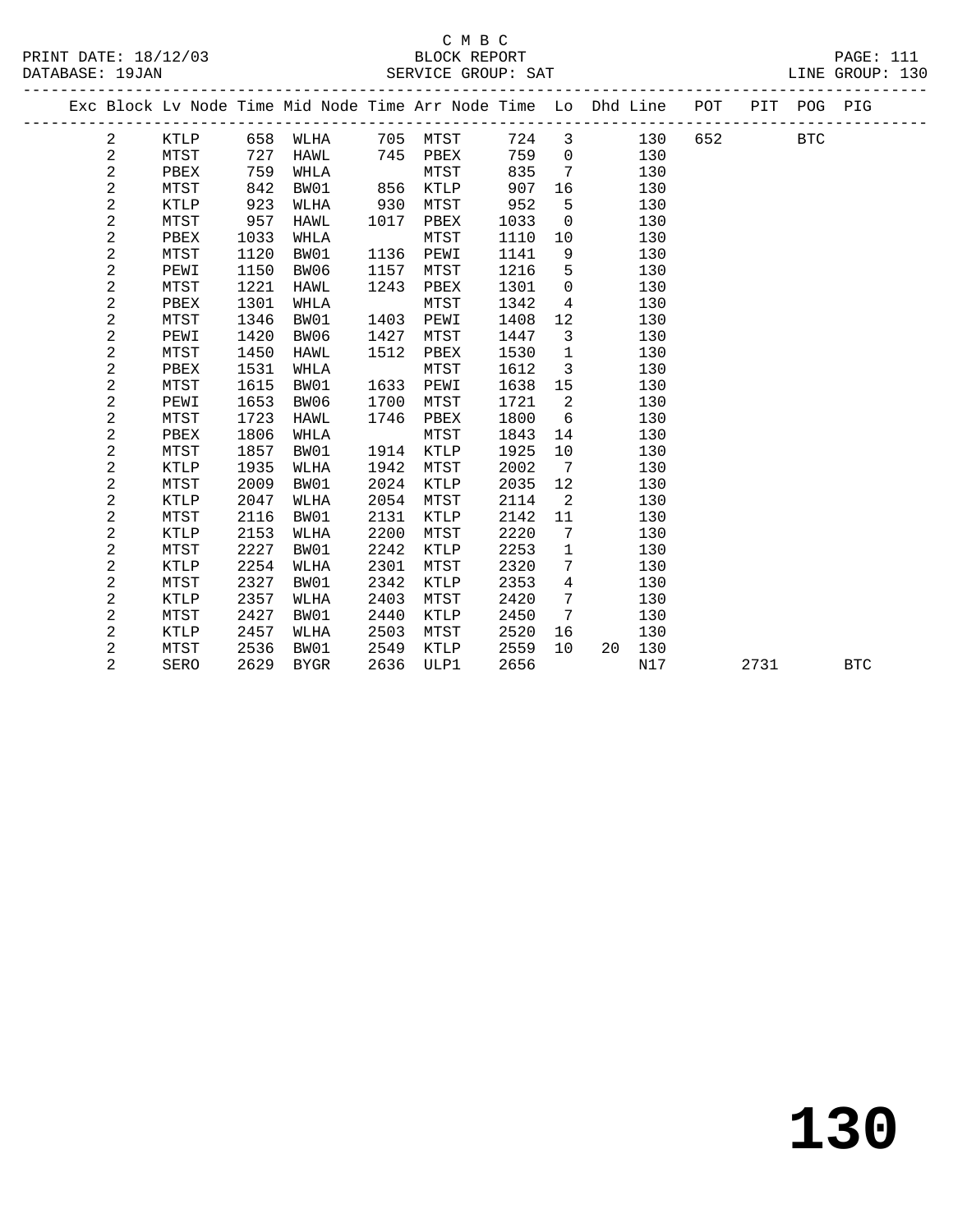### C M B C<br>BLOCK REPORT

|                |              |              |              |      |              |              |                 |                                                                    |     |         |            | PRINT DATE: 18/12/03 BLOCK REPORT PAGE: 112<br>DATABASE: 19JAN SERVICE GROUP: SAT LINE GROUP: 130<br>LINE GROUP: 130 |
|----------------|--------------|--------------|--------------|------|--------------|--------------|-----------------|--------------------------------------------------------------------|-----|---------|------------|----------------------------------------------------------------------------------------------------------------------|
|                |              |              |              |      |              |              |                 | Exc Block Lv Node Time Mid Node Time Arr Node Time Lo Dhd Line POT |     |         |            | PIT POG PIG                                                                                                          |
| 3              | MTST         |              | 557 BW01     |      | 609 KTLP     | 618          | $7\overline{ }$ | 130                                                                |     | 540 540 | <b>BTC</b> |                                                                                                                      |
| 3              | KTLP         | 625          | WLHA         |      | 632 MTST     | 651          | 6               | 130                                                                |     |         |            |                                                                                                                      |
| 3              | MTST         | 657          | BW01         |      | 709 KTLP     | 718          | 8               | 130                                                                |     |         |            |                                                                                                                      |
| 3              | KTLP         | 726          | WLHA         | 733  | MTST         | 754          | $\mathbf{3}$    | 130                                                                |     |         |            |                                                                                                                      |
| 3              | MTST         | 757          | HAWL         | 815  | PBEX         | 829          | $\mathbf 0$     | 130                                                                |     |         |            |                                                                                                                      |
| 3              | PBEX         | 829          | WHLA         |      | MTST         | 906          | 6               | 130                                                                |     |         |            |                                                                                                                      |
| 3              | MTST         | 912          | BW01         | 926  | KTLP         | 937          | 16              | 130                                                                |     |         |            |                                                                                                                      |
| 3              | KTLP         | 953          | WLHA         | 1000 | MTST         | 1022         | 5               | 130                                                                |     |         |            |                                                                                                                      |
| 3              | MTST         | 1027         | HAWL         | 1047 | PBEX         | 1103         | $\mathbf 0$     | 130                                                                |     |         |            |                                                                                                                      |
| 3              | PBEX         | 1103         | WHLA         |      | MTST         | 1142         | 7               | 130                                                                |     |         |            |                                                                                                                      |
| 3              | MTST         | 1149         | BW01         | 1205 | PEWI         | 1210         | 10              | 130                                                                |     |         |            |                                                                                                                      |
| 3              | PEWI         | 1220         | BW06         | 1227 | MTST         | 1246         | 5               | 130                                                                |     |         |            |                                                                                                                      |
| 3              | MTST         | 1251         | HAWL         | 1313 | PBEX         | 1331         | 0               | 130                                                                |     |         |            |                                                                                                                      |
| 3              | PBEX         | 1331         | WHLA         |      | MTST         | 1412         | 4               | 130                                                                |     |         |            |                                                                                                                      |
| 3              | MTST         | 1416         | BW01         | 1433 | PEWI         | 1438         | 12              | 130                                                                |     |         |            |                                                                                                                      |
| 3              | PEWI         | 1450         | BW06         | 1457 | MTST         | 1517         | 7               | 130                                                                |     |         |            |                                                                                                                      |
| 3              | MTST         | 1524         | HAWL         | 1547 | PBEX         | 1601         | $\mathbf{1}$    | 130                                                                |     |         |            |                                                                                                                      |
| 3              | PBEX         | 1602         | WHLA         |      | MTST         | 1643         | 2               | 130                                                                |     |         |            |                                                                                                                      |
| 3              | MTST         | 1645         | BW01         | 1703 | PEWI         | 1708         | 3               | 130                                                                |     |         |            |                                                                                                                      |
| 3              | PEWI         | 1711         | BW06         | 1718 | MTST         | 1739         | 0               | 130                                                                |     |         |            |                                                                                                                      |
| 3              | MTST         | 1739<br>1831 | HAWL         | 1801 | PBEX<br>MTST | 1815<br>1905 | 16<br>4         | 130<br>130                                                         |     |         |            |                                                                                                                      |
| 3<br>3         | PBEX<br>MTST | 1909         | WHLA<br>HAWL | 1931 | PBEX         | 1944         | 20              | 130                                                                |     |         |            |                                                                                                                      |
| 3              | PBEX         | 2004         | WHLA         |      | MTST         | 2038         | 7               | 130                                                                |     |         |            |                                                                                                                      |
| 3              | MTST         | 2045         | HAWL         | 2105 | PBEX         | 2116         | 15              | 130                                                                |     |         |            |                                                                                                                      |
| 3              | PBEX         | 2131         | WHLA         |      | MTST         | 2205         |                 | 130                                                                |     | 2221    |            | <b>BTC</b>                                                                                                           |
|                |              |              |              |      |              |              |                 |                                                                    |     |         |            |                                                                                                                      |
| 4              | KTLP         | 605          | WLHA         | 612  | MTST         | 631          | 6               | 130                                                                | 559 |         | <b>BTC</b> |                                                                                                                      |
| 4              | MTST         | 637          | BW01         | 649  | KTLP         | 658          | 13              | 130                                                                |     |         |            |                                                                                                                      |
| $\overline{4}$ | KTLP         | 711          | WLHA         | 718  | MTST         | 739          | 3               | 130                                                                |     |         |            |                                                                                                                      |
| 4              | MTST         | 742          | BW01         | 756  | KTLP         | 805          | 19              | 130                                                                |     |         |            |                                                                                                                      |
| 4              | KTLP         | 824          | WLHA         | 831  | MTST         | 852          | 5               | 130                                                                |     |         |            |                                                                                                                      |
| 4              | MTST         | 857          | HAWL         | 916  | PBEX         | 930          | $\mathbf 0$     | 130                                                                |     |         |            |                                                                                                                      |
| $\overline{4}$ | PBEX         | 930          | WHLA         |      | MTST         | 1007         | 5               | 130                                                                |     |         |            |                                                                                                                      |
| 4              | MTST         | 1012         | BW01         | 1027 | KTLP         | 1040         | 13              | 130                                                                |     |         |            |                                                                                                                      |
| 4              | KTLP         | 1053         | WLHA         | 1100 | MTST         | 1122         | 12              | 130                                                                |     |         |            |                                                                                                                      |
| 4              | MTST         | 1134         | BW01         | 1150 | PEWI         | 1155         | 8               | 130                                                                |     |         |            |                                                                                                                      |
| 4              | PEWI         | 1203         | BW06         | 1210 | MTST         | 1229         | 9               | 130                                                                |     |         |            |                                                                                                                      |
| 4              | MTST         | 1238         | BW01         | 1255 | KTLP         | 1310         | 9               | 130                                                                |     |         |            |                                                                                                                      |
| $\overline{4}$ | KTLP         | 1319         | WLHA         | 1328 | MTST         | 1352         | 9               | 130                                                                |     |         |            |                                                                                                                      |
| $\overline{4}$ | MTST         | 1401         | BW01         | 1418 | PEWI         | 1423         | 9               | 130                                                                |     |         |            |                                                                                                                      |
| 4              | PEWI         | 1432         | BW06         | 1439 | MTST         | 1459         | 9               | 130                                                                |     |         |            |                                                                                                                      |
| 4<br>4         | MTST         | 1508         | BW01         | 1526 | KTLP         | 1537         | 11<br>9         | 130                                                                |     |         |            |                                                                                                                      |
|                | <b>KTLP</b>  | 1548         | WLHA         | 1557 | MTST         | 1621         |                 | 130                                                                |     |         |            |                                                                                                                      |

4 MTST 1630 BW01 1648 PEWI 1653 130 1700 BTC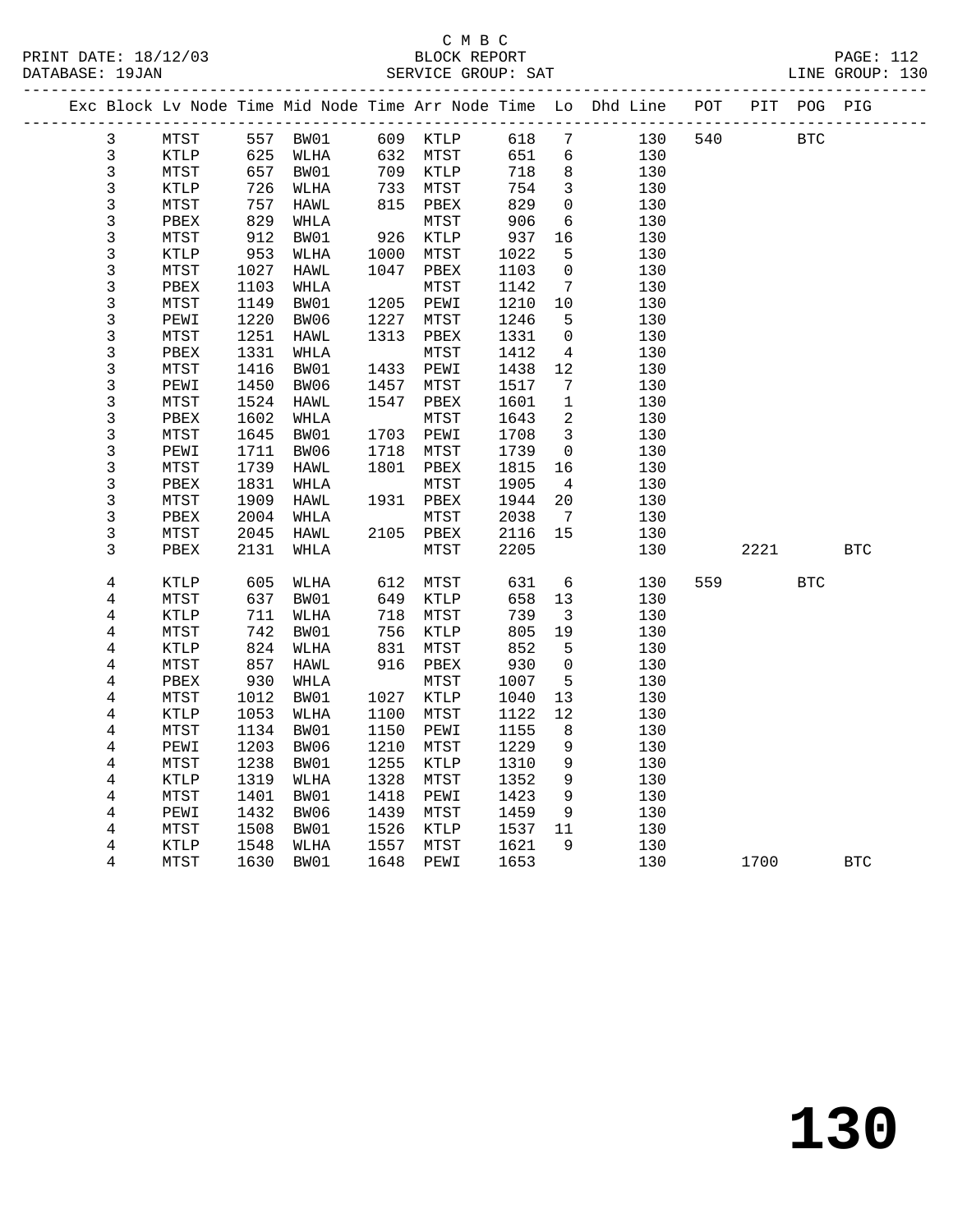#### C M B C SERVICE GROUP: SAT

|   |             |      |           |      |                         |        |                              | Exc Block Lv Node Time Mid Node Time Arr Node Time Lo Dhd Line POT PIT POG PIG |     |             |            |            |
|---|-------------|------|-----------|------|-------------------------|--------|------------------------------|--------------------------------------------------------------------------------|-----|-------------|------------|------------|
| 5 | KTLP        |      |           |      | 757 WLHA 804 MTST 825 2 |        |                              |                                                                                |     | 130 751 BTC |            |            |
| 5 | <b>MTST</b> |      | 827 HAWL  |      | 846 PBEX 900            |        | $\overline{0}$               | 130                                                                            |     |             |            |            |
| 5 | PBEX        | 900  | WHLA      |      | MTST 937 5              |        |                              | 130                                                                            |     |             |            |            |
| 5 | MTST        | 942  | BW01      |      | 957 KTLP                | 1010   | 13                           | 130                                                                            |     |             |            |            |
| 5 | KTLP        | 1023 | WLHA      | 1030 | MTST                    | 1052   | 13                           | 130                                                                            |     |             |            |            |
| 5 | MTST        | 1105 | BW01      | 1121 | PEWI                    | 1126   | $\overline{7}$               | 130                                                                            |     |             |            |            |
| 5 | PEWI        | 1133 | BW06      | 1140 | MTST                    | 1159   | 10                           | 130                                                                            |     |             |            |            |
| 5 | MTST        | 1209 | BW01      | 1226 | KTLP                    | 1241   | 9                            | 130                                                                            |     |             |            |            |
| 5 | KTLP        | 1250 | WLHA      | 1259 | MTST                    | 1322   | 9                            | 130                                                                            |     |             |            |            |
| 5 | MTST        | 1331 | BW01      | 1348 | PEWI                    | 1353   | 9                            | 130                                                                            |     |             |            |            |
| 5 | PEWI        | 1402 | BW06      | 1409 | MTST                    | 1429   | 11                           | 130                                                                            |     |             |            |            |
| 5 | MTST        | 1440 | BW01      | 1457 | KTLP                    | 1512   | $7\phantom{.0}\phantom{.0}7$ | 130                                                                            |     |             |            |            |
| 5 | KTLP        | 1519 | WLHA      | 1528 | MTST                    | 1552   | 8                            | 130                                                                            |     |             |            |            |
| 5 | MTST        | 1600 | BW01      | 1618 | PEWI                    | 1623   | 8                            | 130                                                                            |     |             |            |            |
| 5 | PEWI        | 1631 | BW06      | 1638 | MTST                    | 1659   | 9                            | 130                                                                            |     |             |            |            |
| 5 | MTST        | 1708 | BW01      | 1726 | KTLP                    | 1737   | 8                            | 130                                                                            |     |             |            |            |
| 5 | KTLP        | 1745 | WLHA      | 1753 | MTST                    | 1817   | 6                            | 130                                                                            |     |             |            |            |
| 5 | MTST        | 1823 | HAWL      | 1845 | PBEX                    | 1859   | 17                           | 130                                                                            |     |             |            |            |
| 5 | PBEX        | 1916 | WHLA      |      | MTST                    | 1950   | $\overline{7}$               | 130                                                                            |     |             |            |            |
| 5 | MTST        | 1957 | HAWL      |      | 2017 PBEX               | 2028   | 24                           | 130                                                                            |     |             |            |            |
| 5 | PBEX        | 2052 | WHLA      |      | MTST                    | 2126   | 10                           | 130                                                                            |     |             |            |            |
| 5 | MTST        | 2136 | BW01      |      | 2151 KTLP               | 2202   |                              | 130                                                                            |     | 2206        |            | <b>BTC</b> |
| 6 | PEWI        | 822  | BW06      | 827  | MTST                    | 844    | 3                            | 130                                                                            | 815 |             | <b>BTC</b> |            |
| 6 | MTST        | 847  | BW01      | 901  | PEWI                    | 906    | $\mathbf 0$                  | 130                                                                            |     |             |            |            |
| 6 | PEWI        | 906  | BW06      | 913  | MTST                    | 931    | 4                            | 130                                                                            |     |             |            |            |
| 6 | MTST        | 935  | BW01      | 950  | PEWI                    | 955    | 9                            | 130                                                                            |     |             |            |            |
| 6 | PEWI        | 1004 | BW06      | 1011 | MTST                    | 1029   | 6                            | 130                                                                            |     |             |            |            |
| 6 | MTST        | 1035 | BW01      | 1051 | PEWI                    | 1056   | 8                            | 130                                                                            |     |             |            |            |
| 6 | PEWI        | 1104 | BW06      | 1111 | MTST                    | 1129   | 12                           | 130                                                                            |     |             |            |            |
| 6 | MTST        | 1141 | BW01      | 1157 | KTLP                    | 1210   | 10                           | 130                                                                            |     |             |            |            |
| 6 | KTLP        |      | 1220 WLHA | 1229 | MTST                    | 1252 9 |                              | 130                                                                            |     |             |            |            |
| 6 | MTST        |      | 1301 BW01 | 1318 | PEWI                    | 1323   | 9                            | 130                                                                            |     |             |            |            |
|   |             |      |           |      |                         |        |                              |                                                                                |     |             |            |            |

 6 MTST 1301 BW01 1318 PEWI 1323 9 130 6 PEWI 1332 BW06 1339 MTST 1359 11 130 6 MTST 1410 BW01 1427 KTLP 1442 7 130

6 MTST 1812 BW01 1829 KTLP 1840 8 130

6 MTST 2033 BW01 2048 KTLP 2059 12 130

 6 KTLP 1449 WLHA 1458 MTST 1522 10 130 6 MTST 1532 BW01 1550 PEWI 1555 7 130 6 PEWI 1602 BW06 1609 MTST 1629 9 130 6 MTST 1638 BW01 1656 KTLP 1707 23 130 6 KTLP 1730 WLHA 1738 MTST 1802 10 130

 6 KTLP 1848 WLHA 1855 MTST 1915 6 130 6 MTST 1921 BW01 1938 KTLP 1949 10 130 6 KTLP 1959 WLHA 2006 MTST 2026 7 130<br>6 MTST 2033 BW01 2048 KTLP 2059 12 130<br>6 KTLP 2111 WLHA 2118 MTST 2138 130

6 KTLP 2111 WLHA 2118 MTST 2138 130 2154 BTC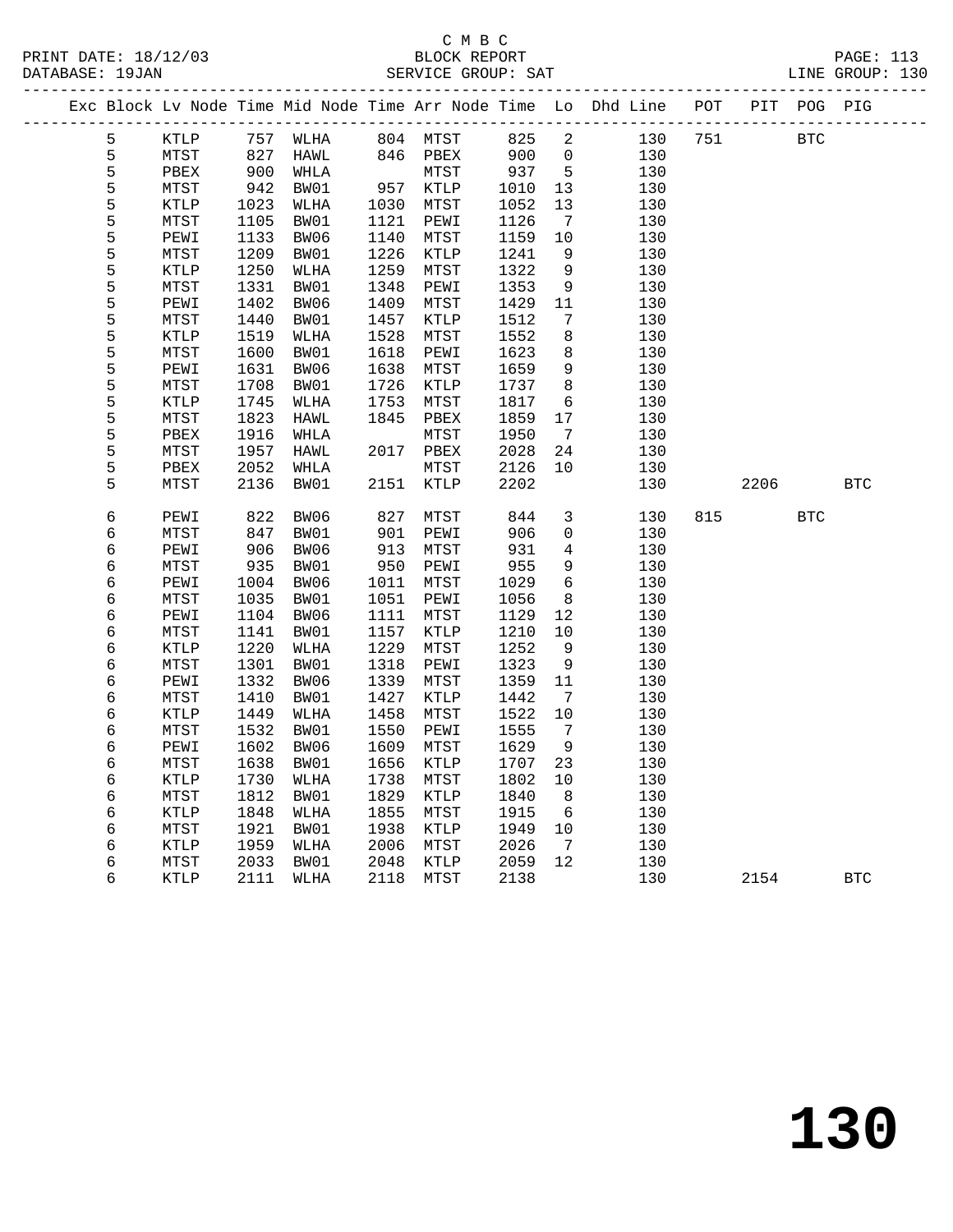### C M B C<br>BLOCK BEDORT

| DATABASE: 19JAN |                 |             |      |      |      |           |                 |                          |                                                                                                                   |      |            |            |
|-----------------|-----------------|-------------|------|------|------|-----------|-----------------|--------------------------|-------------------------------------------------------------------------------------------------------------------|------|------------|------------|
|                 |                 |             |      |      |      |           |                 |                          | Exc Block Lv Node Time Mid Node Time Arr Node Time Lo Dhd Line POT PIT POG PIG                                    |      |            |            |
|                 | $7\phantom{0}$  |             |      |      |      |           |                 |                          | PEWI 837 BW06 842 MTST 859 6 130 830 BTC<br>MTST 905 BW01 919 PEWI 924 10 130<br>PEWI 934 BW06 941 MTST 959 6 130 |      |            |            |
|                 | $7\phantom{.0}$ |             |      |      |      |           |                 |                          |                                                                                                                   |      |            |            |
|                 | $7\phantom{.0}$ |             |      |      |      | 941 MTST  | $959$<br>$1025$ |                          |                                                                                                                   |      |            |            |
|                 | $\overline{7}$  | MTST        | 1005 | BW01 |      | 1020 PEWI |                 | 9                        | 130                                                                                                               |      |            |            |
|                 | 7               | PEWI        | 1034 | BW06 | 1041 | MTST      | 1059            | 13                       | 130                                                                                                               |      |            |            |
|                 | 7               | MTST        | 1112 | BW01 | 1128 | KTLP      | 1141            | 10                       | 130                                                                                                               |      |            |            |
|                 | 7               | KTLP        | 1151 | WLHA | 1200 | MTST      | 1222            | 9                        | 130                                                                                                               |      |            |            |
|                 | 7               | MTST        | 1231 | BW01 | 1248 | PEWI      | 1253            | 10                       | 130                                                                                                               |      |            |            |
|                 | 7               | PEWI        | 1303 | BW06 | 1310 | MTST      | 1329            | 10                       | 130                                                                                                               |      |            |            |
|                 | 7               | MTST        | 1339 | BW01 | 1356 | KTLP      | 1411            | 8 <sup>8</sup>           | 130                                                                                                               |      |            |            |
|                 | 7               | KTLP        | 1419 | WLHA | 1428 | MTST      | 1452            | 9                        | 130                                                                                                               |      |            |            |
|                 | 7               | MTST        | 1501 | BW01 | 1519 | PEWI      | 1524            | 8 <sup>8</sup>           | 130                                                                                                               |      |            |            |
|                 | 7               | PEWI        | 1532 | BW06 | 1539 | MTST      | 1559            | 9                        | 130                                                                                                               |      |            |            |
|                 | 7               | MTST        | 1608 | BW01 | 1626 | KTLP      | 1637            | 19                       | 130                                                                                                               |      |            |            |
|                 | 7               | KTLP        | 1656 | WLHA | 1705 | MTST      | 1730            | $\overline{1}$           | 130                                                                                                               |      |            |            |
|                 | 7               | MTST        | 1731 | BW01 | 1748 | KTLP      | 1759            | 5 <sup>5</sup>           | 130                                                                                                               |      |            |            |
|                 | 7               | KTLP        | 1804 | WLHA | 1812 | MTST      | 1834            | 11                       | 130                                                                                                               |      |            |            |
|                 | 7               | MTST        | 1845 | HAWL | 1907 | PBEX      | 1920            | 20 <sub>o</sub>          | 130                                                                                                               |      |            |            |
|                 | 7               | PBEX        | 1940 | WHLA |      | MTST      | 2014            | $7\overline{ }$          | 130                                                                                                               |      |            |            |
|                 | 7               | MTST        | 2021 | HAWL |      | 2041 PBEX | 2052            | 24                       | 130                                                                                                               |      |            |            |
|                 | 7               | PBEX        | 2116 | WHLA |      | MTST      | 2150            | $7\phantom{.0}$          | 130                                                                                                               |      |            |            |
|                 | 7               | MTST        | 2157 | BW01 |      | 2212 KTLP | 2223            | $\overline{0}$           | 130                                                                                                               |      |            |            |
|                 | 7               | KTLP        | 2223 | WLHA |      | 2230 MTST | 2250            | $7\overline{ }$          | 130                                                                                                               |      |            |            |
|                 | 7               | MTST        | 2257 | BW01 | 2312 | KTLP      | 2323            | $\mathbf{1}$             | 130                                                                                                               |      |            |            |
|                 | 7               | KTLP        | 2324 | WLHA | 2331 | MTST      | 2350            | $7\phantom{.0}$          | 130                                                                                                               |      |            |            |
|                 | 7               | MTST        | 2357 | BW01 | 2412 | KTLP      | 2423            |                          | $4\overline{ }$<br>130                                                                                            |      |            |            |
|                 | 7               | KTLP        | 2427 | WLHA | 2433 | MTST      | 2450            | $7\overline{ }$          | 130                                                                                                               |      |            |            |
|                 | 7               | MTST        | 2457 | BW01 | 2510 | KTLP      | 2520            |                          | 130                                                                                                               | 2524 |            | <b>BTC</b> |
|                 | 8               | PEWI        | 849  | BW06 | 856  | MTST      | 914             |                          | $6 \overline{6}$<br>130                                                                                           | 842  | <b>BTC</b> |            |
|                 | 8               | MTST        | 920  | BW01 |      | 934 PEWI  | 939             | 10                       | 130                                                                                                               |      |            |            |
|                 | 8               | PEWI        | 949  | BW06 | 956  | MTST      | 1014            | 6                        | 130                                                                                                               |      |            |            |
|                 | 8               | MTST        | 1020 | BW01 | 1035 | PEWI      | 1040            | 9                        | 130                                                                                                               |      |            |            |
|                 | 8               | PEWI        | 1049 | BW06 | 1056 | MTST      | 1114            | 13                       | 130                                                                                                               |      |            |            |
|                 | 8               | MTST        | 1127 | HAWL |      | 1148 PBEX | 1204            | $\overline{0}$           | 130                                                                                                               |      |            |            |
|                 | 8               | PBEX        | 1204 | WHLA |      | MTST      | 1244            | $\overline{\phantom{a}}$ | 130                                                                                                               |      |            |            |
|                 | 8               | MTST        | 1246 | BW01 |      | 1303 PEWI | 1308 12         |                          | 130                                                                                                               |      |            |            |
|                 | 8               | PEWI        | 1320 | BW06 | 1327 | MTST      | 1347            | $\overline{\mathbf{3}}$  | 130                                                                                                               |      |            |            |
|                 | 8               | MTST        | 1350 | HAWL | 1412 | PBEX      | 1430            | 1                        | 130                                                                                                               |      |            |            |
|                 | 8               | PBEX        | 1431 | WHLA |      | MTST      | 1512            | 4                        | 130                                                                                                               |      |            |            |
|                 | 8               | <b>MTST</b> | 1516 | BW01 | 1534 | PEWI      | 1539            | 11                       | 130                                                                                                               |      |            |            |
|                 | 8               | PEWI        | 1550 | BW06 | 1557 | MTST      | 1617            | 6                        | 130                                                                                                               |      |            |            |
|                 | 8               | MTST        | 1623 | HAWL | 1646 | PBEX      | 1700            | 0                        | 130                                                                                                               |      |            |            |
|                 | 8               | PBEX        | 1700 | WHLA |      | MTST      | 1742            | 9                        | 130                                                                                                               |      |            |            |
|                 | 8               | MTST        | 1751 | BW01 | 1808 | KTLP      | 1819            | 5                        | 130                                                                                                               |      |            |            |

8 KTLP 1824 WLHA 1832 MTST 1854 130 1912 BTC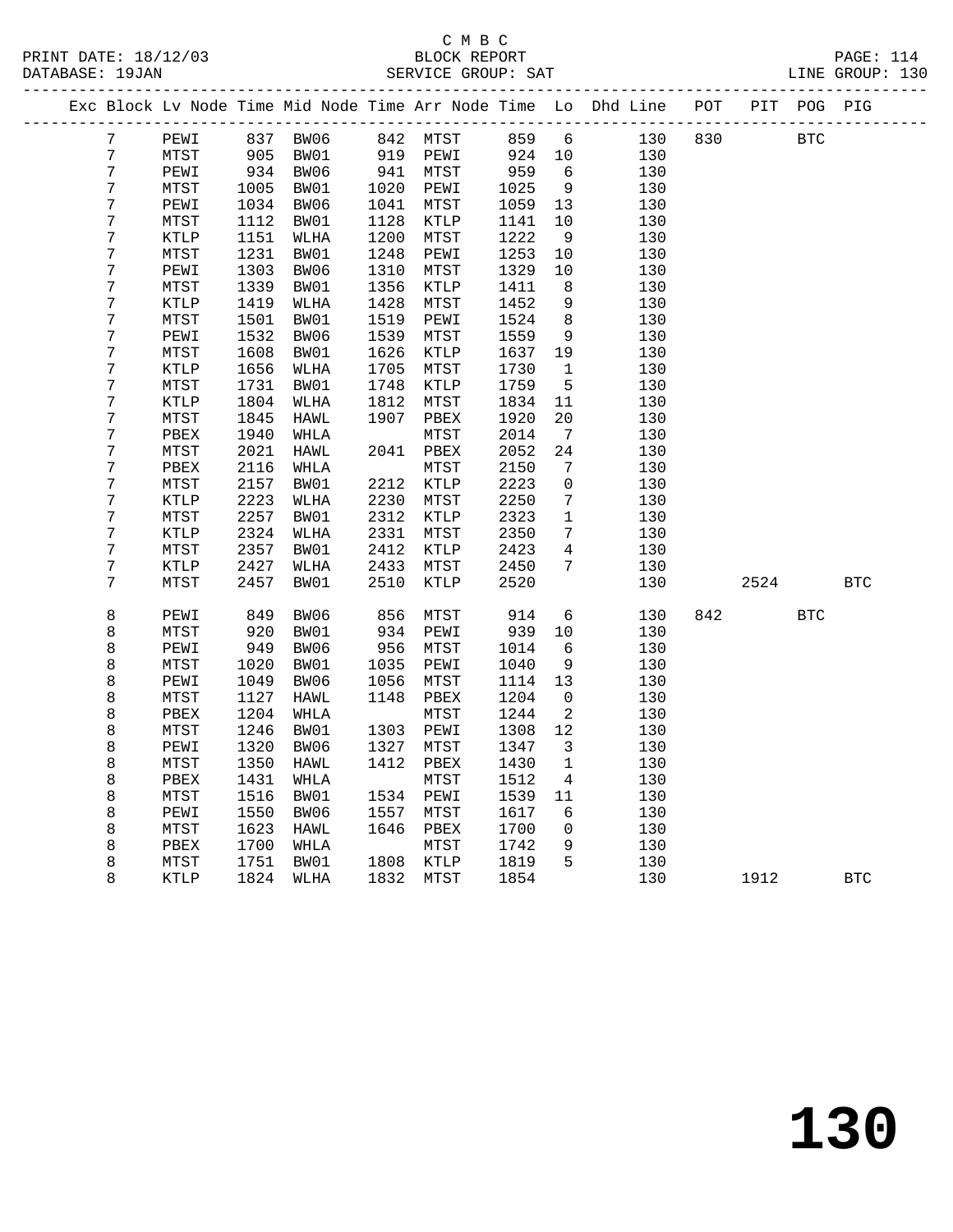|  |    |             |      |          |      |          |      |                 | Exc Block Lv Node Time Mid Node Time Arr Node Time Lo Dhd Line POT |      |      | PIT POG PIG |            |
|--|----|-------------|------|----------|------|----------|------|-----------------|--------------------------------------------------------------------|------|------|-------------|------------|
|  | 9  | PEWI        |      | 919 BW06 |      | 926 MTST | 944  | 6               | 130                                                                | 912  |      | BTC         |            |
|  | 9  | MTST        | 950  | BW01     | 1005 | PEWI     | 1010 | 9               | 130                                                                |      |      |             |            |
|  | 9  | PEWI        | 1019 | BW06     | 1026 | MTST     | 1044 | 13              | 130                                                                |      |      |             |            |
|  | 9  | MTST        | 1057 | HAWL     | 1118 | PBEX     | 1134 | $\overline{0}$  | 130                                                                |      |      |             |            |
|  | 9  | PBEX        | 1134 | WHLA     |      | MTST     | 1213 | $4\overline{ }$ | 130                                                                |      |      |             |            |
|  | 9  | MTST        | 1217 | BW01     | 1234 | PEWI     | 1239 | 11              | 130                                                                |      |      |             |            |
|  | 9  | PEWI        | 1250 | BW06     | 1257 | MTST     | 1316 | 4               | 130                                                                |      |      |             |            |
|  | 9  | MTST        | 1320 | HAWL     | 1342 | PBEX     | 1400 | $\mathbf 1$     | 130                                                                |      |      |             |            |
|  | 9  | PBEX        | 1401 | WHLA     |      | MTST     | 1442 | $4\overline{ }$ | 130                                                                |      |      |             |            |
|  | 9  | MTST        | 1446 | BW01     | 1503 | PEWI     | 1508 | 12              | 130                                                                |      |      |             |            |
|  | 9  | PEWI        | 1520 | BW06     | 1527 | MTST     | 1547 | 6               | 130                                                                |      |      |             |            |
|  | 9  | MTST        | 1553 | HAWL     | 1616 | PBEX     | 1630 | $\mathbf{1}$    | 130                                                                |      |      |             |            |
|  | 9  | PBEX        | 1631 | WHLA     |      | MTST     | 1713 | 2               | 130                                                                |      |      |             |            |
|  | 9  | MTST        | 1715 | BW01     | 1733 | PEWI     | 1738 | 4               | 130                                                                |      |      |             |            |
|  | 9  | PEWI        | 1742 | BW06     | 1749 | MTST     | 1809 |                 | 130                                                                |      | 1827 |             | <b>BTC</b> |
|  |    |             |      |          |      |          |      |                 |                                                                    |      |      |             |            |
|  | 10 | MTST        | 1042 | BW01     | 1058 | KTLP     | 1111 | 10              | 130                                                                | 1025 |      | <b>BTC</b>  |            |
|  | 10 | <b>KTLP</b> | 1121 | WLHA     | 1130 | MTST     | 1152 | 10              | 130                                                                |      |      |             |            |
|  | 10 | MTST        | 1202 | BW01     | 1219 | PEWI     | 1224 | 9               | 130                                                                |      |      |             |            |
|  | 10 | PEWI        | 1233 | BW06     | 1240 | MTST     | 1259 | 9               | 130                                                                |      |      |             |            |
|  | 10 | MTST        | 1308 | BW01     | 1325 | KTLP     | 1340 | 9               | 130                                                                |      |      |             |            |
|  | 10 | <b>KTLP</b> | 1349 | WLHA     | 1358 | MTST     | 1422 | 9               | 130                                                                |      |      |             |            |
|  | 10 | MTST        | 1431 | BW01     | 1448 | PEWI     | 1453 | 9               | 130                                                                |      |      |             |            |
|  | 10 | PEWI        | 1502 | BW06     | 1509 | MTST     | 1529 | 11              | 130                                                                |      |      |             |            |
|  | 10 | MTST        | 1540 | BW01     | 1558 | KTLP     | 1609 | 9               | 130                                                                |      |      |             |            |
|  | 10 | <b>KTLP</b> | 1618 | WLHA     | 1627 | MTST     | 1652 | 8               | 130                                                                |      |      |             |            |
|  | 10 | MTST        | 1700 | BW01     | 1718 | PEWI     | 1723 | 5               | 130                                                                |      |      |             |            |
|  | 10 | PEWI        | 1728 | BW06     | 1735 | MTST     | 1755 | 6               | 130                                                                |      |      |             |            |
|  | 10 | MTST        | 1801 | HAWL     | 1823 | PBEX     | 1837 | 15              | 130                                                                |      |      |             |            |
|  | 10 | PBEX        | 1852 | WHLA     |      | MTST     | 1926 | 7               | 130                                                                |      |      |             |            |
|  | 10 | MTST        | 1933 | HAWL     | 1953 | PBEX     | 2004 | 24              | 130                                                                |      |      |             |            |
|  | 10 | PBEX        | 2028 | WHLA     |      | MTST     | 2102 |                 | 130                                                                |      | 2118 |             | <b>BTC</b> |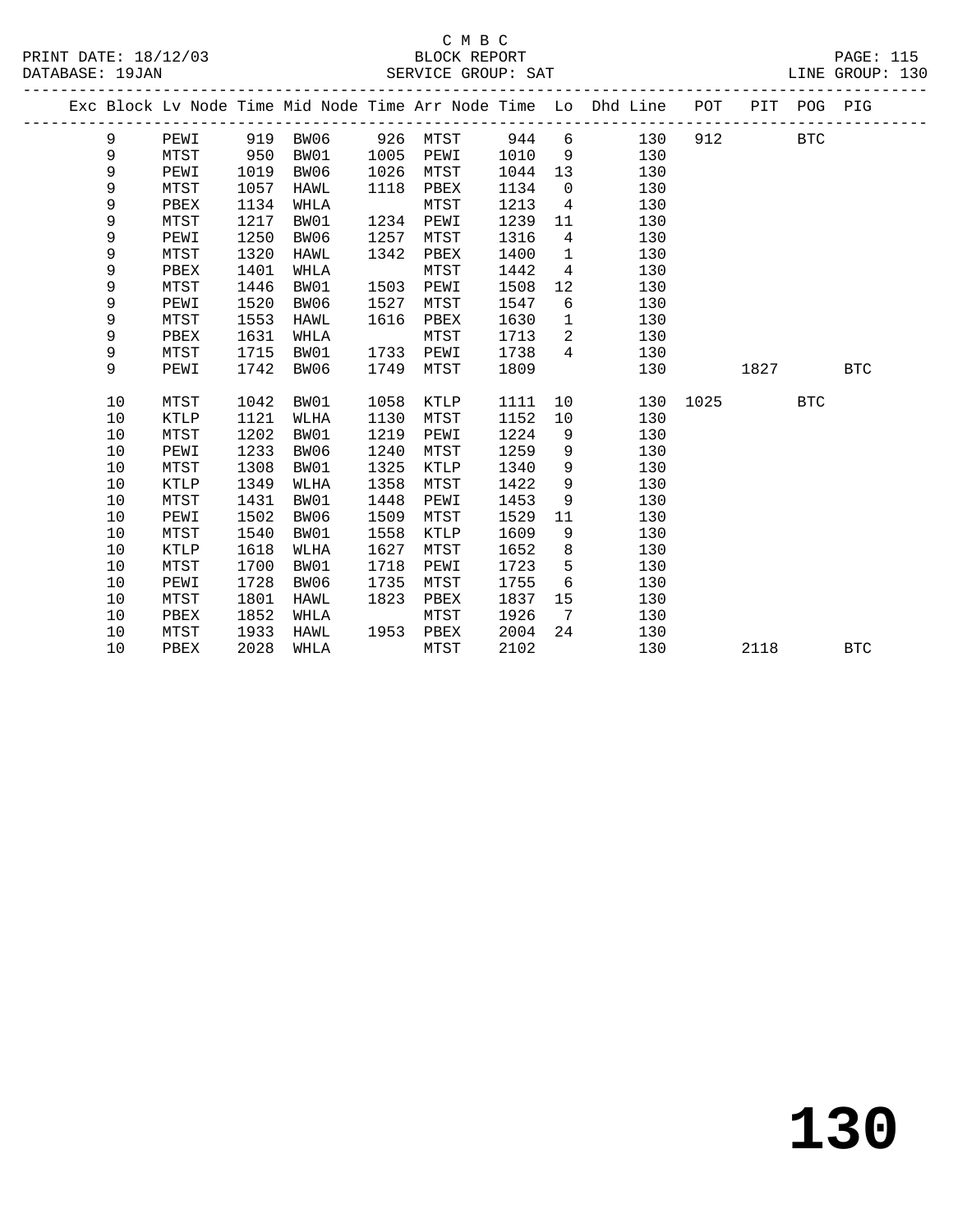|                                                                                |    |              |      | 15GB 15 & GRAND BLVD<br>22PH 22 ST & PHILIP<br>BAGA BANBURY & GALLANT<br>BUB2 BURRARD STATION<br>CACU CAPILANO RD & CURLING RD<br>CACU CAPILANO RD & CURLING RD                                                                    |      |           |                            |        | 15LO 15TH & LONSDALE                                                                                                                                                               |      |                      |  |
|--------------------------------------------------------------------------------|----|--------------|------|------------------------------------------------------------------------------------------------------------------------------------------------------------------------------------------------------------------------------------|------|-----------|----------------------------|--------|------------------------------------------------------------------------------------------------------------------------------------------------------------------------------------|------|----------------------|--|
|                                                                                |    |              |      |                                                                                                                                                                                                                                    |      |           |                            |        |                                                                                                                                                                                    |      |                      |  |
|                                                                                |    |              |      |                                                                                                                                                                                                                                    |      |           |                            |        | 29LO 29 ST & LONSDALE<br>BTC Burnaby Depot<br>CACO CAPILANO UNIVERSITY                                                                                                             |      |                      |  |
|                                                                                |    |              |      |                                                                                                                                                                                                                                    |      |           |                            |        |                                                                                                                                                                                    |      |                      |  |
|                                                                                |    |              |      |                                                                                                                                                                                                                                    |      |           |                            |        | CASB CAPILANO SUSPENSION BRG                                                                                                                                                       |      |                      |  |
|                                                                                |    |              |      |                                                                                                                                                                                                                                    |      |           |                            |        |                                                                                                                                                                                    |      |                      |  |
|                                                                                |    |              |      |                                                                                                                                                                                                                                    |      |           |                            |        |                                                                                                                                                                                    |      |                      |  |
|                                                                                |    |              |      |                                                                                                                                                                                                                                    |      |           |                            |        | EDRI EDGEMONT & RIDGEWOOD<br>GMSK GROUSE MTN SKYRIDE<br>LN15 LONSDALE & 15 ST                                                                                                      |      |                      |  |
|                                                                                |    |              |      |                                                                                                                                                                                                                                    |      |           |                            |        | LOQU LONSDALE QUAY                                                                                                                                                                 |      |                      |  |
|                                                                                |    |              |      |                                                                                                                                                                                                                                    |      |           |                            |        | LVMT LYNN VALLEY & MTN HWY<br>MAGA MARINE & GARDEN<br>MTLV MOUNTAIN HWY & LYNN VALLEY<br>PANA PANORAMA & NAUGHTON<br>PRRO PROSPECT & ROCKLAND<br>UNDE UNDERWOOD & DEMPSEY          |      |                      |  |
|                                                                                |    |              |      |                                                                                                                                                                                                                                    |      |           |                            |        |                                                                                                                                                                                    |      |                      |  |
|                                                                                |    |              |      |                                                                                                                                                                                                                                    |      |           |                            |        |                                                                                                                                                                                    |      |                      |  |
|                                                                                |    |              |      |                                                                                                                                                                                                                                    |      |           |                            |        |                                                                                                                                                                                    |      |                      |  |
|                                                                                |    |              |      |                                                                                                                                                                                                                                    |      |           |                            |        |                                                                                                                                                                                    |      |                      |  |
|                                                                                |    |              |      |                                                                                                                                                                                                                                    |      |           |                            |        |                                                                                                                                                                                    |      |                      |  |
| PBEX<br>PHIBBS EXCHANGE<br>STST<br>STADIUM STATION<br>WE28<br>WESTVIEW & 28 ST |    |              |      | AND NOTE & DUNSMUIR<br>LOIS LONSDALE & 15 ST<br>LS15 LONSDALE & 15 ST<br>MACA MARINE & CAPILANO<br>MOGL MONTROYAL & GLENCANYON<br>OSLO OSBORNE & LONSDALE<br>PBEX PHIBBS EXCHANGE<br>STST STADIUM STATION<br>WE28 WESTVTEW & 20 OF |      |           |                            |        |                                                                                                                                                                                    |      |                      |  |
|                                                                                |    |              |      |                                                                                                                                                                                                                                    |      |           |                            |        | Exc Block Lv Node Time Mid Node Time Arr Node Time Lo Dhd Line POT PIT POG PIG                                                                                                     |      |                      |  |
|                                                                                |    |              |      |                                                                                                                                                                                                                                    |      |           |                            |        | 41 LOQU 525 LN15 530 LVMT 540 0 242 503 BTC                                                                                                                                        |      |                      |  |
|                                                                                | 41 |              |      |                                                                                                                                                                                                                                    |      |           |                            |        | LVMT 540 LOQU 557 STST 630 0 242<br>STST 630 15LO 654 15GB 659 18 240<br>15GB 717 MAGA 734 STST 754 12 240<br>STST 806 EDRT 829 MOGL 836 0 246<br>MOGL 836 WE28 843 LOQU 858 4 246 |      |                      |  |
|                                                                                | 41 |              |      |                                                                                                                                                                                                                                    |      |           |                            |        |                                                                                                                                                                                    |      |                      |  |
|                                                                                | 41 |              |      |                                                                                                                                                                                                                                    |      |           |                            |        |                                                                                                                                                                                    |      |                      |  |
|                                                                                | 41 |              |      |                                                                                                                                                                                                                                    |      |           |                            |        |                                                                                                                                                                                    |      |                      |  |
|                                                                                | 41 |              |      |                                                                                                                                                                                                                                    |      |           |                            |        |                                                                                                                                                                                    |      |                      |  |
|                                                                                | 41 | LOQU         |      | 902 DEQU                                                                                                                                                                                                                           |      | 914 MOGL  | 918                        |        | $0$ 246                                                                                                                                                                            |      |                      |  |
|                                                                                | 41 | MOGL         |      |                                                                                                                                                                                                                                    |      |           |                            |        | 918 MAGA 933 STST 956 9 246<br>1005 EDRI 1029 MOGL 1037 0 246<br>1037 WE28 1044 LOQU 1100 4 246                                                                                    |      |                      |  |
|                                                                                | 41 | STST         |      |                                                                                                                                                                                                                                    |      |           |                            |        |                                                                                                                                                                                    |      |                      |  |
|                                                                                | 41 | MOGL         |      |                                                                                                                                                                                                                                    |      |           |                            |        |                                                                                                                                                                                    |      |                      |  |
|                                                                                | 41 | LOQU         |      | 1104 DEQU 1116 MOGL                                                                                                                                                                                                                |      |           | 1120                       |        | $0\qquad \qquad 246$                                                                                                                                                               |      |                      |  |
|                                                                                | 41 | MOGL         | 1120 | MAGA                                                                                                                                                                                                                               |      | 1136 STST | 1205                       |        | $\begin{array}{ccc} 4 & 246 \\ 5 & 240 \end{array}$                                                                                                                                |      |                      |  |
|                                                                                | 41 | STST         | 1209 | 15LO                                                                                                                                                                                                                               |      | 1247 15GB | 1252                       |        |                                                                                                                                                                                    |      |                      |  |
|                                                                                | 41 | 15GB         | 1257 | MAGA                                                                                                                                                                                                                               | 1318 | STST      | 1354                       |        | $7\overline{ }$<br>240                                                                                                                                                             |      |                      |  |
|                                                                                | 41 | STST         | 1401 | EDRI                                                                                                                                                                                                                               |      | 1428 MOGL | 1437                       |        | $\overline{0}$<br>246                                                                                                                                                              |      |                      |  |
|                                                                                | 41 | MOGL         | 1437 | WE28                                                                                                                                                                                                                               |      | 1444 LOQU | 1502                       |        | 15<br>246                                                                                                                                                                          |      |                      |  |
|                                                                                | 41 | LOQU         |      |                                                                                                                                                                                                                                    |      |           |                            |        |                                                                                                                                                                                    |      |                      |  |
|                                                                                | 41 | UNDE         |      | 1517 15GB<br>1548 GB15                                                                                                                                                                                                             |      |           |                            |        | 1530 UNDE 1546 2 228<br>1601 LOQU 1615 17 228                                                                                                                                      |      |                      |  |
|                                                                                | 41 |              |      |                                                                                                                                                                                                                                    |      |           |                            |        | LOQU 1632 29LO 1648 LVMT 1657 4 229                                                                                                                                                |      |                      |  |
|                                                                                | 41 | LVMT         |      |                                                                                                                                                                                                                                    |      |           | LOQU 1728 4<br>LVMT 1757 4 |        | 229                                                                                                                                                                                |      |                      |  |
|                                                                                | 41 | LOQU         |      |                                                                                                                                                                                                                                    |      |           |                            | 1757 4 | 229                                                                                                                                                                                |      |                      |  |
|                                                                                | 41 |              |      |                                                                                                                                                                                                                                    |      |           |                            |        | LVMT 1801 LO15 LOQU 1824 8 229                                                                                                                                                     |      |                      |  |
|                                                                                | 41 | LOQU         | 1832 | 29LO                                                                                                                                                                                                                               | 1847 | LVMT      | 1856                       | 4      | 229                                                                                                                                                                                |      |                      |  |
|                                                                                | 41 | LVMT         | 1900 | L015                                                                                                                                                                                                                               |      | LOQU      | 1922                       | 12     | 229                                                                                                                                                                                |      |                      |  |
|                                                                                | 41 | LOQU         | 1934 | <b>29LO</b>                                                                                                                                                                                                                        | 1949 | LVMT      | 1956                       | 2      | 229                                                                                                                                                                                |      |                      |  |
|                                                                                | 41 | LVMT         | 1958 | L015                                                                                                                                                                                                                               |      | LOQU      | 2020                       | 17     | 229                                                                                                                                                                                |      |                      |  |
|                                                                                | 41 | LOQU         | 2037 | 29LO                                                                                                                                                                                                                               | 2052 | LVMT      | 2059                       | 8      | 229                                                                                                                                                                                |      |                      |  |
|                                                                                | 41 | LVMT         | 2107 | L015                                                                                                                                                                                                                               |      | LOQU      | 2129                       | 5      | 229                                                                                                                                                                                |      |                      |  |
|                                                                                | 41 | LOQU         | 2134 | 29LO                                                                                                                                                                                                                               | 2149 | LVMT      | 2156                       | 11     | 229                                                                                                                                                                                |      |                      |  |
|                                                                                | 41 | ${\rm LVMT}$ | 2207 | L015                                                                                                                                                                                                                               |      | LOQU      | 2229                       | 5      | 229                                                                                                                                                                                |      |                      |  |
|                                                                                | 41 | LOQU         | 2234 | 29LO                                                                                                                                                                                                                               | 2249 | LVMT      | 2256                       | 12     | 229                                                                                                                                                                                |      |                      |  |
|                                                                                | 41 | LVMT         | 2308 | L015                                                                                                                                                                                                                               |      | LOQU      | 2329                       | 5      | 229                                                                                                                                                                                |      |                      |  |
|                                                                                | 41 | LOQU         | 2334 | 29LO                                                                                                                                                                                                                               | 2349 | LVMT      | 2356                       | 12     | 229                                                                                                                                                                                |      |                      |  |
|                                                                                | 41 | ${\rm LVMT}$ | 2408 | L015                                                                                                                                                                                                                               |      | LOQU      | 2429                       | 3      | 229                                                                                                                                                                                |      |                      |  |
|                                                                                | 41 | LOQU         | 2432 | <b>29LO</b>                                                                                                                                                                                                                        | 2447 | LVMT      | 2454                       |        | 229                                                                                                                                                                                | 2510 | $\operatorname{BTC}$ |  |
|                                                                                |    |              |      |                                                                                                                                                                                                                                    |      |           |                            |        |                                                                                                                                                                                    |      |                      |  |

C M B C<br>BLOCK REPORT PRINT DATE: 18/12/03 BLOCK REPORT PAGE: 116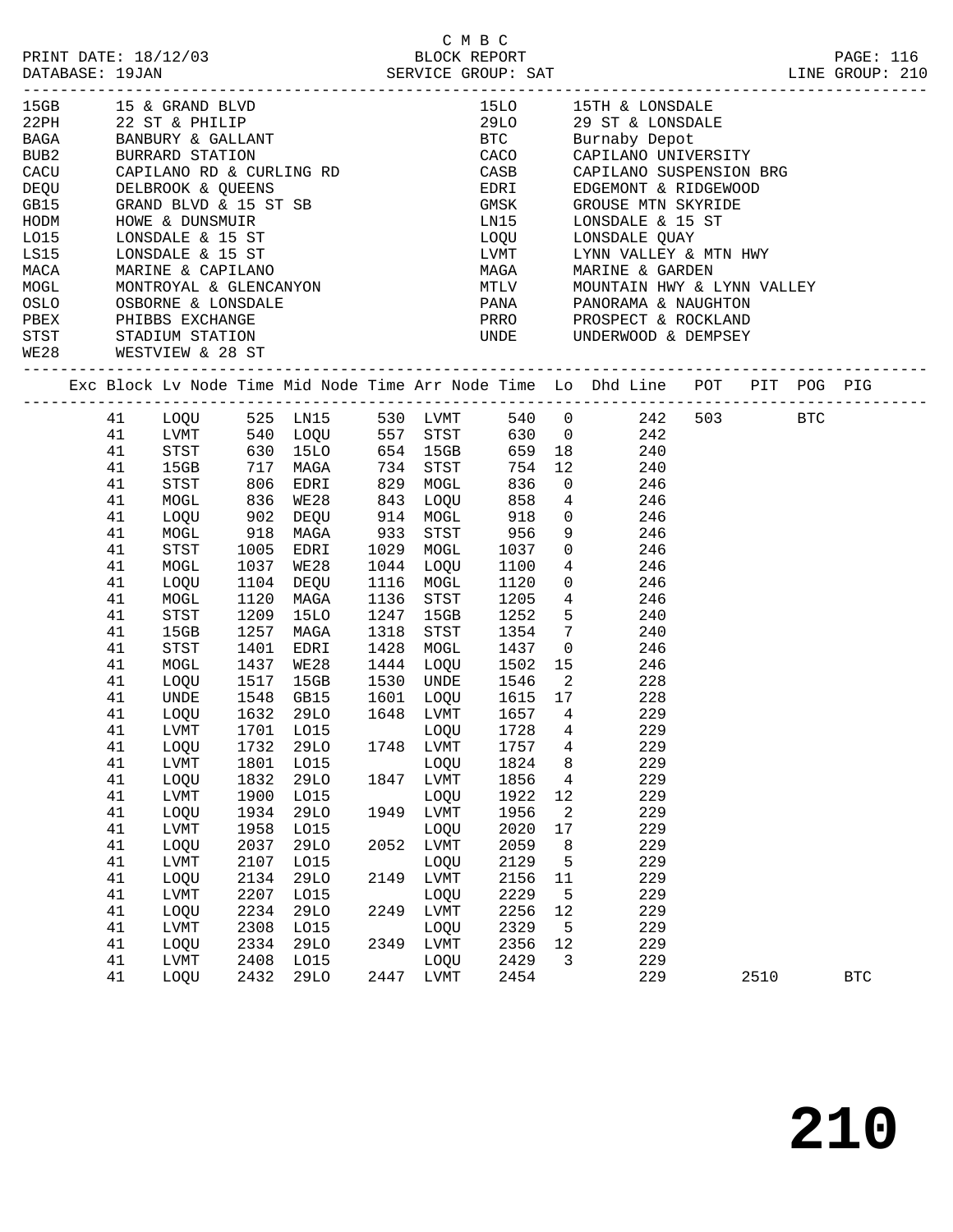### C M B C

| PRINT DATE: 18/12/03<br>DATABASE: 19JAN |             |      | $\frac{1}{2}$ |      | BLOCK REPORT<br>SERVICE GROUP: SAT |      |                |                                                                                |     |            | PAGE: 117<br>LINE GROUP: 210 |  |
|-----------------------------------------|-------------|------|---------------|------|------------------------------------|------|----------------|--------------------------------------------------------------------------------|-----|------------|------------------------------|--|
|                                         |             |      |               |      |                                    |      |                | Exc Block Lv Node Time Mid Node Time Arr Node Time Lo Dhd Line POT PIT POG PIG |     |            |                              |  |
| 42                                      | 15GB        |      | 522 LVMT      |      | 528 UNDE                           | 533  | $\overline{1}$ | 228                                                                            | 504 | <b>BTC</b> |                              |  |
| 42                                      | <b>UNDE</b> | 534  | GB15          | 547  | LOQU                               | 600  | 2              | 228                                                                            |     |            |                              |  |
| 42                                      | LOQU        | 602  | 15GB          | 613  | UNDE                               | 624  | 10             | 228                                                                            |     |            |                              |  |
| 42                                      | <b>UNDE</b> | 634  | GB15          | 647  | LOQU                               | 700  | $\overline{2}$ | 228                                                                            |     |            |                              |  |
| 42                                      | <b>LOOU</b> | 702  | 15GB          | 713  | <b>UNDE</b>                        | 724  | 9              | 228                                                                            |     |            |                              |  |
| 42                                      | <b>UNDE</b> | 733  | GB15          | 746  | LOQU                               | 800  | 2              | 228                                                                            |     |            |                              |  |
| 42                                      | LOQU        | 802  | 15GB          | 813  | UNDE                               | 824  | $\overline{9}$ | 228                                                                            |     |            |                              |  |
| 42                                      | <b>UNDE</b> | 833  | GB15          | 846  | LOQU                               | 900  | 17             | 228                                                                            |     |            |                              |  |
| 42                                      | LOQU        | 917  | CASB          | 933  | GMSK                               | 942  | 18             | 236                                                                            |     |            |                              |  |
| 42                                      | GMSK        | 1000 | CASB          | 1007 | LOQU                               | 1029 | $\overline{3}$ | 236                                                                            |     |            |                              |  |
| 42                                      | LOQU        | 1032 | CASB          | 1050 | GMSK                               | 1059 | 13             | 236                                                                            |     |            |                              |  |
| 42                                      | GMSK        | 1112 | CASB          | 1119 | LOOU                               | 1142 | 6              | 236                                                                            |     |            |                              |  |
| 42                                      | LOQU        | 1148 | OSLO          | 1204 | PRRO                               | 1227 | 20             | 230                                                                            |     |            |                              |  |
| 42                                      | PRRO        | 1247 | LS15          | 1259 | LOQU                               | 1310 | 7              | 230                                                                            |     |            |                              |  |
| 42                                      | LOQU        | 1317 | CASB          | 1337 | GMSK                               | 1346 | 11             | 236                                                                            |     |            |                              |  |
| 42                                      | GMSK        | 1357 | CASB          | 1404 | LOOU                               | 1428 | 4              | 236                                                                            |     |            |                              |  |
| 42                                      | LOQU        | 1432 | CASB          | 1452 | GMSK                               | 1501 | 9              | 236                                                                            |     |            |                              |  |
| 42                                      | GMSK        | 1510 | CASB          | 1517 | LOOU                               | 1541 | 6              | 236                                                                            |     |            |                              |  |
| 42                                      | LOOU        | 1547 | LN15          | 1556 | PRRO                               | 1614 | 5              | 230                                                                            |     |            |                              |  |
| 42                                      | PRRO        | 1619 | LS15          | 1629 | LOQU                               | 1640 | 8              | 230                                                                            |     |            |                              |  |
| 42                                      | <b>LOOU</b> | 1648 | 15GB          | 1701 | UNDE                               | 1717 | 2              | 228                                                                            |     |            |                              |  |
| 42                                      | <b>UNDE</b> | 1719 | GB15          | 1732 | LOOU                               | 1746 | $\overline{3}$ | 228                                                                            |     |            |                              |  |
| 42                                      | LOQU        | 1749 | 15GB          | 1802 | UNDE                               | 1816 | 16             | 228                                                                            |     |            |                              |  |
| 42                                      | UNDE        | 1832 | GB15          | 1845 | LOQU                               | 1859 | 3              | 228                                                                            |     |            |                              |  |
| 42                                      | LOQU        | 1902 | 15GB          | 1915 | UNDE                               | 1927 | 5              | 228                                                                            |     |            |                              |  |
| 42                                      | <b>UNDE</b> | 1932 | GB15          | 1945 | LOQU                               | 1959 | 3              | 228                                                                            |     |            |                              |  |
| 42                                      | LOQU        | 2002 | 15GB          | 2015 | UNDE                               | 2026 | 6              | 228                                                                            |     |            |                              |  |
| 42                                      | <b>UNDE</b> | 2032 | GB15          | 2045 | LOQU                               | 2059 | 3              | 228                                                                            |     |            |                              |  |
| 42                                      | LOQU        | 2102 | 15GB          | 2115 | UNDE                               | 2126 | 7              | 228                                                                            |     |            |                              |  |
| 42                                      | <b>UNDE</b> | 2133 | GB15          | 2145 | LOQU                               | 2159 | $\mathbf{3}$   | 228                                                                            |     |            |                              |  |
| 42                                      | LOQU        | 2202 | 15GB          | 2215 | UNDE                               | 2226 | 7              | 228                                                                            |     |            |                              |  |
| 42                                      | <b>UNDE</b> | 2233 | GB15          | 2245 | LOOU                               | 2259 | 3              | 228                                                                            |     |            |                              |  |

 42 LOQU 2302 15GB 2314 UNDE 2325 8 228 42 UNDE 2333 GB15 2345 LOQU 2359 5 228 42 LOQU 2404 29LO 2419 LVMT 2426 12 229 42 LVMT 2438 LO15 LOQU 2459 3 229 42 LOQU 2502 29LO 2517 LVMT 2524 13 23 229

42 HODM 2600 LOQU 2630 LVMT 2647 N24 2703 BTC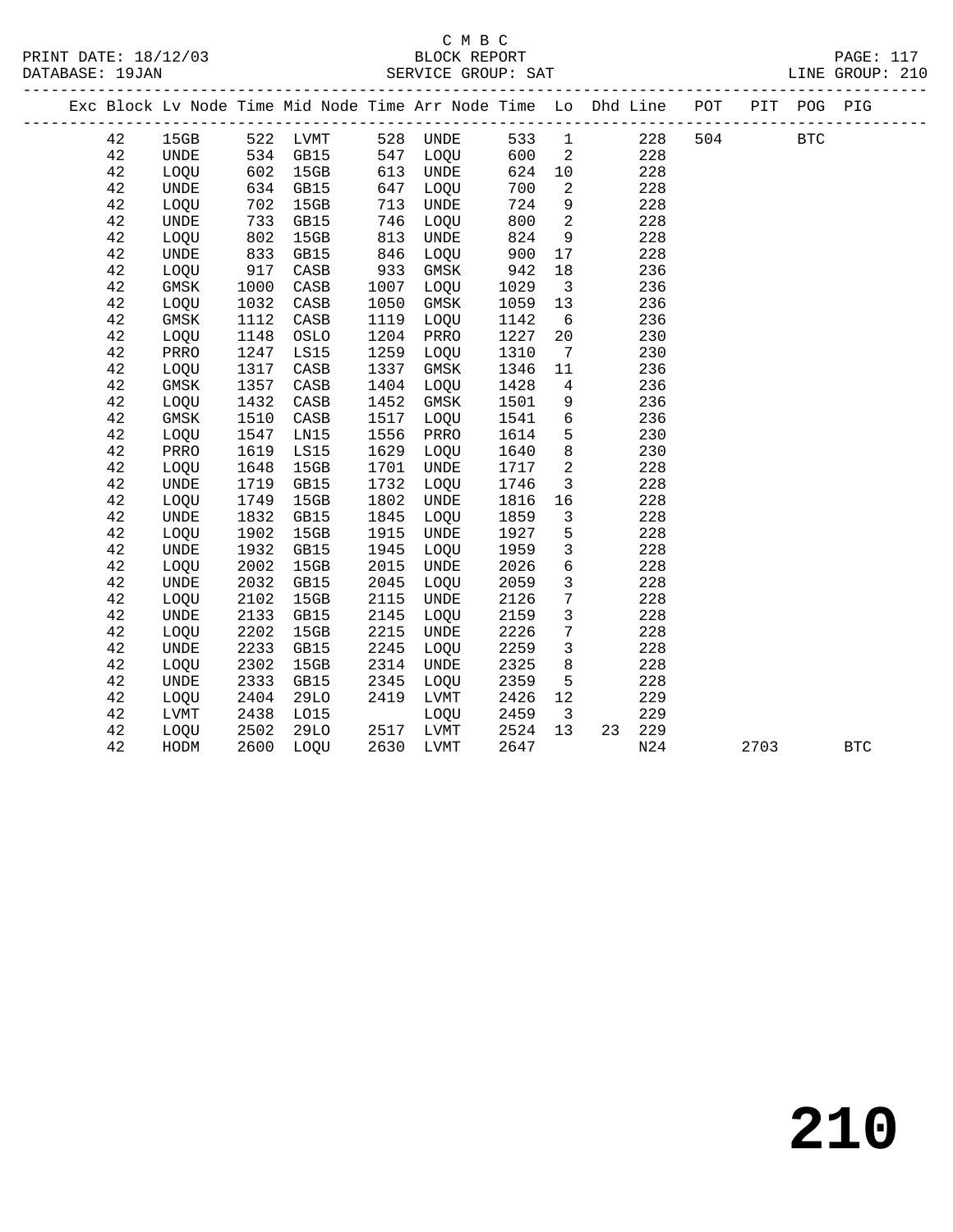| Exc Block Ly Node Time Mid Node Time Arr Node Time Lo Dhd Line |             |     |      |      |             |      |     |     | POT | PIT | POG.       | PIG |
|----------------------------------------------------------------|-------------|-----|------|------|-------------|------|-----|-----|-----|-----|------------|-----|
| 43                                                             | LN15        | 554 | OSLO | 600  | PRRO        | 612  | - 0 | 230 | 529 |     | <b>BTC</b> |     |
| 43                                                             | PRRO        | 612 | LS15 | 620  | LOOU        | 627  | 20  | 230 |     |     |            |     |
| 43                                                             | <b>LOOU</b> | 647 | OSLO | 659  | PRRO        | 723  | 5   | 230 |     |     |            |     |
| 43                                                             | PRRO        | 728 | LS15 | 737  | LOOU        | 744  |     | 230 |     |     |            |     |
| 43                                                             | <b>LOOU</b> | 747 | OSLO | 800  | PRRO        | 824  | 4   | 230 |     |     |            |     |
| 43                                                             | PRRO        | 828 | LS15 | 837  | LOOU        | 844  |     | 230 |     |     |            |     |
| 43                                                             | <b>LOOU</b> | 847 | OSLO | 901  | PRRO        | 925  |     | 230 |     |     |            |     |
| 43                                                             | PRRO        | 928 | LS15 | 937  | <b>LOOU</b> | 945  |     | 230 |     |     |            |     |
| 43                                                             | LOOU        | 948 | OSLO | 1002 | PRRO        | 1026 | -25 | 230 |     |     |            |     |

| 43 | PRRO        | 928  | LS15 | 937  | LOQU        | 945  | 3  | 230 |      |            |  |
|----|-------------|------|------|------|-------------|------|----|-----|------|------------|--|
| 43 | LOQU        | 948  | OSLO | 1002 | PRRO        | 1026 | 25 | 230 |      |            |  |
| 43 | PRRO        | 1051 | LS15 | 1101 | LOOU        | 1110 | 7  | 230 |      |            |  |
| 43 | LOQU        | 1117 | CASB | 1137 | GMSK        | 1146 | 11 | 236 |      |            |  |
| 43 | GMSK        | 1157 | CASB | 1204 | LOQU        | 1227 | 5  | 236 |      |            |  |
| 43 | LOQU        | 1232 | CASB | 1252 | GMSK        | 1301 | 11 | 236 |      |            |  |
| 43 | GMSK        | 1312 | CASB | 1319 | LOQU        | 1343 | 4  | 236 |      |            |  |
| 43 | LOQU        | 1347 | LN15 | 1357 | PRRO        | 1415 | 2  | 230 |      |            |  |
| 43 | PRRO        | 1417 | LS15 | 1429 | LOQU        | 1440 | 7  | 230 |      |            |  |
| 43 | LOQU        | 1447 | LN15 | 1457 | PRRO        | 1515 | 4  | 230 |      |            |  |
| 43 | PRRO        | 1519 | LS15 | 1529 | LOOU        | 1540 | 7  | 230 |      |            |  |
| 43 | LOQU        | 1547 | CASB | 1604 | GMSK        | 1613 | 12 | 236 |      |            |  |
| 43 | GMSK        | 1625 | CASB | 1632 | LOQU        | 1656 | 6  | 236 |      |            |  |
| 43 | LOQU        | 1702 | CASB | 1719 | GMSK        | 1728 | 12 | 236 |      |            |  |
| 43 | GMSK        | 1740 | CASB | 1747 | LOOU        | 1810 | 7  | 236 |      |            |  |
| 43 | LOQU        | 1817 | CASB | 1833 | GMSK        | 1842 | 16 | 236 |      |            |  |
| 43 | GMSK        | 1858 | CASB | 1905 | <b>LOOU</b> | 1926 | 6  | 236 |      |            |  |
| 43 | LOQU        | 1932 | 15GB | 1945 | UNDE        | 1957 | 5  | 228 |      |            |  |
| 43 | UNDE        | 2002 | GB15 | 2015 | LOQU        | 2029 | 3  | 228 |      |            |  |
| 43 | LOQU        | 2032 | 15GB | 2045 | UNDE        | 2056 | 7  | 228 |      |            |  |
| 43 | <b>UNDE</b> | 2103 | GB15 | 2115 | LOQU        | 2129 | 3  | 228 |      |            |  |
| 43 | LOQU        | 2132 | 15GB | 2145 | UNDE        | 2156 | 7  | 228 |      |            |  |
| 43 | UNDE        | 2203 | GB15 | 2215 | LOQU        | 2229 | 3  | 228 |      |            |  |
| 43 | LOQU        | 2232 | 15GB | 2245 | UNDE        | 2256 | 7  | 228 |      |            |  |
| 43 | UNDE        | 2303 | GB15 | 2315 | LOQU        | 2329 | 3  | 228 |      |            |  |
| 43 | LOQU        | 2332 | 15GB | 2344 | UNDE        | 2355 | 8  | 228 |      |            |  |
| 43 | UNDE        | 2403 | GB15 | 2415 | <b>LOOU</b> | 2428 | 6  | 228 |      |            |  |
| 43 | LOQU        | 2434 | 15GB | 2445 | UNDE        | 2456 | 7  | 228 |      |            |  |
| 43 | UNDE        | 2503 | GB15 | 2515 | LOQU        | 2528 | 10 | 228 |      |            |  |
| 43 | LOQU        | 2538 | PBEX | 2550 | CACO        | 2559 |    | 239 | 2614 | <b>BTC</b> |  |
|    |             |      |      |      |             |      |    |     |      |            |  |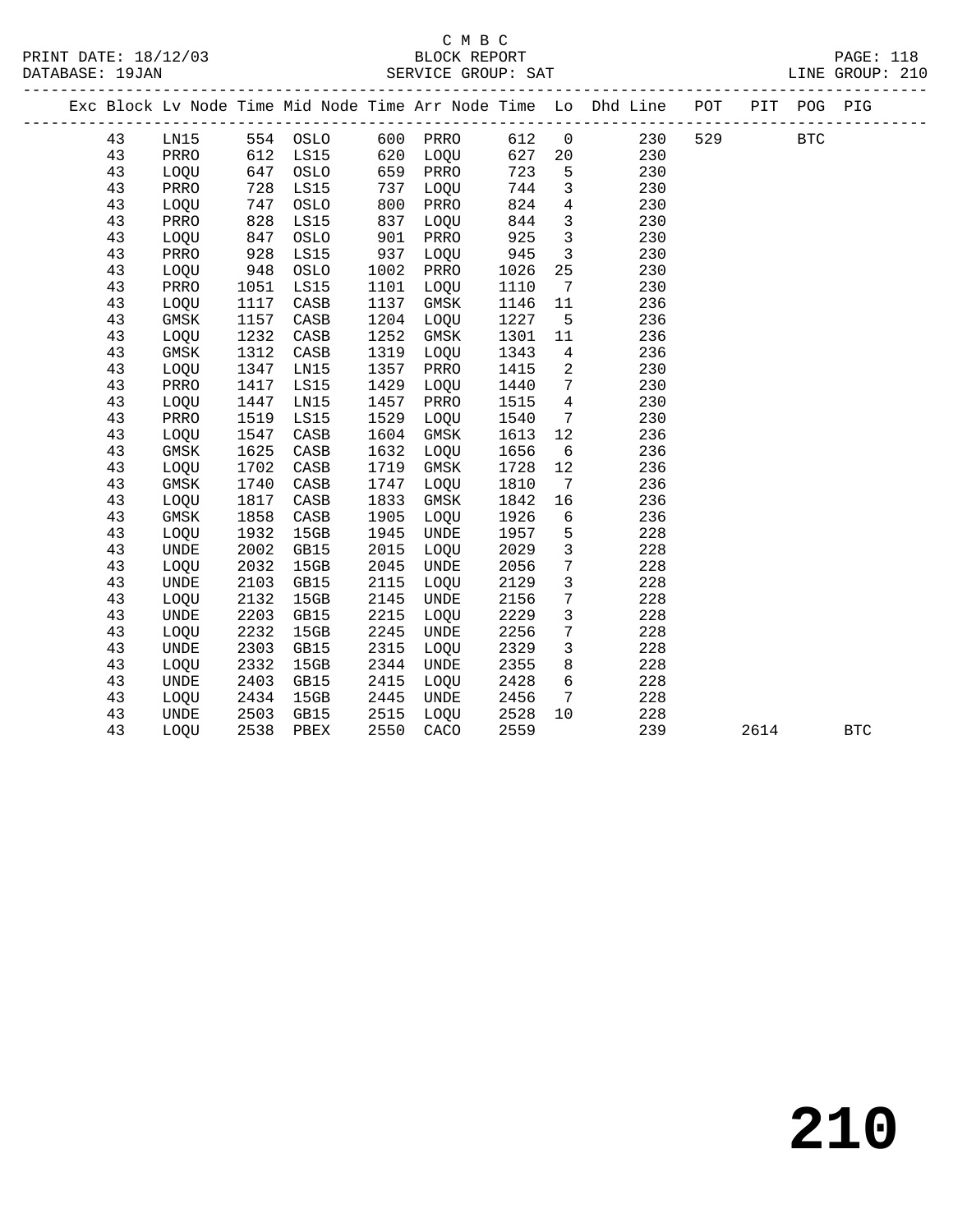### C M B C<br>BLOCK REPORT

LINE GROUP: 210

|  |    |                            |               | Exc Block Lv Node Time Mid Node Time Arr Node Time Lo Dhd Line POT |      |                            |         |                         |       |            |      | PIT POG PIG |            |
|--|----|----------------------------|---------------|--------------------------------------------------------------------|------|----------------------------|---------|-------------------------|-------|------------|------|-------------|------------|
|  | 44 | CACU                       |               | 555 EDRI                                                           |      | 601 MOGL                   | 606 0   |                         |       | 530<br>246 |      | <b>BTC</b>  |            |
|  | 44 | MOGL                       | 606           | WE28                                                               |      | 613 LOQU                   | 627 5   |                         |       | 246        |      |             |            |
|  | 44 | LOQU                       |               |                                                                    |      | 645 GMSK                   | 651     | 14                      |       | 236        |      |             |            |
|  | 44 | GMSK                       |               | 632 CASB<br>705 TO15<br>705 LS15                                   |      | 725 PBEX                   | 738     | 9                       |       | 232        |      |             |            |
|  | 44 | PBEX                       | 747           | LN15                                                               | 800  | GMSK                       | 819     | 16                      |       | 232        |      |             |            |
|  | 44 | GMSK                       | 835           | LS15                                                               |      | 855 PBEX                   | 908     | 10                      |       | 232        |      |             |            |
|  | 44 | PBEX                       | 918           |                                                                    |      | PANA                       | 938     | 16                      |       | 211        |      |             |            |
|  | 44 | PANA                       | 954           |                                                                    |      | PBEX                       | 1012    | 5                       |       | 212        |      |             |            |
|  | 44 | PBEX                       | 1017          | LNI5                                                               |      | 1031 GMSK                  | 1054    | 8 <sup>8</sup>          |       | 232        |      |             |            |
|  | 44 | GMSK                       | 1102          | LS15                                                               |      | 1125 PBEX                  | 1142    | 5                       |       | 232        |      |             |            |
|  | 44 | PBEX                       | 1147          |                                                                    |      | PANA                       | 1204    | 20                      |       | 212        |      |             |            |
|  | 44 | PANA                       | 1224          |                                                                    |      | PBEX                       | 1242    | 5                       |       | 212        |      |             |            |
|  | 44 | PBEX                       | 1247          | LN15 1302 GMSK                                                     |      |                            | 1325    | $7\phantom{.0}$         |       | 232        |      |             |            |
|  | 44 | GMSK                       | 1332          | LS15 1355 PBEX                                                     |      |                            | 1412    | 5                       |       | 232        |      |             |            |
|  | 44 | PBEX                       | 1417          |                                                                    |      | PANA                       | 1435    | 19                      |       | 212        |      |             |            |
|  | 44 | PANA                       | 1454          |                                                                    |      | PBEX                       | 1512    | 5                       |       | 212        |      |             |            |
|  | 44 | PBEX                       | 1517          | LNI5                                                               |      | 1532 GMSK                  | 1555    | $7\overline{ }$         |       | 232        |      |             |            |
|  | 44 | GMSK                       | 1602          | LS15                                                               |      | 1625 PBEX                  | 1642    | 5                       |       | 232        |      |             |            |
|  | 44 | PBEX                       | 1647          |                                                                    |      | PANA                       | 1705    | 12                      | 1 212 |            |      |             |            |
|  | 44 | BAGA                       | 1718          |                                                                    |      | PBEX                       | 1741    | 6                       |       | 211        |      |             |            |
|  | 44 | PBEX                       | 1747          |                                                                    |      | PANA                       | 1805    | 8                       | 1 212 |            |      |             |            |
|  | 44 | BAGA                       | 1814          |                                                                    |      | PBEX                       | 1837    | 11                      |       | 211        |      |             |            |
|  | 44 | PBEX                       | 1848          | LN15 1903 GMSK                                                     |      |                            | 1926    | 10                      |       | 232        |      |             |            |
|  | 44 | GMSK                       | 1936          | LS15                                                               |      | 1957 PBEX                  | 2013    | 5                       |       | 232        |      |             |            |
|  | 44 | PBEX                       | 2018          |                                                                    |      | BAGA                       | 2043    | 15                      | 1 211 |            |      |             |            |
|  | 44 | PANA                       | 2059          |                                                                    |      | PBEX                       | 2115    | $\overline{\mathbf{3}}$ |       | 212        |      |             |            |
|  | 44 | PBEX                       | 2118          | LN15                                                               |      | 2132 GMSK                  | 2153    | 15                      |       | 232        |      |             |            |
|  | 44 | GMSK                       | 2208          | LS15                                                               | 2227 | PBEX                       | 2238    |                         |       | 232        | 2248 |             | <b>BTC</b> |
|  |    |                            |               |                                                                    |      |                            |         |                         |       |            |      |             |            |
|  | 45 | 15GB                       | 552           | LVMT                                                               | 558  | UNDE                       | 603     | $\overline{1}$          |       | 228<br>534 |      | <b>BTC</b>  |            |
|  | 45 | <b>UNDE</b>                | 604           | GB15                                                               | 617  | LOQU                       | 630     | 2                       |       | 228        |      |             |            |
|  | 45 | LOQU                       | 632           | 15GB                                                               | 643  | UNDE                       | 654     | 10                      |       | 228        |      |             |            |
|  | 45 | UNDE                       | 704           | GB15                                                               | 717  | LOQU                       | 730     | 2                       |       | 228        |      |             |            |
|  | 45 | LOQU                       | 732           | 15GB                                                               | 743  | UNDE                       | 754     | 9                       |       | 228        |      |             |            |
|  | 45 | <b>UNDE</b>                | 803           | GB15                                                               | 816  | LOQU                       | 830     | 2                       |       | 228        |      |             |            |
|  | 45 | LOQU                       | 832           | 15GB                                                               | 843  | UNDE                       | 854     | 9                       |       | 228        |      |             |            |
|  | 45 | UNDE                       | $0.34$<br>903 | GB15                                                               |      | 916 LOQU                   | 930     | $\overline{2}$          |       | 228        |      |             |            |
|  | 45 | LOQU                       |               | 932 15GB                                                           |      | 944 UNDE                   | 955     | 23                      |       | 228        |      |             |            |
|  | 45 | UNDE                       |               | 1018 GB15                                                          |      | 1031 LOQU                  | 1045    | $\overline{\mathbf{3}}$ |       | 228        |      |             |            |
|  | 45 | LOQU                       | 1048          | OSLO                                                               | 1104 | PRRO                       | 1127 22 |                         |       | 230        |      |             |            |
|  | 45 | PRRO                       | 1149          | LS15                                                               | 1159 | LOQU                       | 1208    | 24                      |       | 230        |      |             |            |
|  | 45 | LOQU                       | 1232          | <b>29LO</b>                                                        | 1249 | LVMT                       | 1257    | 2                       |       | 229        |      |             |            |
|  | 45 | <b>LVMT</b>                | 1259          | L015                                                               |      | LOQU                       | 1328    | 19                      |       | 229        |      |             |            |
|  | 45 | LOQU                       | 1347          | 15GB                                                               | 1400 | <b>UNDE</b>                | 1415    | 3                       |       | 228        |      |             |            |
|  | 45 | <b>UNDE</b>                | 1418          | GB15                                                               | 1431 | LOQU                       | 1445    | 20                      |       | 228        |      |             |            |
|  | 45 | LOQU                       | 1505          | DEQU                                                               | 1520 | MOGL                       | 1524    | 0                       |       | 246        |      |             |            |
|  | 45 | MOGL                       | 1524          | MAGA                                                               | 1542 | STST                       | 1614    | 4                       |       | 246        |      |             |            |
|  | 45 | STST                       | 1618          | <b>15LO</b>                                                        | 1653 | 15GB                       | 1701    | 7                       |       | 240        |      |             |            |
|  | 45 | 15GB                       | 1708          | MAGA                                                               | 1728 | $_{\footnotesize\rm STST}$ | 1805    | 8                       |       | 240        |      |             |            |
|  | 45 | $_{\footnotesize\rm STST}$ | 1813          | <b>15LO</b>                                                        | 1844 | 15GB                       | 1852    | 7                       |       | 240        |      |             |            |
|  | 45 | 15GB                       | 1859          | MAGA                                                               | 1916 | STST                       | 1947    | 14                      |       | 240        |      |             |            |
|  | 45 | <b>STST</b>                | 2001          | <b>15LO</b>                                                        | 2030 | 15GB                       | 2038    | 11                      |       | 240        |      |             |            |

45 15GB 2049 MAGA 2104 STST 2128 240 2152 BTC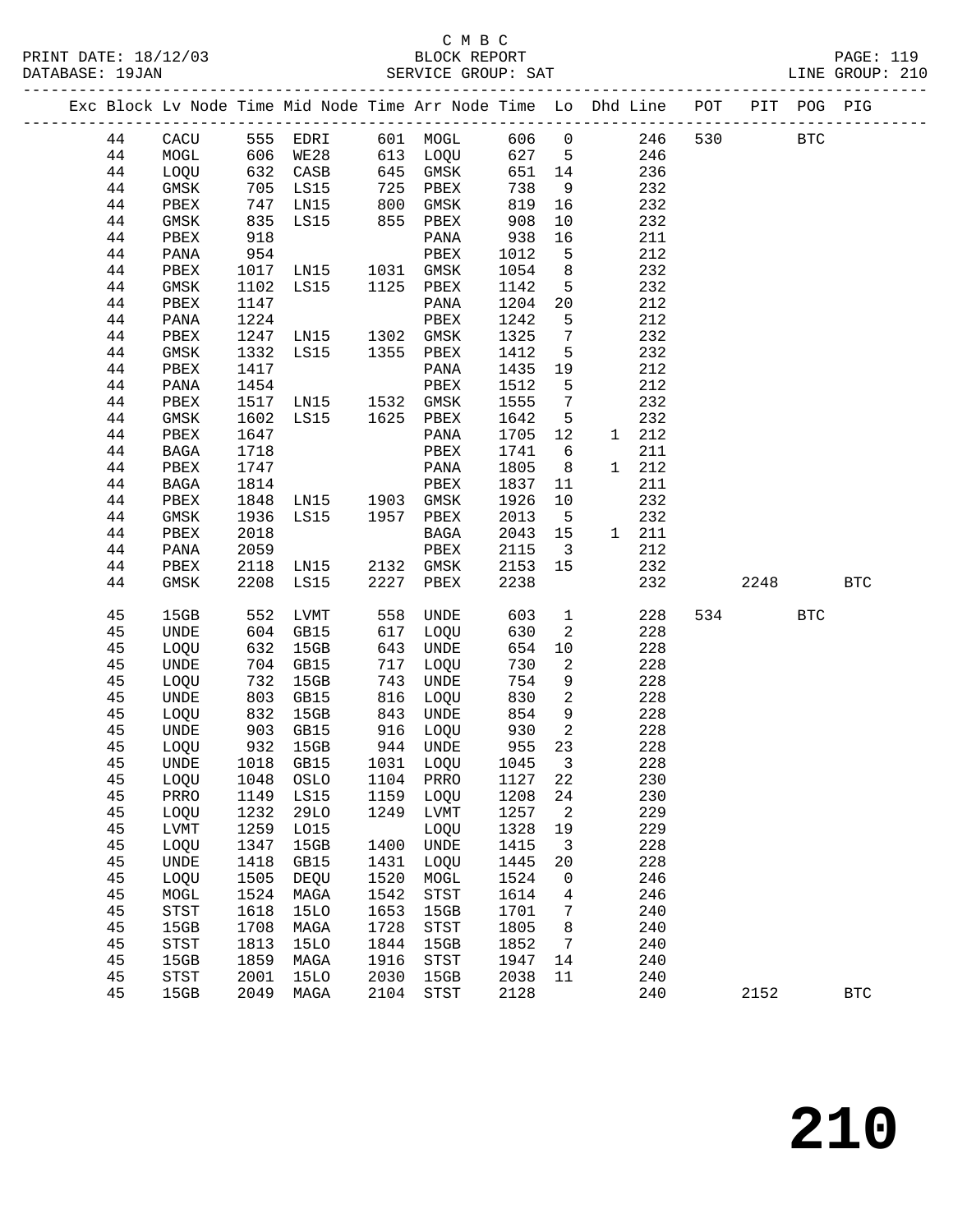|    |                                       |               |                   |      |          |        |                         | Exc Block Lv Node Time Mid Node Time Arr Node Time Lo Dhd Line POT |     |      | PIT POG PIG |              |  |
|----|---------------------------------------|---------------|-------------------|------|----------|--------|-------------------------|--------------------------------------------------------------------|-----|------|-------------|--------------|--|
| 46 | PBEX                                  |               | 547 MTLV 556 UNDE |      |          | 605 21 |                         | 210                                                                | 535 |      | <b>BTC</b>  |              |  |
| 46 | UNDE                                  | 626           | PBEX              |      | 644 BUB2 | 710    | 13                      | 210                                                                |     |      |             |              |  |
| 46 | BUB <sub>2</sub>                      | 723           | PBEX              |      | 745 UNDE | 805    | 20                      | 210                                                                |     |      |             |              |  |
| 46 | <b>UNDE</b>                           | 825           | PBEX              | 844  | BUB2     | 911    | 10                      | 210                                                                |     |      |             |              |  |
| 46 | BUB <sub>2</sub>                      | 921           | PBEX              | 945  | UNDE     | 1008   | 17                      | 210                                                                |     |      |             |              |  |
| 46 | UNDE                                  | 1025          | PBEX              | 1044 | BUB2     | 1115   | $5^{\circ}$             | 210                                                                |     |      |             |              |  |
| 46 | BUB <sub>2</sub>                      | 1120          | PBEX              | 1145 | UNDE     | 1211   | 13                      | 210                                                                |     |      |             |              |  |
| 46 | UNDE                                  | 1224          | PBEX              | 1244 | BUB2     | 1317   | $\overline{\mathbf{3}}$ | 210                                                                |     |      |             |              |  |
| 46 | BUB <sub>2</sub>                      | 1320          | PBEX              | 1345 | UNDE     | 1411   | 13                      | 210                                                                |     |      |             |              |  |
| 46 | UNDE                                  | 1424          | PBEX              | 1444 | BUB2     | 1516   | $\overline{\mathbf{3}}$ | 210                                                                |     |      |             |              |  |
| 46 | BUB <sub>2</sub>                      | 1519          | PBEX              | 1545 | UNDE     | 1609   | 16                      | 210                                                                |     |      |             |              |  |
| 46 | UNDE                                  | 1625          | PBEX              | 1644 | BUB2     | 1716   | $\overline{\mathbf{3}}$ | 210                                                                |     |      |             |              |  |
| 46 | BUB <sub>2</sub>                      | 1719          | PBEX              | 1745 | UNDE     | 1809   | 16                      | 210                                                                |     |      |             |              |  |
| 46 | UNDE                                  | 1825          | PBEX              | 1844 | BUB2     | 1914   | $6\overline{6}$         | 210                                                                |     |      |             |              |  |
| 46 | BUB <sub>2</sub>                      | 1920          | PBEX              | 1945 | UNDE     | 2006   | 21                      | 210                                                                |     |      |             |              |  |
| 46 | UNDE                                  | 2027          | PBEX              | 2044 | BUB2     | 2113   | 6                       | 209                                                                |     |      |             |              |  |
| 46 | BUB <sub>2</sub>                      | 2119          | PBEX              | 2143 | UNDE     | 2207   | 20                      | 209                                                                |     |      |             |              |  |
| 46 | UNDE                                  | 2227          | PBEX              | 2244 | BUB2     | 2314   | $6\overline{6}$         | 209                                                                |     |      |             |              |  |
| 46 | BUB <sub>2</sub>                      | 2320          | PBEX              | 2343 | UNDE     | 2407   |                         | 209                                                                |     | 2434 |             | <b>BTC</b>   |  |
|    |                                       |               |                   |      |          |        |                         |                                                                    |     |      |             |              |  |
| 47 | LOQU                                  | 602           | DEQU              |      | 612 MOGL | 616    | $\overline{0}$          | 246                                                                | 540 |      | <b>BTC</b>  |              |  |
| 47 | MOGL                                  | 616           | MAGA              | 631  | STST     | 654    | 11                      | 246                                                                |     |      |             |              |  |
| 47 | <b>STST</b>                           | 705           | EDRI              | 728  | MOGL     | 735    | $\mathbf 0$             | 246                                                                |     |      |             |              |  |
| 47 | MOGL                                  | 735           | WE28              | 742  | LOQU     | 757    | $5^{\circ}$             | 246                                                                |     |      |             |              |  |
| 47 | LOQU                                  | 802           | DEQU              | 812  | MOGL     | 816    | $\mathbf 0$             | 246                                                                |     |      |             |              |  |
| 47 | MOGL                                  | $rac{6}{906}$ | MAGA              | 831  | STST     | 856    | 10                      | 246                                                                |     |      |             |              |  |
| 47 | <b>STST</b>                           |               | EDRI              | 929  | MOGL     | 936    | $\mathsf{O}$            | 246                                                                |     |      |             |              |  |
| 47 | MOGL                                  | 936           | WE28              | 943  | LOQU     | 958    | 6                       | 246                                                                |     |      |             |              |  |
| 47 | LOQU                                  | 1004          | DEQU              | 1016 | MOGL     | 1020   | $\overline{0}$          | 246                                                                |     |      |             |              |  |
| 47 | MOGL                                  | 1020          | MAGA              | 1036 | STST     | 1103   | 10                      | 246                                                                |     |      |             |              |  |
| 47 | STST                                  | 1113          | <b>15LO</b>       | 1151 | 15GB     | 1156   | 16                      | 240                                                                |     |      |             |              |  |
| 47 | 15GB                                  | 1212          | MAGA              | 1233 | STST     | 1307   | 9                       | 240                                                                |     |      |             |              |  |
| 47 | $_{\footnotesize{\textnormal{STST}}}$ | 1316          | <b>15LO</b>       | 1354 | 15GB     | 1359   | $8\phantom{1}$          | 240                                                                |     |      |             |              |  |
| 47 | 15GB                                  | 1407          | MAGA              | 1428 | STST     | 1504   | $\overline{4}$          | 240                                                                |     |      |             |              |  |
| 47 | <b>STST</b>                           | 1508          | <b>15LO</b>       | 1543 | 15GB     | 1551   | 7                       | 240                                                                |     |      |             |              |  |
| 47 | 15GB                                  | 1558          | MAGA              | 1618 | STST     | 1655   | $7\phantom{.0}$         | 240                                                                |     |      |             |              |  |
| 47 | STST                                  | 1702          | EDRI              | 1728 | MOGL     | 1738   | $\mathbf 0$             | 246                                                                |     |      |             |              |  |
| 47 | MOGL                                  | 1738          | WE28              | 1745 | LOQU     | 1801   | $\mathbf{3}$            | 246                                                                |     |      |             |              |  |
| 47 | LOQU                                  | 1804          | DEQU              | 1817 | MOGL     | 1822   | $\mathbf 0$             | 246                                                                |     |      |             |              |  |
| 47 | MOGL                                  | 1822          | MAGA              | 1838 | STST     | 1909   | 4                       | 246                                                                |     |      |             |              |  |
| 47 | STST                                  | 1913          | 15LO              | 1942 | 15GB     | 1950   | 10 <sup>°</sup>         | 240                                                                |     |      |             |              |  |
| 47 | 15GB                                  | 2000          | MAGA              | 2016 | STST     | 2044   |                         | 240                                                                |     | 2108 |             | $_{\rm BTC}$ |  |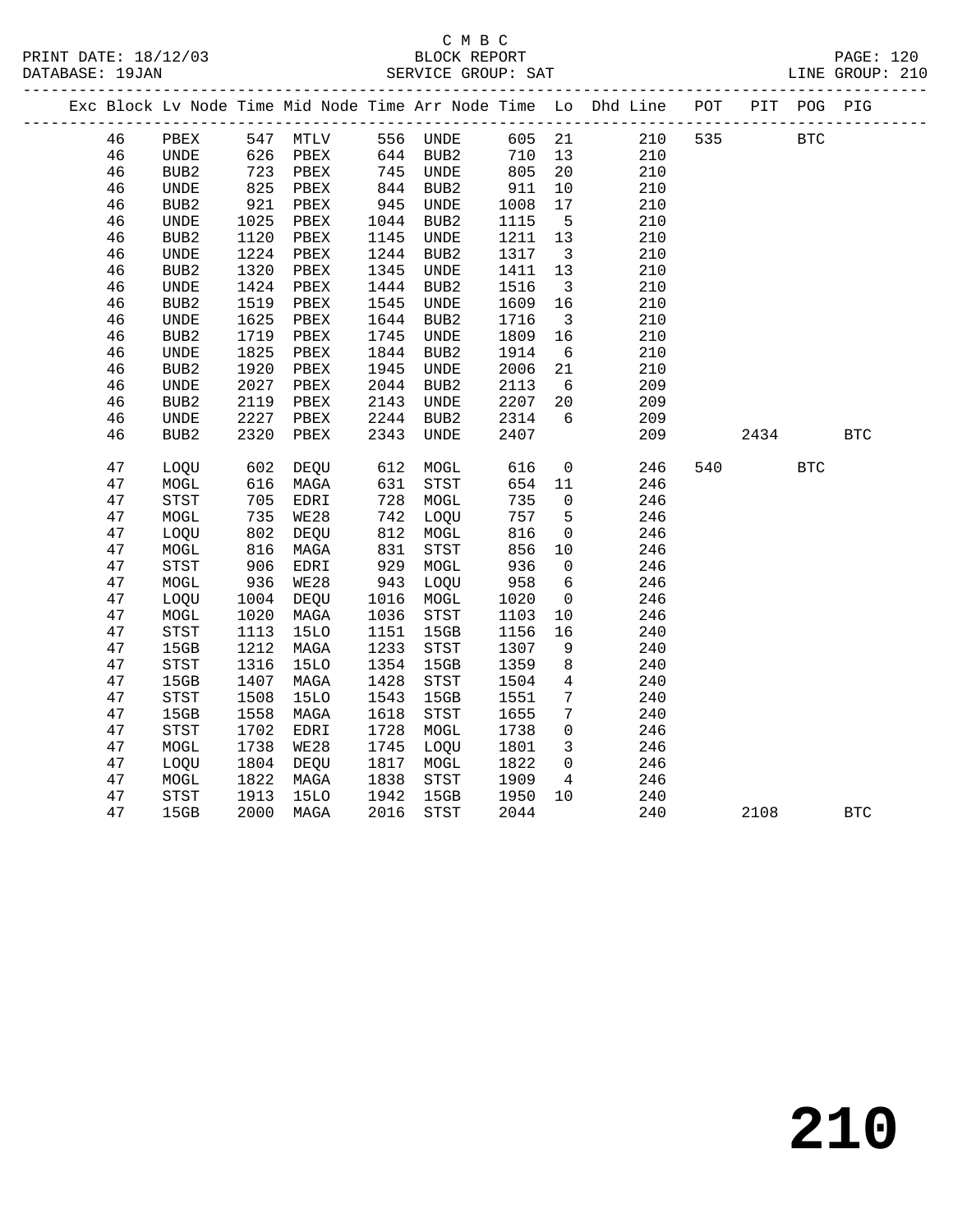|    |                                       |                   |                              |      |                  |       |                            | Exc Block Lv Node Time Mid Node Time Arr Node Time Lo Dhd Line POT PIT POG PIG |     |            |            |            |
|----|---------------------------------------|-------------------|------------------------------|------|------------------|-------|----------------------------|--------------------------------------------------------------------------------|-----|------------|------------|------------|
| 48 |                                       |                   | 15GB 602 MAGA 619 STST 639 9 |      |                  |       |                            | 240                                                                            | 544 | <b>BTC</b> |            |            |
| 48 | STST                                  |                   | 648 15LO 714 15GB            |      |                  |       |                            | 719 13<br>240                                                                  |     |            |            |            |
| 48 | 15GB                                  |                   | 732 MAGA                     | 749  | STST             | 809   | 10                         | 240                                                                            |     |            |            |            |
| 48 | STST                                  | 819               | 15LO                         | 850  | 15GB             | 855   | $\overline{4}$             | 240                                                                            |     |            |            |            |
| 48 | 15GB                                  | 859               | MAGA                         | 919  | STST             | 946   | 15                         | 240                                                                            |     |            |            |            |
| 48 | $_{\footnotesize{\textnormal{STST}}}$ | 1001              | 15LO                         | 1035 | 15GB             | 1040  | 6                          | 240                                                                            |     |            |            |            |
| 48 | 15GB                                  | 1046              | MAGA                         | 1107 | STST             | 1137  | 20                         | 240                                                                            |     |            |            |            |
| 48 | STST                                  | 1157              | 15LO                         | 1235 | 15GB             | 1240  | $\overline{7}$             | 240                                                                            |     |            |            |            |
| 48 | 15GB                                  | 1247              | MAGA                         | 1308 | STST             | 1344  | 12                         | 240                                                                            |     |            |            |            |
| 48 | $_{\footnotesize{\textnormal{STST}}}$ | 1356              | 15LO                         | 1434 | 15GB             | 1439  | 8 <sup>8</sup>             | 240                                                                            |     |            |            |            |
| 48 | 15GB                                  | 1447              | MAGA                         | 1508 | STST             | 1545  | 13                         | 240                                                                            |     |            |            |            |
| 48 | STST                                  | 1558              | 15LO                         | 1633 | 15GB             | 1641  | $\overline{7}$             | 240                                                                            |     |            |            |            |
| 48 | 15GB                                  | 1648              | MAGA                         | 1708 | STST             | 1745  | 15                         | 240                                                                            |     |            |            |            |
| 48 | $_{\footnotesize\rm STST}$            | 1800              | EDRI                         | 1826 | MOGL             | 1836  | $\overline{0}$             | 246                                                                            |     |            |            |            |
| 48 | MOGL                                  | 1836              | WE28                         | 1843 | LOQU             | 1859  | $\overline{4}$             | 246                                                                            |     |            |            |            |
| 48 | LOQU                                  | 1903              | DEQU                         | 1916 | MOGL             | 1921  | $\overline{0}$             | 246                                                                            |     |            |            |            |
|    |                                       |                   |                              |      |                  |       |                            |                                                                                |     |            |            |            |
| 48 | MOGL                                  | 1921              | MAGA                         | 1936 | STST             | 2002  | 11                         | 246                                                                            |     |            |            |            |
| 48 | $_{\footnotesize{\textnormal{STST}}}$ | 2013              | 15LO                         | 2042 | 15GB             | 2050  | 13                         | 240                                                                            |     |            |            |            |
| 48 | 15GB                                  | 2103              | MAGA                         | 2118 | STST             | 2142  | $\overline{4}$             | 240                                                                            |     |            |            |            |
| 48 | STST                                  | 2146              | 15LO                         | 2215 | 15GB             | 2221  | 17                         | 240                                                                            |     |            |            |            |
| 48 | 15GB                                  | 2238              | MAGA                         | 2253 | STST             | 2317  |                            | 240                                                                            |     | 2341       |            | <b>BTC</b> |
| 49 | <b>STST</b>                           | 610               | 15LO                         | 634  | 15GB             | 639   |                            | 3 <sup>1</sup><br>240                                                          |     | 546        | <b>BTC</b> |            |
| 49 | 15GB                                  |                   | 642 MAGA                     | 659  | STST             | 719   | $\overline{\mathbf{3}}$    | 240                                                                            |     |            |            |            |
| 49 | $_{\footnotesize{\textnormal{STST}}}$ | 722<br>759<br>849 | 15LO                         | 748  | 15GB             | 753   | $6\overline{6}$            | 240                                                                            |     |            |            |            |
| 49 | 15GB                                  |                   | MAGA                         | 819  | STST             | 839   | 10                         | 240                                                                            |     |            |            |            |
| 49 | STST                                  |                   | 15LO                         | 921  | 15GB             | 926   | $\overline{\mathbf{3}}$    | 240                                                                            |     |            |            |            |
| 49 | 15GB                                  | 929               | MAGA                         | 949  | STST             | 1016  | 13                         | 240                                                                            |     |            |            |            |
| 49 | STST                                  | 1029              | 15LO                         | 1106 | 15GB             | 1111  | $5^{\circ}$                | 240                                                                            |     |            |            |            |
| 49 | 15GB                                  | 1116              | MAGA                         | 1137 | STST             | 1210  | 12                         | 240                                                                            |     |            |            |            |
| 49 | $_{\footnotesize\rm STST}$            | 1222              | 15LO                         | 1300 | 15GB             | 1305  | $\overline{\phantom{a}}$   | 240                                                                            |     |            |            |            |
| 49 | 15GB                                  | 1307              | MAGA                         | 1328 | STST             | 1404  | $\overline{\phantom{a}}^2$ | 240                                                                            |     |            |            |            |
| 49 | $_{\footnotesize\rm STST}$            | 1406              | 15LO                         | 1444 | 15GB             | 1449  | 8                          | 240                                                                            |     |            |            |            |
| 49 | 15GB                                  | 1457              | MAGA                         | 1518 | STST             | 1555  | $6\overline{6}$            | 240                                                                            |     |            |            |            |
| 49 | STST                                  | 1601              | EDRI                         | 1628 | MOGL             | 1638  | $\overline{0}$             | 246                                                                            |     |            |            |            |
| 49 | MOGL                                  |                   | 1638 WE28                    | 1645 | LOQU             | 1702  | $\overline{\mathbf{3}}$    | 246                                                                            |     |            |            |            |
| 49 |                                       | 1705              |                              | 1718 |                  | 1722  | $\overline{0}$             |                                                                                |     |            |            |            |
|    | LOQU                                  |                   | DEQU                         |      | MOGL             |       |                            | 246                                                                            |     |            |            |            |
| 49 | MOGL                                  |                   | 1722 MAGA                    | 1738 | STST             | 1810  |                            | 246                                                                            |     | 1834       |            | <b>BTC</b> |
| 50 | $_{\rm BAGA}$                         | 625               |                              |      | PBEX             | 645 2 |                            | 211                                                                            | 554 |            | BTC        |            |
| 50 | PBEX                                  | 647               | MTLV                         | 656  | UNDE             | 705   | 21                         | 210                                                                            |     |            |            |            |
| 50 | UNDE                                  | 726               | PBEX                         | 744  | BUB2             | 810   | 12                         | 210                                                                            |     |            |            |            |
| 50 | BUB2                                  | 822               | PBEX                         | 845  | UNDE             | 906   | 19                         | 210                                                                            |     |            |            |            |
| 50 | UNDE                                  | 925               | PBEX                         | 944  | BUB <sub>2</sub> | 1013  | $\overline{9}$             | 210                                                                            |     |            |            |            |
| 50 | BUB2                                  | 1022              | PBEX                         | 1046 | UNDE             | 1109  | 16                         | 210                                                                            |     |            |            |            |
| 50 | UNDE                                  | 1125              | PBEX                         | 1144 | BUB <sub>2</sub> | 1215  | 5                          | 210                                                                            |     |            |            |            |
| 50 | BUB2                                  | 1220              | PBEX                         | 1245 | UNDE             | 1311  | 13                         | 210                                                                            |     |            |            |            |
| 50 | UNDE                                  | 1324              | PBEX                         | 1344 | BUB <sub>2</sub> | 1417  | $\overline{\phantom{0}}^2$ | 210                                                                            |     |            |            |            |
| 50 | BUB <sub>2</sub>                      | 1419              | PBEX                         | 1445 | UNDE             | 1509  | 15                         | 210                                                                            |     |            |            |            |
| 50 | UNDE                                  | 1524              | PBEX                         | 1544 | BUB <sub>2</sub> | 1616  | $\overline{\mathbf{3}}$    | 210                                                                            |     |            |            |            |
| 50 | BUB2                                  | 1619              | PBEX                         | 1645 | UNDE             | 1709  | 16                         | 210                                                                            |     |            |            |            |
| 50 | UNDE                                  | 1725              | PBEX                         | 1744 | BUB <sub>2</sub> | 1816  | $\overline{\mathbf{3}}$    | 210                                                                            |     |            |            |            |
| 50 | BUB <sub>2</sub>                      | 1819              | PBEX                         | 1845 | UNDE             | 1909  | 17                         | 210                                                                            |     |            |            |            |
| 50 | UNDE                                  | 1926              | PBEX                         | 1944 | BUB <sub>2</sub> | 2013  | 6                          | 209                                                                            |     |            |            |            |
| 50 | BUB <sub>2</sub>                      | 2019              | PBEX                         | 2043 | UNDE             | 2107  | 20                         | 209                                                                            |     |            |            |            |
| 50 |                                       | 2127              |                              | 2144 | BUB2             | 2214  | 5                          | 209                                                                            |     |            |            |            |
|    | UNDE                                  |                   | PBEX                         |      |                  |       |                            |                                                                                |     |            |            |            |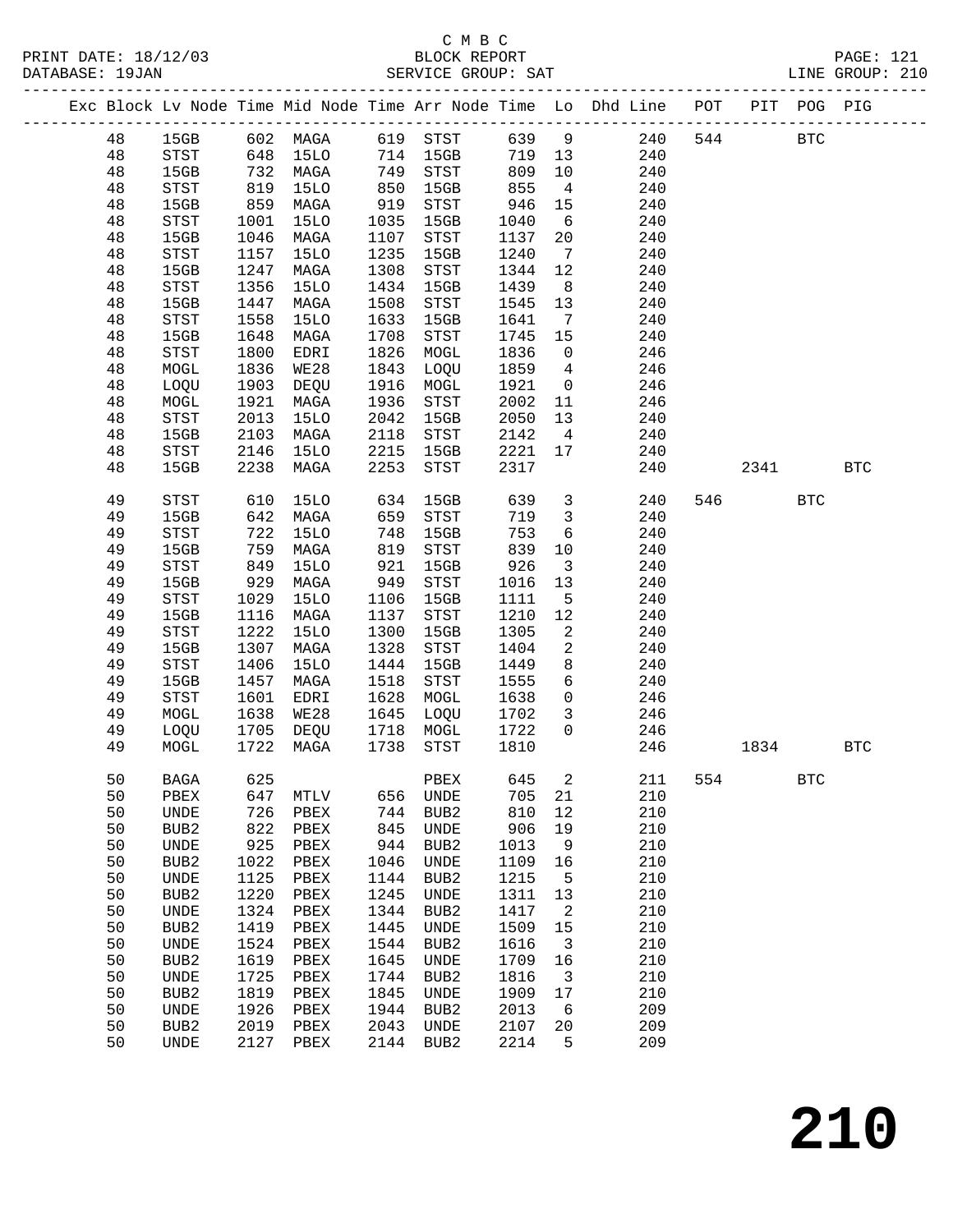|  |    |              |      |             |      |             |         |                 | Exc Block Lv Node Time Mid Node Time Arr Node Time Lo Dhd Line POT<br>________________________________ |     | $- - - - -$ | PIT POG PIG<br>$- - - - - -$ |            |  |
|--|----|--------------|------|-------------|------|-------------|---------|-----------------|--------------------------------------------------------------------------------------------------------|-----|-------------|------------------------------|------------|--|
|  | 50 | BUB2         | 2219 | PBEX        | 2243 | UNDE        | 2307 20 |                 | 209                                                                                                    |     |             |                              |            |  |
|  | 50 | <b>UNDE</b>  | 2327 | PBEX        | 2344 | BUB2        | 2412    |                 | 209                                                                                                    |     | 2432        |                              | <b>BTC</b> |  |
|  |    |              |      |             |      |             |         |                 |                                                                                                        |     |             |                              |            |  |
|  | 51 | LOOU         | 617  | OSLO        | 629  | PRRO        | 653     | 5               | 230                                                                                                    | 555 |             | $_{\rm BTC}$                 |            |  |
|  | 51 | PRRO         | 658  | LS15        | 707  | LOOU        | 714     | $\mathbf{3}$    | 230                                                                                                    |     |             |                              |            |  |
|  | 51 | LOQU         | 717  | OSLO        | 730  | PRRO        | 754     | $\overline{4}$  | 230                                                                                                    |     |             |                              |            |  |
|  | 51 | PRRO         | 758  | LS15        | 807  | LOQU        | 814     | $\mathbf{3}$    | 230                                                                                                    |     |             |                              |            |  |
|  | 51 | LOQU         | 817  | OSLO        | 831  | PRRO        | 855     | $\overline{3}$  | 230                                                                                                    |     |             |                              |            |  |
|  | 51 | PRRO         | 858  | LS15        | 907  | LOQU        | 914     | $\overline{4}$  | 230                                                                                                    |     |             |                              |            |  |
|  | 51 | LOQU         | 918  | OSLO        | 932  | PRRO        | 956     | 27              | 230                                                                                                    |     |             |                              |            |  |
|  | 51 | PRRO         | 1023 | LS15        | 1032 | LOOU        | 1040    | $7\phantom{.0}$ | 230                                                                                                    |     |             |                              |            |  |
|  | 51 | LOQU         | 1047 | 15GB        | 1100 | UNDE        | 1112    | 6               | 228                                                                                                    |     |             |                              |            |  |
|  | 51 | <b>UNDE</b>  | 1118 | GB15        | 1131 | LOQU        | 1145    | 17              | 228                                                                                                    |     |             |                              |            |  |
|  | 51 | LOQU         | 1202 | <b>29LO</b> | 1219 | LVMT        | 1227    | 2               | 229                                                                                                    |     |             |                              |            |  |
|  | 51 | LVMT         | 1229 | L015        |      | LOQU        | 1258    | 19              | 229                                                                                                    |     |             |                              |            |  |
|  | 51 | LOQU         | 1317 | 15GB        | 1330 | UNDE        | 1345    | $\overline{3}$  | 228                                                                                                    |     |             |                              |            |  |
|  | 51 | <b>UNDE</b>  | 1348 | GB15        | 1401 | LOQU        | 1415    | 17              | 228                                                                                                    |     |             |                              |            |  |
|  | 51 | LOQU         | 1432 | <b>29LO</b> | 1449 | LVMT        | 1458    | $\mathbf{1}$    | 229                                                                                                    |     |             |                              |            |  |
|  | 51 | ${\rm LVMT}$ | 1459 | L015        |      | LOQU        | 1529    | 18              | 229                                                                                                    |     |             |                              |            |  |
|  | 51 | LOQU         | 1547 | 15GB        | 1600 | UNDE        | 1616    | 2               | 228                                                                                                    |     |             |                              |            |  |
|  | 51 | <b>UNDE</b>  | 1618 | GB15        | 1631 | LOQU        | 1645    | 7               | 228                                                                                                    |     |             |                              |            |  |
|  | 51 | LOQU         | 1652 | 29LO        | 1708 | LVMT        | 1717    | $\overline{a}$  | 229                                                                                                    |     |             |                              |            |  |
|  | 51 | LVMT         | 1719 | L015        |      | LOQU        | 1746    | 6               | 229                                                                                                    |     |             |                              |            |  |
|  | 51 | LOQU         | 1752 | 29LO        | 1808 | LVMT        | 1817    | 2               | 229                                                                                                    |     |             |                              |            |  |
|  | 51 | LVMT         | 1819 | L015        |      | LOQU        | 1842    | 10              | 229                                                                                                    |     |             |                              |            |  |
|  | 51 | LOQU         | 1852 | <b>29LO</b> | 1907 | LVMT        | 1916    | 2               | 229                                                                                                    |     |             |                              |            |  |
|  | 51 | <b>LVMT</b>  | 1918 | L015        |      | <b>LOOU</b> | 1940    | 14              | 229                                                                                                    |     |             |                              |            |  |
|  | 51 | LOQU         | 1954 | <b>29LO</b> | 2009 | LVMT        | 2016    | 2               | 229                                                                                                    |     |             |                              |            |  |
|  | 51 | <b>LVMT</b>  | 2018 | L015        |      | LOQU        | 2040    | 24              | 229                                                                                                    |     |             |                              |            |  |
|  | 51 | LOQU         | 2104 | <b>29LO</b> | 2119 | LVMT        | 2126    | 11              | 229                                                                                                    |     |             |                              |            |  |
|  | 51 | LVMT         | 2137 | L015        |      | LOQU        | 2159    | 5               | 229                                                                                                    |     |             |                              |            |  |
|  | 51 | LOQU         | 2204 | <b>29LO</b> | 2219 | LVMT        | 2226    | 12              | 229                                                                                                    |     |             |                              |            |  |
|  | 51 | LVMT         | 2238 | L015        |      | LOQU        | 2259    | 5               | 229                                                                                                    |     |             |                              |            |  |
|  | 51 | LOQU         | 2304 | <b>29LO</b> | 2319 | LVMT        | 2326    | 12              | 229                                                                                                    |     |             |                              |            |  |
|  | 51 | LVMT         | 2338 | L015        |      | LOQU        | 2359    | 3               | 229                                                                                                    |     |             |                              |            |  |
|  | 51 | LOQU         | 2402 | CASB        | 2418 | GMSK        | 2427    | 3               | 236                                                                                                    |     |             |                              |            |  |
|  | 51 | GMSK         | 2430 | CASB        | 2437 | LOQU        | 2455    |                 | 236                                                                                                    |     | 2515        |                              | <b>BTC</b> |  |
|  |    |              |      |             |      |             |         |                 |                                                                                                        |     |             |                              |            |  |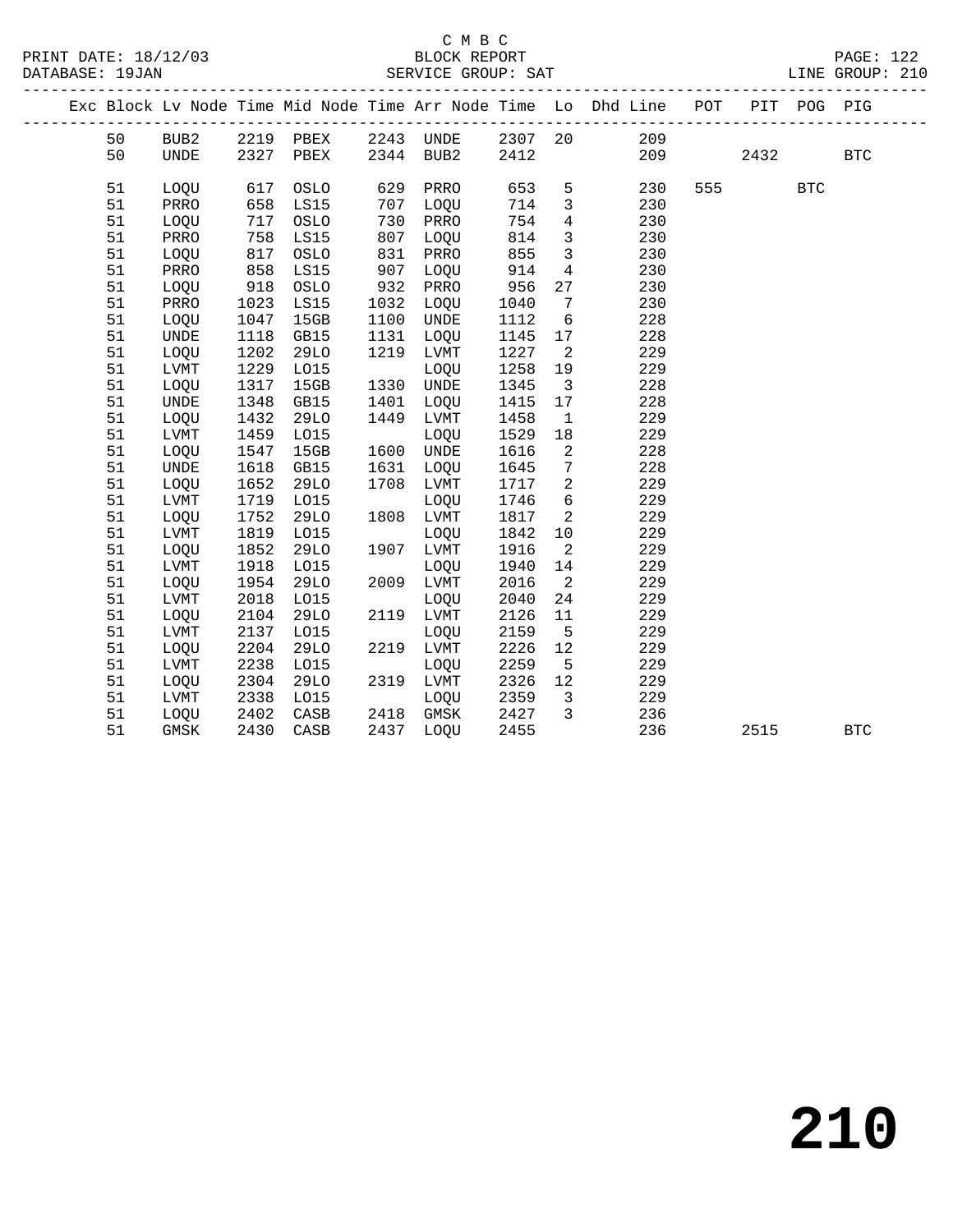#### C M B C DATABASE: 19JAN SERVICE GROUP: SAT

|    |                                       |      |                   |      |              |        |                         | Exc Block Lv Node Time Mid Node Time Arr Node Time Lo Dhd Line POT PIT POG PIG |     |            |            |     |
|----|---------------------------------------|------|-------------------|------|--------------|--------|-------------------------|--------------------------------------------------------------------------------|-----|------------|------------|-----|
| 52 | LNI5                                  |      | 622 OSLO 628 PRRO |      |              |        |                         | 640 2<br>230                                                                   | 557 | <b>BTC</b> |            |     |
| 52 | PRRO                                  |      | 642 LS15          |      | 650 LOQU     | 657 5  |                         | 230                                                                            |     |            |            |     |
| 52 | LOQU                                  | 702  | 29LO              |      | 713 LVMT     | 719 16 |                         | 229                                                                            |     |            |            |     |
| 52 | LVMT                                  | 735  | L015              |      | LOQU         | 756    | $6\overline{6}$         | 229                                                                            |     |            |            |     |
| 52 | LOQU                                  | 802  | <b>29LO</b>       |      | 813 LVMT     | 821    | 14                      | 229                                                                            |     |            |            |     |
| 52 | LVMT                                  | 835  | L015              |      | LOQU         | 857    | $5\overline{)}$         | 229                                                                            |     |            |            |     |
| 52 | LOQU                                  | 902  | 15GB              |      | 914 UNDE     | 925    | 23                      | 228                                                                            |     |            |            |     |
| 52 | UNDE                                  | 948  | GB15              | 1001 | LOQU         | 1015   | $\overline{\mathbf{3}}$ | 228                                                                            |     |            |            |     |
| 52 | LOQU                                  | 1018 | OSLO              | 1034 | PRRO         | 1057   | 24                      | 230                                                                            |     |            |            |     |
| 52 | PRRO                                  | 1121 | LS15              | 1131 | LOQU         | 1140   | $7\overline{ }$         | 230                                                                            |     |            |            |     |
| 52 | LOQU                                  | 1147 | CASB              | 1207 | GMSK         | 1216   | 11                      | 236                                                                            |     |            |            |     |
| 52 | GMSK                                  | 1227 | CASB              | 1234 | LOQU         | 1257   | $5^{\circ}$             | 236                                                                            |     |            |            |     |
| 52 | LOQU                                  | 1302 | $\mathtt{CASB}$   | 1322 | GMSK         | 1331   | 11                      | 236                                                                            |     |            |            |     |
| 52 | GMSK                                  | 1342 | CASB              | 1349 | LOQU         | 1413   | $\overline{4}$          | 236                                                                            |     |            |            |     |
| 52 | LOQU                                  | 1417 | LN15              | 1427 | PRRO         | 1445   | $4\overline{ }$         | 230                                                                            |     |            |            |     |
| 52 | PRRO                                  | 1449 | LS15              | 1459 | LOQU         | 1510   | 6                       | 230                                                                            |     |            |            |     |
| 52 | LOQU                                  | 1516 | CASB              | 1536 | GMSK         | 1545   | 10                      | 236                                                                            |     |            |            |     |
| 52 | GMSK                                  | 1555 | CASB              | 1602 | LOQU         | 1626   | 6                       | 236                                                                            |     |            |            |     |
| 52 | LOQU                                  | 1632 | CASB              | 1649 | GMSK         | 1658   | 12                      | 236                                                                            |     |            |            |     |
| 52 | GMSK                                  | 1710 | CASB              | 1717 | LOQU         | 1740   | $7\overline{ }$         | 236                                                                            |     |            |            |     |
| 52 | LOOU                                  | 1747 | LNI5              | 1755 | PRRO         | 1814   | $\mathbf{1}$            | 230                                                                            |     |            |            |     |
| 52 | PRRO                                  | 1815 | LS15              | 1825 | LOQU         | 1833   | 5                       | 230                                                                            |     |            |            |     |
| 52 | LOQU                                  | 1838 | CASB              | 1854 | GMSK         | 1903   |                         | 236                                                                            |     | 1933       |            | BTC |
| 53 | CACU                                  | 625  | EDRI              | 631  | MOGL         | 636    | $\overline{0}$          | 246                                                                            | 600 |            | <b>BTC</b> |     |
| 53 | MOGL                                  | 636  | WE28              | 643  | LOQU         | 657    | 5                       | 246                                                                            |     |            |            |     |
| 53 | LOQU                                  | 702  | DEQU              | 712  | MOGL         | 716    | $\overline{0}$          | 246                                                                            |     |            |            |     |
| 53 | MOGL                                  | 716  | MAGA              | 731  | ${\tt STST}$ | 755    | 11                      | 246                                                                            |     |            |            |     |
| 53 | STST                                  | 806  | <b>15LO</b>       | 834  | 15GB         | 839    | 5                       | 240                                                                            |     |            |            |     |
| 53 | 15GB                                  | 844  | MAGA              | 904  | STST         | 931    | 3 <sup>7</sup>          | 240                                                                            |     |            |            |     |
| 53 | STST                                  | 934  | <b>15LO</b>       | 1007 | 15GB         | 1012   | 6                       | 240                                                                            |     |            |            |     |
| 53 | 15GB                                  | 1018 | MAGA              | 1038 | STST         | 1105   | 22                      | 240                                                                            |     |            |            |     |
| 53 | STST                                  | 1127 | <b>15LO</b>       | 1205 | 15GB         | 1210   | 14                      | 240                                                                            |     |            |            |     |
| 53 | 15GB                                  | 1224 | MAGA              | 1245 | STST         | 1319   | 12                      | 240                                                                            |     |            |            |     |
| 53 | STST                                  | 1331 | EDRI              | 1358 | MOGL         | 1407   | $\overline{0}$          | 246                                                                            |     |            |            |     |
| 53 | MOGL                                  | 1407 | <b>WE28</b>       | 1414 | LOQU         | 1432   | $\mathbf{3}$            | 246                                                                            |     |            |            |     |
| 53 | LOQU                                  | 1435 | DEQU              | 1449 | MOGL         | 1453   | $\overline{0}$          | 246                                                                            |     |            |            |     |
| 53 | MOGL                                  | 1453 | MAGA              | 1511 | STST         | 1543   | 5                       | 246                                                                            |     |            |            |     |
| 53 | $_{\footnotesize{\textnormal{STST}}}$ | 1548 | <b>15LO</b>       | 1623 | 15GB         | 1631   | $7\overline{ }$         | 240                                                                            |     |            |            |     |
| 53 | 15GB                                  | 1638 | MAGA              | 1658 | STST         | 1735   | 3 <sup>7</sup>          | 240                                                                            |     |            |            |     |
| 53 | $_{\footnotesize{\textnormal{STST}}}$ | 1738 | <b>15LO</b>       | 1812 | 15GB         | 1820   | $4\overline{ }$         | 240                                                                            |     |            |            |     |
| 53 | 15GB                                  | 1824 | MAGA              | 1843 | STST         | 1917   | 8                       | 240                                                                            |     |            |            |     |
| 53 | STST                                  | 1925 | 15LO              | 1954 | 15GB         | 2002   | 10                      | 240                                                                            |     |            |            |     |
| 53 | 15GB                                  | 2012 | MAGA              | 2028 | <b>STST</b>  | 2056   | 9                       | 240                                                                            |     |            |            |     |

53 MOGL 2418 MAGA 2433 246 2458 BTC

 53 STST 2105 EDRI 2129 MOGL 2136 0 246 53 MOGL 2136 WE28 2143 LOQU 2158 5 246 53 LOQU 2203 DEQU 2215 MOGL 2220 0 246 53 MOGL 2220 MAGA 2235 STST 2258 7 246

 53 MOGL 2336 WE28 2343 LOQU 2358 5 246 53 LOQU 2403 DEQU 2413 MOGL 2418 0 246

53 STST 2305 EDRI 2329 MOGL 2336 0 246<br>53 MOGL 2336 WE28 2343 LOQU 2358 5 246<br>53 LOQU 2403 DEQU 2413 MOGL 2418 0 246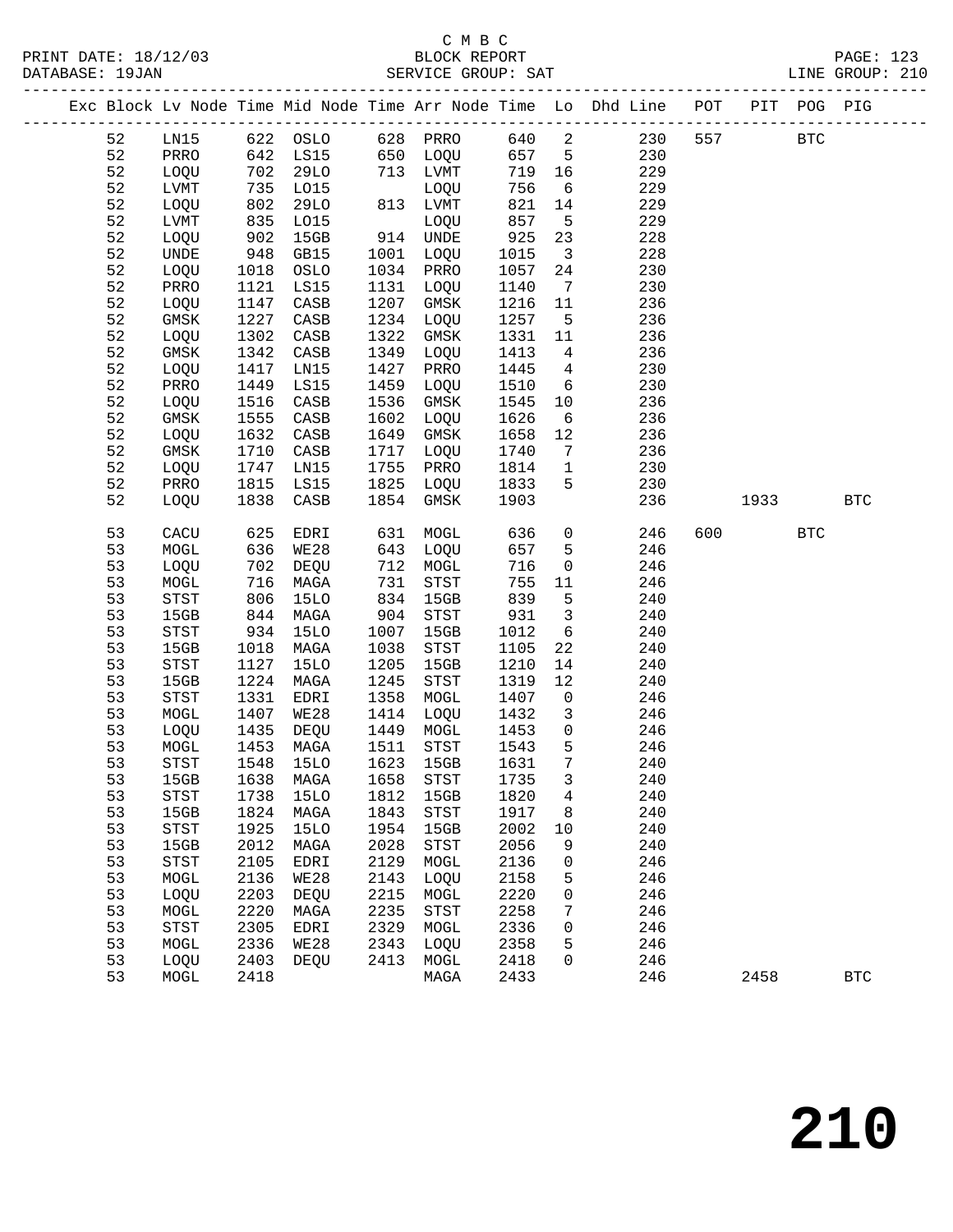### C M B C<br>BLOCK REPORT

#### LINE GROUP: 210

|  |          |                                               |              | Exc Block Lv Node Time Mid Node Time Arr Node Time Lo Dhd Line POT |              |                                       |              |                         |            |         | PIT POG PIG |              |
|--|----------|-----------------------------------------------|--------------|--------------------------------------------------------------------|--------------|---------------------------------------|--------------|-------------------------|------------|---------|-------------|--------------|
|  | 54       | GMSK                                          |              |                                                                    |              |                                       |              |                         |            | 600 000 | <b>BTC</b>  |              |
|  | 54       | LOQU                                          |              |                                                                    |              |                                       |              |                         |            |         |             |              |
|  | 54       | 22PH                                          |              |                                                                    |              | <b>LOQU</b>                           |              |                         |            |         |             |              |
|  | 54       | LOQU                                          | 732          | CASB 745 GMSK                                                      |              |                                       | 753          | 12                      | 236        |         |             |              |
|  | 54       | GMSK                                          |              | LS15                                                               | 825          | PBEX                                  | 838          | 9                       | 232        |         |             |              |
|  | 54       | PBEX                                          | 805<br>847   | LN15                                                               | 900          | GMSK                                  | 919          | 11                      | 232        |         |             |              |
|  | 54       | GMSK                                          | 930          | CASB                                                               | 937          | LOQU                                  | 958          | $\overline{4}$          | 236        |         |             |              |
|  | 54       | LOQU                                          | 1002         | CASB                                                               | 1020         | GMSK                                  | 1029         | 15                      | 236        |         |             |              |
|  | 54       | GMSK                                          | 1044         | CASB                                                               | 1051         | LOQU                                  | 1114         | $\overline{3}$          | 236        |         |             |              |
|  | 54       | LOQU                                          | 1117         | 15GB                                                               | 1130         | UNDE                                  | 1142         | 6                       | 228        |         |             |              |
|  | 54       | UNDE                                          | 1148         | GB15                                                               | 1201         | LOQU                                  | 1215         | $\overline{\mathbf{3}}$ | 228        |         |             |              |
|  | 54       | LOQU                                          | 1218         | OSLO                                                               | 1235         | PRRO                                  | 1256         | 11                      | 10 230     |         |             |              |
|  | 54       | 15GB                                          | 1317         | MAGA                                                               | 1338         | STST                                  | 1414         | 12                      | 240        |         |             |              |
|  | 54       | <b>STST</b>                                   | 1426         | <b>15LO</b>                                                        | 1504         | 15GB                                  | 1509         | 8 <sup>8</sup>          | 240        |         |             |              |
|  | 54       | 15GB                                          | 1517         | MAGA                                                               | 1538         | STST                                  | 1615         | 13                      | 240        |         |             |              |
|  | 54       | STST                                          | 1628         | <b>15LO</b>                                                        | 1702         | 15GB                                  | 1710         | 8 <sup>8</sup>          | 240        |         |             |              |
|  | 54       | 15GB                                          | 1718         | MAGA                                                               | 1738         | STST                                  | 1815         | 10                      | 240        |         |             |              |
|  | 54       | STST                                          | 1825         | 15LO                                                               | 1856         | 15GB                                  | 1904         | $\overline{7}$          | 240        |         |             |              |
|  | 54       | 15GB                                          | 1911         | MAGA                                                               | 1928         | $_{\footnotesize{\textnormal{STST}}}$ | 1959         | 6                       | 240        |         |             |              |
|  | 54       | STST                                          | 2005         | EDRI                                                               | 2029         | MOGL                                  | 2036         | $\overline{0}$          | 246        |         |             |              |
|  | 54       | MOGL                                          | 2036         | WE28                                                               | 2043         | LOQU                                  | 2058         | 5                       | 246        |         |             |              |
|  | 54       | LOQU                                          | 2103         | DEQU                                                               | 2115         | MOGL                                  | 2120         | $\overline{0}$          | 246        |         |             |              |
|  | 54       | MOGL                                          | 2120         | MAGA                                                               | 2135         | STST                                  | 2158         | $7\phantom{.}$          | 246        |         |             |              |
|  | 54       | STST                                          | 2205         | EDRI                                                               | 2229         | MOGL                                  | 2236         | $\overline{0}$          | 246        |         |             |              |
|  | 54       | MOGL                                          | 2236         | WE28                                                               | 2243         | LOQU                                  | 2258         | 5                       | 246        |         |             |              |
|  | 54       | LOQU                                          | 2303         | DEQU                                                               | 2315         | MOGL                                  | 2320         | $\overline{0}$          | 246        |         |             |              |
|  | 54<br>54 | $\tt MOGL$                                    | 2320<br>2406 | MAGA                                                               | 2335<br>2429 | STST                                  | 2358<br>2436 | 8<br>$\overline{0}$     | 246        |         |             |              |
|  | 54       | $_{\footnotesize{\textnormal{STST}}}$<br>MOGL | 2436         | EDRI<br>WE28                                                       | 2443         | MOGL<br>LOQU                          | 2458         | 5                       | 246<br>246 |         |             |              |
|  | 54       | LOQU                                          | 2503         | DEQU                                                               | 2513         | MOGL                                  | 2518         | $\overline{0}$          | 246        |         |             |              |
|  | 54       | $\tt MOGL$                                    | 2518         | EDRI                                                               | 2527         | MACA                                  | 2533         | 5 <sub>5</sub>          | 10 246     |         |             |              |
|  | 54       | LOQU                                          | 2548         | DEQU                                                               | 2558         | MOGL                                  | 2603         | $\Omega$                | 246        |         |             |              |
|  | 54       | MOGL                                          | 2603         |                                                                    |              | MAGA                                  | 2618         |                         | 246        | 2643    |             | $_{\rm BTC}$ |
|  |          |                                               |              |                                                                    |              |                                       |              |                         |            |         |             |              |
|  | 55       | 15GB                                          | 622          | MAGA                                                               | 639          | STST                                  | 659          | 9                       | 240        | 604 60  | <b>BTC</b>  |              |
|  | 55       | STST                                          | 708          | 15LO                                                               | 734          | 15GB                                  | 739          | 8 <sup>8</sup>          | 240        |         |             |              |
|  | 55       | 15GB                                          | 747          | MAGA                                                               |              | 804 STST                              | 824          | 10                      | 240        |         |             |              |
|  | 55       | STST                                          | 834          | <b>15LO</b>                                                        | 906          | 15GB                                  | 911          | $\overline{\mathbf{3}}$ | 240        |         |             |              |
|  | 55       | 15GB                                          |              | 914 MAGA                                                           |              | 934 STST                              | 1001 13      |                         | 240        |         |             |              |
|  | 55       | STST                                          |              | 1014 15LO 1051 15GB 1056 5                                         |              |                                       |              |                         | 240        |         |             |              |
|  | 55       | 15GB                                          | 1101         | MAGA                                                               | 1122         | STST                                  | 1152         | 10                      | 240        |         |             |              |
|  | 55       | STST                                          | 1202         | EDRI                                                               | 1228<br>1244 | MOGL                                  | 1237         | 0                       | 246        |         |             |              |
|  | 55       | MOGL                                          | 1237         | WE28                                                               |              | LOQU                                  | 1302         | 3                       | 246        |         |             |              |
|  | 55<br>55 | LOQU<br>MOGL                                  | 1305<br>1323 | DEQU<br>MAGA                                                       | 1319<br>1341 | MOGL<br>STST                          | 1323<br>1413 | 0                       | 246<br>246 |         |             |              |
|  | 55       | <b>STST</b>                                   | 1416         | <b>15LO</b>                                                        | 1454         | 15GB                                  | 1459         | 3<br>8                  | 240        |         |             |              |
|  | 55       | 15GB                                          | 1507         | MAGA                                                               | 1528         | $_{\footnotesize{\textnormal{STST}}}$ | 1605         | 3                       | 240        |         |             |              |
|  | 55       | ${\tt STST}$                                  | 1608         | 15LO                                                               | 1643         | 15GB                                  | 1651         | 7                       | 240        |         |             |              |
|  | 55       | 15GB                                          | 1658         | MAGA                                                               | 1718         | STST                                  | 1755         | 6                       | 240        |         |             |              |
|  | 55       | <b>STST</b>                                   | 1801         | <b>15LO</b>                                                        | 1833         | 15GB                                  | 1841         | 6                       | 240        |         |             |              |
|  | 55       | 15GB                                          | 1847         | MAGA                                                               | 1904         | ${\tt STST}$                          | 1935         |                         | 240        | 1959    |             | <b>BTC</b>   |
|  |          |                                               |              |                                                                    |              |                                       |              |                         |            |         |             |              |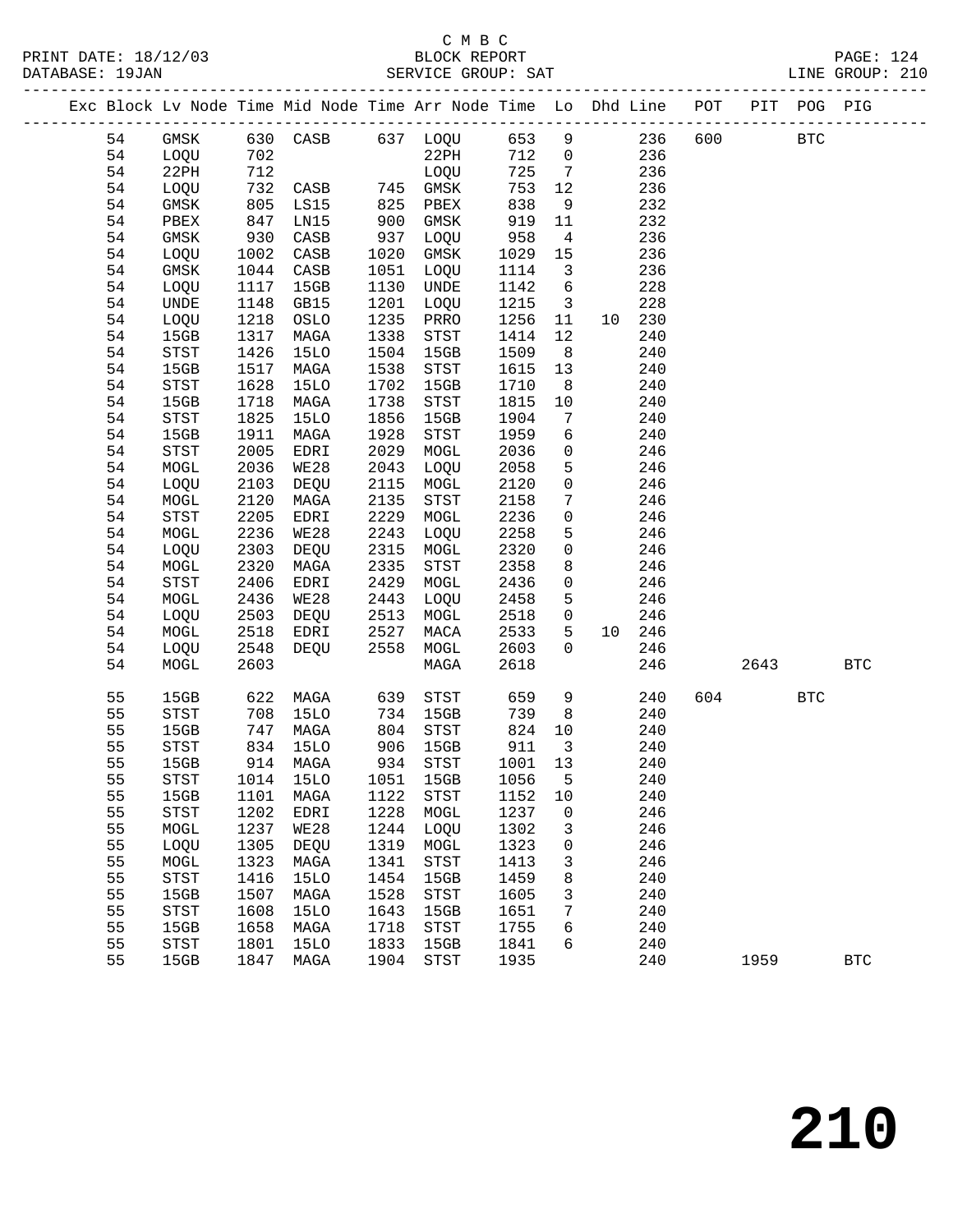|  |    | Exc Block Lv Node Time Mid Node Time Arr Node Time Lo Dhd Line |            |              |              |             |             |                            |                         |    |              | POT |           | PIT POG PIG |            |
|--|----|----------------------------------------------------------------|------------|--------------|--------------|-------------|-------------|----------------------------|-------------------------|----|--------------|-----|-----------|-------------|------------|
|  | 56 | PBEX                                                           | 616        |              |              |             | <b>BAGA</b> |                            |                         |    | 635 21 1 211 | 604 |           | <b>BTC</b>  |            |
|  | 56 | PANA                                                           | 657        |              |              | PBEX        |             | 712                        | $\overline{4}$          |    | 212          |     |           |             |            |
|  | 56 | PBEX                                                           | 716        |              |              | BAGA        |             | 735                        | 19                      |    | 211          |     |           |             |            |
|  | 56 | BAGA                                                           | 754        |              |              | PBEX        |             | 815                        | $\overline{\mathbf{3}}$ |    | 211          |     |           |             |            |
|  | 56 | PBEX                                                           | 818        |              |              | PANA        |             | 838                        | 28                      |    | 211          |     |           |             |            |
|  | 56 | PANA                                                           | 906        | PBEX         | 930 BUB2     |             |             | 957                        | 10                      |    | 211          |     |           |             |            |
|  | 56 | BUB2                                                           | 1007       | PBEX         | 1030         | PANA        |             | 1055                       | 10                      |    | 211          |     |           |             |            |
|  | 56 | PANA                                                           | 1105       | PBEX         | 1130         | BUB2        |             | 1158                       | $6\overline{6}$         |    | 211          |     |           |             |            |
|  | 56 | BUB2                                                           | 1204       | PBEX         | 1230         | PANA        |             | 1255                       | 9                       |    | 211          |     |           |             |            |
|  | 56 | PANA                                                           | 1304       | PBEX         | 1330         | BUB2        |             | 1401                       | $\overline{3}$          |    | 211          |     |           |             |            |
|  | 56 | BUB2                                                           | 1404       | PBEX         | 1430         | PANA        |             | 1456                       | 9                       |    | 211          |     |           |             |            |
|  | 56 | PANA                                                           | 1505       | PBEX         | 1530         | BUB2        |             | 1600                       | 5                       |    | 211          |     |           |             |            |
|  | 56 | BUB2                                                           | 1605       | PBEX         | 1630         | BAGA        |             | 1656                       | $\overline{0}$          |    | 1 211        |     |           |             |            |
|  | 56 | PANA                                                           | 1657       |              |              | PBEX        |             | 1715                       |                         |    | 212          |     | 1725      |             | <b>BTC</b> |
|  |    |                                                                |            |              |              |             |             |                            |                         |    |              |     |           |             |            |
|  | 57 | PBEX                                                           | 617        |              |              | BUB2        |             | 639                        | 14                      |    | 210          |     | 605 — 100 | <b>BTC</b>  |            |
|  | 57 | BUB2                                                           | 653        | PBEX         | 715 UNDE     |             |             | 735                        | 20                      |    | 210          |     |           |             |            |
|  | 57 | UNDE                                                           | 755<br>852 | PBEX         | 814          | BUB2        |             | 841                        | 11                      |    | 210          |     |           |             |            |
|  | 57 | BUB2                                                           |            | PBEX         | 915          | UNDE        |             | 936                        | 19                      |    | 210          |     |           |             |            |
|  | 57 | UNDE                                                           | 955        | PBEX         | 1014         | BUB2        |             | 1043                       | 8 <sup>8</sup>          |    | 210          |     |           |             |            |
|  | 57 | BUB2                                                           | 1051       | PBEX         | 1115         | UNDE        |             | 1138                       | 16                      |    | 210          |     |           |             |            |
|  | 57 | UNDE                                                           | 1154       | PBEX         | 1214         | BUB2        |             | 1247                       | $\overline{\mathbf{3}}$ |    | 210          |     |           |             |            |
|  | 57 | BUB2                                                           | 1250       | PBEX         | 1315         | UNDE        |             | 1341                       | $\overline{\mathbf{3}}$ |    | 210          |     |           |             |            |
|  | 57 | UNDE                                                           | 1344       | PBEX         | 1404         | BUB2        |             | 1436                       | $\overline{\mathbf{3}}$ |    | 210          |     |           |             |            |
|  | 57 | BUB2                                                           | 1439       | PBEX         | 1505         | UNDE        |             | 1529                       | 16                      |    | 210          |     |           |             |            |
|  | 57 | UNDE                                                           | 1545       | PBEX         | 1604         | BUB2        |             | 1636                       | $\overline{\mathbf{3}}$ |    | 210          |     |           |             |            |
|  | 57 | BUB <sub>2</sub>                                               | 1639       | PBEX         | 1705         | <b>UNDE</b> |             | 1729                       |                         |    | 210          |     | 1756 17   |             | <b>BTC</b> |
|  |    |                                                                |            |              |              |             |             |                            |                         |    |              |     |           |             |            |
|  | 58 | PBEX                                                           | 617        | MTLV         | 626          | UNDE        |             | 635                        | 21                      |    | 210          | 605 |           | <b>BTC</b>  |            |
|  | 58 | UNDE                                                           | 656        | PBEX         | 714          | BUB2        |             | 740                        | 13                      |    | 210          |     |           |             |            |
|  | 58 | BUB2                                                           | 753        | PBEX         | 815          | UNDE        |             | 835                        | 20                      |    | 210          |     |           |             |            |
|  | 58 | UNDE                                                           | 855        | PBEX         | 914          | BUB2        |             | 942                        | 9                       |    | 210          |     |           |             |            |
|  | 58 | BUB2                                                           | 951        | PBEX         | 1015         | UNDE        |             | 1038                       | 17                      |    | 210          |     |           |             |            |
|  | 58 | UNDE                                                           | 1055       | PBEX         | 1114         | BUB2        |             | 1145                       | $5^{\circ}$             |    | 210          |     |           |             |            |
|  | 58 | BUB2                                                           | 1150       | PBEX         | 1215         | UNDE        |             | 1241                       | 13                      |    | 210          |     |           |             |            |
|  | 58 | UNDE                                                           | 1254       | PBEX         | 1314         | BUB2        |             | 1347                       | 12                      |    | 210          |     |           |             |            |
|  | 58 | BUB2                                                           | 1359       | PBEX         | 1425         | UNDE        |             | 1449                       | 15                      |    | 210          |     |           |             |            |
|  | 58 | UNDE                                                           | 1504       | PBEX<br>PBEX | 1524<br>1625 | BUB2        |             | 1556<br>1649               | $\overline{\mathbf{3}}$ |    | 210          |     |           |             |            |
|  | 58 | BUB <sub>2</sub>                                               | 1559       |              |              | UNDE        |             |                            | 16                      |    | 210          |     |           |             |            |
|  | 58 | <b>UNDE</b>                                                    |            |              |              |             |             | 1705 PBEX 1724 BUB2 1756 3 |                         |    | 210          |     |           |             |            |
|  | 58 | BUB2                                                           | 1759       | PBEX         | 1825         | UNDE        |             | 1849                       | 6                       |    | 210          |     |           |             |            |
|  | 58 | UNDE                                                           | 1855       | PBEX         | 1914         | BUB2        |             | 1943                       | 7                       |    | 210          |     |           |             |            |
|  | 58 | BUB2                                                           | 1950       | PBEX         | 2015         | UNDE        |             | 2036                       | 21                      |    | 210          |     |           |             |            |
|  | 58 | UNDE                                                           | 2057       | PBEX         | 2114         | BUB2        |             | 2144                       | 5                       |    | 209          |     |           |             |            |
|  | 58 | BUB2                                                           | 2149       | PBEX         | 2213         | UNDE        |             | 2237                       | 20                      |    | 209          |     |           |             |            |
|  | 58 | UNDE                                                           | 2257       | PBEX         | 2314         | BUB2        |             | 2343                       | 7                       |    | 209          |     |           |             |            |
|  | 58 | BUB2                                                           | 2350       | PBEX         | 2413         | UNDE        |             | 2437                       | 0                       |    | 209          |     |           |             |            |
|  | 58 | UNDE                                                           | 2437       |              |              | PBEX        |             | 2454                       | 6                       | 20 | 209          |     |           |             |            |
|  | 58 | HODM                                                           | 2520       | LOQU         | 2550         | LVMT        |             | 2607                       |                         |    | N24          |     | 2623      |             | <b>BTC</b> |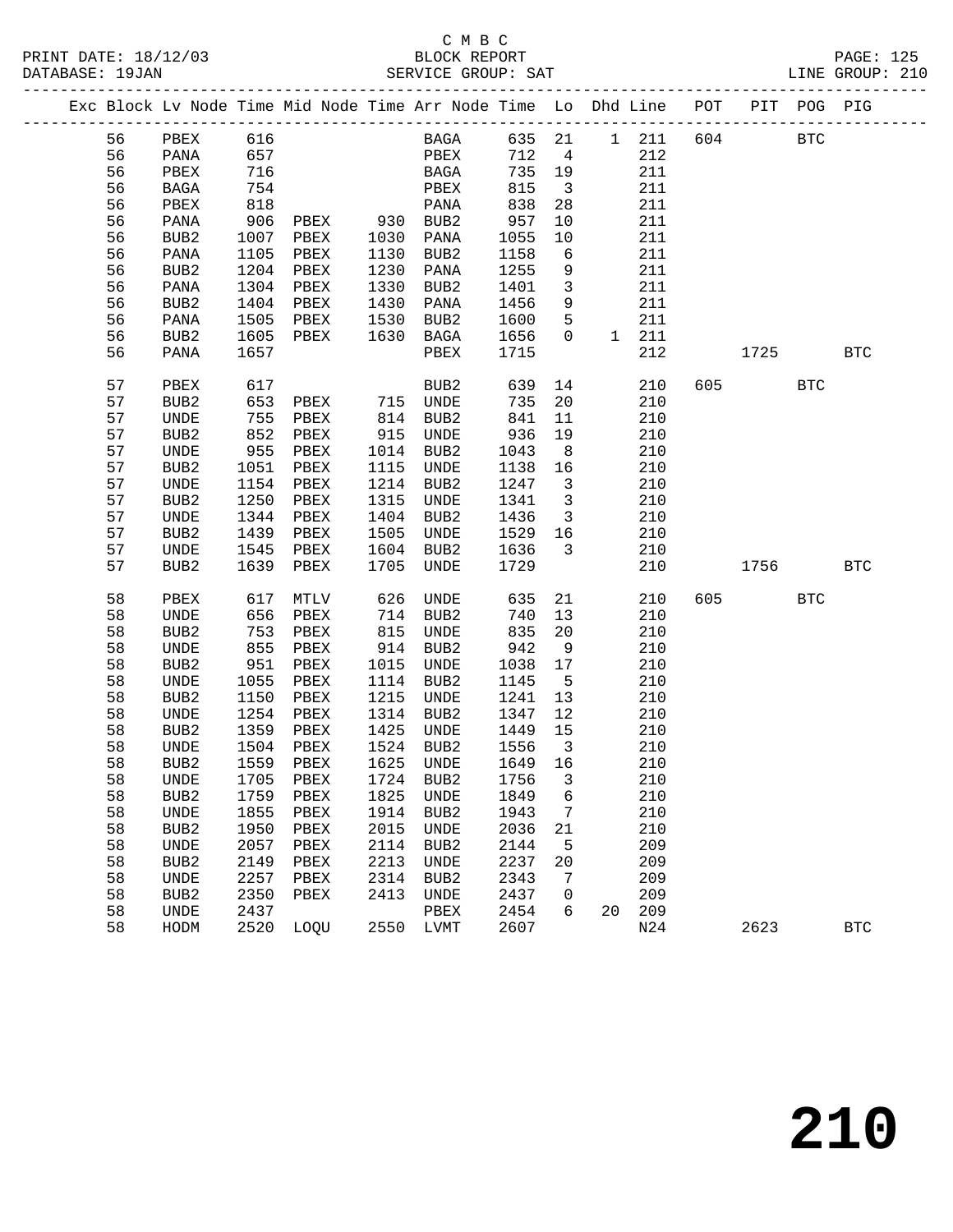|  |    |                  |      |             |      | Exc Block Lv Node Time Mid Node Time Arr Node Time Lo Dhd Line |      |              |             |     | POT | PIT  | POG PIG    |            |
|--|----|------------------|------|-------------|------|----------------------------------------------------------------|------|--------------|-------------|-----|-----|------|------------|------------|
|  | 59 | PBEX             | 617  |             |      | PANA                                                           | 632  | 22           | $\mathbf 1$ | 212 | 605 |      | <b>BTC</b> |            |
|  | 59 | BAGA             | 655  |             |      | PBEX                                                           | 715  | 2            |             | 211 |     |      |            |            |
|  | 59 | PBEX             | 717  |             |      | PANA                                                           | 732  | 22           |             | 212 |     |      |            |            |
|  | 59 | PANA             | 754  |             |      | PBEX                                                           | 812  | 5            |             | 212 |     |      |            |            |
|  | 59 | PBEX             | 817  |             |      | PANA                                                           | 834  | 20           |             | 212 |     |      |            |            |
|  | 59 | PANA             | 854  |             |      | PBEX                                                           | 912  | 5            |             | 212 |     |      |            |            |
|  | 59 | PBEX             | 917  |             |      | PANA                                                           | 934  | 2            |             | 212 |     |      |            |            |
|  | 59 | PANA             | 936  | PBEX        | 1000 | BUB <sub>2</sub>                                               | 1028 | 7            |             | 211 |     |      |            |            |
|  | 59 | BUB <sub>2</sub> | 1035 | PBEX        | 1100 | PANA                                                           | 1125 | 9            |             | 211 |     |      |            |            |
|  | 59 | PANA             | 1134 | PBEX        | 1200 | BUB <sub>2</sub>                                               | 1229 | 5            |             | 211 |     |      |            |            |
|  | 59 | BUB <sub>2</sub> | 1234 | PBEX        | 1300 | <b>PANA</b>                                                    | 1326 | 8            |             | 211 |     |      |            |            |
|  | 59 | PANA             | 1334 | PBEX        | 1400 | BUB <sub>2</sub>                                               | 1431 | 3            |             | 211 |     |      |            |            |
|  | 59 | BUB <sub>2</sub> | 1434 | PBEX        | 1500 | PANA                                                           | 1526 | 9            |             | 211 |     |      |            |            |
|  | 59 | PANA             | 1535 | PBEX        | 1600 | BUB2                                                           | 1630 | 5            |             | 211 |     |      |            |            |
|  | 59 | BUB <sub>2</sub> | 1635 | PBEX        | 1700 | BAGA                                                           | 1726 | $\mathbf{1}$ | $\mathbf 1$ | 211 |     |      |            |            |
|  | 59 | PANA             | 1728 |             |      | PBEX                                                           | 1746 |              |             | 212 |     | 1756 |            | <b>BTC</b> |
|  |    |                  |      |             |      |                                                                |      |              |             |     |     |      |            |            |
|  | 60 | LOQU             | 632  | DEQU        | 642  | MOGL                                                           | 646  | 0            |             | 246 | 610 |      | <b>BTC</b> |            |
|  | 60 | MOGL             | 646  | MAGA        | 701  | <b>STST</b>                                                    | 724  | 11           |             | 246 |     |      |            |            |
|  | 60 | <b>STST</b>      | 735  | EDRI        | 758  | MOGL                                                           | 805  | 0            |             | 246 |     |      |            |            |
|  | 60 | MOGL             | 805  | <b>WE28</b> | 812  | LOQU                                                           | 827  | 5            |             | 246 |     |      |            |            |
|  | 60 | LOQU             | 832  | DEQU        | 843  | MOGL                                                           | 847  | 0            |             | 246 |     |      |            |            |
|  | 60 | MOGL             | 847  | MAGA        | 902  | <b>STST</b>                                                    | 925  | 9            |             | 246 |     |      |            |            |
|  | 60 | <b>STST</b>      | 934  | EDRI        | 958  | MOGL                                                           | 1006 | $\mathsf{O}$ |             | 246 |     |      |            |            |
|  | 60 | MOGL             | 1006 | WE28        | 1013 | LOOU                                                           | 1028 | 6            |             | 246 |     |      |            |            |
|  | 60 | LOQU             | 1034 | DEQU        | 1046 | MOGL                                                           | 1050 | $\mathsf{O}$ |             | 246 |     |      |            |            |
|  | 60 | MOGL             | 1050 | MAGA        | 1106 | <b>STST</b>                                                    | 1134 | 9            |             | 246 |     |      |            |            |
|  | 60 | <b>STST</b>      | 1143 | <b>15LO</b> | 1221 | 15GB                                                           | 1226 | 10           |             | 240 |     |      |            |            |
|  | 60 | 15GB             | 1236 | MAGA        | 1257 | STST                                                           | 1331 | 5            |             | 240 |     |      |            |            |
|  | 60 | <b>STST</b>      | 1336 | <b>15LO</b> | 1414 | 15GB                                                           | 1419 | 8            |             | 240 |     |      |            |            |
|  | 60 | 15GB             | 1427 | MAGA        | 1448 | <b>STST</b>                                                    | 1525 | 6            |             | 240 |     |      |            |            |
|  | 60 | <b>STST</b>      | 1531 | EDRI        | 1558 | MOGL                                                           | 1608 | 0            |             | 246 |     |      |            |            |
|  | 60 | MOGL             | 1608 | <b>WE28</b> | 1615 | LOQU                                                           | 1632 | 15           |             | 246 |     |      |            |            |
|  | 60 | LOQU             | 1647 | CASB        | 1704 | <b>GMSK</b>                                                    | 1713 | 12           |             | 236 |     |      |            |            |
|  | 60 | <b>GMSK</b>      | 1725 | CASB        | 1732 | LOQU                                                           | 1755 | 7            |             | 236 |     |      |            |            |
|  | 60 | LOOU             | 1802 | CASB        | 1818 | <b>GMSK</b>                                                    | 1827 |              |             | 236 |     | 1857 |            | <b>BTC</b> |
|  |    |                  |      |             |      |                                                                |      |              |             |     |     |      |            |            |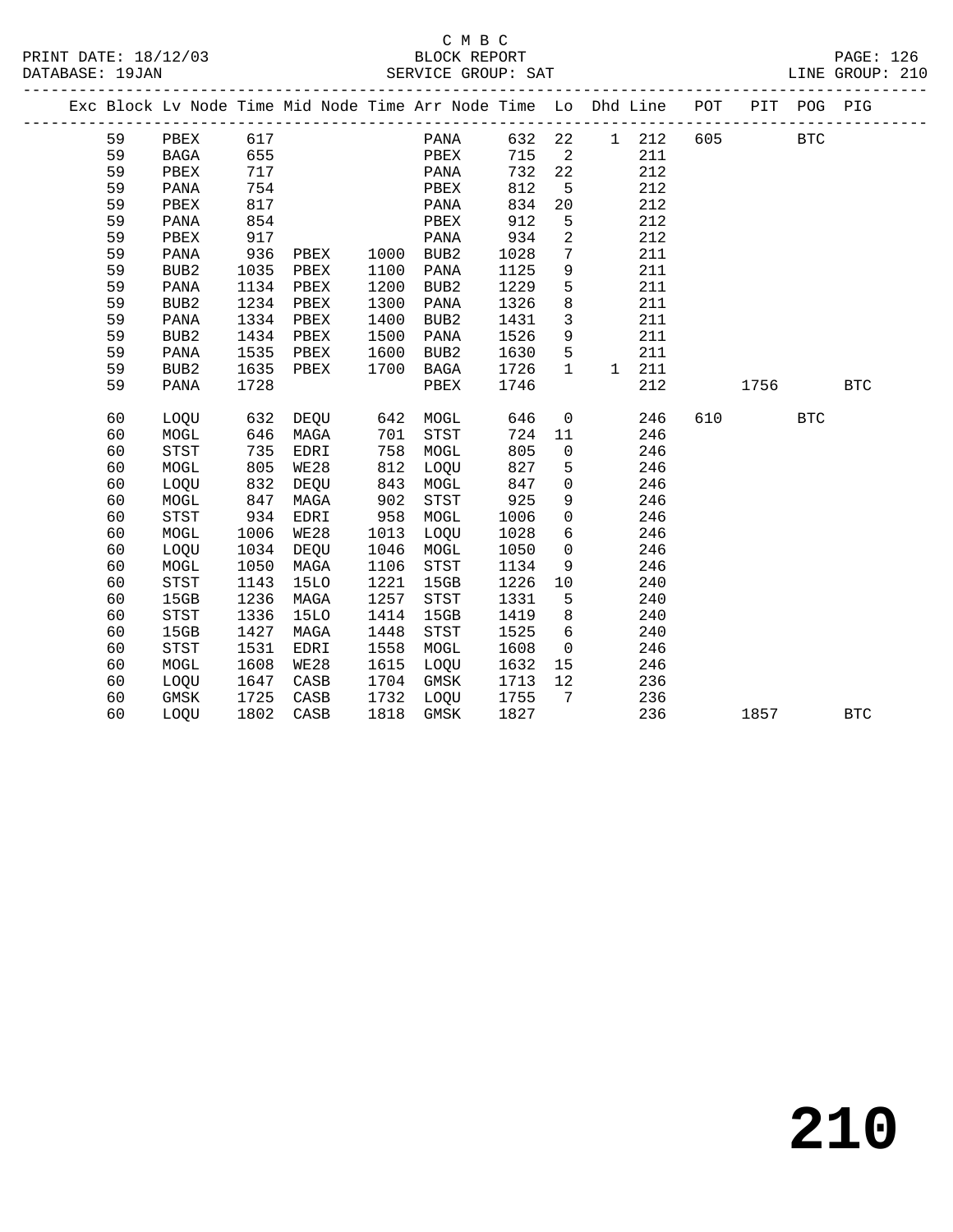|  |    |             |      |             |      |             |      |                | Exc Block Lv Node Time Mid Node Time Arr Node Time Lo Dhd Line | POT |      | PIT POG PIG |            |
|--|----|-------------|------|-------------|------|-------------|------|----------------|----------------------------------------------------------------|-----|------|-------------|------------|
|  | 61 | LOQU        | 648  | 29LO        | 659  | LVMT        | 705  | $\overline{0}$ | 229                                                            | 626 |      | <b>BTC</b>  |            |
|  | 61 | LVMT        | 705  | L015        |      | LOQU        | 726  | 6              | 229                                                            |     |      |             |            |
|  | 61 | LOQU        | 732  | 29LO        | 743  | LVMT        | 749  | 16             | 229                                                            |     |      |             |            |
|  | 61 | LVMT        | 805  | L015        |      | LOQU        | 827  | 5              | 229                                                            |     |      |             |            |
|  | 61 | LOQU        | 832  | 29LO        | 844  | LVMT        | 852  | 11             | 229                                                            |     |      |             |            |
|  | 61 | LVMT        | 903  | L015        |      | LOQU        | 927  | 5              | 229                                                            |     |      |             |            |
|  | 61 | LOQU        | 932  | 29LO        | 945  | LVMT        | 953  | 6              | 229                                                            |     |      |             |            |
|  | 61 | LVMT        | 959  | L015        |      | LOOU        | 1027 | 5              | 229                                                            |     |      |             |            |
|  | 61 | <b>LOOU</b> | 1032 | 29LO        | 1047 | LVMT        | 1055 | 3              | 229                                                            |     |      |             |            |
|  | 61 | LVMT        | 1058 | L015        |      | LOQU        | 1127 | 5              | 229                                                            |     |      |             |            |
|  | 61 | LOQU        | 1132 | 29LO        | 1147 | LVMT        | 1155 | 3              | 229                                                            |     |      |             |            |
|  | 61 | LVMT        | 1158 | L015        |      | LOQU        | 1227 | 20             | 229                                                            |     |      |             |            |
|  | 61 | LOQU        | 1247 | 15GB        | 1300 | UNDE        | 1313 | 5              | 228                                                            |     |      |             |            |
|  | 61 | UNDE        | 1318 | GB15        | 1331 | LOQU        | 1345 | 20             | 228                                                            |     |      |             |            |
|  | 61 | LOQU        | 1405 | DEQU        | 1419 | MOGL        | 1423 | $\mathbf 0$    | 246                                                            |     |      |             |            |
|  | 61 | MOGL        | 1423 | MAGA        | 1441 | STST        | 1513 | 5              | 246                                                            |     |      |             |            |
|  | 61 | <b>STST</b> | 1518 | 15LO        | 1553 | 15GB        | 1601 | 7              | 240                                                            |     |      |             |            |
|  | 61 | 15GB        | 1608 | MAGA        | 1628 | STST        | 1705 | $\mathbf{3}$   | 240                                                            |     |      |             |            |
|  | 61 | STST        | 1708 | <b>15LO</b> | 1742 | 15GB        | 1750 | 9              | 240                                                            |     |      |             |            |
|  | 61 | 15GB        | 1759 | MAGA        | 1819 | STST        | 1856 | 8              | 240                                                            |     |      |             |            |
|  | 61 | STST        | 1904 | EDRI        | 1928 | MOGL        | 1935 | $\overline{0}$ | 246                                                            |     |      |             |            |
|  | 61 | MOGL        | 1935 | <b>WE28</b> | 1942 | <b>LOOU</b> | 1957 | 6              | 246                                                            |     |      |             |            |
|  | 61 | LOQU        | 2003 | DEQU        | 2015 | MOGL        | 2020 | $\mathbf{0}$   | 246                                                            |     |      |             |            |
|  | 61 | MOGL        | 2020 | MAGA        | 2035 | <b>STST</b> | 2058 | 8              | 246                                                            |     |      |             |            |
|  | 61 | <b>STST</b> | 2106 | <b>15LO</b> | 2135 | 15GB        | 2143 | 15             | 240                                                            |     |      |             |            |
|  | 61 | 15GB        | 2158 | MAGA        | 2213 | STST        | 2237 | 10             | 240                                                            |     |      |             |            |
|  | 61 | STST        | 2247 | 15LO        | 2314 | 15GB        | 2319 |                | 240                                                            |     | 2335 |             | <b>BTC</b> |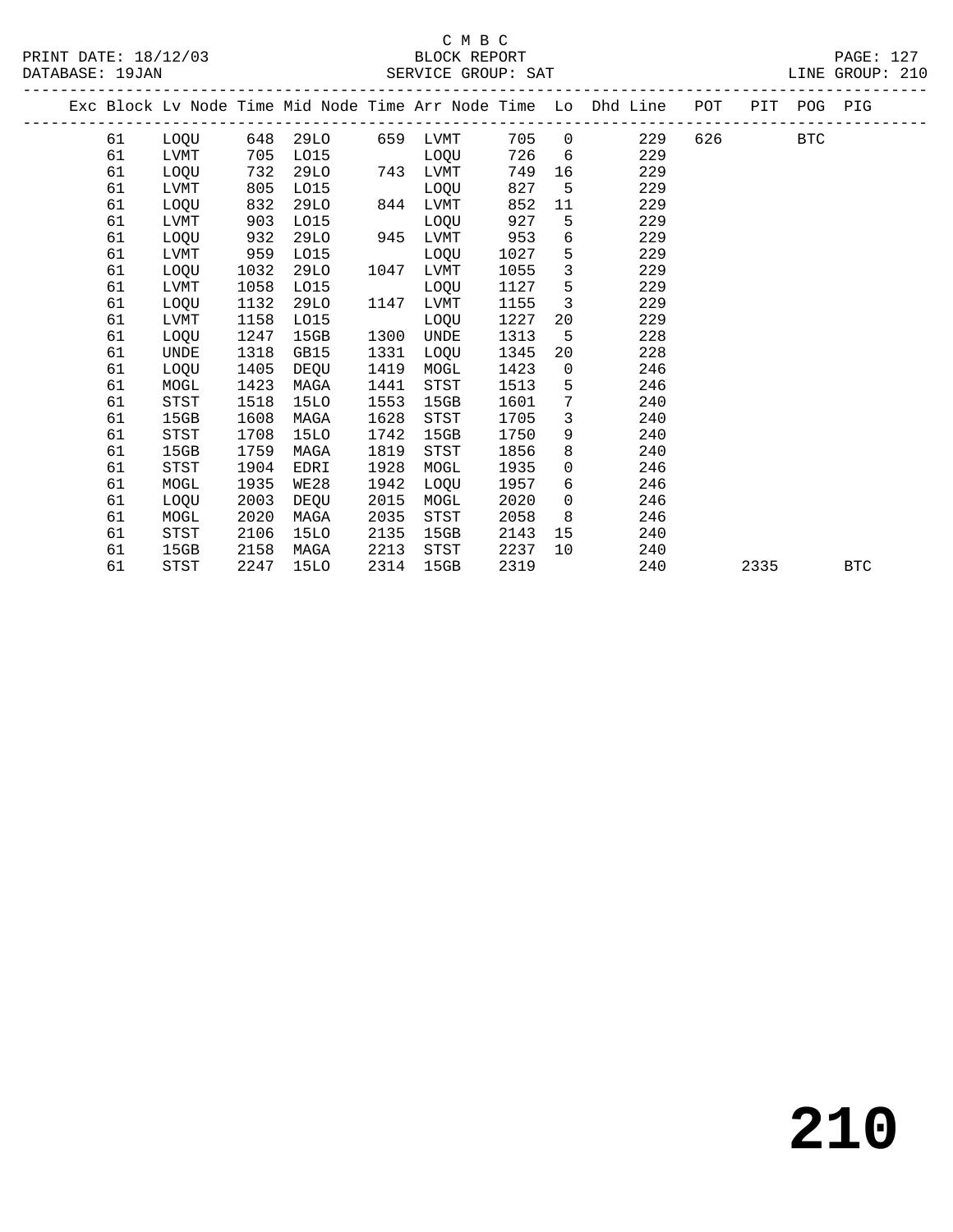### C M B C<br>BLOCK REPORT SERVICE GROUP: SAT

PRINT DATE: 18/12/03 BLOCK REPORT PAGE: 128

|  |    |             |      | Exc Block Lv Node Time Mid Node Time Arr Node Time Lo Dhd Line POT |      |             |      |             |   |                 |      | PIT POG PIG |            |
|--|----|-------------|------|--------------------------------------------------------------------|------|-------------|------|-------------|---|-----------------|------|-------------|------------|
|  | 62 | CACU        |      | 655 EDRI                                                           | 701  | MOGL        | 706  | $\mathbf 0$ |   | 630<br>246      |      | <b>BTC</b>  |            |
|  | 62 | MOGL        | 706  | WE28                                                               | 713  | LOQU        | 727  | 5           |   | 246             |      |             |            |
|  | 62 | LOQU        | 732  | DEOU                                                               | 742  | MOGL        | 746  | $\mathbf 0$ |   | 246             |      |             |            |
|  | 62 | MOGL        | 746  | MAGA                                                               | 801  | STST        | 825  | 11          |   | 246             |      |             |            |
|  | 62 | STST        | 836  | EDRI                                                               | 859  | MOGL        | 906  | $\Omega$    |   | 246             |      |             |            |
|  | 62 | MOGL        | 906  | WE28                                                               | 913  | LOQU        | 928  | 4           |   | 246             |      |             |            |
|  | 62 | LOQU        | 932  | DEQU                                                               | 944  | MOGL        | 948  | $\mathbf 0$ |   | 246             |      |             |            |
|  | 62 | MOGL        | 948  | MAGA                                                               | 1003 | STST        | 1029 | 5           |   | 246             |      |             |            |
|  | 62 | STST        | 1034 | EDRI                                                               | 1058 | MOGL        | 1107 | $\mathbf 0$ |   | 246             |      |             |            |
|  | 62 | MOGL        | 1107 | <b>WE28</b>                                                        | 1114 | LOQU        | 1130 | 4           |   | 246             |      |             |            |
|  | 62 | LOQU        | 1134 | DEQU                                                               | 1147 | MOGL        | 1151 | $\mathbf 0$ |   | 246             |      |             |            |
|  | 62 | MOGL        | 1151 | MAGA                                                               | 1207 | STST        | 1237 | 10          |   | 246             |      |             |            |
|  | 62 | <b>STST</b> | 1247 | 15LO                                                               | 1325 | 15GB        | 1330 | 7           |   | 240             |      |             |            |
|  | 62 | 15GB        | 1337 | MAGA                                                               | 1358 | STST        | 1434 | 2           |   | 240             |      |             |            |
|  | 62 | <b>STST</b> | 1436 | <b>15LO</b>                                                        | 1514 | 15GB        | 1519 | 9           |   | 240             |      |             |            |
|  | 62 | 15GB        | 1528 | MAGA                                                               | 1548 | <b>STST</b> | 1625 | 5           |   | 240             |      |             |            |
|  | 62 | <b>STST</b> | 1630 | EDRI                                                               | 1657 | MOGL        | 1707 | $\mathbf 0$ |   | 246             |      |             |            |
|  | 62 | MOGL        | 1707 | <b>WE28</b>                                                        | 1714 | LOQU        | 1731 | 4           |   | 246             |      |             |            |
|  | 62 | LOQU        | 1735 | DEQU                                                               | 1748 | MOGL        | 1752 | $\mathbf 0$ |   | 246             |      |             |            |
|  | 62 | MOGL        | 1752 | MAGA                                                               | 1808 | <b>STST</b> | 1839 | 10          |   | 246             |      |             |            |
|  | 62 | <b>STST</b> | 1849 | <b>15LO</b>                                                        | 1919 | 15GB        | 1927 | 9           |   | 240             |      |             |            |
|  | 62 | 15GB        | 1936 | MAGA                                                               | 1952 | STST        | 2020 | 16          |   | 240             |      |             |            |
|  | 62 | STST        | 2036 | <b>15LO</b>                                                        | 2105 | 15GB        | 2113 | 5           |   | 240             |      |             |            |
|  | 62 | 15GB        | 2118 | MAGA                                                               | 2133 | <b>STST</b> | 2157 | 9           |   | 240             |      |             |            |
|  | 62 | STST        | 2206 | <b>15LO</b>                                                        | 2235 | 15GB        | 2241 | 17          |   | 240             |      |             |            |
|  | 62 | 15GB        | 2258 | MAGA                                                               | 2313 | <b>STST</b> | 2334 | 3           |   | 240             |      |             |            |
|  | 62 | <b>STST</b> | 2337 | 15LO                                                               | 2404 | 15GB        | 2409 | 9           |   | 240             |      |             |            |
|  | 62 | 15GB        | 2418 | MAGA                                                               | 2433 | STST        | 2454 | 1           | 5 | 240             |      |             |            |
|  | 62 | HODM        | 2500 | LOOU                                                               | 2530 | LVMT        | 2547 | 3           |   | N <sub>24</sub> |      |             |            |
|  | 62 | LVMT        | 2550 | LOQU                                                               |      | HODM        | 2631 | 9           |   | N24             |      |             |            |
|  | 62 | HODM        | 2640 | LOOU                                                               | 2710 | LVMT        | 2727 |             |   | N24             | 2743 |             | <b>BTC</b> |
|  |    |             |      |                                                                    |      |             |      |             |   |                 |      |             |            |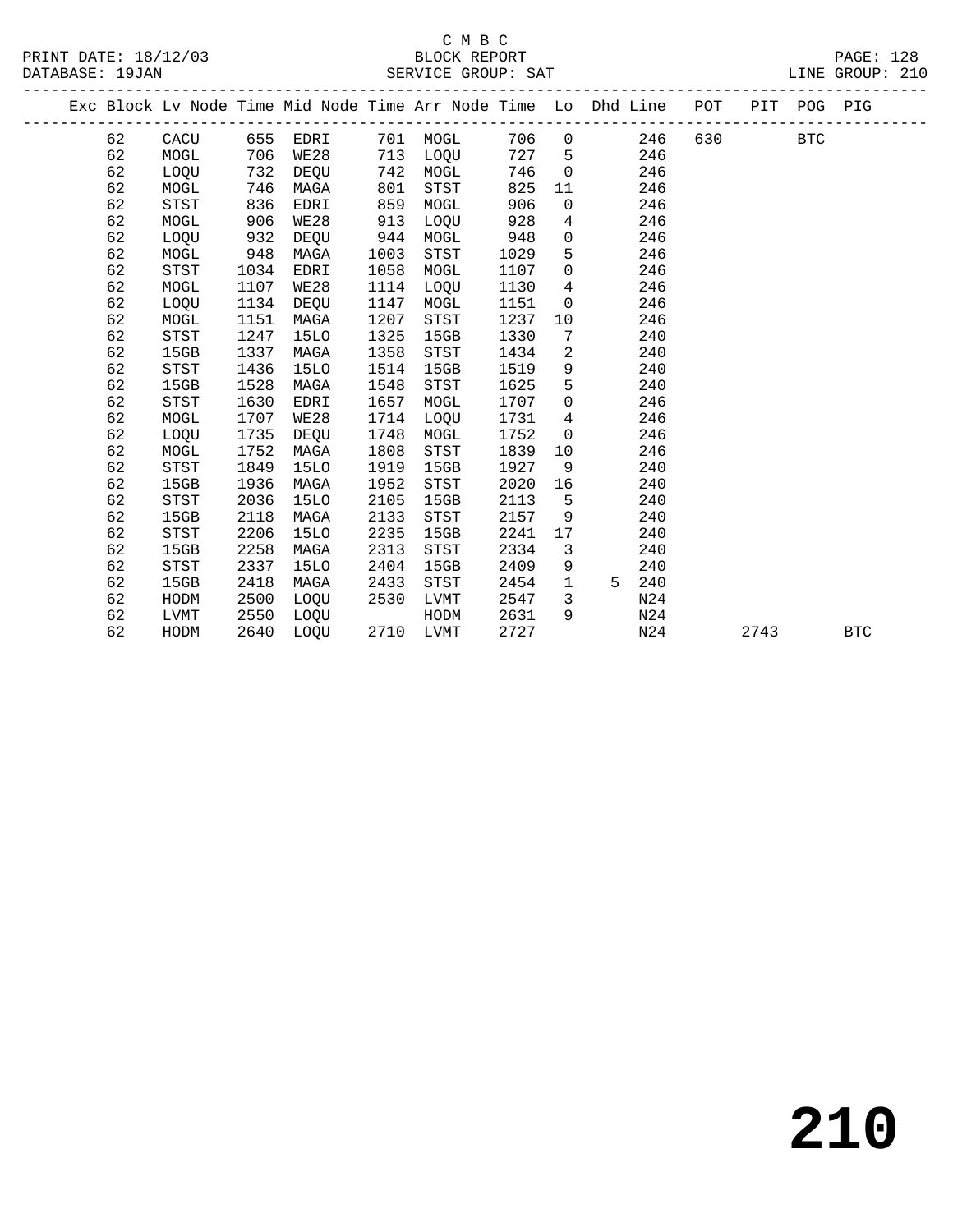PRINT DATE: 18/12/03 BLOCK REPORT BATABASE: 19JAN BLOCK REPORT

### C M B C<br>BLOCK REPORT

PAGE: 129<br>LINE GROUP: 210

|  |          |                     |              |                                                                    |              |                                    |              |                 |            | -------------------------- |      |             |              |  |
|--|----------|---------------------|--------------|--------------------------------------------------------------------|--------------|------------------------------------|--------------|-----------------|------------|----------------------------|------|-------------|--------------|--|
|  |          |                     |              | Exc Block Lv Node Time Mid Node Time Arr Node Time Lo Dhd Line POT |              |                                    |              |                 |            |                            |      | PIT POG PIG |              |  |
|  | 63       | PBEX                |              | 647 LN15                                                           |              | 700 GMSK                           | 719 11       |                 |            | 232<br>635                 |      | <b>BTC</b>  |              |  |
|  | 63       | GMSK                | 730          | CASB                                                               |              | 737 LOQU                           | 755          | $\overline{7}$  | 236        |                            |      |             |              |  |
|  | 63       | LOQU                | 802          |                                                                    |              | 22PH                               | 812          | $\overline{0}$  | 236        |                            |      |             |              |  |
|  | 63       | 22PH                | 812          |                                                                    |              | LOQU                               | 827          | $5^{\circ}$     | 236        |                            |      |             |              |  |
|  | 63       | LOQU                | 832          | $CASB$ 846 GMSK                                                    |              |                                    | 855          | 10              | 236        |                            |      |             |              |  |
|  | 63       | GMSK                | 905          | LS15 926 PBEX                                                      |              |                                    | 942          | 6               | 232        |                            |      |             |              |  |
|  | 63       | PBEX                | 948          |                                                                    |              | PANA                               | 1010         | 14              | 211        |                            |      |             |              |  |
|  | 63       | PANA                | 1024         |                                                                    |              | PBEX                               | 1042         | 5               | 212        |                            |      |             |              |  |
|  | 63       | PBEX                | 1047         | LNI5                                                               |              | 1101 GMSK                          | 1124         | 8               | 232        |                            |      |             |              |  |
|  | 63       | GMSK                | 1132         | LS15                                                               |              | 1155 PBEX                          | 1212         | 5               | 232        |                            |      |             |              |  |
|  | 63       | PBEX                | 1217         |                                                                    |              | PANA                               | 1235         | 19              | 212        |                            |      |             |              |  |
|  | 63       | PANA                | 1254         |                                                                    |              | PBEX                               | 1312         | 5               | 212        |                            |      |             |              |  |
|  | 63       | PBEX                | 1317         | LNI5                                                               |              | 1332 GMSK                          | 1355         | $7\phantom{.0}$ | 232        |                            |      |             |              |  |
|  | 63       | GMSK                | 1402         | LS15                                                               |              | 1425 PBEX                          | 1442         | 5               | 232        |                            |      |             |              |  |
|  | 63       | PBEX                | 1447         |                                                                    |              | PANA                               | 1505         | 19              | 212        |                            |      |             |              |  |
|  | 63       | PANA                | 1524         |                                                                    |              | PBEX                               | 1542         | 5               | 212        |                            |      |             |              |  |
|  | 63       | PBEX                | 1547         | LNI5                                                               |              | 1602 GMSK                          | 1625         | $7\phantom{.0}$ | 232        |                            |      |             |              |  |
|  | 63       | GMSK                | 1632         | LS15                                                               |              | 1655 PBEX                          | 1712         | 5               | 232        |                            |      |             |              |  |
|  | 63       | PBEX                | 1717         |                                                                    |              | PANA                               | 1735         | 9               | 1 212      |                            |      |             |              |  |
|  | 63       | BAGA                | 1745         |                                                                    |              | PBEX                               | 1808         | 10              | 211        |                            |      |             |              |  |
|  | 63       | PBEX                | 1818         |                                                                    |              | BAGA                               | 1843         | $7\phantom{.0}$ | 211        |                            |      |             |              |  |
|  | 63       | BAGA                | 1850         |                                                                    |              | PBEX                               | 1913         | 5               | 211        |                            |      |             |              |  |
|  | 63       | PBEX                | 1918         | LN15 1932 GMSK                                                     |              |                                    | 1953         | 13              | 232        |                            |      |             |              |  |
|  | 63       | GMSK                | 2006         | LS15                                                               | 2027         | PBEX                               | 2042         | 6               | 232        |                            |      |             |              |  |
|  | 63       | PBEX                | 2048         |                                                                    |              | PANA                               | 2105         | 14              | 1 212      |                            |      |             |              |  |
|  | 63       | BAGA                | 2120         |                                                                    |              | PBEX                               | 2143         | 5               | 211        |                            |      |             |              |  |
|  | 63       | PBEX                | 2148         | LN15                                                               |              | 2202 GMSK                          | 2223         | 7               | 232        |                            |      |             |              |  |
|  | 63       | GMSK                | 2230         | CASB                                                               | 2237         | LOQU                               | 2257         | 5               | 236        |                            |      |             |              |  |
|  | 63       | LOQU                | 2302         | CASB                                                               | 2318         | GMSK                               | 2327         | $\mathbf{3}$    | 236        |                            |      |             |              |  |
|  | 63       | GMSK                | 2330         | CASB                                                               | 2337         | LOQU                               | 2357         | $7\overline{ }$ | 236        |                            |      |             |              |  |
|  | 63       | LOQU                | 2404         | 15GB                                                               | 2415         | UNDE                               | 2426         | $7\phantom{.0}$ | 228        |                            |      |             |              |  |
|  | 63       | UNDE                | 2433         | GB15                                                               | 2445         | LOQU                               | 2458         | $4\overline{ }$ | 228        |                            |      |             |              |  |
|  | 63       | LOQU                | 2502         | 15GB                                                               | 2513         | UNDE                               | 2524         |                 | 228        |                            | 2551 |             | <b>BTC</b>   |  |
|  | 64       | 15GB                | 702          | MAGA                                                               | 719          | STST                               | 739          | 12              | 240        | 644                        |      | <b>BTC</b>  |              |  |
|  | 64       | STST                | 751          | 15LO                                                               | 819          | 15GB                               | 824          | 5               | 240        |                            |      |             |              |  |
|  | 64       | 15GB                | 829          | MAGA                                                               | 849          | STST                               | 915          | $4\overline{ }$ | 240        |                            |      |             |              |  |
|  | 64       | STST                | 919          | 15LO                                                               | 952          | 15GB                               | 957          | 6               | 240        |                            |      |             |              |  |
|  | 64       | 15GB                | 1003         | MAGA                                                               | 1023         | STST                               | 1050         | 9               | 240        |                            |      |             |              |  |
|  | 64       | <b>STST</b>         | 1059         | <b>15LO</b>                                                        | 1136         | 15GB                               | 1141         | 5               | 240        |                            |      |             |              |  |
|  | 64       | 15GB                | 1146         | MAGA                                                               | 1207         | STST                               | 1241         | 15              | 240        |                            |      |             |              |  |
|  | 64       | <b>STST</b>         | 1256         | <b>15LO</b>                                                        | 1334         | 15GB                               | 1339         | 8               | 240        |                            |      |             |              |  |
|  | 64       | 15GB                | 1347         | MAGA                                                               | 1408         | STST                               | 1444         | 14              | 240        |                            |      |             |              |  |
|  | 64       | <b>STST</b>         | 1458         | <b>15LO</b>                                                        | 1533         | 15GB                               | 1541         | 7               | 240        |                            |      |             |              |  |
|  | 64       | 15GB                | 1548         | MAGA                                                               | 1608         | STST                               | 1645         | 13              | 240        |                            |      |             |              |  |
|  | 64       | <b>STST</b>         | 1658         | <b>15LO</b>                                                        | 1732         | 15GB                               | 1740         | 8               | 240        |                            |      |             |              |  |
|  | 64       | 15GB                | 1748         | MAGA                                                               | 1808         | <b>STST</b>                        | 1845         | 15              | 240        |                            |      |             |              |  |
|  | 64       | <b>STST</b>         | 1900         | <b>15LO</b>                                                        | 1930         | 15GB                               | 1938         | 10              | 240        |                            |      |             |              |  |
|  | 64       | 15GB                | 1948         | MAGA                                                               | 2004         | STST                               | 2032         | 17              | 240        |                            |      |             |              |  |
|  | 64       | <b>STST</b>         | 2049         | <b>15LO</b>                                                        | 2118         | 15GB                               | 2126         | 12              | 240        |                            |      |             |              |  |
|  | 64       | 15GB                | 2138         | MAGA                                                               | 2153<br>2255 | STST                               | 2217<br>2301 | 9               | 240<br>240 |                            |      |             |              |  |
|  | 64<br>64 | <b>STST</b><br>15GB | 2226<br>2318 | <b>15LO</b><br>MAGA                                                | 2333         | 15GB<br>$_{\footnotesize\rm STST}$ | 2354         | 17<br>13        | 240        |                            |      |             |              |  |
|  | 64       | <b>STST</b>         | 2407         | <b>15LO</b>                                                        | 2434         | 15GB                               | 2439         |                 | 240        |                            | 2455 |             | $_{\rm BTC}$ |  |
|  |          |                     |              |                                                                    |              |                                    |              |                 |            |                            |      |             |              |  |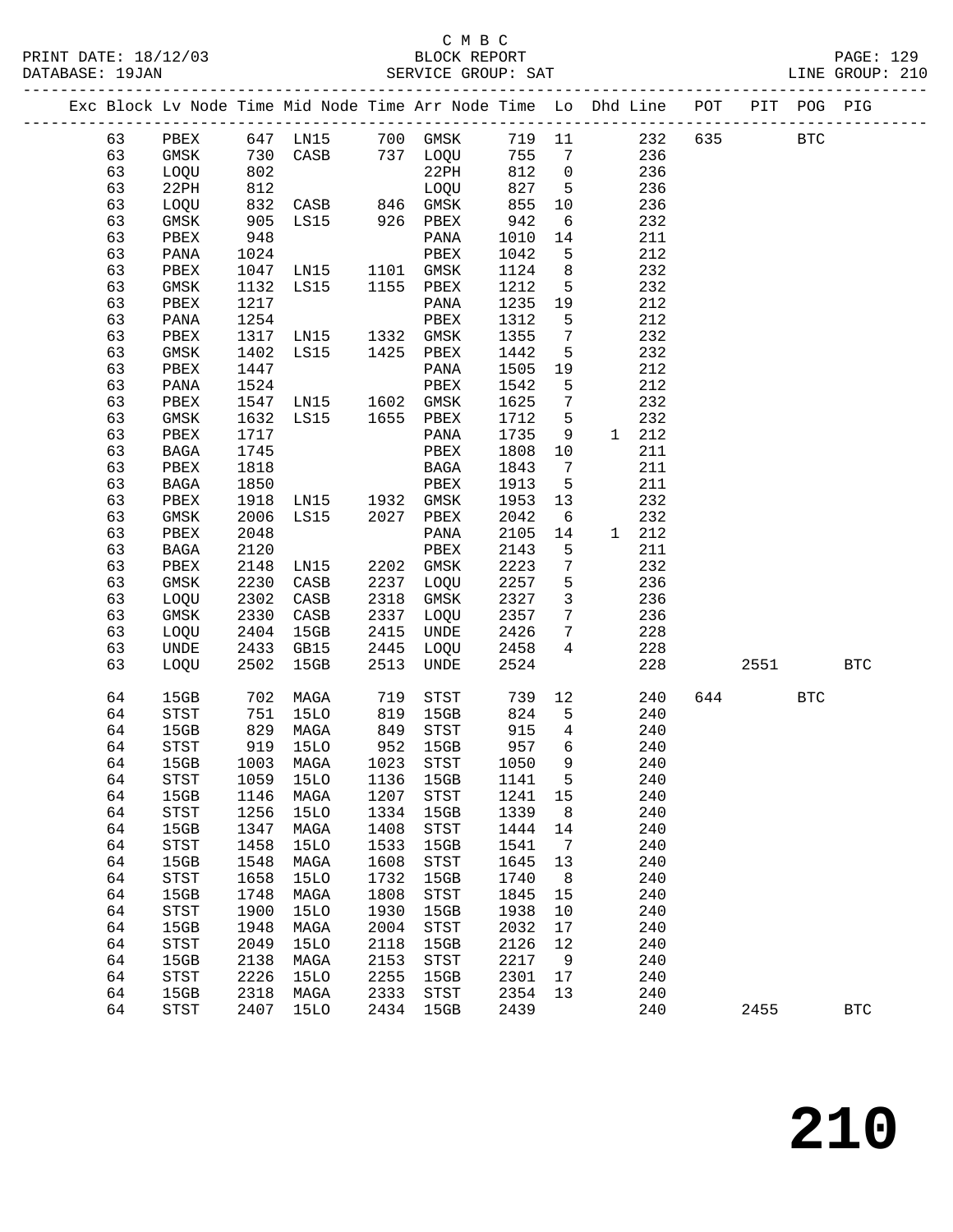|  |    | Exc Block Lv Node Time Mid Node Time Arr Node Time Lo Dhd Line POT |                                                                                            |             |                                                           |          |      |                          |     |     |      | PIT POG PIG |            |
|--|----|--------------------------------------------------------------------|--------------------------------------------------------------------------------------------|-------------|-----------------------------------------------------------|----------|------|--------------------------|-----|-----|------|-------------|------------|
|  | 65 | PBEX                                                               |                                                                                            | 717 LN15    | 730 CASB                                                  |          | 743  | $\overline{\phantom{a}}$ | 232 | 705 |      | <b>BTC</b>  |            |
|  | 65 | $\mathtt{CASB}$                                                    | 745                                                                                        | LS15        |                                                           | 802 PBEX | 815  | $\overline{\mathbf{c}}$  | 232 |     |      |             |            |
|  | 65 | PBEX                                                               | $\begin{array}{c} \n \stackrel{\cdot}{\cancel{0}} \\ \n 817 \\  \hline\n 0 \n \end{array}$ | LN15        | $802 - 2$ $830$ $830$ $830$ $830$ $830$ $830$ $800$ $800$ |          | 849  | 11                       | 232 |     |      |             |            |
|  | 65 | $\rm{GMSK}$                                                        | 900                                                                                        | CASB        | 907                                                       | LOQU     | 928  | $\overline{4}$           | 236 |     |      |             |            |
|  | 65 | LOQU                                                               | 932                                                                                        | CASB        | 948                                                       | GMSK     | 957  | 18                       | 236 |     |      |             |            |
|  | 65 | GMSK                                                               | 1015                                                                                       | CASB        | 1022                                                      | LOQU     | 1044 | $\overline{\mathbf{3}}$  | 236 |     |      |             |            |
|  | 65 | LOQU                                                               | 1047                                                                                       | CASB        | 1105                                                      | GMSK     | 1114 | 13                       | 236 |     |      |             |            |
|  | 65 | $\rm{GMSK}$                                                        | 1127                                                                                       | CASB        | 1134                                                      | LOQU     | 1157 | $5^{\circ}$              | 236 |     |      |             |            |
|  | 65 | LOQU                                                               | 1202                                                                                       | CASB        | 1222                                                      | GMSK     | 1231 | 11                       | 236 |     |      |             |            |
|  | 65 | GMSK                                                               | 1242                                                                                       | CASB        | 1249                                                      | LOQU     | 1312 | 5                        | 236 |     |      |             |            |
|  | 65 | LOQU                                                               | 1317                                                                                       | LN15        | 1327                                                      | PRRO     | 1345 | $\overline{a}$           | 230 |     |      |             |            |
|  | 65 | PRRO                                                               | 1347                                                                                       | LS15        | 1359                                                      | LOQU     | 1410 | $7\phantom{.0}$          | 230 |     |      |             |            |
|  | 65 | LOQU                                                               | 1417                                                                                       | CASB        | 1437                                                      | GMSK     | 1446 | 9                        | 236 |     |      |             |            |
|  | 65 | $\rm{GMSK}$                                                        | 1455                                                                                       | CASB        | 1502                                                      | LOQU     | 1526 | $6\overline{6}$          | 236 |     |      |             |            |
|  | 65 | LOQU                                                               | 1532                                                                                       | CASB        | 1549                                                      | GMSK     | 1558 | 12                       | 236 |     |      |             |            |
|  | 65 | $\rm{GMSK}$                                                        | 1610                                                                                       | CASB        | 1617                                                      | LOQU     | 1641 | $6\overline{6}$          | 236 |     |      |             |            |
|  | 65 | LOQU                                                               | 1647                                                                                       | LN15        | 1656                                                      | PRRO     | 1715 | 5                        | 230 |     |      |             |            |
|  | 65 | PRRO                                                               | 1720                                                                                       | LS15        | 1730                                                      | LOQU     | 1738 | 9                        | 230 |     |      |             |            |
|  | 65 | LOQU                                                               | 1747                                                                                       | CASB        | 1803                                                      | GMSK     | 1812 | 17                       | 236 |     |      |             |            |
|  | 65 | GMSK                                                               | 1829                                                                                       | CASB        | 1836                                                      | LOQU     | 1857 | 5                        | 236 |     |      |             |            |
|  | 65 | LOQU                                                               | 1902                                                                                       | LN15        | 1910                                                      | PRRO     | 1928 | 14                       | 230 |     |      |             |            |
|  | 65 | PRRO                                                               | 1942                                                                                       | LS15        | 1951                                                      | LOQU     | 1958 | $\overline{4}$           | 230 |     |      |             |            |
|  | 65 | LOQU                                                               | 2002                                                                                       | LN15        | 2010                                                      | PRRO     | 2028 | 14                       | 230 |     |      |             |            |
|  | 65 | PRRO                                                               | 2042                                                                                       | LS15        | 2051                                                      | LOQU     | 2058 | $\overline{4}$           | 230 |     |      |             |            |
|  | 65 | LOQU                                                               | 2102                                                                                       | LN15        | 2110                                                      | PRRO     | 2127 |                          | 230 |     | 2147 |             | <b>BTC</b> |
|  | 66 | STST                                                               | 737                                                                                        | <b>15LO</b> | 803                                                       | 15GB     | 808  | $6\overline{6}$          | 240 | 713 |      | <b>BTC</b>  |            |
|  | 66 | 15GB                                                               | 814                                                                                        | MAGA        | 834                                                       | STST     | 854  | 10                       | 240 |     |      |             |            |
|  | 66 | <b>STST</b>                                                        | 904                                                                                        | 15LO        | 936                                                       | 15GB     | 941  | $\overline{\mathbf{3}}$  | 240 |     |      |             |            |
|  | 66 | 15GB                                                               | 944                                                                                        | MAGA        | 1004                                                      | STST     | 1031 | 13                       | 240 |     |      |             |            |
|  | 66 | STST                                                               | 1044                                                                                       | <b>15LO</b> | 1121                                                      | 15GB     | 1126 | 5                        | 240 |     |      |             |            |
|  | 66 | 15GB                                                               | 1131                                                                                       | MAGA        | 1152                                                      | STST     | 1225 | 9                        | 240 |     |      |             |            |
|  | 66 | <b>STST</b>                                                        | 1234                                                                                       | <b>15LO</b> | 1312                                                      | 15GB     | 1317 | 10                       | 240 |     |      |             |            |
|  | 66 | 15GB                                                               | 1327                                                                                       | MAGA        | 1348                                                      | STST     | 1424 | 7                        | 240 |     |      |             |            |
|  | 66 | STST                                                               | 1431                                                                                       | EDRI        | 1458                                                      | MOGL     | 1507 | $\mathbf 0$              | 246 |     |      |             |            |
|  | 66 | MOGL                                                               | 1507                                                                                       | WE28        | 1514                                                      | LOQU     | 1532 | 3                        | 246 |     |      |             |            |
|  | 66 | LOQU                                                               | 1535                                                                                       | DEQU        | 1550                                                      | MOGL     | 1554 | $\mathbf 0$              | 246 |     |      |             |            |
|  | 66 | MOGL                                                               | 1554                                                                                       | MAGA        | 1610                                                      | STST     | 1642 | $6\overline{6}$          | 246 |     |      |             |            |
|  | 66 | $_{\footnotesize{\textnormal{STST}}}$                              | 1648                                                                                       | <b>15LO</b> | 1722                                                      | 15GB     | 1730 | 8                        | 240 |     |      |             |            |
|  | 66 | 15GB                                                               | 1738                                                                                       | MAGA        | 1758                                                      | STST     | 1835 | $\overline{2}$           | 240 |     |      |             |            |
|  | 66 | STST                                                               | 1837                                                                                       | <b>15LO</b> | 1908                                                      | 15GB     | 1916 | 8                        | 240 |     |      |             |            |
|  | 66 | 15GB                                                               | 1924                                                                                       | MAGA        | 1940                                                      | STST     | 2008 | 16                       | 240 |     |      |             |            |
|  | 66 | STST                                                               | 2024                                                                                       | <b>15LO</b> | 2053                                                      | 15GB     | 2101 |                          | 240 |     | 2117 |             | <b>BTC</b> |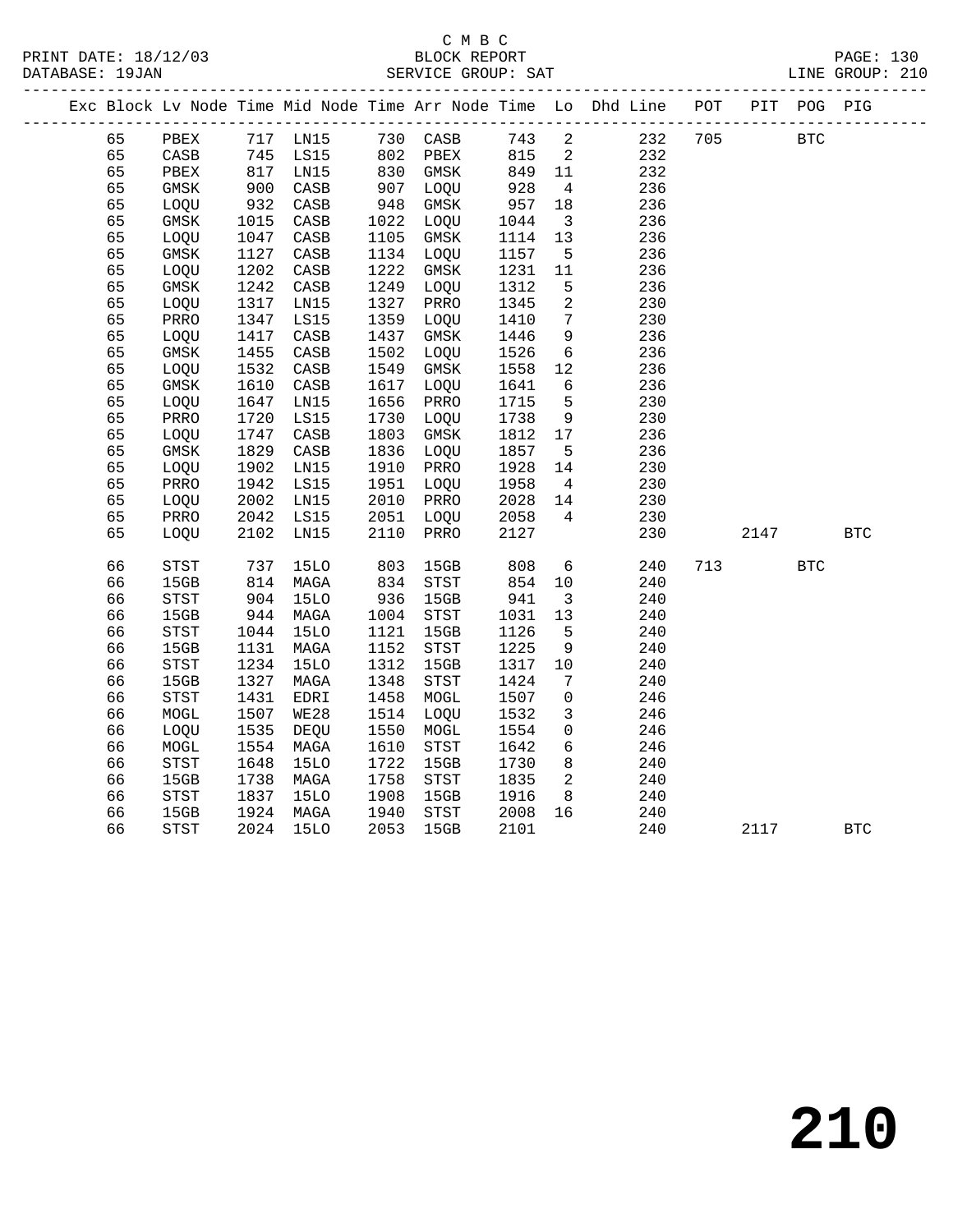|    |              |      |                                 |      |                                       |      |                         | Exc Block Lv Node Time Mid Node Time Arr Node Time Lo Dhd Line POT |     |      | PIT POG PIG |            |
|----|--------------|------|---------------------------------|------|---------------------------------------|------|-------------------------|--------------------------------------------------------------------|-----|------|-------------|------------|
| 67 | GMSK         |      | 830 CASB                        |      | 837 LOQU 858                          |      |                         | $4\overline{ }$<br>236                                             | 800 |      | <b>BTC</b>  |            |
| 67 | LOQU         | 902  | CASB                            |      | 918 GMSK 927 18                       |      |                         | 236                                                                |     |      |             |            |
| 67 | GMSK         | 945  | CASB                            |      | 952 LOQU                              | 1013 | $\overline{4}$          | 236                                                                |     |      |             |            |
| 67 | LOQU         | 1017 | 15GB                            |      | 1030 UNDE                             | 1042 | 6                       | 228                                                                |     |      |             |            |
| 67 | UNDE         | 1048 | GB15                            | 1101 | LOQU                                  | 1115 | $\overline{\mathbf{3}}$ | 228                                                                |     |      |             |            |
| 67 | LOQU         | 1118 | OSLO                            | 1134 | PRRO                                  | 1157 | 20                      | 230                                                                |     |      |             |            |
| 67 | PRRO         | 1217 | LS15                            | 1229 | LOQU                                  | 1240 | 22                      | 230                                                                |     |      |             |            |
| 67 | LOQU         | 1302 | 29LO                            | 1319 | LVMT                                  | 1327 | 11                      | 229                                                                |     |      |             |            |
| 67 | LVMT         | 1338 | L015                            |      | LOQU                                  | 1407 | 10                      | 229                                                                |     |      |             |            |
| 67 | LOQU         | 1417 | 15GB                            |      | 1430 UNDE                             | 1445 | $\overline{\mathbf{3}}$ | 228                                                                |     |      |             |            |
| 67 | UNDE         | 1448 | GB15                            | 1501 | LOQU                                  | 1515 | 17                      | 228                                                                |     |      |             |            |
| 67 | LOQU         | 1532 | 29LO                            | 1548 | LVMT                                  | 1557 | $\mathbf{3}$            | 229                                                                |     |      |             |            |
| 67 | LVMT         | 1600 | L015                            |      | LOQU                                  | 1630 | 5                       | 229                                                                |     |      |             |            |
| 67 | LOQU         | 1635 | DEQU                            |      | 1649 MOGL                             | 1653 | $\mathsf{O}$            | 246                                                                |     |      |             |            |
| 67 | MOGL         | 1653 | MAGA                            | 1709 | STST                                  | 1741 | $\overline{7}$          | 246                                                                |     |      |             |            |
| 67 | STST         | 1748 | <b>15LO</b>                     | 1820 | 15GB                                  | 1828 | $5^{\circ}$             | 240                                                                |     |      |             |            |
| 67 | 15GB         | 1833 | MAGA                            | 1852 | $_{\footnotesize{\textnormal{STST}}}$ | 1926 | 11                      | 240                                                                |     |      |             |            |
| 67 | STST         | 1937 | 15LO                            | 2006 | 15GB                                  | 2014 | 11                      | 240                                                                |     |      |             |            |
| 67 | 15GB         | 2025 | MAGA                            | 2040 | STST                                  | 2104 |                         | 240                                                                |     | 2128 |             | <b>BTC</b> |
|    |              |      |                                 |      |                                       |      |                         |                                                                    |     |      |             |            |
| 68 | LOQU         | 902  | 29LO                            |      | 914 LVMT                              | 922  | $7\phantom{.0}$         | 229                                                                | 840 |      | <b>BTC</b>  |            |
| 68 | ${\rm LVMT}$ | 929  | LO15                            |      | LOQU                                  | 956  | $6\overline{6}$         | 229                                                                |     |      |             |            |
| 68 | LOQU         | 1002 | 29LO                            |      | 1015 LVMT                             | 1023 | 6                       | 229                                                                |     |      |             |            |
| 68 | LVMT         | 1029 | L015                            |      | LOQU                                  | 1057 | 5                       | 229                                                                |     |      |             |            |
| 68 | LOQU         | 1102 | <b>29LO</b>                     |      | 1117 LVMT                             | 1125 | $\overline{\mathbf{3}}$ | 229                                                                |     |      |             |            |
| 68 | ${\rm LVMT}$ | 1128 | L015                            |      | LOQU                                  | 1157 | 20                      | 229                                                                |     |      |             |            |
| 68 | LOQU         | 1217 | CASB                            | 1237 | GMSK                                  | 1246 | 11                      | 236                                                                |     |      |             |            |
| 68 | GMSK         | 1257 | CASB                            | 1304 | LOQU                                  | 1327 | $5^{\circ}$             | 236                                                                |     |      |             |            |
| 68 | LOQU         | 1332 | CASB                            | 1352 | GMSK                                  | 1401 | 11                      | 236                                                                |     |      |             |            |
| 68 | $\rm{GMSK}$  | 1412 | CASB                            | 1419 | LOQU                                  | 1443 | $\overline{4}$          | 236                                                                |     |      |             |            |
| 68 | LOQU         | 1447 | 15GB                            | 1500 | UNDE                                  | 1515 | $\overline{3}$          | 228                                                                |     |      |             |            |
| 68 | UNDE         | 1518 | GB15                            | 1531 | LOQU                                  | 1545 | $7\overline{ }$         | 228                                                                |     |      |             |            |
| 68 | LOQU         | 1552 | 29LO                            | 1608 | LVMT                                  | 1617 | 2                       | 229                                                                |     |      |             |            |
| 68 | LVMT         | 1619 | L015                            |      | LOQU                                  | 1649 |                         | 229                                                                |     | 1709 |             | <b>BTC</b> |
|    |              |      |                                 |      |                                       |      |                         |                                                                    |     |      |             |            |
| 69 | PBEX         | 917  | LN15                            | 930  | GMSK                                  | 951  | 11                      | 232                                                                | 905 |      | <b>BTC</b>  |            |
| 69 | GMSK         | 1002 | LS15                            | 1025 | PBEX                                  | 1041 | 6                       | 232                                                                |     |      |             |            |
| 69 | PBEX         | 1047 |                                 |      | PANA                                  | 1104 | 20                      | 212                                                                |     |      |             |            |
| 69 | PANA         | 1124 |                                 |      | PBEX                                  | 1142 | $5^{\circ}$             | 212                                                                |     |      |             |            |
| 69 |              |      | PBEX 1147 LN15 1202 GMSK 1225 7 |      |                                       |      |                         | 232                                                                |     |      |             |            |
| 69 | GMSK         | 1232 | LS15                            |      | 1255 PBEX                             | 1312 | 5                       | 232                                                                |     |      |             |            |
| 69 | PBEX         | 1317 |                                 |      | PANA                                  | 1335 | 19                      | 212                                                                |     |      |             |            |
| 69 | PANA         | 1354 |                                 |      | PBEX                                  | 1412 | 5                       | 212                                                                |     |      |             |            |
| 69 | PBEX         | 1417 | LN15                            | 1432 | GMSK                                  | 1455 | 7                       | 232                                                                |     |      |             |            |
| 69 | GMSK         | 1502 | LS15                            | 1525 | PBEX                                  | 1542 | 5                       | 232                                                                |     |      |             |            |
| 69 | PBEX         | 1547 |                                 |      | PANA                                  | 1605 | 19                      | 212                                                                |     |      |             |            |
| 69 | PANA         | 1624 |                                 |      | PBEX                                  | 1642 | 5                       | 212                                                                |     |      |             |            |
| 69 | PBEX         | 1647 | LN15                            |      | 1702 GMSK                             | 1725 | 7                       | 232                                                                |     |      |             |            |
| 69 | GMSK         | 1732 | LS15                            | 1755 | PBEX                                  | 1812 | 5                       | 232                                                                |     |      |             |            |
| 69 | ${\tt PBEX}$ | 1817 |                                 |      | PANA                                  | 1834 | 24                      | 212                                                                |     |      |             |            |
| 69 | PANA         | 1858 |                                 |      | PBEX                                  | 1916 |                         | 212                                                                |     | 1926 |             | <b>BTC</b> |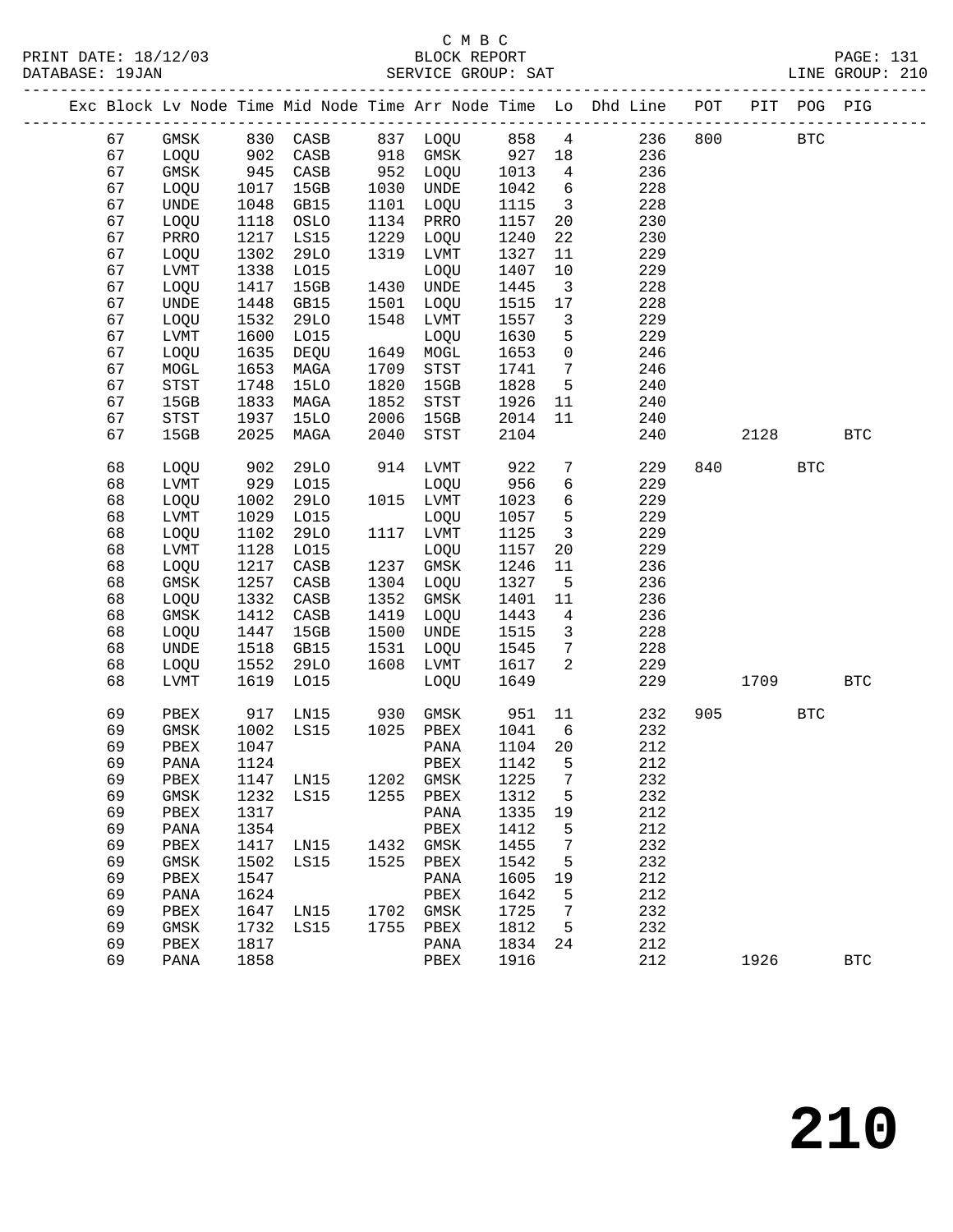|  |             |                                       |      |             |      |                                       |         |                         | Exc Block Lv Node Time Mid Node Time Arr Node Time Lo Dhd Line POT |     |      | PIT POG PIG |                      |
|--|-------------|---------------------------------------|------|-------------|------|---------------------------------------|---------|-------------------------|--------------------------------------------------------------------|-----|------|-------------|----------------------|
|  | 70          | GMSK                                  |      | 935 LS15    |      | 956 PBEX                              | 1012    | 5                       | 232                                                                | 905 |      | <b>BTC</b>  |                      |
|  | 70          | PBEX                                  | 1017 |             |      | PANA                                  | 1034    | $\overline{a}$          | 212                                                                |     |      |             |                      |
|  | 70          | PANA                                  | 1036 | PBEX        |      | 1100 BUB2                             | 1128    | $7\phantom{.0}$         | 211                                                                |     |      |             |                      |
|  | 70          | BUB2                                  | 1135 | PBEX        | 1200 | PANA                                  | 1225    | 9                       | 211                                                                |     |      |             |                      |
|  | 70          | PANA                                  | 1234 | PBEX        | 1300 | BUB2                                  | 1331    | 8                       | 211                                                                |     |      |             |                      |
|  | 70          | BUB <sub>2</sub>                      | 1339 | PBEX        | 1405 | UNDE                                  | 1429    | 15                      | 210                                                                |     |      |             |                      |
|  | 70          | UNDE                                  | 1444 | PBEX        | 1504 | BUB2                                  | 1536    | $\overline{\mathbf{3}}$ | 210                                                                |     |      |             |                      |
|  | 70          | BUB <sub>2</sub>                      | 1539 | PBEX        | 1605 | UNDE                                  | 1629    | 16                      | 210                                                                |     |      |             |                      |
|  | 70          | UNDE                                  | 1645 | PBEX        | 1704 | BUB2                                  | 1736    | $\overline{3}$          | 210                                                                |     |      |             |                      |
|  | 70          | BUB <sub>2</sub>                      | 1739 | PBEX        | 1805 | UNDE                                  | 1829    |                         | 210                                                                |     | 1856 |             | <b>BTC</b>           |
|  | 71          | $_{\footnotesize{\textnormal{STST}}}$ | 947  | 15LO        | 1020 | 15GB                                  | 1025    | 8                       | 240                                                                | 923 |      | <b>BTC</b>  |                      |
|  | 71          | 15GB                                  | 1033 | MAGA        | 1053 | STST                                  | 1120    | 12                      | 240                                                                |     |      |             |                      |
|  | 71          | STST                                  | 1132 | EDRI        | 1158 | MOGL                                  | 1207    | $\mathbf 0$             | 246                                                                |     |      |             |                      |
|  | 71          | MOGL                                  | 1207 | <b>WE28</b> | 1214 | LOQU                                  | 1231    | 3                       | 246                                                                |     |      |             |                      |
|  | 71          | LOQU                                  | 1234 | DEQU        | 1249 | MOGL                                  | 1253    | $\mathsf 0$             | 246                                                                |     |      |             |                      |
|  | 71          | MOGL                                  | 1253 | MAGA        | 1311 | STST                                  | 1343    | $\mathbf{3}$            | 246                                                                |     |      |             |                      |
|  | 71          | STST                                  | 1346 | <b>15LO</b> | 1424 | 15GB                                  | 1429    | 8                       | 240                                                                |     |      |             |                      |
|  | 71          | 15GB                                  | 1437 | MAGA        | 1458 | STST                                  | 1535    | $\mathbf{3}$            | 240                                                                |     |      |             |                      |
|  | 71          | $_{\footnotesize{\textnormal{STST}}}$ | 1538 | 15LO        | 1613 | 15GB                                  | 1621    | $7\phantom{.0}$         | 240                                                                |     |      |             |                      |
|  | 71          | 15GB                                  | 1628 | MAGA        | 1648 | <b>STST</b>                           | 1725    | $\mathbf{3}$            | 240                                                                |     |      |             |                      |
|  | 71          | STST                                  | 1728 | EDRI        | 1754 | MOGL                                  | 1804    | $\mathsf{O}$            | 246                                                                |     |      |             |                      |
|  | 71          | MOGL                                  | 1804 | WE28        | 1811 | LOQU                                  | 1827    | 5                       | 246                                                                |     |      |             |                      |
|  | 71          | LOQU                                  | 1832 | DEQU        | 1845 | MOGL                                  | 1850    | $\mathbf 0$             | 246                                                                |     |      |             |                      |
|  | 71          | MOGL                                  | 1850 | MAGA        | 1905 | STST                                  | 1933    | 16                      | 246                                                                |     |      |             |                      |
|  | 71          | STST                                  | 1949 | <b>15LO</b> | 2018 | 15GB                                  | 2026    | 11                      | 240                                                                |     |      |             |                      |
|  | 71          | 15GB                                  | 2037 | MAGA        | 2052 | STST                                  | 2116    | 10                      | 240                                                                |     |      |             |                      |
|  | 71          | STST                                  | 2126 | <b>15LO</b> | 2155 | 15GB                                  | 2203    | 15                      | 240                                                                |     |      |             |                      |
|  | 71          | 15GB                                  | 2218 | MAGA        | 2233 | $_{\footnotesize{\textnormal{STST}}}$ | 2257    | 10                      | 240                                                                |     |      |             |                      |
|  | 71          | STST                                  | 2307 | <b>15LO</b> | 2334 | 15GB                                  | 2339    | 9                       | 240                                                                |     |      |             |                      |
|  | 71          | 15GB                                  | 2348 | MAGA        | 2403 | $_{\footnotesize{\textnormal{STST}}}$ | 2424    | 13                      | 240                                                                |     |      |             |                      |
|  | $71\,$      | <b>STST</b>                           | 2437 | 15LO        | 2504 | 15GB                                  | 2509    |                         | 240                                                                |     | 2525 |             | <b>BTC</b>           |
|  | 72          | LOQU                                  | 947  | CASB        | 1003 | GMSK                                  | 1012    | 18                      | 236                                                                | 925 |      | <b>BTC</b>  |                      |
|  | 72          | $\rm{GMSK}$                           | 1030 | CASB        | 1037 | LOQU                                  | 1100    | 2                       | 236                                                                |     |      |             |                      |
|  | 72          | LOQU                                  | 1102 | CASB        | 1122 | GMSK                                  | 1131    | 11                      | 236                                                                |     |      |             |                      |
|  | 72          | GMSK                                  | 1142 | CASB        | 1149 | LOQU                                  | 1212    | $5^{\circ}$             | 236                                                                |     |      |             |                      |
|  | 72          | LOQU                                  | 1217 | 15GB        | 1230 | UNDE                                  | 1243    | $5^{\circ}$             | 228                                                                |     |      |             |                      |
|  | 72          | <b>UNDE</b>                           | 1248 | GB15        | 1301 | LOQU                                  | 1315 16 |                         | 228                                                                |     |      |             |                      |
|  | 72          | LOQU                                  |      | 1331 29LO   |      | 1348 LVMT                             | 1356    | $\overline{\mathbf{3}}$ | 229                                                                |     |      |             |                      |
|  | 72          | LVMT                                  | 1359 | L015        |      | LOQU                                  | 1430    | 17                      | 229                                                                |     |      |             |                      |
|  | 72          | LOQU                                  | 1447 | CASB        | 1507 | GMSK                                  | 1516    | 9                       | 236                                                                |     |      |             |                      |
|  | 72          | GMSK                                  | 1525 | CASB        | 1532 | LOQU                                  | 1556    | 9                       | 236                                                                |     |      |             |                      |
|  | 72          | LOQU                                  | 1605 | <b>DEQU</b> | 1619 | MOGL                                  | 1623    | 0                       | 246                                                                |     |      |             |                      |
|  | 72          | MOGL                                  | 1623 | MAGA        | 1639 | <b>STST</b>                           | 1711    | 17                      | 246                                                                |     |      |             |                      |
|  | 72          | $_{\footnotesize\rm STST}$            | 1728 | <b>15LO</b> | 1802 | 15GB                                  | 1810    | 2                       | 240                                                                |     |      |             |                      |
|  | $7\sqrt{2}$ | 15GB                                  | 1812 | MAGA        | 1831 | $_{\footnotesize\rm STST}$            | 1905    |                         | 240                                                                |     | 1929 |             | $\operatorname{BTC}$ |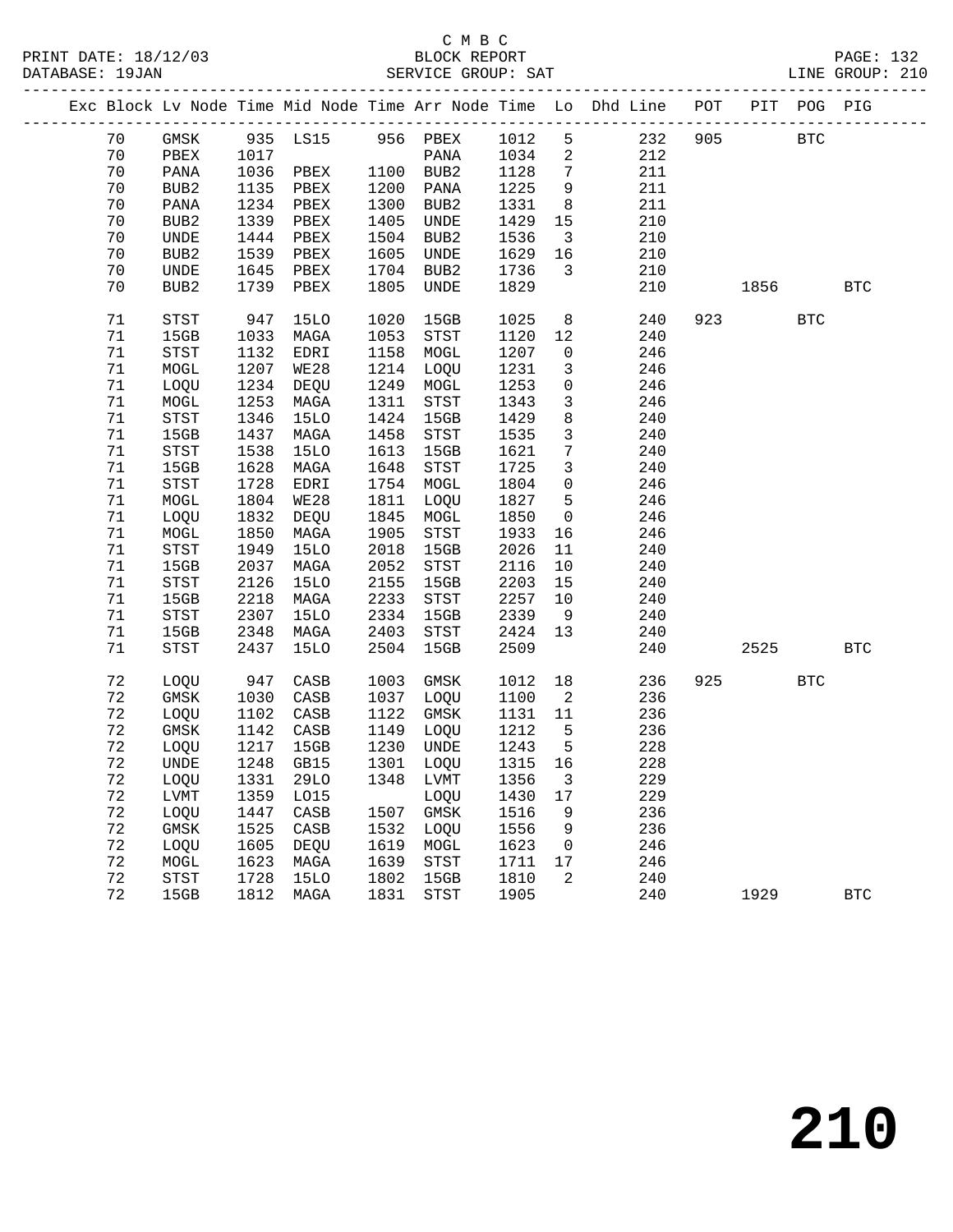|  |    |                  |      | Exc Block Lv Node Time Mid Node Time Arr Node Time Lo Dhd Line POT |      |             |      |                 |               |     |      | PIT POG PIG |            |
|--|----|------------------|------|--------------------------------------------------------------------|------|-------------|------|-----------------|---------------|-----|------|-------------|------------|
|  | 73 | PBEX             | 947  |                                                                    |      | PANA        | 1004 | $\overline{2}$  | 212           | 935 |      | <b>BTC</b>  |            |
|  | 73 | PANA             | 1006 | PBEX 1030 BUB2                                                     |      |             | 1058 | 7               | 211           |     |      |             |            |
|  | 73 | BUB2             | 1105 | PBEX                                                               |      | 1130 PANA   | 1155 | 8               | 211           |     |      |             |            |
|  | 73 | PANA             | 1203 | PBEX                                                               |      | 1230 BUB2   | 1300 | 4               | 211           |     |      |             |            |
|  | 73 | BUB <sub>2</sub> | 1304 | PBEX                                                               | 1330 | PANA        | 1356 | 8               | 211           |     |      |             |            |
|  | 73 | PANA             | 1404 | PBEX                                                               | 1430 | BUB2        | 1500 | $\overline{4}$  | 211           |     |      |             |            |
|  | 73 | BUB <sub>2</sub> | 1504 | PBEX                                                               | 1530 | PANA        | 1556 | 9               | 211           |     |      |             |            |
|  | 73 | PANA             | 1605 | PBEX                                                               | 1630 | BUB2        | 1700 | $7\phantom{.0}$ | 211           |     |      |             |            |
|  | 73 | BUB <sub>2</sub> | 1707 | PBEX                                                               | 1730 | BAGA        | 1757 | $\overline{0}$  | $1 \quad 211$ |     |      |             |            |
|  | 73 | PANA             | 1758 |                                                                    |      | PBEX        | 1816 | 2               | 212           |     |      |             |            |
|  | 73 | ${\tt PBEX}$     | 1818 | LN15                                                               | 1833 | GMSK        | 1856 | 10              | 232           |     |      |             |            |
|  | 73 | $\rm{GMSK}$      | 1906 | LS15                                                               | 1927 | PBEX        | 1943 | $\overline{4}$  | 232           |     |      |             |            |
|  | 73 | PBEX             | 1947 |                                                                    |      | PANA        | 2004 | 15              | 1 212         |     |      |             |            |
|  | 73 | BAGA             | 2020 |                                                                    |      | PBEX        | 2043 | 5               | 211           |     |      |             |            |
|  | 73 | PBEX             | 2048 | LN15                                                               | 2102 | GMSK        | 2123 | 7               | 232           |     |      |             |            |
|  | 73 | $\rm{GMSK}$      | 2130 | CASB                                                               | 2137 | LOQU        | 2157 | 5               | 236           |     |      |             |            |
|  | 73 | LOOU             | 2202 | CASB                                                               | 2218 | GMSK        | 2227 | 11              | 236           |     |      |             |            |
|  | 73 | GMSK             | 2238 | LS15                                                               | 2257 | PBEX        | 2308 |                 | 232           |     | 2318 |             | <b>BTC</b> |
|  | 74 | PBEX             | 947  | LN15                                                               | 1001 | GMSK        | 1024 | 8               | 232           | 935 |      | <b>BTC</b>  |            |
|  | 74 | GMSK             | 1032 | LS15                                                               | 1055 | PBEX        | 1111 | $6\overline{6}$ | 232           |     |      |             |            |
|  | 74 | PBEX             | 1117 | LN15                                                               | 1131 | GMSK        | 1154 | 8               | 232           |     |      |             |            |
|  | 74 | $\rm{GMSK}$      | 1202 | LS15                                                               | 1225 | PBEX        | 1242 | 5               | 232           |     |      |             |            |
|  | 74 | PBEX             | 1247 |                                                                    |      | PANA        | 1305 | 19              | 212           |     |      |             |            |
|  | 74 | PANA             | 1324 |                                                                    |      | PBEX        | 1342 | 5               | 212           |     |      |             |            |
|  | 74 | PBEX             | 1347 | LNI5                                                               |      | 1402 GMSK   | 1425 | $7\phantom{.0}$ | 232           |     |      |             |            |
|  | 74 | GMSK             | 1432 | LS15                                                               | 1455 | PBEX        | 1512 | 5               | 232           |     |      |             |            |
|  | 74 | PBEX             | 1517 |                                                                    |      | PANA        | 1535 | 19              | 212           |     |      |             |            |
|  | 74 | PANA             | 1554 |                                                                    |      | PBEX        | 1612 | 5               | 212           |     |      |             |            |
|  | 74 | PBEX             | 1617 | LN15                                                               | 1632 | GMSK        | 1655 | 7               | 232           |     |      |             |            |
|  | 74 | GMSK             | 1702 | LS15                                                               | 1725 | PBEX        | 1742 | 5               | 232           |     |      |             |            |
|  | 74 | PBEX             | 1747 | LN15                                                               | 1802 | GMSK        | 1825 | 10              | 232           |     |      |             |            |
|  | 74 | GMSK             | 1835 | LS15                                                               | 1856 | PBEX        | 1912 | 6               | 232           |     |      |             |            |
|  | 74 | PBEX             | 1918 |                                                                    |      | <b>BAGA</b> | 1943 | 14              | 1 211         |     |      |             |            |
|  | 74 | PANA             | 1958 |                                                                    |      | PBEX        | 2016 | 2               | 212           |     |      |             |            |
|  | 74 | PBEX             | 2018 | LN15                                                               | 2032 | GMSK        | 2053 | 15              | 232           |     |      |             |            |
|  | 74 | GMSK             | 2108 | LS15                                                               | 2128 | PBEX        | 2143 | $5\overline{5}$ | 232           |     |      |             |            |
|  | 74 | PBEX             | 2148 |                                                                    |      | PANA        | 2205 | 14              | 1 212         |     |      |             |            |
|  | 74 | BAGA             | 2220 |                                                                    |      | PBEX        | 2243 | - 5             | 211           |     |      |             |            |
|  | 74 | PBEX             | 2248 |                                                                    |      | PANA        | 2305 | 14              | 1 212         |     |      |             |            |
|  | 74 | <b>BAGA</b>      | 2320 |                                                                    |      | PBEX        | 2343 | 5               | 211           |     |      |             |            |
|  | 74 | PBEX             | 2348 |                                                                    |      | PANA        | 2405 | 15              | 1 212         |     |      |             |            |
|  | 74 | <b>BAGA</b>      | 2421 |                                                                    |      | PBEX        | 2443 |                 | 211           |     | 2453 |             | <b>BTC</b> |
|  |    |                  |      |                                                                    |      |             |      |                 |               |     |      |             |            |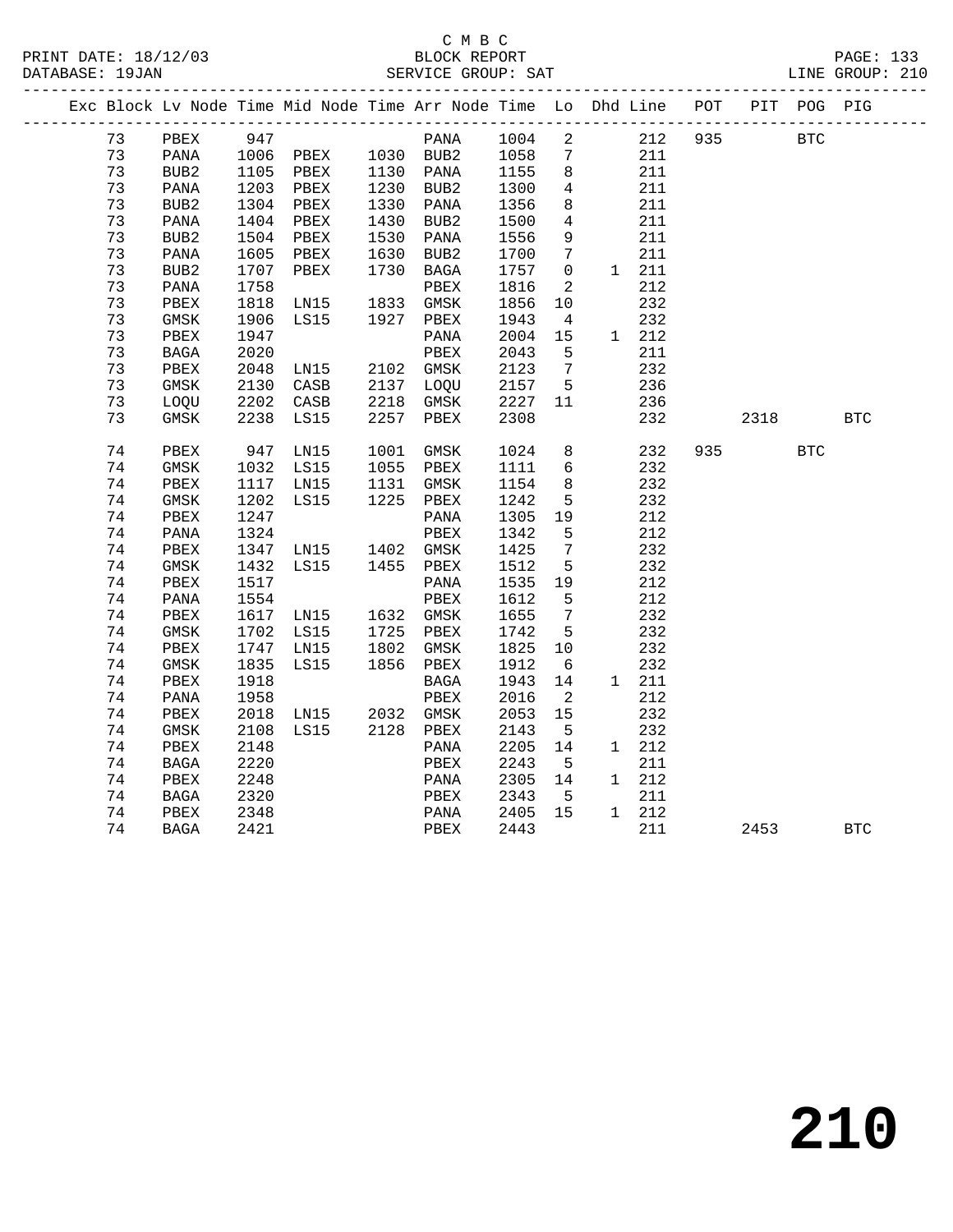### C M B C

|    |               |                         | Exc Block Lv Node Time Mid Node Time Arr Node Time Lo Dhd Line POT PIT POG PIG     |      |                      |         |                         |              |       |      |      |            |              |
|----|---------------|-------------------------|------------------------------------------------------------------------------------|------|----------------------|---------|-------------------------|--------------|-------|------|------|------------|--------------|
| 75 |               |                         | PRRO 956 LS15 1005 LOQU 1013 4 230 936 BTC<br>LOQU 1017 CASB 1035 GMSK 1044 13 236 |      |                      |         |                         |              |       |      |      |            |              |
| 75 |               |                         |                                                                                    |      |                      |         |                         |              |       |      |      |            |              |
| 75 | GMSK          | 1057                    | CASB                                                                               |      | 1104 LOQU 1127 5 236 |         |                         |              |       |      |      |            |              |
| 75 | LOQU          | $11$<br>$1212$<br>$247$ | CASB                                                                               |      | 1152 GMSK            | 1201 11 |                         |              | 236   |      |      |            |              |
| 75 | GMSK          |                         | CASB                                                                               |      | 1219 LOQU            | 1242    | 5 <sub>5</sub>          |              | 236   |      |      |            |              |
| 75 | LOQU          | 1247                    | LN15                                                                               |      | 1257 PRRO            | 1315    | $\overline{\mathbf{c}}$ |              | 230   |      |      |            |              |
| 75 | PRRO          | 1317                    | LS15                                                                               | 1329 | LOQU                 | 1340    |                         | 7 230        |       |      |      |            |              |
| 75 | LOQU          | 1347                    | CASB                                                                               | 1407 | GMSK                 | 1416    | 11                      |              | 236   |      |      |            |              |
| 75 | GMSK          | 1427                    | CASB                                                                               |      | 1434 LOQU            | 1458    | $4\overline{4}$         |              | 236   |      |      |            |              |
| 75 | LOQU          | 1502                    | CASB                                                                               | 1522 | GMSK                 | 1531    | 9                       |              | 236   |      |      |            |              |
| 75 | GMSK          | 1540                    | CASB                                                                               | 1547 | LOQU                 | 1611 6  |                         |              | 236   |      |      |            |              |
| 75 | LOQU          | 1617                    | LN15                                                                               | 1626 | PRRO                 | 1645 5  |                         |              | 230   |      |      |            |              |
| 75 | PRRO          | 1650                    | LS15                                                                               | 1700 | LOQU                 | 1708    | $6\overline{6}$         |              | 230   |      |      |            |              |
| 75 | LOQU          | 1714                    | 29LO                                                                               | 1730 | LVMT                 | 1739    | $\overline{1}$          |              | 229   |      |      |            |              |
| 75 | LVMT          | 1740                    | L015                                                                               |      | LOQU                 | 1804 10 |                         |              | 229   |      |      |            |              |
| 75 | LOQU          | 1814                    | 29LO                                                                               |      | 1829 LVMT            | 1838    | $\overline{0}$          |              | 229   |      |      |            |              |
| 75 | LVMT          | 1838                    | LO15                                                                               |      | LOQU                 | 1901    | 13                      |              | 229   |      |      |            |              |
| 75 | LOQU          | 1914                    | <b>29LO</b>                                                                        |      | 1929 LVMT            | 1936    | $\overline{\mathbf{2}}$ |              | 229   |      |      |            |              |
| 75 | LVMT          | 1938                    | LO15 LOQU<br>29LO 2029 LVMT                                                        |      |                      | 2000 14 |                         |              | 229   |      |      |            |              |
| 75 | LOQU          | 2014                    |                                                                                    |      |                      | 2036    | $\overline{2}$          |              | 229   |      |      |            |              |
| 75 | LVMT          | 2038                    | L015                                                                               |      | LOQU                 | 2100    |                         |              | 229   |      | 2120 |            | <b>BTC</b>   |
| 76 | PBEX          | 1018                    |                                                                                    |      | PANA                 | 1040    |                         | 14           | 211   | 1006 |      | <b>BTC</b> |              |
| 76 | PANA          | 1054                    |                                                                                    |      | PBEX                 | 1112    | 5 <sub>5</sub>          |              | 212   |      |      |            |              |
| 76 | PBEX          | 1117                    |                                                                                    |      |                      | 1134    | 20                      |              | 212   |      |      |            |              |
| 76 | PANA          | 1154                    |                                                                                    |      |                      | 1212    | 5 <sub>5</sub>          |              | 212   |      |      |            |              |
| 76 | PBEX          | 1217                    |                                                                                    |      |                      | 1255    | $7\overline{ }$         |              | 232   |      |      |            |              |
| 76 | GMSK          | 1302                    | LS15 1325 PBEX                                                                     |      |                      | 1342    | 5 <sub>5</sub>          |              | 232   |      |      |            |              |
| 76 | PBEX          | 1347                    |                                                                                    |      | PANA                 | 1405    | 19                      |              | 212   |      |      |            |              |
| 76 | PANA          | 1424                    |                                                                                    |      | PBEX                 | 1442    | 5 <sub>5</sub>          |              | 212   |      |      |            |              |
| 76 | PBEX          | 1447                    | LN15 1502 GMSK                                                                     |      |                      | 1525    | $7\overline{ }$         |              | 232   |      |      |            |              |
| 76 | GMSK          | 1532                    | LS15                                                                               |      | 1555 PBEX            | 1612    | $5^{\circ}$             |              | 232   |      |      |            |              |
| 76 | PBEX          | 1617                    |                                                                                    |      | PANA                 | 1635 14 |                         |              | 1 212 |      |      |            |              |
| 76 | BAGA          | 1650                    |                                                                                    |      |                      | 1713    | $\overline{4}$          |              | 211   |      |      |            |              |
| 76 | PBEX          | 1717                    |                                                                                    |      |                      | 1755 10 |                         |              | 232   |      |      |            |              |
| 76 | GMSK          | 1805                    | LS15 1827 PBEX                                                                     |      |                      | 1844 3  |                         |              | 232   |      |      |            |              |
| 76 | PBEX          | 1847                    |                                                                                    |      | PANA                 | 1904 15 |                         |              | 1 212 |      |      |            |              |
|    | 76 BAGA 1920  |                         |                                                                                    |      | PBEX 1943 5          |         |                         |              | 211   |      |      |            |              |
| 76 | PBEX          | 1948                    | LN15                                                                               | 2002 | GMSK                 | 2023    | $\boldsymbol{7}$        |              | 232   |      |      |            |              |
| 76 | GMSK          | 2030                    | CASB                                                                               | 2037 | LOQU                 | 2057    | 5                       |              | 236   |      |      |            |              |
| 76 | LOQU          | 2102                    | CASB                                                                               | 2118 | GMSK                 | 2127    | 11                      |              | 236   |      |      |            |              |
| 76 | GMSK          | 2138                    | LS15                                                                               | 2158 | ${\tt PBEX}$         | 2213    | 5                       |              | 232   |      |      |            |              |
| 76 | ${\tt PBEX}$  | 2218                    |                                                                                    |      | <b>BAGA</b>          | 2243    | 15                      | $\mathbf{1}$ | 211   |      |      |            |              |
| 76 | PANA          | 2259                    |                                                                                    |      | PBEX                 | 2315    | 3                       |              | 212   |      |      |            |              |
| 76 | PBEX          | 2318                    |                                                                                    |      | <b>BAGA</b>          | 2343    | 15                      | $\mathbf{1}$ | 211   |      |      |            |              |
| 76 | PANA          | 2359                    |                                                                                    |      | ${\tt PBEX}$         | 2415    | 3                       |              | 212   |      |      |            |              |
| 76 | PBEX          | 2418                    |                                                                                    |      | $_{\rm BAGA}$        | 2443    | 11                      |              | 211   |      |      |            |              |
| 76 | BAGA          | 2454                    |                                                                                    |      | PBEX                 | 2513    | 5                       |              | 211   |      |      |            |              |
| 76 | PBEX          | 2518                    |                                                                                    |      | <b>BAGA</b>          | 2543    | 1                       |              | 211   |      |      |            |              |
| 76 | $_{\rm BAGA}$ | 2544                    |                                                                                    |      | ${\tt PBEX}$         | 2603    |                         |              | 211   |      | 2613 |            | $_{\rm BTC}$ |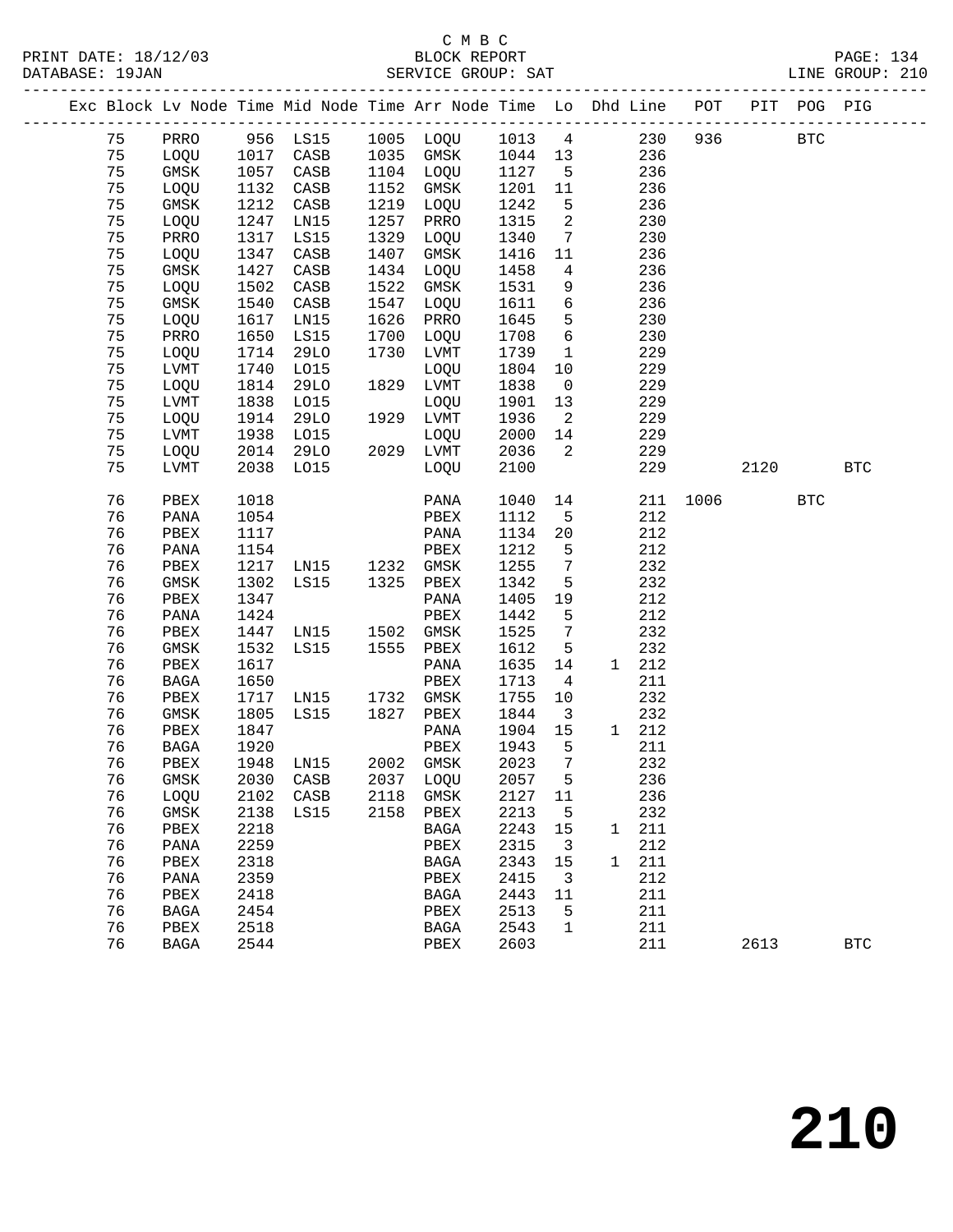|    |             |      |             |      |             |         |                         | Exc Block Lv Node Time Mid Node Time Arr Node Time Lo Dhd Line POT PIT POG PIG |          |      |              |            |
|----|-------------|------|-------------|------|-------------|---------|-------------------------|--------------------------------------------------------------------------------|----------|------|--------------|------------|
| 77 | <b>STST</b> |      | 1104 EDRI   |      | 1128 MOGL   | 1137    | $\overline{0}$          |                                                                                | 246 1040 |      | $_{\rm BTC}$ |            |
| 77 | MOGL        | 1137 | WE28        |      | 1144 LOQU   | 1200    | $\overline{4}$          | 246                                                                            |          |      |              |            |
| 77 | LOQU        | 1204 | DEQU        | 1217 | MOGL        | 1221    | $\overline{0}$          | 246                                                                            |          |      |              |            |
| 77 | MOGL        | 1221 | MAGA        | 1239 | <b>STST</b> | 1309    | 17                      | 246                                                                            |          |      |              |            |
| 77 | STST        | 1326 | <b>15LO</b> | 1404 | 15GB        | 1409    | 8                       | 240                                                                            |          |      |              |            |
| 77 | 15GB        | 1417 | MAGA        | 1438 | STST        | 1515    | 13                      | 240                                                                            |          |      |              |            |
| 77 | STST        | 1528 | <b>15LO</b> | 1603 | 15GB        | 1611    | $7\overline{ }$         | 240                                                                            |          |      |              |            |
| 77 | 15GB        | 1618 | MAGA        | 1638 | STST        | 1715    | $\mathbf{3}$            | 240                                                                            |          |      |              |            |
| 77 | <b>STST</b> | 1718 | 15LO        | 1752 | 15GB        | 1800    |                         | 240                                                                            |          | 1816 |              | <b>BTC</b> |
| 78 | LOQU        | 1147 | 15GB        | 1200 | UNDE        | 1212    | 6                       |                                                                                | 228 1125 |      | <b>BTC</b>   |            |
| 78 | UNDE        | 1218 | GB15        | 1231 | LOQU        | 1245    | 2                       | 228                                                                            |          |      |              |            |
| 78 | LOQU        | 1247 | CASB        | 1307 | GMSK        | 1316    | 11                      | 236                                                                            |          |      |              |            |
| 78 | GMSK        | 1327 | CASB        | 1334 | LOQU        | 1358    | $\overline{4}$          | 236                                                                            |          |      |              |            |
| 78 | LOQU        | 1402 | CASB        | 1422 | $\rm{GMSK}$ | 1431    | 9                       | 236                                                                            |          |      |              |            |
| 78 | $\rm{GMSK}$ | 1440 | CASB        | 1447 | LOQU        | 1511    | 6                       | 236                                                                            |          |      |              |            |
| 78 | LOQU        | 1517 | LN15        | 1527 | PRRO        | 1545    | $\overline{4}$          | 230                                                                            |          |      |              |            |
| 78 | PRRO        | 1549 | LS15        | 1559 | LOQU        | 1610    | 8                       | 230                                                                            |          |      |              |            |
| 78 | LOQU        | 1618 | 15GB        | 1631 | UNDE        | 1647    | $\overline{a}$          | 228                                                                            |          |      |              |            |
| 78 | UNDE        | 1649 | GB15        | 1702 | LOQU        | 1716    | $4\overline{ }$         | 228                                                                            |          |      |              |            |
| 78 | LOQU        | 1720 | 15GB        | 1733 | UNDE        | 1749    | $\mathsf{O}$            | 228                                                                            |          |      |              |            |
| 78 | <b>UNDE</b> | 1749 | GB15        | 1802 | LOQU        | 1816    | 2                       | 228                                                                            |          |      |              |            |
| 78 | LOQU        | 1818 | 15GB        | 1831 | UNDE        | 1843    |                         | 228                                                                            |          | 1910 |              | <b>BTC</b> |
| 79 | 15GB        | 1159 | MAGA        | 1220 | <b>STST</b> | 1254    | 8                       | 240                                                                            |          | 1141 | <b>BTC</b>   |            |
| 79 | <b>STST</b> | 1302 | EDRI        | 1328 | MOGL        | 1337    | $\mathbf 0$             | 246                                                                            |          |      |              |            |
| 79 | MOGL        | 1337 | WE28        | 1344 | LOQU        | 1402    | 10                      | 246                                                                            |          |      |              |            |
| 79 | LOQU        | 1412 | <b>29LO</b> | 1429 | LVMT        | 1437    | 2                       | 229                                                                            |          |      |              |            |
| 79 | LVMT        | 1439 | L015        |      | LOQU        | 1510    | $\overline{4}$          | 229                                                                            |          |      |              |            |
| 79 | LOQU        | 1514 | <b>29LO</b> |      | 1531 LVMT   | 1540    | $\mathbf{0}$            | 229                                                                            |          |      |              |            |
| 79 | <b>LVMT</b> | 1540 | L015        |      | LOQU        | 1610    | $\overline{4}$          | 229                                                                            |          |      |              |            |
| 79 | LOQU        | 1614 | <b>29LO</b> |      | 1630 LVMT   | 1639    | $\mathbf{1}$            | 229                                                                            |          |      |              |            |
| 79 | <b>LVMT</b> | 1640 | L015        |      | LOQU        | 1710    | 7                       | 229                                                                            |          |      |              |            |
| 79 | LOQU        | 1717 | CASB        | 1733 | GMSK        | 1742    | 13                      | 236                                                                            |          |      |              |            |
| 79 | $\rm{GMSK}$ | 1755 | CASB        | 1802 | LOQU        | 1825    | 8                       | 236                                                                            |          |      |              |            |
| 79 | LOQU        | 1833 | 15GB        | 1846 | UNDE        | 1858    | $\overline{4}$          | 228                                                                            |          |      |              |            |
| 79 | UNDE        | 1902 | GB15        | 1915 | LOQU        | 1929    | $\overline{\mathbf{3}}$ | 228                                                                            |          |      |              |            |
| 79 | LOQU        | 1932 | LN15        | 1940 | PRRO        | 1958    | 14                      | 230                                                                            |          |      |              |            |
| 79 | PRRO        | 2012 | LS15        |      | 2021 LOQU   | 2028    | $\overline{4}$          | 230                                                                            |          |      |              |            |
| 79 | LOQU        |      | 2032 LN15   |      | 2040 PRRO   | 2057 15 |                         | 230                                                                            |          |      |              |            |
| 79 | PRRO        | 2112 | LS15        | 2121 | LOQU        | 2128    | 4                       | 230                                                                            |          |      |              |            |
| 79 | LOQU        | 2132 | LN15        | 2140 | PRRO        | 2157    | 15                      | 230                                                                            |          |      |              |            |
| 79 | PRRO        | 2212 | LS15        | 2220 | LOQU        | 2227    | 5                       | 230                                                                            |          |      |              |            |
| 79 | LOQU        | 2232 | LN15        | 2239 | PRRO        | 2256    | 16                      | 230                                                                            |          |      |              |            |
| 79 | PRRO        | 2312 | LS15        | 2320 | LOQU        | 2327    | 5                       | 230                                                                            |          |      |              |            |
| 79 | LOQU        | 2332 | LN15        | 2339 | PRRO        | 2356    | 16                      | 230                                                                            |          |      |              |            |
| 79 | PRRO        | 2412 | LS15        | 2420 | LOQU        | 2427    | 5                       | 230                                                                            |          |      |              |            |
| 79 | LOQU        | 2432 | LN15        | 2439 | PRRO        | 2456    | 16                      | 230                                                                            |          |      |              |            |
| 79 | PRRO        | 2512 | LS15        | 2520 | LOQU        | 2527    | 11                      | 230                                                                            |          |      |              |            |
| 79 | LOQU        | 2538 | 15GB        | 2549 | <b>UNDE</b> | 2600    |                         | 228                                                                            |          | 2627 |              | <b>BTC</b> |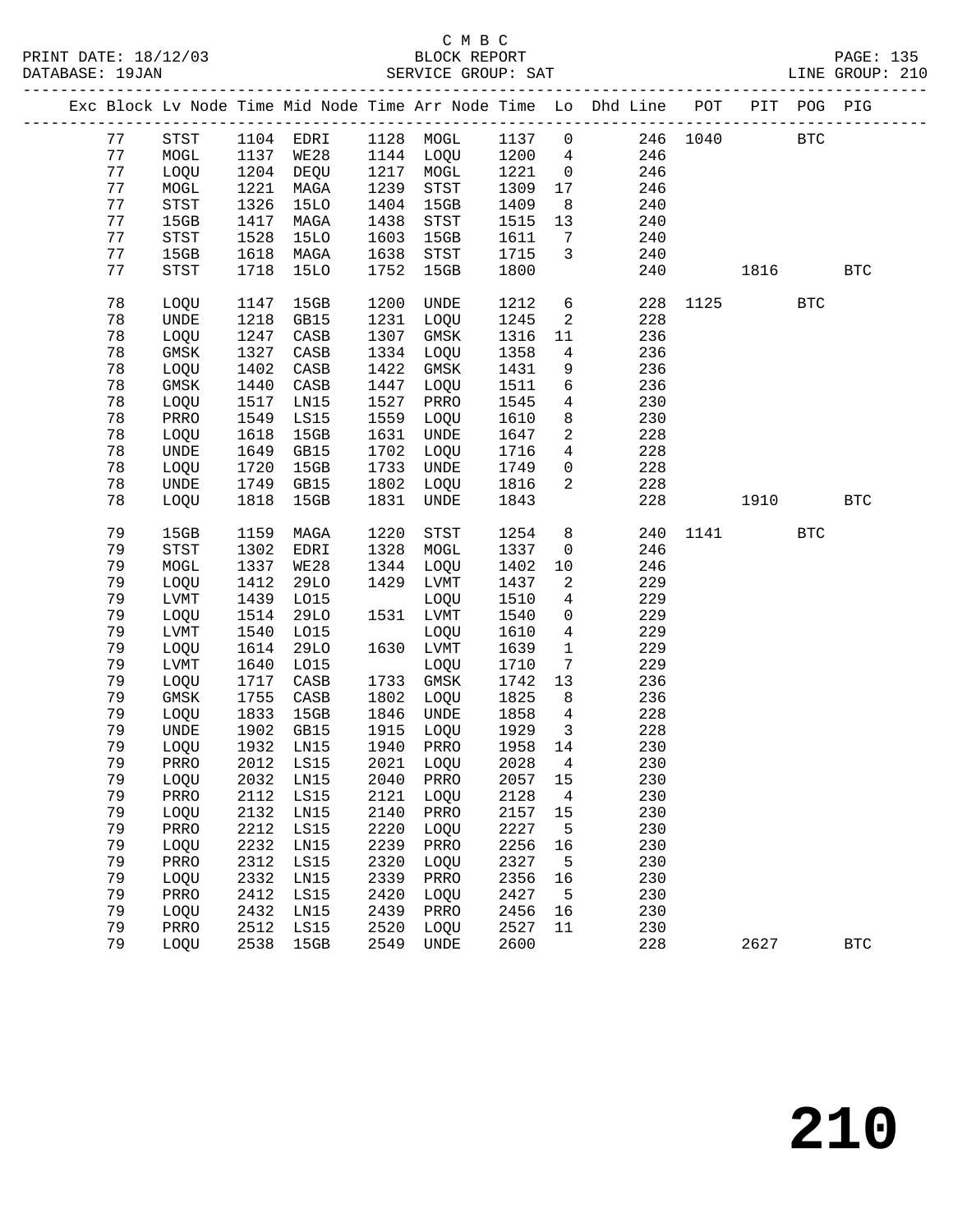|  |    |                  |      | Exc Block Lv Node Time Mid Node Time Arr Node Time Lo Dhd Line POT |      |             |              |                 |               |          |         | PIT POG PIG |            |
|--|----|------------------|------|--------------------------------------------------------------------|------|-------------|--------------|-----------------|---------------|----------|---------|-------------|------------|
|  | 80 | STST             |      | 1232 EDRI 1258 MOGL 1307                                           |      |             |              | $\overline{0}$  |               | 246 1208 |         | <b>BTC</b>  |            |
|  | 80 | $\sf{MOGL}$      | 1307 | WE28                                                               |      | 1314 LOQU   | 1332         | $\mathbf{3}$    | 246           |          |         |             |            |
|  | 80 | LOQU             |      | 1335 DEQU                                                          |      | 1349 MOGL   | 1332<br>1353 | $\overline{0}$  | 246           |          |         |             |            |
|  | 80 | MOGL             | 1353 | MAGA                                                               | 1411 | STST        | 1443         | 5               | 246           |          |         |             |            |
|  | 80 | STST             | 1448 | <b>15LO</b>                                                        | 1523 | 15GB        | 1531         | $7\overline{ }$ | 240           |          |         |             |            |
|  | 80 | 15GB             | 1538 | MAGA                                                               | 1558 | <b>STST</b> | 1635         | 3               | 240           |          |         |             |            |
|  | 80 | STST             | 1638 | 15LO                                                               | 1712 | 15GB        | 1720         | 8               | 240           |          |         |             |            |
|  | 80 | 15GB             | 1728 | MAGA                                                               | 1748 | STST        | 1825         | 8               | 240           |          |         |             |            |
|  | 80 | STST             | 1833 | EDRI                                                               | 1858 | MOGL        | 1907         | $\Omega$        | 246           |          |         |             |            |
|  | 80 | MOGL             | 1907 | WE28                                                               | 1914 | LOQU        | 1929         |                 | 246           |          | 1949    |             | <b>BTC</b> |
|  | 81 | <b>STST</b>      | 1306 | <b>15LO</b>                                                        | 1344 | 15GB        | 1349         | 8               | 240           |          | 1242    | <b>BTC</b>  |            |
|  | 81 | 15GB             | 1357 | MAGA                                                               | 1418 | STST        | 1454         | $7\overline{ }$ | 240           |          |         |             |            |
|  | 81 | <b>STST</b>      | 1501 | EDRI                                                               | 1528 | MOGL        | 1538         | $\overline{0}$  | 246           |          |         |             |            |
|  | 81 | MOGL             | 1538 | <b>WE28</b>                                                        | 1545 | LOQU        | 1602         | 15              | 246           |          |         |             |            |
|  | 81 | LOQU             | 1617 | CASB                                                               | 1634 | GMSK        | 1643         | 12              | 236           |          |         |             |            |
|  | 81 | GMSK             | 1655 | CASB                                                               | 1702 | LOQU        | 1726         | $6\overline{6}$ | 236           |          |         |             |            |
|  | 81 | LOQU             | 1732 | CASB                                                               | 1748 | GMSK        | 1757         | 15              | 236           |          |         |             |            |
|  | 81 | $\rm{GMSK}$      | 1812 | $\mathtt{CASB}$                                                    | 1819 | LOQU        | 1840         | $7\phantom{.0}$ | 236           |          |         |             |            |
|  | 81 | LOQU             | 1847 | LNI5                                                               |      | 1855 PRRO   | 1914         | $\mathbf 0$     | 230           |          |         |             |            |
|  | 81 | PRRO             | 1914 | LS15                                                               | 1923 | LOOU        | 1930         |                 | 230           |          | 1950    |             | <b>BTC</b> |
|  |    |                  |      |                                                                    |      |             |              |                 |               |          |         |             |            |
|  | 82 | <b>LVMT</b>      | 1318 | LO15                                                               |      | LOOU        | 1347         | 5               | 229           |          | 1300    | <b>BTC</b>  |            |
|  | 82 | LOQU             | 1352 | 29LO                                                               |      | 1409 LVMT   | 1417         | $\overline{a}$  | 229           |          |         |             |            |
|  | 82 | LVMT             | 1419 | L015                                                               |      | LOQU        | 1450         | 2               | 229           |          |         |             |            |
|  | 82 | LOQU             | 1452 | 29LO                                                               |      | 1509 LVMT   | 1518         | $\mathbf{1}$    | 229           |          |         |             |            |
|  | 82 | LVMT             | 1519 | L015                                                               |      | LOQU        | 1549         | 13              | 229           |          |         |             |            |
|  | 82 | LOQU             | 1602 | CASB                                                               |      | 1619 GMSK   | 1628         | 12              | 236           |          |         |             |            |
|  | 82 | GMSK             | 1640 | CASB                                                               | 1647 | LOQU        | 1711         | 6               | 236           |          |         |             |            |
|  | 82 | LOQU             | 1717 | LN15                                                               | 1726 | PRRO        | 1745         | 5               | 230           |          |         |             |            |
|  | 82 | PRRO             | 1750 | LS15                                                               | 1800 | LOQU        | 1808         | 9               | 230           |          |         |             |            |
|  | 82 | LOQU             | 1817 | LN15                                                               | 1825 | PRRO        | 1844         | $\mathsf{O}$    | 230           |          |         |             |            |
|  | 82 | PRRO             | 1844 | LS15                                                               | 1853 | LOQU        | 1901         | $\overline{a}$  | 230           |          |         |             |            |
|  | 82 | LOQU             | 1903 | CASB                                                               | 1919 | GMSK        | 1928         | $\mathbf 0$     | 236           |          |         |             |            |
|  | 82 | GMSK             | 1928 | CASB                                                               | 1935 | LOQU        | 1956         | 6               | 236           |          |         |             |            |
|  | 82 | LOQU             | 2002 | CASB                                                               | 2018 | GMSK        | 2027         | 9               | 236           |          |         |             |            |
|  | 82 | GMSK             | 2036 | LS15                                                               | 2056 | PBEX        | 2111         | 7               | 232           |          |         |             |            |
|  | 82 | PBEX             | 2118 |                                                                    |      | BAGA        | 2143         | 15              | 1 211         |          |         |             |            |
|  | 82 | PANA             | 2159 |                                                                    |      | PBEX        | 2215         |                 | 212           |          | 2225    |             | <b>BTC</b> |
|  | 83 | BUB <sub>2</sub> | 1334 | PBEX                                                               | 1400 | PANA        | 1426         | 9               | 211           |          | 1311 \  | <b>BTC</b>  |            |
|  | 83 | PANA             | 1435 | PBEX                                                               |      | 1500 BUB2   | 1532         | $\overline{a}$  | 211           |          |         |             |            |
|  | 83 | BUB2             | 1534 | PBEX                                                               | 1600 | PANA        | 1626         | 9               | 211           |          |         |             |            |
|  | 83 | $\mathtt{PANA}$  | 1635 | PBEX                                                               | 1700 | BUB2        | 1730         | $7\phantom{.}$  | 211           |          |         |             |            |
|  | 83 | BUB <sub>2</sub> | 1737 | PBEX                                                               | 1800 | BAGA        | 1827         | $\Omega$        | $1 \quad 211$ |          |         |             |            |
|  | 83 | PANA             | 1828 |                                                                    |      | PBEX        | 1846         |                 | 212           |          | 1856 18 |             | <b>BTC</b> |
|  |    |                  |      |                                                                    |      |             |              |                 |               |          |         |             |            |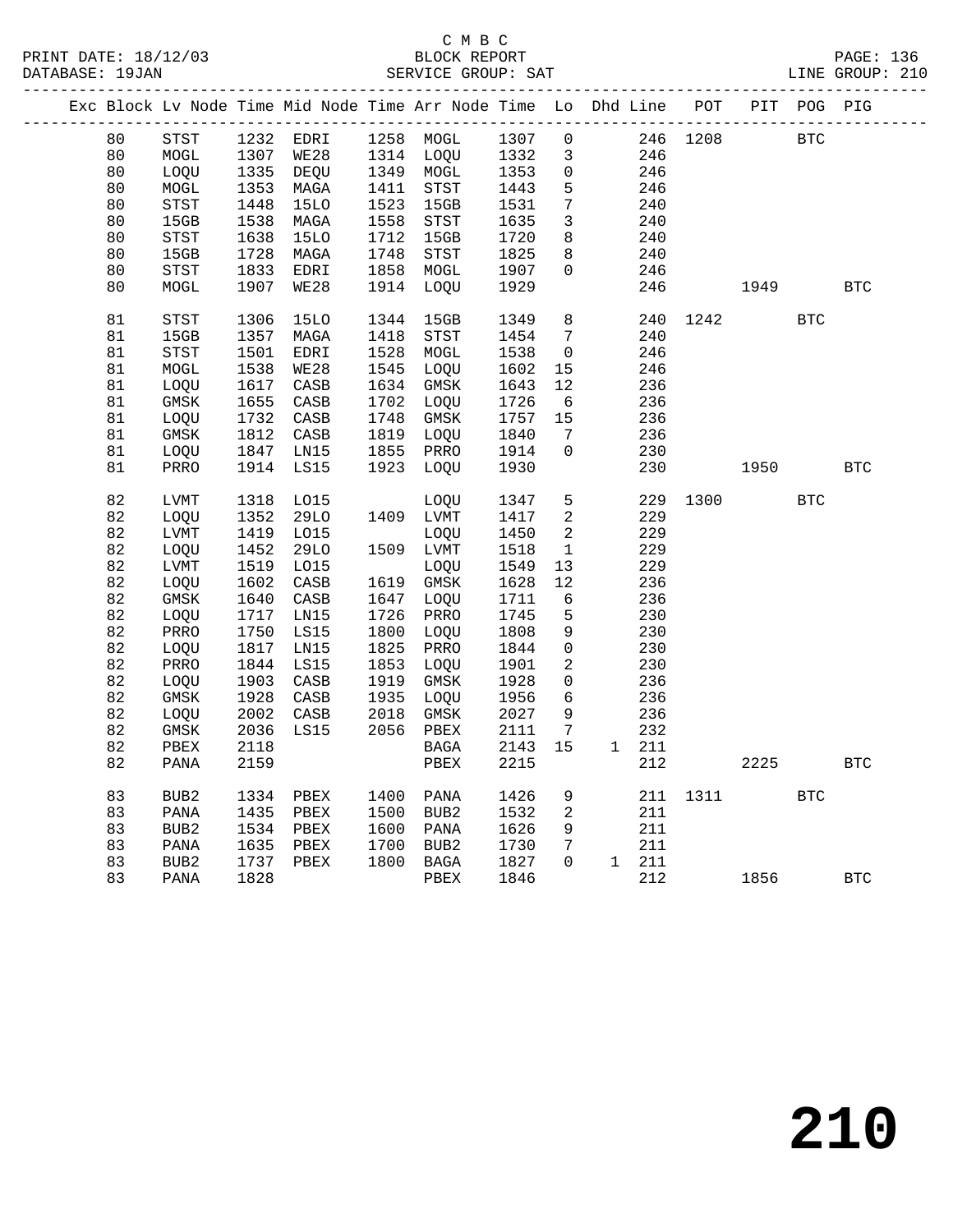## C M B C

84 UNDE 2538 PBEX 2552 209 2602 BTC

| DATABASE: 19JAN |    |      |      |      |      | SERVICE GROUP: SAT |      |                           |                                                                |          |     |     | LINE GROUP: 210 |  |
|-----------------|----|------|------|------|------|--------------------|------|---------------------------|----------------------------------------------------------------|----------|-----|-----|-----------------|--|
|                 |    |      |      |      |      |                    |      |                           | Exc Block Ly Node Time Mid Node Time Arr Node Time Lo Dhd Line | POT      | PIT | POG | PIG             |  |
|                 | 84 | UNDE | 1404 | PBEX | 1424 | BUB2               | 1456 | $\overline{\phantom{a}3}$ |                                                                | 210 1334 |     | BTC |                 |  |
|                 | 84 | BUB2 | 1459 | PBEX | 1525 | UNDE               | 1549 | 16                        | 210                                                            |          |     |     |                 |  |
|                 | 84 | UNDE | 1605 | PBEX | 1624 | BUB2               | 1656 | 3                         | 210                                                            |          |     |     |                 |  |
|                 | 84 | BUB2 | 1659 | PBEX | 1725 | UNDE               | 1749 | 6                         | 210                                                            |          |     |     |                 |  |
|                 | 84 | UNDE | 1755 | PBEX | 1814 | BUB2               | 1846 | 3                         | 210                                                            |          |     |     |                 |  |
|                 | 84 | BUB2 | 1849 | PBEX | 1915 | UNDE               | 1936 | -21                       | 210                                                            |          |     |     |                 |  |
|                 | 84 | UNDE | 1957 | PBEX | 2014 | BUB2               | 2043 | 6                         | 209                                                            |          |     |     |                 |  |
|                 | 84 | BUB2 | 2049 | PBEX | 2113 | UNDE               | 2137 | 20                        | 209                                                            |          |     |     |                 |  |
|                 | 84 | UNDE | 2157 | PBEX | 2214 | BUB2               | 2244 | 6                         | 209                                                            |          |     |     |                 |  |
|                 | 84 | BUB2 | 2250 | PBEX | 2313 | UNDE               | 2337 | 20                        | 209                                                            |          |     |     |                 |  |
|                 | 84 | UNDE | 2357 | PBEX | 2414 | BUB2               | 2441 | 9                         | 209                                                            |          |     |     |                 |  |
|                 | 84 | BUB2 | 2450 | PBEX | 2513 | UNDE               | 2537 | 1                         | 209                                                            |          |     |     |                 |  |
|                 |    |      |      |      |      |                    |      |                           |                                                                |          |     |     |                 |  |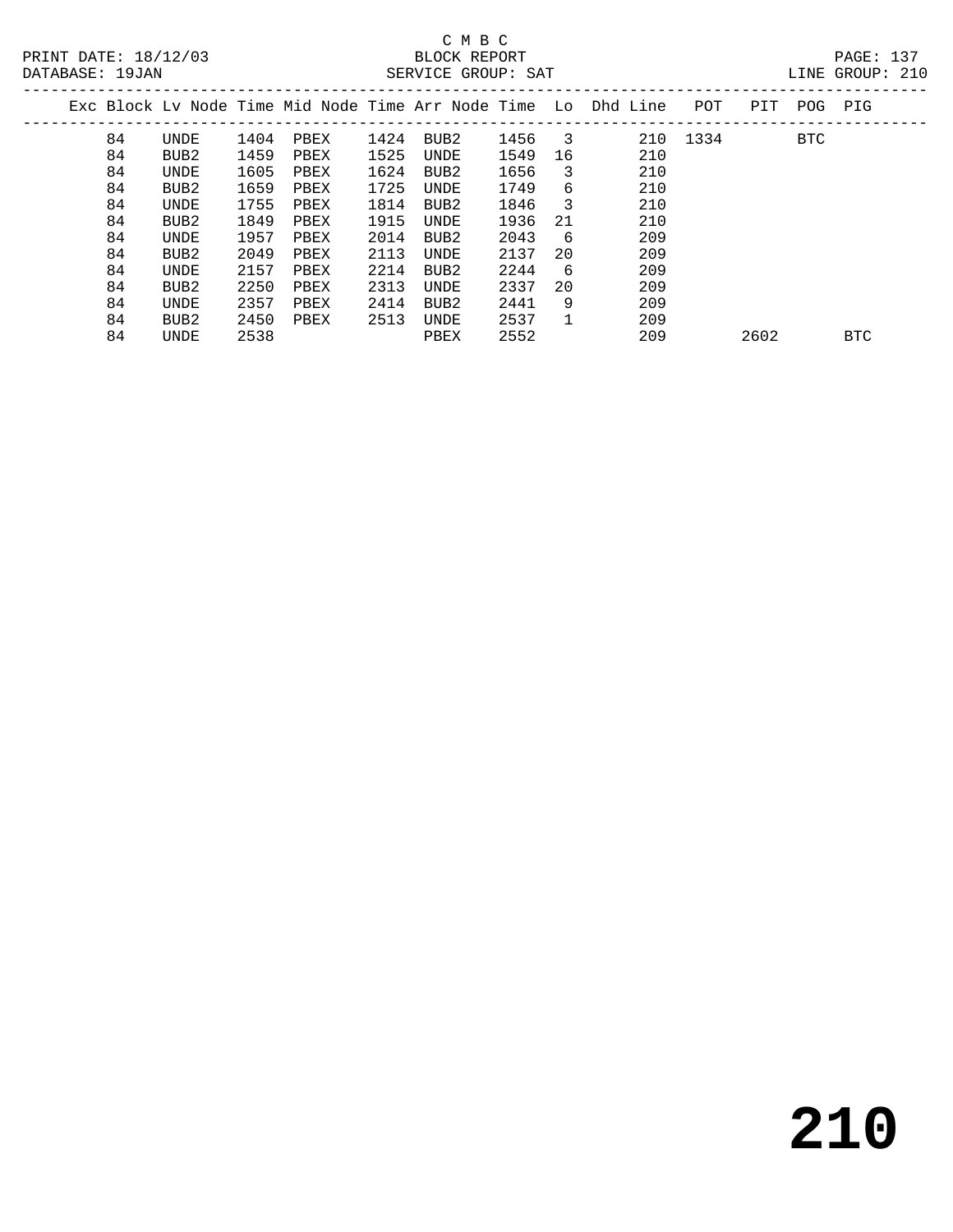| PRINT DATE: 18/12/03<br>DATABASE: 19JAN                   |                                                                                                                                                                                                |                                                                                                                                                                                                                             |                                                                                                                                                      |  | C M B C<br>BLOCK REPORT<br>SERVICE GROUP: SAT                                                                                                                              |                                                                                                                                                          |                                                                                                      |                                                                                                                                            |         |                  |                   | PAGE: 138<br>LINE GROUP: 239 |  |
|-----------------------------------------------------------|------------------------------------------------------------------------------------------------------------------------------------------------------------------------------------------------|-----------------------------------------------------------------------------------------------------------------------------------------------------------------------------------------------------------------------------|------------------------------------------------------------------------------------------------------------------------------------------------------|--|----------------------------------------------------------------------------------------------------------------------------------------------------------------------------|----------------------------------------------------------------------------------------------------------------------------------------------------------|------------------------------------------------------------------------------------------------------|--------------------------------------------------------------------------------------------------------------------------------------------|---------|------------------|-------------------|------------------------------|--|
| BTC<br>CACO<br>HBAY<br>LOQU LONSDALE QUAY<br>MACA<br>PBEX |                                                                                                                                                                                                | Burnaby Depot<br>CAPILANO UNIVERSITY<br>HORSESHOE BAY FERRY<br>MARINE & CAPILANO<br>PHIBBS EXCHANGE                                                                                                                         |                                                                                                                                                      |  |                                                                                                                                                                            | BUB2<br>DUCA<br>HODM                                                                                                                                     |                                                                                                      | BURRARD STATION<br>DUNSMUIR & CAMBIE<br>HOWE & DUNSMUIR<br>LVMT LYNN VALLEY & MTN HWY<br>NWST NEW WESTMINSTER STN<br>PKRS PARK ROYAL SOUTH |         |                  |                   |                              |  |
|                                                           |                                                                                                                                                                                                |                                                                                                                                                                                                                             |                                                                                                                                                      |  |                                                                                                                                                                            |                                                                                                                                                          |                                                                                                      | Exc Block Lv Node Time Mid Node Time Arr Node Time Lo Dhd Line POT PIT POG PIG                                                             |         |                  |                   |                              |  |
|                                                           | 1<br>$\mathbf{1}$<br>$\mathbf 1$<br>1<br>$\mathbf 1$<br>$\mathbf 1$<br>1<br>$\mathbf 1$<br>1<br>1<br>$\mathbf 1$<br>1<br>1<br>$\mathbf 1$<br>$\mathbf 1$<br>1<br>2<br>2<br>$\overline{a}$<br>2 | DUCA<br>HBAY<br><b>DUCA</b><br>HBAY<br><b>DUCA</b><br>HBAY<br><b>DUCA</b><br>HBAY<br><b>DUCA</b><br>HBAY<br><b>DUCA</b><br>HBAY<br><b>DUCA</b><br>HBAY<br><b>DUCA</b><br>HBAY<br><b>DUCA</b><br>HBAY<br><b>DUCA</b><br>HBAY | 555<br>648<br>735<br>823<br>915<br>1003<br>1055<br>1143<br>1235<br>1323<br>1415<br>1503<br>1555<br>1643<br>1735<br>1823<br>755<br>843<br>935<br>1023 |  | <b>HBAY</b><br><b>DUCA</b><br>HBAY<br>DUCA<br>HBAY<br>DUCA<br>HBAY<br>DUCA<br>HBAY<br>DUCA<br>HBAY<br>DUCA<br>HBAY<br>DUCA<br>HBAY<br>DUCA<br>HBAY<br>DUCA<br>HBAY<br>DUCA | 632 16<br>724<br>812<br>859<br>952<br>1039<br>1134<br>1219<br>1314<br>1359<br>1454<br>1539<br>1634<br>1719<br>1811<br>1859<br>832<br>919<br>1012<br>1059 | 11<br>11<br>16<br>11<br>16<br>9<br>16<br>9<br>16<br>9<br>16<br>9<br>16<br>12<br>11<br>16<br>11<br>16 | 257<br>257<br>257<br>257<br>257<br>257<br>257<br>257<br>257<br>257<br>257<br>257<br>257<br>257<br>257<br>257<br>257<br>257<br>257          | 257 531 | 1920<br>731 — 10 | BTC<br><b>BTC</b> | <b>BTC</b>                   |  |
|                                                           | 2<br>2<br>2<br>2<br>2<br>2<br>2<br>2<br>2<br>2<br>2<br>2<br>2<br>2                                                                                                                             | DUCA<br>HBAY<br><b>DUCA</b><br>HBAY<br><b>DUCA</b><br>HBAY<br><b>DUCA</b><br>HBAY<br><b>DUCA</b><br>HBAY<br><b>DUCA</b><br>HBAY<br>DUCA<br>HBAY                                                                             | 1115<br>1203<br>1255<br>1343<br>1435<br>1523<br>1615<br>1703<br>1755<br>1843<br>1925<br>2013<br>2055<br>2200                                         |  | HBAY<br>DUCA<br>HBAY<br>DUCA<br>HBAY<br>DUCA<br>HBAY<br>DUCA<br>HBAY<br>DUCA<br>HBAY<br>DUCA<br>HBAY<br>DUCA                                                               | 1151<br>1239<br>1334<br>1419<br>1514<br>1559<br>1654<br>1739<br>1831<br>1919<br>2000<br>2049<br>2130<br>2236                                             | 12<br>16<br>- 9<br>16<br>- 9<br>16<br>- 9<br>16<br>$12 \overline{ }$<br>6<br>13<br>6<br>30           | 257<br>257<br>257<br>257<br>257<br>257<br>257<br>257<br>257<br>257<br>257<br>257<br>257<br>257                                             |         | 2257             |                   | <b>BTC</b>                   |  |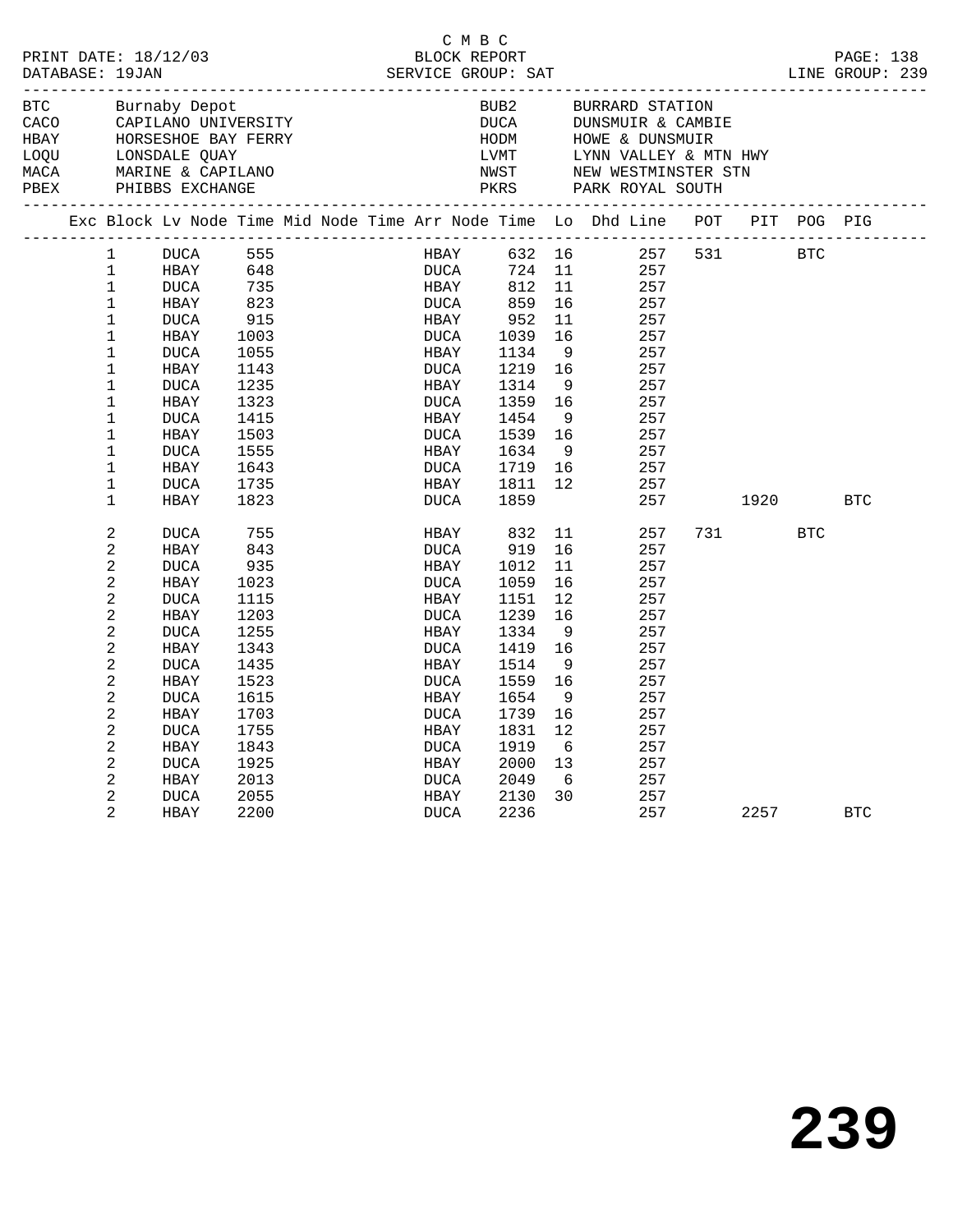#### C M B C<br>BLOCK REPORT PRINT DATE: 18/12/03 BLOCK REPORT PAGE: 139 DATABASE: 19JAN SERVICE GROUP: SAT LINE GROUP: 239

|  |        | Exc Block Lv Node Time Mid Node Time Arr Node Time Lo Dhd Line POT |              |  |                     |              |          |            |     |      | PIT POG PIG |            |
|--|--------|--------------------------------------------------------------------|--------------|--|---------------------|--------------|----------|------------|-----|------|-------------|------------|
|  | 3      | DUCA                                                               | 625          |  | HBAY                | 702 16       |          | 257        | 601 |      | <b>BTC</b>  |            |
|  | 3      | HBAY                                                               | 718          |  | DUCA                | 754          | 21       | 257        |     |      |             |            |
|  | 3      | <b>DUCA</b>                                                        | 815          |  | HBAY                | 852          | 11       | 257        |     |      |             |            |
|  | 3      | HBAY                                                               | 903          |  | DUCA                | 939          | 16       | 257        |     |      |             |            |
|  | 3      | <b>DUCA</b>                                                        | 955          |  | HBAY                | 1032         | 11       | 257        |     |      |             |            |
|  | 3      | HBAY                                                               | 1043         |  | <b>DUCA</b>         | 1119         | 16       | 257        |     |      |             |            |
|  | 3      | <b>DUCA</b>                                                        | 1135         |  | HBAY                | 1211         | 12       | 257        |     |      |             |            |
|  | 3      | <b>HBAY</b>                                                        | 1223         |  | <b>DUCA</b>         | 1259         | 16       | 257        |     |      |             |            |
|  | 3      | <b>DUCA</b>                                                        | 1315         |  | HBAY                | 1354         | 9        | 257        |     |      |             |            |
|  | 3      | HBAY                                                               | 1403         |  | <b>DUCA</b>         | 1439         | 16       | 257        |     |      |             |            |
|  | 3      | <b>DUCA</b>                                                        | 1455         |  | HBAY                | 1534         | 9        | 257        |     |      |             |            |
|  | 3      | HBAY                                                               | 1543         |  | DUCA                | 1619         | 16       | 257        |     |      |             |            |
|  | 3      | <b>DUCA</b>                                                        | 1635         |  | HBAY                | 1714         | 9        | 257        |     |      |             |            |
|  | 3      | HBAY                                                               | 1723         |  | DUCA                | 1759         | 26       | 257        |     |      |             |            |
|  | 3      | <b>DUCA</b>                                                        | 1825         |  | HBAY                | 1901         | 12       | 257        |     |      |             |            |
|  | 3      | HBAY                                                               | 1913         |  | <b>DUCA</b>         | 1949         | 6        | 257        |     |      |             |            |
|  | 3      | <b>DUCA</b>                                                        | 1955         |  | HBAY                | 2030         | 13       | 257        |     |      |             |            |
|  | 3      | HBAY                                                               | 2043         |  | <b>DUCA</b>         | 2119         |          | 257        |     | 2140 |             | <b>BTC</b> |
|  | 4      | <b>DUCA</b>                                                        | 655          |  | HBAY                | 732          | 11       | 257        | 631 |      | BTC         |            |
|  | 4      | HBAY                                                               | 743          |  | <b>DUCA</b>         | 819          | 16       | 257        |     |      |             |            |
|  | 4      | <b>DUCA</b>                                                        | 835          |  | HBAY                | 912          | 11       | 257        |     |      |             |            |
|  | 4      | HBAY                                                               | 923          |  | <b>DUCA</b>         | 959          | 16       | 257        |     |      |             |            |
|  | 4      | <b>DUCA</b>                                                        | 1015         |  | HBAY                | 1052         | 11       | 257        |     |      |             |            |
|  | 4      | HBAY                                                               | 1103         |  | <b>DUCA</b>         | 1139         | 16       | 257        |     |      |             |            |
|  | 4      | <b>DUCA</b>                                                        | 1155         |  | HBAY                | 1231         | 12       | 257        |     |      |             |            |
|  | 4      | HBAY                                                               | 1243         |  | <b>DUCA</b>         | 1319         | 16       | 257        |     |      |             |            |
|  | 4      | <b>DUCA</b>                                                        | 1335         |  | HBAY                | 1414         | 9        | 257        |     |      |             |            |
|  | 4      | HBAY                                                               | 1423         |  | <b>DUCA</b>         | 1459         | 16       | 257        |     |      |             |            |
|  | 4      | <b>DUCA</b>                                                        | 1515         |  | HBAY                | 1554         | 9        | 257        |     |      |             |            |
|  | 4      | HBAY                                                               | 1603         |  | <b>DUCA</b>         | 1639         | 16       | 257        |     |      |             |            |
|  | 4      | <b>DUCA</b>                                                        | 1655         |  | HBAY                | 1734         | 9        | 257        |     |      |             |            |
|  | 4      | HBAY                                                               | 1743         |  | <b>DUCA</b>         | 1819         |          | 257        |     | 1840 |             | <b>BTC</b> |
|  | 5      | <b>DUCA</b>                                                        | 715          |  | HBAY                | 752          | 11       | 257        | 651 |      | <b>BTC</b>  |            |
|  | 5      | HBAY                                                               | 803          |  | DUCA                | 839          | 16       | 257        |     |      |             |            |
|  | 5      | <b>DUCA</b>                                                        | 855          |  | HBAY                | 932          | 11       | 257        |     |      |             |            |
|  | 5      | HBAY                                                               | 943          |  | DUCA                | 1019         | 16       | 257        |     |      |             |            |
|  | 5      | <b>DUCA</b>                                                        | 1035         |  | HBAY                | 1112         | 11       | 257        |     |      |             |            |
|  | 5      | HBAY                                                               | 1123         |  | <b>DUCA</b>         | 1159         | 16       | 257        |     |      |             |            |
|  | 5      | <b>DUCA</b>                                                        | 1215         |  | HBAY                | 1254         | 9        | 257        |     |      |             |            |
|  | 5      | HBAY                                                               | 1303         |  | <b>DUCA</b>         | 1339         | 16       | 257        |     |      |             |            |
|  | 5      | <b>DUCA</b>                                                        | 1355         |  | HBAY                | 1434         | 9        | 257        |     |      |             |            |
|  | 5      | HBAY                                                               | 1443         |  | <b>DUCA</b>         | 1519         | 16       | 257        |     |      |             |            |
|  | 5      | <b>DUCA</b>                                                        | 1535         |  | HBAY                | 1614         | 9        | 257        |     |      |             |            |
|  | 5      | HBAY                                                               | 1623         |  | <b>DUCA</b>         | 1659         | 16       | 257        |     |      |             |            |
|  | 5<br>5 | <b>DUCA</b>                                                        | 1715         |  | HBAY                | 1751         | 12       | 257        |     |      |             |            |
|  | 5      | HBAY<br><b>DUCA</b>                                                | 1803<br>1855 |  | <b>DUCA</b><br>HBAY | 1839<br>1930 | 16<br>13 | 257<br>257 |     |      |             |            |
|  | 5      | HBAY                                                               | 1943         |  | <b>DUCA</b>         | 2019         | 6        | 257        |     |      |             |            |
|  | 5      | <b>DUCA</b>                                                        | 2025         |  | HBAY                | 2100         | 20       | 257        |     |      |             |            |
|  | 5      | HBAY                                                               | 2120         |  | <b>DUCA</b>         | 2156         | 4        | 257        |     |      |             |            |
|  | 5      | <b>DUCA</b>                                                        | 2200         |  | HBAY                | 2235         | 25       | 257        |     |      |             |            |
|  | 5      | HBAY                                                               | 2300         |  | <b>DUCA</b>         | 2336         |          | 257        |     | 2357 |             | <b>BTC</b> |
|  |        |                                                                    |              |  |                     |              |          |            |     |      |             |            |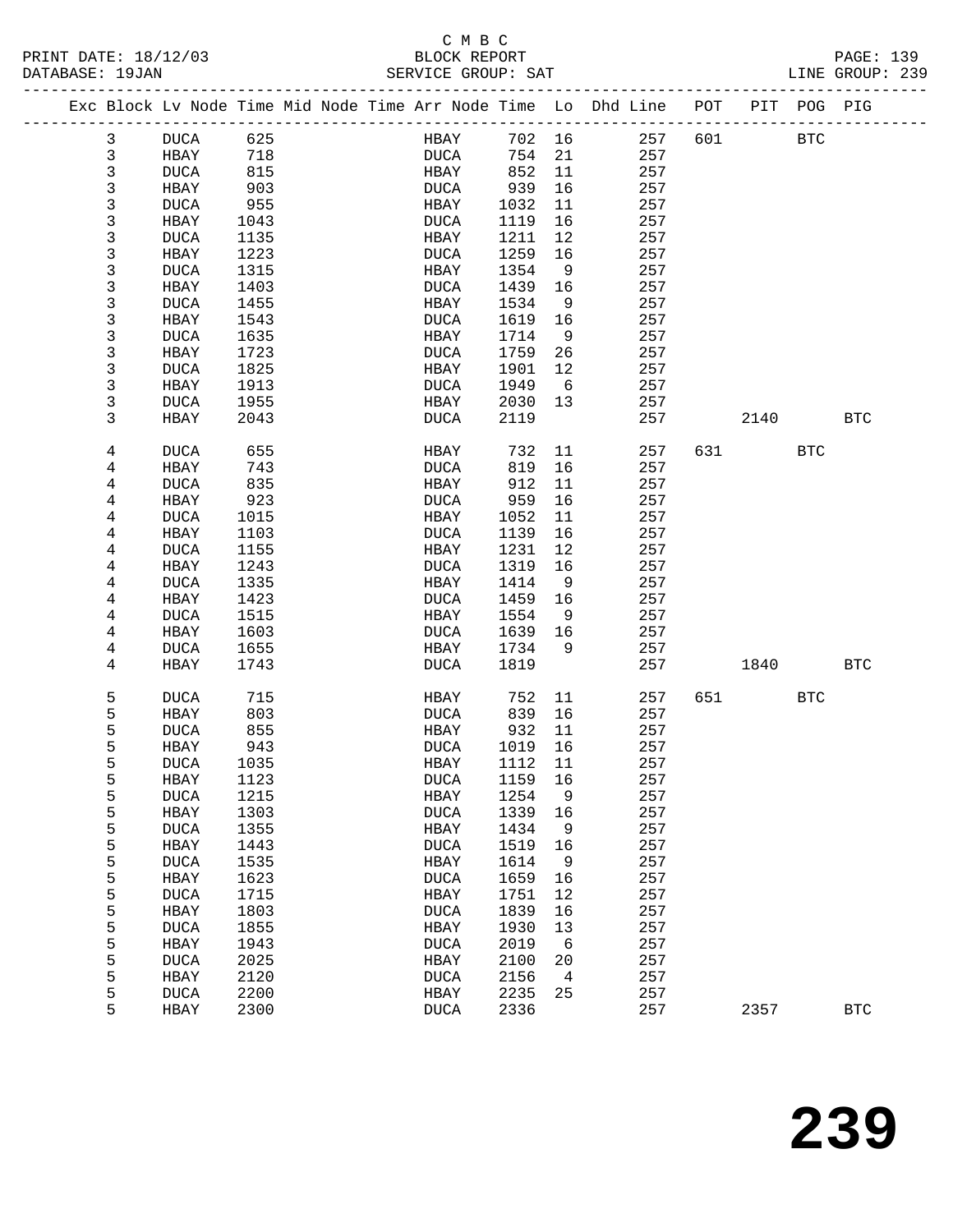|  |          |      |              | Exc Block Lv Node Time Mid Node Time Arr Node Time Lo Dhd Line POT |              |              |              |                         |    | -------------------------------- |     |      | PIT POG PIG |              |
|--|----------|------|--------------|--------------------------------------------------------------------|--------------|--------------|--------------|-------------------------|----|----------------------------------|-----|------|-------------|--------------|
|  | 51       | PBEX |              | 511 LOQU                                                           |              | 523 PKRS     | 542          | $\overline{0}$          |    | 239                              | 459 |      | <b>BTC</b>  |              |
|  | 51       | PKRS | 542          | LOQU                                                               |              | 558 CACO     | 623          | 14                      |    | 239                              |     |      |             |              |
|  | 51       | CACO | 637          | LOQU                                                               | 658          | PKRS         | 721          | $6\overline{6}$         |    | 239                              |     |      |             |              |
|  | 51       | PKRS | 727          | LOQU                                                               | 743          | CACO         | 808          | 14                      |    | 239                              |     |      |             |              |
|  | 51       | CACO | 822          | LOQU                                                               | 844          | PKRS         | 907          | $\overline{4}$          |    | 239                              |     |      |             |              |
|  | 51       | PKRS | 911          | LOQU                                                               | 928          | CACO         | 955          | 11                      |    | 239                              |     |      |             |              |
|  | 51       | CACO | 1006         | LOQU                                                               | 1032         | PKRS         | 1100         | 6                       |    | 239                              |     |      |             |              |
|  | 51       | PKRS | 1106         | LOQU                                                               | 1127         | CACO         | 1156         | 9                       |    | 239                              |     |      |             |              |
|  | 51       | CACO | 1205         | LOQU                                                               | 1232         | PKRS         | 1304         | 13                      |    | 239                              |     |      |             |              |
|  | 51       | PKRS | 1317         | LOQU                                                               | 1342         | CACO         | 1413         | 8                       |    | 239                              |     |      |             |              |
|  | 51       | CACO | 1421         | LOQU                                                               | 1448         | PKRS         | 1520         | 13                      |    | 239                              |     |      |             |              |
|  | 51       | PKRS | 1533         | LOQU                                                               | 1557         | CACO         | 1628         | $7\phantom{.0}$         |    | 239                              |     |      |             |              |
|  | 51       | CACO | 1635         | LOQU                                                               | 1701         | PKRS         | 1732         | $5\overline{5}$         |    | 239                              |     |      |             |              |
|  | 51       | PKRS | 1737         | LOQU                                                               | 1758         | CACO         | 1824         | 13                      |    | 239                              |     |      |             |              |
|  | 51       | CACO | 1837         | LOQU                                                               | 1901         | PKRS         | 1928         | 12                      |    | 239                              |     |      |             |              |
|  | 51       | PKRS | 1940         | LOQU                                                               | 1958         | CACO         | 2024         | 13                      |    | 239                              |     |      |             |              |
|  | 51       | CACO | 2037         | LOQU                                                               | 2059         | PKRS         | 2123         |                         |    | 239                              |     | 2153 |             | <b>BTC</b>   |
|  |          |      |              |                                                                    |              |              |              |                         |    |                                  |     |      |             |              |
|  | 52       | PBEX | 541          | LOQU                                                               | 553          | PKRS         | 612          | $\mathsf{O}$            |    | 239                              | 529 |      | <b>BTC</b>  |              |
|  | 52       | PKRS | 612          | LOQU                                                               | 628          | CACO         | 653          | 14                      |    | 239                              |     |      |             |              |
|  | 52       | CACO | 707          | LOQU                                                               | 728          | PKRS         | 753          | $\overline{4}$          |    | 239                              |     |      |             |              |
|  | 52       | PKRS | 757          | LOQU                                                               | 813          | CACO         | 838          | 11                      |    | 239                              |     |      |             |              |
|  | 52       | CACO | 849          | LOQU                                                               | 913          | PKRS         | 939          | $\mathsf{O}$            |    | 239                              |     |      |             |              |
|  | 52       | PKRS | 939          | LOQU                                                               | 958          | CACO         | 1026         | 10                      |    | 239                              |     |      |             |              |
|  | 52       | CACO | 1036         | LOQU                                                               | 1102         | PKRS         | 1132         | 2                       |    | 239                              |     |      |             |              |
|  | 52       | PKRS | 1134         | LOQU                                                               | 1156         | CACO         | 1226         | 9                       |    | 239                              |     |      |             |              |
|  | 52       | CACO | 1235         | LOQU                                                               | 1303         | PKRS         | 1335         | 12                      |    | 239                              |     |      |             |              |
|  | 52       | PKRS | 1347         | LOQU                                                               | 1412         | CACO         | 1443         | 8                       |    | 239                              |     |      |             |              |
|  | 52       | CACO | 1451         | LOQU                                                               | 1518         | PKRS         | 1550         | 14                      |    | 239                              |     |      |             |              |
|  | 52       | PKRS | 1604         | LOQU                                                               | 1627         | CACO         | 1658         | 8 <sup>8</sup>          |    | 239                              |     |      |             |              |
|  | 52       | CACO | 1706         | LOQU                                                               | 1731         | PKRS         | 1800         | 9                       |    | 239                              |     |      |             |              |
|  | 52       | PKRS | 1809         | LOQU                                                               | 1828         | CACO         | 1854         | 13                      |    | 239                              |     |      |             |              |
|  | 52       | CACO | 1907         | LOQU                                                               | 1929         | PKRS         | 1955         | $\overline{0}$          |    | 239                              |     |      |             |              |
|  | 52       | PKRS | 1955         | LOQU                                                               | 2013         | CACO         | 2039         | 13                      |    | 239                              |     |      |             |              |
|  | 52       | CACO | 2052         | LOQU                                                               | 2114         | PKRS         | 2138         | $\overline{\mathbf{3}}$ |    | 239                              |     |      |             |              |
|  | 52       | PKRS | 2141         | LOQU                                                               | 2158         | CACO         | 2224         | 13                      |    | 239                              |     |      |             |              |
|  | 52       | CACO | 2237         | LOQU                                                               | 2259         | PKRS         | 2322         | 19                      |    | 239                              |     |      |             |              |
|  | 52       | PKRS | 2341         | LOQU                                                               | 2358         | CACO         | 2424         | 13                      |    | 239                              |     |      |             |              |
|  | 52       | CACO | 2437         | PBEX                                                               | 2444         | LOQU         | 2458         | $\overline{4}$          |    | 239                              |     |      |             |              |
|  | 52       | LOQU | 2502         |                                                                    |              | HODM         | 2529 11      |                         |    | N24                              |     |      |             |              |
|  | 52       | HODM | 2540         | LOQU                                                               | 2610         | ${\rm LVMT}$ | 2627         | $10$                    | 23 | N24                              |     |      |             |              |
|  | 52       | HODM | 2700         | LOQU                                                               | 2730         | LVMT         | 2747         |                         |    | N24                              |     | 2803 |             | $_{\rm BTC}$ |
|  |          |      |              |                                                                    |              |              |              |                         |    |                                  |     |      |             |              |
|  | 53<br>53 | CACO | 607<br>657   | LOQU                                                               | 628<br>713   | PKRS         | 651          | 6                       |    | 239<br>239                       | 551 |      | <b>BTC</b>  |              |
|  |          | PKRS |              | LOQU                                                               |              | CACO         | 738          | 14                      |    |                                  |     |      |             |              |
|  | 53       | CACO | 752          | LOQU                                                               | 814          | PKRS         | 839          | 2                       |    | 239                              |     |      |             |              |
|  | 53<br>53 | PKRS | 841          | LOQU                                                               | 858          | CACO         | 925<br>1027  | 10                      |    | 239<br>239                       |     |      |             |              |
|  | 53       | CACO | 935          | LOQU                                                               | 1000<br>1057 | PKRS         | 1125         | 10                      |    | 239                              |     |      |             |              |
|  |          | PKRS | 1037         | LOQU                                                               |              | CACO         |              | 11                      |    |                                  |     |      |             |              |
|  | 53       | CACO | 1136         | LOQU                                                               | 1202<br>1312 | PKRS         | 1233         | 15                      |    | 239<br>239                       |     |      |             |              |
|  | 53       | PKRS | 1248         | LOQU                                                               |              | CACO         | 1343         | 8                       |    |                                  |     |      |             |              |
|  | 53       | CACO | 1351         | LOQU                                                               | 1418         | PKRS         | 1450         | 13                      |    | 239                              |     |      |             |              |
|  | 53       | PKRS | 1503         | LOQU                                                               | 1527         | CACO         | 1558         | 8                       |    | 239                              |     |      |             |              |
|  | 53<br>53 | CACO | 1606<br>1721 | LOQU                                                               | 1632<br>1743 | PKRS         | 1703<br>1811 | 18                      |    | 239<br>239                       |     |      |             |              |
|  | 53       | PKRS | 1822         | LOQU                                                               |              | CACO         | 1913         | 11                      |    | 239                              |     |      |             |              |
|  |          | CACO |              | LOQU                                                               | 1846         | PKRS         |              | 12                      |    |                                  |     |      |             |              |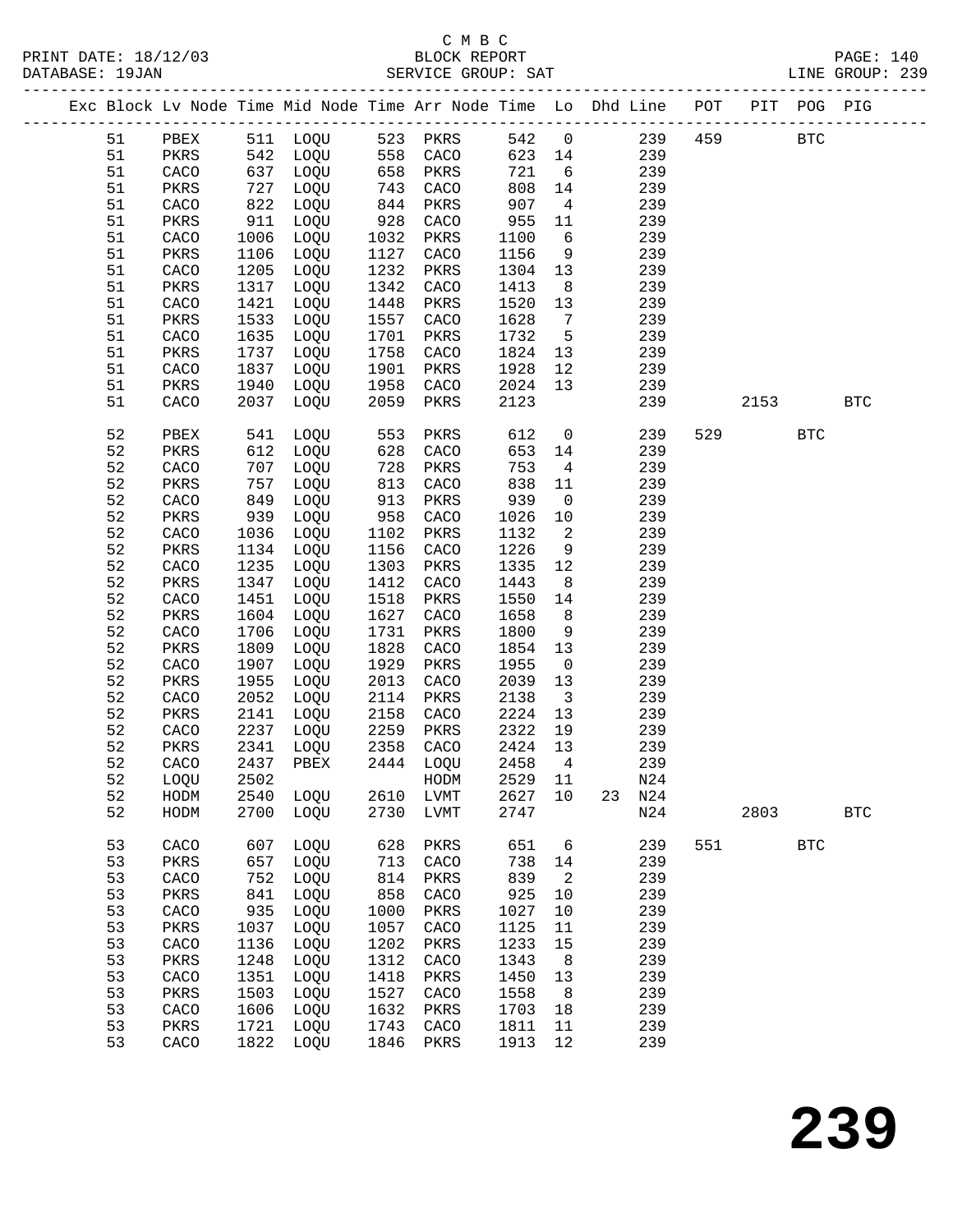|  |          |              |              | Exc Block Lv Node Time Mid Node Time Arr Node Time Lo Dhd Line POT PIT POG PIG |                   |                      |                 |                         |                 |            |        |              |              |
|--|----------|--------------|--------------|--------------------------------------------------------------------------------|-------------------|----------------------|-----------------|-------------------------|-----------------|------------|--------|--------------|--------------|
|  | 53       |              |              |                                                                                |                   |                      |                 |                         |                 |            |        |              |              |
|  | 53       |              |              |                                                                                |                   |                      |                 |                         |                 | 239        | 2139   |              | $_{\rm BTC}$ |
|  |          |              |              |                                                                                |                   |                      |                 |                         |                 |            |        |              |              |
|  | 54       | PBEX         |              | 611 LOQU                                                                       | 623<br>658<br>758 | PKRS                 | 642             | $\overline{0}$          |                 | 239        | 559 30 | $_{\rm BTC}$ |              |
|  | 54       | PKRS         | 642          | LOQU                                                                           |                   | CACO                 | 723 14          |                         |                 | 239        |        |              |              |
|  | 54       | CACO         | 737          | LOQU                                                                           |                   | PKRS                 | 823             | $\overline{\mathbf{3}}$ |                 | 239        |        |              |              |
|  | 54<br>54 | PKRS         | 826<br>921   | LOQU                                                                           | 843               | CACO                 | 910<br>1011     | 11                      |                 | 239<br>239 |        |              |              |
|  | 54       | CACO<br>PKRS | 1022         | LOQU<br>LOQU                                                                   | 945               | PKRS<br>CACO         | 1110            | 11<br>11                |                 | 239        |        |              |              |
|  | 54       | CACO         | 1121         | LOQU                                                                           | 1042<br>1147      | PKRS                 | 1217            | 16                      |                 | 239        |        |              |              |
|  | 54       | PKRS         | 1233         | LOQU                                                                           | 1257              | CACO                 | 1328            | 8 <sup>8</sup>          |                 | 239        |        |              |              |
|  | 54       | CACO         | 1336         | LOQU                                                                           | 1403              | PKRS                 | 1435            | 13                      |                 | 239        |        |              |              |
|  | 54       | PKRS         | 1448         | LOQU                                                                           | 1512              | CACO                 | 1543            | 8 <sup>8</sup>          |                 | 239        |        |              |              |
|  | 54       | CACO         | 1551         | LOQU                                                                           | 1617              | PKRS                 | 1648            | 18                      |                 | 239        |        |              |              |
|  | 54       | PKRS         | 1706         | LOQU                                                                           | 1728              | CACO                 | 1758            | 9                       |                 | 239        |        |              |              |
|  | 54       | CACO         | 1807         | LOQU                                                                           | 1831              | PKRS                 | 1858            | 13                      |                 | 239        |        |              |              |
|  | 54       | PKRS         | 1911         | LOQU                                                                           | 1929              | CACO                 | 1955            | 12                      |                 | 239        |        |              |              |
|  | 54       | CACO         | 2007         | LOQU                                                                           | 2029              | PKRS                 | 2055            | 16                      |                 | 239        |        |              |              |
|  | 54       | PKRS         | 2111         | LOQU                                                                           | 2128              | CACO                 | 2154            | 13                      |                 | 239        |        |              |              |
|  | 54       | CACO         | 2207         | LOQU                                                                           | 2229              | PKRS                 | 2253            | 18                      |                 | 239        |        |              |              |
|  | 54<br>54 | PKRS<br>CACO | 2311<br>2407 | LOQU<br>LOQU                                                                   | 2328<br>2429      | CACO<br>PKRS         | 2354<br>2452    | 13<br>$\overline{0}$    |                 | 239<br>239 |        |              |              |
|  | 54       | PKRS         | 2452         | MACA                                                                           | 2455              | PBEX                 | 2519            |                         |                 | 239        | 2529   |              | $_{\rm BTC}$ |
|  |          |              |              |                                                                                |                   |                      |                 |                         |                 |            |        |              |              |
|  | 55       | PKRS         |              | 712 LOQU                                                                       |                   |                      | 753             | 14                      |                 | 239        | 642    | <b>BTC</b>   |              |
|  | 55       | CACO         |              | 807 LOQU                                                                       |                   | 728 CACO<br>829 PKRS | 854             | $\overline{\mathbf{c}}$ |                 | 239        |        |              |              |
|  | 55       | PKRS         | 856          | LOQU                                                                           |                   | 913 CACO             | 940             | 12                      |                 | 239        |        |              |              |
|  | 55       | CACO         | 952          | LOQU                                                                           | 1017              | PKRS                 | 1044            | 8 <sup>8</sup>          |                 | 239        |        |              |              |
|  | 55       | PKRS         | 1052         | LOQU                                                                           | 1112              | CACO                 | 1140            | 11                      |                 | 239        |        |              |              |
|  | 55       | CACO         | 1151         | LOQU                                                                           | 1217              | PKRS                 | 1248            | 14                      |                 | 239        |        |              |              |
|  | 55       | PKRS         | 1302         | LOQU                                                                           | 1327              | CACO                 | 1358            | 8 <sup>8</sup>          |                 | 239        |        |              |              |
|  | 55<br>55 | CACO         | 1406<br>1518 | LOQU                                                                           | 1433              | PKRS<br>1542 CACO    | 1505 13<br>1613 | 8 <sup>8</sup>          |                 | 239<br>239 |        |              |              |
|  | 55       | PKRS<br>CACO |              | LOQU<br>1621 LOQU                                                              | 1647              | PKRS                 | 1718            |                         |                 | 239        | 1748   |              | BTC          |
|  |          |              |              |                                                                                |                   |                      |                 |                         |                 |            |        |              |              |
|  | 56       | CACO         |              | 722 LOQU                                                                       | 743               | PKRS                 | 808             |                         | $4\overline{ }$ | 239        | 706    | $_{\rm BTC}$ |              |
|  | 56       | PKRS         | 812          | LOQU                                                                           |                   | 828 CACO             | 853             | 13                      |                 | 239        |        |              |              |
|  | 56       | CACO         |              | 906 LOQU                                                                       |                   | 930 PKRS             | 956             | 10                      |                 | 239        |        |              |              |
|  | 56       | PKRS         |              | 1006 LOQU                                                                      |                   | 1026 CACO            | 1054 12         |                         |                 | 239        |        |              |              |
|  | 56       |              |              | CACO 1106 LOQU 1132 PKRS 1202 16                                               |                   |                      |                 |                         |                 | 239        |        |              |              |
|  | 56<br>56 | PKRS<br>CACO | 1218<br>1320 | LOQU<br>LOQU                                                                   | 1241<br>1348      | CACO<br>PKRS         | 1312<br>1421    | 8<br>11                 |                 | 239<br>239 |        |              |              |
|  | 56       | PKRS         | 1432         | LOQU                                                                           | 1457              | CACO                 | 1528            | 8                       |                 | 239        |        |              |              |
|  | 56       | CACO         | 1536         | LOQU                                                                           | 1602              | PKRS                 | 1633            | 18                      |                 | 239        |        |              |              |
|  | 56       | PKRS         | 1651         | LOQU                                                                           | 1713              | CACO                 | 1743            | 9                       |                 | 239        |        |              |              |
|  | 56       | CACO         | 1752         | LOQU                                                                           | 1816              | PKRS                 | 1845            | 11                      |                 | 239        |        |              |              |
|  | 56       | PKRS         | 1856         | LOQU                                                                           | 1914              | CACO                 | 1940            | 12                      |                 | 239        |        |              |              |
|  | 56       | CACO         | 1952         | LOQU                                                                           | 2014              | PKRS                 | 2040            | $\mathbf{1}$            |                 | 239        |        |              |              |
|  | 56       | PKRS         | 2041         | LOQU                                                                           | 2058              | CACO                 | 2124            | 13                      |                 | 239        |        |              |              |
|  | 56       | CACO         | 2137         | LOQU                                                                           | 2159              | PKRS                 | 2223            | 18                      |                 | 239        |        |              |              |
|  | 56       | PKRS         | 2241         | LOQU                                                                           | 2258              | CACO                 | 2324            | 13                      |                 | 239        |        |              |              |
|  | 56       | CACO         | 2337         | LOQU                                                                           | 2359              | PKRS                 | 2422            | 21                      |                 | 239        |        |              |              |
|  | 56<br>56 | PKRS<br>CACO | 2443<br>2524 | LOQU                                                                           | 2458              | CACO<br>PBEX         | 2523<br>2531    | $\mathbf{1}$<br>5       |                 | 239<br>239 |        |              |              |
|  | 56       | PBEX         | 2536         |                                                                                |                   | BUB <sub>2</sub>     | 2602            | 13                      | 5               | 209        |        |              |              |
|  | 56       | HODM         | 2620         | LOQU                                                                           |                   | 2650 LVMT            | 2707            | $\mathbf 0$             | 23              | N24        |        |              |              |
|  |          |              |              |                                                                                |                   |                      |                 |                         |                 |            |        |              |              |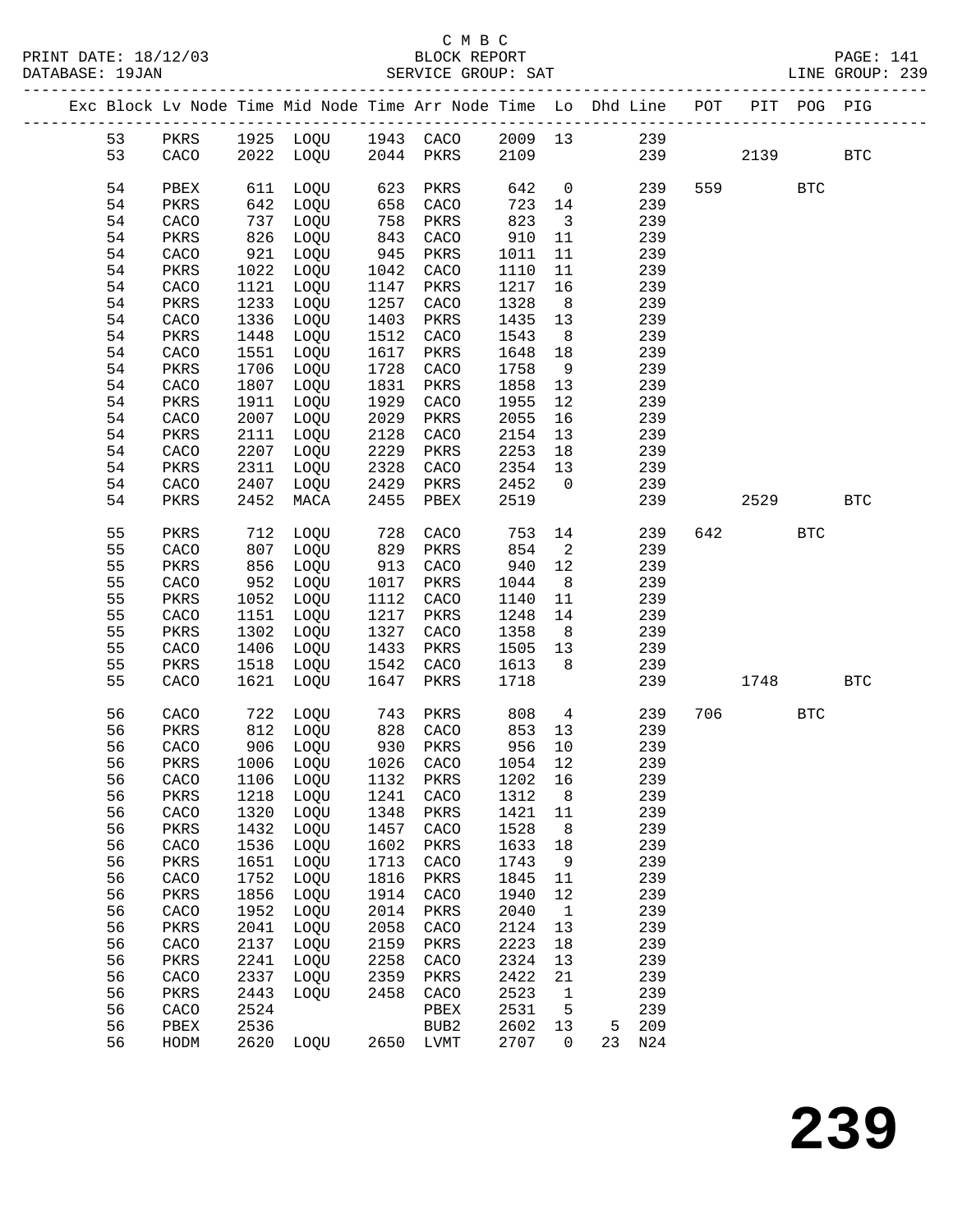|  |    |      |      | Exc Block Lv Node Time Mid Node Time Arr Node Time Lo Dhd Line POT PIT POG PIG |      |      |        |                |        |      |      |            |            |  |
|--|----|------|------|--------------------------------------------------------------------------------|------|------|--------|----------------|--------|------|------|------------|------------|--|
|  | 56 | HODM |      | 2730 LOQU 2800 LVMT 2817                                                       |      |      |        |                | N24    |      | 2833 |            | <b>BTC</b> |  |
|  | 57 | PKRS | 742  | LOQU                                                                           | 758  | CACO | 823 13 |                | 239    |      | 712  | <b>BTC</b> |            |  |
|  | 57 | CACO | 836  | LOQU                                                                           | 900  | PKRS | 924    | $\overline{2}$ | 239    |      |      |            |            |  |
|  | 57 | PKRS | 926  | LOQU                                                                           | 943  | CACO | 1010   | 11             | 239    |      |      |            |            |  |
|  | 57 | CACO | 1021 | LOQU                                                                           | 1047 | PKRS | 1116   | $5^{\circ}$    | 239    |      |      |            |            |  |
|  | 57 | PKRS | 1121 | LOQU                                                                           | 1142 | CACO | 1211   | 9              | 239    |      |      |            |            |  |
|  | 57 | CACO | 1220 | LOQU                                                                           | 1247 | PKRS | 1319   | 13             | 239    |      |      |            |            |  |
|  | 57 | PKRS | 1332 | LOQU                                                                           | 1357 | CACO | 1428   | 8              | 239    |      |      |            |            |  |
|  | 57 | CACO | 1436 | LOQU                                                                           | 1503 | PKRS | 1535   | 13             | 239    |      |      |            |            |  |
|  | 57 | PKRS | 1548 | LOQU                                                                           | 1612 | CACO | 1643   | 8              | 239    |      |      |            |            |  |
|  | 57 | CACO | 1651 | LOQU                                                                           | 1717 | PKRS | 1748   | $5^{\circ}$    | 239    |      |      |            |            |  |
|  | 57 | PKRS | 1753 | LOQU                                                                           | 1813 | CACO | 1839   | 13             | 239    |      |      |            |            |  |
|  | 57 | CACO | 1852 | LOQU                                                                           | 1916 | PKRS | 1943   |                | 239    |      | 2013 |            | <b>BTC</b> |  |
|  | 58 | PKRS | 953  | LOQU                                                                           | 1012 | CACO | 1040   | 11             | 239    |      | 923  | <b>BTC</b> |            |  |
|  | 58 | CACO | 1051 | LOQU                                                                           | 1117 | PKRS | 1147   | 2              | 239    |      |      |            |            |  |
|  | 58 | PKRS | 1149 | LOQU                                                                           | 1211 | CACO | 1241   | 9              | 239    |      |      |            |            |  |
|  | 58 | CACO | 1250 | LOQU                                                                           | 1318 | PKRS | 1350   | 12             | 239    |      |      |            |            |  |
|  | 58 | PKRS | 1402 | LOQU                                                                           | 1427 | CACO | 1458   | 9              | 239    |      |      |            |            |  |
|  | 58 | CACO | 1507 | LOQU                                                                           | 1534 | PKRS | 1606   | 13             | 239    |      |      |            |            |  |
|  | 58 | PKRS | 1619 | LOQU                                                                           | 1642 | CACO | 1713   | 8 <sup>8</sup> | 239    |      |      |            |            |  |
|  | 58 | CACO | 1721 | LOQU                                                                           | 1746 | PKRS | 1815   | 9              | 239    |      |      |            |            |  |
|  | 58 | PKRS | 1824 | LOQU                                                                           | 1843 | CACO | 1909   | 13             | 239    |      |      |            |            |  |
|  | 58 | CACO | 1922 | LOQU                                                                           | 1944 | PKRS | 2010   | $\overline{0}$ | 239    |      |      |            |            |  |
|  | 58 | PKRS | 2010 | LOQU                                                                           | 2028 | CACO | 2054   | 13             | 239    |      |      |            |            |  |
|  | 58 | CACO | 2107 | LOQU                                                                           | 2129 | PKRS | 2153   | 18             | 239    |      |      |            |            |  |
|  | 58 | PKRS | 2211 | LOQU                                                                           | 2228 | CACO | 2254   | 13             | 239    |      |      |            |            |  |
|  | 58 | CACO | 2307 | LOQU                                                                           | 2329 | PKRS | 2352   | 19             | 239    |      |      |            |            |  |
|  | 58 | PKRS | 2411 | LOQU                                                                           | 2428 | CACO | 2454   | 13             | 239    |      |      |            |            |  |
|  | 58 | CACO | 2507 | LOQU                                                                           | 2529 | PKRS | 2558   | 14             | 17 239 |      |      |            |            |  |
|  | 58 | HODM | 2629 |                                                                                |      | NWST | 2731   |                | N19    |      | 2751 |            | <b>BTC</b> |  |
|  | 59 | PKRS | 1203 | LOQU                                                                           | 1226 | CACO | 1257   | 8 <sup>8</sup> | 239    | 1133 |      | <b>BTC</b> |            |  |
|  | 59 | CACO | 1305 | LOQU                                                                           | 1333 | PKRS | 1406   | 11             | 239    |      |      |            |            |  |
|  | 59 | PKRS | 1417 | LOQU                                                                           | 1442 | CACO | 1513   | 9              | 239    |      |      |            |            |  |
|  | 59 | CACO | 1522 | LOQU                                                                           | 1549 | PKRS | 1621   | 15             | 239    |      |      |            |            |  |
|  | 59 | PKRS | 1636 | LOQU                                                                           | 1658 | CACO | 1728   | 8              | 239    |      |      |            |            |  |
|  | 59 | CACO | 1736 | LOQU                                                                           | 1801 | PKRS | 1830   | 10             | 239    |      |      |            |            |  |
|  | 59 | PKRS | 1840 | LOQU                                                                           | 1858 | CACO | 1924   | 14             | 239    |      |      |            |            |  |
|  | 59 | CACO | 1938 | LOQU                                                                           | 2000 | PKRS | 2026   | $\overline{0}$ | 239    |      |      |            |            |  |
|  | 59 | PKRS | 2026 | LOQU                                                                           | 2043 | CACO | 2109   |                | 239    |      | 2124 |            | <b>BTC</b> |  |
|  |    |      |      |                                                                                |      |      |        |                |        |      |      |            |            |  |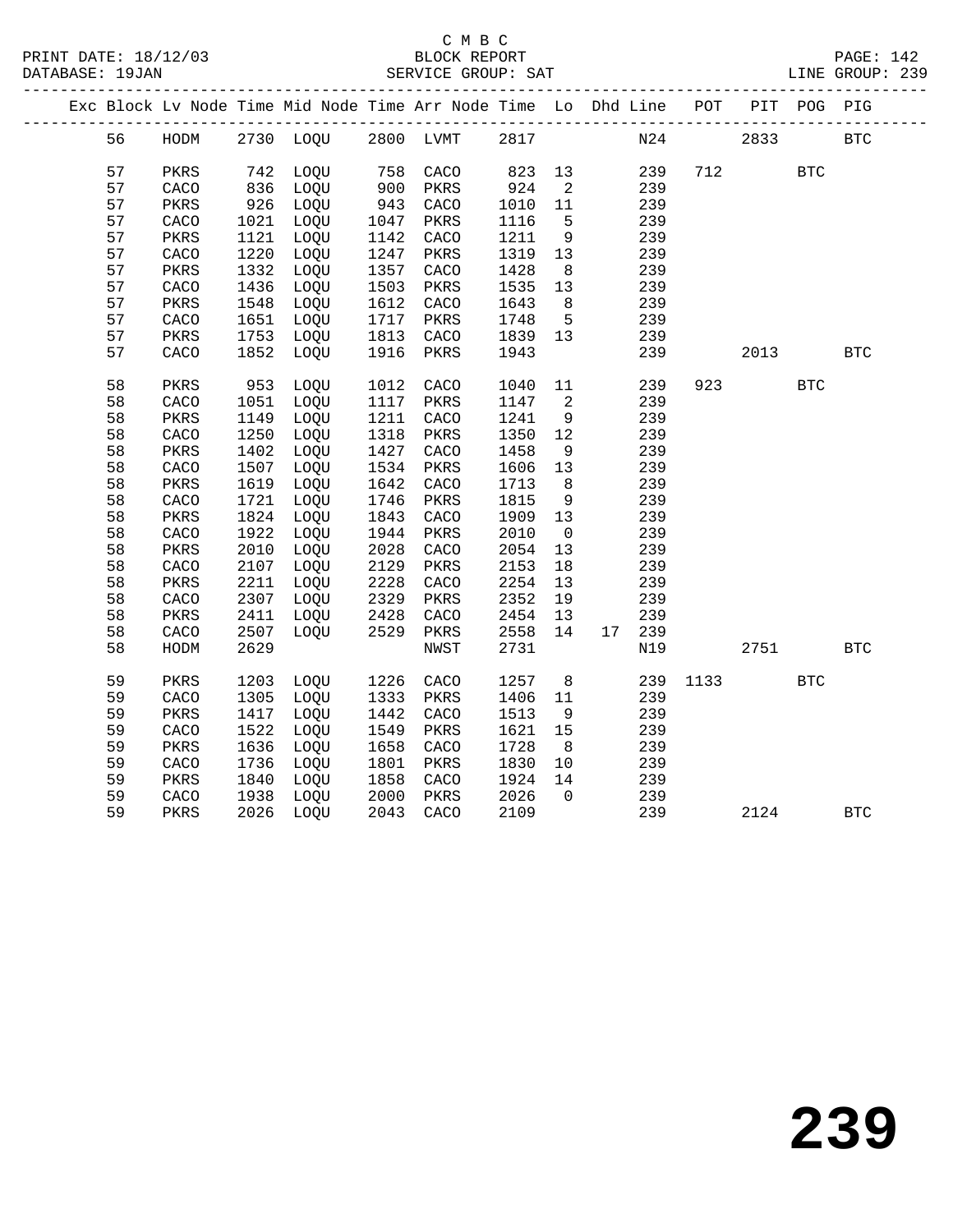|                                                                                                                                                                                                                                                                                                                                                                |                                                                                                                                                              |                                                                      |                                                                                                                                                                                            |                                                                           |                                                                                          |                                                                                              |                                                                     | C M B C<br>PRINT DATE: 18/12/03 BLOCK REPORT PAGE: 143<br>DATABASE: 19JAN SERVICE GROUP: SUN LINE GROUP: 027                                                                                                                                                                                                                                                                                                                                                                                                                                                                                                                                                                                                                                                                                          |      |            |  |
|----------------------------------------------------------------------------------------------------------------------------------------------------------------------------------------------------------------------------------------------------------------------------------------------------------------------------------------------------------------|--------------------------------------------------------------------------------------------------------------------------------------------------------------|----------------------------------------------------------------------|--------------------------------------------------------------------------------------------------------------------------------------------------------------------------------------------|---------------------------------------------------------------------------|------------------------------------------------------------------------------------------|----------------------------------------------------------------------------------------------|---------------------------------------------------------------------|-------------------------------------------------------------------------------------------------------------------------------------------------------------------------------------------------------------------------------------------------------------------------------------------------------------------------------------------------------------------------------------------------------------------------------------------------------------------------------------------------------------------------------------------------------------------------------------------------------------------------------------------------------------------------------------------------------------------------------------------------------------------------------------------------------|------|------------|--|
|                                                                                                                                                                                                                                                                                                                                                                |                                                                                                                                                              |                                                                      |                                                                                                                                                                                            |                                                                           |                                                                                          |                                                                                              |                                                                     | $\begin{tabular}{lllllllllllllllllll} \multicolumn{3}{c }{\begin{tabular}{l} \multicolumn{3}{c}{\multicolumn{3}{c}{\multicolumn{3}{c}{\multicolumn{3}{c}{\multicolumn{3}{c}{\multicolumn{3}{c}{\multicolumn{3}{c}{\multicolumn{3}{c}{\multicolumn{3}{c}{\multicolumn{3}{c}{\multicolumn{3}{c}{\multicolumn{3}{c}{\multicolumn{3}{c}{\multicolumn{3}{c}{\multicolumn{3}{c}{\multicolumn{3}{c}{\multicolumn{3}{c}{\multicolumn{3}{c}{\multicolumn{3}{c}{\multicolumn{3}{c}{\multicolumn{3$<br>EXERCISE HARD MISCHER STATION HOWE & DUNSMUIR<br>HE-E HASTINGS & KOOTENAY EB HK-W HASTINGS & KOOTEN<br>HODM HOWE & DUNSMUIR<br>HODM HOWE & DUNSMUIR<br>HODM MUSC JOYCE STATION<br>MUSC MUIRFIELD & SCAR<br>NEW WESTMINSTER STN PBEX PHIBBS<br>RUBY RUPERT & BROADWAY-NORTH WLHA WILLINGDON & HASTINGS S/B |      |            |  |
|                                                                                                                                                                                                                                                                                                                                                                |                                                                                                                                                              |                                                                      |                                                                                                                                                                                            |                                                                           |                                                                                          |                                                                                              |                                                                     | Exc Block Lv Node Time Mid Node Time Arr Node Time Lo Dhd Line POT PIT POG PIG                                                                                                                                                                                                                                                                                                                                                                                                                                                                                                                                                                                                                                                                                                                        |      |            |  |
| 1<br>$\mathbf{1}$<br>$\mathbf{1}$<br>$\mathbf{1}$<br>$\mathbf{1}$<br>$\mathbf{1}$<br>$\mathbf{1}$<br>$\mathbf 1$<br>$\mathbf{1}$<br>$\mathbf{1}$<br>$\mathbf{1}$<br>$\mathbf{1}$<br>$\mathbf{1}$<br>$\mathbf{1}$<br>$\mathbf 1$<br>$\mathbf{1}$<br>$\mathbf{1}$<br>$\mathbf{1}$<br>$\mathbf{1}$<br>$\mathbf{1}$<br>$\mathbf{1}$<br>$\mathbf{1}$<br>$\mathbf 1$ | JOST<br>PBEX<br>JOST<br>PBEX<br>JOST<br>29ST<br>MUSC<br>29ST<br>JOST<br>29ST<br>MUSC<br>29ST<br>JOST<br>29ST<br>MUSC<br>29ST<br>JOST<br>29ST<br>MUSC<br>29ST | 1053<br>1143<br>1158<br>1253<br>1340<br>1356<br>1453<br>1540<br>1556 | 1018 BDKI 1027 JOST 1048<br>CH77 1109 29ST<br>1213 CH77 1228 JOST<br>CH77 1310 29ST<br>1413 CH77 1428 JOST<br>CH77 1510 29ST<br>1613 CH77 1628 JOST<br>1653 CH77 1710 29ST<br>1740<br>1756 |                                                                           | MUSC<br>29ST<br>MUSC<br>29ST<br>MUSC<br>29ST<br>MUSC<br>29ST                             | 1158<br>1211<br>1245<br>1327<br>1356<br>1408<br>1446<br>1556<br>1608<br>1646<br>1756<br>1808 | $\overline{\mathbf{2}}$<br>5 <sub>5</sub><br>1727<br>5 <sub>5</sub> | 30 5 530 5 643 29 5 656 17 626 619<br>1981 - 13 MUSC 727 0 629<br>2981 - 2981 739 4 629<br>29ST 743 CH77 755 JOST 811 2 026<br>813 BDKI 833 PBEX 843 5 028<br>848 BDKI 857 JOST 918 25 028<br>943 BDKI 1003 PBEX 1013 5 028<br>5 <sub>1</sub><br>028<br>1126 17<br>026<br>$\overline{0}$<br>029<br>029<br>8 <sup>1</sup><br>026<br>13<br>026<br>$\overline{0}$<br>029<br>029<br>$7\overline{ }$<br>026<br>1527 13<br>026<br>$\overline{0}$<br>029<br>$5 -$<br>029<br>$7\overline{ }$<br>026<br>13<br>026<br>$\overline{0}$<br>029<br>029<br>1813 CH77 1827 JOST 1845 2 026                                                                                                                                                                                                                            |      |            |  |
| $\mathbf 1$<br>$\mathbf 1$<br>$\mathbf 1$<br>1<br>$\mathbf 1$<br>1<br>1<br>$\mathbf 1$<br>1<br>$\mathbf{1}$<br>$\mathbf 1$                                                                                                                                                                                                                                     | JOST<br>KTLP<br>PBEX<br><b>JOST</b><br>29ST<br>JOST<br>PBEX<br><b>JOST</b><br>PBEX<br>JOST                                                                   | 2015<br>2053<br>2145<br>2215<br>2247<br>2317<br>2349<br>2419         | 1921 RUBY<br>JOST 1945 BDKI 2005 PBEX 2013 2<br><b>BDKI</b><br>CH77<br>CH77<br>BDKI<br>BDKI<br>BDKI<br>BDKI<br>BDKI                                                                        | 1929 JOST<br>2025<br>2108<br>2158<br>2234<br>2256<br>2336<br>2357<br>2438 | <b>JOST</b><br>29ST<br><b>JOST</b><br>PBEX<br><b>JOST</b><br>PBEX<br><b>JOST</b><br>PBEX | 1941<br>2046<br>2123<br>2213<br>2242<br>2315<br>2344<br>2415<br>2446                         | $\overline{4}$<br>7<br>22<br>2<br>5<br>2<br>5<br>4<br>4             | 1847 RUBY 1858 KTLP 1911 10 027<br>027<br>028<br>028<br>026<br>026<br>028<br>028<br>028<br>028<br>028                                                                                                                                                                                                                                                                                                                                                                                                                                                                                                                                                                                                                                                                                                 |      |            |  |
| $\mathbf{1}$                                                                                                                                                                                                                                                                                                                                                   | PBEX                                                                                                                                                         | 2450                                                                 |                                                                                                                                                                                            |                                                                           | $HK-E$                                                                                   | 2455                                                                                         |                                                                     | 028                                                                                                                                                                                                                                                                                                                                                                                                                                                                                                                                                                                                                                                                                                                                                                                                   | 2459 | <b>BTC</b> |  |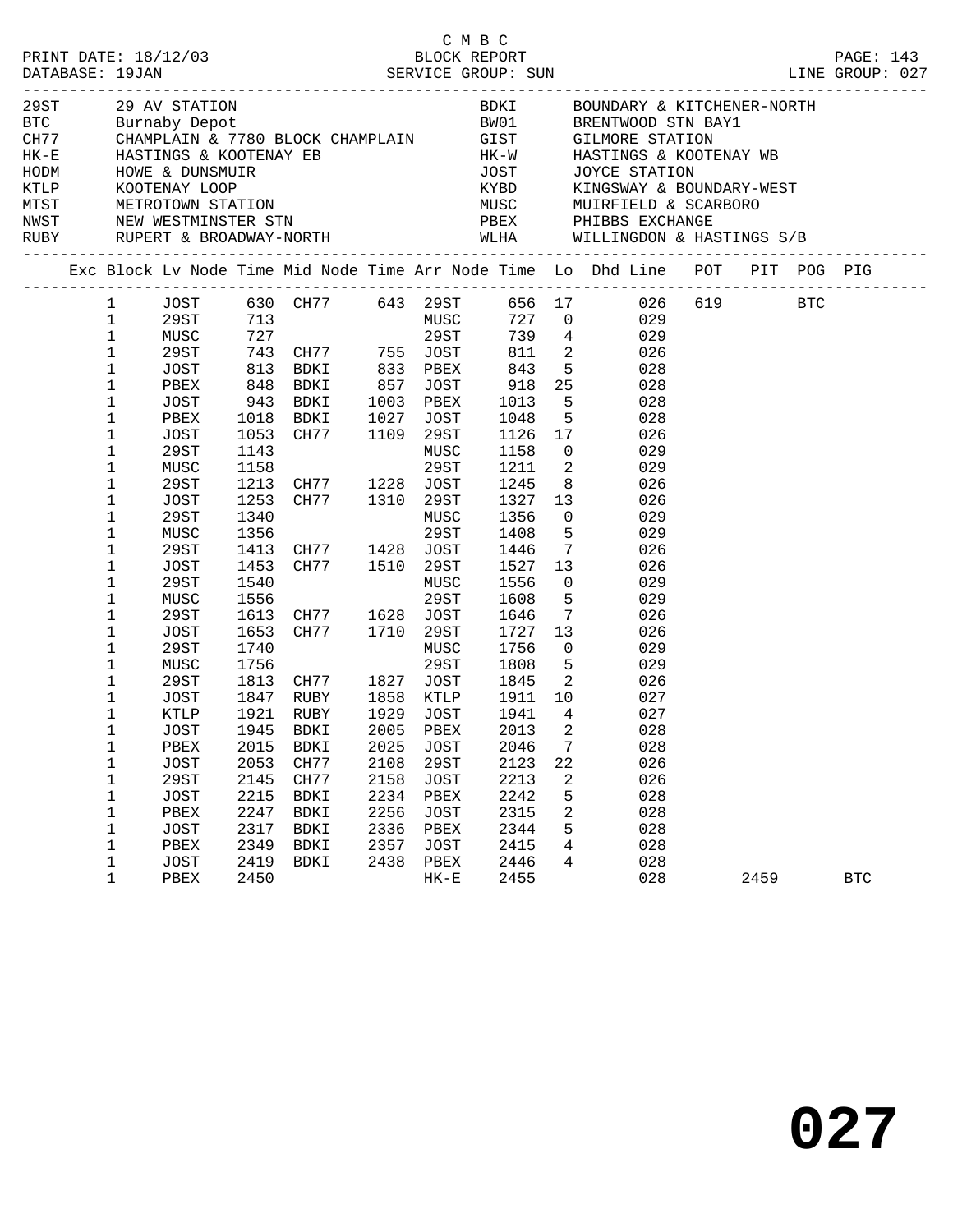#### C M B C<br>BLOCK REPORT SERVICE GROUP: SUN

|  |                |             |      |      |      |             |      |                 | Exc Block Lv Node Time Mid Node Time Arr Node Time Lo Dhd Line POT |       | PIT POG PIG |  |
|--|----------------|-------------|------|------|------|-------------|------|-----------------|--------------------------------------------------------------------|-------|-------------|--|
|  | 2              | MTST        | 555  | BW01 | 606  | KTLP        |      |                 | 615 10<br>130                                                      | 538 7 | BTC         |  |
|  | 2              | <b>KTLP</b> | 625  | WLHA | 631  | MTST        | 650  | $-5$            | 130                                                                |       |             |  |
|  | 2              | MTST        | 655  | BW01 | 706  | KTLP        | 715  | 10              | 130                                                                |       |             |  |
|  | $\mathbf{2}$   | KTLP        | 725  | WLHA | 731  | MTST        | 750  | 5               | 130                                                                |       |             |  |
|  | 2              | MTST        | 755  | BW01 | 808  | KTLP        | 817  | 3               | 130                                                                |       |             |  |
|  | 2              | KTLP        | 820  | WLHA | 828  | MTST        | 847  | 8               | 130                                                                |       |             |  |
|  | 2              | MTST        | 855  | BW01 | 908  | KTLP        | 917  | $\overline{4}$  | 130                                                                |       |             |  |
|  | $\overline{2}$ | <b>KTLP</b> | 921  | RUBY | 930  | JOST        | 942  | 5               | 027                                                                |       |             |  |
|  | 2              | JOST        | 947  | RUBY | 956  | KTLP        | 1008 | 12              | 027                                                                |       |             |  |
|  | $\overline{a}$ | KTLP        | 1020 | RUBY | 1030 | JOST        | 1042 | $5\overline{)}$ | 027                                                                |       |             |  |
|  | 2              | JOST        | 1047 | RUBY | 1056 | KTLP        | 1108 | 12              | 027                                                                |       |             |  |
|  | 2              | KTLP        | 1120 | RUBY | 1130 | JOST        | 1142 | 5               | 027                                                                |       |             |  |
|  | $\overline{2}$ | JOST        | 1147 | RUBY | 1156 | KTLP        | 1208 | 11              | 027                                                                |       |             |  |
|  | 2              | KTLP        | 1219 | RUBY | 1229 | JOST        | 1242 | 5               | 027                                                                |       |             |  |
|  | 2              | JOST        | 1247 | RUBY | 1258 | KTLP        | 1311 | 8               | 027                                                                |       |             |  |
|  | 2              | KTLP        | 1319 | RUBY | 1329 | JOST        | 1342 | 5               | 027                                                                |       |             |  |
|  | 2              | JOST        | 1347 | RUBY | 1358 | KTLP        | 1411 | 8               | 027                                                                |       |             |  |
|  | $\overline{a}$ | KTLP        | 1419 | RUBY | 1429 | JOST        | 1442 | 5               | 027                                                                |       |             |  |
|  | 2              | JOST        | 1447 | RUBY | 1458 | KTLP        | 1511 | 8               | 027                                                                |       |             |  |
|  | 2              | KTLP        | 1519 | RUBY | 1529 | JOST        | 1542 | 5               | 027                                                                |       |             |  |
|  | $\mathbf{2}$   | JOST        | 1547 | RUBY | 1558 | KTLP        | 1611 | 9               | 027                                                                |       |             |  |
|  | 2              | KTLP        | 1620 | RUBY | 1629 | <b>JOST</b> | 1642 | 5               | 027                                                                |       |             |  |
|  | $\overline{2}$ | JOST        | 1647 | RUBY | 1658 | KTLP        | 1711 | 8               | 027                                                                |       |             |  |
|  | 2              | KTLP        | 1719 | RUBY | 1728 | JOST        | 1741 | 6               | 027                                                                |       |             |  |
|  | $\overline{2}$ | <b>JOST</b> | 1747 | RUBY | 1758 | KTLP        | 1811 | 8               | 027                                                                |       |             |  |

2 KTLP 1819 RUBY 1828 JOST 1841 027 1851 BTC

# **027**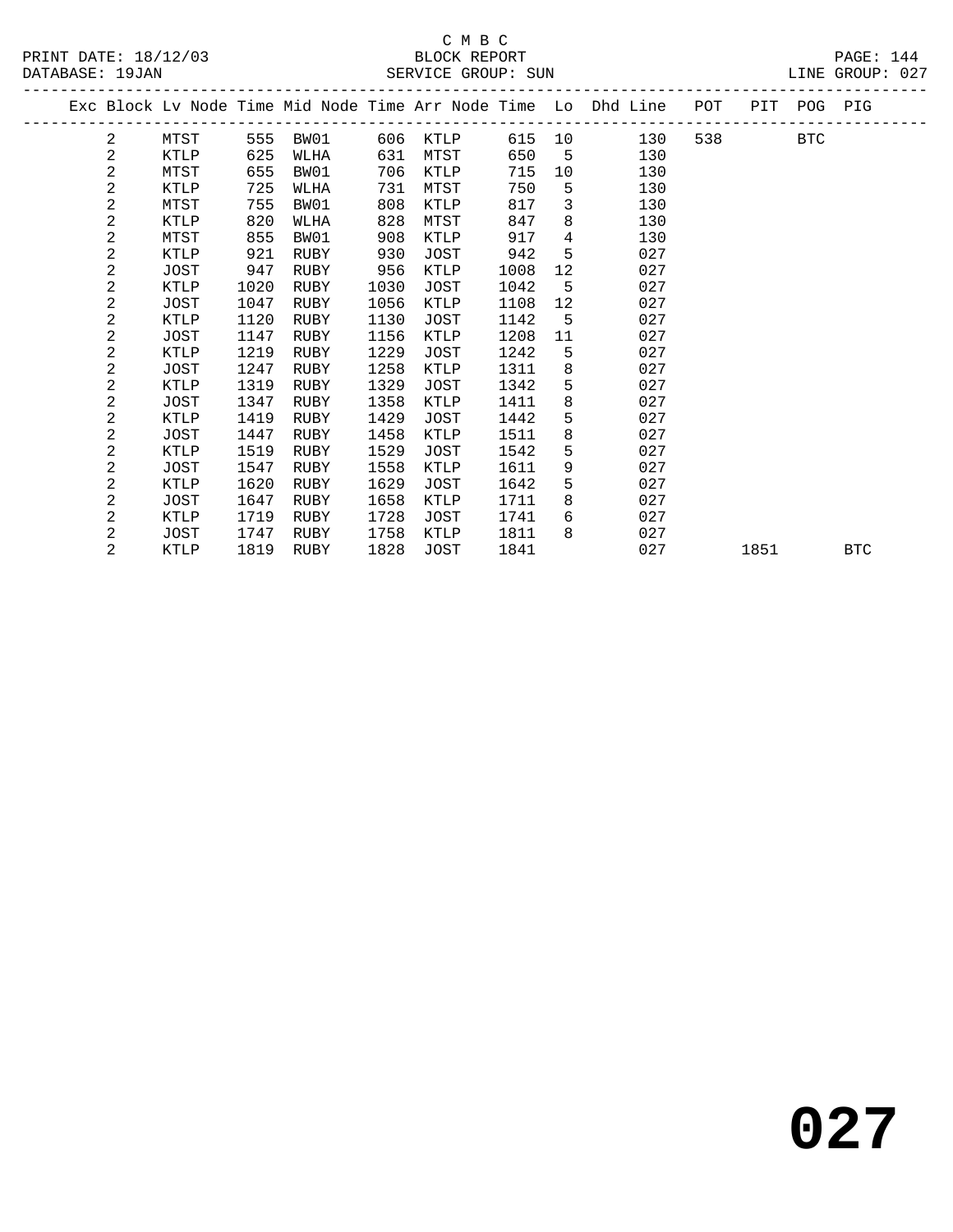#### C M B C<br>BLOCK REPORT PRINT DATE: 18/12/03 BLOCK REPORT PAGE: 145 SERVICE GROUP: SUN

|  |             |             |      |             |      |      |      |                 | Exc Block Lv Node Time Mid Node Time Arr Node Time Lo Dhd Line | POT |      | PIT POG PIG |            |
|--|-------------|-------------|------|-------------|------|------|------|-----------------|----------------------------------------------------------------|-----|------|-------------|------------|
|  | 3           | BDKI        | 620  | HK-W        | 623  | HK-W | 623  | $\mathbf{0}$    | 028                                                            | 619 |      | <b>BTC</b>  |            |
|  | 3           | $HK-E$      | 623  | GIST        | 630  | JOST | 645  | $\mathbf 0$     | 028                                                            |     |      |             |            |
|  | 3           | JOST        | 645  | GIST        | 700  | HK-W | 708  | 15              | 028                                                            |     |      |             |            |
|  | 3           | $HK-E$      | 723  | GIST        | 730  | JOST | 745  | 8               | 028                                                            |     |      |             |            |
|  | 3           | JOST        | 753  | CH77        | 807  | 29ST | 822  | 21              | 026                                                            |     |      |             |            |
|  | $\mathsf 3$ | 29ST        | 843  |             |      | MUSC | 857  | $\Omega$        | 029                                                            |     |      |             |            |
|  | 3           | MUSC        | 857  |             |      | 29ST | 910  | 3               | 029                                                            |     |      |             |            |
|  | 3           | 29ST        | 913  | CH77        | 927  | JOST | 944  | 9               | 026                                                            |     |      |             |            |
|  | 3           | <b>JOST</b> | 953  | CH77        | 1008 | 29ST | 1023 | 20              | 026                                                            |     |      |             |            |
|  | 3           | 29ST        | 1043 |             |      | MUSC | 1058 | $\mathbf 0$     | 029                                                            |     |      |             |            |
|  | 3           | MUSC        | 1058 |             |      | 29ST | 1111 | 2               | 029                                                            |     |      |             |            |
|  | 3           | 29ST        | 1113 | CH77        | 1128 | JOST | 1145 | 8               | 026                                                            |     |      |             |            |
|  | 3           | <b>JOST</b> | 1153 | CH77        | 1209 | 29ST | 1226 | 13              | 026                                                            |     |      |             |            |
|  | 3           | 29ST        | 1239 |             |      | MUSC | 1255 | $\mathbf 0$     | 029                                                            |     |      |             |            |
|  | 3           | MUSC        | 1255 |             |      | 29ST | 1308 | 5               | 029                                                            |     |      |             |            |
|  | 3           | 29ST        | 1313 | CH77        | 1328 | JOST | 1345 | 8               | 026                                                            |     |      |             |            |
|  | 3           | <b>JOST</b> | 1353 | CH77        | 1410 | 29ST | 1427 | 13              | 026                                                            |     |      |             |            |
|  | 3           | 29ST        | 1440 |             |      | MUSC | 1456 | $\mathbf 0$     | 029                                                            |     |      |             |            |
|  | 3           | MUSC        | 1456 |             |      | 29ST | 1508 | 5               | 029                                                            |     |      |             |            |
|  | 3           | 29ST        | 1513 | CH77        | 1528 | JOST | 1546 | $7\phantom{.0}$ | 026                                                            |     |      |             |            |
|  | 3           | <b>JOST</b> | 1553 | CH77        | 1610 | 29ST | 1627 | 13              | 026                                                            |     |      |             |            |
|  | 3           | 29ST        | 1640 |             |      | MUSC | 1656 | 0               | 029                                                            |     |      |             |            |
|  | 3           | MUSC        | 1656 |             |      | 29ST | 1708 | 5               | 029                                                            |     |      |             |            |
|  | 3           | 29ST        | 1713 | CH77        | 1728 | JOST | 1746 | 7               | 026                                                            |     |      |             |            |
|  | 3           | <b>JOST</b> | 1753 | CH77        | 1811 | 29ST | 1826 | 17              | 026                                                            |     |      |             |            |
|  | 3           | 29ST        | 1843 |             |      | MUSC | 1859 | $\mathbf{0}$    | 029                                                            |     |      |             |            |
|  | 3           | MUSC        | 1859 |             |      | 29ST | 1910 | $\mathbf{3}$    | 029                                                            |     |      |             |            |
|  | 3           | 29ST        | 1913 | CH77        | 1927 | JOST | 1944 | $\overline{3}$  | 026                                                            |     |      |             |            |
|  | 3           | <b>JOST</b> | 1947 | RUBY        | 1956 | KTLP | 2008 | 15              | 027                                                            |     |      |             |            |
|  | 3           | KTLP        | 2023 | <b>RUBY</b> | 2031 | JOST | 2041 | $\overline{4}$  | 027                                                            |     |      |             |            |
|  | 3           | <b>JOST</b> | 2045 | <b>BDKI</b> | 2105 | PBEX | 2113 | 2               | 028                                                            |     |      |             |            |
|  | 3           | PBEX        | 2115 | <b>BDKI</b> | 2125 | JOST | 2146 |                 | 028                                                            |     | 2154 |             | <b>BTC</b> |
|  |             |             |      |             |      |      |      |                 |                                                                |     |      |             |            |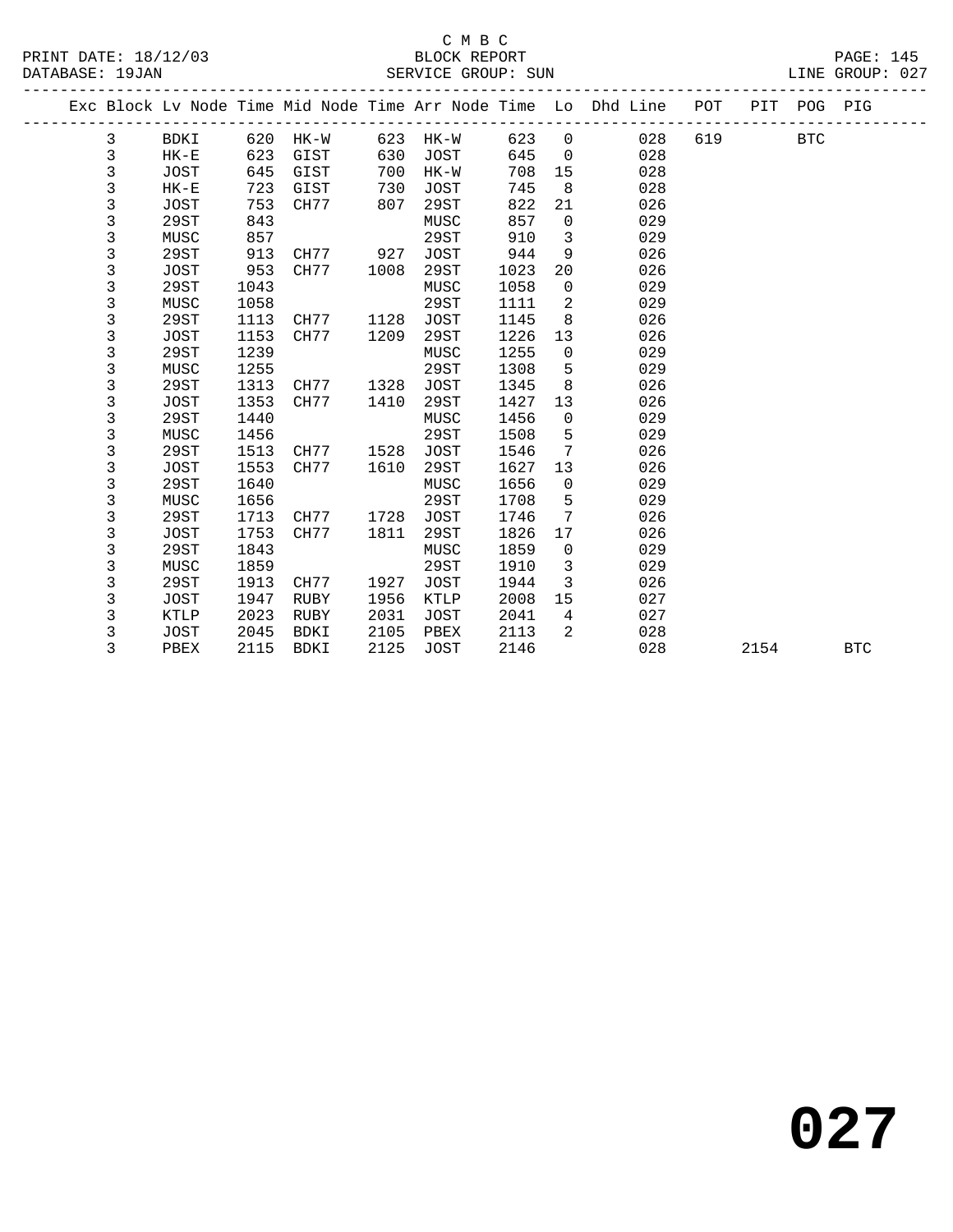#### C M B C<br>BLOCK REPORT SERVICE GROUP: SUN

|                |             |      |                   |      |      |      |                         |                                                                                |         | PAGE: 146<br>LINE GROUP: 027 |
|----------------|-------------|------|-------------------|------|------|------|-------------------------|--------------------------------------------------------------------------------|---------|------------------------------|
|                |             |      |                   |      |      |      |                         | Exc Block Lv Node Time Mid Node Time Arr Node Time Lo Dhd Line POT PIT POG PIG |         |                              |
| $\overline{4}$ |             |      |                   |      |      |      |                         | HODM 539 NWST 641 7 25 N19                                                     | 517 BTC |                              |
| 4              | 29ST        |      | 713 CH77 724 JOST |      |      |      |                         | 739 4<br>026                                                                   |         |                              |
| $\overline{4}$ | JOST        |      | 743 BDKI          | 803  | PBEX | 813  |                         | 5 <sub>1</sub><br>028                                                          |         |                              |
| 4              | PBEX        | 818  | BDKI              | 827  | JOST | 847  |                         | $6\overline{}$<br>028                                                          |         |                              |
| 4              | JOST        | 853  | CH77 907          |      | 29ST | 922  | 21                      | 026                                                                            |         |                              |
| $\overline{4}$ | 29ST        | 943  |                   |      | MUSC | 957  | $\overline{0}$          | 029                                                                            |         |                              |
| 4              | MUSC        | 957  |                   |      | 29ST | 1010 | $\overline{\mathbf{3}}$ | 029                                                                            |         |                              |
| 4              | 29ST        |      | 1013 CH77 1027    |      | JOST | 1044 |                         | 19<br>026                                                                      |         |                              |
| 4              | JOST        | 1103 | BDKI              | 1123 | PBEX | 1133 |                         | 028<br>$8 \overline{)}$                                                        |         |                              |
| 4              | PBEX        | 1141 | BDKI              | 1150 | JOST | 1213 | 10                      | 028                                                                            |         |                              |
| $\overline{4}$ | JOST        | 1223 | BDKI              | 1244 | PBEX | 1254 | $\overline{7}$          | 028                                                                            |         |                              |
| 4              | PBEX        | 1301 | BDKI              | 1311 | JOST | 1333 | 10                      | 028                                                                            |         |                              |
| 4              | JOST        | 1343 | BDKI              | 1404 | PBEX | 1414 | $-5$                    | 028                                                                            |         |                              |
| 4              | PBEX        | 1419 | BDKI              | 1430 | JOST | 1453 | 10                      | 028                                                                            |         |                              |
| 4              | JOST        | 1503 | BDKI              | 1524 | PBEX | 1534 | 6                       | 028                                                                            |         |                              |
| $\overline{4}$ | PBEX        | 1540 | BDKI              | 1550 | JOST | 1613 | 10                      | 028                                                                            |         |                              |
| 4              | JOST        | 1623 | BDKI              | 1644 | PBEX | 1654 | 6                       | 028                                                                            |         |                              |
| 4              | PBEX        | 1700 | BDKI              | 1710 | JOST | 1733 | 11                      | 028                                                                            |         |                              |
| 4              | JOST        | 1744 | BDKI              | 1805 | PBEX | 1815 | $\overline{2}$          | 028                                                                            |         |                              |
| 4              | PBEX        | 1817 | BDKI              | 1827 | JOST | 1849 | $4\overline{4}$         | 028                                                                            |         |                              |
| $\overline{4}$ | JOST        | 1853 | CH77              | 1911 | 29ST | 1926 | 18                      | 026                                                                            |         |                              |
| 4              | 29ST        | 1944 |                   |      | MUSC | 2000 | $\overline{0}$          | 029                                                                            |         |                              |
| 4              | MUSC        | 2000 |                   |      | 29ST | 2011 | 2                       | 029                                                                            |         |                              |
| 4              | 29ST        | 2013 | CH77              | 2026 | JOST | 2041 | 6                       | 026                                                                            |         |                              |
| 4              | <b>JOST</b> | 2047 | RUBY              | 2056 | KTLP | 2108 | 15                      | 027                                                                            |         |                              |
| $\overline{4}$ | KTLP        | 2123 | RUBY              | 2131 | JOST | 2141 | 9                       | 027                                                                            |         |                              |
| 4              | JOST        | 2150 | RUBY              | 2159 | KTLP | 2211 |                         | 10<br>027                                                                      |         |                              |
| 4              | KTLP        | 2221 | RUBY              | 2229 | JOST | 2239 |                         | $6\overline{6}$<br>027                                                         |         |                              |
| 4              | <b>JOST</b> |      | 2245 BDKI         | 2304 | PBEX | 2312 | 5                       | 028                                                                            |         |                              |

 4 PBEX 2317 BDKI 2326 JOST 2345 3 028 4 JOST 2348 BDKI 2407 PBEX 2415 4 028

4 PBEX 2419 BDKI 2427 JOST 2445 028 2453 BTC

**027**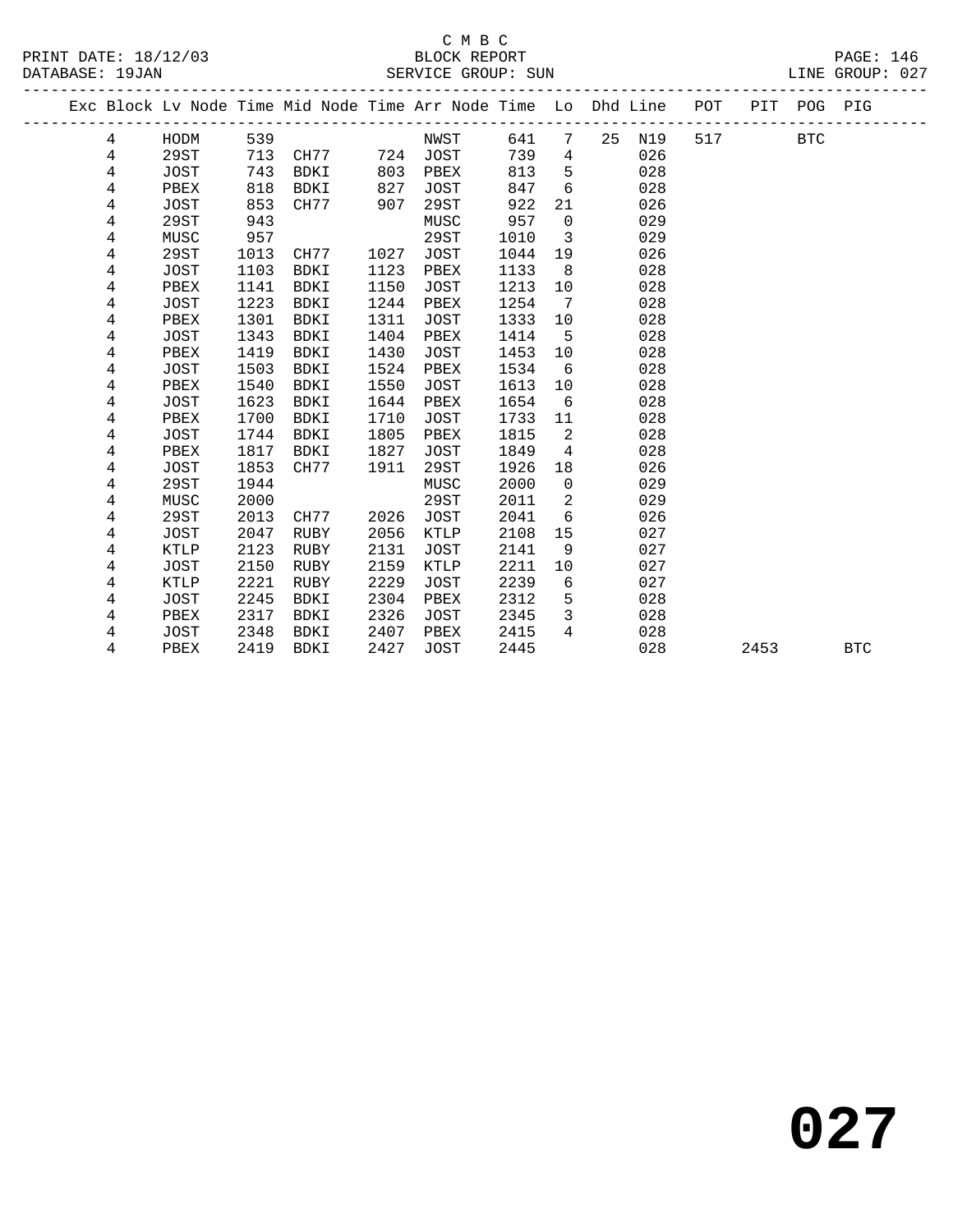#### C M B C<br>BLOCK REPORT PRINT DATE: 18/12/03 BLOCK REPORT PAGE: 147 SERVICE GROUP: SUN

|  |   |             |      | Exc Block Lv Node Time Mid Node Time Arr Node Time Lo Dhd Line POT<br>___________________________ |                 |             | --------- |      |                 |     |     |      | PIT POG PIG |            |  |
|--|---|-------------|------|---------------------------------------------------------------------------------------------------|-----------------|-------------|-----------|------|-----------------|-----|-----|------|-------------|------------|--|
|  | 5 | 29ST        |      | 643 CH77                                                                                          |                 | 654 JOST    |           | 709  | $\overline{4}$  | 026 | 629 |      | <b>BTC</b>  |            |  |
|  | 5 | JOST        | 713  | BDKI                                                                                              |                 | 733 PBEX    |           | 743  | 5               | 028 |     |      |             |            |  |
|  | 5 | PBEX        | 748  | BDKI                                                                                              | $\frac{1}{757}$ | JOST        |           | 817  | $6\overline{6}$ | 028 |     |      |             |            |  |
|  | 5 | JOST        | 823  | CH77                                                                                              | 837             | 29ST        |           | 852  | 21              | 026 |     |      |             |            |  |
|  | 5 | 29ST        | 913  |                                                                                                   |                 | MUSC        |           | 927  | $\mathbf 0$     | 029 |     |      |             |            |  |
|  | 5 | MUSC        | 927  |                                                                                                   |                 | 29ST        |           | 940  | $\overline{3}$  | 029 |     |      |             |            |  |
|  | 5 | 29ST        | 943  | CH77 957                                                                                          |                 | JOST        |           | 1014 | 9               | 026 |     |      |             |            |  |
|  | 5 | JOST        | 1023 | CH77                                                                                              | 1039            | 29ST        |           | 1056 | 17              | 026 |     |      |             |            |  |
|  | 5 | 29ST        | 1113 |                                                                                                   |                 | MUSC        |           | 1128 | $\overline{0}$  | 029 |     |      |             |            |  |
|  | 5 | MUSC        | 1128 |                                                                                                   |                 | 29ST        |           | 1141 | $\overline{2}$  | 029 |     |      |             |            |  |
|  | 5 | 29ST        | 1143 | CH77                                                                                              | 1158            | <b>JOST</b> |           | 1215 | 8               | 026 |     |      |             |            |  |
|  | 5 | JOST        | 1223 | CH77                                                                                              | 1239            | 29ST        |           | 1256 | 13              | 026 |     |      |             |            |  |
|  | 5 | 29ST        | 1309 |                                                                                                   |                 | MUSC        |           | 1325 | $\overline{0}$  | 029 |     |      |             |            |  |
|  | 5 | MUSC        | 1325 |                                                                                                   |                 | 29ST        |           | 1338 | $5\phantom{.0}$ | 029 |     |      |             |            |  |
|  | 5 | 29ST        | 1343 | CH77 1358                                                                                         |                 | JOST        |           | 1415 | 8               | 026 |     |      |             |            |  |
|  | 5 | JOST        | 1423 | CH77                                                                                              | 1440            | 29ST        |           | 1457 | 13              | 026 |     |      |             |            |  |
|  | 5 | 29ST        | 1510 |                                                                                                   |                 | MUSC        |           | 1526 | $\mathbf 0$     | 029 |     |      |             |            |  |
|  | 5 | MUSC        | 1526 |                                                                                                   |                 | 29ST        |           | 1538 | 5               | 029 |     |      |             |            |  |
|  | 5 | 29ST        | 1543 | CH77                                                                                              |                 | 1558 JOST   |           | 1616 | $7\overline{ }$ | 026 |     |      |             |            |  |
|  | 5 | JOST        | 1623 | CH77                                                                                              | 1640            | 29ST        |           | 1657 | 13              | 026 |     |      |             |            |  |
|  | 5 | 29ST        | 1710 |                                                                                                   |                 | MUSC        |           | 1726 | $\overline{0}$  | 029 |     |      |             |            |  |
|  | 5 | MUSC        | 1726 |                                                                                                   |                 | 29ST        |           | 1738 | 5               | 029 |     |      |             |            |  |
|  | 5 | 29ST        | 1743 | CH77                                                                                              | 1758            | JOST        |           | 1816 | 7               | 026 |     |      |             |            |  |
|  | 5 | JOST        | 1823 | CH77                                                                                              | 1841            | 29ST        |           | 1856 | 18              | 026 |     |      |             |            |  |
|  | 5 | 29ST        | 1914 |                                                                                                   |                 | MUSC        |           | 1930 | $\overline{0}$  | 029 |     |      |             |            |  |
|  | 5 | MUSC        | 1930 |                                                                                                   |                 | 29ST        |           | 1941 | 2               | 029 |     |      |             |            |  |
|  | 5 | 29ST        | 1943 | CH77                                                                                              | 1957            | JOST        |           | 2014 | $\overline{3}$  | 026 |     |      |             |            |  |
|  | 5 | JOST        | 2017 | RUBY                                                                                              | 2026            | KTLP        |           | 2038 | 15              | 027 |     |      |             |            |  |
|  | 5 | KTLP        | 2053 | RUBY                                                                                              | 2101            | JOST        |           | 2111 | $\overline{4}$  | 027 |     |      |             |            |  |
|  | 5 | <b>JOST</b> | 2115 | BDKI                                                                                              | 2134            | PBEX        |           | 2142 | $\mathbf{3}$    | 028 |     |      |             |            |  |
|  | 5 | PBEX        | 2145 | BDKI                                                                                              | 2155            | JOST        |           | 2216 | $6\overline{6}$ | 028 |     |      |             |            |  |
|  | 5 | JOST        | 2222 | CH77                                                                                              | 2237            | 29ST        |           | 2251 | $\mathbf{3}$    | 026 |     |      |             |            |  |
|  | 5 | 29ST        | 2254 |                                                                                                   |                 | MUSC        |           | 2308 | $\mathbf 0$     | 029 |     |      |             |            |  |
|  | 5 | MUSC        | 2308 |                                                                                                   |                 | 29ST        |           | 2318 | 5               | 029 |     |      |             |            |  |
|  | 5 | 29ST        | 2323 | CH77                                                                                              | 2335            | JOST        |           | 2349 | 11              | 026 |     |      |             |            |  |
|  | 5 | JOST        | 2400 | RUBY                                                                                              | 2408            | KTLP        |           | 2419 | $\overline{3}$  | 027 |     |      |             |            |  |
|  | 5 | KTLP        | 2422 | RUBY                                                                                              | 2430            | JOST        |           | 2439 | $\overline{3}$  | 027 |     |      |             |            |  |
|  | 5 | JOST        | 2442 | CH77                                                                                              | 2457            | 29ST        |           | 2511 |                 | 026 |     | 2521 |             | <b>BTC</b> |  |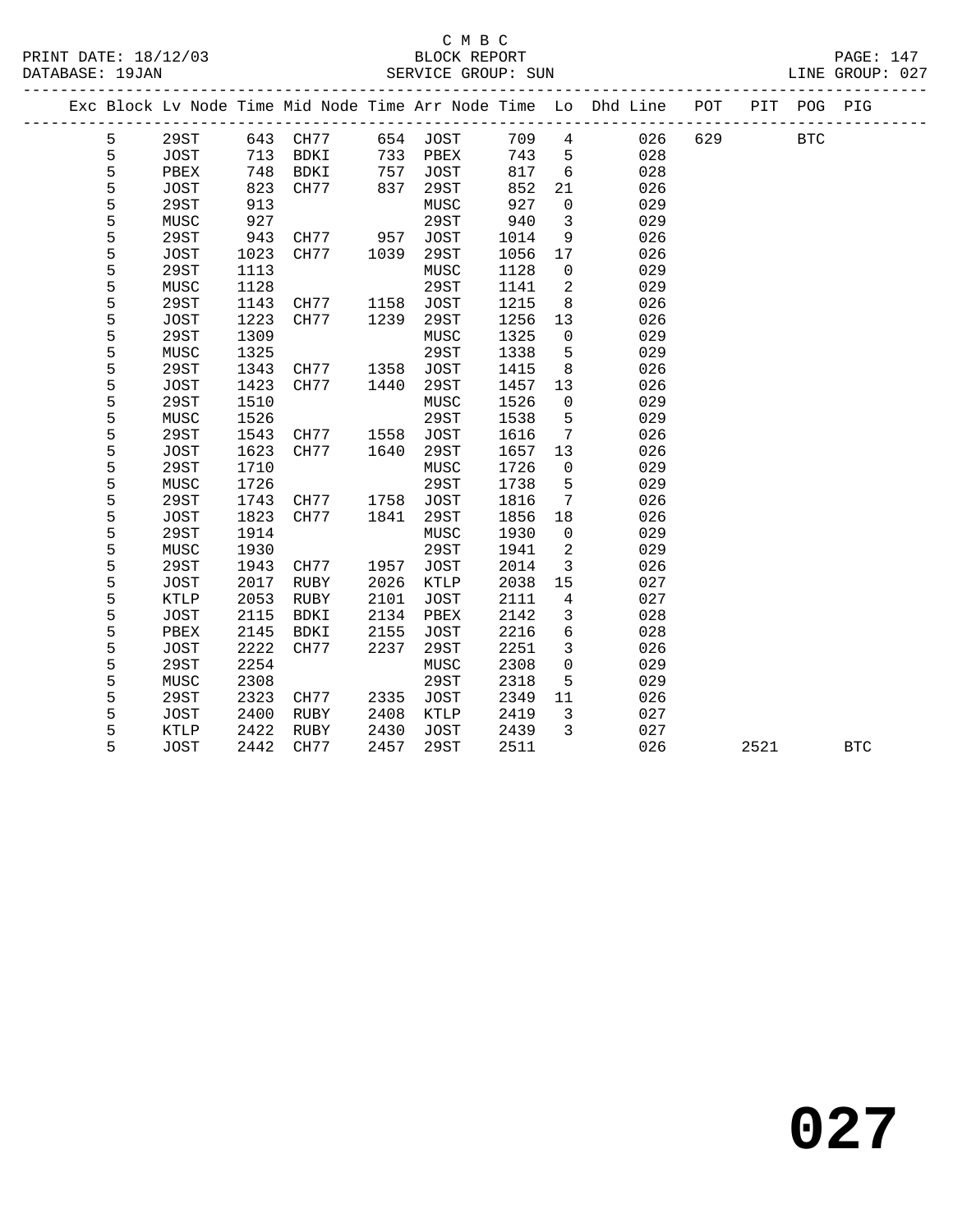#### C M B C<br>BLOCK REPORT PRINT DATE: 18/12/03 BLOCK REPORT PAGE: 148 SERVICE GROUP: SUN

|  |   |             |      |             |      |             |      |                | Exc Block Lv Node Time Mid Node Time Arr Node Time Lo Dhd Line | POT |      | PIT POG PIG |            |
|--|---|-------------|------|-------------|------|-------------|------|----------------|----------------------------------------------------------------|-----|------|-------------|------------|
|  | 6 | KYBD        | 639  | RUBY        | 651  | KTLP        | 701  | $\mathbf{1}$   | 027                                                            | 630 |      | <b>BTC</b>  |            |
|  | 6 | <b>KTLP</b> | 702  | RUBY        | 710  | <b>JOST</b> | 719  | $\overline{4}$ | 027                                                            |     |      |             |            |
|  | 6 | <b>JOST</b> | 723  | CH77        | 737  | 29ST        | 752  | 21             | 026                                                            |     |      |             |            |
|  | 6 | 29ST        | 813  |             |      | MUSC        | 827  | $\mathbf 0$    | 029                                                            |     |      |             |            |
|  | 6 | MUSC        | 827  |             |      | 29ST        | 839  | 4              | 029                                                            |     |      |             |            |
|  | 6 | 29ST        | 843  | CH77        | 855  | <b>JOST</b> | 911  | 6              | 026                                                            |     |      |             |            |
|  | 6 | <b>JOST</b> | 917  | RUBY        | 926  | <b>KTLP</b> | 938  | 12             | 027                                                            |     |      |             |            |
|  | 6 | KTLP        | 950  | RUBY        | 1000 | <b>JOST</b> | 1012 | 5              | 027                                                            |     |      |             |            |
|  | 6 | JOST        | 1017 | RUBY        | 1026 | KTLP        | 1038 | 12             | 027                                                            |     |      |             |            |
|  | 6 | <b>KTLP</b> | 1050 | RUBY        | 1100 | <b>JOST</b> | 1112 | 5              | 027                                                            |     |      |             |            |
|  | 6 | JOST        | 1117 | RUBY        | 1126 | <b>KTLP</b> | 1138 | 12             | 027                                                            |     |      |             |            |
|  | 6 | KTLP        | 1150 | RUBY        | 1200 | <b>JOST</b> | 1212 | 5              | 027                                                            |     |      |             |            |
|  | 6 | JOST        | 1217 | RUBY        | 1226 | KTLP        | 1238 | 11             | 027                                                            |     |      |             |            |
|  | 6 | KTLP        | 1249 | RUBY        | 1259 | JOST        | 1312 | 5              | 027                                                            |     |      |             |            |
|  | 6 | JOST        | 1317 | RUBY        | 1328 | <b>KTLP</b> | 1341 | 8              | 027                                                            |     |      |             |            |
|  | 6 | <b>KTLP</b> | 1349 | RUBY        | 1359 | <b>JOST</b> | 1412 | 5              | 027                                                            |     |      |             |            |
|  | 6 | <b>JOST</b> | 1417 | RUBY        | 1428 | <b>KTLP</b> | 1441 | 8              | 027                                                            |     |      |             |            |
|  | 6 | <b>KTLP</b> | 1449 | RUBY        | 1459 | <b>JOST</b> | 1512 | 5              | 027                                                            |     |      |             |            |
|  | 6 | <b>JOST</b> | 1517 | RUBY        | 1528 | KTLP        | 1541 | 9              | 027                                                            |     |      |             |            |
|  | 6 | KTLP        | 1550 | RUBY        | 1559 | <b>JOST</b> | 1612 | 5              | 027                                                            |     |      |             |            |
|  | 6 | <b>JOST</b> | 1617 | RUBY        | 1628 | KTLP        | 1641 | 8              | 027                                                            |     |      |             |            |
|  | 6 | <b>KTLP</b> | 1649 | RUBY        | 1658 | <b>JOST</b> | 1711 | 6              | 027                                                            |     |      |             |            |
|  | 6 | <b>JOST</b> | 1717 | RUBY        | 1728 | <b>KTLP</b> | 1741 | 8              | 027                                                            |     |      |             |            |
|  | 6 | KTLP        | 1749 | RUBY        | 1758 | <b>JOST</b> | 1811 | 6              | 027                                                            |     |      |             |            |
|  | 6 | <b>JOST</b> | 1817 | RUBY        | 1828 | KTLP        | 1841 | 10             | 027                                                            |     |      |             |            |
|  | 6 | KTLP        | 1851 | RUBY        | 1859 | JOST        | 1911 | 4              | 027                                                            |     |      |             |            |
|  | 6 | <b>JOST</b> | 1915 | <b>BDKI</b> | 1935 | PBEX        | 1943 | 2              | 028                                                            |     |      |             |            |
|  | 6 | PBEX        | 1945 | <b>BDKI</b> | 1955 | <b>JOST</b> | 2016 | 7              | 028                                                            |     |      |             |            |
|  | 6 | <b>JOST</b> | 2023 | CH77        | 2038 | 29ST        | 2053 | 21             | 026                                                            |     |      |             |            |
|  | 6 | 29ST        | 2114 |             |      | MUSC        | 2128 | $\mathbf 0$    | 029                                                            |     |      |             |            |
|  | 6 | MUSC        | 2128 |             |      | 29ST        | 2138 | 16             | 029                                                            |     |      |             |            |
|  | 6 | 29ST        | 2154 |             |      | MUSC        | 2208 | $\mathbf 0$    | 029                                                            |     |      |             |            |
|  | 6 | MUSC        | 2208 |             |      | 29ST        | 2218 | 4              | 029                                                            |     |      |             |            |
|  | 6 | 29ST        | 2222 | CH77        | 2234 | <b>JOST</b> | 2248 |                | 026                                                            |     | 2256 |             | <b>BTC</b> |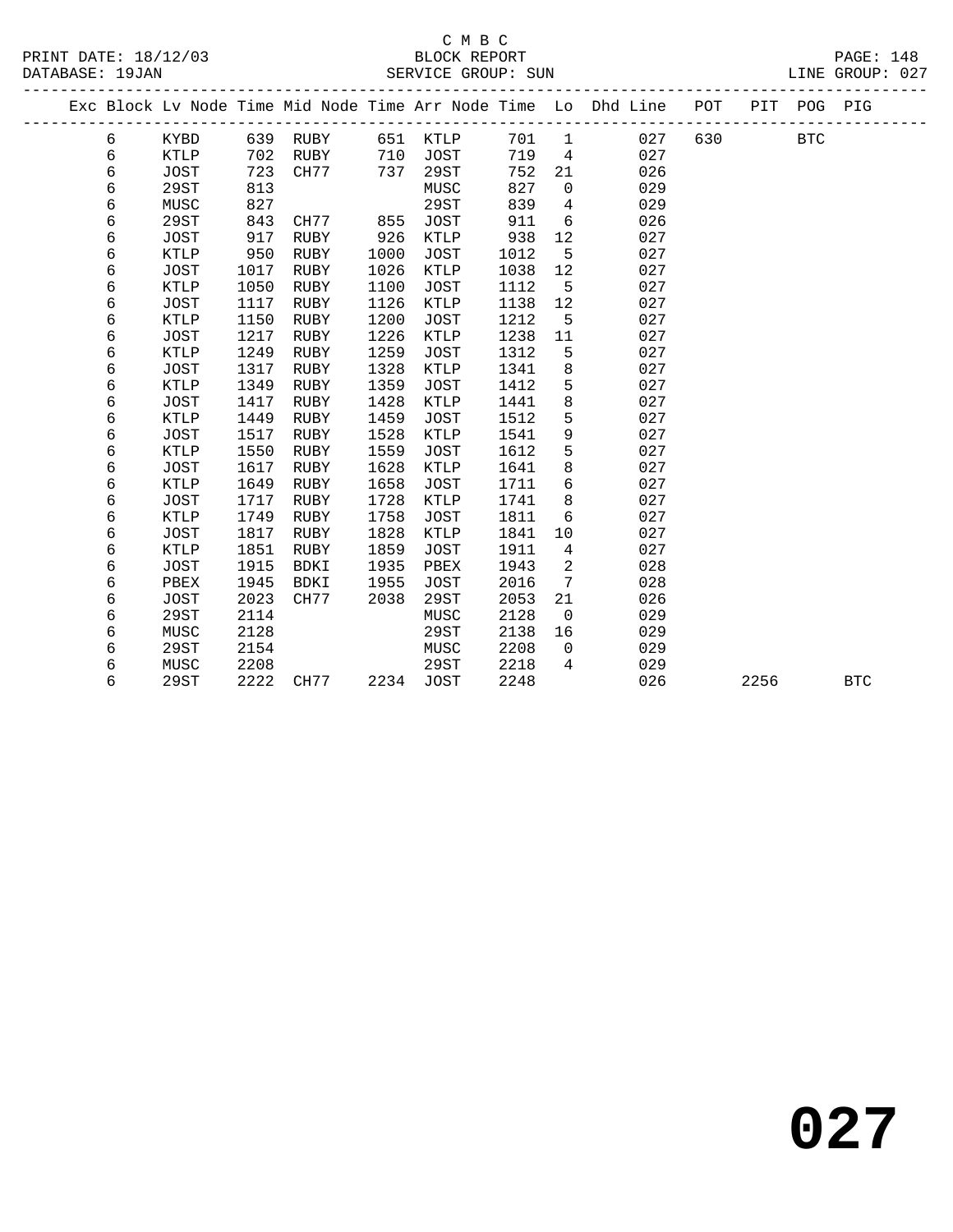# C M B C

| יחת מהיה ל |  |  |  |
|------------|--|--|--|

| DATABASE: 19JAN |   |             |      |             |      | SERVICE GROUP: SUN |      |                |                                                                                |     |      |            | LINE GROUP: 027 |  |
|-----------------|---|-------------|------|-------------|------|--------------------|------|----------------|--------------------------------------------------------------------------------|-----|------|------------|-----------------|--|
|                 |   |             |      |             |      |                    |      |                | Exc Block Lv Node Time Mid Node Time Arr Node Time Lo Dhd Line POT PIT POG PIG |     |      |            |                 |  |
|                 | 7 | BDKI        |      | 646 HK-W    | 649  | HK-W               | 649  | $\overline{2}$ | 028                                                                            | 645 |      | <b>BTC</b> |                 |  |
|                 | 7 | $HK - E$    | 651  | GIST        | 658  | JOST               | 713  | $\overline{4}$ | 028                                                                            |     |      |            |                 |  |
|                 | 7 | <b>JOST</b> | 717  | RUBY        | 725  | KTLP               | 736  | 18             | 027                                                                            |     |      |            |                 |  |
|                 | 7 | KTLP        | 754  | RUBY        | 802  | JOST               | 811  | 6              | 027                                                                            |     |      |            |                 |  |
|                 | 7 | <b>JOST</b> | 817  | RUBY        | 825  | KTLP               | 836  | 15             | 027                                                                            |     |      |            |                 |  |
|                 | 7 | KTLP        | 851  | RUBY        | 900  | <b>JOST</b>        | 912  | 11             | 027                                                                            |     |      |            |                 |  |
|                 | 7 | <b>JOST</b> | 923  | CH77        | 937  | 29ST               | 952  | 21             | 026                                                                            |     |      |            |                 |  |
|                 | 7 | 29ST        | 1013 |             |      | MUSC               | 1027 | $\mathbf 0$    | 029                                                                            |     |      |            |                 |  |
|                 | 7 | MUSC        | 1027 |             |      | 29ST               | 1040 | $\overline{3}$ | 029                                                                            |     |      |            |                 |  |
|                 | 7 | 29ST        | 1043 | CH77        | 1058 | <b>JOST</b>        | 1115 | 8              | 026                                                                            |     |      |            |                 |  |
|                 | 7 | <b>JOST</b> | 1123 | CH77        | 1139 | 29ST               | 1156 | 17             | 026                                                                            |     |      |            |                 |  |
|                 | 7 | 29ST        | 1213 |             |      | MUSC               | 1228 | $\mathbf 0$    | 029                                                                            |     |      |            |                 |  |
|                 | 7 | MUSC        | 1228 |             |      | 29ST               | 1241 | $\overline{a}$ | 029                                                                            |     |      |            |                 |  |
|                 | 7 | 29ST        | 1243 | CH77        | 1258 | <b>JOST</b>        | 1315 | 8              | 026                                                                            |     |      |            |                 |  |
|                 | 7 | JOST        | 1323 | CH77        | 1340 | 29ST               | 1357 | 13             | 026                                                                            |     |      |            |                 |  |
|                 | 7 | 29ST        | 1410 |             |      | MUSC               | 1426 | $\mathbf 0$    | 029                                                                            |     |      |            |                 |  |
|                 | 7 | MUSC        | 1426 |             |      | 29ST               | 1438 | 5              | 029                                                                            |     |      |            |                 |  |
|                 | 7 | 29ST        | 1443 | CH77        | 1458 | JOST               | 1516 | 7              | 026                                                                            |     |      |            |                 |  |
|                 | 7 | <b>JOST</b> | 1523 | CH77        | 1540 | 29ST               | 1557 | 13             | 026                                                                            |     |      |            |                 |  |
|                 | 7 | 29ST        | 1610 |             |      | MUSC               | 1626 | $\mathbf 0$    | 029                                                                            |     |      |            |                 |  |
|                 | 7 | MUSC        | 1626 |             |      | 29ST               | 1638 | 5              | 029                                                                            |     |      |            |                 |  |
|                 | 7 | 29ST        | 1643 | CH77        | 1658 | JOST               | 1716 | 7              | 026                                                                            |     |      |            |                 |  |
|                 | 7 | <b>JOST</b> | 1723 | CH77        | 1741 | 29ST               | 1756 | 14             | 026                                                                            |     |      |            |                 |  |
|                 | 7 | 29ST        | 1810 |             |      | MUSC               | 1826 | 0              | 029                                                                            |     |      |            |                 |  |
|                 | 7 | MUSC        | 1826 |             |      | 29ST               | 1838 | 5              | 029                                                                            |     |      |            |                 |  |
|                 | 7 | 29ST        | 1843 | CH77        | 1857 | <b>JOST</b>        | 1914 | $\overline{3}$ | 026                                                                            |     |      |            |                 |  |
|                 | 7 | <b>JOST</b> | 1917 | <b>RUBY</b> | 1926 | <b>KTLP</b>        | 1938 | 15             | 027                                                                            |     |      |            |                 |  |
|                 | 7 | <b>KTLP</b> | 1953 | <b>RUBY</b> | 2001 | <b>JOST</b>        | 2011 | 4              | 027                                                                            |     |      |            |                 |  |
|                 | 7 | <b>JOST</b> | 2015 | <b>BDKI</b> | 2035 | PBEX               | 2043 | $\overline{2}$ | 028                                                                            |     |      |            |                 |  |
|                 | 7 | PBEX        | 2045 | <b>BDKI</b> | 2055 | JOST               | 2116 | 7              | 028                                                                            |     |      |            |                 |  |
|                 | 7 | <b>JOST</b> | 2123 | CH77        | 2138 | <b>29ST</b>        | 2153 |                | 026                                                                            |     | 2203 |            | <b>BTC</b>      |  |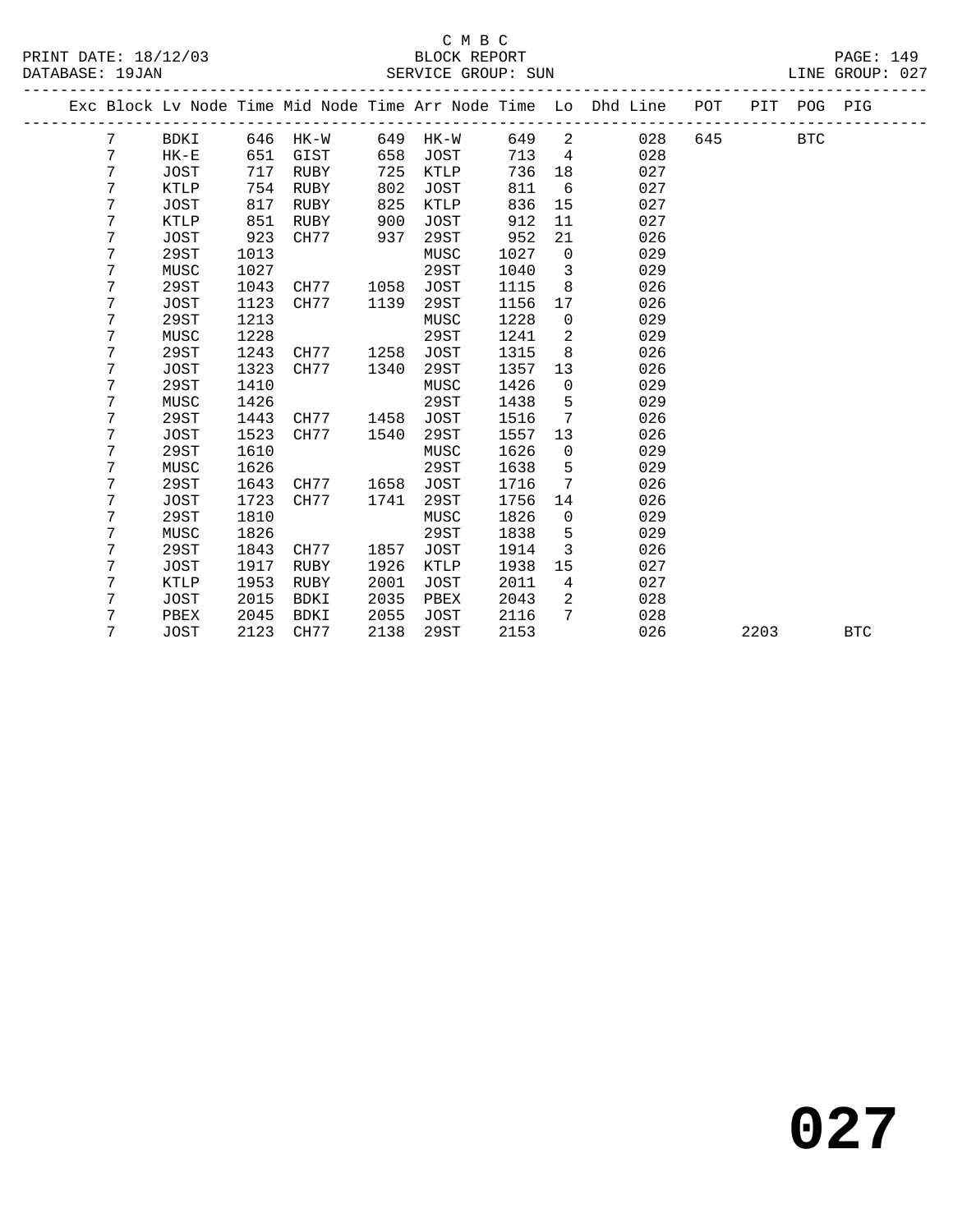| PRINT DATE: 18/12/03 | $\sim$ $\sim$ | BLOCK REPORT | $\texttt{PAGE}$ : | 150 |
|----------------------|---------------|--------------|-------------------|-----|
|                      |               |              |                   |     |

|  | DATABASE: 19JAN |              |              |                                                                                |      | SERVICE GROUP: SUN |              |                     | LINE GROUP: 027 |         |            |            |            |  |
|--|-----------------|--------------|--------------|--------------------------------------------------------------------------------|------|--------------------|--------------|---------------------|-----------------|---------|------------|------------|------------|--|
|  |                 |              |              | Exc Block Lv Node Time Mid Node Time Arr Node Time Lo Dhd Line POT PIT POG PIG |      |                    |              |                     |                 |         |            |            |            |  |
|  | 8               |              |              | KTLP 724 RUBY 732 JOST 741 6                                                   |      |                    |              |                     |                 | 027 718 | <b>BTC</b> |            |            |  |
|  | 8               | JOST         | 747          |                                                                                |      | RUBY 755 KTLP      | 806 14       |                     | 027             |         |            |            |            |  |
|  | 8               | KTLP         | 820          | RUBY                                                                           | 829  | JOST               | 841          | $\overline{2}$      | 027             |         |            |            |            |  |
|  | 8               | JOST         | 843<br>918   | BDKI                                                                           | 903  | PBEX               | 913          | $5^{\circ}$         | 028             |         |            |            |            |  |
|  | 8               | PBEX         |              | BDKI                                                                           | 927  | JOST               | 948          | 25                  | 028             |         |            |            |            |  |
|  | 8               | JOST         | 1013         | BDKI                                                                           | 1033 | PBEX               | 1043         | 18                  | 028             |         |            |            |            |  |
|  | 8               | PBEX         | 1101         | BDKI                                                                           | 1110 | JOST               | 1133         | $10\,$              | 028             |         |            |            |            |  |
|  | 8               | JOST         | 1143         | BDKI                                                                           | 1203 | PBEX               | 1213         | 8 <sup>8</sup>      | 028             |         |            |            |            |  |
|  | 8               | PBEX         | 1221         | BDKI                                                                           | 1230 | JOST               | 1253         | 10                  | 028             |         |            |            |            |  |
|  | 8               | JOST         | 1303         | BDKI                                                                           | 1324 | PBEX               | 1334         | $6\overline{6}$     | 028             |         |            |            |            |  |
|  | 8               | PBEX         | 1340         | BDKI                                                                           | 1351 | JOST               | 1413         | 10                  | 028             |         |            |            |            |  |
|  | 8               | JOST         | 1423         | BDKI                                                                           | 1444 | PBEX               | 1454         | $5^{\circ}$         | 028             |         |            |            |            |  |
|  | 8               | PBEX         | 1459         | BDKI                                                                           | 1510 | JOST               | 1533         | 10                  | 028             |         |            |            |            |  |
|  | 8               | JOST         | 1543         | BDKI                                                                           | 1604 | PBEX               | 1614         | $6\overline{6}$     | 028             |         |            |            |            |  |
|  | 8               | PBEX         | 1620         | BDKI                                                                           | 1630 | JOST               | 1653         | 10                  | 028             |         |            |            |            |  |
|  | 8               | JOST         | 1703         | BDKI                                                                           | 1724 | PBEX               | 1734         | 13                  | 028             |         |            |            |            |  |
|  | 8               | PBEX         | 1747         | BDKI                                                                           | 1757 | JOST               | 1819         | 26                  | 028             |         |            |            |            |  |
|  | 8               | JOST         | 1845         | BDKI                                                                           | 1906 | PBEX               | 1914         | $\overline{4}$      | 028             |         |            |            |            |  |
|  | 8               | PBEX         | 1918         | BDKI                                                                           | 1928 | JOST               | 1949         | $\overline{4}$      | 028             |         |            |            |            |  |
|  | 8               | JOST         | 1953         | CH77                                                                           | 2010 | 29ST               | 2025         | 19                  | 026             |         |            |            |            |  |
|  | 8               | 29ST         | 2044<br>2058 |                                                                                |      | MUSC<br>29ST       | 2058<br>2108 | $\mathbf 0$         | 029<br>029      |         |            |            |            |  |
|  | 8               | MUSC<br>29ST | 2113         | CH77                                                                           | 2126 | JOST               | 2141         | 5<br>$\overline{4}$ | 026             |         |            |            |            |  |
|  | 8<br>8          | JOST         | 2145         | BDKI                                                                           | 2204 | PBEX               | 2212         | 6                   | 028             |         |            |            |            |  |
|  | 8               | PBEX         | 2218         | BDKI                                                                           | 2227 | JOST               | 2246         | $\mathbf{3}$        | 028             |         |            |            |            |  |
|  | 8               | JOST         | 2249         | RUBY                                                                           | 2257 | KTLP               | 2308         | 2                   | 027             |         |            |            |            |  |
|  | 8               | KTLP         | 2310         | RUBY                                                                           | 2318 | JOST               | 2327         | $\mathbf{1}$        | 027             |         |            |            |            |  |
|  | 8               | JOST         | 2328         | CH77                                                                           | 2343 | 29ST               | 2357         | $\mathbf{0}$        | 026             |         |            |            |            |  |
|  | 8               | 29ST         | 2357         |                                                                                |      | MUSC               | 2409         | $\overline{0}$      | 029             |         |            |            |            |  |
|  | 8               | MUSC         | 2409         |                                                                                |      | 29ST               | 2419         | 5                   | 029             |         |            |            |            |  |
|  | 8               | 29ST         | 2424         | CH77                                                                           | 2435 | JOST               | 2449         | $\overline{3}$      | 026             |         |            |            |            |  |
|  | 8               | JOST         | 2452         | GIST                                                                           | 2507 | HK-W               | 2515         |                     | 028             |         | 2519       |            | <b>BTC</b> |  |
|  | 9               | JOST         | 913          | BDKI                                                                           | 933  | PBEX               | 943          | $5^{\circ}$         | 028             |         | 902 200    | <b>BTC</b> |            |  |
|  | 9               | PBEX         | 948          | BDKI                                                                           | 957  | JOST               | 1018         | 25                  | 028             |         |            |            |            |  |
|  | 9               | JOST         | 1043         | BDKI                                                                           | 1103 | PBEX               | 1113         | 8                   | 028             |         |            |            |            |  |
|  | 9               | PBEX         | 1121         | BDKI                                                                           | 1130 | JOST               | 1153         | 10                  | 028             |         |            |            |            |  |
|  | 9               | JOST         |              | 1203 BDKI                                                                      |      | 1224 PBEX          | 1234         | $\overline{7}$      | 028             |         |            |            |            |  |
|  | 9               |              |              | PBEX 1241 BDKI 1251 JOST 1313 10                                               |      |                    |              |                     | 028             |         |            |            |            |  |
|  | 9               | JOST         | 1323         | BDKI                                                                           | 1344 | PBEX               | 1354         | 5                   | 028             |         |            |            |            |  |
|  | 9               | PBEX         | 1359         | BDKI                                                                           | 1410 | <b>JOST</b>        | 1433         | 10                  | 028             |         |            |            |            |  |
|  | 9               | <b>JOST</b>  | 1443         | BDKI                                                                           | 1504 | PBEX               | 1514         | $-5$                | 028             |         |            |            |            |  |
|  | 9               | PBEX         | 1519         | BDKI                                                                           | 1530 | <b>JOST</b>        | 1553         | 10                  | 028             |         |            |            |            |  |
|  | 9               | <b>JOST</b>  | 1603         | BDKI                                                                           | 1624 | PBEX               | 1634         | 6                   | 028             |         |            |            |            |  |
|  | 9               | ${\tt PBEX}$ | 1640         | BDKI                                                                           | 1650 | JOST               | 1713         | 10                  | 028             |         |            |            |            |  |
|  | 9               | <b>JOST</b>  | 1723         | BDKI                                                                           | 1744 | PBEX               | 1754         |                     | 028             |         | 1804       |            | <b>BTC</b> |  |
|  |                 |              |              |                                                                                |      |                    |              |                     |                 |         |            |            |            |  |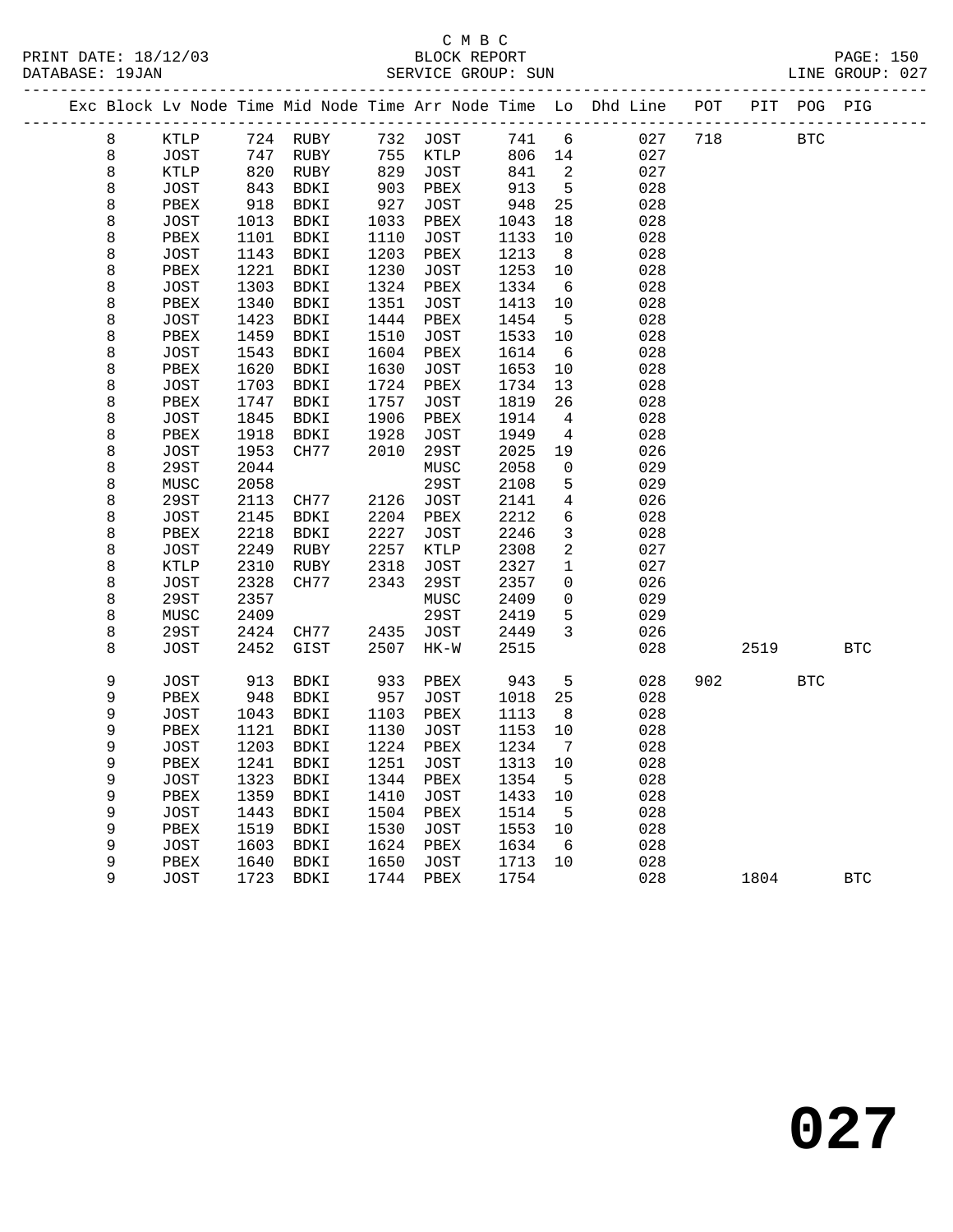PRINT DATE: 18/12/03 BLOCK REPORT PAGE: 151 DATABASE: 19JAN

# C M B C<br>BLOCK REPORT

| DATABASE: 19JAN |      |      |           |      | SERVICE GROUP: SUN |        |     |                                                                    |          |             | LINE GROUP: 027 |  |
|-----------------|------|------|-----------|------|--------------------|--------|-----|--------------------------------------------------------------------|----------|-------------|-----------------|--|
|                 |      |      |           |      |                    |        |     | Exc Block Lv Node Time Mid Node Time Arr Node Time Lo Dhd Line POT |          | PIT POG PIG |                 |  |
| 10              | BDKI | 1029 | HK-W      | 1032 | PBEX               | 1039 2 |     |                                                                    | 028 1028 | BTC         |                 |  |
| 10              | PBEX | 1041 | BDKI      | 1050 | JOST               | 1113   | 10  | 028                                                                |          |             |                 |  |
| 10              | JOST | 1123 | BDKI      | 1143 | PBEX               | 1153   | - 8 | 028                                                                |          |             |                 |  |
| 10              | PBEX | 1201 | BDKI      | 1210 | JOST               | 1233   | 10  | 028                                                                |          |             |                 |  |
| 10              | JOST | 1243 | BDKI      | 1304 | PBEX               | 1314   | 7   | 028                                                                |          |             |                 |  |
| 10              | PBEX | 1321 | BDKI      | 1331 | JOST               | 1353   | 10  | 028                                                                |          |             |                 |  |
| 10              | JOST | 1403 | BDKI      | 1424 | PBEX               | 1434   | 5   | 028                                                                |          |             |                 |  |
| 10              | PBEX | 1439 | BDKI      | 1450 | JOST               | 1513   | 10  | 028                                                                |          |             |                 |  |
| 10              | JOST | 1523 | BDKI      | 1544 | PBEX               | 1554   | 6   | 028                                                                |          |             |                 |  |
| 10              | PBEX | 1600 | BDKI      | 1610 | JOST               | 1633   | 10  | 028                                                                |          |             |                 |  |
| 10              | JOST | 1643 | BDKI      | 1704 | PBEX               | 1714   | - 6 | 028                                                                |          |             |                 |  |
| 10              | PBEX | 1720 | BDKI      | 1730 | JOST               | 1753   | 21  | 028                                                                |          |             |                 |  |
| 10              | JOST |      | 1814 BDKI | 1835 | PBEX               | 1845   | 2   | 028                                                                |          |             |                 |  |
|                 |      |      |           |      |                    |        |     |                                                                    |          |             |                 |  |

10 KTLP 2153 RUBY 2201 JOST 2211 027 2219 BTC

 10 PBEX 1847 BDKI 1857 JOST 1919 4 028 10 JOST 1923 CH77 1940 29ST 1955 19 026 10 29ST 2014 MUSC 2030 0 029 10 MUSC 2030 29ST 2040 3 029 10 29ST 2043 CH77 2056 JOST 2111 6 026 10 JOST 2117 RUBY 2126 KTLP 2138 15 027

**027**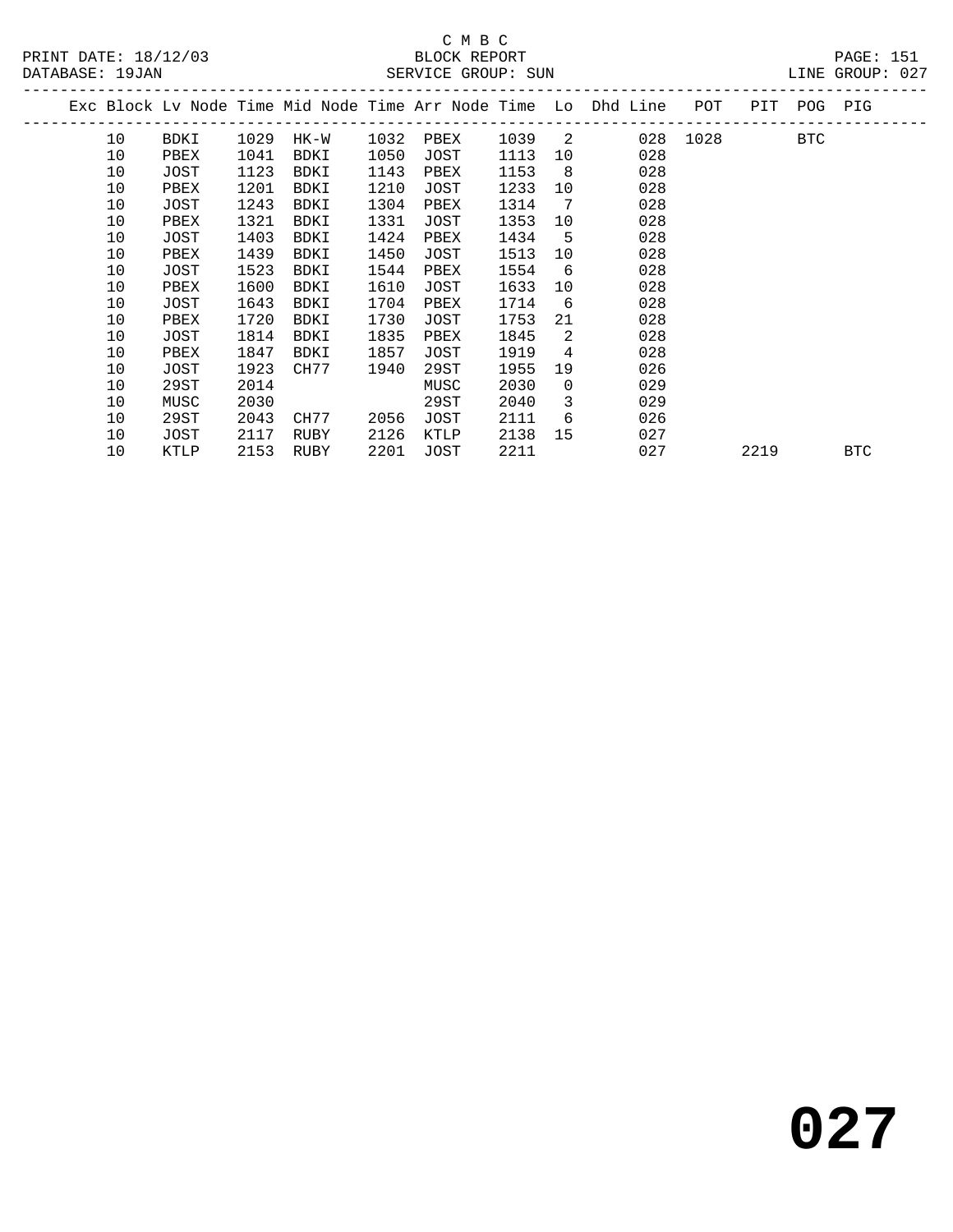|          |             |              |                                                                       |      | C M B C     |                                                           |                         |                                                                                                                                                                                                                                                      |     |      |            |            |  |
|----------|-------------|--------------|-----------------------------------------------------------------------|------|-------------|-----------------------------------------------------------|-------------------------|------------------------------------------------------------------------------------------------------------------------------------------------------------------------------------------------------------------------------------------------------|-----|------|------------|------------|--|
|          |             |              |                                                                       |      |             |                                                           |                         | ${\tt HK-W}\qquad\qquad {\tt HASTINGS\ \&\ KOOTENAY\ \ {\tt WB}\qquad\qquad {\tt HODM}\qquad\qquad {\tt HOWE\ \&\ DUNSMUIR}\nonumber\\ {\tt PROD}\qquad\qquad {\tt PRODUCTION\ \ {\tt STN}}\qquad\qquad {\tt SFU}\qquad\qquad {\tt SFU\ \ EXCHANGE}$ |     |      |            |            |  |
|          |             |              |                                                                       |      |             |                                                           |                         | Exc Block Lv Node Time Mid Node Time Arr Node Time Lo Dhd Line POT PIT POG PIG                                                                                                                                                                       |     |      |            |            |  |
| 31       |             |              |                                                                       |      |             |                                                           |                         |                                                                                                                                                                                                                                                      |     |      |            |            |  |
| 31       |             |              | BUB6 601 HK-E 618 SFU                                                 |      |             |                                                           |                         |                                                                                                                                                                                                                                                      |     |      |            |            |  |
| 31       |             |              |                                                                       |      |             |                                                           |                         | 634 2 095                                                                                                                                                                                                                                            |     |      |            |            |  |
| 31       |             |              | SFU 636 HK-W 655 BUB6 712                                             |      |             |                                                           |                         | 9 095                                                                                                                                                                                                                                                |     |      |            |            |  |
| 31       | BUB6        |              | BUB6 721 HK-E 738 SFU<br>SFU 800 PROD                                 |      |             | 756                                                       |                         | $\begin{array}{ccc} 4 & \hspace{1.5cm} & 095 \\ 1 & \hspace{1.5cm} & 145 \end{array}$                                                                                                                                                                |     |      |            |            |  |
| 31       |             |              |                                                                       |      |             | 814                                                       |                         |                                                                                                                                                                                                                                                      |     |      |            |            |  |
| 31       | PROD        | 815          |                                                                       |      | SFU         | 828                                                       |                         | 2 145                                                                                                                                                                                                                                                |     |      |            |            |  |
| 31       | SFU         | 830          |                                                                       |      | PROD        | 844                                                       |                         | 1 145                                                                                                                                                                                                                                                |     |      |            |            |  |
| 31       |             |              | PROD 845<br>SFU 908 HK-W 931 BUB6 954<br>BUB6 1004 HK-E 1025 SFU 1045 |      |             |                                                           |                         | $\begin{array}{cc} 10 & \hspace{1.5cm} 145 \\ 10 & \hspace{1.5cm} 095 \end{array}$                                                                                                                                                                   |     |      |            |            |  |
| 31       |             |              |                                                                       |      |             |                                                           |                         |                                                                                                                                                                                                                                                      |     |      |            |            |  |
| 31       |             |              |                                                                       |      |             |                                                           | 13                      | 095                                                                                                                                                                                                                                                  |     |      |            |            |  |
| 31       | SFU         | 1058         |                                                                       |      |             | PROD 1113                                                 | $\overline{1}$          | 145                                                                                                                                                                                                                                                  |     |      |            |            |  |
| 31       | PROD        | 1114         |                                                                       |      | SFU         | 1127 14<br>1127<br>1231                                   |                         | 145                                                                                                                                                                                                                                                  |     |      |            |            |  |
| 31       | SFU         |              | 1141 HK-W 1205 BUB6 1231<br>1240 HK-E 1304 SFU 1325                   |      |             |                                                           | 9                       | 095<br>3 095                                                                                                                                                                                                                                         |     |      |            |            |  |
| 31       | BUB6        |              |                                                                       |      |             |                                                           |                         |                                                                                                                                                                                                                                                      |     |      |            |            |  |
| 31       | SFU         | 1328         |                                                                       |      |             | PROD 1343                                                 |                         | $\mathbf{1}$<br>145                                                                                                                                                                                                                                  |     |      |            |            |  |
| 31       | PROD        |              | 1344<br>1409 HK-W 1433 BUB6 1459<br>1515 HK-E 1540 SFU 1603           |      |             |                                                           | 12                      | 145                                                                                                                                                                                                                                                  |     |      |            |            |  |
| 31       | SFU         |              |                                                                       |      |             |                                                           | 16                      | 095<br>$6\overline{6}$                                                                                                                                                                                                                               |     |      |            |            |  |
| 31<br>31 | BUB6        |              | 1609 HK-W 1632 BUB6 1655                                              |      |             |                                                           | 20 <sub>o</sub>         | 095<br>095                                                                                                                                                                                                                                           |     |      |            |            |  |
| 31       | SFU         |              |                                                                       |      |             |                                                           | 12                      | 095                                                                                                                                                                                                                                                  |     |      |            |            |  |
| 31       | BUB6        | 1715<br>1813 | HK-E 1740 SFU 1801                                                    |      | PROD        | 1828                                                      | $\overline{1}$          | 145                                                                                                                                                                                                                                                  |     |      |            |            |  |
| 31       | SFU<br>PROD | 1829         |                                                                       |      | SFU         |                                                           | 11                      | 145                                                                                                                                                                                                                                                  |     |      |            |            |  |
| 31       | SFU         |              | 1853 HK-W 1915 BUB6                                                   |      |             | 1842<br>1937                                              | 8 <sup>8</sup>          | 095                                                                                                                                                                                                                                                  |     |      |            |            |  |
| 31       | BUB6        | 1945         |                                                                       |      |             |                                                           | $\overline{\mathbf{3}}$ | 095                                                                                                                                                                                                                                                  |     |      |            |            |  |
| 31       | SFU         | 2030         | HK-E 2007 SFU 2027                                                    |      |             | 2045                                                      |                         | 145                                                                                                                                                                                                                                                  |     |      |            |            |  |
| 31       | PROD        | 2046         |                                                                       |      | PROD<br>SFU | 2059                                                      |                         | $\frac{1}{9}$<br>145                                                                                                                                                                                                                                 |     |      |            |            |  |
| 31       | SFU         |              | 2108 HK-W 2127 BUB6 2148                                              |      |             |                                                           |                         | 14<br>095                                                                                                                                                                                                                                            |     |      |            |            |  |
| 31       | BUB6        | 2202         | $HK-E$                                                                |      |             |                                                           |                         | 5 095                                                                                                                                                                                                                                                |     |      |            |            |  |
| 31       | SFU         | 2245         | HK-W                                                                  |      |             | 2222 SFU 2240                                             |                         | 095                                                                                                                                                                                                                                                  |     |      |            |            |  |
| 31       | BUB6        |              | 2342 HK-E                                                             |      |             | 2304   BUB6       2325    17<br>2402    SFU          2420 |                         | 095                                                                                                                                                                                                                                                  |     |      | 2439       | BTC        |  |
|          |             |              |                                                                       |      |             |                                                           |                         |                                                                                                                                                                                                                                                      |     |      |            |            |  |
| 32       | <b>BDKI</b> | 510          | $HK - E$                                                              |      | BUB6        | 530                                                       | 3                       | 095                                                                                                                                                                                                                                                  | 509 |      | <b>BTC</b> |            |  |
| 32       | BUB6        | 533          | $\rm{HK}\!-\!\rm{E}$                                                  | 550  | SFU         | 606                                                       | 6                       | 095                                                                                                                                                                                                                                                  |     |      |            |            |  |
| 32       | ${\rm SFU}$ | 612          | $HK-W$                                                                | 631  | BUB6        | 648                                                       | 13                      | 095                                                                                                                                                                                                                                                  |     |      |            |            |  |
| 32       | BUB6        | 701          | $HK-E$                                                                | 718  | SFU         | 736                                                       | 20                      | 095                                                                                                                                                                                                                                                  |     |      |            |            |  |
| 32       | SFU         | 756          | $HK-W$                                                                | 817  | BUB6        | 836                                                       | 5                       | 095                                                                                                                                                                                                                                                  |     |      |            |            |  |
| 32       | BUB6        | 841          | $HK - E$                                                              | 859  | SFU         | 918                                                       | $10$                    | 095                                                                                                                                                                                                                                                  |     |      |            |            |  |
| 32       | SFU         | 928          |                                                                       |      | PROD        | 943                                                       | 1                       | 145                                                                                                                                                                                                                                                  |     |      |            |            |  |
| 32       | PROD        | 944          |                                                                       |      | ${\tt SFU}$ | 957                                                       | 11                      | 145                                                                                                                                                                                                                                                  |     |      |            |            |  |
| 32       | SFU         | 1008         | HK-W                                                                  | 1031 | BUB6        | 1057                                                      | 7                       | 095                                                                                                                                                                                                                                                  |     |      |            |            |  |
| 32       | BUB6        | 1104         | $HK - E$                                                              | 1127 | SFU         | 1148                                                      | 10                      | 095                                                                                                                                                                                                                                                  |     |      |            |            |  |
| 32       | SFU         | 1158         |                                                                       |      | PROD        | 1213                                                      | $\mathbf{1}$            | 145                                                                                                                                                                                                                                                  |     |      |            |            |  |
| 32       | PROD        | 1214         |                                                                       |      | ${\tt SFU}$ | 1227                                                      | 14                      | 145                                                                                                                                                                                                                                                  |     |      |            |            |  |
| 32       | SFU         | 1241         | $HK-W$                                                                | 1305 | BUB6        | 1331                                                      | 9                       | 095                                                                                                                                                                                                                                                  |     |      |            |            |  |
| 32       | BUB6        | 1340         | $HK-E$                                                                | 1404 | SFU         | 1425                                                      |                         | 095                                                                                                                                                                                                                                                  |     | 1447 |            | <b>BTC</b> |  |
|          |             |              |                                                                       |      |             |                                                           |                         |                                                                                                                                                                                                                                                      |     |      |            |            |  |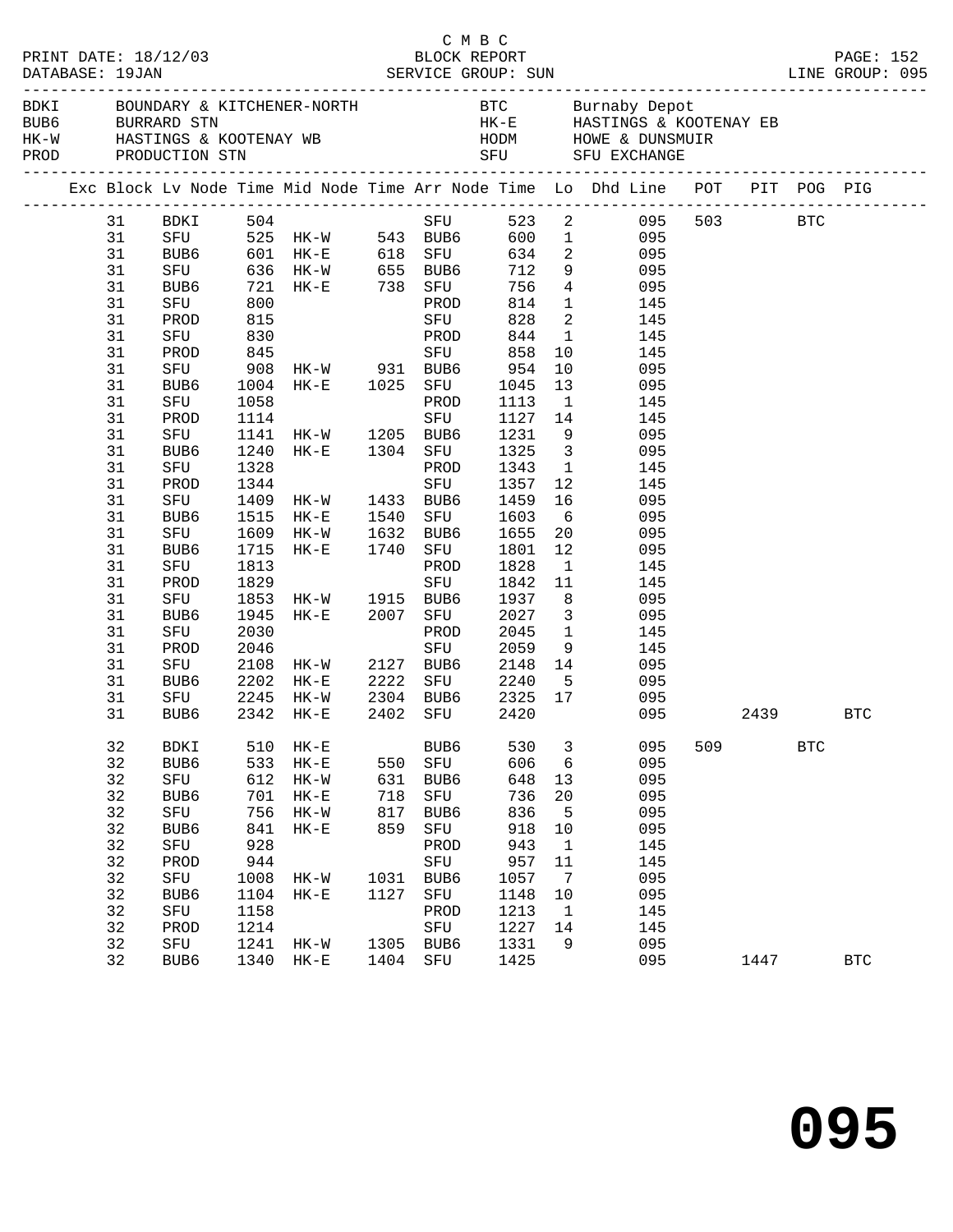### C M B C<br>BLOCK REPORT

|    |              |      |                                                                               |            |             |      |                          | Exc Block Lv Node Time Mid Node Time Arr Node Time Lo Dhd Line POT PIT POG PIG |          |     |     |
|----|--------------|------|-------------------------------------------------------------------------------|------------|-------------|------|--------------------------|--------------------------------------------------------------------------------|----------|-----|-----|
|    |              |      |                                                                               |            |             |      |                          | 33 BDKI 600 HK-E BUB6 620 1 095 559 BTC                                        |          |     |     |
| 33 |              |      |                                                                               |            |             |      |                          | BUB6 621 HK-E 638 SFU 654 2 095                                                |          |     |     |
| 33 | SFU          |      |                                                                               |            |             |      |                          | 095                                                                            |          |     |     |
| 33 | BUB6         |      |                                                                               |            |             |      |                          | 095                                                                            |          |     |     |
| 33 | SFU          |      | 656 HK-W 715 BUB6 732 9<br>741 HK-E 758 SFU 816 9<br>825 HK-W 848 BUB6 911 15 |            |             |      |                          | 095                                                                            |          |     |     |
| 33 | BUB6         |      | 926 HK-E 944                                                                  |            | SFU         | 1003 | 10                       | 095                                                                            |          |     |     |
| 33 | SFU          | 1013 |                                                                               |            | PROD        | 1028 | $\overline{1}$           | 145                                                                            |          |     |     |
| 33 | PROD         |      |                                                                               |            |             | 1042 | 12                       | 145                                                                            |          |     |     |
| 33 | SFU          |      |                                                                               |            |             | 1143 | 9                        | 095                                                                            |          |     |     |
| 33 | BUB6         |      | 1152 HK-E 1215 SFU                                                            |            |             | 1236 | $7\overline{ }$          | 095                                                                            |          |     |     |
| 33 | SFU          | 1243 |                                                                               |            | PROD        | 1258 | $\mathbf{1}$             | 145                                                                            |          |     |     |
| 33 | PROD         | 1259 |                                                                               |            | SFU         | 1312 | 17                       | 145                                                                            |          |     |     |
| 33 | SFU          |      | 1329 HK-W 1353 BUB6                                                           |            |             | 1419 | 12                       | 095                                                                            |          |     |     |
| 33 | BUB6         | 1431 | HK-E 1456 SFU                                                                 |            |             | 1519 | 9                        | 095                                                                            |          |     |     |
| 33 | SFU          | 1528 |                                                                               |            | PROD        | 1543 | $\overline{1}$           | 145                                                                            |          |     |     |
| 33 | PROD         | 1544 |                                                                               |            | SFU         | 1557 | 16                       | 145                                                                            |          |     |     |
| 33 | SFU          | 1613 |                                                                               |            | PROD        | 1628 | $\overline{1}$           | 145                                                                            |          |     |     |
| 33 | PROD         | 1629 |                                                                               |            | SFU         | 1642 | 12                       | 145                                                                            |          |     |     |
| 33 | SFU          |      | 1654 HK-W 1717 BUB6                                                           |            |             | 1740 | 5                        | 095                                                                            |          |     |     |
| 33 | BUB6         | 1745 | $HK-E$                                                                        | 1809       | SFU         | 1830 | 8                        | 095                                                                            |          |     |     |
| 33 | SFU          | 1838 | HK-W                                                                          |            | 1900 BUB6   | 1922 | 8                        | 095                                                                            |          |     |     |
| 33 | BUB6         | 1930 | $HK-E$                                                                        | 1952       | SFU         | 2012 | $\overline{3}$           | 095                                                                            |          |     |     |
| 33 | SFU          | 2015 |                                                                               |            | PROD        | 2030 | $\overline{1}$           | 145                                                                            |          |     |     |
| 33 | PROD         | 2031 |                                                                               |            | SFU         | 2044 | 9                        | 145                                                                            |          |     |     |
| 33 | SFU          |      | 2053 HK-W 2112 BUB6<br>2142 HK-E 2203 SFU                                     |            |             | 2133 | 9                        | 095                                                                            |          |     |     |
| 33 | BUB6         |      |                                                                               |            |             | 2222 | 21                       | 095                                                                            |          |     |     |
| 33 | SFU          | 2243 |                                                                               |            | PROD        | 2257 | $\overline{\mathbf{2}}$  | 145                                                                            |          |     |     |
| 33 | PROD         | 2259 |                                                                               |            | SFU         | 2312 | 15                       | 145                                                                            |          |     |     |
| 33 | SFU          |      | 2327 HK-W 2344 BUB6                                                           |            |             | 2403 | $\overline{\phantom{a}}$ | 095                                                                            |          |     |     |
| 33 | BUB6         | 2405 |                                                                               |            | $HK-E$      | 2421 |                          | 095                                                                            | 2425     |     | BTC |
| 34 | BUB6         |      | 641 HK-E                                                                      | 658        | SFU         | 714  | $\overline{\phantom{a}}$ | 095                                                                            | 618 — 18 | BTC |     |
| 34 | SFU          |      |                                                                               |            | BUB6        | 753  | $\overline{\mathbf{3}}$  | 095                                                                            |          |     |     |
| 34 | BUB6         |      | 716 НК-W<br>756 НК-Е                                                          | 736<br>813 | SFU         | 831  | 10                       | 095                                                                            |          |     |     |
| 34 | SFU          |      | 841 HK-W 904 BUB6                                                             |            |             | 927  | 13                       | 095                                                                            |          |     |     |
| 34 | BUB6         |      | 940 HK-E 1001 SFU                                                             |            |             | 1021 | $\overline{7}$           | 095                                                                            |          |     |     |
| 34 | SFU          | 1028 |                                                                               |            | PROD        | 1043 | $\overline{1}$           | 145                                                                            |          |     |     |
|    | 34 PROD 1044 |      |                                                                               |            | SFU 1057 20 |      |                          | 145                                                                            |          |     |     |
| 34 | SFU          | 1117 | HK-W                                                                          | 1141       | BUB6        | 1207 | 9                        | 095                                                                            |          |     |     |
| 34 | BUB6         | 1216 | $HK-E$                                                                        | 1240       | SFU         | 1301 | 12                       | 095                                                                            |          |     |     |
| 34 | SFU          | 1313 |                                                                               |            | PROD        | 1328 | $\mathbf{1}$             | 145                                                                            |          |     |     |
| 34 | PROD         | 1329 |                                                                               |            | SFU         | 1342 | 12                       | 145                                                                            |          |     |     |
| 34 | SFU          | 1354 | $HK-W$                                                                        | 1418       | BUB6        | 1444 | 16                       | 095                                                                            |          |     |     |
| 34 | BUB6         | 1500 | $HK-E$                                                                        | 1525       | SFU         | 1548 | 6                        | 095                                                                            |          |     |     |
| 34 | SFU          | 1554 | $HK-W$                                                                        | 1618       | BUB6        | 1644 | 16                       | 095                                                                            |          |     |     |
| 34 | BUB6         | 1700 | $HK-E$                                                                        | 1726       | SFU         | 1749 | 9                        | 095                                                                            |          |     |     |
| 34 | SFU          | 1758 |                                                                               |            | PROD        | 1813 | $\mathbf{1}$             | 145                                                                            |          |     |     |
| 34 | PROD         | 1814 |                                                                               |            | SFU         | 1827 | 2                        | 145                                                                            |          |     |     |
| 34 | SFU          | 1829 |                                                                               |            | PROD        | 1844 | $\mathbf{1}$             | 145                                                                            |          |     |     |
| 34 | PROD         | 1845 |                                                                               |            | SFU         | 1858 | 10                       | 145                                                                            |          |     |     |
| 34 | SFU          | 1908 | HK-W                                                                          | 1930       | BUB6        | 1952 | 8                        | 095                                                                            |          |     |     |
| 34 | BUB6         | 2000 | $HK-E$                                                                        | 2022       | SFU         | 2043 | 2                        | 095                                                                            |          |     |     |
| 34 | SFU          | 2045 |                                                                               |            | PROD        | 2100 | $\mathbf{1}$             | 145                                                                            |          |     |     |
| 34 | PROD         | 2101 |                                                                               |            | SFU         | 2114 | 11                       | 145                                                                            |          |     |     |
| 34 | SFU          | 2125 | HK-W                                                                          |            | 2144 BUB6   | 2205 | 17                       | 095                                                                            |          |     |     |
| 34 | BUB6         | 2222 | $HK-E$                                                                        | 2242       | SFU         | 2300 | 13                       | 095                                                                            |          |     |     |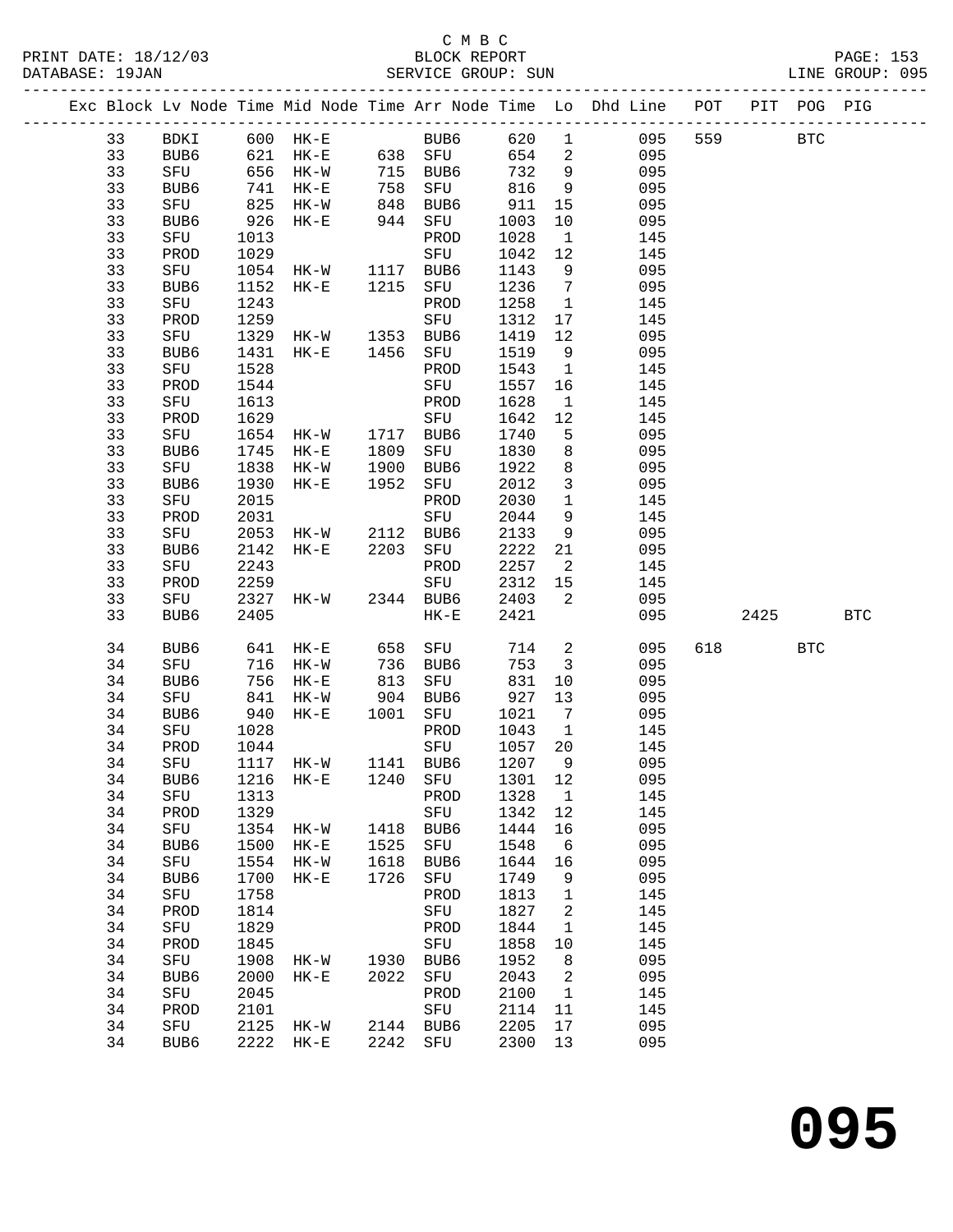### C M B C

| DATABASE: 19JAN |                  |      |                |      | SERVICE GROUP: SUN |       |                         | UN<br>--------------------------                                   |     |     |             | LINE GROUP: 095 |  |
|-----------------|------------------|------|----------------|------|--------------------|-------|-------------------------|--------------------------------------------------------------------|-----|-----|-------------|-----------------|--|
|                 |                  |      |                |      |                    |       |                         | Exc Block Lv Node Time Mid Node Time Arr Node Time Lo Dhd Line POT |     |     | PIT POG PIG |                 |  |
| 34              | SFU              | 2313 |                |      | PROD 2327 2        |       |                         | 145                                                                |     |     |             |                 |  |
| 34              | PROD             | 2329 |                |      | SFU                | 2342  |                         |                                                                    | 145 |     | 2401        | $_{\rm BTC}$    |  |
| 35              | BDKI             | 714  |                |      | SFU                | 733 3 |                         | 095                                                                |     | 713 | <b>BTC</b>  |                 |  |
| 35              | SFU              |      |                |      |                    | 816   | 10                      | 095                                                                |     |     |             |                 |  |
| 35              | BUB6             | 826  | HK-E 844 SFU   |      |                    | 903   | 10                      | 095                                                                |     |     |             |                 |  |
| 35              | SFU              | 913  |                |      | PROD               | 928   | $\mathbf{1}$            | 145                                                                |     |     |             |                 |  |
| 35              | PROD             | 929  |                |      | SFU                | 942   | 14                      | 145                                                                |     |     |             |                 |  |
| 35              | SFU              | 956  | HK-W 1019 BUB6 |      |                    | 1042  | 10                      | 095                                                                |     |     |             |                 |  |
| 35              | BUB6             | 1052 | HK-E 1113 SFU  |      |                    | 1134  | 9                       | 095                                                                |     |     |             |                 |  |
| 35              | SFU              | 1143 |                |      | PROD               | 1158  | $\overline{1}$          | 145                                                                |     |     |             |                 |  |
| 35              | PROD             | 1159 |                |      | SFU                | 1212  | 17                      | 145                                                                |     |     |             |                 |  |
| 35              | SFU              | 1229 | HK-W 1253 BUB6 |      |                    | 1319  | 9                       | 095                                                                |     |     |             |                 |  |
| 35              | BUB6             | 1328 | HK-E 1352      |      | SFU                | 1413  | 15                      | 095                                                                |     |     |             |                 |  |
| 35              | SFU              | 1428 |                |      | PROD               | 1443  | $\overline{1}$          | 145                                                                |     |     |             |                 |  |
| 35              | PROD             | 1444 |                |      | SFU                | 1457  | 12                      | 145                                                                |     |     |             |                 |  |
| 35              | SFU              | 1509 | HK-W 1533 BUB6 |      |                    | 1559  | 16                      | 095                                                                |     |     |             |                 |  |
| 35              | BUB6             | 1615 | HK-E 1640      |      | SFU                | 1703  | 10                      | 095                                                                |     |     |             |                 |  |
| 35              | SFU              | 1713 |                |      | PROD               | 1728  | $\overline{1}$          | 145                                                                |     |     |             |                 |  |
| 35              | PROD             | 1729 |                |      | SFU                | 1742  | 11                      | 145                                                                |     |     |             |                 |  |
| 35              | SFU              | 1753 | HK-W 1815 BUB6 |      |                    | 1837  | 8 <sup>8</sup>          | 095                                                                |     |     |             |                 |  |
| 35              | BUB6             | 1845 | HK-E 1909      |      | SFU                | 1930  | $\overline{0}$          | 095                                                                |     |     |             |                 |  |
| 35              | SFU              | 1930 |                |      | PROD               | 1945  | $\overline{\mathbf{2}}$ | 145                                                                |     |     |             |                 |  |
| 35              | PROD             | 1947 |                |      | SFU                | 2000  | 8 <sup>8</sup>          | 145                                                                |     |     |             |                 |  |
| 35              | SFU              | 2008 | HK-W 2029 BUB6 |      |                    | 2050  | 12                      | 095                                                                |     |     |             |                 |  |
| 35              | BUB <sub>6</sub> | 2102 | $HK-E$         | 2123 | SFU                | 2142  | $\overline{\mathbf{3}}$ | 095                                                                |     |     |             |                 |  |
| 35              | SFU              | 2145 | $HK-W$         | 2204 | BUB6               | 2225  | 17                      | 095                                                                |     |     |             |                 |  |
| 35              | BUB6             | 2242 | $HK-E$         | 2302 | SFU                | 2320  | 23                      | 095                                                                |     |     |             |                 |  |
| 35              | SFU              | 2343 |                |      | PROD               | 2357  | $\overline{a}$          | 145                                                                |     |     |             |                 |  |
| 35              | PROD             | 2359 |                |      | SFU                | 2411  | $\overline{4}$          | 145                                                                |     |     |             |                 |  |
| 35              | SFU              | 2415 | HK-W           | 2432 | BUB6               | 2451  | 16                      | 095                                                                |     |     |             |                 |  |
| 35              | BUB <sub>6</sub> | 2507 | $HK-E$         | 2523 | SFU                | 2541  | 8 <sup>8</sup>          | 095                                                                |     |     |             |                 |  |
| 35              | SFU              | 2549 | HK-W           | 2612 | HODM               | 2634  | $5^{\circ}$             | N35                                                                |     |     |             |                 |  |
| 35              | HODM             | 2639 | $HK-E$         | 2701 | SFU                | 2724  | 26                      | N35                                                                |     |     |             |                 |  |
| 35              | SFU              | 2750 | HK-W           | 2813 | HODM               | 2835  | $\overline{4}$          | N35                                                                |     |     |             |                 |  |
| 35              | HODM             | 2839 | $HK-E$         | 2901 | SFU                | 2924  |                         | N35                                                                |     |     | 2943        | <b>BTC</b>      |  |
|                 |                  |      |                |      |                    |       |                         |                                                                    |     |     |             |                 |  |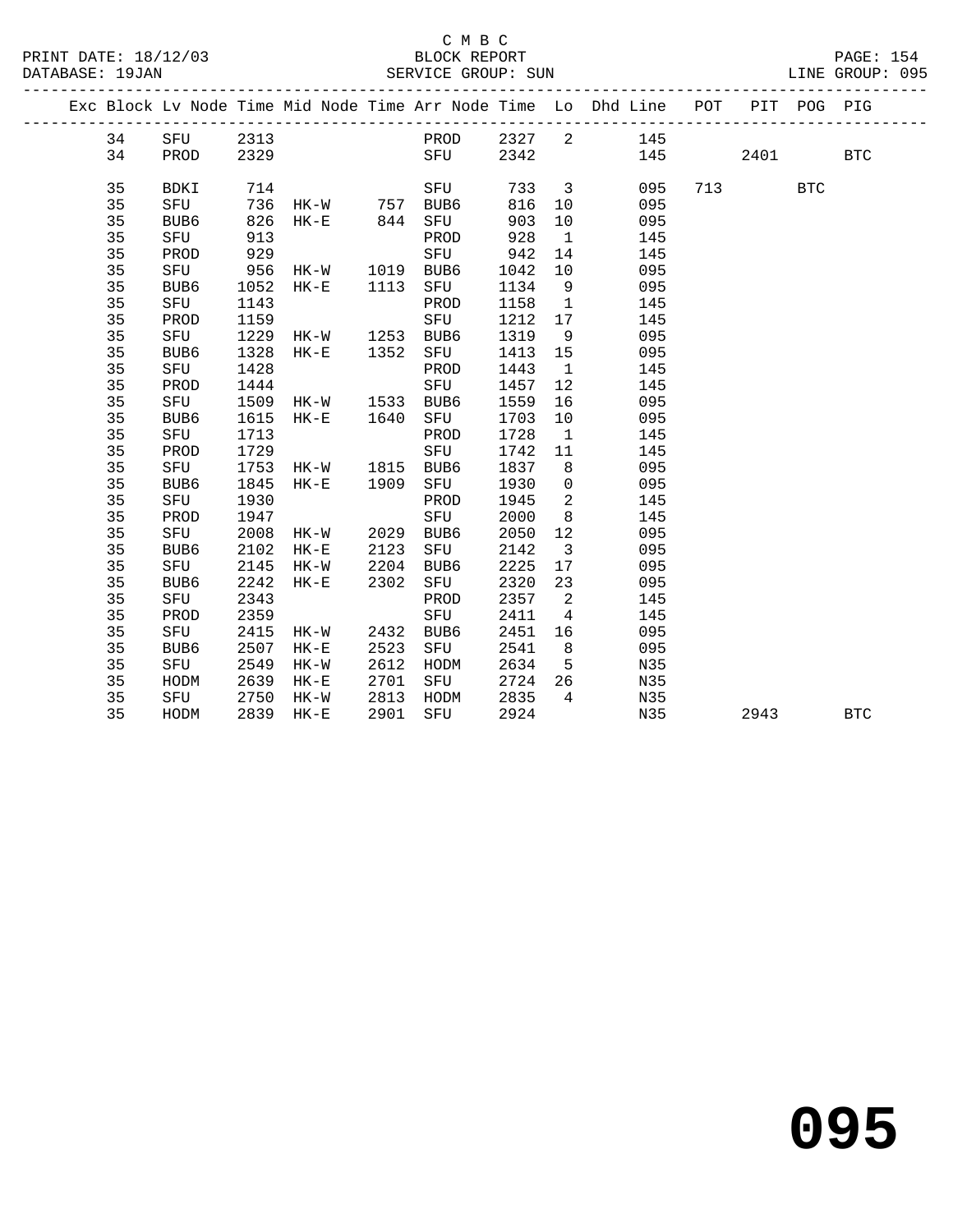#### C M B C<br>BLOCK REPORT SERVICE GROUP: SUN

|  |    | Exc Block Lv Node Time Mid Node Time Arr Node Time Lo Dhd Line POT |       |                                |                                 |        |     |      |                |     |     |            | PIT POG PIG |              |
|--|----|--------------------------------------------------------------------|-------|--------------------------------|---------------------------------|--------|-----|------|----------------|-----|-----|------------|-------------|--------------|
|  | 36 | PROD                                                               | 800   |                                |                                 |        | SFU | 813  | $\overline{a}$ | 145 | 743 | <b>BTC</b> |             |              |
|  | 36 | SFU                                                                | 815   |                                |                                 | PROD   |     | 829  | $\mathbf{1}$   | 145 |     |            |             |              |
|  | 36 | PROD                                                               | 830   |                                |                                 | SFU    |     | 843  | $\overline{2}$ | 145 |     |            |             |              |
|  | 36 | SFU                                                                | 845   |                                |                                 | PROD   |     | 859  | $\mathbf{1}$   | 145 |     |            |             |              |
|  | 36 | PROD                                                               | 900   |                                |                                 | SFU    |     | 913  | 7              | 145 |     |            |             |              |
|  | 36 | SFU                                                                | $920$ | HK-W 943 BUB6<br>HK-E 1037 SFU |                                 |        |     | 1006 | 10             | 095 |     |            |             |              |
|  | 36 | BUB6                                                               | 1016  |                                |                                 |        |     | 1057 | 9              | 095 |     |            |             |              |
|  | 36 | SFU                                                                | 1106  | $HK-W$                         | 1130                            | BUB6   |     | 1156 | 8              | 095 |     |            |             |              |
|  | 36 | BUB6                                                               | 1204  | $HK-E$                         | 1228                            | SFU    |     | 1249 | $\overline{9}$ | 095 |     |            |             |              |
|  | 36 | SFU                                                                | 1258  |                                |                                 | PROD   |     | 1313 | $\overline{1}$ | 145 |     |            |             |              |
|  | 36 | PROD                                                               | 1314  |                                |                                 | SFU    |     | 1327 | 14             | 145 |     |            |             |              |
|  | 36 | SFU                                                                | 1341  | HK-W                           | 1405                            | BUB6   |     | 1431 | 14             | 095 |     |            |             |              |
|  | 36 | BUB6                                                               | 1445  | HK-E                           | 1510                            | SFU    |     | 1533 | 6              | 095 |     |            |             |              |
|  | 36 | SFU                                                                | 1539  | $HK-W$                         | 1603                            | BUB6   |     | 1629 | 16             | 095 |     |            |             |              |
|  | 36 | BUB6                                                               | 1645  | HK-E                           | 1711                            | SFU    |     | 1734 | 9              | 095 |     |            |             |              |
|  | 36 | SFU                                                                | 1743  |                                |                                 | PROD   |     | 1758 | $\mathbf{1}$   | 145 |     |            |             |              |
|  | 36 | PROD                                                               | 1759  |                                |                                 | SFU    |     | 1812 | 11             | 145 |     |            |             |              |
|  | 36 | SFU                                                                | 1823  |                                | HK-W 1845 BUB6<br>HK-E 1937 SFU |        |     | 1907 | 8              | 095 |     |            |             |              |
|  | 36 | BUB6                                                               | 1915  |                                |                                 |        |     | 1957 | $\mathbf{3}$   | 095 |     |            |             |              |
|  | 36 | SFU                                                                | 2000  |                                |                                 | PROD   |     | 2015 | $\mathbf{1}$   | 145 |     |            |             |              |
|  | 36 | PROD                                                               | 2016  |                                |                                 | SFU    |     | 2029 | 9              | 145 |     |            |             |              |
|  | 36 | SFU                                                                | 2038  | $HK-W$                         | 2057 BUB6                       |        |     | 2118 | 2              | 095 |     |            |             |              |
|  | 36 | BUB6                                                               | 2120  |                                |                                 | $HK-E$ |     | 2141 |                | 095 |     | 2145       |             | $_{\rm BTC}$ |
|  | 37 | <b>BDKI</b>                                                        | 921   |                                |                                 | SFU    |     | 942  | 2              | 095 | 920 |            | <b>BTC</b>  |              |
|  | 37 | SFU                                                                | 944   | HK-W 1007 BUB6                 |                                 |        |     | 1030 | 10             | 095 |     |            |             |              |
|  | 37 | BUB6                                                               | 1040  | $HK-E$                         | 1101 SFU                        |        |     | 1122 | 6              | 095 |     |            |             |              |
|  | 37 | SFU                                                                | 1128  |                                |                                 | PROD   |     | 1143 | $\mathbf{1}$   | 145 |     |            |             |              |
|  | 37 | PROD                                                               | 1144  |                                |                                 | SFU    |     | 1157 | 8              | 145 |     |            |             |              |
|  | 37 | SFU                                                                | 1205  | HK-W 1229<br>HK-E 1328         |                                 | BUB6   |     | 1255 | 9              | 095 |     |            |             |              |
|  | 37 | BUB6                                                               | 1304  |                                |                                 | SFU    |     | 1349 | $\overline{9}$ | 095 |     |            |             |              |
|  | 37 | SFU                                                                | 1358  |                                |                                 | PROD   |     | 1413 | $\mathbf{1}$   | 145 |     |            |             |              |
|  | 37 | PROD                                                               | 1414  |                                |                                 | SFU    |     | 1427 | 12             | 145 |     |            |             |              |
|  | 37 | SFU                                                                | 1439  | $HK-W$                         | 1503 BUB6                       |        |     | 1529 | 16             | 095 |     |            |             |              |
|  | 37 | BUB6                                                               | 1545  | $HK-E$                         | 1610 SFU                        |        |     | 1633 | 10             | 095 |     |            |             |              |
|  | 37 | SFU                                                                | 1643  |                                |                                 | PROD   |     | 1658 | $\mathbf{1}$   | 145 |     |            |             |              |
|  | 37 | PROD                                                               | 1659  |                                |                                 | SFU    |     | 1712 | 11             | 145 |     |            |             |              |
|  | 37 | SFU                                                                | 1723  |                                | HK-W 1745 BUB6                  |        |     | 1807 | 8              | 095 |     |            |             |              |
|  | 37 | BUB6                                                               | 1815  | $HK-E$                         | 1839                            | SFU    |     | 1900 | $\overline{0}$ | 095 |     |            |             |              |
|  | 37 | SFU                                                                | 1900  |                                |                                 | PROD   |     | 1915 | $\mathbf{1}$   | 145 |     |            |             |              |
|  | 37 | PROD                                                               | 1916  |                                |                                 | SFU    |     | 1930 | 8              | 145 |     |            |             |              |
|  | 37 | SFU                                                                | 1938  | HK-W                           | 1959 BUB6                       |        |     | 2020 | 10             | 095 |     |            |             |              |

 37 BUB6 2030 HK-E 2051 SFU 2110 5 095 37 SFU 2115 PROD 2130 1 145

37 PROD 2131 SFU 2144 145 2203 BTC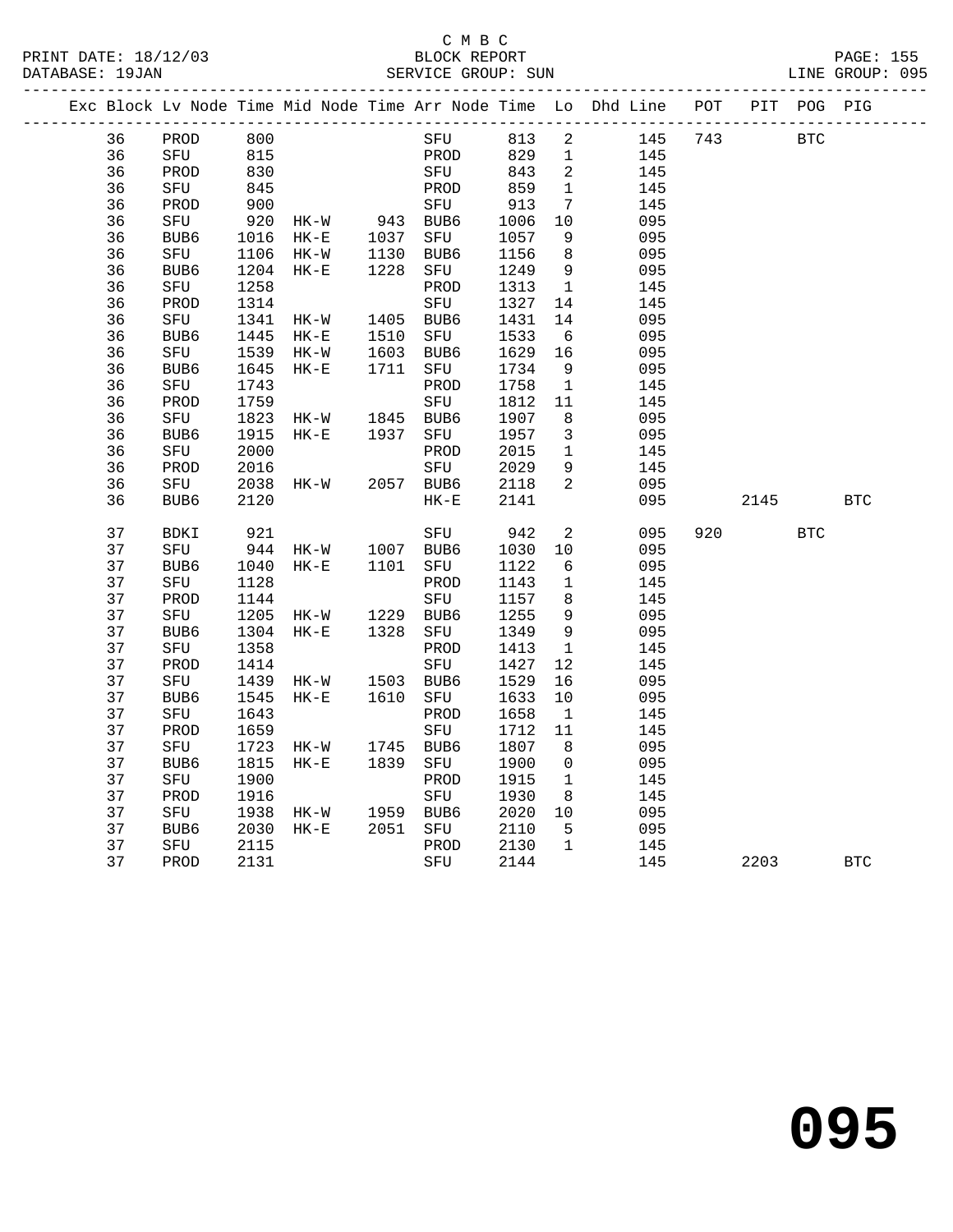#### C M B C<br>BLOCK REPORT SERVICE GROUP: SUN

PRINT DATE: 18/12/03 BLOCK REPORT PAGE: 156

|    |                  |      |                                               |      |                                   |         |                         | Exc Block Lv Node Time Mid Node Time Arr Node Time Lo Dhd Line POT PIT POG PIG |     |             |            |            |
|----|------------------|------|-----------------------------------------------|------|-----------------------------------|---------|-------------------------|--------------------------------------------------------------------------------|-----|-------------|------------|------------|
| 38 |                  |      | BDKI 749 SFU 808<br>SFU 810 HK-W 831 BUB6 850 |      | SFU 808 2                         |         |                         | 095                                                                            | 748 | <b>BTC</b>  |            |            |
| 38 |                  |      |                                               |      |                                   |         |                         | $6\overline{6}$<br>095                                                         |     |             |            |            |
| 38 | BUB6             |      | 856 HK-E 914 SFU                              |      |                                   | 933 10  |                         | 095                                                                            |     |             |            |            |
| 38 | SFU              | 943  |                                               |      | PROD                              | 958     | $\overline{1}$          | 145                                                                            |     |             |            |            |
| 38 | PROD             | 959  |                                               |      | SFU                               | 1012    | 18                      | 145                                                                            |     |             |            |            |
| 38 | SFU              |      | 1030 HK-W 1053 BUB6                           |      |                                   | 1119    | 9                       | 095                                                                            |     |             |            |            |
| 38 | BUB6             | 1128 | $HK-E$                                        |      | 1151 SFU                          | 1212    | $5^{\circ}$             | 095                                                                            |     |             |            |            |
| 38 | SFU              | 1217 | HK-W                                          |      | 1241 BUB6                         | 1307    | 9                       | 095                                                                            |     |             |            |            |
| 38 | BUB <sub>6</sub> | 1316 | $HK-E$                                        |      | 1340 SFU                          | 1401    | 12                      | 095                                                                            |     |             |            |            |
| 38 | SFU              | 1413 |                                               |      | PROD                              | 1428    | $\overline{1}$          | 145                                                                            |     |             |            |            |
| 38 | PROD             | 1429 |                                               |      | SFU                               | 1442    | 12                      | 145                                                                            |     |             |            |            |
| 38 | SFU              | 1454 | HK-W 1518 BUB6                                |      |                                   | 1544    | 16                      | 095                                                                            |     |             |            |            |
| 38 | BUB6             | 1600 | $HK-E$                                        |      | 1625 SFU                          | 1648    | 10                      | 095                                                                            |     |             |            |            |
| 38 | SFU              | 1658 |                                               |      | PROD                              | 1713    | $\overline{1}$          | 145                                                                            |     |             |            |            |
| 38 | PROD             | 1714 |                                               |      | SFU                               | 1727    | 11                      | 145                                                                            |     |             |            |            |
| 38 | SFU              | 1738 | HK-W 1800 BUB6                                |      |                                   | 1822    | 8                       | 095                                                                            |     |             |            |            |
| 38 | BUB6             |      | 1830 HK-E                                     |      | 1854 SFU                          | 1915    | $\overline{0}$          | 095                                                                            |     |             |            |            |
| 38 | SFU              | 1915 |                                               |      | PROD                              | 1930    | $\overline{1}$          | 145                                                                            |     |             |            |            |
| 38 | PROD             | 1931 |                                               |      | SFU                               | 1945    | 8 <sup>8</sup>          | 145                                                                            |     |             |            |            |
| 38 | SFU              | 1953 | HK-W 2014 BUB6                                |      |                                   | 2035    | 10                      | 095                                                                            |     |             |            |            |
| 38 | BUB6             | 2045 | $HK-E$                                        |      | 2106 SFU                          | 2125    | 5                       | 095                                                                            |     |             |            |            |
| 38 | SFU              | 2130 |                                               |      | PROD                              | 2145    | $\mathbf{1}$            | 145                                                                            |     |             |            |            |
| 38 | PROD             | 2146 |                                               |      | SFU                               | 2159    | 6                       | 145                                                                            |     |             |            |            |
| 38 | SFU              | 2205 | HK-W 2224 BUB6                                |      |                                   | 2245    | 17                      | 095                                                                            |     |             |            |            |
| 38 | BUB6             | 2302 | $HK-E$                                        |      | 2322 SFU                          | 2340    | $\overline{7}$          | 095                                                                            |     |             |            |            |
| 38 | SFU              |      | 2347 HK-W                                     |      | 2404 BUB6                         | 2423    | 14                      | 095                                                                            |     |             |            |            |
| 38 | BUB6             |      | 2437 HK-E                                     |      | 2453 SFU                          | 2511    | 8 <sup>8</sup>          | 095                                                                            |     |             |            |            |
| 38 | SFU              | 2519 | HK-W                                          |      | 2542 HODM                         | 2604    | $5^{\circ}$             | N35                                                                            |     |             |            |            |
| 38 | HODM             | 2609 | $HK-E$                                        | 2631 |                                   | 2654    | $\overline{0}$          | N35                                                                            |     |             |            |            |
| 38 | SFU              | 2654 | HK-W                                          |      |                                   | 2739    | $\overline{0}$          | N35                                                                            |     |             |            |            |
| 38 | HODM             |      | 2739 HK-E                                     |      | 2631 SFU<br>2717 HODM<br>2801 SFU | 2824    |                         | N35                                                                            |     | 2843        |            | <b>BTC</b> |
| 39 | BDKI             | 834  |                                               |      | SFU                               | 854     | $\overline{\mathbf{c}}$ | 095                                                                            |     | 833 and 100 | <b>BTC</b> |            |
| 39 | SFU              |      |                                               |      |                                   | 942     | 10                      | 095                                                                            |     |             |            |            |
| 39 | BUB6             |      |                                               |      |                                   | 1033    | 10                      | 095                                                                            |     |             |            |            |
| 39 | SFU              | 1043 |                                               |      | PROD                              | 1058    | $\overline{1}$          | 145                                                                            |     |             |            |            |
| 39 | PROD             | 1059 |                                               |      | SFU                               | 1112    | 17                      | 145                                                                            |     |             |            |            |
| 39 | SFU              |      | 1129 HK-W 1153 BUB6<br>1228 HK-E 1252 SFU     |      |                                   | 1219    | 9                       | 095                                                                            |     |             |            |            |
| 39 | BUB6             |      | 1228 HK-E                                     |      |                                   | 1313    | $\overline{4}$          | 095                                                                            |     |             |            |            |
| 39 |                  |      |                                               |      |                                   |         |                         | SFU 1317 HK-W 1341 BUB6 1407 11 095                                            |     |             |            |            |
| 39 | BUB6             | 1418 | $HK-E$                                        |      | 1442 SFU                          | 1503 10 |                         | 095                                                                            |     |             |            |            |
| 39 | SFU              | 1513 |                                               |      | PROD                              | 1528    | $\overline{1}$          | 145                                                                            |     |             |            |            |
| 39 | PROD             | 1529 |                                               |      | SFU                               | 1542    | 16                      | 145                                                                            |     |             |            |            |
| 39 | SFU              | 1558 |                                               |      | PROD                              | 1613    | $\mathbf{1}$            | 145                                                                            |     |             |            |            |
| 39 | PROD             | 1614 |                                               |      | SFU                               | 1627    | 12                      | 145                                                                            |     |             |            |            |
| 39 | SFU              | 1639 | HK-W                                          |      | 1702 BUB6                         | 1725    | 5                       | 095                                                                            |     |             |            |            |
| 39 | BUB6             |      | 1730 HK-E                                     | 1755 | SFU                               | 1816    |                         | 095                                                                            |     | 1838        |            | <b>BTC</b> |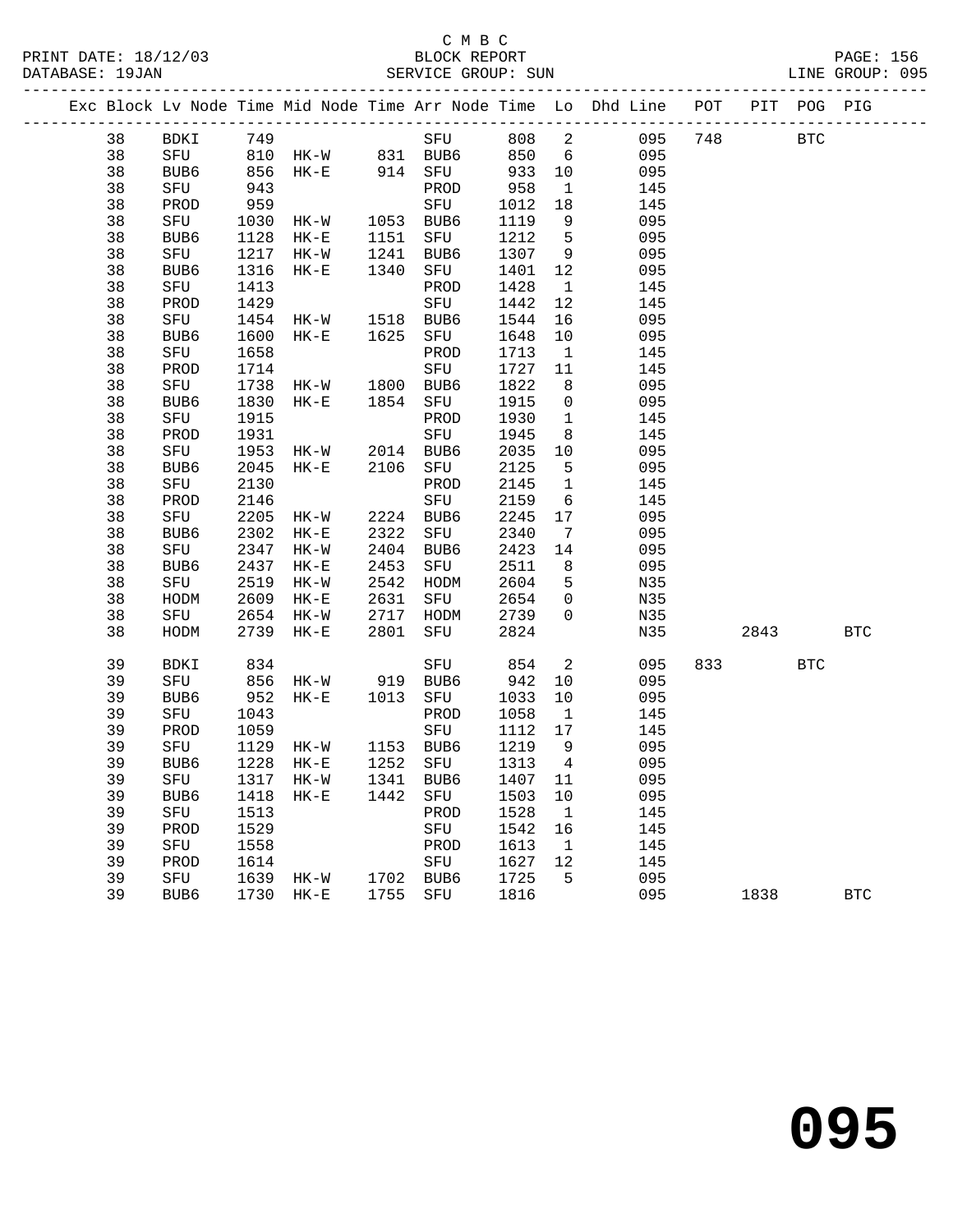PRINT DATE: 18/12/03 BLOCK REPORT PAGE: 157 DATABASE: 19JAN

### C M B C<br>BLOCK REPORT

|  | DATABASE: 19JAN |      |      |          |      |          | SERVICE GROUP: SUN                                                                                              |      |                 |                                                                |     |      |             | LINE GROUP: 095 |  |
|--|-----------------|------|------|----------|------|----------|-----------------------------------------------------------------------------------------------------------------|------|-----------------|----------------------------------------------------------------|-----|------|-------------|-----------------|--|
|  |                 |      |      |          |      |          |                                                                                                                 |      |                 | Exc Block Lv Node Time Mid Node Time Arr Node Time Lo Dhd Line | POT |      | PIT POG PIG |                 |  |
|  | 40              | BDKI |      |          |      |          | 841 HK-E BUB6                                                                                                   | 907  | 4               | 095                                                            | 840 |      | <b>BTC</b>  |                 |  |
|  | 40              | BUB6 | 911  |          |      | HK-E 929 | SFU                                                                                                             | 948  | 10              | 095                                                            |     |      |             |                 |  |
|  | 40              | SFU  | 958  |          |      |          | PROD                                                                                                            | 1013 | 1               | 145                                                            |     |      |             |                 |  |
|  | 40              | PROD | 1014 |          |      |          | SFU                                                                                                             | 1027 | 15              | 145                                                            |     |      |             |                 |  |
|  | 40              | SFU  | 1042 | HK-W     |      | 1105     | BUB6                                                                                                            | 1131 | 9               | 095                                                            |     |      |             |                 |  |
|  | 40              | BUB6 | 1140 | $HK-E$   |      | 1203     | SFU                                                                                                             | 1224 | 4               | 095                                                            |     |      |             |                 |  |
|  | 40              | SFU  | 1228 |          |      |          | PROD                                                                                                            | 1243 | $\mathbf{1}$    | 145                                                            |     |      |             |                 |  |
|  | 40              | PROD | 1244 |          |      |          | SFU                                                                                                             | 1257 | 8               | 145                                                            |     |      |             |                 |  |
|  | 40              | SFU  | 1305 | HK-W     |      | 1329     | BUB6                                                                                                            | 1355 | 10 <sup>°</sup> | 095                                                            |     |      |             |                 |  |
|  | 40              | BUB6 | 1405 | $HK-E$   |      | 1429     | SFU                                                                                                             | 1450 | 8               | 095                                                            |     |      |             |                 |  |
|  | 40              | SFU  | 1458 |          |      |          | PROD                                                                                                            | 1513 | $\mathbf{1}$    | 145                                                            |     |      |             |                 |  |
|  | 40              | PROD | 1514 |          |      |          | SFU                                                                                                             | 1527 | 16              | 145                                                            |     |      |             |                 |  |
|  | 40              | SFU  | 1543 |          |      |          | PROD                                                                                                            | 1558 | 1               | 145                                                            |     |      |             |                 |  |
|  | 40              | PROD | 1559 |          |      |          | SFU                                                                                                             | 1612 | 12              | 145                                                            |     |      |             |                 |  |
|  | 40              | SFU  | 1624 |          | HK-W | 1647     | BUB6                                                                                                            | 1710 | 2               | 095                                                            |     |      |             |                 |  |
|  | 40              | BUB6 | 1712 |          |      |          | HK-E                                                                                                            | 1738 |                 | 095                                                            |     | 1742 |             | BTC             |  |
|  | 41              | BDKI |      | 746 HK-E |      |          | BUB6                                                                                                            | 808  | $\overline{3}$  | 095                                                            | 745 |      | <b>BTC</b>  |                 |  |
|  |                 |      |      |          |      |          | the contract of the contract of the contract of the contract of the contract of the contract of the contract of |      |                 |                                                                |     |      |             |                 |  |

| -⊥ ∪ | ບ⊥∪         | <b>LUIU</b> |           |                                                | - 1702 | ᆂᅴᅴᄓ    |                 | <b>LIJ</b> |      |              |            |
|------|-------------|-------------|-----------|------------------------------------------------|--------|---------|-----------------|------------|------|--------------|------------|
| 40   | PROD        | 1559        |           |                                                | SFU    | 1612 12 |                 | 145        |      |              |            |
| 40   | SFU         |             |           | 1624 HK-W 1647 BUB6                            |        | 1710    | $\overline{a}$  | 095        |      |              |            |
| 40   | BUB6        | 1712        |           |                                                | $HK-E$ | 1738    |                 | 095        | 1742 |              | <b>BTC</b> |
|      |             |             |           |                                                |        |         |                 |            |      |              |            |
| 41   | <b>BDKI</b> |             | 746 HK-E  |                                                | BUB6   |         | 808 3           | 095        | 745  | $_{\rm BTC}$ |            |
| 41   | BUB6        |             | 811 HK-E  | 828                                            | SFU    | 846 12  |                 | 095        |      |              |            |
| 41   | SFU         | 858         |           |                                                | PROD   | 912     | $\mathbf{1}$    | 145        |      |              |            |
| 41   | PROD        |             |           |                                                |        | 926     | $6\overline{6}$ | 145        |      |              |            |
| 41   | SFU         |             |           |                                                |        | 1018 10 |                 | 095        |      |              |            |
| 41   | BUB6        |             |           | 913<br>932 HK-W 955 BUB6<br>1028 HK-E 1049 SFU |        | 1109    | $\overline{4}$  | 095        |      |              |            |
| 41   | SFU         | 1113        |           |                                                | PROD   | 1128    | $\overline{1}$  | 145        |      |              |            |
| 41   | PROD        | 1129        |           |                                                | SFU    | 1142    | 11              | 145        |      |              |            |
| 41   | SFU         |             |           | 1153 HK-W 1217                                 | BUB6   | 1243    | 9               | 095        |      |              |            |
| 41   | BUB6        | 1252        |           | HK-E 1316                                      | SFU    | 1337    | $6\overline{6}$ | 095        |      |              |            |
| 41   | SFU         | 1343        |           |                                                | PROD   | 1358    | $\mathbf{1}$    | 145        |      |              |            |
| 41   | PROD        | 1359        |           |                                                | SFU    | 1412    | 12              | 145        |      |              |            |
| 41   | SFU         |             |           | 1424 HK-W 1448                                 | BUB6   | 1514    | 16              | 095        |      |              |            |
| 41   | BUB6        | 1530        |           | HK-E 1555                                      | SFU    | 1618    | 10              | 095        |      |              |            |
| 41   | SFU         | 1628        |           |                                                | PROD   | 1643    | $\overline{1}$  | 145        |      |              |            |
| 41   | PROD        | 1644        |           |                                                | SFU    | 1657    | 11              | 145        |      |              |            |
| 41   | SFU         |             |           | 1708 HK-W 1730 BUB6                            |        | 1752    | 8               | 095        |      |              |            |
| 41   | BUB6        | 1800        |           | HK-E 1824                                      | SFU    | 1845    | $\mathsf{O}$    | 095        |      |              |            |
| 41   | SFU         | 1845        |           |                                                | PROD   | 1900    | $\mathbf{1}$    | 145        |      |              |            |
| 41   | PROD        | 1901        |           |                                                | SFU    | 1915    | 8               | 145        |      |              |            |
| 41   | SFU         |             |           | 1923 HK-W 1945                                 | BUB6   | 2007    | $8\phantom{.0}$ | 095        |      |              |            |
| 41   | BUB6        | 2015        |           | HK-E 2037                                      | SFU    | 2058    | $\overline{a}$  | 095        |      |              |            |
| 41   | SFU         | 2100        |           |                                                | PROD   | 2115    | $\overline{1}$  | 145        |      |              |            |
| 41   | PROD        | 2116        |           |                                                | SFU    | 2129    | 16              | 145        |      |              |            |
| 41   | SFU         | 2145        |           |                                                | PROD   | 2200    | $\overline{1}$  | 145        |      |              |            |
| 41   | PROD        | 2201        |           |                                                | SFU    | 2214    | 11              | 145        |      |              |            |
| 41   | SFU         |             |           | 2225 HK-W 2244 BUB6                            |        | 2305    | 17              | 095        |      |              |            |
| 41   | BUB6        | 2322        | $HK - E$  | 2342                                           | SFU    | 2400    | 13              | 095        |      |              |            |
| 41   | SFU         | 2413        |           |                                                | PROD   | 2427    | $\overline{a}$  | 145        |      |              |            |
| 41   | PROD        | 2429        |           |                                                | SFU    | 2441    | $\mathbf{1}$    | 145        |      |              |            |
| 41   | SFU         |             | 2442 HK-W | 2459                                           | BUB6   | 2518    | 21              | 095        |      |              |            |
| 41   | BUB6        | 2539        | $HK-E$    | 2555                                           | SFU    | 2613    | 6               | 095        |      |              |            |
| 41   | SFU         |             | 2619 HK-W | 2642                                           | HODM   | 2704 5  |                 | N35        |      |              |            |
| 41   | HODM        | 2709        | $HK-E$    | 2731                                           | SFU    | 2754 26 |                 | N35        |      |              |            |
| 41   | SFU         | 2820        | $HK-W$    | 2843                                           | HODM   | 2905    | $\overline{4}$  | N35        |      |              |            |
| 41   | HODM        | 2909        | $HK-E$    | 2931                                           | SFU    | 2954    |                 | N35        | 3013 |              | BTC        |
|      |             |             |           |                                                |        |         |                 |            |      |              |            |
|      |             |             |           |                                                |        |         |                 |            |      |              |            |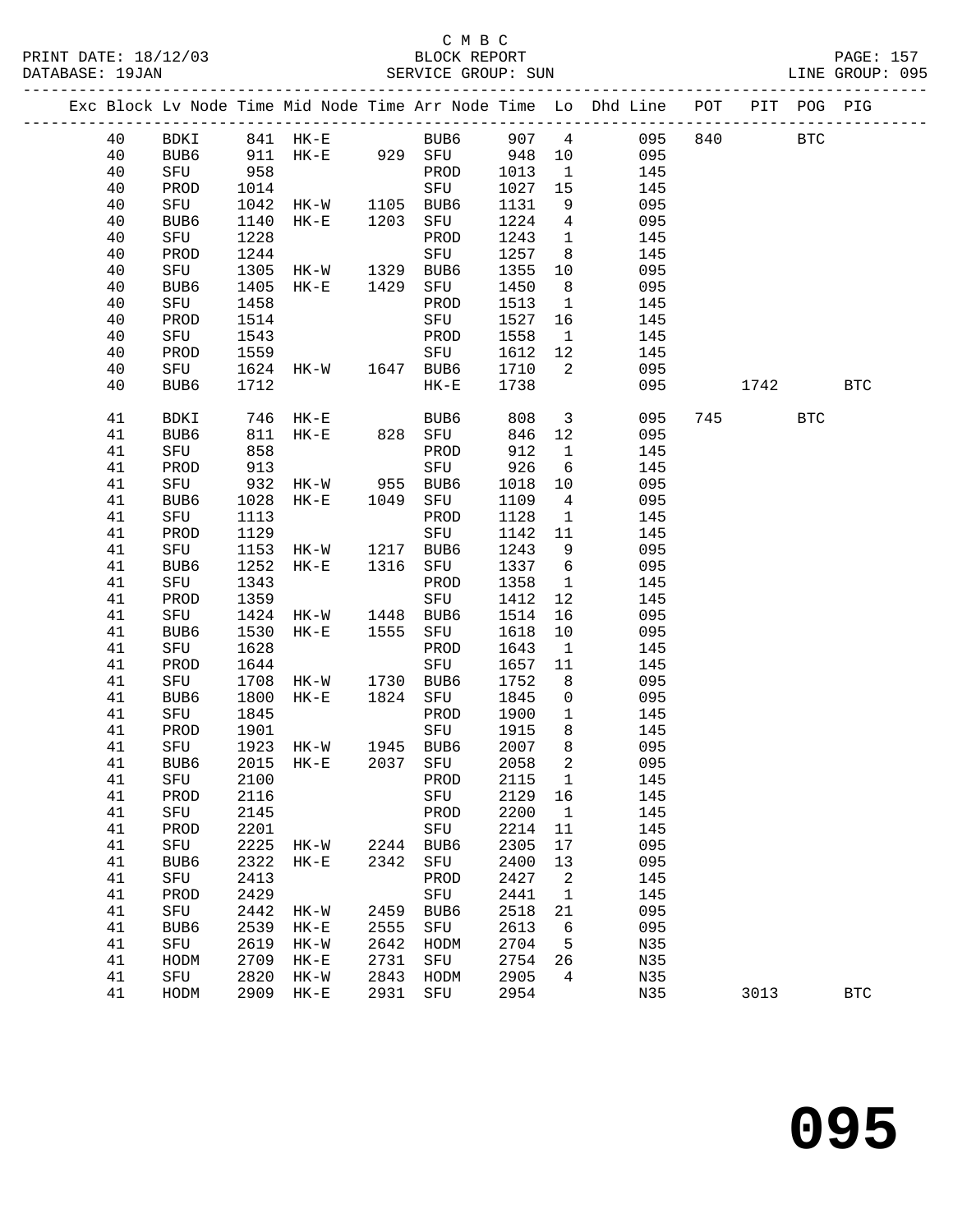### C M B C<br>BLOCK REPORT SERVICE GROUP: SUN

PRINT DATE: 18/12/03 BLOCK REPORT PAGE: 158

|  |    |                  |      |           |      |      |        |                | Exc Block Lv Node Time Mid Node Time Arr Node Time Lo Dhd Line POT |      | PIT POG PIG |            |
|--|----|------------------|------|-----------|------|------|--------|----------------|--------------------------------------------------------------------|------|-------------|------------|
|  | 42 | BDKI             |      | 954       |      | SFU  | 1015 3 |                | 095                                                                |      | BTC         |            |
|  | 42 | SFU              | 1018 | HK-W 1041 |      | BUB6 | 1107   | 9              | 095                                                                |      |             |            |
|  | 42 | BUB6             | 1116 | HK-E      | 1139 | SFU  | 1200   | 13             | 095                                                                |      |             |            |
|  | 42 | SFU              | 1213 |           |      | PROD | 1228   | $\overline{1}$ | 145                                                                |      |             |            |
|  | 42 | PROD             | 1229 |           |      | SFU  | 1242   | 11             | 145                                                                |      |             |            |
|  | 42 | SFU              | 1253 | HK-W      | 1317 | BUB6 | 1343   | 9              | 095                                                                |      |             |            |
|  | 42 | BUB6             | 1352 | HK-E      | 1416 | SFU  | 1437   | 6              | 095                                                                |      |             |            |
|  | 42 | SFU              | 1443 |           |      | PROD | 1458   | $\overline{1}$ | 145                                                                |      |             |            |
|  | 42 | PROD             | 1459 |           |      | SFU  | 1512   | 12             | 145                                                                |      |             |            |
|  | 42 | SFU              | 1524 | HK-W      | 1548 | BUB6 | 1614   | 16             | 095                                                                |      |             |            |
|  | 42 | BUB6             | 1630 | $HK-E$    | 1655 | SFU  | 1718   | 10             | 095                                                                |      |             |            |
|  | 42 | SFU              | 1728 |           |      | PROD | 1743   | $\overline{1}$ | 145                                                                |      |             |            |
|  | 42 | PROD             | 1744 |           |      | SFU  | 1757   | 11             | 145                                                                |      |             |            |
|  | 42 | SFU              | 1808 | HK-W      | 1830 | BUB6 | 1852   | 8              | 095                                                                |      |             |            |
|  | 42 | BUB <sub>6</sub> | 1900 | HK-E      | 1922 | SFU  | 1942   | 3              | 095                                                                |      |             |            |
|  | 42 | SFU              | 1945 |           |      | PROD | 2000   | $\mathbf{1}$   | 145                                                                |      |             |            |
|  | 42 | PROD             | 2001 |           |      | SFU  | 2014   | 9              | 145                                                                |      |             |            |
|  | 42 | SFU              | 2023 | HK-W      | 2044 | BUB6 | 2105   | 17             | 095                                                                |      |             |            |
|  | 42 | BUB6             | 2122 | HK-E      | 2143 | SFU  | 2202   | 11             | 095                                                                |      |             |            |
|  | 42 | SFU              | 2213 |           |      | PROD | 2227   | 2              | 145                                                                |      |             |            |
|  | 42 | PROD             | 2229 |           |      | SFU  | 2242   | 23             | 145                                                                |      |             |            |
|  | 42 | SFU              | 2305 | HK-W      | 2322 | BUB6 | 2341   | 27             | 095                                                                |      |             |            |
|  | 42 | BUB6             | 2408 | $HK-E$    | 2424 | SFU  | 2442   | $\overline{1}$ | 095                                                                |      |             |            |
|  | 42 | SFU              | 2443 |           |      | PROD | 2458   |                | 145                                                                | 2515 |             | <b>BTC</b> |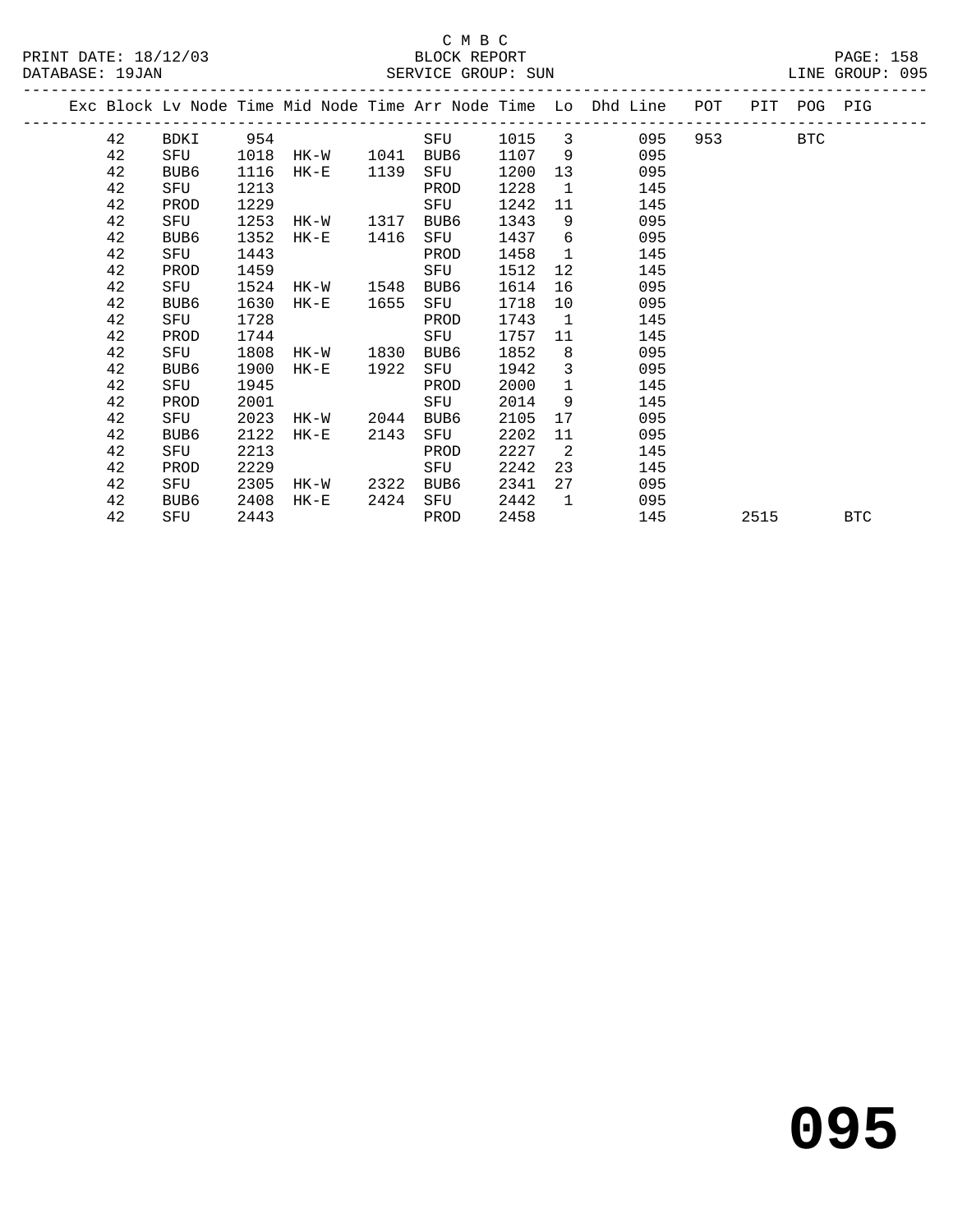|            | 2/03<br>BLOCK REPORT<br>SERVICE GROUP: SUN<br>PRINT DATE: 18/12/03<br>DATABASE: 19JAN |                                                                      |                                                                                                      |                                                      |                                                                                                                                     |                                                              |                                                                                                     | C M B C                                                                      | LINE GROUP: 099                                                                                                                                                                                                                                                                                      |         | PAGE: 159  |
|------------|---------------------------------------------------------------------------------------|----------------------------------------------------------------------|------------------------------------------------------------------------------------------------------|------------------------------------------------------|-------------------------------------------------------------------------------------------------------------------------------------|--------------------------------------------------------------|-----------------------------------------------------------------------------------------------------|------------------------------------------------------------------------------|------------------------------------------------------------------------------------------------------------------------------------------------------------------------------------------------------------------------------------------------------------------------------------------------------|---------|------------|
| SFU<br>ULP |                                                                                       |                                                                      | SFU EXCHANGE<br>UNIVERSITY LOOP                                                                      |                                                      | HK-E<br>HASTINGS & KOOTENAY EB<br>HODM        HOWE & DUNSMUIR<br>NWST         NEW WESTMINSTER STN                                   |                                                              |                                                                                                     |                                                                              | BYGR BROADWAY & GRANVILLE<br>GRVT GRANDVIEW TERMINUS<br>HK-W HASTINGS & KOOTENAY WB<br>LB-W LOUGHEED & BOUNDARY-WEST<br>SERO SEYMOUR ST & ROBSON ST<br>SUST SURREY CENTRAL STATION<br>ULP1 UNIVERSITY LOOP                                                                                           |         |            |
|            |                                                                                       |                                                                      |                                                                                                      |                                                      |                                                                                                                                     |                                                              |                                                                                                     |                                                                              | Exc Block Lv Node Time Mid Node Time Arr Node Time Lo Dhd Line POT PIT POG PIG                                                                                                                                                                                                                       |         |            |
|            |                                                                                       | 41<br>41<br>41<br>41<br>41<br>41<br>41<br>41<br>41<br>41<br>41<br>41 | <b>ULP</b><br>GRVT<br>ULP<br>GRVT<br>ULP<br>GRVT<br>ULP                                              | 1008<br>1052<br>1135<br>1222                         | ULP 847 BYCA 910 GRVT 921<br>GRVT 929 BYCA 941 ULP 1004<br>BYCA 1031<br>BYCA<br>BYCA<br>BYCA<br>1304 BYCA<br>1352 BYCA<br>1434 BYCA | 1104<br>1202<br>1235<br>1332<br>1405<br>1501                 | ULP<br>GRVT<br>ULP<br>GRVT<br>ULP<br>GRVT                                                           | GRVT 1042<br>1127<br>1215<br>1300<br>1345<br>1430<br>1515<br>ULP 1600        | LB-W 653 BYCA 706 ULP 725 9 099<br>ULP 734 BYCA 755 GRVT 805 4 099<br>GRVT 809 BYCA 820 ULP 842 5 099<br>8<br>099<br>$4\overline{ }$<br>099<br>10<br>099<br>8<br>099<br>$7\overline{ }$<br>099<br>$4\overline{ }$<br>099<br>$7\overline{ }$<br>099<br>$4\overline{)}$<br>099<br>$\frac{7}{4}$<br>099 | 650 BTC |            |
|            |                                                                                       | 41<br>41<br>41<br>41<br>41<br>41<br>41<br>41<br>41<br>41<br>41       | <b>GRVT</b><br>ULP<br><b>GRVT</b><br>ULP<br>GRVT<br>ULP<br>GRVT<br>ULP<br>GRVT<br>ULP<br>GRVT<br>ULP | 1652<br>1823<br>1904<br>1951<br>2031<br>2113<br>2151 | 1522 BYCA<br>1604 BYCA<br>BYCA<br>1734 BYCA<br>BYCA<br>BYCA<br>BYCA<br>BYCA<br>BYCA<br>BYCA<br>2237 BYCA                            | 1535<br>1631<br>1801<br>1835<br>1929<br>2003<br>2055<br>2124 | GRVT<br>1704 ULP<br>GRVT<br>ULP<br>GRVT<br>ULP<br>GRVT<br>ULP<br>2215 GRVT<br>2247 ULP<br>2337 BDLO | 1645<br>1729<br>1814<br>1900<br>1941<br>2028<br>2106<br>2148<br>2226<br>2309 | 099<br>$7\overline{ }$<br>099<br>$5^{\circ}$<br>099<br>$9 \left( \frac{1}{2} \right)$<br>099<br>$4\overline{ }$<br>099<br>10<br>099<br>$3 \left( \frac{1}{2} \right)$<br>099<br>$7\overline{ }$<br>099<br>3 <sup>1</sup><br>099<br>11 099<br>$6\overline{}$<br>099                                   |         |            |
|            |                                                                                       | 41                                                                   |                                                                                                      |                                                      | 2315 BYCA                                                                                                                           | 2337                                                         | BDLO                                                                                                | 2355                                                                         | 099                                                                                                                                                                                                                                                                                                  | 2358    | <b>BTC</b> |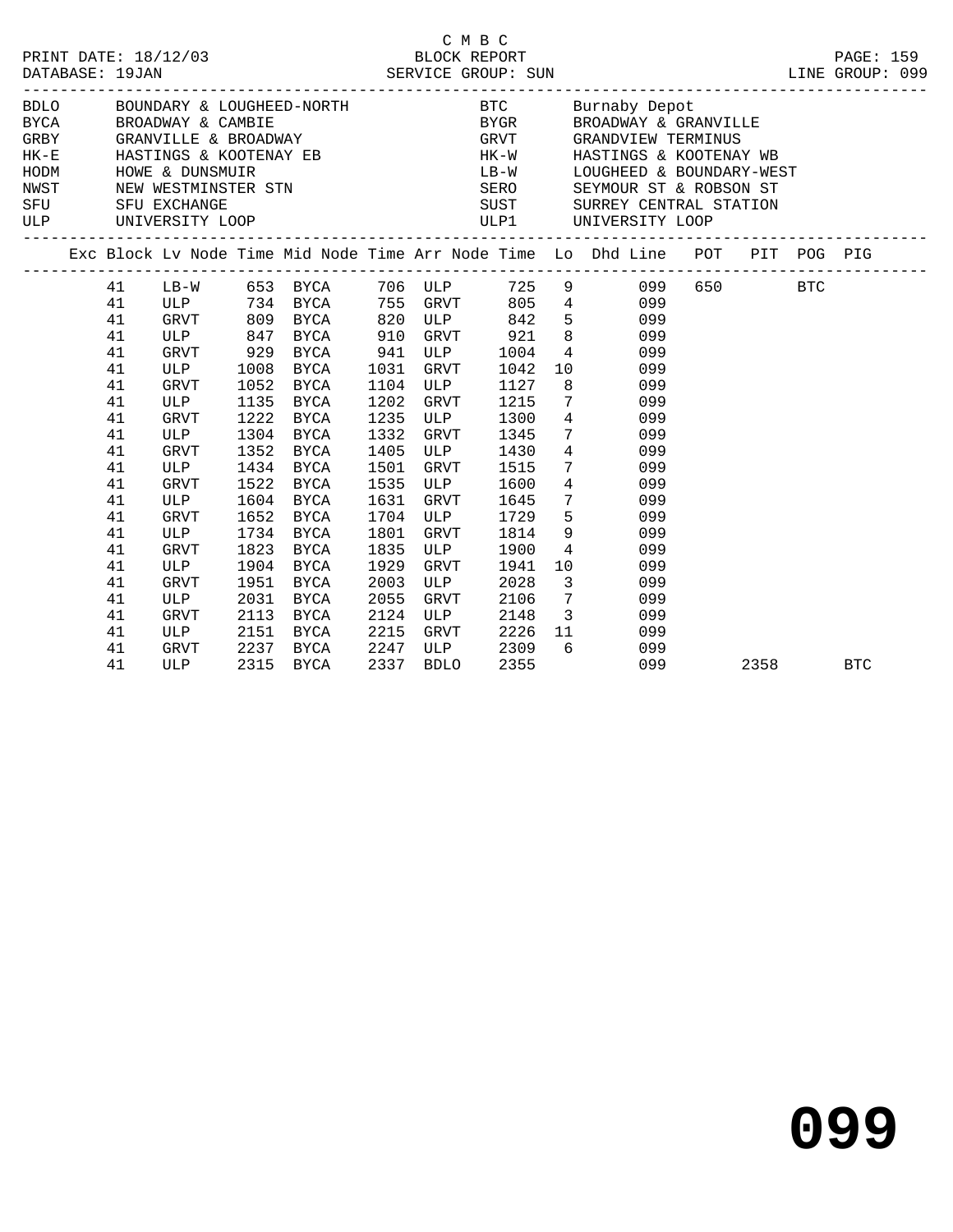### C M B C<br>BLOCK REPORT SERVICE GROUP: SUN

|  |             |              |      |               |      |             |      |                         | Exc Block Lv Node Time Mid Node Time Arr Node Time Lo Dhd Line POT |     |      | PIT POG PIG |            |
|--|-------------|--------------|------|---------------|------|-------------|------|-------------------------|--------------------------------------------------------------------|-----|------|-------------|------------|
|  | 42          | $LB-W$       |      | 705 BYCA      |      | 718 ULP     | 737  | 9                       | 099                                                                | 702 |      | <b>BTC</b>  |            |
|  | 42          | ULP          | 746  | BYCA          |      | 807 GRVT    | 817  | $\overline{4}$          | 099                                                                |     |      |             |            |
|  | 42          | GRVT         | 821  | <b>BYCA</b>   |      | 832 ULP     | 854  | $5^{\circ}$             | 099                                                                |     |      |             |            |
|  | 42          | ULP          | 859  | BYCA          | 922  | GRVT        | 933  | 11                      | 099                                                                |     |      |             |            |
|  | 42          | GRVT         | 944  | BYCA          | 956  | ULP         | 1019 | 5                       | 099                                                                |     |      |             |            |
|  | 42          | ULP          | 1024 | BYCA          | 1047 | GRVT        | 1058 | 9                       | 099                                                                |     |      |             |            |
|  | 42          | GRVT         | 1107 | <b>BYCA</b>   | 1120 | ULP         | 1145 | $4\overline{ }$         | 099                                                                |     |      |             |            |
|  | 42          | ULP          | 1149 | <b>BYCA</b>   | 1216 | <b>GRVT</b> | 1229 | 8                       | 099                                                                |     |      |             |            |
|  | $4\sqrt{2}$ | <b>GRVT</b>  | 1237 | BYCA          | 1250 | ULP         | 1315 | $\overline{4}$          | 099                                                                |     |      |             |            |
|  | 42          | ULP          | 1319 | BYCA          | 1347 | GRVT        | 1400 | $7\phantom{.0}$         | 099                                                                |     |      |             |            |
|  | 42          | <b>GRVT</b>  | 1407 | <b>BYCA</b>   | 1420 | ULP         | 1445 | $\overline{4}$          | 099                                                                |     |      |             |            |
|  | $4\sqrt{2}$ | ULP          | 1449 | <b>BYCA</b>   | 1516 | GRVT        | 1530 | $7\phantom{.0}$         | 099                                                                |     |      |             |            |
|  | 42          | <b>GRVT</b>  | 1537 | <b>BYCA</b>   | 1550 | ULP         | 1615 | $\overline{4}$          | 099                                                                |     |      |             |            |
|  | 42          | ULP          | 1619 | <b>BYCA</b>   | 1646 | GRVT        | 1700 | $7\overline{ }$         | 099                                                                |     |      |             |            |
|  | 42          | GRVT         | 1707 | BYCA          | 1719 | ULP         | 1744 | 5                       | 099                                                                |     |      |             |            |
|  | 42          | $_{\rm ULP}$ | 1749 | <b>BYCA</b>   | 1816 | <b>GRVT</b> | 1829 | 10                      | 099                                                                |     |      |             |            |
|  | 42          | <b>GRVT</b>  | 1839 | <b>BYCA</b>   | 1851 | ULP         | 1916 | 4                       | 099                                                                |     |      |             |            |
|  | 42          | ULP          | 1920 | BYCA          | 1945 | GRVT        | 1957 | 14                      | 099                                                                |     |      |             |            |
|  | $4\sqrt{2}$ |              | 2011 | BYCA          | 2022 | ULP         | 2047 | 4                       | 099                                                                |     |      |             |            |
|  | 42          | GRVT         |      |               | 2115 |             |      | 11                      | 099                                                                |     |      |             |            |
|  |             | ULP          | 2051 | BYCA          |      | GRVT        | 2126 |                         |                                                                    |     |      |             |            |
|  | $4\sqrt{2}$ | GRVT         | 2137 | $_{\rm BYCA}$ | 2148 | ULP         | 2212 | $\overline{\mathbf{3}}$ | 099                                                                |     |      |             |            |
|  | 42          | ULP          | 2215 | <b>BYCA</b>   | 2237 | GRVT        | 2248 | 13                      | 099                                                                |     |      |             |            |
|  | 42          | GRVT         | 2301 | <b>BYCA</b>   | 2311 | ULP         | 2333 | 6                       | 099                                                                |     |      |             |            |
|  | 42          | ULP          | 2339 | BYCA          | 2401 | GRVT        | 2412 | 8 <sup>8</sup>          | 099                                                                |     |      |             |            |
|  | 42          | GRVT         | 2420 | BYCA          | 2430 | ULP         | 2452 | 12                      | 099                                                                |     |      |             |            |
|  | 42          | ULP          | 2504 | BYCA          | 2524 | GRVT        | 2534 | 16                      | 099                                                                |     |      |             |            |
|  | 42          | <b>GRVT</b>  | 2550 | <b>BYCA</b>   | 2559 | ULP         | 2620 |                         | 099                                                                |     | 2655 |             | <b>BTC</b> |
|  | 43          | $LB-W$       | 717  | BYCA          | 730  | ULP         | 749  | 9                       | 099                                                                | 714 |      | <b>BTC</b>  |            |
|  | 43          | ULP          | 758  | BYCA          | 819  | GRVT        | 829  | $\overline{4}$          | 099                                                                |     |      |             |            |
|  | 43          | GRVT         | 833  | BYCA          | 844  | ULP         | 906  | 5                       | 099                                                                |     |      |             |            |
|  | 43          | ULP          | 911  | BYCA          | 934  | GRVT        | 945  | $6\phantom{1}6$         | 099                                                                |     |      |             |            |
|  | 43          | GRVT         | 951  | <b>BYCA</b>   | 1003 | ULP         | 1026 | 6                       | 099                                                                |     |      |             |            |
|  | 43          | ULP          | 1032 | BYCA          | 1056 | GRVT        | 1109 | 13                      | 099                                                                |     |      |             |            |
|  | 43          | GRVT         | 1122 | BYCA          | 1135 | ULP         | 1200 | 4                       | 099                                                                |     |      |             |            |
|  | 43          | ULP          | 1204 | <b>BYCA</b>   | 1232 | <b>GRVT</b> | 1245 | 7                       | 099                                                                |     |      |             |            |
|  | 43          | <b>GRVT</b>  | 1252 | BYCA          | 1305 | ULP         | 1330 | $\overline{4}$          | 099                                                                |     |      |             |            |
|  | 43          | ULP          | 1334 | BYCA          | 1402 | GRVT        | 1415 | $7^{\circ}$             | 099                                                                |     |      |             |            |
|  | 43          | <b>GRVT</b>  | 1422 | BYCA          | 1435 | ULP         | 1500 | $\overline{4}$          | 099                                                                |     |      |             |            |
|  | 43          | ULP          | 1504 | BYCA          | 1531 | <b>GRVT</b> | 1545 | $7\overline{ }$         | 099                                                                |     |      |             |            |
|  | 43          | <b>GRVT</b>  | 1552 | BYCA          | 1605 | ULP         | 1630 | $\overline{4}$          | 099                                                                |     |      |             |            |
|  | 43          | ULP          | 1634 | BYCA          | 1701 | GRVT        | 1715 | 7                       | 099                                                                |     |      |             |            |
|  | 43          | GRVT         | 1722 | BYCA          | 1734 | ULP         | 1759 | 5                       | 099                                                                |     |      |             |            |
|  | 43          | ULP          | 1804 | BYCA          | 1829 | <b>GRVT</b> | 1842 | 13                      | 099                                                                |     |      |             |            |
|  | 43          | <b>GRVT</b>  | 1855 | <b>BYCA</b>   | 1907 | ULP         | 1932 | $\overline{2}$          | 099                                                                |     |      |             |            |
|  |             |              |      |               |      |             |      |                         |                                                                    |     |      |             |            |

43 ULP 1934 BYCA 1959 BDLO 2019 099 2022 BTC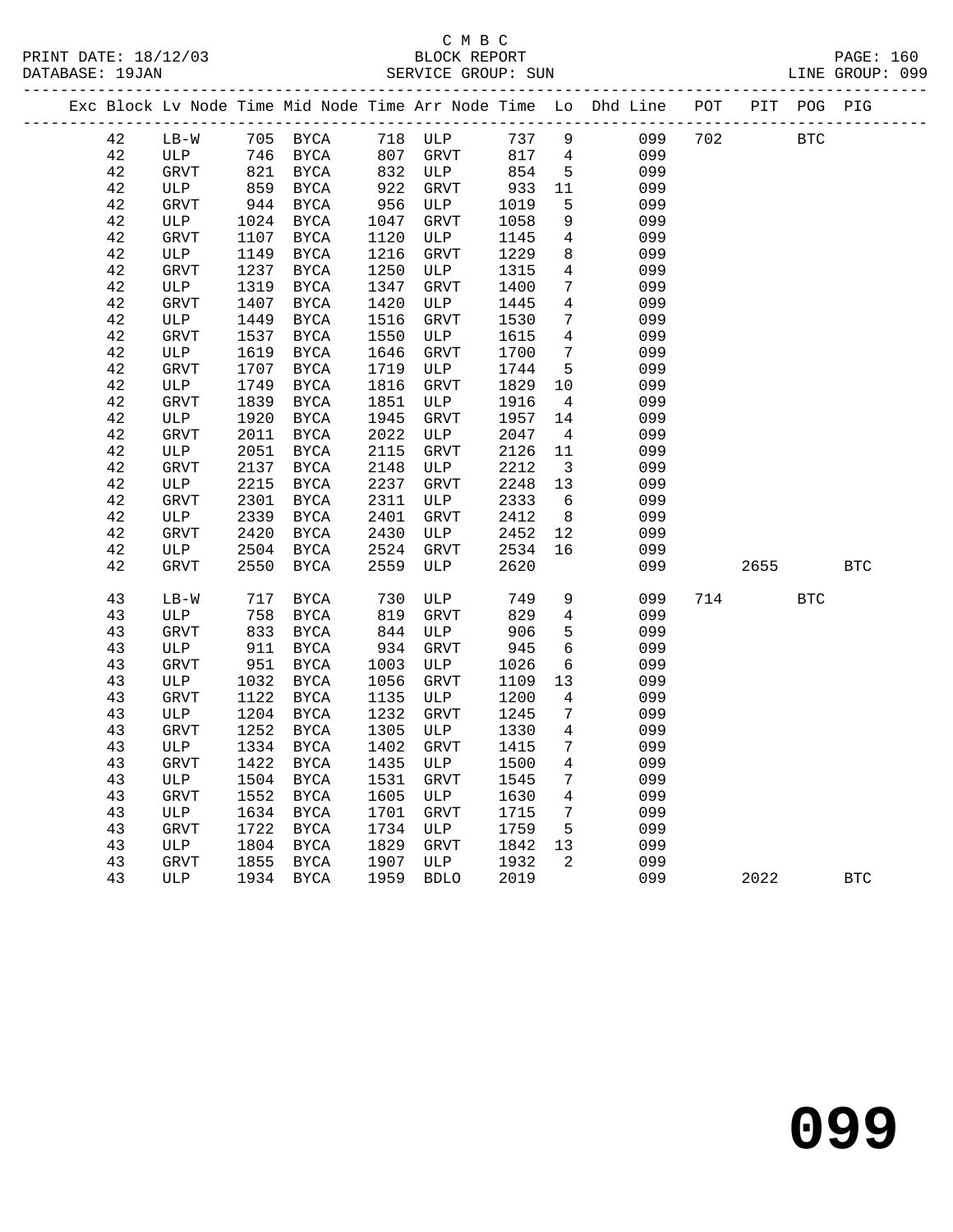|  |          |                               |              | Exc Block Lv Node Time Mid Node Time Arr Node Time Lo Dhd Line POT |              |             |              |                 |              |            |     |      | PIT POG PIG  |            |
|--|----------|-------------------------------|--------------|--------------------------------------------------------------------|--------------|-------------|--------------|-----------------|--------------|------------|-----|------|--------------|------------|
|  | 44       | $LB-W$                        |              | 729 BYCA                                                           |              | 742 ULP     |              |                 | 801 9        | 099        | 726 |      | $_{\rm BTC}$ |            |
|  | 44       |                               |              |                                                                    |              | GRVT        | 841          | $4\overline{4}$ |              | 099        |     |      |              |            |
|  | 44       | ULP 810 BYCA<br>GRVT 845 BYCA |              |                                                                    | 831<br>856   | ULP         | 918          | $\overline{4}$  |              | 099        |     |      |              |            |
|  | 44       | ULP                           | 922          | BYCA                                                               | 945          | GRVT        | 956          | 11              |              | 099        |     |      |              |            |
|  | 44       | <b>GRVT</b>                   | 1007         | BYCA                                                               | 1019         | ULP         | 1042         | 6               |              | 099        |     |      |              |            |
|  | 44       | ULP                           | 1048         | BYCA                                                               | 1112         | GRVT        | 1125         | 12              |              | 099        |     |      |              |            |
|  | 44       | GRVT                          | 1137         | BYCA                                                               | 1150         | ULP         | 1215         | $4\overline{ }$ |              | 099        |     |      |              |            |
|  | 44       | ULP                           | 1219         | BYCA                                                               | 1247         | GRVT        | 1300         | 7               |              | 099        |     |      |              |            |
|  | 44       | <b>GRVT</b>                   | 1307         | BYCA                                                               | 1320         | ULP         | 1345         | $\overline{4}$  |              | 099        |     |      |              |            |
|  | 44       | ULP                           | 1349         | BYCA                                                               | 1417         | GRVT        | 1430         | $7\phantom{.0}$ |              | 099        |     |      |              |            |
|  | 44       | GRVT                          | 1437         | BYCA                                                               | 1450         | ULP         | 1515         | $\overline{4}$  |              | 099        |     |      |              |            |
|  | 44       | ULP                           | 1519         | BYCA                                                               | 1546         | GRVT        | 1600         | $7\phantom{.0}$ |              | 099        |     |      |              |            |
|  | 44       | <b>GRVT</b>                   | 1607         | BYCA                                                               | 1620         | ULP         | 1645         | $\overline{4}$  |              | 099        |     |      |              |            |
|  | 44       | ULP                           | 1649         | <b>BYCA</b>                                                        | 1716         | GRVT        | 1729         | 8               |              | 099        |     |      |              |            |
|  | 44       | <b>GRVT</b>                   | 1737         | <b>BYCA</b>                                                        | 1749         | ULP         | 1814         | $5\overline{)}$ |              | 099        |     |      |              |            |
|  | 44       | ULP                           | 1819         | BYCA                                                               | 1844         | GRVT        | 1857         | 14              |              | 099        |     |      |              |            |
|  | 44       | <b>GRVT</b>                   | 1911         | BYCA                                                               | 1923         | ULP         | 1948         | $\mathbf{3}$    |              | 099        |     |      |              |            |
|  | 44       | ULP                           | 1951         | BYCA                                                               | 2016         | <b>BDLO</b> | 2036         |                 |              | 099        |     | 2039 |              | <b>BTC</b> |
|  |          |                               |              |                                                                    |              |             |              |                 |              |            |     |      |              |            |
|  | 45       | $LB-W$                        | 739          | BYCA                                                               | 754          | ULP         | 816          | $7\phantom{.0}$ |              | 099        | 736 |      | <b>BTC</b>   |            |
|  | 45       | ULP                           | 823          | BYCA                                                               | 846          | GRVT        | 857          | 9               |              | 099        |     |      |              |            |
|  | 45       | <b>GRVT</b>                   | 906          | <b>BYCA</b>                                                        | 917          | ULP         | 939          | $\mathbf{3}$    |              | 099        |     |      |              |            |
|  | 45       | ULP                           | 942          | BYCA                                                               | 1005         | GRVT        | 1016         | 6               |              | 099        |     |      |              |            |
|  | 45       | GRVT                          | 1022         | BYCA                                                               | 1034         | ULP         | 1057         | $7\phantom{.0}$ |              | 099        |     |      |              |            |
|  | 45       | ULP                           | 1104         | BYCA                                                               | 1131         | GRVT        | 1144         | 8               |              | 099        |     |      |              |            |
|  | 45       | <b>GRVT</b>                   | 1152         | BYCA                                                               | 1205         | ULP         | 1230         | $\overline{4}$  |              | 099        |     |      |              |            |
|  | 45       | ULP                           | 1234         | BYCA                                                               | 1302         | GRVT        | 1315         | $7\phantom{.0}$ |              | 099        |     |      |              |            |
|  | 45       | GRVT                          | 1322         | BYCA                                                               | 1335         | ULP         | 1400         | $\overline{4}$  |              | 099        |     |      |              |            |
|  | 45       | ULP                           | 1404         | BYCA                                                               | 1431         | GRVT        | 1445         | $7\phantom{.}$  |              | 099        |     |      |              |            |
|  | 45       | <b>GRVT</b>                   | 1452         | BYCA                                                               | 1505         | ULP         | 1530         | $\overline{4}$  |              | 099        |     |      |              |            |
|  | 45       | ULP                           | 1534         | BYCA                                                               | 1601         | GRVT        | 1615         | $7\phantom{.0}$ |              | 099        |     |      |              |            |
|  | 45       | GRVT                          | 1622         | BYCA                                                               | 1635         | ULP         | 1700         | $\overline{4}$  |              | 099        |     |      |              |            |
|  | 45       | ULP                           | 1704         | BYCA                                                               | 1731         | GRVT        | 1744         | 8               |              | 099        |     |      |              |            |
|  | 45       | <b>GRVT</b>                   | 1752         | BYCA                                                               | 1804         | ULP         | 1829         | 5<br>9          |              | 099        |     |      |              |            |
|  | 45       | ULP                           | 1834<br>1921 | BYCA                                                               | 1859<br>1933 | GRVT        | 1912<br>1958 | $\mathbf{3}$    |              | 099<br>099 |     |      |              |            |
|  | 45<br>45 | GRVT<br>ULP                   | 2001         | BYCA<br>BYCA                                                       | 2025         | ULP<br>GRVT | 2036         | 5               |              | 099        |     |      |              |            |
|  | 45       | <b>GRVT</b>                   | 2041         | BYCA                                                               | 2052         | ULP         | 2117         | $\overline{4}$  |              | 099        |     |      |              |            |
|  | 45       | ULP                           | 2121         | BYCA                                                               | 2145         | GRVT        | 2156         | 5               |              | 099        |     |      |              |            |
|  | 45       | GRVT                          |              | 2201 BYCA 2211 ULP                                                 |              |             | 2233 6       |                 |              | 099        |     |      |              |            |
|  | 45       | ULP                           | 2239         | <b>BYCA</b>                                                        | 2301         | GRVT        | 2312         | 14              |              | 099        |     |      |              |            |
|  | 45       | <b>GRVT</b>                   | 2326         | <b>BYCA</b>                                                        | 2336         | ULP         | 2358         | 6               |              | 099        |     |      |              |            |
|  | 45       | $_{\rm ULP}$                  | 2404         | <b>BYCA</b>                                                        | 2424         | GRVT        | 2434         | 16              |              | 099        |     |      |              |            |
|  | 45       | <b>GRVT</b>                   | 2450         | <b>BYCA</b>                                                        | 2500         | ULP         | 2522         | 15              | $\mathbf{1}$ | 099        |     |      |              |            |
|  | 45       | ULP1                          | 2538         | GRBY                                                               | 2557         | SERO        | 2608         | 1               |              | N17        |     |      |              |            |
|  | 45       | SERO                          | 2609         | <b>BYGR</b>                                                        | 2616         | ULP1        | 2636         | 2               |              | N17        |     |      |              |            |
|  | 45       | ULP1                          | 2638         | GRBY                                                               | 2657         | SERO        | 2708         | 1               |              | N17        |     |      |              |            |
|  | 45       | SERO                          | 2709         | <b>BYGR</b>                                                        | 2716         | ULP1        | 2736         | 7               | 26           | N17        |     |      |              |            |
|  | 45       | HODM                          | 2809         | NWST                                                               | 2911         | SUST        | 2931         |                 |              | N19        |     | 3001 |              | <b>BTC</b> |
|  |          |                               |              |                                                                    |              |             |              |                 |              |            |     |      |              |            |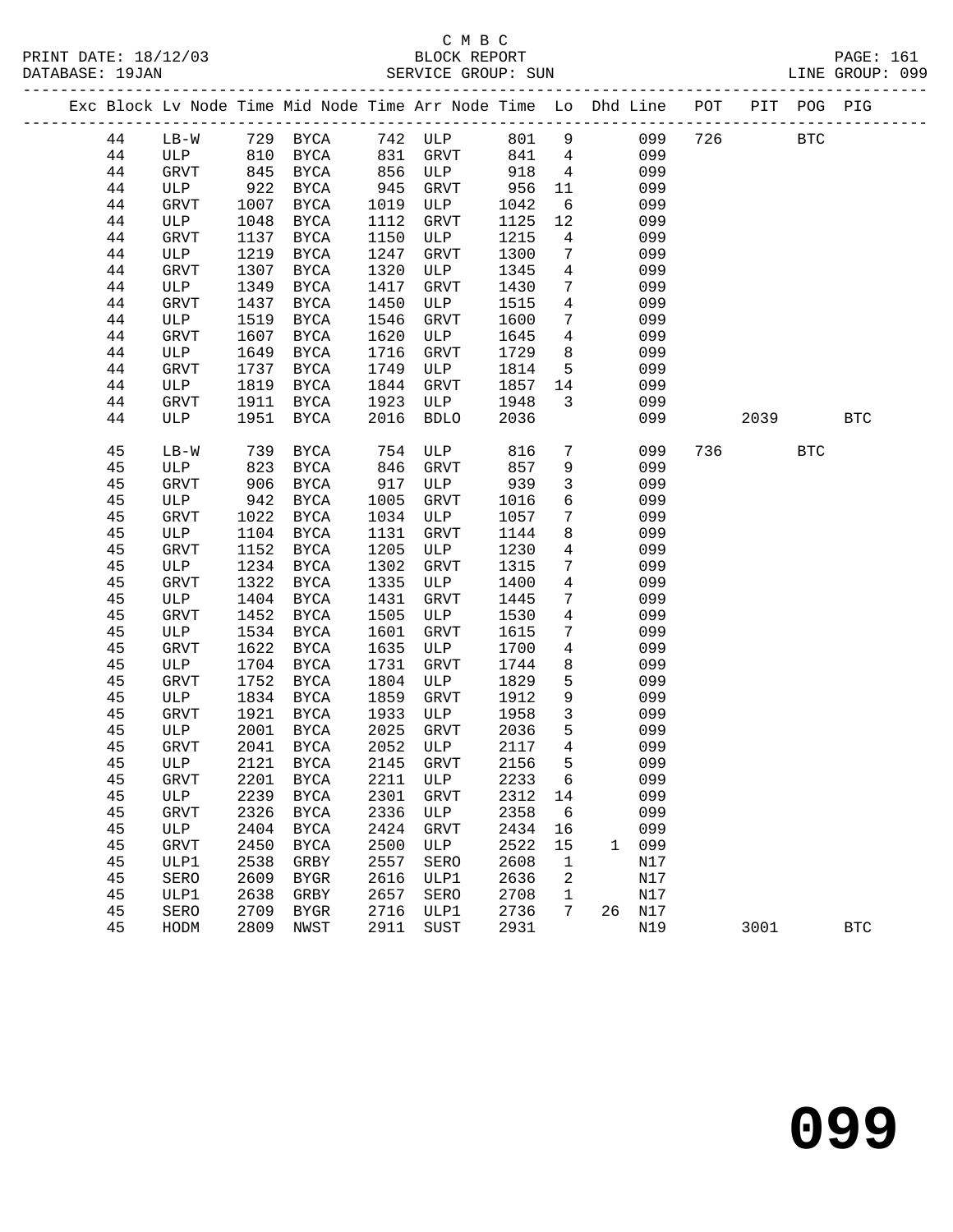|  |          |              |      |                                |         |             |      |                         | Exc Block Lv Node Time Mid Node Time Arr Node Time Lo Dhd Line POT PIT POG PIG |     |      |            |            |
|--|----------|--------------|------|--------------------------------|---------|-------------|------|-------------------------|--------------------------------------------------------------------------------|-----|------|------------|------------|
|  | 46       | LB-W         |      | 751 BYCA                       | 806 ULP |             | 828  | 6                       | 099                                                                            | 748 |      | <b>BTC</b> |            |
|  | 46       | ULP          |      | 834 BYCA                       | 857     | GRVT        | 908  | 6                       | 099                                                                            |     |      |            |            |
|  | 46       | <b>GRVT</b>  |      | 914 BYCA                       | 926     | ULP         | 949  | $\overline{\mathbf{3}}$ | 099                                                                            |     |      |            |            |
|  | 46       | ULP          | 952  | BYCA                           | 1015    | <b>GRVT</b> | 1026 | 11                      | 099                                                                            |     |      |            |            |
|  | 46       | GRVT         | 1037 | BYCA                           | 1049    | ULP         | 1112 | 8                       | 099                                                                            |     |      |            |            |
|  | 46       | ULP          | 1120 | BYCA                           | 1147    | GRVT        | 1200 | $7\phantom{.0}$         | 099                                                                            |     |      |            |            |
|  | 46       | GRVT         | 1207 | <b>BYCA</b>                    | 1220    | ULP         | 1245 | $4\overline{ }$         | 099                                                                            |     |      |            |            |
|  | 46       | ULP          | 1249 | <b>BYCA</b>                    | 1317    | GRVT        | 1330 | $7\phantom{.0}$         | 099                                                                            |     |      |            |            |
|  | 46       | <b>GRVT</b>  | 1337 | BYCA                           | 1350    | ULP         | 1415 | $\overline{4}$          | 099                                                                            |     |      |            |            |
|  | 46       | ULP          | 1419 | BYCA                           | 1446    | GRVT        | 1500 | $7\phantom{.0}$         | 099                                                                            |     |      |            |            |
|  | 46       | <b>GRVT</b>  | 1507 | BYCA                           | 1520    | ULP         | 1545 | $\overline{4}$          | 099                                                                            |     |      |            |            |
|  | 46       | ULP          | 1549 | BYCA                           | 1616    | GRVT        | 1630 | 7                       | 099                                                                            |     |      |            |            |
|  | 46       | GRVT         | 1637 | BYCA                           | 1649    | ULP         | 1714 | 5                       | 099                                                                            |     |      |            |            |
|  | 46       | ULP          | 1719 | BYCA                           | 1746    | GRVT        | 1759 | 8                       | 099                                                                            |     |      |            |            |
|  | 46       | <b>GRVT</b>  | 1807 | BYCA                           | 1819    | ULP         | 1844 | 5                       | 099                                                                            |     |      |            |            |
|  | 46       | ULP          | 1849 | BYCA                           | 1914    | GRVT        | 1927 | 14                      | 099                                                                            |     |      |            |            |
|  | 46       | <b>GRVT</b>  | 1941 | BYCA                           | 1953    | ULP         | 2018 | $\mathbf{3}$            | 099                                                                            |     |      |            |            |
|  | 46       | ULP          | 2021 | BYCA                           | 2045    | GRVT        | 2056 | 6                       | 099                                                                            |     |      |            |            |
|  | 46       | <b>GRVT</b>  | 2102 | BYCA                           | 2113    | ULP         | 2137 | $4\overline{ }$         | 099                                                                            |     |      |            |            |
|  | 46       | ULP          | 2141 | BYCA                           | 2205    | GRVT        | 2216 | 9                       | 099                                                                            |     |      |            |            |
|  | 46       | GRVT         | 2225 | BYCA                           | 2235    | ULP         | 2257 | $6\overline{6}$         | 099                                                                            |     |      |            |            |
|  | 46       | ULP          | 2303 | BYCA                           | 2325    | GRVT        | 2336 | 14                      | 099                                                                            |     |      |            |            |
|  | 46       | GRVT         | 2350 | BYCA                           | 2400    | ULP         | 2422 | 12                      | 099                                                                            |     |      |            |            |
|  | 46       | ULP          | 2434 | BYCA                           | 2454    | GRVT        | 2504 | 16                      | 099                                                                            |     |      |            |            |
|  | 46       | GRVT         | 2520 | BYCA                           | 2529    | ULP         | 2550 | 17                      | 099<br>$\mathbf{1}$                                                            |     |      |            |            |
|  | 46       | ULP1         | 2608 | GRBY                           | 2627    | SERO        | 2638 | $\mathbf{1}$            | N17                                                                            |     |      |            |            |
|  | 46<br>46 | SERO         | 2639 | BYGR                           | 2646    | ULP1        | 2706 | 17                      | 26 N17<br>N19                                                                  |     |      |            | <b>BTC</b> |
|  |          | HODM         | 2749 |                                |         | NWST        | 2851 |                         |                                                                                |     | 2913 |            |            |
|  | 47       | $LB-W$       | 851  | BYCA                           | 906     | ULP         | 928  | $4\overline{ }$         | 099                                                                            | 848 |      | <b>BTC</b> |            |
|  | 47       | ULP          | 932  | BYCA                           | 955     | GRVT        | 1006 | 9                       | 099                                                                            |     |      |            |            |
|  | 47       | GRVT         | 1015 | BYCA                           | 1027    | ULP         | 1050 | 6                       | 099                                                                            |     |      |            |            |
|  | 47       | ULP          | 1056 | BYCA                           | 1120    | GRVT        | 1133 | 12                      | 099                                                                            |     |      |            |            |
|  | 47       | <b>GRVT</b>  | 1145 | BYCA                           | 1158    | ULP         | 1223 | $\overline{4}$          | 099                                                                            |     |      |            |            |
|  | 47       | ULP          | 1227 | BYCA                           | 1255    | GRVT        | 1308 | 7                       | 099                                                                            |     |      |            |            |
|  | 47       | <b>GRVT</b>  | 1315 | BYCA                           | 1328    | ULP         | 1353 | $\overline{4}$          | 099                                                                            |     |      |            |            |
|  | 47       | ULP          | 1357 | BYCA                           | 1425    | GRVT        | 1438 | 7                       | 099                                                                            |     |      |            |            |
|  | 47       | GRVT         | 1445 | BYCA                           | 1458    | ULP         | 1523 | $4\overline{ }$         | 099                                                                            |     |      |            |            |
|  | 47       | ULP          | 1527 | BYCA                           |         | 1554 GRVT   | 1608 | $7\overline{ }$         | 099                                                                            |     |      |            |            |
|  | 47       |              |      | GRVT 1615 BYCA 1628 ULP 1653 4 |         |             |      |                         | 099                                                                            |     |      |            |            |
|  | 47       | ULP          | 1657 | BYCA                           | 1724    | GRVT        | 1737 | 8                       | 099                                                                            |     |      |            |            |
|  | 47       | <b>GRVT</b>  | 1745 | BYCA                           | 1757    | ULP         | 1822 | 5                       | 099                                                                            |     |      |            |            |
|  | 47       | $_{\rm ULP}$ | 1827 | BYCA                           | 1852    | <b>BDLO</b> | 1912 |                         | 099                                                                            |     | 1915 |            | <b>BTC</b> |
|  | 48       | $LB-W$       | 915  | <b>BYCA</b>                    | 931     | ULP         | 954  | 6                       | 099                                                                            | 912 |      | <b>BTC</b> |            |
|  | 48       | ULP          | 1000 | <b>BYCA</b>                    | 1023    | <b>GRVT</b> | 1034 | 11                      | 099                                                                            |     |      |            |            |
|  | 48       | <b>GRVT</b>  | 1045 | BYCA                           | 1057    | ULP         | 1120 | 7                       | 099                                                                            |     |      |            |            |
|  | 48       | ULP          | 1127 | BYCA                           | 1154    | <b>GRVT</b> | 1207 | 8                       | 099                                                                            |     |      |            |            |
|  | 48       | GRVT         | 1215 | <b>BYCA</b>                    | 1228    | ULP         | 1253 | 4                       | 099                                                                            |     |      |            |            |
|  | 48       | ULP          | 1257 | BYCA                           | 1325    | <b>GRVT</b> | 1338 | 7                       | 099                                                                            |     |      |            |            |
|  | 48       | GRVT         | 1345 | BYCA                           | 1358    | ULP         | 1423 | 4                       | 099                                                                            |     |      |            |            |
|  | 48       | ULP          | 1427 | BYCA                           | 1454    | <b>GRVT</b> | 1508 | 7                       | 099                                                                            |     |      |            |            |
|  | 48       | GRVT         | 1515 | BYCA                           | 1528    | ULP         | 1553 | 4                       | 099                                                                            |     |      |            |            |
|  | 48       | ULP          | 1557 | BYCA                           | 1624    | GRVT        | 1638 | 7                       | 099                                                                            |     |      |            |            |
|  | 48       | GRVT         | 1645 | BYCA                           | 1657    | ULP         | 1722 | 5                       | 099                                                                            |     |      |            |            |
|  | 48       | ULP          | 1727 | BYCA                           | 1754    | <b>GRVT</b> | 1807 | 8                       | 099                                                                            |     |      |            |            |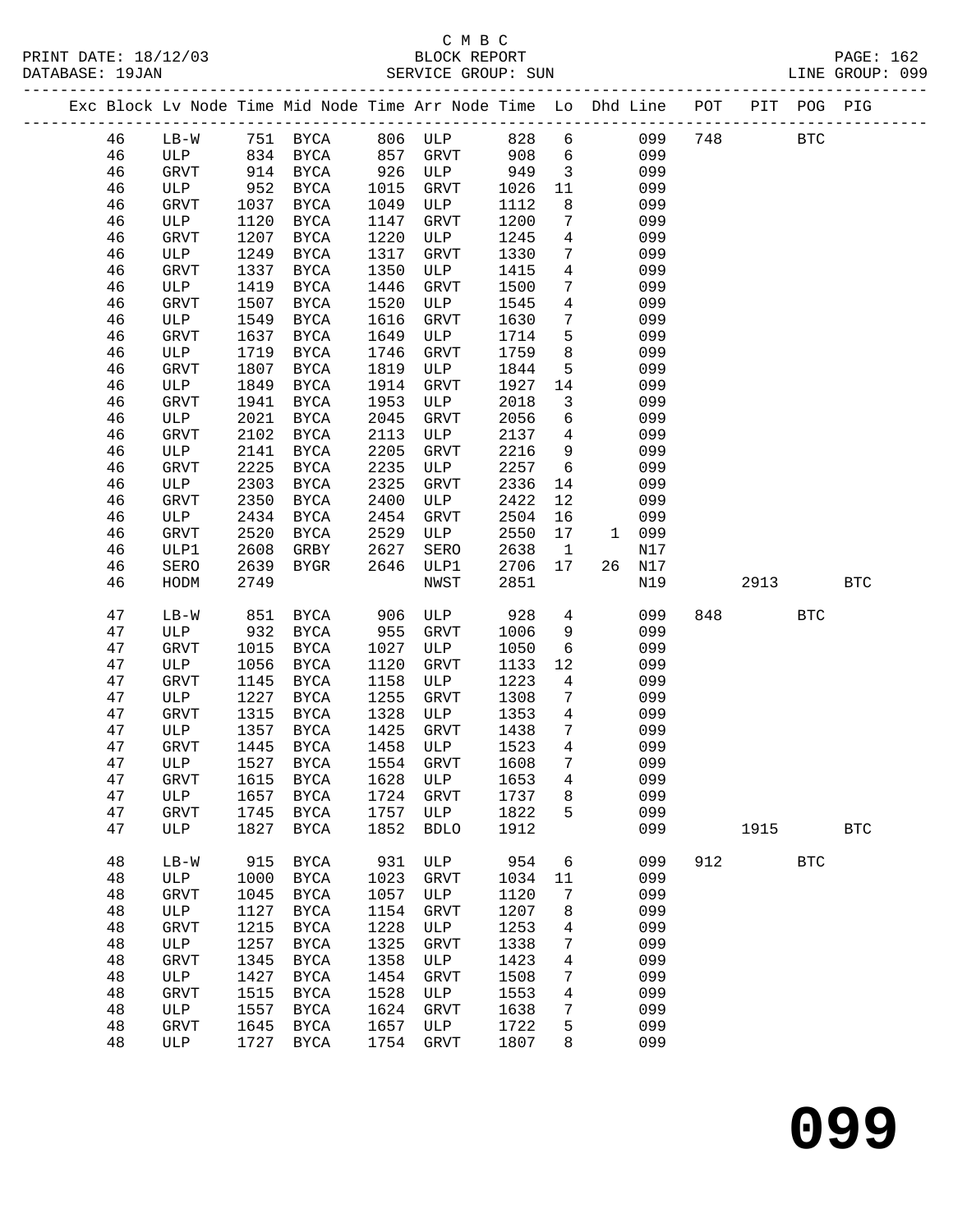|  |          |                    |              |                            |              |                    |              |                         | Exc Block Lv Node Time Mid Node Time Arr Node Time Lo Dhd Line POT |     |      | PIT POG PIG |            |
|--|----------|--------------------|--------------|----------------------------|--------------|--------------------|--------------|-------------------------|--------------------------------------------------------------------|-----|------|-------------|------------|
|  | 48       | GRVT               |              | 1815 BYCA                  |              | 1827 ULP           | 1852         | 5 <sup>5</sup>          | 099                                                                |     |      |             |            |
|  | 48       | ULP                | 1857         | BYCA                       |              | 1922 BDLO          | 1942         |                         | 099                                                                |     | 1945 |             | <b>BTC</b> |
|  |          |                    |              |                            |              |                    |              |                         |                                                                    |     |      |             |            |
|  | 49       | $LB-W$             | 930          | BYCA                       | 946          | ULP                | 1009         | $7\overline{ }$         | 099                                                                | 927 |      | <b>BTC</b>  |            |
|  | 49       | ULP                | 1016         | BYCA                       | 1039         | GRVT               | 1050         | 10                      | 099<br>099                                                         |     |      |             |            |
|  | 49<br>49 | GRVT<br>ULP        | 1100<br>1142 | <b>BYCA</b><br><b>BYCA</b> | 1113<br>1209 | ULP<br><b>GRVT</b> | 1138<br>1222 | 4<br>8                  | 099                                                                |     |      |             |            |
|  | 49       | <b>GRVT</b>        | 1230         | BYCA                       | 1243         | ULP                | 1308         | 4                       | 099                                                                |     |      |             |            |
|  | 49       | ULP                | 1312         | <b>BYCA</b>                | 1340         | <b>GRVT</b>        | 1353         | 7                       | 099                                                                |     |      |             |            |
|  | 49       | <b>GRVT</b>        | 1400         | BYCA                       | 1413         | ULP                | 1438         | 4                       | 099                                                                |     |      |             |            |
|  | 49       | ULP                | 1442         | <b>BYCA</b>                | 1509         | GRVT               | 1523         | 7                       | 099                                                                |     |      |             |            |
|  | 49       | <b>GRVT</b>        | 1530         | <b>BYCA</b>                | 1543         | ULP                | 1608         | $\overline{4}$          | 099                                                                |     |      |             |            |
|  | 49       | ULP                | 1612         | BYCA                       | 1639         | GRVT               | 1653         | 7                       | 099                                                                |     |      |             |            |
|  | 49       | <b>GRVT</b>        | 1700         | BYCA                       | 1712         | ULP                | 1737         | 5                       | 099                                                                |     |      |             |            |
|  | 49       | ULP                | 1742         | <b>BYCA</b>                | 1809         | <b>GRVT</b>        | 1822         | $\overline{9}$          | 099                                                                |     |      |             |            |
|  | 49       | <b>GRVT</b>        | 1831         | <b>BYCA</b>                | 1843         | ULP                | 1908         | $\overline{4}$          | 099                                                                |     |      |             |            |
|  | 49       | ULP                | 1912         | <b>BYCA</b>                | 1937         | GRVT               | 1949         | 12                      | 099                                                                |     |      |             |            |
|  | 49       | <b>GRVT</b>        | 2001         | <b>BYCA</b>                | 2012         | ULP                | 2037         | 4                       | 099                                                                |     |      |             |            |
|  | 49       | ULP                | 2041         | <b>BYCA</b>                | 2105         | <b>GRVT</b>        | 2116         | 9                       | 099                                                                |     |      |             |            |
|  | 49       | GRVT               | 2125         | <b>BYCA</b>                | 2136         | ULP                | 2200         | $\overline{\mathbf{3}}$ | 099                                                                |     |      |             |            |
|  | 49       | ULP                | 2203         | <b>BYCA</b>                | 2225         | GRVT               | 2236         | 13                      | 099                                                                |     |      |             |            |
|  | 49       | <b>GRVT</b>        | 2249         | BYCA                       | 2259         | ULP                | 2321         | 6                       | 099                                                                |     |      |             |            |
|  | 49       | ULP                | 2327         | BYCA                       | 2349         | <b>BDLO</b>        | 2407         |                         | 099                                                                |     | 2410 |             | <b>BTC</b> |
|  |          |                    |              |                            |              |                    |              |                         |                                                                    |     |      |             |            |
|  | 50       | $LB-W$             | 953          | <b>BYCA</b>                | 1009         | ULP                | 1032         | 8                       | 099                                                                | 950 |      | <b>BTC</b>  |            |
|  | 50       | ULP                | 1040         | BYCA                       | 1104         | GRVT               | 1117         | 13                      | 099<br>099                                                         |     |      |             |            |
|  | 50<br>50 | <b>GRVT</b><br>ULP | 1130<br>1212 | <b>BYCA</b><br><b>BYCA</b> | 1143<br>1240 | ULP<br><b>GRVT</b> | 1208<br>1253 | $\overline{4}$<br>7     | 099                                                                |     |      |             |            |
|  | 50       | <b>GRVT</b>        | 1300         | <b>BYCA</b>                | 1313         | ULP                | 1338         | 4                       | 099                                                                |     |      |             |            |
|  | 50       | ULP                | 1342         | <b>BYCA</b>                | 1410         | GRVT               | 1423         | 7                       | 099                                                                |     |      |             |            |
|  | 50       | <b>GRVT</b>        | 1430         | BYCA                       | 1443         | ULP                | 1508         | 4                       | 099                                                                |     |      |             |            |
|  | 50       | ULP                | 1512         | <b>BYCA</b>                | 1539         | GRVT               | 1553         | 7                       | 099                                                                |     |      |             |            |
|  | 50       | <b>GRVT</b>        | 1600         | <b>BYCA</b>                | 1613         | ULP                | 1638         | 4                       | 099                                                                |     |      |             |            |
|  | 50       | ULP                | 1642         | <b>BYCA</b>                | 1709         | <b>GRVT</b>        | 1723         | 7                       | 099                                                                |     |      |             |            |
|  | 50       | <b>GRVT</b>        | 1730         | BYCA                       | 1742         | ULP                | 1807         | 5                       | 099                                                                |     |      |             |            |
|  | 50       | ULP                | 1812         | <b>BYCA</b>                | 1837         | <b>GRVT</b>        | 1850         | 11                      | 099                                                                |     |      |             |            |
|  | 50       | <b>GRVT</b>        | 1901         | <b>BYCA</b>                | 1913         | ULP                | 1938         | $\overline{4}$          | 099                                                                |     |      |             |            |
|  | 50       | ULP                | 1942         | <b>BYCA</b>                | 2007         | <b>GRVT</b>        | 2019         | 12                      | 099                                                                |     |      |             |            |
|  | 50       | <b>GRVT</b>        | 2031         | BYCA                       | 2042         | ULP                | 2107         | 4                       | 099                                                                |     |      |             |            |
|  | 50       | ULP                | 2111         | BYCA                       | 2135         | GRVT               | 2146         | $\overline{3}$          | 099                                                                |     |      |             |            |
|  | 50       | <b>GRVT</b>        | 2149         | <b>BYCA</b>                | 2200         | ULP                | 2224         | $\overline{3}$          | 099                                                                |     |      |             |            |
|  | 50       | ULP                | 2227         | <b>BYCA</b>                | 2249         | GRVT               | 2300         | 13                      | 099                                                                |     |      |             |            |
|  | 50       | <b>GRVT</b>        | 2313         | <b>BYCA</b>                | 2323         | ULP                | 2345         | 6                       | 099                                                                |     |      |             |            |
|  | 50       | ULP                | 2351         | <b>BYCA</b>                | 2413         | <b>BDLO</b>        | 2431         |                         | 099                                                                |     | 2434 |             | <b>BTC</b> |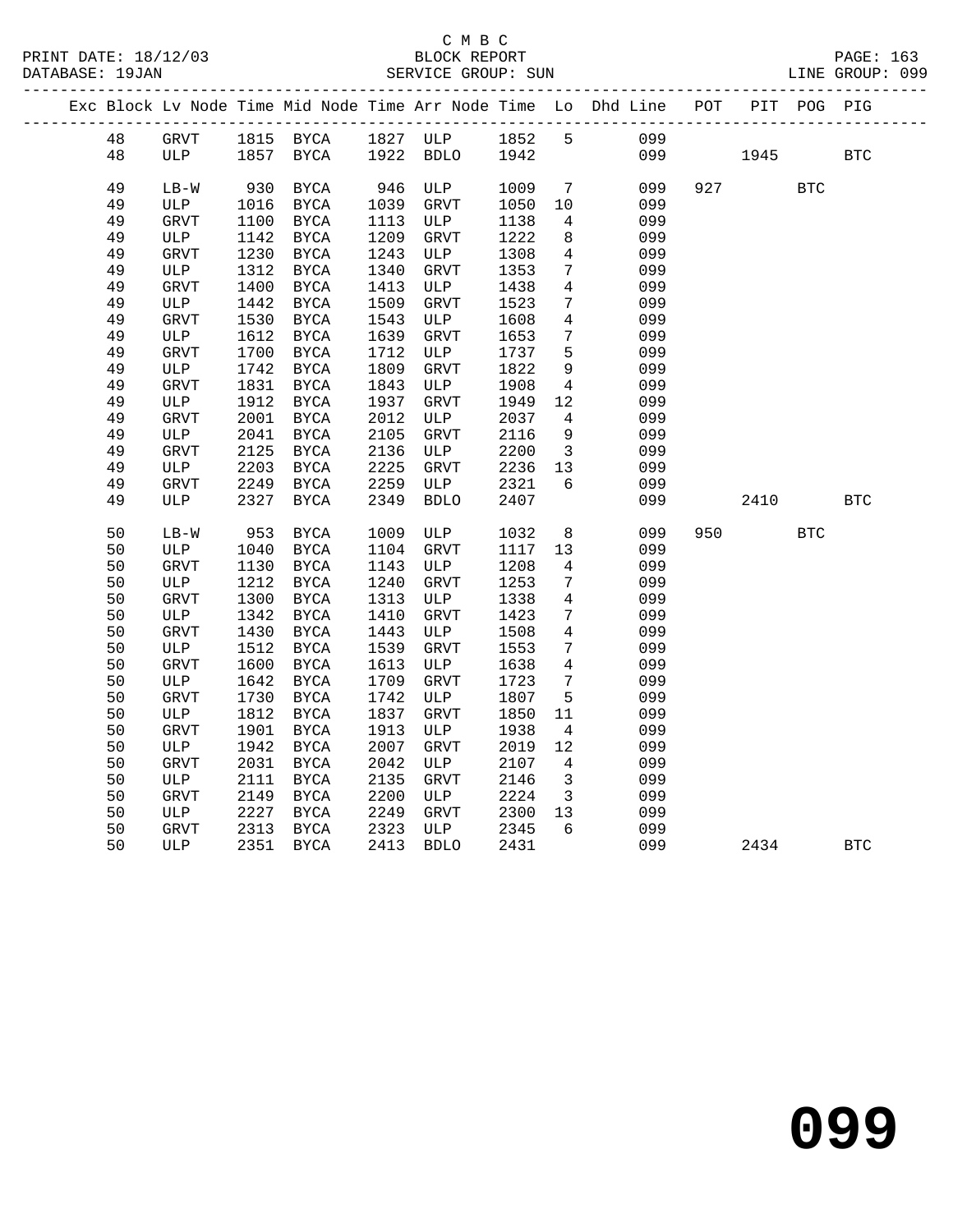### C M B C<br>BLOCK REPORT SERVICE GROUP: SUN

|  |    |             |      |             |      | Exc Block Lv Node Time Mid Node Time Arr Node Time Lo Dhd Line POT |      |                         |    |     |          |      | PIT POG PIG |            |
|--|----|-------------|------|-------------|------|--------------------------------------------------------------------|------|-------------------------|----|-----|----------|------|-------------|------------|
|  | 51 | $LB-W$      |      | 1024 BYCA   |      | 1040 ULP                                                           | 1103 | 9                       |    |     | 099 1021 |      | <b>BTC</b>  |            |
|  | 51 | ULP         | 1112 | BYCA        | 1139 | GRVT                                                               | 1152 | 8                       |    | 099 |          |      |             |            |
|  | 51 | GRVT        | 1200 | BYCA        | 1213 | ULP                                                                | 1238 | $\overline{4}$          |    | 099 |          |      |             |            |
|  | 51 | ULP         | 1242 | BYCA        | 1310 | GRVT                                                               | 1323 | $7\phantom{.0}$         |    | 099 |          |      |             |            |
|  | 51 | <b>GRVT</b> | 1330 | BYCA        | 1343 | ULP                                                                | 1408 | $\overline{4}$          |    | 099 |          |      |             |            |
|  | 51 | ULP         | 1412 | BYCA        | 1439 | <b>GRVT</b>                                                        | 1453 | $7\phantom{.0}$         |    | 099 |          |      |             |            |
|  | 51 | GRVT        | 1500 | <b>BYCA</b> | 1513 | ULP                                                                | 1538 | $\overline{4}$          |    | 099 |          |      |             |            |
|  | 51 | ULP         | 1542 | <b>BYCA</b> | 1609 | GRVT                                                               | 1623 | $7\overline{ }$         |    | 099 |          |      |             |            |
|  | 51 | GRVT        | 1630 | <b>BYCA</b> | 1642 | ULP                                                                | 1707 | 5                       |    | 099 |          |      |             |            |
|  | 51 | ULP         | 1712 | <b>BYCA</b> | 1739 | <b>GRVT</b>                                                        | 1752 | 8                       |    | 099 |          |      |             |            |
|  | 51 | <b>GRVT</b> | 1800 | BYCA        | 1812 | ULP                                                                | 1837 | 5                       |    | 099 |          |      |             |            |
|  | 51 | ULP         | 1842 | BYCA        | 1907 | <b>GRVT</b>                                                        | 1920 | 11                      |    | 099 |          |      |             |            |
|  | 51 | <b>GRVT</b> | 1931 | BYCA        | 1943 | ULP                                                                | 2008 | $\overline{3}$          |    | 099 |          |      |             |            |
|  | 51 | ULP         | 2011 | BYCA        | 2035 | <b>GRVT</b>                                                        | 2046 | $5\phantom{.0}$         |    | 099 |          |      |             |            |
|  | 51 | <b>GRVT</b> | 2051 | BYCA        | 2102 | ULP                                                                | 2127 | $\overline{4}$          |    | 099 |          |      |             |            |
|  | 51 | ULP         | 2131 | BYCA        | 2155 | <b>GRVT</b>                                                        | 2206 | $7\phantom{.0}$         |    | 099 |          |      |             |            |
|  | 51 | <b>GRVT</b> | 2213 | BYCA        | 2223 | ULP                                                                | 2245 | 6                       |    | 099 |          |      |             |            |
|  | 51 | ULP         | 2251 | <b>BYCA</b> | 2313 | ${\tt GRVT}$                                                       | 2324 | 14                      |    | 099 |          |      |             |            |
|  | 51 | <b>GRVT</b> | 2338 | <b>BYCA</b> | 2348 | ULP                                                                | 2410 | 9                       |    | 099 |          |      |             |            |
|  | 51 | ULP         | 2419 | BYCA        | 2439 | <b>GRVT</b>                                                        | 2449 | 30                      | 20 | 099 |          |      |             |            |
|  | 51 | HODM        | 2539 | NWST        | 2641 | <b>SUST</b>                                                        | 2701 | $\overline{2}$          | 17 | N19 |          |      |             |            |
|  | 51 | SFU         | 2720 | $HK-W$      | 2743 | HODM                                                               | 2805 | $\overline{4}$          |    | N35 |          |      |             |            |
|  | 51 | HODM        | 2809 | $HK-E$      | 2831 | SFU                                                                | 2854 | 6                       |    | N35 |          |      |             |            |
|  | 51 | SFU         | 2900 | $HK-W$      | 2923 | HODM                                                               | 2945 |                         |    | N35 |          | 3002 |             | <b>BTC</b> |
|  | 60 | $LB-W$      | 1109 | BYCA        | 1126 | ULP                                                                | 1151 | 6                       |    | 099 | 1106     |      | <b>BTC</b>  |            |
|  | 60 | ULP         | 1157 | BYCA        | 1224 | GRVT                                                               | 1237 | 8                       |    | 099 |          |      |             |            |
|  | 60 | GRVT        | 1245 | <b>BYCA</b> | 1258 | ULP                                                                | 1323 | $\overline{4}$          |    | 099 |          |      |             |            |
|  | 60 | ULP         | 1327 | <b>BYCA</b> | 1355 | ${\tt GRVT}$                                                       | 1408 | $7\phantom{.0}$         |    | 099 |          |      |             |            |
|  | 60 | <b>GRVT</b> | 1415 | <b>BYCA</b> | 1428 | ULP                                                                | 1453 | $\overline{4}$          |    | 099 |          |      |             |            |
|  | 60 | ULP         | 1457 | <b>BYCA</b> | 1524 | <b>GRVT</b>                                                        | 1538 | $7\phantom{.0}$         |    | 099 |          |      |             |            |
|  | 60 | <b>GRVT</b> | 1545 | BYCA        | 1558 | ULP                                                                | 1623 | $\overline{4}$          |    | 099 |          |      |             |            |
|  | 60 | ULP         | 1627 | BYCA        | 1654 | <b>GRVT</b>                                                        | 1708 | $7\phantom{.0}$         |    | 099 |          |      |             |            |
|  | 60 | <b>GRVT</b> | 1715 | BYCA        | 1727 | ULP                                                                | 1752 | 5                       |    | 099 |          |      |             |            |
|  | 60 | ULP         | 1757 | BYCA        | 1824 | GRVT                                                               | 1837 | 10                      |    | 099 |          |      |             |            |
|  | 60 | <b>GRVT</b> | 1847 | BYCA        | 1859 | ULP                                                                | 1924 | $\overline{\mathbf{3}}$ |    | 099 |          |      |             |            |
|  | 60 | ULP         | 1927 | BYCA        | 1952 | GRVT                                                               | 2004 | 17                      |    | 099 |          |      |             |            |
|  | 60 | GRVT        | 2021 | <b>BYCA</b> | 2032 | ULP                                                                | 2057 | $\overline{4}$          |    | 099 |          |      |             |            |
|  |    |             |      |             |      |                                                                    |      |                         |    |     |          |      |             |            |

60 ULP 2101 BYCA 2125 BDLO 2144 099 2147 BTC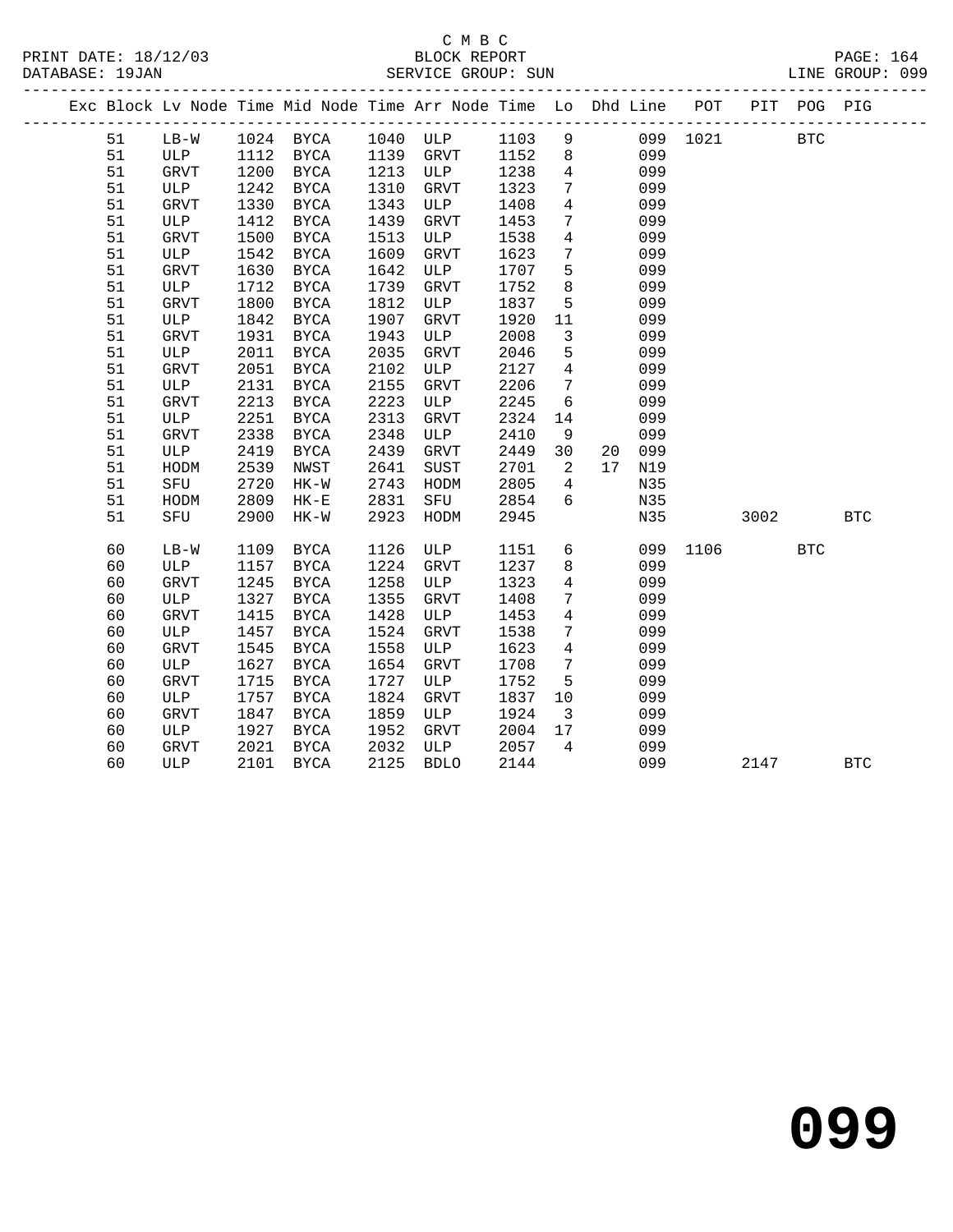|      | C M B C<br>PRINT DATE: 18/12/03 BLOCK REPORT PAGE: 165<br>DATABASE: 19JAN SERVICE GROUP: SUN LINE GROUP: 130                                                                                                                                                                                                                                                                                                                                                |                                                                                                                                             |                                                                                                                                                                                                                     |                                                                                           |                                                                                                                                                                     |                                                                                                                                                                                                |                                                                                                                     |                                                                                                                                                                                                                                                                                                                                                                                                     |          |                 |            |
|------|-------------------------------------------------------------------------------------------------------------------------------------------------------------------------------------------------------------------------------------------------------------------------------------------------------------------------------------------------------------------------------------------------------------------------------------------------------------|---------------------------------------------------------------------------------------------------------------------------------------------|---------------------------------------------------------------------------------------------------------------------------------------------------------------------------------------------------------------------|-------------------------------------------------------------------------------------------|---------------------------------------------------------------------------------------------------------------------------------------------------------------------|------------------------------------------------------------------------------------------------------------------------------------------------------------------------------------------------|---------------------------------------------------------------------------------------------------------------------|-----------------------------------------------------------------------------------------------------------------------------------------------------------------------------------------------------------------------------------------------------------------------------------------------------------------------------------------------------------------------------------------------------|----------|-----------------|------------|
| HODM | 29 AV STATION AND RESERVE DE CONTROLLER EN BUTTADY DEPOTMENT OF PRENTWOOD STRIBATG<br>1980 BRENTWOOD STRIBAY1 BAVAND BE BRENTWOOD STRIBAY6<br>2017 CHAMPLAIN & 7780 BLOCK CHAMPLAIN HAWL HASTINGS & WILLINGDON<br>HOWE & DUNSMUIR<br>RUBY      RUPERT & BROADWAY-NORTH                         SUST        SURREY CENTRAL STATION<br>WLHA WILLINGDON & HASTINGS S/B                                                                                         |                                                                                                                                             |                                                                                                                                                                                                                     |                                                                                           |                                                                                                                                                                     |                                                                                                                                                                                                |                                                                                                                     | THE MISSING CONTRACT CONTRACT THE METROTOWN STATION<br>MIST METROTOWN STATION<br>NEW WESTMINSTER STN<br>PEWI PENDER & WILLINGDON                                                                                                                                                                                                                                                                    |          |                 |            |
|      | Exc Block Lv Node Time Mid Node Time Arr Node Time Lo Dhd Line POT PIT POG PIG                                                                                                                                                                                                                                                                                                                                                                              |                                                                                                                                             |                                                                                                                                                                                                                     |                                                                                           |                                                                                                                                                                     |                                                                                                                                                                                                |                                                                                                                     |                                                                                                                                                                                                                                                                                                                                                                                                     |          |                 |            |
|      | 1<br>$\mathbf{1}$<br>$\mathbf{1}$<br>$\mathbf 1$<br>MTST<br>$\mathbf 1$<br>KTLP<br>$\mathbf 1$<br>MTST<br>$\mathbf{1}$<br>KTLP<br>$\mathbf{1}$<br>MTST<br>$\mathbf 1$<br>PBEX<br>$\mathbf 1$<br>MTST<br>$\mathbf 1$<br>KTLP<br>$\mathbf 1$<br>MTST<br>$\mathbf 1$<br>PBEX<br>1<br>MTST<br>$\mathbf 1$<br>KTLP<br>1<br>MTST<br>$\mathbf 1$<br>PBEX<br>1<br>MTST<br>$\mathbf 1$<br>KTLP<br>$\mathbf 1$<br>MTST<br>$\mathbf 1$<br>PBEX<br>$\mathbf{1}$<br>MTST | 933<br>1009<br>1048<br>1122<br>1156<br>1237<br>1315<br>1352<br>1427<br>1507<br>1547<br>1622<br>1657<br>1737<br>1819<br>1855<br>1930<br>2010 | 907 BW01<br>WLHA<br>BW01<br>WLHA<br>HAWL<br>WHLA<br>BW01<br>WLHA<br>HAWL<br>WHLA<br>BW01<br>WLHA<br>HAWL<br>WHLA<br>BW01<br>WLHA<br>HAWL 1914 PBEX<br>WHLA<br>BW01                                                  |                                                                                           | 1056 MTST<br>1141 PBEX<br>MTST<br>1253 KTLP<br>1323 MTST<br>1412 PBEX<br>MTST<br>1522 KTLP<br>1555 MTST<br>1642 PBEX<br>MTST<br>1752 KTLP<br>1826 MTST<br>2024 KTLP | 920 KTLP 929<br>941 MTST 1002<br>1024 KTLP 1033<br>1056 MTST 1117<br>1152<br>1235<br>1302<br>1347<br>1423<br>1505<br>1533<br>1617<br>1653<br>1732<br>1803<br>1847<br>1924<br>MTST 2002<br>2035 | 15<br>13<br>5 <sub>5</sub><br>$\overline{\phantom{a}}$<br>14<br>5 <sub>5</sub><br>$5\overline{)}$<br>8 <sup>8</sup> | HODM 609 NWST 711 SUST 731 4 35 N19 547 BTC<br>MTST 810 BW01 823 KTLP 832 3 130<br>KTLP 835 WLHA 843 MTST 902 5 130<br>4 130<br>7 130<br>130<br>$5\overline{)}$<br>130<br>$4\overline{ }$<br>130<br>$\overline{2}$<br>130<br>130<br>130<br>$4\overline{ }$<br>130<br>130<br>130<br>130<br>$4\overline{ }$<br>130<br>130<br>16 10<br>130<br>130<br>$6\overline{6}$<br>130<br>$8 \overline{)}$<br>130 | 130 2039 |                 | <b>BTC</b> |
|      | $\overline{a}$<br>MTST<br>2<br>KTLP<br>2<br>MTST<br>2<br>KTLP<br>2<br>MTST<br>$\boldsymbol{2}$<br>KTLP<br>2<br>MTST<br>$\boldsymbol{2}$<br>PBEX<br>$\boldsymbol{2}$<br>MTST<br>$\boldsymbol{2}$<br>KTLP<br>2<br>MTST<br>$\boldsymbol{2}$<br>PBEX<br>$\overline{c}$<br>MTST<br>2<br>KTLP<br>2<br>MTST<br>2<br>PBEX<br>$\boldsymbol{2}$<br>MTST<br>2<br>KTLP<br>2<br>MTST<br>2<br>PBEX                                                                        | 825<br>850<br>925<br>957<br>1040<br>1115<br>1151<br>1225<br>1307<br>1345<br>1422<br>1457<br>1537<br>1617<br>1652<br>1727                    | 615 BW01 626 KTLP 635 10<br>645 WLHA<br>715 BW01<br>744 WLHA 752 MTST 811 14<br>BW01<br>WLHA<br>HAWL<br>WHLA<br>BW01<br>WLHA<br><b>HAWL</b><br>WHLA<br>BW01<br>WLHA<br>HAWL<br>WHLA<br>BW01<br>WLHA<br>HAWL<br>WHLA | 838<br>858<br>942<br>1055<br>1123<br>1210<br>1323<br>1353<br>1442<br>1552<br>1625<br>1712 | KTLP<br>MTST<br>PBEX<br>MTST<br>KTLP<br>MTST<br>PBEX<br>MTST<br>KTLP<br>MTST<br>PBEX<br>MTST<br>KTLP<br>MTST<br>PBEX<br>MTST                                        | 847<br>917<br>952<br>1032<br>1104<br>1147<br>1221<br>1304<br>1332<br>1417<br>1453<br>1535<br>1603<br>1647<br>1723<br>1802                                                                      | 3<br>8<br>5<br>8<br>11<br>4<br>4<br>3<br>13<br>5<br>4<br>2<br>14<br>5<br>4                                          | 130<br>130<br>130<br>130<br>130<br>130<br>130<br>130<br>130<br>130<br>130<br>130<br>130<br>130<br>130<br>130<br>130<br>130<br>130<br>130                                                                                                                                                                                                                                                            |          | 558 BTC<br>1818 | <b>BTC</b> |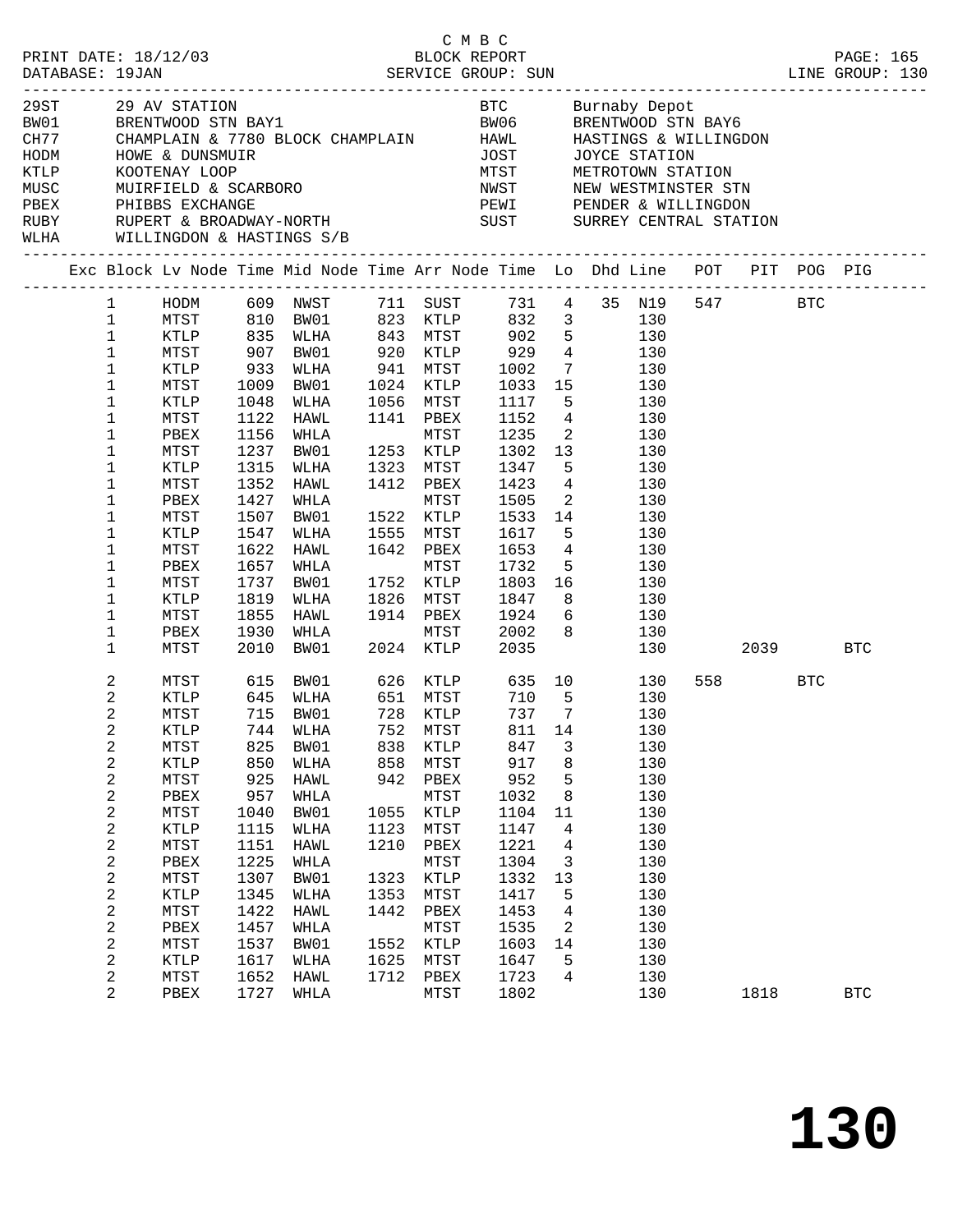PRINT DATE: 18/12/03 BLOCK REPORT PAGE: 166 DATABASE: 19JAN

# C M B C<br>BLOCK REPORT

|  | DAIADAOL · IJUAN |      |      |      |      | SERVICE GROUP. SUN |      |    |                                                                |     |     |            | TIME GUOOL. TOO |  |
|--|------------------|------|------|------|------|--------------------|------|----|----------------------------------------------------------------|-----|-----|------------|-----------------|--|
|  |                  |      |      |      |      |                    |      |    | Exc Block Ly Node Time Mid Node Time Arr Node Time Lo Dhd Line | POT | PIT | POG        | PIG             |  |
|  |                  | KTLP | 605  | WLHA | 611  | MTST               | 630  | 5  | 130                                                            | 559 |     | <b>BTC</b> |                 |  |
|  |                  | MTST | 635  | BW01 | 646  | KTLP               | 655  | 10 | 130                                                            |     |     |            |                 |  |
|  |                  | KTLP | 705  | WLHA | 711  | MTST               | 730  | 5  | 130                                                            |     |     |            |                 |  |
|  |                  | MTST | 735  | BW01 | 748  | KTLP               | 757  | 7  | 130                                                            |     |     |            |                 |  |
|  |                  | KTLP | 804  | WLHA | 812  | MTST               | 831  | 6  | 130                                                            |     |     |            |                 |  |
|  |                  | MTST | 837  | BW01 | 850  | KTLP               | 859  | 4  | 130                                                            |     |     |            |                 |  |
|  |                  | KTLP | 903  | WLHA | 911  | MTST               | 932  | 13 | 130                                                            |     |     |            |                 |  |
|  |                  | MTST | 945  | BW01 | 958  | PEWI               | 1002 | 14 | 130                                                            |     |     |            |                 |  |
|  |                  | PEWI | 1016 | BW06 | 1022 | MTST               | 1039 | 8  | 130                                                            |     |     |            |                 |  |
|  |                  |      |      |      |      |                    |      |    |                                                                |     |     |            |                 |  |

| 3              | PEWI        | 1016 | BW06 | 1022 | MTST        | 1039 | 8              | 130 |     |      |            |            |  |
|----------------|-------------|------|------|------|-------------|------|----------------|-----|-----|------|------------|------------|--|
| 3              | MTST        | 1047 | BW01 | 1102 | PEWI        | 1106 | 7              | 130 |     |      |            |            |  |
| 3              | PEWI        | 1113 | BW06 | 1119 | MTST        | 1139 | 5              | 130 |     |      |            |            |  |
| 3              | MTST        | 1144 | BW01 | 1159 | PEWI        | 1203 | $10$           | 130 |     |      |            |            |  |
| 3              | PEWI        | 1213 | BW06 | 1219 | MTST        | 1239 | 5              | 130 |     |      |            |            |  |
| 3              | MTST        | 1244 | BW01 | 1300 | PEWI        | 1304 | 9              | 130 |     |      |            |            |  |
| 3              | PEWI        | 1313 | BW06 | 1319 | MTST        | 1339 | 5              | 130 |     |      |            |            |  |
| 3              | MTST        | 1344 | BW01 | 1400 | PEWI        | 1404 | 11             | 130 |     |      |            |            |  |
| 3              | PEWI        | 1415 | BW06 | 1421 | MTST        | 1439 | 5              | 130 |     |      |            |            |  |
| 3              | MTST        | 1444 | BW01 | 1500 | PEWI        | 1504 | 11             | 130 |     |      |            |            |  |
| 3              | PEWI        | 1515 | BW06 | 1521 | MTST        | 1539 | $\mathsf S$    | 130 |     |      |            |            |  |
| 3              | MTST        | 1544 | BW01 | 1559 | PEWI        | 1603 | 12             | 130 |     |      |            |            |  |
| 3              | PEWI        | 1615 | BW06 | 1621 | MTST        | 1639 | 5              | 130 |     |      |            |            |  |
| 3              | MTST        | 1644 | BW01 | 1659 | PEWI        | 1703 | 13             | 130 |     |      |            |            |  |
| 3              | PEWI        | 1716 | BW06 | 1722 | MTST        | 1739 | 5              | 130 |     |      |            |            |  |
| 3              | <b>MTST</b> | 1744 | BW01 | 1759 | PEWI        | 1803 |                | 130 |     | 1810 |            | <b>BTC</b> |  |
|                |             |      |      |      |             |      |                |     |     |      |            |            |  |
| 4              | <b>JOST</b> | 653  | CH77 | 706  | 29ST        | 719  | 24             | 026 | 642 |      | <b>BTC</b> |            |  |
| 4              | 29ST        | 743  |      |      | MUSC        | 757  | 0              | 029 |     |      |            |            |  |
| 4              | MUSC        | 757  |      |      | 29ST        | 809  | $\overline{4}$ | 029 |     |      |            |            |  |
| $\overline{4}$ | <b>29ST</b> | 813  | CH77 | 825  | <b>JOST</b> | 841  | 6              | 026 |     |      |            |            |  |
| 4              | <b>JOST</b> | 847  | RUBY | 855  | KTLP        | 906  | $12$           | 027 |     |      |            |            |  |
| 4              | KTLP        | 918  | WLHA | 926  | MTST        | 947  | 13             | 130 |     |      |            |            |  |
| $\overline{4}$ | MTST        | 1000 | BW01 | 1015 | PEWI        | 1019 | 12             | 130 |     |      |            |            |  |
| $\overline{4}$ | PEWI        | 1031 | BW06 | 1037 | MTST        | 1054 | 8              | 130 |     |      |            |            |  |
| $\overline{4}$ | MTST        | 1102 | BW01 | 1117 | PEWI        | 1121 | 7              | 130 |     |      |            |            |  |
| 4              | PEWI        | 1128 | BW06 | 1134 | MTST        | 1154 | 5              | 130 |     |      |            |            |  |
| 4              | MTST        | 1159 | BW01 | 1214 | PEWI        | 1218 | $10$           | 130 |     |      |            |            |  |
| 4              | PEWI        | 1228 | BW06 | 1234 | MTST        | 1254 | 5              | 130 |     |      |            |            |  |
| 4              | MTST        | 1259 | BW01 | 1315 | PEWI        | 1319 | 9              | 130 |     |      |            |            |  |
| 4              | PEWI        | 1328 | BW06 | 1334 | MTST        | 1354 | 5              | 130 |     |      |            |            |  |
| 4              | MTST        | 1359 | BW01 | 1415 | PEWI        | 1419 | 11             | 130 |     |      |            |            |  |
| 4              | PEWI        | 1430 | BW06 | 1436 | MTST        | 1454 | 5              | 130 |     |      |            |            |  |
| $\overline{4}$ | MTST        | 1459 | BW01 | 1515 | PEWI        | 1519 | 11             | 130 |     |      |            |            |  |
| $\overline{4}$ | PEWI        | 1530 | BW06 | 1536 | MTST        | 1554 | 5              | 130 |     |      |            |            |  |
| 4              | MTST        | 1559 | BW01 | 1614 | PEWI        | 1618 | $12$           | 130 |     |      |            |            |  |
| 4              | PEWI        | 1630 | BW06 | 1636 | MTST        | 1654 | 5              | 130 |     |      |            |            |  |
| 4              | MTST        | 1659 | BW01 | 1714 | PEWI        | 1718 | 13             | 130 |     |      |            |            |  |
| 4              | PEWI        | 1731 | BW06 | 1737 | MTST        | 1754 |                | 130 |     | 1810 |            | <b>BTC</b> |  |
|                |             |      |      |      |             |      |                |     |     |      |            |            |  |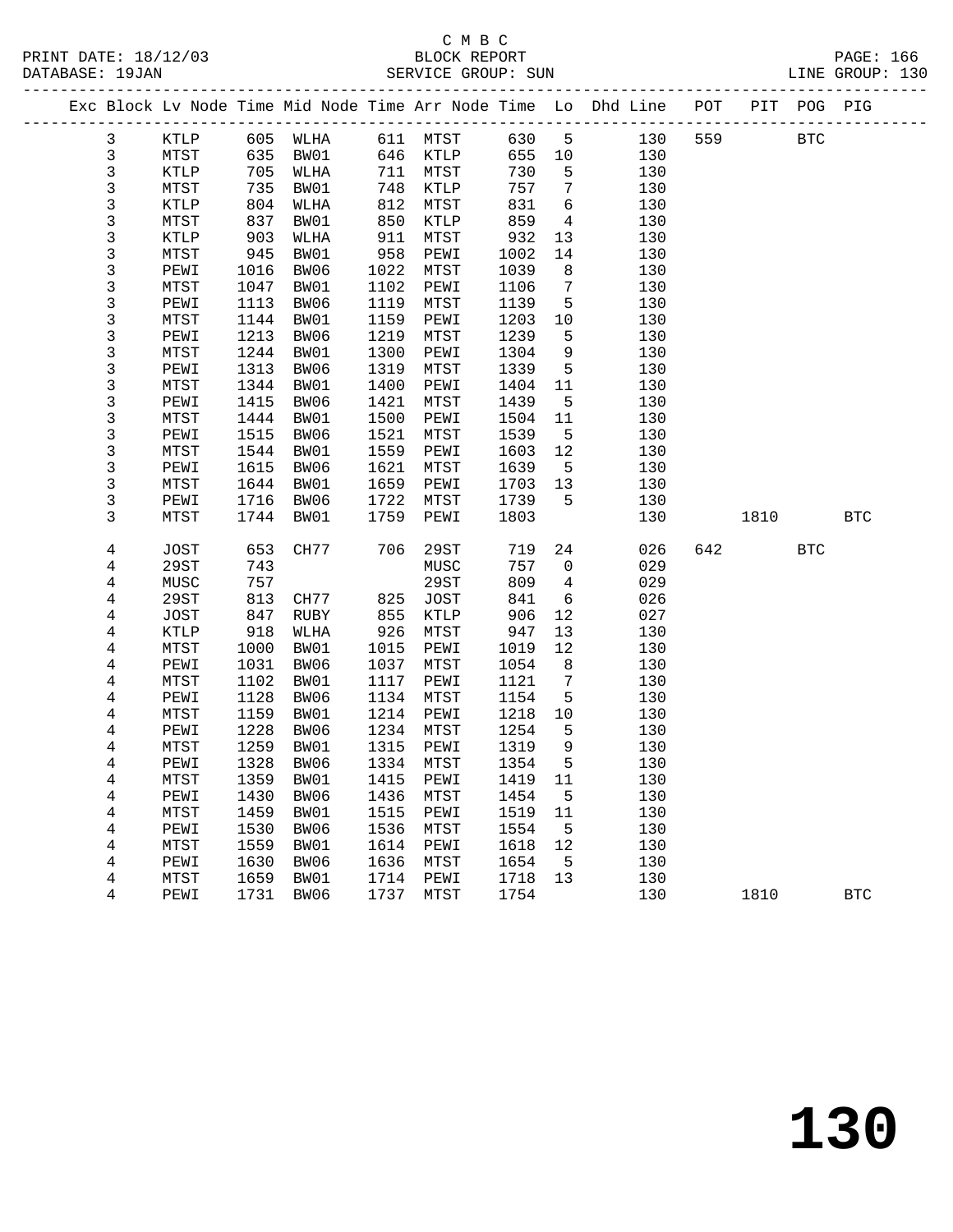DATABASE: 19JAN<br>---------------

### C M B C<br>BLOCK REPORT PRINT DATE: 18/12/03 BLOCK REPORT PAGE: 167

| URIADAUE · IJUAN |      |      |      |      | DERVICE GROUP. BUN |        |                 |                                                                |     |     |            | TIME GIVOUL. TOO |
|------------------|------|------|------|------|--------------------|--------|-----------------|----------------------------------------------------------------|-----|-----|------------|------------------|
|                  |      |      |      |      |                    |        |                 | Exc Block Lv Node Time Mid Node Time Arr Node Time Lo Dhd Line | POT | PIT |            | POG PIG          |
| 5                | MTST | 917  | BW01 | 930  | PEWI               | 933 13 |                 | 130                                                            | 900 |     | <b>BTC</b> |                  |
| 5                | PEWI | 946  | BW06 | 952  | MTST               | 1009   | 6               | 130                                                            |     |     |            |                  |
| 5                | MTST | 1015 | BW01 | 1030 | PEWI               | 1034   | 12              | 130                                                            |     |     |            |                  |
| 5                | PEWI | 1046 | BW06 | 1052 | MTST               | 1109   | 8               | 130                                                            |     |     |            |                  |
| 5                | MTST | 1117 | BW01 | 1132 | PEWI               | 1136   | 7               | 130                                                            |     |     |            |                  |
| 5                | PEWI | 1143 | BW06 | 1149 | MTST               | 1209   | 5               | 130                                                            |     |     |            |                  |
| 5                | MTST | 1214 | BW01 | 1229 | PEWI               | 1233   | 10              | 130                                                            |     |     |            |                  |
| 5                | PEWI | 1243 | BW06 | 1249 | MTST               | 1309   | 5               | 130                                                            |     |     |            |                  |
| 5                | MTST | 1314 | BW01 | 1330 | PEWI               | 1334   | 9               | 130                                                            |     |     |            |                  |
| 5                | PEWI | 1343 | BW06 | 1349 | MTST               | 1409   | 5               | 130                                                            |     |     |            |                  |
| 5                | MTST | 1414 | BW01 | 1430 | PEWI               | 1434   | 11              | 130                                                            |     |     |            |                  |
| 5                | PEWI | 1445 | BW06 | 1451 | MTST               | 1509   | 5               | 130                                                            |     |     |            |                  |
| 5                | MTST | 1514 | BW01 | 1529 | PEWI               | 1533   | 12 <sup>°</sup> | 130                                                            |     |     |            |                  |
| 5                | PEWI | 1545 | BW06 | 1551 | MTST               | 1609   | 5               | 130                                                            |     |     |            |                  |
| 5                | MTST | 1614 | BW01 | 1629 | PEWI               | 1633   | 12 <sup>°</sup> | 130                                                            |     |     |            |                  |
| 5                | PEWI | 1645 | BW06 | 1651 | MTST               | 1709   | 5               | 130                                                            |     |     |            |                  |
| 5                | MTST | 1714 | BW01 | 1729 | PEWI               | 1733   | 11              | 130                                                            |     |     |            |                  |
| 5                | PEWI | 1744 | BW06 | 1750 | MTST               | 1807   | 3               | 130                                                            |     |     |            |                  |
| 5                | MTST | 1810 | BW01 | 1825 | KTLP               | 1836   | 14              | 130                                                            |     |     |            |                  |
| 5                | KTLP | 1850 | WLHA | 1856 | MTST               | 1917   | 8               | 130                                                            |     |     |            |                  |
|                  |      |      |      |      |                    |        |                 |                                                                |     |     |            |                  |

| 5 | MTST | 1925 | HAWL | 1944 | PBEX | 1954 | 5  | 130 |      |            |
|---|------|------|------|------|------|------|----|-----|------|------------|
| 5 | PBEX | 1959 | WHLA |      | MTST | 2031 | 9  | 130 |      |            |
| 5 | MTST | 2040 | BW01 | 2053 | KTLP | 2101 |    | 130 | 2105 | <b>BTC</b> |
|   |      |      |      |      |      |      |    |     |      |            |
| 6 | MTST | 930  | BW01 | 943  | PEWI | 947  | 14 | 130 | 913  | <b>BTC</b> |
| 6 | PEWI | 1001 | BW06 | 1007 | MTST | 1024 | 8  | 130 |      |            |
| 6 | MTST | 1032 | BW01 | 1047 | PEWI | 1051 | 10 | 130 |      |            |
| 6 | PEWI | 1101 | BW06 | 1107 | MTST | 1124 | 5  | 130 |      |            |
| 6 | MTST | 1129 | BW01 | 1144 | PEWI | 1148 | 10 | 130 |      |            |
| 6 | PEWI | 1158 | BW06 | 1204 | MTST | 1224 | 5  | 130 |      |            |
| 6 | MTST | 1229 | BW01 | 1244 | PEWI | 1248 | 10 | 130 |      |            |
| 6 | PEWI | 1258 | BW06 | 1304 | MTST | 1324 | 5  | 130 |      |            |
| 6 | MTST | 1329 | BW01 | 1345 | PEWI | 1349 | 9  | 130 |      |            |
| 6 | PEWI | 1358 | BW06 | 1404 | MTST | 1424 | 5  | 130 |      |            |
| 6 | MTST | 1429 | BW01 | 1445 | PEWI | 1449 | 11 | 130 |      |            |
| 6 | PEWI | 1500 | BW06 | 1506 | MTST | 1524 | 5  | 130 |      |            |
| 6 | MTST | 1529 | BW01 | 1544 | PEWI | 1548 | 12 | 130 |      |            |
| 6 | PEWI | 1600 | BW06 | 1606 | MTST | 1624 | 5  | 130 |      |            |
| 6 | MTST | 1629 | BW01 | 1644 | PEWI | 1648 | 12 | 130 |      |            |
| 6 | PEWI | 1700 | BW06 | 1706 | MTST | 1724 | 5  | 130 |      |            |
| 6 | MTST | 1729 | BW01 | 1744 | PEWI | 1748 |    | 130 | 1755 | <b>BTC</b> |
|   |      |      |      |      |      |      |    |     |      |            |

**130**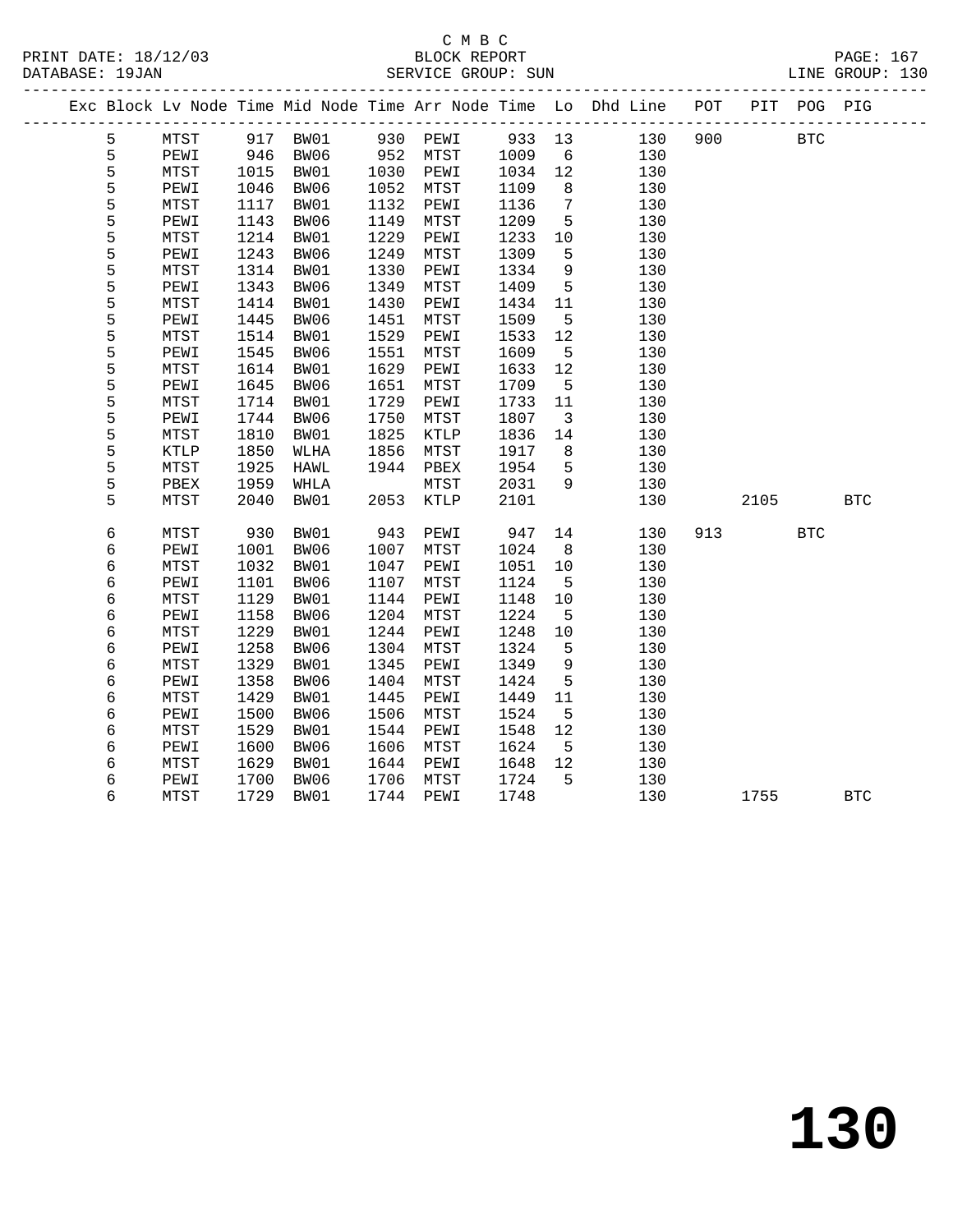|  |                  |              |      |          |      |                  |      |                         | Exc Block Lv Node Time Mid Node Time Arr Node Time Lo Dhd Line POT |     |      | PIT POG PIG |              |
|--|------------------|--------------|------|----------|------|------------------|------|-------------------------|--------------------------------------------------------------------|-----|------|-------------|--------------|
|  | $7\phantom{.}$   | MTST         |      | 939 BW01 |      | 952 KTLP 1001 17 |      |                         | 130                                                                | 922 |      | <b>BTC</b>  |              |
|  | 7                | KTLP         | 1018 | WLHA     |      | 1026 MTST        | 1047 | 7                       | 130                                                                |     |      |             |              |
|  | $\overline{7}$   | MTST         | 1054 | HAWL     |      | 1112 PBEX        | 1122 | 2                       | 130                                                                |     |      |             |              |
|  | 7                | PBEX         | 1124 | WHLA     |      | MTST             | 1203 | $\overline{4}$          | 130                                                                |     |      |             |              |
|  | 7                | MTST         | 1207 | BW01     |      | 1222 KTLP        | 1231 | 14                      | 130                                                                |     |      |             |              |
|  | 7                | KTLP         | 1245 | WLHA     | 1253 | MTST             | 1317 | 5                       | 130                                                                |     |      |             |              |
|  | 7                | ${\tt MTST}$ | 1322 | HAWL     | 1342 | PBEX             | 1353 | $\overline{4}$          | 130                                                                |     |      |             |              |
|  | 7                | PBEX         | 1357 | WHLA     |      | MTST             | 1435 | $\overline{a}$          | 130                                                                |     |      |             |              |
|  | 7                | MTST         | 1437 | BW01     | 1453 | KTLP             | 1502 | 15                      | 130                                                                |     |      |             |              |
|  | 7                | KTLP         | 1517 | WLHA     | 1525 | MTST             | 1547 | 5                       | 130                                                                |     |      |             |              |
|  | 7                | MTST         | 1552 | HAWL     | 1612 | PBEX             | 1623 | 4                       | 130                                                                |     |      |             |              |
|  | 7                | PBEX         | 1627 | WHLA     |      | MTST             | 1704 | 3                       | 130                                                                |     |      |             |              |
|  | 7                | MTST         | 1707 | BW01     | 1722 | KTLP             | 1733 | 16                      | 130                                                                |     |      |             |              |
|  | $\boldsymbol{7}$ | KTLP         | 1749 | WLHA     | 1756 | MTST             | 1817 | 6                       | 130                                                                |     |      |             |              |
|  | 7                | MTST         | 1823 | HAWL     | 1843 | PBEX             | 1853 | 4                       | 130                                                                |     |      |             |              |
|  | 7                | PBEX         | 1857 | WHLA     |      | MTST             | 1932 | 8                       | 130                                                                |     |      |             |              |
|  | 7                | MTST         | 1940 | BW01     | 1954 | KTLP             | 2005 |                         | 130                                                                |     | 2009 |             | $_{\rm BTC}$ |
|  |                  |              |      |          |      |                  |      |                         |                                                                    |     |      |             |              |
|  | 8                | MTST         | 954  | HAWL     | 1011 | PBEX             | 1021 | 6                       | 130                                                                | 937 |      | <b>BTC</b>  |              |
|  | 8                | PBEX         | 1027 | WHLA     |      | MTST             | 1102 | 8                       | 130                                                                |     |      |             |              |
|  | 8                | MTST         | 1110 | BW01     |      | 1125 KTLP        | 1134 | 11                      | 130                                                                |     |      |             |              |
|  | 8                | <b>KTLP</b>  | 1145 | WLHA     | 1153 | MTST             | 1217 | 4                       | 130                                                                |     |      |             |              |
|  | 8                | MTST         | 1221 | HAWL     | 1240 | PBEX             | 1251 | 4                       | 130                                                                |     |      |             |              |
|  | 8                | PBEX         | 1255 | WHLA     |      | MTST             | 1334 | $\overline{\mathbf{3}}$ | 130                                                                |     |      |             |              |
|  | 8                | MTST         | 1337 | BW01     | 1353 | KTLP             | 1402 | 15                      | 130                                                                |     |      |             |              |
|  | 8                | KTLP         | 1417 | WLHA     | 1425 | MTST             | 1447 | 5                       | 130                                                                |     |      |             |              |
|  | 8                | MTST         | 1452 | HAWL     | 1512 | PBEX             | 1523 | 4                       | 130                                                                |     |      |             |              |
|  | 8                | PBEX         | 1527 | WHLA     |      | MTST             | 1604 | 3                       | 130                                                                |     |      |             |              |
|  | 8                | MTST         | 1607 | BW01     | 1622 | KTLP             | 1633 | 14                      | 130                                                                |     |      |             |              |
|  | 8                | KTLP         | 1647 | WLHA     | 1655 | MTST             | 1717 | 5                       | 130                                                                |     |      |             |              |
|  | 8                | MTST         | 1722 | HAWL     | 1742 | PBEX             | 1752 | 5                       | 130                                                                |     |      |             |              |
|  | 8                | PBEX         | 1757 | WHLA     |      | MTST             | 1832 | 8                       | 130                                                                |     |      |             |              |
|  | 8                | MTST         | 1840 | BW01     | 1854 | KTLP             | 1905 | 15                      | 130                                                                |     |      |             |              |
|  | 8                | <b>KTLP</b>  | 1920 | WLHA     | 1926 | MTST             | 1947 | 8                       | 130                                                                |     |      |             |              |
|  | 8                | MTST         | 1955 | BW01     | 2009 | KTLP             | 2020 | 5                       | 130                                                                |     |      |             |              |
|  | 8                | KTLP         | 2025 | WLHA     | 2031 | MTST             | 2050 | $\overline{5}$          | 130                                                                |     |      |             |              |
|  | 8                | MTST         | 2055 | BW01     | 2108 | KTLP             | 2116 | 9                       | 130                                                                |     |      |             |              |
|  | 8                | <b>KTLP</b>  | 2125 | WLHA     | 2131 | MTST             | 2150 | 5                       | 130                                                                |     |      |             |              |
|  | 8                | MTST         | 2155 | BW01     | 2208 | KTLP             | 2216 | 10                      | 130                                                                |     |      |             |              |
|  | 8                | KTLP         | 2226 | WLHA     | 2231 | MTST             | 2250 | 5                       | 130                                                                |     |      |             |              |
|  | 8                | MTST         | 2255 | BW01     | 2308 | KTLP             | 2316 | 10                      | 130                                                                |     |      |             |              |
|  | 8                | KTLP         | 2326 | WLHA     | 2331 | MTST             | 2350 | $-5$                    | 130                                                                |     |      |             |              |
|  | 8                | MTST         | 2355 | BW01     | 2408 | KTLP             | 2416 | 10                      | 130                                                                |     |      |             |              |
|  | 8                | <b>KTLP</b>  | 2426 | WLHA     | 2431 | MTST             | 2450 | 5                       | 130                                                                |     |      |             |              |
|  | 8                | MTST         | 2455 | BW01     | 2505 | KTLP             | 2512 |                         | 130                                                                |     | 2516 |             | <b>BTC</b>   |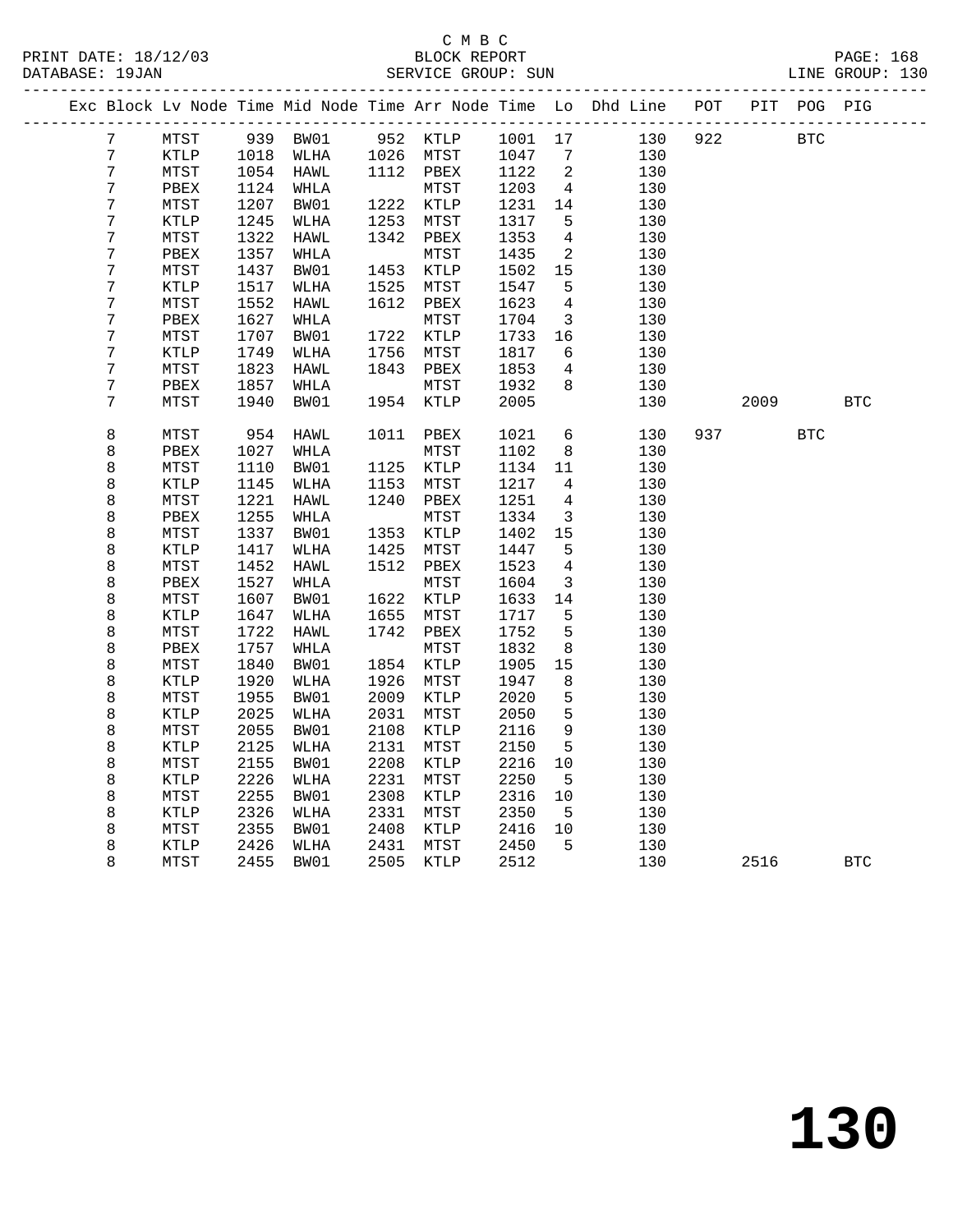|  |   |      |      |      |      |          |      |                            | Exc Block Lv Node Time Mid Node Time Arr Node Time Lo Dhd Line POT |          |      | PIT POG PIG |            |
|--|---|------|------|------|------|----------|------|----------------------------|--------------------------------------------------------------------|----------|------|-------------|------------|
|  | 9 | KTLP | 948  | WLHA |      | 956 MTST | 1017 | $7\phantom{.0}$            | 130                                                                | 942 — 10 |      | BTC         |            |
|  | 9 | MTST | 1024 | HAWL | 1042 | PBEX     | 1052 | $\overline{\phantom{a}}^2$ | 130                                                                |          |      |             |            |
|  | 9 | PBEX | 1054 | WHLA |      | MTST     | 1133 | $\overline{4}$             | 130                                                                |          |      |             |            |
|  | 9 | MTST | 1137 | BW01 | 1152 | KTLP     | 1201 | 14                         | 130                                                                |          |      |             |            |
|  | 9 | KTLP | 1215 | WLHA | 1223 | MTST     | 1247 | $\overline{3}$             | 130                                                                |          |      |             |            |
|  | 9 | MTST | 1250 | HAWL | 1310 | PBEX     | 1321 | $4\overline{ }$            | 130                                                                |          |      |             |            |
|  | 9 | PBEX | 1325 | WHLA |      | MTST     | 1404 | $\overline{3}$             | 130                                                                |          |      |             |            |
|  | 9 | MTST | 1407 | BW01 | 1423 | KTLP     | 1432 | 15                         | 130                                                                |          |      |             |            |
|  | 9 | KTLP | 1447 | WLHA | 1455 | MTST     | 1517 | 5                          | 130                                                                |          |      |             |            |
|  | 9 | MTST | 1522 | HAWL | 1542 | PBEX     | 1553 | $\overline{4}$             | 130                                                                |          |      |             |            |
|  | 9 | PBEX | 1557 | WHLA |      | MTST     | 1634 | $\overline{3}$             | 130                                                                |          |      |             |            |
|  | 9 | MTST | 1637 | BW01 | 1652 | KTLP     | 1703 | 16                         | 130                                                                |          |      |             |            |
|  | 9 | KTLP | 1719 | WLHA | 1726 | MTST     | 1747 | 6                          | 130                                                                |          |      |             |            |
|  | 9 | MTST | 1753 | HAWL | 1813 | PBEX     | 1823 | 5                          | 130                                                                |          |      |             |            |
|  | 9 | PBEX | 1828 | WHLA |      | MTST     | 1903 | 7                          | 130                                                                |          |      |             |            |
|  | 9 | MTST | 1910 | BW01 | 1924 | KTLP     | 1935 | 17                         | 130                                                                |          |      |             |            |
|  | 9 | KTLP | 1952 | WLHA | 1958 | MTST     | 2017 | 8                          | 130                                                                |          |      |             |            |
|  | 9 | MTST | 2025 | BW01 | 2039 | KTLP     | 2050 | 5                          | 130                                                                |          |      |             |            |
|  | 9 | KTLP | 2055 | WLHA | 2101 | MTST     | 2120 | 5                          | 130                                                                |          |      |             |            |
|  | 9 | MTST | 2125 | BW01 | 2138 | KTLP     | 2146 | 10                         | 130                                                                |          |      |             |            |
|  | 9 | KTLP | 2156 | WLHA | 2201 | MTST     | 2220 | 5                          | 130                                                                |          |      |             |            |
|  | 9 | MTST | 2225 | BW01 | 2238 | KTLP     | 2246 | 10                         | 130                                                                |          |      |             |            |
|  | 9 | KTLP | 2256 | WLHA | 2301 | MTST     | 2320 | -5                         | 130                                                                |          |      |             |            |
|  | 9 | MTST | 2325 | BW01 | 2338 | KTLP     | 2346 | 10                         | 130                                                                |          |      |             |            |
|  | 9 | KTLP | 2356 | WLHA | 2401 | MTST     | 2420 | 5                          | 130                                                                |          |      |             |            |
|  | 9 | MTST | 2425 | BW01 | 2435 | KTLP     | 2442 | 14                         | 130                                                                |          |      |             |            |
|  | 9 | KTLP | 2456 | WLHA | 2501 | MTST     | 2520 | 5                          | 130                                                                |          |      |             |            |
|  | 9 | MTST | 2525 | BW01 | 2535 | KTLP     | 2542 |                            | 130                                                                |          | 2546 |             | <b>BTC</b> |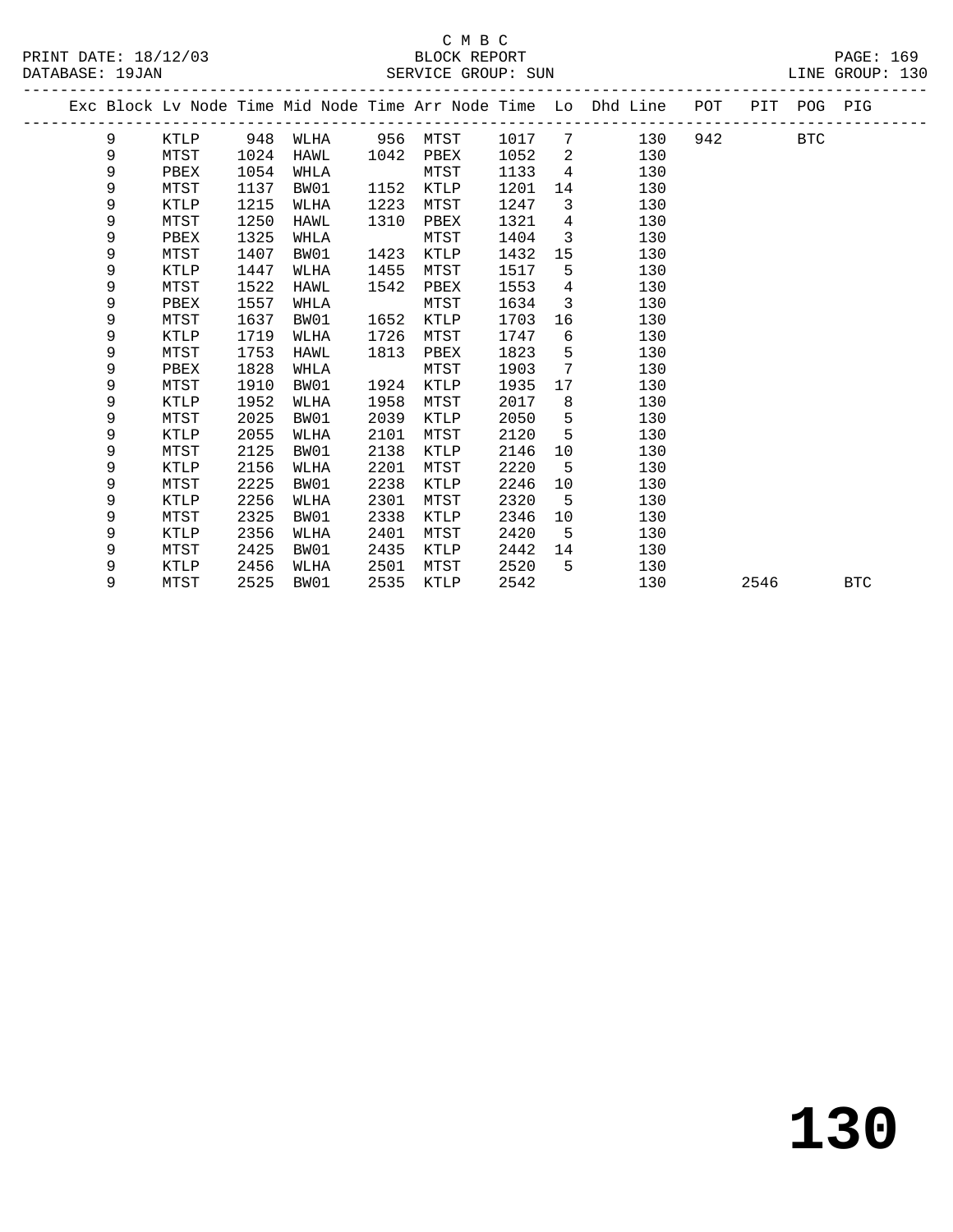| MTLV MOUNTAIN HWY & LYNN VAL.<br>OSLO OSBORNE & LONSDALE<br>PBEX PHIBBS EXCHANGE |                                                                                                                                                                            | STST STADIUM STATION<br>WE28 WESTVIEW & 28 ST                                                                                                                        |                                                                                      | 15GB 15 & GRAND BLVD<br>22PH 22 ST & PHILIP<br>BAGA BANBURY & GALLANT<br>BUB2 BURRARD STATION<br>DEQU DELBROOK & QUEENS<br>GB15 GRAND BLVD & 15 ST SB<br>HODM HOWE & DUNSMUIR<br>LO15 LONSDALE & 15 ST<br>LO15 LONSDALE & 15 ST<br>LS15 LONSDALE & 15 ST<br>LVMT LYNN VALLEY & MTN HWY<br>MAGA MARINE & GARDEN<br>MOUNTAIN HWY & LYNN VALLEY                                                                                                                                                                                                             |                                                              | MOGL MONTROYAL & GLENCANYON<br>NWST NEW WESTMINSTER STN<br>PANA PANORAMA & NAUGHTON<br>PRRO PROSPECT & ROCKLAND<br>UNDE UNDERWOOD & DEMPSEY                                                                                | 15LO 15TH & LONSDALE<br>29LO 29 ST & LONSDALE<br>BTC Burnaby Depot<br>CASB CAPILANO SUSPENSION BRG<br>EDRI EDGEMONT & RIDGEWOOD<br>GMSK GROUSE MTN SKYRIDE<br>LN15 LONSDALE & 15 ST<br>LOQU LONSDALE QUAY<br>LS23 LONSDALE & 23 ST SB<br>MACA MARINE & CAPILANO                               |                                                                           |                                                                  |                                                                                                       |      |                                                                                |
|----------------------------------------------------------------------------------|----------------------------------------------------------------------------------------------------------------------------------------------------------------------------|----------------------------------------------------------------------------------------------------------------------------------------------------------------------|--------------------------------------------------------------------------------------|----------------------------------------------------------------------------------------------------------------------------------------------------------------------------------------------------------------------------------------------------------------------------------------------------------------------------------------------------------------------------------------------------------------------------------------------------------------------------------------------------------------------------------------------------------|--------------------------------------------------------------|----------------------------------------------------------------------------------------------------------------------------------------------------------------------------------------------------------------------------|-----------------------------------------------------------------------------------------------------------------------------------------------------------------------------------------------------------------------------------------------------------------------------------------------|---------------------------------------------------------------------------|------------------------------------------------------------------|-------------------------------------------------------------------------------------------------------|------|--------------------------------------------------------------------------------|
|                                                                                  |                                                                                                                                                                            |                                                                                                                                                                      |                                                                                      |                                                                                                                                                                                                                                                                                                                                                                                                                                                                                                                                                          |                                                              |                                                                                                                                                                                                                            |                                                                                                                                                                                                                                                                                               |                                                                           |                                                                  |                                                                                                       |      | Exc Block Lv Node Time Mid Node Time Arr Node Time Lo Dhd Line POT PIT POG PIG |
|                                                                                  | 31<br>31<br>31<br>31<br>31<br>31<br>31<br>31<br>31<br>31<br>31<br>31<br>31<br>31<br>31<br>31<br>31<br>31<br>31<br>31<br>31<br>31<br>31<br>31<br>31<br>31<br>31<br>31<br>31 | STST<br>15GB<br>STST<br>MOGL<br>LOQU<br>MOGL<br>STST<br>15GB<br>MOGL<br>LOQU<br>STST<br>15GB<br>STST<br>15GB<br>STST<br>15GB<br>HODM<br>${\rm LVMT}$<br>HODM<br>LVMT | 1120<br>1910<br>1949<br>2041<br>2119<br>2208<br>2249<br>2333<br>2423<br>2504<br>2553 | LOQU 556 LN15 602 LVMT 612 0 242 538 BTC<br>LVMT 612 LOQU 629 STST 703 9 242<br>STST 712 15LO 736 15GB 741 2 240<br>15GB 743 MAGA 759 STST 818 9 240<br>952 15GB<br>15GB 901 MAGA 918 STST<br>15GB 955 15LO 1023 15GB<br>15GB 1031 MAGA 1000<br>15LO<br>1201 MAGA<br>1258 EDRI<br>1334 WE28<br>1403 DEQU<br>1419 MAGA<br>1507 15LO<br>1601 MAGA<br>STST 1659 EDRI 1725 MOGL 1734 0 246<br>1734 WE28<br>1805 DEQU<br>31 MOGL 1822 MAGA 1838 STST 1905 5 246<br>15LO<br>MAGA<br><b>15LO</b><br>MAGA<br><b>15LO</b><br>MAGA<br>LOQU<br>LOQU<br>LOQU<br>LOQU | 1938<br>2005<br>2107<br>2134<br>2234<br>2304<br>2403<br>2534 | 1154 15GB<br>1219 STST<br>1325 MOGL<br>1340 LOQU<br>1415 MOGL<br>1435 STST<br>1542 15GB<br>1620 STST<br>1740 LOQU 1755 10 246<br>1818 MOGL<br>15GB<br>STST<br>15GB<br>STST<br>15GB<br>STST<br>LVMT<br>HODM<br>LVMT<br>HODM | 857<br>940 15 240<br>1028 3 240<br>1112 8<br>1159<br>$\begin{array}{cccc} 1244 & 14 & & 240 \\ 1334 & 0 & 246 \\ 1357 & 6 & 246 \\ 246 & 246 & 246 \end{array}$<br>1419 0 246<br>150⊥<br>1547<br>1647<br>1822<br>1943<br>2026<br>2112<br>2153<br>2239<br>2323<br>2422<br>2504<br>2553<br>2634 | 14<br>$\overline{0}$<br>6<br>15<br>7<br>15<br>10<br>5<br>1<br>0<br>0<br>6 | $4 \qquad \qquad 240$<br>$\overline{2}$<br>$6 \t 246$<br>12<br>5 | 240<br>240<br>240<br>240<br>246<br>240<br>240<br>240<br>240<br>240<br>240<br>N24<br>N24<br>N24<br>N24 |      |                                                                                |
|                                                                                  | 31                                                                                                                                                                         | HODM                                                                                                                                                                 | 2640                                                                                 | LOQU                                                                                                                                                                                                                                                                                                                                                                                                                                                                                                                                                     | 2710                                                         | LVMT                                                                                                                                                                                                                       | 2729                                                                                                                                                                                                                                                                                          |                                                                           |                                                                  | N24                                                                                                   | 2749 | <b>BTC</b>                                                                     |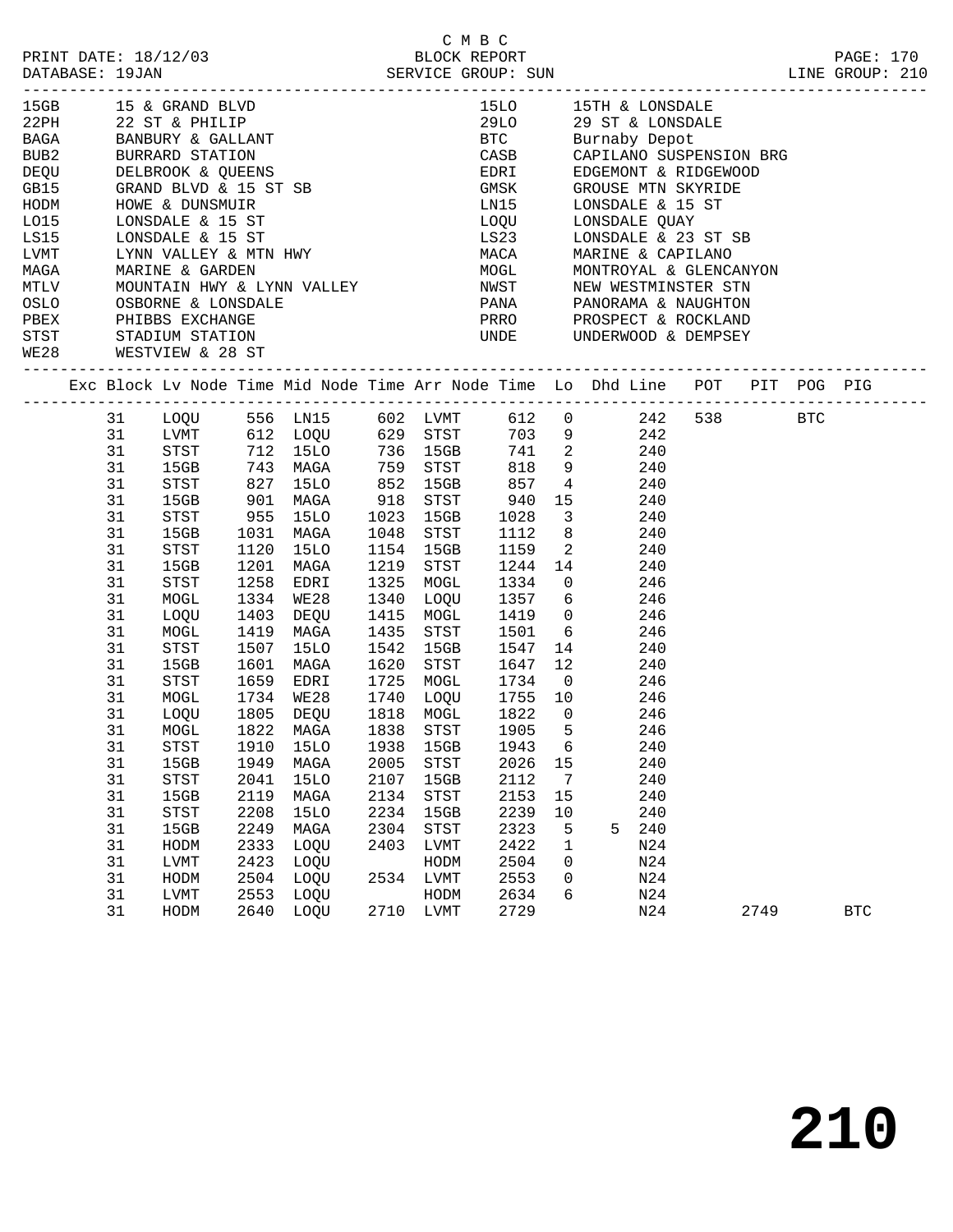# C M B C<br>BLOCK REPORT

| PRINT DATE: 18/12/03<br>DATABASE: 19JAN |    |      |      |      |      | смвс<br>BLOCK REPORT      |      |             | SERVICE GROUP: SUN LINE GROUP: 210                                             |  |         | PAGE: 171 |  |
|-----------------------------------------|----|------|------|------|------|---------------------------|------|-------------|--------------------------------------------------------------------------------|--|---------|-----------|--|
|                                         |    |      |      |      |      | ------------------------- |      |             | Exc Block Lv Node Time Mid Node Time Arr Node Time Lo Dhd Line POT PIT POG PIG |  |         |           |  |
|                                         | 32 |      |      |      |      | LOQU 626 LN15 632 LVMT    | 642  |             | $0 \qquad \qquad 242$                                                          |  | 608 BTC |           |  |
|                                         | 32 | LVMT | 642  | LOQU | 659  | STST                      | 733  |             | $\overline{0}$<br>242                                                          |  |         |           |  |
|                                         | 32 | STST | 733  | MACA | 748  | LOQU                      | 800  |             | $4\degree$<br>242                                                              |  |         |           |  |
|                                         | 32 | LOQU | 804  | DEQU | 814  | MOGL                      | 818  |             | $\overline{0}$<br>246                                                          |  |         |           |  |
|                                         | 32 | MOGL | 818  | MAGA | 834  | STST                      | 854  |             | 246                                                                            |  |         |           |  |
|                                         | 32 | STST | 902  | EDRI | 924  | MOGL                      | 933  |             | 246<br>$0 \qquad \qquad$                                                       |  |         |           |  |
|                                         | 32 | MOGL | 933  | WE28 | 939  | LOQU                      | 954  |             | 246<br>10                                                                      |  |         |           |  |
|                                         | 32 | LOQU | 1004 | DEQU | 1016 | MOGL                      | 1020 |             | $0 \qquad \qquad$<br>246                                                       |  |         |           |  |
|                                         | 32 | MOGL | 1020 | MAGA | 1036 | STST                      | 1059 |             | $9 \left( \frac{1}{2} \right)$<br>246                                          |  |         |           |  |
|                                         | 32 | STST | 1108 | 15LO | 1139 | 15GB                      | 1144 |             | $\overline{2}$ and $\overline{2}$<br>240                                       |  |         |           |  |
|                                         | 32 | 15GB | 1146 | MAGA | 1204 | STST                      | 1229 |             | 23<br>240                                                                      |  |         |           |  |
|                                         | 32 | STST | 1252 | 15LO | 1326 | 15GB                      | 1331 |             | 240<br>14                                                                      |  |         |           |  |
|                                         | 32 | 15GB | 1345 | MAGA | 1404 | STST                      | 1432 |             | 20<br>240                                                                      |  |         |           |  |
|                                         | 32 | STST | 1452 | 15LO | 1527 | 15GB                      | 1532 |             | 14<br>240                                                                      |  |         |           |  |
|                                         | 32 | 15GB | 1546 | MAGA | 1605 | STST                      | 1633 |             | 20<br>240                                                                      |  |         |           |  |
|                                         | 32 | STST | 1653 | 15LO | 1725 | 15GB                      | 1730 |             | 240                                                                            |  |         |           |  |
|                                         | 32 | 15GB | 1748 | MAGA | 1805 | STST                      | 1831 |             | $2 \left( \frac{1}{2} \right)$<br>240                                          |  |         |           |  |
|                                         | 32 | STST | 1833 | EDRI | 1856 | MOGL                      | 1905 |             | $0 \qquad \qquad$<br>246                                                       |  |         |           |  |
|                                         | 32 | MOGL | 1905 | WE28 | 1911 | LOQU                      | 1926 |             | $6\overline{}$<br>246                                                          |  |         |           |  |
|                                         | 32 | LOQU | 1932 | 15GB | 1943 | UNDE                      | 1954 | 9           | 228                                                                            |  |         |           |  |
|                                         | 32 | UNDE | 2003 | GB15 |      | 2015 LOQU                 | 2026 | $7^{\circ}$ | 228                                                                            |  |         |           |  |

| 32 | LOQU | 2033 | 29LO        | 2046 | LVMT        | 2053 | 10             | 229 |     |      |            |            |
|----|------|------|-------------|------|-------------|------|----------------|-----|-----|------|------------|------------|
| 32 | LVMT | 2103 | L015        |      | LOQU        | 2124 | 8              | 229 |     |      |            |            |
| 32 | LOQU | 2132 | 15GB        | 2143 | <b>UNDE</b> | 2154 | 9              | 228 |     |      |            |            |
| 32 | UNDE | 2203 | GB15        | 2215 | LOQU        | 2225 | 7              | 228 |     |      |            |            |
| 32 | LOQU | 2232 | 15GB        | 2243 | UNDE        | 2254 | 9              | 228 |     |      |            |            |
| 32 | UNDE | 2303 | GB15        | 2315 | LOQU        | 2325 | 8              | 228 |     |      |            |            |
| 32 | LOQU | 2333 | LN15        | 2340 | PRRO        | 2354 | 20             | 230 |     |      |            |            |
| 32 | PRRO | 2414 | LS15        | 2420 | LOQU        | 2427 |                | 230 |     | 2445 |            | <b>BTC</b> |
|    |      |      |             |      |             |      |                |     |     |      |            |            |
| 33 | 15GB | 603  | MAGA        | 619  | STST        | 637  | 15             | 240 | 545 |      | <b>BTC</b> |            |
| 33 | STST | 652  | 15LO        | 716  | 15GB        | 721  | 2              | 240 |     |      |            |            |
| 33 | 15GB | 723  | MAGA        | 739  | STST        | 758  | 14             | 240 |     |      |            |            |
| 33 | STST | 812  | <b>15LO</b> | 836  | 15GB        | 841  | 5              | 240 |     |      |            |            |
| 33 | 15GB | 846  | MAGA        | 903  | STST        | 925  | 16             | 240 |     |      |            |            |
| 33 | STST | 941  | <b>15LO</b> | 1007 | 15GB        | 1012 | $\overline{4}$ | 240 |     |      |            |            |
| 33 | 15GB | 1016 | MAGA        | 1033 | STST        | 1057 | 2              | 240 |     |      |            |            |
| 33 | STST | 1059 | EDRI        | 1125 | MOGL        | 1134 | 0              | 246 |     |      |            |            |
| 33 | MOGL | 1134 | WE28        | 1140 | LOQU        | 1156 | 7              | 246 |     |      |            |            |
| 33 | LOQU | 1203 | DEQU        | 1215 | MOGL        | 1219 | $\mathbf 0$    | 246 |     |      |            |            |
| 33 | MOGL | 1219 | MAGA        | 1235 | STST        | 1300 | 8              | 246 |     |      |            |            |
| 33 | STST | 1308 | <b>15LO</b> | 1342 | 15GB        | 1347 | 14             | 240 |     |      |            |            |
| 33 | 15GB | 1401 | MAGA        | 1420 | STST        | 1448 | 10             | 240 |     |      |            |            |
| 33 | STST | 1458 | EDRI        | 1525 | MOGL        | 1534 | $\mathbf 0$    | 246 |     |      |            |            |
| 33 | MOGL | 1534 | WE28        | 1540 | LOQU        | 1557 | 5              | 246 |     |      |            |            |
| 33 | LOQU | 1602 | 15GB        | 1614 | UNDE        | 1628 | 2              | 228 |     |      |            |            |
| 33 | UNDE | 1630 | GB15        | 1643 | LOQU        | 1657 | 6              | 228 |     |      |            |            |
| 33 | LOQU | 1703 | DEQU        | 1716 | MOGL        | 1720 | $\mathbf 0$    | 246 |     |      |            |            |
| 33 | MOGL | 1720 | MAGA        | 1736 | STST        | 1803 |                | 246 |     | 1827 |            | <b>BTC</b> |
|    |      |      |             |      |             |      |                |     |     |      |            |            |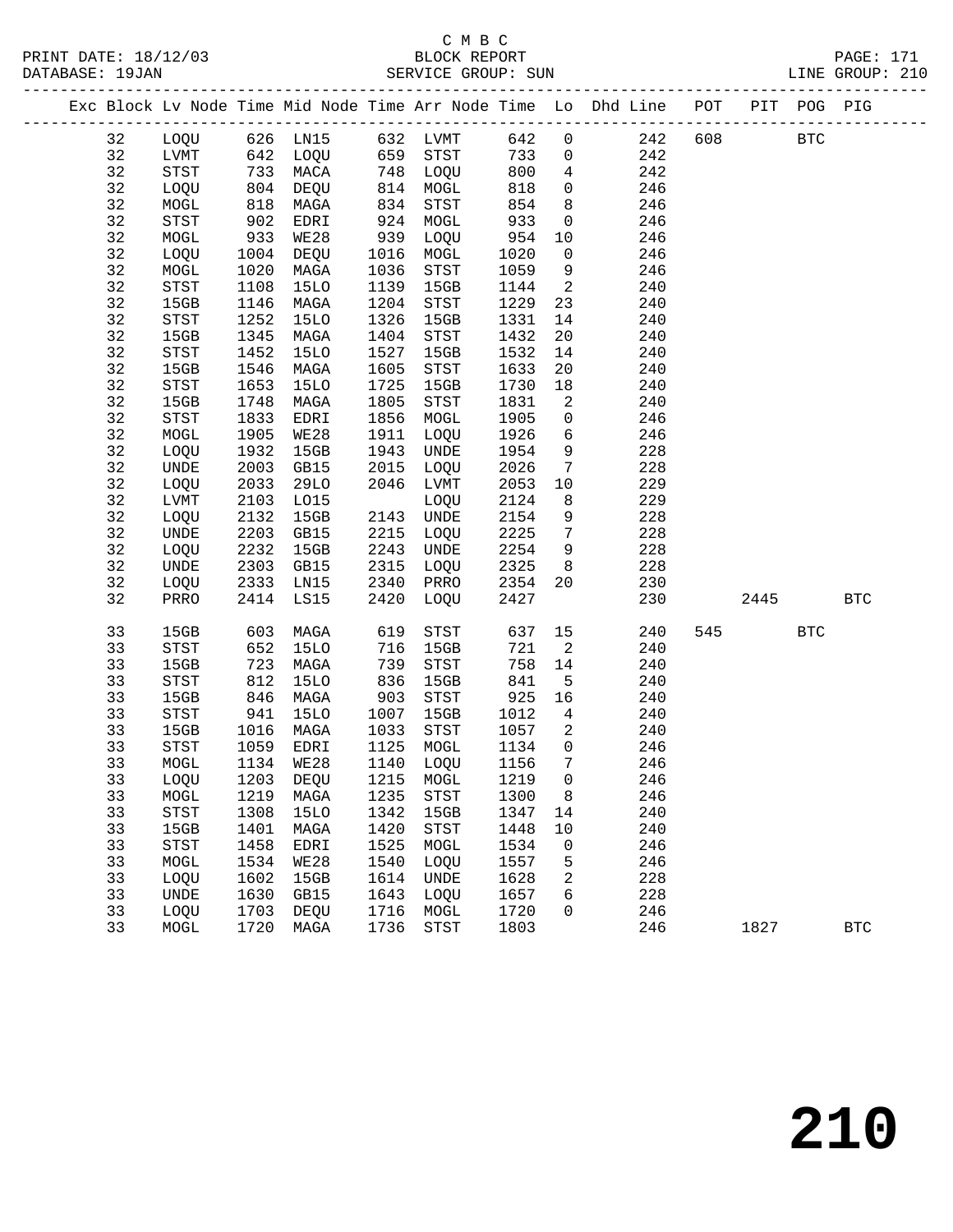|  |          |              |              |                     |              |                            |              |                            | Exc Block Lv Node Time Mid Node Time Arr Node Time Lo Dhd Line POT |     |      | PIT POG PIG |            |
|--|----------|--------------|--------------|---------------------|--------------|----------------------------|--------------|----------------------------|--------------------------------------------------------------------|-----|------|-------------|------------|
|  | 34       | LOQU         |              | 803 29LO            |              | 815 LVMT                   | 822 12       |                            | 229                                                                | 745 |      | <b>BTC</b>  |            |
|  | 34       | LVMT         |              | 834 LO15            |              | LOQU                       | 855          | 9                          | 229                                                                |     |      |             |            |
|  | 34       | LOQU         |              | 904 DEQU            |              | $916$ MOGL                 | 920          | $\overline{0}$             | 246                                                                |     |      |             |            |
|  | 34       | MOGL         | 920          | MAGA                | 936          | STST                       | 959          | 11                         | 246                                                                |     |      |             |            |
|  | 34       | STST         | 1010         | <b>15LO</b>         | 1038         | 15GB                       | 1043         | $\overline{2}$             | 240                                                                |     |      |             |            |
|  | 34       | 15GB         | 1045         | MAGA                | 1103         | STST                       | 1127         | 8 <sup>8</sup>             | 240                                                                |     |      |             |            |
|  | 34       | STST         | 1135         | <b>15LO</b>         | 1209         | 15GB                       | 1214         | $\overline{a}$             | 240                                                                |     |      |             |            |
|  | 34       | 15GB         | 1216         | MAGA                | 1235         | ${\tt STST}$               | 1301         | 22                         | 240                                                                |     |      |             |            |
|  | 34       | STST         | 1323         | <b>15LO</b>         | 1357         | 15GB                       | 1402         | 14                         | 240                                                                |     |      |             |            |
|  | 34       | 15GB         | 1416         | MAGA                | 1435         | <b>STST</b>                | 1503         | 19                         | 240                                                                |     |      |             |            |
|  | 34       | STST         | 1522         | <b>15LO</b>         | 1557         | 15GB                       | 1602         | 14                         | 240                                                                |     |      |             |            |
|  | 34       | 15GB         | 1616         | MAGA                | 1635         | STST                       | 1702         | 22                         | 240                                                                |     |      |             |            |
|  | 34       | STST         | 1724         | <b>15LO</b>         | 1754         | 15GB                       | 1759         | $\overline{4}$             | 240                                                                |     |      |             |            |
|  | 34       | 15GB         | 1803         | MAGA                | 1820         | STST                       | 1846         | 9                          | 240                                                                |     |      |             |            |
|  | 34       | <b>STST</b>  | 1855         | 15LO                | 1923         | 15GB                       | 1928         | 6                          | 240                                                                |     |      |             |            |
|  | 34       | 15GB         | 1934         | MAGA                | 1950         | STST                       | 2011         | 15                         | 240                                                                |     |      |             |            |
|  | 34       | STST         | 2026         | <b>15LO</b>         | 2052         | 15GB                       | 2057         | $6\overline{6}$            | 240                                                                |     |      |             |            |
|  | 34       | 15GB         | 2103         | MAGA                | 2118         | STST                       | 2137         |                            | 240                                                                |     | 2201 |             | <b>BTC</b> |
|  | 35       | STST         | 632          | <b>15LO</b>         | 656          | 15GB                       | 701          | $\overline{2}$             | 240                                                                | 608 |      | <b>BTC</b>  |            |
|  | 35       | 15GB         | 703          | MAGA                | 719          | STST                       | 738          | 14                         | 240                                                                |     |      |             |            |
|  | 35       | STST         | 752          | <b>15LO</b>         | 816          | 15GB                       | 821          | 11                         | 240                                                                |     |      |             |            |
|  | 35       | 15GB         | $8 - 926$    | MAGA                | 848          | $_{\footnotesize\rm STST}$ | 908          | 18                         | 240                                                                |     |      |             |            |
|  | 35       | STST         |              | <b>15LO</b>         | 952          | 15GB                       | 957          | $\overline{4}$             | 240                                                                |     |      |             |            |
|  | 35       | 15GB         | 1001         | MAGA                | 1018         | STST                       | 1042         | 11                         | 240                                                                |     |      |             |            |
|  | 35       | STST         | 1053         | 15LO                | 1124         | 15GB                       | 1129         | $\overline{\phantom{a}}^2$ | 240                                                                |     |      |             |            |
|  | 35       | 15GB         | 1131         | MAGA                | 1149         | <b>STST</b>                | 1214         | 14                         | 240                                                                |     |      |             |            |
|  | 35       | ${\tt STST}$ | 1228         | EDRI                | 1255         | MOGL                       | 1304         | $\overline{0}$             | 246                                                                |     |      |             |            |
|  | 35       | MOGL         | 1304         | WE28                | 1310         | LOQU                       | 1327         | $6\overline{6}$            | 246                                                                |     |      |             |            |
|  | 35       | LOQU         | 1333         | DEQU                | 1345         | ${\tt MOGL}$               | 1349         | $\overline{0}$             | 246                                                                |     |      |             |            |
|  | 35       | $\tt MOGL$   | 1349         | MAGA                | 1405         | STST                       | 1431         | 6                          | 246                                                                |     |      |             |            |
|  | 35       | STST         | 1437         | <b>15LO</b>         | 1512         | 15GB                       | 1517         | 14                         | 240                                                                |     |      |             |            |
|  | 35       | 15GB         | 1531         | MAGA                | 1550         | <b>STST</b>                | 1618         | 11                         | 240                                                                |     |      |             |            |
|  | 35       | STST         | 1629         | EDRI                | 1655         | MOGL                       | 1704         | $\overline{0}$             | 246                                                                |     |      |             |            |
|  | 35       | MOGL         | 1704         | WE28                | 1710         | LOQU                       | 1725         | 8                          | 246                                                                |     |      |             |            |
|  | 35       | LOQU         | 1733         | DEQU                | 1746         | MOGL                       | 1750         | $\mathsf{O}$               | 246                                                                |     |      |             |            |
|  | 35       | MOGL         | 1750         | MAGA                | 1806         | ${\tt STST}$               | 1833         | $7\phantom{.0}$            | 246                                                                |     |      |             |            |
|  | 35       | <b>STST</b>  | 1840         | <b>15LO</b>         | 1909         | 15GB                       | 1914         | 5                          | 240                                                                |     |      |             |            |
|  | 35<br>35 | 15GB         | 1919         | MAGA                | 1935         | STST                       | 1956         | 15                         | 240                                                                |     |      |             |            |
|  | 35       | STST<br>15GB | 2011<br>2049 | <b>15LO</b><br>MAGA | 2038<br>2104 | 15GB<br>STST               | 2043<br>2123 | 6<br>16                    | 240<br>240                                                         |     |      |             |            |
|  | 35       | <b>STST</b>  | 2139         | <b>15LO</b>         | 2205         | 15GB                       | 2210         | - 9                        | 240                                                                |     |      |             |            |
|  | 35       | 15GB         | 2219         | MAGA                | 2234         | STST                       | 2253         | 13                         | 240                                                                |     |      |             |            |
|  | 35       | STST         | 2306         | <b>15LO</b>         | 2332         | 15GB                       | 2337         |                            | 240                                                                |     | 2353 |             | <b>BTC</b> |
|  |          |              |              |                     |              |                            |              |                            |                                                                    |     |      |             |            |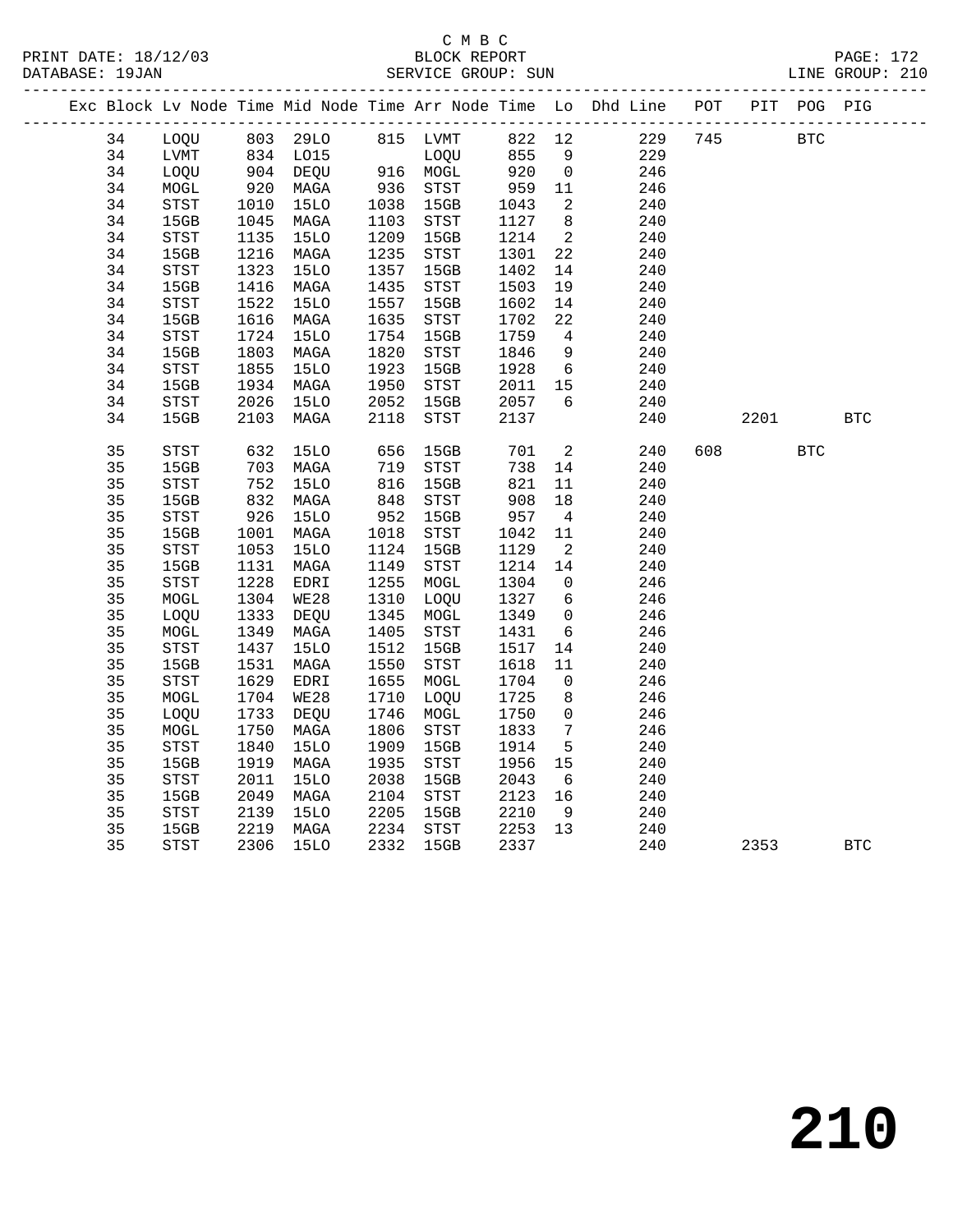# C M B C<br>BLOCK REPORT

| PRINT DATE: 18/12/03<br>DATABASE: 19JAN |    |                  |      |             |      | BLOCK REPORT<br>SERVICE GROUP: SUN |      |                   |                                                                    |     |      |            | PAGE: 173<br>LINE GROUP: 210 |
|-----------------------------------------|----|------------------|------|-------------|------|------------------------------------|------|-------------------|--------------------------------------------------------------------|-----|------|------------|------------------------------|
| _____________                           |    |                  |      |             |      |                                    |      |                   | Exc Block Lv Node Time Mid Node Time Arr Node Time Lo Dhd Line POT |     | PIT  |            | POG PIG                      |
|                                         | 36 | STST             | 612  | 15LO        | 636  | 15GB                               | 641  | 2                 | 240                                                                | 548 |      | <b>BTC</b> |                              |
|                                         | 36 | 15GB             | 643  | MAGA        | 659  | <b>STST</b>                        | 718  | 14                | 240                                                                |     |      |            |                              |
|                                         | 36 | <b>STST</b>      | 732  | 15LO        | 756  | 15GB                               | 801  | $\overline{a}$    | 240                                                                |     |      |            |                              |
|                                         | 36 | 15GB             | 803  | MAGA        | 819  | <b>STST</b>                        | 839  | $18\,$            | 240                                                                |     |      |            |                              |
|                                         | 36 | STST             | 857  | 15LO        | 922  | 15GB                               | 927  | 4                 | 240                                                                |     |      |            |                              |
|                                         | 36 | 15GB             | 931  | MAGA        | 948  | STST                               | 1012 | 11                | 240                                                                |     |      |            |                              |
|                                         | 36 | STST             | 1023 | <b>15LO</b> | 1053 | 15GB                               | 1058 | 3                 | 240                                                                |     |      |            |                              |
|                                         | 36 | 15GB             | 1101 | MAGA        | 1119 | <b>STST</b>                        | 1143 | 16                | 240                                                                |     |      |            |                              |
|                                         | 36 | <b>STST</b>      | 1159 | EDRI        | 1225 | MOGL                               | 1234 | $\mathbf 0$       | 246                                                                |     |      |            |                              |
|                                         | 36 | MOGL             | 1234 | WE28        | 1240 | LOQU                               | 1256 | 7                 | 246                                                                |     |      |            |                              |
|                                         | 36 | LOQU             | 1303 | DEQU        | 1315 | MOGL                               | 1319 | $\mathbf 0$       | 246                                                                |     |      |            |                              |
|                                         | 36 | MOGL             | 1319 | MAGA        | 1335 | STST                               | 1400 | 8                 | 246                                                                |     |      |            |                              |
|                                         | 36 | STST             | 1408 | <b>15LO</b> | 1443 | 15GB                               | 1448 | 13                | 240                                                                |     |      |            |                              |
|                                         | 36 | 15GB             | 1501 | MAGA        | 1520 | STST                               | 1548 | 10                | 240                                                                |     |      |            |                              |
|                                         | 36 | <b>STST</b>      | 1558 | EDRI        | 1625 | MOGL                               | 1634 | $\mathbf 0$       | 246                                                                |     |      |            |                              |
|                                         | 36 | MOGL             | 1634 | <b>WE28</b> | 1640 | LOQU                               | 1655 | 7                 | 246                                                                |     |      |            |                              |
|                                         | 36 | LOQU             | 1702 | CASB        | 1717 | GMSK                               | 1726 | 11                | 236                                                                |     |      |            |                              |
|                                         | 36 | GMSK             | 1737 | LS15        | 1758 | PBEX                               | 1813 | 4                 | 232                                                                |     |      |            |                              |
|                                         | 36 | PBEX             | 1817 | LN15        | 1831 | GMSK                               | 1854 | 14                | 232                                                                |     |      |            |                              |
|                                         | 36 | GMSK             | 1908 | LS15        | 1928 | PBEX                               | 1942 | 5                 | 232                                                                |     |      |            |                              |
|                                         | 36 | PBEX             | 1947 | LN15        | 2000 | GMSK                               | 2021 | 17                | 232                                                                |     |      |            |                              |
|                                         | 36 | <b>GMSK</b>      | 2038 | LS15        | 2057 | PBEX                               | 2111 | 7                 | 232                                                                |     |      |            |                              |
|                                         | 36 | PBEX             | 2118 | LN15        | 2131 | $\rm{GMSK}$                        | 2152 | 16                | 232                                                                |     |      |            |                              |
|                                         | 36 | GMSK             | 2208 | LS15        | 2227 | PBEX                               | 2239 |                   | 232                                                                |     | 2249 |            | <b>BTC</b>                   |
|                                         | 37 | UNDE             | 656  | PBEX        | 716  | BUB2                               | 740  | 12                | 210                                                                | 626 |      | <b>BTC</b> |                              |
|                                         | 37 | BUB <sub>2</sub> | 752  | PBEX        | 813  | UNDE                               | 835  | 20                | 210                                                                |     |      |            |                              |
|                                         | 37 | UNDE             | 855  | PBEX        | 915  | BUB <sub>2</sub>                   | 939  | 12                | 210                                                                |     |      |            |                              |
|                                         | 37 | BUB <sub>2</sub> | 951  | PBEX        | 1013 | UNDE                               | 1035 | 20                | 210                                                                |     |      |            |                              |
|                                         | 37 | <b>UNDE</b>      | 1055 | PBEX        | 1115 | BUB <sub>2</sub>                   | 1141 | 10                | 210                                                                |     |      |            |                              |
|                                         | 37 | BUB <sub>2</sub> | 1151 | PBEX        | 1213 | $\ensuremath{\mathsf{UNDE}}$       | 1236 | 19                | 210                                                                |     |      |            |                              |
|                                         | 37 | <b>UNDE</b>      | 1255 | PBEX        | 1315 | BUB <sub>2</sub>                   | 1345 | $7\phantom{.0}\,$ | 210                                                                |     |      |            |                              |
|                                         | 37 | BUB <sub>2</sub> | 1352 | PBEX        | 1414 | <b>UNDE</b>                        | 1436 | 19                | 210                                                                |     |      |            |                              |
|                                         | 37 | <b>UNDE</b>      | 1455 | PBEX        | 1514 | BUB <sub>2</sub>                   | 1543 | 9                 | 210                                                                |     |      |            |                              |
|                                         | 37 | BUB <sub>2</sub> | 1552 | PBEX        | 1614 | UNDE                               | 1636 | 20                | 210                                                                |     |      |            |                              |
|                                         | 37 | <b>UNDE</b>      | 1656 | PBEX        | 1715 | BUB <sub>2</sub>                   | 1742 | 10                | 210                                                                |     |      |            |                              |
|                                         | 37 | BUB <sub>2</sub> | 1752 | PBEX        | 1814 | UNDE                               | 1836 | 20                | 210                                                                |     |      |            |                              |
|                                         | 37 | <b>UNDE</b>      | 1856 | PBEX        | 1915 | BUB <sub>2</sub>                   | 1940 | 12                | 210                                                                |     |      |            |                              |
|                                         | 37 | BUB <sub>2</sub> | 1952 | PBEX        | 2014 | <b>UNDE</b>                        | 2036 | 22                | 210                                                                |     |      |            |                              |
|                                         | 37 | UNDE             | 2058 | PBEX        | 2114 | BUB <sub>2</sub>                   | 2143 | $\overline{7}$    | 209                                                                |     |      |            |                              |
|                                         | 37 | BUB <sub>2</sub> | 2150 | PBEX        | 2213 | UNDE                               | 2236 | 22                | 209                                                                |     |      |            |                              |
|                                         | 37 | UNDE             | 2258 | PBEX        | 2314 | BUB <sub>2</sub>                   | 2342 | 8                 | 209                                                                |     |      |            |                              |
|                                         | 37 | BUB <sub>2</sub> | 2350 | PBEX        | 2413 | <b>UNDE</b>                        | 2436 | 3                 | 209                                                                |     |      |            |                              |

37 UNDE 2439 PBEX 2454 209 2504 BTC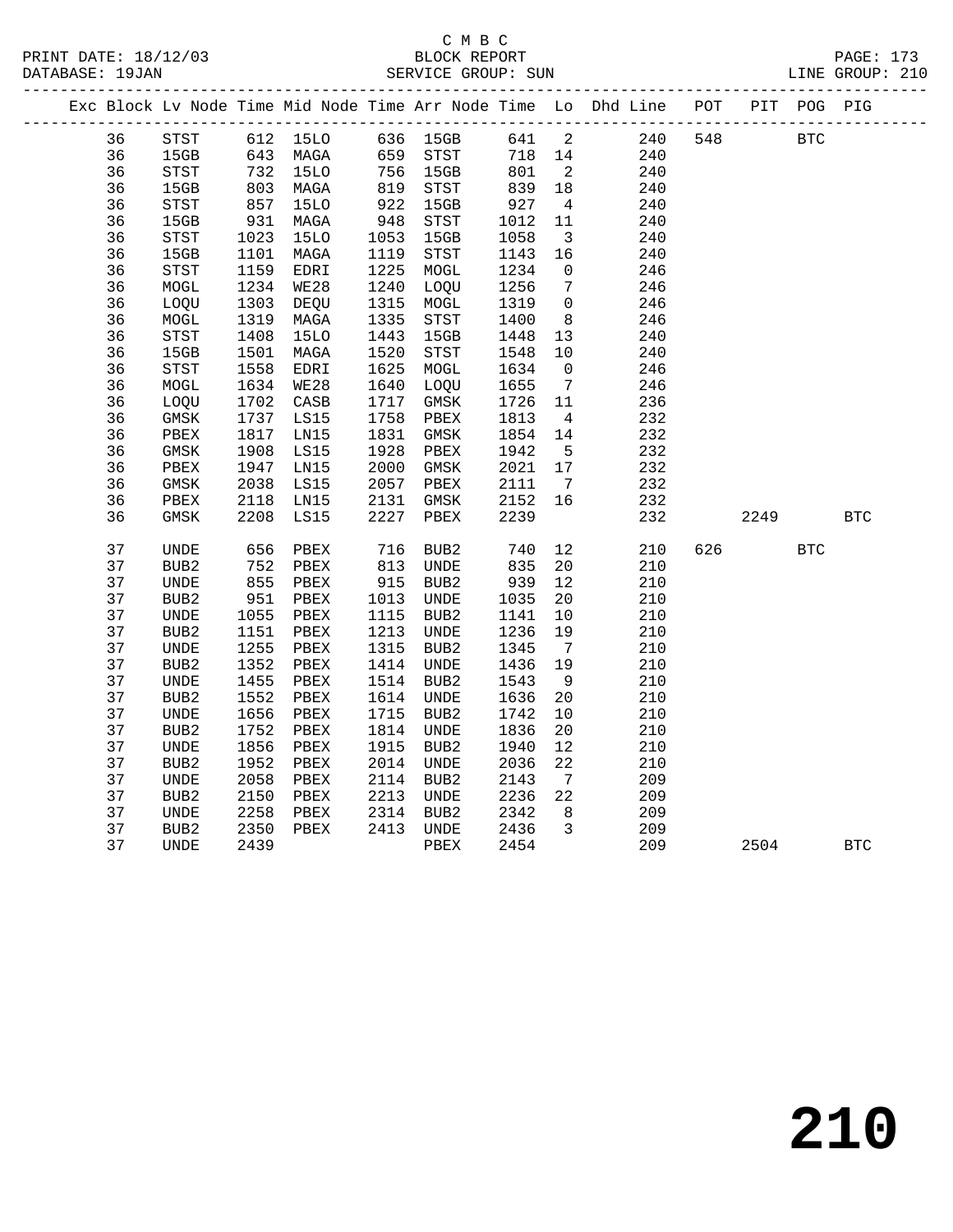|  |          |                          |              |                      |              |                                                  |              |                         | Exc Block Lv Node Time Mid Node Time Arr Node Time Lo Dhd Line POT |     |      | PIT POG PIG |              |
|--|----------|--------------------------|--------------|----------------------|--------------|--------------------------------------------------|--------------|-------------------------|--------------------------------------------------------------------|-----|------|-------------|--------------|
|  | 38       | LOQU                     | 807          |                      |              | $22$ PH                                          | 819          | $\overline{0}$          | 236                                                                | 749 |      | <b>BTC</b>  |              |
|  | 38       | 22PH                     | 819          |                      |              | LOQU                                             | 831          | $\overline{\mathbf{2}}$ | 236                                                                |     |      |             |              |
|  | 38       | LOQU                     | 833          | 29LO                 |              | 845 LVMT                                         | 852          | 10                      | 229                                                                |     |      |             |              |
|  | 38       | LVMT                     |              | 902 LO15<br>932 CASB |              | LOQU                                             | 925          | $\overline{7}$          | 229                                                                |     |      |             |              |
|  | 38       | LOQU                     |              | CASB                 |              | 945 GMSK                                         | 954          | 13                      | 236                                                                |     |      |             |              |
|  | 38       | GMSK                     | 1007         | LS15                 |              | 1029 PBEX                                        | 1043         | $\overline{4}$          | 232                                                                |     |      |             |              |
|  | 38       | PBEX                     | 1047         |                      |              | PANA                                             | 1103         | 25                      | 212                                                                |     |      |             |              |
|  | 38       | PANA                     | 1128         |                      |              | PBEX                                             | 1144         | $\mathbf{3}$            | 212                                                                |     |      |             |              |
|  | 38       | PBEX                     | 1147         | LN15                 |              | 1201 GMSK                                        | 1223         | $7\phantom{.0}$         | 232                                                                |     |      |             |              |
|  | 38       | GMSK                     | 1230         | CASB                 | 1237         | LOQU                                             | 1257         | 5                       | 236                                                                |     |      |             |              |
|  | 38       | LOQU                     | 1302         | CASB                 | 1319         | GMSK                                             | 1328         | $7\phantom{.0}$         | 236                                                                |     |      |             |              |
|  | 38       | GMSK                     | 1335         | LS15                 | 1357         | PBEX                                             | 1412         | 5                       | 232                                                                |     |      |             |              |
|  | 38       | PBEX                     | 1417         |                      |              | PANA                                             | 1434         | 23                      | 212                                                                |     |      |             |              |
|  | 38       | PANA                     | 1457         |                      |              | PBEX                                             | 1515         | 2                       | 212                                                                |     |      |             |              |
|  | 38       | PBEX                     | 1517         | LN15                 | 1531         | GMSK                                             | 1554         | 5                       | 232                                                                |     |      |             |              |
|  | 38       | GMSK                     | 1559         | CASB                 | 1606         | LOQU                                             | 1629         | $\overline{4}$          | 236                                                                |     |      |             |              |
|  | 38       | LOQU                     | 1633         | 29LO                 |              | 1648 LVMT                                        | 1656         | 5                       | 229                                                                |     |      |             |              |
|  | 38       | LVMT                     | 1701         | L015                 |              | LOQU                                             | 1725         | 7                       | 229                                                                |     |      |             |              |
|  | 38       | LOQU                     | 1732         | CASB                 | 1747         | GMSK                                             | 1756         | 11                      | 236                                                                |     |      |             |              |
|  | 38       | GMSK                     | 1807         | LS15                 |              | 1828 PBEX                                        | 1842         | 5                       | 232                                                                |     |      |             |              |
|  | 38       | PBEX                     | 1847         |                      |              | PANA                                             | 1903         | 28                      | 212                                                                |     |      |             |              |
|  | 38       | PANA                     | 1931         |                      |              | PBEX                                             | 1947         | $\overline{0}$          | 212                                                                |     |      |             |              |
|  | 38       | PBEX                     | 1947         |                      |              | PANA                                             | 2003         | 26                      | 212                                                                |     |      |             |              |
|  | 38       | PANA                     | 2029         |                      |              | PBEX                                             | 2045         | $\overline{\mathbf{3}}$ | 212                                                                |     |      |             |              |
|  | 38       | PBEX                     | 2048         |                      |              | PANA                                             | 2104         | 25                      | 212                                                                |     |      |             |              |
|  | 38       | PANA                     | 2129         |                      |              | PBEX                                             | 2143         | 5                       | 212                                                                |     |      |             |              |
|  | 38       | PBEX                     | 2148         |                      |              | PANA                                             | 2204         | 25                      | 212                                                                |     |      |             |              |
|  | 38       | PANA                     | 2229         |                      |              | PBEX                                             | 2243         | $4\overline{ }$         | 212                                                                |     |      |             |              |
|  | 38       | PBEX                     | 2247         |                      |              | PANA                                             | 2303         | $\mathbf{1}$            | 212                                                                |     |      |             |              |
|  | 38       | PANA                     | 2304         |                      |              | PBEX                                             | 2318         |                         | 212                                                                |     | 2328 |             | <b>BTC</b>   |
|  | 39       | PBEX                     | 647          |                      |              | BUB2                                             | 708          | 14                      | 210                                                                | 635 |      | <b>BTC</b>  |              |
|  | 39       | BUB <sub>2</sub>         | 722          | PBEX                 | 743          | UNDE                                             | 805          | 20                      | 210                                                                |     |      |             |              |
|  | 39       | UNDE                     | 825          | PBEX                 | 845          | BUB2                                             | 909          | 14                      | 210                                                                |     |      |             |              |
|  | 39       | BUB <sub>2</sub>         | 923          | PBEX                 | 945          | UNDE                                             | 1007         | 18                      | 210                                                                |     |      |             |              |
|  | 39       | UNDE                     | 1025         | PBEX                 | 1045         | BUB2                                             | 1111         | 10                      | 210                                                                |     |      |             |              |
|  | 39       | BUB2                     | 1121         | PBEX                 | 1143         | UNDE                                             | 1206         | 19                      | 210                                                                |     |      |             |              |
|  | 39       | UNDE                     | 1225         | PBEX                 | 1245         | BUB2                                             | 1313         | 9                       | 210                                                                |     |      |             |              |
|  | 39       | BUB <sub>2</sub>         | 1322         | PBEX                 | 1344         | UNDE                                             | 1406         | 20                      | 210                                                                |     |      |             |              |
|  | 39       | UNDE                     | 1426         | PBEX                 | 1446         | BUB <sub>2</sub>                                 | 1518         | 4                       | 210                                                                |     |      |             |              |
|  | 39<br>39 | BUB <sub>2</sub>         | 1522<br>1626 | PBEX                 | 1544<br>1645 | UNDE                                             | 1606<br>1713 | 20                      | 210<br>210                                                         |     |      |             |              |
|  | 39       | UNDE<br>BUB <sub>2</sub> | 1722         | PBEX<br>PBEX         | 1744         | BUB <sub>2</sub><br>$\ensuremath{\mathsf{UNDE}}$ | 1806         | 9<br>20                 | 210                                                                |     |      |             |              |
|  | 39       | UNDE                     | 1826         | PBEX                 | 1845         | BUB <sub>2</sub>                                 | 1910         | 12                      | 210                                                                |     |      |             |              |
|  | 39       |                          | 1922         |                      |              |                                                  | 2006         | 22                      | 210                                                                |     |      |             |              |
|  | 39       | BUB2<br><b>UNDE</b>      | 2028         | ${\tt PBEX}$<br>PBEX | 1944<br>2044 | <b>UNDE</b><br>BUB2                              | 2113         | 6                       | 209                                                                |     |      |             |              |
|  | 39       | BUB2                     | 2119         | ${\tt PBEX}$         | 2143         | <b>UNDE</b>                                      | 2207         | 21                      | 209                                                                |     |      |             |              |
|  | 39       | UNDE                     | 2228         | PBEX                 | 2244         | BUB <sub>2</sub>                                 | 2313         | 7                       | 209                                                                |     |      |             |              |
|  | 39       | BUB2                     | 2320         | ${\tt PBEX}$         | 2343         | $\ensuremath{\mathsf{UNDE}}$                     | 2406         | 23                      | 209                                                                |     |      |             |              |
|  | 39       | <b>UNDE</b>              | 2429         |                      |              | PBEX                                             | 2444         |                         | 209                                                                |     | 2454 |             | $_{\rm BTC}$ |
|  |          |                          |              |                      |              |                                                  |              |                         |                                                                    |     |      |             |              |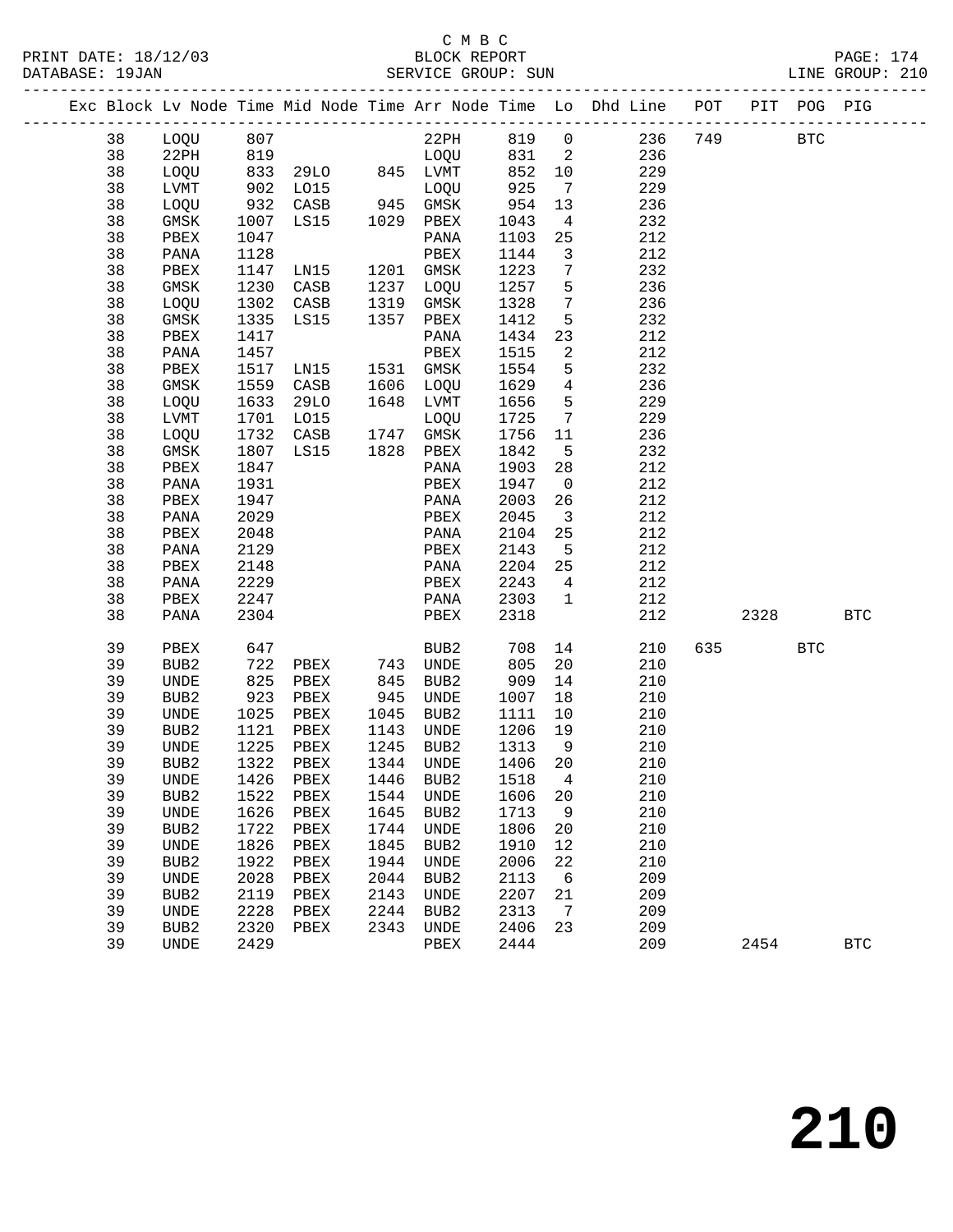#### C M B C<br>BLOCK REPORT DATABASE: 19JAN SERVICE GROUP: SUN LINE GROUP: 210

#### ------------------------------------------------------------------------------------------------- Exc Block Lv Node Time Mid Node Time Arr Node Time Lo Dhd Line POT PIT POG PIG ------------------------------------------------------------------------------------------------- 40 15GB 623 MAGA 639 STST 658 0 240 605 BTC 40 STST 658 MACA 715 LVMT 741 1 242 40 LVMT 742 LOQU 759 STST 833 9 242 40 STST 842 15LO 907 15GB 912 4 240 40 15GB 916 MAGA 933 STST 957 3 240 40 STST 1000 EDRI 1025 MOGL 1034 0 246 40 MOGL 1034 WE28 1040 LOQU 1056 7 246 40 LOQU 1103 DEQU 1115 MOGL 1119 0 246 40 MOGL 1119 MAGA 1135 STST 1158 8 246 40 STST 1206 15LO 1240 15GB 1245 15 240 40 15GB 1300 MAGA 1319 STST 1347 11 240 40 STST 1358 EDRI 1425 MOGL 1434 0 246 40 MOGL 1434 WE28 1440 LOQU 1457 6 246 40 LOQU 1503 DEQU 1516 MOGL 1520 0 246 40 MOGL 1520 MAGA 1536 STST 1604 2 246 40 STST 1606 15LO 1641 15GB 1646 16 240 40 15GB 1702 MAGA 1720 STST 1747 15 240 40 STST 1802 EDRI 1825 MOGL 1834 0 246 40 MOGL 1834 WE28 1840 LOQU 1855 9 246 40 LOQU 1904 DEQU 1916 MOGL 1920 0 246 40 MOGL 1920 MAGA 1936 STST 1958 6 246 40 STST 2004 EDRI 2026 MOGL 2035 0 246 40 MOGL 2035 WE28 2041 LOQU 2056 6 246 40 LOQU 2102 CASB 2116 GMSK 2125 13 236 40 GMSK 2138 LS15 2157 PBEX 2211 232 2221 BTC 41 PBEX 701 BAGA 725 0 211 649 BTC 41 BAGA 725 PBEX 745 2 211 41 PBEX 747 BAGA 811 14 211 41 BAGA 825 PBEX 845 2 211 41 PBEX 847 PANA 902 25 212 41 PANA 927 PBEX 943 4 212 41 PBEX 947 PANA 1002 6 212 41 PANA 1008 PBEX 1030 BUB2 1058 9 211 41 BUB2 1107 PBEX 1130 PANA 1157 7 211 41 PANA 1204 PBEX 1230 BUB2 1300 7 211 41 BUB2 1307 PBEX 1330 PANA 1357 7 211 41 PANA 1404 PBEX 1430 BUB2 1459 6 211 41 BUB2 1505 PBEX 1530 PANA 1555 11 211 41 PANA 1606 PBEX 1630 BUB2 1658 7 211 41 BUB2 1705 PBEX 1728 BAGA 1755 1 1 211 41 PANA 1757 PBEX 1815 2 212 41 PBEX 1817 PANA 1833 23 212 41 PANA 1856 PBEX 1914 4 212 41 PBEX 1918 BAGA 1945 8 211 41 BAGA 1953 PBEX 2013 5 211 41 PBEX 2018 BAGA 2045 8 211 41 BAGA 2053 PBEX 2113 5 211 41 PBEX 2118 BAGA 2145 9 211 41 BAGA 2154 PBEX 2213 5 211 41 PBEX 2218 BAGA 2245 10 211 41 BAGA 2255 PBEX 2313 5 211 41 PBEX 2318 BAGA 2345 10 211 41 BAGA 2355 PBEX 2413 5 211 41 PBEX 2418 BAGA 2445 10 211 41 BAGA 2455 PBEX 2513 5 211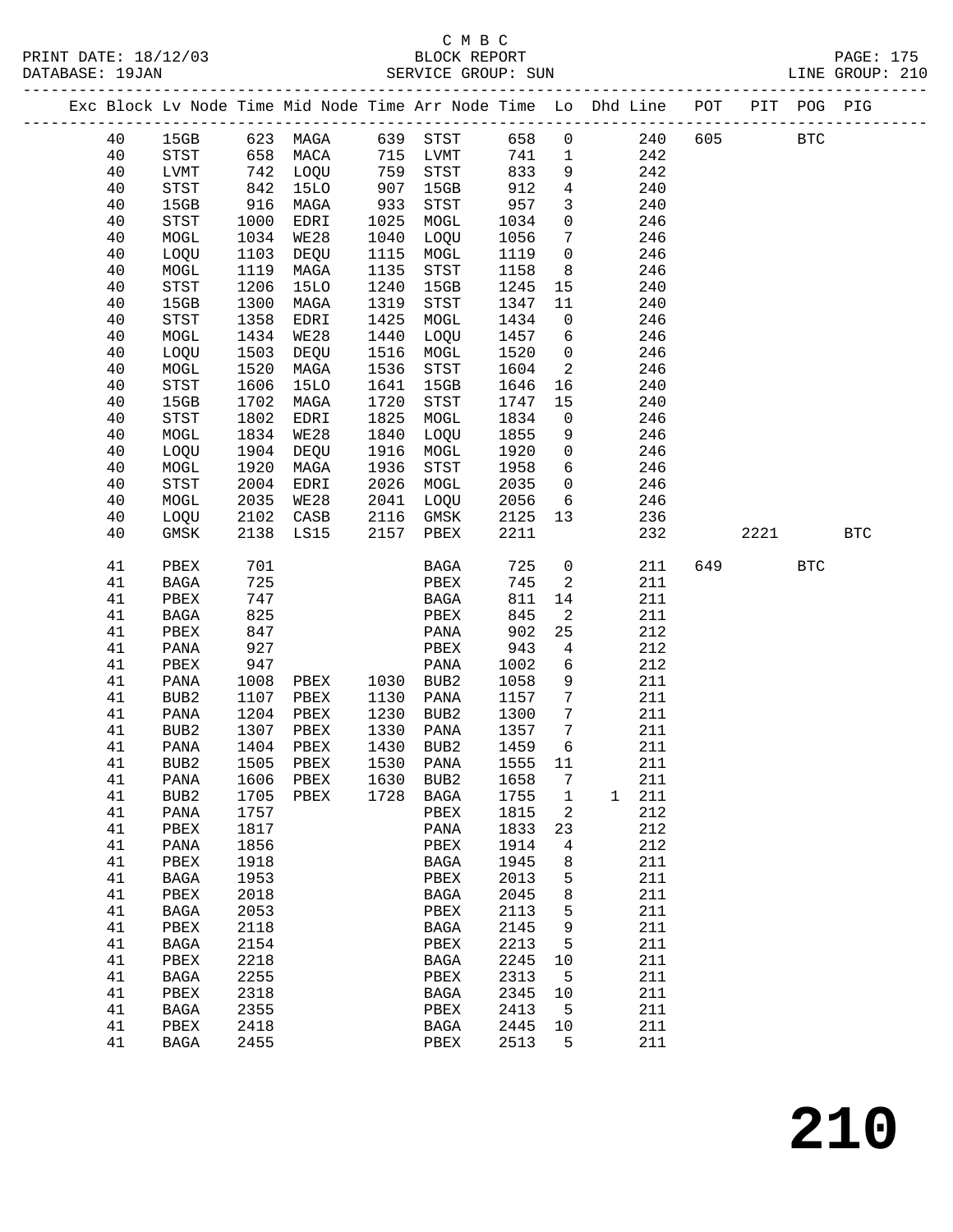#### C M B C<br>BLOCK REPORT SERVICE GROUP: SUN

|  |             |                                                  |              |              |              | Exc Block Lv Node Time Mid Node Time Arr Node Time Lo Dhd Line |              |                         |            | POT |      | PIT POG PIG |            |
|--|-------------|--------------------------------------------------|--------------|--------------|--------------|----------------------------------------------------------------|--------------|-------------------------|------------|-----|------|-------------|------------|
|  | 41          | PBEX                                             | 2518         |              |              | BAGA 2545 4                                                    |              |                         | 211        |     |      |             |            |
|  | 41          | <b>BAGA</b>                                      | 2549         |              |              | PBEX                                                           | 2607         |                         | 211        |     | 2617 |             | <b>BTC</b> |
|  |             |                                                  |              |              |              |                                                                |              |                         |            |     |      |             |            |
|  | 42          | UNDE                                             | 726          | PBEX         | 746          | BUB2                                                           | 810          | 12                      | 210        | 656 |      | <b>BTC</b>  |            |
|  | 42          | BUB2                                             | 822          | PBEX         | 843          | UNDE                                                           | 905          | 20                      | 210        |     |      |             |            |
|  | 42          | UNDE                                             | 925          | PBEX         | 945          | BUB2                                                           | 1010         | 11                      | 210        |     |      |             |            |
|  | 42<br>42    | BUB <sub>2</sub><br><b>UNDE</b>                  | 1021<br>1125 | PBEX         | 1043<br>1145 | UNDE<br>BUB2                                                   | 1106<br>1211 | 19<br>10                | 210<br>210 |     |      |             |            |
|  | $4\sqrt{2}$ | BUB2                                             | 1221         | PBEX<br>PBEX | 1243         | UNDE                                                           | 1306         | 19                      | 210        |     |      |             |            |
|  | 42          | $\ensuremath{\mathsf{UNDE}}$                     | 1325         | PBEX         | 1345         | BUB2                                                           | 1415         | $\overline{7}$          | 210        |     |      |             |            |
|  | 42          | BUB <sub>2</sub>                                 | 1422         | PBEX         | 1444         | UNDE                                                           | 1506         | 20                      | 210        |     |      |             |            |
|  | 42          | <b>UNDE</b>                                      | 1526         | PBEX         | 1545         | BUB2                                                           | 1613         | - 9                     | 210        |     |      |             |            |
|  | 42          | BUB2                                             | 1622         | PBEX         | 1644         | UNDE                                                           | 1706         | 20                      | 210        |     |      |             |            |
|  | 42          | UNDE                                             | 1726         | PBEX         | 1745         | BUB2                                                           | 1812         | $10 \,$                 | 210        |     |      |             |            |
|  | 42          | BUB <sub>2</sub>                                 | 1822         | PBEX         | 1844         | UNDE                                                           | 1906         | 21                      | 210        |     |      |             |            |
|  | 42          | <b>UNDE</b>                                      | 1927         | PBEX         | 1945         | BUB2                                                           | 2014         | $5^{\circ}$             | 209        |     |      |             |            |
|  | 42          | BUB <sub>2</sub>                                 | 2019         | PBEX         | 2043         | UNDE                                                           | 2107         | 21                      | 209        |     |      |             |            |
|  | 42          | UNDE                                             | 2128         | PBEX         | 2144         | BUB2                                                           | 2213         | $\overline{7}$          | 209        |     |      |             |            |
|  | 42          | BUB2                                             | 2220         | PBEX         | 2243         | UNDE                                                           | 2306         | 22                      | 209        |     |      |             |            |
|  | 42          | UNDE                                             | 2328         | PBEX         | 2344         | BUB2                                                           | 2412         | 8 <sup>8</sup>          | 209        |     |      |             |            |
|  | 42          | BUB <sub>2</sub>                                 | 2420         | PBEX         | 2443         | UNDE                                                           | 2506         |                         | 209        |     | 2533 |             | <b>BTC</b> |
|  |             |                                                  |              |              |              |                                                                |              |                         |            |     |      |             |            |
|  | 43          | PBEX                                             | 717          | MTLV         | 726          | UNDE                                                           | 734          | 22                      | 210        | 705 |      | <b>BTC</b>  |            |
|  | 43          | UNDE                                             | 756          | PBEX         | 616          | BUB2                                                           | 840          | 11                      | 210        |     |      |             |            |
|  | 43          | BUB <sub>2</sub>                                 | 851          | PBEX         | 913          | UNDE                                                           | 935          | 20                      | 210        |     |      |             |            |
|  | 43          | UNDE                                             | 955          | PBEX         | 1015         | BUB2                                                           | 1040         | 11                      | 210        |     |      |             |            |
|  | 43          | BUB2                                             | 1051         | PBEX         | 1113         | UNDE                                                           | 1136         | 19                      | 210        |     |      |             |            |
|  | 43          | UNDE                                             | 1155         | PBEX         | 1215         | BUB2                                                           | 1243         | 8                       | 210        |     |      |             |            |
|  | 43          | BUB2                                             | 1251         | PBEX         | 1313         | UNDE                                                           | 1336         | 18                      | 210        |     |      |             |            |
|  | 43          | <b>UNDE</b>                                      | 1354         | PBEX         | 1414         | BUB2                                                           | 1446         | 6                       | 210        |     |      |             |            |
|  | 43          | BUB <sub>2</sub>                                 | 1452         | PBEX         | 1514         | UNDE                                                           | 1536         | 20                      | 210        |     |      |             |            |
|  | 43          | UNDE                                             | 1556         | PBEX         | 1615         | BUB2                                                           | 1643         | 8 <sup>8</sup>          | 210        |     |      |             |            |
|  | 43          | BUB <sub>2</sub>                                 | 1651         | PBEX         | 1714         | UNDE                                                           | 1736         | 20                      | 210        |     |      |             |            |
|  | 43          | <b>UNDE</b>                                      | 1756         | PBEX         | 1815         | BUB2                                                           | 1842         | 10                      | 210        |     |      |             |            |
|  | 43          | BUB <sub>2</sub>                                 | 1852         | PBEX         | 1914         | UNDE                                                           | 1936         | 22                      | 210        |     |      |             |            |
|  | 43          | UNDE                                             | 1958         | PBEX         | 2014         | BUB2                                                           | 2043         | 6                       | 209        |     |      |             |            |
|  | 43          | BUB2                                             | 2049<br>2158 | PBEX<br>PBEX | 2113<br>2214 | UNDE                                                           | 2137<br>2243 | 21                      | 209<br>209 |     |      |             |            |
|  | 43<br>43    | <b>UNDE</b>                                      |              | PBEX         | 2313         | BUB2                                                           | 2336         | $\overline{7}$          | 209        |     |      |             |            |
|  | 43          | BUB <sub>2</sub><br>$\ensuremath{\mathsf{UNDE}}$ | 2250<br>2359 | PBEX         | 2414         | UNDE<br>BUB2                                                   | 2441         | 23<br>9                 | 209        |     |      |             |            |
|  | 43          | BUB2                                             | 2450         | PBEX         | 2513         | UNDE                                                           | 2536         | $\overline{\mathbf{3}}$ | 209        |     |      |             |            |
|  | 43          | UNDE                                             | 2539         |              |              | PBEX                                                           | 2554         | 15                      | 20 209     |     |      |             |            |
|  | 43          | HODM                                             | 2629         |              |              | NWST                                                           | 2731         |                         | N19        |     | 2753 |             | <b>BTC</b> |
|  |             |                                                  |              |              |              |                                                                |              |                         |            |     |      |             |            |

**210**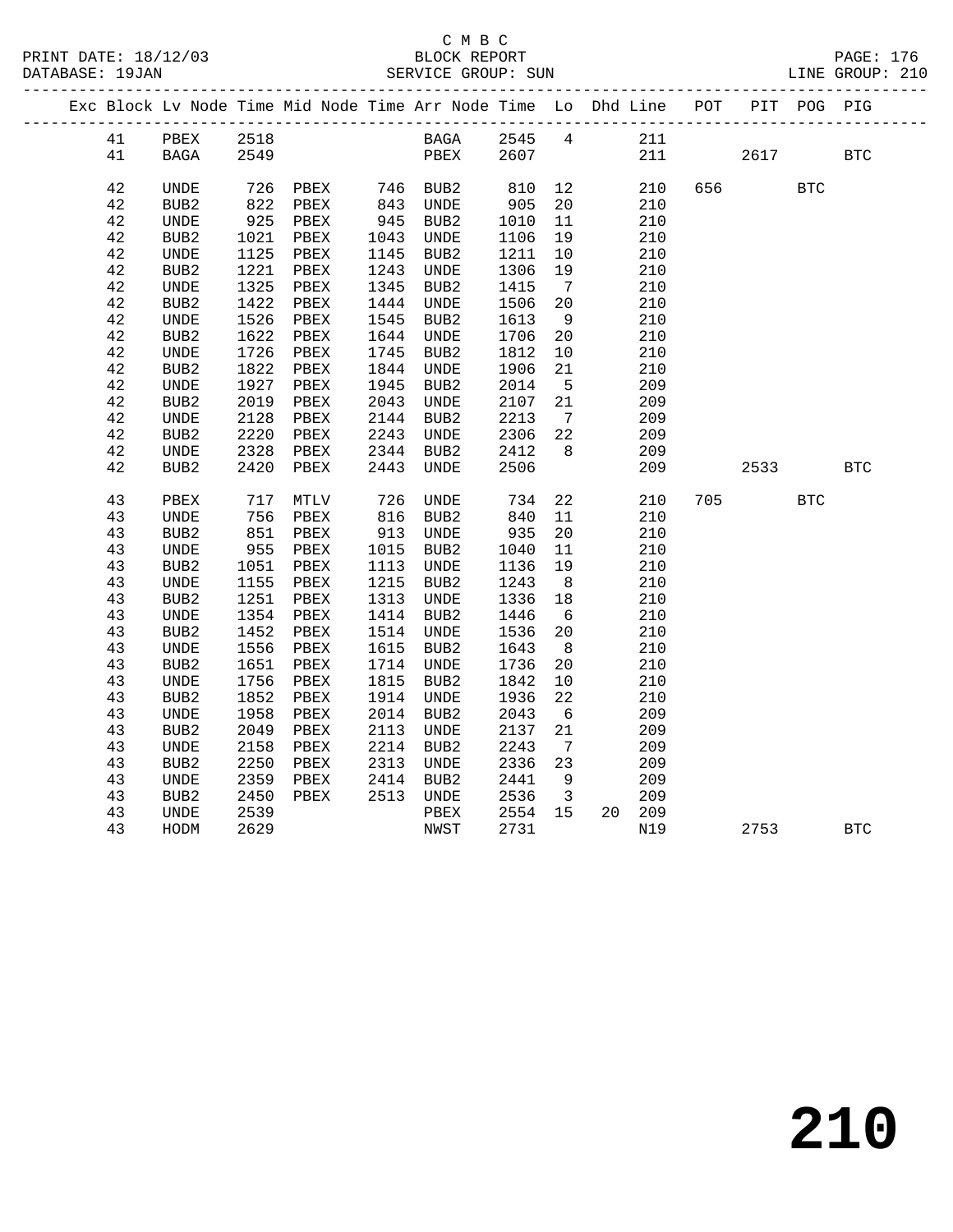|  |    |             |      | Exc Block Lv Node Time Mid Node Time Arr Node Time Lo Dhd Line POT PIT POG PIG |      |      |      |                 |              |     |         |      |            |            |
|--|----|-------------|------|--------------------------------------------------------------------------------|------|------|------|-----------------|--------------|-----|---------|------|------------|------------|
|  | 44 | PBEX        |      | 717 LN15                                                                       | 730  | GMSK |      |                 | 749 18       | 232 | 705 700 |      | <b>BTC</b> |            |
|  | 44 | GMSK        | 807  | LS15                                                                           | 827  | PBEX | 841  | 6               |              | 232 |         |      |            |            |
|  | 44 | PBEX        | 847  | LN15                                                                           | 900  | GMSK | 919  | 11              |              | 232 |         |      |            |            |
|  | 44 | GMSK        | 930  | CASB                                                                           | 937  | LOQU | 957  | $5^{\circ}$     |              | 236 |         |      |            |            |
|  | 44 | <b>LOOU</b> | 1002 | CASB                                                                           | 1016 | GMSK | 1025 | 12              |              | 236 |         |      |            |            |
|  | 44 | GMSK        | 1037 | LS15                                                                           | 1059 | PBEX | 1113 | $\overline{4}$  |              | 232 |         |      |            |            |
|  | 44 | PBEX        | 1117 |                                                                                |      | PANA | 1133 | 22              |              | 212 |         |      |            |            |
|  | 44 | PANA        | 1155 |                                                                                |      | PBEX | 1213 | $\overline{4}$  |              | 212 |         |      |            |            |
|  | 44 | PBEX        | 1217 |                                                                                |      | PANA | 1233 | 24              |              | 212 |         |      |            |            |
|  | 44 | PANA        | 1257 |                                                                                |      | PBEX | 1315 | $\overline{2}$  |              | 212 |         |      |            |            |
|  | 44 | PBEX        | 1317 | LN15                                                                           | 1331 | GMSK | 1354 | 5               |              | 232 |         |      |            |            |
|  | 44 | GMSK        | 1359 | CASB                                                                           | 1406 | LOQU | 1429 | $\overline{4}$  |              | 236 |         |      |            |            |
|  | 44 | LOQU        | 1433 | 29LO                                                                           | 1448 | LVMT | 1456 | 5               |              | 229 |         |      |            |            |
|  | 44 | LVMT        | 1501 | L015                                                                           |      | LOOU | 1525 | $\overline{7}$  |              | 229 |         |      |            |            |
|  | 44 | LOQU        | 1532 | CASB                                                                           | 1549 | GMSK | 1558 | 8               |              | 236 |         |      |            |            |
|  | 44 | GMSK        | 1606 | LS15                                                                           | 1628 | PBEX | 1643 | $\overline{4}$  |              | 232 |         |      |            |            |
|  | 44 | PBEX        | 1647 |                                                                                |      | PANA | 1704 | 16              | $\mathbf{1}$ | 212 |         |      |            |            |
|  | 44 | BAGA        | 1721 |                                                                                |      | PBEX | 1743 | $\overline{4}$  |              | 211 |         |      |            |            |
|  | 44 | PBEX        | 1747 |                                                                                |      | PANA | 1803 | 23              |              | 212 |         |      |            |            |
|  | 44 | PANA        | 1826 |                                                                                |      | PBEX | 1844 | $\mathbf{3}$    |              | 212 |         |      |            |            |
|  | 44 | PBEX        | 1847 | LN15                                                                           | 1901 | GMSK | 1924 | $4\overline{ }$ |              | 232 |         |      |            |            |
|  | 44 | GMSK        | 1928 | CASB                                                                           | 1935 | LOOU | 1957 | 5               |              | 236 |         |      |            |            |
|  | 44 | LOQU        | 2002 | 15GB                                                                           | 2013 | UNDE | 2024 | 9               |              | 228 |         |      |            |            |
|  | 44 | UNDE        | 2033 | GB15                                                                           | 2045 | LOOU | 2056 | 6               |              | 228 |         |      |            |            |
|  | 44 | LOQU        | 2102 | 15GB                                                                           | 2113 | UNDE | 2124 | 9               |              | 228 |         |      |            |            |
|  | 44 | UNDE        | 2133 | GB15                                                                           | 2145 | LOOU | 2156 | 6               |              | 228 |         |      |            |            |
|  | 44 | LOQU        | 2202 | CASB                                                                           | 2216 | GMSK | 2225 | 12              |              | 236 |         |      |            |            |
|  | 44 | GMSK        | 2237 | LS15                                                                           | 2256 | PBEX | 2308 |                 |              | 232 |         | 2318 |            | <b>BTC</b> |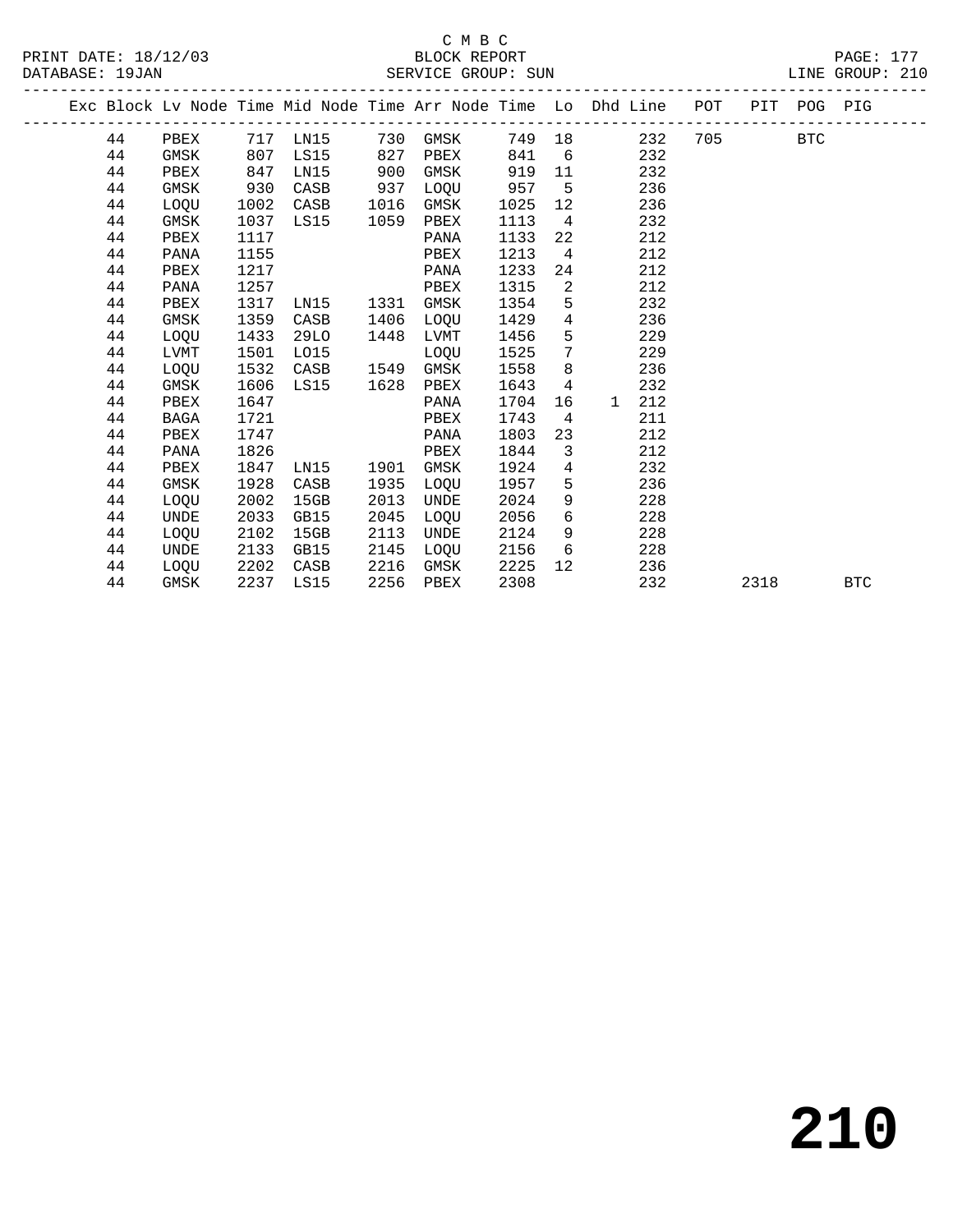|  |    |             |      |          |      |             |      |                 | Exc Block Lv Node Time Mid Node Time Arr Node Time Lo Dhd Line POT |     |      | PIT POG PIG |            |
|--|----|-------------|------|----------|------|-------------|------|-----------------|--------------------------------------------------------------------|-----|------|-------------|------------|
|  | 45 | LN15        |      | 756 OSLO | 803  | PRRO        | 812  | 15              | 230                                                                | 731 |      | <b>BTC</b>  |            |
|  | 45 | PRRO        | 827  | LS15     | 835  | LOQU        | 844  | $\overline{4}$  | 230                                                                |     |      |             |            |
|  | 45 | LOQU        | 848  | OSLO     | 902  | PRRO        | 922  | 5               | 230                                                                |     |      |             |            |
|  | 45 | PRRO        | 927  | LS15     | 935  | LOQU        | 944  | $\overline{3}$  | 230                                                                |     |      |             |            |
|  | 45 | LOQU        | 947  | CASB     | 1001 | GMSK        | 1010 | 5               | 236                                                                |     |      |             |            |
|  | 45 | GMSK        | 1015 | CASB     | 1022 | LOQU        | 1042 | $6\overline{6}$ | 236                                                                |     |      |             |            |
|  | 45 | LOQU        | 1048 | OSLO     | 1104 | PRRO        | 1124 | 2               | 230                                                                |     |      |             |            |
|  | 45 | PRRO        | 1126 | LS15     | 1135 | LOQU        | 1144 | $\overline{4}$  | 230                                                                |     |      |             |            |
|  | 45 | LOQU        | 1148 | OSLO     | 1205 | PRRO        | 1227 | $\overline{2}$  | 230                                                                |     |      |             |            |
|  | 45 | PRRO        | 1229 | LS15     | 1238 | LOQU        | 1247 | 4               | 230                                                                |     |      |             |            |
|  | 45 | LOQU        | 1251 | LN15     | 1259 | PRRO        | 1315 | 10              | 230                                                                |     |      |             |            |
|  | 45 | PRRO        | 1325 | LS15     | 1334 | LOQU        | 1343 | 8               | 230                                                                |     |      |             |            |
|  | 45 | LOQU        | 1351 | LN15     | 1359 | PRRO        | 1416 | 9               | 230                                                                |     |      |             |            |
|  | 45 | PRRO        | 1425 | LS15     | 1434 | LOQU        | 1443 | $\overline{4}$  | 230                                                                |     |      |             |            |
|  | 45 | LOQU        | 1447 | CASB     | 1504 | GMSK        | 1513 | $\mathbf{1}$    | 236                                                                |     |      |             |            |
|  | 45 | GMSK        | 1514 | CASB     | 1521 | LOQU        | 1544 | 7               | 236                                                                |     |      |             |            |
|  | 45 | LOQU        | 1551 | LN15     | 1559 | PRRO        | 1616 | 13              | 230                                                                |     |      |             |            |
|  | 45 | PRRO        | 1629 | LS15     | 1637 | LOQU        | 1646 | 5               | 230                                                                |     |      |             |            |
|  | 45 | LOQU        | 1651 | LN15     | 1659 | PRRO        | 1716 | 10              | 230                                                                |     |      |             |            |
|  | 45 | PRRO        | 1726 | LS15     | 1734 | LOQU        | 1743 | $4\overline{ }$ | 230                                                                |     |      |             |            |
|  | 45 | LOQU        | 1747 | CASB     | 1802 | <b>GMSK</b> | 1811 | 2               | 236                                                                |     |      |             |            |
|  | 45 | GMSK        | 1813 | CASB     | 1820 | LOQU        | 1842 | 9               | 236                                                                |     |      |             |            |
|  | 45 | LOQU        | 1851 | LN15     | 1859 | PRRO        | 1914 | 13              | 230                                                                |     |      |             |            |
|  | 45 | PRRO        | 1927 | LS15     | 1934 | LOQU        | 1943 | 9               | 230                                                                |     |      |             |            |
|  | 45 | LOQU        | 1952 | LN15     | 1959 | PRRO        | 2014 | 13              | 230                                                                |     |      |             |            |
|  | 45 | PRRO        | 2027 | LS15     | 2034 | LOQU        | 2042 | 6               | 230                                                                |     |      |             |            |
|  | 45 | LOQU        | 2048 | LN15     | 2055 | PRRO        | 2110 | 3               | 230                                                                |     |      |             |            |
|  | 45 | PRRO        | 2113 | LS15     | 2120 | LOQU        | 2128 | $\overline{4}$  | 230                                                                |     |      |             |            |
|  | 45 | LOQU        | 2132 | LN15     | 2139 | PRRO        | 2154 | 20              | 230                                                                |     |      |             |            |
|  | 45 | PRRO        | 2214 | LS15     | 2220 | LOQU        | 2228 | 5               | 230                                                                |     |      |             |            |
|  | 45 | LOQU        | 2233 | LN15     | 2240 | PRRO        | 2255 | 19              | 230                                                                |     |      |             |            |
|  | 45 | PRRO        | 2314 | LS15     | 2320 | LOQU        | 2328 | 4               | 230                                                                |     |      |             |            |
|  | 45 | LOQU        | 2332 | 15GB     | 2343 | UNDE        | 2353 | $\mathbf{1}$    | 228                                                                |     |      |             |            |
|  | 45 | <b>UNDE</b> | 2354 |          |      | GB15        | 2406 |                 | 228                                                                |     | 2422 |             | <b>BTC</b> |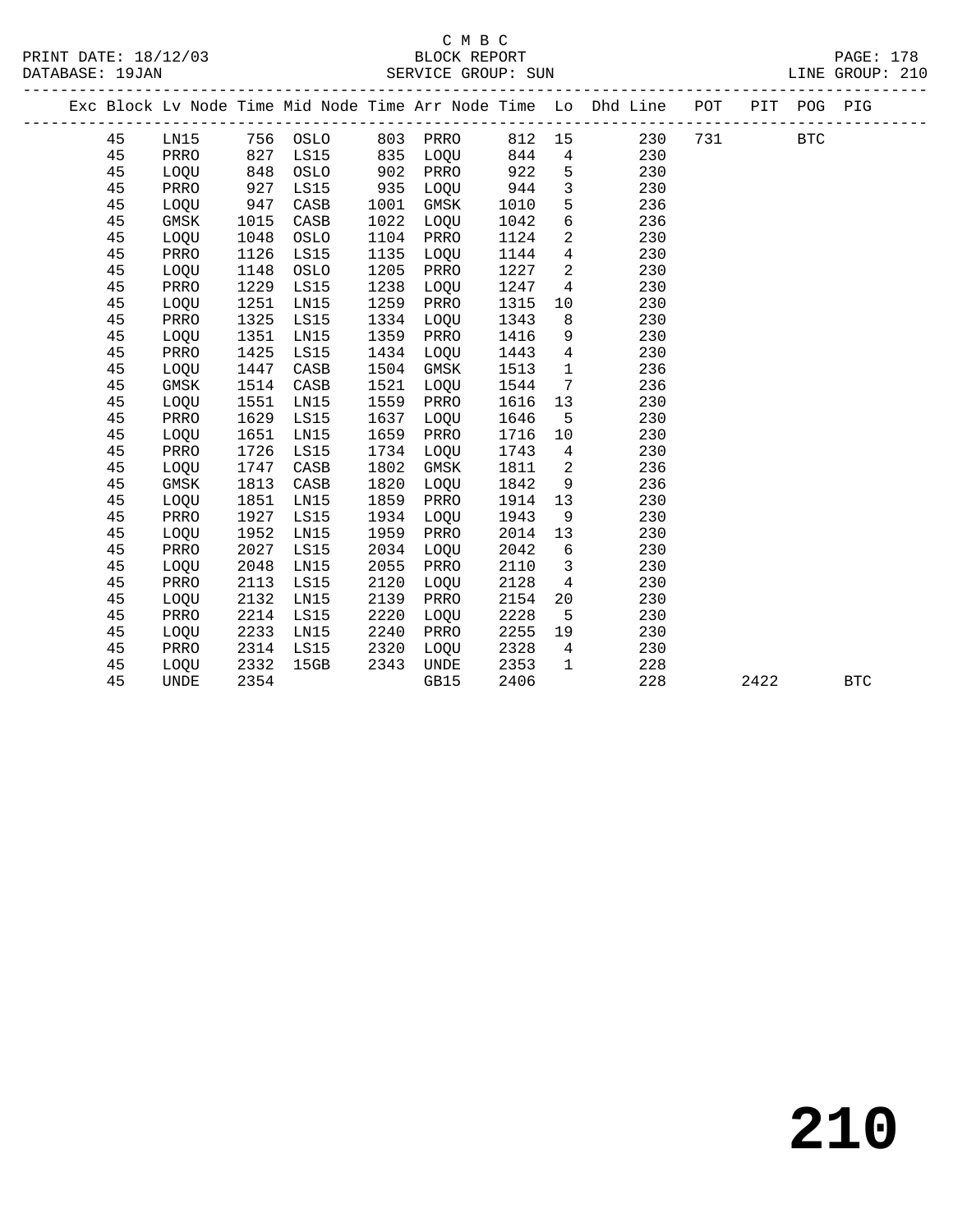#### C M B C<br>BLOCK REPORT PRINT DATE: 18/12/03 BLOCK REPORT PAGE: 179 SERVICE GROUP: SUN

|  |          |                    |              |                               |              |                   |                     |                                | Exc Block Lv Node Time Mid Node Time Arr Node Time Lo Dhd Line POT PIT POG PIG |     |            |            |              |
|--|----------|--------------------|--------------|-------------------------------|--------------|-------------------|---------------------|--------------------------------|--------------------------------------------------------------------------------|-----|------------|------------|--------------|
|  | 46       | PBEX               |              |                               |              |                   |                     |                                |                                                                                | 735 | <b>BTC</b> |            |              |
|  | 46       | GMSK               |              |                               |              | 857 PBEX          | 911                 |                                |                                                                                |     |            |            |              |
|  | 46       | PBEX               |              | 917 LN15                      |              | 930 GMSK          | 949                 | 11                             | 232                                                                            |     |            |            |              |
|  | 46       | GMSK               | 1000         | CASB                          |              | 1007 LOQU         | 1027                | $5^{\circ}$                    | 236                                                                            |     |            |            |              |
|  | 46       | LOQU               | 1032         | CASB                          |              | 1046 GMSK         | 1055                | 12                             | 236                                                                            |     |            |            |              |
|  | 46       | GMSK               |              | 1107 LS15                     |              | 1129 PBEX         | 1143                | $\overline{4}$                 | 232                                                                            |     |            |            |              |
|  | 46       | PBEX               | 1147         |                               |              | PANA              | 1203                | 24                             | 212                                                                            |     |            |            |              |
|  | 46       | PANA               | 1227         |                               |              | PBEX              | 1245                | 2                              | 212                                                                            |     |            |            |              |
|  | 46       | PBEX               | 1247         | LN15 1301 GMSK                |              |                   | 1324                | $6\overline{6}$                | 232                                                                            |     |            |            |              |
|  | 46       | GMSK               | 1330         | CASB                          | 1337         | LOQU              | 1400                | $\overline{\mathbf{3}}$        | 236                                                                            |     |            |            |              |
|  | 46       | LOQU               | 1403         | 29LO                          |              | 1418 LVMT         | 1426                | 15                             | 229                                                                            |     |            |            |              |
|  | 46       | LVMT               | 1441         | L015                          |              | LOQU              | 1505                | 10                             | 229                                                                            |     |            |            |              |
|  | 46       | LOQU               | 1515         | 29LO                          |              | 1530 LVMT         | 1538                | $\overline{\mathbf{3}}$        | 229                                                                            |     |            |            |              |
|  | 46       | LVMT               | 1541         | L015                          |              | LOQU              | 1605                | 10                             | 229                                                                            |     |            |            |              |
|  | 46       | LOQU               | 1615         | 29LO                          |              | 1630 LVMT         | 1638                | $\overline{\mathbf{3}}$        | 229                                                                            |     |            |            |              |
|  | 46       | LVMT               | 1641         | LO15                          |              | LOQU              | 1705                | 10                             | 229                                                                            |     |            |            |              |
|  | 46       | LOQU               | 1715         | 29LO                          |              | 1730 LVMT         | 1738                | $\overline{\mathbf{3}}$        | 229                                                                            |     |            |            |              |
|  | 46       | LVMT               |              | 1741 LO15                     |              | LOQU              | 1805                | 10                             | 229                                                                            |     |            |            |              |
|  | 46       | LOQU               | 1815         | 29LO                          |              | 1829 LVMT         | 1837                | $\overline{4}$                 | 229                                                                            |     |            |            |              |
|  | 46       | LVMT               | 1841         | LO15                          |              | LOQU              | 1905                | 10                             | 229                                                                            |     |            |            |              |
|  | 46       | LOQU               | 1915         | 29LO                          |              | 1928 LVMT         | 1935                | 8 <sup>8</sup>                 | 229                                                                            |     |            |            |              |
|  | 46       | ${\rm LVMT}$       | 1943         | LO15                          |              | LOQU              | 2005                | 10                             | 229                                                                            |     |            |            |              |
|  | 46<br>46 | LOQU               | 2015<br>2043 | 29LO<br>LO15                  |              | 2028 LVMT         | 2035<br>2104        | 8 <sup>8</sup><br>$\mathbf{1}$ | 229<br>229                                                                     |     |            |            |              |
|  | 46       | LVMT               | 2105         |                               |              | LOQU<br>2117 MOGL | 2121                | $\overline{0}$                 | 246                                                                            |     |            |            |              |
|  | 46       | LOQU<br>$\tt MOGL$ | 2121         | DEQU<br>MAGA                  | 2137         | STST              | 2155                | $7\phantom{.0}$                | 246                                                                            |     |            |            |              |
|  | 46       | STST               | 2202         | EDRI                          | 2224         | MOGL              | 2233                | $\overline{0}$                 | 246                                                                            |     |            |            |              |
|  | 46       | MOGL               | 2233         | WE28                          | 2239         | LOQU              | 2254                | 11                             | 246                                                                            |     |            |            |              |
|  | 46       | LOQU               | 2305         | DEQU                          | 2317         | MOGL              | 2321                | $\overline{0}$                 | 246                                                                            |     |            |            |              |
|  | 46       | $\tt MOGL$         | 2321         | MAGA                          | 2337         | STST              | 2355                | $7\phantom{.0}$                | 246                                                                            |     |            |            |              |
|  | 46       | STST               | 2402         | EDRI                          | 2424         | MOGL              | 2433                | $\overline{0}$                 | 246                                                                            |     |            |            |              |
|  | 46       | MOGL               | 2433         | WE28                          | 2439         | LOQU              | 2452                |                                | 246                                                                            |     | 2510       |            | $_{\rm BTC}$ |
|  |          |                    |              |                               |              |                   |                     |                                |                                                                                |     |            |            |              |
|  | 47       | LS23               | 800<br>817   | LS15                          | 805<br>831   | LOQU              | 814<br>851          | $\mathbf{3}$                   | 230                                                                            |     | 742        | <b>BTC</b> |              |
|  | 47       | LOQU               |              | OSLO                          |              | 831 PRRO          | 851                 | 6                              | 230                                                                            |     |            |            |              |
|  | 47       | PRRO               | 857          | LS15                          |              | 905 LOQU          | 914                 | $\overline{4}$                 | 230                                                                            |     |            |            |              |
|  | 47       | LOQU               | 918          | OSLO                          |              | 933 PRRO          | 953                 | $\mathbf{3}$                   | 230                                                                            |     |            |            |              |
|  | 47       | PRRO               | 956          | LS15                          |              | 1005 LOQU         | $\frac{1014}{1040}$ | $\overline{3}$                 | 230                                                                            |     |            |            |              |
|  | 47       | LOQU               |              | 1017 CASB                     |              | 1031 GMSK         | 1040                | 5                              | 236                                                                            |     |            |            |              |
|  | 47       |                    |              | GMSK 1045 CASB 1052 LOQU 1112 |              |                   |                     | 5                              | 236                                                                            |     |            |            |              |
|  | 47       | LOQU               | 1117         | CASB                          | 1132         | GMSK              | 1141                | 4                              | 236                                                                            |     |            |            |              |
|  | 47       | GMSK               | 1145<br>1217 | CASB                          | 1152<br>1234 | LOQU              | 1212<br>1243        | 5                              | 236<br>236                                                                     |     |            |            |              |
|  | 47<br>47 | LOQU               |              | CASB                          |              | GMSK              |                     | 2                              | 236                                                                            |     |            |            |              |
|  | 47       | GMSK<br>LOQU       | 1245<br>1317 | CASB<br>CASB                  | 1252<br>1334 | LOQU<br>GMSK      | 1312<br>1343        | 5<br>1                         | 236                                                                            |     |            |            |              |
|  | 47       |                    | 1344         |                               | 1351         | LOQU              | 1414                |                                | 236                                                                            |     |            |            |              |
|  | 47       | GMSK               |              | CASB                          | 1434         |                   |                     | 3                              | 236                                                                            |     |            |            |              |
|  | 47       | LOQU<br>GMSK       | 1417<br>1444 | CASB<br>CASB                  | 1451         | GMSK<br>LOQU      | 1443<br>1514        | $\mathbf{1}$<br>7              | 236                                                                            |     |            |            |              |
|  | 47       | LOQU               | 1521         | LN15                          | 1529         | PRRO              | 1546                | 10                             | 230                                                                            |     |            |            |              |
|  | 47       | PRRO               | 1556         | LS15                          | 1604         | LOQU              | 1613                | 4                              | 230                                                                            |     |            |            |              |
|  | 47       | LOQU               | 1617         | CASB                          | 1632         | GMSK              | 1641                | 2                              | 236                                                                            |     |            |            |              |
|  | 47       | GMSK               | 1643         | CASB                          | 1650         | LOQU              | 1714                | 3                              | 236                                                                            |     |            |            |              |
|  | 47       | LOQU               | 1717         | CASB                          | 1732         | GMSK              | 1741                | 2                              | 236                                                                            |     |            |            |              |
|  | 47       | GMSK               | 1743         | $\mathtt{CASB}$               | 1750         | LOQU              | 1813                | 4                              | 236                                                                            |     |            |            |              |
|  | 47       | LOQU               | 1817         | CASB                          | 1832         | GMSK              | 1841                |                                | 236                                                                            |     | 1911       |            | $_{\rm BTC}$ |
|  |          |                    |              |                               |              |                   |                     |                                |                                                                                |     |            |            |              |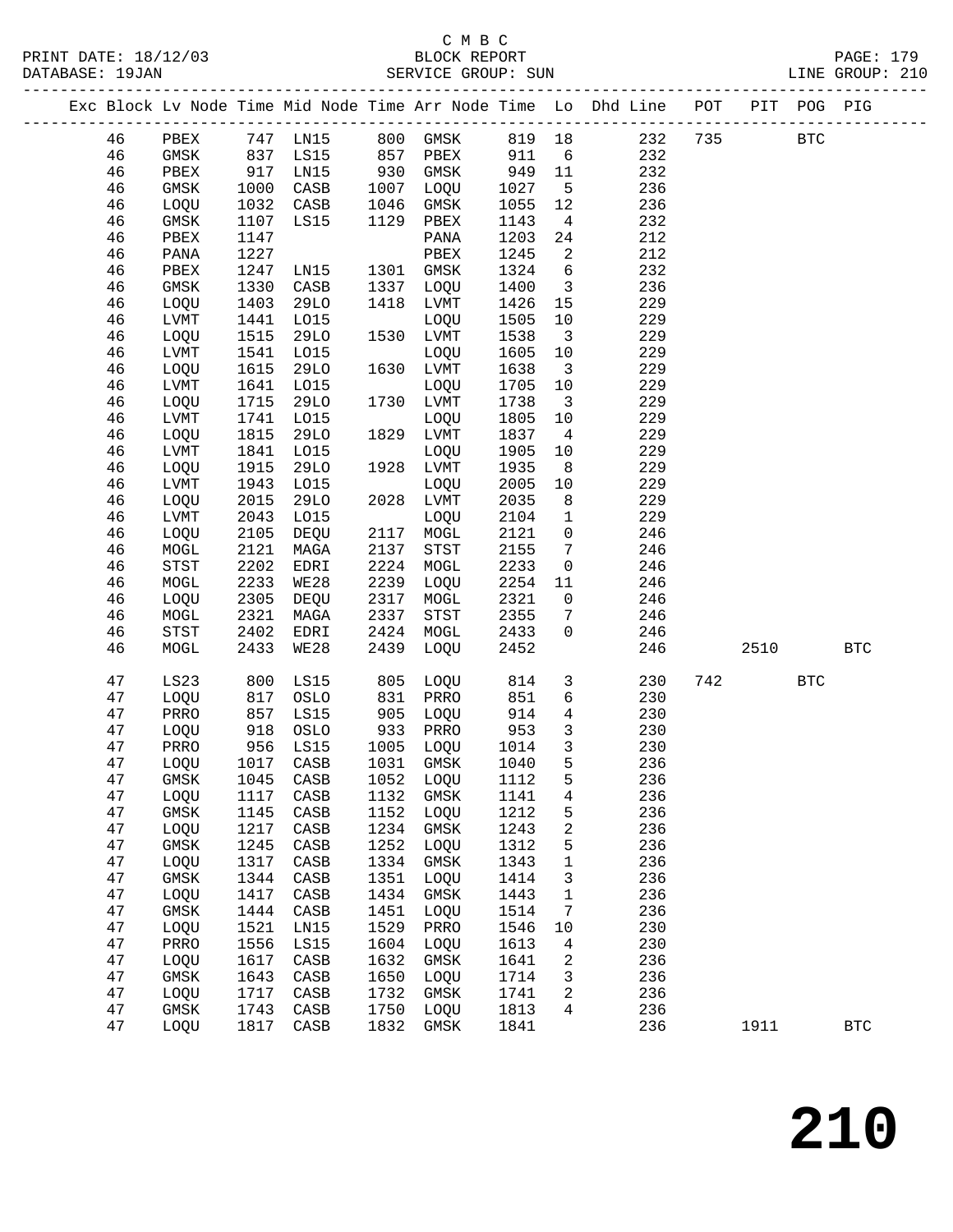|  |          |              |              |                          |              |                            |              |                         | Exc Block Lv Node Time Mid Node Time Arr Node Time Lo Dhd Line POT PIT POG PIG |     |      |            |              |
|--|----------|--------------|--------------|--------------------------|--------------|----------------------------|--------------|-------------------------|--------------------------------------------------------------------------------|-----|------|------------|--------------|
|  | 48       | LVMT         |              | 804 LO15 LOQU 825 7      |              |                            |              |                         | 229                                                                            | 746 |      | <b>BTC</b> |              |
|  | 48       | LOQU         |              | 832 CASB 844 GMSK 853 14 |              |                            |              |                         | 236                                                                            |     |      |            |              |
|  | 48       | GMSK         | 907          | LS15                     |              | 928 PBEX                   | 942          | $5^{\circ}$             | 232                                                                            |     |      |            |              |
|  | 48       | PBEX         | 947          | LN15                     | 1000         | GMSK                       | 1019         | 11                      | 232                                                                            |     |      |            |              |
|  | 48       | GMSK         | 1030         | CASB                     |              | 1037 LOQU                  | 1057         | $5^{\circ}$             | 236                                                                            |     |      |            |              |
|  | 48       | LOQU         | 1102         | CASB                     | 1117         | GMSK                       | 1126         | 10                      | 236                                                                            |     |      |            |              |
|  | 48       | GMSK         | 1136         | LS15                     | 1158         | PBEX                       | 1213         | $\overline{4}$          | 232                                                                            |     |      |            |              |
|  | 48       | PBEX         | 1217         | LN15                     | 1231         | GMSK                       | 1254         | 6                       | 232                                                                            |     |      |            |              |
|  | 48       | GMSK         | 1300         | CASB                     | 1307         | LOQU                       | 1327         | 5                       | 236                                                                            |     |      |            |              |
|  | 48       | LOQU         | 1332         | CASB                     | 1349         | GMSK                       | 1358         | $7\overline{ }$         | 236                                                                            |     |      |            |              |
|  | 48       | GMSK         | 1405         | LS15                     | 1427         | PBEX                       | 1442         | 5                       | 232                                                                            |     |      |            |              |
|  | 48       | PBEX         | 1447         |                          |              | PANA                       | 1504         | 23                      | 212                                                                            |     |      |            |              |
|  | 48       | PANA         | 1527         |                          |              | PBEX                       | 1545         | $\overline{2}$          | 212                                                                            |     |      |            |              |
|  | 48       | PBEX         | 1547         |                          |              | PANA                       | 1604         | 22                      | 212                                                                            |     |      |            |              |
|  | 48       | PANA         | 1626         |                          |              | PBEX                       | 1644         | $\overline{\mathbf{3}}$ | 212                                                                            |     |      |            |              |
|  | 48       | PBEX         | 1647         | LN15                     |              | 1701 GMSK                  | 1724         | 4                       | 232                                                                            |     |      |            |              |
|  | 48       | GMSK         | 1728         | CASB                     | 1735         | LOQU                       | 1758         | $\overline{4}$          | 236                                                                            |     |      |            |              |
|  | 48       | LOQU         | 1802         | 15GB                     |              | 1814 UNDE                  | 1827         | 5                       | 228                                                                            |     |      |            |              |
|  | 48       | UNDE         | 1832         | GB15                     |              | 1844 LOQU                  | 1856         | 6                       | 228                                                                            |     |      |            |              |
|  | 48       | LOQU         | 1902         | 15GB                     | 1914         | UNDE                       | 1925         | 8                       | 228                                                                            |     |      |            |              |
|  | 48       | UNDE         | 1933         | GB15                     | 1945         | LOQU                       | 1956         | 9                       | 228                                                                            |     |      |            |              |
|  | 48       | LOQU         | 2005         | DEQU                     |              | 2017 MOGL                  | 2021         | $\mathbf 0$             | 246                                                                            |     |      |            |              |
|  | 48       | MOGL         | 2021         | MAGA                     | 2037         | STST                       | 2059         | $\overline{3}$          | 246                                                                            |     |      |            |              |
|  | 48       | STST         | 2102         | EDRI                     | 2124         | MOGL                       | 2133         | $\mathsf{O}$            | 246                                                                            |     |      |            |              |
|  | 48       | MOGL         | 2133         | WE28                     | 2139         | LOQU                       | 2154         | 11                      | 246                                                                            |     |      |            |              |
|  | 48       | LOQU         | 2205         | DEQU                     | 2217         | MOGL                       | 2221         | $\overline{0}$          | 246                                                                            |     |      |            |              |
|  | 48       | MOGL         | 2221         | MAGA                     | 2237         | STST                       | 2255         | $\overline{7}$          | 246                                                                            |     |      |            |              |
|  | 48       | STST         | 2302         | EDRI                     | 2324         | MOGL                       | 2333         | $\overline{0}$          | 246                                                                            |     |      |            |              |
|  | 48       | MOGL         | 2333         | WE28                     | 2339         | LOQU                       | 2354         | 11                      | 246                                                                            |     |      |            |              |
|  | 48       | LOQU         | 2405         | DEQU                     | 2417         | MOGL                       | 2421         | $\overline{0}$          | 246                                                                            |     |      |            |              |
|  | 48       | MOGL         | 2421         |                          |              | MAGA                       | 2436         |                         | 246                                                                            |     | 2501 |            | <b>BTC</b>   |
|  |          |              |              |                          |              |                            |              |                         |                                                                                |     |      |            |              |
|  | 49       | LOQU         | 704          | DEQU                     | 714          | MOGL                       | 718          | $\mathsf{O}$            | 246                                                                            |     | 646  | <b>BTC</b> |              |
|  | 49       | MOGL         | 718          | MAGA                     |              | 734 STST                   | 754          | 8                       | 246                                                                            |     |      |            |              |
|  | 49       | STST         | 802          | EDRI                     | 823          | MOGL                       | 832          | $\overline{0}$          | 246                                                                            |     |      |            |              |
|  | 49       | MOGL         | 832          | WE28                     | 838          | LOQU                       | 853          | 10                      | 246                                                                            |     |      |            |              |
|  | 49       | LOQU         | 903          | 29LO                     |              | 915 LVMT                   | 922          | 10                      | 229                                                                            |     |      |            |              |
|  | 49       | LVMT         | 932          | L015                     |              | LOQU                       | 955          | 8 <sup>8</sup>          | 229                                                                            |     |      |            |              |
|  | 49       | LOQU         | 1003         | 29LO                     |              | 1017 LVMT                  | 1024         | $\overline{7}$          | 229                                                                            |     |      |            |              |
|  | 49       | LVMT         |              | 1031 LO15 LOQU 1055 7    |              |                            |              |                         | 229                                                                            |     |      |            |              |
|  | 49<br>49 | LOQU<br>UNDE | 1102<br>1130 | 15GB<br>GB15             | 1113<br>1143 | UNDE<br>LOQU               | 1125<br>1156 | 5<br>6                  | 228<br>228                                                                     |     |      |            |              |
|  | 49       | LOQU         | 1202         | CASB                     | 1219         | GMSK                       | 1228         | 7                       | 236                                                                            |     |      |            |              |
|  | 49       | GMSK         | 1235         | LS15                     | 1257         | ${\tt PBEX}$               | 1312         | 5                       | 232                                                                            |     |      |            |              |
|  | 49       | ${\tt PBEX}$ | 1317         |                          |              | PANA                       | 1334         | 23                      | 212                                                                            |     |      |            |              |
|  | 49       | PANA         | 1357         |                          |              | PBEX                       | 1415         | 2                       | 212                                                                            |     |      |            |              |
|  | 49       | PBEX         | 1417         | LN15                     | 1431         | GMSK                       | 1454         | 5                       | 232                                                                            |     |      |            |              |
|  | 49       | GMSK         | 1459         | CASB                     | 1506         | LOQU                       | 1529         | 4                       | 236                                                                            |     |      |            |              |
|  | 49       | LOQU         | 1533         | 29LO                     | 1548         | LVMT                       | 1556         | 5                       | 229                                                                            |     |      |            |              |
|  | 49       | LVMT         | 1601         | L015                     |              | LOQU                       | 1625         | 7                       | 229                                                                            |     |      |            |              |
|  | 49       | LOQU         | 1632         | 15GB                     | 1644         | UNDE                       | 1658         | 1                       | 228                                                                            |     |      |            |              |
|  | 49       | UNDE         | 1659         | GB15                     | 1712         | LOQU                       | 1726         | 6                       | 228                                                                            |     |      |            |              |
|  | 49       | LOQU         | 1732         | 15GB                     | 1744         | UNDE                       | 1757         | 4                       | 228                                                                            |     |      |            |              |
|  | 49       | UNDE         | 1801         | GB15                     | 1814         | LOQU                       | 1826         | 8                       | 228                                                                            |     |      |            |              |
|  | 49       | LOQU         | 1834         | DEQU                     | 1847         | MOGL                       | 1851         | 0                       | 246                                                                            |     |      |            |              |
|  | 49       | MOGL         | 1851         | MAGA                     | 1907         | $_{\footnotesize\rm STST}$ | 1931         |                         | 246                                                                            |     | 1955 |            | $_{\rm BTC}$ |
|  |          |              |              |                          |              |                            |              |                         |                                                                                |     |      |            |              |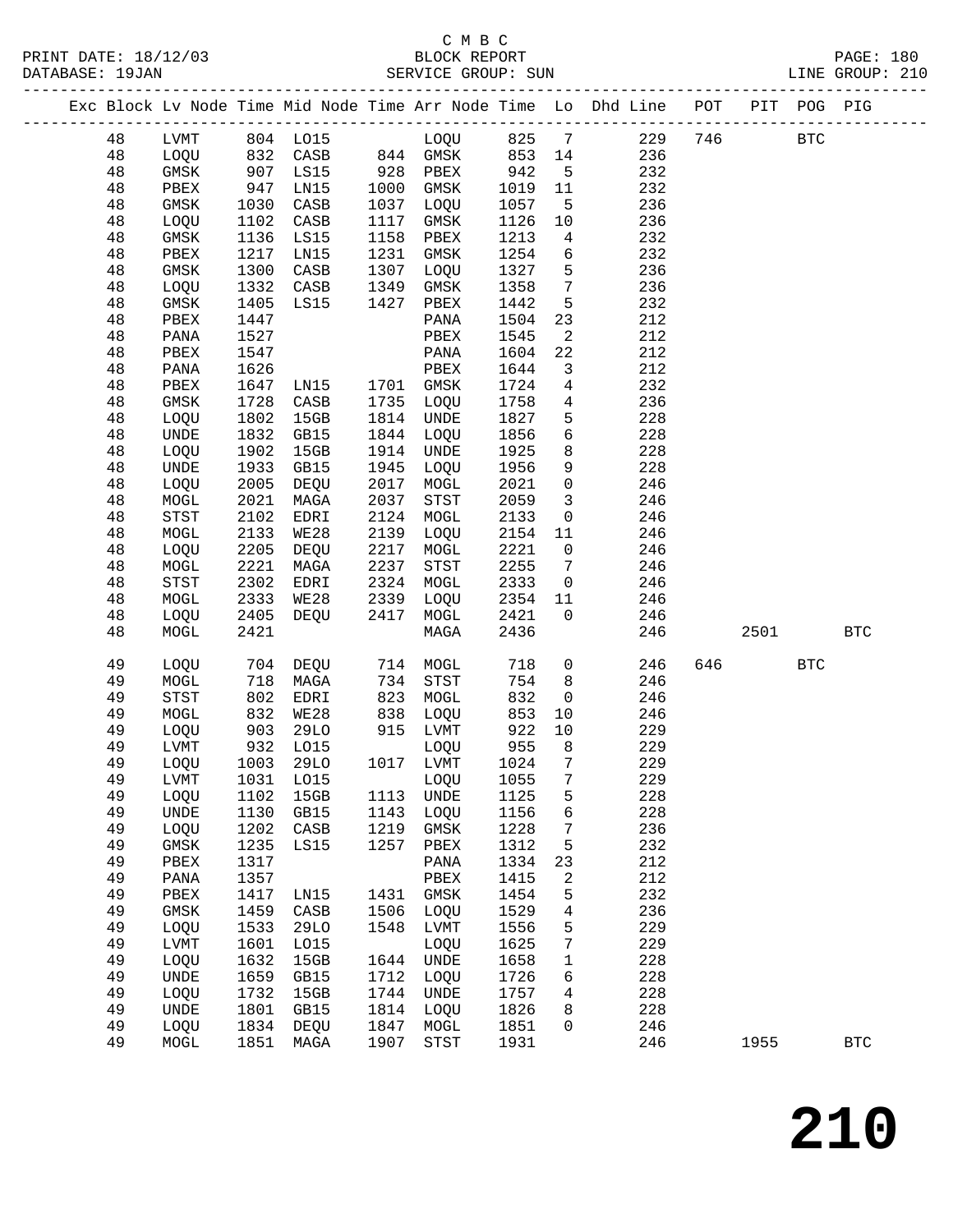|  |          |                                       |              | Exc Block Lv Node Time Mid Node Time Arr Node Time Lo Dhd Line POT      |              |                                       |              |                               |    |            |     |         | PIT POG PIG |            |
|--|----------|---------------------------------------|--------------|-------------------------------------------------------------------------|--------------|---------------------------------------|--------------|-------------------------------|----|------------|-----|---------|-------------|------------|
|  | 50       | 15GB                                  |              | 650   LVMT             656    UNDE<br>702    GB15           715    LOQU |              |                                       | 701 1        |                               |    | 228        | 632 |         | <b>BTC</b>  |            |
|  | 50       | UNDE                                  |              | 702 GB15                                                                |              |                                       | 727          | 5                             |    | 228        |     |         |             |            |
|  | 50       | LOQU                                  | 732          | 15GB                                                                    |              | 743 UNDE                              | 754          | $7\phantom{.0}$               |    | 228        |     |         |             |            |
|  | 50       | UNDE                                  | 801          | GB15                                                                    |              | 814 LOQU                              | 826          | 6                             |    | 228        |     |         |             |            |
|  | 50       | LOQU                                  | 832<br>901   | 15GB                                                                    | 843          | UNDE                                  | 855          | 6                             |    | 228        |     |         |             |            |
|  | 50       | UNDE                                  |              | GB15                                                                    | 914          | LOQU                                  | 926          | 6                             |    | 228        |     |         |             |            |
|  | 50       | LOQU                                  | 932          | 15GB                                                                    | 943          | UNDE                                  | 955          | 5                             |    | 228        |     |         |             |            |
|  | 50       | UNDE                                  | 1000         | GB15                                                                    |              | 1013 LOQU                             | 1026         | $6\overline{6}$               |    | 228        |     |         |             |            |
|  | 50       | LOQU                                  | 1032         | 15GB                                                                    | 1043         | UNDE                                  | 1055         | 5                             |    | 228        |     |         |             |            |
|  | 50       | $\ensuremath{\mathsf{UNDE}}$          | 1100         | GB15                                                                    | 1113         | LOQU                                  | 1126         | 6                             |    | 228        |     |         |             |            |
|  | 50       | LOQU                                  | 1132         | CASB                                                                    | 1149         | GMSK                                  | 1158         | $7\phantom{.0}$               |    | 236        |     |         |             |            |
|  | 50       | GMSK                                  | 1205         | LS15                                                                    | 1227         | PBEX                                  | 1242         | 5                             |    | 232        |     |         |             |            |
|  | 50       | PBEX                                  | 1247         |                                                                         |              | PANA                                  | 1304         | 23                            |    | 212        |     |         |             |            |
|  | 50       | PANA                                  | 1327         |                                                                         |              | PBEX                                  | 1345         | 2                             |    | 212        |     |         |             |            |
|  | 50       | PBEX                                  | 1347         | LN15                                                                    |              | 1401 GMSK                             | 1424         | 5                             |    | 232        |     |         |             |            |
|  | 50       | GMSK                                  | 1429         | CASB                                                                    |              | 1436 LOQU                             | 1459         | $\overline{3}$                |    | 236        |     |         |             |            |
|  | 50       | LOQU                                  | 1502         | CASB                                                                    |              | 1519 GMSK                             | 1528         | $7\phantom{.0}$               |    | 236        |     |         |             |            |
|  | 50       | GMSK                                  | 1535         | LS15                                                                    |              | 1557 PBEX                             | 1613         | $\overline{4}$                |    | 232        |     |         |             |            |
|  | 50       | PBEX                                  | 1617         |                                                                         |              | PANA                                  | 1634         | 16                            |    | 1 212      |     |         |             |            |
|  | 50       | BAGA                                  | 1651         |                                                                         |              | PBEX                                  | 1713         | $\overline{4}$                |    | 211        |     |         |             |            |
|  | 50       | PBEX                                  | 1717         |                                                                         |              | PANA                                  | 1734         | 16                            |    | 1 212      |     |         |             |            |
|  | 50       | BAGA                                  | 1751         |                                                                         |              | PBEX                                  | 1813         | 5                             |    | 211        |     |         |             |            |
|  | 50       | PBEX                                  | 1818         |                                                                         |              | BAGA                                  | 1843         | 8                             |    | 211        |     |         |             |            |
|  | 50       | BAGA                                  | 1851         |                                                                         |              | PBEX                                  | 1913         |                               |    | 211        |     | 1923    |             | <b>BTC</b> |
|  |          |                                       |              |                                                                         |              |                                       |              |                               |    |            |     |         |             |            |
|  | 51       | 15GB                                  | 817          | MAGA                                                                    | 833<br>937   | STST                                  | 853          | 19                            |    | 240        |     | 759 751 | <b>BTC</b>  |            |
|  | 51       | STST                                  | 912          | 15LO                                                                    |              | 15GB                                  | 942          | $\overline{4}$                |    | 240        |     |         |             |            |
|  | 51       | 15GB                                  | 946          | MAGA                                                                    | 1003         | STST                                  | 1027         | 11                            |    | 240        |     |         |             |            |
|  | 51       | STST                                  | 1038         | 15LO                                                                    | 1108         | 15GB                                  | 1113         | $\overline{\mathbf{3}}$       |    | 240        |     |         |             |            |
|  | 51       | 15GB                                  | 1116         | MAGA                                                                    | 1134         | STST                                  | 1159         | 22                            |    | 240        |     |         |             |            |
|  | 51       | $_{\footnotesize{\textnormal{STST}}}$ | 1221         | 15LO                                                                    | 1255         | 15GB                                  | 1300         | 15                            |    | 240        |     |         |             |            |
|  | 51       | 15GB                                  | 1315         | MAGA                                                                    | 1334         | $_{\footnotesize{\textnormal{STST}}}$ | 1402         | 20                            |    | 240        |     |         |             |            |
|  | 51       | STST                                  | 1422         | 15LO                                                                    | 1457         | 15GB                                  | 1502         | 14                            |    | 240        |     |         |             |            |
|  | 51       | 15GB                                  | 1516         | MAGA                                                                    | 1535         | STST                                  | 1603         | 19                            |    | 240        |     |         |             |            |
|  | 51       | STST                                  | 1622         | <b>15LO</b>                                                             | 1656         | 15GB                                  | 1701         | 16                            |    | 240        |     |         |             |            |
|  | 51       | 15GB                                  | 1717         | MAGA<br>15LO                                                            | 1735<br>1839 | STST                                  | 1802<br>1844 | $\overline{7}$<br>$5^{\circ}$ |    | 240<br>240 |     |         |             |            |
|  | 51       | STST<br>15GB                          | 1809         |                                                                         | 1905         | 15GB                                  | 1927         | 14                            |    |            |     |         |             |            |
|  | 51<br>51 |                                       | 1849<br>1941 | MAGA<br><b>15LO</b>                                                     | 2008         | STST<br>15GB                          | 2013         | $\overline{7}$                |    | 240<br>240 |     |         |             |            |
|  |          | STST                                  |              | 2020 MAGA 2035 STST                                                     |              |                                       | 2056 13      |                               |    |            |     |         |             |            |
|  | 51       | 15GB                                  | 2109         |                                                                         | 2135         |                                       |              |                               |    | 240        |     |         |             |            |
|  | 51<br>51 | STST                                  | 2151         | 15LO<br>MAGA                                                            | 2206         | 15GB                                  | 2140         | 11                            |    | 240<br>240 |     |         |             |            |
|  | 51       | 15GB                                  | 2236         |                                                                         | 2302         | STST                                  | 2225<br>2307 | 11                            |    | 240        |     |         |             |            |
|  | 51       | STST                                  | 2310         | 15LO                                                                    |              | 15GB<br>LS15                          | 2315         | $\overline{\mathbf{3}}$<br>12 | 5  | 240        |     |         |             |            |
|  |          | 15GB                                  | 2332         |                                                                         |              |                                       | 2400         |                               |    | N24        |     |         |             |            |
|  | 51<br>51 | LOQU                                  | 2403         | LOOU                                                                    | 2433         | HODM                                  | 2452         | 3                             |    | N24        |     |         |             |            |
|  | 51       | HODM                                  | 2453         |                                                                         |              | LVMT                                  | 2534         | 1                             |    | N24        |     |         |             |            |
|  | 51       | LVMT                                  | 2534         | LOQU                                                                    |              | HODM<br>2604 LVMT                     | 2623         | 0<br>28                       | 23 |            |     |         |             |            |
|  | 51       | HODM<br>HODM                          |              | LOQU<br>2714 LOQU                                                       |              | 2744 LVMT                             | 2803         |                               |    | N24<br>N24 |     | 2823    |             | <b>BTC</b> |
|  |          |                                       |              |                                                                         |              |                                       |              |                               |    |            |     |         |             |            |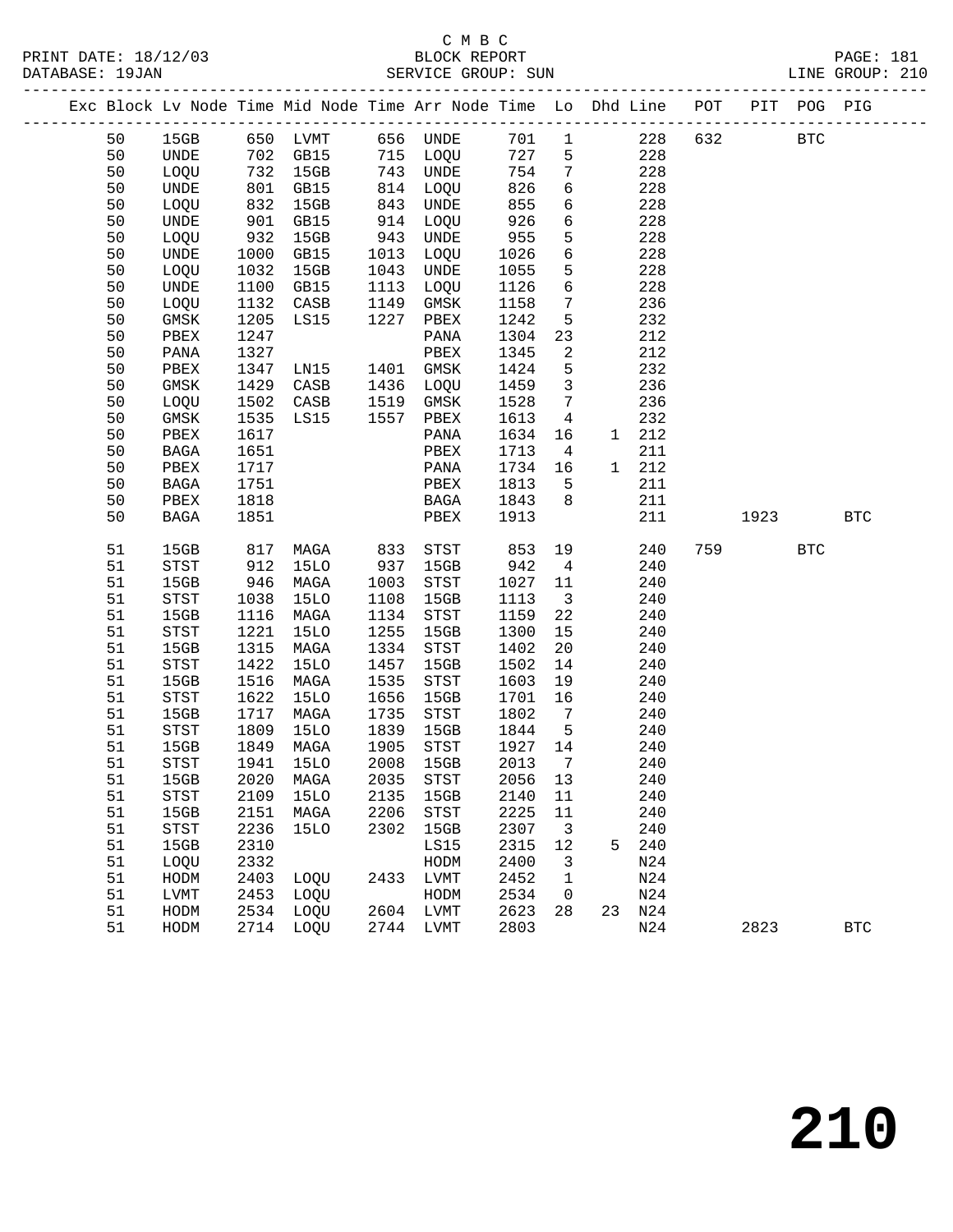#### C M B C DATABASE: 19JAN SERVICE GROUP: SUN LINE GROUP: 210

------------------------------------------------------------------------------------------------- Exc Block Lv Node Time Mid Node Time Arr Node Time Lo Dhd Line POT PIT POG PIG ------------------------------------------------------------------------------------------------- 52 PBEX 817 LN15 830 GMSK 849 11 232 805 BTC

PRINT DATE: 18/12/03 BLOCK REPORT PAGE: 182

| 52 | <b>GMSK</b>      | 900  | CASB        | 907  | LOQU             | 925  | 8            | 236 |      |            |              |  |
|----|------------------|------|-------------|------|------------------|------|--------------|-----|------|------------|--------------|--|
| 52 | LOQU             | 933  | <b>29LO</b> | 945  | LVMT             | 952  | 9            | 229 |      |            |              |  |
| 52 | LVMT             | 1001 | L015        |      | LOQU             | 1025 | 8            | 229 |      |            |              |  |
| 52 | LOOU             | 1033 | 29LO        | 1048 | LVMT             | 1055 | 6            | 229 |      |            |              |  |
| 52 | LVMT             | 1101 | L015        |      | LOQU             | 1125 | 7            | 229 |      |            |              |  |
| 52 | LOQU             | 1132 | 15GB        | 1143 | UNDE             | 1155 | 5            | 228 |      |            |              |  |
| 52 | UNDE             | 1200 | GB15        | 1213 | LOQU             | 1227 | 6            | 228 |      |            |              |  |
| 52 | LOQU             | 1233 | 29LO        | 1248 | LVMT             | 1255 | 6            | 229 |      |            |              |  |
| 52 | LVMT             | 1301 | L015        |      | LOQU             | 1326 | 6            | 229 |      |            |              |  |
| 52 | LOQU             | 1332 | 15GB        | 1344 | UNDE             | 1358 | 2            | 228 |      |            |              |  |
| 52 | UNDE             | 1400 | GB15        | 1413 | LOQU             | 1427 | 5            | 228 |      |            |              |  |
| 52 | LOQU             | 1432 | CASB        | 1449 | GMSK             | 1458 | 7            | 236 |      |            |              |  |
| 52 | GMSK             | 1505 | LS15        | 1527 | PBEX             | 1543 | 4            | 232 |      |            |              |  |
| 52 | PBEX             | 1547 | LN15        | 1601 | GMSK             | 1624 | 4            | 232 |      |            |              |  |
| 52 | GMSK             | 1628 | CASB        | 1635 | LOOU             | 1659 | 3            | 236 |      |            |              |  |
| 52 | LOQU             | 1702 | 15GB        | 1714 | UNDE             | 1728 | $\mathbf{1}$ | 228 |      |            |              |  |
| 52 | <b>UNDE</b>      | 1729 | GB15        | 1742 | LOQU             | 1756 | 6            | 228 |      |            |              |  |
| 52 | LOQU             | 1802 | CASB        | 1817 | GMSK             | 1826 | 2            | 236 |      |            |              |  |
| 52 | GMSK             | 1828 | CASB        | 1835 | LOOU             | 1857 | 5            | 236 |      |            |              |  |
| 52 | LOQU             | 1902 | CASB        | 1916 | GMSK             | 1925 | 13           | 236 |      |            |              |  |
| 52 | GMSK             | 1938 | LS15        | 1958 | PBEX             | 2012 | 6            | 232 |      |            |              |  |
| 52 | PBEX             | 2018 | LN15        | 2031 | GMSK             | 2052 | 16           | 232 |      |            |              |  |
| 52 | GMSK             | 2108 | LS15        | 2127 | PBEX             | 2141 | 7            | 232 |      |            |              |  |
| 52 | PBEX             | 2148 | LN15        | 2201 | GMSK             | 2222 | 8            | 232 |      |            |              |  |
| 52 | GMSK             | 2230 | CASB        | 2237 | LOQU             | 2257 | 5            | 236 |      |            |              |  |
| 52 | LOOU             | 2302 | CASB        | 2314 | GMSK             | 2320 |              | 236 | 2342 |            | $_{\rm BTC}$ |  |
| 53 | PBEX             | 817  |             |      | PANA             | 838  | 30           | 211 | 805  | <b>BTC</b> |              |  |
| 53 | PANA             | 908  | PBEX        | 930  | BUB <sub>2</sub> | 958  | 11           | 211 |      |            |              |  |
| 53 | BUB <sub>2</sub> | 1009 | PBEX        | 1030 | PANA             | 1055 | 11           | 211 |      |            |              |  |
| 53 | PANA             | 1106 | PBEX        | 1130 | BUB <sub>2</sub> | 1158 | $\,9$        | 211 |      |            |              |  |
| 53 | BUB <sub>2</sub> | 1207 | PBEX        | 1230 | PANA             | 1257 | 7            | 211 |      |            |              |  |
| 53 | PANA             | 1304 | PBEX        | 1330 | BUB <sub>2</sub> | 1400 | 7            | 211 |      |            |              |  |
|    |                  |      |             |      |                  |      |              |     |      |            |              |  |

53 PANA 1656 PBEX 1714 212 1724 BTC

 53 BUB2 1407 PBEX 1430 PANA 1457 7 211 53 PANA 1504 PBEX 1530 BUB2 1559 6 211 53 BUB2 1605 PBEX 1628 BAGA 1655 0 1 211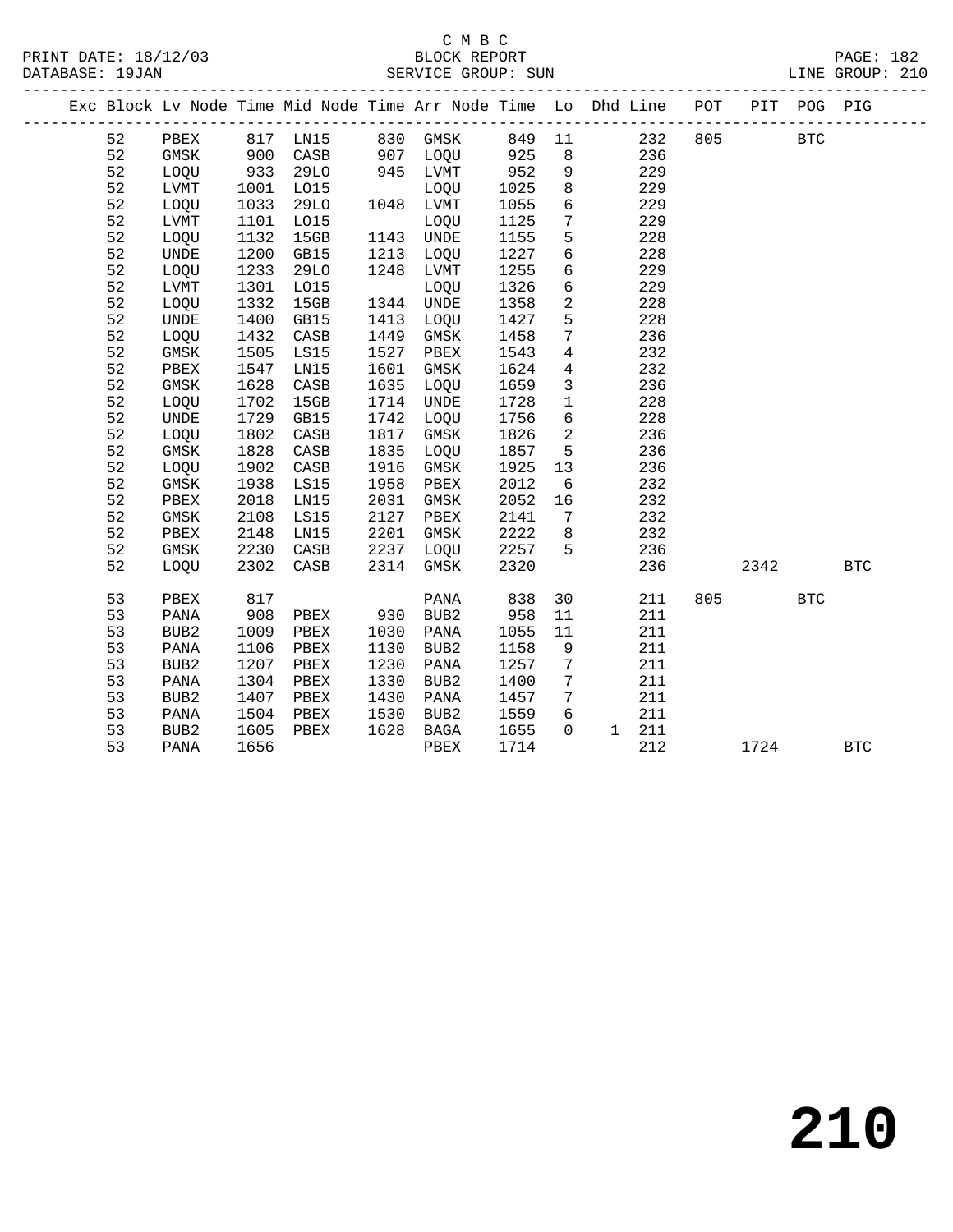|  |    |                  |      |             |      | Exc Block Lv Node Time Mid Node Time Arr Node Time Lo Dhd Line POT |      |                |          | ----------------------------------- |      | PIT POG PIG |            |
|--|----|------------------|------|-------------|------|--------------------------------------------------------------------|------|----------------|----------|-------------------------------------|------|-------------|------------|
|  | 54 | PBEX             | 817  |             |      | PANA                                                               | 832  | 24             |          | 212<br>805                          |      | <b>BTC</b>  |            |
|  | 54 | PANA             | 856  |             |      | PBEX                                                               | 912  | 5              | 212      |                                     |      |             |            |
|  | 54 | PBEX             | 917  |             |      | PANA                                                               | 938  | $\mathbf 0$    | 211      |                                     |      |             |            |
|  | 54 | PANA             | 938  | PBEX        | 1000 | BUB2                                                               | 1028 | 11             | 211      |                                     |      |             |            |
|  | 54 | BUB2             | 1039 | PBEX        | 1100 | PANA                                                               | 1125 | 9              | 211      |                                     |      |             |            |
|  | 54 | PANA             | 1134 | PBEX        | 1200 | BUB2                                                               | 1230 | 7              | 211      |                                     |      |             |            |
|  | 54 | BUB2             | 1237 | PBEX        | 1300 | PANA                                                               | 1327 | 7              | 211      |                                     |      |             |            |
|  | 54 | PANA             | 1334 | PBEX        | 1400 | BUB <sub>2</sub>                                                   | 1430 | 5              | 211      |                                     |      |             |            |
|  | 54 | BUB <sub>2</sub> | 1435 | PBEX        | 1500 | PANA                                                               | 1525 | 9              | 211      |                                     |      |             |            |
|  | 54 | PANA             | 1534 | PBEX        | 1600 | BUB2                                                               | 1629 | $\sqrt{6}$     | 211      |                                     |      |             |            |
|  | 54 | BUB2             | 1635 | PBEX        | 1658 | BAGA                                                               | 1725 | $\mathbf{1}$   | 211<br>1 |                                     |      |             |            |
|  | 54 | PANA             | 1727 |             |      | PBEX                                                               | 1745 | 2              | 212      |                                     |      |             |            |
|  | 54 | PBEX             | 1747 | LN15        | 1801 | GMSK                                                               | 1824 | 13             | 232      |                                     |      |             |            |
|  | 54 | GMSK             | 1837 | LS15        | 1857 | PBEX                                                               | 1911 | 6              | 232      |                                     |      |             |            |
|  | 54 | PBEX             | 1917 | LN15        | 1930 | GMSK                                                               | 1951 | 17             | 232      |                                     |      |             |            |
|  | 54 | <b>GMSK</b>      | 2008 | LS15        | 2028 | PBEX                                                               | 2042 | 6              | 232      |                                     |      |             |            |
|  | 54 | PBEX             | 2048 | LN15        | 2101 | GMSK                                                               | 2122 | 8              | 232      |                                     |      |             |            |
|  | 54 | GMSK             | 2130 | CASB        | 2137 | <b>LOOU</b>                                                        | 2157 | 5              | 236      |                                     |      |             |            |
|  | 54 | LOQU             | 2202 | 15GB        | 2213 | UNDE                                                               | 2224 | 9              | 228      |                                     |      |             |            |
|  | 54 | <b>UNDE</b>      | 2233 | GB15        | 2245 | LOQU                                                               | 2255 | 7              | 228      |                                     |      |             |            |
|  | 54 | LOQU             | 2302 | 15GB        | 2313 | UNDE                                                               | 2323 | $\mathbf{1}$   | 228      |                                     |      |             |            |
|  | 54 | <b>UNDE</b>      | 2324 |             |      | GB15                                                               | 2336 |                | 228      |                                     | 2352 |             | <b>BTC</b> |
|  | 55 | LOQU             | 902  | CASB        | 915  | GMSK                                                               | 924  | 13             | 236      | 844                                 |      | <b>BTC</b>  |            |
|  | 55 | GMSK             | 937  | LS15        | 958  | PBEX                                                               | 1012 | 5              | 232      |                                     |      |             |            |
|  | 55 | PBEX             | 1017 |             |      | PANA                                                               | 1038 | 20             | 211      |                                     |      |             |            |
|  | 55 | PANA             | 1058 |             |      | PBEX                                                               | 1114 | 3              | 212      |                                     |      |             |            |
|  | 55 | PBEX             | 1117 | LN15        | 1131 | GMSK                                                               | 1153 | 7              | 232      |                                     |      |             |            |
|  | 55 | GMSK             | 1200 | CASB        | 1207 | LOOU                                                               | 1227 | 5              | 236      |                                     |      |             |            |
|  | 55 | <b>LOOU</b>      | 1232 | CASB        | 1249 | GMSK                                                               | 1258 | 7              | 236      |                                     |      |             |            |
|  | 55 | <b>GMSK</b>      | 1305 | LS15        | 1327 | PBEX                                                               | 1342 | 5              | 232      |                                     |      |             |            |
|  | 55 | PBEX             | 1347 |             |      | PANA                                                               | 1404 | 23             | 212      |                                     |      |             |            |
|  | 55 | PANA             | 1427 |             |      | PBEX                                                               | 1445 | 2              | 212      |                                     |      |             |            |
|  | 55 | PBEX             | 1447 | LN15        | 1501 | GMSK                                                               | 1524 | 5              | 232      |                                     |      |             |            |
|  | 55 | GMSK             | 1529 | CASB        | 1536 | LOQU                                                               | 1559 | $\overline{4}$ | 236      |                                     |      |             |            |
|  | 55 | LOQU             | 1603 | DEQU        | 1616 | MOGL                                                               | 1620 | $\mathbf 0$    | 246      |                                     |      |             |            |
|  | 55 | MOGL             | 1620 | MAGA        | 1636 | $_{\footnotesize{\textnormal{STST}}}$                              | 1703 | 5              | 246      |                                     |      |             |            |
|  | 55 | <b>STST</b>      | 1708 | <b>15LO</b> | 1740 | 15GB                                                               | 1745 |                | 240      |                                     | 1801 |             | <b>BTC</b> |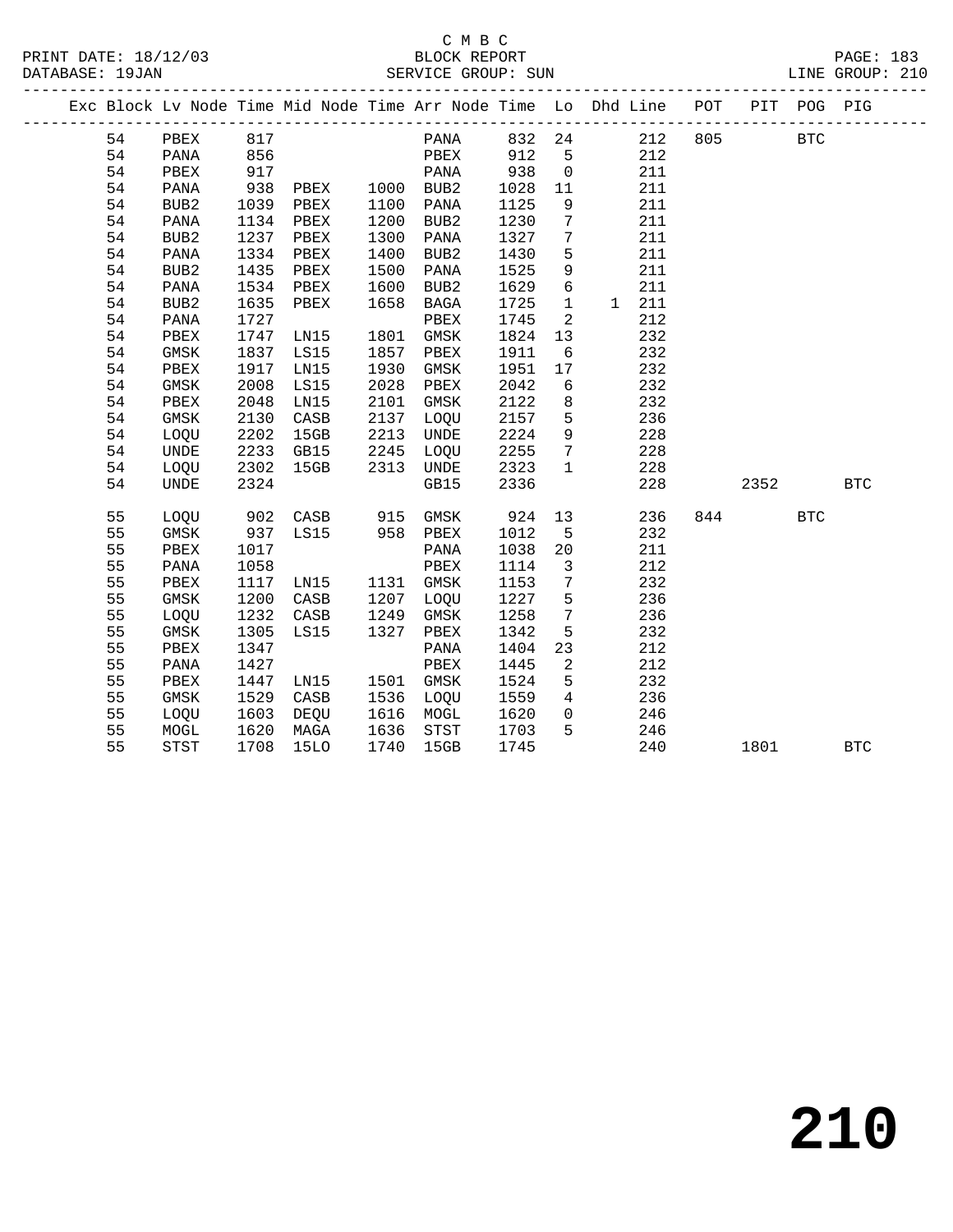|  |    |                  |      |          |      |                  |      |                         | Exc Block Lv Node Time Mid Node Time Arr Node Time Lo Dhd Line POT |     |      | PIT POG PIG |            |
|--|----|------------------|------|----------|------|------------------|------|-------------------------|--------------------------------------------------------------------|-----|------|-------------|------------|
|  | 56 | LOQU             |      | 917 CASB |      | 930 GMSK         | 939  | $6\overline{6}$         | 236                                                                | 859 |      | <b>BTC</b>  |            |
|  | 56 | <b>GMSK</b>      | 945  | CASB     |      | 952 LOQU         | 1012 | 6                       | 236                                                                |     |      |             |            |
|  | 56 | LOQU             | 1018 | OSLO     |      | 1034 PRRO        | 1054 | $\overline{2}$          | 230                                                                |     |      |             |            |
|  | 56 | PRRO             | 1056 | LS15     | 1105 | LOQU             | 1114 | $4\overline{ }$         | 230                                                                |     |      |             |            |
|  | 56 | LOQU             | 1118 | OSLO     | 1135 | PRRO             | 1155 | 2                       | 230                                                                |     |      |             |            |
|  | 56 | PRRO             | 1157 | LS15     | 1206 | LOQU             | 1215 | $\overline{\mathbf{3}}$ | 230                                                                |     |      |             |            |
|  | 56 | LOQU             | 1218 | OSLO     | 1235 | PRRO             | 1255 | $\overline{a}$          | 230                                                                |     |      |             |            |
|  | 56 | PRRO             | 1257 | LS15     | 1306 | LOQU             | 1315 | 6                       | 230                                                                |     |      |             |            |
|  | 56 | LOQU             | 1321 | LN15     | 1329 | PRRO             | 1345 | 10                      | 230                                                                |     |      |             |            |
|  | 56 | PRRO             | 1355 | LS15     | 1404 | LOQU             | 1413 | 8                       | 230                                                                |     |      |             |            |
|  | 56 | LOQU             | 1421 | LN15     | 1429 | PRRO             | 1446 | 9                       | 230                                                                |     |      |             |            |
|  | 56 | PRRO             | 1455 | LS15     | 1504 | LOQU             | 1513 | $4\overline{ }$         | 230                                                                |     |      |             |            |
|  | 56 | LOQU             | 1517 | CASB     | 1534 | GMSK             | 1543 | $\mathbf{1}$            | 236                                                                |     |      |             |            |
|  | 56 | GMSK             | 1544 | CASB     | 1551 | LOQU             | 1614 | 7                       | 236                                                                |     |      |             |            |
|  | 56 | LOQU             | 1621 | LN15     | 1629 | PRRO             | 1646 | 10                      | 230                                                                |     |      |             |            |
|  | 56 | PRRO             | 1656 | LS15     | 1704 | LOQU             | 1713 | 8 <sup>8</sup>          | 230                                                                |     |      |             |            |
|  | 56 | LOQU             | 1721 | LN15     | 1729 | PRRO             | 1746 | 11                      | 230                                                                |     |      |             |            |
|  | 56 | PRRO             | 1757 | LS15     | 1804 | LOQU             | 1813 | 8 <sup>8</sup>          | 230                                                                |     |      |             |            |
|  | 56 | LOQU             | 1821 | LN15     | 1829 | PRRO             | 1845 | 12                      | 230                                                                |     |      |             |            |
|  | 56 | PRRO             | 1857 | LS15     | 1904 | LOQU             | 1913 | 9                       | 230                                                                |     |      |             |            |
|  | 56 | LOQU             | 1922 | LN15     | 1929 | PRRO             | 1944 | 13                      | 230                                                                |     |      |             |            |
|  | 56 | PRRO             | 1957 | LS15     | 2004 | LOQU             | 2013 | 9                       | 230                                                                |     |      |             |            |
|  | 56 | LOQU             | 2022 | LN15     | 2029 | PRRO             | 2044 | 13                      | 230                                                                |     |      |             |            |
|  | 56 | PRRO             | 2057 | LS15     |      | 2104 LOQU        | 2112 |                         | 230                                                                |     | 2130 |             | <b>BTC</b> |
|  | 57 | PBEX             | 917  |          |      | PANA             | 932  | 26                      | 212                                                                | 905 |      | <b>BTC</b>  |            |
|  | 57 | PANA             | 958  |          |      | PBEX             | 1014 | $\overline{\mathbf{3}}$ | 212                                                                |     |      |             |            |
|  | 57 | PBEX             | 1017 |          |      | PANA             | 1032 | $\overline{4}$          | 212                                                                |     |      |             |            |
|  | 57 | PANA             | 1036 | PBEX     | 1100 | BUB2             | 1128 | 9                       | 211                                                                |     |      |             |            |
|  | 57 | BUB2             | 1137 | PBEX     | 1200 | PANA             | 1227 | $7\phantom{.0}$         | 211                                                                |     |      |             |            |
|  | 57 | PANA             | 1234 | PBEX     | 1300 | BUB <sub>2</sub> | 1330 | 7                       | 211                                                                |     |      |             |            |
|  | 57 | BUB2             | 1337 | PBEX     | 1400 | PANA             | 1427 | $7\phantom{.0}$         | 211                                                                |     |      |             |            |
|  | 57 | PANA             | 1434 | PBEX     | 1500 | BUB <sub>2</sub> | 1529 | 6                       | 211                                                                |     |      |             |            |
|  | 57 | BUB2             | 1535 | PBEX     | 1600 | PANA             | 1625 | 11                      | 211                                                                |     |      |             |            |
|  | 57 | PANA             | 1636 | PBEX     | 1700 | BUB2             | 1728 | 7                       | 211                                                                |     |      |             |            |
|  | 57 | BUB <sub>2</sub> | 1735 | PBEX     | 1758 | <b>BAGA</b>      | 1825 |                         | 211                                                                |     | 1849 |             | <b>BTC</b> |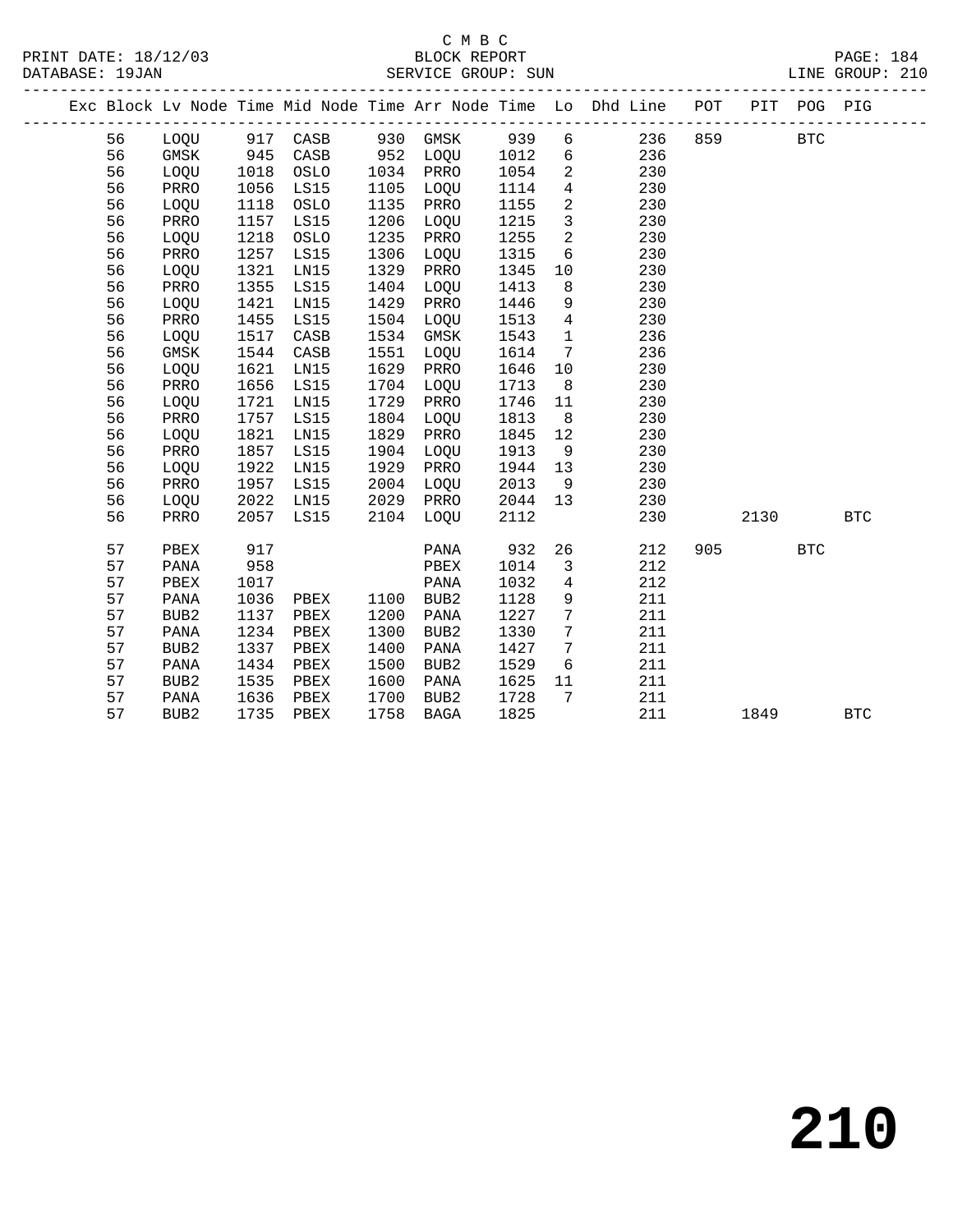#### C M B C<br>BLOCK REPORT SERVICE GROUP: SUN

PRINT DATE: 18/12/03 BLOCK REPORT PAGE: 185

|  |    |                |      |             |      |                             |      |                 | Exc Block Lv Node Time Mid Node Time Arr Node Time Lo Dhd Line POT PIT POG PIG |          |            |            |              |
|--|----|----------------|------|-------------|------|-----------------------------|------|-----------------|--------------------------------------------------------------------------------|----------|------------|------------|--------------|
|  | 58 | PBEX           |      |             |      | 1017 LN15 1030 GMSK 1049 11 |      |                 |                                                                                | 232 1005 | <b>BTC</b> |            |              |
|  | 58 | GMSK           | 1100 | CASB        |      | 1107 LOQU 1127              |      | 6               | 236                                                                            |          |            |            |              |
|  | 58 | LOQU           | 1133 | 29LO        |      | 1148 LVMT                   | 1155 | $6\overline{6}$ | 229                                                                            |          |            |            |              |
|  | 58 | LVMT           | 1201 | L015        |      | LOQU                        | 1226 | 6               | 229                                                                            |          |            |            |              |
|  | 58 | LOQU           | 1232 | 15GB        |      | 1243 UNDE                   | 1257 | $\mathbf{3}$    | 228                                                                            |          |            |            |              |
|  | 58 | UNDE           | 1300 | GB15        | 1313 | LOQU                        | 1327 | 6               | 228                                                                            |          |            |            |              |
|  | 58 | LOQU           | 1333 | 29LO        | 1348 | LVMT                        | 1355 | 6               | 229                                                                            |          |            |            |              |
|  | 58 | LVMT           | 1401 | L015        |      | LOQU                        | 1425 | $7\phantom{.0}$ | 229                                                                            |          |            |            |              |
|  | 58 | LOQU           | 1432 | 15GB        |      | 1444 UNDE                   | 1458 | $\overline{2}$  | 228                                                                            |          |            |            |              |
|  | 58 | UNDE           | 1500 | GB15        | 1513 | LOQU                        | 1527 | 6               | 228                                                                            |          |            |            |              |
|  | 58 | LOQU           | 1533 | 15GB        | 1545 | UNDE                        | 1559 | $\mathbf{1}$    | 228                                                                            |          |            |            |              |
|  | 58 | UNDE           | 1600 | GB15        | 1613 | LOQU                        | 1627 | 6               | 228                                                                            |          |            |            |              |
|  | 58 | LOQU           | 1633 | DEQU        | 1646 | MOGL                        | 1650 | $\mathsf{O}$    | 246                                                                            |          |            |            |              |
|  | 58 | MOGL           | 1650 | MAGA        | 1706 | STST                        | 1733 | 6               | 246                                                                            |          |            |            |              |
|  | 58 | STST           | 1739 | <b>15LO</b> | 1809 | 15GB                        | 1814 | 5               | 240                                                                            |          |            |            |              |
|  | 58 | 15GB           | 1819 | MAGA        | 1835 | STST                        | 1859 | 5               | 240                                                                            |          |            |            |              |
|  | 58 | ${\tt STST}$   | 1904 | EDRI        | 1926 | MOGL                        | 1935 | $\mathsf{O}$    | 246                                                                            |          |            |            |              |
|  | 58 | MOGL           | 1935 | WE28        | 1941 | LOQU                        | 1956 | 6               | 246                                                                            |          |            |            |              |
|  | 58 | LOQU           | 2002 | CASB        | 2016 | GMSK                        | 2025 | 5               | 236                                                                            |          |            |            |              |
|  | 58 | GMSK           | 2030 | CASB        | 2037 | LOQU                        | 2057 | 6               | 236                                                                            |          |            |            |              |
|  | 58 | LOQU           | 2103 | 29LO        | 2116 | LVMT                        | 2123 | 10              | 229                                                                            |          |            |            |              |
|  | 58 | LVMT           | 2133 | L015        |      | LOQU                        | 2154 | 9               | 229                                                                            |          |            |            |              |
|  | 58 | LOQU           | 2203 | 29LO        |      | 2216 LVMT                   | 2223 | 10              | 229                                                                            |          |            |            |              |
|  | 58 | LVMT           | 2233 | L015        |      | LOQU                        | 2254 | 9               | 229                                                                            |          |            |            |              |
|  | 58 | LOQU           | 2303 | 29LO        |      | 2316 LVMT                   | 2323 | 10              | 229                                                                            |          |            |            |              |
|  | 58 | LVMT           | 2333 | L015        |      | LOQU                        | 2354 | 8 <sup>8</sup>  | 229                                                                            |          |            |            |              |
|  | 58 | LOQU           | 2402 |             |      | HODM                        | 2430 | $\overline{3}$  | N24                                                                            |          |            |            |              |
|  | 58 | HODM           | 2433 | LOQU        |      | 2503 LVMT                   | 2522 | $\mathbf{1}$    | N24                                                                            |          |            |            |              |
|  | 58 | LVMT           | 2523 |             |      | LOQU                        | 2539 |                 | N24                                                                            |          | 2557       |            | $_{\rm BTC}$ |
|  | 59 | LOQU           | 948  | OSLO        | 1003 | PRRO                        | 1023 | $\mathbf{3}$    | 230                                                                            | 930      |            | <b>BTC</b> |              |
|  | 59 | PRRO           | 1026 | LS15        | 1035 | LOQU                        | 1044 | $\mathbf{3}$    | 230                                                                            |          |            |            |              |
|  | 59 | LOQU           | 1047 | CASB        | 1101 | GMSK                        | 1110 | 5               | 236                                                                            |          |            |            |              |
|  | 59 | GMSK           | 1115 | CASB        | 1122 | LOQU                        | 1142 | $5\phantom{.0}$ | 236                                                                            |          |            |            |              |
|  | 59 | LOQU           | 1147 | CASB        |      | 1204 GMSK                   | 1213 | $\overline{a}$  | 236                                                                            |          |            |            |              |
|  | 59 | GMSK           | 1215 | CASB        | 1222 | LOQU                        | 1242 | 5               | 236                                                                            |          |            |            |              |
|  | 59 | LOQU           | 1247 | CASB        |      | 1304 GMSK                   | 1313 | $\overline{a}$  | 236                                                                            |          |            |            |              |
|  | 59 | GMSK           | 1315 | CASB        |      | 1322 LOQU                   | 1342 | 5               | 236                                                                            |          |            |            |              |
|  | 59 | LOQU           | 1347 | CASB        |      | 1404 GMSK                   | 1413 | $\mathbf{1}$    | 236                                                                            |          |            |            |              |
|  | 59 | GMSK 1414 CASB |      |             |      | 1421 LOQU 1444 7            |      |                 | 236                                                                            |          |            |            |              |
|  | 59 | LOQU           | 1451 | LN15        | 1459 | PRRO                        | 1516 | 9               | 230                                                                            |          |            |            |              |
|  | 59 | PRRO           | 1525 | LS15        | 1534 | LOQU                        | 1543 | 4               | 230                                                                            |          |            |            |              |
|  | 59 | LOQU           | 1547 | CASB        | 1604 | GMSK                        | 1613 | 1               | 236                                                                            |          |            |            |              |
|  | 59 | GMSK           | 1614 | CASB        | 1621 | LOQU                        | 1644 | 3               | 236                                                                            |          |            |            |              |
|  | 59 | LOQU           | 1647 | CASB        | 1702 | GMSK                        | 1711 | 2               | 236                                                                            |          |            |            |              |
|  | 59 | GMSK           | 1713 | CASB        | 1720 | LOQU                        | 1744 | 7               | 236                                                                            |          |            |            |              |
|  | 59 | LOQU           | 1751 | LN15        | 1759 | PRRO                        | 1816 | 11              | 230                                                                            |          |            |            |              |
|  | 59 | PRRO           | 1827 | LS15        | 1834 | LOQU                        | 1843 |                 | 230                                                                            |          | 1901       |            | $_{\rm BTC}$ |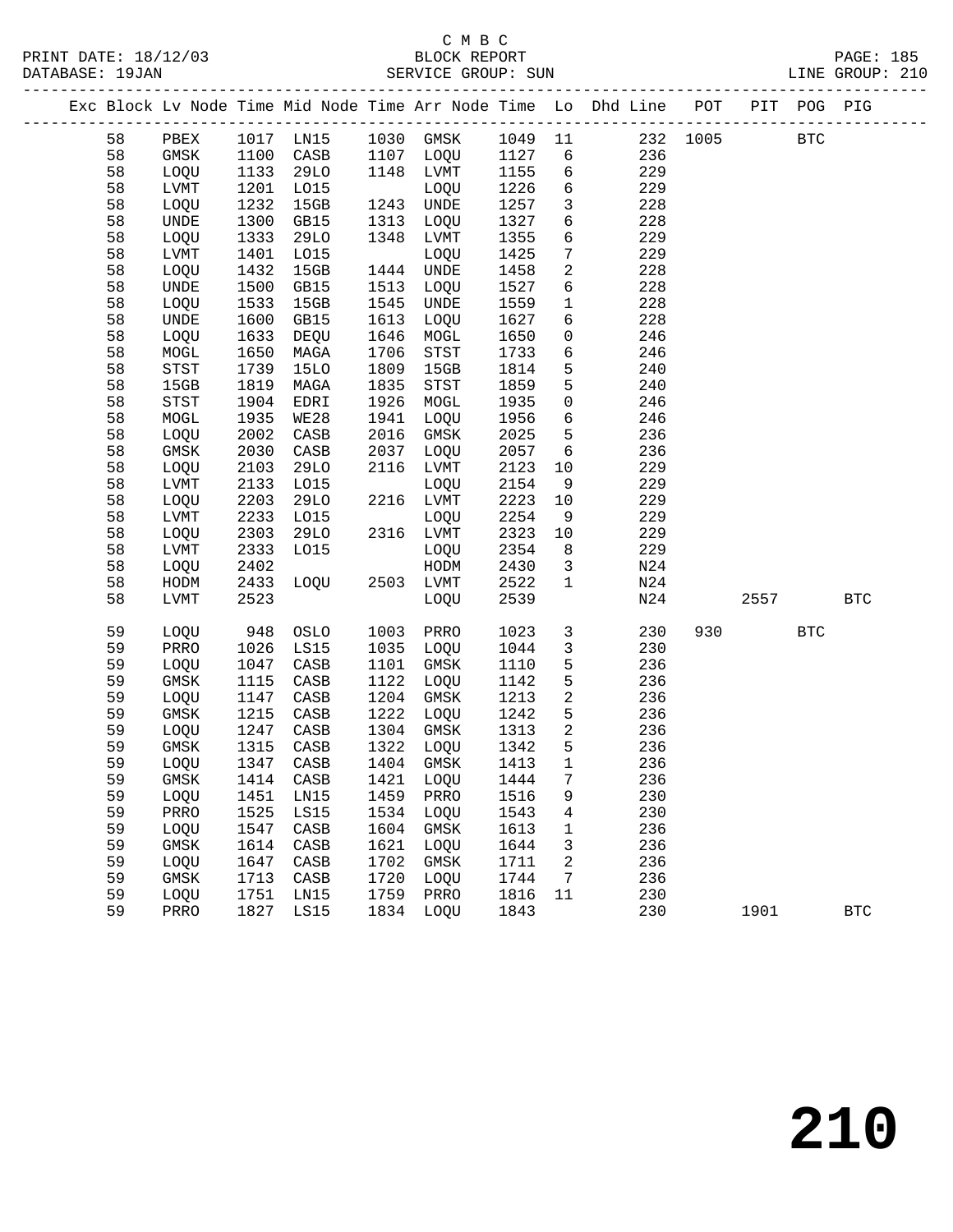# C M B C<br>BLOCK REPORT

LINE GROUP: 210

|  |    |                                       |      |                            |      |             |                              |                              | Exc Block Lv Node Time Mid Node Time Arr Node Time Lo Dhd Line POT |        | PIT POG PIG |            |
|--|----|---------------------------------------|------|----------------------------|------|-------------|------------------------------|------------------------------|--------------------------------------------------------------------|--------|-------------|------------|
|  | 60 | PBEX                                  | 1002 |                            |      | PANA 1023 5 |                              |                              | 211 950                                                            |        | <b>BTC</b>  |            |
|  | 60 | PANA                                  | 1028 |                            |      | PBEX        | 1044                         | $\overline{\mathbf{3}}$      | 212                                                                |        |             |            |
|  | 60 | PBEX                                  | 1047 | PBEX<br>LN15 1101 GMSK     |      |             | 1123                         | $7\overline{ }$              | 232                                                                |        |             |            |
|  | 60 | GMSK                                  | 1130 | CASB                       |      | 1137 LOQU   | 1157                         | 5                            | 236                                                                |        |             |            |
|  | 60 | LOQU                                  | 1202 | 15GB                       |      | 1213 UNDE   | 1227                         | $\mathbf{3}$                 | 228                                                                |        |             |            |
|  | 60 | UNDE                                  | 1230 | GB15                       | 1243 | LOQU        | 1257                         | 5                            | 228                                                                |        |             |            |
|  | 60 | LOQU                                  | 1302 | 15GB                       | 1314 | UNDE        | 1328                         | $\overline{a}$               | 228                                                                |        |             |            |
|  | 60 | UNDE                                  | 1330 | GB15                       | 1343 | LOQU        | 1357                         | $5^{\circ}$                  | 228                                                                |        |             |            |
|  | 60 | LOQU                                  | 1402 | CASB                       | 1419 | GMSK        | 1428                         | $7\overline{ }$              | 236                                                                |        |             |            |
|  | 60 | $\rm{GMSK}$                           | 1435 | LS15                       | 1457 | PBEX        | 1513                         | $\overline{4}$               | 232                                                                |        |             |            |
|  | 60 | PBEX                                  | 1517 |                            |      | PANA        | 1534                         | 22                           | 212                                                                |        |             |            |
|  | 60 | PANA                                  | 1556 |                            |      | PBEX        | 1614                         | 3                            | 212                                                                |        |             |            |
|  | 60 | PBEX                                  | 1617 | LNI5                       |      | 1631 GMSK   | 1654                         | $\overline{4}$               | 232                                                                |        |             |            |
|  | 60 | GMSK                                  | 1658 | CASB                       |      | 1705 LOQU   | 1729                         | $\overline{4}$               | 236                                                                |        |             |            |
|  | 60 | LOQU                                  | 1733 | 29LO                       |      | 1748 LVMT   | 1756                         | 5                            | 229                                                                |        |             |            |
|  | 60 | LVMT                                  | 1801 | L015                       |      | LOQU        | 1825                         | $7\overline{ }$              | 229                                                                |        |             |            |
|  | 60 | LOQU                                  | 1832 | 15GB                       |      | 1844 UNDE   | 1856                         | $7\overline{ }$              | 228                                                                |        |             |            |
|  | 60 | UNDE                                  | 1903 | GB15                       | 1915 | LOQU        | 1926                         | $7\overline{ }$              | 228                                                                |        |             |            |
|  | 60 | LOQU                                  | 1933 | 29LO                       |      | 1946 LVMT   | 1953                         | 11                           | 229                                                                |        |             |            |
|  | 60 | LVMT                                  | 2004 | L015                       |      | LOQU        | 2025                         | $7\phantom{.0}\phantom{.0}7$ | 229                                                                |        |             |            |
|  | 60 | LOQU                                  | 2032 | 15GB                       |      | 2043 UNDE   | 2054                         | 9                            | 228                                                                |        |             |            |
|  | 60 | $\ensuremath{\mathsf{UNDE}}$          | 2103 | GB15                       | 2115 | LOQU        | 2126                         | $7\overline{ }$              | 228                                                                |        |             |            |
|  | 60 | LOQU                                  | 2133 | 29LO                       |      | 2146 LVMT   | 2153                         | 9                            | 229                                                                |        |             |            |
|  | 60 | LVMT                                  | 2202 | L015                       |      | LOQU        | 2223                         | 10                           | 229                                                                |        |             |            |
|  | 60 | LOQU                                  | 2233 | 29LO                       |      | 2246 LVMT   | 2253                         | 9                            | 229                                                                |        |             |            |
|  | 60 | LVMT                                  | 2302 | LO15                       |      | LOQU        | 2253<br>2323<br>2353<br>2323 | 10                           | 229                                                                |        |             |            |
|  | 60 | LOQU                                  | 2333 | 29LO                       |      | 2346 LVMT   |                              | 9                            | 229                                                                |        |             |            |
|  | 60 | LVMT                                  | 2402 | LO15                       |      | LOQU        | 2423                         |                              | 229                                                                | 2441   |             | <b>BTC</b> |
|  | 61 | LOQU                                  | 934  | DEQU                       |      | 946 MOGL    | 950                          | $\overline{0}$               | 246                                                                | 916 70 | <b>BTC</b>  |            |
|  | 61 | MOGL                                  | 950  | MAGA                       | 1006 | STST        | 1029                         | $4\overline{ }$              | 246                                                                |        |             |            |
|  | 61 | STST                                  | 1033 | EDRI                       | 1058 | MOGL        | 1107                         | $\overline{0}$               | 246                                                                |        |             |            |
|  | 61 | MOGL                                  | 1107 | WE28                       | 1113 | LOQU        | 1129                         | $4\overline{ }$              | 246                                                                |        |             |            |
|  | 61 | LOQU                                  | 1133 | DEQU                       | 1145 | MOGL        | 1149                         | $\overline{0}$               | 246                                                                |        |             |            |
|  | 61 | MOGL                                  | 1149 | MAGA                       | 1205 | STST        | 1230                         | 6                            | 246                                                                |        |             |            |
|  | 61 | $_{\footnotesize{\textnormal{STST}}}$ | 1236 | <b>15LO</b>                | 1310 | 15GB        | 1315                         | 15                           | 240                                                                |        |             |            |
|  | 61 | 15GB                                  | 1330 | MAGA                       | 1349 | STST        | 1417                         | 11                           | 240                                                                |        |             |            |
|  | 61 | $_{\footnotesize{\textnormal{STST}}}$ | 1428 | EDRI                       | 1455 | MOGL        | 1504                         | $\overline{0}$               | 246                                                                |        |             |            |
|  | 61 | MOGL                                  | 1504 | WE28                       |      | 1510 LOQU   | 1527                         | 6                            | 246                                                                |        |             |            |
|  | 61 | LOQU                                  |      | 1533 DEQU 1546 MOGL 1550 0 |      |             |                              |                              | 246                                                                |        |             |            |
|  | 61 | MOGL                                  | 1550 | MAGA                       | 1606 | STST        | 1634                         | $\overline{4}$               | 246                                                                |        |             |            |
|  | 61 | $_{\footnotesize\rm STST}$            | 1638 | 15LO                       | 1710 | 15GB        | 1715                         | 17                           | 240                                                                |        |             |            |
|  | 61 | 15GB                                  | 1732 | MAGA                       | 1750 | STST        | 1817                         | 8 <sup>8</sup>               | 240                                                                |        |             |            |
|  | 61 | <b>STST</b>                           | 1825 | 15LO                       | 1854 | 15GB        | 1859                         | 5                            | 240                                                                |        |             |            |
|  | 61 | 15GB                                  | 1904 | MAGA                       | 1920 | STST        | 1942                         | 14                           | 240                                                                |        |             |            |
|  | 61 | $_{\footnotesize\rm STST}$            | 1956 | 15LO                       | 2023 | 15GB        | 2028                         | 6                            | 240                                                                |        |             |            |
|  | 61 | 15GB                                  |      | 2034 MAGA                  | 2049 | STST        | 2110                         |                              | 240                                                                | 2134   |             | <b>BTC</b> |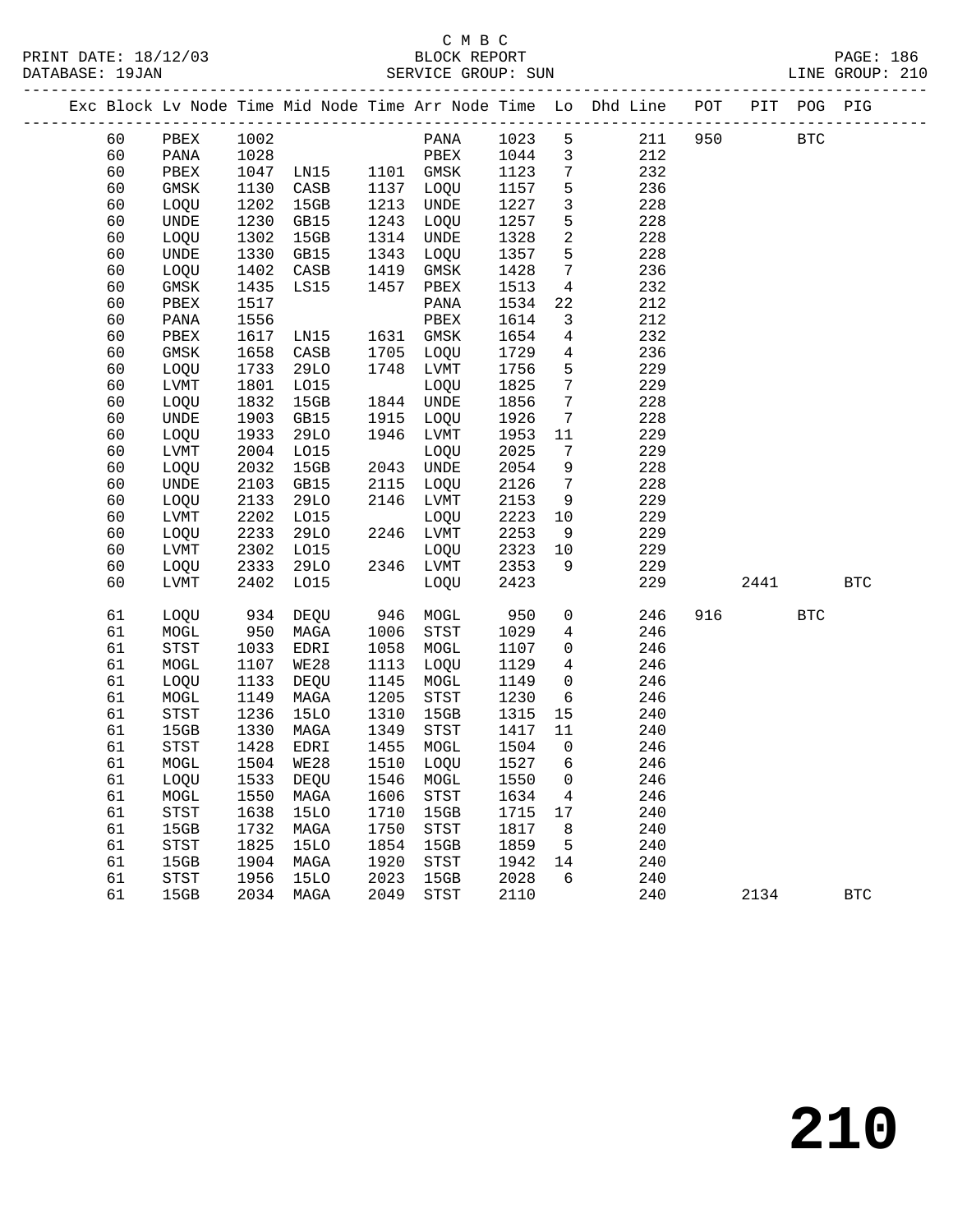|  |          |                                    |              | Exc Block Lv Node Time Mid Node Time Arr Node Time Lo Dhd Line POT PIT POG PIG |              |                                       |              |                 |            |          |      |            |              |
|--|----------|------------------------------------|--------------|--------------------------------------------------------------------------------|--------------|---------------------------------------|--------------|-----------------|------------|----------|------|------------|--------------|
|  | 62       | LOQU                               |              | 1035 DEQU 1047 MOGL                                                            |              |                                       | 1051         | $\overline{0}$  |            | 246 1017 |      | <b>BTC</b> |              |
|  | 62       | $\tt MOGL$                         | 1051         | MAGA                                                                           | 1107         | STST                                  | 1130         | 20              | 246        |          |      |            |              |
|  | 62       | STST                               | 1150         | 15LO                                                                           | 1224         | 15GB                                  | 1229         | $\overline{a}$  | 240        |          |      |            |              |
|  | 62       | 15GB                               | 1231         | MAGA                                                                           | 1250         | STST                                  | 1316         | 12              | 240        |          |      |            |              |
|  | 62       | STST                               | 1328         | EDRI                                                                           | 1355         | MOGL                                  | 1404         | $\overline{0}$  | 246        |          |      |            |              |
|  | 62       | MOGL                               | 1404         | WE28                                                                           | 1410         | LOQU                                  | 1427         | 6               | 246        |          |      |            |              |
|  | 62       | LOQU                               | 1433         | DEQU                                                                           | 1446         | MOGL                                  | 1450         | $\overline{0}$  | 246        |          |      |            |              |
|  | 62       | MOGL                               | 1450         | MAGA                                                                           | 1506         | $_{\footnotesize{\textnormal{STST}}}$ | 1533         | $4\overline{ }$ | 246        |          |      |            |              |
|  | 62       | STST                               | 1537         | <b>15LO</b>                                                                    | 1612         | 15GB                                  | 1617         | 14              | 240        |          |      |            |              |
|  | 62       | 15GB                               | 1631         | MAGA                                                                           | 1650         | STST                                  | 1717         | 12              | 240        |          |      |            |              |
|  | 62       | STST                               | 1729         | EDRI                                                                           | 1755         | MOGL                                  | 1804         | $\overline{0}$  | 246        |          |      |            |              |
|  | 62       | MOGL                               | 1804         | WE28                                                                           | 1810         | LOQU                                  | 1825         | $7\phantom{.0}$ | 246        |          |      |            |              |
|  | 62       | LOQU                               | 1832         | CASB                                                                           | 1847         | GMSK                                  | 1856         | $\overline{2}$  | 236        |          |      |            |              |
|  | 62       | GMSK                               | 1858         | CASB                                                                           | 1905         | LOQU                                  | 1927         |                 | 236        |          | 1945 |            | <b>BTC</b>   |
|  |          |                                    |              |                                                                                |              |                                       |              |                 |            |          |      |            |              |
|  | 63       | <b>LOOU</b>                        | 1103         | 29LO                                                                           | 1118         | LVMT                                  | 1125         | 6               | 229        | 1045     |      | <b>BTC</b> |              |
|  | 63       | LVMT                               | 1131         | L015                                                                           |              | LOQU                                  | 1156         | $7\phantom{.0}$ | 229        |          |      |            |              |
|  | 63       | LOQU                               | 1203         | 29LO                                                                           |              | 1218 LVMT                             | 1225         | б               | 229        |          |      |            |              |
|  | 63       | LVMT                               | 1231         | L015                                                                           |              | LOQU                                  | 1256         | $7\phantom{.0}$ | 229        |          |      |            |              |
|  | 63       | LOQU                               | 1303         | 29LO                                                                           |              | 1318 LVMT                             | 1325         | 6               | 229        |          |      |            |              |
|  | 63       | <b>LVMT</b>                        | 1331         | LO15                                                                           |              | LOQU                                  | 1356         | 6               | 229        |          |      |            |              |
|  | 63       | LOQU                               | 1402         | 15GB                                                                           |              | 1414 UNDE                             | 1428         | $\overline{a}$  | 228        |          |      |            |              |
|  | 63       | UNDE                               | 1430         | GB15                                                                           | 1443         | LOQU                                  | 1457         | 5               | 228        |          |      |            |              |
|  | 63       | LOQU                               | 1502         | 15GB                                                                           | 1514         | UNDE                                  | 1528         | $\overline{a}$  | 228        |          |      |            |              |
|  | 63       | UNDE                               | 1530         | GB15                                                                           | 1543         | LOQU                                  | 1557         | 5               | 228        |          |      |            |              |
|  | 63       | LOQU                               | 1602         | CASB                                                                           | 1617         | GMSK                                  | 1626         | 11              | 236        |          |      |            |              |
|  | 63       | GMSK                               | 1637         | LS15                                                                           | 1658         | PBEX                                  | 1713         | $4\overline{ }$ | 232        |          |      |            |              |
|  | 63       | PBEX                               | 1717         | LN15                                                                           | 1731         | GMSK                                  | 1754         | $\overline{4}$  | 232        |          |      |            |              |
|  | 63       | GMSK                               | 1758         | CASB                                                                           | 1805         | LOQU                                  | 1828         | 5               | 236        |          |      |            |              |
|  | 63       | LOQU                               | 1833         | 29LO                                                                           | 1847         | LVMT                                  | 1854         | 8               | 229        |          |      |            |              |
|  | 63       | <b>LVMT</b>                        | 1902         | L015                                                                           |              | LOQU                                  | 1925         |                 | 229        |          | 1943 |            | <b>BTC</b>   |
|  | 64       | STST                               | 1129         | EDRI                                                                           | 1155         | MOGL                                  | 1204         | $\mathsf{O}$    | 246        | 1105     |      | <b>BTC</b> |              |
|  | 64       | MOGL                               | 1204         | <b>WE28</b>                                                                    | 1210         | LOQU                                  | 1226         | $7\phantom{.0}$ | 246        |          |      |            |              |
|  | 64       | LOQU                               | 1233         | DEQU                                                                           | 1245         | MOGL                                  | 1249         | 0               | 246        |          |      |            |              |
|  | 64       | MOGL                               | 1249         | MAGA                                                                           | 1305         | STST                                  | 1330         | 9               | 246        |          |      |            |              |
|  | 64       | $_{\footnotesize\rm STST}$         | 1339         | <b>15LO</b>                                                                    | 1413         | 15GB                                  | 1418         | 13              | 240        |          |      |            |              |
|  | 64       | 15GB                               | 1431         | MAGA                                                                           | 1450         | STST                                  | 1518         | 10              | 240        |          |      |            |              |
|  | 64       | <b>STST</b>                        | 1528         | EDRI                                                                           | 1555         | MOGL                                  | 1604         | $\mathbf{0}$    | 246        |          |      |            |              |
|  | 64       | MOGL                               |              | 1604 WE28 1610 LOQU 1625 7                                                     |              |                                       |              |                 | 246        |          |      |            |              |
|  | 64       | LOQU                               | 1632         | CASB                                                                           | 1647         | GMSK                                  | 1656         | 11              | 236        |          |      |            |              |
|  | 64       | GMSK                               | 1707         | LS15                                                                           | 1728         | PBEX                                  | 1743         |                 | 232        |          | 1753 |            | <b>BTC</b>   |
|  |          |                                    |              | MAGA                                                                           | 1304         | STST                                  |              |                 |            | 1227     |      | <b>BTC</b> |              |
|  | 65<br>65 | 15GB                               | 1245         |                                                                                | 1428         |                                       | 1332<br>1433 | 21<br>13        | 240<br>240 |          |      |            |              |
|  |          | $_{\footnotesize\rm STST}$         | 1353         | 15LO                                                                           |              | 15GB                                  |              |                 |            |          |      |            |              |
|  | 65<br>65 | 15GB                               | 1446         | MAGA<br><b>15LO</b>                                                            | 1505<br>1626 | STST                                  | 1533<br>1631 | 18<br>16        | 240        |          |      |            |              |
|  | 65       | STST                               | 1551         |                                                                                | 1705         | 15GB                                  |              | 22              | 240<br>240 |          |      |            |              |
|  | 65       | 15GB<br>$_{\footnotesize\rm STST}$ | 1647<br>1754 | MAGA<br>15LO                                                                   | 1824         | <b>STST</b><br>15GB                   | 1732<br>1829 | 5               | 240        |          |      |            |              |
|  | 65       | 15GB                               | 1834         | MAGA                                                                           | 1850         | STST                                  | 1914         | 12              | 240        |          |      |            |              |
|  | 65       | STST                               | 1926         | <b>15LO</b>                                                                    | 1953         | 15GB                                  | 1958         | 6               | 240        |          |      |            |              |
|  | 65       | 15GB                               | 2004         | MAGA                                                                           | 2020         | <b>STST</b>                           | 2041         | 15              | 240        |          |      |            |              |
|  | 65       | $_{\footnotesize\rm STST}$         | 2056         | <b>15LO</b>                                                                    | 2122         | 15GB                                  | 2127         |                 | 240        |          | 2143 |            | $_{\rm BTC}$ |
|  |          |                                    |              |                                                                                |              |                                       |              |                 |            |          |      |            |              |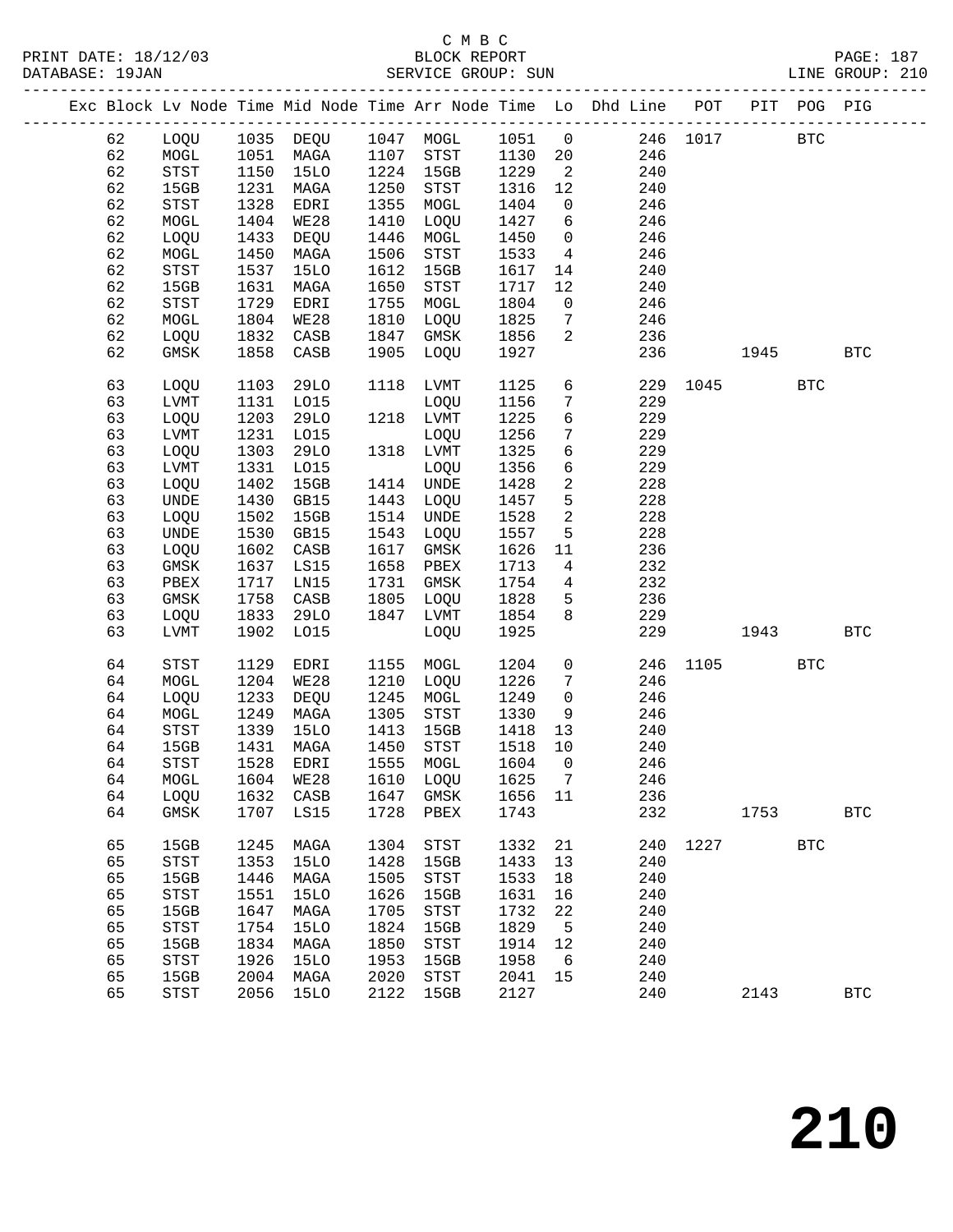# C M B C<br>BLOCK REPORT

|       | --------- | -- - - - - |  |
|-------|-----------|------------|--|
| LTNE. | GROUP:    |            |  |

| DATABASE: 19JAN |    |             |      |      |      | SERVICE GROUP: SUN |      |    |                                                                |      |      |     | LINE GROUP: 210 |  |
|-----------------|----|-------------|------|------|------|--------------------|------|----|----------------------------------------------------------------|------|------|-----|-----------------|--|
|                 |    |             |      |      |      |                    |      |    | Exc Block Ly Node Time Mid Node Time Arr Node Time Lo Dhd Line | POT  | PIT  | POG | PIG             |  |
|                 | 66 | LVMT        | 1421 | LO15 |      | LOOU               | 1445 | 8  | 229                                                            | 1403 |      | BTC |                 |  |
|                 | 66 | LOQU        | 1453 | 29LO | 1508 | LVMT               | 1516 | 5  | 229                                                            |      |      |     |                 |  |
|                 | 66 | LVMT        | 1521 | LO15 |      | LOOU               | 1545 | 8  | 229                                                            |      |      |     |                 |  |
|                 | 66 | <b>LOOU</b> | 1553 | 29LO | 1608 | LVMT               | 1616 | 5  | 229                                                            |      |      |     |                 |  |
|                 | 66 | LVMT        | 1621 | LO15 |      | LOOU               | 1645 | 8  | 229                                                            |      |      |     |                 |  |
|                 | 66 | LOQU        | 1653 | 29LO | 1708 | LVMT               | 1716 | 5. | 229                                                            |      |      |     |                 |  |
|                 | 66 | LVMT        | 1721 | LO15 |      | <b>LOOU</b>        | 1745 | 8  | 229                                                            |      |      |     |                 |  |
|                 | 66 | LOQU        | 1753 | 29LO | 1808 | LVMT               | 1816 | 5  | 229                                                            |      |      |     |                 |  |
|                 | 66 | LVMT        | 1821 | LO15 |      | LOOU               | 1845 | 8  | 229                                                            |      |      |     |                 |  |
|                 | 66 | <b>LOOU</b> | 1853 | 29LO | 1907 | LVMT               | 1914 | 9  | 229                                                            |      |      |     |                 |  |
|                 | 66 | LVMT        | 1923 | LO15 |      | <b>LOOU</b>        | 1945 | 8  | 229                                                            |      |      |     |                 |  |
|                 | 66 | LOQU        | 1953 | 29LO | 2006 | LVMT               | 2013 | 11 | 229                                                            |      |      |     |                 |  |
|                 | 66 | LVMT        | 2024 | LO15 |      | LOOU               | 2045 |    | 229                                                            |      | 2103 |     | <b>BTC</b>      |  |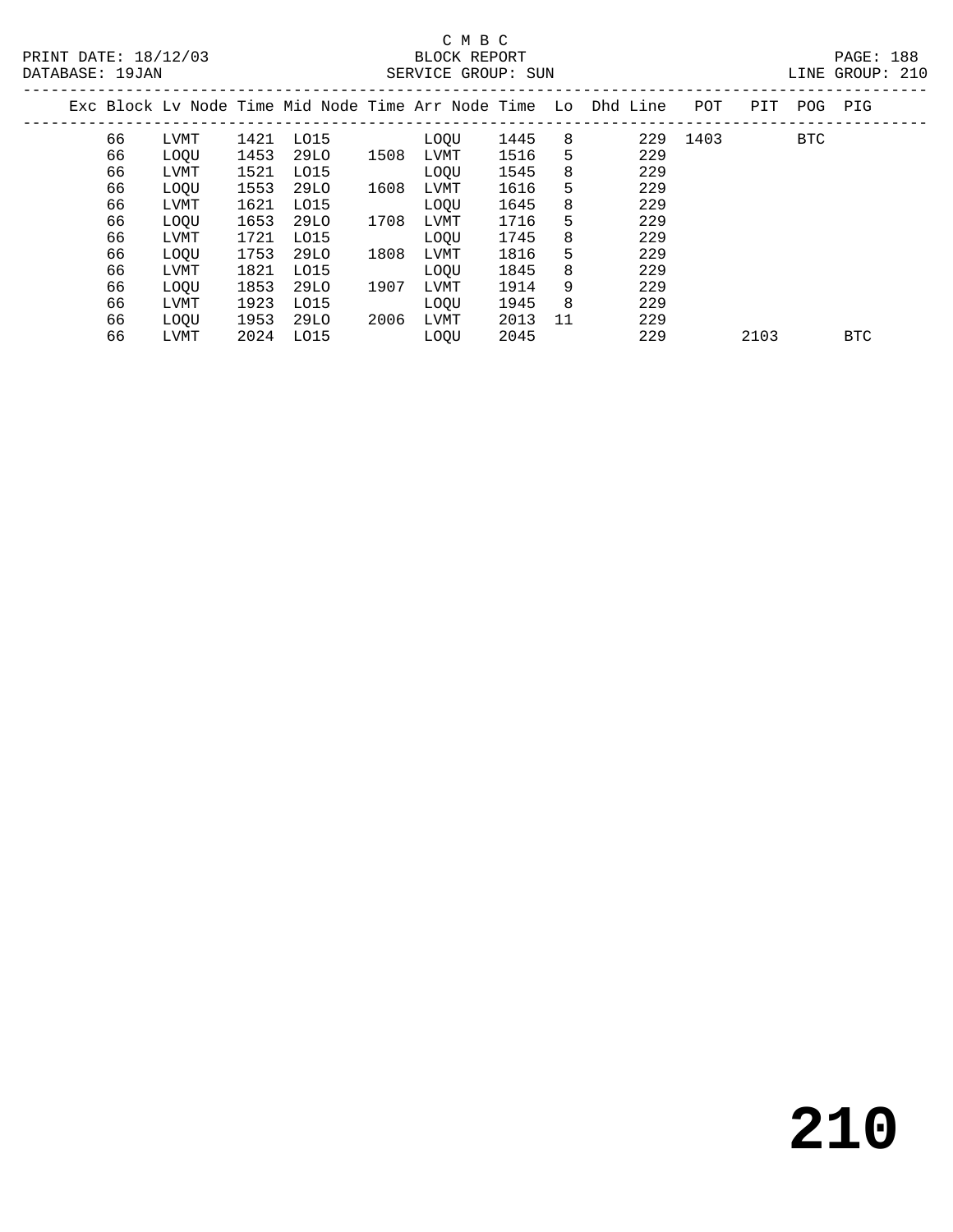|                            | DATABASE: 19JAN                                                                                                                                      | PRINT DATE: 18/12/03                                                                                                                                             |                                                                                                                                   |  |                                                                                                                                      | C M B C      |                                                                                                                                    |                                                                                                              |                                                                                                                               |           |         |            |  |
|----------------------------|------------------------------------------------------------------------------------------------------------------------------------------------------|------------------------------------------------------------------------------------------------------------------------------------------------------------------|-----------------------------------------------------------------------------------------------------------------------------------|--|--------------------------------------------------------------------------------------------------------------------------------------|--------------|------------------------------------------------------------------------------------------------------------------------------------|--------------------------------------------------------------------------------------------------------------|-------------------------------------------------------------------------------------------------------------------------------|-----------|---------|------------|--|
| <b>BTC</b><br>HBAY<br>LN15 |                                                                                                                                                      | Burnaby Depot<br>CACO CAPILANO UNIVERSITY                                                                                                                        |                                                                                                                                   |  |                                                                                                                                      |              | BUB2                                                                                                                               |                                                                                                              | BURRARD STATION<br>DUCA DUNSMUIR & CANNON<br>HOM HOWE & DUNSMUI<br>LOQU LONSDALE QUAY<br>DUNSMUIR & CAMBIE<br>HOWE & DUNSMUIR |           |         |            |  |
| LVMT<br>NWST<br>PKRS       |                                                                                                                                                      | HORSESHOE BAY FERRY<br>LONSDALE & 15 ST<br>LYNN VALLEY & MTN HWY<br>NEW WESTMINSTER STN                                                                          |                                                                                                                                   |  |                                                                                                                                      |              | MACA<br>PBEX                                                                                                                       |                                                                                                              | MARINE & CAPILANO<br>PHIBBS EXCHANGE                                                                                          |           |         |            |  |
|                            |                                                                                                                                                      |                                                                                                                                                                  |                                                                                                                                   |  |                                                                                                                                      |              |                                                                                                                                    |                                                                                                              | Exc Block Lv Node Time Mid Node Time Arr Node Time Lo Dhd Line POT PIT POG PIG                                                |           |         |            |  |
|                            | 1<br>1<br>$\mathbf{1}$<br>$\mathbf{1}$<br>$\mathbf 1$<br>$\mathbf 1$<br>$\mathbf{1}$<br>$\mathbf{1}$<br>$\mathbf{1}$<br>$\mathbf{1}$<br>$\mathbf{1}$ | DUCA<br>HBAY<br>DUCA<br>HBAY<br>DUCA<br>HBAY<br><b>DUCA</b><br>HBAY<br>DUCA<br>HBAY<br>DUCA                                                                      | 600<br>648<br>730<br>818<br>915<br>1003<br>1055<br>1143<br>1235<br>1323<br>1415                                                   |  | HBAY<br>DUCA<br>HBAY<br>DUCA<br>HBAY<br>DUCA<br>HBAY<br>DUCA<br>HBAY                                                                 | HBAY<br>DUCA | 806 12<br>854<br>951<br>1039<br>1131<br>1219<br>1314<br>1359<br>1454                                                               | 21<br>12 <sup>°</sup><br>16<br>12 <sup>°</sup><br>16<br>9<br>16<br>9                                         | 636 12 257<br>724 6 257<br>257<br>257<br>257<br>257<br>257<br>257<br>257<br>257<br>257                                        | 536 BTC   |         |            |  |
|                            | $\mathbf{1}$<br>$\mathbf{1}$<br>$\mathbf{1}$<br>$\mathbf{1}$<br>$\mathbf 1$                                                                          | HBAY<br>DUCA<br>HBAY<br>DUCA<br>HBAY                                                                                                                             | 1503<br>1555<br>1643<br>1735<br>1823                                                                                              |  | DUCA<br>HBAY<br>DUCA<br>HBAY<br>DUCA                                                                                                 |              | 1539<br>1634<br>1719<br>1814<br>1859                                                                                               | 16<br>- 9<br>16<br>- 9                                                                                       | 257<br>257<br>257<br>257<br>257                                                                                               |           | 1920 70 | BTC        |  |
|                            | 2<br>2<br>2<br>2<br>$\overline{2}$<br>2<br>2<br>2<br>2<br>2<br>2<br>2<br>2<br>2<br>2<br>$\overline{2}$<br>$\overline{2}$                             | DUCA<br>HBAY<br>DUCA<br>HBAY<br>DUCA<br>HBAY<br><b>DUCA</b><br>HBAY<br><b>DUCA</b><br>HBAY<br>DUCA<br>HBAY<br><b>DUCA</b><br>HBAY<br><b>DUCA</b><br>HBAY<br>DUCA | 755<br>843<br>935<br>1023<br>1115<br>1203<br>1255<br>1343<br>1435<br>1523<br>1615<br>1703<br>1755<br>1843<br>1925<br>2013<br>2055 |  | HBAY<br>DUCA<br>HBAY<br>DUCA<br>HBAY<br>DUCA<br>HBAY<br>DUCA<br>HBAY<br>DUCA<br>HBAY<br>DUCA<br>HBAY<br>DUCA<br>HBAY<br>DUCA<br>HBAY |              | 831<br>919<br>1011<br>1059<br>1154<br>1239<br>1334<br>1419<br>1514<br>1559<br>1654<br>1739<br>1830<br>1919<br>2004<br>2049<br>2131 | 12<br>16<br>12 <sup>°</sup><br>16<br>9<br>16<br>9<br>16<br>- 9<br>16<br>- 9<br>16<br>13<br>6<br>9<br>6<br>19 | 257<br>257<br>257<br>257<br>257<br>257<br>257<br>257<br>257<br>257<br>257<br>257<br>257<br>257<br>257<br>257<br>257           | 731 — 173 | BTC     |            |  |
|                            | $\overline{a}$                                                                                                                                       | HBAY                                                                                                                                                             | 2150                                                                                                                              |  | DUCA                                                                                                                                 |              | 2226                                                                                                                               |                                                                                                              | 257                                                                                                                           |           | 2247    | <b>BTC</b> |  |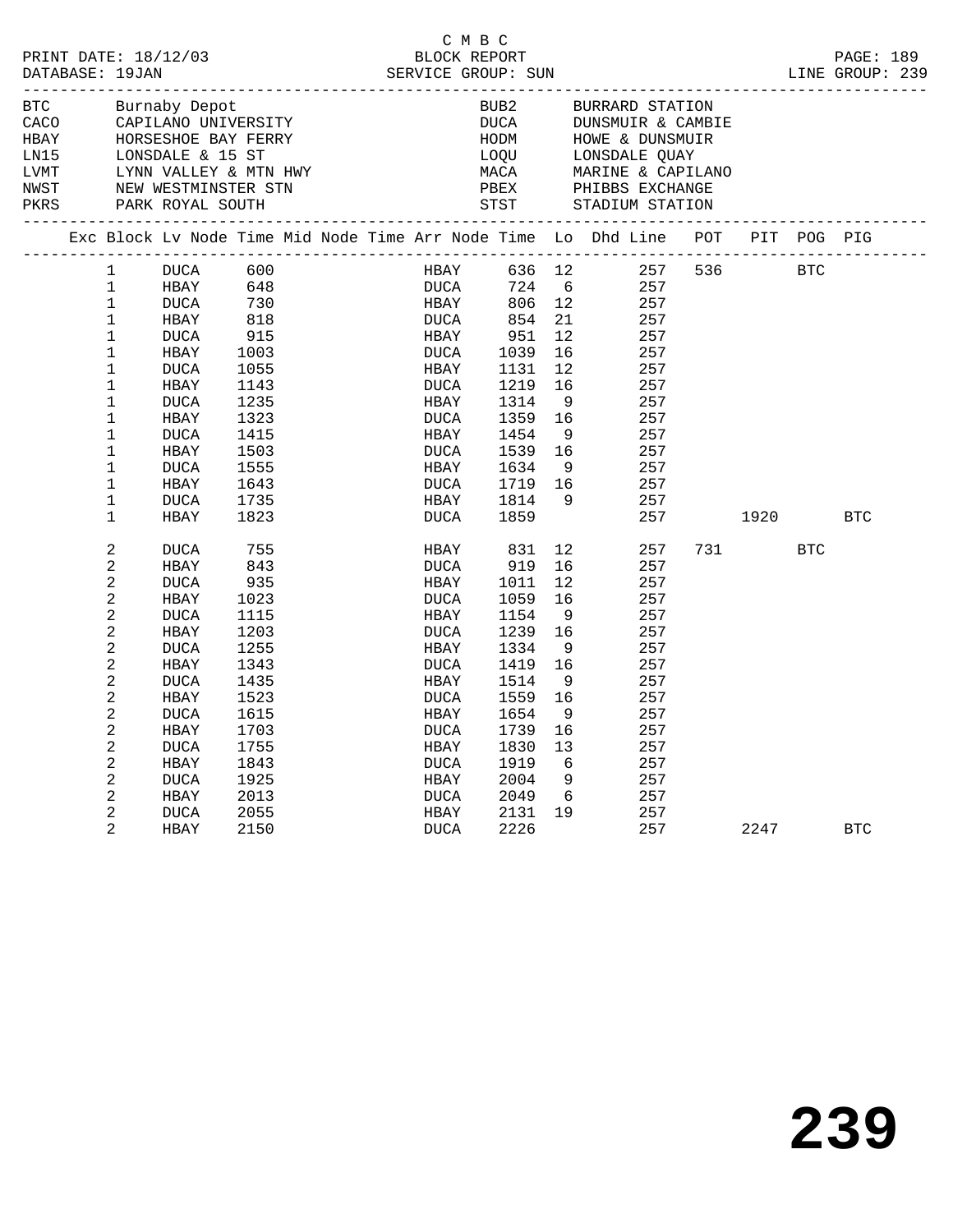## C M B C<br>BLOCK REPORT

|  | PA |
|--|----|

| PRINT DATE: 18/12/03<br>DATABASE: 19JAN |                |             |      | BLOCK REPORT<br>SERVICE GROUP: SUN |         |                |                                                                                |             |        |            | PAGE: 190<br>LINE GROUP: 239 |
|-----------------------------------------|----------------|-------------|------|------------------------------------|---------|----------------|--------------------------------------------------------------------------------|-------------|--------|------------|------------------------------|
|                                         |                |             |      |                                    |         |                | Exc Block Lv Node Time Mid Node Time Arr Node Time Lo Dhd Line POT PIT POG PIG |             |        |            |                              |
|                                         | 3              | DUCA 630    |      | <b>HBAY</b>                        | 706 12  |                |                                                                                | 257 606 BTC |        |            |                              |
|                                         | $\mathbf{3}$   | HBAY        | 718  | <b>DUCA</b>                        | 754 21  |                | 257                                                                            |             |        |            |                              |
|                                         | 3              | <b>DUCA</b> | 815  | HBAY                               | 851     | 12             | 257                                                                            |             |        |            |                              |
|                                         | 3              | HBAY        | 903  | DUCA                               | 939     | 16             | 257                                                                            |             |        |            |                              |
|                                         | 3              | DUCA        | 955  | HBAY                               | 1031    | 12             | 257                                                                            |             |        |            |                              |
|                                         | 3              | HBAY        | 1043 | DUCA                               | 1119    | 16             | 257                                                                            |             |        |            |                              |
|                                         | 3              | DUCA        | 1135 | HBAY                               | 1214    | - 9            | 257                                                                            |             |        |            |                              |
|                                         | 3              | HBAY        | 1223 | DUCA                               | 1259    | 16             | 257                                                                            |             |        |            |                              |
|                                         | 3              | DUCA        | 1315 | HBAY                               | 1354    | 9              | 257                                                                            |             |        |            |                              |
|                                         | 3              | HBAY        | 1403 | DUCA                               | 1439    | 16             | 257                                                                            |             |        |            |                              |
|                                         | 3              | DUCA        | 1455 | HBAY                               | 1534    | 9              | 257                                                                            |             |        |            |                              |
|                                         | 3              | HBAY        | 1543 | DUCA                               | 1619    | 16             | 257                                                                            |             |        |            |                              |
|                                         | 3              | DUCA        | 1635 | HBAY                               | 1714    | 9              | 257                                                                            |             |        |            |                              |
|                                         | 3              | HBAY        | 1723 | DUCA                               | 1759    | 26             | 257                                                                            |             |        |            |                              |
|                                         | 3              | <b>DUCA</b> | 1825 | HBAY                               | 1904    | 9              | 257                                                                            |             |        |            |                              |
|                                         | 3              | HBAY        | 1913 | DUCA                               | 1949    | 6              | 257                                                                            |             |        |            |                              |
|                                         | 3              | DUCA        | 1955 | HBAY                               | 2031 12 |                | 257                                                                            |             |        |            |                              |
|                                         | 3              | HBAY        | 2043 | DUCA                               | 2119    |                | 257                                                                            |             | 2140   |            | BTC                          |
|                                         | 4              | DUCA        | 700  | HBAY                               | 736     | 12             | 257                                                                            |             | 636 11 | <b>BTC</b> |                              |
|                                         | 4              | HBAY        | 748  | DUCA                               | 824     | 11             | 257                                                                            |             |        |            |                              |
|                                         | 4              | DUCA        | 835  | HBAY                               | 911     | 12             | 257                                                                            |             |        |            |                              |
|                                         | 4              | HBAY        | 923  | DUCA                               | 959     | 16             | 257                                                                            |             |        |            |                              |
|                                         | 4              | DUCA        | 1015 | HBAY                               | 1051    | 12             | 257                                                                            |             |        |            |                              |
|                                         | $\overline{4}$ | HBAY        | 1103 | <b>DUCA</b>                        | 1139    | 16             | 257                                                                            |             |        |            |                              |
|                                         | 4              | DUCA        | 1155 | HBAY                               | 1234    | 9              | 257                                                                            |             |        |            |                              |
|                                         | 4              | HBAY        | 1243 | DUCA                               | 1319    | 16             | 257                                                                            |             |        |            |                              |
|                                         | 4              | DUCA        | 1335 | HBAY                               | 1414    | 9              | 257                                                                            |             |        |            |                              |
|                                         | 4              | HBAY        | 1423 | DUCA                               | 1459    | 16             | 257                                                                            |             |        |            |                              |
|                                         | 4              | DUCA        | 1515 | HBAY                               | 1554    | 9              | 257                                                                            |             |        |            |                              |
|                                         | 4              | HBAY        | 1603 | DUCA                               | 1639 16 |                | 257                                                                            |             |        |            |                              |
|                                         | 4              | DUCA        | 1655 | HBAY                               | 1734    | 9              | 257                                                                            |             |        |            |                              |
|                                         | 4              | HBAY        | 1743 | DUCA                               | 1819    |                | 257                                                                            |             | 1840   |            | BTC                          |
|                                         | 5              | DUCA        | 855  | HBAY 931 12                        |         |                | 257                                                                            |             | 831 72 | BTC        |                              |
|                                         | 5              | HBAY        | 943  | DUCA                               | 1019 16 |                | 257                                                                            |             |        |            |                              |
|                                         | 5              | <b>DUCA</b> | 1035 | HBAY                               | 1111 12 |                | 257                                                                            |             |        |            |                              |
|                                         | 5              | HBAY 1123   |      | DUCA 1159 16                       |         |                | 257                                                                            |             |        |            |                              |
|                                         | 5              | <b>DUCA</b> | 1215 | HBAY                               | 1254    | 9              | 257                                                                            |             |        |            |                              |
|                                         | 5              | HBAY        | 1303 | <b>DUCA</b>                        | 1339    | 16             | 257                                                                            |             |        |            |                              |
|                                         | 5              | <b>DUCA</b> | 1355 | HBAY                               | 1434    | 9              | 257                                                                            |             |        |            |                              |
|                                         | 5              | HBAY        | 1443 | <b>DUCA</b>                        | 1519    | 16             | 257                                                                            |             |        |            |                              |
|                                         | 5              | <b>DUCA</b> | 1535 | HBAY                               | 1614    | 9              | 257                                                                            |             |        |            |                              |
|                                         | 5              | HBAY        | 1623 | <b>DUCA</b>                        | 1659    | 16             | 257                                                                            |             |        |            |                              |
|                                         | 5              | <b>DUCA</b> | 1715 | HBAY                               | 1754    | 9              | 257                                                                            |             |        |            |                              |
|                                         | 5              | HBAY        | 1803 | <b>DUCA</b>                        | 1839    | 16             | 257                                                                            |             |        |            |                              |
|                                         | 5              | <b>DUCA</b> | 1855 | HBAY                               | 1934    | 9              | 257                                                                            |             |        |            |                              |
|                                         | 5              | HBAY        | 1943 | <b>DUCA</b>                        | 2019    | 6              | 257                                                                            |             |        |            |                              |
|                                         | 5              | <b>DUCA</b> | 2025 | HBAY                               | 2101    | 19             | 257                                                                            |             |        |            |                              |
|                                         | 5              | HBAY        | 2120 | <b>DUCA</b>                        | 2156    | $\overline{4}$ | 257                                                                            |             |        |            |                              |
|                                         | 5              | <b>DUCA</b> | 2200 | HBAY                               | 2236    | 14             | 257                                                                            |             |        |            |                              |
|                                         | 5              | HBAY        | 2250 | <b>DUCA</b>                        | 2326    |                | 257                                                                            |             | 2347   |            | <b>BTC</b>                   |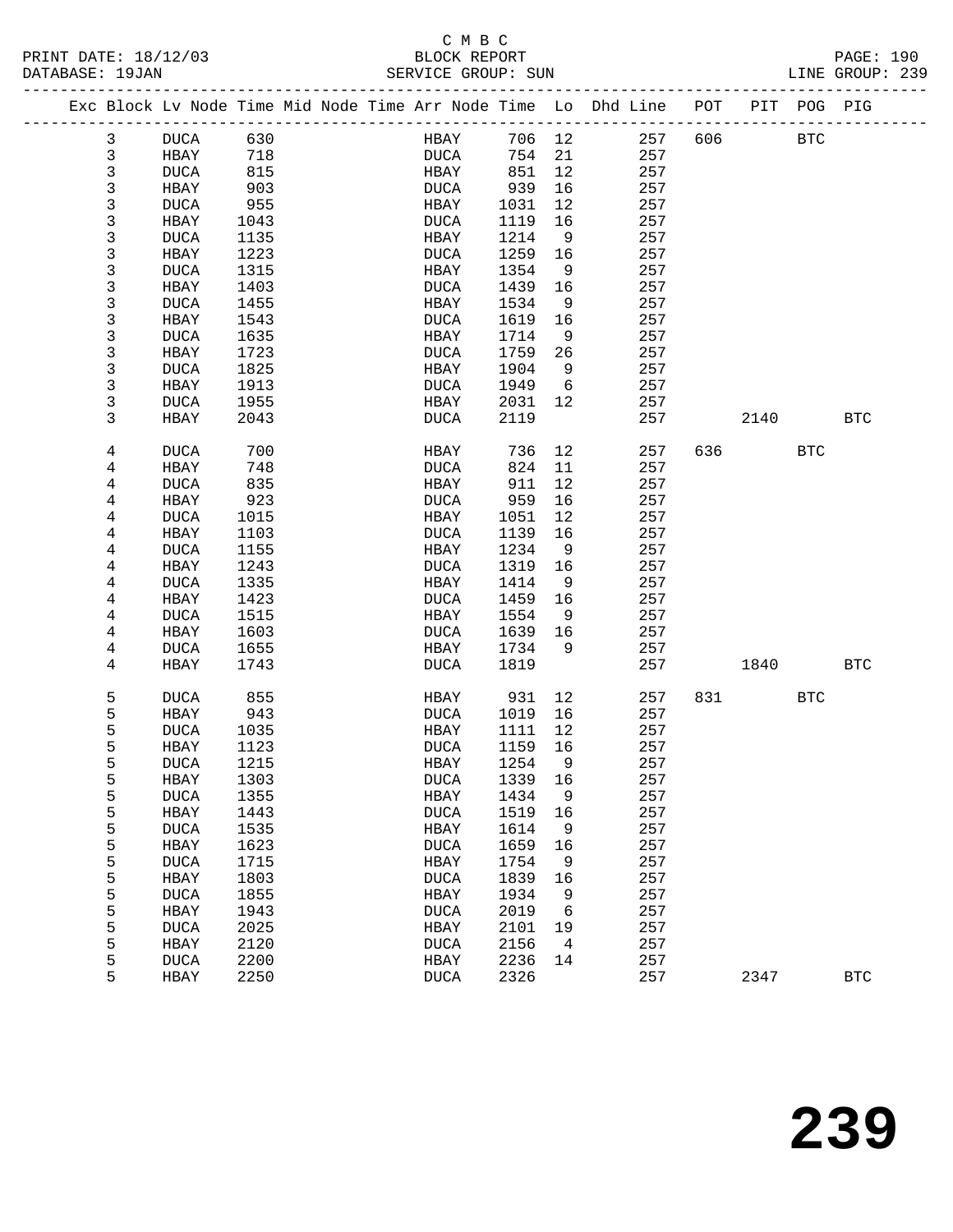|  |          |                            |              | Exc Block Lv Node Time Mid Node Time Arr Node Time Lo Dhd Line POT |             |              |              |                         |            |     |      | PIT POG PIG  |              |  |
|--|----------|----------------------------|--------------|--------------------------------------------------------------------|-------------|--------------|--------------|-------------------------|------------|-----|------|--------------|--------------|--|
|  | 51       | LOQU                       |              | 655 LN15                                                           |             | 701 LVMT     | 711          | $\mathbf{1}$            | 242        | 637 |      | $_{\rm BTC}$ |              |  |
|  | 51       | LVMT                       | 712          | LOQU                                                               | 729         | STST         | 803          | $\overline{0}$          | 242        |     |      |              |              |  |
|  | 51       | $_{\footnotesize\rm STST}$ | 803          | MACA                                                               | 818         | LOQU         | 830          | $\overline{2}$          | 10 242     |     |      |              |              |  |
|  | 51       | PKRS                       | 842          | LOQU                                                               | 858         | CACO         | 923          | 13                      | 239        |     |      |              |              |  |
|  | 51       | CACO                       | 936          | LOQU                                                               | 958         | PKRS         | 1025         | 15                      | 239        |     |      |              |              |  |
|  | 51       | PKRS                       | 1040         | LOQU                                                               | 1058        | CACO         | 1124         | 12                      | 239        |     |      |              |              |  |
|  | 51       | CACO                       | 1136         | LOQU                                                               | 1158        | PKRS         | 1227         | 12                      | 239        |     |      |              |              |  |
|  | 51       | PKRS                       | 1239         | LOQU                                                               | 1258        | CACO         | 1325         | 11                      | 239        |     |      |              |              |  |
|  | 51       | CACO                       | 1336         | LOQU                                                               | 1358        | PKRS         | 1430         | 8                       | 239        |     |      |              |              |  |
|  | 51       | PKRS                       | 1438         | LOQU                                                               | 1459        | CACO         | 1526         | 11                      | 239        |     |      |              |              |  |
|  | 51       | CACO                       | 1537         | LOQU                                                               | 1600        | PKRS         | 1629         | 10                      | 239        |     |      |              |              |  |
|  | 51       | PKRS                       | 1639         | LOQU                                                               | 1659        | CACO         | 1725         | 12                      | 239        |     |      |              |              |  |
|  | 51       | CACO                       | 1737         | LOQU                                                               | 1758        | PKRS         | 1825         | 17                      | 239        |     |      |              |              |  |
|  | 51       | PKRS                       | 1842         | LOQU                                                               | 1859        | CACO         | 1924         | 13                      | 239        |     |      |              |              |  |
|  | 51       | CACO                       | 1937         | LOQU                                                               | 1958        | PKRS         | 2022         | 6                       | 239        |     |      |              |              |  |
|  | 51       | PKRS                       | 2028         | LOQU                                                               | 2044        | CACO         | 2109         |                         | 239        |     | 2124 |              | <b>BTC</b>   |  |
|  |          |                            |              |                                                                    |             |              |              |                         |            |     |      |              |              |  |
|  | 52       | PKRS                       | 757          | LOQU                                                               | 813         | CACO         | 838          | 14                      | 239        | 727 |      | <b>BTC</b>   |              |  |
|  | 52       | CACO                       | 852          | LOQU                                                               | 913         | PKRS         | 938          | $\overline{\mathbf{3}}$ | 239        |     |      |              |              |  |
|  | 52       | PKRS                       | 941          | LOQU                                                               | 958         | CACO         | 1023         | 13                      | 239        |     |      |              |              |  |
|  | 52       | CACO                       | 1036         | LOQU                                                               | 1058        | PKRS         | 1126         | 14                      | 239        |     |      |              |              |  |
|  | 52       | PKRS                       | 1140         | LOQU                                                               | 1158        | CACO         | 1225         | 11                      | 239        |     |      |              |              |  |
|  | 52       | CACO                       | 1236         | LOQU                                                               | 1258        | PKRS         | 1330         | 8                       | 239        |     |      |              |              |  |
|  | 52       | PKRS                       | 1338         | LOQU                                                               | 1358        | CACO         | 1425         | 11                      | 239        |     |      |              |              |  |
|  | 52       | CACO                       | 1436         | LOQU                                                               | 1458        | PKRS         | 1530         | 8                       | 239        |     |      |              |              |  |
|  | 52       | PKRS                       | 1538         | LOQU                                                               | 1559        | CACO         | 1625         | 13                      | 239        |     |      |              |              |  |
|  | 52       | CACO                       | 1638         | LOQU                                                               | 1659        | PKRS         | 1727         | 15                      | 239        |     |      |              |              |  |
|  | 52       | PKRS                       | 1742         | LOQU                                                               | 1759        | CACO         | 1824         | 13                      | 239        |     |      |              |              |  |
|  | 52       | CACO                       | 1837         | LOQU                                                               | 1858        | PKRS         | 1924         | $\overline{\mathbf{3}}$ | 239        |     |      |              |              |  |
|  | 52       | PKRS                       | 1927         | LOQU                                                               | 1944        | CACO         | 2009         | 13                      | 239        |     |      |              |              |  |
|  | 52       | CACO                       | 2022         | LOQU                                                               | 2043        | PKRS         | 2107         | $6\overline{6}$         | 239        |     |      |              |              |  |
|  | 52       | PKRS                       | 2113         | LOQU                                                               | 2129        | CACO         | 2155         | 12                      | 239        |     |      |              |              |  |
|  | 52       | CACO                       | 2207         | LOQU                                                               | 2228        | PKRS         | 2251         | 22                      | 239        |     |      |              |              |  |
|  | 52       | PKRS                       | 2313         | LOQU                                                               | 2329        | CACO         | 2355         | 12                      | 239        |     |      |              |              |  |
|  | 52       | CACO                       | 2407         | PBEX                                                               | 2414        | LOQU         | 2428         | $\overline{4}$          | 239        |     |      |              |              |  |
|  | 52       | LOQU                       | 2432         | PBEX                                                               | 2444        | CACO         | 2453         | 14                      | 239        |     |      |              |              |  |
|  | 52       | CACO                       | 2507         | PBEX                                                               | 2514        | LOQU         | 2528         |                         | 239        |     | 2546 |              | <b>BTC</b>   |  |
|  |          |                            |              | 739 LOQU                                                           |             | 751 PKRS     |              |                         |            |     |      |              |              |  |
|  | 53       | PBEX                       |              |                                                                    |             |              | 812          | $\overline{0}$          | 239        | 727 |      | <b>BTC</b>   |              |  |
|  | 53       | PKRS                       | 812          | LOQU                                                               | 828         | CACO         | 853 14       |                         | 239        |     |      |              |              |  |
|  | 53<br>53 | CACO                       | 907          | LOQU                                                               | 928<br>1028 | PKRS<br>CACO | 953<br>1054  | $17$<br>12              | 239<br>239 |     |      |              |              |  |
|  | 53       | PKRS                       | 1010         | LOQU<br>LOQU                                                       | 1128        |              |              |                         | 239        |     |      |              |              |  |
|  | 53       | CACO                       | 1106<br>1209 |                                                                    | 1228        | PKRS         | 1157<br>1255 | 12                      | 239        |     |      |              |              |  |
|  | 53       | PKRS<br>CACO               | 1306         | LOQU<br>LOQU                                                       | 1328        | CACO<br>PKRS | 1400         | 11<br>8                 | 239        |     |      |              |              |  |
|  | 53       |                            |              |                                                                    | 1429        |              | 1456         |                         | 239        |     |      |              |              |  |
|  | 53       | PKRS                       | 1408<br>1507 | LOQU<br>LOQU                                                       | 1530        | CACO<br>PKRS | 1559         | $11\,$                  | 239        |     |      |              |              |  |
|  | 53       | CACO<br>PKRS               | 1608         | LOQU                                                               | 1629        | CACO         | 1655         | 9<br>12                 | 239        |     |      |              |              |  |
|  | 53       | CACO                       | 1707         | LOQU                                                               | 1728        | PKRS         | 1755         | 17                      | 239        |     |      |              |              |  |
|  | 53       | PKRS                       | 1812         | LOQU                                                               | 1829        | CACO         | 1854         | 13                      | 239        |     |      |              |              |  |
|  | 53       | CACO                       | 1907         | LOQU                                                               | 1928        | PKRS         | 1952         | 5                       | 239        |     |      |              |              |  |
|  | 53       | PKRS                       | 1957         | LOQU                                                               | 2014        | CACO         | 2039         | 13                      | 239        |     |      |              |              |  |
|  | 53       | CACO                       | 2052         | LOQU                                                               | 2113        | PKRS         | 2137         |                         | 239        |     | 2207 |              | $_{\rm BTC}$ |  |
|  |          |                            |              |                                                                    |             |              |              |                         |            |     |      |              |              |  |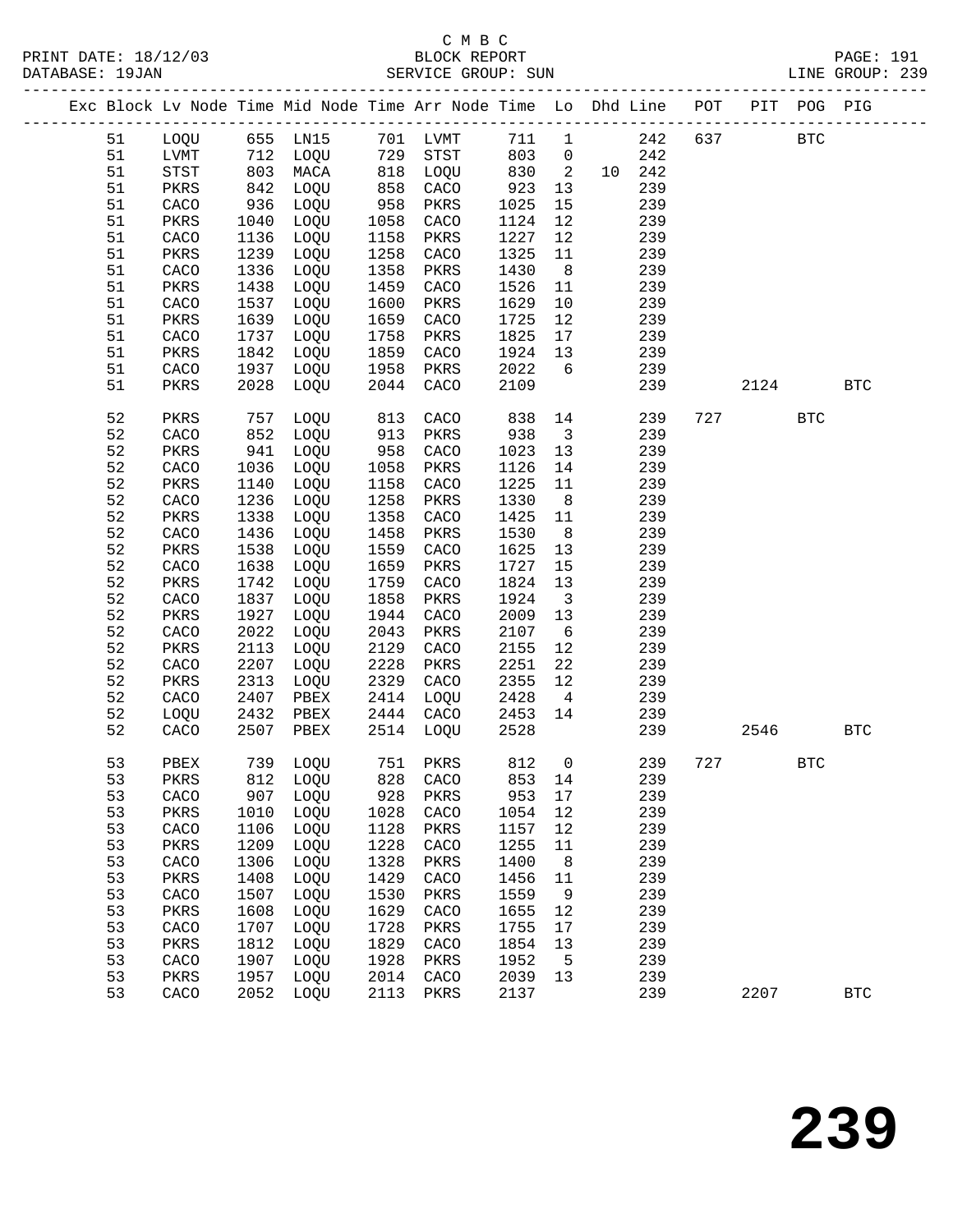|  |    |      |      |                             |      |      |        |                 | Exc Block Lv Node Time Mid Node Time Arr Node Time Lo Dhd Line POT |     |      | PIT POG PIG |              |
|--|----|------|------|-----------------------------|------|------|--------|-----------------|--------------------------------------------------------------------|-----|------|-------------|--------------|
|  | 54 | PBEX |      | 748 LOQU 800 PKRS           |      |      |        |                 | 821 6 239                                                          | 736 |      | <b>BTC</b>  |              |
|  | 54 | PKRS |      | 827 LOQU                    | 843  | CACO | 908 14 |                 | 239                                                                |     |      |             |              |
|  | 54 | CACO | 922  | LOQU                        | 943  | PKRS | 1008   | 17              | 239                                                                |     |      |             |              |
|  | 54 | PKRS | 1025 | LOQU                        | 1043 | CACO | 1109   | 12              | 239                                                                |     |      |             |              |
|  | 54 | CACO | 1121 | LOQU                        | 1143 | PKRS | 1212   | 12              | 239                                                                |     |      |             |              |
|  | 54 | PKRS | 1224 | LOQU                        | 1243 | CACO | 1310   | 11              | 239                                                                |     |      |             |              |
|  | 54 | CACO | 1321 | LOQU                        | 1343 | PKRS | 1415   | 8 <sup>8</sup>  | 239                                                                |     |      |             |              |
|  | 54 | PKRS | 1423 | LOQU                        | 1444 | CACO | 1511   | 11              | 239                                                                |     |      |             |              |
|  | 54 | CACO | 1522 | LOQU                        | 1545 | PKRS | 1614   | 9               | 239                                                                |     |      |             |              |
|  | 54 | PKRS | 1623 | LOQU                        | 1644 | CACO | 1710   | 12              | 239                                                                |     |      |             |              |
|  | 54 | CACO | 1722 | LOQU                        | 1743 | PKRS | 1810   | 18              | 239                                                                |     |      |             |              |
|  | 54 | PKRS | 1828 | LOQU                        | 1845 | CACO | 1910   | 12              | 239                                                                |     |      |             |              |
|  | 54 | CACO | 1922 | LOQU                        | 1943 | PKRS | 2007   | $6\overline{6}$ | 239                                                                |     |      |             |              |
|  | 54 | PKRS | 2013 | LOQU                        | 2029 | CACO | 2056   | 11              | 239                                                                |     |      |             |              |
|  | 54 | CACO | 2107 | LOQU                        | 2128 | PKRS | 2152   | 21              | 239                                                                |     |      |             |              |
|  | 54 | PKRS | 2213 | LOQU                        | 2229 | CACO | 2255   | 12              | 239                                                                |     |      |             |              |
|  | 54 | CACO | 2307 | LOQU                        | 2328 | PKRS | 2350   |                 | 239                                                                |     | 2420 |             | <b>BTC</b>   |
|  | 55 | CACO | 807  | LOQU                        | 828  | PKRS | 852    | $5^{\circ}$     | 239                                                                |     | 751  | <b>BTC</b>  |              |
|  | 55 | PKRS | 857  | LOQU                        | 913  | CACO | 938    | 13              | 239                                                                |     |      |             |              |
|  | 55 | CACO | 951  | LOQU                        | 1013 | PKRS | 1040   | 15              | 239                                                                |     |      |             |              |
|  | 55 | PKRS | 1055 | LOQU                        | 1113 | CACO | 1139   | 12              | 239                                                                |     |      |             |              |
|  | 55 | CACO | 1151 | LOQU                        | 1213 | PKRS | 1242   | 12              | 239                                                                |     |      |             |              |
|  | 55 | PKRS | 1254 | LOQU                        | 1313 | CACO | 1340   | 11              | 239                                                                |     |      |             |              |
|  | 55 | CACO | 1351 | LOQU                        | 1413 | PKRS | 1445   | 8 <sup>8</sup>  | 239                                                                |     |      |             |              |
|  | 55 | PKRS | 1453 | LOQU                        | 1514 | CACO | 1541   | 11              | 239                                                                |     |      |             |              |
|  | 55 | CACO | 1552 | LOQU                        | 1615 | PKRS | 1644   | 10              | 239                                                                |     |      |             |              |
|  | 55 | PKRS | 1654 | LOQU                        | 1714 | CACO | 1740   | 12              | 239                                                                |     |      |             |              |
|  | 55 | CACO | 1752 | LOQU                        | 1813 | PKRS | 1840   |                 | 239                                                                |     | 1910 |             | $_{\rm BTC}$ |
|  | 56 | CACO | 822  | LOQU                        | 843  | PKRS | 907    | $5^{\circ}$     | 239                                                                | 806 |      | <b>BTC</b>  |              |
|  | 56 | PKRS | 912  | LOQU                        | 928  | CACO | 953    | 13              | 239                                                                |     |      |             |              |
|  | 56 | CACO | 1006 | LOQU                        | 1028 | PKRS | 1055   | 15              | 239                                                                |     |      |             |              |
|  | 56 | PKRS | 1110 | LOQU                        | 1128 | CACO | 1154   | 12              | 239                                                                |     |      |             |              |
|  | 56 | CACO | 1206 | LOQU                        | 1228 | PKRS | 1257   | 11              | 239                                                                |     |      |             |              |
|  | 56 | PKRS | 1308 | LOQU                        | 1328 | CACO | 1355   | 11              | 239                                                                |     |      |             |              |
|  | 56 | CACO | 1406 | LOQU                        | 1428 | PKRS | 1500   | 8 <sup>8</sup>  | 239                                                                |     |      |             |              |
|  | 56 | PKRS | 1508 | LOQU                        | 1529 | CACO | 1555   | 12              | 239                                                                |     |      |             |              |
|  | 56 | CACO | 1607 | LOQU                        | 1630 | PKRS | 1659   | 11              | 239                                                                |     |      |             |              |
|  | 56 | PKRS |      | 1710 LOQU 1729 CACO 1754 14 |      |      |        |                 | 239                                                                |     |      |             |              |
|  | 56 | CACO | 1808 | LOQU                        | 1829 | PKRS | 1856   | $\mathbf{1}$    | 239                                                                |     |      |             |              |
|  | 56 | PKRS | 1857 | LOQU                        | 1914 | CACO | 1939   | 13              | 239                                                                |     |      |             |              |
|  | 56 | CACO | 1952 | LOQU                        | 2013 | PKRS | 2037   | 6               | 239                                                                |     |      |             |              |
|  | 56 | PKRS | 2043 | LOQU                        | 2059 | CACO | 2125   | 12              | 239                                                                |     |      |             |              |
|  | 56 | CACO | 2137 | LOQU                        | 2158 | PKRS | 2221   | 22              | 239                                                                |     |      |             |              |
|  | 56 | PKRS | 2243 | LOQU                        | 2259 | CACO | 2325   | 12              | 239                                                                |     |      |             |              |
|  | 56 | CACO | 2337 | PBEX                        | 2344 | LOQU | 2358   |                 | 239                                                                |     | 2416 |             | <b>BTC</b>   |